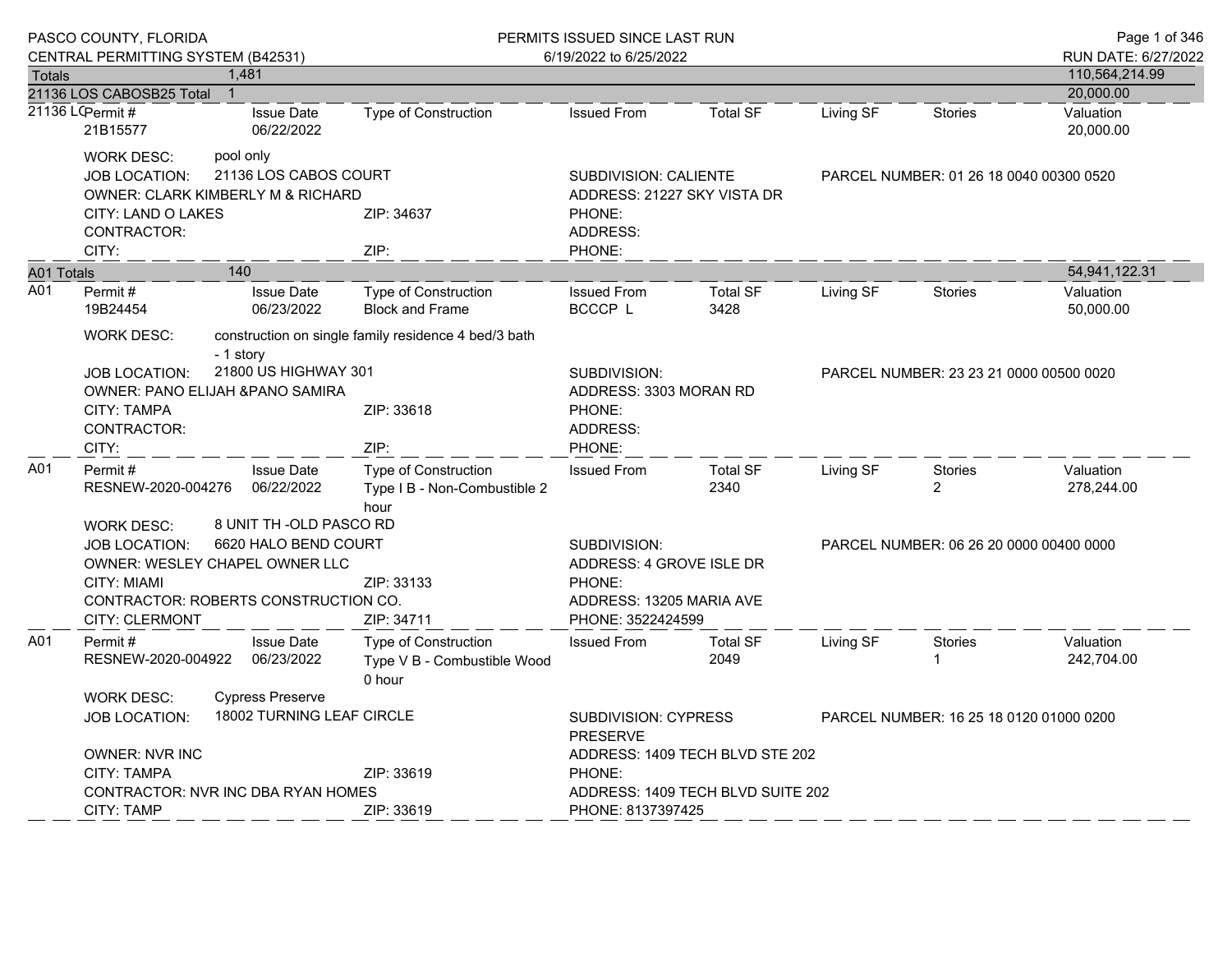|                  | PASCO COUNTY, FLORIDA                        |                                 | PERMITS ISSUED SINCE LAST RUN                                        |                                                         |                                         |           |                                         | Page 2 of 346           |  |
|------------------|----------------------------------------------|---------------------------------|----------------------------------------------------------------------|---------------------------------------------------------|-----------------------------------------|-----------|-----------------------------------------|-------------------------|--|
|                  | CENTRAL PERMITTING SYSTEM (B42531)           |                                 |                                                                      | 6/19/2022 to 6/25/2022                                  |                                         |           |                                         | RUN DATE: 6/27/2022     |  |
| <b>Totals</b>    |                                              | 1,481                           |                                                                      |                                                         |                                         |           |                                         | 110,564,214.99          |  |
| $\overline{A01}$ | Permit#<br>RESNEW-2021-002559                | <b>Issue Date</b><br>06/22/2022 | Type of Construction<br>Type V B - Combustible Wood<br>0 hour        | <b>Issued From</b>                                      | <b>Total SF</b><br>2089                 | Living SF | <b>Stories</b><br>$\overline{2}$        | Valuation<br>246,502.00 |  |
|                  | <b>WORK DESC:</b>                            | New TH                          |                                                                      |                                                         |                                         |           |                                         |                         |  |
|                  | <b>JOB LOCATION:</b>                         | 6616 HALO BEND COURT            |                                                                      | SUBDIVISION:                                            |                                         |           | PARCEL NUMBER: 06 26 20 0000 00400 0000 |                         |  |
|                  | OWNER: WESLEY CHAPEL OWNER LLC               |                                 |                                                                      | ADDRESS: 1728 CORAL WAY STE 500B                        |                                         |           |                                         |                         |  |
|                  | CITY: MIAMI                                  |                                 | ZIP: 33145                                                           | PHONE:                                                  |                                         |           |                                         |                         |  |
|                  | CONTRACTOR: ROBERTS CONSTRUCTION CO.         |                                 |                                                                      | ADDRESS: 13205 MARIA AVE                                |                                         |           |                                         |                         |  |
|                  | <b>CITY: CLERMONT</b>                        |                                 | ZIP: 34711                                                           | PHONE: 3522424599                                       |                                         |           |                                         |                         |  |
| A01              | Permit #<br>RESNEW-2021-002560               | <b>Issue Date</b><br>06/22/2022 | Type of Construction<br>Type V B - Combustible Wood<br>0 hour        | <b>Issued From</b>                                      | <b>Total SF</b><br>2089                 | Living SF | Stories<br>$\overline{2}$               | Valuation<br>246,502.00 |  |
|                  | New TH<br><b>WORK DESC:</b>                  |                                 |                                                                      |                                                         |                                         |           |                                         |                         |  |
|                  | 6612 HALO BEND COURT<br><b>JOB LOCATION:</b> | SUBDIVISION:                    |                                                                      |                                                         | PARCEL NUMBER: 06 26 20 0000 00400 0000 |           |                                         |                         |  |
|                  | OWNER: WESLEY CHAPEL OWNER LLC               |                                 |                                                                      | ADDRESS: 1728 CORAL WAY STE 500B                        |                                         |           |                                         |                         |  |
|                  | CITY: MIAMI                                  |                                 | ZIP: 33145                                                           | PHONE:                                                  |                                         |           |                                         |                         |  |
|                  | CONTRACTOR: ROBERTS CONSTRUCTION CO.         | ADDRESS: 13205 MARIA AVE        |                                                                      |                                                         |                                         |           |                                         |                         |  |
|                  | <b>CITY: CLERMONT</b>                        |                                 | ZIP: 34711                                                           | PHONE: 3522424599                                       |                                         |           |                                         |                         |  |
| A01              | Permit#<br>RESNEW-2021-002562 06/22/2022     | <b>Issue Date</b>               | <b>Type of Construction</b><br>Type V B - Combustible Wood<br>0 hour | <b>Issued From</b>                                      | <b>Total SF</b><br>2089                 | Living SF | Stories<br>$\overline{2}$               | Valuation<br>246,502.00 |  |
|                  | <b>WORK DESC:</b>                            | New TH                          |                                                                      |                                                         |                                         |           |                                         |                         |  |
|                  | <b>JOB LOCATION:</b>                         | 6608 HALO BEND COURT            |                                                                      | SUBDIVISION:                                            | PARCEL NUMBER: 06 26 20 0000 00400 0000 |           |                                         |                         |  |
|                  | OWNER: WESLEY CHAPEL OWNER LLC               |                                 |                                                                      | ADDRESS: 1728 CORAL WAY STE 500B                        |                                         |           |                                         |                         |  |
|                  | <b>CITY: MIAMI</b>                           |                                 | ZIP: 33145                                                           | PHONE:                                                  |                                         |           |                                         |                         |  |
|                  | CONTRACTOR: ROBERTS CONSTRUCTION CO.         |                                 |                                                                      | ADDRESS: 13205 MARIA AVE                                |                                         |           |                                         |                         |  |
|                  | <b>CITY: CLERMONT</b>                        |                                 | ZIP: 34711                                                           | PHONE: 3522424599                                       |                                         |           |                                         |                         |  |
| A01              | Permit#<br>RESNEW-2021-002564                | <b>Issue Date</b><br>06/22/2022 | Type of Construction<br>Type V B - Combustible Wood<br>0 hour        | <b>Issued From</b>                                      | <b>Total SF</b><br>2089                 | Living SF | Stories<br>$\overline{2}$               | Valuation<br>246,502.00 |  |
|                  | WORK DESC:                                   | New TH                          |                                                                      |                                                         |                                         |           |                                         |                         |  |
|                  | <b>JOB LOCATION:</b>                         | 6604 HALO BEND COURT            |                                                                      | SUBDIVISION:<br>PARCEL NUMBER: 06 26 20 0000 00400 0000 |                                         |           |                                         |                         |  |
|                  |                                              | OWNER: WESLEY CHAPEL OWNER LLC  |                                                                      |                                                         | ADDRESS: 1728 CORAL WAY STE 500B        |           |                                         |                         |  |
|                  | <b>CITY: MIAMI</b>                           |                                 | ZIP: 33145                                                           | PHONE:                                                  |                                         |           |                                         |                         |  |
|                  | CONTRACTOR: ROBERTS CONSTRUCTION CO.         |                                 |                                                                      | ADDRESS: 13205 MARIA AVE                                |                                         |           |                                         |                         |  |
|                  | <b>CITY: CLERMONT</b>                        |                                 | ZIP: 34711                                                           | PHONE: 3522424599                                       |                                         |           |                                         |                         |  |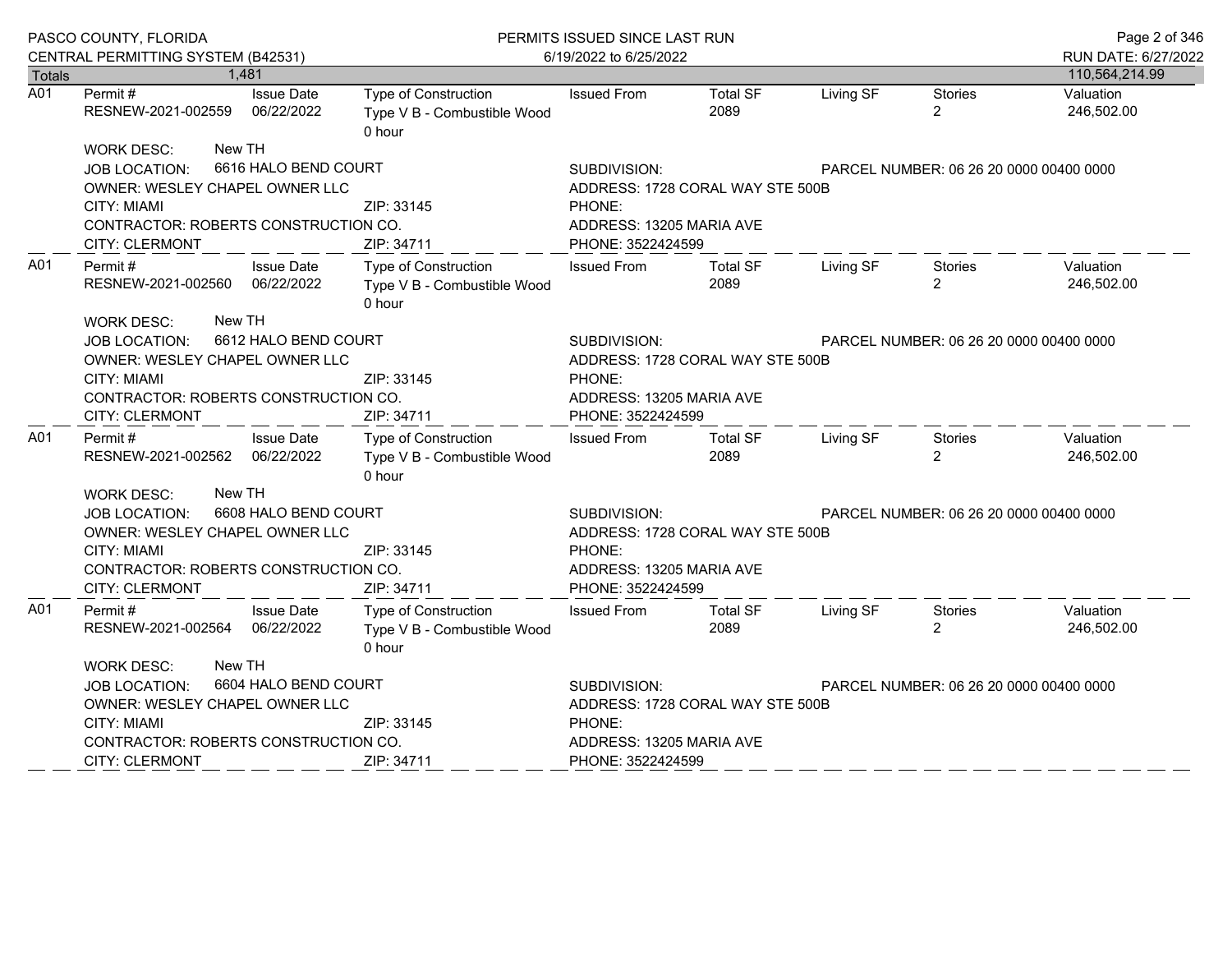|                  | PASCO COUNTY, FLORIDA                                                                                                                                                                                |                                                                                                                                                        | PERMITS ISSUED SINCE LAST RUN                                               |                                                                                                                                                        |                         |           | Page 3 of 346                           |                         |
|------------------|------------------------------------------------------------------------------------------------------------------------------------------------------------------------------------------------------|--------------------------------------------------------------------------------------------------------------------------------------------------------|-----------------------------------------------------------------------------|--------------------------------------------------------------------------------------------------------------------------------------------------------|-------------------------|-----------|-----------------------------------------|-------------------------|
|                  | CENTRAL PERMITTING SYSTEM (B42531)                                                                                                                                                                   |                                                                                                                                                        |                                                                             | 6/19/2022 to 6/25/2022                                                                                                                                 |                         |           |                                         | RUN DATE: 6/27/2022     |
| Totals           |                                                                                                                                                                                                      | 1,481                                                                                                                                                  |                                                                             |                                                                                                                                                        |                         |           |                                         | 110,564,214.99          |
| $\overline{A01}$ | Permit#<br>RESNEW-2021-002565                                                                                                                                                                        | <b>Issue Date</b><br>06/22/2022                                                                                                                        | <b>Type of Construction</b><br>Type V B - Combustible Wood<br>0 hour        | <b>Issued From</b>                                                                                                                                     | <b>Total SF</b><br>2089 | Living SF | Stories<br>$\overline{2}$               | Valuation<br>246,502.00 |
|                  | New TH<br><b>WORK DESC:</b>                                                                                                                                                                          |                                                                                                                                                        |                                                                             |                                                                                                                                                        |                         |           |                                         |                         |
|                  | <b>JOB LOCATION:</b>                                                                                                                                                                                 | 6600 HALO BEND COURT                                                                                                                                   |                                                                             | SUBDIVISION:                                                                                                                                           |                         |           | PARCEL NUMBER: 06 26 20 0000 00400 0000 |                         |
|                  | OWNER: WESLEY CHAPEL OWNER LLC                                                                                                                                                                       |                                                                                                                                                        |                                                                             | ADDRESS: 1728 CORAL WAY STE 500B                                                                                                                       |                         |           |                                         |                         |
|                  | <b>CITY: MIAMI</b>                                                                                                                                                                                   |                                                                                                                                                        | ZIP: 33145                                                                  | PHONE:                                                                                                                                                 |                         |           |                                         |                         |
|                  | CONTRACTOR: ROBERTS CONSTRUCTION CO.                                                                                                                                                                 |                                                                                                                                                        |                                                                             | ADDRESS: 13205 MARIA AVE                                                                                                                               |                         |           |                                         |                         |
|                  | CITY: CLERMONT                                                                                                                                                                                       |                                                                                                                                                        | ZIP: 34711                                                                  | PHONE: 3522424599                                                                                                                                      |                         |           |                                         |                         |
| A01              | Permit #<br>RESNEW-2021-002567                                                                                                                                                                       | <b>Issue Date</b><br>06/22/2022                                                                                                                        | Type of Construction<br>Type V B - Combustible Wood<br>0 hour               | <b>Issued From</b>                                                                                                                                     | <b>Total SF</b><br>2089 | Living SF | Stories<br>$\overline{2}$               | Valuation<br>246,502.00 |
|                  | New TH<br><b>WORK DESC:</b><br>6596 HALO BEND COURT<br><b>JOB LOCATION:</b><br>OWNER: WESLEY CHAPEL OWNER LLC<br>CITY: MIAMI<br>CONTRACTOR: ROBERTS CONSTRUCTION CO.<br><b>CITY: CLERMONT</b>        | SUBDIVISION:<br>PARCEL NUMBER: 06 26 20 0000 00400 0000<br>ADDRESS: 1728 CORAL WAY STE 500B<br>PHONE:<br>ADDRESS: 13205 MARIA AVE<br>PHONE: 3522424599 |                                                                             |                                                                                                                                                        |                         |           |                                         |                         |
| A01              | Permit#<br>RESNEW-2021-002569 06/22/2022                                                                                                                                                             | <b>Issue Date</b>                                                                                                                                      | ZIP: 34711<br>Type of Construction<br>Type V B - Combustible Wood<br>0 hour | <b>Issued From</b>                                                                                                                                     | <b>Total SF</b><br>2358 | Living SF | Stories<br>$\overline{2}$               | Valuation<br>246,502.00 |
|                  | New TH<br><b>WORK DESC:</b><br>6592 HALO BEND COURT<br><b>JOB LOCATION:</b><br>OWNER: WESLEY CHAPEL OWNER LLC<br><b>CITY: MIAMI</b><br>CONTRACTOR: ROBERTS CONSTRUCTION CO.<br><b>CITY: CLERMONT</b> |                                                                                                                                                        | ZIP: 33145<br>ZIP: 34711                                                    | SUBDIVISION:<br>PARCEL NUMBER: 06 26 20 0000 00400 0000<br>ADDRESS: 1728 CORAL WAY STE 500B<br>PHONE:<br>ADDRESS: 13205 MARIA AVE<br>PHONE: 3522424599 |                         |           |                                         |                         |
| A01              | Permit #<br>RESNEW-2021-005895                                                                                                                                                                       | <b>Issue Date</b><br>06/23/2022                                                                                                                        | Type of Construction<br>Type V B - Combustible Wood<br>0 hour               | <b>Issued From</b><br>BCCCP L                                                                                                                          | <b>Total SF</b><br>2767 | Living SF | Stories<br>$\overline{2}$               | Valuation<br>276,700.00 |
|                  | <b>WORK DESC:</b>                                                                                                                                                                                    | (UNIT 4 OF 6) NEW SFT                                                                                                                                  |                                                                             |                                                                                                                                                        |                         |           |                                         |                         |
|                  | 2876 COACH MANORS WAY<br><b>JOB LOCATION:</b><br>OWNER: LENNAR HOMES LLC<br>ZIP: 33607<br><b>CITY: TAMPA</b>                                                                                         |                                                                                                                                                        |                                                                             | SUBDIVISION: MITCHELL 54 WEST  PARCEL NUMBER: 26 26 16 0090 012E0 0040<br>ADDRESS: 4600 W CYPRESS ST STE 200<br>PHONE:                                 |                         |           |                                         |                         |
|                  | CONTRACTOR: LENNAR HOMES LLC                                                                                                                                                                         |                                                                                                                                                        |                                                                             | ADDRESS: 4600 WEST CYPRESS                                                                                                                             |                         |           |                                         |                         |
|                  | <b>CITY: TAMPA</b>                                                                                                                                                                                   |                                                                                                                                                        | ZIP: 33607                                                                  | PHONE: 8137695277                                                                                                                                      |                         |           |                                         |                         |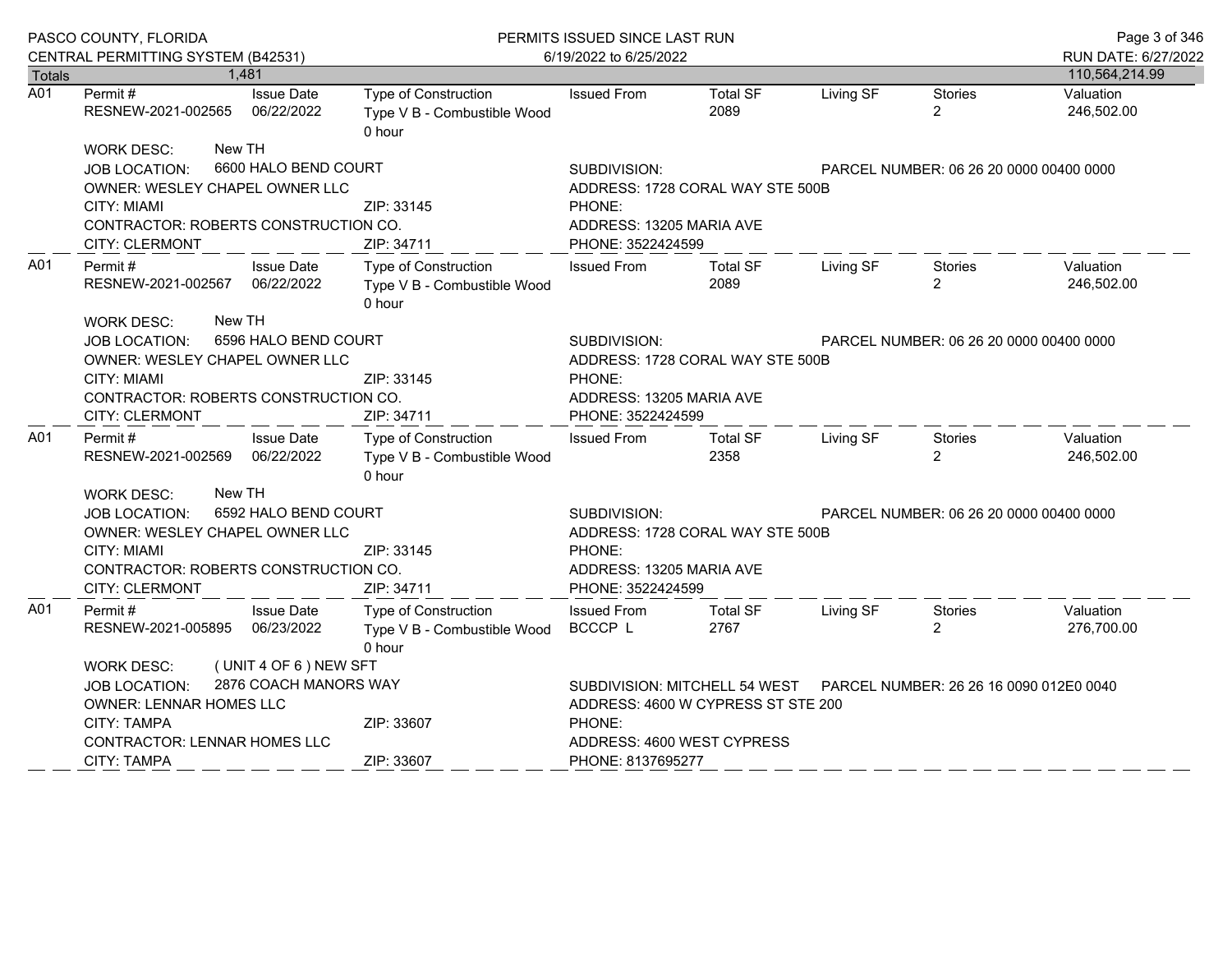|                  | PASCO COUNTY, FLORIDA<br>CENTRAL PERMITTING SYSTEM (B42531)                                                     |                                                                              | PERMITS ISSUED SINCE LAST RUN<br>6/19/2022 to 6/25/2022                                                                                                         |                                                                                       |                                         |                                         |                                  | Page 4 of 346<br>RUN DATE: 6/27/2022 |  |
|------------------|-----------------------------------------------------------------------------------------------------------------|------------------------------------------------------------------------------|-----------------------------------------------------------------------------------------------------------------------------------------------------------------|---------------------------------------------------------------------------------------|-----------------------------------------|-----------------------------------------|----------------------------------|--------------------------------------|--|
| <b>Totals</b>    |                                                                                                                 | 1.481                                                                        |                                                                                                                                                                 |                                                                                       |                                         |                                         |                                  | 110,564,214.99                       |  |
| $\overline{A01}$ | Permit#<br>RESNEW-2021-006388                                                                                   | <b>Issue Date</b><br>06/22/2022                                              | Type of Construction<br>Type V B - Combustible Wood<br>0 hour                                                                                                   | <b>Issued From</b>                                                                    | <b>Total SF</b><br>2777                 | Living SF                               | <b>Stories</b><br>$\overline{2}$ | Valuation<br>277,700.00              |  |
|                  | <b>WORK DESC:</b>                                                                                               | New Single Family Residence 5607<br>HOLLINGWORTH TRAIL                       |                                                                                                                                                                 |                                                                                       |                                         |                                         |                                  |                                      |  |
|                  | <b>JOB LOCATION:</b>                                                                                            | 5607 HOLLINGWORTH TRAIL                                                      |                                                                                                                                                                 | SUBDIVISION: AVALON PARK<br><b>WEST</b>                                               |                                         | PARCEL NUMBER: 12 26 20 0110 02300 0060 |                                  |                                      |  |
|                  | OWNER: D R HORTON INC                                                                                           |                                                                              |                                                                                                                                                                 | ADDRESS: 12602 TELECOM DR                                                             |                                         |                                         |                                  |                                      |  |
|                  | CITY: TEMPLE TERRACE<br>CONTRACTOR: D R HORTON INC<br><b>CITY: TAMPA</b>                                        |                                                                              | ZIP: 33637<br>ZIP: 33637-0                                                                                                                                      | PHONE:<br>PHONE: 8137409720                                                           | ADDRESS: 12602 TELECOM DRIVE            |                                         |                                  |                                      |  |
| A01              | <b>Issue Date</b><br>Permit#<br>RESNEW-2021-006672<br>06/22/2022                                                |                                                                              | Type of Construction<br>Type II B - Non-Combustible 0<br>hour                                                                                                   | <b>Issued From</b>                                                                    | <b>Total SF</b><br>3809                 | Living SF                               | Stories<br>$\overline{2}$        | Valuation<br>380,900.00              |  |
|                  | <b>WORK DESC:</b><br><b>JOB LOCATION:</b>                                                                       | New Residential Build<br>1589 LAKE COMO DRIVE                                |                                                                                                                                                                 | SUBDIVISION: N 250 FT OF NE1/4<br>PARCEL NUMBER: 35 26 18 0040 00000 00H0<br>OF SW1/4 |                                         |                                         |                                  |                                      |  |
|                  | <b>CITY: WESLEY CHAPEL</b><br>CITY: TAMPA                                                                       | OWNER: SANTIAGO ERIK SEAN & ALECIA MA<br>CONTRACTOR: KHS&S CONTRACTORS       | ZIP: 33544<br>ZIP: 33609                                                                                                                                        | ADDRESS: 3753 KALANCHOE PL<br>PHONE:<br>PHONE: 8136289330                             | ADDRESS: 5422 BAY CENTER DR. - STE #200 |                                         |                                  |                                      |  |
| A01              | Permit#<br>RESNEW-2021-006856                                                                                   | <b>Issue Date</b><br>06/22/2022                                              | Type of Construction<br>Type V B - Combustible Wood<br>0 hour                                                                                                   | <b>Issued From</b>                                                                    | <b>Total SF</b><br>6752                 | Living SF                               | Stories<br>$\overline{2}$        | Valuation<br>813,121.00              |  |
|                  | <b>WORK DESC:</b><br><b>JOB LOCATION:</b><br>OWNER: M/I HOMES OF TAMPA LLC<br>CITY: TAMPA<br><b>CITY: TAMPA</b> | <b>NEW SFR</b><br>32546 SILVERCREEK WAY<br>CONTRACTOR: MI HOMES OF TAMPA LLC | SUBDIVISION: WATERGRASS<br>PARCEL NUMBER: 35 25 20 0010 01400 0080<br>ADDRESS: 4343 ANCHOR PLAZA PARKWAY STE<br>PHONE:<br>ADDRESS: 4343 ANCHOR PLAZA PKWY ST 20 |                                                                                       |                                         |                                         |                                  |                                      |  |
| A01              | Permit#<br>RESNEW-2021-006907                                                                                   | <b>Issue Date</b><br>06/23/2022                                              | ZIP: 33634<br><b>Type of Construction</b><br>Type V B - Combustible Wood<br>0 hour                                                                              | PHONE: 8139182947<br><b>Issued From</b><br>BCCCP L                                    | <b>Total SF</b><br>2086                 | Living SF                               | Stories<br>$\overline{2}$        | Valuation<br>233,632.00              |  |
|                  | <b>WORK DESC:</b><br><b>JOB LOCATION:</b>                                                                       | NEW SFT (2 of 6)<br>2582 MINDFUL WAY                                         | SUBDIVISION: PARKVIEW AT<br>PARCEL NUMBER: 27 26 18 0100 00800 0020<br>LONG LAKE RANCH                                                                          |                                                                                       |                                         |                                         |                                  |                                      |  |
|                  | <b>CITY: RIVERVIEW</b><br><b>CONTRACTOR: MATTAMY HOMES</b><br><b>CITY: RIVERVIEW</b>                            | OWNER: MATTAMY TAMPA/SARASOTA LLC                                            | ZIP: 33578<br>ZIP: 33578                                                                                                                                        | ADDRESS: 4107 CRESCENT PARK DR<br>PHONE:<br>ADDRESS: 4107 CRESCENT PARK DR            |                                         |                                         |                                  |                                      |  |
|                  |                                                                                                                 |                                                                              |                                                                                                                                                                 | PHONE:                                                                                |                                         |                                         |                                  |                                      |  |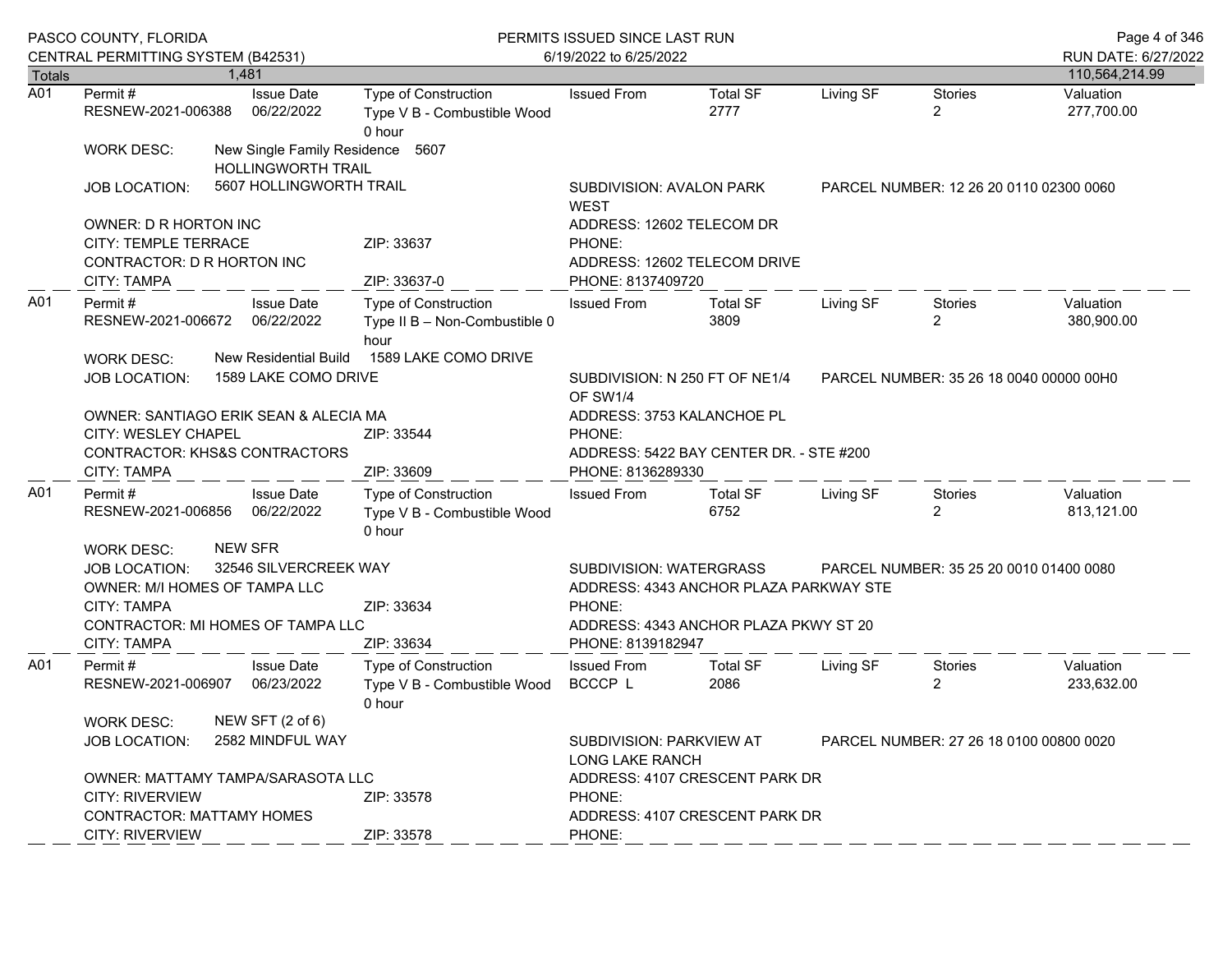|                  | PASCO COUNTY, FLORIDA<br>CENTRAL PERMITTING SYSTEM (B42531)                                                               |                                                                      | PERMITS ISSUED SINCE LAST RUN<br>6/19/2022 to 6/25/2022                                       |                                                                  |           |                                         |                         |
|------------------|---------------------------------------------------------------------------------------------------------------------------|----------------------------------------------------------------------|-----------------------------------------------------------------------------------------------|------------------------------------------------------------------|-----------|-----------------------------------------|-------------------------|
| <b>Totals</b>    | 1.481                                                                                                                     |                                                                      |                                                                                               |                                                                  |           |                                         | 110,564,214.99          |
| $\overline{A01}$ | <b>Issue Date</b><br>Permit #<br>RESNEW-2021-006912<br>06/23/2022                                                         | Type of Construction<br>Type V B - Combustible Wood<br>0 hour        | <b>Issued From</b><br>BCCCP L                                                                 | <b>Total SF</b><br>2086                                          | Living SF | <b>Stories</b><br>2                     | Valuation<br>233,632.00 |
|                  | NEW SFT (3 of 6)<br><b>WORK DESC:</b><br>2578 MINDFUL WAY<br><b>JOB LOCATION:</b>                                         |                                                                      | SUBDIVISION: PARKVIEW AT<br><b>LONG LAKE RANCH</b>                                            |                                                                  |           | PARCEL NUMBER: 27 26 18 0100 00800 0030 |                         |
|                  | OWNER: MATTAMY TAMPA/SARASOTA LLC<br><b>CITY: RIVERVIEW</b>                                                               | ZIP: 33578                                                           | PHONE:                                                                                        | ADDRESS: 4107 CRESCENT PARK DR                                   |           |                                         |                         |
|                  | <b>CONTRACTOR: MATTAMY HOMES</b><br><b>CITY: RIVERVIEW</b>                                                                | ZIP: 33578                                                           | PHONE:                                                                                        | ADDRESS: 4107 CRESCENT PARK DR                                   |           |                                         |                         |
| A01              | <b>Issue Date</b><br>Permit #<br>RESNEW-2021-006913 06/23/2022<br>NEW SFT (4 of 6)<br><b>WORK DESC:</b>                   | <b>Type of Construction</b><br>Type V B - Combustible Wood<br>0 hour | <b>Issued From</b><br>BCCCP L                                                                 | <b>Total SF</b><br>2086                                          | Living SF | Stories<br>$\mathbf{2}^{\circ}$         | Valuation<br>233,632.00 |
|                  | 2574 MINDFUL WAY<br><b>JOB LOCATION:</b>                                                                                  |                                                                      | SUBDIVISION: PARKVIEW AT<br>PARCEL NUMBER: 27 26 18 0100 00800 0040<br><b>LONG LAKE RANCH</b> |                                                                  |           |                                         |                         |
|                  | OWNER: MATTAMY TAMPA/SARASOTA LLC<br><b>CITY: RIVERVIEW</b><br><b>CONTRACTOR: MATTAMY HOMES</b>                           | ZIP: 33578                                                           | PHONE:                                                                                        | ADDRESS: 4107 CRESCENT PARK DR<br>ADDRESS: 4107 CRESCENT PARK DR |           |                                         |                         |
|                  | CITY: RIVERVIEW                                                                                                           | ZIP: 33578                                                           | PHONE:                                                                                        |                                                                  |           |                                         |                         |
| A01              | <b>Issue Date</b><br>Permit #<br>RESNEW-2021-006915<br>06/23/2022                                                         | <b>Type of Construction</b><br>Type V B - Combustible Wood<br>0 hour | <b>Issued From</b><br>BCCCP L                                                                 | <b>Total SF</b><br>2086                                          | Living SF | Stories<br>$\overline{2}$               | Valuation<br>233,632.00 |
|                  | NEW SFT (5 of 6)<br>WORK DESC:<br>2570 MINDFUL WAY<br><b>JOB LOCATION:</b>                                                |                                                                      | SUBDIVISION: PARKVIEW AT<br>PARCEL NUMBER: 27 26 18 0100 00800 0050<br>LONG LAKE RANCH        |                                                                  |           |                                         |                         |
|                  | OWNER: MATTAMY TAMPA/SARASOTA LLC<br><b>CITY: RIVERVIEW</b><br><b>CONTRACTOR: MATTAMY HOMES</b>                           | ZIP: 33578                                                           | PHONE:                                                                                        | ADDRESS: 4107 CRESCENT PARK DR<br>ADDRESS: 4107 CRESCENT PARK DR |           |                                         |                         |
|                  | <b>CITY: RIVERVIEW</b>                                                                                                    | ZIP: 33578                                                           | PHONE:                                                                                        |                                                                  |           |                                         |                         |
| A01              | Permit#<br><b>Issue Date</b><br>RESNEW-2021-006916<br>06/23/2022                                                          | <b>Type of Construction</b><br>Type V B - Combustible Wood<br>0 hour | <b>Issued From</b><br>BCCCP L                                                                 | <b>Total SF</b><br>2086                                          | Living SF | <b>Stories</b><br>2                     | Valuation<br>233,632.00 |
|                  | NEW SFT (6 of 6)<br><b>WORK DESC:</b><br>2566 MINDFUL WAY<br><b>JOB LOCATION:</b>                                         |                                                                      | SUBDIVISION: PARKVIEW AT<br>PARCEL NUMBER: 27 26 18 0100 00800 0060<br>LONG LAKE RANCH        |                                                                  |           |                                         |                         |
|                  | OWNER: MATTAMY TAMPA/SARASOTA LLC<br><b>CITY: RIVERVIEW</b><br><b>CONTRACTOR: MATTAMY HOMES</b><br><b>CITY: RIVERVIEW</b> | ZIP: 33578<br>ZIP: 33578                                             | ADDRESS: 4107 CRESCENT PARK DR<br>PHONE:<br>ADDRESS: 4107 CRESCENT PARK DR                    |                                                                  |           |                                         |                         |
|                  |                                                                                                                           |                                                                      | PHONE:                                                                                        |                                                                  |           |                                         |                         |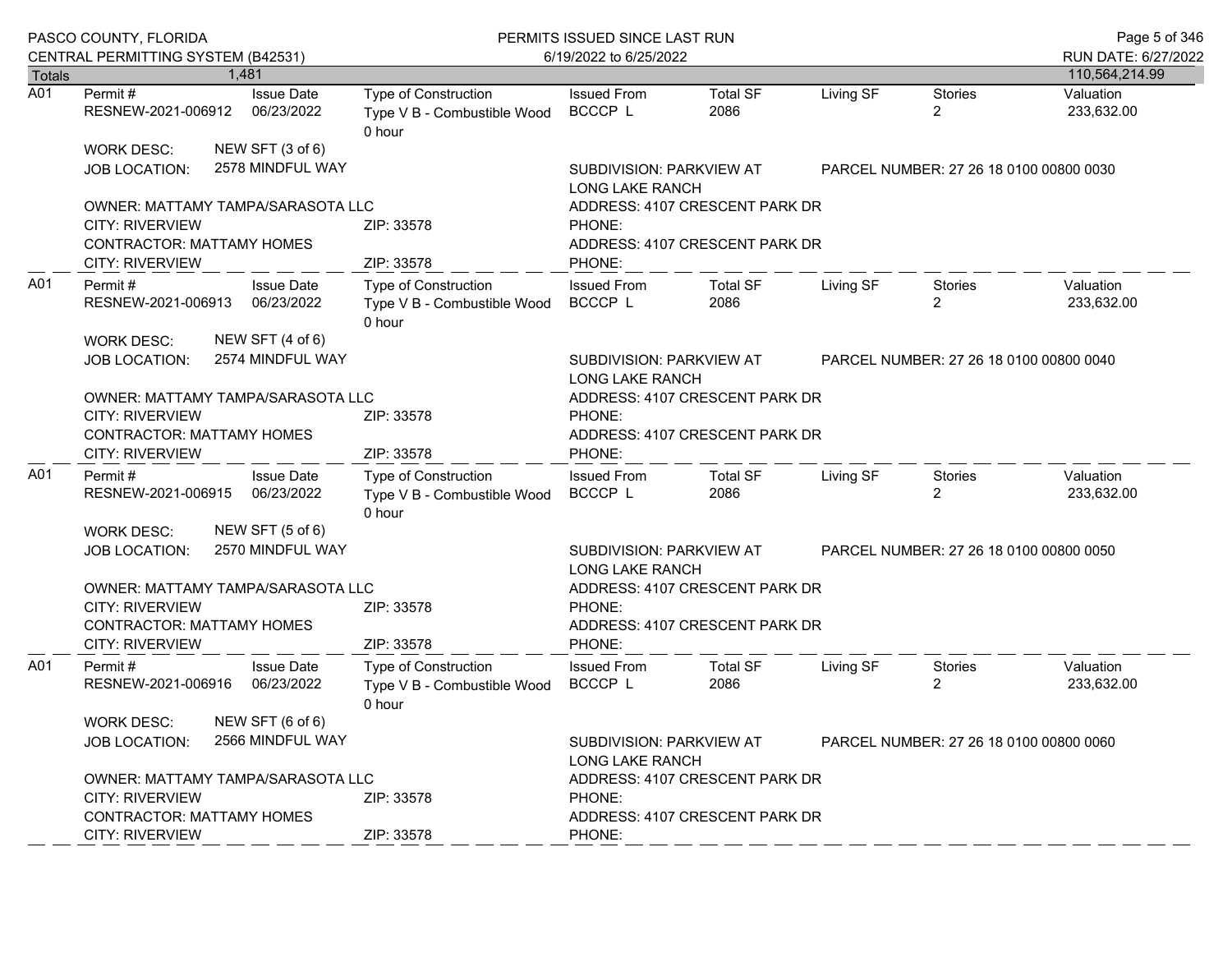|               | PASCO COUNTY, FLORIDA                                                                                                                                                                                             |                                                                     | PERMITS ISSUED SINCE LAST RUN                                                           |                                                                                                                                                                        |                                                                            |           |                                         | Page 6 of 346                         |
|---------------|-------------------------------------------------------------------------------------------------------------------------------------------------------------------------------------------------------------------|---------------------------------------------------------------------|-----------------------------------------------------------------------------------------|------------------------------------------------------------------------------------------------------------------------------------------------------------------------|----------------------------------------------------------------------------|-----------|-----------------------------------------|---------------------------------------|
| <b>Totals</b> | CENTRAL PERMITTING SYSTEM (B42531)                                                                                                                                                                                | 1,481                                                               |                                                                                         | 6/19/2022 to 6/25/2022                                                                                                                                                 |                                                                            |           |                                         | RUN DATE: 6/27/2022<br>110,564,214.99 |
| A01           | Permit#<br>RESNEW-2021-008121                                                                                                                                                                                     | <b>Issue Date</b><br>06/20/2022                                     | Type of Construction<br>Type V B - Combustible Wood<br>0 hour                           | <b>Issued From</b>                                                                                                                                                     | <b>Total SF</b><br>2353                                                    | Living SF | Stories                                 | Valuation<br>153,074.23               |
|               | <b>WORK DESC:</b><br><b>JOB LOCATION:</b><br>OWNER: CW - HIDDEN CREEK TWO LLC<br><b>CITY: TAMPA</b><br><b>CONTRACTOR: STARLIGHT HOMES FLORIDA LLC</b><br>CITY: TAMPA                                              | <b>TAMHC Lot 5</b><br>35554 EASTBROOK AVENUE                        | ZIP: 33610<br>ZIP: 33619                                                                | SUBDIVISION: HIDDEN CREEK<br>PHONE:<br>PHONE:                                                                                                                          | ADDRESS: 9720 PRINCESS PALM AVE STE 130<br>ADDRESS: 9720 PRINCESS PALM AVE |           | PARCEL NUMBER: 05 26 21 0090 00000 0050 |                                       |
| A01           | Permit#<br>RESNEW-2021-008123<br><b>WORK DESC:</b>                                                                                                                                                                | <b>Issue Date</b><br>06/20/2022<br>New construction                 | Type of Construction<br>Type V B - Combustible Wood<br>0 hour<br>35576 EASTBROOK AVENUE | <b>Issued From</b>                                                                                                                                                     | <b>Total SF</b><br>2890                                                    | Living SF | <b>Stories</b><br>2                     | Valuation<br>289,000.00               |
|               | JOB LOCATION:<br>OWNER: CW - HIDDEN CREEK TWO LLC<br>CITY: TAMPA<br>CONTRACTOR: STARLIGHT HOMES FLORIDA LLC<br><b>CITY: TAMPA</b>                                                                                 | 35576 EASTBROOK AVENUE                                              | ZIP: 33610<br>ZIP: 33619                                                                | SUBDIVISION: HIDDEN CREEK<br>PARCEL NUMBER: 05 26 21 0090 00000 0070<br>ADDRESS: 9720 PRINCESS PALM AVE STE 130<br>PHONE:<br>ADDRESS: 9720 PRINCESS PALM AVE<br>PHONE: |                                                                            |           |                                         |                                       |
| A01           | Permit#<br>RESNEW-2022-001237                                                                                                                                                                                     | <b>Issue Date</b><br>06/20/2022<br>7/8 )New Single Family Residence | Type of Construction<br>Type V B - Combustible Wood<br>0 hour                           | <b>Issued From</b>                                                                                                                                                     | <b>Total SF</b><br>2611                                                    | Living SF | <b>Stories</b><br>$\overline{2}$        | Valuation<br>194,068.00               |
|               | <b>WORK DESC:</b><br>JOB LOCATION:<br>OWNER: DHIC GROVE WEST LLC<br><b>CITY: ARLINGTON</b><br>CONTRACTOR: DR HORTON INC<br><b>CITY: TAMPA</b>                                                                     |                                                                     | 27668 YORK HARBOR PLACE<br>ZIP: 76011<br>ZIP: 33637-0                                   | SUBDIVISION: OAKLEY PLACE<br>ADDRESS: 1341 HORTON CIR<br>PHONE:<br>PHONE: 8137409720                                                                                   | ADDRESS: 12602 TELECOM DRIVE                                               |           | PARCEL NUMBER: 12 26 19 0120 00300 0060 |                                       |
| A01           | Permit#<br>RESNEW-2022-001417                                                                                                                                                                                     | <b>Issue Date</b><br>06/20/2022                                     | <b>Type of Construction</b><br>Type V B - Combustible Wood<br>0 hour                    | <b>Issued From</b>                                                                                                                                                     | <b>Total SF</b><br>2882                                                    | Living SF | <b>Stories</b><br>$\overline{2}$        | Valuation<br>296,200.00               |
|               | Westgate lot 1 Block 34<br><b>WORK DESC:</b><br>5668 WANDERING WILLOW DRIVE<br><b>JOB LOCATION:</b><br>OWNER: FORESTAR USA REAL ESTATE GROUP<br><b>CITY: ARLINGTON</b><br>ZIP: 76006<br>CONTRACTOR: DR HORTON INC |                                                                     |                                                                                         | SUBDIVISION: AVALON PARK<br>PARCEL NUMBER: 12 26 20 0110 03400 0010<br><b>WEST</b><br>ADDRESS: 2221 E LAMAR BLVD STE 790<br>PHONE:<br>ADDRESS: 12602 TELECOM DRIVE     |                                                                            |           |                                         |                                       |
|               | <b>CITY: TAMPA</b>                                                                                                                                                                                                |                                                                     | ZIP: 33637-0                                                                            | PHONE: 8137409720                                                                                                                                                      |                                                                            |           |                                         |                                       |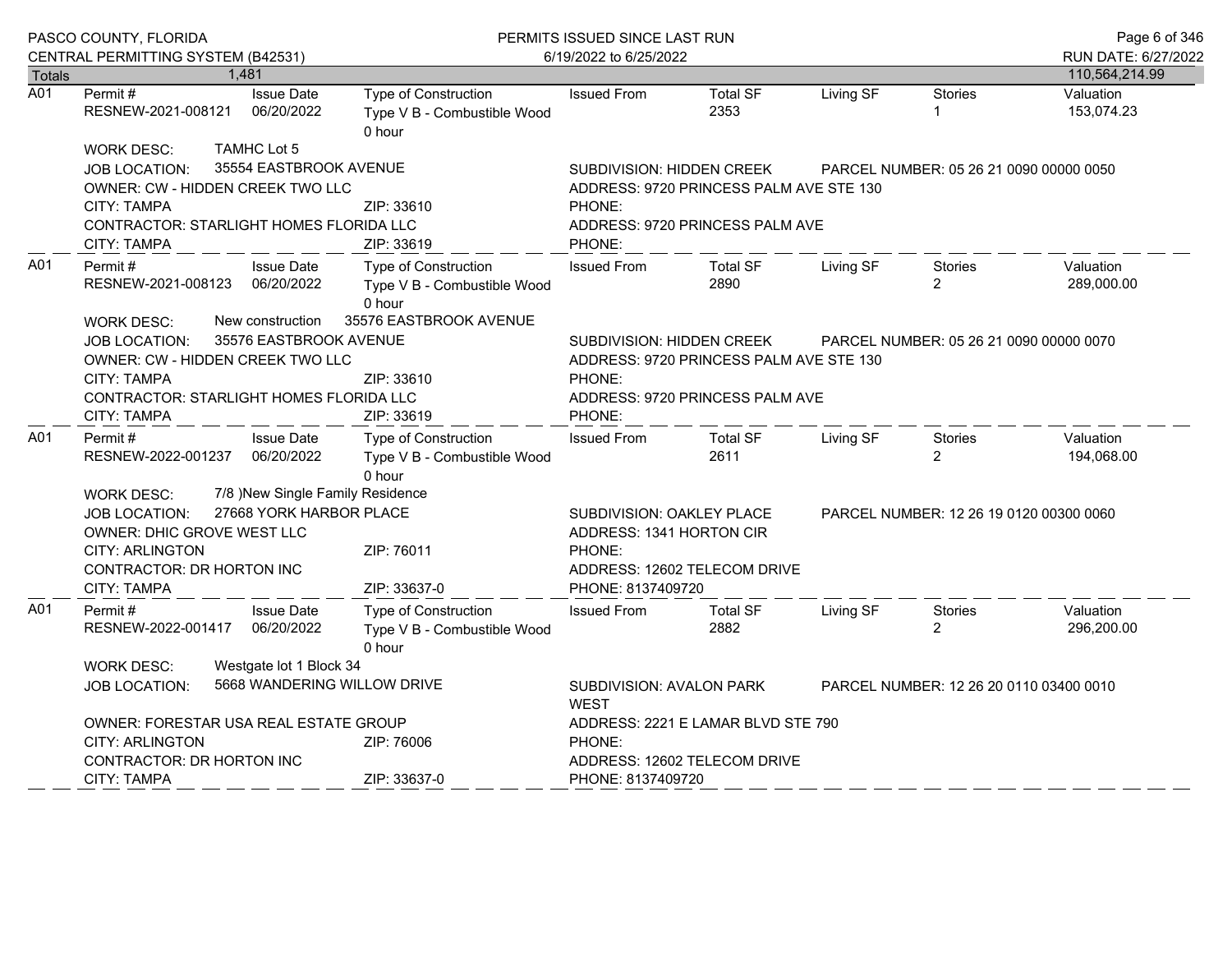|                  | PASCO COUNTY, FLORIDA<br>CENTRAL PERMITTING SYSTEM (B42531)     |                                                             | PERMITS ISSUED SINCE LAST RUN<br>6/19/2022 to 6/25/2022                                              |                                                                                    |                         |                                         |                                         | Page 7 of 346<br>RUN DATE: 6/27/2022 |
|------------------|-----------------------------------------------------------------|-------------------------------------------------------------|------------------------------------------------------------------------------------------------------|------------------------------------------------------------------------------------|-------------------------|-----------------------------------------|-----------------------------------------|--------------------------------------|
| <b>Totals</b>    | 1,481                                                           |                                                             |                                                                                                      |                                                                                    |                         |                                         |                                         | 110,564,214.99                       |
| $\overline{A01}$ | Permit #<br>RESNEW-2022-001421                                  | <b>Issue Date</b><br>06/21/2022                             | Type of Construction<br>Type V B - Combustible Wood<br>0 hour                                        | <b>Issued From</b>                                                                 | <b>Total SF</b><br>2857 | Living SF                               | <b>Stories</b><br>$\overline{2}$        | Valuation<br>285,700.00              |
|                  | <b>WORK DESC:</b>                                               | Westgate lot 7 Block 27 Phase 1B                            |                                                                                                      |                                                                                    |                         |                                         |                                         |                                      |
|                  | <b>JOB LOCATION:</b>                                            | 5794 HOLLINGWORTH TRAIL                                     |                                                                                                      | SUBDIVISION: AVALON PARK<br><b>WEST</b>                                            |                         |                                         | PARCEL NUMBER: 12 26 20 0110 02700 0070 |                                      |
|                  | OWNER: D R HORTON INC                                           |                                                             |                                                                                                      | ADDRESS: 12602 TELECOM DR                                                          |                         |                                         |                                         |                                      |
|                  | <b>CITY: TEMPLE TERRACE</b><br>CONTRACTOR: DR HORTON INC        |                                                             | ZIP: 33637                                                                                           | PHONE:<br>ADDRESS: 12602 TELECOM DRIVE                                             |                         |                                         |                                         |                                      |
|                  | CITY: TAMPA                                                     |                                                             | ZIP: 33637-0                                                                                         | PHONE: 8137409720                                                                  |                         |                                         |                                         |                                      |
| A01              | Permit #<br>RESNEW-2022-001426<br>WORK DESC:                    | <b>Issue Date</b><br>06/23/2022                             | Type of Construction<br>Type V B - Combustible Wood<br>0 hour<br>Summerstone lot 6 Block 39 Phase 2A | <b>Issued From</b>                                                                 | <b>Total SF</b><br>3165 | Living SF                               | Stories<br>$\overline{2}$               | Valuation<br>316,500.00              |
|                  | <b>JOB LOCATION:</b>                                            | 33440 APRICOT TREE COURT                                    |                                                                                                      | SUBDIVISION: ASHBERRY<br><b>VILLAGE</b>                                            |                         |                                         | PARCEL NUMBER: 25 26 20 0040 03900 0060 |                                      |
|                  | OWNER: D R HORTON INC                                           |                                                             |                                                                                                      | ADDRESS: 12602 TELECOM DR                                                          |                         |                                         |                                         |                                      |
|                  | CITY: TEMPLE TERRACE                                            |                                                             | ZIP: 33637                                                                                           | PHONE:                                                                             |                         |                                         |                                         |                                      |
|                  | CONTRACTOR: DR HORTON INC                                       |                                                             |                                                                                                      | ADDRESS: 12602 TELECOM DRIVE                                                       |                         |                                         |                                         |                                      |
|                  | CITY: TAMPA                                                     |                                                             | ZIP: 33637-0                                                                                         | PHONE: 8137409720                                                                  |                         |                                         |                                         |                                      |
| A01              | Permit#<br>RESNEW-2022-001482                                   | <b>Issue Date</b><br>06/20/2022                             | Type of Construction<br>Type V B - Combustible Wood<br>0 hour                                        | <b>Issued From</b>                                                                 | <b>Total SF</b><br>2362 | Living SF                               | Stories                                 | Valuation<br>236,200.00              |
|                  | WORK DESC:                                                      | Westgate@Avalon Park 27.28                                  |                                                                                                      |                                                                                    |                         |                                         |                                         |                                      |
|                  | <b>JOB LOCATION:</b>                                            | 33470 FIELD MAPLE LOOP                                      |                                                                                                      | SUBDIVISION: AVALON PARK<br>PARCEL NUMBER: 12 26 20 0110 02800 0270<br><b>WEST</b> |                         |                                         |                                         |                                      |
|                  | OWNER: FORESTAR USA REAL ESTATE GROUP<br><b>CITY: ARLINGTON</b> |                                                             | ZIP: 76006                                                                                           | ADDRESS: 2221 E LAMAR BLVD STE 790<br>PHONE:                                       |                         |                                         |                                         |                                      |
|                  | CONTRACTOR: DR HORTON INC<br><b>CITY: TAMPA</b>                 |                                                             | ZIP: 33637-0                                                                                         | ADDRESS: 12602 TELECOM DRIVE<br>PHONE: 8137409720                                  |                         |                                         |                                         |                                      |
| A01              | Permit#<br>RESNEW-2022-001509                                   | <b>Issue Date</b><br>06/20/2022                             | Type of Construction<br>Type V B - Combustible Wood<br>0 hour                                        | <b>Issued From</b>                                                                 | <b>Total SF</b><br>2011 | Living SF                               | Stories                                 | Valuation<br>201,100.00              |
|                  | <b>WORK DESC:</b><br><b>JOB LOCATION:</b>                       | Westgate lot 9 Block 27 Phase 1B<br>5806 HOLLINGWORTH TRAIL |                                                                                                      | SUBDIVISION: AVALON PARK                                                           |                         | PARCEL NUMBER: 12 26 20 0110 02700 0090 |                                         |                                      |
|                  |                                                                 |                                                             |                                                                                                      | <b>WEST</b>                                                                        |                         |                                         |                                         |                                      |
|                  | OWNER: D R HORTON INC                                           |                                                             | ZIP: 33637                                                                                           | ADDRESS: 12602 TELECOM DR                                                          |                         |                                         |                                         |                                      |
|                  | CITY: TEMPLE TERRACE<br>CONTRACTOR: DR HORTON INC               |                                                             |                                                                                                      | PHONE:<br>ADDRESS: 12602 TELECOM DRIVE                                             |                         |                                         |                                         |                                      |
|                  | CITY: TAMPA                                                     |                                                             | ZIP: 33637-0                                                                                         | PHONE: 8137409720                                                                  |                         |                                         |                                         |                                      |
|                  |                                                                 |                                                             |                                                                                                      |                                                                                    |                         |                                         |                                         |                                      |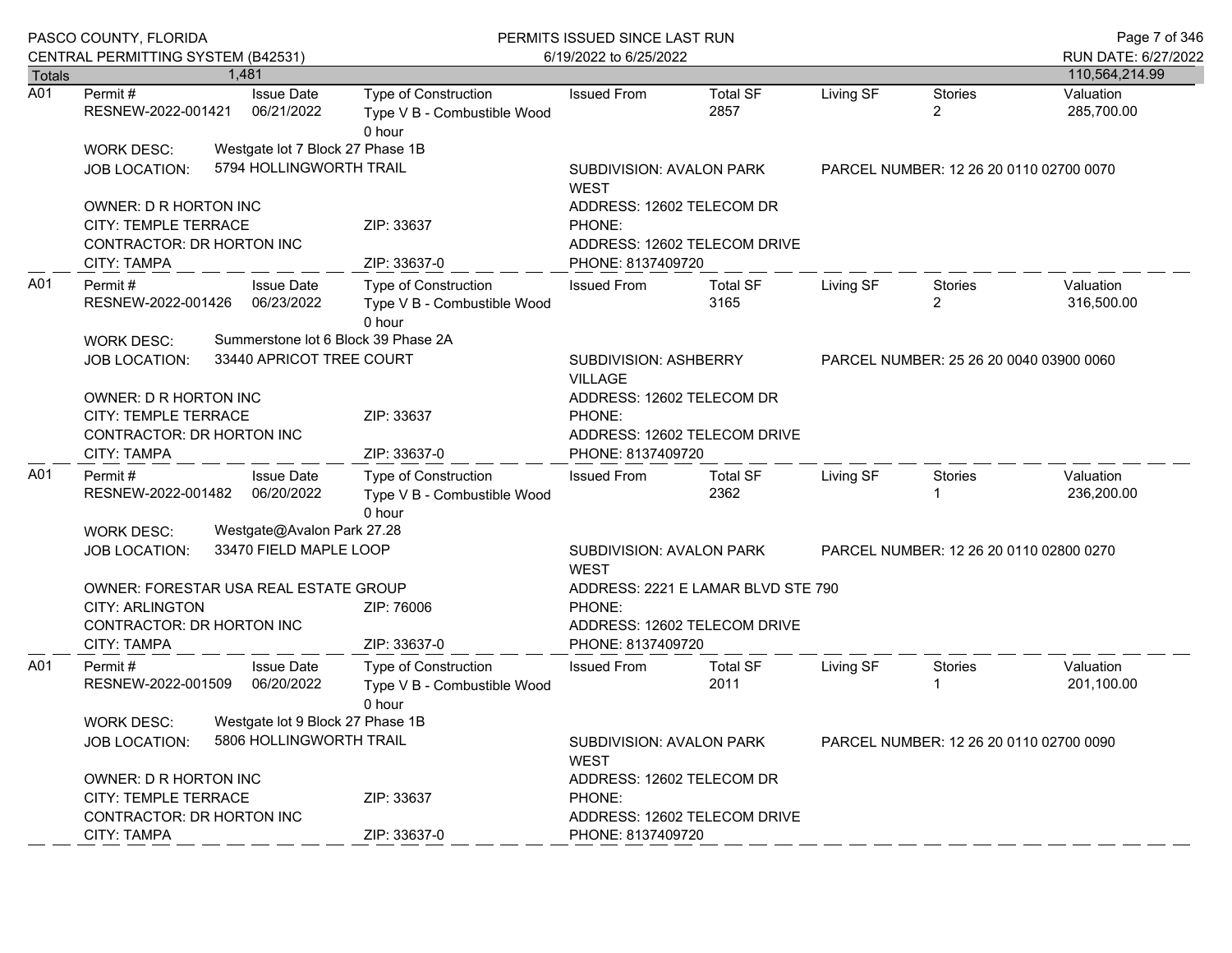|                      | PASCO COUNTY, FLORIDA                                                                                                                                                                                   |                                                               | PERMITS ISSUED SINCE LAST RUN                                                                                                                          |                                                                                                                                                                              |                         |           | Page 8 of 346                           |                                       |  |
|----------------------|---------------------------------------------------------------------------------------------------------------------------------------------------------------------------------------------------------|---------------------------------------------------------------|--------------------------------------------------------------------------------------------------------------------------------------------------------|------------------------------------------------------------------------------------------------------------------------------------------------------------------------------|-------------------------|-----------|-----------------------------------------|---------------------------------------|--|
|                      | CENTRAL PERMITTING SYSTEM (B42531)                                                                                                                                                                      | 1,481                                                         |                                                                                                                                                        | 6/19/2022 to 6/25/2022                                                                                                                                                       |                         |           |                                         | RUN DATE: 6/27/2022<br>110,564,214.99 |  |
| <b>Totals</b><br>A01 | Permit#<br>RESNEW-2022-001544                                                                                                                                                                           | <b>Issue Date</b><br>06/24/2022                               | Type of Construction<br>Type II B - Non-Combustible 0<br>hour                                                                                          | <b>Issued From</b>                                                                                                                                                           | <b>Total SF</b><br>2083 | Living SF | <b>Stories</b>                          | Valuation<br>208,300.00               |  |
|                      | <b>SFR</b><br><b>WORK DESC:</b><br>7258 TWISTING PINES LOOP<br><b>JOB LOCATION:</b><br>OWNER: CLAYTON PROPERTIES GROUP INC<br>CITY: LAKELAND<br><b>CONTRACTOR: HIGHLAND HOMES</b><br>CITY: LAKELAND     |                                                               | SUBDIVISION: CHAPEL CREEK<br>ADDRESS: 3020 S FLORIDA AVE STE 101<br>ZIP: 33803<br>PHONE:<br>ADDRESS: 3020 S FLORIDA AVE STE 10<br>ZIP: 33803<br>PHONE: |                                                                                                                                                                              |                         |           | PARCEL NUMBER: 05 26 21 0140 00400 0150 |                                       |  |
| A01                  | Permit #<br>RESNEW-2022-001724<br><b>WORK DESC:</b>                                                                                                                                                     | <b>Issue Date</b><br>06/21/2022<br>Paulose Residence          | Type of Construction<br>Type V B - Combustible Wood<br>0 hour                                                                                          | <b>Issued From</b>                                                                                                                                                           | <b>Total SF</b><br>5162 | Living SF | Stories                                 | Valuation<br>690,000.00               |  |
|                      | <b>JOB LOCATION:</b><br><b>OWNER: PAULOSE JOSHY</b><br>CITY: WESLEY CHAPEL<br>CONTRACTOR: CHADWELL HOMES LLC<br><b>CITY: TAMPA</b>                                                                      | 30807 ELOIAN DRIVE                                            | ZIP: 33545<br>ZIP: 33619                                                                                                                               | <b>SUBDIVISION: ELOIAN</b><br>PARCEL NUMBER: 04 26 20 0010 00000 0160<br>ADDRESS: 6937 WATER THRUSH LANE<br>PHONE:<br>ADDRESS: 5115 JOANNE KEARNEY BLVD<br>PHONE: 8134134013 |                         |           |                                         |                                       |  |
| A01                  | Permit#<br>RESNEW-2022-001928                                                                                                                                                                           | <b>Issue Date</b><br>06/21/2022                               | Type of Construction<br>Type I A - Non-Combustible 3<br>hour                                                                                           | <b>Issued From</b>                                                                                                                                                           | <b>Total SF</b><br>6331 | Living SF | Stories<br>$\overline{2}$               | Valuation<br>996,278.00               |  |
|                      | 1/13 Golgani<br><b>WORK DESC:</b><br>8527 IVY STARK BOULEVARD<br><b>JOB LOCATION:</b><br>OWNER: EPPERSON NORTH LLC<br><b>CITY: TAMPA</b><br>CONTRACTOR: BISCAYNE HOMES LLC<br><b>CITY: CORAL GABLES</b> |                                                               | ZIP: 33607<br>ZIP: 33146                                                                                                                               | SUBDIVISION: EPPERSON NORTH<br>PARCEL NUMBER: 26 25 20 0070 01300 0010<br>ADDRESS: 2502 N ROCKY POINT DR STE 1050<br>PHONE:<br>ADDRESS: 1430 SOUTH DIXIE HWY<br>PHONE:       |                         |           |                                         |                                       |  |
| A01                  | Permit#<br>RESNEW-2022-001971                                                                                                                                                                           | <b>Issue Date</b><br>06/20/2022                               | Type of Construction<br>Type V B - Combustible Wood<br>0 hour                                                                                          | <b>Issued From</b>                                                                                                                                                           | <b>Total SF</b><br>4444 | Living SF | Stories                                 | Valuation<br>444,400.00               |  |
|                      | <b>WORK DESC:</b><br><b>JOB LOCATION:</b><br>OWNER: DICHARRY KIRSTIE BROOKS & DAMO<br><b>CITY: PALM HARBOR</b><br>CONTRACTOR: COVENANT HOMES INC                                                        | Construction of a single family residence<br>9798 CASEY DRIVE | ZIP: 34683                                                                                                                                             | SUBDIVISION: GOLDEN ACRES<br>PARCEL NUMBER: 24 25 16 011A 00000 2890<br>ADDRESS: 328 CROSSWINDS DR<br>PHONE:<br>ADDRESS: 10339 KEY LANTERN DRIVE                             |                         |           |                                         |                                       |  |
|                      | <b>CITY: NEW PORT RICHEY</b>                                                                                                                                                                            |                                                               | ZIP: 34654                                                                                                                                             | PHONE:                                                                                                                                                                       |                         |           |                                         |                                       |  |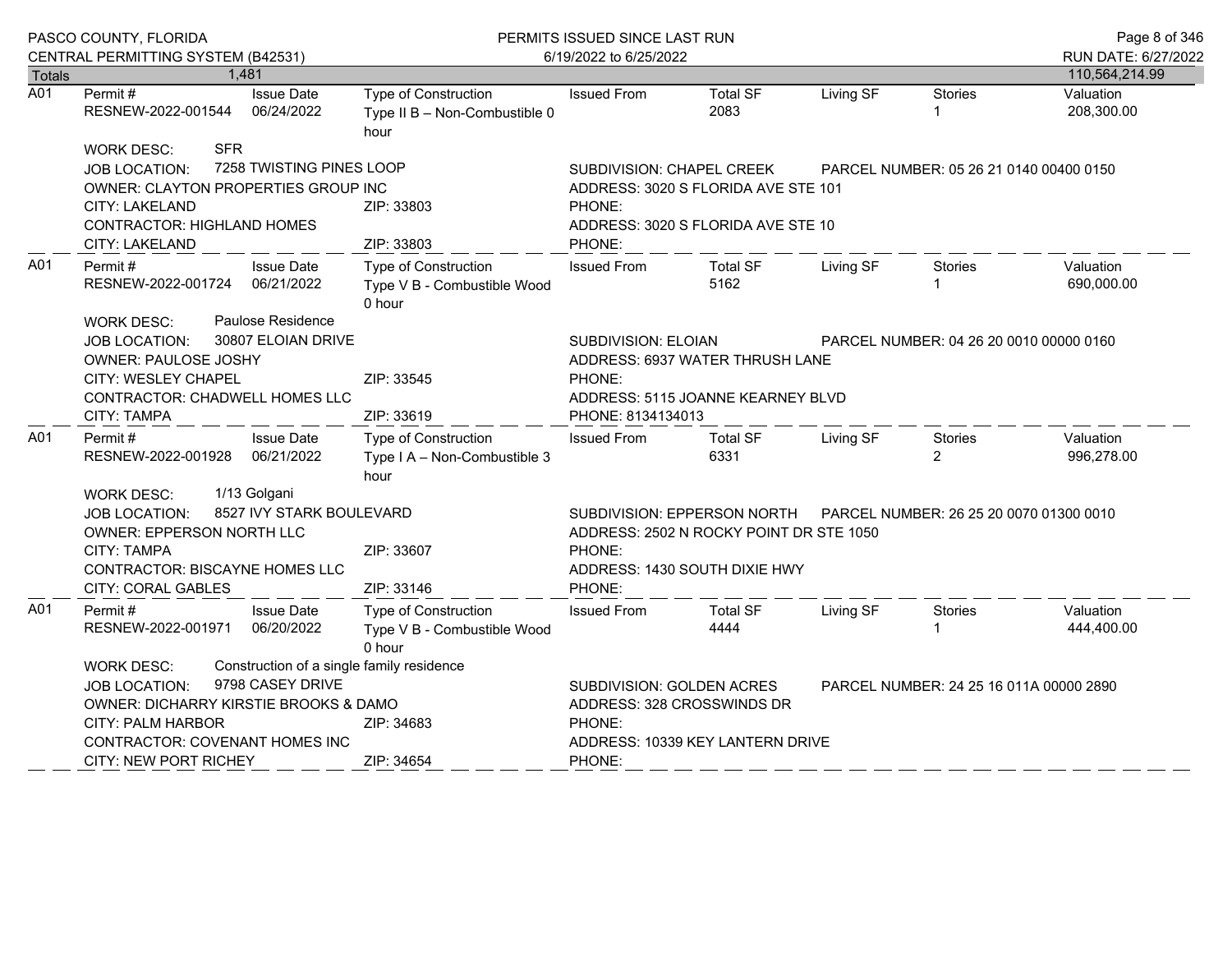|        | PASCO COUNTY, FLORIDA<br>CENTRAL PERMITTING SYSTEM (B42531)                                                                                          |  |                                              |                                                                                           | PERMITS ISSUED SINCE LAST RUN<br>6/19/2022 to 6/25/2022                                                                     |                                                                                                |           |                                         |                                       |  |
|--------|------------------------------------------------------------------------------------------------------------------------------------------------------|--|----------------------------------------------|-------------------------------------------------------------------------------------------|-----------------------------------------------------------------------------------------------------------------------------|------------------------------------------------------------------------------------------------|-----------|-----------------------------------------|---------------------------------------|--|
| Totals |                                                                                                                                                      |  | 1,481                                        |                                                                                           |                                                                                                                             |                                                                                                |           |                                         | RUN DATE: 6/27/2022<br>110,564,214.99 |  |
| A01    | Permit #<br>RESNEW-2022-002217                                                                                                                       |  | <b>Issue Date</b><br>06/22/2022              | Type of Construction<br>Type V B - Combustible Wood<br>0 hour                             | <b>Issued From</b>                                                                                                          | <b>Total SF</b><br>2170                                                                        | Living SF | <b>Stories</b><br>$\mathbf{1}$          | Valuation<br>409,900.00               |  |
|        | WORK DESC:<br>JOB LOCATION:                                                                                                                          |  | Lot #1 Riverchase South<br>4148 WATSON DRIVE |                                                                                           | <b>SUBDIVISION: RIVERCHASE</b><br><b>SOUTH</b>                                                                              | PARCEL NUMBER: 13 26 16 0060 00000 0010                                                        |           |                                         |                                       |  |
|        | OWNER: DEJAMES BUILDERS OF FLORIDA IN<br><b>CITY: NEW PORT RICHEY</b><br>CONTRACTOR: BLACKROCK CONSTRUCTION LLC<br>CITY: APOLLO BEACH                |  |                                              | ZIP: 34653<br>ZIP: 33572                                                                  | PHONE:<br>ADDRESS: 530 BIMINI BAY BLVD<br>PHONE:                                                                            | ADDRESS: 8028 OLD COUNTY RD 54                                                                 |           |                                         |                                       |  |
| A01    | Permit#<br>RESNEW-2022-002465                                                                                                                        |  | <b>Issue Date</b><br>06/22/2022              | Type of Construction<br>Type V B - Combustible Wood<br>0 hour                             | <b>Issued From</b>                                                                                                          | <b>Total SF</b><br>2891                                                                        | Living SF | Stories<br>1                            | Valuation<br>323,792.00               |  |
|        | TM 278 EW 4385 Graticola RD<br><b>WORK DESC:</b><br>4385 GRATICOLA ROAD<br><b>JOB LOCATION:</b>                                                      |  |                                              |                                                                                           |                                                                                                                             | SUBDIVISION: ESPLANADE AT<br>PARCEL NUMBER: 17 26 20 0090 00000 2780<br><b>WIREGRASS RANCH</b> |           |                                         |                                       |  |
|        | OWNER: TAYLOR MORRISON OF FLORIDA INC<br>CITY: TAMPA<br>CONTRACTOR: TAYLOR MORRISON OF FLORIDA INC<br>CITY: TAMPA                                    |  |                                              | ZIP: 33619<br>ZIP: 33619                                                                  | ADDRESS: 3922 COCONUT PALM DR STE 100<br>PHONE:<br>ADDRESS: 3922 COCONUT PALM DR STE 108<br>PHONE: 8134156702               |                                                                                                |           |                                         |                                       |  |
| A01    | Permit#<br>RESNEW-2022-002509                                                                                                                        |  | <b>Issue Date</b><br>06/20/2022              | Type of Construction<br>Type V B - Combustible Wood<br>0 hour                             | <b>Issued From</b>                                                                                                          | <b>Total SF</b><br>2405                                                                        | Living SF | Stories                                 | Valuation<br>240,500.00               |  |
|        | <b>WORK DESC:</b>                                                                                                                                    |  |                                              | Construction of a single family residence 9676<br>MENDEL DRIVE, NEW PORT RICHEY, FL 34654 |                                                                                                                             |                                                                                                |           |                                         |                                       |  |
|        | <b>JOB LOCATION:</b><br>OWNER: SPALDING JEFFREY ARTHUR                                                                                               |  | 9676 MENDEL DRIVE                            |                                                                                           |                                                                                                                             | SUBDIVISION: BASS LAKE ACRES<br>ADDRESS: 1129 TRAVERTINE TER                                   |           | PARCEL NUMBER: 25 25 16 0020 00000 1160 |                                       |  |
|        | <b>CITY: SANFORD</b><br>CONTRACTOR: COVENANT HOMES INC<br>CITY: NEW PORT RICHEY                                                                      |  |                                              | ZIP: 32771<br>ZIP: 34654                                                                  | PHONE:<br>PHONE:                                                                                                            | ADDRESS: 10339 KEY LANTERN DRIVE                                                               |           |                                         |                                       |  |
| A01    | Permit #<br>RESNEW-2022-002532 06/21/2022                                                                                                            |  | <b>Issue Date</b>                            | Type of Construction<br>Type I A - Non-Combustible 3<br>hour                              | <b>Issued From</b>                                                                                                          | <b>Total SF</b><br>4425                                                                        | Living SF | <b>Stories</b><br>2                     | Valuation<br>869,601.00               |  |
|        | 4/17 Stapp<br><b>WORK DESC:</b><br>8453 IVY STARK BOULEVARD<br><b>JOB LOCATION:</b><br><b>OWNER: EPPERSON NORTH LLC</b><br>ZIP: 33607<br>CITY: TAMPA |  |                                              |                                                                                           | PARCEL NUMBER: 26 25 20 0070 01700 0040<br>SUBDIVISION: EPPERSON NORTH<br>ADDRESS: 2502 N ROCKY POINT DR STE 1050<br>PHONE: |                                                                                                |           |                                         |                                       |  |
|        | CONTRACTOR: BISCAYNE HOMES LLC<br><b>CITY: CORAL GABLES</b>                                                                                          |  |                                              | ZIP: 33146                                                                                | ADDRESS: 1430 SOUTH DIXIE HWY<br>PHONE:                                                                                     |                                                                                                |           |                                         |                                       |  |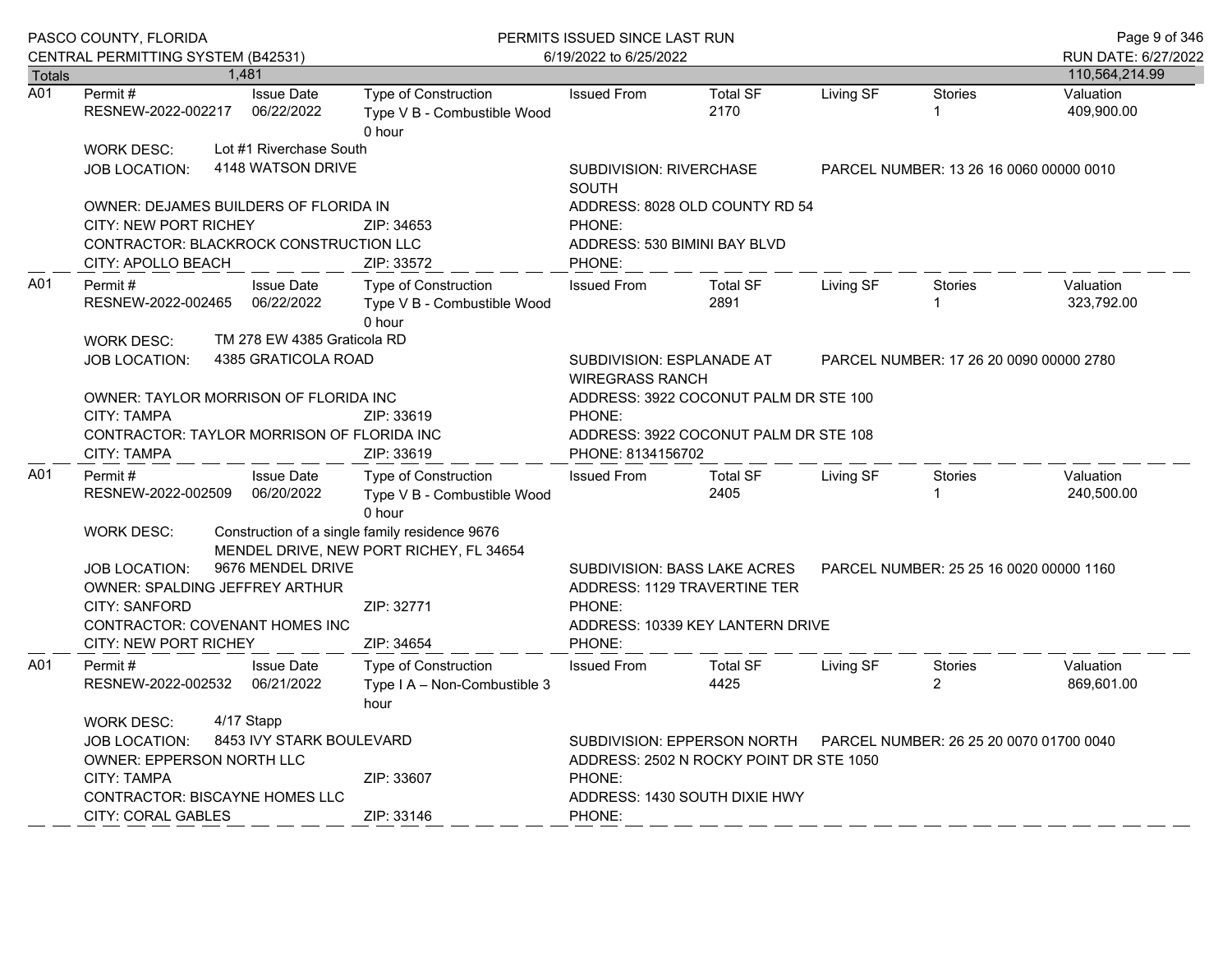| PASCO COUNTY, FLORIDA<br>CENTRAL PERMITTING SYSTEM (B42531) |                                                                                                                                                                                                                 |  |                                                          | PERMITS ISSUED SINCE LAST RUN<br>6/19/2022 to 6/25/2022              |                                                                                    |                               |           |                                         | Page 10 of 346<br>RUN DATE: 6/27/2022 |
|-------------------------------------------------------------|-----------------------------------------------------------------------------------------------------------------------------------------------------------------------------------------------------------------|--|----------------------------------------------------------|----------------------------------------------------------------------|------------------------------------------------------------------------------------|-------------------------------|-----------|-----------------------------------------|---------------------------------------|
| <b>Totals</b>                                               |                                                                                                                                                                                                                 |  | 1,481                                                    |                                                                      |                                                                                    |                               |           |                                         | 110,564,214.99                        |
| A01                                                         | Permit#<br>RESNEW-2022-002542                                                                                                                                                                                   |  | <b>Issue Date</b><br>06/22/2022                          | <b>Type of Construction</b><br>Type V B - Combustible Wood<br>0 hour | <b>Issued From</b>                                                                 | <b>Total SF</b><br>2307       | Living SF | <b>Stories</b><br>1                     | Valuation<br>230,700.00               |
|                                                             | <b>WORK DESC:</b>                                                                                                                                                                                               |  | GGR HIGHLAND HILLS OP LLC                                |                                                                      |                                                                                    |                               |           |                                         |                                       |
|                                                             | JOB LOCATION:                                                                                                                                                                                                   |  | 9367 HIGHLAND HILLS DRIVE                                |                                                                      | SUBDIVISION: PORT RICHEY LAND    PARCEL NUMBER: 25 24 16 0020 04900 0000<br>CO SUB |                               |           |                                         |                                       |
|                                                             | <b>OWNER: GGR HIGHLANDS OP LLP</b>                                                                                                                                                                              |  |                                                          |                                                                      | ADDRESS: 46 W LEMON ST                                                             |                               |           |                                         |                                       |
|                                                             | <b>CITY: TARPON SPRINGS</b>                                                                                                                                                                                     |  |                                                          | ZIP: 34689                                                           | PHONE:                                                                             |                               |           |                                         |                                       |
|                                                             | <b>CITY: TARPON SPRINGS</b>                                                                                                                                                                                     |  |                                                          | CONTRACTOR: PIONEER DEVELOPERS OF AMERICA INC<br>ZIP: 34689          | PHONE:                                                                             | ADDRESS: 46 WEST LEMON STREET |           |                                         |                                       |
| A01                                                         | Permit#<br>RESNEW-2022-002543                                                                                                                                                                                   |  | <b>Issue Date</b><br>06/22/2022                          | Type of Construction<br>Type V B - Combustible Wood<br>0 hour        | <b>Issued From</b>                                                                 | <b>Total SF</b><br>2733       | Living SF | <b>Stories</b><br>1                     | Valuation<br>273,300.00               |
|                                                             | <b>WORK DESC:</b><br><b>JOB LOCATION:</b>                                                                                                                                                                       |  | <b>GGR HIGHLANDS OP LLC</b><br>9392 HIGHLAND HILLS DRIVE |                                                                      | SUBDIVISION: PORT RICHEY LAND    PARCEL NUMBER: 25 24 16 0020 04900 0000<br>CO SUB |                               |           |                                         |                                       |
|                                                             | <b>OWNER: GGR HIGHLANDS OP LLP</b><br><b>CITY: TARPON SPRINGS</b><br>CONTRACTOR: PIONEER DEVELOPERS OF AMERICA INC<br><b>CITY: TARPON SPRINGS</b>                                                               |  |                                                          | ZIP: 34689<br>ZIP: 34689                                             | ADDRESS: 46 W LEMON ST<br>PHONE:<br>PHONE:                                         | ADDRESS: 46 WEST LEMON STREET |           |                                         |                                       |
| A01                                                         | Permit#<br>RESNEW-2022-002557                                                                                                                                                                                   |  | <b>Issue Date</b><br>06/20/2022                          | <b>Type of Construction</b><br>Type V B - Combustible Wood<br>0 hour | <b>Issued From</b>                                                                 | <b>Total SF</b><br>2232       | Living SF | <b>Stories</b><br>$\overline{2}$        | Valuation<br>223,200.00               |
|                                                             | NEW SFT 1 of 4<br><b>WORK DESC:</b><br>32501 THORNCASTLE DRIVE<br><b>JOB LOCATION:</b><br>OWNER: CRP/BG EPPERSON OWNER LLC<br><b>CITY: HOUSTON</b><br><b>CONTRACTOR: LENNAR HOMES LLC</b><br><b>CITY: TAMPA</b> |  |                                                          | ZIP: 77277<br>ZIP: 33607                                             | SUBDIVISION: MEADOW RIDGE<br>ADDRESS: PO BOX 272188<br>PHONE:<br>PHONE: 8137695277 | ADDRESS: 4600 WEST CYPRESS    |           | PARCEL NUMBER: 26 25 20 0050 00000 0490 |                                       |
| A01                                                         | Permit#<br>RESNEW-2022-002558                                                                                                                                                                                   |  | <b>Issue Date</b><br>06/20/2022                          | Type of Construction<br>Type V B - Combustible Wood<br>0 hour        | <b>Issued From</b>                                                                 | <b>Total SF</b><br>1965       | Living SF | Stories<br>$\overline{2}$               | Valuation<br>196,500.00               |
|                                                             | <b>WORK DESC:</b><br><b>JOB LOCATION:</b><br>OWNER: CRP/BG EPPERSON OWNER LLC<br><b>CITY: HOUSTON</b><br><b>CONTRACTOR: LENNAR HOMES LLC</b><br>CITY: TAMPA                                                     |  | NEW SFT 2 of 4<br>32503 THORNCASTLE DRIVE                | ZIP: 77277<br>ZIP: 33607                                             | SUBDIVISION: MEADOW RIDGE<br>ADDRESS: PO BOX 272188<br>PHONE:<br>PHONE: 8137695277 | ADDRESS: 4600 WEST CYPRESS    |           | PARCEL NUMBER: 26 25 20 0050 00000 0500 |                                       |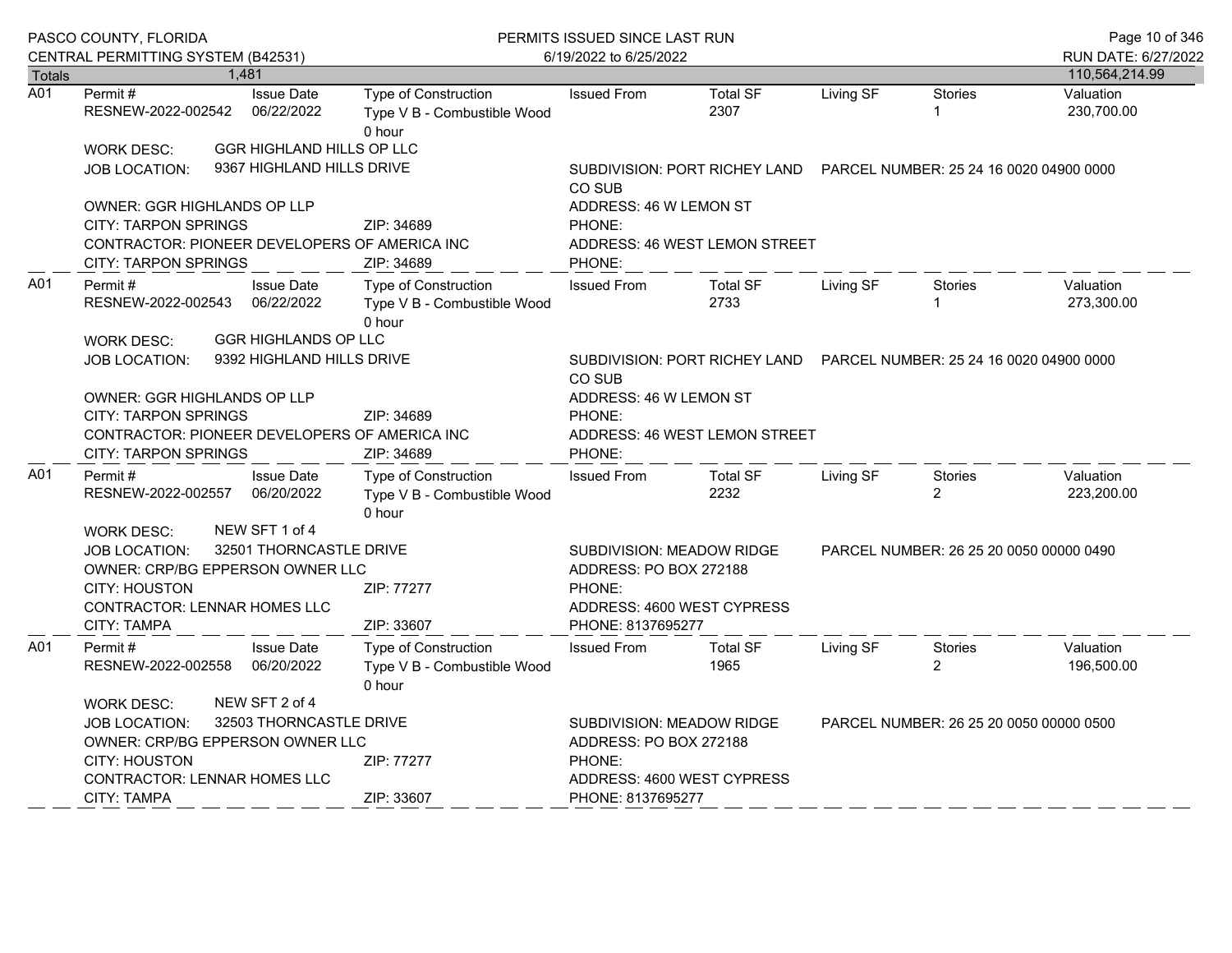|               | PASCO COUNTY, FLORIDA                                                                                                                                                                                           |                                                               | PERMITS ISSUED SINCE LAST RUN                                                                                                |                                         |                                         |                                         |                         |
|---------------|-----------------------------------------------------------------------------------------------------------------------------------------------------------------------------------------------------------------|---------------------------------------------------------------|------------------------------------------------------------------------------------------------------------------------------|-----------------------------------------|-----------------------------------------|-----------------------------------------|-------------------------|
| <b>Totals</b> | CENTRAL PERMITTING SYSTEM (B42531)<br>1,481                                                                                                                                                                     |                                                               | 6/19/2022 to 6/25/2022                                                                                                       | RUN DATE: 6/27/2022<br>110,564,214.99   |                                         |                                         |                         |
| A01           | Permit#<br><b>Issue Date</b><br>RESNEW-2022-002560<br>06/20/2022                                                                                                                                                | Type of Construction<br>Type V B - Combustible Wood<br>0 hour | <b>Issued From</b>                                                                                                           | Total SF<br>1965                        | Living SF                               | <b>Stories</b><br>$\overline{2}$        | Valuation<br>157,200.00 |
|               | NEW SFT 3 of 4<br><b>WORK DESC:</b><br>32505 THORNCASTLE DRIVE<br><b>JOB LOCATION:</b><br>OWNER: CRP/BG EPPERSON OWNER LLC<br><b>CITY: HOUSTON</b><br><b>CONTRACTOR: LENNAR HOMES LLC</b><br><b>CITY: TAMPA</b> | ZIP: 77277<br>ZIP: 33607                                      | SUBDIVISION: MEADOW RIDGE<br>ADDRESS: PO BOX 272188<br>PHONE:<br>ADDRESS: 4600 WEST CYPRESS<br>PHONE: 8137695277             |                                         | PARCEL NUMBER: 26 25 20 0050 00000 0510 |                                         |                         |
| A01           | Permit #<br><b>Issue Date</b><br>RESNEW-2022-002561<br>06/20/2022<br>NEW SFT 4 of 4                                                                                                                             | Type of Construction<br>Type V B - Combustible Wood<br>0 hour | <b>Issued From</b>                                                                                                           | <b>Total SF</b><br>2232                 | Living SF                               | Stories<br>$\overline{2}$               | Valuation<br>223,200.00 |
|               | <b>WORK DESC:</b><br>32507 THORNCASTLE DRIVE<br><b>JOB LOCATION:</b><br>OWNER: CRP/BG EPPERSON OWNER LLC<br><b>CITY: HOUSTON</b><br><b>CONTRACTOR: LENNAR HOMES LLC</b><br><b>CITY: TAMPA</b>                   | ZIP: 77277<br>ZIP: 33607                                      | SUBDIVISION: MEADOW RIDGE<br>ADDRESS: PO BOX 272188<br>PHONE:<br>ADDRESS: 4600 WEST CYPRESS<br>PHONE: 8137695277             |                                         | PARCEL NUMBER: 26 25 20 0050 00000 0520 |                                         |                         |
| A01           | <b>Issue Date</b><br>Permit#<br>06/20/2022<br>RESNEW-2022-002582                                                                                                                                                | Type of Construction<br>Type V B - Combustible Wood<br>0 hour | <b>Issued From</b>                                                                                                           | <b>Total SF</b><br>4592                 | Living SF                               | Stories<br>$\overline{2}$               | Valuation<br>626,842.00 |
|               | <b>NEW SFR</b><br><b>WORK DESC:</b><br>3046 ADAMS CROSS DRIVE<br>JOB LOCATION:<br>OWNER: M/I HOMES OF TPA LLC<br><b>CITY: TAMPA</b><br><b>CONTRACTOR: M/I HOMES</b><br><b>CITY: TAMPA</b>                       | ZIP: 33634<br>ZIP: 33634                                      | SUBDIVISION: COBBLESTONE<br>ADDRESS: 4343 ANCHOR PKWY STE 200<br>PHONE:<br>ADDRESS: 4343 ANCHOR PLAZA PKWY STE 200<br>PHONE: |                                         |                                         | PARCEL NUMBER: 27 26 21 0060 00000 1220 |                         |
| A01           | Permit#<br><b>Issue Date</b><br>RESNEW-2022-002584<br>06/20/2022                                                                                                                                                | Type of Construction<br>Type V B - Combustible Wood<br>0 hour | <b>Issued From</b>                                                                                                           | <b>Total SF</b><br>4592                 | Living SF                               | Stories<br>2                            | Valuation<br>626,842.00 |
|               | <b>NEW SFR</b><br>WORK DESC:<br>2998 ADAMS CROSS DRIVE<br><b>JOB LOCATION:</b><br>OWNER: M/I HOMES OF TPA LLC<br><b>CITY: TAMPA</b>                                                                             | ZIP: 33634                                                    | SUBDIVISION: COBBLESTONE<br>PARCEL NUMBER: 27 26 21 0060 00000 1170<br>ADDRESS: 4343 ANCHOR PKWY STE 200<br>PHONE:           |                                         |                                         |                                         |                         |
|               | <b>CONTRACTOR: M/I HOMES</b><br><b>CITY: TAMPA</b>                                                                                                                                                              | ZIP: 33634                                                    | PHONE:                                                                                                                       | ADDRESS: 4343 ANCHOR PLAZA PKWY STE 200 |                                         |                                         |                         |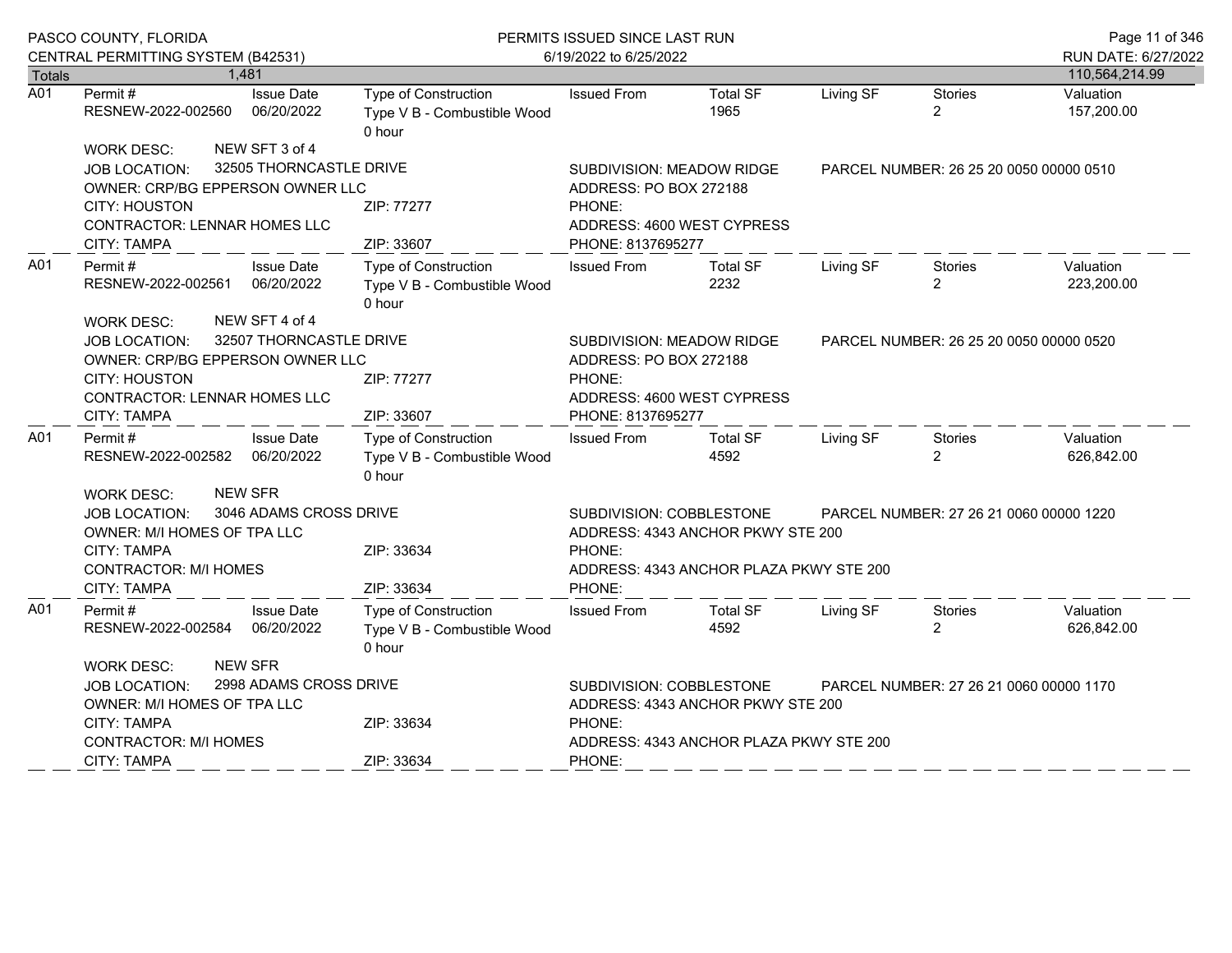|                  | PASCO COUNTY, FLORIDA<br>CENTRAL PERMITTING SYSTEM (B42531)   |                                 | PERMITS ISSUED SINCE LAST RUN<br>6/19/2022 to 6/25/2022                                                    |                                                                                            |                                                 |           |                                  | Page 12 of 346<br>RUN DATE: 6/27/2022 |  |  |
|------------------|---------------------------------------------------------------|---------------------------------|------------------------------------------------------------------------------------------------------------|--------------------------------------------------------------------------------------------|-------------------------------------------------|-----------|----------------------------------|---------------------------------------|--|--|
| <b>Totals</b>    |                                                               | 1,481                           |                                                                                                            |                                                                                            |                                                 |           |                                  | 110,564,214.99                        |  |  |
| $\overline{A01}$ | Permit #<br>RESNEW-2022-002617                                | <b>Issue Date</b><br>06/23/2022 | Type of Construction<br>Type V B - Combustible Wood<br>0 hour                                              | <b>Issued From</b>                                                                         | <b>Total SF</b><br>2280                         | Living SF | <b>Stories</b><br>$\overline{2}$ | Valuation<br>2,280.00                 |  |  |
|                  | WORK DESC:                                                    |                                 | NEW SFT 1 of 4 Epperson Ranch 4Plex 31875                                                                  |                                                                                            |                                                 |           |                                  |                                       |  |  |
|                  | <b>JOB LOCATION:</b>                                          | 31869 BLUE PASSING LOOP         |                                                                                                            | SUBDIVISION: EPPERSON NORTH    PARCEL NUMBER: 27 25 20 0180 00000 0090<br><b>TOWNHOMES</b> |                                                 |           |                                  |                                       |  |  |
|                  | OWNER: EPPERSON RANCH LLC                                     |                                 |                                                                                                            | ADDRESS: 2502 N ROCKY POINT DR STE 1050                                                    |                                                 |           |                                  |                                       |  |  |
|                  | <b>CITY: TAMPA</b><br>CONTRACTOR: LENNAR HOMES LLC            |                                 | ZIP: 33607                                                                                                 | PHONE:<br>ADDRESS: 4600 WEST CYPRESS                                                       |                                                 |           |                                  |                                       |  |  |
|                  | CITY: TAMPA                                                   |                                 | ZIP: 33607                                                                                                 | PHONE: 8137695277                                                                          |                                                 |           |                                  |                                       |  |  |
| A01              | Permit#<br>RESNEW-2022-002618 06/23/2022<br><b>WORK DESC:</b> | <b>Issue Date</b>               | Type of Construction<br>Type V B - Combustible Wood<br>0 hour<br>NEW SFT 2 of 4 Epperson Ranch 4Plex 31875 | <b>Issued From</b>                                                                         | <b>Total SF</b><br>1943                         | Living SF | Stories<br>$\overline{2}$        | Valuation<br>194,300.00               |  |  |
|                  | <b>JOB LOCATION:</b>                                          | 31873 BLUE PASSING LOOP         |                                                                                                            | SUBDIVISION: EPPERSON NORTH    PARCEL NUMBER: 27 25 20 0180 00000 0100<br><b>TOWNHOMES</b> |                                                 |           |                                  |                                       |  |  |
|                  | OWNER: EPPERSON RANCH LLC                                     |                                 |                                                                                                            | ADDRESS: 2502 N ROCKY POINT DR STE 1050                                                    |                                                 |           |                                  |                                       |  |  |
|                  | <b>CITY: TAMPA</b>                                            |                                 | ZIP: 33607                                                                                                 | PHONE:                                                                                     |                                                 |           |                                  |                                       |  |  |
|                  | <b>CONTRACTOR: LENNAR HOMES LLC</b><br><b>CITY: TAMPA</b>     |                                 | ZIP: 33607                                                                                                 |                                                                                            | ADDRESS: 4600 WEST CYPRESS<br>PHONE: 8137695277 |           |                                  |                                       |  |  |
| A01              | Permit#<br>RESNEW-2022-002619 06/23/2022                      | <b>Issue Date</b>               | Type of Construction<br>Type V B - Combustible Wood<br>0 hour                                              | <b>Issued From</b>                                                                         | Total SF<br>2156                                | Living SF | Stories<br>$\overline{2}$        | Valuation<br>215,600.00               |  |  |
|                  | WORK DESC:                                                    |                                 | NEW SFT 3 of 4 Epperson Ranch 4Plex 31875                                                                  |                                                                                            |                                                 |           |                                  |                                       |  |  |
|                  | <b>JOB LOCATION:</b>                                          | 31877 BLUE PASSING LOOP         |                                                                                                            | SUBDIVISION: EPPERSON NORTH    PARCEL NUMBER: 27 25 20 0180 00000 0110<br><b>TOWNHOMES</b> |                                                 |           |                                  |                                       |  |  |
|                  | OWNER: EPPERSON RANCH LLC<br>CITY: TAMPA                      |                                 | ZIP: 33607                                                                                                 | ADDRESS: 2502 N ROCKY POINT DR STE 1050<br>PHONE:                                          |                                                 |           |                                  |                                       |  |  |
|                  | CONTRACTOR: LENNAR HOMES LLC<br><b>CITY: TAMPA</b>            |                                 | ZIP: 33607                                                                                                 | ADDRESS: 4600 WEST CYPRESS<br>PHONE: 8137695277                                            |                                                 |           |                                  |                                       |  |  |
| A01              | Permit#<br>RESNEW-2022-002620                                 | <b>Issue Date</b><br>06/23/2022 | Type of Construction<br>Type V B - Combustible Wood<br>0 hour                                              | <b>Issued From</b>                                                                         | <b>Total SF</b><br>2280                         | Living SF | Stories<br>2                     | Valuation<br>228,000.00               |  |  |
|                  | <b>WORK DESC:</b>                                             |                                 | NEW SFT 4 of 4 Epperson Ranch 4Plex 31875                                                                  |                                                                                            |                                                 |           |                                  |                                       |  |  |
|                  | <b>JOB LOCATION:</b>                                          | 31881 BLUE PASSING LOOP         |                                                                                                            | SUBDIVISION: EPPERSON NORTH PARCEL NUMBER: 27 25 20 0180 00000 0120<br><b>TOWNHOMES</b>    |                                                 |           |                                  |                                       |  |  |
|                  | OWNER: EPPERSON RANCH LLC<br><b>CITY: TAMPA</b>               |                                 | ZIP: 33607                                                                                                 | ADDRESS: 2502 N ROCKY POINT DR STE 1050<br>PHONE:                                          |                                                 |           |                                  |                                       |  |  |
|                  | <b>CONTRACTOR: LENNAR HOMES LLC</b><br>CITY: TAMPA            |                                 | ZIP: 33607                                                                                                 | ADDRESS: 4600 WEST CYPRESS<br>PHONE: 8137695277                                            |                                                 |           |                                  |                                       |  |  |
|                  |                                                               |                                 |                                                                                                            |                                                                                            |                                                 |           |                                  |                                       |  |  |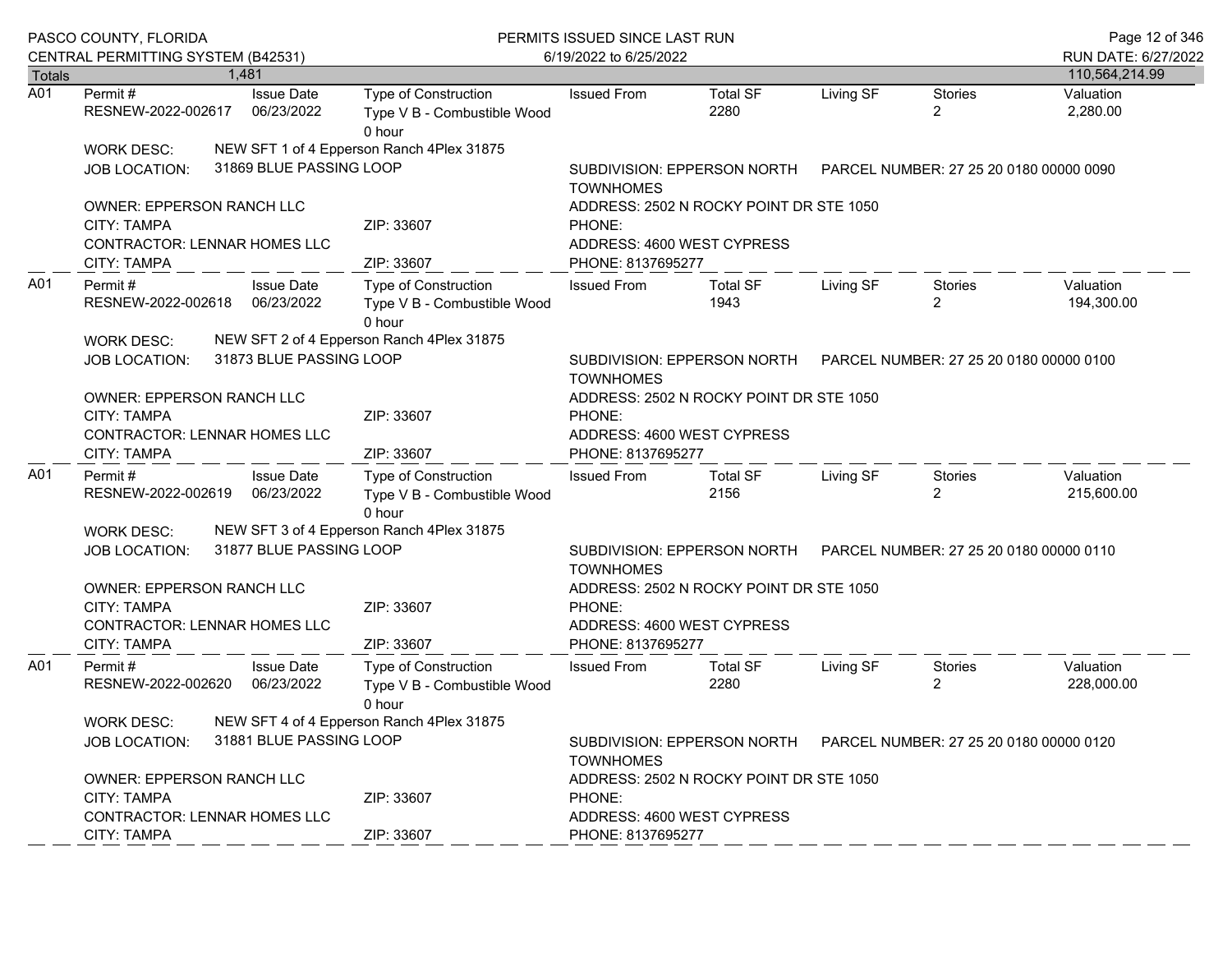|                  | PASCO COUNTY, FLORIDA                                                                                                                                                                                                                             |  |                                               | PERMITS ISSUED SINCE LAST RUN                                                                                                                                 |                                                                                                                                             |                                         |           |                                  | Page 13 of 346                        |
|------------------|---------------------------------------------------------------------------------------------------------------------------------------------------------------------------------------------------------------------------------------------------|--|-----------------------------------------------|---------------------------------------------------------------------------------------------------------------------------------------------------------------|---------------------------------------------------------------------------------------------------------------------------------------------|-----------------------------------------|-----------|----------------------------------|---------------------------------------|
| Totals           | CENTRAL PERMITTING SYSTEM (B42531)                                                                                                                                                                                                                |  | 1.481                                         |                                                                                                                                                               | 6/19/2022 to 6/25/2022                                                                                                                      |                                         |           |                                  | RUN DATE: 6/27/2022<br>110,564,214.99 |
| $\overline{A01}$ | Permit#<br>RESNEW-2022-002670                                                                                                                                                                                                                     |  | <b>Issue Date</b><br>06/20/2022               | Type of Construction<br>Type V B - Combustible Wood<br>0 hour                                                                                                 | <b>Issued From</b>                                                                                                                          | <b>Total SF</b><br>2351                 | Living SF | <b>Stories</b><br>$\overline{2}$ | Valuation<br>149,600.00               |
|                  | <b>WORK DESC:</b><br>JOB LOCATION:                                                                                                                                                                                                                |  | <b>NEW SFR</b><br>2058 STELLAR BRILLIANCE WAY |                                                                                                                                                               | SUBDIVISION: MANORS AT<br><b>CYPRESS RANCH</b>                                                                                              | PARCEL NUMBER: 29 26 18 0110 02200 0160 |           |                                  |                                       |
|                  | CITY: SCOTTSDALE<br><b>CONTRACTOR: LENNAR HOMES LLC</b><br><b>CITY: TAMPA</b>                                                                                                                                                                     |  |                                               | OWNER: AG ESSENTIAL HOUSING MULTI STAC/O AGWIP ASSET M<br>ZIP: 85255<br>ZIP: 33607                                                                            | ADDRESS: 8585 E HARTFORD STE 118<br>PHONE:<br>ADDRESS: 4600 WEST CYPRESS<br>PHONE: 8137695277                                               |                                         |           |                                  |                                       |
| A01              | Permit#<br>RESNEW-2022-002685<br><b>WORK DESC:</b>                                                                                                                                                                                                |  | <b>Issue Date</b><br>06/22/2022               | <b>Type of Construction</b><br>Type V B - Combustible Wood<br>0 hour<br>34029 CASTAWAY LOOP,                                                                  | <b>Issued From</b>                                                                                                                          | <b>Total SF</b><br>6170                 | Living SF | <b>Stories</b><br>$\overline{2}$ | Valuation<br>691,040.00               |
|                  | New 2 Story SFR<br>WESLEY CHAPEL, FL 33543<br>34029 CASTAWAY LOOP<br><b>JOB LOCATION:</b><br>OWNER: TAYLOR MORRISON OF FLORIDA INC<br><b>CITY: TAMPA</b><br>ZIP: 33619<br>CONTRACTOR: TAYLOR MORRISON OF FLORIDA INC<br>ZIP: 33619<br>CITY: TAMPA |  |                                               |                                                                                                                                                               | SUBDIVISION: RIVER LANDING<br>ADDRESS: 3922 COCONUT PALM DR STE 100<br>PHONE:<br>ADDRESS: 3922 COCONUT PALM DR STE 108<br>PHONE: 8134156702 | PARCEL NUMBER: 25 26 20 0050 00000 2370 |           |                                  |                                       |
| A01              | Permit#<br>RESNEW-2022-002752                                                                                                                                                                                                                     |  | <b>Issue Date</b><br>06/22/2022               | Type of Construction<br>Type V B - Combustible Wood<br>0 hour                                                                                                 | <b>Issued From</b>                                                                                                                          | <b>Total SF</b><br>4592                 | Living SF | <b>Stories</b><br>$\overline{2}$ | Valuation<br>626,842.00               |
|                  | <b>NEW SFR</b><br><b>WORK DESC:</b><br>2920 ADAMS CROSS DRIVE<br><b>JOB LOCATION:</b><br>OWNER: M/I HOMES OF TPA LLC<br>CITY: TAMPA<br>ZIP: 33634<br><b>CONTRACTOR: M/I HOMES</b><br>ZIP: 33634<br><b>CITY: TAMPA</b>                             |  |                                               |                                                                                                                                                               | SUBDIVISION: COBBLESTONE<br>ADDRESS: 4343 ANCHOR PKWY STE 200<br>PHONE:<br>ADDRESS: 4343 ANCHOR PLAZA PKWY STE 200<br>PHONE:                | PARCEL NUMBER: 27 26 21 0060 00000 1100 |           |                                  |                                       |
| A01              | Permit#<br>RESNEW-2022-002753                                                                                                                                                                                                                     |  | <b>Issue Date</b><br>06/23/2022               | Type of Construction<br>Type V B - Combustible Wood<br>0 hour                                                                                                 | <b>Issued From</b>                                                                                                                          | <b>Total SF</b><br>4522                 | Living SF | <b>Stories</b><br>$\overline{2}$ | Valuation<br>626,842.00               |
|                  | <b>NEW SFR</b><br><b>WORK DESC:</b><br>3024 ADAMS CROSS DRIVE<br><b>JOB LOCATION:</b><br><b>OWNER: M/I HOMES OF TPA LLC</b><br>CITY: TAMPA<br>ZIP: 33634<br><b>CONTRACTOR: M/I HOMES</b>                                                          |  |                                               | SUBDIVISION: COBBLESTONE<br>PARCEL NUMBER: 27 26 21 0060 00000 1200<br>ADDRESS: 4343 ANCHOR PKWY STE 200<br>PHONE:<br>ADDRESS: 4343 ANCHOR PLAZA PKWY STE 200 |                                                                                                                                             |                                         |           |                                  |                                       |
|                  | <b>CITY: TAMPA</b>                                                                                                                                                                                                                                |  |                                               | ZIP: 33634                                                                                                                                                    | PHONE:                                                                                                                                      |                                         |           |                                  |                                       |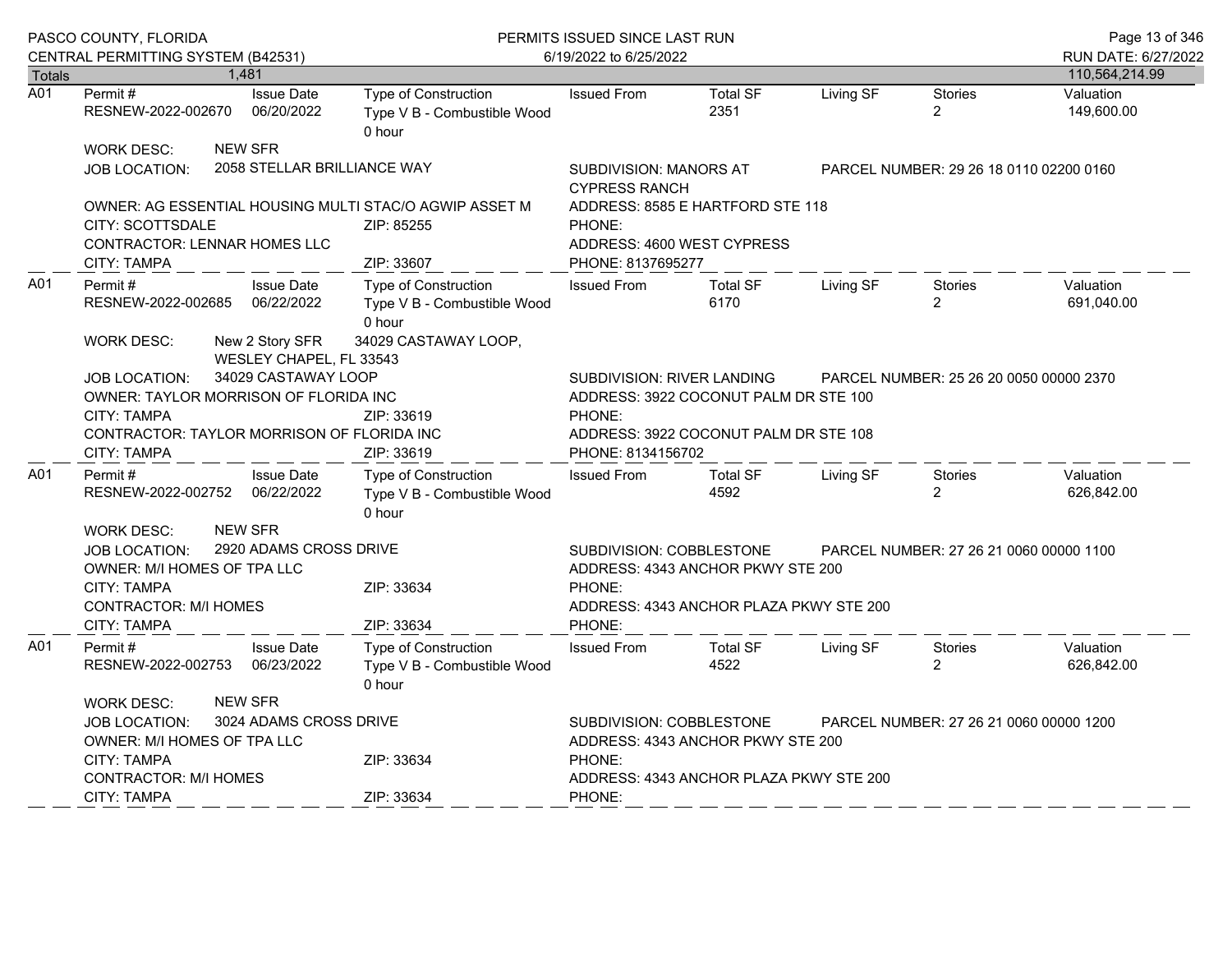|                  | PASCO COUNTY, FLORIDA                                                                                                            |                                        | PERMITS ISSUED SINCE LAST RUN                                        | Page 14 of 346                                                                                                  |                                         |           |                                         |                         |  |
|------------------|----------------------------------------------------------------------------------------------------------------------------------|----------------------------------------|----------------------------------------------------------------------|-----------------------------------------------------------------------------------------------------------------|-----------------------------------------|-----------|-----------------------------------------|-------------------------|--|
|                  | CENTRAL PERMITTING SYSTEM (B42531)                                                                                               |                                        |                                                                      | 6/19/2022 to 6/25/2022                                                                                          |                                         |           |                                         | RUN DATE: 6/27/2022     |  |
| <b>Totals</b>    |                                                                                                                                  | 1,481                                  |                                                                      |                                                                                                                 |                                         |           |                                         | 110,564,214.99          |  |
| $\overline{A01}$ | Permit#<br>RESNEW-2022-002787                                                                                                    | <b>Issue Date</b><br>06/22/2022        | <b>Type of Construction</b><br>Type V B - Combustible Wood<br>0 hour | <b>Issued From</b>                                                                                              | <b>Total SF</b><br>4255                 | Living SF | <b>Stories</b><br>$\overline{2}$        | Valuation<br>595,544.00 |  |
|                  | WORK DESC:                                                                                                                       | <b>NEW SFR</b>                         |                                                                      |                                                                                                                 |                                         |           |                                         |                         |  |
|                  | <b>JOB LOCATION:</b><br>OWNER: M/I HOMES OF TAMPA LLC                                                                            | 17647 CORTES CREEK BOULEVARD           |                                                                      | SUBDIVISION: TALAVERA                                                                                           | ADDRESS: 4343 ANCHOR PKWY STE 200       |           | PARCEL NUMBER: 04 25 18 0110 02000 0160 |                         |  |
|                  | CITY: TAMPA<br><b>CONTRACTOR: M/I HOMES</b><br><b>CITY: TAMPA</b>                                                                |                                        | ZIP: 33634<br>ZIP: 33634                                             | PHONE:<br>ADDRESS: 4343 ANCHOR PLAZA PKWY STE 200<br>PHONE:                                                     |                                         |           |                                         |                         |  |
| A01              | Permit #                                                                                                                         | <b>Issue Date</b>                      | <b>Type of Construction</b>                                          | <b>Issued From</b>                                                                                              | <b>Total SF</b>                         | Living SF | Stories                                 | Valuation               |  |
|                  | RESNEW-2022-002789                                                                                                               | 06/20/2022                             | Type V B - Combustible Wood<br>0 hour                                |                                                                                                                 | 6650                                    |           | $\overline{2}$                          | 923,650.00              |  |
|                  | <b>WORK DESC:</b><br><b>JOB LOCATION:</b><br>OWNER: M/I HOMES OF TAMPA LLC<br><b>CITY: TAMPA</b><br><b>CONTRACTOR: M/I HOMES</b> | <b>NEW SFR</b><br>11966 NOUVEAU AVENUE | ZIP: 33634                                                           | SUBDIVISION: TALAVERA<br>ADDRESS: 4343 ANCHOR PKWY STE 200<br>PHONE:<br>ADDRESS: 4343 ANCHOR PLAZA PKWY STE 200 |                                         |           | PARCEL NUMBER: 04 25 18 0110 02000 0370 |                         |  |
|                  | <b>CITY: TAMPA</b>                                                                                                               |                                        | ZIP: 33634                                                           | PHONE:                                                                                                          |                                         |           |                                         |                         |  |
| A01              | Permit#<br>RESNEW-2022-002790                                                                                                    | <b>Issue Date</b><br>06/23/2022        | Type of Construction<br>Type V B - Combustible Wood<br>0 hour        | <b>Issued From</b>                                                                                              | <b>Total SF</b><br>4307                 | Living SF | <b>Stories</b><br>$\overline{2}$        | Valuation<br>595,544.00 |  |
|                  | <b>WORK DESC:</b><br>JOB LOCATION:<br>OWNER: M/I HOMES OF TAMPA LLC<br><b>CITY: TAMPA</b>                                        | <b>NEW SFR</b><br>12239 NOUVEAU AVENUE |                                                                      | SUBDIVISION: TALAVERA<br>PHONE:                                                                                 | ADDRESS: 4343 ANCHOR PKWY STE 200       |           | PARCEL NUMBER: 04 25 18 0110 02100 0130 |                         |  |
|                  | <b>CONTRACTOR: M/I HOMES</b><br><b>CITY: TAMPA</b>                                                                               |                                        | ZIP: 33634<br>ZIP: 33634                                             | PHONE:                                                                                                          | ADDRESS: 4343 ANCHOR PLAZA PKWY STE 200 |           |                                         |                         |  |
| A01              | Permit #<br>RESNEW-2022-002791                                                                                                   | <b>Issue Date</b><br>06/22/2022        | <b>Type of Construction</b><br>Type V B - Combustible Wood<br>0 hour | <b>Issued From</b>                                                                                              | <b>Total SF</b><br>4194                 | Living SF | Stories<br>$\overline{2}$               | Valuation<br>595,544.00 |  |
|                  | <b>WORK DESC:</b>                                                                                                                | <b>NEW SFR</b>                         |                                                                      |                                                                                                                 |                                         |           |                                         |                         |  |
|                  | <b>JOB LOCATION:</b><br><b>OWNER: M/I HOMES OF TAMPA LLC</b>                                                                     | 12427 NOUVEAU AVENUE                   |                                                                      | SUBDIVISION: TALAVERA                                                                                           | ADDRESS: 4343 ANCHOR PKWY STE 200       |           | PARCEL NUMBER: 04 25 18 0110 02100 0220 |                         |  |
|                  | <b>CITY: TAMPA</b>                                                                                                               |                                        | ZIP: 33634                                                           | PHONE:                                                                                                          |                                         |           |                                         |                         |  |
|                  | <b>CONTRACTOR: M/I HOMES</b>                                                                                                     |                                        |                                                                      | ADDRESS: 4343 ANCHOR PLAZA PKWY STE 200                                                                         |                                         |           |                                         |                         |  |
|                  | <b>CITY: TAMPA</b>                                                                                                               |                                        | ZIP: 33634                                                           | PHONE:                                                                                                          |                                         |           |                                         |                         |  |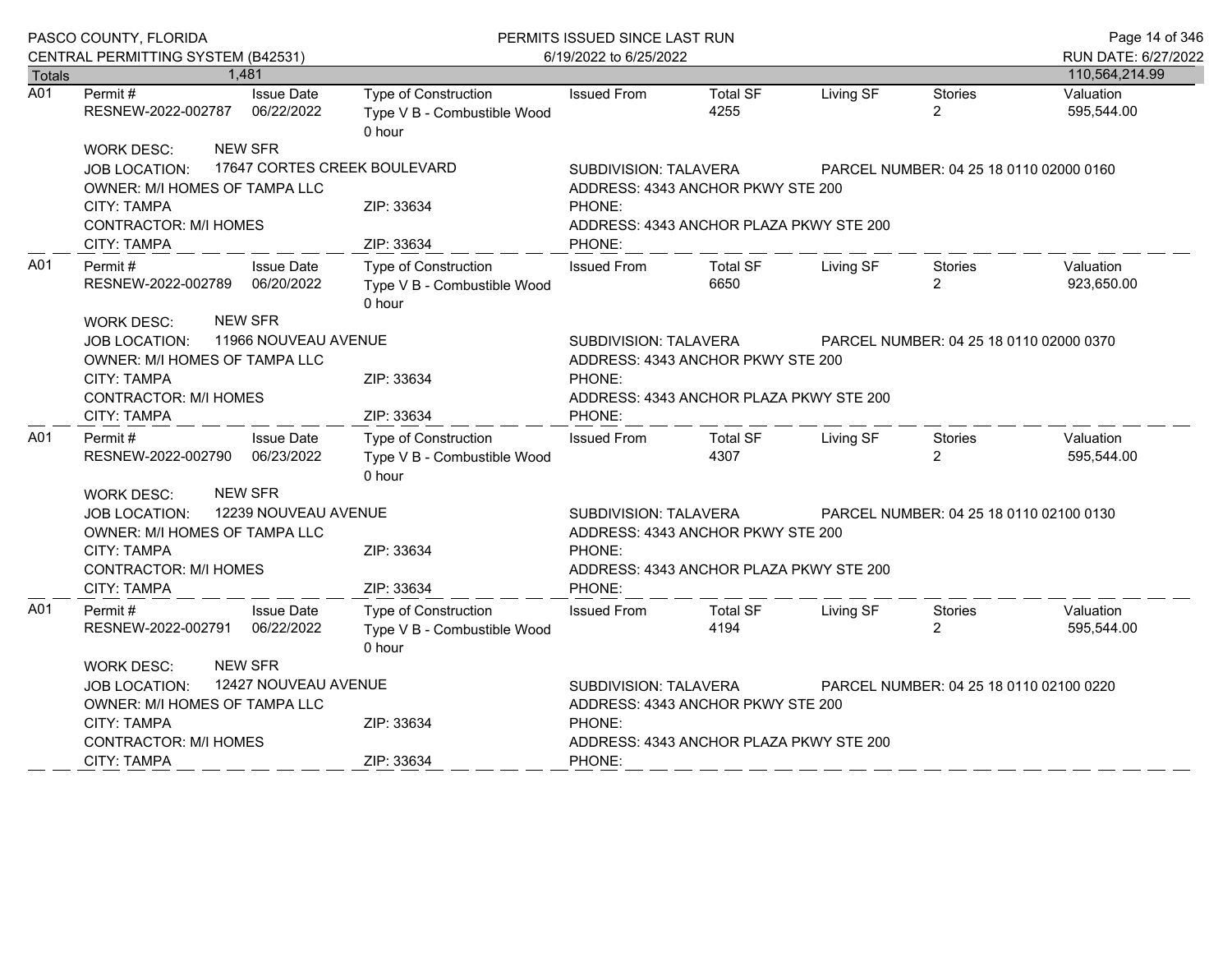|                  | PASCO COUNTY, FLORIDA<br>CENTRAL PERMITTING SYSTEM (B42531)                                                                 |                                                                                                             |                                                                             | PERMITS ISSUED SINCE LAST RUN<br>6/19/2022 to 6/25/2022                                                       |                                                                                                |           |                |                                       |  |
|------------------|-----------------------------------------------------------------------------------------------------------------------------|-------------------------------------------------------------------------------------------------------------|-----------------------------------------------------------------------------|---------------------------------------------------------------------------------------------------------------|------------------------------------------------------------------------------------------------|-----------|----------------|---------------------------------------|--|
| <b>Totals</b>    |                                                                                                                             | 1,481                                                                                                       |                                                                             |                                                                                                               |                                                                                                |           |                | RUN DATE: 6/27/2022<br>110,564,214.99 |  |
| $\overline{A01}$ | Permit #<br>RESNEW-2022-002796                                                                                              | <b>Issue Date</b><br>06/21/2022                                                                             | Type of Construction<br>Type V B - Combustible Wood<br>0 hour               | <b>Issued From</b>                                                                                            | <b>Total SF</b><br>2562                                                                        | Living SF | <b>Stories</b> | Valuation<br>286,944.00               |  |
|                  | WORK DESC:<br>JOB LOCATION:                                                                                                 | TM 357 EW 3559 Garofalo RD<br>4559 GAROFALO ROAD                                                            |                                                                             |                                                                                                               | SUBDIVISION: ESPLANADE AT<br>PARCEL NUMBER: 17 26 20 0090 00000 3570<br><b>WIREGRASS RANCH</b> |           |                |                                       |  |
|                  | OWNER: TAYLOR MORRISON OF FLORIDA INC<br>CITY: TAMPA<br>CONTRACTOR: TAYLOR MORRISON OF FLORIDA INC                          |                                                                                                             | ZIP: 33619                                                                  | ADDRESS: 3922 COCONUT PALM DR STE 100<br>PHONE:<br>ADDRESS: 3922 COCONUT PALM DR STE 108                      |                                                                                                |           |                |                                       |  |
| A01              | CITY: TAMPA<br>Permit #<br>RESNEW-2022-002797<br>WORK DESC:                                                                 | <b>Issue Date</b><br>06/22/2022<br>TM 360 EW 4587 Garofalo RD                                               | ZIP: 33619<br>Type of Construction<br>Type V B - Combustible Wood<br>0 hour | PHONE: 8134156702<br><b>Issued From</b>                                                                       | Total SF<br>2477                                                                               | Living SF | Stories        | Valuation<br>277,424.00               |  |
|                  | 4587 GAROFALO ROAD<br>JOB LOCATION:                                                                                         | SUBDIVISION: ESPLANADE AT<br><b>WIREGRASS RANCH</b>                                                         | PARCEL NUMBER: 17 26 20 0090 00000 3600                                     |                                                                                                               |                                                                                                |           |                |                                       |  |
|                  | OWNER: TAYLOR MORRISON OF FLORIDA INC<br><b>CITY: TAMPA</b><br>CONTRACTOR: TAYLOR MORRISON OF FLORIDA INC<br>CITY: TAMPA    |                                                                                                             | ZIP: 33619<br>ZIP: 33619                                                    | PHONE:<br>PHONE: 8134156702                                                                                   | ADDRESS: 3922 COCONUT PALM DR STE 100<br>ADDRESS: 3922 COCONUT PALM DR STE 108                 |           |                |                                       |  |
| A01              | Permit#<br>RESNEW-2022-002798                                                                                               | <b>Issue Date</b><br>06/21/2022                                                                             | Type of Construction<br>Type V B - Combustible Wood<br>0 hour               | <b>Issued From</b>                                                                                            | <b>Total SF</b><br>2344                                                                        | Living SF | Stories        | Valuation<br>262,528.00               |  |
|                  | WORK DESC:<br>JOB LOCATION:                                                                                                 | TM 402 EW 4502 Garofalo RD<br>4502 GAROFALO ROAD                                                            |                                                                             | SUBDIVISION: ESPLANADE AT<br><b>WIREGRASS RANCH</b>                                                           | PARCEL NUMBER: 17 26 20 0090 00000 4020                                                        |           |                |                                       |  |
|                  | OWNER: TAYLOR MORRISON OF FLORIDA INC<br>CITY: TAMPA<br>CONTRACTOR: TAYLOR MORRISON OF FLORIDA INC<br>CITY: TAMPA           |                                                                                                             | ZIP: 33619<br>ZIP: 33619                                                    | ADDRESS: 3922 COCONUT PALM DR STE 100<br>PHONE:<br>ADDRESS: 3922 COCONUT PALM DR STE 108<br>PHONE: 8134156702 |                                                                                                |           |                |                                       |  |
| A01              | Permit#<br>RESNEW-2022-002799                                                                                               | <b>Issue Date</b><br>06/21/2022                                                                             | Type of Construction<br>Type V B - Combustible Wood<br>0 hour               | <b>Issued From</b>                                                                                            | <b>Total SF</b><br>2960                                                                        | Living SF | Stories        | Valuation<br>331,520.00               |  |
|                  | <b>WORK DESC:</b><br><b>JOB LOCATION:</b>                                                                                   | TM 321 SR 10709 Calluna DR<br>10709 CALLUNA DRIVE                                                           |                                                                             | SUBDIVISION: ESPLANADE AT<br><b>STARKEY RANCH</b>                                                             | PARCEL NUMBER: 20 26 17 0130 00000 3210                                                        |           |                |                                       |  |
|                  | OWNER: TAYLOR MORRISON OF FLORIDA INC<br>CITY: SARASOTA<br>CONTRACTOR: TAYLOR MORRISON OF FLORIDA INC<br><b>CITY: TAMPA</b> | ADDRESS: 551 N CATTLEMEN RD STE 200<br>PHONE:<br>ADDRESS: 3922 COCONUT PALM DR STE 108<br>PHONE: 8134156702 |                                                                             |                                                                                                               |                                                                                                |           |                |                                       |  |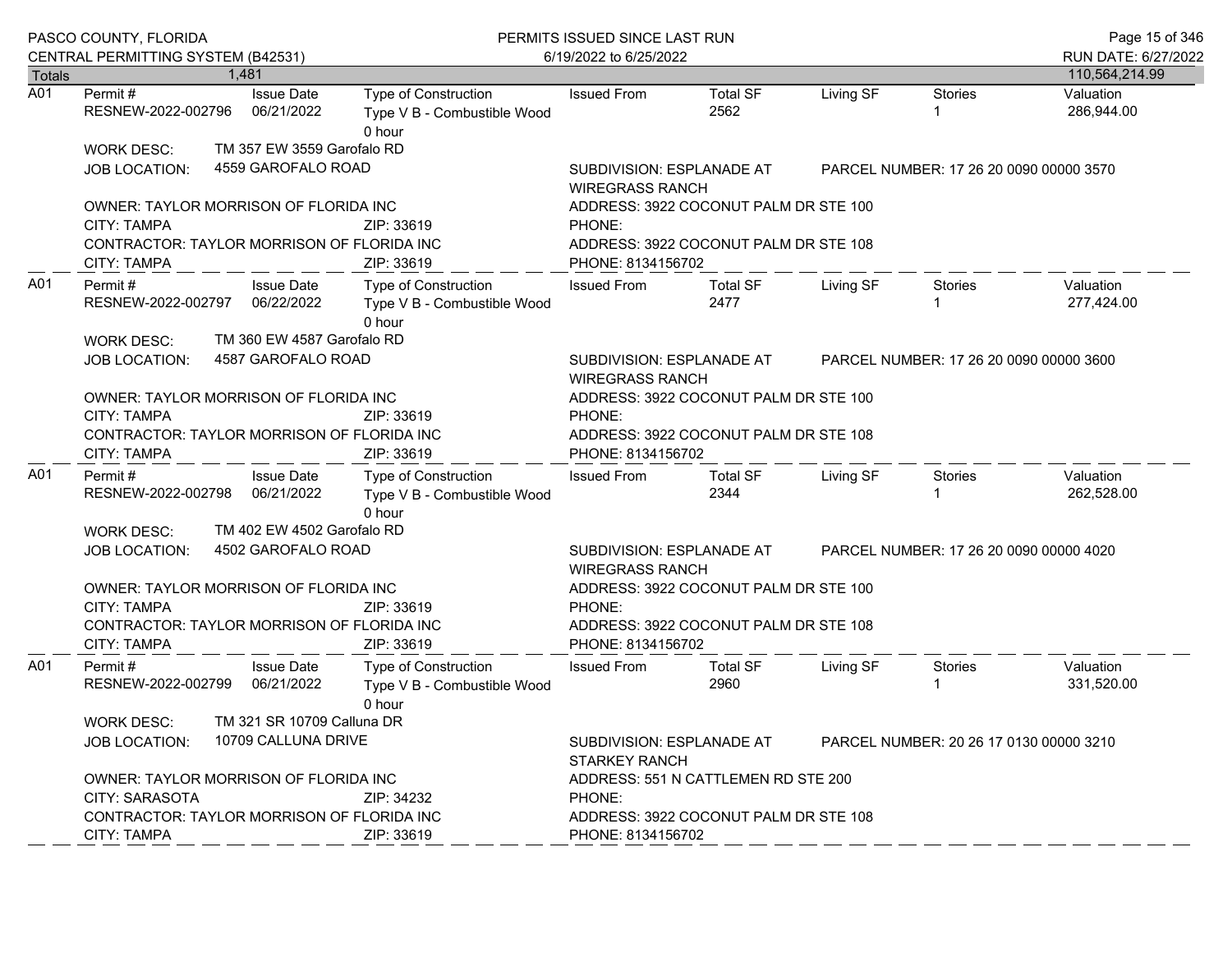|                  | PASCO COUNTY, FLORIDA<br>CENTRAL PERMITTING SYSTEM (B42531)                                               |                                                                                          | PERMITS ISSUED SINCE LAST RUN<br>6/19/2022 to 6/25/2022              |                                                                                                |                                                                                |           |                           | Page 16 of 346<br>RUN DATE: 6/27/2022 |
|------------------|-----------------------------------------------------------------------------------------------------------|------------------------------------------------------------------------------------------|----------------------------------------------------------------------|------------------------------------------------------------------------------------------------|--------------------------------------------------------------------------------|-----------|---------------------------|---------------------------------------|
| <b>Totals</b>    |                                                                                                           | 1.481                                                                                    |                                                                      |                                                                                                |                                                                                |           |                           | 110,564,214.99                        |
| $\overline{A01}$ | Permit #<br>RESNEW-2022-002816                                                                            | <b>Issue Date</b><br>06/22/2022                                                          | Type of Construction<br>Type V B - Combustible Wood<br>0 hour        | <b>Issued From</b>                                                                             | <b>Total SF</b><br>4443                                                        | Living SF | <b>Stories</b><br>2       | Valuation<br>497,616.00               |
|                  | <b>WORK DESC:</b><br>JOB LOCATION:                                                                        | TM 82 SR 2802 Lilla TRAIL<br>2802 LILLA TRAIL                                            |                                                                      | SUBDIVISION: STARKEY RANCH<br>PARCELS 8 & 9                                                    | PARCEL NUMBER: 27 26 17 0160 00000 0820                                        |           |                           |                                       |
|                  | OWNER: TAYLOR MORRISON OF FLORIDA INC<br>CITY: TAMPA<br>CONTRACTOR: TAYLOR MORRISON OF FLORIDA INC        |                                                                                          | ZIP: 33619                                                           | ADDRESS: 3922 COCONUT PALM DR STE 100<br>PHONE:<br>ADDRESS: 3922 COCONUT PALM DR STE 108       |                                                                                |           |                           |                                       |
|                  | CITY: TAMPA                                                                                               |                                                                                          | ZIP: 33619                                                           | PHONE: 8134156702                                                                              |                                                                                |           |                           |                                       |
| A01              | Permit#<br>RESNEW-2022-002817 06/24/2022                                                                  | <b>Issue Date</b><br>TM 84 SR 2818 Lilla TRAIL                                           | Type of Construction<br>Type V B - Combustible Wood<br>0 hour        | <b>Issued From</b>                                                                             | <b>Total SF</b><br>4443                                                        | Living SF | Stories<br>$\overline{2}$ | Valuation<br>497,616.00               |
|                  | <b>WORK DESC:</b><br>2818 LILLA TRAIL<br><b>JOB LOCATION:</b>                                             | SUBDIVISION: STARKEY RANCH<br>PARCELS 8 & 9                                              | PARCEL NUMBER: 27 26 17 0160 00000 0840                              |                                                                                                |                                                                                |           |                           |                                       |
|                  | OWNER: TAYLOR MORRISON OF FLORIDA INC<br>CITY: TAMPA<br>CONTRACTOR: TAYLOR MORRISON OF FLORIDA INC        |                                                                                          | ZIP: 33619                                                           | PHONE:                                                                                         | ADDRESS: 3922 COCONUT PALM DR STE 100<br>ADDRESS: 3922 COCONUT PALM DR STE 108 |           |                           |                                       |
|                  | CITY: TAMPA                                                                                               |                                                                                          | ZIP: 33619                                                           | PHONE: 8134156702                                                                              |                                                                                |           |                           |                                       |
| A01              | Permit #<br>RESNEW-2022-002838 06/21/2022                                                                 | <b>Issue Date</b>                                                                        | Type of Construction<br>Type V B - Combustible Wood<br>0 hour        | <b>Issued From</b>                                                                             | Total SF<br>2344                                                               | Living SF | Stories                   | Valuation<br>262,528.00               |
|                  | WORK DESC:                                                                                                | TM 400 EW 4518 Garofalo RD                                                               |                                                                      |                                                                                                |                                                                                |           |                           |                                       |
|                  | <b>JOB LOCATION:</b>                                                                                      | 4518 GAROFALO ROAD                                                                       |                                                                      | SUBDIVISION: ESPLANADE AT<br>PARCEL NUMBER: 17 26 20 0090 00000 4000<br><b>WIREGRASS RANCH</b> |                                                                                |           |                           |                                       |
|                  | OWNER: TAYLOR MORRISON OF FLORIDA INC<br>CITY: TAMPA                                                      |                                                                                          | ZIP: 33619                                                           | PHONE:                                                                                         | ADDRESS: 3922 COCONUT PALM DR STE 100                                          |           |                           |                                       |
|                  | CONTRACTOR: TAYLOR MORRISON OF FLORIDA INC<br>CITY: TAMPA                                                 |                                                                                          | ZIP: 33619                                                           | PHONE: 8134156702                                                                              | ADDRESS: 3922 COCONUT PALM DR STE 108                                          |           |                           |                                       |
| A01              | Permit #<br>RESNEW-2022-002839 06/21/2022                                                                 | <b>Issue Date</b>                                                                        | <b>Type of Construction</b><br>Type V B - Combustible Wood<br>0 hour | <b>Issued From</b>                                                                             | <b>Total SF</b><br>2344                                                        | Living SF | Stories                   | Valuation<br>262,528.00               |
|                  | <b>WORK DESC:</b><br><b>JOB LOCATION:</b>                                                                 | TM 403 EW 4494 Garofalo RD<br>4494 GAROFALO ROAD                                         |                                                                      | SUBDIVISION: ESPLANADE AT<br>PARCEL NUMBER: 17 26 20 0090 00000 4030<br><b>WIREGRASS RANCH</b> |                                                                                |           |                           |                                       |
|                  | OWNER: TAYLOR MORRISON OF FLORIDA INC<br><b>CITY: TAMPA</b><br>CONTRACTOR: TAYLOR MORRISON OF FLORIDA INC | ADDRESS: 3922 COCONUT PALM DR STE 100<br>PHONE:<br>ADDRESS: 3922 COCONUT PALM DR STE 108 |                                                                      |                                                                                                |                                                                                |           |                           |                                       |
|                  | CITY: TAMPA                                                                                               |                                                                                          | ZIP: 33619                                                           | PHONE: 8134156702                                                                              |                                                                                |           |                           |                                       |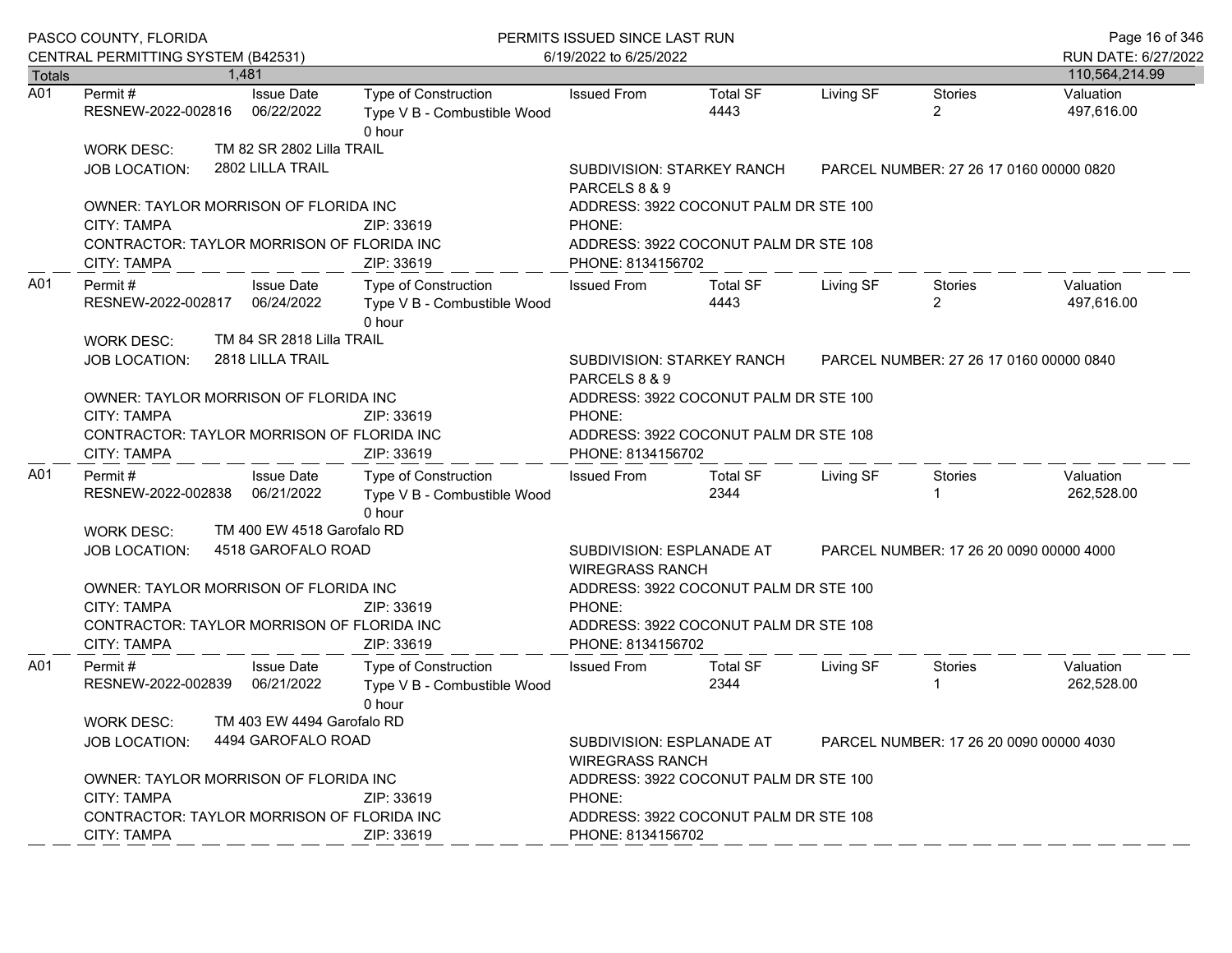|                  | PASCO COUNTY, FLORIDA<br>CENTRAL PERMITTING SYSTEM (B42531) |                                                            | PERMITS ISSUED SINCE LAST RUN<br>6/19/2022 to 6/25/2022       | Page 17 of 346<br>RUN DATE: 6/27/2022                                              |                                         |           |                                  |                         |
|------------------|-------------------------------------------------------------|------------------------------------------------------------|---------------------------------------------------------------|------------------------------------------------------------------------------------|-----------------------------------------|-----------|----------------------------------|-------------------------|
| Totals           |                                                             | 1,481                                                      |                                                               |                                                                                    |                                         |           |                                  | 110,564,214.99          |
| $\overline{A01}$ | Permit #<br>RESNEW-2022-002843                              | <b>Issue Date</b><br>06/20/2022                            | Type of Construction<br>Type V B - Combustible Wood<br>0 hour | <b>Issued From</b>                                                                 | <b>Total SF</b><br>3633                 | Living SF | <b>Stories</b><br>$\overline{2}$ | Valuation<br>406,896.00 |
|                  | WORK DESC:                                                  | TM 45 SR 13539 Stansil AV                                  |                                                               |                                                                                    |                                         |           |                                  |                         |
|                  | JOB LOCATION:                                               | 13539 STANSIL AVENUE                                       |                                                               | SUBDIVISION: STARKEY RANCH<br>PARCELS 8 & 9                                        | PARCEL NUMBER: 27 26 17 0160 00000 0450 |           |                                  |                         |
|                  | OWNER: TAYLOR MORRISON OF FLORIDA INC                       |                                                            |                                                               |                                                                                    | ADDRESS: 3922 COCONUT PALM DR STE 100   |           |                                  |                         |
|                  | <b>CITY: TAMPA</b>                                          |                                                            | ZIP: 33619                                                    | PHONE:                                                                             |                                         |           |                                  |                         |
|                  | CONTRACTOR: TAYLOR MORRISON OF FLORIDA INC<br>CITY: TAMPA   |                                                            | ZIP: 33619                                                    | ADDRESS: 3922 COCONUT PALM DR STE 108<br>PHONE: 8134156702                         |                                         |           |                                  |                         |
| A01              | Permit #<br>RESNEW-2022-002856<br>WORK DESC:                | <b>Issue Date</b><br>06/20/2022<br><b>CYPRESS PRESERVE</b> | Type of Construction<br>Type V B - Combustible Wood<br>0 hour | <b>Issued From</b>                                                                 | <b>Total SF</b><br>3991                 | Living SF | Stories<br>$\overline{2}$        | Valuation<br>472,734.00 |
|                  | JOB LOCATION:                                               | 18229 HUNTERS MEADOW WALK                                  |                                                               | SUBDIVISION: CYPRESS<br><b>PRESERVE</b>                                            | PARCEL NUMBER: 16 25 18 0140 00100 0450 |           |                                  |                         |
|                  | OWNER: CYPRESS PRESERVE 841 LLC                             |                                                            |                                                               | ADDRESS: 3658 ERINDALE DR                                                          |                                         |           |                                  |                         |
|                  | <b>CITY: VALRICO</b>                                        |                                                            | ZIP: 33596                                                    | PHONE:                                                                             |                                         |           |                                  |                         |
|                  | CONTRACTOR: NVR INC DBA RYAN HOMES                          |                                                            | ADDRESS: 1409 TECH BLVD SUITE 202                             |                                                                                    |                                         |           |                                  |                         |
|                  | CITY: TAMPA                                                 |                                                            | ZIP: 33619                                                    | PHONE: 8137397425                                                                  |                                         |           |                                  |                         |
| A01              | Permit#<br>RESNEW-2022-002865 06/23/2022                    | <b>Issue Date</b>                                          | Type of Construction<br>Type V B - Combustible Wood<br>0 hour | <b>Issued From</b>                                                                 | <b>Total SF</b><br>4008                 | Living SF | Stories<br>$\overline{2}$        | Valuation<br>590,353.00 |
|                  | WORK DESC:                                                  | <b>NEW SFR</b>                                             |                                                               |                                                                                    |                                         |           |                                  |                         |
|                  | <b>JOB LOCATION:</b>                                        | 5792 NEWBERRY PINES AVENUE                                 |                                                               | SUBDIVISION: CHAPEL<br><b>CROSSINGS</b>                                            | PARCEL NUMBER: 10 26 20 0050 00900 0070 |           |                                  |                         |
|                  | OWNER: M/I HOMES OF TAMPA LLC<br>CITY: TAMPA                |                                                            | ZIP: 33634                                                    | PHONE:                                                                             | ADDRESS: 4343 ANCHOR PLAZA PARKWAY STE  |           |                                  |                         |
|                  | <b>CONTRACTOR: M/I HOMES</b><br><b>CITY: TAMPA</b>          |                                                            | ZIP: 33634                                                    | PHONE:                                                                             | ADDRESS: 4343 ANCHOR PLAZA PKWY STE 200 |           |                                  |                         |
| A01              | Permit#<br>RESNEW-2022-002867                               | <b>Issue Date</b><br>06/21/2022                            | Type of Construction<br>Type V B - Combustible Wood<br>0 hour | <b>Issued From</b>                                                                 | <b>Total SF</b><br>2907                 | Living SF | Stories<br>$\overline{2}$        | Valuation<br>290,700.00 |
|                  | <b>WORK DESC:</b>                                           | Summerstone lot 12 Block 39                                |                                                               |                                                                                    |                                         |           |                                  |                         |
|                  | JOB LOCATION:                                               | 33384 APRICOT TREE COURT                                   |                                                               | SUBDIVISION: ASHBERRY<br>PARCEL NUMBER: 25 26 20 0040 03900 0120<br><b>VILLAGE</b> |                                         |           |                                  |                         |
|                  | OWNER: FORESTAR USA REAL ESTATE GROUP                       |                                                            |                                                               | ADDRESS: 2221 E LAMAR BLVD STE 790                                                 |                                         |           |                                  |                         |
|                  | <b>CITY: ARLINGTON</b>                                      |                                                            | ZIP: 76006                                                    | PHONE:                                                                             |                                         |           |                                  |                         |
|                  | CONTRACTOR: DR HORTON INC                                   |                                                            |                                                               | ADDRESS: 12602 TELECOM DRIVE                                                       |                                         |           |                                  |                         |
|                  | CITY: TAMPA                                                 |                                                            | ZIP: 33637-0                                                  | PHONE: 8137409720                                                                  |                                         |           |                                  |                         |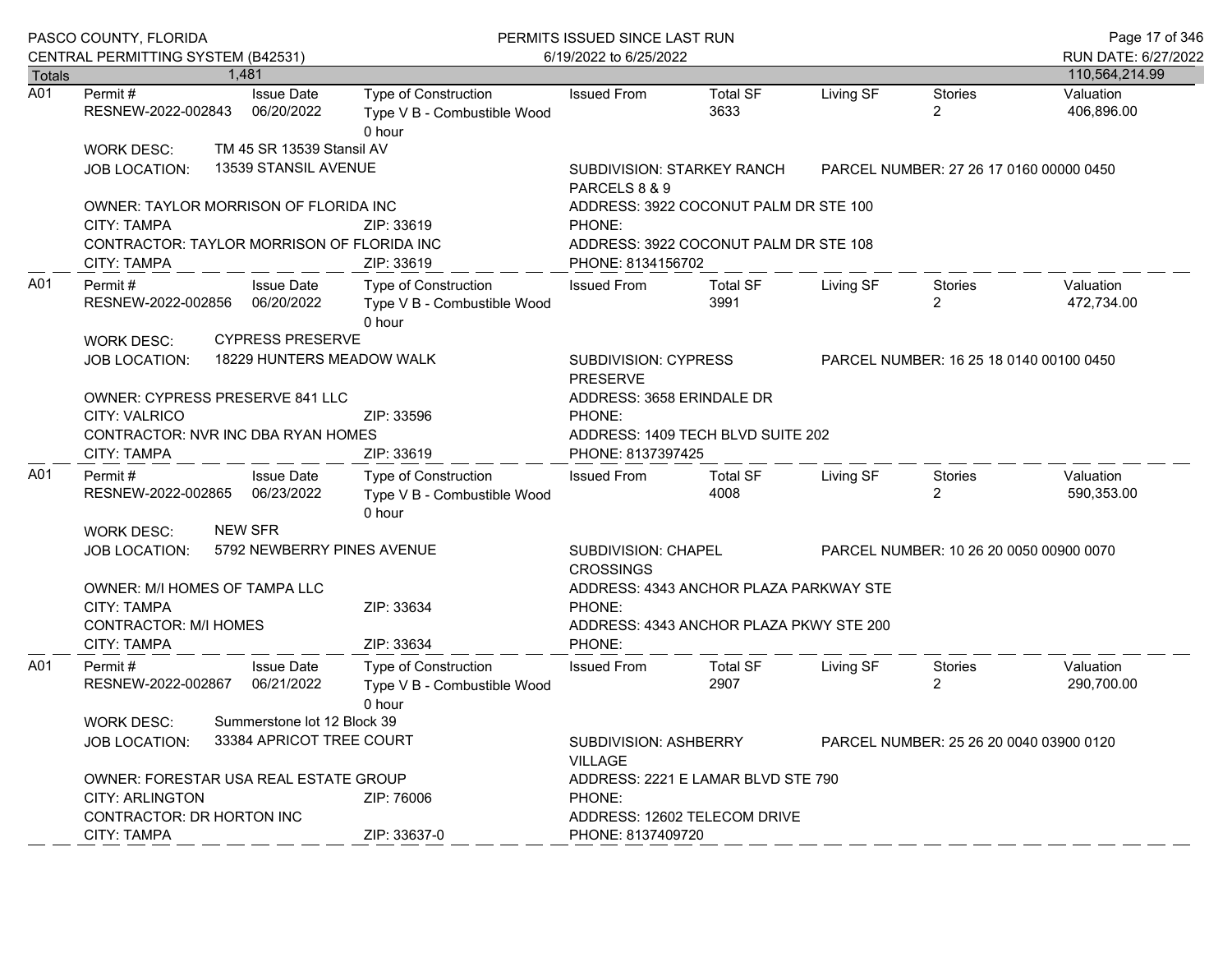|                  | PASCO COUNTY, FLORIDA<br>CENTRAL PERMITTING SYSTEM (B42531)                                                                      |                                                   | PERMITS ISSUED SINCE LAST RUN<br>6/19/2022 to 6/25/2022       | Page 18 of 346<br>RUN DATE: 6/27/2022                                                                                                                             |                                                                                    |           |                                         |                         |
|------------------|----------------------------------------------------------------------------------------------------------------------------------|---------------------------------------------------|---------------------------------------------------------------|-------------------------------------------------------------------------------------------------------------------------------------------------------------------|------------------------------------------------------------------------------------|-----------|-----------------------------------------|-------------------------|
| Totals           |                                                                                                                                  | 1,481                                             |                                                               |                                                                                                                                                                   |                                                                                    |           |                                         | 110,564,214.99          |
| $\overline{A01}$ | Permit#<br>RESNEW-2022-002868                                                                                                    | <b>Issue Date</b><br>06/22/2022                   | Type of Construction<br>Type V B - Combustible Wood<br>0 hour | <b>Issued From</b>                                                                                                                                                | <b>Total SF</b><br>4525                                                            | Living SF | <b>Stories</b><br>$\overline{2}$        | Valuation<br>639,895.00 |
|                  | <b>WORK DESC:</b><br><b>JOB LOCATION:</b>                                                                                        | <b>NEW SFR</b>                                    | 5791 NEWBERRY PINES AVENUE                                    | SUBDIVISION: CHAPEL<br><b>CROSSINGS</b>                                                                                                                           |                                                                                    |           | PARCEL NUMBER: 10 26 20 0050 00800 0010 |                         |
|                  | OWNER: M/I HOMES OF TAMPA LLC<br><b>CITY: TAMPA</b><br><b>CONTRACTOR: M/I HOMES</b><br>CITY: TAMPA                               |                                                   | ZIP: 33634<br>ZIP: 33634                                      | PHONE:<br>PHONE:                                                                                                                                                  | ADDRESS: 4343 ANCHOR PLAZA PARKWAY STE<br>ADDRESS: 4343 ANCHOR PLAZA PKWY STE 200  |           |                                         |                         |
| A01              | Permit#<br>RESNEW-2022-002869                                                                                                    | <b>Issue Date</b><br>06/23/2022<br><b>NEW SFR</b> | Type of Construction<br>Type V B - Combustible Wood<br>0 hour | <b>Issued From</b>                                                                                                                                                | <b>Total SF</b><br>4278                                                            | Living SF | Stories<br>$\overline{2}$               | Valuation<br>613,937.00 |
|                  | <b>WORK DESC:</b><br><b>JOB LOCATION:</b><br><b>OWNER: MI HOMES OF TAMPA LLC</b>                                                 | 33091 SYCAMORE LEAF DRIVE                         |                                                               | SUBDIVISION: WHISPERING OAKS    PARCEL NUMBER: 36 25 20 0090 00400 0180<br><b>PRESERVE</b><br>ADDRESS: 4343 ANCHOR PLAZA PKWY STE 200                             |                                                                                    |           |                                         |                         |
|                  | <b>CITY: TAMPA</b><br><b>CONTRACTOR: M/I HOMES</b><br>CITY: TAMPA                                                                |                                                   | ZIP: 33634<br>ZIP: 33634                                      | PHONE:<br>ADDRESS: 4343 ANCHOR PLAZA PKWY STE 200<br>PHONE:                                                                                                       |                                                                                    |           |                                         |                         |
| A01              | Permit #<br>RESNEW-2022-002872 06/22/2022                                                                                        | <b>Issue Date</b>                                 | Type of Construction<br>Type V B - Combustible Wood<br>0 hour | <b>Issued From</b>                                                                                                                                                | <b>Total SF</b><br>3218                                                            | Living SF | <b>Stories</b><br>$\overline{a}$        | Valuation<br>469,316.00 |
|                  | <b>WORK DESC:</b>                                                                                                                | <b>NEW SFR</b>                                    |                                                               |                                                                                                                                                                   |                                                                                    |           |                                         |                         |
|                  | <b>JOB LOCATION:</b>                                                                                                             | 7249 NOTCHED PINE BEND                            |                                                               | <b>PRESERVE</b>                                                                                                                                                   |                                                                                    |           |                                         |                         |
|                  | OWNER: MI HOMES OF TAMPA LLC<br>CITY: TAMPA<br><b>CONTRACTOR: M/I HOMES</b>                                                      |                                                   | ZIP: 33634                                                    | PHONE:                                                                                                                                                            | ADDRESS: 4343 ANCHOR PLAZA PKWY STE 200<br>ADDRESS: 4343 ANCHOR PLAZA PKWY STE 200 |           |                                         |                         |
|                  | CITY: TAMPA                                                                                                                      |                                                   | ZIP: 33634                                                    | PHONE:                                                                                                                                                            |                                                                                    |           |                                         |                         |
| A01              | Permit#<br>RESNEW-2022-002883                                                                                                    | <b>Issue Date</b><br>06/23/2022                   | Type of Construction<br>Type V B - Combustible Wood<br>0 hour | <b>Issued From</b>                                                                                                                                                | <b>Total SF</b><br>4367                                                            | Living SF | <b>Stories</b><br>$\overline{2}$        | Valuation<br>626,842.00 |
|                  | <b>WORK DESC:</b><br><b>JOB LOCATION:</b><br>OWNER: M/I HOMES OF TAMPA LLC<br><b>CITY: TAMPA</b><br><b>CONTRACTOR: M/I HOMES</b> | <b>NEW SFR</b><br>12465 NOUVEAU AVENUE            | ZIP: 33634                                                    | <b>SUBDIVISION: TALAVERA</b><br>PARCEL NUMBER: 04 25 18 0110 02100 0010<br>ADDRESS: 4343 ANCHOR PKWY STE 200<br>PHONE:<br>ADDRESS: 4343 ANCHOR PLAZA PKWY STE 200 |                                                                                    |           |                                         |                         |
|                  | CITY: TAMPA                                                                                                                      |                                                   | ZIP: 33634                                                    | PHONE:                                                                                                                                                            |                                                                                    |           |                                         |                         |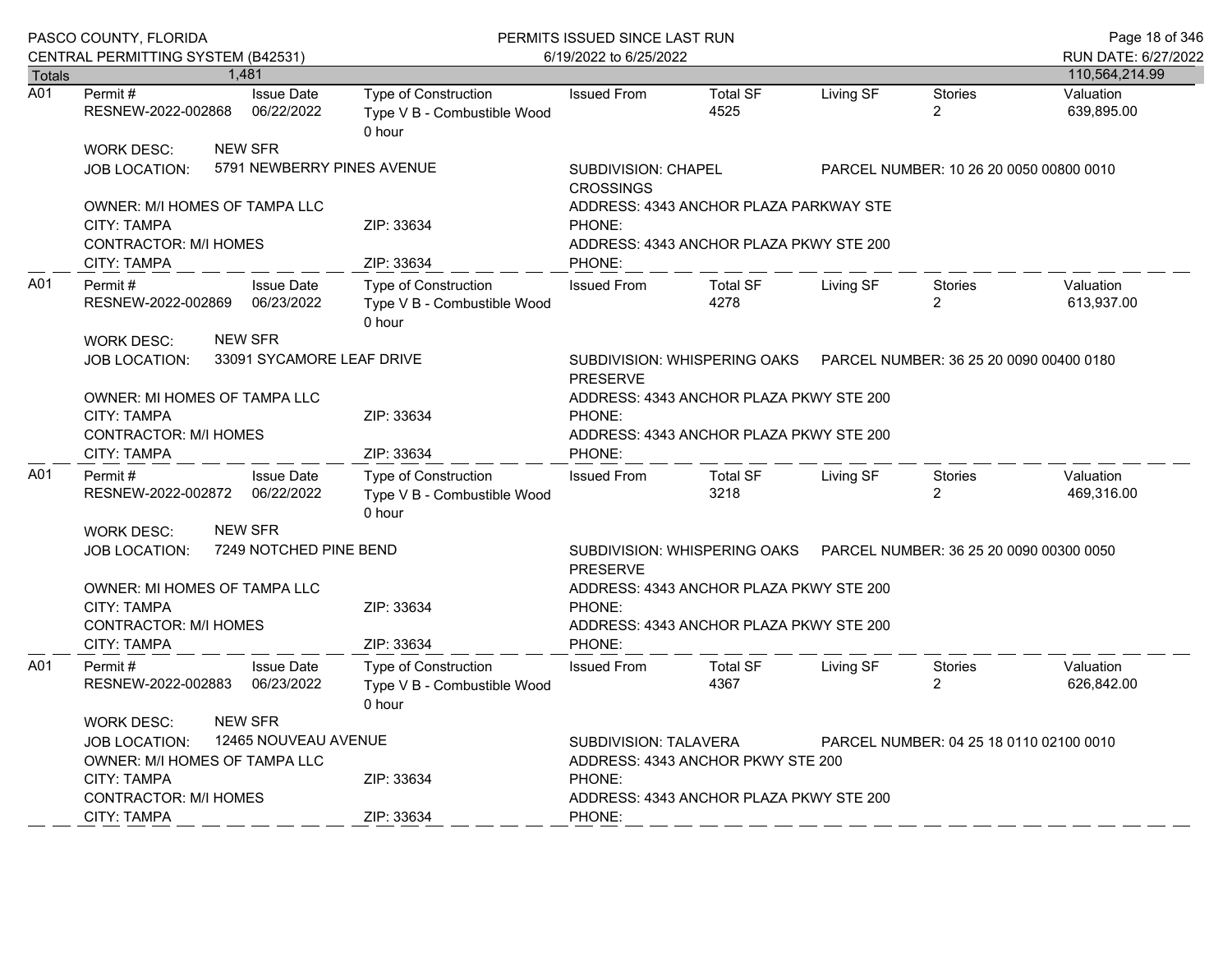|                  | PASCO COUNTY, FLORIDA                             |                                 | PERMITS ISSUED SINCE LAST RUN                                          |                                                                        |                                 |           |                                         | Page 19 of 346          |
|------------------|---------------------------------------------------|---------------------------------|------------------------------------------------------------------------|------------------------------------------------------------------------|---------------------------------|-----------|-----------------------------------------|-------------------------|
|                  | CENTRAL PERMITTING SYSTEM (B42531)                |                                 |                                                                        | 6/19/2022 to 6/25/2022                                                 |                                 |           |                                         | RUN DATE: 6/27/2022     |
| Totals           | 1,481                                             |                                 |                                                                        |                                                                        |                                 |           |                                         | 110,564,214.99          |
| $\overline{A01}$ | Permit#<br>RESNEW-2022-002905                     | <b>Issue Date</b><br>06/24/2022 | <b>Type of Construction</b><br>Type V B - Combustible Wood<br>0 hour   | <b>Issued From</b>                                                     | <b>Total SF</b><br>2959         | Living SF | <b>Stories</b>                          | Valuation<br>355,080.00 |
|                  | <b>NEW SFR</b><br><b>WORK DESC:</b>               |                                 |                                                                        |                                                                        |                                 |           |                                         |                         |
|                  | <b>JOB LOCATION:</b>                              | 5775 SHOREBIRD BRANCH           |                                                                        |                                                                        | SUBDIVISION: DEL WEBB BEXLEY    |           | PARCEL NUMBER: 09 26 18 0040 04900 0500 |                         |
|                  | OWNER: PULTE HOME COMPANY LLC                     |                                 |                                                                        |                                                                        | ADDRESS: 2662 S FALKENBURG ROAD |           |                                         |                         |
|                  | <b>CITY: RIVERVIEW</b>                            |                                 | ZIP: 33578                                                             | PHONE:                                                                 |                                 |           |                                         |                         |
|                  | CONTRACTOR: PULTE HOME COMPANY LLC                |                                 |                                                                        | ADDRESS: 2662 S FALKENBURG RD                                          |                                 |           |                                         |                         |
|                  | <b>CITY: RIVERVIEW</b>                            |                                 | ZIP: 33578                                                             | PHONE: 8139645115                                                      |                                 |           |                                         |                         |
| A01              | Permit #<br>RESNEW-2022-002915                    | <b>Issue Date</b><br>06/24/2022 | Type of Construction<br>Type V B - Combustible Wood<br>0 hour          | <b>Issued From</b>                                                     | <b>Total SF</b><br>2999         | Living SF | Stories<br>$\overline{2}$               | Valuation<br>449,850.00 |
|                  | <b>NEW SFR</b><br><b>WORK DESC:</b>               |                                 |                                                                        |                                                                        |                                 |           |                                         |                         |
|                  | 34359 VERBENA STREET<br><b>JOB LOCATION:</b>      |                                 | SUBDIVISION: PASADENA POINT<br>PARCEL NUMBER: 31 25 21 0050 00800 0010 |                                                                        |                                 |           |                                         |                         |
|                  | OWNER: CF GTIS PASADENA POINT LLC                 |                                 |                                                                        |                                                                        | ADDRESS: 4065 CRESCENT PARK DR  |           |                                         |                         |
|                  | <b>CITY: RIVERVIEW</b>                            |                                 | ZIP: 33578                                                             | PHONE:                                                                 |                                 |           |                                         |                         |
|                  | <b>CONTRACTOR: CASA FRESCA</b><br>CITY: RIVERVIEW |                                 | ZIP: 33578                                                             | PHONE:                                                                 | ADDRESS: 4065 CRESCENT PARK DR  |           |                                         |                         |
| A01              | Permit #                                          | <b>Issue Date</b>               | Type of Construction                                                   | <b>Issued From</b>                                                     | <b>Total SF</b>                 | Living SF | Stories                                 | Valuation               |
|                  | RESNEW-2022-002916                                | 06/24/2022                      | Type V B - Combustible Wood<br>0 hour                                  |                                                                        | 2999                            |           | 2                                       | 449,850.00              |
|                  | <b>NEW SFR</b><br><b>WORK DESC:</b>               |                                 |                                                                        |                                                                        |                                 |           |                                         |                         |
|                  | <b>JOB LOCATION:</b>                              | 34351 VERBENA STREET            |                                                                        | SUBDIVISION: PASADENA POINT<br>PARCEL NUMBER: 31 25 21 0050 00800 0020 |                                 |           |                                         |                         |
|                  | OWNER: CF GTIS PASADENA POINT LLC                 |                                 |                                                                        | ADDRESS: 4065 CRESCENT PARK DR                                         |                                 |           |                                         |                         |
|                  | <b>CITY: RIVERVIEW</b>                            |                                 | ZIP: 33578                                                             | PHONE:                                                                 |                                 |           |                                         |                         |
|                  | <b>CONTRACTOR: CASA FRESCA</b>                    |                                 |                                                                        |                                                                        | ADDRESS: 4065 CRESCENT PARK DR  |           |                                         |                         |
|                  | <b>CITY: RIVERVIEW</b>                            |                                 | ZIP: 33578                                                             | PHONE:                                                                 |                                 |           |                                         |                         |
| A01              | Permit#<br>RESNEW-2022-002917                     | <b>Issue Date</b><br>06/24/2022 | Type of Construction<br>Type V B - Combustible Wood<br>0 hour          | <b>Issued From</b>                                                     | <b>Total SF</b><br>2224         | Living SF | <b>Stories</b>                          | Valuation<br>333,600.00 |
|                  | <b>NEW SFR</b><br><b>WORK DESC:</b>               |                                 |                                                                        |                                                                        |                                 |           |                                         |                         |
|                  | <b>JOB LOCATION:</b>                              | 34343 VERBENA STREET            |                                                                        | SUBDIVISION: PASADENA POINT<br>PARCEL NUMBER: 31 25 21 0050 00800 0030 |                                 |           |                                         |                         |
|                  | OWNER: CF GTIS PASADENA POINT LLC                 |                                 |                                                                        |                                                                        | ADDRESS: 4065 CRESCENT PARK DR  |           |                                         |                         |
|                  | <b>CITY: RIVERVIEW</b>                            |                                 | ZIP: 33578                                                             | PHONE:                                                                 |                                 |           |                                         |                         |
|                  | <b>CONTRACTOR: CASA FRESCA</b>                    |                                 |                                                                        | ADDRESS: 4065 CRESCENT PARK DR                                         |                                 |           |                                         |                         |
|                  | <b>CITY: RIVERVIEW</b>                            |                                 | ZIP: 33578                                                             | PHONE:                                                                 |                                 |           |                                         |                         |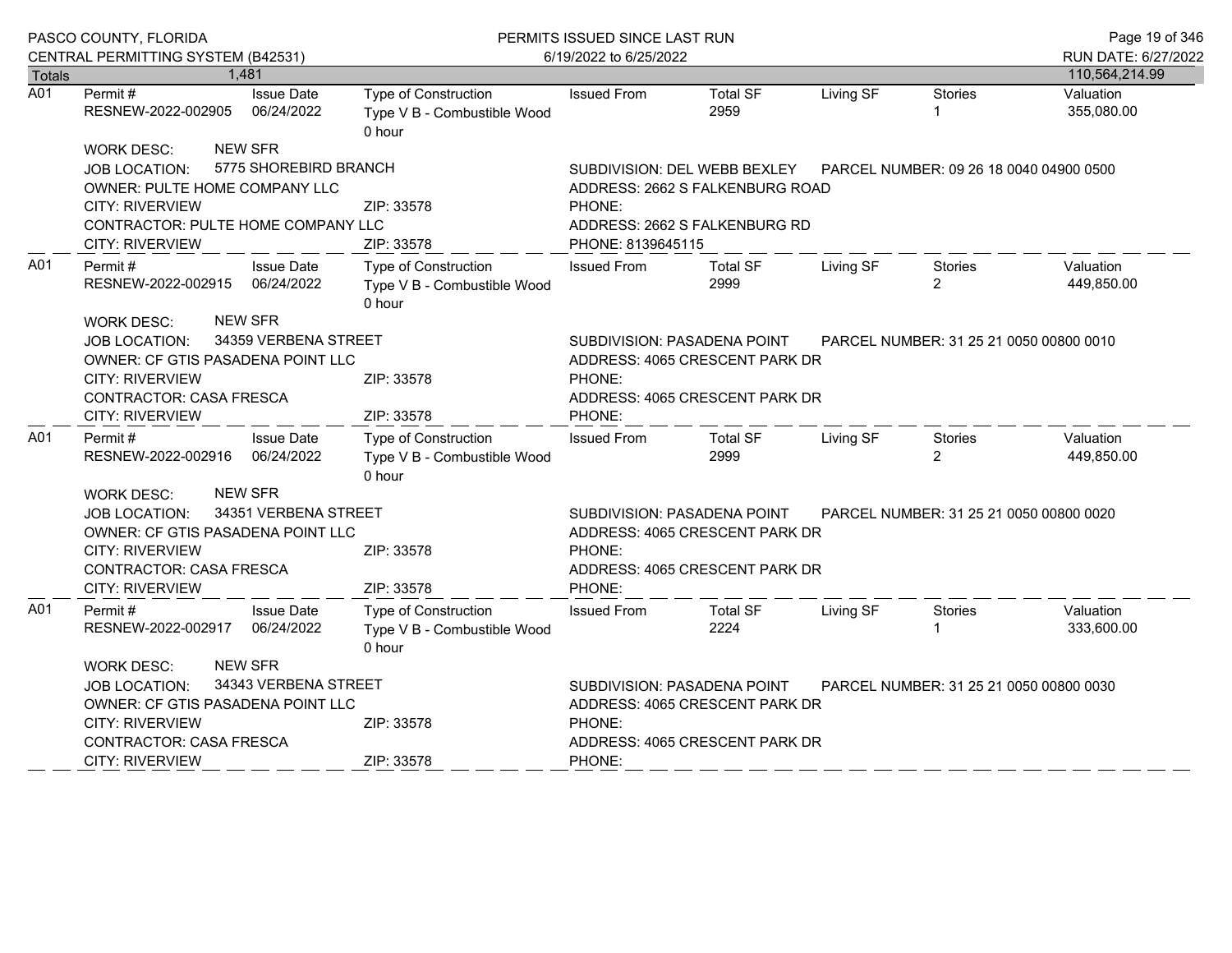|                  | PASCO COUNTY, FLORIDA                                            |                                 | PERMITS ISSUED SINCE LAST RUN                                        | Page 20 of 346                                                         |                                         |           |                                         |                         |  |
|------------------|------------------------------------------------------------------|---------------------------------|----------------------------------------------------------------------|------------------------------------------------------------------------|-----------------------------------------|-----------|-----------------------------------------|-------------------------|--|
|                  | CENTRAL PERMITTING SYSTEM (B42531)                               |                                 |                                                                      | 6/19/2022 to 6/25/2022                                                 |                                         |           |                                         | RUN DATE: 6/27/2022     |  |
| Totals           |                                                                  | 1,481                           |                                                                      |                                                                        |                                         |           |                                         | 110,564,214.99          |  |
| $\overline{A01}$ | Permit#<br>RESNEW-2022-002919                                    | <b>Issue Date</b><br>06/24/2022 | Type of Construction<br>Type V B - Combustible Wood<br>0 hour        | <b>Issued From</b>                                                     | <b>Total SF</b><br>2546                 | Living SF | <b>Stories</b><br>$\overline{2}$        | Valuation<br>381,900.00 |  |
|                  | <b>WORK DESC:</b>                                                | <b>NEW SFR</b>                  |                                                                      |                                                                        |                                         |           |                                         |                         |  |
|                  | <b>JOB LOCATION:</b>                                             | 34335 VERBENA STREET            |                                                                      |                                                                        | SUBDIVISION: PASADENA POINT             |           | PARCEL NUMBER: 31 25 21 0050 00800 0040 |                         |  |
|                  | OWNER: CF GTIS PASADENA POINT LLC                                |                                 |                                                                      | ADDRESS: 4065 CRESCENT PARK DR                                         |                                         |           |                                         |                         |  |
|                  | <b>CITY: RIVERVIEW</b>                                           |                                 | ZIP: 33578                                                           | PHONE:                                                                 |                                         |           |                                         |                         |  |
|                  | <b>CONTRACTOR: CASA FRESCA</b>                                   |                                 |                                                                      | ADDRESS: 4065 CRESCENT PARK DR                                         |                                         |           |                                         |                         |  |
|                  | <b>CITY: RIVERVIEW</b>                                           |                                 | ZIP: 33578                                                           | PHONE:                                                                 |                                         |           |                                         |                         |  |
| A01              | <b>Issue Date</b><br>Permit#<br>06/24/2022<br>RESNEW-2022-002921 |                                 | Type of Construction<br>Type V B - Combustible Wood<br>0 hour        | <b>Issued From</b>                                                     | <b>Total SF</b><br>3013                 | Living SF | Stories<br>$\overline{2}$               | Valuation<br>451,950.00 |  |
|                  | <b>NEW SFR</b><br><b>WORK DESC:</b>                              |                                 |                                                                      |                                                                        |                                         |           |                                         |                         |  |
|                  | <b>JOB LOCATION:</b>                                             | 34327 VERBENA STREET            |                                                                      |                                                                        | SUBDIVISION: PASADENA POINT             |           | PARCEL NUMBER: 31 25 21 0050 00800 0050 |                         |  |
|                  | OWNER: CF GTIS PASADENA POINT LLC                                |                                 |                                                                      |                                                                        | ADDRESS: 4065 CRESCENT PARK DR          |           |                                         |                         |  |
|                  | <b>CITY: RIVERVIEW</b>                                           |                                 | ZIP: 33578                                                           | PHONE:                                                                 |                                         |           |                                         |                         |  |
|                  | CONTRACTOR: CASA FRESCA<br><b>CITY: RIVERVIEW</b>                |                                 | ZIP: 33578                                                           | PHONE:                                                                 | ADDRESS: 4065 CRESCENT PARK DR          |           |                                         |                         |  |
| A01              |                                                                  | <b>Issue Date</b>               | Type of Construction                                                 |                                                                        |                                         |           |                                         | Valuation               |  |
|                  | Permit#<br>RESNEW-2022-002925                                    | 06/24/2022                      | Type V B - Combustible Wood<br>0 hour                                | <b>Issued From</b>                                                     | <b>Total SF</b><br>2539                 | Living SF | Stories<br>2                            | 380,850.00              |  |
|                  | <b>WORK DESC:</b>                                                | <b>NEW SFR</b>                  |                                                                      |                                                                        |                                         |           |                                         |                         |  |
|                  | JOB LOCATION:                                                    | 34319 VERBENA STREET            |                                                                      | SUBDIVISION: PASADENA POINT                                            | PARCEL NUMBER: 31 25 21 0050 00800 0060 |           |                                         |                         |  |
|                  | OWNER: CF GTIS PASADENA POINT LLC                                |                                 |                                                                      | ADDRESS: 4065 CRESCENT PARK DR                                         |                                         |           |                                         |                         |  |
|                  | <b>CITY: RIVERVIEW</b>                                           |                                 | ZIP: 33578                                                           | PHONE:                                                                 |                                         |           |                                         |                         |  |
|                  | CONTRACTOR: CASA FRESCA                                          |                                 |                                                                      |                                                                        | ADDRESS: 4065 CRESCENT PARK DR          |           |                                         |                         |  |
|                  | <b>CITY: RIVERVIEW</b>                                           |                                 | ZIP: 33578                                                           | PHONE:                                                                 |                                         |           |                                         |                         |  |
| A01              | Permit #<br>RESNEW-2022-002938                                   | <b>Issue Date</b><br>06/24/2022 | <b>Type of Construction</b><br>Type V B - Combustible Wood<br>0 hour | <b>Issued From</b>                                                     | <b>Total SF</b><br>2999                 | Living SF | Stories<br>$\overline{2}$               | Valuation<br>449,850.00 |  |
|                  | WORK DESC:                                                       | <b>NEW SFR</b>                  |                                                                      |                                                                        |                                         |           |                                         |                         |  |
|                  | <b>JOB LOCATION:</b>                                             | 34316 VERBENA STREET            |                                                                      | SUBDIVISION: PASADENA POINT<br>PARCEL NUMBER: 31 25 21 0050 00700 0150 |                                         |           |                                         |                         |  |
|                  | OWNER: CF GTIS PASADENA POINT LLC                                |                                 |                                                                      |                                                                        | ADDRESS: 4065 CRESCENT PARK DR          |           |                                         |                         |  |
|                  | <b>CITY: RIVERVIEW</b>                                           |                                 | ZIP: 33578                                                           | PHONE:                                                                 |                                         |           |                                         |                         |  |
|                  | <b>CONTRACTOR: CASA FRESCA</b>                                   |                                 |                                                                      | ADDRESS: 4065 CRESCENT PARK DR                                         |                                         |           |                                         |                         |  |
|                  | <b>CITY: RIVERVIEW</b>                                           |                                 | ZIP: 33578                                                           | PHONE:                                                                 |                                         |           |                                         |                         |  |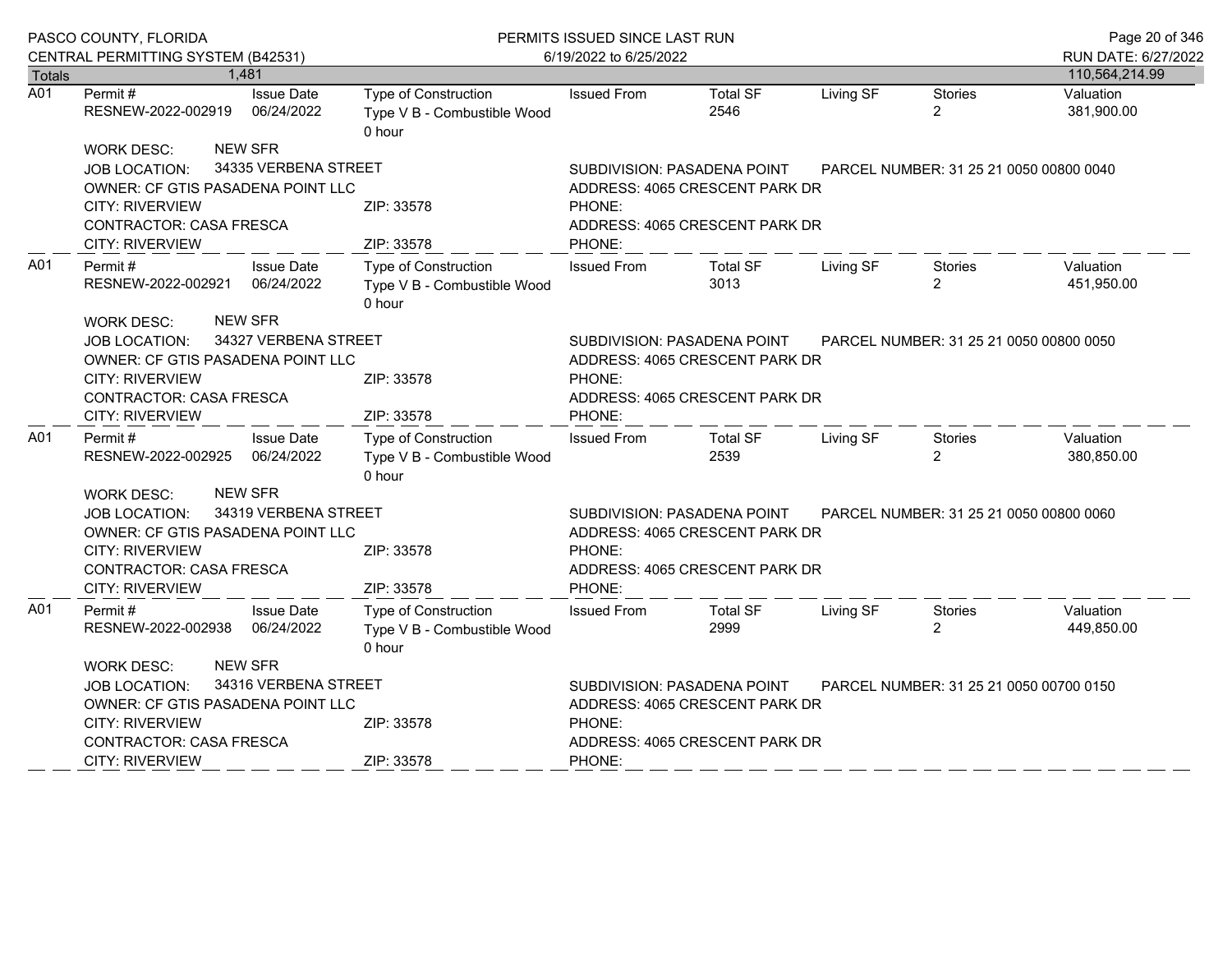|               | PASCO COUNTY, FLORIDA                                     |            |                                                               | PERMITS ISSUED SINCE LAST RUN                                        | Page 21 of 346                                                                                           |                                         |           |                                         |                         |
|---------------|-----------------------------------------------------------|------------|---------------------------------------------------------------|----------------------------------------------------------------------|----------------------------------------------------------------------------------------------------------|-----------------------------------------|-----------|-----------------------------------------|-------------------------|
|               | CENTRAL PERMITTING SYSTEM (B42531)                        |            |                                                               |                                                                      | 6/19/2022 to 6/25/2022                                                                                   |                                         |           |                                         | RUN DATE: 6/27/2022     |
| <b>Totals</b> |                                                           |            | 1,481                                                         |                                                                      |                                                                                                          |                                         |           |                                         | 110,564,214.99          |
| A01           | Permit#<br>RESNEW-2022-002939                             |            | <b>Issue Date</b><br>06/24/2022                               | <b>Type of Construction</b><br>Type V B - Combustible Wood<br>0 hour | <b>Issued From</b>                                                                                       | <b>Total SF</b><br>2220                 | Living SF | <b>Stories</b><br>1                     | Valuation<br>333,000.00 |
|               | <b>WORK DESC:</b>                                         |            | <b>NEW SFR</b>                                                |                                                                      |                                                                                                          |                                         |           |                                         |                         |
|               | <b>JOB LOCATION:</b>                                      |            | 34308 VERBENA STREET                                          |                                                                      | SUBDIVISION: PASADENA POINT                                                                              |                                         |           | PARCEL NUMBER: 31 25 21 0050 00700 0160 |                         |
|               | OWNER: CF GTIS PASADENA POINT LLC                         |            |                                                               |                                                                      | ADDRESS: 4065 CRESCENT PARK DR                                                                           |                                         |           |                                         |                         |
|               | <b>CITY: RIVERVIEW</b>                                    |            |                                                               | ZIP: 33578                                                           | PHONE:                                                                                                   |                                         |           |                                         |                         |
|               | <b>CONTRACTOR: CASA FRESCA</b>                            |            |                                                               |                                                                      | ADDRESS: 4065 CRESCENT PARK DR                                                                           |                                         |           |                                         |                         |
|               | <b>CITY: RIVERVIEW</b>                                    |            |                                                               | ZIP: 33578                                                           | PHONE:                                                                                                   |                                         |           |                                         |                         |
| A01           | Permit#<br>RESNEW-2022-002941                             |            | <b>Issue Date</b><br>06/21/2022                               | Type of Construction<br>Type V B - Combustible Wood<br>0 hour        | <b>Issued From</b>                                                                                       | <b>Total SF</b><br>2493                 | Living SF | Stories                                 | Valuation<br>299,160.00 |
|               | <b>WORK DESC:</b>                                         |            | New Construction 12851 ACHASTA<br>BOULEVARD, HUDSON, FL 34669 |                                                                      |                                                                                                          |                                         |           |                                         |                         |
|               | <b>JOB LOCATION:</b>                                      |            | 12851 ACHASTA BOULEVARD                                       |                                                                      | <b>SUBDIVISION: LEGENDS POINTE</b>                                                                       |                                         |           | PARCEL NUMBER: 02 25 17 0040 00000 0950 |                         |
|               | OWNER: KB HOME TAMPA LLC                                  |            |                                                               |                                                                      | ADDRESS: 4127 E VAN BUREN ST STE 150                                                                     |                                         |           |                                         |                         |
|               | <b>CITY: PHOENIX</b>                                      |            |                                                               | ZIP: 85008                                                           | PHONE:                                                                                                   |                                         |           |                                         |                         |
|               | CONTRACTOR: KB HOME TAMPA LLC                             |            |                                                               |                                                                      | ADDRESS: 4105 CRESCENT PARK DRIVE                                                                        |                                         |           |                                         |                         |
|               | <b>CITY: RIVERVIEW</b>                                    |            |                                                               | ZIP: 33578                                                           | PHONE: 4076975478                                                                                        |                                         |           |                                         |                         |
| A01           | Permit#                                                   |            | <b>Issue Date</b>                                             | Type of Construction                                                 | <b>Issued From</b>                                                                                       | <b>Total SF</b>                         | Living SF | Stories                                 | Valuation               |
|               | RESNEW-2022-002942                                        |            | 06/24/2022                                                    | Type V B - Combustible Wood                                          |                                                                                                          | 3013                                    |           | $\overline{2}$                          | 451,950.00              |
|               |                                                           |            | <b>NEW SFR</b>                                                | 0 hour                                                               |                                                                                                          |                                         |           |                                         |                         |
|               | <b>WORK DESC:</b>                                         |            | 34300 VERBENA STREET                                          |                                                                      |                                                                                                          |                                         |           |                                         |                         |
|               | <b>JOB LOCATION:</b><br>OWNER: CF GTIS PASADENA POINT LLC |            |                                                               |                                                                      | SUBDIVISION: PASADENA POINT<br>PARCEL NUMBER: 31 25 21 0050 00700 0170<br>ADDRESS: 4065 CRESCENT PARK DR |                                         |           |                                         |                         |
|               | <b>CITY: RIVERVIEW</b>                                    |            |                                                               | ZIP: 33578                                                           | PHONE:                                                                                                   |                                         |           |                                         |                         |
|               | <b>CONTRACTOR: CASA FRESCA</b>                            |            |                                                               |                                                                      | ADDRESS: 4065 CRESCENT PARK DR                                                                           |                                         |           |                                         |                         |
|               | CITY: RIVERVIEW                                           |            |                                                               | ZIP: 33578                                                           | PHONE:                                                                                                   |                                         |           |                                         |                         |
| A01           | Permit #                                                  |            | <b>Issue Date</b>                                             | <b>Type of Construction</b>                                          | <b>Issued From</b>                                                                                       | <b>Total SF</b>                         | Living SF | Stories                                 | Valuation               |
|               | RESNEW-2022-002946                                        |            | 06/24/2022                                                    | Type V B - Combustible Wood<br>0 hour                                |                                                                                                          | 2856                                    |           | 2                                       | 342,720.00              |
|               | <b>WORK DESC:</b>                                         |            | <b>NEW SFR</b>                                                |                                                                      |                                                                                                          |                                         |           |                                         |                         |
|               | <b>JOB LOCATION:</b>                                      |            | 17697 EVERLONG DRIVE                                          |                                                                      | SUBDIVISION: BEXLEY SOUTH 4-4<br>AND NORTH 3-1                                                           | PARCEL NUMBER: 17 26 18 0050 06900 0090 |           |                                         |                         |
|               | OWNER: NNP BEXLEY LTDC/O NEWLAND                          |            |                                                               |                                                                      | ADDRESS: 3162 S FALKENBURG ROAD                                                                          |                                         |           |                                         |                         |
|               | <b>CITY: RIVERVIEW</b>                                    | ZIP: 33578 |                                                               |                                                                      | PHONE:                                                                                                   |                                         |           |                                         |                         |
|               | CONTRACTOR: PULTE HOME COMPANY LLC                        |            |                                                               |                                                                      | ADDRESS: 2662 S FALKENBURG RD                                                                            |                                         |           |                                         |                         |
|               | <b>CITY: RIVERVIEW</b>                                    |            |                                                               | ZIP: 33578                                                           | PHONE: 8139645115                                                                                        |                                         |           |                                         |                         |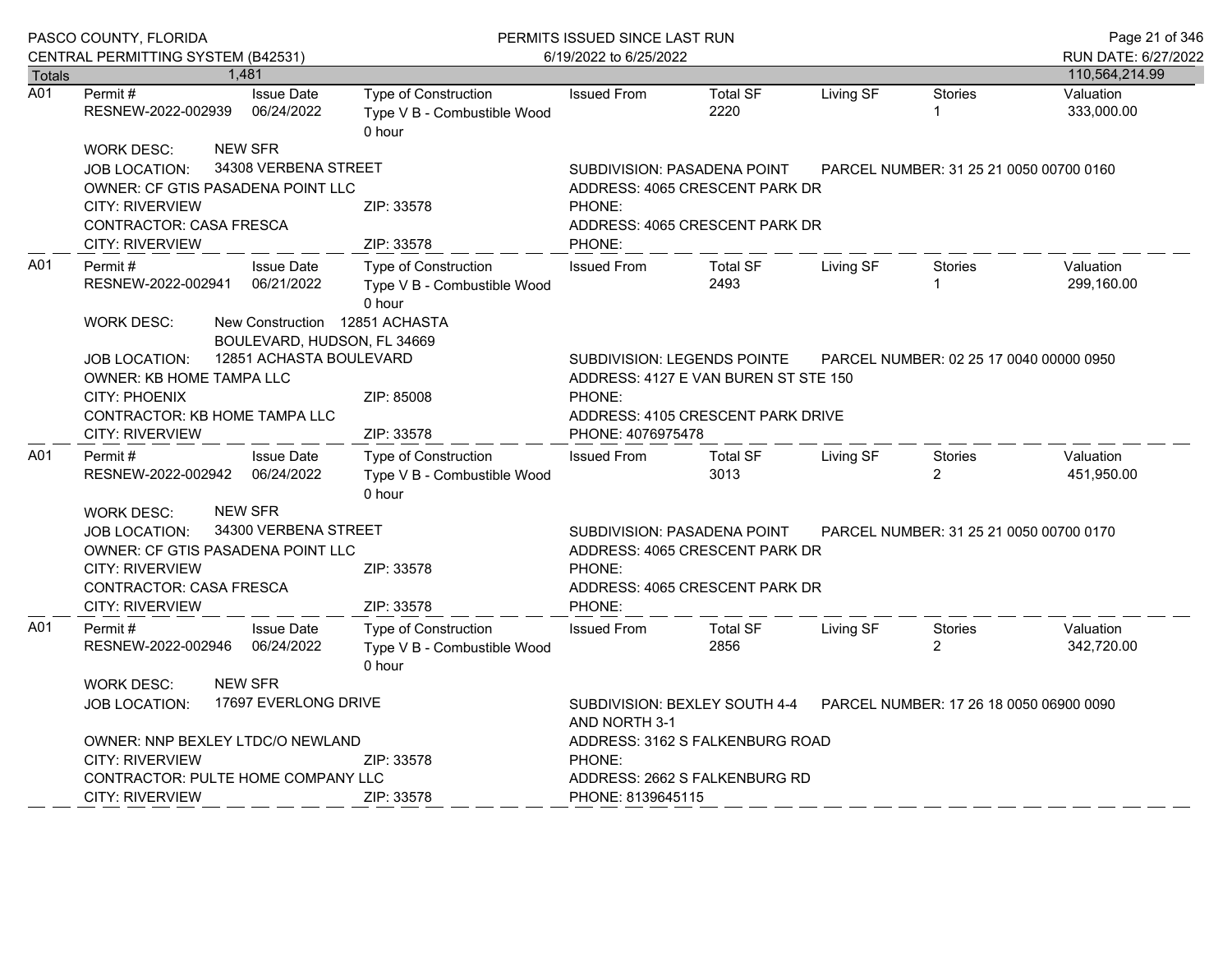|                  | PASCO COUNTY, FLORIDA<br>CENTRAL PERMITTING SYSTEM (B42531)                                                                     |                                                               |                                                               | PERMITS ISSUED SINCE LAST RUN<br>6/19/2022 to 6/25/2022                                                       |                                                                                                |           |                                  |                                       |  |
|------------------|---------------------------------------------------------------------------------------------------------------------------------|---------------------------------------------------------------|---------------------------------------------------------------|---------------------------------------------------------------------------------------------------------------|------------------------------------------------------------------------------------------------|-----------|----------------------------------|---------------------------------------|--|
| <b>Totals</b>    |                                                                                                                                 | 1.481                                                         |                                                               |                                                                                                               |                                                                                                |           |                                  | RUN DATE: 6/27/2022<br>110,564,214.99 |  |
| $\overline{A01}$ | Permit #<br>RESNEW-2022-002948 06/24/2022                                                                                       | <b>Issue Date</b>                                             | Type of Construction<br>Type V B - Combustible Wood<br>0 hour | <b>Issued From</b>                                                                                            | <b>Total SF</b><br>4332                                                                        | Living SF | <b>Stories</b><br>$\overline{2}$ | Valuation<br>433,200.00               |  |
|                  | <b>WORK DESC:</b><br>JOB LOCATION:                                                                                              | <b>NEW SFR</b><br>17715 RAMBLE ON WAY                         |                                                               | AND NORTH 3-1                                                                                                 | SUBDIVISION: BEXLEY SOUTH 4-4    PARCEL NUMBER: 17    26    18    0050    06800    0080        |           |                                  |                                       |  |
|                  | OWNER: PULTE HOME COMPANY LLC<br><b>CITY: RIVERVIEW</b><br>CONTRACTOR: PULTE HOME COMPANY LLC<br>CITY: RIVERVIEW                |                                                               | ZIP: 33578<br>ZIP: 33578                                      | ADDRESS: 2662 S FALKENBURG ROAD<br>PHONE:<br>ADDRESS: 2662 S FALKENBURG RD<br>PHONE: 8139645115               |                                                                                                |           |                                  |                                       |  |
| A01              | Permit #<br>RESNEW-2022-002991<br><b>WORK DESC:</b>                                                                             | <b>Issue Date</b><br>06/21/2022<br>TM 406 EW 4464 Garofalo RD | Type of Construction<br>Type V B - Combustible Wood<br>0 hour | <b>Issued From</b>                                                                                            | <b>Total SF</b><br>2344                                                                        | Living SF | Stories                          | Valuation<br>262,528.00               |  |
|                  | <b>JOB LOCATION:</b>                                                                                                            | 4464 GAROFALO ROAD                                            |                                                               |                                                                                                               | SUBDIVISION: ESPLANADE AT<br>PARCEL NUMBER: 17 26 20 0090 00000 4060<br><b>WIREGRASS RANCH</b> |           |                                  |                                       |  |
|                  | OWNER: TAYLOR MORRISON OF FLORIDA INC<br><b>CITY: TAMPA</b><br>CONTRACTOR: TAYLOR MORRISON OF FLORIDA INC<br><b>CITY: TAMPA</b> |                                                               | ZIP: 33619<br>ZIP: 33619                                      | ADDRESS: 3922 COCONUT PALM DR STE 100<br>PHONE:<br>ADDRESS: 3922 COCONUT PALM DR STE 108<br>PHONE: 8134156702 |                                                                                                |           |                                  |                                       |  |
| A01              | Permit#<br>RESNEW-2022-002992 06/20/2022                                                                                        | <b>Issue Date</b>                                             | Type of Construction<br>Type V B - Combustible Wood<br>0 hour | <b>Issued From</b>                                                                                            | Total SF<br>3251                                                                               | Living SF | Stories<br>1                     | Valuation<br>364,112.00               |  |
|                  | <b>WORK DESC:</b><br>JOB LOCATION:                                                                                              | TM 296 EW 5002 Freccia LP<br>5002 FRECCIA LOOP                |                                                               | SUBDIVISION: ESPLANADE AT<br><b>WIREGRASS RANCH</b>                                                           | PARCEL NUMBER: 17 26 20 0090 00000 2960                                                        |           |                                  |                                       |  |
|                  | OWNER: TAYLOR MORRISON OF FLORIDA INC<br>CITY: TAMPA<br>CONTRACTOR: TAYLOR MORRISON OF FLORIDA INC<br><b>CITY: TAMPA</b>        |                                                               | ZIP: 33619<br>ZIP: 33619                                      | ADDRESS: 3922 COCONUT PALM DR STE 100<br>PHONE:<br>ADDRESS: 3922 COCONUT PALM DR STE 108<br>PHONE: 8134156702 |                                                                                                |           |                                  |                                       |  |
| A01              | Permit#<br>RESNEW-2022-002993                                                                                                   | <b>Issue Date</b><br>06/20/2022                               | Type of Construction<br>Type V B - Combustible Wood<br>0 hour | <b>Issued From</b>                                                                                            | <b>Total SF</b><br>2562                                                                        | Living SF | Stories                          | Valuation<br>286,944.00               |  |
|                  | <b>WORK DESC:</b><br><b>JOB LOCATION:</b>                                                                                       | TM 404 EW 4480 Garofalo RD<br>4480 GAROFALO ROAD              |                                                               | SUBDIVISION: ESPLANADE AT<br>PARCEL NUMBER: 17 26 20 0090 00000 4040<br><b>WIREGRASS RANCH</b>                |                                                                                                |           |                                  |                                       |  |
|                  | OWNER: TAYLOR MORRISON OF FLORIDA INC<br><b>CITY: TAMPA</b><br>CONTRACTOR: TAYLOR MORRISON OF FLORIDA INC<br>CITY: TAMPA        |                                                               | ZIP: 33619<br>ZIP: 33619                                      | ADDRESS: 3922 COCONUT PALM DR STE 100<br>PHONE:<br>ADDRESS: 3922 COCONUT PALM DR STE 108<br>PHONE: 8134156702 |                                                                                                |           |                                  |                                       |  |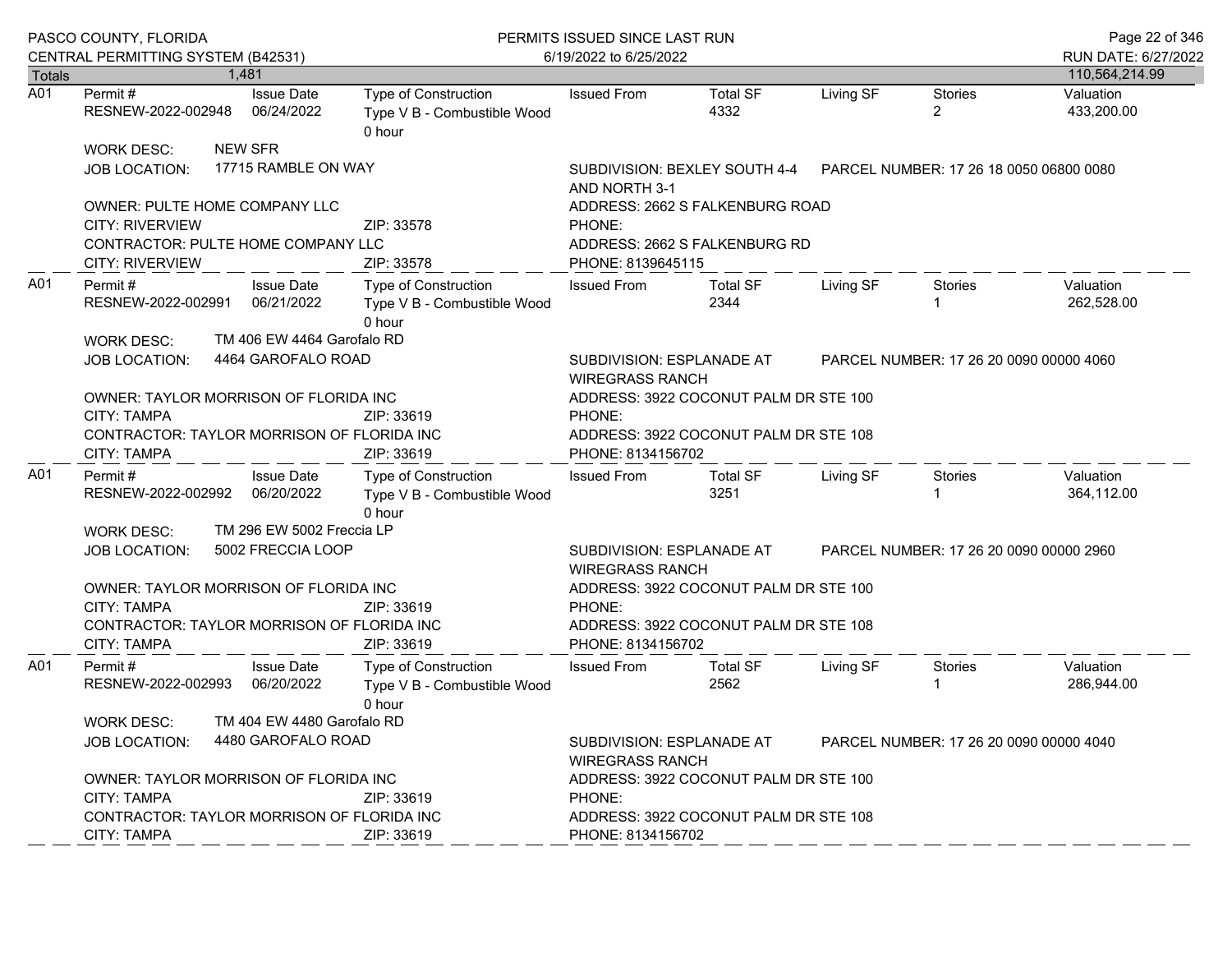|        | PASCO COUNTY, FLORIDA<br>CENTRAL PERMITTING SYSTEM (B42531)                                                                                                                                                   |                                                                                                                                                                                        | PERMITS ISSUED SINCE LAST RUN<br>6/19/2022 to 6/25/2022              | Page 23 of 346<br>RUN DATE: 6/27/2022                                                                                                                                                  |                                       |           |                                         |                         |
|--------|---------------------------------------------------------------------------------------------------------------------------------------------------------------------------------------------------------------|----------------------------------------------------------------------------------------------------------------------------------------------------------------------------------------|----------------------------------------------------------------------|----------------------------------------------------------------------------------------------------------------------------------------------------------------------------------------|---------------------------------------|-----------|-----------------------------------------|-------------------------|
| Totals |                                                                                                                                                                                                               | 1.481                                                                                                                                                                                  |                                                                      |                                                                                                                                                                                        |                                       |           |                                         | 110,564,214.99          |
| A01    | Permit#<br>RESNEW-2022-002994                                                                                                                                                                                 | <b>Issue Date</b><br>06/21/2022                                                                                                                                                        | Type of Construction<br>Type V B - Combustible Wood<br>0 hour        | <b>Issued From</b>                                                                                                                                                                     | <b>Total SF</b><br>2562               | Living SF | <b>Stories</b><br>$\mathbf{1}$          | Valuation<br>307,440.00 |
|        | <b>WORK DESC:</b>                                                                                                                                                                                             | New 1 Story SFR<br>WESLEY CHAPEL, FL 33543                                                                                                                                             | 4456 GAROFALO ROAD,                                                  |                                                                                                                                                                                        |                                       |           |                                         |                         |
|        | <b>JOB LOCATION:</b>                                                                                                                                                                                          | 4456 GAROFALO ROAD                                                                                                                                                                     |                                                                      | SUBDIVISION: ESPLANADE AT<br><b>WIREGRASS RANCH</b>                                                                                                                                    |                                       |           | PARCEL NUMBER: 17 26 20 0090 00000 4070 |                         |
|        | OWNER: TAYLOR MORRISON OF FLORIDA INC<br>CITY: TAMPA                                                                                                                                                          |                                                                                                                                                                                        | ZIP: 33619                                                           | PHONE:                                                                                                                                                                                 | ADDRESS: 3922 COCONUT PALM DR STE 100 |           |                                         |                         |
|        | CONTRACTOR: TAYLOR MORRISON OF FLORIDA INC<br>CITY: TAMPA                                                                                                                                                     |                                                                                                                                                                                        | ZIP: 33619                                                           | PHONE: 8134156702                                                                                                                                                                      | ADDRESS: 3922 COCONUT PALM DR STE 108 |           |                                         |                         |
| A01    | Permit#<br>RESNEW-2022-002995<br><b>WORK DESC:</b>                                                                                                                                                            | <b>Issue Date</b><br>06/20/2022<br>TM 411 EW 4418 Garofalo RD                                                                                                                          | Type of Construction<br>Type V B - Combustible Wood<br>0 hour        | <b>Issued From</b>                                                                                                                                                                     | <b>Total SF</b><br>2562               | Living SF | Stories<br>$\mathbf{1}$                 | Valuation<br>286,944.00 |
|        | <b>JOB LOCATION:</b>                                                                                                                                                                                          | 4418 GAROFALO ROAD                                                                                                                                                                     |                                                                      | SUBDIVISION: ESPLANADE AT<br><b>WIREGRASS RANCH</b>                                                                                                                                    |                                       |           | PARCEL NUMBER: 17 26 20 0090 00000 4110 |                         |
|        | OWNER: TAYLOR MORRISON OF FLORIDA INC<br>CITY: TAMPA<br>CONTRACTOR: TAYLOR MORRISON OF FLORIDA INC<br><b>CITY: TAMPA</b>                                                                                      |                                                                                                                                                                                        | ZIP: 33619<br>ZIP: 33619                                             | ADDRESS: 3922 COCONUT PALM DR STE 100<br>PHONE:<br>ADDRESS: 3922 COCONUT PALM DR STE 108<br>PHONE: 8134156702                                                                          |                                       |           |                                         |                         |
| A01    | Permit#<br>RESNEW-2022-002998                                                                                                                                                                                 | <b>Issue Date</b><br>06/24/2022                                                                                                                                                        | <b>Type of Construction</b><br>Type V B - Combustible Wood<br>0 hour | <b>Issued From</b>                                                                                                                                                                     | <b>Total SF</b><br>3901               | Living SF | <b>Stories</b><br>$\overline{2}$        | Valuation<br>468,120.00 |
|        | TM 142 RL 33607 Castaway LP<br>WORK DESC:<br>33607 CASTAWAY LOOP<br>JOB LOCATION:<br>OWNER: TAYLOR MORRISON OF FLORIDA INC<br>CITY: TAMPA<br>CONTRACTOR: TAYLOR MORRISON OF FLORIDA INC<br><b>CITY: TAMPA</b> | PARCEL NUMBER: 25 26 20 0020 00000 1420<br>SUBDIVISION: RIVER LANDING<br>ADDRESS: 3922 COCONUT PALM DR STE 100<br>PHONE:<br>ADDRESS: 3922 COCONUT PALM DR STE 108<br>PHONE: 8134156702 |                                                                      |                                                                                                                                                                                        |                                       |           |                                         |                         |
| A01    | Permit#<br>RESNEW-2022-003002                                                                                                                                                                                 | <b>Issue Date</b><br>06/24/2022                                                                                                                                                        | Type of Construction<br>Type V B - Combustible Wood<br>0 hour        | <b>Issued From</b>                                                                                                                                                                     | <b>Total SF</b><br>4622               | Living SF | Stories<br>$\overline{2}$               | Valuation<br>517,664.00 |
|        | <b>WORK DESC:</b><br>JOB LOCATION:<br>OWNER: TAYLOR MORRISON OF FLORIDA INC<br><b>CITY: TAMPA</b><br>CONTRACTOR: TAYLOR MORRISON OF FLORIDA INC<br><b>CITY: TAMPA</b>                                         | TM 182 RL 2429 High Tides WY<br>2429 HIGH TIDES WAY                                                                                                                                    | ZIP: 33619<br>ZIP: 33619                                             | SUBDIVISION: RIVER LANDING<br>PARCEL NUMBER: 25 26 20 0050 00000 1820<br>ADDRESS: 3922 COCONUT PALM DR STE 100<br>PHONE:<br>ADDRESS: 3922 COCONUT PALM DR STE 108<br>PHONE: 8134156702 |                                       |           |                                         |                         |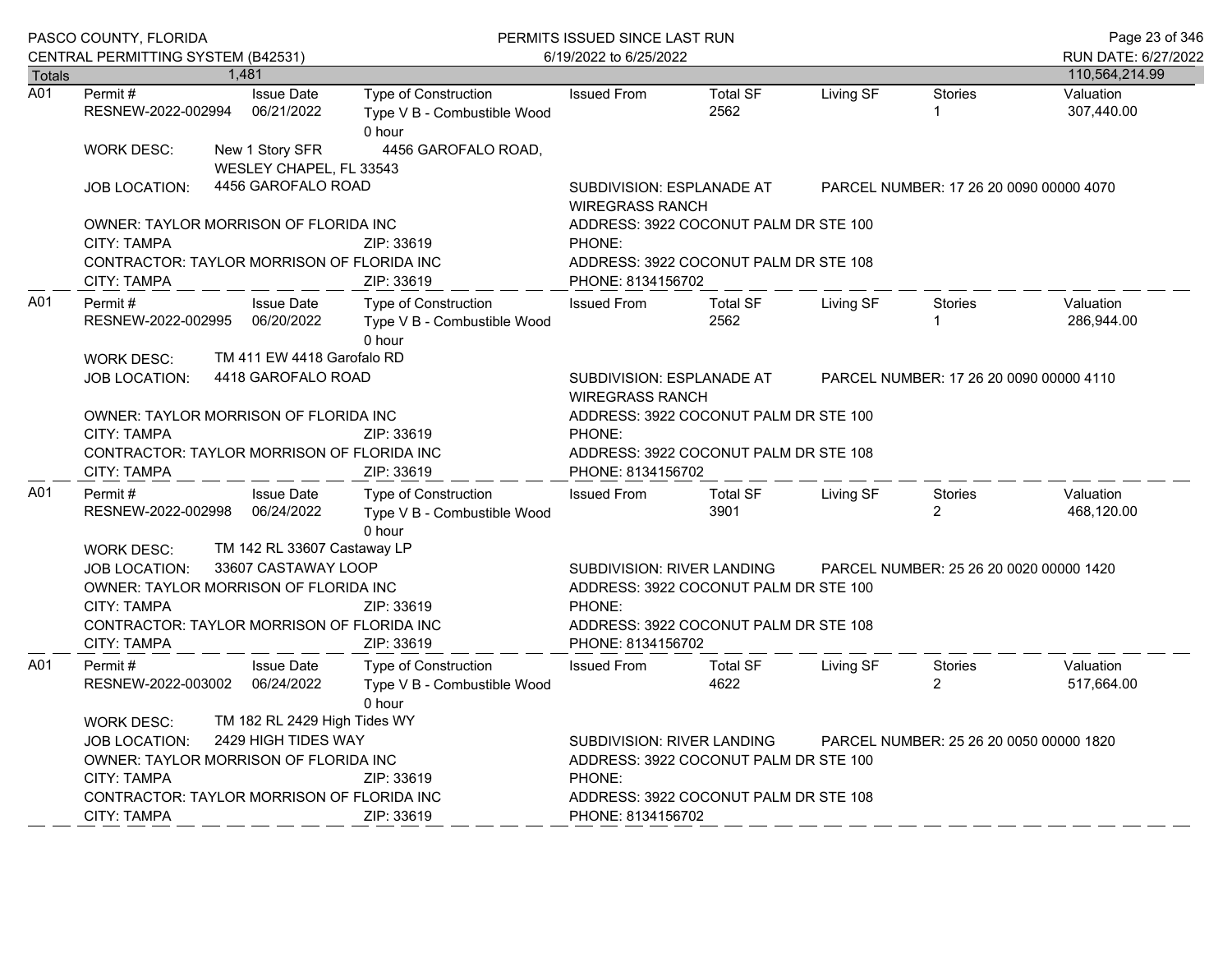|                  | PASCO COUNTY, FLORIDA                                                                                                                |  |                                                                      | PERMITS ISSUED SINCE LAST RUN                                        | Page 24 of 346                                                                                                     |                                         |                           |                                         |                         |  |
|------------------|--------------------------------------------------------------------------------------------------------------------------------------|--|----------------------------------------------------------------------|----------------------------------------------------------------------|--------------------------------------------------------------------------------------------------------------------|-----------------------------------------|---------------------------|-----------------------------------------|-------------------------|--|
|                  | CENTRAL PERMITTING SYSTEM (B42531)                                                                                                   |  |                                                                      |                                                                      | 6/19/2022 to 6/25/2022                                                                                             |                                         |                           |                                         |                         |  |
| <b>Totals</b>    |                                                                                                                                      |  | 1,481                                                                |                                                                      |                                                                                                                    |                                         |                           |                                         | 110,564,214.99          |  |
| $\overline{A01}$ | Permit#<br>RESNEW-2022-003010                                                                                                        |  | <b>Issue Date</b><br>06/22/2022                                      | Type of Construction<br>Type V B - Combustible Wood<br>0 hour        | <b>Issued From</b>                                                                                                 | <b>Total SF</b><br>4028                 | Living SF                 | <b>Stories</b><br>$\overline{2}$        | Valuation<br>590,353.40 |  |
|                  | WORK DESC:                                                                                                                           |  | <b>NEW SFR</b>                                                       |                                                                      |                                                                                                                    |                                         |                           |                                         |                         |  |
|                  | <b>JOB LOCATION:</b>                                                                                                                 |  | 7308 NOTCHED PINE BEND                                               |                                                                      | SUBDIVISION: WHISPERING OAKS    PARCEL NUMBER: 36 25 20 0090 00100 0100<br><b>PRESERVE</b>                         |                                         |                           |                                         |                         |  |
|                  | <b>OWNER: MI HOMES OF TAMPA LLC</b>                                                                                                  |  |                                                                      |                                                                      | ADDRESS: 4343 ANCHOR PLAZA PKWY STE 200                                                                            |                                         |                           |                                         |                         |  |
|                  | CITY: TAMPA<br><b>CONTRACTOR: M/I HOMES</b>                                                                                          |  |                                                                      | ZIP: 33634                                                           | PHONE:<br>ADDRESS: 4343 ANCHOR PLAZA PKWY STE 200                                                                  |                                         |                           |                                         |                         |  |
|                  | <b>CITY: TAMPA</b>                                                                                                                   |  |                                                                      | ZIP: 33634                                                           | PHONE:                                                                                                             |                                         |                           |                                         |                         |  |
| A01              | <b>Issue Date</b><br>Permit#<br>RESNEW-2022-003011 06/23/2022                                                                        |  | <b>Type of Construction</b><br>Type V B - Combustible Wood<br>0 hour | <b>Issued From</b>                                                   | <b>Total SF</b><br>2776                                                                                            | Living SF                               | Stories<br>$\overline{2}$ | Valuation<br>387,734.62                 |                         |  |
|                  | <b>NEW SFR</b><br><b>WORK DESC:</b><br>2833 MISTY MARBLE DRIVE<br>JOB LOCATION:<br>OWNER: M/I HOMES OF TPA LLC<br><b>CITY: TAMPA</b> |  |                                                                      | ZIP: 33634                                                           | SUBDIVISION: COBBLESTONE<br>PARCEL NUMBER: 27 26 21 0060 00000 0350<br>ADDRESS: 4343 ANCHOR PKWY STE 200<br>PHONE: |                                         |                           |                                         |                         |  |
|                  | <b>CONTRACTOR: M/I HOMES</b><br><b>CITY: TAMPA</b>                                                                                   |  |                                                                      | ZIP: 33634                                                           | PHONE:                                                                                                             | ADDRESS: 4343 ANCHOR PLAZA PKWY STE 200 |                           |                                         |                         |  |
| A01              | Permit #<br>RESNEW-2022-003012 06/22/2022                                                                                            |  | <b>Issue Date</b>                                                    | <b>Type of Construction</b><br>Type V B - Combustible Wood<br>0 hour | <b>Issued From</b>                                                                                                 | <b>Total SF</b><br>3164                 | Living SF                 | Stories<br>$\overline{2}$               | Valuation<br>456,856.40 |  |
|                  | <b>WORK DESC:</b><br><b>JOB LOCATION:</b>                                                                                            |  | <b>NEW SFR</b><br>2925 ADAMS CROSS DRIVE                             |                                                                      | SUBDIVISION: COBBLESTONE                                                                                           | PARCEL NUMBER: 27 26 21 0060 00000 0950 |                           |                                         |                         |  |
|                  | OWNER: M/I HOMES OF TPA LLC                                                                                                          |  |                                                                      |                                                                      |                                                                                                                    | ADDRESS: 4343 ANCHOR PKWY STE 200       |                           |                                         |                         |  |
|                  | <b>CITY: TAMPA</b>                                                                                                                   |  |                                                                      | ZIP: 33634                                                           | PHONE:                                                                                                             |                                         |                           |                                         |                         |  |
|                  | <b>CONTRACTOR: M/I HOMES</b>                                                                                                         |  |                                                                      |                                                                      |                                                                                                                    | ADDRESS: 4343 ANCHOR PLAZA PKWY STE 200 |                           |                                         |                         |  |
|                  | <b>CITY: TAMPA</b>                                                                                                                   |  |                                                                      | ZIP: 33634                                                           | PHONE:                                                                                                             |                                         |                           |                                         |                         |  |
| A01              | Permit#<br>RESNEW-2022-003013 06/22/2022                                                                                             |  | <b>Issue Date</b>                                                    | <b>Type of Construction</b><br>Type V B - Combustible Wood<br>0 hour | <b>Issued From</b>                                                                                                 | <b>Total SF</b><br>3164                 | Living SF                 | Stories<br>$\overline{2}$               | Valuation<br>456,856.40 |  |
|                  | <b>WORK DESC:</b>                                                                                                                    |  | <b>NEW SFR</b>                                                       |                                                                      |                                                                                                                    |                                         |                           |                                         |                         |  |
|                  | <b>JOB LOCATION:</b>                                                                                                                 |  | 2838 MISTY MARBLE DRIVE                                              |                                                                      | SUBDIVISION: COBBLESTONE                                                                                           |                                         |                           | PARCEL NUMBER: 27 26 21 0060 00000 0520 |                         |  |
|                  | OWNER: M/I HOMES OF TPA LLC                                                                                                          |  |                                                                      |                                                                      |                                                                                                                    | ADDRESS: 4343 ANCHOR PKWY STE 200       |                           |                                         |                         |  |
|                  | CITY: TAMPA                                                                                                                          |  |                                                                      | ZIP: 33634                                                           | PHONE:                                                                                                             |                                         |                           |                                         |                         |  |
|                  | <b>CONTRACTOR: M/I HOMES</b>                                                                                                         |  |                                                                      |                                                                      | ADDRESS: 4343 ANCHOR PLAZA PKWY STE 200                                                                            |                                         |                           |                                         |                         |  |
|                  | <b>CITY: TAMPA</b>                                                                                                                   |  |                                                                      | ZIP: 33634                                                           | PHONE:                                                                                                             |                                         |                           |                                         |                         |  |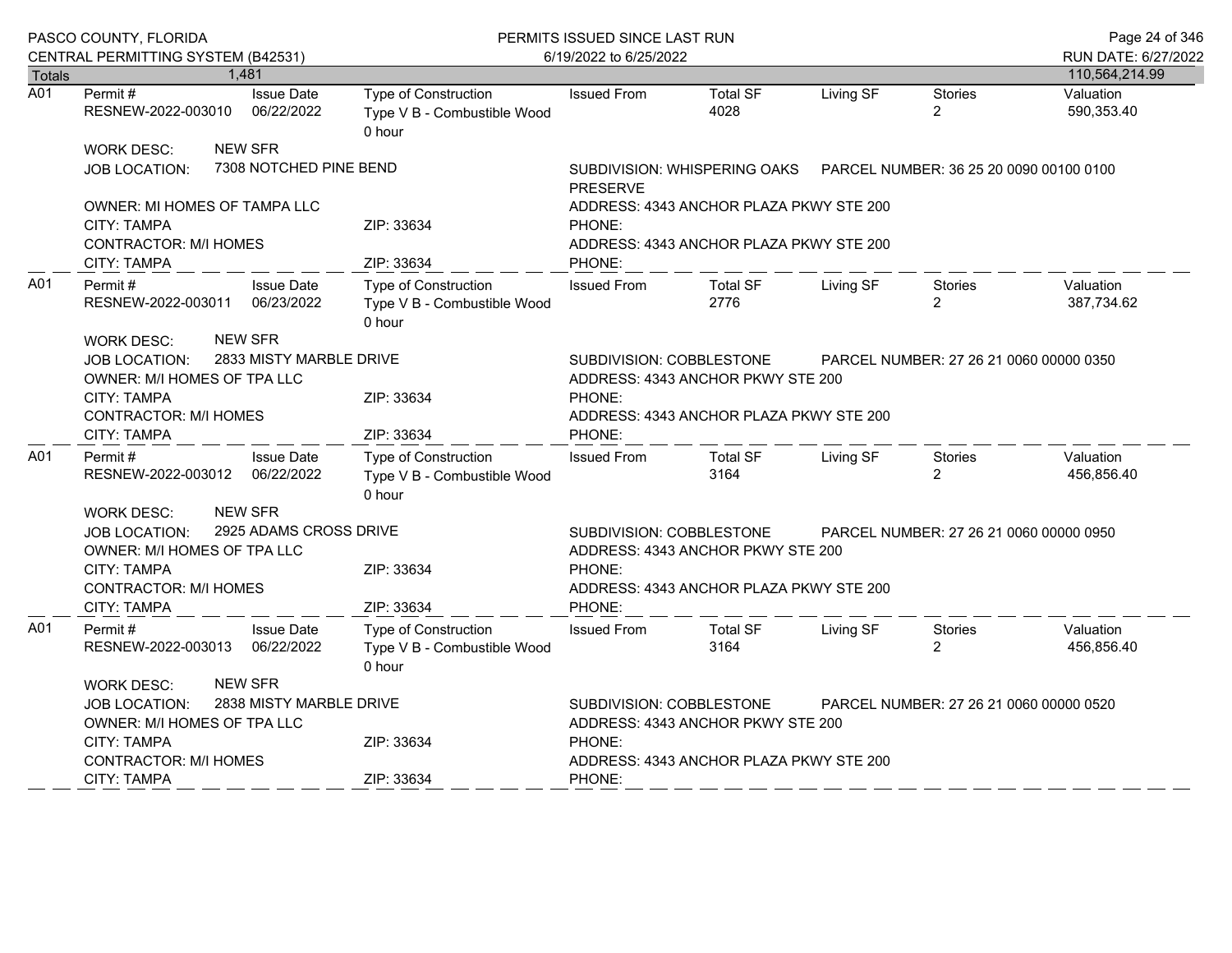|                  | PASCO COUNTY, FLORIDA                                                                                                                                                           |                                                                                                         | PERMITS ISSUED SINCE LAST RUN                                        | Page 25 of 346                                                                                                                                                             |                                                                                                         |           |                                         |                           |
|------------------|---------------------------------------------------------------------------------------------------------------------------------------------------------------------------------|---------------------------------------------------------------------------------------------------------|----------------------------------------------------------------------|----------------------------------------------------------------------------------------------------------------------------------------------------------------------------|---------------------------------------------------------------------------------------------------------|-----------|-----------------------------------------|---------------------------|
| <b>Totals</b>    | CENTRAL PERMITTING SYSTEM (B42531)<br>1.481                                                                                                                                     |                                                                                                         |                                                                      | 6/19/2022 to 6/25/2022                                                                                                                                                     | RUN DATE: 6/27/2022<br>110,564,214.99                                                                   |           |                                         |                           |
| $\overline{A01}$ | Permit#<br>RESNEW-2022-003041                                                                                                                                                   | <b>Issue Date</b><br>06/24/2022                                                                         | Type of Construction<br>Type V B - Combustible Wood<br>0 hour        | <b>Issued From</b>                                                                                                                                                         | <b>Total SF</b><br>6375                                                                                 | Living SF | <b>Stories</b><br>$\overline{2}$        | Valuation<br>714,000.00   |
|                  | <b>WORK DESC:</b><br>JOB LOCATION:                                                                                                                                              | CC 37 BX 5022 Lacewood CT<br>5022 LACEWOOD COURT                                                        |                                                                      | SUBDIVISION: BEXLEY SOUTH                                                                                                                                                  | PARCEL NUMBER: 18 26 18 0010 0CC00 0370                                                                 |           |                                         |                           |
|                  | OWNER: BHATNAGAR ANKUR & SETIA YASHIK<br><b>CITY: NEW PORT RICHEY</b><br>CONTRACTOR: SIERRA BUILDING COMPANY DBA/CUSTOM CRAFT<br>CITY: TAMPA                                    | ADDRESS: 12171 MOSS LAKE LOOP<br>PHONE:<br>ADDRESS: 509 GUISANDO DE AVILA, STE 102<br>PHONE: 8135497731 |                                                                      |                                                                                                                                                                            |                                                                                                         |           |                                         |                           |
| A01              | Permit#<br>RESNEW-2022-003053                                                                                                                                                   | <b>Issue Date</b><br>06/23/2022                                                                         | <b>Type of Construction</b><br>Type V B - Combustible Wood<br>0 hour | <b>Issued From</b>                                                                                                                                                         | <b>Total SF</b><br>2614                                                                                 | Living SF | Stories<br>$\overline{2}$               | Valuation<br>387,734.62   |
|                  | <b>NEW SFR</b><br><b>WORK DESC:</b><br><b>JOB LOCATION:</b><br>OWNER: M/I HOMES OF TPA LLC<br>CITY: TAMPA<br><b>CONTRACTOR: M/I HOMES</b><br><b>CITY: TAMPA</b>                 | 2830 MISTY MARBLE DRIVE                                                                                 | ZIP: 33634<br>ZIP: 33634                                             | SUBDIVISION: COBBLESTONE<br>PARCEL NUMBER: 27 26 21 0060 00000 0530<br>ADDRESS: 4343 ANCHOR PKWY STE 200<br>PHONE:<br>ADDRESS: 4343 ANCHOR PLAZA PKWY STE 200<br>PHONE:    |                                                                                                         |           |                                         |                           |
| A01              | Permit #<br>RESNEW-2022-003058                                                                                                                                                  | <b>Issue Date</b><br>06/24/2022                                                                         | Type of Construction<br>Type V B - Combustible Wood<br>0 hour        | <b>Issued From</b>                                                                                                                                                         | <b>Total SF</b><br>2773                                                                                 | Living SF | Stories                                 | Valuation<br>209,500.00   |
|                  | <b>NEW SFR</b><br>WORK DESC:<br><b>JOB LOCATION:</b><br>OWNER: PULTE HOME COMPANY LLC<br><b>CITY: RIVERVIEW</b><br>CONTRACTOR: PULTE HOME COMPANY LLC<br><b>CITY: RIVERVIEW</b> | 20109 SEA GLASS CIRCLE                                                                                  | ZIP: 33578<br>ZIP: 33578                                             | SUBDIVISION: DEL WEBB BEXLEY<br>PARCEL NUMBER: 10 26 18 0050 03400 0030<br>ADDRESS: 2662 S FALKENBURG ROAD<br>PHONE:<br>ADDRESS: 2662 S FALKENBURG RD<br>PHONE: 8139645115 |                                                                                                         |           |                                         |                           |
| A01              | Permit#<br>RESNEW-2022-003077                                                                                                                                                   | <b>Issue Date</b><br>06/20/2022                                                                         | Type of Construction<br>Type I A - Non-Combustible 3<br>hour         | <b>Issued From</b>                                                                                                                                                         | <b>Total SF</b><br>4765                                                                                 | Living SF | Stories<br>$\overline{2}$               | Valuation<br>1,037,388.64 |
|                  | <b>WORK DESC:</b><br>JOB LOCATION:<br><b>OWNER: EPPERSON NORTH LLC</b><br><b>CITY: TAMPA</b><br><b>CONTRACTOR: BISCAYNE HOMES LLC</b><br>CITY: CORAL GABLES                     | 9/17 Johnson<br>8407 IVY STARK BOULEVARD                                                                | ZIP: 33607<br>ZIP: 33146                                             | PHONE:<br>PHONE:                                                                                                                                                           | SUBDIVISION: EPPERSON NORTH<br>ADDRESS: 2502 N ROCKY POINT DR STE 1050<br>ADDRESS: 1430 SOUTH DIXIE HWY |           | PARCEL NUMBER: 26 25 20 0070 01700 0090 |                           |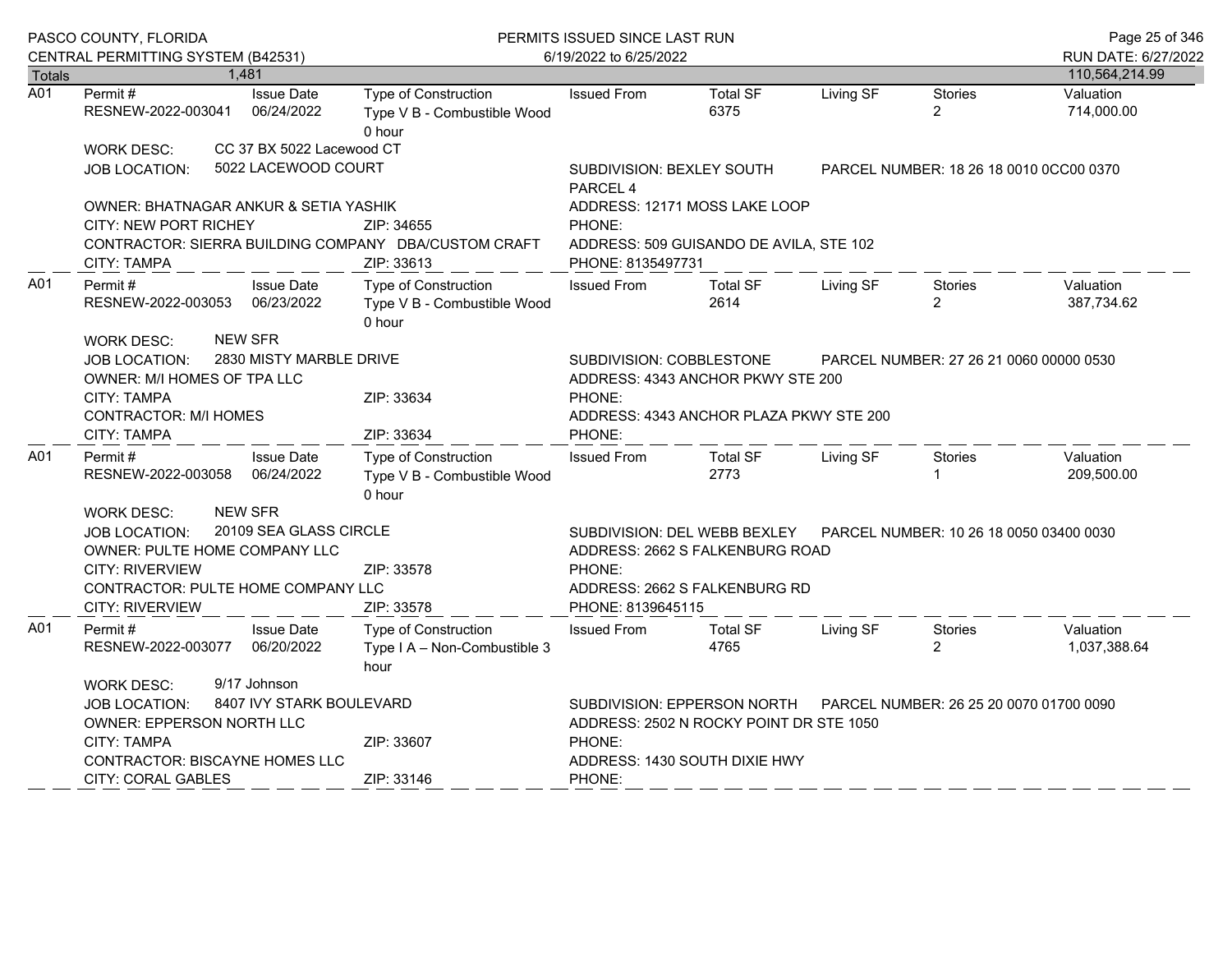|               | PASCO COUNTY, FLORIDA<br>CENTRAL PERMITTING SYSTEM (B42531)                                                                                                                                                                                 |  |                                                            | PERMITS ISSUED SINCE LAST RUN<br>6/19/2022 to 6/25/2022              | Page 26 of 346<br>RUN DATE: 6/27/2022                                                                                                                                          |                                                                                                         |           |                                         |                         |
|---------------|---------------------------------------------------------------------------------------------------------------------------------------------------------------------------------------------------------------------------------------------|--|------------------------------------------------------------|----------------------------------------------------------------------|--------------------------------------------------------------------------------------------------------------------------------------------------------------------------------|---------------------------------------------------------------------------------------------------------|-----------|-----------------------------------------|-------------------------|
| <b>Totals</b> |                                                                                                                                                                                                                                             |  | 1.481                                                      |                                                                      |                                                                                                                                                                                |                                                                                                         |           |                                         | 110,564,214.99          |
| A01           | Permit #<br>RESNEW-2022-003082                                                                                                                                                                                                              |  | <b>Issue Date</b><br>06/23/2022                            | <b>Type of Construction</b><br>Type V B - Combustible Wood<br>0 hour | <b>Issued From</b>                                                                                                                                                             | <b>Total SF</b><br>3153                                                                                 | Living SF | <b>Stories</b><br>$\overline{2}$        | Valuation<br>378,360.00 |
|               | <b>WORK DESC:</b>                                                                                                                                                                                                                           |  | EPPERSON RANCH PH A-1                                      |                                                                      |                                                                                                                                                                                |                                                                                                         |           |                                         |                         |
|               | <b>JOB LOCATION:</b>                                                                                                                                                                                                                        |  | 10222 SHORELINE VIEW WAY                                   | SUBDIVISION: EPPERSON NORTH<br><b>VILLAGE</b>                        |                                                                                                                                                                                |                                                                                                         |           | PARCEL NUMBER: 23 25 20 0050 03800 0080 |                         |
|               | OWNER: D R HORTON INC                                                                                                                                                                                                                       |  |                                                            |                                                                      | ADDRESS: 12602 TELECOM DR                                                                                                                                                      |                                                                                                         |           |                                         |                         |
|               | <b>CITY: TEMPLE TERRACE</b><br>CONTRACTOR: DR HORTON INC                                                                                                                                                                                    |  |                                                            | ZIP: 33637                                                           | PHONE:                                                                                                                                                                         | ADDRESS: 12602 TELECOM DRIVE                                                                            |           |                                         |                         |
|               | CITY: TAMPA                                                                                                                                                                                                                                 |  |                                                            | ZIP: 33637-0                                                         | PHONE: 8137409720                                                                                                                                                              |                                                                                                         |           |                                         |                         |
| A01           | Permit#<br>RESNEW-2022-003101                                                                                                                                                                                                               |  | <b>Issue Date</b><br>06/21/2022                            | <b>Type of Construction</b><br>Type V B - Combustible Wood<br>0 hour | <b>Issued From</b>                                                                                                                                                             | <b>Total SF</b><br>5413                                                                                 | Living SF | <b>Stories</b>                          | Valuation<br>649,560.00 |
|               | <b>WORK DESC:</b><br><b>JOB LOCATION:</b>                                                                                                                                                                                                   |  | OYL Heflin 525 13702 Carnoustie<br>13702 CARNOUSTIE CIRCLE |                                                                      | SUBDIVISION: LAKE JOVITA GOLD<br>AND COUNTRY CLUB                                                                                                                              | PARCEL NUMBER: 31 24 21 0040 00000 5250                                                                 |           |                                         |                         |
|               | OWNER: HEFLIN JOSEPH A & LAUREN R<br>CITY: WESLEY CHAPEL<br>CONTRACTOR: ICI HOMES OF TAMPA LLC<br>CITY: DAYTONA BEACH                                                                                                                       |  |                                                            | ZIP: 33543<br>ZIP: 32119                                             | PHONE:<br>ADDRESS: 2379 BEVILLE RD<br>PHONE: 9148446087                                                                                                                        | ADDRESS: 30128 FIVE FARMS AVE                                                                           |           |                                         |                         |
| A01           | Permit#<br>RESNEW-2022-003104                                                                                                                                                                                                               |  | <b>Issue Date</b><br>06/23/2022                            | Type of Construction<br>Type V B - Combustible Wood<br>0 hour        | <b>Issued From</b><br>BCCCP L                                                                                                                                                  | <b>Total SF</b><br>3600                                                                                 | Living SF | <b>Stories</b><br>$\overline{2}$        | Valuation<br>432,000.00 |
|               | GL 419 WR 32737 Tamarind Grove LN<br><b>WORK DESC:</b><br>32737 TAMARIND GROVE LANE<br><b>JOB LOCATION:</b><br>OWNER: PASCO COUNTY ASSOCIATES III LL<br><b>CITY: SUNRISE</b><br>CONTRACTOR: G L BUILDING CORPORATION<br>CITY: Wesley Chapel |  |                                                            | ZIP: 33323<br>ZIP: 33543                                             | SUBDIVISION: WINDING RIDGE<br>PARCEL NUMBER: 23 26 20 0120 00000 4190<br>ADDRESS: 1600 SAWGRASS CORPORATE PKWY SUITE 400<br>PHONE:<br>ADDRESS: 2796 GREAT BANYAN WAY<br>PHONE: |                                                                                                         |           |                                         |                         |
| A01           | Permit#<br>RESNEW-2022-003113                                                                                                                                                                                                               |  | <b>Issue Date</b><br>06/24/2022                            | Type of Construction<br>Type V B - Combustible Wood<br>0 hour        | <b>Issued From</b>                                                                                                                                                             | <b>Total SF</b><br>3761                                                                                 | Living SF | Stories                                 | Valuation<br>451,320.00 |
|               | <b>NEW SFR</b><br><b>WORK DESC:</b><br>9461 IBIS GROVE BOULEVARD<br><b>JOB LOCATION:</b><br>OWNER: EPPERSON NORTH LLC<br><b>CITY: TAMPA</b><br>CONTRACTOR: PULTE HOME COMPANY LLC<br>CITY: RIVERVIEW                                        |  |                                                            | ZIP: 33607<br>ZIP: 33578                                             | PHONE:<br>PHONE: 8139645115                                                                                                                                                    | SUBDIVISION: EPPERSON NORTH<br>ADDRESS: 2502 N ROCKY POINT DR STE 1050<br>ADDRESS: 2662 S FALKENBURG RD |           | PARCEL NUMBER: 23 25 20 0040 02500 0070 |                         |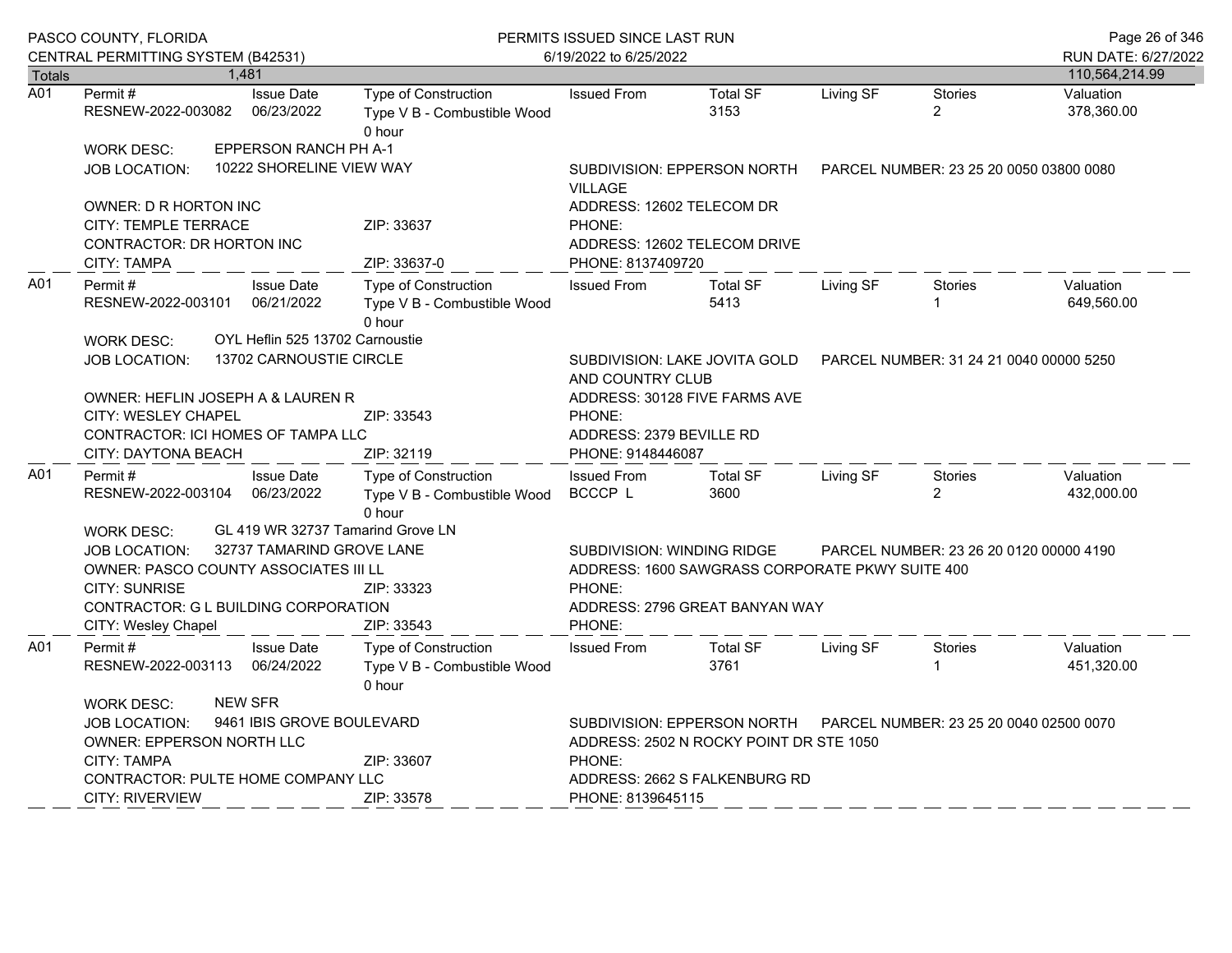|               | PASCO COUNTY, FLORIDA<br>CENTRAL PERMITTING SYSTEM (B42531)                                                                                                                    |  |                                                          | PERMITS ISSUED SINCE LAST RUN                                                         | Page 27 of 346<br>RUN DATE: 6/27/2022                                                                       |                                  |                                         |                                         |                         |
|---------------|--------------------------------------------------------------------------------------------------------------------------------------------------------------------------------|--|----------------------------------------------------------|---------------------------------------------------------------------------------------|-------------------------------------------------------------------------------------------------------------|----------------------------------|-----------------------------------------|-----------------------------------------|-------------------------|
| <b>Totals</b> |                                                                                                                                                                                |  | 1,481                                                    |                                                                                       | 6/19/2022 to 6/25/2022                                                                                      |                                  |                                         |                                         | 110,564,214.99          |
| A01           | Permit #<br>RESNEW-2022-003123                                                                                                                                                 |  | <b>Issue Date</b><br>06/23/2022                          | <b>Type of Construction</b><br>Type V B - Combustible Wood<br>0 hour                  | <b>Issued From</b>                                                                                          | <b>Total SF</b><br>3713          | Living SF                               | Stories<br>1                            | Valuation<br>445,560.00 |
|               | <b>WORK DESC:</b><br><b>JOB LOCATION:</b>                                                                                                                                      |  | EPPERSON RANCH PH A-1<br>32337 CONCHSHELL SAIL STREET    |                                                                                       | <b>VILLAGE</b>                                                                                              | SUBDIVISION: EPPERSON NORTH      | PARCEL NUMBER: 23 25 20 0050 03800 0070 |                                         |                         |
|               | OWNER: D R HORTON INC<br><b>CITY: TEMPLE TERRACE</b><br><b>CONTRACTOR: DR HORTON INC</b><br><b>CITY: TAMPA</b>                                                                 |  |                                                          | ZIP: 33637<br>ZIP: 33637-0                                                            | ADDRESS: 12602 TELECOM DR<br>PHONE:<br>PHONE: 8137409720                                                    | ADDRESS: 12602 TELECOM DRIVE     |                                         |                                         |                         |
| A01           | Permit#<br>RESNEW-2022-003125<br><b>WORK DESC:</b>                                                                                                                             |  | <b>Issue Date</b><br>06/23/2022<br>EPPERSON RANCH PH A-1 | <b>Type of Construction</b><br>Type V B - Combustible Wood<br>0 hour                  | <b>Issued From</b>                                                                                          | <b>Total SF</b><br>3713          | Living SF                               | <b>Stories</b>                          | Valuation<br>328,976.00 |
|               | <b>JOB LOCATION:</b><br>OWNER: D R HORTON INC                                                                                                                                  |  | 32384 CONCHSHELL SAIL STREET                             |                                                                                       | <b>VILLAGE</b><br>ADDRESS: 12602 TELECOM DR                                                                 | SUBDIVISION: EPPERSON NORTH      |                                         | PARCEL NUMBER: 23 25 20 0050 03500 0020 |                         |
|               | CITY: TEMPLE TERRACE<br>CONTRACTOR: DR HORTON INC<br><b>CITY: TAMPA</b>                                                                                                        |  |                                                          | ZIP: 33637<br>ZIP: 33637-0                                                            | PHONE:<br>ADDRESS: 12602 TELECOM DRIVE<br>PHONE: 8137409720                                                 |                                  |                                         |                                         |                         |
| A01           | Permit #<br>RESNEW-2022-003126                                                                                                                                                 |  | <b>Issue Date</b><br>06/21/2022                          | Type of Construction<br>Type III A - Non-Combustible<br>Exterior 1 hour               | <b>Issued From</b>                                                                                          | <b>Total SF</b><br>3726          | Living SF                               | <b>Stories</b><br>$\overline{2}$        | Valuation<br>447,120.00 |
|               | RH1/63-Edwards<br><b>WORK DESC:</b><br>12401 CORALBEAN COURT<br><b>JOB LOCATION:</b><br><b>OWNER: VITALE HOMES INC</b><br><b>CITY: TRINITY</b><br>CONTRACTOR: VITALE HOMES INC |  |                                                          | ZIP: 34655                                                                            | <b>SUBDIVISION: ROSE HAVEN</b><br>PHONE:<br>ADDRESS: 3600 GALILEO DRIVE                                     | ADDRESS: 3600 GALILEO DR STE 104 |                                         | PARCEL NUMBER: 09 25 17 0110 00000 0630 |                         |
| A01           | <b>CITY: NEW PORT RICHEY</b><br>Permit #<br>RESNEW-2022-003140                                                                                                                 |  | <b>Issue Date</b><br>06/24/2022                          | ZIP: 34655<br>Type of Construction<br>Type III A - Non-Combustible<br>Exterior 1 hour | PHONE:<br><b>Issued From</b>                                                                                | <b>Total SF</b><br>1926          | Living SF                               | <b>Stories</b>                          | Valuation<br>254,232.00 |
|               | <b>Bristol Meadows 204</b><br><b>WORK DESC:</b><br>3214 FORREST PLUM COURT<br><b>JOB LOCATION:</b>                                                                             |  |                                                          |                                                                                       | SUBDIVISION: BRISTOL<br><b>MEADOWS</b>                                                                      |                                  | PARCEL NUMBER: 23 26 21 0070 00200 0040 |                                         |                         |
|               | OWNER: MERITAGE HOMES OF FLORIDA INC<br><b>CITY: TAMPA</b><br>CONTRACTOR: MERITAGE HOMES OF FLORIDA INC<br>CITY: ORLANDO                                                       |  |                                                          | ZIP: 33610<br>ZIP: 32839                                                              | ADDRESS: 10117 PRINCESS PALM AVE STE 55<br>PHONE:<br>ADDRESS: 5337 MILLENIA LAKES BLVD<br>PHONE: 8133868770 |                                  |                                         |                                         |                         |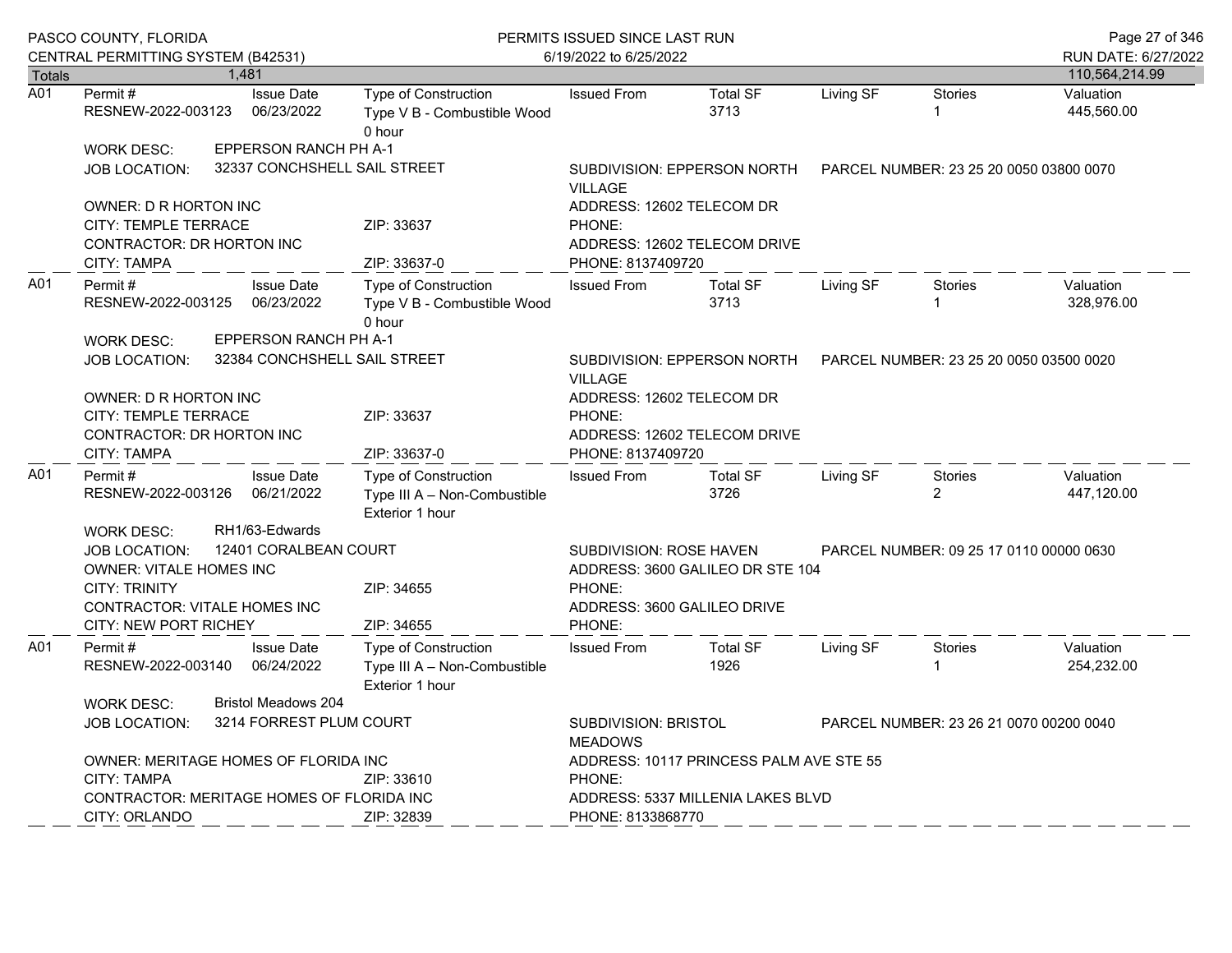|                                   | PASCO COUNTY, FLORIDA                                      |       |                                                 | PERMITS ISSUED SINCE LAST RUN                                           | Page 28 of 346                                                                           |                                         |           |                           |                         |
|-----------------------------------|------------------------------------------------------------|-------|-------------------------------------------------|-------------------------------------------------------------------------|------------------------------------------------------------------------------------------|-----------------------------------------|-----------|---------------------------|-------------------------|
|                                   | CENTRAL PERMITTING SYSTEM (B42531)                         |       |                                                 |                                                                         | 6/19/2022 to 6/25/2022                                                                   |                                         |           |                           | RUN DATE: 6/27/2022     |
| <b>Totals</b><br>$\overline{A01}$ |                                                            | 1.481 |                                                 |                                                                         |                                                                                          |                                         |           |                           | 110,564,214.99          |
|                                   | Permit#<br>RESNEW-2022-003141                              |       | <b>Issue Date</b><br>06/24/2022                 | Type of Construction<br>Type III A - Non-Combustible<br>Exterior 1 hour | <b>Issued From</b>                                                                       | <b>Total SF</b><br>1926                 | Living SF | <b>Stories</b>            | Valuation<br>254,232.00 |
|                                   | <b>WORK DESC:</b>                                          |       | <b>Bristol Meadows 207</b>                      |                                                                         |                                                                                          |                                         |           |                           |                         |
|                                   | <b>JOB LOCATION:</b>                                       |       | 3180 FORREST PLUM COURT                         |                                                                         | <b>SUBDIVISION: BRISTOL</b><br><b>MEADOWS</b>                                            | PARCEL NUMBER: 23 26 21 0070 00200 0070 |           |                           |                         |
|                                   | OWNER: MERITAGE HOMES OF FLORIDA INC                       |       |                                                 |                                                                         |                                                                                          | ADDRESS: 10117 PRINCESS PALM AVE STE 55 |           |                           |                         |
|                                   | CITY: TAMPA                                                |       |                                                 | ZIP: 33610                                                              | PHONE:                                                                                   |                                         |           |                           |                         |
|                                   | CONTRACTOR: MERITAGE HOMES OF FLORIDA INC<br>CITY: ORLANDO |       |                                                 | ZIP: 32839                                                              | ADDRESS: 5337 MILLENIA LAKES BLVD<br>PHONE: 8133868770                                   |                                         |           |                           |                         |
| A01                               | Permit#<br>RESNEW-2022-003142 06/24/2022                   |       | <b>Issue Date</b><br><b>Bristol Meadows 301</b> | Type of Construction<br>Type III A - Non-Combustible<br>Exterior 1 hour | <b>Issued From</b>                                                                       | <b>Total SF</b><br>2141                 | Living SF | Stories                   | Valuation<br>282,612.00 |
|                                   | <b>WORK DESC:</b><br><b>JOB LOCATION:</b>                  |       | 3158 FORREST PLUM COURT                         |                                                                         | <b>SUBDIVISION: BRISTOL</b><br>PARCEL NUMBER: 23 26 21 0070 00300 0010<br><b>MEADOWS</b> |                                         |           |                           |                         |
|                                   | OWNER: MERITAGE HOMES OF FLORIDA INC                       |       |                                                 |                                                                         |                                                                                          | ADDRESS: 10117 PRINCESS PALM AVE STE 55 |           |                           |                         |
|                                   | <b>CITY: TAMPA</b>                                         |       |                                                 | ZIP: 33610                                                              | PHONE:                                                                                   |                                         |           |                           |                         |
|                                   | CONTRACTOR: MERITAGE HOMES OF FLORIDA INC                  |       |                                                 |                                                                         |                                                                                          | ADDRESS: 5337 MILLENIA LAKES BLVD       |           |                           |                         |
|                                   | CITY: ORLANDO                                              |       |                                                 | ZIP: 32839                                                              | PHONE: 8133868770                                                                        |                                         |           |                           |                         |
| A01                               | Permit#<br>RESNEW-2022-003154 06/20/2022                   |       | <b>Issue Date</b>                               | <b>Type of Construction</b><br>Type V B - Combustible Wood<br>0 hour    | <b>Issued From</b>                                                                       | <b>Total SF</b><br>3046                 | Living SF | Stories<br>$\overline{2}$ | Valuation<br>365,520.00 |
|                                   | <b>WORK DESC:</b>                                          |       | <b>NEW SFR</b>                                  |                                                                         |                                                                                          |                                         |           |                           |                         |
|                                   | <b>JOB LOCATION:</b>                                       |       | 9631 BRANCHING SHIP TRACE                       |                                                                         | SUBDIVISION: EPPERSON NORTH<br><b>VILLAGE B</b>                                          | PARCEL NUMBER: 23 25 20 0060 03000 0030 |           |                           |                         |
|                                   | OWNER: LENNAR HOMES LLC<br>CITY: TAMPA                     |       |                                                 | ZIP: 33607                                                              | PHONE:                                                                                   | ADDRESS: 4600 W CYPRESS ST STE 200      |           |                           |                         |
|                                   | CONTRACTOR: LENNAR HOMES LLC<br>CITY: TAMPA                |       |                                                 | ZIP: 33607                                                              | ADDRESS: 4600 WEST CYPRESS<br>PHONE: 8137695277                                          |                                         |           |                           |                         |
| A01                               | Permit #<br>RESNEW-2022-003155 06/20/2022                  |       | <b>Issue Date</b>                               | Type of Construction<br>Type V B - Combustible Wood<br>0 hour           | <b>Issued From</b>                                                                       | <b>Total SF</b><br>3816                 | Living SF | Stories<br>$\overline{2}$ | Valuation<br>433,920.00 |
|                                   | <b>WORK DESC:</b><br><b>JOB LOCATION:</b>                  |       | <b>NEW SFR</b><br>9639 BRANCHING SHIP TRACE     |                                                                         | <b>VILLAGE B</b>                                                                         |                                         |           |                           |                         |
|                                   | <b>OWNER: LENNAR HOMES LLC</b>                             |       |                                                 |                                                                         | ADDRESS: 4600 W CYPRESS ST STE 200                                                       |                                         |           |                           |                         |
|                                   | <b>CITY: TAMPA</b>                                         |       |                                                 | ZIP: 33607                                                              | PHONE:                                                                                   |                                         |           |                           |                         |
|                                   | CONTRACTOR: LENNAR HOMES LLC                               |       |                                                 |                                                                         | ADDRESS: 4600 WEST CYPRESS                                                               |                                         |           |                           |                         |
|                                   | <b>CITY: TAMPA</b>                                         |       |                                                 | ZIP: 33607                                                              | PHONE: 8137695277                                                                        |                                         |           |                           |                         |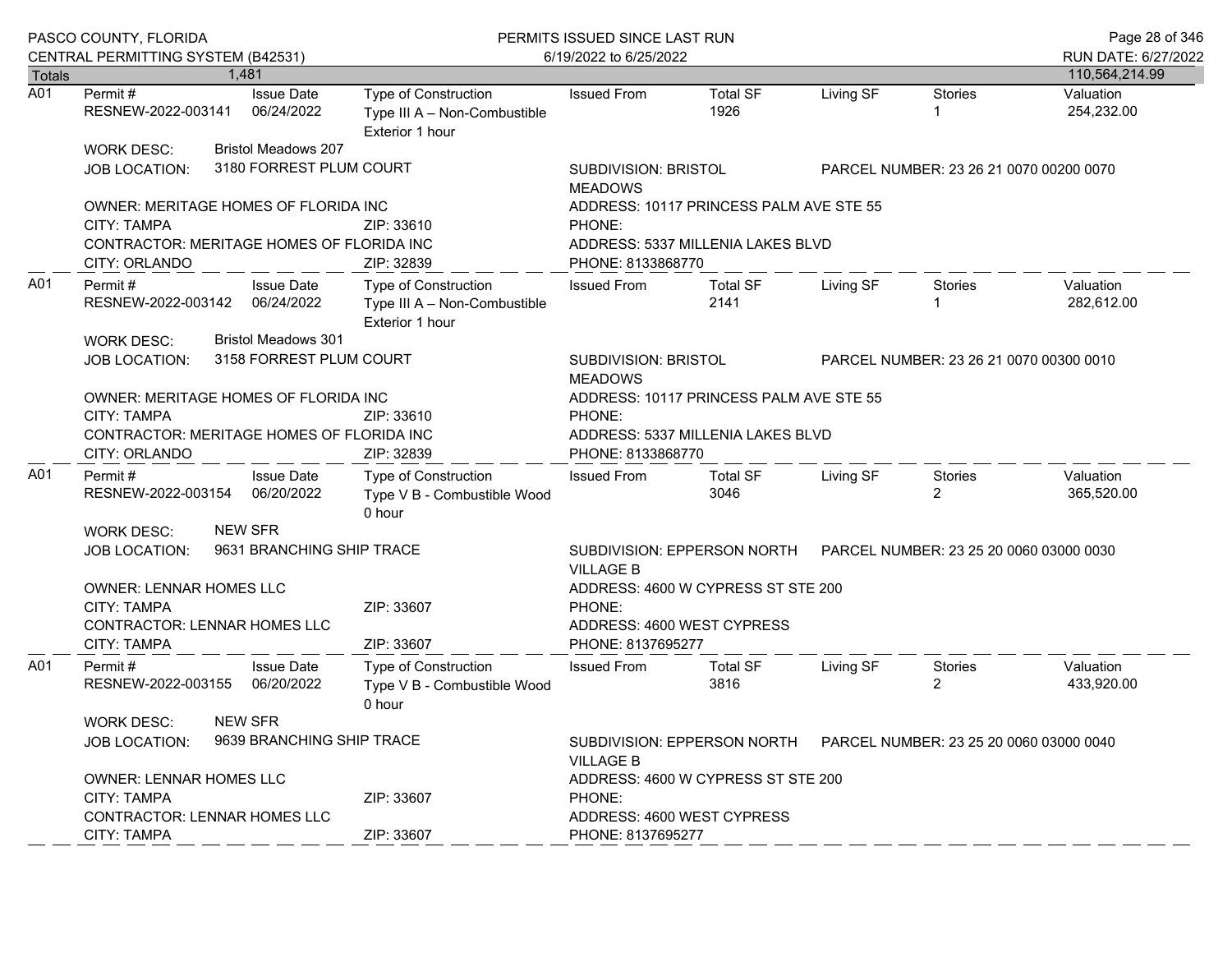|               | PASCO COUNTY, FLORIDA                                                                                                                                                          |                                          |                                                               | PERMITS ISSUED SINCE LAST RUN                                                                                                                                              |                                                                  |           | Page 29 of 346                          |                         |  |
|---------------|--------------------------------------------------------------------------------------------------------------------------------------------------------------------------------|------------------------------------------|---------------------------------------------------------------|----------------------------------------------------------------------------------------------------------------------------------------------------------------------------|------------------------------------------------------------------|-----------|-----------------------------------------|-------------------------|--|
| <b>Totals</b> | CENTRAL PERMITTING SYSTEM (B42531)                                                                                                                                             | 1.481                                    |                                                               | 6/19/2022 to 6/25/2022                                                                                                                                                     | RUN DATE: 6/27/2022<br>110,564,214.99                            |           |                                         |                         |  |
| A01           | Permit#<br>RESNEW-2022-003166                                                                                                                                                  | <b>Issue Date</b><br>06/24/2022          | Type of Construction<br>Type V B - Combustible Wood<br>0 hour | <b>Issued From</b>                                                                                                                                                         | <b>Total SF</b><br>2638                                          | Living SF | <b>Stories</b>                          | Valuation<br>316,560.00 |  |
|               | <b>WORK DESC:</b><br><b>JOB LOCATION:</b>                                                                                                                                      | <b>NEW SFR</b><br>9271 RALLY SPRING LOOP |                                                               | <b>VILLAGE C-1</b>                                                                                                                                                         | SUBDIVISION: EPPERSON NORTH                                      |           | PARCEL NUMBER: 23 25 20 0020 02300 0020 |                         |  |
|               | OWNER: PULTE HOME COMPANY LLC<br><b>CITY: RIVERVIEW</b><br>CONTRACTOR: PULTE HOME COMPANY LLC<br><b>CITY: RIVERVIEW</b>                                                        |                                          | ZIP: 33578<br>ZIP: 33578                                      | ADDRESS: 2662 S FALKENBURG ROAD<br>PHONE:<br>ADDRESS: 2662 S FALKENBURG RD<br>PHONE: 8139645115                                                                            |                                                                  |           |                                         |                         |  |
| A01           | Permit#<br>RESNEW-2022-003177 06/20/2022                                                                                                                                       | <b>Issue Date</b>                        | Type of Construction<br>Type II B - Non-Combustible 0<br>hour | <b>Issued From</b>                                                                                                                                                         | <b>Total SF</b><br>2179                                          | Living SF | <b>Stories</b>                          | Valuation<br>217,900.00 |  |
|               | <b>SFR</b><br><b>WORK DESC:</b><br><b>JOB LOCATION:</b><br>OWNER: CLAYTON PROPERTIES GROUP INC<br><b>CITY: LAKELAND</b><br><b>CONTRACTOR: HIGHLAND HOMES</b><br>CITY: LAKELAND | 35134 CRESCENT CREEK DRIVE               | ZIP: 33803<br>ZIP: 33803                                      | SUBDIVISION: CHAPEL CREEK<br>ADDRESS: 3020 S FLORIDA AVE STE 101<br>PHONE:<br>ADDRESS: 3020 S FLORIDA AVE STE 10<br>PHONE:                                                 | PARCEL NUMBER: 05 26 21 0140 01900 0010                          |           |                                         |                         |  |
| A01           | Permit #<br>RESNEW-2022-003193                                                                                                                                                 | <b>Issue Date</b><br>06/24/2022          | Type of Construction<br>Type V B - Combustible Wood<br>0 hour | <b>Issued From</b>                                                                                                                                                         | <b>Total SF</b><br>3940                                          | Living SF | Stories<br>$\overline{2}$               | Valuation<br>472,800.00 |  |
|               | <b>WORK DESC:</b><br><b>JOB LOCATION:</b><br>OWNER: PULTE HOME COMPANY LLC<br><b>CITY: RIVERVIEW</b><br>CONTRACTOR: PULTE HOME COMPANY LLC<br><b>CITY: RIVERVIEW</b>           | <b>NEW SFR</b><br>20073 SEA GLASS CIRCLE | ZIP: 33578<br>ZIP: 33578                                      | SUBDIVISION: DEL WEBB BEXLEY<br>PARCEL NUMBER: 10 26 18 0050 03400 0070<br>ADDRESS: 2662 S FALKENBURG ROAD<br>PHONE:<br>ADDRESS: 2662 S FALKENBURG RD<br>PHONE: 8139645115 |                                                                  |           |                                         |                         |  |
| A01           | Permit#<br>RESNEW-2022-003194 06/24/2022                                                                                                                                       | <b>Issue Date</b>                        | Type of Construction<br>Type V B - Combustible Wood<br>0 hour | <b>Issued From</b>                                                                                                                                                         | <b>Total SF</b><br>2740                                          | Living SF | Stories<br>$\overline{2}$               | Valuation<br>411,000.00 |  |
|               | <b>WORK DESC:</b><br>JOB LOCATION:<br><b>OWNER: CF GTIS PASADENA POINT LLC</b><br>CITY: RIVERVIEW<br>CONTRACTOR: CASA FRESCA<br><b>CITY: RIVERVIEW</b>                         | <b>NEW SFR</b><br>34292 VERBENA STREET   | ZIP: 33578<br>ZIP: 33578                                      | SUBDIVISION: PASADENA POINT<br>PHONE:<br>PHONE:                                                                                                                            | ADDRESS: 4065 CRESCENT PARK DR<br>ADDRESS: 4065 CRESCENT PARK DR |           | PARCEL NUMBER: 31 25 21 0050 00700 0180 |                         |  |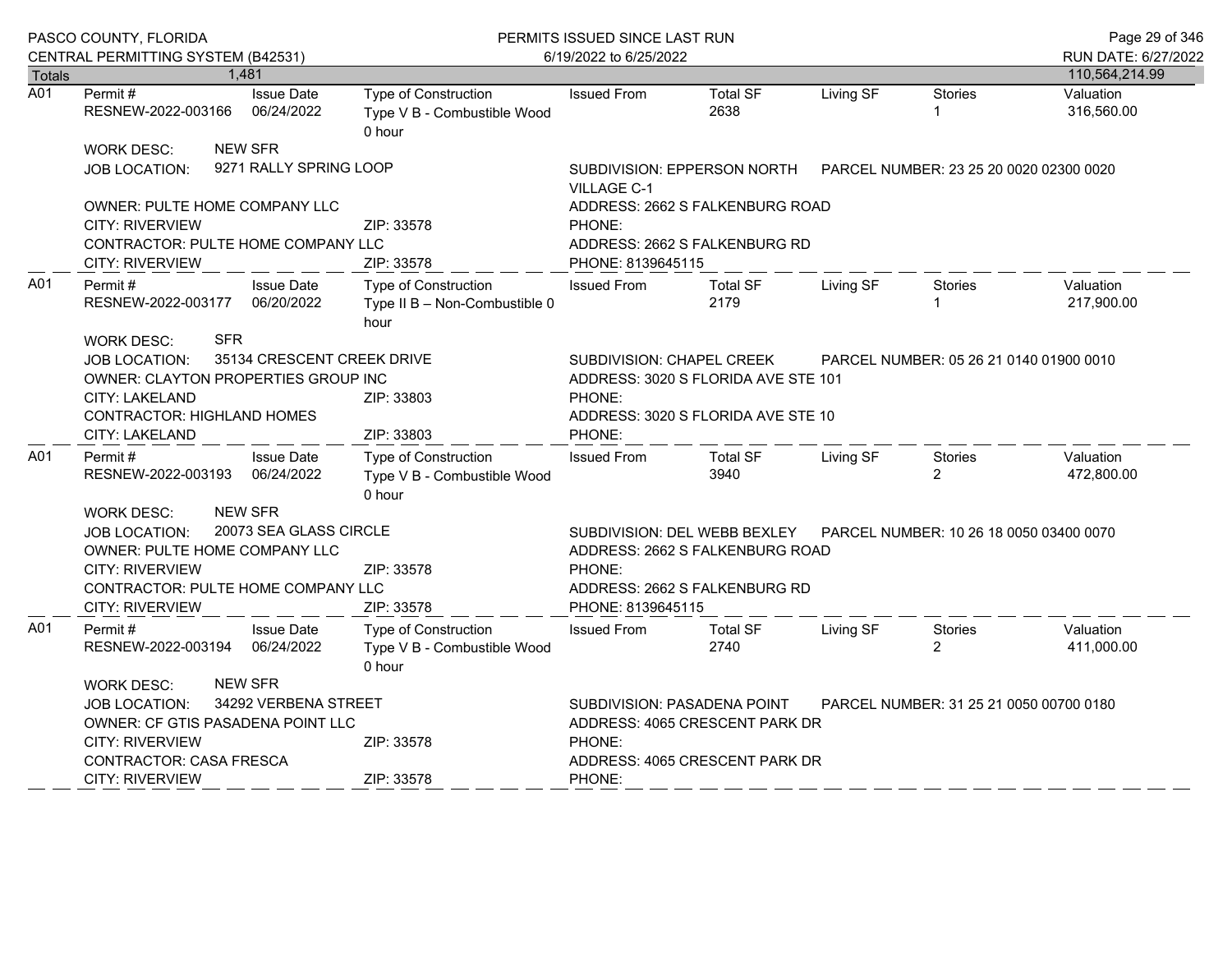|                  | PASCO COUNTY, FLORIDA<br>CENTRAL PERMITTING SYSTEM (B42531)                                                                                                                                                                       |       |                                       | PERMITS ISSUED SINCE LAST RUN<br>6/19/2022 to 6/25/2022       | Page 30 of 346<br>RUN DATE: 6/27/2022                                                                                           |                                         |           |                                         |                         |  |
|------------------|-----------------------------------------------------------------------------------------------------------------------------------------------------------------------------------------------------------------------------------|-------|---------------------------------------|---------------------------------------------------------------|---------------------------------------------------------------------------------------------------------------------------------|-----------------------------------------|-----------|-----------------------------------------|-------------------------|--|
| <b>Totals</b>    |                                                                                                                                                                                                                                   | 1,481 |                                       |                                                               |                                                                                                                                 |                                         |           |                                         | 110,564,214.99          |  |
| $\overline{A01}$ | Permit #<br>RESNEW-2022-003211                                                                                                                                                                                                    |       | <b>Issue Date</b><br>06/20/2022       | Type of Construction<br>Type V B - Combustible Wood<br>0 hour | <b>Issued From</b>                                                                                                              | <b>Total SF</b><br>2864                 | Living SF | <b>Stories</b>                          | Valuation<br>343,680.00 |  |
|                  | <b>WORK DESC:</b><br>JOB LOCATION:                                                                                                                                                                                                |       | <b>NEW VILLA</b><br>9959 RED BAY LOOP |                                                               | SUBDIVISION: CONNERTON<br><b>VILLAGE TWO</b>                                                                                    |                                         |           | PARCEL NUMBER: 24 25 18 0020 07700 0170 |                         |  |
|                  | <b>OWNER: LENNAR HOMES LLC</b><br><b>CITY: MIAMI</b><br>CONTRACTOR: LENNAR HOMES LLC                                                                                                                                              |       |                                       | ZIP: 33172                                                    | ADDRESS: 700 NW 107TH AVE STE 300<br>PHONE:<br>ADDRESS: 4600 WEST CYPRESS                                                       |                                         |           |                                         |                         |  |
|                  | CITY: TAMPA                                                                                                                                                                                                                       |       |                                       | ZIP: 33607                                                    | PHONE: 8137695277                                                                                                               |                                         |           |                                         |                         |  |
| A01              | Permit #<br>RESNEW-2022-003212                                                                                                                                                                                                    |       | <b>Issue Date</b><br>06/20/2022       | Type of Construction<br>Type V B - Combustible Wood<br>0 hour | <b>Issued From</b>                                                                                                              | <b>Total SF</b><br>2877                 | Living SF | Stories                                 | Valuation<br>345,240.00 |  |
|                  | WORK DESC:<br>JOB LOCATION:                                                                                                                                                                                                       |       | <b>NEW VILLA</b><br>9951 RED BAY LOOP |                                                               | SUBDIVISION: CONNERTON<br>PARCEL NUMBER: 24 25 18 0020 07700 0180<br><b>VILLAGE TWO</b>                                         |                                         |           |                                         |                         |  |
|                  | OWNER: LENNAR HOMES LLC<br><b>CITY: MIAMI</b><br>CONTRACTOR: LENNAR HOMES LLC                                                                                                                                                     |       |                                       | ZIP: 33172                                                    | ADDRESS: 700 NW 107TH AVE STE 300<br>PHONE:<br>ADDRESS: 4600 WEST CYPRESS                                                       |                                         |           |                                         |                         |  |
|                  | CITY: TAMPA                                                                                                                                                                                                                       |       |                                       | ZIP: 33607                                                    | PHONE: 8137695277                                                                                                               |                                         |           |                                         |                         |  |
| A01              | Permit #<br>RESNEW-2022-003222 06/24/2022                                                                                                                                                                                         |       | <b>Issue Date</b>                     | Type of Construction<br>Type V B - Combustible Wood<br>0 hour | <b>Issued From</b>                                                                                                              | <b>Total SF</b><br>3824                 | Living SF | Stories<br>$\overline{2}$               | Valuation<br>303,700.00 |  |
|                  | <b>SFR</b><br><b>WORK DESC:</b><br>20117 SEA GLASS CIRCLE<br>JOB LOCATION:<br>OWNER: PULTE HOME COMPANY LLC<br><b>CITY: RIVERVIEW</b><br>ZIP: 33578<br>CONTRACTOR: PULTE HOME COMPANY LLC<br><b>CITY: RIVERVIEW</b><br>ZIP: 33578 |       |                                       |                                                               | SUBDIVISION: DEL WEBB BEXLEY<br>ADDRESS: 2662 S FALKENBURG ROAD<br>PHONE:<br>ADDRESS: 2662 S FALKENBURG RD<br>PHONE: 8139645115 | PARCEL NUMBER: 10 26 18 0050 03400 0020 |           |                                         |                         |  |
| A01              | Permit#<br>RESNEW-2022-003231                                                                                                                                                                                                     |       | <b>Issue Date</b><br>06/20/2022       | Type of Construction<br>Type V B - Combustible Wood<br>0 hour | <b>Issued From</b>                                                                                                              | <b>Total SF</b><br>2005                 | Living SF | Stories                                 | Valuation<br>240,600.00 |  |
|                  | <b>WORK DESC:</b><br>WESLEY CHAPEL, FL 33545                                                                                                                                                                                      |       |                                       | NEW SFR 9685 BRANCHING SHIP TRACE,                            |                                                                                                                                 |                                         |           |                                         |                         |  |
|                  | 9685 BRANCHING SHIP TRACE<br><b>JOB LOCATION:</b>                                                                                                                                                                                 |       |                                       |                                                               | SUBDIVISION: EPPERSON NORTH<br><b>VILLAGE B</b>                                                                                 |                                         |           | PARCEL NUMBER: 23 25 20 0060 03000 0090 |                         |  |
|                  | <b>OWNER: LENNAR HOMES LLC</b><br><b>CITY: TAMPA</b><br>CONTRACTOR: LENNAR HOMES LLC                                                                                                                                              |       |                                       | ZIP: 33607                                                    | ADDRESS: 4600 W CYPRESS ST STE 200<br>PHONE:<br>ADDRESS: 4600 WEST CYPRESS                                                      |                                         |           |                                         |                         |  |
|                  | CITY: TAMPA                                                                                                                                                                                                                       |       |                                       | ZIP: 33607                                                    | PHONE: 8137695277                                                                                                               |                                         |           |                                         |                         |  |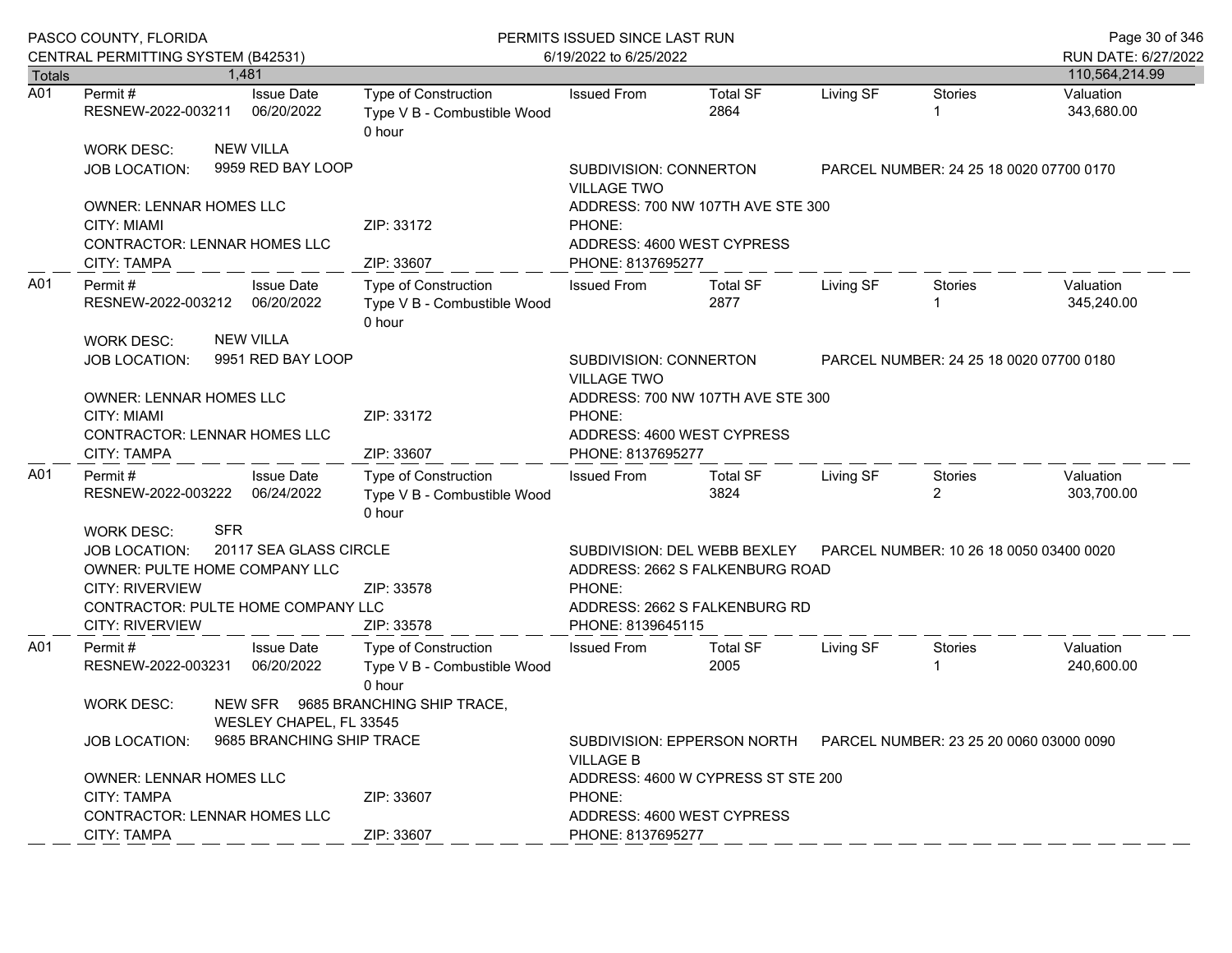|                  | PASCO COUNTY, FLORIDA<br>CENTRAL PERMITTING SYSTEM (B42531)                                         |                                             | PERMITS ISSUED SINCE LAST RUN<br>6/19/2022 to 6/25/2022              | Page 31 of 346<br>RUN DATE: 6/27/2022                                                           |                         |           |                           |                         |
|------------------|-----------------------------------------------------------------------------------------------------|---------------------------------------------|----------------------------------------------------------------------|-------------------------------------------------------------------------------------------------|-------------------------|-----------|---------------------------|-------------------------|
| <b>Totals</b>    |                                                                                                     | 1,481                                       |                                                                      |                                                                                                 |                         |           |                           | 110,564,214.99          |
| $\overline{A01}$ | Permit #<br>RESNEW-2022-003232 06/20/2022                                                           | <b>Issue Date</b>                           | Type of Construction<br>Type V B - Combustible Wood<br>0 hour        | <b>Issued From</b>                                                                              | <b>Total SF</b><br>2376 | Living SF | <b>Stories</b>            | Valuation<br>237,600.00 |
|                  | <b>WORK DESC:</b><br><b>JOB LOCATION:</b>                                                           | <b>NEW SFR</b><br>9693 BRANCHING SHIP TRACE |                                                                      | SUBDIVISION: EPPERSON NORTH PARCEL NUMBER: 23 25 20 0060 03000 0100<br><b>VILLAGE B</b>         |                         |           |                           |                         |
|                  | <b>OWNER: LENNAR HOMES LLC</b><br><b>CITY: TAMPA</b><br>CONTRACTOR: LENNAR HOMES LLC<br>CITY: TAMPA |                                             | ZIP: 33607<br>ZIP: 33607                                             | ADDRESS: 4600 W CYPRESS ST STE 200<br>PHONE:<br>ADDRESS: 4600 WEST CYPRESS<br>PHONE: 8137695277 |                         |           |                           |                         |
| A01              | Permit#<br>RESNEW-2022-003234 06/21/2022<br><b>SFR</b><br><b>WORK DESC:</b>                         | <b>Issue Date</b>                           | Type of Construction<br>Type V B - Combustible Wood<br>0 hour        | <b>Issued From</b>                                                                              | <b>Total SF</b><br>2644 | Living SF | Stories<br>$\overline{2}$ | Valuation<br>317,280.00 |
|                  | <b>JOB LOCATION:</b>                                                                                | 10056 BRANCHING SHIP TRACE                  |                                                                      | SUBDIVISION: EPPERSON NORTH    PARCEL NUMBER: 23 25 20 0060 03200 0390<br><b>VILLAGE B</b>      |                         |           |                           |                         |
|                  | OWNER: LENNAR HOMES LLC<br><b>CITY: TAMPA</b><br><b>CONTRACTOR: LENNAR HOMES LLC</b>                |                                             | ZIP: 33607                                                           | ADDRESS: 4600 W CYPRESS ST STE 200<br>PHONE:<br>ADDRESS: 4600 WEST CYPRESS                      |                         |           |                           |                         |
|                  | CITY: TAMPA                                                                                         |                                             | ZIP: 33607                                                           | PHONE: 8137695277                                                                               |                         |           |                           |                         |
| A01              | Permit#<br>RESNEW-2022-003251 06/21/2022                                                            | <b>Issue Date</b>                           | <b>Type of Construction</b><br>Type V B - Combustible Wood<br>0 hour | <b>Issued From</b>                                                                              | <b>Total SF</b><br>2644 | Living SF | Stories<br>$\overline{2}$ | Valuation<br>264,400.00 |
|                  | <b>SFR</b><br><b>WORK DESC:</b><br><b>JOB LOCATION:</b>                                             | 10012 BRANCHING SHIP TRACE                  |                                                                      | SUBDIVISION: EPPERSON NORTH    PARCEL NUMBER: 23 25 20 0060 03200 0320<br><b>VILLAGE B</b>      |                         |           |                           |                         |
|                  | <b>OWNER: LENNAR HOMES LLC</b><br>CITY: TAMPA<br>CONTRACTOR: LENNAR HOMES LLC<br>CITY: TAMPA        |                                             | ZIP: 33607<br>ZIP: 33607                                             | ADDRESS: 4600 W CYPRESS ST STE 200<br>PHONE:<br>ADDRESS: 4600 WEST CYPRESS<br>PHONE: 8137695277 |                         |           |                           |                         |
| A01              | Permit#<br>RESNEW-2022-003256                                                                       | <b>Issue Date</b><br>06/20/2022             | Type of Construction<br>Type V B - Combustible Wood<br>0 hour        | <b>Issued From</b>                                                                              | <b>Total SF</b><br>2672 | Living SF | Stories<br>$\overline{2}$ | Valuation<br>177,200.00 |
|                  | <b>SFR</b><br><b>WORK DESC:</b><br><b>JOB LOCATION:</b>                                             | 10032 BRANCHING SHIP TRACE                  |                                                                      | SUBDIVISION: EPPERSON NORTH PARCEL NUMBER: 23 25 20 0060 03200 0350<br><b>VILLAGE B</b>         |                         |           |                           |                         |
|                  | OWNER: LENNAR HOMES LLC<br><b>CITY: TAMPA</b><br><b>CONTRACTOR: LENNAR HOMES LLC</b>                |                                             | ZIP: 33607                                                           | ADDRESS: 4600 W CYPRESS ST STE 200<br>PHONE:<br>ADDRESS: 4600 WEST CYPRESS                      |                         |           |                           |                         |
|                  | CITY: TAMPA                                                                                         |                                             | ZIP: 33607                                                           | PHONE: 8137695277                                                                               |                         |           |                           |                         |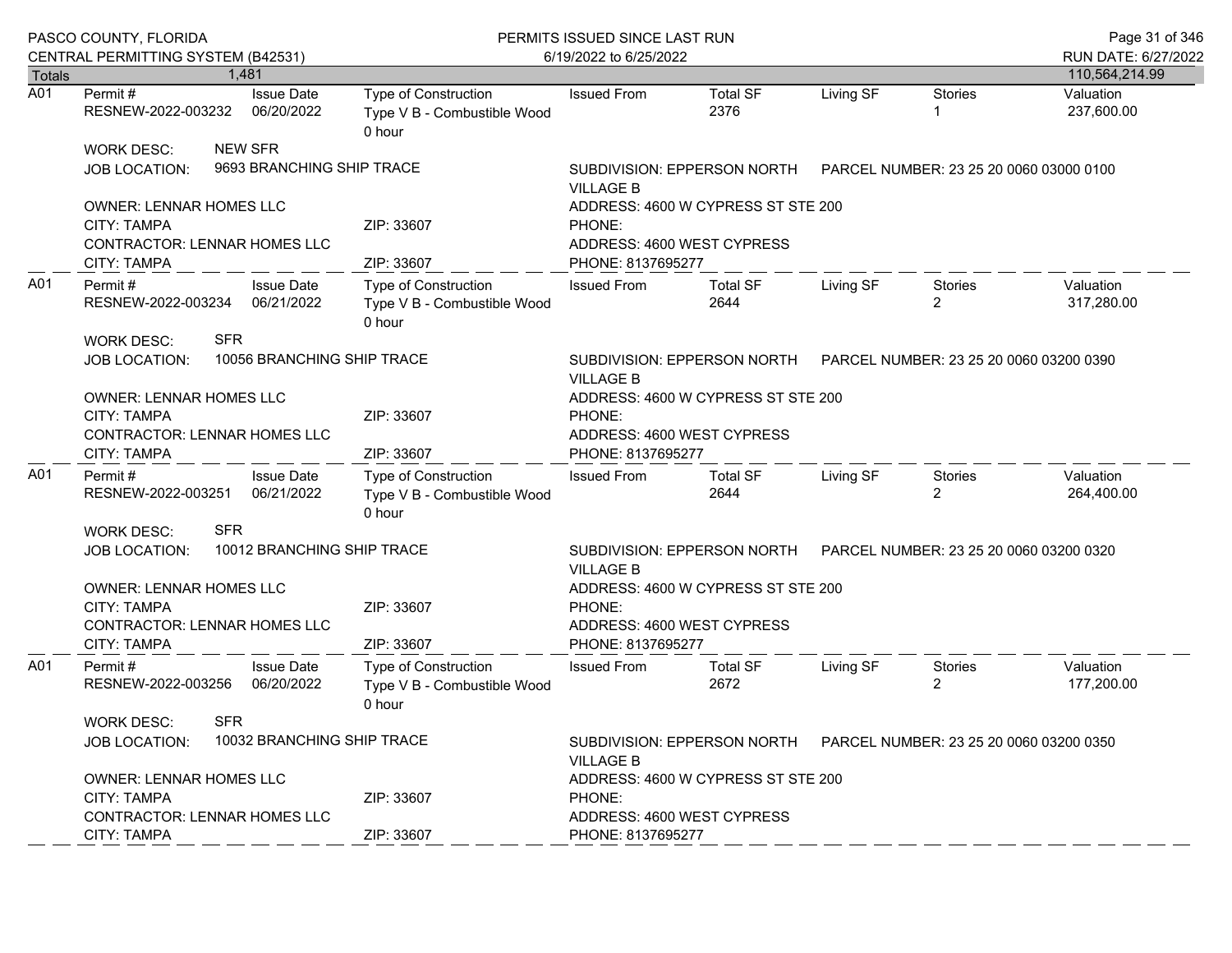|                  | PASCO COUNTY, FLORIDA<br>CENTRAL PERMITTING SYSTEM (B42531)                                                |                                 | PERMITS ISSUED SINCE LAST RUN<br>6/19/2022 to 6/25/2022                     | Page 32 of 346<br>RUN DATE: 6/27/2022                                                           |                                                                        |           |                                         |                         |  |
|------------------|------------------------------------------------------------------------------------------------------------|---------------------------------|-----------------------------------------------------------------------------|-------------------------------------------------------------------------------------------------|------------------------------------------------------------------------|-----------|-----------------------------------------|-------------------------|--|
| <b>Totals</b>    |                                                                                                            | 1,481                           |                                                                             |                                                                                                 |                                                                        |           |                                         | 110,564,214.99          |  |
| $\overline{A01}$ | Permit #<br>RESNEW-2022-003259                                                                             | <b>Issue Date</b><br>06/21/2022 | Type of Construction<br>Type V B - Combustible Wood<br>0 hour               | <b>Issued From</b>                                                                              | <b>Total SF</b><br>2351                                                | Living SF | <b>Stories</b><br>$\overline{2}$        | Valuation<br>282,120.00 |  |
|                  | <b>SFR</b><br><b>WORK DESC:</b><br>JOB LOCATION:                                                           | 32441 WINDMILL                  |                                                                             | SUBDIVISION: EPPERSON NORTH    PARCEL NUMBER: 23 25 20 0060 03400 0010<br><b>VILLAGE B</b>      |                                                                        |           |                                         |                         |  |
|                  | <b>OWNER: LENNAR HOMES LLC</b><br><b>CITY: TAMPA</b><br><b>CONTRACTOR: LENNAR HOMES LLC</b><br>CITY: TAMPA |                                 | ZIP: 33607<br>ZIP: 33607                                                    | ADDRESS: 4600 W CYPRESS ST STE 200<br>PHONE:<br>ADDRESS: 4600 WEST CYPRESS<br>PHONE: 8137695277 |                                                                        |           |                                         |                         |  |
| A01              | Permit #<br>RESNEW-2022-003269<br><b>SFR</b><br>WORK DESC:                                                 | <b>Issue Date</b><br>06/21/2022 | Type of Construction<br>Type V B - Combustible Wood<br>0 hour               | <b>Issued From</b>                                                                              | <b>Total SF</b><br>3046                                                | Living SF | Stories<br>$\overline{2}$               | Valuation<br>304,600.00 |  |
|                  | JOB LOCATION:                                                                                              | 9779 BRANCHING SHIP TRACE       |                                                                             | SUBDIVISION: EPPERSON NORTH PARCEL NUMBER: 23 25 20 0060 03100 0070<br><b>VILLAGE B</b>         |                                                                        |           |                                         |                         |  |
|                  | OWNER: LENNAR HOMES LLC<br><b>CITY: TAMPA</b><br>CONTRACTOR: LENNAR HOMES LLC                              |                                 | ZIP: 33607                                                                  | ADDRESS: 4600 W CYPRESS ST STE 200<br>PHONE:<br>ADDRESS: 4600 WEST CYPRESS                      |                                                                        |           |                                         |                         |  |
|                  | CITY: TAMPA                                                                                                |                                 | ZIP: 33607                                                                  | PHONE: 8137695277                                                                               |                                                                        |           |                                         |                         |  |
| A01              | Permit #<br>RESNEW-2022-003270                                                                             | <b>Issue Date</b><br>06/20/2022 | Type of Construction<br>Type V B - Combustible Wood<br>0 hour               | <b>Issued From</b>                                                                              | <b>Total SF</b><br>2372                                                | Living SF | Stories                                 | Valuation<br>284,640.00 |  |
|                  | <b>SFR</b><br><b>WORK DESC:</b><br><b>JOB LOCATION:</b>                                                    | 9787 BRANCHING SHIP TRACE       |                                                                             | SUBDIVISION: EPPERSON NORTH<br><b>VILLAGE B</b>                                                 |                                                                        |           | PARCEL NUMBER: 23 25 20 0060 03100 0080 |                         |  |
|                  | <b>OWNER: LENNAR HOMES LLC</b><br>CITY: TAMPA<br>CONTRACTOR: LENNAR HOMES LLC<br><b>CITY: TAMPA</b>        |                                 | ZIP: 33607                                                                  | ADDRESS: 4600 W CYPRESS ST STE 200<br>PHONE:<br>ADDRESS: 4600 WEST CYPRESS<br>PHONE: 8137695277 |                                                                        |           |                                         |                         |  |
| A01              | Permit#<br>RESNEW-2022-003271                                                                              | <b>Issue Date</b><br>06/20/2022 | ZIP: 33607<br>Type of Construction<br>Type V B - Combustible Wood<br>0 hour | <b>Issued From</b>                                                                              | <b>Total SF</b><br>2276                                                | Living SF | Stories                                 | Valuation<br>227,600.00 |  |
|                  | <b>SFR</b><br><b>WORK DESC:</b><br>JOB LOCATION:                                                           | 9795 BRANCHING SHIP TRACE       |                                                                             | <b>VILLAGE B</b>                                                                                | SUBDIVISION: EPPERSON NORTH    PARCEL NUMBER: 23 25 20 0060 03100 0090 |           |                                         |                         |  |
|                  | OWNER: LENNAR HOMES LLC<br><b>CITY: TAMPA</b><br>CONTRACTOR: LENNAR HOMES LLC                              |                                 | ZIP: 33607                                                                  | ADDRESS: 4600 W CYPRESS ST STE 200<br>PHONE:<br>ADDRESS: 4600 WEST CYPRESS                      |                                                                        |           |                                         |                         |  |
|                  | <b>CITY: TAMPA</b>                                                                                         |                                 | ZIP: 33607                                                                  | PHONE: 8137695277                                                                               |                                                                        |           |                                         |                         |  |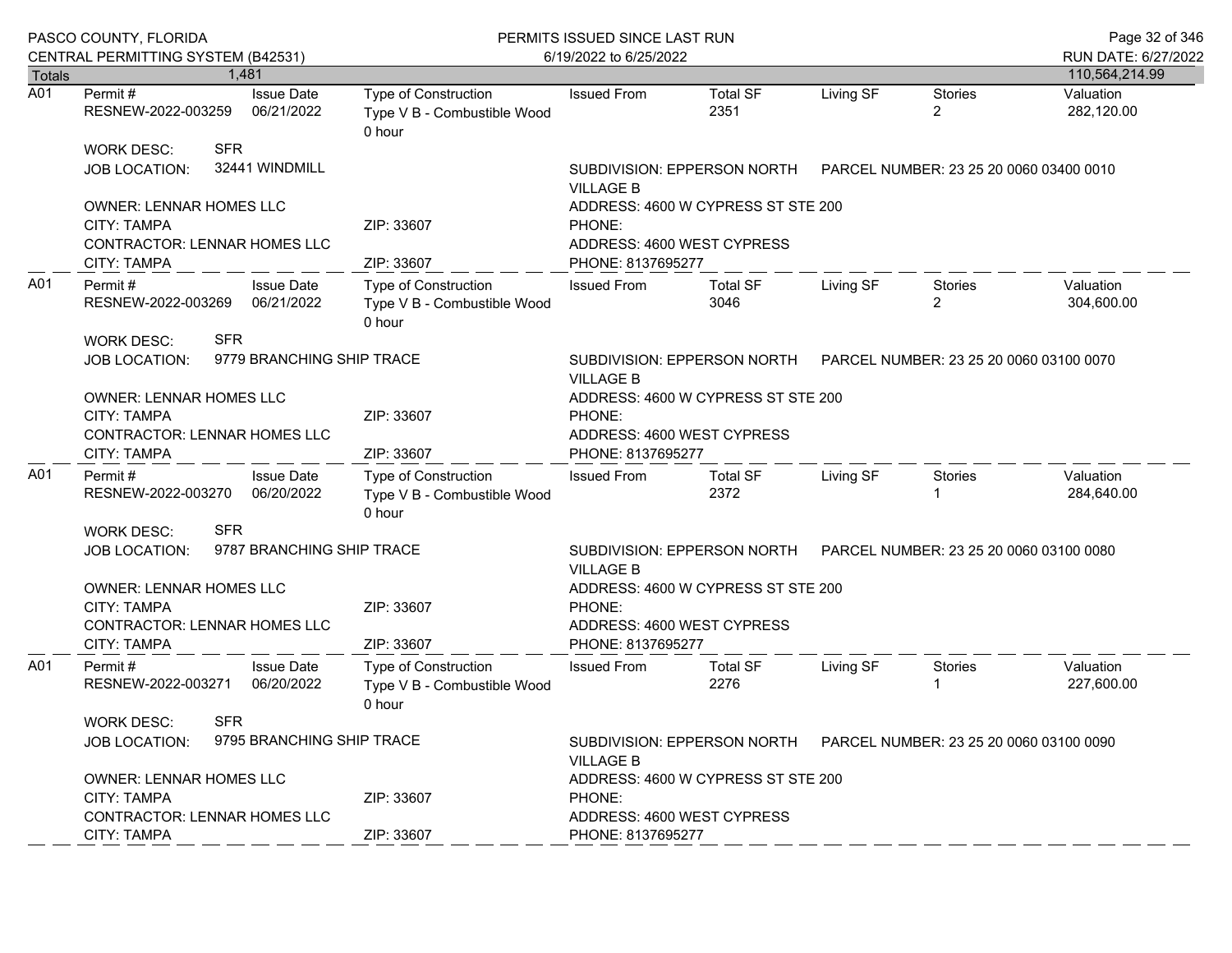|               | PASCO COUNTY, FLORIDA                                                                                                                                                                              |                                 | PERMITS ISSUED SINCE LAST RUN                                 | Page 33 of 346                                                                                                                                                             |                                                                                                           |                                         |                                  |                         |
|---------------|----------------------------------------------------------------------------------------------------------------------------------------------------------------------------------------------------|---------------------------------|---------------------------------------------------------------|----------------------------------------------------------------------------------------------------------------------------------------------------------------------------|-----------------------------------------------------------------------------------------------------------|-----------------------------------------|----------------------------------|-------------------------|
|               | CENTRAL PERMITTING SYSTEM (B42531)                                                                                                                                                                 |                                 |                                                               | 6/19/2022 to 6/25/2022                                                                                                                                                     | RUN DATE: 6/27/2022                                                                                       |                                         |                                  |                         |
| <b>Totals</b> |                                                                                                                                                                                                    | 1.481                           |                                                               |                                                                                                                                                                            |                                                                                                           |                                         |                                  | 110,564,214.99          |
| A01           | Permit#<br>RESNEW-2022-003279                                                                                                                                                                      | <b>Issue Date</b><br>06/20/2022 | Type of Construction<br>Type V B - Combustible Wood<br>0 hour | <b>Issued From</b>                                                                                                                                                         | <b>Total SF</b><br>5622                                                                                   | Living SF                               | <b>Stories</b><br>$\overline{2}$ | Valuation<br>674,640.00 |
|               | <b>SFR</b><br><b>WORK DESC:</b><br>29895 PICANA LANE<br>JOB LOCATION:<br><b>OWNER: LENNAR HOMES LLC</b><br>CITY: TAMPA<br><b>CONTRACTOR: LENNAR HOMES LLC</b>                                      |                                 | ZIP: 33607<br>ZIP: 33607                                      | SUBDIVISION: ESTANCIA<br>PHONE:<br>ADDRESS: 4600 WEST CYPRESS<br>PHONE: 8137695277                                                                                         | ADDRESS: 4600 W CYPRESS ST STE 200                                                                        | PARCEL NUMBER: 18 26 20 0090 01900 0160 |                                  |                         |
| A01           | CITY: TAMPA<br>Permit #<br>RESNEW-2022-003280 06/21/2022<br><b>SFR</b><br><b>WORK DESC:</b>                                                                                                        | <b>Issue Date</b>               | Type of Construction<br>Type V B - Combustible Wood<br>0 hour | <b>Issued From</b>                                                                                                                                                         | <b>Total SF</b><br>5013                                                                                   | Living SF                               | <b>Stories</b><br>$\overline{2}$ | Valuation<br>601,560.00 |
|               | JOB LOCATION:<br>OWNER: STANDARD PACIFIC OF FLORIDA<br>CITY: MIAMI<br><b>CONTRACTOR: LENNAR HOMES LLC</b><br><b>CITY: TAMPA</b>                                                                    | 29919 PICANA LANE               | ZIP: 33172<br>ZIP: 33607                                      | SUBDIVISION: ESTANCIA<br>PARCEL NUMBER: 18 26 20 0090 01900 0170<br>ADDRESS: 700 NW 107TH AVE STE 400<br>PHONE:<br>ADDRESS: 4600 WEST CYPRESS<br>PHONE: 8137695277         |                                                                                                           |                                         |                                  |                         |
| A01           | Permit #<br>RESNEW-2022-003285                                                                                                                                                                     | <b>Issue Date</b><br>06/21/2022 | Type of Construction<br>Type V B - Combustible Wood<br>0 hour | <b>Issued From</b>                                                                                                                                                         | <b>Total SF</b><br>2376                                                                                   | Living SF                               | <b>Stories</b>                   | Valuation<br>237,600.00 |
|               | <b>SFR</b><br><b>WORK DESC:</b><br>9841 BRANCHING SHIP TRACE<br><b>JOB LOCATION:</b><br>OWNER: LENNAR HOMES LLC<br><b>CITY: TAMPA</b><br><b>CONTRACTOR: LENNAR HOMES LLC</b><br><b>CITY: TAMPA</b> |                                 | ZIP: 33607<br>ZIP: 33607                                      | <b>VILLAGE B</b><br>PHONE:<br>ADDRESS: 4600 WEST CYPRESS<br>PHONE: 8137695277                                                                                              | SUBDIVISION: EPPERSON NORTH PARCEL NUMBER: 23 25 20 0060 03100 0130<br>ADDRESS: 4600 W CYPRESS ST STE 200 |                                         |                                  |                         |
| A01           | <b>Issue Date</b><br>Permit#<br>RESNEW-2022-003312<br>06/24/2022                                                                                                                                   |                                 | Type of Construction<br>Type V B - Combustible Wood<br>0 hour | <b>Issued From</b>                                                                                                                                                         | <b>Total SF</b><br>2300                                                                                   | Living SF                               | Stories                          | Valuation<br>165,500.00 |
|               | <b>SFR</b><br><b>WORK DESC:</b><br><b>JOB LOCATION:</b><br>OWNER: PULTE HOME COMPANY LLC<br><b>CITY: RIVERVIEW</b><br>CONTRACTOR: PULTE HOME COMPANY LLC<br><b>CITY: RIVERVIEW</b>                 | 6048 SHOREBIRD BRANCH           | ZIP: 33578<br>ZIP: 33578                                      | SUBDIVISION: DEL WEBB BEXLEY<br>PARCEL NUMBER: 09 26 18 0040 05300 0080<br>ADDRESS: 2662 S FALKENBURG ROAD<br>PHONE:<br>ADDRESS: 2662 S FALKENBURG RD<br>PHONE: 8139645115 |                                                                                                           |                                         |                                  |                         |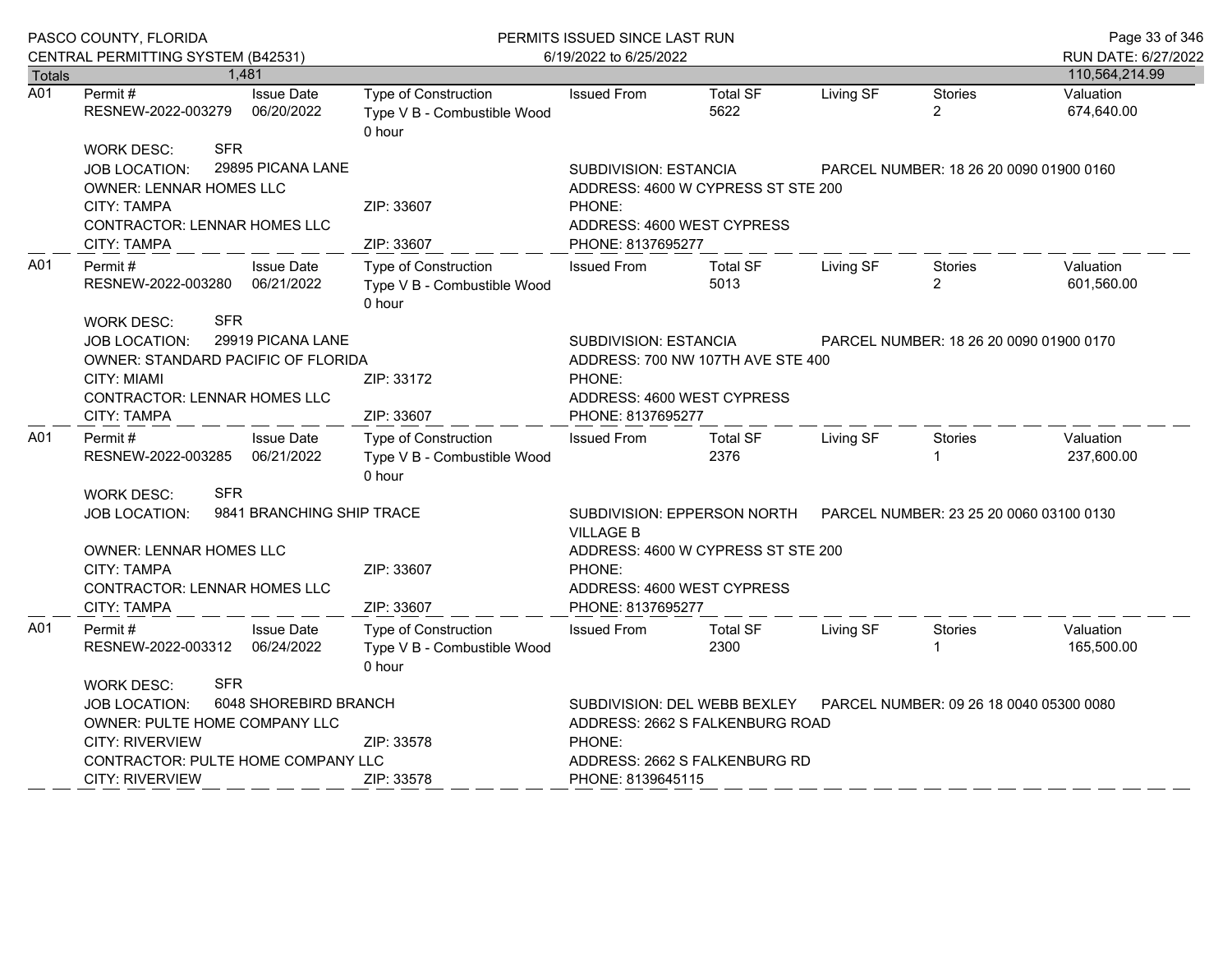|               | PASCO COUNTY, FLORIDA<br>CENTRAL PERMITTING SYSTEM (B42531)                                                                                                                                                                                           |  |                                                            | PERMITS ISSUED SINCE LAST RUN<br>6/19/2022 to 6/25/2022              | Page 34 of 346<br>RUN DATE: 6/27/2022                                                                                                                                                 |                                         |           |                                         |                         |
|---------------|-------------------------------------------------------------------------------------------------------------------------------------------------------------------------------------------------------------------------------------------------------|--|------------------------------------------------------------|----------------------------------------------------------------------|---------------------------------------------------------------------------------------------------------------------------------------------------------------------------------------|-----------------------------------------|-----------|-----------------------------------------|-------------------------|
| <b>Totals</b> |                                                                                                                                                                                                                                                       |  | 1,481                                                      |                                                                      |                                                                                                                                                                                       |                                         |           |                                         | 110,564,214.99          |
| A01           | Permit #<br>RESNEW-2022-003333                                                                                                                                                                                                                        |  | <b>Issue Date</b><br>06/20/2022                            | <b>Type of Construction</b><br>Type V B - Combustible Wood<br>0 hour | <b>Issued From</b>                                                                                                                                                                    | <b>Total SF</b><br>6231                 | Living SF | <b>Stories</b><br>$\overline{2}$        | Valuation<br>366,080.00 |
|               | <b>WORK DESC:</b><br><b>JOB LOCATION:</b><br>OWNER: STANDARD PACIFIC OF FLORIDA<br><b>CITY: MIAMI</b><br>CONTRACTOR: LENNAR HOMES LLC<br><b>CITY: TAMPA</b>                                                                                           |  | <b>NEW SFR</b><br>29818 PICANA LANE                        | ZIP: 33172<br>ZIP: 33607                                             | <b>SUBDIVISION: ESTANCIA</b><br>ADDRESS: 700 NW 107TH AVE STE 400<br>PHONE:<br>ADDRESS: 4600 WEST CYPRESS<br>PHONE: 8137695277                                                        | PARCEL NUMBER: 18 26 20 0090 01800 0170 |           |                                         |                         |
| A01           | Permit#<br>RESNEW-2022-003422                                                                                                                                                                                                                         |  | <b>Issue Date</b><br>06/23/2022                            | Type of Construction<br>Type V B - Combustible Wood<br>0 hour        | <b>Issued From</b>                                                                                                                                                                    | <b>Total SF</b><br>3896                 | Living SF | <b>Stories</b><br>1                     | Valuation<br>640,450.00 |
|               | <b>WORK DESC:</b><br><b>JOB LOCATION:</b><br>OWNER: WEEKLEY HOMES LLC<br><b>CITY: HOUSTON</b><br><b>CONTRACTOR: DAVID WEEKLEY HOMES</b><br>CITY: Tampa                                                                                                |  | 31589 Westbury/39360051                                    | 31589 WESTBURY ESTATES AVENUE<br>ZIP: 77055<br>ZIP: 33624            | SUBDIVISION: CHAPEL<br><b>CROSSINGS</b><br>PHONE:<br>ADDRESS: 3903 Northdale Blvd.<br>PHONE: 8134226148                                                                               | ADDRESS: 1111 NORTH POST OAK RD         |           | PARCEL NUMBER: 10 26 20 0060 00400 0050 |                         |
| A01           | Permit#<br>RESNEW-2022-003423                                                                                                                                                                                                                         |  | <b>Issue Date</b><br>06/22/2022                            | Type of Construction<br>Type V B - Combustible Wood<br>0 hour        | <b>Issued From</b>                                                                                                                                                                    | <b>Total SF</b><br>3608                 | Living SF | Stories<br>1                            | Valuation<br>687,455.00 |
|               | 31605 Westbury/39360052<br><b>WORK DESC:</b><br>31605 WESTBURY ESTATES AVENUE<br><b>JOB LOCATION:</b><br><b>OWNER: WEEKLEY HOMES LLC</b><br><b>CITY: HOUSTON</b><br>ZIP: 77055<br><b>CONTRACTOR: DAVID WEEKLEY HOMES</b><br>CITY: Tampa<br>ZIP: 33624 |  |                                                            |                                                                      | SUBDIVISION: CHAPEL<br>PARCEL NUMBER: 10 26 20 0060 00500 0010<br><b>CROSSINGS</b><br>ADDRESS: 1111 NORTH POST OAK RD<br>PHONE:<br>ADDRESS: 3903 Northdale Blvd.<br>PHONE: 8134226148 |                                         |           |                                         |                         |
| A01           | Permit#<br>RESNEW-2022-003424<br><b>WORK DESC:</b>                                                                                                                                                                                                    |  | <b>Issue Date</b><br>06/23/2022<br>31534 Westbury/39360010 | <b>Type of Construction</b><br>Type V B - Combustible Wood<br>0 hour | <b>Issued From</b>                                                                                                                                                                    | <b>Total SF</b><br>3573                 | Living SF | Stories                                 | Valuation<br>658,080.00 |
|               | <b>JOB LOCATION:</b><br><b>OWNER: WEEKLEY HOMES LLC</b><br><b>CITY: HOUSTON</b><br><b>CONTRACTOR: DAVID WEEKLEY HOMES</b><br>CITY: Tampa                                                                                                              |  |                                                            | 31534 WESTBURY ESTATES AVENUE<br>ZIP: 77055<br>ZIP: 33624            | SUBDIVISION: CHAPEL<br>PARCEL NUMBER: 10 26 20 0060 00600 0080<br><b>CROSSINGS</b><br>ADDRESS: 1111 NORTH POST OAK RD<br>PHONE:<br>ADDRESS: 3903 Northdale Blvd.<br>PHONE: 8134226148 |                                         |           |                                         |                         |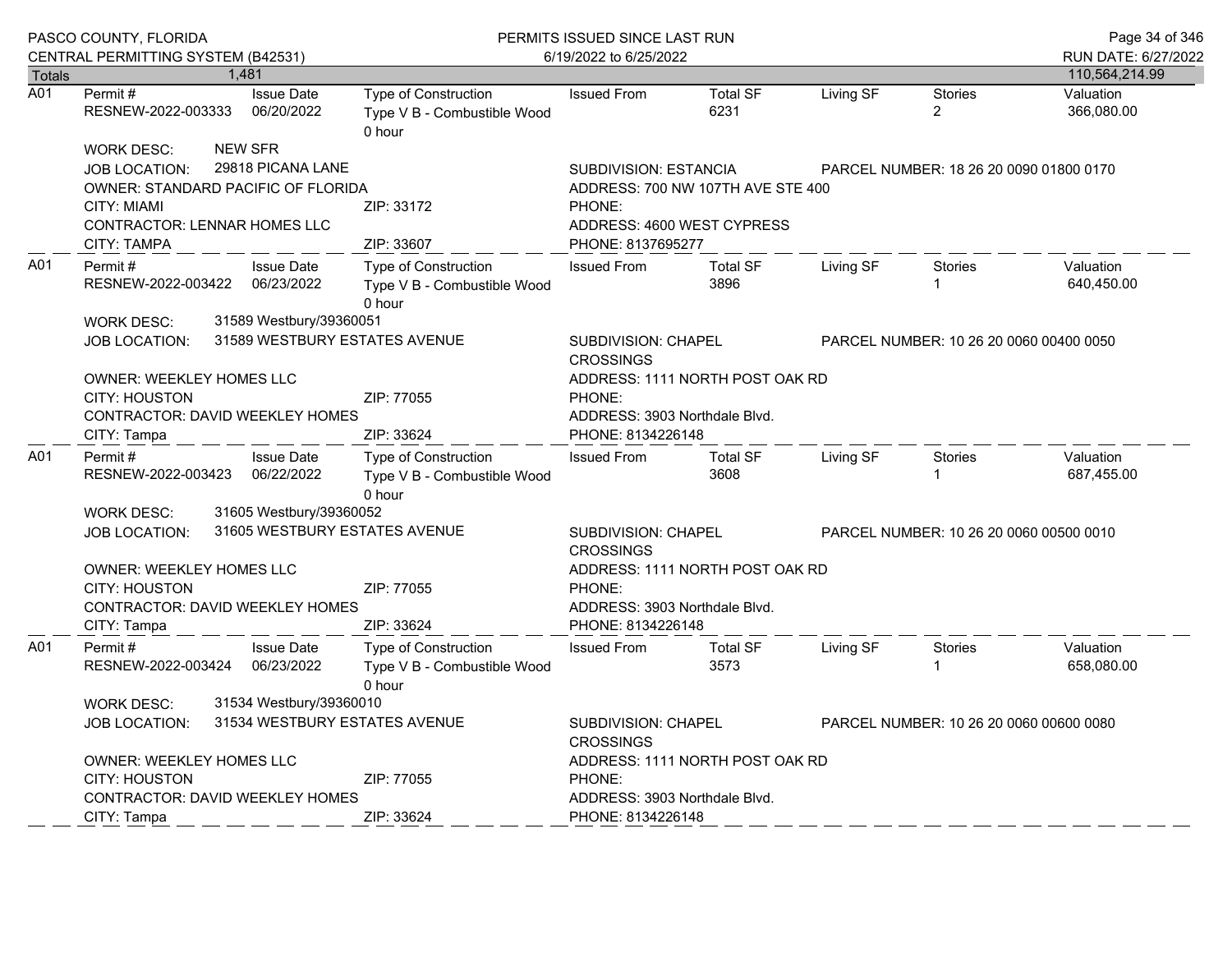|               | PASCO COUNTY, FLORIDA<br>CENTRAL PERMITTING SYSTEM (B42531)                                                                                                                                                |       |                                                      | PERMITS ISSUED SINCE LAST RUN<br>6/19/2022 to 6/25/2022             |                                                                                                         |                                                                                                         |                                         |                                         | Page 35 of 346<br>RUN DATE: 6/27/2022 |
|---------------|------------------------------------------------------------------------------------------------------------------------------------------------------------------------------------------------------------|-------|------------------------------------------------------|---------------------------------------------------------------------|---------------------------------------------------------------------------------------------------------|---------------------------------------------------------------------------------------------------------|-----------------------------------------|-----------------------------------------|---------------------------------------|
| <b>Totals</b> |                                                                                                                                                                                                            | 1.481 |                                                      |                                                                     |                                                                                                         |                                                                                                         |                                         |                                         | 110,564,214.99                        |
| A01           | Permit#<br>RESNEW-2022-003426                                                                                                                                                                              |       | <b>Issue Date</b><br>06/21/2022                      | Type of Construction<br>Type V B - Combustible Wood<br>0 hour       | <b>Issued From</b>                                                                                      | <b>Total SF</b><br>2864                                                                                 | Living SF                               | <b>Stories</b><br>1                     | Valuation<br>286,400.00               |
|               | <b>WORK DESC:</b>                                                                                                                                                                                          |       | 2 unit 0f 2 unit ) NEW VILLA                         |                                                                     |                                                                                                         |                                                                                                         |                                         |                                         |                                       |
|               | JOB LOCATION:                                                                                                                                                                                              |       | 9987 CAMPANULA COURT                                 | SUBDIVISION: CONNERTON<br><b>VILLAGE TWO</b>                        |                                                                                                         |                                                                                                         |                                         | PARCEL NUMBER: 24 25 18 0020 07600 0270 |                                       |
|               | <b>OWNER: LENNAR HOMES LLC</b><br><b>CITY: MIAMI</b><br><b>CONTRACTOR: LENNAR HOMES LLC</b><br><b>CITY: TAMPA</b>                                                                                          |       |                                                      | ZIP: 33172<br>ZIP: 33607                                            | ADDRESS: 700 NW 107TH AVE STE 300<br>PHONE:<br>ADDRESS: 4600 WEST CYPRESS<br>PHONE: 8137695277          |                                                                                                         |                                         |                                         |                                       |
| A01           | <b>Issue Date</b><br>Permit#<br>RESNEW-2022-003427<br>06/22/2022                                                                                                                                           |       |                                                      | Type of Construction<br>Type V B - Combustible Wood<br>0 hour       | <b>Issued From</b>                                                                                      | <b>Total SF</b><br>2877                                                                                 | Living SF                               | <b>Stories</b>                          | Valuation<br>345,240.00               |
|               | <b>WORK DESC:</b><br><b>JOB LOCATION:</b>                                                                                                                                                                  |       | 1 unit 0f 2 unit ) NEW VILLA<br>9995 CAMPANULA COURT |                                                                     | <b>SUBDIVISION: CONNERTON</b><br><b>VILLAGE TWO</b>                                                     |                                                                                                         |                                         | PARCEL NUMBER: 24 25 18 0020 07600 0280 |                                       |
|               | OWNER: LENNAR HOMES LLC<br><b>CITY: MIAMI</b><br>CONTRACTOR: LENNAR HOMES LLC<br><b>CITY: TAMPA</b>                                                                                                        |       |                                                      | ZIP: 33172<br>ZIP: 33607                                            | ADDRESS: 700 NW 107TH AVE STE 300<br>PHONE:<br>ADDRESS: 4600 WEST CYPRESS<br>PHONE: 8137695277          |                                                                                                         |                                         |                                         |                                       |
| A01           | Permit#<br>RESNEW-2022-003510                                                                                                                                                                              |       | <b>Issue Date</b><br>06/23/2022                      | <b>Type of Construction</b><br>Type I A - Non-Combustible 3<br>hour | <b>Issued From</b>                                                                                      | <b>Total SF</b><br>4618                                                                                 | Living SF                               | Stories<br>$\overline{2}$               | Valuation<br>757,540.00               |
|               | 14/17 Bakthaythsalem<br><b>WORK DESC:</b><br>8353 IVY STARK BOULEVARD<br><b>JOB LOCATION:</b><br>OWNER: EPPERSON NORTH LLC<br>CITY: TAMPA<br><b>CONTRACTOR: BISCAYNE HOMES LLC</b><br>CITY: CORAL GABLES   |       | ZIP: 33607<br>ZIP: 33146                             | PHONE:<br>PHONE:                                                    | SUBDIVISION: EPPERSON NORTH<br>ADDRESS: 2502 N ROCKY POINT DR STE 1050<br>ADDRESS: 1430 SOUTH DIXIE HWY |                                                                                                         | PARCEL NUMBER: 26 25 20 0070 01700 0140 |                                         |                                       |
| A01           | Permit #<br>RESNEW-2022-003535                                                                                                                                                                             |       | <b>Issue Date</b><br>06/20/2022                      | <b>Type of Construction</b><br>Type I A - Non-Combustible 3<br>hour | <b>Issued From</b>                                                                                      | <b>Total SF</b><br>4727                                                                                 | Living SF                               | <b>Stories</b><br>$\overline{2}$        | Valuation<br>821,515.00               |
|               | 15/17 D' Angelo<br><b>WORK DESC:</b><br>8345 IVY STARK BOULEVARD<br><b>JOB LOCATION:</b><br>OWNER: EPPERSON NORTH LLC<br>CITY: TAMPA<br><b>CONTRACTOR: BISCAYNE HOMES LLC</b><br><b>CITY: CORAL GABLES</b> |       |                                                      | ZIP: 33607<br>ZIP: 33146                                            | PHONE:<br>PHONE:                                                                                        | SUBDIVISION: EPPERSON NORTH<br>ADDRESS: 2502 N ROCKY POINT DR STE 1050<br>ADDRESS: 1430 SOUTH DIXIE HWY |                                         | PARCEL NUMBER: 26 25 20 0070 01700 0150 |                                       |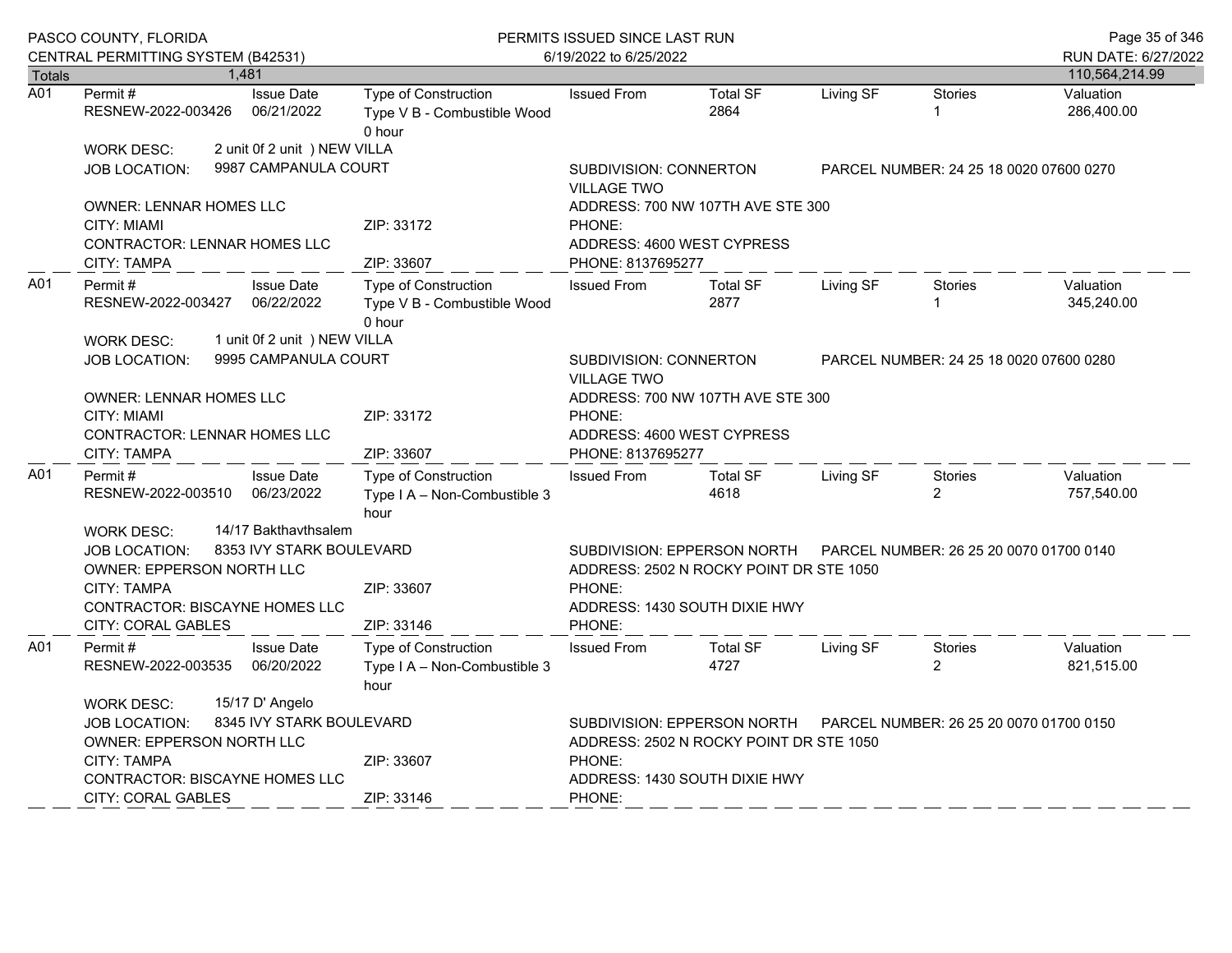|               | PASCO COUNTY, FLORIDA<br>CENTRAL PERMITTING SYSTEM (B42531)                              |                                         |                                                                                                                                                                                           | PERMITS ISSUED SINCE LAST RUN<br>6/19/2022 to 6/25/2022 |                                                                                                                   |                                         |                                         |                                       |  |  |
|---------------|------------------------------------------------------------------------------------------|-----------------------------------------|-------------------------------------------------------------------------------------------------------------------------------------------------------------------------------------------|---------------------------------------------------------|-------------------------------------------------------------------------------------------------------------------|-----------------------------------------|-----------------------------------------|---------------------------------------|--|--|
| <b>Totals</b> |                                                                                          | 1,481                                   |                                                                                                                                                                                           |                                                         |                                                                                                                   |                                         |                                         | RUN DATE: 6/27/2022<br>110,564,214.99 |  |  |
| A01           | Permit #<br>RESNEW-2022-003773                                                           | <b>Issue Date</b><br>06/23/2022         | Type of Construction<br>Type I A - Non-Combustible 3<br>hour                                                                                                                              | <b>Issued From</b>                                      | <b>Total SF</b><br>5956                                                                                           | Living SF                               | <b>Stories</b><br>$\overline{2}$        | Valuation<br>1,221,991.00             |  |  |
|               | <b>WORK DESC:</b><br><b>JOB LOCATION:</b><br><b>OWNER: EPPERSON NORTH LLC</b>            | 6/13 Ductan<br>8595 IVY STARK BOULEVARD |                                                                                                                                                                                           |                                                         | SUBDIVISION: EPPERSON NORTH<br>PARCEL NUMBER: 26 25 20 0070 01300 0060<br>ADDRESS: 2502 N ROCKY POINT DR STE 1050 |                                         |                                         |                                       |  |  |
|               | <b>CITY: TAMPA</b><br><b>CONTRACTOR: BISCAYNE HOMES LLC</b><br><b>CITY: CORAL GABLES</b> |                                         | ZIP: 33607<br>ZIP: 33146                                                                                                                                                                  | PHONE:<br>ADDRESS: 1430 SOUTH DIXIE HWY<br>PHONE:       |                                                                                                                   |                                         |                                         |                                       |  |  |
|               | A41 - 7 or more Family Totals 5                                                          |                                         |                                                                                                                                                                                           |                                                         |                                                                                                                   |                                         |                                         | 11,478,831.00                         |  |  |
|               | A41 - 7 oPermit #<br>21B26947                                                            | <b>Issue Date</b><br>06/23/2022         | Type of Construction<br>VA-Protected Wood Frame: 1<br>Hr. Exterior Walls, 1 Hr.<br>Structural Frame, 1 Hr.<br>Floor/Ceiling/Roof                                                          | <b>Issued From</b>                                      | <b>Total SF</b><br>29323                                                                                          | Living SF                               | Stories                                 | Valuation<br>3,158,673.00             |  |  |
|               | <b>WORK DESC:</b>                                                                        |                                         | Tanager Square Apartments - Affordable Housing:<br>NEW 3 STORY APARTMENT BUILDING 24 UNITS-<br>Affordable Housing; Multi-Family (PCCD) *** Private<br>Inspections*** (SITEPLN-2021-00205) |                                                         |                                                                                                                   |                                         |                                         |                                       |  |  |
|               | JOB LOCATION:<br>OWNER: DDER DEVELOPMENT LLC                                             | 8205 TANAGER SQUARE                     |                                                                                                                                                                                           | SUBDIVISION:                                            | ADDRESS: 1631 E VINE ST STE 300                                                                                   | PARCEL NUMBER: 23 26 16 0000 01000 0000 |                                         |                                       |  |  |
|               | <b>CITY: KISSIMMEE</b><br><b>CITY: MAITLAND</b>                                          |                                         | ZIP: 34744<br>CONTRACTOR: PARRAMORE DEVELOPMENT & CONSTRUCTION LL<br>ZIP: 32751                                                                                                           | PHONE:<br>PHONE:                                        | ADDRESS: 2700 WESTHALL LANE                                                                                       |                                         |                                         |                                       |  |  |
|               | A41 - 7 oPermit #<br>21B26948                                                            | <b>Issue Date</b><br>06/23/2022         | <b>Type of Construction</b><br>VA-Protected Wood Frame: 1<br>Hr. Exterior Walls, 1 Hr.<br>Structural Frame, 1 Hr.<br>Floor/Ceiling/Roof                                                   | <b>Issued From</b>                                      | <b>Total SF</b><br>21546                                                                                          | Living SF                               | <b>Stories</b>                          | Valuation<br>2,320,935.00             |  |  |
|               | <b>WORK DESC:</b>                                                                        |                                         | Tanager Square Apartments - Affordable Housing:<br>NEW 3 STORY APARTMENT BUILDING 20 UNITS-<br>Affordable Housing; Multi-Family (PCCD) *** Private<br>Inspections*** (SITEPLN-2021-00205) |                                                         |                                                                                                                   |                                         |                                         |                                       |  |  |
|               | JOB LOCATION:<br>OWNER: DDER DEVELOPMENT LLC<br><b>CITY: KISSIMMEE</b>                   | 8293 TANAGER SQUARE                     | ZIP: 34744                                                                                                                                                                                | SUBDIVISION:<br>PHONE:                                  | ADDRESS: 1631 E VINE ST STE 300                                                                                   |                                         | PARCEL NUMBER: 23 26 16 0000 01000 0000 |                                       |  |  |
|               | <b>CITY: MAITLAND</b>                                                                    |                                         | CONTRACTOR: PARRAMORE DEVELOPMENT & CONSTRUCTION LL<br>ZIP: 32751                                                                                                                         | PHONE:                                                  | ADDRESS: 2700 WESTHALL LANE                                                                                       |                                         |                                         |                                       |  |  |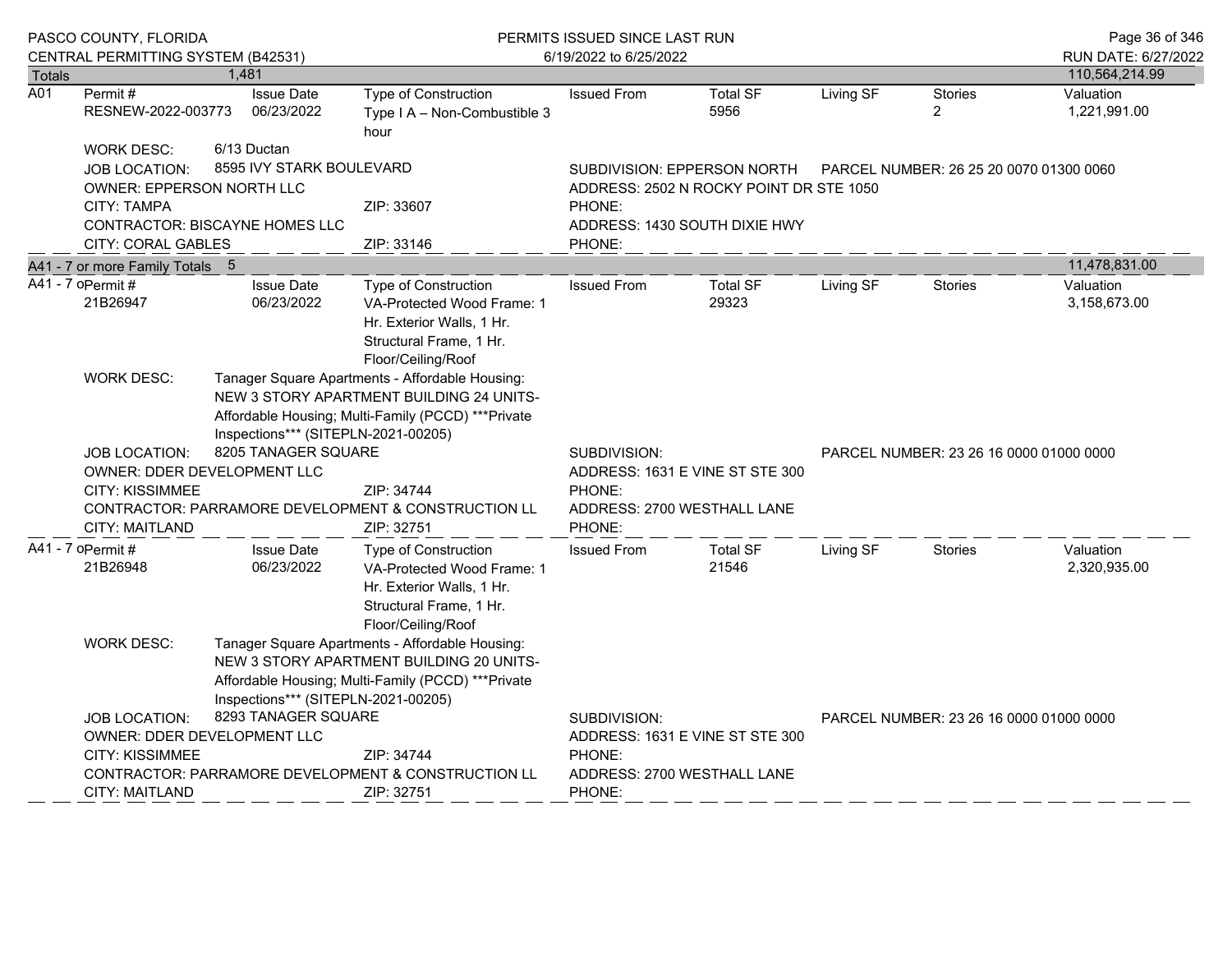|               | PASCO COUNTY, FLORIDA                                                                                                                                                     |                                     | PERMITS ISSUED SINCE LAST RUN                                                                                                                      | Page 37 of 346                                                                                     |                                                                |           |                                         |                                       |
|---------------|---------------------------------------------------------------------------------------------------------------------------------------------------------------------------|-------------------------------------|----------------------------------------------------------------------------------------------------------------------------------------------------|----------------------------------------------------------------------------------------------------|----------------------------------------------------------------|-----------|-----------------------------------------|---------------------------------------|
| <b>Totals</b> | CENTRAL PERMITTING SYSTEM (B42531)                                                                                                                                        | 1.481                               |                                                                                                                                                    | 6/19/2022 to 6/25/2022                                                                             |                                                                |           |                                         | RUN DATE: 6/27/2022<br>110,564,214.99 |
|               | A41 - 7 oPermit #<br>21B26950                                                                                                                                             | <b>Issue Date</b><br>06/23/2022     | <b>Type of Construction</b><br>VA-Protected Wood Frame: 1<br>Hr. Exterior Walls, 1 Hr.<br>Structural Frame, 1 Hr.<br>Floor/Ceiling/Roof            | <b>Issued From</b>                                                                                 | <b>Total SF</b><br>21546                                       | Living SF | <b>Stories</b>                          | Valuation<br>2,320,935.00             |
|               | <b>WORK DESC:</b>                                                                                                                                                         | Inspections*** (SITEPLN-2021-00205) | Tanager Square Apartments - Affordable Housing:<br>NEW 3 STORY APARTMENT BUILDING 20 UNITS-<br>Affordable Housing; Multi-Family (PCCD) *** Private |                                                                                                    |                                                                |           |                                         |                                       |
|               | <b>JOB LOCATION:</b><br>OWNER: DDER DEVELOPMENT LLC<br><b>CITY: KISSIMMEE</b><br><b>CITY: MAITLAND</b>                                                                    | 8271 TANAGER SQUARE                 | ZIP: 34744<br>CONTRACTOR: PARRAMORE DEVELOPMENT & CONSTRUCTION LL<br>ZIP: 32751                                                                    | SUBDIVISION:<br>ADDRESS: 1631 E VINE ST STE 300<br>PHONE:<br>ADDRESS: 2700 WESTHALL LANE<br>PHONE: |                                                                |           | PARCEL NUMBER: 23 26 16 0000 01000 0000 |                                       |
|               | A41 - 7 oPermit #<br>21B26951                                                                                                                                             | <b>Issue Date</b><br>06/23/2022     | <b>Type of Construction</b><br>VA-Protected Wood Frame: 1<br>Hr. Exterior Walls, 1 Hr.<br>Structural Frame, 1 Hr.<br>Floor/Ceiling/Roof            | <b>Issued From</b>                                                                                 | <b>Total SF</b><br>29323                                       | Living SF | Stories                                 | Valuation<br>3,158,673.00             |
|               | <b>WORK DESC:</b>                                                                                                                                                         | Inspections*** (SITEPLN-2021-00205) | Tanager Square Apartments - Affordable Housing:<br>NEW 3 STORY APARTMENT BUILDING 24 UNITS-<br>Affordable Housing; Multi-Family (PCCD) *** Private |                                                                                                    |                                                                |           |                                         |                                       |
|               | <b>JOB LOCATION:</b><br>OWNER: DDER DEVELOPMENT LLC<br><b>CITY: KISSIMMEE</b>                                                                                             | 8247 TANAGER SQUARE                 | ZIP: 34744<br>CONTRACTOR: PARRAMORE DEVELOPMENT & CONSTRUCTION LL                                                                                  | SUBDIVISION:<br>PHONE:                                                                             | ADDRESS: 1631 E VINE ST STE 300<br>ADDRESS: 2700 WESTHALL LANE |           | PARCEL NUMBER: 23 26 16 0000 01000 0000 |                                       |
|               | <b>CITY: MAITLAND</b>                                                                                                                                                     |                                     | ZIP: 32751                                                                                                                                         | PHONE:                                                                                             |                                                                |           |                                         |                                       |
|               | A41 - 7 oPermit #<br>21B26953                                                                                                                                             | <b>Issue Date</b><br>06/23/2022     | Type of Construction<br>VA-Protected Wood Frame: 1<br>Hr. Exterior Walls, 1 Hr.<br>Structural Frame, 1 Hr.<br>Floor/Ceiling/Roof                   | <b>Issued From</b>                                                                                 | <b>Total SF</b><br>4481                                        | Living SF | Stories                                 | Valuation<br>519,615.00               |
|               | <b>WORK DESC:</b>                                                                                                                                                         | (PCCD) *** Private Inspections***   | NEW CLUBHOUSE BUILDING- Tanager Square<br>Apartments- Affordable Housing; Multi-Family                                                             |                                                                                                    |                                                                |           |                                         |                                       |
|               | 8128 TANAGER SQUARE<br><b>JOB LOCATION:</b><br>OWNER: DDER DEVELOPMENT LLC<br><b>CITY: KISSIMMEE</b><br>ZIP: 34744<br>CONTRACTOR: PARRAMORE DEVELOPMENT & CONSTRUCTION LL |                                     |                                                                                                                                                    | SUBDIVISION:<br>ADDRESS: 1631 E VINE ST STE 300<br>PHONE:<br>ADDRESS: 2700 WESTHALL LANE           |                                                                |           | PARCEL NUMBER: 23 26 16 0000 01000 0000 |                                       |
| A49 Totals    | <b>CITY: MAITLAND</b>                                                                                                                                                     | 10                                  | ZIP: 32751                                                                                                                                         | PHONE:                                                                                             |                                                                |           |                                         | 849,900.00                            |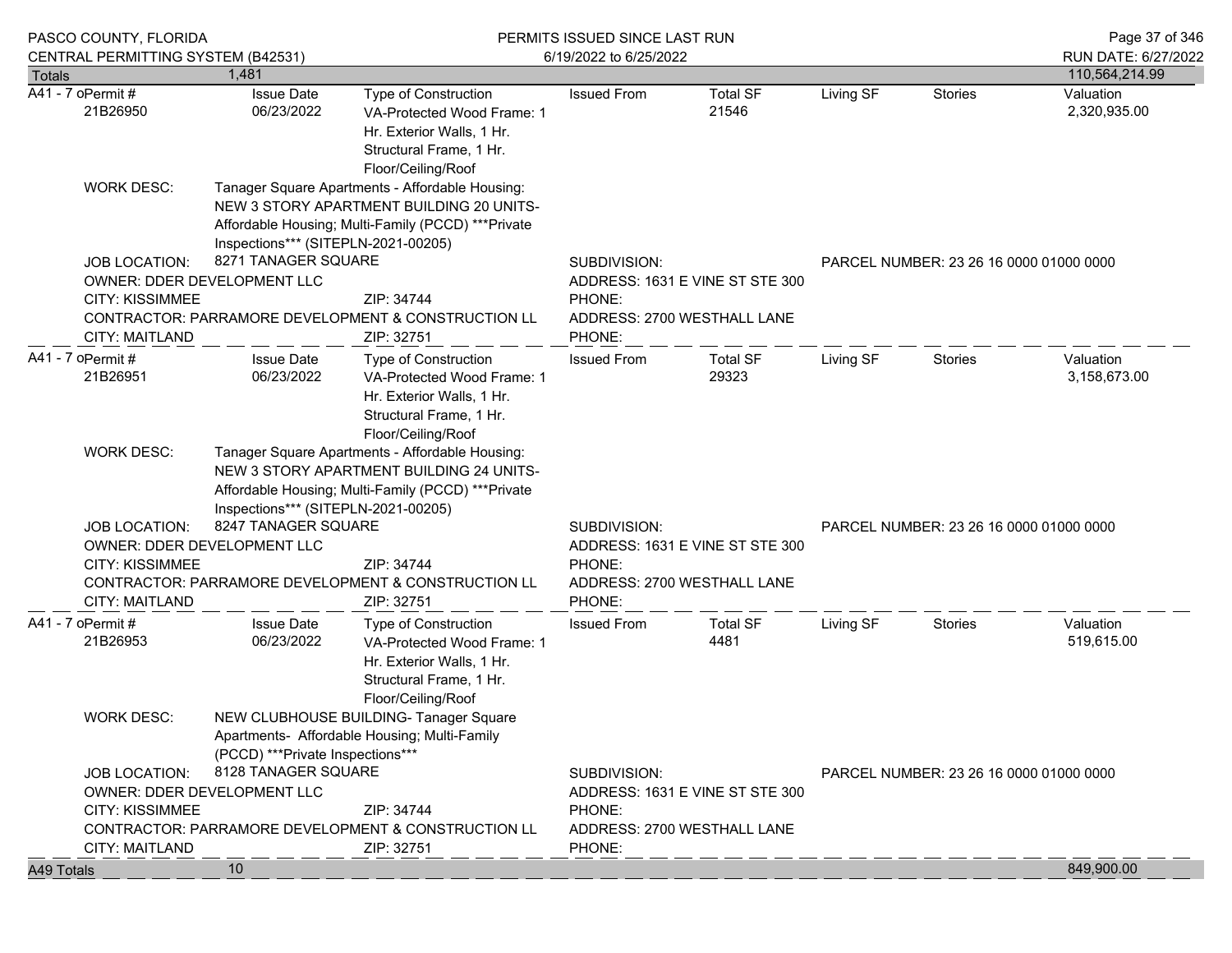|                  | PASCO COUNTY, FLORIDA                                                                                                                                                 |                                              | PERMITS ISSUED SINCE LAST RUN<br>6/19/2022 to 6/25/2022                                       |                                                                                   |                                                                                                                            |                     |                                         | Page 38 of 346                        |
|------------------|-----------------------------------------------------------------------------------------------------------------------------------------------------------------------|----------------------------------------------|-----------------------------------------------------------------------------------------------|-----------------------------------------------------------------------------------|----------------------------------------------------------------------------------------------------------------------------|---------------------|-----------------------------------------|---------------------------------------|
| <b>Totals</b>    | CENTRAL PERMITTING SYSTEM (B42531)                                                                                                                                    | 1.481                                        |                                                                                               |                                                                                   |                                                                                                                            |                     |                                         | RUN DATE: 6/27/2022<br>110,564,214.99 |
| $\overline{A49}$ | Permit#<br>RESNEW-2021-007626                                                                                                                                         | <b>Issue Date</b><br>06/24/2022              | Type of Construction<br>Type V B - Combustible Wood<br>0 hour                                 | <b>Issued From</b>                                                                | <b>Total SF</b>                                                                                                            | Living SF<br>728    | Stories<br>1                            | Valuation<br>8,000.00                 |
|                  | <b>WORK DESC:</b><br>JOB LOCATION:<br><b>OWNER: BOLTON JANE</b><br>CITY: OLDSMAR<br>CONTRACTOR: MICASA MOBILE HOMES LLC                                               | 6543 BANDURA AVE<br>6543 BANDURA AVENUE      | ZIP: 34677                                                                                    | PHONE:                                                                            | PARCEL NUMBER: 33 25 16 0780 00000 0050<br>SUBDIVISION: GLENGARRY PARK<br>ADDRESS: 2010 HUDSON CT<br>ADDRESS: P.O. Box #34 |                     |                                         |                                       |
|                  | CITY: Wimauma                                                                                                                                                         |                                              | ZIP: 33598                                                                                    | PHONE:                                                                            |                                                                                                                            |                     |                                         |                                       |
| A49              | Permit#<br>RESNEW-2022-002310                                                                                                                                         | <b>Issue Date</b><br>06/23/2022              | Type of Construction<br>Type V B - Combustible Wood<br>0 hour                                 | <b>Issued From</b>                                                                | <b>Total SF</b>                                                                                                            | Living SF<br>1393.6 | Stories<br>1                            | Valuation<br>139,300.00               |
|                  | <b>WORK DESC:</b><br><b>JOB LOCATION:</b>                                                                                                                             | SHADOWWOOD WEST 32<br>8864 BLACK BRITCH ROAD |                                                                                               | SUBDIVISION: GULF COAST<br><b>ACRES</b>                                           | PARCEL NUMBER: 26 24 16 0060 00300 0110                                                                                    |                     |                                         |                                       |
|                  | OWNER: CAREFREE SHADOWWOOD LLC<br><b>CITY: SOUTHFIELD</b><br>CONTRACTOR: JENNINGS MOBILE HOME SET UP LLC<br>CITY: AUBURNDALE                                          |                                              | ZIP: 48034<br>ZIP: 33823                                                                      | ADDRESS: 27777 FRANKLIN RD STE 200<br>PHONE:<br>ADDRESS: P.O. BOX #1428<br>PHONE: |                                                                                                                            |                     |                                         |                                       |
| A49              | Permit #<br>RESNEW-2022-002372                                                                                                                                        | <b>Issue Date</b><br>06/23/2022              | Type of Construction<br>Type V B - Combustible Wood<br>0 hour                                 | <b>Issued From</b>                                                                | <b>Total SF</b>                                                                                                            | Living SF<br>1200   | <b>Stories</b>                          | Valuation<br>2,500.00                 |
|                  | <b>WORK DESC:</b><br><b>JOB LOCATION:</b><br>OWNER: MCINTURFF DEBRA J<br><b>CITY: RIVERVIEW</b><br><b>CONTRACTOR: EASY MOBILE HOMES LLC</b><br><b>CITY: RIVERVIEW</b> | Rowland Dr. Pasco<br>1531 ROWLAND DRIVE      | ZIP: 33579<br>ZIP: 33578                                                                      | <b>SUBDIVISION: 4-LAKES ESTATES</b><br>PHONE:<br>PHONE: 8138334833                | ADDRESS: 13442 SILVERCREEK DR<br>ADDRESS: 13194 US HWY 301 S #406                                                          |                     | PARCEL NUMBER: 35 26 17 0080 00000 0580 |                                       |
| A49              | Permit#<br>RESNEW-2022-002537                                                                                                                                         | <b>Issue Date</b><br>06/22/2022              | Type of Construction<br>Type V B - Combustible Wood<br>0 hour                                 | <b>Issued From</b>                                                                | <b>Total SF</b>                                                                                                            | Living SF<br>1383   | <b>Stories</b><br>1                     | Valuation<br>155,200.00               |
|                  | <b>WORK DESC:</b><br><b>JOB LOCATION:</b>                                                                                                                             | <b>COBB</b><br>35949 VALLEYBROOK AVENUE      | SUBDIVISION: MEADOWBROOK<br>PARCEL NUMBER: 08 26 21 0020 00000 0211<br><b>TRAILER ESTATES</b> |                                                                                   |                                                                                                                            |                     |                                         |                                       |
|                  | OWNER: ALEXANDER PAULA JEAN<br><b>CITY: SEFFNER</b><br>CONTRACTOR: JENNINGS MOBILE HOME SET UP LLC<br><b>CITY: AUBURNDALE</b>                                         |                                              | ZIP: 33584<br>ZIP: 33823                                                                      | ADDRESS: 814 BISHOP PL<br>PHONE:<br>ADDRESS: P.O. BOX #1428<br>PHONE:             |                                                                                                                            |                     |                                         |                                       |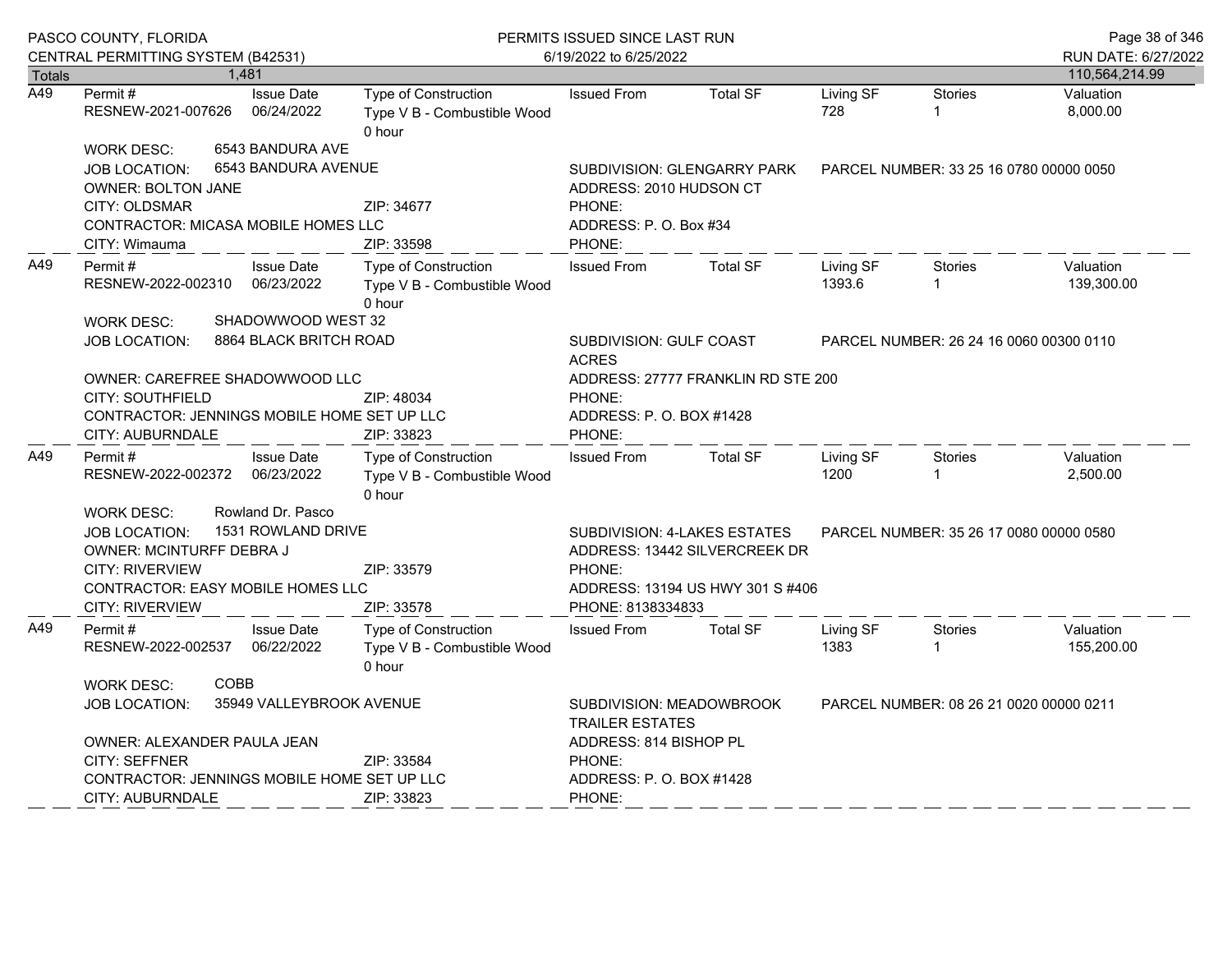|                  | PASCO COUNTY, FLORIDA<br>CENTRAL PERMITTING SYSTEM (B42531)                                                                                                                                             |                                 | PERMITS ISSUED SINCE LAST RUN<br>6/19/2022 to 6/25/2022              | Page 39 of 346<br>RUN DATE: 6/27/2022                                                                     |                 |                   |                                         |                         |  |
|------------------|---------------------------------------------------------------------------------------------------------------------------------------------------------------------------------------------------------|---------------------------------|----------------------------------------------------------------------|-----------------------------------------------------------------------------------------------------------|-----------------|-------------------|-----------------------------------------|-------------------------|--|
| Totals           | 1,481                                                                                                                                                                                                   |                                 |                                                                      |                                                                                                           |                 |                   |                                         | 110,564,214.99          |  |
| $\overline{A49}$ | Permit#<br>RESNEW-2022-002774                                                                                                                                                                           | <b>Issue Date</b><br>06/23/2022 | Type of Construction<br>Type V B - Combustible Wood<br>0 hour        | <b>Issued From</b>                                                                                        | <b>Total SF</b> | Living SF<br>1264 | <b>Stories</b><br>$\mathbf{1}$          | Valuation<br>112,900.00 |  |
|                  | <b>HOUSE</b><br><b>WORK DESC:</b><br><b>JOB LOCATION:</b>                                                                                                                                               | 2025 WALLACE BOULEVARD          | SUBDIVISION: GULF VIEW<br><b>HEIGHTS</b>                             |                                                                                                           |                 |                   | PARCEL NUMBER: 35 26 15 0010 00000 0270 |                         |  |
|                  | <b>OWNER: HOUSE STEPHEN RODNEY</b><br><b>CITY: TARPON SPRINGS</b><br>CONTRACTOR: CONSTRUCTION BY J D EARNEST INC<br>CITY: OCKLAWAHA                                                                     |                                 | ZIP: 34688<br>ZIP: 32179                                             | ADDRESS: PO BOX 482<br>PHONE:<br>ADDRESS: 11935 EAST HWY 25<br>PHONE:                                     |                 |                   |                                         |                         |  |
| A49              | Permit#<br>RESNEW-2022-002810 06/24/2022                                                                                                                                                                | <b>Issue Date</b>               | Type of Construction<br>Type V B - Combustible Wood<br>0 hour        | <b>Issued From</b>                                                                                        | <b>Total SF</b> | Living SF<br>1067 | Stories                                 | Valuation<br>108,000.00 |  |
|                  | <b>WORK DESC:</b><br>Treise<br>JOB LOCATION:<br><b>OWNER: TREISE SHANE &amp; JOYCE</b>                                                                                                                  | 14340 KING RICHARD TRAIL        |                                                                      | SUBDIVISION: SHERWOOD<br><b>FOREST</b><br>ADDRESS: 8125 82ND AVE                                          |                 |                   | PARCEL NUMBER: 28 24 17 0010 00000 0110 |                         |  |
|                  | CITY: SEMINOLE<br>CONTRACTOR: ACME HOMES II INC<br>CITY: HOMOSASSA                                                                                                                                      |                                 | ZIP: 33777<br>ZIP: 34446                                             | PHONE:<br>ADDRESS: 8438 SOUTH SUNCOAST BLVD.<br>PHONE:                                                    |                 |                   |                                         |                         |  |
| A49              | Permit #<br>RESNEW-2022-002821                                                                                                                                                                          | <b>Issue Date</b><br>06/21/2022 | Type of Construction<br>Type V B - Combustible Wood<br>0 hour        | <b>Issued From</b>                                                                                        | <b>Total SF</b> | Living SF<br>924  | <b>Stories</b>                          | Valuation<br>30,000.00  |  |
|                  | Leab Singletary<br><b>WORK DESC:</b><br><b>JOB LOCATION:</b><br>OWNER: LEAB KAREN & SINGLETARY RACHAE<br>CITY: THONOTOSASSA<br>CONTRACTOR: ALL FLORIDA MANUFACTURED HOME SERVICES LL<br>CITY: DADE CITY | 4638 CORAL STREET               | ZIP: 33592<br>ZIP: 33523                                             | SUBDIVISION: PALM ESTATES<br>ADDRESS: 10716 MCINTOSH RD<br>PHONE:<br>ADDRESS: 36814 TERESA ROAD<br>PHONE: |                 |                   | PARCEL NUMBER: 15 26 21 0100 00000 0380 |                         |  |
| A49              | Permit#<br>RESNEW-2022-002827 06/24/2022                                                                                                                                                                | <b>Issue Date</b>               | <b>Type of Construction</b><br>Type V B - Combustible Wood<br>0 hour | <b>Issued From</b>                                                                                        | <b>Total SF</b> | Living SF<br>1387 | <b>Stories</b>                          | Valuation<br>30,000.00  |  |
|                  | Beardsley<br><b>WORK DESC:</b><br><b>JOB LOCATION:</b>                                                                                                                                                  | 8171 ROCKY ROAD                 |                                                                      | SUBDIVISION: PORT RICHEY LAND  PARCEL NUMBER: 35 25 16 0030 06200 0020<br><b>COMPANY</b>                  |                 |                   |                                         |                         |  |
|                  | OWNER: G-ROC DEVELOPERS LLC<br><b>CITY: LIVINGSTON</b><br>CONTRACTOR: ALL FLORIDA MANUFACTURED HOME SERVICES LL<br>CITY: DADE CITY                                                                      |                                 | ZIP: 77351<br>ZIP: 33523                                             | ADDRESS: 388 FAWN RD<br>PHONE:<br>ADDRESS: 36814 TERESA ROAD<br>PHONE:                                    |                 |                   |                                         |                         |  |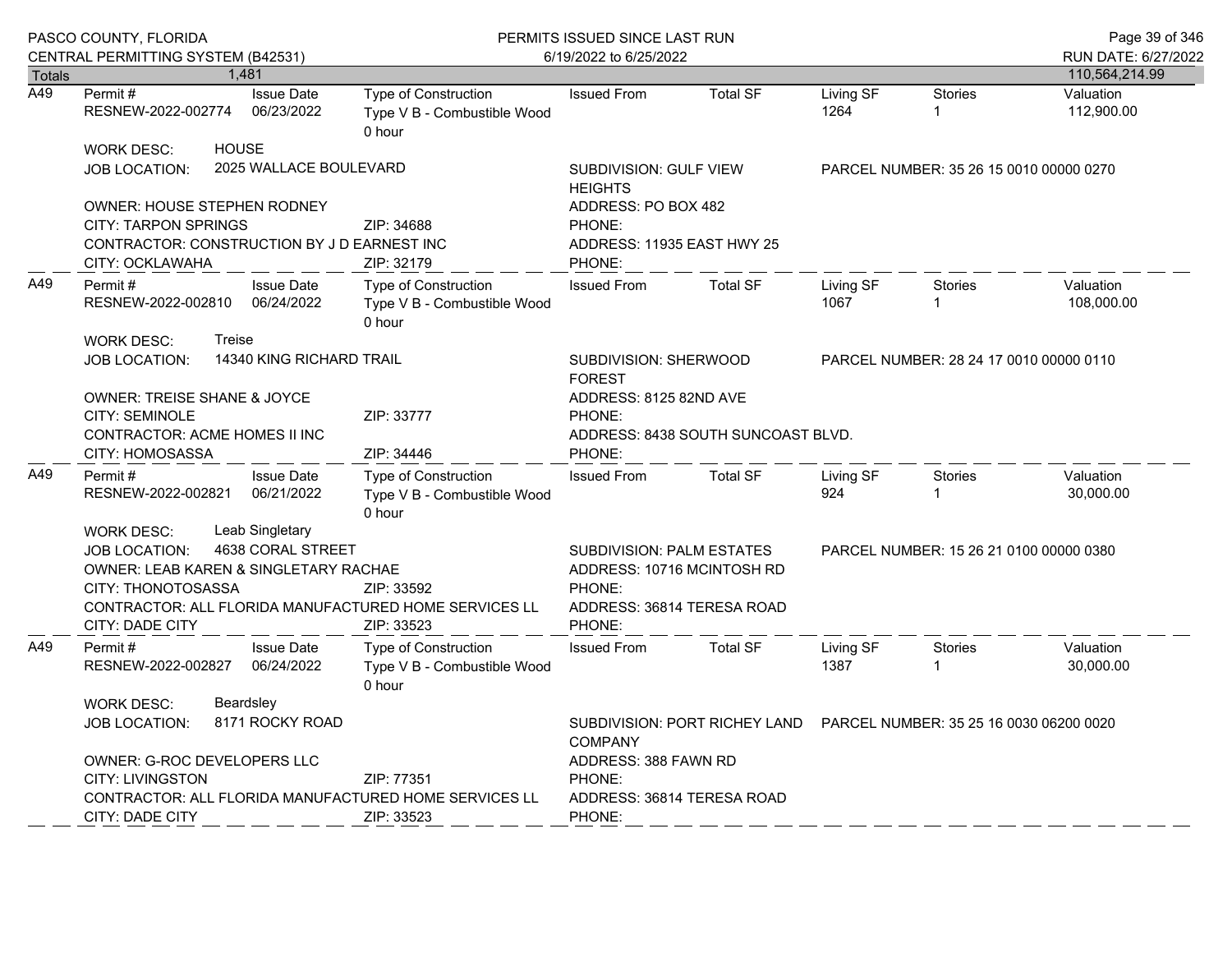|                    | PASCO COUNTY, FLORIDA<br>CENTRAL PERMITTING SYSTEM (B42531) |                                                                       | PERMITS ISSUED SINCE LAST RUN<br>6/19/2022 to 6/25/2022                           | Page 40 of 346<br>RUN DATE: 6/27/2022                                                       |                                                                               |                   |                |                         |  |
|--------------------|-------------------------------------------------------------|-----------------------------------------------------------------------|-----------------------------------------------------------------------------------|---------------------------------------------------------------------------------------------|-------------------------------------------------------------------------------|-------------------|----------------|-------------------------|--|
| <b>Totals</b>      |                                                             | 1.481                                                                 |                                                                                   |                                                                                             |                                                                               |                   |                | 110,564,214.99          |  |
| A49                | Permit#<br>RESNEW-2022-002898                               | <b>Issue Date</b><br>06/21/2022                                       | Type of Construction<br>Type V B - Combustible Wood<br>0 hour                     | <b>Issued From</b>                                                                          | <b>Total SF</b>                                                               | Living SF<br>1440 | <b>Stories</b> | Valuation<br>144,000.00 |  |
|                    | <b>WORK DESC:</b>                                           | MH SET UP BV22-00132                                                  |                                                                                   |                                                                                             |                                                                               |                   |                |                         |  |
|                    | <b>JOB LOCATION:</b>                                        | 11743 PURDUE STREET                                                   |                                                                                   | SUBDIVISION: MOON LAKE<br><b>ESTATES</b>                                                    | PARCEL NUMBER: 09 25 17 0010 00K00 0630                                       |                   |                |                         |  |
|                    | <b>OWNER: PIAVEST LLC</b>                                   |                                                                       |                                                                                   | ADDRESS: 8319 LAGERFELD DR                                                                  |                                                                               |                   |                |                         |  |
|                    | CITY: LAND O LAKES<br>CITY: ZEPHYRHILLS                     |                                                                       | ZIP: 34637<br>CONTRACTOR: TERRY PAINTER MOBILE HOME SET-UP & REPAIR<br>ZIP: 33541 | PHONE:<br>ADDRESS: 35030 CHANCEY ROAD<br>PHONE:                                             |                                                                               |                   |                |                         |  |
| A49                | Permit#<br>RESNEW-2022-003063<br><b>WORK DESC:</b>          | <b>Issue Date</b><br>06/20/2022<br>Drayton Street lot                 | Type of Construction<br>Type V B - Combustible Wood<br>0 hour                     | <b>Issued From</b>                                                                          | <b>Total SF</b>                                                               | Living SF<br>1306 | Stories        | Valuation<br>120,000.00 |  |
|                    | <b>JOB LOCATION:</b>                                        | 17721 DRAYTON STREET                                                  |                                                                                   | SUBDIVISION: LEISURE HILLS                                                                  | PARCEL NUMBER: 08 24 18 0030 00000 1570                                       |                   |                |                         |  |
|                    |                                                             | OWNER: GLESNER MOBILE HOME SALES INC                                  |                                                                                   | ADDRESS: 8937 KLOSS LN                                                                      |                                                                               |                   |                |                         |  |
|                    | CITY: HUDSON                                                |                                                                       | ZIP: 34667                                                                        | PHONE:                                                                                      |                                                                               |                   |                |                         |  |
|                    |                                                             | CONTRACTOR: MW INSTALLERS INC                                         |                                                                                   | ADDRESS: 2130 Overview Drive                                                                |                                                                               |                   |                |                         |  |
|                    | CITY: New Port Richey                                       |                                                                       | ZIP: 34655                                                                        | PHONE:                                                                                      |                                                                               |                   |                |                         |  |
| <b>AC04 Totals</b> |                                                             | 34                                                                    |                                                                                   |                                                                                             |                                                                               |                   |                | 478,854.65              |  |
| AC04               | Permit#<br>19B24989                                         | <b>Issue Date</b><br>06/22/2022                                       | Type of Construction<br><b>Block</b>                                              | <b>Issued From</b>                                                                          | <b>Total SF</b>                                                               | Living SF         | <b>Stories</b> | Valuation<br>65,000.00  |  |
|                    | <b>WORK DESC:</b>                                           | remodel to handicap compliance                                        |                                                                                   |                                                                                             |                                                                               |                   |                |                         |  |
|                    | <b>JOB LOCATION:</b>                                        | 12112 FALL CREEK COURT                                                |                                                                                   | SUBDIVISION: PINE RIDGE AT<br>PARCEL NUMBER: 03 25 17 0040 00000 0170<br><b>SUGAR CREEK</b> |                                                                               |                   |                |                         |  |
|                    |                                                             | OWNER: JOHNSON WILBUR & SHERRIE                                       |                                                                                   | ADDRESS: 12112 FALL CREEK CT                                                                |                                                                               |                   |                |                         |  |
|                    | <b>CITY: HUDSON</b>                                         |                                                                       | ZIP: 34669                                                                        | PHONE:                                                                                      |                                                                               |                   |                |                         |  |
|                    |                                                             | CONTRACTOR: ALL PHASE BLDG CONCEPTS INC                               |                                                                                   | ADDRESS: 13331 MOON RD                                                                      |                                                                               |                   |                |                         |  |
|                    | CITY: BROOKSVILLE                                           |                                                                       | ZIP: 34613                                                                        | PHONE: 7278091851                                                                           |                                                                               |                   |                |                         |  |
| AC04               | Permit#<br>21B03564                                         | <b>Issue Date</b><br>06/23/2022                                       | Type of Construction<br>Other                                                     | <b>Issued From</b>                                                                          | <b>Total SF</b>                                                               | Living SF         | Stories        | Valuation<br>45,980.00  |  |
|                    | <b>WORK DESC:</b>                                           | bathroom, a/c, electrical, plumbing, drywall,<br>windows and painting | (BV16-00146) BC20-00590) Truss repair, kitchen,                                   |                                                                                             |                                                                               |                   |                |                         |  |
|                    | <b>JOB LOCATION:</b>                                        | 4101 BADEN DRIVE                                                      |                                                                                   |                                                                                             | <b>SUBDIVISION: TAHITIAN HOMES</b><br>PARCEL NUMBER: 30 26 16 0260 00000 1590 |                   |                |                         |  |
|                    | OWNER: ALMAMLOUK ZIAD ALI                                   |                                                                       |                                                                                   | ADDRESS: 12824 ITHACA AVE                                                                   |                                                                               |                   |                |                         |  |
|                    | <b>CITY: HUDSON</b>                                         |                                                                       | ZIP: 34667                                                                        | PHONE:                                                                                      |                                                                               |                   |                |                         |  |
|                    | <b>CONTRACTOR: ROWLEY ASSOCIATES INC</b>                    |                                                                       |                                                                                   | ADDRESS: 1547 Illinois Avenue                                                               |                                                                               |                   |                |                         |  |
|                    | CITY: Palm Harbor                                           |                                                                       | ZIP: 34682                                                                        | PHONE:                                                                                      |                                                                               |                   |                |                         |  |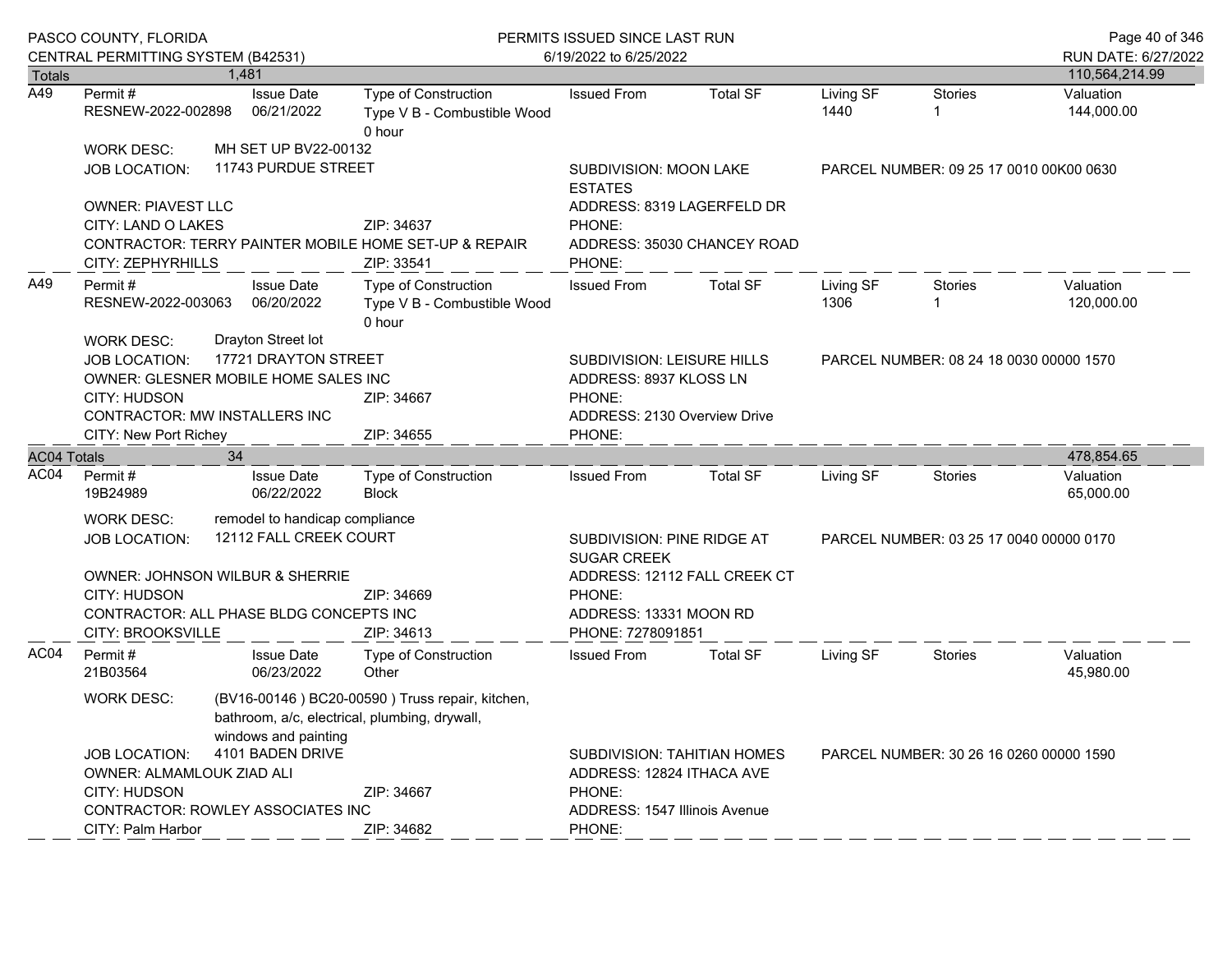|               | PASCO COUNTY, FLORIDA<br>CENTRAL PERMITTING SYSTEM (B42531)                                                                                                                                                                                                                                             |  |                                 |                                                                                                                                                   | PERMITS ISSUED SINCE LAST RUN<br>6/19/2022 to 6/25/2022                                                                                           |                                         |           |                                         |                        |
|---------------|---------------------------------------------------------------------------------------------------------------------------------------------------------------------------------------------------------------------------------------------------------------------------------------------------------|--|---------------------------------|---------------------------------------------------------------------------------------------------------------------------------------------------|---------------------------------------------------------------------------------------------------------------------------------------------------|-----------------------------------------|-----------|-----------------------------------------|------------------------|
| <b>Totals</b> |                                                                                                                                                                                                                                                                                                         |  | 1.481                           |                                                                                                                                                   |                                                                                                                                                   |                                         |           |                                         | 110,564,214.99         |
| AC04          | Permit#<br>21B24494                                                                                                                                                                                                                                                                                     |  | <b>Issue Date</b><br>06/22/2022 | Type of Construction<br>Other                                                                                                                     | <b>Issued From</b>                                                                                                                                | <b>Total SF</b>                         | Living SF | <b>Stories</b>                          | Valuation<br>1,500.00  |
|               | <b>WORK DESC:</b>                                                                                                                                                                                                                                                                                       |  | *Sales office 18B00203          | ** PRIVATE PROVIDER INSPECTIONS ** )) Convert<br>garage from temp sales office to single family<br>residence garage space * House permit 17B22626 |                                                                                                                                                   |                                         |           |                                         |                        |
|               | <b>JOB LOCATION:</b>                                                                                                                                                                                                                                                                                    |  | 3634 ABERDEEN GAIT COURT        |                                                                                                                                                   | PARCEL D                                                                                                                                          | <b>SUBDIVISION: STARKEY RANCH</b>       |           | PARCEL NUMBER: 20 26 17 0100 00100 0040 |                        |
|               | OWNER: M/I HOMES OF TAMPA LLC<br><b>CITY: TAMPA</b>                                                                                                                                                                                                                                                     |  |                                 | ZIP: 33634                                                                                                                                        | PHONE:                                                                                                                                            | ADDRESS: 4343 ANCHOR PLAZA PKWY STE 200 |           |                                         |                        |
|               | CONTRACTOR: MI HOMES OF TAMPA LLC<br>CITY: TAMPA                                                                                                                                                                                                                                                        |  |                                 | ZIP: 33634                                                                                                                                        | PHONE: 8139182947                                                                                                                                 | ADDRESS: 4343 ANCHOR PLAZA PKWY ST 20   |           |                                         |                        |
| AC04          | Permit#<br>RESALT-2022-000156                                                                                                                                                                                                                                                                           |  | <b>Issue Date</b><br>06/20/2022 | Type of Construction<br>Type V B - Combustible Wood<br>0 hour                                                                                     | <b>Issued From</b>                                                                                                                                | <b>Total SF</b><br>0                    | Living SF | <b>Stories</b>                          | Valuation<br>35,974.00 |
|               | Goldy<br><b>WORK DESC:</b><br>2835 FINCH DRIVE<br>JOB LOCATION:<br>OWNER: GOLDY KYLE &CALABRESI ANGELA<br>CITY: HOLIDAY<br>ZIP: 34690<br>CONTRACTOR: MRD PRODUCTS INC DBA/DALY ALUMINUM<br>CITY: HOLIDAY<br>ZIP: 34691                                                                                  |  |                                 |                                                                                                                                                   | SUBDIVISION: COLONIAL HILLS<br>PARCEL NUMBER: 29 26 16 055A 00001 0000<br>ADDRESS: 2835 FINCH DR<br>PHONE:<br>ADDRESS: 1415 US HWY 19 N<br>PHONE: |                                         |           |                                         |                        |
| AC04          | Permit#<br>RESALT-2022-001045                                                                                                                                                                                                                                                                           |  | <b>Issue Date</b><br>06/23/2022 | Type of Construction<br>Type V B - Combustible Wood<br>0 hour                                                                                     | <b>Issued From</b>                                                                                                                                | <b>Total SF</b><br>1300                 | Living SF | <b>Stories</b>                          | Valuation<br>15,000.00 |
|               | <b>WORK DESC:</b><br>BC21-00535- Enclose pole barn using T1-11 and<br>add electrical<br>10100 CASEY DRIVE<br><b>JOB LOCATION:</b><br>OWNER: HLOSKA FAMILY REVOCABLE TRUSTHLOSKA ANTHONY P<br><b>CITY: NEW PORT RICHEY</b><br>ZIP: 34654<br><b>CONTRACTOR: NA</b><br>CITY: NEW PORT RICHEY<br>ZIP: 34654 |  |                                 |                                                                                                                                                   | SUBDIVISION: GOLDEN ACRES<br>PARCEL NUMBER: 19 25 17 011B 00000 1020<br>ADDRESS: 10100 CASEY DR<br>PHONE:<br>ADDRESS: 10100 CASEY DR<br>PHONE:    |                                         |           |                                         |                        |
| AC04          | Permit#<br>RESALT-2022-001647                                                                                                                                                                                                                                                                           |  | <b>Issue Date</b><br>06/20/2022 | <b>Type of Construction</b><br>Type V B - Combustible Wood<br>0 hour                                                                              | <b>Issued From</b><br>BCCCP L                                                                                                                     | <b>Total SF</b><br>0                    | Living SF | Stories<br>1                            | Valuation<br>9,800.00  |
|               | WORK DESC:<br>JOB LOCATION:<br><b>OWNER: AZAR JEHAN</b>                                                                                                                                                                                                                                                 |  | Alteration 3215 Seven Springs   | 3215 SEVEN SPRINGS BOULEVARD                                                                                                                      | <b>SUBDIVISION: VENICE ESTATES</b><br>PARCEL NUMBER: 22 26 16 0050 00000 0060<br><b>SUBDIVISION</b>                                               |                                         |           |                                         |                        |
|               | <b>CITY: NEW PORT RICHEY</b>                                                                                                                                                                                                                                                                            |  |                                 | ZIP: 34655                                                                                                                                        | ADDRESS: 3215 SEVEN SPRINGS BLVD<br>PHONE:                                                                                                        |                                         |           |                                         |                        |
|               | CONTRACTOR: ADVANCED BUILDING CONSTRUCTION LLC<br><b>CITY: TARPON SPRINGS</b><br>ZIP: 34688                                                                                                                                                                                                             |  |                                 |                                                                                                                                                   | ADDRESS: 3054 SAVANNAH OAKS CIR<br>PHONE:                                                                                                         |                                         |           |                                         |                        |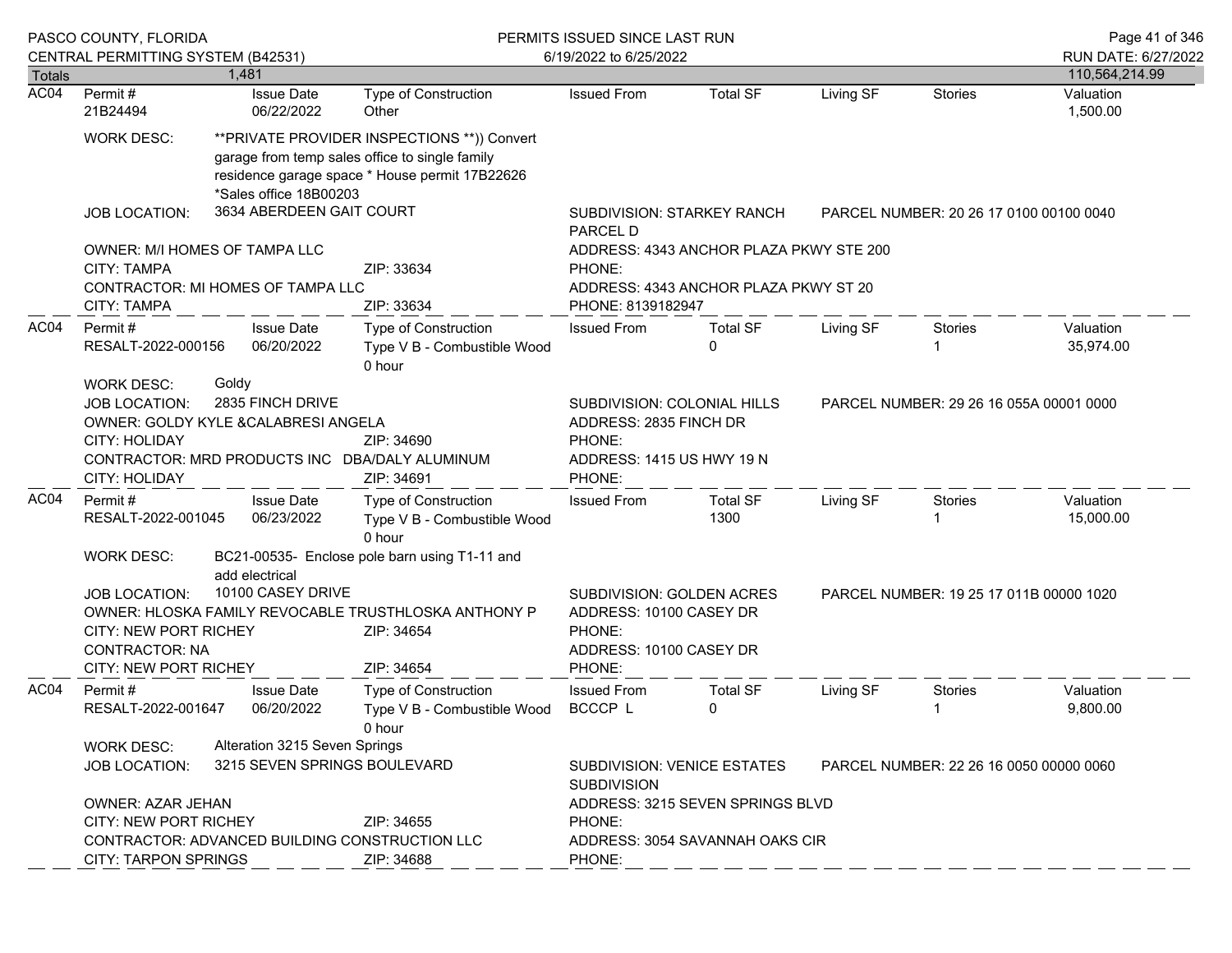|               | PASCO COUNTY, FLORIDA<br>CENTRAL PERMITTING SYSTEM (B42531)                                                                                                                                     |  |                                                                      | PERMITS ISSUED SINCE LAST RUN<br>6/19/2022 to 6/25/2022                                  | Page 42 of 346<br>RUN DATE: 6/27/2022                                                                         |                                                             |           |                                         |                        |
|---------------|-------------------------------------------------------------------------------------------------------------------------------------------------------------------------------------------------|--|----------------------------------------------------------------------|------------------------------------------------------------------------------------------|---------------------------------------------------------------------------------------------------------------|-------------------------------------------------------------|-----------|-----------------------------------------|------------------------|
| <b>Totals</b> |                                                                                                                                                                                                 |  | 1.481                                                                |                                                                                          |                                                                                                               |                                                             |           |                                         | 110,564,214.99         |
| AC04          | Permit#<br>RESALT-2022-001712                                                                                                                                                                   |  | <b>Issue Date</b><br>06/23/2022                                      | Type of Construction<br>Type V B - Combustible Wood<br>0 hour                            | <b>Issued From</b>                                                                                            | <b>Total SF</b><br>265                                      | Living SF | Stories<br>$\overline{2}$               | Valuation<br>2,400.00  |
|               | <b>WORK DESC:</b>                                                                                                                                                                               |  |                                                                      | Remove Sales Office From Garage (house permit<br>19B20970 * SALES CENTER permit 19B25903 |                                                                                                               |                                                             |           |                                         |                        |
|               | JOB LOCATION:                                                                                                                                                                                   |  | 11908 CASTINE STREET                                                 |                                                                                          | SUBDIVISION: VENTANA                                                                                          | TOWNHOMES AT WATERS EDGE                                    |           | PARCEL NUMBER: 29 25 17 0050 00000 0980 |                        |
|               | OWNER: RYLAND GROUP INC THE<br>CITY: TAMPA<br>CONTRACTOR: LENNAR HOMES LLC<br>CITY: TAMPA                                                                                                       |  |                                                                      | ZIP: 33609<br>ZIP: 33607                                                                 | PHONE:<br>PHONE: 8137695277                                                                                   | ADDRESS: 405 N REO ST STE 330<br>ADDRESS: 4600 WEST CYPRESS |           |                                         |                        |
| AC04          | Permit#<br><b>Issue Date</b><br>06/21/2022<br>RESALT-2022-001783                                                                                                                                |  | <b>Type of Construction</b><br>Type V B - Combustible Wood<br>0 hour | <b>Issued From</b>                                                                       | <b>Total SF</b><br>$\Omega$                                                                                   | Living SF                                                   | Stories   | Valuation<br>1,305.00                   |                        |
|               | 22012501 AV<br><b>WORK DESC:</b><br>29985 ANAND VIHAR DRIVE<br><b>JOB LOCATION:</b><br>OWNER: ANAND VIHAR LLC<br>CITY: TAMPA<br>CONTRACTOR: HARTSHORN CUSTOME CONTRACTING<br><b>CITY: TAMPA</b> |  |                                                                      | ZIP: 33607<br>ZIP: 33637                                                                 | SUBDIVISION: ANAND VIHAR<br>ADDRESS: 4923 W. CYPRESS STREET<br>PHONE:<br>ADDRESS: 8813 VENTURE COVE<br>PHONE: |                                                             |           | PARCEL NUMBER: 32 26 20 0240 07C00 0020 |                        |
| AC04          | Permit#<br>RESALT-2022-002162                                                                                                                                                                   |  | <b>Issue Date</b><br>06/21/2022                                      | <b>Type of Construction</b><br>Type V B - Combustible Wood<br>0 hour                     | <b>Issued From</b>                                                                                            | <b>Total SF</b><br>$\Omega$                                 | Living SF | Stories                                 | Valuation<br>12,000.00 |
|               | Todd A & Donna A Rowe<br><b>WORK DESC:</b><br>23101 DOVER DRIVE<br><b>JOB LOCATION:</b>                                                                                                         |  |                                                                      |                                                                                          | SUBDIVISION: LAKE PADGETT<br>PARCEL NUMBER: 17 26 19 002A 00000 0840<br><b>EAST</b>                           |                                                             |           |                                         |                        |
|               | OWNER: ROWE TODD A & DONNA A<br><b>CITY: LAND O LAKES</b><br><b>CONTRACTOR: D9 CONSTRUCTION LLC</b><br>CITY: DOVER                                                                              |  |                                                                      | ZIP: 34639<br>ZIP: 33527                                                                 | ADDRESS: 23101 DOVER DR<br>PHONE:<br>ADDRESS: 6115 DURANT RD<br>PHONE:                                        |                                                             |           |                                         |                        |
| AC04          | Permit#<br>RESALT-2022-002179                                                                                                                                                                   |  | <b>Issue Date</b><br>06/22/2022                                      | Type of Construction<br>Type V B - Combustible Wood<br>0 hour                            | <b>Issued From</b>                                                                                            | <b>Total SF</b><br>$\Omega$                                 | Living SF | <b>Stories</b>                          | Valuation<br>31,950.00 |
|               | <b>Preston Remodel</b><br><b>WORK DESC:</b><br>6552 GREEN ACRES BOULEVARD<br><b>JOB LOCATION:</b><br>OWNER: PRESTON DAVID J & KAREN D                                                           |  |                                                                      |                                                                                          | SUBDIVISION: WILDERNESS PARK<br>PARCEL NUMBER: 01 26 16 0210 00000 0110<br>ADDRESS: 6552 GREEN ACRES BLVD     |                                                             |           |                                         |                        |
|               | <b>CITY: NEW PORT RICHEY</b><br>CONTRACTOR: TEAM FARRELL INC<br><b>CITY: PORT RICHEY</b>                                                                                                        |  |                                                                      | ZIP: 34655<br>ZIP: 34668-0                                                               | PHONE:<br>ADDRESS: 6835 COMMERCE AVENUE<br>PHONE:                                                             |                                                             |           |                                         |                        |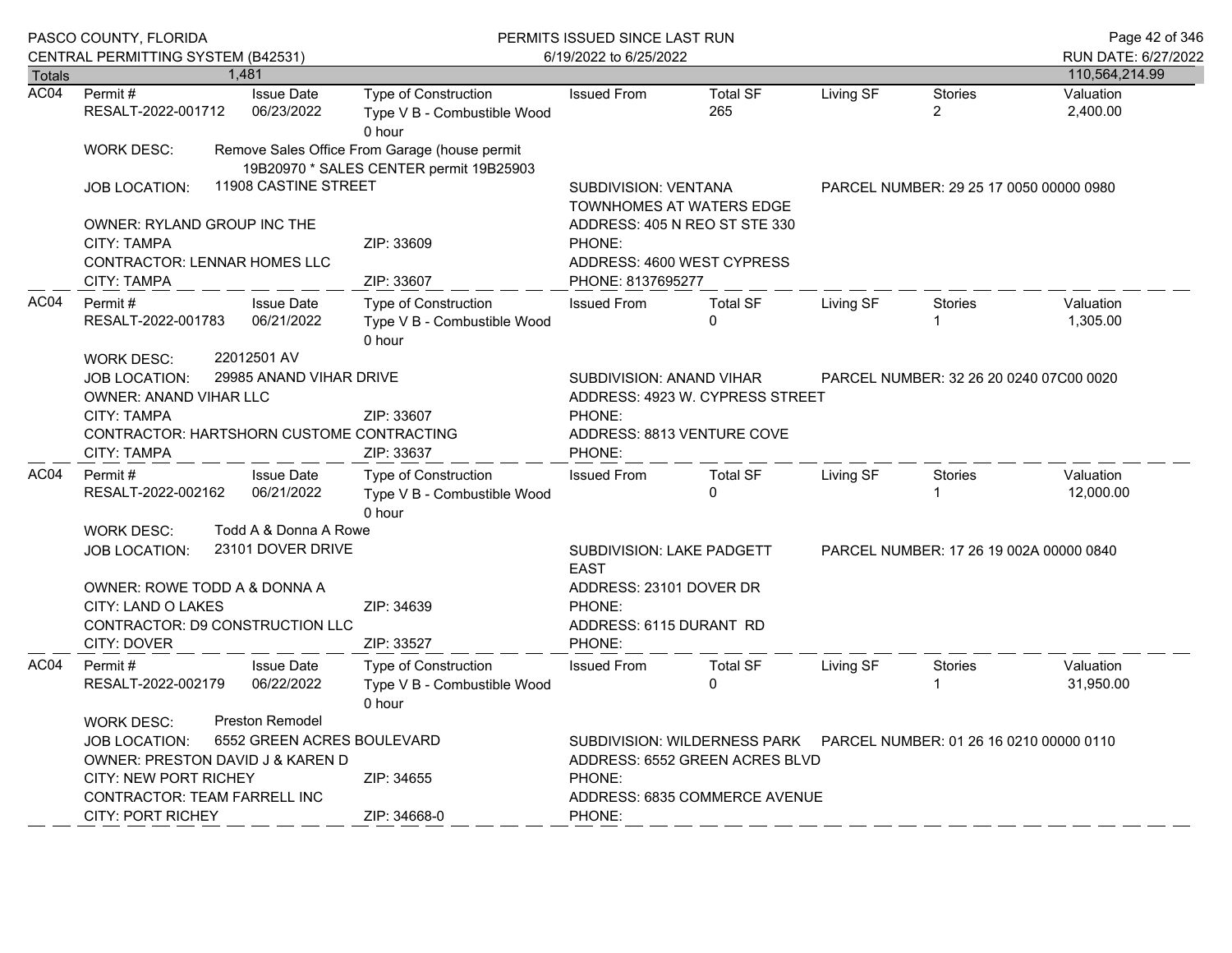|               | PASCO COUNTY, FLORIDA<br>CENTRAL PERMITTING SYSTEM (B42531)                                                                                                           |  |                                                    | PERMITS ISSUED SINCE LAST RUN<br>6/19/2022 to 6/25/2022       | Page 43 of 346<br>RUN DATE: 6/27/2022                                 |                                         |           |                                         |                        |
|---------------|-----------------------------------------------------------------------------------------------------------------------------------------------------------------------|--|----------------------------------------------------|---------------------------------------------------------------|-----------------------------------------------------------------------|-----------------------------------------|-----------|-----------------------------------------|------------------------|
| <b>Totals</b> |                                                                                                                                                                       |  | 1.481                                              |                                                               |                                                                       |                                         |           |                                         | 110,564,214.99         |
| AC04          | Permit#<br>RESALT-2022-002205                                                                                                                                         |  | <b>Issue Date</b><br>06/20/2022                    | Type of Construction<br>Type V B - Combustible Wood<br>0 hour | <b>Issued From</b>                                                    | <b>Total SF</b><br>2398                 | Living SF | <b>Stories</b>                          | Valuation<br>2,100.00  |
|               | <b>WORK DESC:</b><br><b>JOB LOCATION:</b>                                                                                                                             |  | Solis Job<br>29005 OLD MARSH END                   |                                                               | SUBDIVISION: MEADOW POINTE<br>PARCEL <sub>6</sub>                     | PARCEL NUMBER: 31 26 20 0180 00300 0280 |           |                                         |                        |
|               | <b>OWNER: SOLIS JOSE T</b><br>CITY: WESLEY CHAPEL<br>CONTRACTOR: SYNERGY PROPERTY RESTORATION INC<br>CITY: CLEARWATER                                                 |  |                                                    | ZIP: 33543<br>ZIP: 33760                                      | ADDRESS: 29005 OLD MARSH END<br>PHONE:<br>ADDRESS:<br>PHONE:          |                                         |           |                                         |                        |
| AC04          | Permit#<br><b>Issue Date</b><br>06/21/2022<br>RESALT-2022-002206                                                                                                      |  |                                                    | Type of Construction<br>Type V B - Combustible Wood<br>0 hour | <b>Issued From</b>                                                    | <b>Total SF</b><br>1508                 | Living SF | Stories                                 | Valuation<br>28,557.65 |
|               | <b>WORK DESC:</b>                                                                                                                                                     |  | HUDSON, FL 34667                                   | Crawlspace Repair 7111 JEANNE AVENUE,                         | SUBDIVISION: BAYONET POINT<br>PARCEL NUMBER: 03 25 16 0010 00D00 0170 |                                         |           |                                         |                        |
|               | <b>JOB LOCATION:</b>                                                                                                                                                  |  | 7111 JEANNE AVENUE                                 |                                                               | <b>ANNEX</b>                                                          |                                         |           |                                         |                        |
|               | <b>OWNER: ENGLISH DENISE B</b><br>CITY: HUDSON<br>CONTRACTOR: L R E GROUND SERVICES INC<br>CITY: BROOKSVILLE                                                          |  |                                                    | ZIP: 34667<br>ZIP: 34601                                      | ADDRESS: 7111 JEANNE AVE<br>PHONE:<br>PHONE:                          | ADDRESS: 1115 SOUTH MAIN STREET         |           |                                         |                        |
| AC04          | Permit#<br>RESALT-2022-002412                                                                                                                                         |  | <b>Issue Date</b><br>06/20/2022                    | Type of Construction<br>Type V B - Combustible Wood<br>0 hour | <b>Issued From</b>                                                    | <b>Total SF</b><br>$\mathbf{0}$         | Living SF | <b>Stories</b>                          | Valuation<br>96,475.00 |
|               | <b>WORK DESC:</b><br><b>JOB LOCATION:</b><br>OWNER: TRAVERS RONALD G & KRISTINE L<br>CITY: TOLEDO<br>CONTRACTOR: PAUL EVANS CONSTRUCTION INC<br>CITY: NEW PORT RICHEY |  | interior remodel<br>3577 SEAWAY DRIVE              | ZIP: 98591<br>ZIP: 34652                                      | SUBDIVISION: FLOR-A-MAR<br>ADDRESS: PO BOX 729<br>PHONE:<br>PHONE:    | ADDRESS: 6315 SPOONBILL DRIVE           |           | PARCEL NUMBER: 12 26 15 079D 02200 0150 |                        |
| AC04          | Permit#<br>RESALT-2022-002476                                                                                                                                         |  | <b>Issue Date</b><br>06/20/2022                    | Type of Construction<br>Type V B - Combustible Wood<br>0 hour | <b>Issued From</b>                                                    | <b>Total SF</b><br>$\mathbf{0}$         | Living SF | Stories                                 | Valuation<br>613.00    |
|               | WORK DESC:<br><b>JOB LOCATION:</b>                                                                                                                                    |  | 2166 Great Sapphire Ln<br>2166 GREAT SAPPHIRE LANE |                                                               | SUBDIVISION: TOWNES AT<br><b>CYPRESS RANCH</b>                        | PARCEL NUMBER: 29 26 18 0120 01200 0070 |           |                                         |                        |
|               | <b>OWNER: LENNAR HOMES LLC</b><br><b>CITY: TAMPA</b>                                                                                                                  |  |                                                    | ZIP: 33607                                                    | ADDRESS: 4600 W CYPRESS ST STE 200<br>PHONE:                          |                                         |           |                                         |                        |
|               | CONTRACTOR: MID FLORIDA CONTRACTING INC<br>CITY: Orlando                                                                                                              |  |                                                    | ZIP: 33619                                                    | ADDRESS: 8415 East Adamo Drive<br>PHONE:                              |                                         |           |                                         |                        |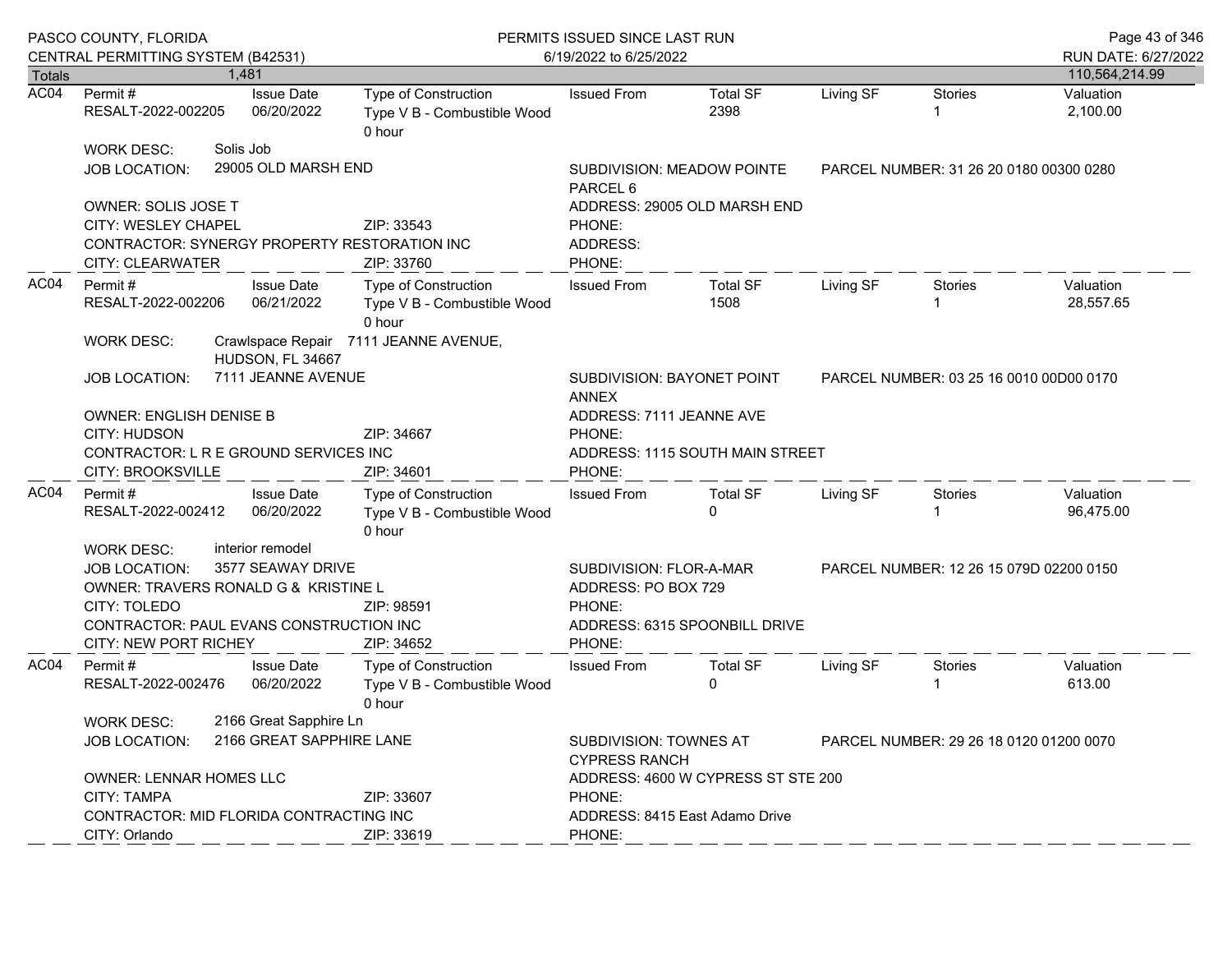|               | PASCO COUNTY, FLORIDA<br>CENTRAL PERMITTING SYSTEM (B42531)                                               |       |                                                           | PERMITS ISSUED SINCE LAST RUN<br>6/19/2022 to 6/25/2022              | Page 44 of 346<br>RUN DATE: 6/27/2022                                                     |                                                                      |           |                                         |                     |  |
|---------------|-----------------------------------------------------------------------------------------------------------|-------|-----------------------------------------------------------|----------------------------------------------------------------------|-------------------------------------------------------------------------------------------|----------------------------------------------------------------------|-----------|-----------------------------------------|---------------------|--|
| <b>Totals</b> |                                                                                                           | 1.481 |                                                           |                                                                      |                                                                                           |                                                                      |           |                                         | 110,564,214.99      |  |
| AC04          | Permit#<br>RESALT-2022-002500                                                                             |       | <b>Issue Date</b><br>06/20/2022                           | Type of Construction<br>Type V B - Combustible Wood<br>0 hour        | <b>Issued From</b>                                                                        | <b>Total SF</b><br>$\Omega$                                          | Living SF | <b>Stories</b>                          | Valuation<br>613.00 |  |
|               | <b>WORK DESC:</b><br><b>JOB LOCATION:</b>                                                                 |       | 2140 Great Sapphire Ln<br>2140 GREAT SAPPHIRE LANE        |                                                                      | SUBDIVISION: TOWNES AT<br><b>CYPRESS RANCH</b>                                            | PARCEL NUMBER: 29 26 18 0120 01100 0050                              |           |                                         |                     |  |
|               | <b>OWNER: LENNAR HOMES LLC</b>                                                                            |       |                                                           |                                                                      |                                                                                           | ADDRESS: 4600 W CYPRESS ST STE 200                                   |           |                                         |                     |  |
|               | <b>CITY: TAMPA</b><br>CONTRACTOR: MID FLORIDA CONTRACTING INC<br>CITY: Orlando                            |       |                                                           | ZIP: 33607<br>ZIP: 33619                                             | PHONE:<br>ADDRESS: 8415 East Adamo Drive<br>PHONE:                                        |                                                                      |           |                                         |                     |  |
| AC04          | Permit #<br>RESALT-2022-002505<br><b>WORK DESC:</b>                                                       |       | <b>Issue Date</b><br>06/22/2022<br>2156 Great Sapphire Ln | Type of Construction<br>Type V B - Combustible Wood<br>0 hour        | <b>Issued From</b>                                                                        | <b>Total SF</b><br>$\Omega$                                          | Living SF | Stories                                 | Valuation<br>613.00 |  |
|               | JOB LOCATION:                                                                                             |       | 2156 GREAT SAPPHIRE LANE                                  |                                                                      | SUBDIVISION: TOWNES AT<br>PARCEL NUMBER: 29 26 18 0120 01100 0010<br><b>CYPRESS RANCH</b> |                                                                      |           |                                         |                     |  |
|               | OWNER: LENNAR HOMES LLC<br><b>CITY: TAMPA</b><br>CONTRACTOR: MID FLORIDA CONTRACTING INC                  |       |                                                           | ZIP: 33607                                                           | ADDRESS: 4600 W CYPRESS ST STE 200<br>PHONE:<br>ADDRESS: 8415 East Adamo Drive            |                                                                      |           |                                         |                     |  |
|               | CITY: Orlando                                                                                             |       |                                                           | ZIP: 33619                                                           | PHONE:                                                                                    |                                                                      |           |                                         |                     |  |
| AC04          | Permit #<br>RESALT-2022-002507                                                                            |       | <b>Issue Date</b><br>06/20/2022                           | <b>Type of Construction</b><br>Type V B - Combustible Wood<br>0 hour | <b>Issued From</b>                                                                        | <b>Total SF</b><br>0                                                 | Living SF | Stories<br>-1                           | Valuation<br>613.00 |  |
|               | <b>WORK DESC:</b>                                                                                         |       | 23269 Willow Glen Way                                     |                                                                      |                                                                                           |                                                                      |           |                                         |                     |  |
|               | JOB LOCATION:                                                                                             |       | 23269 WILLOW GLEN WAY                                     |                                                                      | SUBDIVISION: WILLOW SQUARE<br><b>TOWNHOMES</b>                                            |                                                                      |           | PARCEL NUMBER: 32 26 19 0150 00000 0290 |                     |  |
|               | <b>OWNER: LENNAR HOMES LLC</b><br>CITY: TAMPA<br>CONTRACTOR: MID FLORIDA CONTRACTING INC<br>CITY: Orlando |       |                                                           | ZIP: 33607<br>ZIP: 33619                                             | PHONE:<br>PHONE:                                                                          | ADDRESS: 4600 W CYPRESS ST STE 200<br>ADDRESS: 8415 East Adamo Drive |           |                                         |                     |  |
| AC04          | Permit#<br>RESALT-2022-002511                                                                             |       | <b>Issue Date</b><br>06/20/2022                           | <b>Type of Construction</b><br>Type V B - Combustible Wood<br>0 hour | <b>Issued From</b>                                                                        | <b>Total SF</b><br>0                                                 | Living SF | <b>Stories</b><br>-1                    | Valuation<br>613.00 |  |
|               | <b>WORK DESC:</b><br>JOB LOCATION:                                                                        |       | 23261 Willow Glen Way<br>23261 WILLOW GLEN WAY            |                                                                      | SUBDIVISION: WILLOW SQUARE<br><b>TOWNHOMES</b>                                            | PARCEL NUMBER: 32 26 19 0150 00000 0270                              |           |                                         |                     |  |
|               | OWNER: LENNAR HOMES LLC<br><b>CITY: TAMPA</b><br>CONTRACTOR: MID FLORIDA CONTRACTING INC<br>CITY: Orlando |       |                                                           | ZIP: 33607<br>ZIP: 33619                                             | PHONE:<br>PHONE:                                                                          | ADDRESS: 4600 W CYPRESS ST STE 200<br>ADDRESS: 8415 East Adamo Drive |           |                                         |                     |  |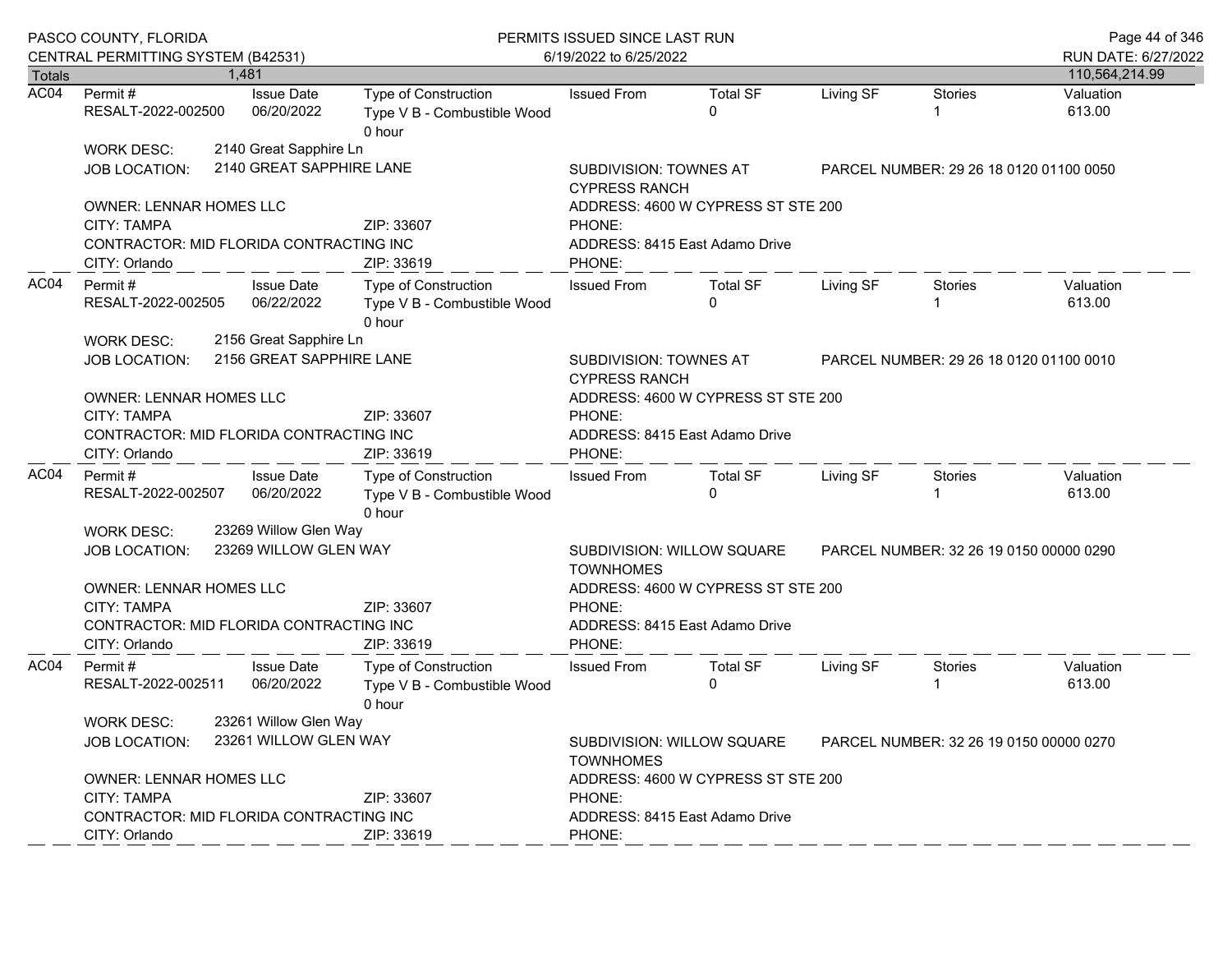|               | PASCO COUNTY, FLORIDA<br>CENTRAL PERMITTING SYSTEM (B42531)                                                                                                                               |      |                                                               | PERMITS ISSUED SINCE LAST RUN<br>6/19/2022 to 6/25/2022       | Page 45 of 346<br>RUN DATE: 6/27/2022                                                          |                                                           |                                  |                                         |                        |
|---------------|-------------------------------------------------------------------------------------------------------------------------------------------------------------------------------------------|------|---------------------------------------------------------------|---------------------------------------------------------------|------------------------------------------------------------------------------------------------|-----------------------------------------------------------|----------------------------------|-----------------------------------------|------------------------|
| <b>Totals</b> |                                                                                                                                                                                           |      | 1,481                                                         |                                                               |                                                                                                |                                                           |                                  |                                         | 110,564,214.99         |
| AC04          | Permit #<br>RESALT-2022-002537                                                                                                                                                            |      | <b>Issue Date</b><br>06/23/2022                               | Type of Construction<br>Type V B - Combustible Wood<br>0 hour | <b>Issued From</b>                                                                             | <b>Total SF</b><br>1512                                   | Living SF                        | <b>Stories</b>                          | Valuation<br>4,750.00  |
|               | <b>WORK DESC:</b><br><b>JOB LOCATION:</b><br><b>OWNER: ROSS ALEXIS C</b><br><b>CITY: WESLEY CHAPEL</b>                                                                                    |      | Ross Job<br>1315 STANDRIDGE DRIVE                             | ZIP: 33543<br>CONTRACTOR: SYNERGY PROPERTY RESTORATION INC    | PHONE:<br>ADDRESS:                                                                             | SUBDIVISION: MEADOW POINTE<br>ADDRESS: 1315 STANDRIDGE DR |                                  | PARCEL NUMBER: 33 26 20 0110 04300 0060 |                        |
|               | <b>CITY: CLEARWATER</b>                                                                                                                                                                   |      |                                                               | ZIP: 33760                                                    | PHONE:                                                                                         |                                                           |                                  |                                         |                        |
| AC04          | Permit#<br><b>Issue Date</b><br>06/24/2022<br>RESALT-2022-002568                                                                                                                          |      | Type of Construction<br>Type V B - Combustible Wood<br>0 hour | <b>Issued From</b>                                            | <b>Total SF</b><br>$\mathbf{0}$                                                                | Living SF                                                 | <b>Stories</b><br>$\overline{2}$ | Valuation<br>20,000.00                  |                        |
|               | <b>WORK DESC:</b><br>JOB LOCATION:                                                                                                                                                        | Zoss | 1850 PINK GUARA COURT                                         |                                                               | SUBDIVISION: THOUSAND OAKS<br><b>EAST</b>                                                      | PARCEL NUMBER: 36 26 16 0050 00000 1170                   |                                  |                                         |                        |
|               | OWNER: ZOSS CODY J & GINA L<br><b>CITY: TRINITY</b><br><b>CONTRACTOR: TODD HOMES</b><br><b>CITY: TAMPA</b>                                                                                |      |                                                               | ZIP: 34655<br>ZIP: 33612                                      | ADDRESS: 1850 PINK GUARA CT<br>PHONE:<br>ADDRESS: 1225 E 131ST AVE UNIT B<br>PHONE: 7279003763 |                                                           |                                  |                                         |                        |
| AC04          | Permit#<br>RESALT-2022-002680                                                                                                                                                             |      | <b>Issue Date</b><br>06/21/2022                               | Type of Construction<br>Type V B - Combustible Wood<br>0 hour | <b>Issued From</b>                                                                             | <b>Total SF</b><br>$\Omega$                               | Living SF                        | Stories                                 | Valuation<br>613.00    |
|               | <b>WORK DESC:</b>                                                                                                                                                                         |      | 3543 Bellmeade Ct                                             |                                                               |                                                                                                |                                                           |                                  |                                         |                        |
|               | <b>JOB LOCATION:</b>                                                                                                                                                                      |      | 3543 BELLMEADE COURT                                          |                                                               | SUBDIVISION: MEADOW POINTE<br>IV.                                                              | PARCEL NUMBER: 22 26 20 0060 00500 0040                   |                                  |                                         |                        |
|               | OWNER: STANDARD PACIFIC OF FLORIDA<br><b>CITY: MIAMI</b>                                                                                                                                  |      |                                                               | ZIP: 33172                                                    | ADDRESS: 700 NW 107TH AVE STE 400<br>PHONE:                                                    |                                                           |                                  |                                         |                        |
|               | CONTRACTOR: MID FLORIDA CONTRACTING INC<br>CITY: Orlando                                                                                                                                  |      |                                                               | ZIP: 33619                                                    | PHONE:                                                                                         | ADDRESS: 8415 East Adamo Drive                            |                                  |                                         |                        |
| AC04          | Permit#<br>RESALT-2022-002687                                                                                                                                                             |      | <b>Issue Date</b><br>06/24/2022                               | Type of Construction<br>Type V B - Combustible Wood<br>0 hour | <b>Issued From</b>                                                                             | <b>Total SF</b><br>$\Omega$                               | Living SF                        | <b>Stories</b>                          | Valuation<br>24,250.00 |
|               | RESIDENTIAL ALTERATIONS 1257 LITTLEFIELD<br><b>WORK DESC:</b><br>DRIVE, NEW PORT RICHEY, FL 34655                                                                                         |      |                                                               |                                                               |                                                                                                |                                                           |                                  |                                         |                        |
|               | 1257 LITTLEFIELD DRIVE<br><b>JOB LOCATION:</b><br>OWNER: JONAS STEVEN K & REBECCA A<br><b>CITY: NEW PORT RICHEY</b><br>ZIP: 34652<br>CONTRACTOR: A PLUS FIREPLACES GRANITE AND MARBLE INC |      |                                                               |                                                               | SUBDIVISION: OAK RIDGE<br>PHONE:<br>ADDRESS: 8133 RIDGE ROAD                                   | ADDRESS: 4914 STATE ROAD 54                               |                                  | PARCEL NUMBER: 33 26 16 002B 00000 4580 |                        |
|               | <b>CITY: PORT RICHEY</b>                                                                                                                                                                  |      |                                                               | ZIP: 34668                                                    | PHONE:                                                                                         |                                                           |                                  |                                         |                        |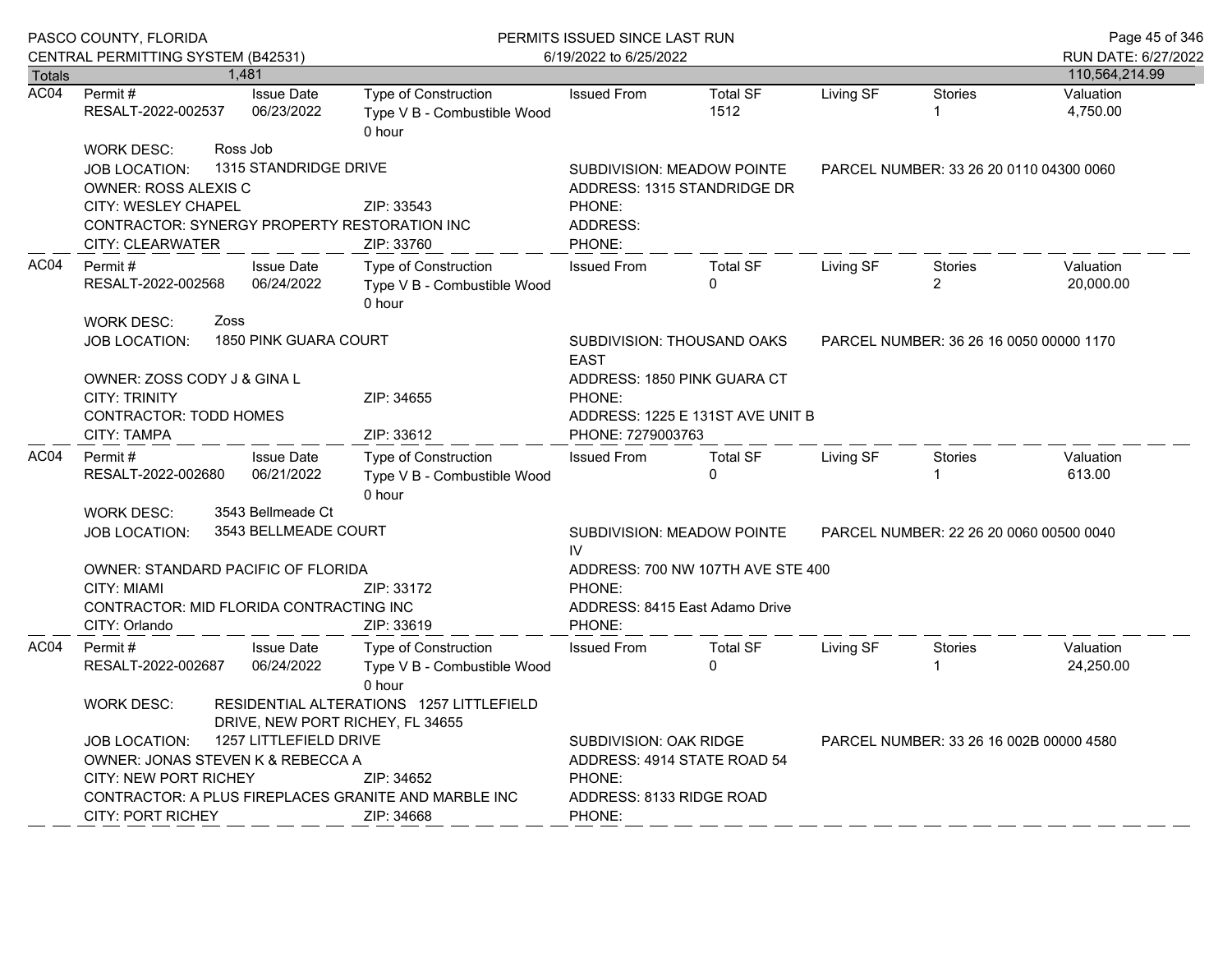|               | PASCO COUNTY, FLORIDA<br>CENTRAL PERMITTING SYSTEM (B42531)                                                                                                        |                                                            |                                                                                                                                  | PERMITS ISSUED SINCE LAST RUN<br>6/19/2022 to 6/25/2022                                                                                                       |                                                             |           |                                         |                        |  |  |
|---------------|--------------------------------------------------------------------------------------------------------------------------------------------------------------------|------------------------------------------------------------|----------------------------------------------------------------------------------------------------------------------------------|---------------------------------------------------------------------------------------------------------------------------------------------------------------|-------------------------------------------------------------|-----------|-----------------------------------------|------------------------|--|--|
| <b>Totals</b> |                                                                                                                                                                    | 1.481                                                      |                                                                                                                                  |                                                                                                                                                               |                                                             |           |                                         | 110,564,214.99         |  |  |
| AC04          | Permit#<br>RESALT-2022-002692                                                                                                                                      | <b>Issue Date</b><br>06/23/2022                            | <b>Type of Construction</b><br>Type V B - Combustible Wood<br>0 hour                                                             | <b>Issued From</b>                                                                                                                                            | <b>Total SF</b><br>$\Omega$                                 | Living SF | <b>Stories</b>                          | Valuation<br>12,000.00 |  |  |
|               | <b>WORK DESC:</b>                                                                                                                                                  | 34652                                                      | Covered porch for side of the house 3955<br>FLORAMAR TERRACE, NEW PORT RICHEY, FL                                                |                                                                                                                                                               |                                                             |           |                                         |                        |  |  |
|               | <b>JOB LOCATION:</b>                                                                                                                                               | 3955 FLORAMAR TERRACE                                      |                                                                                                                                  | <b>SUBDIVISION: REPLAT</b><br><b>FLOR-A-MAR</b>                                                                                                               |                                                             |           | PARCEL NUMBER: 12 26 15 0040 00800 0410 |                        |  |  |
|               | <b>OWNER: CHWALA JAMES J &amp; ELLEN M</b><br><b>CITY: NEW PORT RICHEY</b><br>CONTRACTOR: INCOM ROOFING INC<br>CITY: RIVERA BEACH                                  |                                                            | ZIP: 34652<br>ZIP: 33404                                                                                                         | PHONE:<br>ADDRESS: 481 W 36 ST<br>PHONE:                                                                                                                      | ADDRESS: 3955 FLORAMAR TER                                  |           |                                         |                        |  |  |
| AC04          | Permit#<br>RESALT-2022-002709<br><b>WORK DESC:</b>                                                                                                                 | <b>Issue Date</b><br>06/21/2022<br>Revision Epperson 58/23 | Type of Construction<br>Type V B - Combustible Wood<br>0 hour                                                                    | <b>Issued From</b>                                                                                                                                            | <b>Total SF</b><br>0                                        | Living SF | Stories                                 | Valuation<br>2,000.00  |  |  |
|               | <b>JOB LOCATION:</b>                                                                                                                                               | 7963 PELICAN REED CIRCLE                                   |                                                                                                                                  | <b>SOUTH</b>                                                                                                                                                  | SUBDIVISION: EPPERSON RANCH                                 |           | PARCEL NUMBER: 34 25 20 0110 02300 0580 |                        |  |  |
|               | OWNER: AGOSTO CHRISTOPHER P & MALITZA<br>CITY: WESLEY CHAPEL<br>CONTRACTOR: DR HORTON INC<br><b>CITY: TAMPA</b>                                                    |                                                            | ZIP: 33545<br>ZIP: 33637-0                                                                                                       | ADDRESS: 7963 PELICAN REED CIRCLE<br>PHONE:<br>ADDRESS: 12602 TELECOM DRIVE<br>PHONE: 8137409720                                                              |                                                             |           |                                         |                        |  |  |
| AC04          | Permit #<br>RESALT-2022-002787                                                                                                                                     | <b>Issue Date</b><br>06/21/2022                            | Type of Construction<br>Type V B - Combustible Wood<br>0 hour                                                                    | <b>Issued From</b>                                                                                                                                            | <b>Total SF</b><br>0                                        | Living SF | Stories<br>-1                           | Valuation<br>4,800.00  |  |  |
|               | <b>WORK DESC:</b><br><b>JOB LOCATION:</b><br><b>CITY: PINEHURST</b><br><b>CITY: HOLIDAY</b>                                                                        | Sutton<br>1447 HONOR DRIVE                                 | OWNER: SUTTON GEORGE R REVOCABLE TRSTSUTTON GEORGE<br>ZIP: 28374<br>CONTRACTOR: MRD PRODUCTS INC DBA/DALY ALUMINUM<br>ZIP: 34691 | PHONE:<br>ADDRESS: 1415 US HWY 19 N<br>PHONE:                                                                                                                 | SUBDIVISION: COUNTRY ESTATES<br>ADDRESS: 20 TURTLE POINT RD |           | PARCEL NUMBER: 31 26 16 007B 00000 0550 |                        |  |  |
| AC04          | Permit#<br>RESALT-2022-002817                                                                                                                                      | <b>Issue Date</b><br>06/22/2022                            | <b>Type of Construction</b><br>Type V B - Combustible Wood<br>0 hour                                                             | <b>Issued From</b>                                                                                                                                            | <b>Total SF</b><br>0                                        | Living SF | <b>Stories</b><br>-1                    | Valuation<br>34,390.00 |  |  |
|               | <b>WORK DESC:</b><br><b>JOB LOCATION:</b><br>OWNER: PAYNE CRIS D & JOAN D<br>CITY: LAND O LAKES<br><b>CONTRACTOR: TEAM FARRELL INC</b><br><b>CITY: PORT RICHEY</b> | Payne 4 Seasons<br>19183 SHIP WHEEL WAY                    | ZIP: 34638<br>ZIP: 34668-0                                                                                                       | SUBDIVISION: DEL WEBB BEXLEY<br>PARCEL NUMBER: 10 26 18 0040 02900 0170<br>ADDRESS: 19183 SHIP WHEEL WAY<br>PHONE:<br>ADDRESS: 6835 COMMERCE AVENUE<br>PHONE: |                                                             |           |                                         |                        |  |  |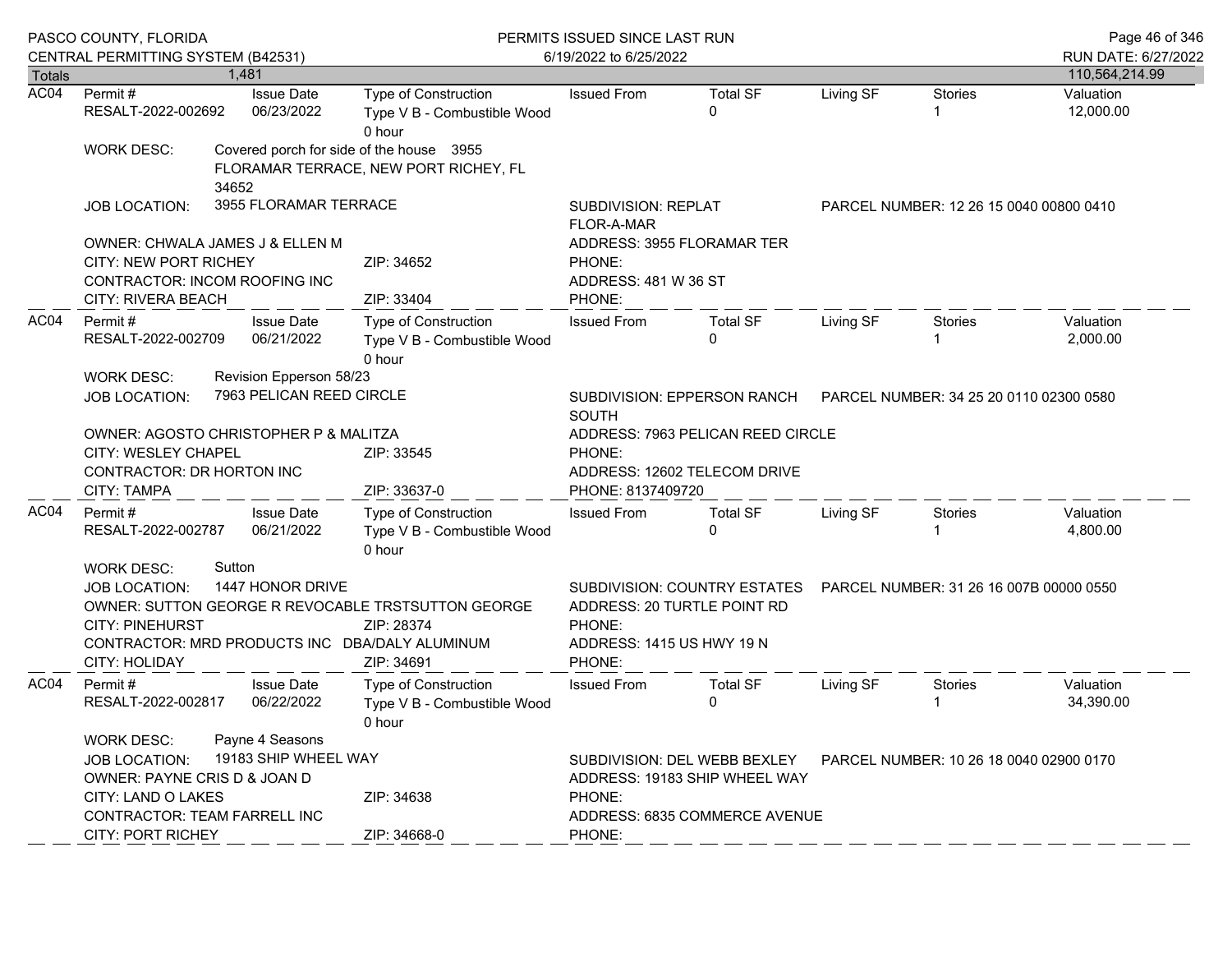|                       | PASCO COUNTY, FLORIDA                                                                                                |                                 | PERMITS ISSUED SINCE LAST RUN                                        | Page 47 of 346                                                                          |                                   |           |                                         |                       |
|-----------------------|----------------------------------------------------------------------------------------------------------------------|---------------------------------|----------------------------------------------------------------------|-----------------------------------------------------------------------------------------|-----------------------------------|-----------|-----------------------------------------|-----------------------|
|                       | CENTRAL PERMITTING SYSTEM (B42531)                                                                                   |                                 |                                                                      | 6/19/2022 to 6/25/2022                                                                  |                                   |           |                                         | RUN DATE: 6/27/2022   |
| <b>Totals</b><br>AC04 |                                                                                                                      | 1.481                           |                                                                      |                                                                                         |                                   |           |                                         | 110,564,214.99        |
|                       | Permit#<br>RESALT-2022-002859                                                                                        | <b>Issue Date</b><br>06/21/2022 | Type of Construction<br>Type V B - Combustible Wood<br>0 hour        | <b>Issued From</b>                                                                      | <b>Total SF</b><br>$\Omega$       | Living SF | <b>Stories</b>                          | Valuation<br>2,250.00 |
|                       | <b>WORK DESC:</b>                                                                                                    | <b>NEGRON</b>                   |                                                                      |                                                                                         |                                   |           |                                         |                       |
|                       | JOB LOCATION:                                                                                                        | 34903 HIGHBURY LANE             |                                                                      | SUBDIVISION: CHAPEL CREEK                                                               |                                   |           | PARCEL NUMBER: 06 26 21 0060 00600 0110 |                       |
|                       | OWNER: NEGRON ALEX & LAUREN                                                                                          |                                 |                                                                      | ADDRESS: 34903 HIGHBURY LN                                                              |                                   |           |                                         |                       |
|                       | CITY: ZEPHYRHILLS                                                                                                    |                                 | ZIP: 33541                                                           | PHONE:                                                                                  |                                   |           |                                         |                       |
|                       | <b>CONTRACTOR: PATRIOT SCREENS INC</b>                                                                               |                                 |                                                                      | ADDRESS: 8419 Clara Drive                                                               |                                   |           |                                         |                       |
|                       | CITY: ZEPHYRHILLS                                                                                                    |                                 | ZIP: 33540                                                           | PHONE:                                                                                  |                                   |           |                                         |                       |
| AC04                  | Permit#<br><b>Issue Date</b><br>RESALT-2022-002862<br>06/21/2022                                                     |                                 | Type of Construction<br>Type V B - Combustible Wood<br>0 hour        | <b>Issued From</b>                                                                      | <b>Total SF</b><br><sup>0</sup>   | Living SF | Stories                                 | Valuation<br>2,495.00 |
|                       | ZHI<br><b>WORK DESC:</b><br>JOB LOCATION:<br>OWNER: ZHI YU<br>CITY: MERCER ISLAND<br>CONTRACTOR: PATRIOT SCREENS INC | 19293 BREYNIA DRIVE             | ZIP: 98040                                                           | SUBDIVISION: MORSANI<br>ADDRESS: 9604 SE 34TH ST<br>PHONE:<br>ADDRESS: 8419 Clara Drive |                                   |           | PARCEL NUMBER: 34 26 18 0070 00100 0030 |                       |
|                       | CITY: ZEPHYRHILLS                                                                                                    |                                 | ZIP: 33540                                                           | PHONE:                                                                                  |                                   |           |                                         |                       |
| AC04                  | <b>Issue Date</b><br>Permit#<br>06/20/2022<br>RESALT-2022-002864                                                     |                                 | <b>Type of Construction</b><br>Type V B - Combustible Wood<br>0 hour | <b>Issued From</b>                                                                      | <b>Total SF</b><br>$\Omega$       | Living SF | <b>Stories</b>                          | Valuation<br>1,500.00 |
|                       | <b>WORK DESC:</b>                                                                                                    | <b>MORRISON-SPENCE</b>          |                                                                      |                                                                                         |                                   |           |                                         |                       |
|                       | <b>JOB LOCATION:</b>                                                                                                 | 29548 OX-EYE COURT              |                                                                      | PARCEL <sub>8</sub>                                                                     | <b>SUBDIVISION: MEADOW POINTE</b> |           | PARCEL NUMBER: 32 26 20 0170 00300 0790 |                       |
|                       | OWNER: SPENCE ISIAH &MORRISON-SPENCE CLAIRE                                                                          |                                 |                                                                      | ADDRESS: 29548 OX EYE CT                                                                |                                   |           |                                         |                       |
|                       | <b>CITY: WESLEY CHAPEL</b>                                                                                           |                                 | ZIP: 33543                                                           | PHONE:                                                                                  |                                   |           |                                         |                       |
|                       | CONTRACTOR: PATRIOT SCREENS INC                                                                                      |                                 |                                                                      | ADDRESS: 8419 Clara Drive                                                               |                                   |           |                                         |                       |
|                       | CITY: ZEPHYRHILLS                                                                                                    |                                 | ZIP: 33540                                                           | PHONE:                                                                                  |                                   |           |                                         |                       |
| AC04                  | Permit#<br>RESALT-2022-002956                                                                                        | <b>Issue Date</b><br>06/21/2022 | <b>Type of Construction</b><br>Type V B - Combustible Wood<br>0 hour | <b>Issued From</b>                                                                      | <b>Total SF</b><br>$\Omega$       | Living SF | <b>Stories</b>                          | Valuation<br>1,300.00 |
|                       | <b>WORK DESC:</b>                                                                                                    | <b>ALPUCHE</b>                  |                                                                      |                                                                                         |                                   |           |                                         |                       |
|                       | JOB LOCATION:                                                                                                        | 35109 DEERFIELD OAKS DRIVE      |                                                                      |                                                                                         | SUBDIVISION: LAKE BERNADETTE      |           | PARCEL NUMBER: 05 26 21 0120 00300 0160 |                       |
|                       | OWNER: ALPUCHE RODOLFO V & CAROL L                                                                                   |                                 |                                                                      | ADDRESS: 35109 DEERFIELD OAKS DR                                                        |                                   |           |                                         |                       |
|                       | CITY: ZEPHYRHILLS                                                                                                    |                                 | ZIP: 33541                                                           | PHONE:                                                                                  |                                   |           |                                         |                       |
|                       | CONTRACTOR: PATRIOT SCREENS INC                                                                                      |                                 |                                                                      | ADDRESS: 8419 Clara Drive                                                               |                                   |           |                                         |                       |
|                       | CITY: ZEPHYRHILLS                                                                                                    |                                 | ZIP: 33540                                                           | PHONE:                                                                                  |                                   |           |                                         |                       |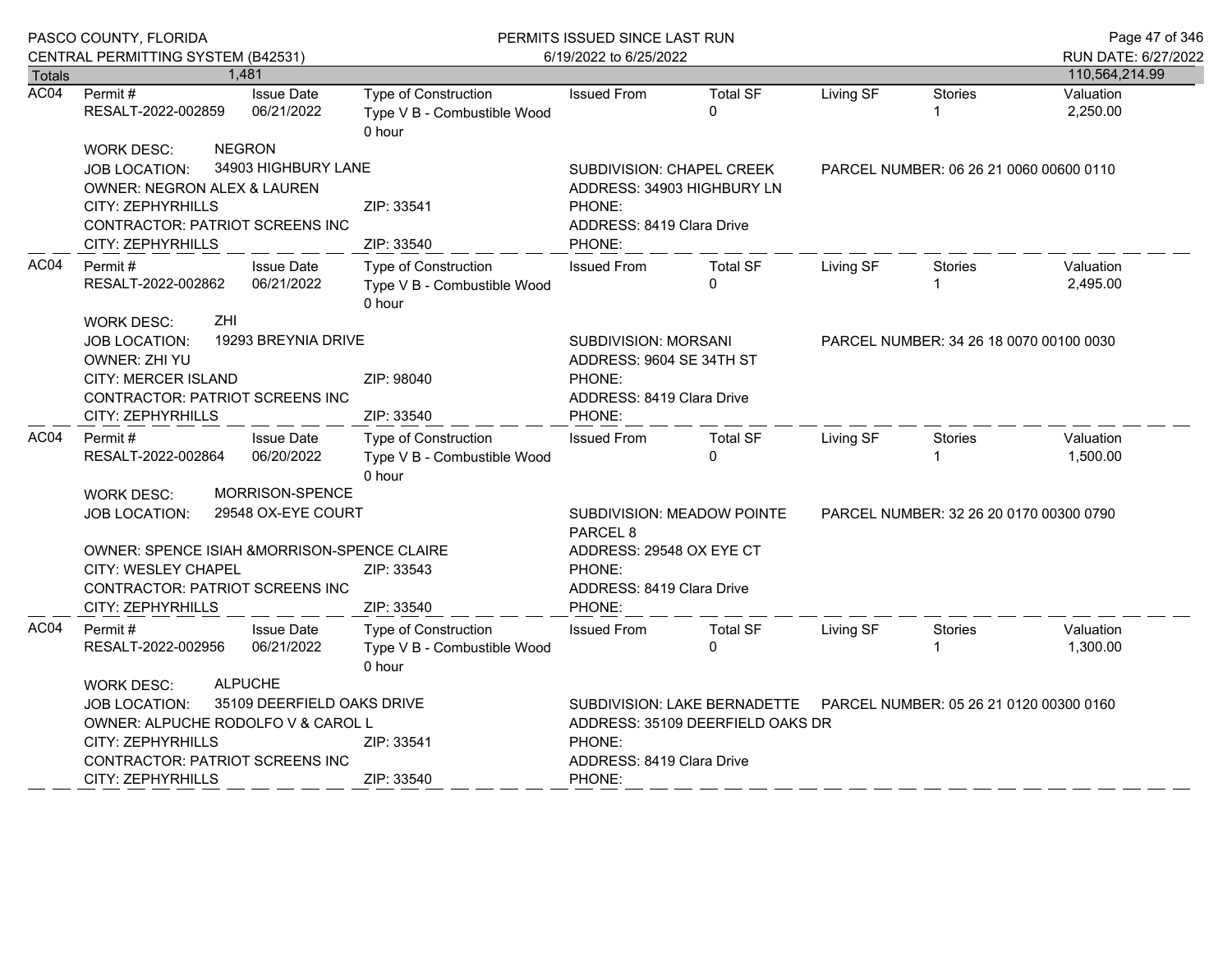|               | PASCO COUNTY, FLORIDA<br>CENTRAL PERMITTING SYSTEM (B42531)                                                                                                                                                                                            |  |                                                        | PERMITS ISSUED SINCE LAST RUN                                                     | Page 48 of 346<br>RUN DATE: 6/27/2022                                                                         |                                                                                                     |           |                                         |                                         |  |
|---------------|--------------------------------------------------------------------------------------------------------------------------------------------------------------------------------------------------------------------------------------------------------|--|--------------------------------------------------------|-----------------------------------------------------------------------------------|---------------------------------------------------------------------------------------------------------------|-----------------------------------------------------------------------------------------------------|-----------|-----------------------------------------|-----------------------------------------|--|
| <b>Totals</b> |                                                                                                                                                                                                                                                        |  | 1.481                                                  |                                                                                   | 6/19/2022 to 6/25/2022                                                                                        |                                                                                                     |           |                                         | 110,564,214.99                          |  |
| AC04          | Permit#<br>RESALT-2022-002963                                                                                                                                                                                                                          |  | <b>Issue Date</b><br>06/24/2022                        | <b>Type of Construction</b><br>Type V B - Combustible Wood<br>0 hour              | <b>Issued From</b>                                                                                            | <b>Total SF</b><br>$\Omega$                                                                         | Living SF | <b>Stories</b><br>1                     | Valuation<br>11,900.00                  |  |
|               | <b>WORK DESC:</b><br>JOB LOCATION:                                                                                                                                                                                                                     |  | Sylvester<br>4516 SEAGULL DRIVE, Unit 910              |                                                                                   | CONDOMINIUM                                                                                                   | <b>SUBDIVISION: SEAVIEW PLACE</b><br>PARCEL NUMBER: 07 26 16 0360 00000 9100<br>AT GULF LANDINGS, A |           |                                         |                                         |  |
|               | <b>CITY: NEW PORT RICHEY</b><br><b>CONTRACTOR: LUXURY BATH SYSTEMS</b><br><b>CITY: PALM HARBOR</b>                                                                                                                                                     |  |                                                        | OWNER: TRUST OF SEAVIEW 1064PESCE ALEXANDER P & STACE<br>ZIP: 34652<br>ZIP: 34684 | ADDRESS: 4516 SEAGULL DR UNIT 910<br>PHONE:<br>ADDRESS:<br>PHONE: 7276987360                                  |                                                                                                     |           |                                         |                                         |  |
| AC04          | <b>Issue Date</b><br>Permit #<br>RESALT-2022-002978<br>06/23/2022                                                                                                                                                                                      |  |                                                        | Type of Construction<br>Type V B - Combustible Wood<br>0 hour                     | <b>Issued From</b>                                                                                            | <b>Total SF</b><br>$\Omega$                                                                         | Living SF | <b>Stories</b>                          | Valuation<br>1,905.00                   |  |
|               | <b>KEN RAVER</b><br><b>WORK DESC:</b><br>10688 LAXER CAY LOOP<br><b>JOB LOCATION:</b><br>OWNER: RAVER KENNETH PAUL JR & ANGELA<br><b>CITY: SAN ANTONIO</b><br>ZIP: 33576<br>CONTRACTOR: AFFORDABLE RESCREENING LLC<br>ZIP: 33592<br>CITY: THONOTOSASSA |  |                                                        |                                                                                   | <b>SUBDIVISION: MIRADA</b><br>ADDRESS: 10688 LAXER CAY LOOP<br>PHONE:<br>ADDRESS: 9907 E FOWLER AVE<br>PHONE: |                                                                                                     |           | PARCEL NUMBER: 15 25 20 0090 01700 0320 |                                         |  |
| AC04          | Permit #<br>RESALT-2022-002982                                                                                                                                                                                                                         |  | <b>Issue Date</b><br>06/23/2022                        | <b>Type of Construction</b><br>Type V B - Combustible Wood<br>0 hour              | <b>Issued From</b>                                                                                            | <b>Total SF</b><br>$\Omega$                                                                         | Living SF | <b>Stories</b>                          | Valuation<br>2,495.00                   |  |
|               | <b>THAKKAR</b><br><b>WORK DESC:</b><br>4793 SAN MARTINO DRIVE<br><b>JOB LOCATION:</b><br>OWNER: THAKKAR JAY S & PARITA J<br><b>CITY: WESLEY CHAPEL</b><br>ZIP: 33543<br>CONTRACTOR: AFFORDABLE RESCREENING LLC<br>CITY: THONOTOSASSA<br>ZIP: 33592     |  |                                                        |                                                                                   | SUBDIVISION: ESTANCIA<br>ADDRESS: 4793 SAN MARTINO DR<br>PHONE:<br>ADDRESS: 9907 E FOWLER AVE<br>PHONE:       |                                                                                                     |           |                                         | PARCEL NUMBER: 18 26 20 0080 07400 0050 |  |
| AC04          | Permit #<br>RESALT-2022-003123<br><b>WORK DESC:</b>                                                                                                                                                                                                    |  | <b>Issue Date</b><br>06/21/2022<br>Window Installation | <b>Type of Construction</b><br>Type V B - Combustible Wood<br>0 hour              | <b>Issued From</b>                                                                                            | <b>Total SF</b><br>1668                                                                             | Living SF | <b>Stories</b>                          | Valuation<br>1,100.00                   |  |
|               | 3708 WINDHAM DRIVE<br><b>JOB LOCATION:</b><br>OWNER: TORRES RAIDEN DOMINGUEZ<br><b>CITY: HOLIDAY</b><br>ZIP: 34691<br>CONTRACTOR:<br><b>CITY: HOLIDAY</b>                                                                                              |  |                                                        | ZIP: 34691                                                                        | ADDRESS: 3708 WINDHAM DR<br>PHONE:<br>PHONE:                                                                  | SUBDIVISION: BEACON SQUARE<br>ADDRESS: 3708 WINDHAM DRIVE                                           |           | PARCEL NUMBER: 24 26 15 006E 00000 8040 |                                         |  |
|               | B01 - Amusement & Recreati 2                                                                                                                                                                                                                           |  |                                                        |                                                                                   |                                                                                                               |                                                                                                     |           |                                         | 752,000.00                              |  |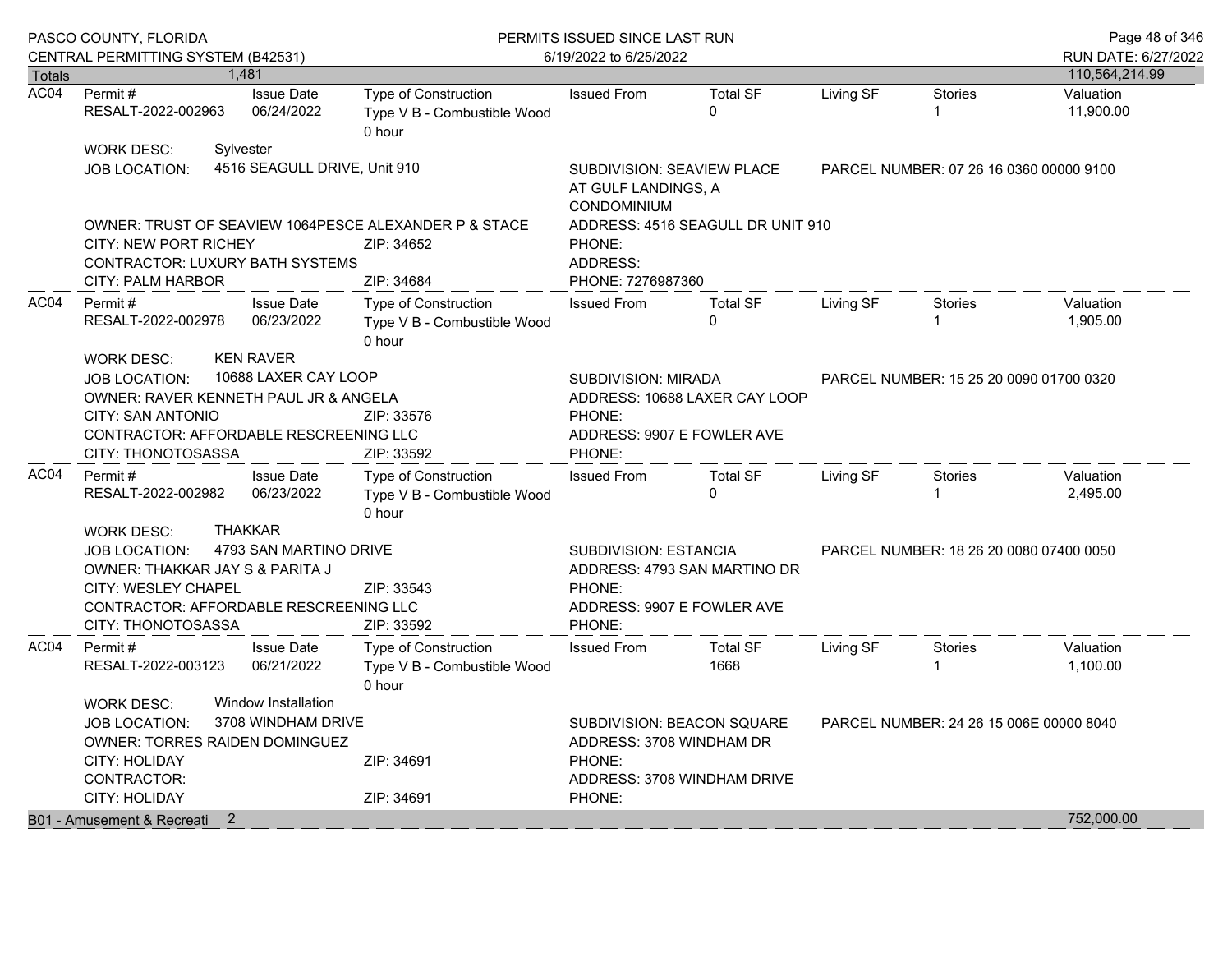|        | PASCO COUNTY, FLORIDA                                                                                        |                                             |                                                       | PERMITS ISSUED SINCE LAST RUN                            | Page 49 of 346                          |           |                                         |                     |
|--------|--------------------------------------------------------------------------------------------------------------|---------------------------------------------|-------------------------------------------------------|----------------------------------------------------------|-----------------------------------------|-----------|-----------------------------------------|---------------------|
|        | CENTRAL PERMITTING SYSTEM (B42531)                                                                           |                                             |                                                       | 6/19/2022 to 6/25/2022                                   |                                         |           |                                         | RUN DATE: 6/27/2022 |
| Totals |                                                                                                              | 1.481                                       |                                                       |                                                          |                                         |           |                                         | 110,564,214.99      |
|        | B01 - AmPermit#                                                                                              | <b>Issue Date</b>                           | Type of Construction                                  | <b>Issued From</b>                                       | <b>Total SF</b>                         | Living SF | <b>Stories</b>                          | Valuation           |
|        | 21B14830                                                                                                     | 06/24/2022                                  | VB- Unprotected Wood or<br>Masonry Frame              |                                                          | 3228                                    |           |                                         | 527,000.00          |
|        | <b>WORK DESC:</b>                                                                                            | Burger King # 1571- REMODEL                 |                                                       |                                                          |                                         |           |                                         |                     |
|        |                                                                                                              |                                             | INTERIOR/EXTERIOR OF EXISTING BURGER KING             |                                                          |                                         |           |                                         |                     |
|        | <b>JOB LOCATION:</b>                                                                                         | 3444 US HIGHWAY 19                          |                                                       | <b>SUBDIVISION: TAMPA AND</b><br>TARPON SPRINGS LAND CO. | PARCEL NUMBER: 19 26 16 0010 03900 0010 |           |                                         |                     |
|        |                                                                                                              |                                             | OWNER: BURGER KING CORP #1571FRIENDS BUSINESS ENTERPR | ADDRESS: PO BOX 984                                      |                                         |           |                                         |                     |
|        | CITY: OLDSMAR                                                                                                |                                             | ZIP: 34677                                            | PHONE:                                                   |                                         |           |                                         |                     |
|        |                                                                                                              | CONTRACTOR: SPEED CONSTRUCTION SERVICES INC |                                                       | ADDRESS: 4633 SW 74 AVE                                  |                                         |           |                                         |                     |
|        | <b>CITY: MIAMI</b>                                                                                           |                                             | ZIP: 33155                                            | PHONE:                                                   |                                         |           |                                         |                     |
|        | B01 - AmPermit#                                                                                              | <b>Issue Date</b>                           | <b>Type of Construction</b>                           | <b>Issued From</b>                                       | <b>Total SF</b>                         | Living SF | <b>Stories</b>                          | Valuation           |
|        | 22B00771                                                                                                     | 06/24/2022                                  | VB- Unprotected Wood or                               |                                                          | 1110                                    |           |                                         | 225,000.00          |
|        |                                                                                                              |                                             | Masonry Frame                                         |                                                          |                                         |           |                                         |                     |
|        | <b>WORK DESC:</b>                                                                                            | Pasadena Point- Amenity Center Cabana       |                                                       |                                                          |                                         |           |                                         |                     |
|        | <b>JOB LOCATION:</b>                                                                                         | 34157 VERBENA STREET                        |                                                       |                                                          | <b>SUBDIVISION: PASADENA POINT</b>      |           | PARCEL NUMBER: 31 25 21 0050 0P100 0000 |                     |
|        |                                                                                                              | OWNER: CF GTIS PASADENA POINT LLC           |                                                       | ADDRESS: 4065 CRESCENT PARK DR                           |                                         |           |                                         |                     |
|        | <b>CITY: RIVERVIEW</b>                                                                                       |                                             | ZIP: 33578                                            | PHONE:                                                   |                                         |           |                                         |                     |
|        |                                                                                                              | CONTRACTOR: WINDWARD BUILDING GROUP INC     |                                                       | ADDRESS: 650 2ND AVE SOUTH                               |                                         |           |                                         |                     |
|        | CITY: ST. PETERSBURG                                                                                         |                                             | ZIP: 33701                                            | PHONE:                                                   |                                         |           |                                         |                     |
|        | B05 - Industrial Building Total 5                                                                            |                                             |                                                       |                                                          |                                         |           |                                         | 3,296,450.00        |
|        | B05 - IndPermit#                                                                                             | <b>Issue Date</b>                           | Type of Construction                                  | <b>Issued From</b>                                       | <b>Total SF</b>                         | Living SF | <b>Stories</b>                          | Valuation           |
|        | 22B00225                                                                                                     | 06/20/2022                                  | VB- Unprotected Wood or                               | BCCCP L                                                  | 551                                     |           |                                         | 1,188,050.00        |
|        |                                                                                                              |                                             | Masonry Frame                                         |                                                          |                                         |           |                                         |                     |
|        | <b>WORK DESC:</b>                                                                                            |                                             | Tampa Bay Water- interior renovation to existing      |                                                          |                                         |           |                                         |                     |
|        |                                                                                                              | facility                                    |                                                       |                                                          |                                         |           |                                         |                     |
|        | 2300 PERMIT PLACE<br>JOB LOCATION:<br><b>OWNER: TAMPA BAY WATER</b><br><b>CITY: CLEARWATER</b><br>ZIP: 33763 |                                             |                                                       | SUBDIVISION:                                             |                                         |           | PARCEL NUMBER: 28 26 18 0000 00100 0021 |                     |
|        |                                                                                                              |                                             | ADDRESS: 2575 ENTERPRISE RD                           |                                                          |                                         |           |                                         |                     |
|        |                                                                                                              |                                             | PHONE:                                                |                                                          |                                         |           |                                         |                     |
|        |                                                                                                              | CONTRACTOR: P C L CONSTRUCTION INC          |                                                       | ADDRESS: 3810 Northdale Blvd.                            |                                         |           |                                         |                     |
|        | CITY: Tampa                                                                                                  |                                             | ZIP: 33624                                            | PHONE:                                                   |                                         |           |                                         |                     |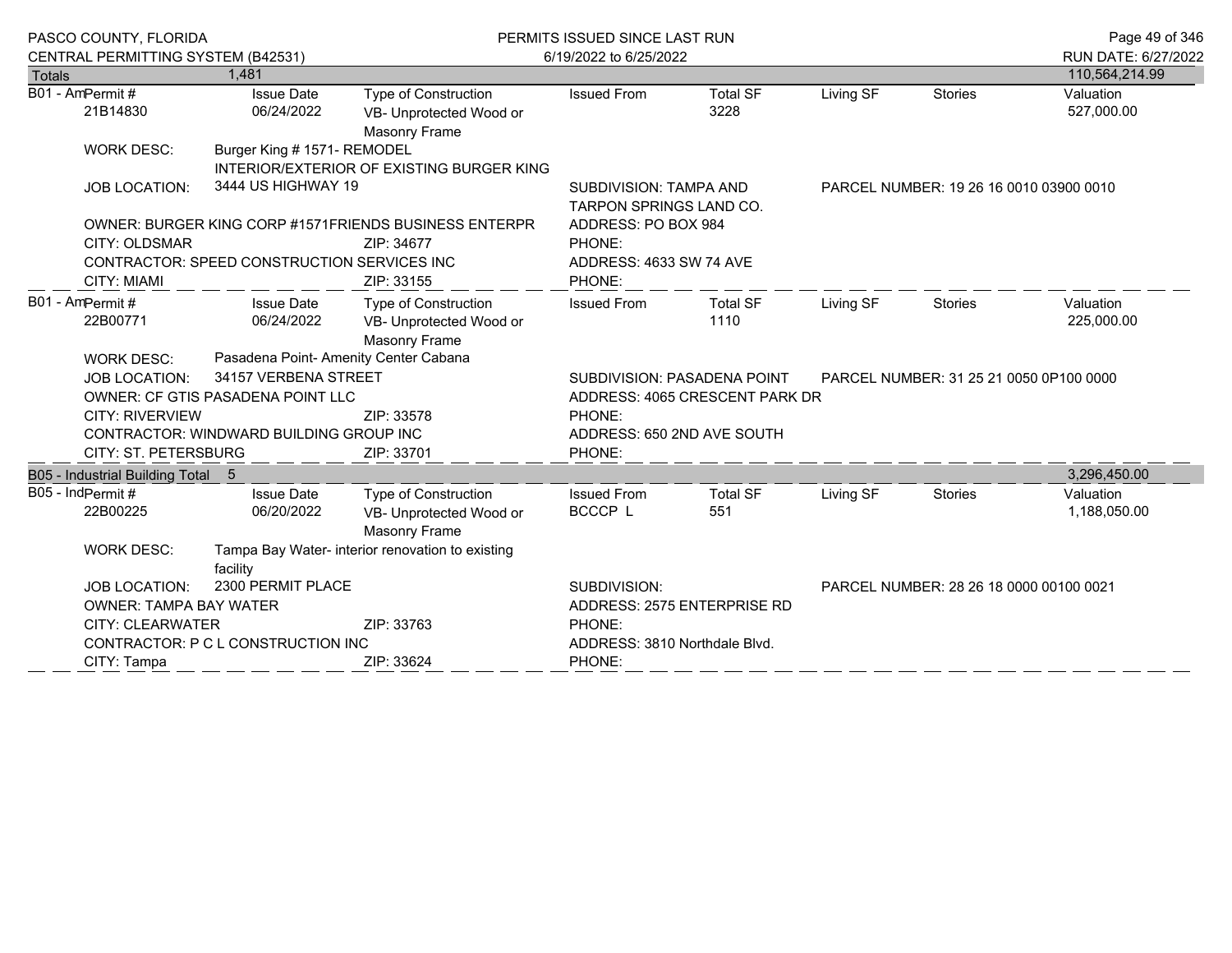|                              | PASCO COUNTY, FLORIDA<br>CENTRAL PERMITTING SYSTEM (B42531)                                                                                                                     |                                                                                              |                                                                                                                                                                               | PERMITS ISSUED SINCE LAST RUN<br>6/19/2022 to 6/25/2022                             | Page 50 of 346<br>RUN DATE: 6/27/2022 |           |                                         |                           |
|------------------------------|---------------------------------------------------------------------------------------------------------------------------------------------------------------------------------|----------------------------------------------------------------------------------------------|-------------------------------------------------------------------------------------------------------------------------------------------------------------------------------|-------------------------------------------------------------------------------------|---------------------------------------|-----------|-----------------------------------------|---------------------------|
| <b>Totals</b>                |                                                                                                                                                                                 | 1.481                                                                                        |                                                                                                                                                                               |                                                                                     |                                       |           |                                         | 110,564,214.99            |
| B05 - IndPermit#<br>22B00242 |                                                                                                                                                                                 | <b>Issue Date</b><br>06/20/2022                                                              | Type of Construction<br><b>IIB-Unprotected</b><br>Non-Combustible: Building<br>constructed of<br>non-combustible materials but<br>these materials have no fire<br>resistance. | <b>Issued From</b>                                                                  | <b>Total SF</b><br>20000              | Living SF | <b>Stories</b>                          | Valuation<br>1,883,400.00 |
|                              | <b>WORK DESC:</b>                                                                                                                                                               | Conveyor Consulting & Rubber Headquarters: new<br>warehouse building phase 1: SDP-2021-00133 |                                                                                                                                                                               |                                                                                     |                                       |           |                                         |                           |
|                              | 11719 URADCO PLACE<br><b>JOB LOCATION:</b><br>OWNER: ALEMAT EQUITY HOLDINGS II INC<br>CITY: LUTZ<br>ZIP: 33559<br><b>CONTRACTOR: VARI CONSTRUCTION LLC</b><br>CITY: BROOKSVILLE |                                                                                              | SUBDIVISION: ONE PASCO<br>PARCEL NUMBER: 09 25 20 0020 00000 0230<br><b>CENTER</b>                                                                                            |                                                                                     |                                       |           |                                         |                           |
|                              |                                                                                                                                                                                 |                                                                                              | ZIP: 34602                                                                                                                                                                    | ADDRESS: 2502 MEXICAN SUN DR<br>PHONE:<br>ADDRESS: 4243 NANCY CREEK BLVD.<br>PHONE: |                                       |           |                                         |                           |
|                              | B05 - IndPermit#<br>22B00244                                                                                                                                                    | <b>Issue Date</b><br>06/20/2022                                                              | Type of Construction<br>IIB-Unprotected<br>Non-Combustible: Building<br>constructed of<br>non-combustible materials but<br>these materials have no fire<br>resistance.        | <b>Issued From</b>                                                                  | <b>Total SF</b><br>4000               | Living SF | <b>Stories</b>                          | Valuation<br>75,000.00    |
|                              | <b>WORK DESC:</b>                                                                                                                                                               | SDP-2021-00133                                                                               | Conveyor Consulting- build-out for lease space:                                                                                                                               |                                                                                     |                                       |           |                                         |                           |
|                              | <b>JOB LOCATION:</b>                                                                                                                                                            | 11725 URADCO PLACE                                                                           |                                                                                                                                                                               | SUBDIVISION: ONE PASCO<br><b>CENTER</b>                                             |                                       |           | PARCEL NUMBER: 09 25 20 0020 00000 0230 |                           |
|                              |                                                                                                                                                                                 | OWNER: ALEMAT EQUITY HOLDINGS II INC                                                         |                                                                                                                                                                               |                                                                                     | ADDRESS: 2502 MEXICAN SUN DR          |           |                                         |                           |
|                              | CITY: LUTZ                                                                                                                                                                      |                                                                                              | ZIP: 33559                                                                                                                                                                    | PHONE:                                                                              |                                       |           |                                         |                           |
|                              |                                                                                                                                                                                 | CONTRACTOR: VARI CONSTRUCTION LLC                                                            |                                                                                                                                                                               |                                                                                     | ADDRESS: 4243 NANCY CREEK BLVD.       |           |                                         |                           |
|                              | CITY: BROOKSVILLE<br>ZIP: 34602                                                                                                                                                 |                                                                                              |                                                                                                                                                                               | PHONE:                                                                              |                                       |           |                                         |                           |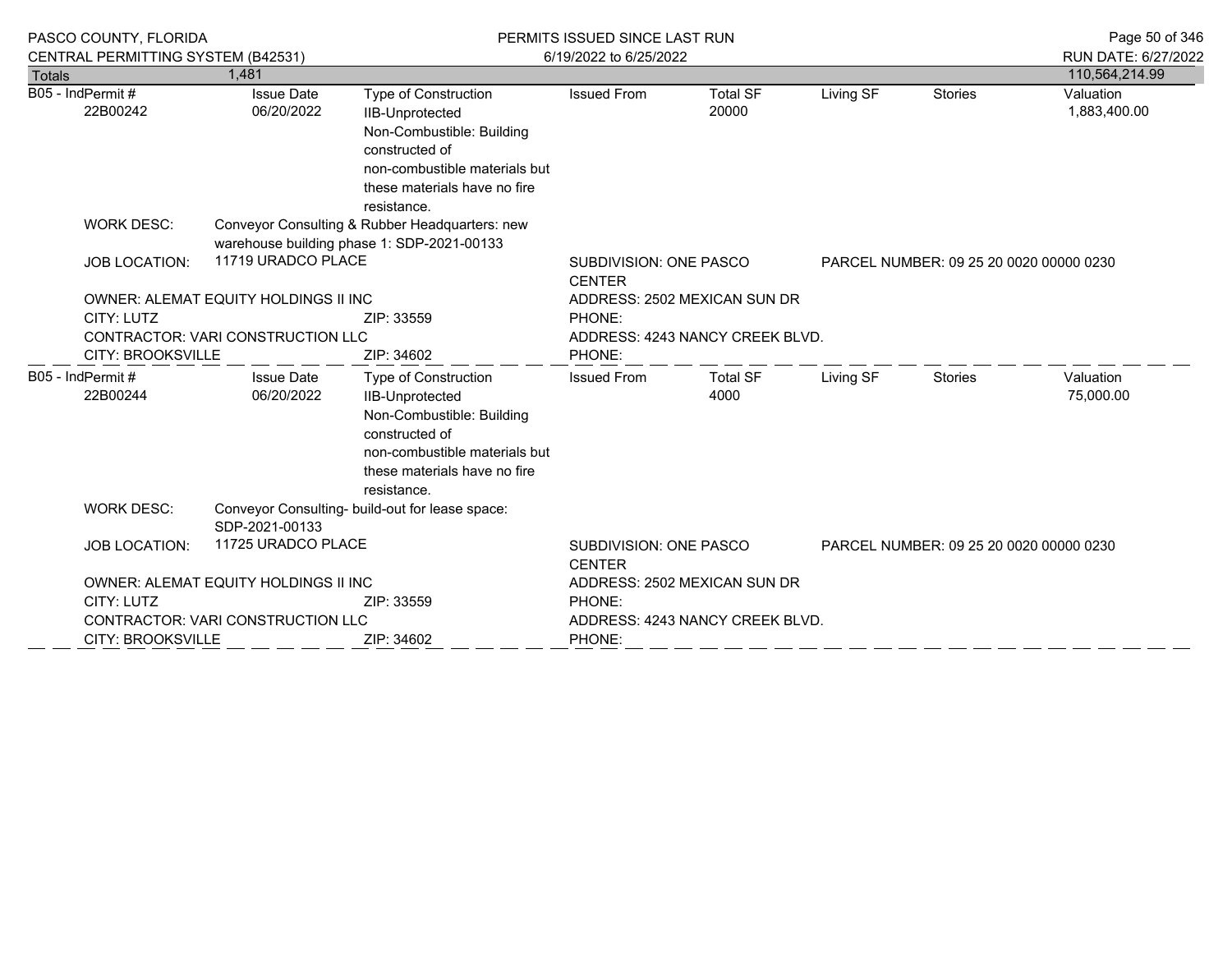| PASCO COUNTY, FLORIDA                  |                                                                                                                                       |                                                                                                                                                                                      | PERMITS ISSUED SINCE LAST RUN                                                      | Page 51 of 346                   |           |                                         |                           |
|----------------------------------------|---------------------------------------------------------------------------------------------------------------------------------------|--------------------------------------------------------------------------------------------------------------------------------------------------------------------------------------|------------------------------------------------------------------------------------|----------------------------------|-----------|-----------------------------------------|---------------------------|
| CENTRAL PERMITTING SYSTEM (B42531)     |                                                                                                                                       |                                                                                                                                                                                      | 6/19/2022 to 6/25/2022                                                             |                                  |           |                                         | RUN DATE: 6/27/2022       |
| <b>Totals</b>                          | 1,481                                                                                                                                 |                                                                                                                                                                                      |                                                                                    |                                  |           |                                         | 110,564,214.99            |
| B05 - IndPermit#<br>22B00245           | <b>Issue Date</b><br>06/20/2022                                                                                                       | <b>Type of Construction</b><br><b>IIB-Unprotected</b><br>Non-Combustible: Building<br>constructed of<br>non-combustible materials but<br>these materials have no fire<br>resistance. | <b>Issued From</b>                                                                 | <b>Total SF</b><br>4000          | Living SF | Stories                                 | Valuation<br>75,000.00    |
| <b>WORK DESC:</b>                      | SDP-2021-00133                                                                                                                        | Conveyor Consulting- build-out for lease space:                                                                                                                                      |                                                                                    |                                  |           |                                         |                           |
| <b>JOB LOCATION:</b>                   | 11727 URADCO PLACE                                                                                                                    |                                                                                                                                                                                      |                                                                                    | SUBDIVISION: ONE PASCO           |           | PARCEL NUMBER: 09 25 20 0020 00000 0230 |                           |
| CITY: LUTZ<br><b>CITY: BROOKSVILLE</b> | OWNER: ALEMAT EQUITY HOLDINGS II INC<br>CONTRACTOR: VARI CONSTRUCTION LLC                                                             | PHONE:<br>PHONE:                                                                                                                                                                     | ADDRESS: 2502 MEXICAN SUN DR<br>ADDRESS: 4243 NANCY CREEK BLVD.                    |                                  |           |                                         |                           |
| B05 - IndPermit#<br>22B00246           | <b>Issue Date</b><br>06/20/2022                                                                                                       | <b>Type of Construction</b><br>IIB-Unprotected<br>Non-Combustible: Building<br>constructed of<br>non-combustible materials but<br>these materials have no fire<br>resistance.        | <b>Issued From</b>                                                                 | <b>Total SF</b><br>4000          | Living SF | Stories                                 | Valuation<br>75,000.00    |
| <b>WORK DESC:</b>                      | SDP-2021-00133                                                                                                                        | Conveyor Consulting- build-out for lease space:                                                                                                                                      |                                                                                    |                                  |           |                                         |                           |
| <b>JOB LOCATION:</b>                   | 11729 URADCO PLACE                                                                                                                    |                                                                                                                                                                                      | SUBDIVISION: ONE PASCO<br>PARCEL NUMBER: 09 25 20 0020 00000 0230<br><b>CENTER</b> |                                  |           |                                         |                           |
|                                        | OWNER: ALEMAT EQUITY HOLDINGS II INC                                                                                                  |                                                                                                                                                                                      |                                                                                    | ADDRESS: 2502 MEXICAN SUN DR     |           |                                         |                           |
| CITY: LUTZ                             |                                                                                                                                       | ZIP: 33559                                                                                                                                                                           | PHONE:                                                                             |                                  |           |                                         |                           |
|                                        | CONTRACTOR: VARI CONSTRUCTION LLC                                                                                                     |                                                                                                                                                                                      |                                                                                    | ADDRESS: 4243 NANCY CREEK BLVD.  |           |                                         |                           |
| <b>CITY: BROOKSVILLE</b>               |                                                                                                                                       | ZIP: 34602                                                                                                                                                                           | PHONE:                                                                             |                                  |           |                                         |                           |
| B13 - Hospital & Institutional         |                                                                                                                                       |                                                                                                                                                                                      |                                                                                    |                                  |           |                                         | 6,500,000.00              |
| B13 - Ho Permit #<br>22B00299          | <b>Issue Date</b><br>06/20/2022                                                                                                       | Type of Construction<br>VA-Protected Wood Frame: 1<br>Hr. Exterior Walls, 1 Hr.<br>Structural Frame, 1 Hr.<br>Floor/Ceiling/Roof                                                     | <b>Issued From</b>                                                                 | <b>Total SF</b><br>48470         | Living SF | Stories                                 | Valuation<br>6,500,000.00 |
| <b>WORK DESC:</b>                      | (PP)The Canopy Living Hudson - 64 UNIT WOOD<br>FRAMED 2 STORY ASSOCIATED **Private Plan<br>Review & Inspections**: SITEPLN-2021-00180 |                                                                                                                                                                                      |                                                                                    |                                  |           |                                         |                           |
| <b>JOB LOCATION:</b>                   | 14025 LITTLE ROAD                                                                                                                     |                                                                                                                                                                                      | SUBDIVISION:                                                                       |                                  |           | PARCEL NUMBER: 26 24 16 0000 00500 0000 |                           |
|                                        | OWNER: BEACON WOODS HOLDINGS LLC                                                                                                      |                                                                                                                                                                                      |                                                                                    | ADDRESS: 343 NW COLE TER STE 201 |           |                                         |                           |
| <b>CITY: LAKE CITY</b>                 |                                                                                                                                       | ZIP: 32055                                                                                                                                                                           | PHONE:<br>ADDRESS: 343 NE COLE TERRACE SUITE 201<br>PHONE:                         |                                  |           |                                         |                           |
|                                        | CONTRACTOR: MARLIN CONSTRUCTION PARTNERS INC                                                                                          |                                                                                                                                                                                      |                                                                                    |                                  |           |                                         |                           |
| CITY: LAKE CITY                        |                                                                                                                                       | ZIP: 32055                                                                                                                                                                           |                                                                                    |                                  |           |                                         |                           |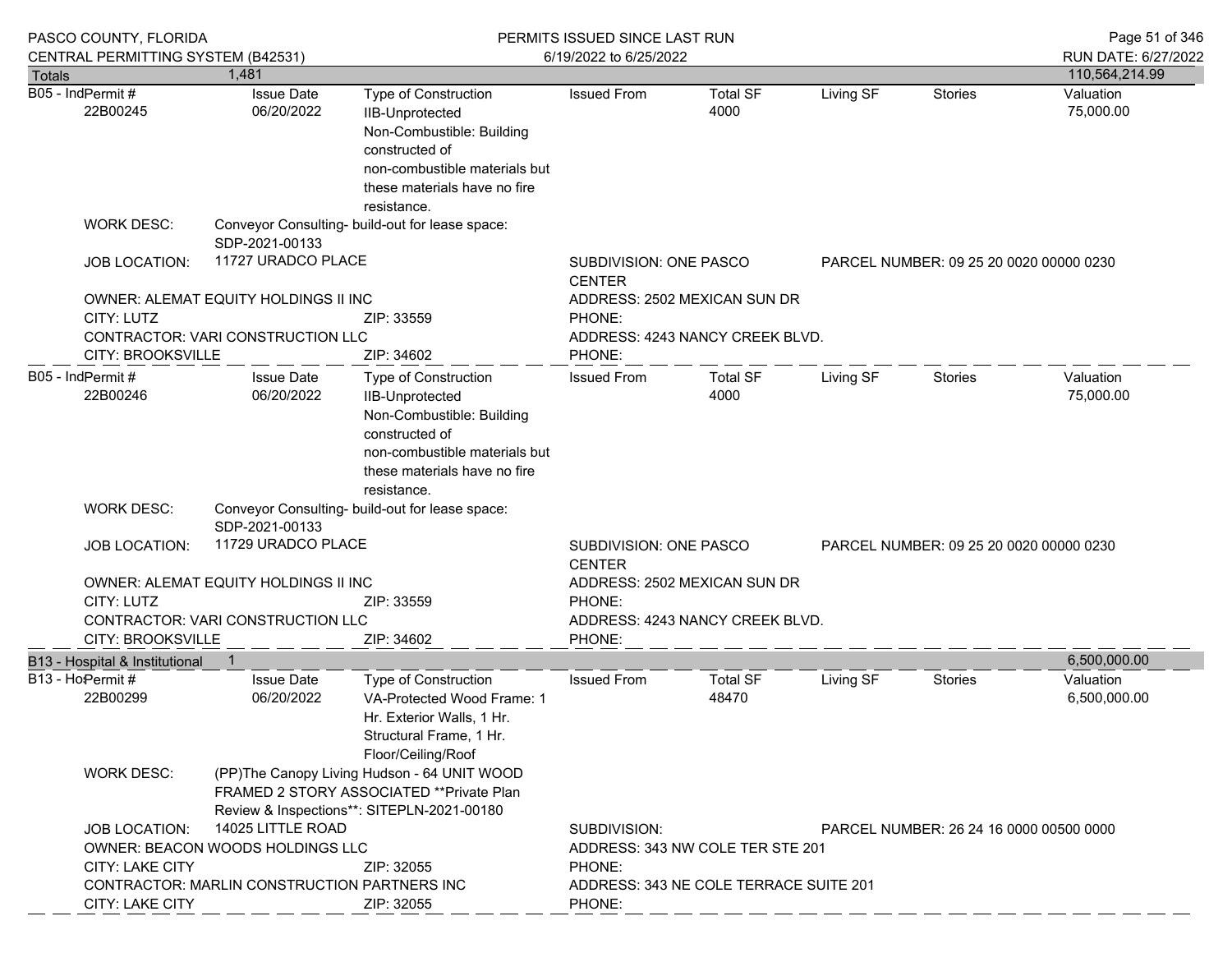|                                        |                                                                | CENTRAL PERMITTING SYSTEM (B42531)       |                                                                                                                                                                                                            | 6/19/2022 to 6/25/2022                   |                                                                          |           |                                         | RUN DATE: 6/27/2022       |
|----------------------------------------|----------------------------------------------------------------|------------------------------------------|------------------------------------------------------------------------------------------------------------------------------------------------------------------------------------------------------------|------------------------------------------|--------------------------------------------------------------------------|-----------|-----------------------------------------|---------------------------|
| <b>Totals</b>                          |                                                                | 1,481                                    |                                                                                                                                                                                                            |                                          |                                                                          |           |                                         | 110,564,214.99            |
| B15 - Office, Banks & Profess          |                                                                | $\overline{\mathbf{3}}$                  |                                                                                                                                                                                                            |                                          |                                                                          |           |                                         | 9,937,488.00              |
| B15 - OffPermit#<br>22B00405           |                                                                | <b>Issue Date</b><br>06/20/2022          | Type of Construction<br>IIB-Unprotected<br>Non-Combustible: Building<br>constructed of<br>non-combustible materials but<br>these materials have no fire<br>resistance.                                     | <b>Issued From</b>                       | <b>Total SF</b><br>4644                                                  | Living SF | <b>Stories</b>                          | Valuation<br>382,788.00   |
|                                        | <b>WORK DESC:</b>                                              | plumbing electric framing                | Access Health Care Physicians- interior build out of<br>three spaces as a medical office including HVAC                                                                                                    |                                          |                                                                          |           |                                         |                           |
|                                        | <b>JOB LOCATION:</b>                                           | 13235 STATE ROAD 52, UNIT 109            |                                                                                                                                                                                                            | SUBDIVISION:                             |                                                                          |           | PARCEL NUMBER: 03 25 17 0000 00200 0014 |                           |
|                                        |                                                                | OWNER: SUGAR CREEK RETAIL CENTER LLC     |                                                                                                                                                                                                            |                                          | ADDRESS: 5327 COMMERCIAL WAY STE C113                                    |           |                                         |                           |
|                                        | <b>CITY: SPRING HILL</b>                                       |                                          | ZIP: 34606                                                                                                                                                                                                 | PHONE:                                   |                                                                          |           |                                         |                           |
|                                        |                                                                | CONTRACTOR: PALMWOOD CONSTRUCTION LLC    |                                                                                                                                                                                                            |                                          | ADDRESS: 8245 RIVER COUNTRY DR.                                          |           |                                         |                           |
| <b>CITY: SPRING HILL</b><br>ZIP: 34607 |                                                                |                                          |                                                                                                                                                                                                            | PHONE:                                   |                                                                          |           |                                         |                           |
| B15 - OffPermit#<br>22B00708           |                                                                | <b>Issue Date</b><br>06/23/2022          | <b>Type of Construction</b><br>VB- Unprotected Wood or<br><b>Masonry Frame</b>                                                                                                                             | <b>Issued From</b>                       | <b>Total SF</b><br>1250                                                  | Living SF | Stories                                 | Valuation<br>154,700.00   |
|                                        | <b>WORK DESC:</b>                                              |                                          | New Taylor Shop - INTERIOR PARTIAL HEIGHT<br>WALLS TO CREATE FITTINGS ROOMS, AND A<br>STORAGE ROOM. ADDED GENERAL POWER<br>RECEPTACLES FROM EXISTING PANEL/CIRCUIT.<br>NO CHANGE TO PLUMBING/HVAC/LIGHTING |                                          |                                                                          |           |                                         |                           |
|                                        | <b>JOB LOCATION:</b>                                           | 1938 COLLIER PARKWAY                     |                                                                                                                                                                                                            | SUBDIVISION:                             |                                                                          |           | PARCEL NUMBER: 31 26 19 0000 00100 0041 |                           |
|                                        |                                                                | OWNER: WILLOW BEND TOWNE CENTRE LTD      |                                                                                                                                                                                                            |                                          | ADDRESS: 5300 W CYPRESS ST STE 200                                       |           |                                         |                           |
|                                        | <b>CITY: TAMPA</b>                                             | ZIP: 33607                               |                                                                                                                                                                                                            |                                          |                                                                          |           |                                         |                           |
|                                        |                                                                | <b>CONTRACTOR: VERTICAL BUILDERS LLC</b> |                                                                                                                                                                                                            | PHONE:<br>ADDRESS: 6201 N NEBRASKA STE C |                                                                          |           |                                         |                           |
|                                        | <b>CITY: TAMPA</b>                                             |                                          | ZIP: 33604                                                                                                                                                                                                 | PHONE:                                   |                                                                          |           |                                         |                           |
| B15 - OffPermit#<br>22B00779           |                                                                | <b>Issue Date</b><br>06/21/2022          | Type of Construction<br>VB- Unprotected Wood or<br><b>Masonry Frame</b>                                                                                                                                    | <b>Issued From</b><br>BCCCP L            | Total SF<br>23180                                                        | Living SF | Stories                                 | Valuation<br>9,400,000.00 |
|                                        | <b>WORK DESC:</b>                                              |                                          | (PP)Premier Community HealthCare (NPR) - NEW<br>MEDICAL CLINIC CONSTRUCTION - ** Private Plan<br>Review & Inspections**: (Sitepln-2021-00182)                                                              |                                          |                                                                          |           |                                         |                           |
|                                        | <b>JOB LOCATION:</b>                                           | 5957 ROWAN ROAD                          |                                                                                                                                                                                                            | CO SUB                                   | SUBDIVISION: PORT RICHEY LAND    PARCEL NUMBER: 10 26 16 0020 02200 0010 |           |                                         |                           |
|                                        | OWNER: PREMIER COMMUNITY HEALTHCARE G                          |                                          |                                                                                                                                                                                                            | ADDRESS: PO BOX 232                      |                                                                          |           |                                         |                           |
|                                        |                                                                |                                          | ZIP: 33526                                                                                                                                                                                                 | PHONE:                                   |                                                                          |           |                                         |                           |
|                                        | CITY: DADE CITY<br>CONTRACTOR: PARK & ELEAZER CONSTRUCTION LLC |                                          |                                                                                                                                                                                                            | ADDRESS: 2363 GULF TO BAY BLVD           |                                                                          |           |                                         |                           |

B17 - Public Works & Utility T  $\begin{array}{c} 16 \end{array}$   $\begin{array}{c} 16 \end{array}$   $\begin{array}{c} 247,670.00 \end{array}$ 

 $CITY: CLEARWATER$   $\qquad \qquad$   $\qquad$   $\qquad$   $\qquad$   $\qquad$   $\qquad$   $\qquad$   $\qquad$   $\qquad$   $\qquad$   $\qquad$   $\qquad$   $\qquad$   $\qquad$   $\qquad$   $\qquad$   $\qquad$   $\qquad$   $\qquad$   $\qquad$   $\qquad$   $\qquad$   $\qquad$   $\qquad$   $\qquad$   $\qquad$   $\qquad$   $\qquad$   $\qquad$   $\qquad$   $\qquad$   $\qquad$   $\qquad$   $\qquad$   $\q$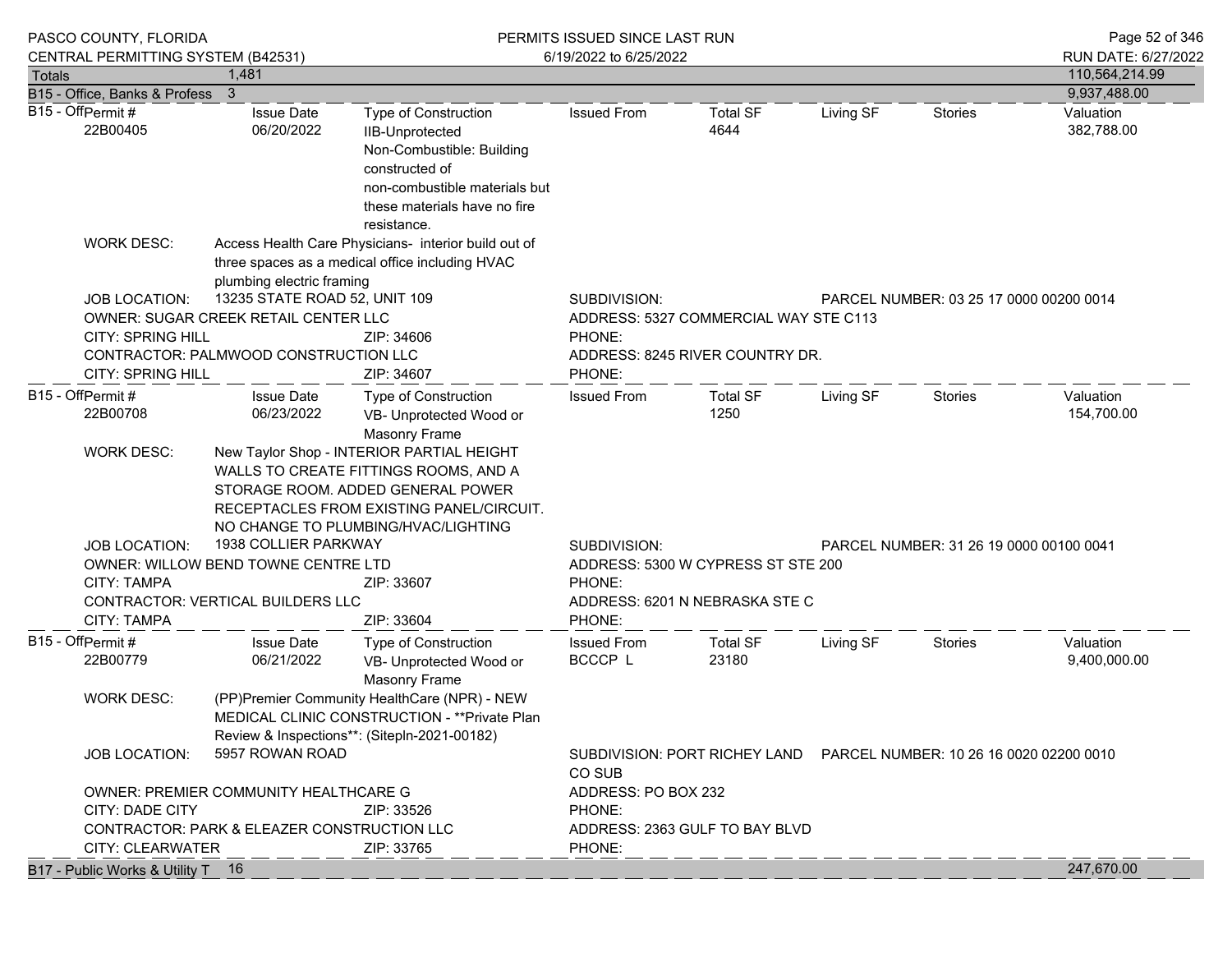| PASCO COUNTY, FLORIDA                          |                                                                                                                                                                                                  |                                                                                                                       |                                                                                | PERMITS ISSUED SINCE LAST RUN                             |                                         |                                         |                                         | Page 53 of 346         |
|------------------------------------------------|--------------------------------------------------------------------------------------------------------------------------------------------------------------------------------------------------|-----------------------------------------------------------------------------------------------------------------------|--------------------------------------------------------------------------------|-----------------------------------------------------------|-----------------------------------------|-----------------------------------------|-----------------------------------------|------------------------|
| CENTRAL PERMITTING SYSTEM (B42531)             |                                                                                                                                                                                                  |                                                                                                                       |                                                                                | 6/19/2022 to 6/25/2022                                    | RUN DATE: 6/27/2022                     |                                         |                                         |                        |
| <b>Totals</b>                                  |                                                                                                                                                                                                  | 1.481                                                                                                                 |                                                                                |                                                           |                                         |                                         |                                         | 110,564,214.99         |
| B17 - PulPermit #<br>21B26954                  |                                                                                                                                                                                                  | <b>Issue Date</b><br>06/23/2022                                                                                       | <b>Type of Construction</b><br>VB- Unprotected Wood or<br><b>Masonry Frame</b> | <b>Issued From</b>                                        | <b>Total SF</b><br>$\Omega$             | Living SF                               | <b>Stories</b>                          | Valuation<br>42,000.00 |
| <b>WORK DESC:</b>                              |                                                                                                                                                                                                  | <b>TRASH COMPACTOR - Tanager Square</b><br>(PCCD) *** Private Inspections***                                          | Apartments- Affordable Housing; Multi-Family                                   |                                                           |                                         |                                         |                                         |                        |
| <b>JOB LOCATION:</b><br><b>CITY: KISSIMMEE</b> |                                                                                                                                                                                                  | 8163 TANAGER SQUARE<br>OWNER: DDER DEVELOPMENT LLC                                                                    | ZIP: 34744                                                                     | SUBDIVISION:<br>ADDRESS: 1631 E VINE ST STE 300<br>PHONE: |                                         |                                         | PARCEL NUMBER: 23 26 16 0000 01000 0000 |                        |
|                                                | CONTRACTOR: PARRAMORE DEVELOPMENT & CONSTRUCTION LL<br>CITY: MAITLAND<br>ZIP: 32751                                                                                                              |                                                                                                                       |                                                                                | PHONE:                                                    | ADDRESS: 2700 WESTHALL LANE             |                                         |                                         |                        |
| B17 - PulPermit #<br>22B00301                  |                                                                                                                                                                                                  | <b>Issue Date</b><br>06/20/2022                                                                                       | <b>Type of Construction</b><br>VB- Unprotected Wood or<br><b>Masonry Frame</b> | <b>Issued From</b>                                        | <b>Total SF</b><br>300                  | Living SF                               | <b>Stories</b>                          | Valuation<br>25,000.00 |
| <b>WORK DESC:</b>                              |                                                                                                                                                                                                  | (PP) The Canopy Living Hudson - 1 STORY WOOD<br>FRAMED MAINTENANCE BUILDING ** Private Plan<br>Review & Inspections** |                                                                                |                                                           |                                         |                                         |                                         |                        |
|                                                | 14025 LITTLE ROAD<br><b>JOB LOCATION:</b><br>OWNER: HUDSON PASCO LTD<br>CITY: JACKSONVILLE<br>ZIP: 32207<br>CONTRACTOR: MARLIN CONSTRUCTION PARTNERS INC<br><b>CITY: LAKE CITY</b><br>ZIP: 32055 |                                                                                                                       |                                                                                | SUBDIVISION:<br>PHONE:                                    | ADDRESS: 5001 PHILIPS HWY LOT 7         |                                         | PARCEL NUMBER: 26 24 16 0000 00500 0000 |                        |
|                                                |                                                                                                                                                                                                  |                                                                                                                       |                                                                                | PHONE:                                                    | ADDRESS: 343 NE COLE TERRACE SUITE 201  |                                         |                                         |                        |
| B17 - PulPermit #<br>22B00801                  |                                                                                                                                                                                                  | <b>Issue Date</b><br>06/20/2022                                                                                       | <b>Type of Construction</b><br>VB- Unprotected Wood or<br><b>Masonry Frame</b> | <b>Issued From</b>                                        | <b>Total SF</b><br>$\Omega$             | Living SF                               | <b>Stories</b>                          | Valuation<br>30,000.00 |
| <b>WORK DESC:</b>                              |                                                                                                                                                                                                  |                                                                                                                       | RLE Ranch - ENTRY COLUMNS & ENTRY GATES                                        |                                                           |                                         |                                         |                                         |                        |
| <b>JOB LOCATION:</b>                           |                                                                                                                                                                                                  | 32997 MERIDIAN CEDAR DRIVE                                                                                            |                                                                                | SUBDIVISION: WHISPERING OAKS<br><b>PRESERVE</b>           | PARCEL NUMBER: 36 25 20 0090 00A00 0000 |                                         |                                         |                        |
| <b>CITY: TAMPA</b>                             |                                                                                                                                                                                                  | OWNER: MI HOMES OF TAMPA LLC                                                                                          | ZIP: 33634                                                                     | PHONE:                                                    | ADDRESS: 4343 ANCHOR PLAZA PKWY STE 200 |                                         |                                         |                        |
| CITY: ST. PETERSBURG                           |                                                                                                                                                                                                  | CONTRACTOR: WINDWARD BUILDING GROUP INC                                                                               | ZIP: 33701                                                                     | ADDRESS: 650 2ND AVE SOUTH<br>PHONE:                      |                                         |                                         |                                         |                        |
| B17 - PulPermit #<br>22B00802                  |                                                                                                                                                                                                  | <b>Issue Date</b><br>06/20/2022                                                                                       | Type of Construction<br>VB- Unprotected Wood or<br><b>Masonry Frame</b>        | <b>Issued From</b>                                        | <b>Total SF</b><br>0                    | Living SF                               | <b>Stories</b>                          | Valuation<br>15,000.00 |
| <b>WORK DESC:</b>                              |                                                                                                                                                                                                  | separate Idc 400)                                                                                                     | RLE Ranch - ENTRY MONUMENT (signs permitted                                    |                                                           |                                         |                                         |                                         |                        |
|                                                | 32997 MERIDIAN CEDAR DRIVE<br>JOB LOCATION:                                                                                                                                                      |                                                                                                                       | <b>PRESERVE</b>                                                                | SUBDIVISION: WHISPERING OAKS                              |                                         | PARCEL NUMBER: 36 25 20 0090 00A00 0000 |                                         |                        |
|                                                |                                                                                                                                                                                                  | OWNER: MI HOMES OF TAMPA LLC                                                                                          |                                                                                |                                                           | ADDRESS: 4343 ANCHOR PLAZA PKWY STE 200 |                                         |                                         |                        |
| <b>CITY: TAMPA</b>                             |                                                                                                                                                                                                  |                                                                                                                       | ZIP: 33634                                                                     | PHONE:                                                    |                                         |                                         |                                         |                        |
| CITY: ST. PETERSBURG                           |                                                                                                                                                                                                  | CONTRACTOR: WINDWARD BUILDING GROUP INC                                                                               | ZIP: 33701                                                                     | ADDRESS: 650 2ND AVE SOUTH<br>PHONE:                      |                                         |                                         |                                         |                        |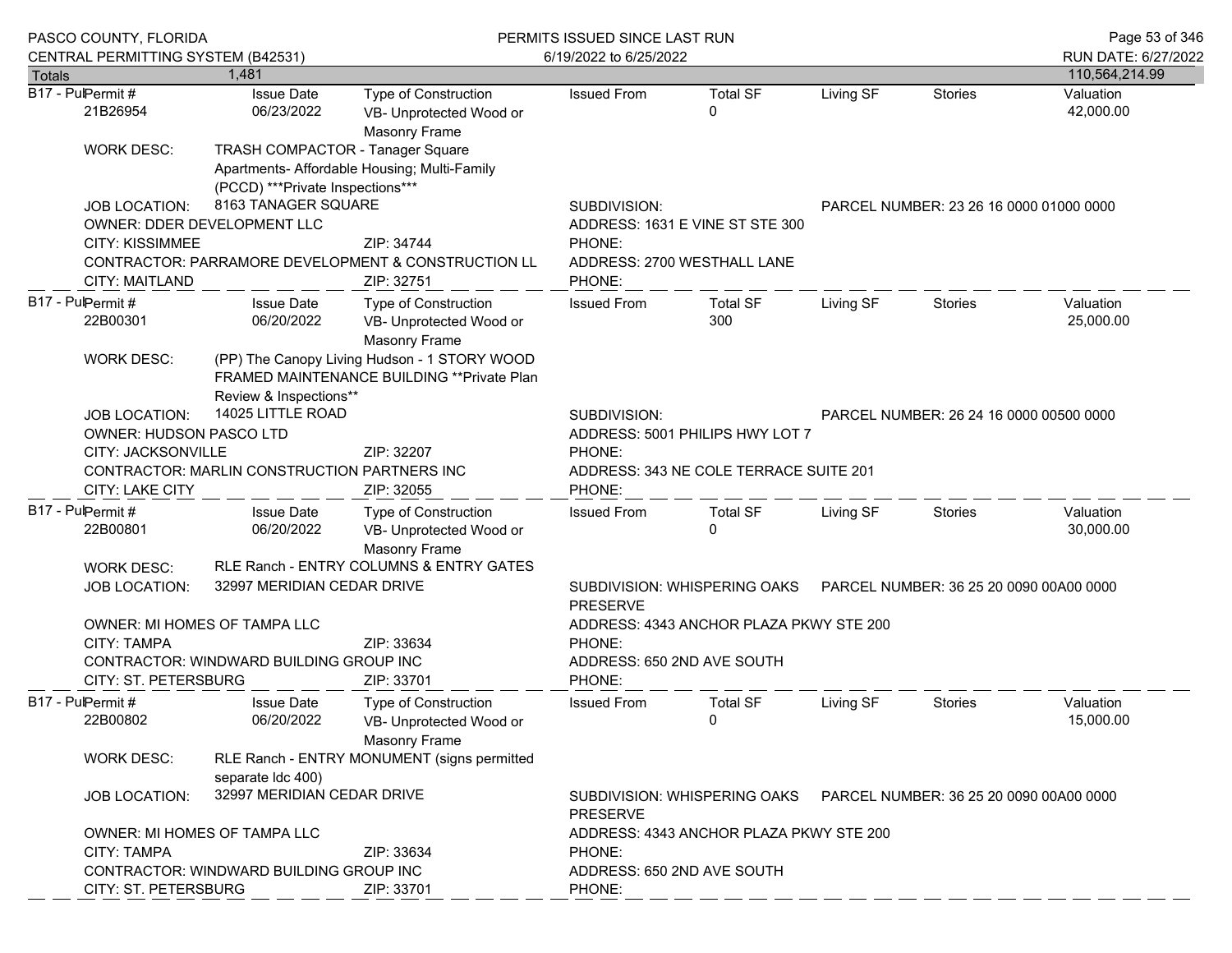| PASCO COUNTY, FLORIDA                                                                                                                          |                                                                              |                                                                                | PERMITS ISSUED SINCE LAST RUN                                                                     |                                                         |           |                                         |                        |  |
|------------------------------------------------------------------------------------------------------------------------------------------------|------------------------------------------------------------------------------|--------------------------------------------------------------------------------|---------------------------------------------------------------------------------------------------|---------------------------------------------------------|-----------|-----------------------------------------|------------------------|--|
| CENTRAL PERMITTING SYSTEM (B42531)                                                                                                             |                                                                              |                                                                                | 6/19/2022 to 6/25/2022                                                                            |                                                         |           |                                         | RUN DATE: 6/27/2022    |  |
| <b>Totals</b>                                                                                                                                  | 1.481                                                                        |                                                                                |                                                                                                   |                                                         |           |                                         | 110,564,214.99         |  |
| B17 - PulPermit #<br>22B01037                                                                                                                  | <b>Issue Date</b><br>06/22/2022                                              | Type of Construction<br>VB- Unprotected Wood or<br><b>Masonry Frame</b>        | <b>Issued From</b>                                                                                | <b>Total SF</b><br>120                                  | Living SF | <b>Stories</b>                          | Valuation<br>5,356.00  |  |
| <b>WORK DESC:</b>                                                                                                                              | electrical                                                                   | Wesley Oaks- Dumpster enclosure per plan no                                    |                                                                                                   |                                                         |           |                                         |                        |  |
| <b>JOB LOCATION:</b>                                                                                                                           | 30756 STATE ROAD 54<br>OWNER: WESLEY OAKS LLC<br>CITY: TAMPA<br>ZIP: 33618   |                                                                                |                                                                                                   | ADDRESS: 16630 N DALE MABRY HWY                         |           | PARCEL NUMBER: 09 26 20 0000 00600 0020 |                        |  |
| <b>CITY: TAMPA</b>                                                                                                                             |                                                                              | CONTRACTOR: WATERFORD CONSTRUCTION & DEVELOPMENT<br>ZIP: 33618                 | PHONE:<br>ADDRESS: 16630 N DALE MABRY HWY<br>PHONE:                                               |                                                         |           |                                         |                        |  |
| B17 - PulPermit #<br>22B01228                                                                                                                  | <b>Issue Date</b><br>06/25/2022                                              | <b>Type of Construction</b><br>VB- Unprotected Wood or<br><b>Masonry Frame</b> | <b>Issued From</b>                                                                                | <b>Total SF</b><br>306                                  | Living SF | <b>Stories</b>                          | Valuation<br>6,424.00  |  |
| Two Rivers North- Retaining Wall #7- 79lf. 306sf.<br><b>WORK DESC:</b><br>35273 CASSIS PATH<br>JOB LOCATION:<br><b>OWNER: LENNAR HOMES LLC</b> |                                                                              |                                                                                | SUBDIVISION:<br>PARCEL NUMBER: 29 26 21 0000 00500 0040<br>ADDRESS: 4301 W BOY SCOUT BLVD STE 600 |                                                         |           |                                         |                        |  |
| <b>CITY: TAMPA</b><br>CITY: LUTZ                                                                                                               | ZIP: 33607<br>CONTRACTOR: ASSOCIATED CONSTRUCTION PRODUCTS INC<br>ZIP: 33559 |                                                                                |                                                                                                   | PHONE:<br>ADDRESS: 25352 WESLEY CHAPEL BLVD.<br>PHONE:  |           |                                         |                        |  |
| B17 - PulPermit #<br>22B01229                                                                                                                  | <b>Issue Date</b><br>06/25/2022                                              | Type of Construction<br>VB- Unprotected Wood or<br><b>Masonry Frame</b>        | <b>Issued From</b>                                                                                | <b>Total SF</b><br>728                                  | Living SF | <b>Stories</b>                          | Valuation<br>15,284.00 |  |
| <b>WORK DESC:</b><br><b>JOB LOCATION:</b>                                                                                                      | 2958 GARDINER LANE<br>OWNER: TWO RIVERS NORTH COMMUNITY DEV                  | Two Rivers North- Retaining Wall #10- 200lf 728sf.                             | SUBDIVISION:                                                                                      | ADDRESS: 2005 PAN AM CIRCLE #300                        |           | PARCEL NUMBER: 29 26 21 0000 00100 0330 |                        |  |
| <b>CITY: TAMPA</b><br>CITY: LUTZ                                                                                                               |                                                                              | ZIP: 33607<br>CONTRACTOR: ASSOCIATED CONSTRUCTION PRODUCTS INC<br>ZIP: 33559   | PHONE:<br>ADDRESS: 25352 WESLEY CHAPEL BLVD.<br>PHONE:                                            |                                                         |           |                                         |                        |  |
| B17 - PulPermit #<br>22B01230                                                                                                                  | <b>Issue Date</b><br>06/25/2022                                              | Type of Construction<br>VB- Unprotected Wood or<br><b>Masonry Frame</b>        | <b>Issued From</b>                                                                                | <b>Total SF</b><br>393                                  | Living SF | <b>Stories</b>                          | Valuation<br>8,251.00  |  |
| <b>WORK DESC:</b>                                                                                                                              |                                                                              | Two Rivers North- Retaining Wall #11- 112lf. 393sf.                            |                                                                                                   |                                                         |           |                                         |                        |  |
| JOB LOCATION:                                                                                                                                  | 35691 DURAND COURT                                                           |                                                                                |                                                                                                   | SUBDIVISION:<br>PARCEL NUMBER: 29 26 21 0000 00100 0330 |           |                                         |                        |  |
|                                                                                                                                                | OWNER: TWO RIVERS NORTH COMMUNITY DEV                                        |                                                                                |                                                                                                   | ADDRESS: 2005 PAN AM CIRCLE #300                        |           |                                         |                        |  |
| CITY: TAMPA                                                                                                                                    | ZIP: 33607                                                                   |                                                                                |                                                                                                   | PHONE:                                                  |           |                                         |                        |  |
|                                                                                                                                                | CONTRACTOR: ASSOCIATED CONSTRUCTION PRODUCTS INC                             |                                                                                |                                                                                                   | ADDRESS: 25352 WESLEY CHAPEL BLVD.                      |           |                                         |                        |  |
| <b>CITY: LUTZ</b>                                                                                                                              |                                                                              | ZIP: 33559                                                                     | PHONE:                                                                                            |                                                         |           |                                         |                        |  |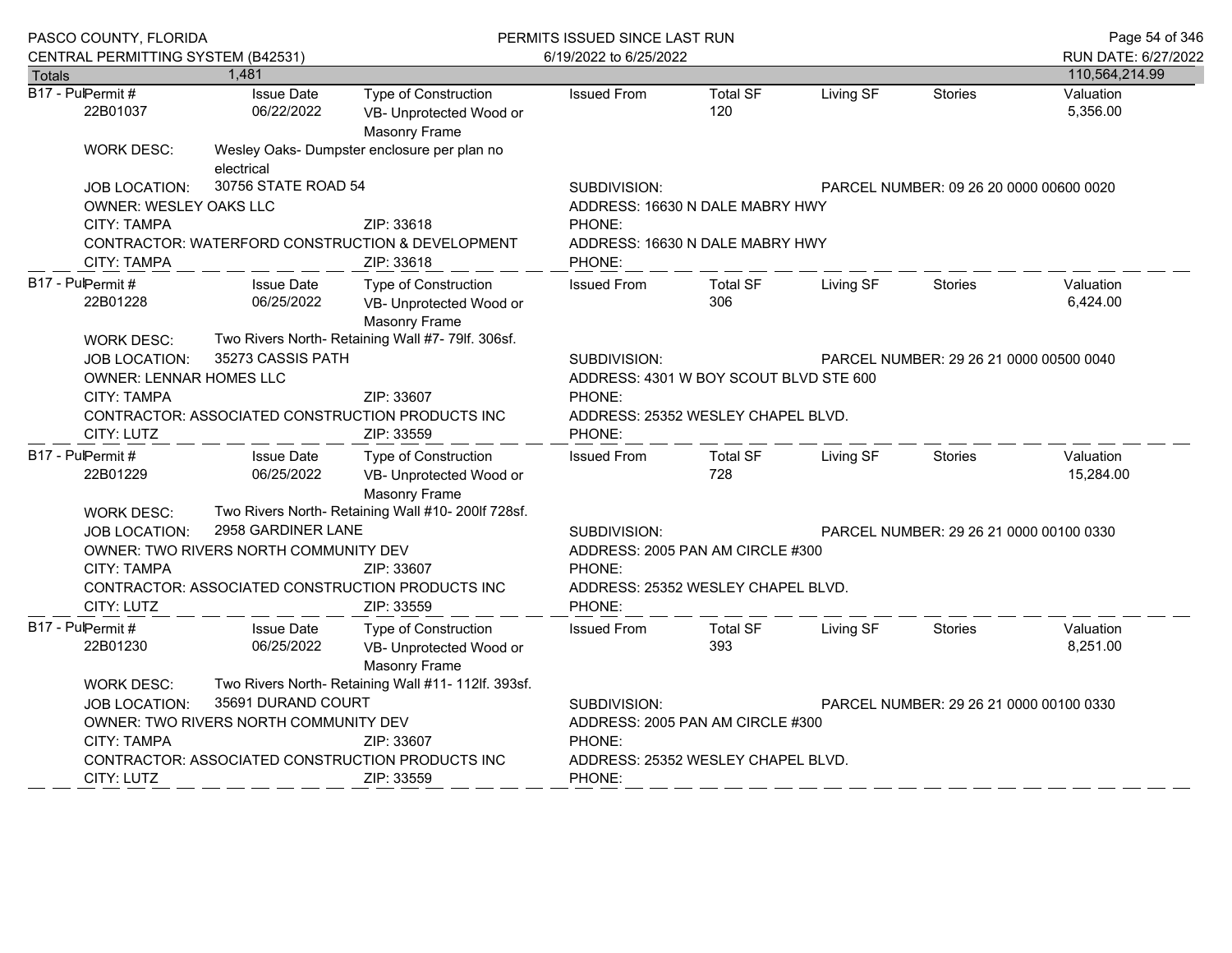|                                                                                                                                                              | PASCO COUNTY, FLORIDA                                          |                                                                                |                                              | PERMITS ISSUED SINCE LAST RUN                                               |           |                                         |                        |  |
|--------------------------------------------------------------------------------------------------------------------------------------------------------------|----------------------------------------------------------------|--------------------------------------------------------------------------------|----------------------------------------------|-----------------------------------------------------------------------------|-----------|-----------------------------------------|------------------------|--|
| CENTRAL PERMITTING SYSTEM (B42531)                                                                                                                           |                                                                |                                                                                | 6/19/2022 to 6/25/2022                       |                                                                             |           |                                         | RUN DATE: 6/27/2022    |  |
| <b>Totals</b>                                                                                                                                                | 1,481                                                          |                                                                                |                                              |                                                                             |           |                                         | 110,564,214.99         |  |
| B17 - PulPermit #<br>22B01231                                                                                                                                | <b>Issue Date</b><br>06/25/2022                                | <b>Type of Construction</b><br>VB- Unprotected Wood or<br>Masonry Frame        | <b>Issued From</b>                           | <b>Total SF</b><br>591                                                      | Living SF | <b>Stories</b>                          | Valuation<br>12,408.00 |  |
| <b>WORK DESC:</b>                                                                                                                                            |                                                                | Two Rivers North- Retaining Wall #9- 160lf. 591sf.                             |                                              |                                                                             |           |                                         |                        |  |
| <b>JOB LOCATION:</b>                                                                                                                                         | 35591 SUNFLOWER HILL DRIVE                                     |                                                                                | SUBDIVISION:                                 | PARCEL NUMBER: 29 26 21 0000 00100 0330                                     |           |                                         |                        |  |
| <b>CITY: TAMPA</b>                                                                                                                                           | OWNER: TWO RIVERS NORTH COMMUNITY DEV                          | ZIP: 33607                                                                     | ADDRESS: 2005 PAN AM CIRCLE #300<br>PHONE:   |                                                                             |           |                                         |                        |  |
| CITY: LUTZ                                                                                                                                                   | CONTRACTOR: ASSOCIATED CONSTRUCTION PRODUCTS INC               | ZIP: 33559                                                                     | ADDRESS: 25352 WESLEY CHAPEL BLVD.<br>PHONE: |                                                                             |           |                                         |                        |  |
| B17 - PulPermit #<br>22B01232                                                                                                                                | <b>Issue Date</b><br>06/25/2022                                | <b>Type of Construction</b><br>VB- Unprotected Wood or<br><b>Masonry Frame</b> | <b>Issued From</b>                           | <b>Total SF</b><br>177                                                      | Living SF | <b>Stories</b>                          | Valuation<br>3,716.00  |  |
| Two Rivers North- Retaining Wall #8- 53lf. 177sf.<br><b>WORK DESC:</b><br>35548 LOCKMAN WAY<br><b>JOB LOCATION:</b><br>OWNER: TWO RIVERS NORTH COMMUNITY DEV |                                                                |                                                                                | SUBDIVISION:                                 | PARCEL NUMBER: 29 26 21 0000 00100 0330<br>ADDRESS: 2005 PAN AM CIRCLE #300 |           |                                         |                        |  |
| <b>CITY: TAMPA</b>                                                                                                                                           |                                                                | ZIP: 33607                                                                     | PHONE:                                       |                                                                             |           |                                         |                        |  |
| CITY: LUTZ                                                                                                                                                   | CONTRACTOR: ASSOCIATED CONSTRUCTION PRODUCTS INC<br>ZIP: 33559 |                                                                                |                                              | ADDRESS: 25352 WESLEY CHAPEL BLVD.                                          |           |                                         |                        |  |
| B17 - PulPermit #<br>22B01251                                                                                                                                | <b>Issue Date</b><br>06/25/2022                                | <b>Type of Construction</b><br>VB- Unprotected Wood or<br>Masonry Frame        | <b>Issued From</b>                           | <b>Total SF</b><br>428                                                      | Living SF | <b>Stories</b>                          | Valuation<br>8,987.00  |  |
| <b>WORK DESC:</b>                                                                                                                                            | SF.                                                            | Two Rivers North- Retaining Wall #6- 121 LF. 428                               |                                              |                                                                             |           |                                         |                        |  |
| JOB LOCATION:                                                                                                                                                | 35370 SUNFLOWER HILL DRIVE                                     |                                                                                | SUBDIVISION:                                 |                                                                             |           | PARCEL NUMBER: 29 26 21 0000 00100 0330 |                        |  |
| CITY: TAMPA                                                                                                                                                  | OWNER: TWO RIVERS NORTH COMMUNITY DEV                          | ZIP: 33607                                                                     | ADDRESS: 2005 PAN AM CIRCLE #300<br>PHONE:   |                                                                             |           |                                         |                        |  |
| CITY: LUTZ                                                                                                                                                   | CONTRACTOR: ASSOCIATED CONSTRUCTION PRODUCTS INC               | ZIP: 33559                                                                     | ADDRESS: 25352 WESLEY CHAPEL BLVD.<br>PHONE: |                                                                             |           |                                         |                        |  |
| B17 - PulPermit #<br>22B01252                                                                                                                                | <b>Issue Date</b><br>06/25/2022                                | <b>Type of Construction</b><br>VB- Unprotected Wood or<br>Masonry Frame        | <b>Issued From</b>                           | <b>Total SF</b><br>775                                                      | Living SF | <b>Stories</b>                          | Valuation<br>16,271.00 |  |
| <b>WORK DESC:</b>                                                                                                                                            | SF.                                                            | Two Rivers North- Retaining Wall #5- 215 LF. 775                               |                                              |                                                                             |           |                                         |                        |  |
| JOB LOCATION:                                                                                                                                                | 2088 LANIER ROAD                                               |                                                                                | SUBDIVISION:                                 | PARCEL NUMBER: 29 26 21 0000 00100 0020                                     |           |                                         |                        |  |
|                                                                                                                                                              | OWNER: TWO RIVERS NORTH COMMUNITY DEV                          |                                                                                |                                              | ADDRESS: 2005 PAN AM CIRCLE #300                                            |           |                                         |                        |  |
| CITY: TAMPA                                                                                                                                                  | ZIP: 33607                                                     |                                                                                |                                              | PHONE:                                                                      |           |                                         |                        |  |
| CONTRACTOR: ASSOCIATED CONSTRUCTION PRODUCTS INC                                                                                                             |                                                                |                                                                                | ADDRESS: 25352 WESLEY CHAPEL BLVD.           |                                                                             |           |                                         |                        |  |
| CITY: LUTZ                                                                                                                                                   |                                                                | ZIP: 33559                                                                     | PHONE:                                       |                                                                             |           |                                         |                        |  |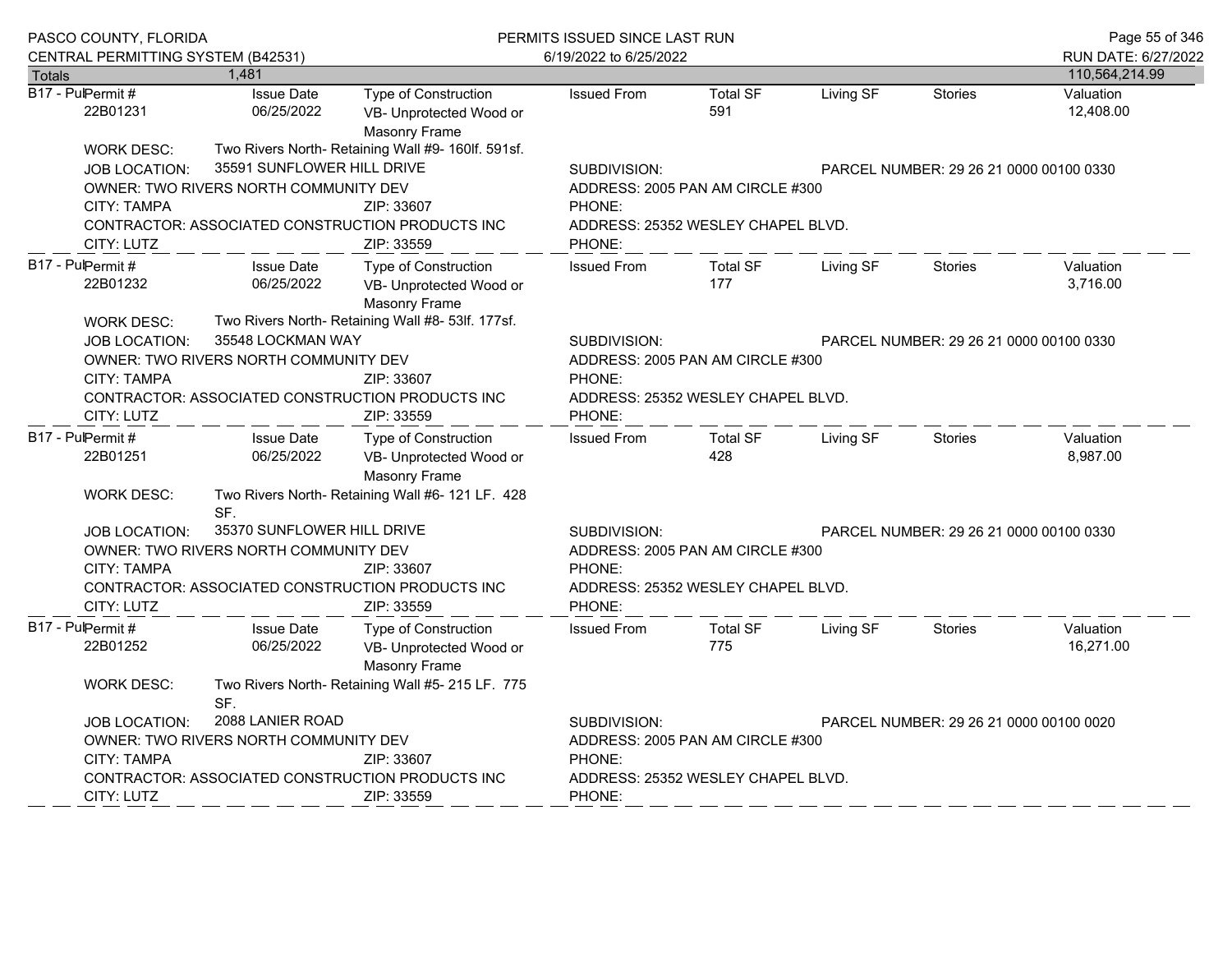|                   | PASCO COUNTY, FLORIDA                                                                                                  |                                       | PERMITS ISSUED SINCE LAST RUN                                           | Page 56 of 346                     |                                         |           |                                         |                        |  |  |
|-------------------|------------------------------------------------------------------------------------------------------------------------|---------------------------------------|-------------------------------------------------------------------------|------------------------------------|-----------------------------------------|-----------|-----------------------------------------|------------------------|--|--|
|                   | CENTRAL PERMITTING SYSTEM (B42531)                                                                                     |                                       |                                                                         | 6/19/2022 to 6/25/2022             |                                         |           |                                         | RUN DATE: 6/27/2022    |  |  |
| <b>Totals</b>     |                                                                                                                        | 1.481                                 |                                                                         |                                    |                                         |           |                                         | 110,564,214.99         |  |  |
| B17 - PulPermit # | 22B01253                                                                                                               | <b>Issue Date</b><br>06/25/2022       | Type of Construction<br>VB- Unprotected Wood or<br><b>Masonry Frame</b> | <b>Issued From</b>                 | <b>Total SF</b><br>1168                 | Living SF | <b>Stories</b>                          | Valuation<br>24,522.00 |  |  |
|                   | <b>WORK DESC:</b>                                                                                                      | SF.                                   | Two Rivers North- Retaining Wall #4- 315 LF. 1168                       |                                    |                                         |           |                                         |                        |  |  |
|                   | <b>JOB LOCATION:</b>                                                                                                   | 2334 LANIER ROAD                      |                                                                         | SUBDIVISION:                       |                                         |           | PARCEL NUMBER: 30 26 21 0000 00100 0021 |                        |  |  |
|                   |                                                                                                                        | OWNER: TWO RIVERS NORTH COMMUNITY DEV |                                                                         | ADDRESS: 2005 PAN AM CIRCLE #300   |                                         |           |                                         |                        |  |  |
|                   | <b>CITY: TAMPA</b>                                                                                                     |                                       | ZIP: 33607                                                              | PHONE:                             |                                         |           |                                         |                        |  |  |
|                   |                                                                                                                        |                                       | CONTRACTOR: ASSOCIATED CONSTRUCTION PRODUCTS INC                        | ADDRESS: 25352 WESLEY CHAPEL BLVD. |                                         |           |                                         |                        |  |  |
|                   | CITY: LUTZ                                                                                                             |                                       | ZIP: 33559                                                              | PHONE:                             |                                         |           |                                         |                        |  |  |
| B17 - PulPermit # |                                                                                                                        | <b>Issue Date</b>                     | Type of Construction                                                    | <b>Issued From</b>                 | <b>Total SF</b>                         | Living SF | Stories                                 | Valuation              |  |  |
|                   | 22B01254                                                                                                               | 06/25/2022                            | VB- Unprotected Wood or<br><b>Masonry Frame</b>                         |                                    | 841                                     |           |                                         | 17,656.00              |  |  |
|                   | WORK DESC:                                                                                                             | SF.                                   | Two Rivers North- Retaining Wall #3- 240 LF. 841                        |                                    |                                         |           |                                         |                        |  |  |
|                   | <b>JOB LOCATION:</b>                                                                                                   | 34865 RAINVILLE LOOP                  |                                                                         | SUBDIVISION:                       | PARCEL NUMBER: 30 26 21 0000 00100 0020 |           |                                         |                        |  |  |
|                   |                                                                                                                        | OWNER: TWO RIVERS NORTH COMMUNITY DEV |                                                                         |                                    | ADDRESS: 2005 PAN AM CIRCLE #300        |           |                                         |                        |  |  |
|                   | CITY: TAMPA                                                                                                            |                                       | ZIP: 33607                                                              | PHONE:                             |                                         |           |                                         |                        |  |  |
|                   | CONTRACTOR: ASSOCIATED CONSTRUCTION PRODUCTS INC                                                                       |                                       |                                                                         |                                    | ADDRESS: 25352 WESLEY CHAPEL BLVD.      |           |                                         |                        |  |  |
|                   | CITY: LUTZ                                                                                                             |                                       | ZIP: 33559                                                              | PHONE:                             |                                         |           |                                         |                        |  |  |
| B17 - PulPermit # |                                                                                                                        | <b>Issue Date</b>                     | <b>Type of Construction</b>                                             | <b>Issued From</b>                 | <b>Total SF</b>                         | Living SF | <b>Stories</b>                          | Valuation              |  |  |
|                   | 22B01255                                                                                                               | 06/25/2022                            | VB- Unprotected Wood or<br><b>Masonry Frame</b>                         |                                    | 503                                     |           |                                         |                        |  |  |
|                   | <b>WORK DESC:</b>                                                                                                      | SF.                                   | Two Rivers North- Retaining Wall #2- 132 LF. 503                        |                                    |                                         |           |                                         |                        |  |  |
|                   | <b>JOB LOCATION:</b>                                                                                                   | 2512 LANIER ROAD                      |                                                                         | SUBDIVISION:                       |                                         |           | PARCEL NUMBER: 30 26 21 0000 00100 0020 |                        |  |  |
|                   |                                                                                                                        | OWNER: TWO RIVERS NORTH COMMUNITY DEV |                                                                         |                                    | ADDRESS: 2005 PAN AM CIRCLE #300        |           |                                         |                        |  |  |
|                   | <b>CITY: TAMPA</b>                                                                                                     |                                       | ZIP: 33607                                                              | PHONE:                             |                                         |           |                                         |                        |  |  |
|                   |                                                                                                                        |                                       | CONTRACTOR: ASSOCIATED CONSTRUCTION PRODUCTS INC                        |                                    | ADDRESS: 25352 WESLEY CHAPEL BLVD.      |           |                                         |                        |  |  |
|                   | CITY: LUTZ                                                                                                             |                                       | ZIP: 33559                                                              | PHONE:                             |                                         |           |                                         |                        |  |  |
| B17 - PulPermit # | 22B01256                                                                                                               | <b>Issue Date</b><br>06/25/2022       | Type of Construction<br>VB- Unprotected Wood or<br><b>Masonry Frame</b> | <b>Issued From</b>                 | <b>Total SF</b><br>297                  | Living SF | Stories                                 | Valuation<br>6,235.00  |  |  |
|                   | <b>WORK DESC:</b><br>Two Rivers North- Retaining Wall #1-80 LF. 297<br>SF.<br>2550 LANIER ROAD<br><b>JOB LOCATION:</b> |                                       |                                                                         |                                    |                                         |           |                                         |                        |  |  |
|                   |                                                                                                                        |                                       |                                                                         | SUBDIVISION:                       |                                         |           | PARCEL NUMBER: 29 26 21 0000 00100 0020 |                        |  |  |
|                   | OWNER: TWO RIVERS NORTH COMMUNITY DEV                                                                                  |                                       |                                                                         |                                    | ADDRESS: 2005 PAN AM CIRCLE #300        |           |                                         |                        |  |  |
|                   | <b>CITY: TAMPA</b>                                                                                                     |                                       | ZIP: 33607                                                              | PHONE:                             |                                         |           |                                         |                        |  |  |
|                   |                                                                                                                        |                                       | CONTRACTOR: ASSOCIATED CONSTRUCTION PRODUCTS INC                        | ADDRESS: 25352 WESLEY CHAPEL BLVD. |                                         |           |                                         |                        |  |  |
|                   | CITY: LUTZ<br>ZIP: 33559                                                                                               |                                       |                                                                         | PHONE:                             |                                         |           |                                         |                        |  |  |
|                   | B21 - Stores & Other Mercan 2                                                                                          |                                       |                                                                         |                                    |                                         |           |                                         | 191,600.00             |  |  |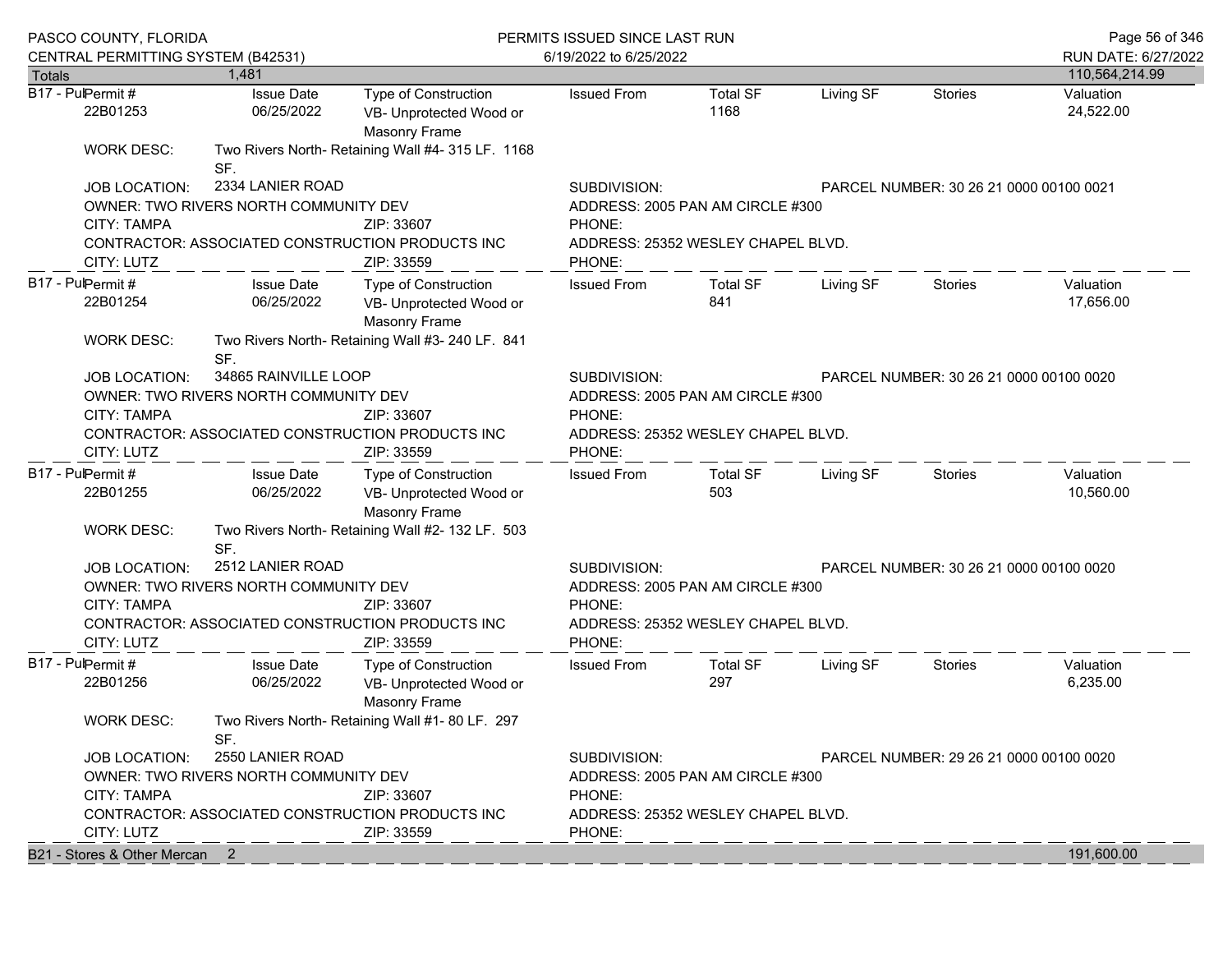|                   | PASCO COUNTY, FLORIDA                                                                                                                       |                                                           |                                                                                                                                                                  | PERMITS ISSUED SINCE LAST RUN                                                                 | Page 57 of 346                                                |           |                |                         |  |
|-------------------|---------------------------------------------------------------------------------------------------------------------------------------------|-----------------------------------------------------------|------------------------------------------------------------------------------------------------------------------------------------------------------------------|-----------------------------------------------------------------------------------------------|---------------------------------------------------------------|-----------|----------------|-------------------------|--|
|                   | CENTRAL PERMITTING SYSTEM (B42531)                                                                                                          |                                                           |                                                                                                                                                                  | 6/19/2022 to 6/25/2022                                                                        |                                                               |           |                | RUN DATE: 6/27/2022     |  |
| <b>Totals</b>     |                                                                                                                                             | 1,481                                                     |                                                                                                                                                                  |                                                                                               |                                                               |           |                | 110,564,214.99          |  |
|                   | B21 - StcPermit #<br>20B13872                                                                                                               | <b>Issue Date</b><br>06/21/2022                           | <b>Type of Construction</b><br>VB- Unprotected Wood or<br>Masonry Frame                                                                                          | <b>Issued From</b>                                                                            | <b>Total SF</b><br>2940                                       | Living SF | <b>Stories</b> | Valuation<br>180,000.00 |  |
|                   | <b>WORK DESC:</b>                                                                                                                           | IPR99045                                                  | 7-11 Hudson: COMMERCIAL INTERIOR REMODEL:                                                                                                                        |                                                                                               |                                                               |           |                |                         |  |
|                   | <b>JOB LOCATION:</b>                                                                                                                        | 13916 LITTLE ROAD                                         |                                                                                                                                                                  | SUBDIVISION:                                                                                  | PARCEL NUMBER: 36 24 16 0000 00300 0000                       |           |                |                         |  |
|                   |                                                                                                                                             | OWNER: SARKO HOLDING COMPANY LLC                          |                                                                                                                                                                  |                                                                                               | ADDRESS: 380 COMMERCE PKWY                                    |           |                |                         |  |
|                   | <b>CITY: ROCKLEDGE</b>                                                                                                                      |                                                           | ZIP: 32955                                                                                                                                                       | PHONE:                                                                                        |                                                               |           |                |                         |  |
|                   |                                                                                                                                             | CONTRACTOR: ME CONSTRUCTION INC                           |                                                                                                                                                                  | ADDRESS: 7607 CORAL DR                                                                        |                                                               |           |                |                         |  |
|                   | CITY: WEST MELBOURNE                                                                                                                        |                                                           | ZIP: 32904                                                                                                                                                       | PHONE:                                                                                        |                                                               |           |                |                         |  |
|                   | B21 - StcPermit #<br>20B26629                                                                                                               | <b>Issue Date</b><br>06/22/2022                           | <b>Type of Construction</b><br>IIIB-Unprotected Combustible:<br>2 Hr. Exterior Walls, No fire<br>resistance for structural frame,<br>floors, ceilings, or roofs. | <b>Issued From</b>                                                                            | <b>Total SF</b><br>3400                                       | Living SF | Stories        | Valuation<br>11,600.00  |  |
|                   | <b>WORK DESC:</b>                                                                                                                           | <b>REPAIR</b>                                             | Marley's House: RENOVATION FOR BUILDING,<br>PAINT, WINDOWS, DOORS, FLOORING, WALL                                                                                |                                                                                               |                                                               |           |                |                         |  |
|                   | <b>JOB LOCATION:</b>                                                                                                                        | 12226 US HIGHWAY 19                                       |                                                                                                                                                                  | SUBDIVISION: BAYONET POINT<br><b>ANNEX</b>                                                    | PARCEL NUMBER: 03 25 16 0010 00C00 0120                       |           |                |                         |  |
|                   |                                                                                                                                             | OWNER: HIGH CLASS PROPERTIES LLC                          |                                                                                                                                                                  | ADDRESS: 8712 SABAL WAY                                                                       |                                                               |           |                |                         |  |
|                   | <b>CITY: PORT RICHEY</b>                                                                                                                    |                                                           | ZIP: 34668                                                                                                                                                       | PHONE:                                                                                        |                                                               |           |                |                         |  |
|                   |                                                                                                                                             |                                                           | CONTRACTOR: AVA TAKLA INVESTMENT INC DBA/ROYAL CONSTR                                                                                                            |                                                                                               | ADDRESS: 2675 Firestone Drive                                 |           |                |                         |  |
|                   | CITY: Clearwater                                                                                                                            |                                                           | ZIP: 33761                                                                                                                                                       | PHONE:                                                                                        |                                                               |           |                |                         |  |
| <b>B23 Totals</b> |                                                                                                                                             | $\mathbf{1}$                                              |                                                                                                                                                                  |                                                                                               |                                                               |           |                | 5,133.00                |  |
| B23               | Permit#<br>22B00913                                                                                                                         | <b>Issue Date</b><br>06/25/2022                           | <b>Type of Construction</b><br><b>NA</b>                                                                                                                         | <b>Issued From</b>                                                                            | <b>Total SF</b>                                               | Living SF | Stories        | Valuation<br>5,133.00   |  |
|                   | <b>WORK DESC:</b>                                                                                                                           | Lake Saxon Park - INSTALLATION OF<br>PLAYGROUND STRUCTURE |                                                                                                                                                                  |                                                                                               |                                                               |           |                |                         |  |
|                   | 3556 EAST LAKE DRIVE<br><b>JOB LOCATION:</b><br>OWNER: LAKE PADGETT ESTATESINDEPENDENT SPECIAL DISTRIC<br>CITY: WESLEY CHAPEL<br>ZIP: 33544 |                                                           |                                                                                                                                                                  | <b>SUBDIVISION: LAKE PADGETT</b><br>PARCEL NUMBER: 19 26 19 0520 00000 0RA2<br><b>ESTATES</b> |                                                               |           |                |                         |  |
|                   |                                                                                                                                             |                                                           |                                                                                                                                                                  |                                                                                               | ADDRESS: C/O RIZZETTA & COMPANY INC 5844 OLD PASCO RD STE 100 |           |                |                         |  |
|                   |                                                                                                                                             |                                                           |                                                                                                                                                                  | PHONE:                                                                                        |                                                               |           |                |                         |  |
|                   |                                                                                                                                             | CONTRACTOR: PLAYCORE WISCONSIN INC                        |                                                                                                                                                                  | ADDRESS: 405 GOLFWAY WEST DR STE 101                                                          |                                                               |           |                |                         |  |
|                   | <b>CITY: ST AUGSTINE</b><br>ZIP: 32095                                                                                                      |                                                           |                                                                                                                                                                  |                                                                                               |                                                               |           |                |                         |  |
| <b>B25 Totals</b> |                                                                                                                                             | 47                                                        |                                                                                                                                                                  |                                                                                               |                                                               |           |                | 3,904,379.00            |  |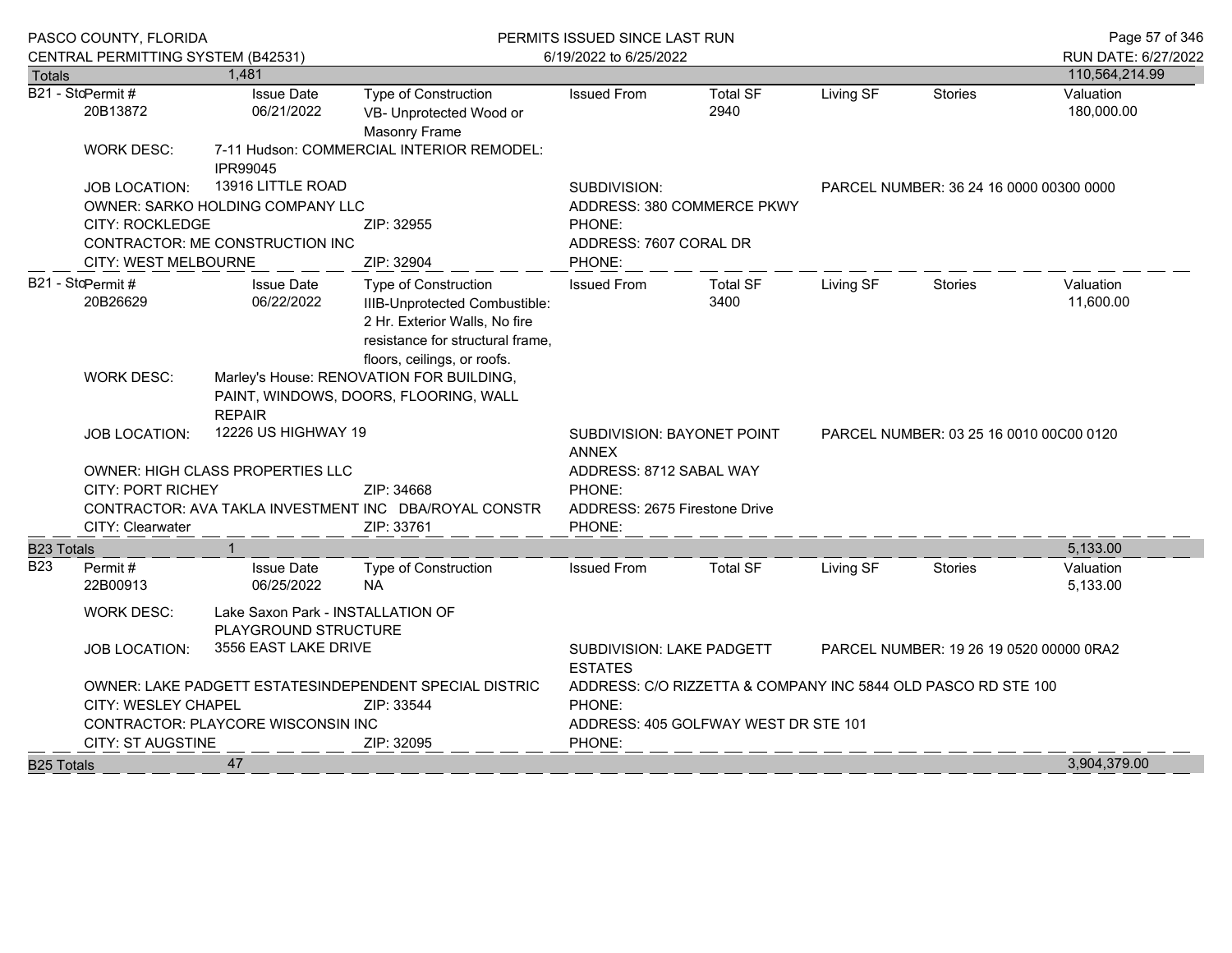|                  | PASCO COUNTY, FLORIDA                                                                                                                                                                             |                                                                       |                                                                                                                     | PERMITS ISSUED SINCE LAST RUN                       |                                                                                                           | Page 58 of 346                          |                |                        |  |  |
|------------------|---------------------------------------------------------------------------------------------------------------------------------------------------------------------------------------------------|-----------------------------------------------------------------------|---------------------------------------------------------------------------------------------------------------------|-----------------------------------------------------|-----------------------------------------------------------------------------------------------------------|-----------------------------------------|----------------|------------------------|--|--|
|                  | CENTRAL PERMITTING SYSTEM (B42531)                                                                                                                                                                |                                                                       |                                                                                                                     | 6/19/2022 to 6/25/2022                              |                                                                                                           |                                         |                | RUN DATE: 6/27/2022    |  |  |
| <b>Totals</b>    |                                                                                                                                                                                                   | 1,481                                                                 |                                                                                                                     |                                                     |                                                                                                           |                                         |                | 110,564,214.99         |  |  |
| $\overline{B25}$ | Permit#<br>20B05660                                                                                                                                                                               | <b>Issue Date</b><br>06/21/2022                                       | <b>Type of Construction</b>                                                                                         | <b>Issued From</b>                                  | <b>Total SF</b>                                                                                           | Living SF                               | <b>Stories</b> | Valuation<br>89,321.00 |  |  |
|                  | WORK DESC:                                                                                                                                                                                        | PRIVATE PROVIDER INSPECTIONS NEW<br>(HOUSE PERMIT 19B16847)           | INGROUND POOL CONCRETE, PAVER DECK                                                                                  |                                                     |                                                                                                           |                                         |                |                        |  |  |
|                  | <b>JOB LOCATION:</b>                                                                                                                                                                              | 33081 SAND CREEK DRIVE<br>OWNER: DUTIL RONALD O II & JENNIFER LEIGH P |                                                                                                                     |                                                     | <b>SUBDIVISION: UNION PARK</b><br>PARCEL NUMBER: 35 26 20 0100 00100 0470<br>ADDRESS: 33081 SAND CREEK DR |                                         |                |                        |  |  |
|                  | CITY: WESLEY CHAPEL<br>CONTRACTOR: OLYMPUS POOLS INC<br>ZIP: 33614<br>CITY: TAMPA                                                                                                                 |                                                                       | ZIP: 33543                                                                                                          | PHONE: 7329778028<br>ADDRESS: 4422 NORTH LAUBER WAY |                                                                                                           |                                         |                |                        |  |  |
| <b>B25</b>       | Permit#<br>21B00064                                                                                                                                                                               | <b>Issue Date</b><br>06/24/2022                                       | Type of Construction                                                                                                | PHONE: 8139837854<br><b>Issued From</b>             | <b>Total SF</b>                                                                                           | Living SF                               | <b>Stories</b> | Valuation<br>62,950.00 |  |  |
|                  | pool, spa, screen, with pavers.<br>WORK DESC:<br>18826 BOATWRIGHT CIRCLE<br><b>JOB LOCATION:</b><br>OWNER: DAVY EVELYN M & MONCRIEF DORIS<br>CITY: LAND O LAKES<br>CONTRACTOR: JE CLEAR POOLS LLC |                                                                       | SUBDIVISION: DEL WEBB BEXLEY<br>ADDRESS: 18826 BOATWRIGHT CIR<br>ZIP: 34638<br>PHONE:<br>ADDRESS: 1707 WEST PINE ST |                                                     |                                                                                                           | PARCEL NUMBER: 09 26 18 0030 01400 0040 |                |                        |  |  |
| B25              | CITY: TAMPA<br>Permit#<br>21B00068                                                                                                                                                                | <b>Issue Date</b><br>06/24/2022                                       | ZIP: 33607<br><b>Type of Construction</b>                                                                           | PHONE:<br><b>Issued From</b>                        | <b>Total SF</b>                                                                                           | Living SF                               | <b>Stories</b> | Valuation<br>78,000.00 |  |  |
|                  | pool, spa &deck<br>WORK DESC:<br>28398 PICANA LANE<br><b>JOB LOCATION:</b><br>OWNER: NG TSZ YAN<br>CITY: WESLEY CHAPEL                                                                            |                                                                       | ZIP: 33543                                                                                                          | PHONE:                                              | SUBDIVISION: ESTANCIA<br>PARCEL NUMBER: 18 26 20 0090 01500 0260<br>ADDRESS: 28398 PICANA LN              |                                         |                |                        |  |  |
|                  | <b>CITY: TAMPA</b>                                                                                                                                                                                | CONTRACTOR: JE CLEAR POOLS LLC                                        | ZIP: 33607                                                                                                          | ADDRESS: 1707 WEST PINE ST<br>PHONE:                |                                                                                                           |                                         |                |                        |  |  |
| <b>B25</b>       | Permit#<br>21B00639                                                                                                                                                                               | <b>Issue Date</b><br>06/22/2022                                       | <b>Type of Construction</b>                                                                                         | <b>Issued From</b>                                  | <b>Total SF</b>                                                                                           | Living SF                               | <b>Stories</b> | Valuation<br>64,278.00 |  |  |
|                  | <b>WORK DESC:</b><br>Install Inground concrete swimming Pool, Spa &<br><b>Deck</b>                                                                                                                |                                                                       |                                                                                                                     |                                                     |                                                                                                           |                                         |                |                        |  |  |
|                  | 33275 SAND CREEK DRIVE<br>JOB LOCATION:<br>OWNER: OLSON STEPHANIE L TRUST                                                                                                                         |                                                                       |                                                                                                                     |                                                     | SUBDIVISION: UNION PARK<br>PARCEL NUMBER: 35 26 20 0100 00100 0650<br>ADDRESS: 33275 SAND CREEK DR        |                                         |                |                        |  |  |
|                  | CITY: WESLEY CHAPEL                                                                                                                                                                               |                                                                       | ZIP: 33543                                                                                                          | PHONE:                                              |                                                                                                           |                                         |                |                        |  |  |
|                  | CONTRACTOR: STAYCATION POOLS & SPAS LLC<br><b>CITY: TEMPLE TERRACE</b><br>ZIP: 33617                                                                                                              |                                                                       |                                                                                                                     | ADDRESS: 5691 E FOWLER AVE 401<br>PHONE:            |                                                                                                           |                                         |                |                        |  |  |
|                  |                                                                                                                                                                                                   |                                                                       |                                                                                                                     |                                                     |                                                                                                           |                                         |                |                        |  |  |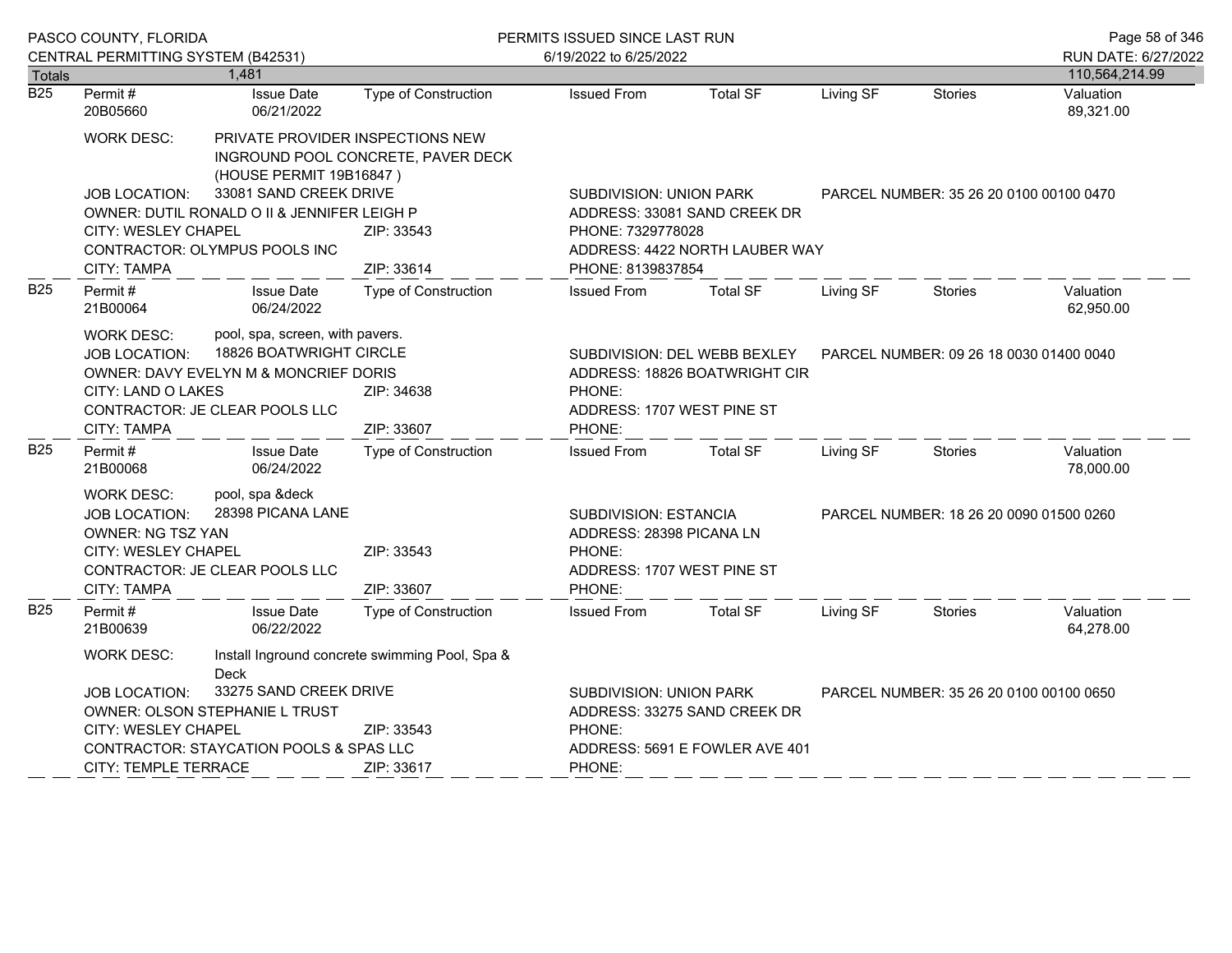|                  | PASCO COUNTY, FLORIDA<br>CENTRAL PERMITTING SYSTEM (B42531)                                                        |                                                                                                                                  |                                                  | PERMITS ISSUED SINCE LAST RUN<br>6/19/2022 to 6/25/2022 |                                                                                               |           |                                         | Page 59 of 346<br>RUN DATE: 6/27/2022 |  |  |
|------------------|--------------------------------------------------------------------------------------------------------------------|----------------------------------------------------------------------------------------------------------------------------------|--------------------------------------------------|---------------------------------------------------------|-----------------------------------------------------------------------------------------------|-----------|-----------------------------------------|---------------------------------------|--|--|
| <b>Totals</b>    |                                                                                                                    | 1.481                                                                                                                            |                                                  |                                                         |                                                                                               |           |                                         | 110,564,214.99                        |  |  |
| $\overline{B25}$ | Permit#<br>21B08829                                                                                                | <b>Issue Date</b><br>06/23/2022                                                                                                  | Type of Construction                             | <b>Issued From</b>                                      | <b>Total SF</b>                                                                               | Living SF | <b>Stories</b>                          | Valuation<br>69,750.00                |  |  |
|                  | <b>WORK DESC:</b>                                                                                                  | 18B18775                                                                                                                         | SWIMMING POOL AND SPA *HOUSE PERMIT              |                                                         |                                                                                               |           |                                         |                                       |  |  |
|                  | <b>JOB LOCATION:</b>                                                                                               | 28524 MARSCIANO LANE<br>OWNER: DENG SANDY LI & SHI PING                                                                          |                                                  | <b>SUBDIVISION: ESTANCIA</b>                            | ADDRESS: 28524 MARSCIANO LANE                                                                 |           | PARCEL NUMBER: 19 26 20 0010 00100 0110 |                                       |  |  |
|                  | <b>CITY: WESLEY CHAPEL</b>                                                                                         | CONTRACTOR: JE CLEAR POOLS LLC                                                                                                   | ZIP: 33543                                       | PHONE:<br>ADDRESS: 1922 N 59TH ST                       |                                                                                               |           |                                         |                                       |  |  |
|                  | <b>CITY: TAMPA</b>                                                                                                 |                                                                                                                                  | ZIP: 33619                                       | PHONE:                                                  |                                                                                               |           |                                         |                                       |  |  |
| <b>B25</b>       | Permit#<br>21B23315                                                                                                | <b>Issue Date</b><br>06/22/2022                                                                                                  | Type of Construction                             | <b>Issued From</b>                                      | <b>Total SF</b>                                                                               | Living SF | <b>Stories</b>                          | Valuation<br>74,260.00                |  |  |
|                  | <b>WORK DESC:</b>                                                                                                  | grade                                                                                                                            | New inground concrete pool, spa and paver deck @ |                                                         |                                                                                               |           |                                         |                                       |  |  |
|                  | 6501 DUTTON DRIVE<br><b>JOB LOCATION:</b><br><b>OWNER: ATKINS GENE &amp; MOVETAH</b>                               |                                                                                                                                  |                                                  |                                                         | SUBDIVISION: WESBRIDGE<br>PARCEL NUMBER: 04 26 20 0100 00600 0140<br>ADDRESS: 6501 DUTTON DR  |           |                                         |                                       |  |  |
|                  | <b>CITY: WESLEY CHAPEL</b><br>ZIP: 33545<br>CONTRACTOR: CHALLENGER POOLS OF TAMPA INC<br>CITY: TAMPA<br>ZIP: 33614 |                                                                                                                                  | PHONE:<br>PHONE:                                 | ADDRESS: 6846 N DALE MABRY                              |                                                                                               |           |                                         |                                       |  |  |
| <b>B25</b>       | Permit#<br>21B23750                                                                                                | <b>Issue Date</b><br>06/21/2022                                                                                                  | Type of Construction                             | <b>Issued From</b>                                      | <b>Total SF</b>                                                                               | Living SF | <b>Stories</b>                          | Valuation<br>50.394.00                |  |  |
|                  | New inground concrete pool with paver deck<br><b>WORK DESC:</b><br>3000 LAKE PADGETT DRIVE<br><b>JOB LOCATION:</b> |                                                                                                                                  |                                                  |                                                         | SUBDIVISION: COVINGTON<br>PARCEL NUMBER: 24 26 18 0070 00001 0130                             |           |                                         |                                       |  |  |
|                  |                                                                                                                    | OWNER: THOMAS GEORGE M & DEBORAH ANN<br>CITY: LAND O LAKES<br>ZIP: 34639<br>CONTRACTOR: TROPICAL ESCAPES POOL & SPA CONSTRUCTION |                                                  |                                                         | COUNTRY CLUB HOMESITES<br>ADDRESS: 3000 LAKE PADGETT DR<br>PHONE:<br>ADDRESS: 9016 HOGANS BND |           |                                         |                                       |  |  |
|                  | <b>CITY: TAMPA</b>                                                                                                 |                                                                                                                                  | ZIP: 33647                                       | PHONE:                                                  |                                                                                               |           |                                         |                                       |  |  |
| <b>B25</b>       | Permit#<br>21B25840                                                                                                | <b>Issue Date</b><br>06/23/2022                                                                                                  | Type of Construction                             | <b>Issued From</b>                                      | <b>Total SF</b>                                                                               | Living SF | <b>Stories</b>                          | Valuation<br>96,333.00                |  |  |
|                  | WORK DESC:                                                                                                         | SPA AND PAVER DECK                                                                                                               | INGROUND CONCREE SWIMMING POOL WITH              |                                                         |                                                                                               |           |                                         |                                       |  |  |
|                  | <b>JOB LOCATION:</b>                                                                                               | 6910 CALVIN WAY                                                                                                                  |                                                  | <b>ACRES</b>                                            | SUBDIVISION: WESLEY CHAPEL<br>PARCEL NUMBER: 06 26 20 0010 00000 1010                         |           |                                         |                                       |  |  |
|                  |                                                                                                                    | OWNER: JOYCE SEAN & MARYDELL                                                                                                     |                                                  | ADDRESS: 6910 CALVIN WAY                                |                                                                                               |           |                                         |                                       |  |  |
|                  | <b>CITY: WESLEY CHAPEL</b>                                                                                         | <b>CONTRACTOR: TRENDSETTER POOLS LLC</b>                                                                                         | ZIP: 33544                                       | PHONE:                                                  |                                                                                               |           |                                         |                                       |  |  |
|                  | CITY: TAMPA                                                                                                        |                                                                                                                                  | ZIP: 33613                                       | ADDRESS: 13540 NORTH FLORIDA AVENUE<br>PHONE:           |                                                                                               |           |                                         |                                       |  |  |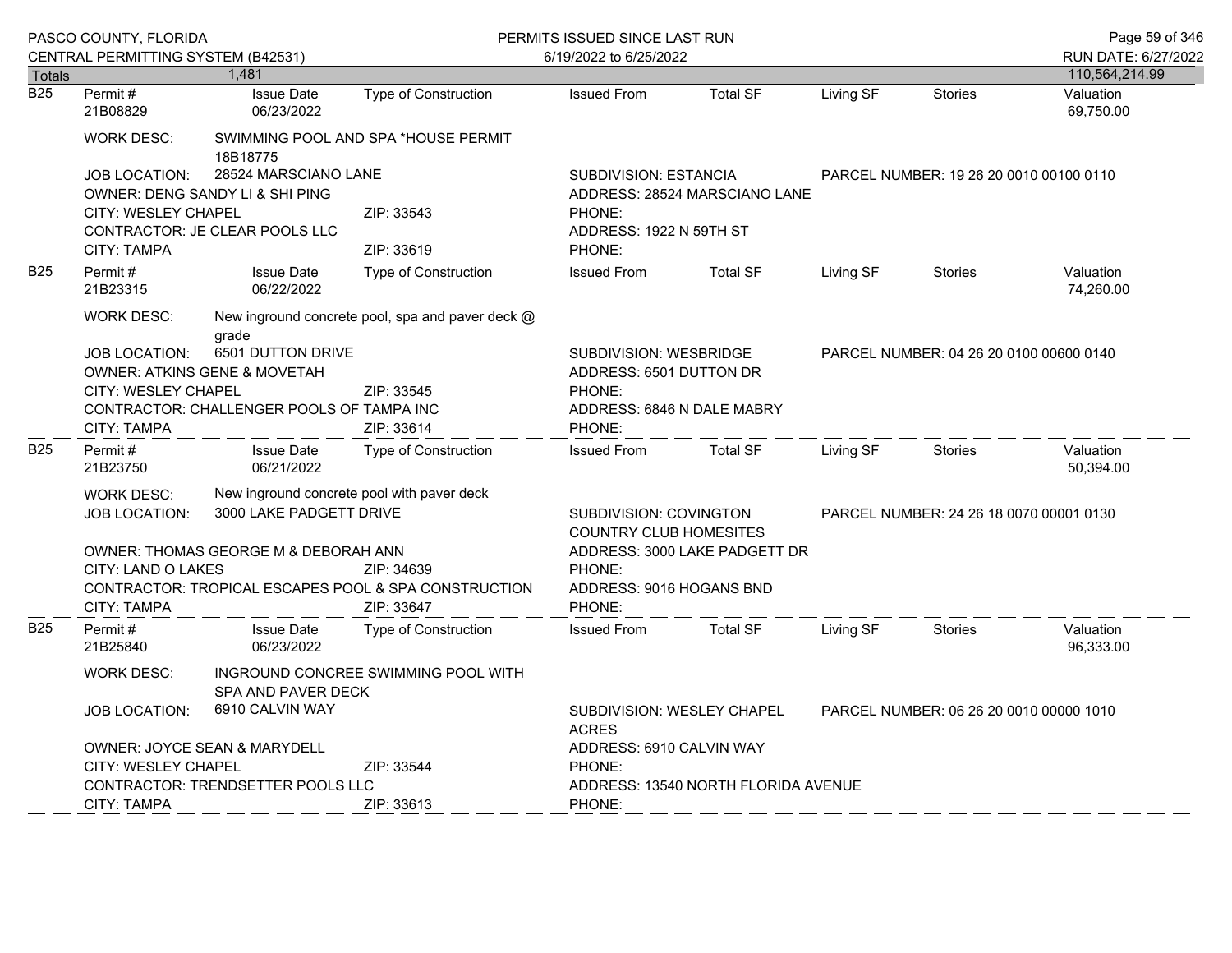|                                   | PASCO COUNTY, FLORIDA                                                                                                                                                                                                                                                                   |                                                                                                                                               |                                                                                                                                                                             | PERMITS ISSUED SINCE LAST RUN                                                                              |                 |                                         |                                         | Page 60 of 346              |
|-----------------------------------|-----------------------------------------------------------------------------------------------------------------------------------------------------------------------------------------------------------------------------------------------------------------------------------------|-----------------------------------------------------------------------------------------------------------------------------------------------|-----------------------------------------------------------------------------------------------------------------------------------------------------------------------------|------------------------------------------------------------------------------------------------------------|-----------------|-----------------------------------------|-----------------------------------------|-----------------------------|
|                                   | CENTRAL PERMITTING SYSTEM (B42531)                                                                                                                                                                                                                                                      | 1.481                                                                                                                                         |                                                                                                                                                                             | 6/19/2022 to 6/25/2022                                                                                     |                 |                                         |                                         | RUN DATE: 6/27/2022         |
| <b>Totals</b><br>$\overline{B25}$ | Permit#                                                                                                                                                                                                                                                                                 | <b>Issue Date</b>                                                                                                                             | Type of Construction                                                                                                                                                        | <b>Issued From</b>                                                                                         | <b>Total SF</b> | Living SF                               | <b>Stories</b>                          | 110,564,214.99<br>Valuation |
|                                   | 21B25863                                                                                                                                                                                                                                                                                | 06/22/2022                                                                                                                                    | Commercial                                                                                                                                                                  |                                                                                                            |                 |                                         |                                         | 1,000.00                    |
|                                   | <b>WORK DESC:</b><br><b>JOB LOCATION:</b><br><b>CITY: CLEARWATER</b><br><b>CITY: DUNEDIN</b>                                                                                                                                                                                            | TEMPORARY CONSTRUCTION TRAILER<br>16703 EARLY RISER AVENUE<br>OWNER: BRICK BY BRICK BUILDS INC<br>CONTRACTOR: BANDES CONSTRUCTION COMPANY INC | 4& Co. @ The Hub Corporate Campus - INSTALL<br>ZIP: 33761<br>ZIP: 34698                                                                                                     | SUBDIVISION: BEXLEY SOUTH<br>ADDRESS: 2729 STATE RD 580<br>PHONE:<br>ADDRESS: 1368 SPAULDING RD.<br>PHONE: |                 | PARCEL NUMBER: 30 26 18 0140 00000 0A5B |                                         |                             |
| <b>B25</b>                        | Permit #                                                                                                                                                                                                                                                                                | <b>Issue Date</b><br>RESPOOL-2022-000075 06/21/2022                                                                                           | Type of Construction                                                                                                                                                        | <b>Issued From</b>                                                                                         | <b>Total SF</b> | Living SF                               | Stories                                 | Valuation<br>55,000.00      |
|                                   | Sanders Pool<br><b>WORK DESC:</b><br>13116 SHERMAN DRIVE<br><b>JOB LOCATION:</b><br>OWNER: TRIPLETT EVELYN & SANDERS CHERYL ANN                                                                                                                                                         |                                                                                                                                               |                                                                                                                                                                             | SUBDIVISION: LONG LAKE<br><b>ESTATES</b><br>ADDRESS: 13116 SHERMAN DR                                      |                 |                                         | PARCEL NUMBER: 03 24 17 001A 00000 0510 |                             |
|                                   | CITY: HUDSON<br>ZIP: 34667<br>CONTRACTOR: ACCU TECH POOLS/SPAS, LLC<br><b>CITY: BROOKSVILLE</b><br>ZIP: 34601                                                                                                                                                                           |                                                                                                                                               |                                                                                                                                                                             | PHONE:<br>ADDRESS: 15369 DALY ROAD<br>PHONE: 8004418645                                                    |                 |                                         |                                         |                             |
| <b>B25</b>                        | Permit#                                                                                                                                                                                                                                                                                 | <b>Issue Date</b>                                                                                                                             | Type of Construction                                                                                                                                                        | <b>Issued From</b>                                                                                         | <b>Total SF</b> | Living SF                               | Stories                                 | Valuation<br>49,950.00      |
|                                   | RESPOOL-2022-000143 06/21/2022<br>Strickler<br><b>WORK DESC:</b><br>18403 BRANCH ROAD<br><b>JOB LOCATION:</b><br><b>OWNER: STRICKLER CHARLES S &amp; GABRIELA</b><br><b>CITY: BRANDON</b><br>ZIP: 33511<br>CONTRACTOR: JAY'S CUSTOM POOLS & SPAS INC<br>CITY: Spring Hill<br>ZIP: 34609 |                                                                                                                                               |                                                                                                                                                                             | SUBDIVISION: HIGHLANDS<br>ADDRESS: 1715 LARABIE CT<br>PHONE:<br>ADDRESS: 12785 Ione Way<br>PHONE:          |                 | PARCEL NUMBER: 06 24 17 0040 00000 2720 |                                         |                             |
| <b>B25</b>                        | Permit#                                                                                                                                                                                                                                                                                 | <b>Issue Date</b><br>RESPOOL-2022-000167 06/24/2022                                                                                           | Type of Construction                                                                                                                                                        | <b>Issued From</b>                                                                                         | <b>Total SF</b> | Living SF                               | Stories                                 | Valuation<br>69,000.00      |
|                                   | <b>Tarrant Pool</b><br><b>WORK DESC:</b><br>3779 FLORAMAR TERRACE<br><b>JOB LOCATION:</b><br>OWNER: TARRANT JOHN N & SINGLETON KAT<br><b>CITY: NEW PORT RICHEY</b><br>ZIP: 34652<br>CONTRACTOR: POOLS PAVERS & PATIOS LLC<br><b>CITY: PORT RICHEY</b><br>ZIP: 34668                     |                                                                                                                                               | SUBDIVISION: FLOR-A-MAR<br>PHONE:<br>ADDRESS: 7929 GRAND BLVD<br>PHONE:                                                                                                     | ADDRESS: 3779 FLORAMAR TERRACE                                                                             |                 | PARCEL NUMBER: 12 26 15 0070 05000 0030 |                                         |                             |
| <b>B25</b>                        | Permit#                                                                                                                                                                                                                                                                                 | <b>Issue Date</b><br>RESPOOL-2022-000256 06/22/2022                                                                                           | <b>Type of Construction</b>                                                                                                                                                 | <b>Issued From</b>                                                                                         | <b>Total SF</b> | Living SF                               | Stories                                 | Valuation<br>89,000.00      |
|                                   | <b>SWIM</b><br><b>WORK DESC:</b><br>8621 IVY STARK BOULEVARD<br><b>JOB LOCATION:</b><br><b>OWNER: BISCAYNE HOMES LLC</b><br>CITY: COCONUT GROVE<br>ZIP: 33133<br>CONTRACTOR: SWIM INCORPORATED<br>CITY: Sarasota<br>ZIP: 34240                                                          |                                                                                                                                               | SUBDIVISION: EPPERSON NORTH<br>PARCEL NUMBER: 26 25 20 0070 01300 0080<br>ADDRESS: 2665 S BAYSHORE DR STE #601<br>PHONE:<br>ADDRESS: 2119 Global Court<br>PHONE: 9413712252 |                                                                                                            |                 |                                         |                                         |                             |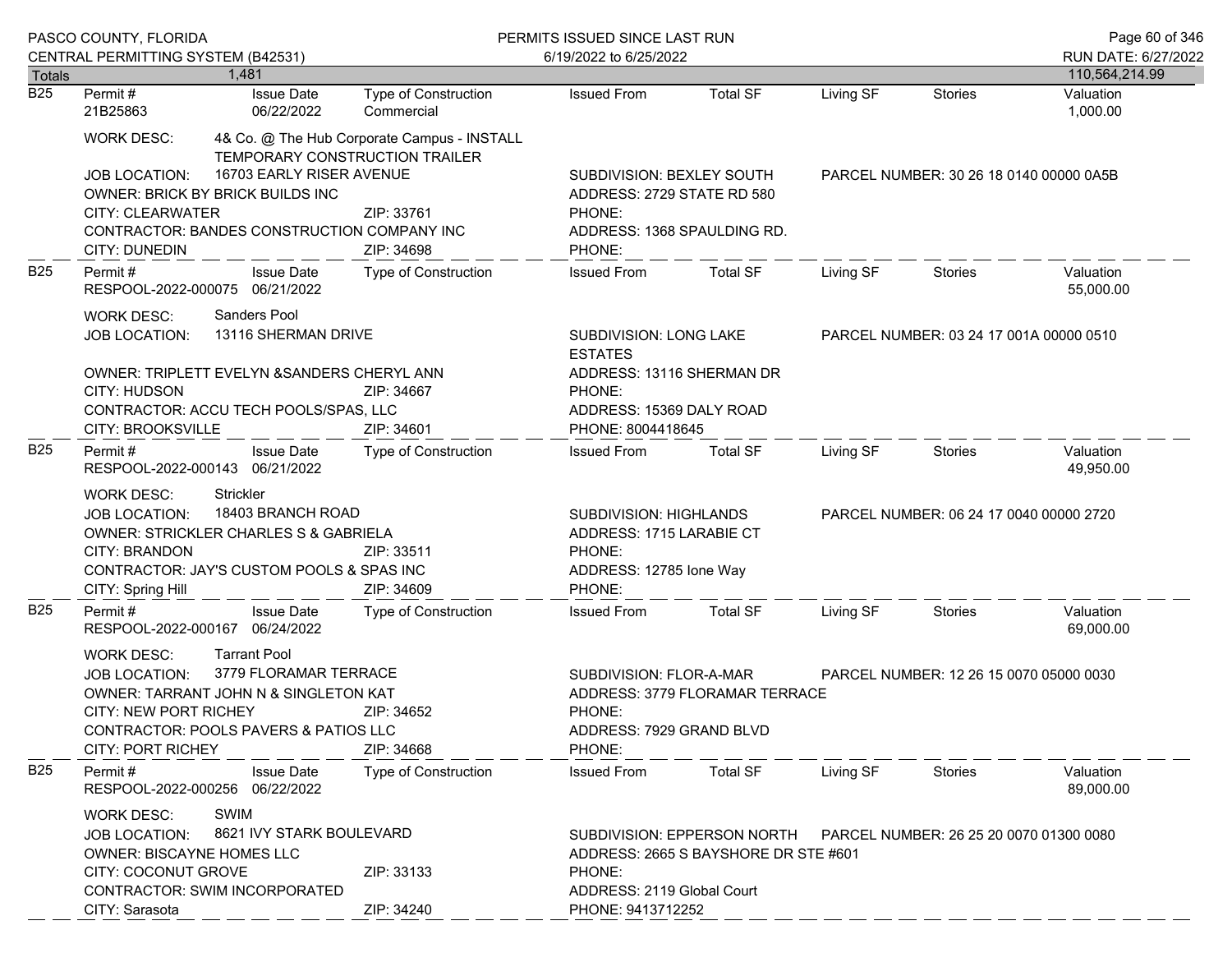|                  | PASCO COUNTY, FLORIDA                                                                                                                                                                                                                                |                                                                                                            | PERMITS ISSUED SINCE LAST RUN                                           | Page 61 of 346                                                        |                                                                                                           |                                         |                |                         |  |
|------------------|------------------------------------------------------------------------------------------------------------------------------------------------------------------------------------------------------------------------------------------------------|------------------------------------------------------------------------------------------------------------|-------------------------------------------------------------------------|-----------------------------------------------------------------------|-----------------------------------------------------------------------------------------------------------|-----------------------------------------|----------------|-------------------------|--|
|                  | CENTRAL PERMITTING SYSTEM (B42531)                                                                                                                                                                                                                   |                                                                                                            |                                                                         | 6/19/2022 to 6/25/2022                                                |                                                                                                           |                                         |                | RUN DATE: 6/27/2022     |  |
| Totals           |                                                                                                                                                                                                                                                      | 1,481                                                                                                      |                                                                         |                                                                       |                                                                                                           |                                         |                | 110,564,214.99          |  |
| $\overline{B25}$ | Permit#<br>RESPOOL-2022-000271 06/23/2022                                                                                                                                                                                                            | <b>Issue Date</b>                                                                                          | <b>Type of Construction</b>                                             | <b>Issued From</b>                                                    | <b>Total SF</b>                                                                                           | Living SF                               | <b>Stories</b> | Valuation<br>127,600.00 |  |
|                  | <b>WORK DESC:</b>                                                                                                                                                                                                                                    | <b>Residential Pool</b><br>HUDSON, FL 34667                                                                | 13920 HATCHER AVENUE,                                                   |                                                                       |                                                                                                           |                                         |                |                         |  |
|                  | <b>JOB LOCATION:</b>                                                                                                                                                                                                                                 | 13920 HATCHER AVENUE                                                                                       |                                                                         | SUBDIVISION: HUDSON BEACH<br><b>ESTATES</b>                           | PARCEL NUMBER: 33 24 16 0080 00000 2930                                                                   |                                         |                |                         |  |
|                  | CITY: TAMPA                                                                                                                                                                                                                                          | OWNER: NIEBAUER NATHAN & JULIA                                                                             | ZIP: 33606                                                              | ADDRESS: 641 HUDSON AVE<br>PHONE:                                     |                                                                                                           |                                         |                |                         |  |
|                  | CONTRACTOR: 1ST CHOICE CONTRACTING POOL SERVICES LLC<br>ZIP: 33647<br><b>CITY: TAMPA</b>                                                                                                                                                             |                                                                                                            |                                                                         | ADDRESS: 8709 HUNTERS GREEN DR<br>PHONE:                              |                                                                                                           |                                         |                |                         |  |
| B <sub>25</sub>  | Permit #<br>RESPOOL-2022-000337 06/20/2022                                                                                                                                                                                                           | <b>Issue Date</b>                                                                                          | Type of Construction                                                    | <b>Issued From</b>                                                    | <b>Total SF</b>                                                                                           | Living SF                               | <b>Stories</b> | Valuation<br>91,400.00  |  |
|                  | Alexander<br><b>WORK DESC:</b><br>8524 CAPSTONE RANCH DRIVE<br><b>JOB LOCATION:</b><br>OWNER: ALEXANDER GREGORY & HALL JONA<br><b>CITY: NEW PORT RICHEY</b><br>ZIP: 34655                                                                            |                                                                                                            |                                                                         | PHONE:                                                                | SUBDIVISION: MITCHELL 54 WEST  PARCEL NUMBER: 26 26 16 0090 00300 0080<br>ADDRESS: 8524 CAPSTONE RANCH DR |                                         |                |                         |  |
|                  | CONTRACTOR: CHALLENGER POOLS OF TAMPA INC<br><b>CITY: TAMPA</b><br>ZIP: 33614                                                                                                                                                                        |                                                                                                            |                                                                         | ADDRESS: 6846 N DALE MABRY<br>PHONE:                                  |                                                                                                           |                                         |                |                         |  |
| B <sub>25</sub>  | Permit #<br>RESPOOL-2022-000385 06/20/2022                                                                                                                                                                                                           | <b>Issue Date</b>                                                                                          | <b>Type of Construction</b>                                             | <b>Issued From</b>                                                    | <b>Total SF</b>                                                                                           | Living SF                               | Stories        | Valuation<br>77,500.00  |  |
|                  | <b>WORK DESC:</b>                                                                                                                                                                                                                                    | 34669                                                                                                      | Swim 13745 SEA BRIDGE DRIVE, HUDSON, FL                                 |                                                                       |                                                                                                           |                                         |                |                         |  |
|                  | <b>JOB LOCATION:</b><br>CITY: HUDSON<br>CITY: SPRING HILL                                                                                                                                                                                            | 13745 SEA BRIDGE DRIVE<br>OWNER: RICHARDS STACEY LYNN & KEVIN A<br>CONTRACTOR: NATIONAL POOLS OF PASCO INC | ZIP: 34669<br>ZIP: 34610                                                | SUBDIVISION: LAKESIDE<br>PHONE:<br>ADDRESS: 10208 SCENIC DR<br>PHONE: | ADDRESS: 13745 SEA BRIDGE DR                                                                              | PARCEL NUMBER: 34 24 17 0120 00000 0840 |                |                         |  |
| <b>B25</b>       | Permit #<br>RESPOOL-2022-000428 06/24/2022                                                                                                                                                                                                           | <b>Issue Date</b>                                                                                          | Type of Construction                                                    | <b>Issued From</b>                                                    | <b>Total SF</b>                                                                                           | Living SF                               | Stories        | Valuation<br>91,393.00  |  |
|                  | Espino<br><b>WORK DESC:</b><br>30208 SKYLARK DRIVE<br><b>JOB LOCATION:</b><br>OWNER: ESPINO ROGELIO S JR & NICOLE E<br>CITY: WESLEY CHAPEL<br>ZIP: 33545<br>CONTRACTOR: TROPICAL ESCAPES POOL & SPA CONSTRUCTION<br><b>CITY: TAMPA</b><br>ZIP: 33647 |                                                                                                            | SUBDIVISION: WESBRIDGE<br>ADDRESS: 30208 SKYLARK DR<br>PHONE:<br>PHONE: | ADDRESS: 19046 BRUCE B DOWNS BLVD 159                                 |                                                                                                           | PARCEL NUMBER: 04 26 20 0110 01500 0070 |                |                         |  |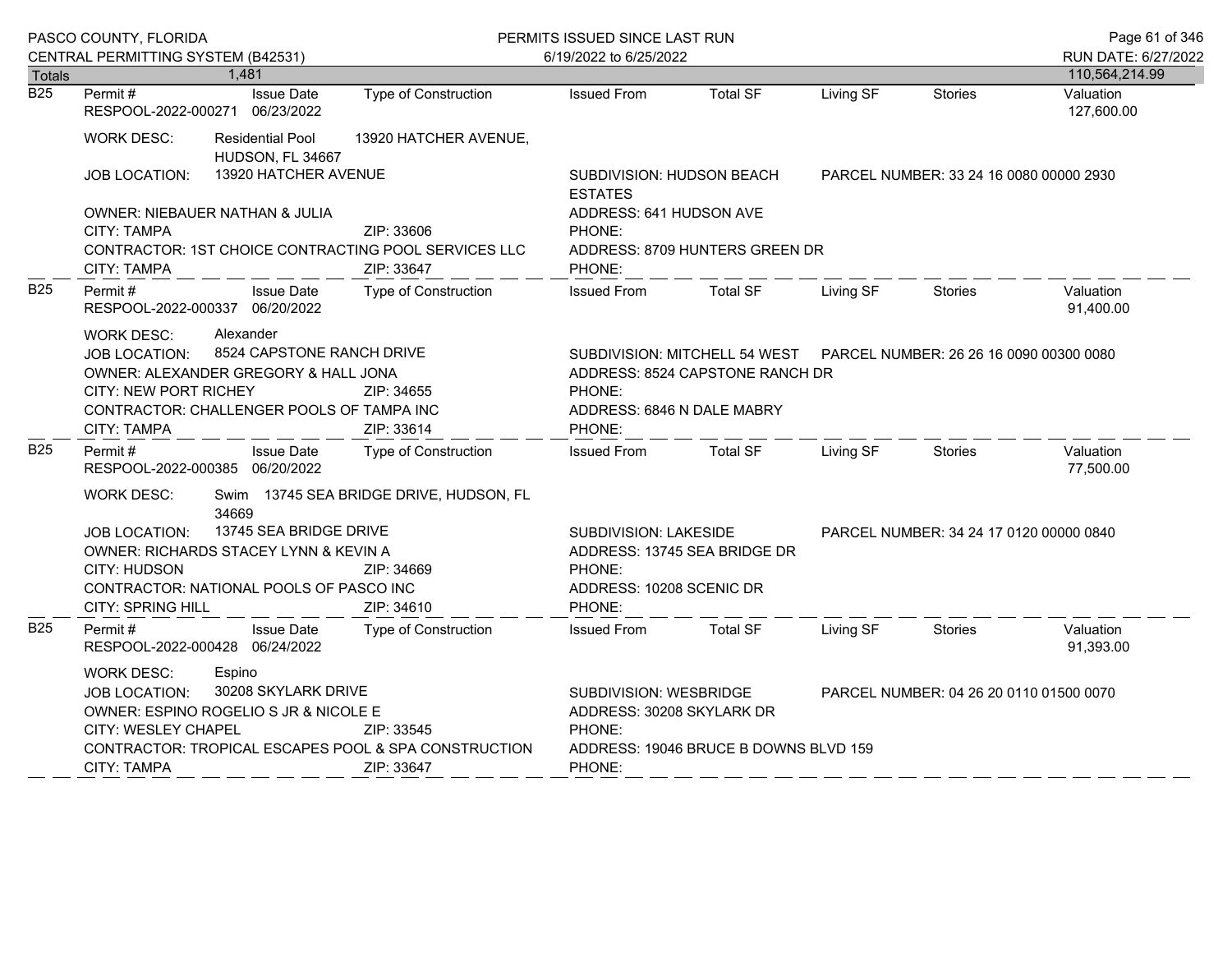|                  | PASCO COUNTY, FLORIDA                                                                                                                                                                                                | PERMITS ISSUED SINCE LAST RUN |                                                                                                                                                                             |                                                                     |                                         |                                         | Page 62 of 346          |
|------------------|----------------------------------------------------------------------------------------------------------------------------------------------------------------------------------------------------------------------|-------------------------------|-----------------------------------------------------------------------------------------------------------------------------------------------------------------------------|---------------------------------------------------------------------|-----------------------------------------|-----------------------------------------|-------------------------|
|                  | CENTRAL PERMITTING SYSTEM (B42531)                                                                                                                                                                                   |                               | 6/19/2022 to 6/25/2022                                                                                                                                                      |                                                                     |                                         |                                         | RUN DATE: 6/27/2022     |
| Totals           | 1.481                                                                                                                                                                                                                |                               |                                                                                                                                                                             |                                                                     |                                         |                                         | 110,564,214.99          |
| $\overline{B25}$ | <b>Issue Date</b><br>Permit #<br>RESPOOL-2022-000465 06/24/2022                                                                                                                                                      | <b>Type of Construction</b>   | <b>Issued From</b>                                                                                                                                                          | <b>Total SF</b>                                                     | Living SF                               | Stories                                 | Valuation<br>45,000.00  |
|                  | Cardona Residence<br>WORK DESC:<br>5406 ANGELONIA TERRACE<br>JOB LOCATION:<br>OWNER: CARDONA DAVID & JESSICA<br>CITY: LAND O LAKES<br>CONTRACTOR: ULTRA CUSTOM POOL DESIGNS LLC<br>CITY: Tampa                       | ZIP: 34639<br>ZIP: 33611      | SUBDIVISION: DUPREE LAKES<br>ADDRESS: 5406 ANGELONIA TER<br>PHONE:<br>ADDRESS: 5401 S DALE MABRY HWY<br>PHONE:                                                              |                                                                     | PARCEL NUMBER: 07 26 19 0110 01900 0040 |                                         |                         |
| <b>B25</b>       | <b>Issue Date</b><br>Permit#<br>RESPOOL-2022-000471 06/22/2022                                                                                                                                                       | Type of Construction          | <b>Issued From</b>                                                                                                                                                          | <b>Total SF</b>                                                     | Living SF                               | Stories                                 | Valuation<br>116,000.00 |
|                  | <b>NEW POOL</b><br>WORK DESC:<br>9145 SANDERS TREE LOOP<br><b>JOB LOCATION:</b><br>OWNER: MOSS STUART J & MARY GRACE<br><b>CITY: MORRIS PLAINS</b><br>CONTRACTOR: SWIM INCORPORATED<br>CITY: Sarasota                | ZIP: 07950<br>ZIP: 34240      | SUBDIVISION: EPPERSON NORTH<br>ADDRESS: 96 ARLENE CT<br>PHONE:<br>ADDRESS: 2119 Global Court<br>PHONE: 9413712252                                                           |                                                                     |                                         | PARCEL NUMBER: 26 25 20 0190 01200 0020 |                         |
| <b>B25</b>       | Permit#<br><b>Issue Date</b><br>RESPOOL-2022-000480 06/22/2022                                                                                                                                                       | <b>Type of Construction</b>   | <b>Issued From</b>                                                                                                                                                          | <b>Total SF</b>                                                     | Living SF                               | Stories                                 | Valuation<br>99,000.00  |
|                  | SWIM<br><b>WORK DESC:</b><br>8775 IVY STARK BOULEVARD<br><b>JOB LOCATION:</b><br>OWNER: BISCAYNE HOMES LLC<br>CITY: COCONUT GROVE<br>ZIP: 33133<br>CONTRACTOR: SWIM INCORPORATED<br>ZIP: 34240<br>CITY: Sarasota     |                               | PHONE:<br>ADDRESS: 2119 Global Court<br>PHONE: 9413712252                                                                                                                   | SUBDIVISION: EPPERSON NORTH<br>ADDRESS: 2665 S BAYSHORE DR STE #601 |                                         | PARCEL NUMBER: 26 25 20 0010 01400 0090 |                         |
| <b>B25</b>       | Permit#<br><b>Issue Date</b><br>RESPOOL-2022-000512 06/20/2022                                                                                                                                                       | Type of Construction          | <b>Issued From</b>                                                                                                                                                          | <b>Total SF</b>                                                     | Living SF                               | Stories                                 | Valuation<br>65,000.00  |
|                  | <b>NEW POOL</b><br>WORK DESC:<br>8385 IVY STARK BOULEVARD<br><b>JOB LOCATION:</b><br>OWNER: BISCAYNE HOMES LLC<br>CITY: COCONUT GROVE<br>ZIP: 33133<br>CONTRACTOR: SWIM INCORPORATED<br>CITY: Sarasota<br>ZIP: 34240 |                               | SUBDIVISION: EPPERSON NORTH<br>PARCEL NUMBER: 26 25 20 0070 01700 0110<br>ADDRESS: 2665 S BAYSHORE DR STE #601<br>PHONE:<br>ADDRESS: 2119 Global Court<br>PHONE: 9413712252 |                                                                     |                                         |                                         |                         |
| <b>B25</b>       | Permit#<br><b>Issue Date</b><br>06/21/2022<br>RESPOOL-2022-000544                                                                                                                                                    | <b>Type of Construction</b>   | <b>Issued From</b>                                                                                                                                                          | <b>Total SF</b>                                                     | Living SF                               | <b>Stories</b>                          | Valuation<br>117,500.00 |
|                  | <b>NEW POOL</b><br>WORK DESC:<br>8605 CESSNA DRIVE<br><b>JOB LOCATION:</b>                                                                                                                                           |                               | <b>ESTATES</b>                                                                                                                                                              | SUBDIVISION: HIDDEN LAKE                                            |                                         | PARCEL NUMBER: 30 25 17 0030 00000 1020 |                         |
|                  | <b>OWNER: BURKETT JAMES III</b><br><b>CITY: NEW PORT RICHEY</b><br><b>CONTRACTOR: TAMPA BAY POOLS INC</b><br>CITY: BRANDON                                                                                           | ZIP: 34654<br>ZIP: 33511      | ADDRESS: 8605 CESSNA DR<br>PHONE:<br>PHONE: 8136843639                                                                                                                      | ADDRESS: 604 LITHIA PINECREST ROAD                                  |                                         |                                         |                         |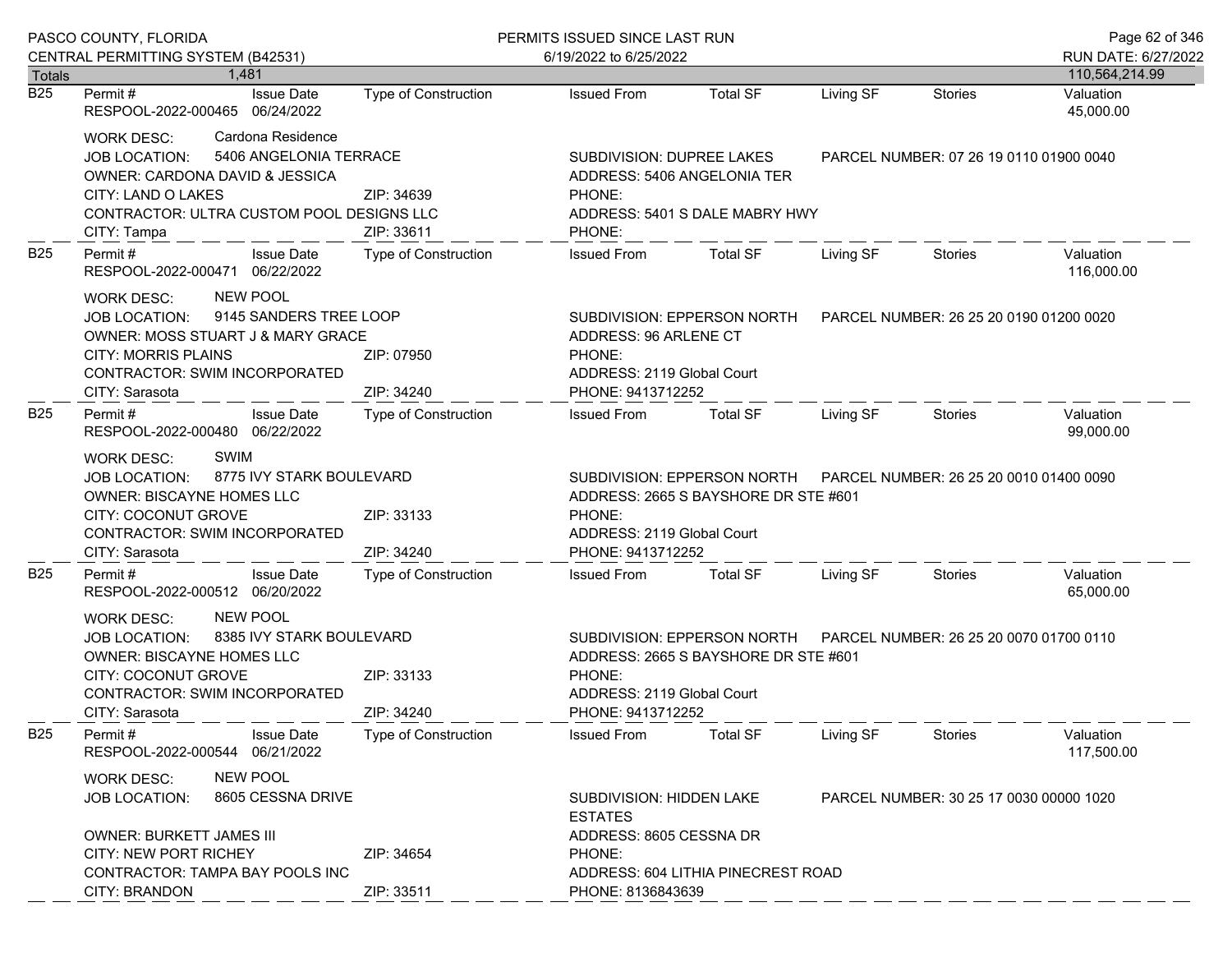|                  | PASCO COUNTY, FLORIDA                                                                                                                                                                                                                                       |                                       |                                                                                                                                                                    | PERMITS ISSUED SINCE LAST RUN                                                    |                 |                                         |                                         |                         |
|------------------|-------------------------------------------------------------------------------------------------------------------------------------------------------------------------------------------------------------------------------------------------------------|---------------------------------------|--------------------------------------------------------------------------------------------------------------------------------------------------------------------|----------------------------------------------------------------------------------|-----------------|-----------------------------------------|-----------------------------------------|-------------------------|
|                  | CENTRAL PERMITTING SYSTEM (B42531)                                                                                                                                                                                                                          |                                       |                                                                                                                                                                    | 6/19/2022 to 6/25/2022                                                           |                 |                                         |                                         | RUN DATE: 6/27/2022     |
| Totals           |                                                                                                                                                                                                                                                             | 1,481                                 |                                                                                                                                                                    |                                                                                  |                 |                                         |                                         | 110,564,214.99          |
| $\overline{B25}$ | Permit#<br>RESPOOL-2022-000545 06/22/2022                                                                                                                                                                                                                   | <b>Issue Date</b>                     | Type of Construction                                                                                                                                               | <b>Issued From</b>                                                               | <b>Total SF</b> | Living SF                               | <b>Stories</b>                          | Valuation<br>100,285.00 |
|                  | <b>WORK DESC:</b>                                                                                                                                                                                                                                           | FL 34638                              | Install inground gunite swimming pool, spa, and<br>paver deck. 4696 TOUR TRACE, LAND O LAKES,                                                                      |                                                                                  |                 |                                         |                                         |                         |
|                  | JOB LOCATION:                                                                                                                                                                                                                                               | 4696 TOUR TRACE                       |                                                                                                                                                                    | <b>SUBDIVISION: BEXLEY SOUTH</b><br>PARCEL <sub>4</sub>                          |                 |                                         | PARCEL NUMBER: 18 26 18 0030 00 00 0210 |                         |
|                  | CITY: LAND O LAKES<br>CONTRACTOR: PATIO POOLS, INC.<br>CITY: TAMPA                                                                                                                                                                                          | OWNER: CHESNEY DANIEL LEE & REBECCA A | ZIP: 34638<br>ZIP: 33618                                                                                                                                           | ADDRESS: 4696 TOUR TRCE<br>PHONE:<br>ADDRESS: 4118 GUNN HWY<br>PHONE: 8133356723 |                 |                                         |                                         |                         |
| <b>B25</b>       | Permit#<br>RESPOOL-2022-000546 06/21/2022                                                                                                                                                                                                                   | <b>Issue Date</b>                     | Type of Construction                                                                                                                                               | <b>Issued From</b>                                                               | <b>Total SF</b> | Living SF                               | Stories                                 | Valuation<br>81,428.00  |
|                  | 3497 Tour Trace<br><b>WORK DESC:</b><br>3497 TOUR TRACE<br><b>JOB LOCATION:</b><br>OWNER: LINDSEY BLAKELY WILLIAM GEORGE                                                                                                                                    |                                       |                                                                                                                                                                    | SUBDIVISION: BEXLEY SOUTH<br>PARCEL <sub>4</sub><br>ADDRESS: 3497 TOUR TRCE      |                 |                                         | PARCEL NUMBER: 18 26 18 0010 0BB00 0450 |                         |
|                  | CITY: LAND O LAKES<br>ZIP: 34638                                                                                                                                                                                                                            |                                       |                                                                                                                                                                    | PHONE:                                                                           |                 |                                         |                                         |                         |
|                  | CONTRACTOR: HOLIDAY POOLS OF WEST FLORIDA INC<br>CITY: SARASOTA                                                                                                                                                                                             |                                       | ZIP: 34243                                                                                                                                                         | ADDRESS: 7405 28TH ST COURT EAST<br>PHONE:                                       |                 |                                         |                                         |                         |
| <b>B25</b>       | Permit#<br>RESPOOL-2022-000554 06/23/2022                                                                                                                                                                                                                   | <b>Issue Date</b>                     | <b>Type of Construction</b>                                                                                                                                        | <b>Issued From</b>                                                               | <b>Total SF</b> | Living SF                               | Stories                                 | Valuation<br>93,885.00  |
|                  | <b>Robles</b><br><b>WORK DESC:</b><br>4906 BUTLER NATIONAL DRIVE<br>JOB LOCATION:<br>OWNER: ROBLES MARIA M & JULIA RICARDO<br>CITY: WESLEY CHAPEL<br>ZIP: 33543<br>CONTRACTOR: TROPICAL ESCAPES POOL & SPA CONSTRUCTION<br><b>CITY: TAMPA</b><br>ZIP: 33647 |                                       | SUBDIVISION: COUNTRY WALK<br>PHONE:<br>PHONE:                                                                                                                      | ADDRESS: 4906 BUTLER NATIONAL DR<br>ADDRESS: 19046 BRUCE B DOWNS BLVD 159        |                 | PARCEL NUMBER: 16 26 20 0110 00000 0800 |                                         |                         |
| <b>B25</b>       | Permit#<br>RESPOOL-2022-000557 06/22/2022                                                                                                                                                                                                                   | <b>Issue Date</b>                     | Type of Construction                                                                                                                                               | <b>Issued From</b>                                                               | <b>Total SF</b> | Living SF                               | <b>Stories</b>                          | Valuation<br>81,895.00  |
|                  | Paredes<br>WORK DESC:<br>12185 BROKEN OAK LANE<br>JOB LOCATION:<br>OWNER: WEINSTOCK JESSICA ANNE & PARED<br>CITY: ODESSA<br>ZIP: 33556<br>CONTRACTOR: TROPICAL ESCAPES POOL & SPA CONSTRUCTION<br>CITY: TAMPA<br>ZIP: 33647                                 |                                       | SUBDIVISION: STARKEY RANCH<br>PARCEL NUMBER: 16 26 17 0030 00500 0040<br>ADDRESS: 12185 BROKEN OAK LN<br>PHONE:<br>ADDRESS: 19046 BRUCE B DOWNS BLVD 159<br>PHONE: |                                                                                  |                 |                                         |                                         |                         |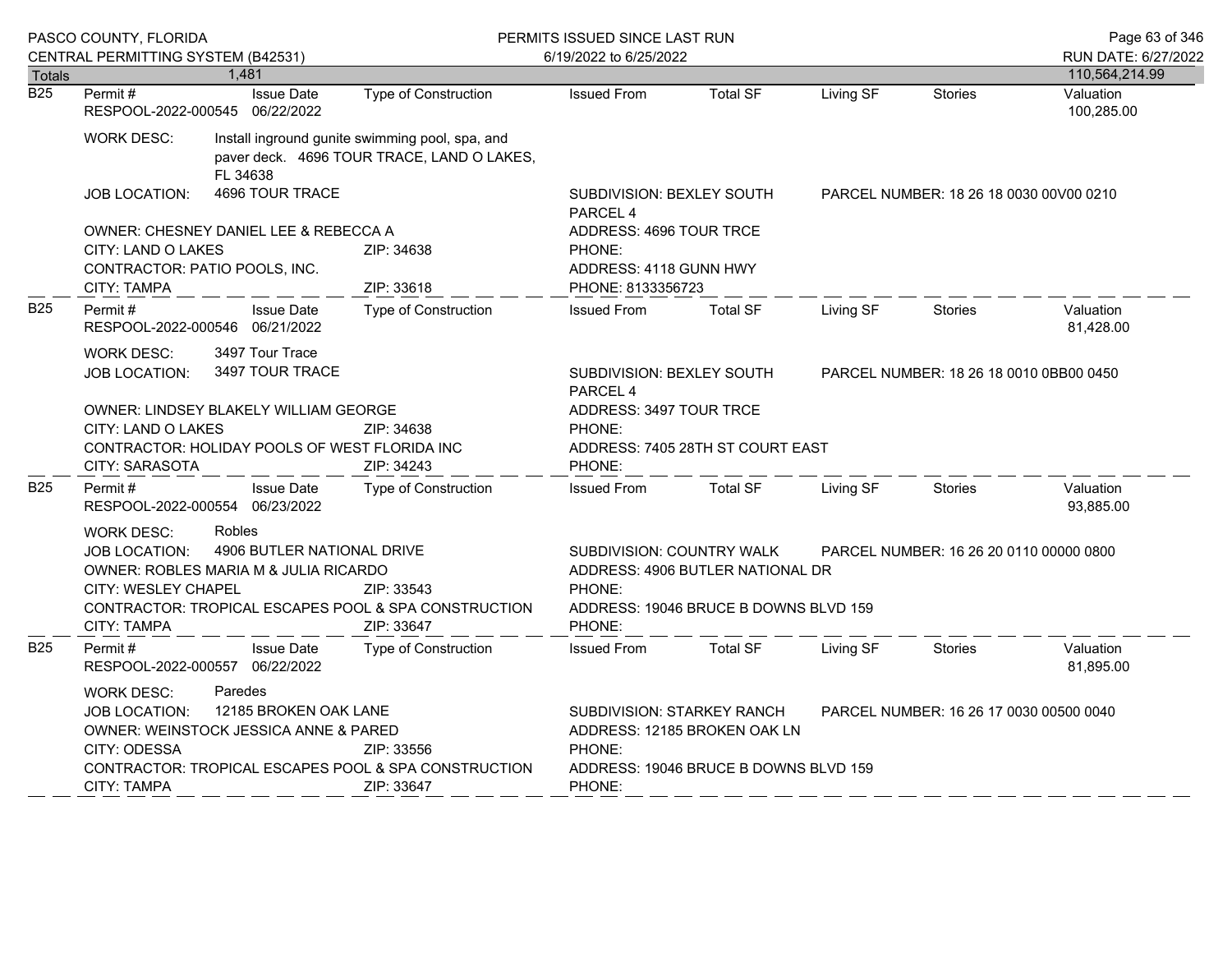|                            | PASCO COUNTY, FLORIDA                                                                                                                                                                                                      |                                                                     | PERMITS ISSUED SINCE LAST RUN                                                                                                           |                                                                                                                              |           |                                         | Page 64 of 346                        |
|----------------------------|----------------------------------------------------------------------------------------------------------------------------------------------------------------------------------------------------------------------------|---------------------------------------------------------------------|-----------------------------------------------------------------------------------------------------------------------------------------|------------------------------------------------------------------------------------------------------------------------------|-----------|-----------------------------------------|---------------------------------------|
|                            | CENTRAL PERMITTING SYSTEM (B42531)<br>1,481                                                                                                                                                                                |                                                                     | 6/19/2022 to 6/25/2022                                                                                                                  |                                                                                                                              |           |                                         | RUN DATE: 6/27/2022<br>110,564,214.99 |
| Totals<br>$\overline{B25}$ | Permit#<br>RESPOOL-2022-000584 06/20/2022                                                                                                                                                                                  | <b>Issue Date</b><br><b>Type of Construction</b>                    | <b>Issued From</b>                                                                                                                      | <b>Total SF</b>                                                                                                              | Living SF | <b>Stories</b>                          | Valuation<br>98,800.00                |
|                            | Peltz<br><b>WORK DESC:</b><br>JOB LOCATION:<br>OWNER: PELTZ JESSE & DANIELLE<br>CITY: ODESSA<br>CONTRACTOR: COOL WATER POOLS & SPAS INC                                                                                    | 3489 BARBOUR TRAIL<br>ZIP: 33556                                    | <b>VILLAGE 1</b><br>PHONE:                                                                                                              | SUBDIVISION: STARKEY RANCH<br>ADDRESS: 3489 BARBOUR TRL<br>ADDRESS: P.O.BOX 129                                              |           | PARCEL NUMBER: 21 26 17 0040 06300 0110 |                                       |
| <b>B25</b>                 | <b>CITY: ELFERS</b><br>Permit #<br>RESPOOL-2022-000596 06/21/2022                                                                                                                                                          | ZIP: 34680-0129<br><b>Issue Date</b><br><b>Type of Construction</b> | PHONE: 7273728822<br><b>Issued From</b>                                                                                                 | <b>Total SF</b>                                                                                                              | Living SF | <b>Stories</b>                          | Valuation<br>165,500.00               |
|                            | Meisner<br><b>WORK DESC:</b><br>29238 GINNETTO DRIVE<br>JOB LOCATION:<br>OWNER: TAYLOR MORRISON OF FLORIDA INC<br>CITY: TAMPA<br>ZIP: 33619<br>CONTRACTOR: LARSENS POOL & SPA LLC<br>CITY: TAMPA<br>ZIP: 33626-0           |                                                                     | PHONE:<br>PHONE:                                                                                                                        | SUBDIVISION: ESPLANADE AT<br><b>WIREGRASS RANCH</b><br>ADDRESS: 3922 COCONUT PALM DR STE 100<br>ADDRESS: 9909 Racetrack Road |           | PARCEL NUMBER: 20 26 20 0080 00000 5680 |                                       |
| <b>B25</b>                 | Permit#<br>RESPOOL-2022-000603 06/21/2022                                                                                                                                                                                  | <b>Issue Date</b><br>Type of Construction                           | <b>Issued From</b>                                                                                                                      | <b>Total SF</b>                                                                                                              | Living SF | <b>Stories</b>                          | Valuation<br>49,881.00                |
|                            | Walls<br><b>WORK DESC:</b><br>8200 OLYMPIC STONE CIRCLE<br><b>JOB LOCATION:</b><br>OWNER: WALLS GORDON BRUCE & NANCY JEA<br><b>CITY: NEW CASTLE</b><br>ZIP: 19720<br>CONTRACTOR: HAWAIIAN ISLAND POOLS INC<br>CITY: ODESSA |                                                                     | SUBDIVISION: MITCHELL 54 WEST<br>ADDRESS: 117 LAYTON DR<br>PHONE:<br>ADDRESS: 3355 MONROE MEADOWS DR<br>ZIP: 33556<br>PHONE: 7278430423 |                                                                                                                              |           | PARCEL NUMBER: 26 26 16 0100 00800 0090 |                                       |
| <b>B25</b>                 | Permit#<br>RESPOOL-2022-000608 06/22/2022                                                                                                                                                                                  | <b>Issue Date</b><br>Type of Construction                           | <b>Issued From</b>                                                                                                                      | <b>Total SF</b>                                                                                                              | Living SF | <b>Stories</b>                          | Valuation<br>115,620.00               |
|                            | <b>THOMAS RES.</b><br><b>WORK DESC:</b><br><b>JOB LOCATION:</b><br><b>OWNER: THOMAS VANESSA</b><br><b>CITY: NEW PORT RICHEY</b><br>CONTRACTOR: GULFSTREAM POOLS & SPAS INC                                                 | 2183 BRANDING IRON COURT<br>ZIP: 34655                              | SOUTH<br>PHONE:<br>ADDRESS: 3916 TAMPA ROAD                                                                                             | SUBDIVISION: MITCHELL RANCH<br>ADDRESS: 2183 BRANDING IRON CT                                                                |           | PARCEL NUMBER: 26 26 16 0040 00000 0090 |                                       |
|                            | CITY: OLDSMAR                                                                                                                                                                                                              | ZIP: 34677                                                          | PHONE:                                                                                                                                  |                                                                                                                              |           |                                         |                                       |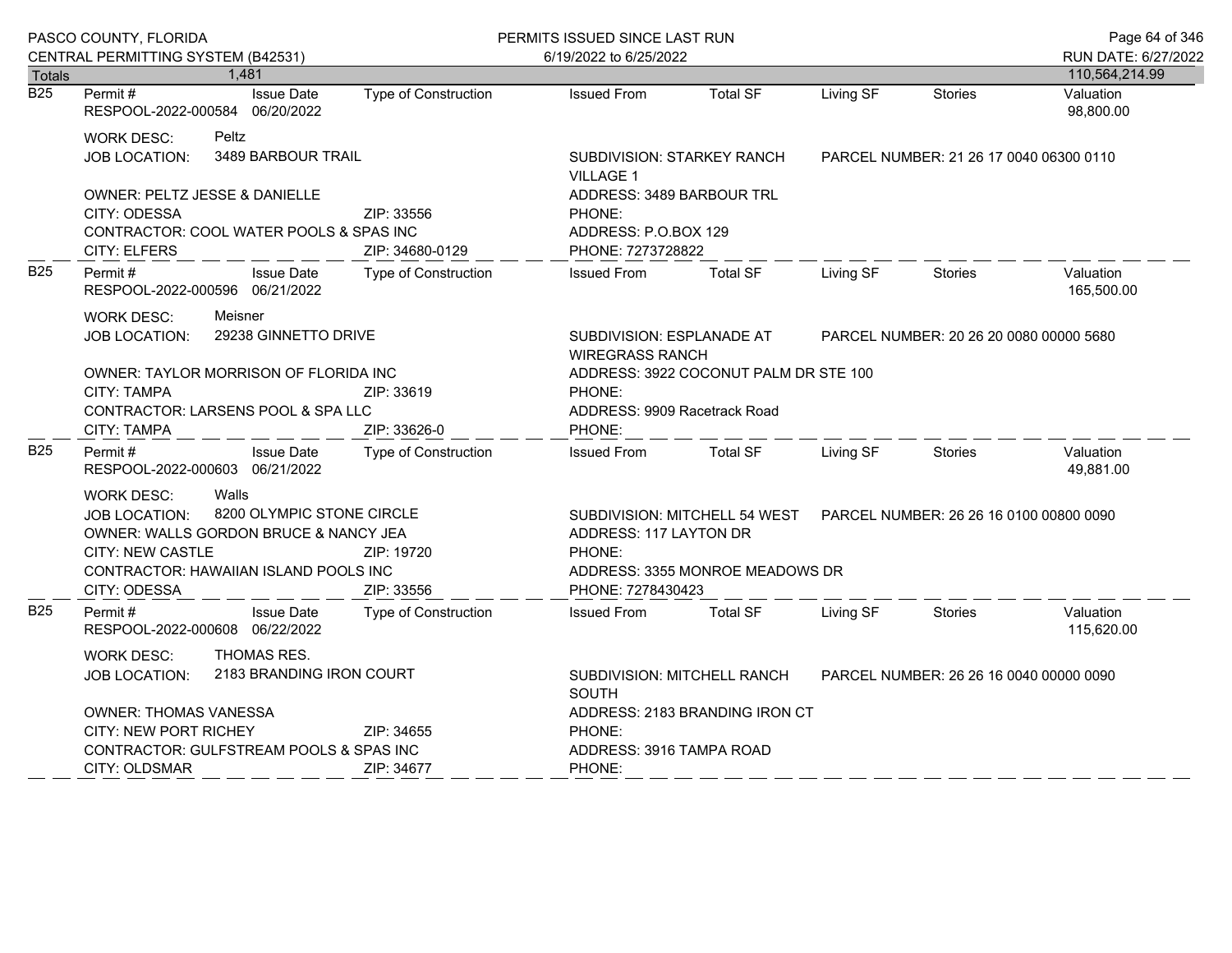|                  | PASCO COUNTY, FLORIDA                                                                                                                                                                                                                              |                                                                                                                 |                                          | PERMITS ISSUED SINCE LAST RUN                                                                                |                                                               |                                         |                                         | Page 65 of 346          |  |
|------------------|----------------------------------------------------------------------------------------------------------------------------------------------------------------------------------------------------------------------------------------------------|-----------------------------------------------------------------------------------------------------------------|------------------------------------------|--------------------------------------------------------------------------------------------------------------|---------------------------------------------------------------|-----------------------------------------|-----------------------------------------|-------------------------|--|
|                  | CENTRAL PERMITTING SYSTEM (B42531)                                                                                                                                                                                                                 |                                                                                                                 |                                          | 6/19/2022 to 6/25/2022                                                                                       |                                                               |                                         |                                         | RUN DATE: 6/27/2022     |  |
| Totals           |                                                                                                                                                                                                                                                    | 1,481                                                                                                           |                                          |                                                                                                              |                                                               |                                         |                                         | 110,564,214.99          |  |
| $\overline{B25}$ | Permit#                                                                                                                                                                                                                                            | <b>Issue Date</b><br>RESPOOL-2022-000628 06/22/2022                                                             | Type of Construction                     | <b>Issued From</b>                                                                                           | <b>Total SF</b>                                               | Living SF                               | <b>Stories</b>                          | Valuation<br>96,463.00  |  |
|                  | <b>WORK DESC:</b><br>JOB LOCATION:                                                                                                                                                                                                                 | Martin<br>4730 BALLANTRAE BOULEVARD                                                                             |                                          | SUBDIVISION: BEXLEY SOUTH<br>PARCEL 4                                                                        |                                                               | PARCEL NUMBER: 17 26 18 0020 05600 0030 |                                         |                         |  |
|                  | CITY: LAND O LAKES<br><b>CITY: TAMPA</b>                                                                                                                                                                                                           | OWNER: MARTIN RANON F & ROYALEE V<br>CONTRACTOR: CHALLENGER POOLS OF TAMPA INC                                  | ZIP: 34638<br>ZIP: 33614                 | PHONE:<br>PHONE:                                                                                             | ADDRESS: 4730 BALLANTRAE BLVD<br>ADDRESS: 6846 N DALE MABRY   |                                         |                                         |                         |  |
| <b>B25</b>       | Permit#                                                                                                                                                                                                                                            | <b>Issue Date</b><br>RESPOOL-2022-000629 06/20/2022                                                             | Type of Construction                     | <b>Issued From</b>                                                                                           | <b>Total SF</b>                                               | Living SF                               | <b>Stories</b>                          | Valuation<br>84,500.00  |  |
|                  | <b>WORK DESC:</b><br>JOB LOCATION:                                                                                                                                                                                                                 | RESNEW-2021-003864<br>16164 NOVEMBER RAIN COURT                                                                 | New inground concrete pool (house permit | SUBDIVISION: BEXLEY SOUTH                                                                                    |                                                               |                                         | PARCEL NUMBER: 18 26 18 0010 0CC00 0100 |                         |  |
|                  |                                                                                                                                                                                                                                                    |                                                                                                                 |                                          | PARCEL <sub>4</sub>                                                                                          |                                                               |                                         |                                         |                         |  |
|                  | <b>OWNER: WEEKLEY HOMES LLC</b><br><b>CITY: HOUSTON</b><br>ZIP: 77055<br>CONTRACTOR: CHALLENGER POOLS OF TAMPA INC                                                                                                                                 |                                                                                                                 |                                          | PHONE:                                                                                                       | ADDRESS: 1111 NORTH POST OAK RD<br>ADDRESS: 6846 N DALE MABRY |                                         |                                         |                         |  |
|                  | <b>CITY: TAMPA</b><br>ZIP: 33614                                                                                                                                                                                                                   |                                                                                                                 |                                          | PHONE:                                                                                                       |                                                               |                                         |                                         |                         |  |
| <b>B25</b>       | Permit#                                                                                                                                                                                                                                            | <b>Issue Date</b><br>RESPOOL-2022-000634 06/22/2022                                                             | <b>Type of Construction</b>              | <b>Issued From</b>                                                                                           | <b>Total SF</b>                                               | Living SF                               | Stories                                 | Valuation<br>76,725.00  |  |
|                  | <b>WORK DESC:</b><br><b>JOB LOCATION:</b><br>CITY: ODESSA<br>CITY: OLDSMAR                                                                                                                                                                         | STEPEHNS RES.<br>4457 TATUM LOOP<br>OWNER: STEPHENS LAQUITA & WARREN<br>CONTRACTOR: GULFSTREAM POOLS & SPAS INC | ZIP: 33556<br>ZIP: 34677                 | SUBDIVISION: STARKEY RANCH<br>ADDRESS: 4457 TATUM LOOP<br>PHONE:<br>ADDRESS: 3916 TAMPA ROAD<br>PHONE:       |                                                               |                                         | PARCEL NUMBER: 17 26 17 0110 00400 0040 |                         |  |
| <b>B25</b>       | Permit#                                                                                                                                                                                                                                            | <b>Issue Date</b><br>RESPOOL-2022-000639 06/24/2022                                                             | Type of Construction                     | <b>Issued From</b>                                                                                           | <b>Total SF</b>                                               | Living SF                               | Stories                                 | Valuation<br>121,800.00 |  |
|                  | Montero<br><b>WORK DESC:</b><br>33912 ASTORIA CIRCLE<br><b>JOB LOCATION:</b><br>OWNER: URIBE STARLIN OTTONIEL M & PAU<br>CITY: WESLEY CHAPEL<br>ZIP: 33545<br>CONTRACTOR: STAYCATION POOLS & SPAS LLC<br><b>CITY: TEMPLE TERRACE</b><br>ZIP: 33617 |                                                                                                                 |                                          | SUBDIVISION: WATERGRASS<br>ADDRESS: 33912 ASTORIA CIR<br>PHONE:<br>ADDRESS: 5691 E FLOWLER AVE 401<br>PHONE: |                                                               |                                         | PARCEL NUMBER: 36 25 20 0070 06200 0230 |                         |  |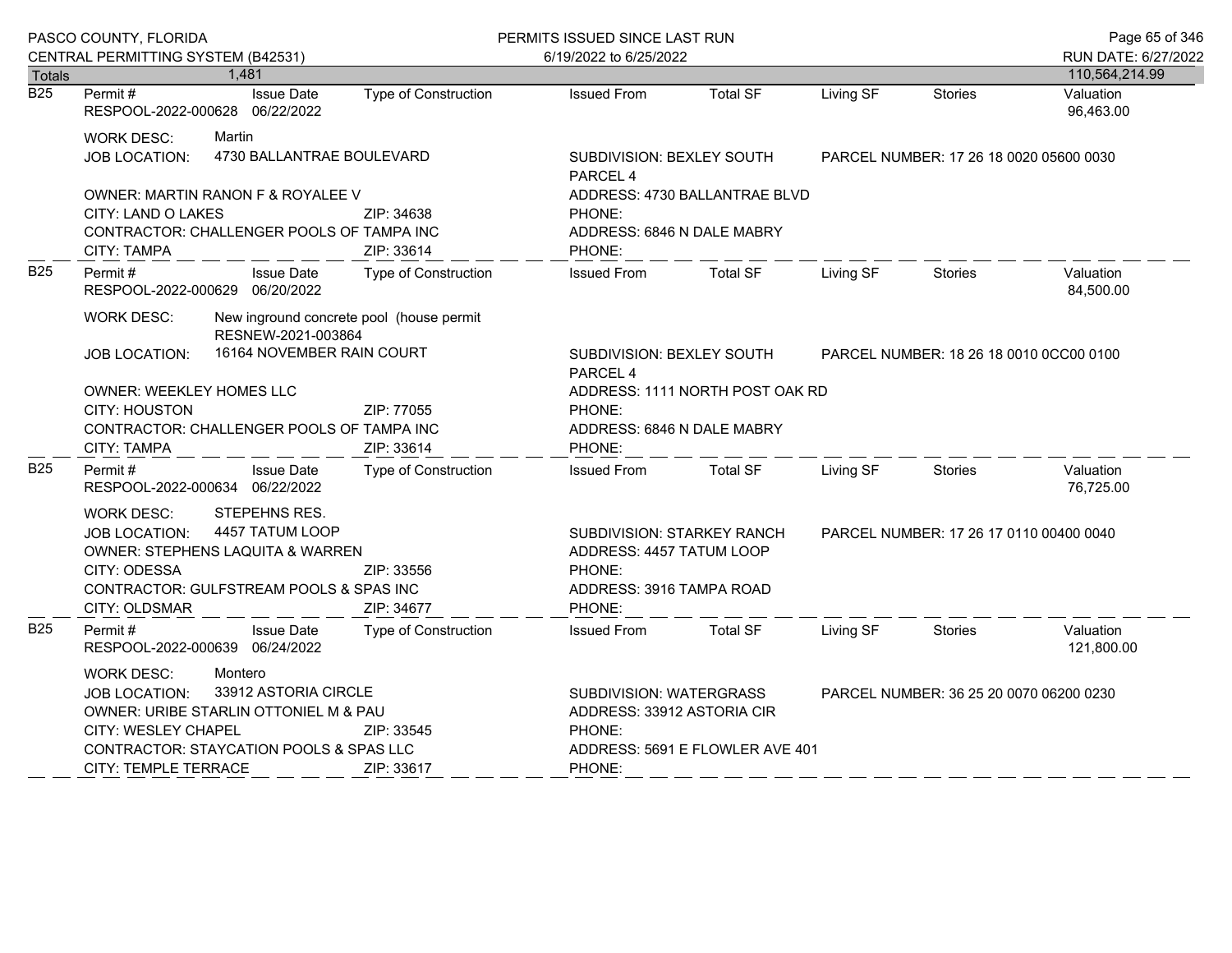|               | PASCO COUNTY, FLORIDA                                                                                                                                                                                                                    |                                       |                                                                         | PERMITS ISSUED SINCE LAST RUN                                                                            |                                                                                                  |                                         |                                         | Page 66 of 346              |
|---------------|------------------------------------------------------------------------------------------------------------------------------------------------------------------------------------------------------------------------------------------|---------------------------------------|-------------------------------------------------------------------------|----------------------------------------------------------------------------------------------------------|--------------------------------------------------------------------------------------------------|-----------------------------------------|-----------------------------------------|-----------------------------|
|               | CENTRAL PERMITTING SYSTEM (B42531)                                                                                                                                                                                                       |                                       |                                                                         | 6/19/2022 to 6/25/2022                                                                                   |                                                                                                  |                                         |                                         | RUN DATE: 6/27/2022         |
| Totals<br>B25 | Permit #                                                                                                                                                                                                                                 | 1.481<br><b>Issue Date</b>            | Type of Construction                                                    | <b>Issued From</b>                                                                                       | <b>Total SF</b>                                                                                  | Living SF                               | <b>Stories</b>                          | 110,564,214.99<br>Valuation |
|               | RESPOOL-2022-000645 06/22/2022                                                                                                                                                                                                           |                                       |                                                                         |                                                                                                          |                                                                                                  |                                         |                                         | 57,765.00                   |
|               | WORK DESC:<br>JOB LOCATION:                                                                                                                                                                                                              | Cacioppo<br>9736 IBIS GROVE BOULEVARD |                                                                         | SUBDIVISION: EPPERSON NORTH<br>VILLAGE C-1                                                               |                                                                                                  |                                         | PARCEL NUMBER: 23 25 20 0020 02400 0270 |                             |
|               | <b>OWNER: CACIOPPO CHARLES M &amp; ANNA MARI</b><br><b>CITY: WESLEY CHAPEL</b><br>CONTRACTOR: HAWAIIAN ISLAND POOLS INC                                                                                                                  |                                       | ZIP: 33545                                                              | PHONE:                                                                                                   | ADDRESS: 9736 IBIS GROVE BLVD<br>ADDRESS: 3355 MONROE MEADOWS DR                                 |                                         |                                         |                             |
|               | CITY: ODESSA                                                                                                                                                                                                                             |                                       | ZIP: 33556                                                              | PHONE: 7278430423                                                                                        |                                                                                                  |                                         |                                         |                             |
| <b>B25</b>    | Permit#<br>RESPOOL-2022-000646 06/20/2022                                                                                                                                                                                                | <b>Issue Date</b>                     | Type of Construction                                                    | <b>Issued From</b>                                                                                       | <b>Total SF</b>                                                                                  | Living SF                               | Stories                                 | Valuation<br>58,800.00      |
|               | WORK DESC:<br>Ilyes<br>18205 ROMANESQUE COURT<br><b>JOB LOCATION:</b><br>OWNER: ILYES ZOLTAN & ANIKO                                                                                                                                     |                                       |                                                                         |                                                                                                          | SUBDIVISION: TALAVERA<br>PARCEL NUMBER: 04 25 18 0090 00600 0150<br>ADDRESS: 18205 ROMANESQUE CT |                                         |                                         |                             |
|               | <b>CITY: SPRING HILL</b><br>CONTRACTOR: HAWAIIAN ISLAND POOLS INC<br>CITY: ODESSA                                                                                                                                                        |                                       | ZIP: 34610<br>ZIP: 33556                                                | PHONE:<br>PHONE: 7278430423                                                                              | ADDRESS: 3355 MONROE MEADOWS DR                                                                  |                                         |                                         |                             |
| <b>B25</b>    | Permit#<br>RESPOOL-2022-000653 06/23/2022                                                                                                                                                                                                | <b>Issue Date</b>                     | Type of Construction                                                    | Issued From                                                                                              | <b>Total SF</b>                                                                                  | Living SF                               | Stories                                 | Valuation<br>95,700.00      |
|               | Sakichand<br>WORK DESC:<br>21819 AMELIA ROSE WAY<br><b>JOB LOCATION:</b>                                                                                                                                                                 |                                       |                                                                         | SUBDIVISION: PRISTINE LAKE<br><b>PRESERVE</b>                                                            |                                                                                                  |                                         | PARCEL NUMBER: 01 26 18 0100 00000 0590 |                             |
|               | OWNER: BOODOOSINGH NISHAN KEVIN & SAK<br>CITY: LAND O LAKES<br>CONTRACTOR: TRENDSETTER POOLS LLC<br><b>CITY: TAMPA</b>                                                                                                                   |                                       | ZIP: 34637<br>ZIP: 33613                                                | PHONE:<br>PHONE:                                                                                         | ADDRESS: 21819 AMELIA ROSE WAY<br>ADDRESS: 13540 NORTH FLORIDA AVENUE                            |                                         |                                         |                             |
| <b>B25</b>    | Permit#<br>RESPOOL-2022-000656 06/20/2022                                                                                                                                                                                                | <b>Issue Date</b>                     | Type of Construction                                                    | <b>Issued From</b>                                                                                       | <b>Total SF</b>                                                                                  | Living SF                               | Stories                                 | Valuation<br>118,000.00     |
|               | Ruffing<br><b>WORK DESC:</b><br>18553 MALINCHE LOOP<br>JOB LOCATION:<br>OWNER: RUFFING JAMES NICHOLAS & CONNI<br><b>CITY: SPRING HILL</b><br>ZIP: 34610<br>CONTRACTOR: CHALLENGER POOLS OF TAMPA INC<br><b>CITY: TAMPA</b><br>ZIP: 33614 |                                       | SUBDIVISION: TALAVERA<br>PHONE:<br>ADDRESS: 6846 N DALE MABRY<br>PHONE: | ADDRESS: 18553 MALINCHE LOOP                                                                             |                                                                                                  | PARCEL NUMBER: 04 25 18 0060 00700 0090 |                                         |                             |
| <b>B25</b>    | Permit#<br>RESPOOL-2022-000659 06/20/2022                                                                                                                                                                                                | <b>Issue Date</b>                     | Type of Construction                                                    | <b>Issued From</b>                                                                                       | <b>Total SF</b>                                                                                  | Living SF                               | Stories                                 | Valuation<br>57,353.00      |
|               | <b>WORK DESC:</b><br><b>JOB LOCATION:</b><br>OWNER: VEREST MICHAEL & LINDSEY<br>CITY: LUTZ<br>CONTRACTOR: TROPICAL POOLS & PAVERS LLC<br>CITY: CLEARWATER                                                                                | <b>VEREST</b><br>19634 LEONARD ROAD   | ZIP: 33558<br>ZIP: 33756-6220                                           | <b>SUBDIVISION: MORSANI</b><br>ADDRESS: 19634 LEONARD RD<br>PHONE:<br>ADDRESS: 706 JEFFORDS ST<br>PHONE: |                                                                                                  |                                         | PARCEL NUMBER: 34 26 18 0100 01200 0100 |                             |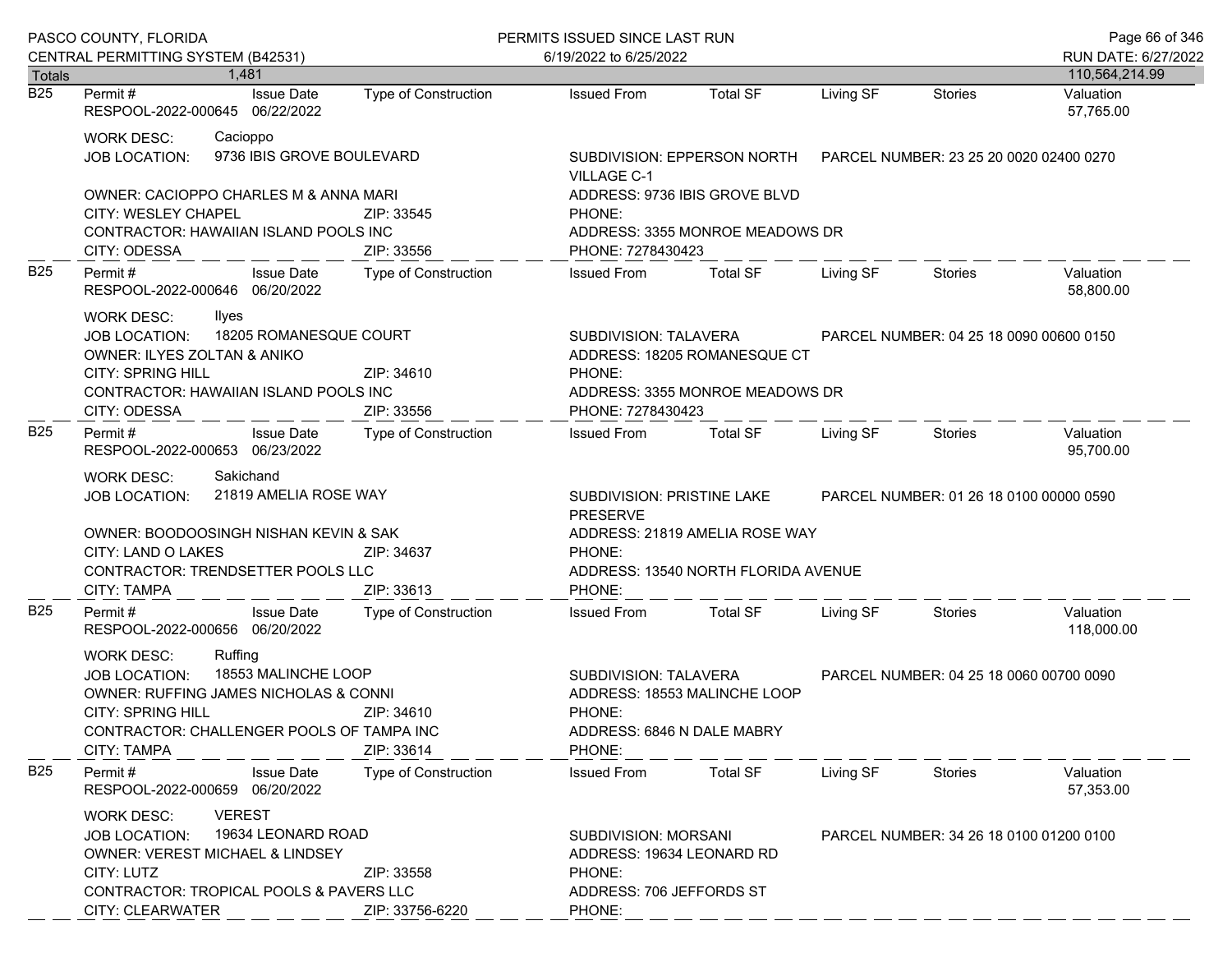|                  | PASCO COUNTY, FLORIDA                                                                                                                                                                                                                                                                                                                                                                         | PERMITS ISSUED SINCE LAST RUN                                                                                                          |                                                                                                                                    |                                         |                                         |                                         | Page 67 of 346          |  |
|------------------|-----------------------------------------------------------------------------------------------------------------------------------------------------------------------------------------------------------------------------------------------------------------------------------------------------------------------------------------------------------------------------------------------|----------------------------------------------------------------------------------------------------------------------------------------|------------------------------------------------------------------------------------------------------------------------------------|-----------------------------------------|-----------------------------------------|-----------------------------------------|-------------------------|--|
|                  | CENTRAL PERMITTING SYSTEM (B42531)                                                                                                                                                                                                                                                                                                                                                            |                                                                                                                                        | 6/19/2022 to 6/25/2022                                                                                                             |                                         |                                         |                                         | RUN DATE: 6/27/2022     |  |
| Totals           | 1.481                                                                                                                                                                                                                                                                                                                                                                                         |                                                                                                                                        |                                                                                                                                    |                                         |                                         |                                         | 110,564,214.99          |  |
| $\overline{B25}$ | <b>Issue Date</b><br>Permit #<br>RESPOOL-2022-000661 06/23/2022                                                                                                                                                                                                                                                                                                                               | Type of Construction                                                                                                                   | <b>Issued From</b>                                                                                                                 | <b>Total SF</b>                         | Living SF                               | Stories                                 | Valuation<br>42,426.00  |  |
|                  | <b>WR Lot 249</b><br>WORK DESC:<br>32689 TREE OF LIFE AVENUE<br>JOB LOCATION:<br>OWNER: PASCO COUNTY ASSOCIATES III LL<br><b>CITY: SUNRISE</b><br>CONTRACTOR: BLUE SKY POOLS INC                                                                                                                                                                                                              | SUBDIVISION: WINDING RIDGE<br>ADDRESS: 1600 SAWGRASS CORPORATE PKWY SUITE 400<br>ZIP: 33323<br>PHONE:<br>ADDRESS: 3208 EAST 4TH AVENUE |                                                                                                                                    | PARCEL NUMBER: 26 26 20 0070 00000 2490 |                                         |                                         |                         |  |
|                  | <b>CITY: TAMPA</b>                                                                                                                                                                                                                                                                                                                                                                            | ZIP: 33605<br>PHONE:                                                                                                                   |                                                                                                                                    |                                         |                                         |                                         |                         |  |
| B <sub>25</sub>  | Permit#<br><b>Issue Date</b><br>RESPOOL-2022-000666 06/20/2022                                                                                                                                                                                                                                                                                                                                | Type of Construction                                                                                                                   | <b>Issued From</b>                                                                                                                 | <b>Total SF</b>                         | Living SF                               | Stories                                 | Valuation<br>72,000.00  |  |
|                  | Vidal<br>WORK DESC:<br>27404 EDENFIELD DRIVE<br>JOB LOCATION:<br><b>OWNER: VIDAL MARK A</b><br>CITY: WESLEY CHAPEL<br>CONTRACTOR: CHALLENGER POOLS OF TAMPA INC<br><b>CITY: TAMPA</b>                                                                                                                                                                                                         | ZIP: 33544<br>ZIP: 33614                                                                                                               | SUBDIVISION: SEVEN OAKS<br>ADDRESS: 27404 EDENFIELD DR<br>PHONE:<br>ADDRESS: 6846 N DALE MABRY<br>PHONE:                           |                                         |                                         | PARCEL NUMBER: 24 26 19 0020 02700 0220 |                         |  |
| <b>B25</b>       | Permit#<br><b>Issue Date</b><br>RESPOOL-2022-000677 06/20/2022                                                                                                                                                                                                                                                                                                                                | Type of Construction                                                                                                                   | <b>Issued From</b>                                                                                                                 | <b>Total SF</b>                         | Living SF                               | Stories                                 | Valuation<br>84,210.00  |  |
|                  | <b>NEW POOL</b><br>WORK DESC:<br>32553 TREE OF LIFE AVENUE<br><b>JOB LOCATION:</b><br>OWNER: CANDA ARNOLD NACION & MARIA CO<br>CITY: WESLEY CHAPEL<br>ZIP: 33543<br>CONTRACTOR: TAMPA BAY POOLS INC<br>CITY: BRANDON<br>ZIP: 33511                                                                                                                                                            |                                                                                                                                        | SUBDIVISION: WINDING RIDGE<br>ADDRESS: 32553 TREE OF LIFE AVE<br>PHONE:<br>ADDRESS: 604 LITHIA PINECREST ROAD<br>PHONE: 8136843639 |                                         | PARCEL NUMBER: 26 26 20 0070 00000 2560 |                                         |                         |  |
| <b>B25</b>       | <b>Issue Date</b><br>Permit#<br>RESPOOL-2022-000679 06/23/2022                                                                                                                                                                                                                                                                                                                                | Type of Construction                                                                                                                   | <b>Issued From</b>                                                                                                                 | <b>Total SF</b>                         | Living SF                               | Stories                                 | Valuation<br>128,500.00 |  |
|                  | <b>NEW POOL</b><br>WORK DESC:<br>4119 BURDICK LOOP<br>JOB LOCATION:<br>SUBDIVISION: STARKEY RANCH<br>PARCEL NUMBER: 17 26 17 0140 00300 0260<br>OWNER: HOMES BY WEST BAY LLC<br>ADDRESS: 4065 CRESCENT PARK DR<br><b>CITY: RIVERVIEW</b><br>ZIP: 33578<br>PHONE:<br>CONTRACTOR: TAMPA BAY POOLS INC<br>ADDRESS: 604 LITHIA PINECREST ROAD<br>CITY: BRANDON<br>ZIP: 33511<br>PHONE: 8136843639 |                                                                                                                                        |                                                                                                                                    |                                         |                                         |                                         |                         |  |
| <b>B25</b>       | Permit#<br><b>Issue Date</b><br>06/21/2022<br>RESPOOL-2022-000684                                                                                                                                                                                                                                                                                                                             | Type of Construction                                                                                                                   | <b>Issued From</b>                                                                                                                 | <b>Total SF</b>                         | Living SF                               | <b>Stories</b>                          | Valuation<br>80,300.00  |  |
|                  | <b>NEW POOL</b><br><b>WORK DESC:</b><br>2903 LONG BOW WAY<br><b>JOB LOCATION:</b><br>OWNER: SMITH MALCOLM & JOYCE AMANDA<br>CITY: ODESSA<br>CONTRACTOR: TAMPA BAY POOLS INC                                                                                                                                                                                                                   | ZIP: 33556                                                                                                                             | <b>SUBDIVISION: ASTURIA</b><br>ADDRESS: 2903 LONG BOW WAY<br>PHONE:<br>ADDRESS: 604 LITHIA PINECREST ROAD                          |                                         | PARCEL NUMBER: 26 26 17 0060 01300 0110 |                                         |                         |  |
|                  | CITY: BRANDON                                                                                                                                                                                                                                                                                                                                                                                 | ZIP: 33511                                                                                                                             | PHONE: 8136843639                                                                                                                  |                                         |                                         |                                         |                         |  |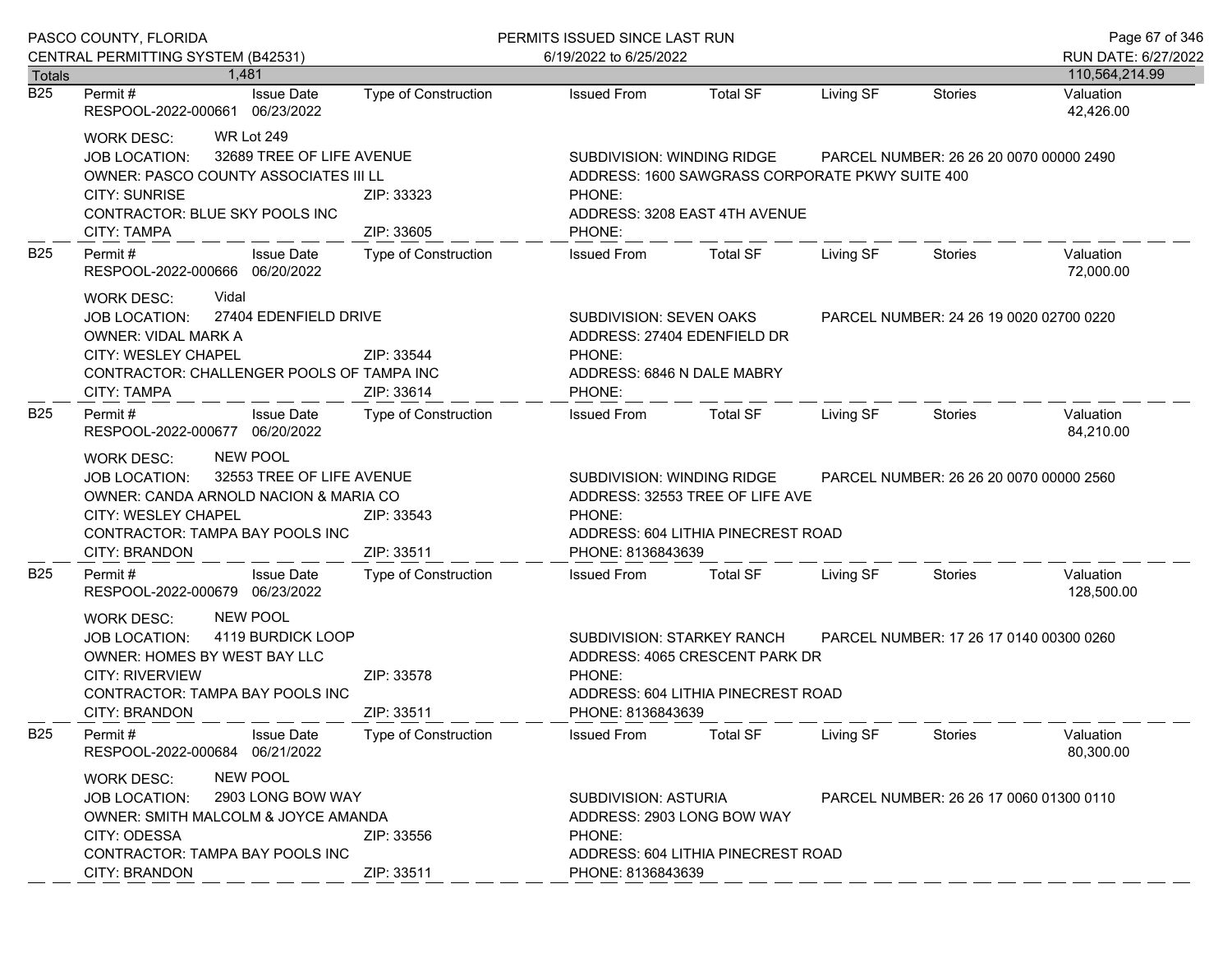|                  | PASCO COUNTY, FLORIDA                                                                                                                                                                        |                                          |                                                                                                                                                | PERMITS ISSUED SINCE LAST RUN                                                                                                 |                                                                    |           |                                         | Page 68 of 346          |
|------------------|----------------------------------------------------------------------------------------------------------------------------------------------------------------------------------------------|------------------------------------------|------------------------------------------------------------------------------------------------------------------------------------------------|-------------------------------------------------------------------------------------------------------------------------------|--------------------------------------------------------------------|-----------|-----------------------------------------|-------------------------|
|                  | CENTRAL PERMITTING SYSTEM (B42531)                                                                                                                                                           |                                          |                                                                                                                                                | 6/19/2022 to 6/25/2022                                                                                                        |                                                                    |           |                                         | RUN DATE: 6/27/2022     |
| Totals           |                                                                                                                                                                                              | 1,481                                    |                                                                                                                                                |                                                                                                                               |                                                                    |           |                                         | 110,564,214.99          |
| $\overline{B25}$ | Permit#<br>RESPOOL-2022-000687 06/21/2022                                                                                                                                                    | <b>Issue Date</b>                        | <b>Type of Construction</b>                                                                                                                    | <b>Issued From</b>                                                                                                            | <b>Total SF</b>                                                    | Living SF | <b>Stories</b>                          | Valuation<br>69,300.00  |
|                  | Devol<br><b>WORK DESC:</b><br>4134 CRAYFORD COURT<br>JOB LOCATION:<br>OWNER: DEVOL CHRISTINE IT & JILL L<br><b>CITY: LAND O LAKES</b><br>CONTRACTOR: PATIO POOLS, INC.<br><b>CITY: TAMPA</b> |                                          | SUBDIVISION: BEXLEY SOUTH<br>ADDRESS: 4134 CRAYFORD COURT<br>ZIP: 34638<br>PHONE:<br>ADDRESS: 4118 GUNN HWY<br>ZIP: 33618<br>PHONE: 8133356723 |                                                                                                                               | PARCEL NUMBER: 17 26 18 0120 02500 0050                            |           |                                         |                         |
| <b>B25</b>       | Permit#<br>RESPOOL-2022-000688 06/22/2022                                                                                                                                                    | <b>Issue Date</b>                        | <b>Type of Construction</b>                                                                                                                    | <b>Issued From</b>                                                                                                            | <b>Total SF</b>                                                    | Living SF | <b>Stories</b>                          | Valuation<br>105,800.00 |
|                  | <b>WORK DESC:</b><br><b>JOB LOCATION:</b><br>CITY: WESLEY CHAPEL<br>CONTRACTOR: COOL WATER POOLS & SPAS INC<br><b>CITY: ELFERS</b>                                                           | Mozur<br>17507 PARRISH GROVE ROAD        | OWNER: MOZUR ANTHONY SHANE & KATHERINKATHERINE DIEBO<br>ZIP: 33543<br>ZIP: 34680-0129                                                          | SUBDIVISION: PARRISH GROVE<br><b>FARM</b><br>ADDRESS: 3911 LANGDRUM DR<br>PHONE:<br>ADDRESS: P.O.BOX 129<br>PHONE: 7273728822 |                                                                    |           | PARCEL NUMBER: 08 24 21 0010 00000 0020 |                         |
| <b>B25</b>       | Permit#<br>RESPOOL-2022-000708 06/21/2022                                                                                                                                                    | <b>Issue Date</b>                        | <b>Type of Construction</b>                                                                                                                    | <b>Issued From</b>                                                                                                            | <b>Total SF</b>                                                    | Living SF | <b>Stories</b>                          | Valuation<br>87,814.00  |
|                  | WORK DESC:<br>JOB LOCATION:<br>OWNER: DIAZ DANIEL & MILA<br>CITY: WESLEY CHAPEL<br>CONTRACTOR: A BETTER POOL & SPA SERVICE LLC<br>CITY: ODESSA                                               | <b>DIAZ</b><br>32661 KOBUK VALLEY AVENUE | ZIP: 33543<br>ZIP: 33556                                                                                                                       | SUBDIVISION: UNION PARK<br>PHONE:<br>PHONE:                                                                                   | ADDRESS: 32661 KOBUK VALLEY AVE<br>ADDRESS: 7220 NORTH MOBLEY ROAD |           | PARCEL NUMBER: 35 26 20 0210 02400 0340 |                         |
| C01 Totals       |                                                                                                                                                                                              | 24                                       |                                                                                                                                                |                                                                                                                               |                                                                    |           |                                         | 4,086,899.00            |
| CO <sub>1</sub>  | Permit#<br>21B11068                                                                                                                                                                          | <b>Issue Date</b><br>06/23/2022          | Type of Construction<br><b>Block Only</b>                                                                                                      | <b>Issued From</b>                                                                                                            | <b>Total SF</b><br>1308                                            | Living SF | <b>Stories</b>                          | Valuation<br>120,000.00 |
|                  | Add 2-story addition to rear of SFR<br><b>WORK DESC:</b><br>1125 ANOLAS WAY<br><b>JOB LOCATION:</b><br>OWNER: KNIGHT LAWRENCE E & ROBIN L                                                    |                                          |                                                                                                                                                | SUBDIVISION: MEADOWVIEW<br>PARCEL NUMBER: 36 26 18 0190 00000 0160<br><b>ESTATES</b><br>ADDRESS: 1125 ANOLAS WAY              |                                                                    |           |                                         |                         |
|                  | CITY: LUTZ<br>ZIP: 33548<br><b>CONTRACTOR: KOSTER KONSTRUCTION INC</b><br>CITY: LUTZ<br>ZIP: 33548                                                                                           |                                          |                                                                                                                                                | PHONE:<br>PHONE:                                                                                                              | ADDRESS: 18507 CROOKED LANE                                        |           |                                         |                         |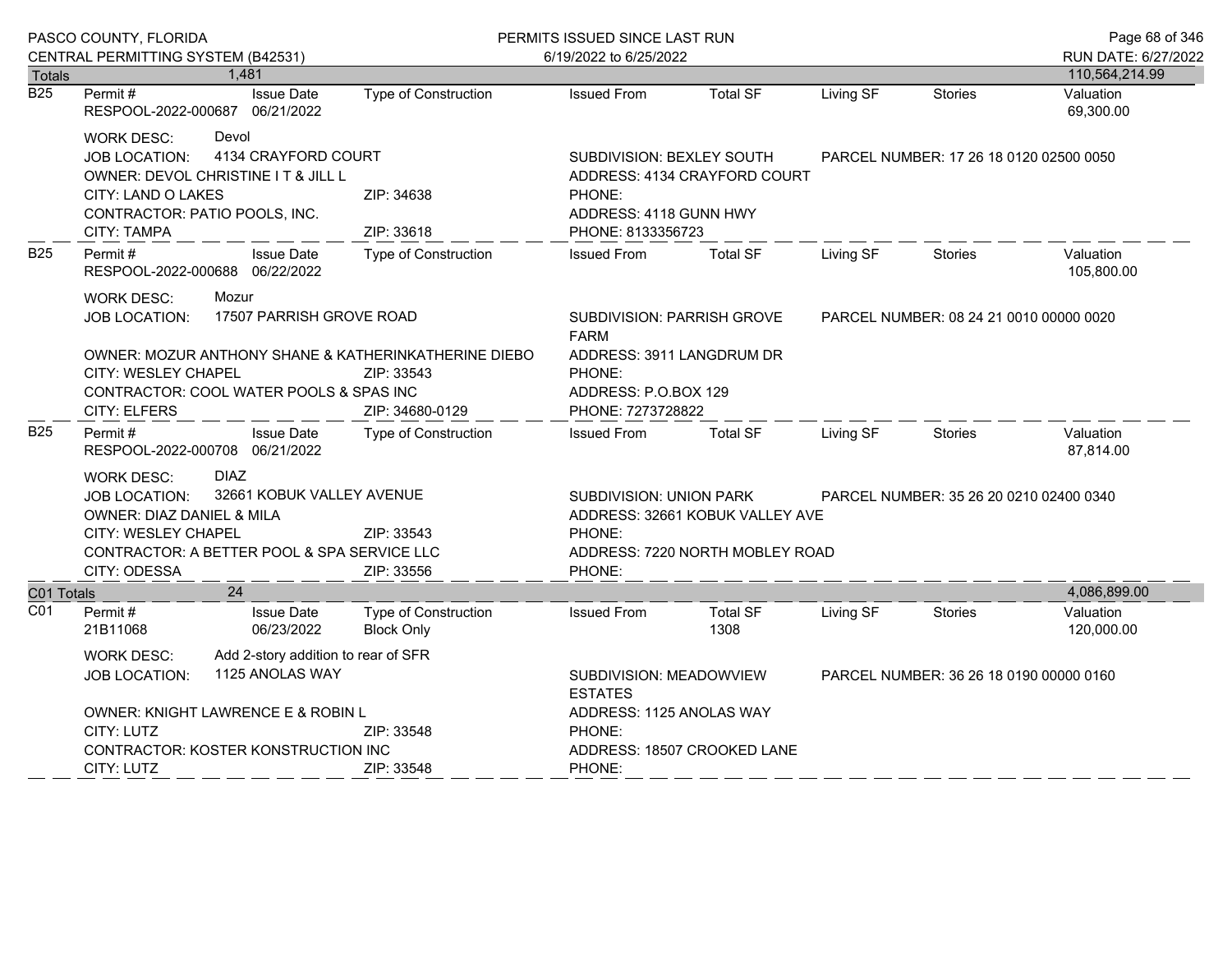|                  | PASCO COUNTY, FLORIDA                                                                                                                                                                                                |                                         | PERMITS ISSUED SINCE LAST RUN                                                                                                                                                      |                                                                       |                                                     |                                         |                                         | Page 69 of 346                                                        |
|------------------|----------------------------------------------------------------------------------------------------------------------------------------------------------------------------------------------------------------------|-----------------------------------------|------------------------------------------------------------------------------------------------------------------------------------------------------------------------------------|-----------------------------------------------------------------------|-----------------------------------------------------|-----------------------------------------|-----------------------------------------|-----------------------------------------------------------------------|
| Totals           | CENTRAL PERMITTING SYSTEM (B42531)                                                                                                                                                                                   | 1,481                                   |                                                                                                                                                                                    | 6/19/2022 to 6/25/2022                                                |                                                     |                                         |                                         | RUN DATE: 6/27/2022<br>110,564,214.99                                 |
| $\overline{CO1}$ | Permit#                                                                                                                                                                                                              | <b>Issue Date</b>                       | Type of Construction                                                                                                                                                               | <b>Issued From</b>                                                    | <b>Total SF</b>                                     | Living SF                               | <b>Stories</b>                          | Valuation                                                             |
|                  | 22B00426                                                                                                                                                                                                             | 06/23/2022                              | IIB-Unprotected<br>Non-Combustible: Building<br>constructed of<br>non-combustible materials but<br>these materials have no fire<br>resistance.                                     |                                                                       | 36776                                               |                                         |                                         | 2,100,000.00                                                          |
|                  | <b>WORK DESC:</b>                                                                                                                                                                                                    | Existing Building Renovation (PP)       | (PP) Hyundai of Wesley Chapel- Private Provider-                                                                                                                                   |                                                                       |                                                     |                                         |                                         |                                                                       |
|                  | <b>JOB LOCATION:</b>                                                                                                                                                                                                 | 27000 WESLEY CHAPEL BOULEVARD           |                                                                                                                                                                                    |                                                                       | SUBDIVISION: SADDLEBROOK<br><b>CORPORATE CENTER</b> |                                         |                                         | PARCEL NUMBER: 12 26 19 0030 00000 00A8                               |
|                  | OWNER: WESLEY CHAPEL HY LLC                                                                                                                                                                                          |                                         |                                                                                                                                                                                    | ADDRESS: 150 N BARTLETT ST                                            |                                                     |                                         |                                         |                                                                       |
|                  | CITY: MEDFORD<br>ZIP: 97501                                                                                                                                                                                          |                                         | PHONE:                                                                                                                                                                             |                                                                       |                                                     |                                         |                                         |                                                                       |
|                  | <b>CITY: CARLSBAD</b>                                                                                                                                                                                                | CONTRACTOR: STANDARD CONSTRUCTION 2 LLC | ZIP: 92011                                                                                                                                                                         | ADDRESS: 2647 GATEWAY RD SUITE 105-136<br>PHONE: 7605197821           |                                                     |                                         |                                         |                                                                       |
| CO <sub>1</sub>  | Permit#<br>22B00509                                                                                                                                                                                                  | <b>Issue Date</b><br>06/22/2022         | <b>Type of Construction</b><br>IIB-Unprotected<br>Non-Combustible: Building<br>constructed of<br>non-combustible materials but<br>these materials have no fire<br>resistance.      | <b>Issued From</b><br>BCCCP L                                         | <b>Total SF</b><br>128480                           | Living SF                               | Stories                                 | Valuation<br>400,823.00                                               |
|                  | <b>WORK DESC:</b>                                                                                                                                                                                                    |                                         | UPS- Interior and exterior alterations for UPS                                                                                                                                     |                                                                       |                                                     |                                         |                                         |                                                                       |
|                  | 2650 LAKEPOINTE PARKWAY<br><b>JOB LOCATION:</b><br>OWNER: ASTURIA OWNER LPC/O INVESCO REAL ESTATE<br><b>CITY: DALLAS</b><br>ZIP: 75201<br>CONTRACTOR: ED TAYLOR CONSTRUCTION INC<br><b>CITY: TAMPA</b><br>ZIP: 33619 |                                         | SUBDIVISION:<br>PHONE:<br>PHONE:                                                                                                                                                   | ADDRESS: 2001 ROSS AVE STE 3400<br>ADDRESS: 2713 NORTH FALKENBURG RD. |                                                     | PARCEL NUMBER: 26 26 17 0000 00200 0038 |                                         |                                                                       |
| CO <sub>1</sub>  | Permit#<br>22B00630                                                                                                                                                                                                  | <b>Issue Date</b><br>06/22/2022         | Type of Construction<br>1B-Fire Resistive<br>Non-Combustible:2 Hr.<br>Exterior Walls, 2 Hr.<br>Structural Frame, 2 Hr.<br>Ceiling/Floor Separation, 1 Hr.<br>Ceiling/Roof Assembly | <b>Issued From</b>                                                    | <b>Total SF</b><br>3177                             | Living SF                               | Stories                                 | Valuation<br>250,000.00                                               |
|                  | <b>WORK DESC:</b>                                                                                                                                                                                                    | change to existing footprint            | Arby's: Full interior and exterior remodel with no                                                                                                                                 |                                                                       |                                                     |                                         |                                         |                                                                       |
|                  | <b>JOB LOCATION:</b>                                                                                                                                                                                                 | 1009 BRUCE B DOWNS BOULEVARD            |                                                                                                                                                                                    | SUBDIVISION:                                                          |                                                     |                                         | PARCEL NUMBER: 36 26 19 0000 00100 0230 |                                                                       |
|                  |                                                                                                                                                                                                                      | OWNER: NORTHWOODS CENTER FLORIDA LP     |                                                                                                                                                                                    |                                                                       |                                                     |                                         |                                         | ADDRESS: C/O RPM REALTY MANAGEMENT LLC 14502 N DALE MABRY HWY STE 333 |
|                  | <b>CITY: TAMPA</b>                                                                                                                                                                                                   |                                         | ZIP: 33618                                                                                                                                                                         | PHONE:                                                                |                                                     |                                         |                                         |                                                                       |
|                  | CITY: ODESSA                                                                                                                                                                                                         |                                         | CONTRACTOR: STANSELL PROPERTIES & DEVELOPMENT LLC<br>ZIP: 33556                                                                                                                    | PHONE: 7273720781                                                     | ADDRESS: 11051 CHALLENGER AVENUE                    |                                         |                                         |                                                                       |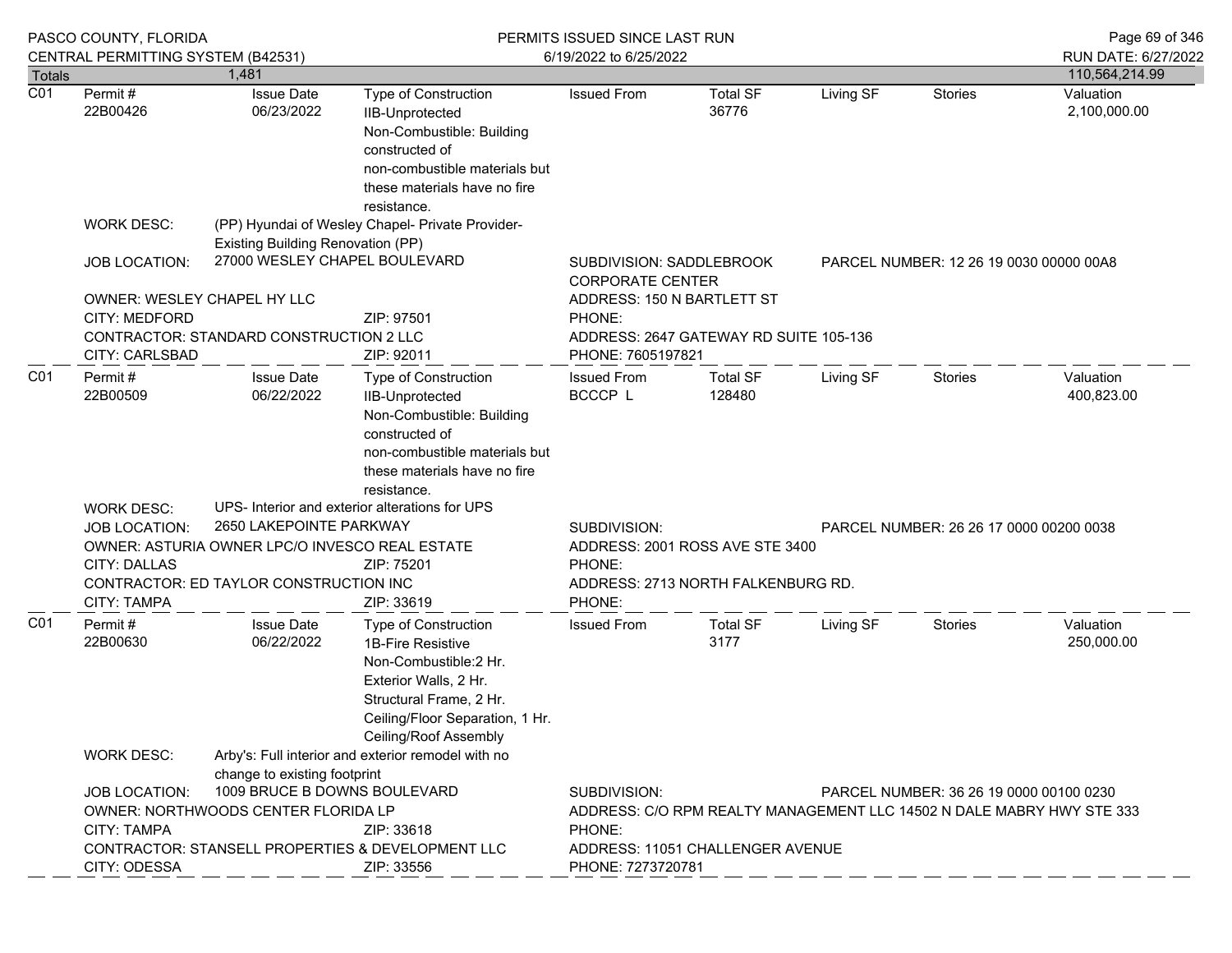|                                   | PASCO COUNTY, FLORIDA                                                      |                                                                            |                                                                                                                                                                               | PERMITS ISSUED SINCE LAST RUN                                                                                                                        |                                         |           |                                         | Page 70 of 346                        |
|-----------------------------------|----------------------------------------------------------------------------|----------------------------------------------------------------------------|-------------------------------------------------------------------------------------------------------------------------------------------------------------------------------|------------------------------------------------------------------------------------------------------------------------------------------------------|-----------------------------------------|-----------|-----------------------------------------|---------------------------------------|
|                                   | CENTRAL PERMITTING SYSTEM (B42531)                                         | 1.481                                                                      |                                                                                                                                                                               | 6/19/2022 to 6/25/2022                                                                                                                               |                                         |           |                                         | RUN DATE: 6/27/2022<br>110,564,214.99 |
| <b>Totals</b><br>$\overline{C01}$ | Permit#                                                                    | <b>Issue Date</b>                                                          | <b>Type of Construction</b>                                                                                                                                                   | <b>Issued From</b>                                                                                                                                   | <b>Total SF</b>                         | Living SF | <b>Stories</b>                          | Valuation                             |
|                                   | 22B00772                                                                   | 06/24/2022                                                                 | <b>IIB-Unprotected</b><br>Non-Combustible: Building<br>constructed of<br>non-combustible materials but<br>these materials have no fire<br>resistance.                         |                                                                                                                                                      | 8297                                    |           |                                         | 400,000.00                            |
|                                   | <b>WORK DESC:</b>                                                          |                                                                            | (PP)Five Below- Interior build out for five below(PP)                                                                                                                         |                                                                                                                                                      |                                         |           |                                         |                                       |
|                                   | <b>JOB LOCATION:</b><br><b>CITY: WESLEY CHAPEL</b><br><b>CITY: HOLIDAY</b> | 6111 WESLEY GROVE BOULEVARD<br>CONTRACTOR: ELITE CONSTRUCTION SERVICES LLC | OWNER: MISHORIM GOLD LP & MISHORIM HUNTSVILLE LLC ET AL<br>ZIP: 33544<br>ZIP: 33545                                                                                           | SUBDIVISION:<br>PARCEL NUMBER: 06 26 20 0000 00400 0030<br>ADDRESS: 6013 WESLEY GROVE BLVD SUITE 105<br>PHONE:<br>ADDRESS: 2009 ARCADIA RD<br>PHONE: |                                         |           |                                         |                                       |
| CO <sub>1</sub>                   | Permit#<br>22B00884                                                        | <b>Issue Date</b><br>06/21/2022                                            | <b>Type of Construction</b><br>IIB-Unprotected<br>Non-Combustible: Building<br>constructed of<br>non-combustible materials but<br>these materials have no fire<br>resistance. | <b>Issued From</b>                                                                                                                                   | <b>Total SF</b><br>1770                 | Living SF | <b>Stories</b>                          | Valuation<br>375,000.00               |
|                                   | WORK DESC:                                                                 | Winn Dixie Liquor Store #0672 - INTERIOR remodel                           |                                                                                                                                                                               |                                                                                                                                                      |                                         |           |                                         |                                       |
|                                   |                                                                            | of existing supermarket to add a liquor store area.                        |                                                                                                                                                                               |                                                                                                                                                      |                                         |           |                                         |                                       |
|                                   | <b>JOB LOCATION:</b>                                                       | 12120 MOON LAKE ROAD                                                       |                                                                                                                                                                               | SUBDIVISION: MOON LAKE<br><b>ESTATES</b>                                                                                                             | PARCEL NUMBER: 04 25 17 0010 00000 00C0 |           |                                         |                                       |
|                                   | OWNER: 100 EXECUTIVE DRIVE LP                                              |                                                                            |                                                                                                                                                                               | ADDRESS: 1 PARAGON DR #145                                                                                                                           |                                         |           |                                         |                                       |
|                                   | <b>CITY: MONTVALE</b>                                                      |                                                                            | ZIP: 07645                                                                                                                                                                    | PHONE:                                                                                                                                               |                                         |           |                                         |                                       |
|                                   | CITY: JACKSONVILLE                                                         | CONTRACTOR: WILLIAMS & ROWE CO INC                                         | ZIP: 32254                                                                                                                                                                    | ADDRESS: 5215 HIGHWAY AVE<br>PHONE: 9043872333                                                                                                       |                                         |           |                                         |                                       |
|                                   | Permit#                                                                    | <b>Issue Date</b>                                                          | Type of Construction                                                                                                                                                          | <b>Issued From</b>                                                                                                                                   | <b>Total SF</b>                         | Living SF | <b>Stories</b>                          | Valuation                             |
| CO <sub>1</sub>                   | 22B01005                                                                   | 06/24/2022                                                                 | <b>IIA-Protected</b><br>Non-Combustible:1 Hr.<br>Exterior Walls, 1 Hr.<br>Structural Frame, 1 Hr.<br>Floor/Ceiling/Roof Protection                                            |                                                                                                                                                      | 1050                                    |           |                                         | 150,000.00                            |
|                                   | <b>WORK DESC:</b>                                                          | (PP) Astro Ice Cream- Remodel (PP)                                         |                                                                                                                                                                               |                                                                                                                                                      |                                         |           |                                         |                                       |
|                                   | 25700 SIERRA CENTER BOULEVARD<br><b>JOB LOCATION:</b>                      |                                                                            |                                                                                                                                                                               | <b>SUBDIVISION: CYPRESS CREEK</b><br>TOWN CENTER NORTH                                                                                               |                                         |           | PARCEL NUMBER: 27 26 19 0060 00000 0054 |                                       |
|                                   | <b>OWNER: PASCO RANCH INC</b>                                              |                                                                            |                                                                                                                                                                               |                                                                                                                                                      | ADDRESS: 509 GUISANDO DE AVILA STE 200  |           |                                         |                                       |
|                                   | <b>CITY: TAMPA</b><br>ZIP: 33613                                           |                                                                            |                                                                                                                                                                               | PHONE:                                                                                                                                               |                                         |           |                                         |                                       |
|                                   | CONTRACTOR: CLASSIC DEV & CONST INC<br>CITY: TAMPA<br>ZIP: 33604           |                                                                            |                                                                                                                                                                               | ADDRESS: 503 E LAMBRIGHT ST<br>PHONE:                                                                                                                |                                         |           |                                         |                                       |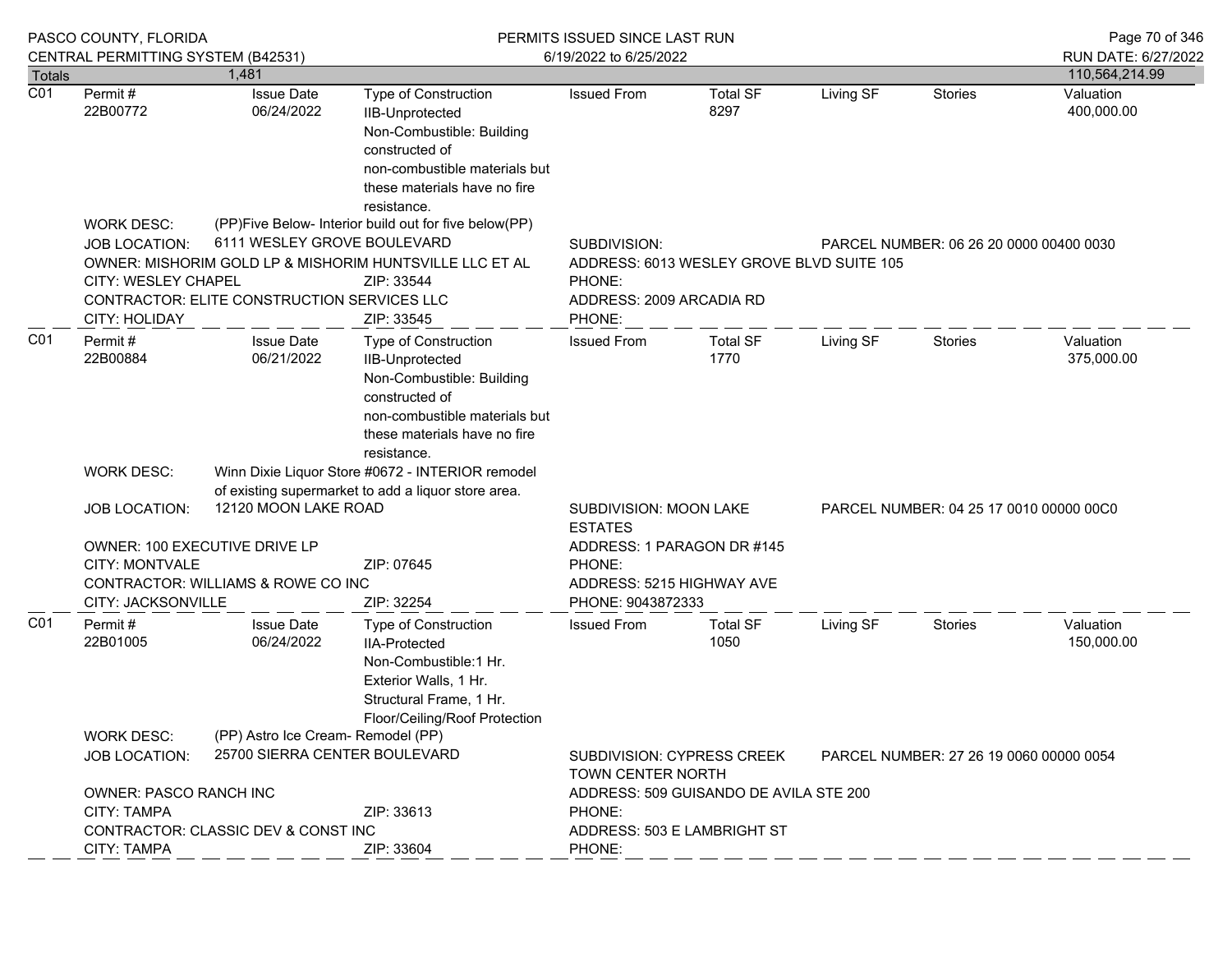|                  | PASCO COUNTY, FLORIDA<br>CENTRAL PERMITTING SYSTEM (B42531)                                                                                                                                                                                                                         |  |                                                                                                                                            | PERMITS ISSUED SINCE LAST RUN                                                                                      |                        |                                         |                                         |                | Page 71 of 346                        |
|------------------|-------------------------------------------------------------------------------------------------------------------------------------------------------------------------------------------------------------------------------------------------------------------------------------|--|--------------------------------------------------------------------------------------------------------------------------------------------|--------------------------------------------------------------------------------------------------------------------|------------------------|-----------------------------------------|-----------------------------------------|----------------|---------------------------------------|
| <b>Totals</b>    |                                                                                                                                                                                                                                                                                     |  | 1.481                                                                                                                                      |                                                                                                                    | 6/19/2022 to 6/25/2022 |                                         |                                         |                | RUN DATE: 6/27/2022<br>110,564,214.99 |
| $\overline{C01}$ | <b>Issue Date</b><br>Permit #<br>06/21/2022<br>22B01081<br><b>IIB-Unprotected</b><br>constructed of<br>resistance.<br>interior remodel of a daycare to add an office area<br><b>WORK DESC:</b>                                                                                      |  |                                                                                                                                            | Type of Construction<br>Non-Combustible: Building<br>non-combustible materials but<br>these materials have no fire | <b>Issued From</b>     | <b>Total SF</b><br>148                  | Living SF                               | <b>Stories</b> | Valuation<br>5,000.00                 |
|                  | 35229 STATE ROAD 54<br><b>JOB LOCATION:</b><br>OWNER: SUNSHINE INVESTMENTS LLC<br><b>CITY: WESTON</b><br>CONTRACTOR: OTERO-COSSIO CONSTRUCTION LLC<br>CITY: TAMPA                                                                                                                   |  | SUBDIVISION: ZEPHYR SHORES<br>ADDRESS: 3632 HERON RIDGE LN<br>ZIP: 33331<br>PHONE:<br>ADDRESS: 4521 W IDLEWILD AVE<br>ZIP: 33614<br>PHONE: |                                                                                                                    |                        |                                         | PARCEL NUMBER: 17 26 21 0020 00A00 0000 |                |                                       |
| CO <sub>1</sub>  | Permit#<br>RESADD-2022-000758                                                                                                                                                                                                                                                       |  | <b>Issue Date</b><br>06/22/2022                                                                                                            | Type of Construction                                                                                               | <b>Issued From</b>     | <b>Total SF</b>                         | Living SF                               | Stories<br>2   | Valuation<br>30,000.00                |
|                  | <b>WORK DESC:</b><br>pavers or stone patio 8082 ABBY BROOKS<br>CIRCLE, WESLEY CHAPEL, FL 33545<br>8082 ABBY BROOKS CIRCLE<br><b>JOB LOCATION:</b><br>OWNER: DIAZ DOMINGO ANTONIO<br>CITY: WESLEY CHAPEL<br>ZIP: 33545<br><b>CONTRACTOR: NA</b><br>CITY: WESLEY CHAPEL<br>ZIP: 33545 |  | PHONE:<br>PHONE:                                                                                                                           | SUBDIVISION: EPPERSON RANCH<br>ADDRESS: 8082 ABBY BROOKS CR<br>ADDRESS: 8082 ABBY BROOKS CIR                       |                        | PARCEL NUMBER: 27 25 20 0020 00100 0200 |                                         |                |                                       |
| CO <sub>1</sub>  | Permit#<br>RESADD-2022-000969                                                                                                                                                                                                                                                       |  | <b>Issue Date</b><br>06/23/2022                                                                                                            | Type of Construction                                                                                               | <b>Issued From</b>     | <b>Total SF</b>                         | Living SF                               | <b>Stories</b> | Valuation<br>5,300.00                 |
|                  | SCREEN ROOM ON EXISTING SLAB 27208<br><b>WORK DESC:</b><br>BLACK HAWK DRIVE, WESLEY CHAPEL, FL<br>33544                                                                                                                                                                             |  |                                                                                                                                            |                                                                                                                    |                        |                                         |                                         |                |                                       |
|                  | 27208 BLACK HAWK DRIVE<br><b>JOB LOCATION:</b><br>OWNER: FSK REVOCABLE LIVING TRUSTKALEYIAS FRANK S TRUS<br>CITY: LAND O LAKES<br>ZIP: 34638<br>CONTRACTOR: SHORE HOME PRODUCTS INC<br><b>CITY: NEW PORT RICHEY</b><br>ZIP: 34653                                                   |  | SUBDIVISION: QUAIL HOLLOW<br><b>PINES</b><br>ADDRESS: 3549 DIAMOND FALLS CIR<br>PHONE:<br>ADDRESS: 4737 WEASEL DRIVE<br>PHONE:             |                                                                                                                    |                        | PARCEL NUMBER: 36 25 19 0010 00000 3070 |                                         |                |                                       |
| CO <sub>1</sub>  | Permit#<br>RESADD-2022-001357                                                                                                                                                                                                                                                       |  | <b>Issue Date</b><br>06/20/2022                                                                                                            | Type of Construction                                                                                               | <b>Issued From</b>     | <b>Total SF</b>                         | Living SF                               | Stories        | Valuation<br>6,000.00                 |
|                  | Sisic House<br><b>WORK DESC:</b><br>5161 SPIKE HORN DRIVE<br><b>JOB LOCATION:</b><br><b>OWNER: SISIC ADEM &amp; IZETA</b><br><b>CITY: NEW PORT RICHEY</b><br>ZIP: 34653<br>CONTRACTOR:<br>CITY: NEW PORT RICHEY<br>ZIP: 34653                                                       |  | SUBDIVISION: DEER PARK<br>ADDRESS: 5161 SPIKE HORN DR<br>PHONE:<br>ADDRESS: 5161 SPIKE HORN DRIVE<br>PHONE:                                |                                                                                                                    |                        | PARCEL NUMBER: 11 26 16 003B 00C00 0060 |                                         |                |                                       |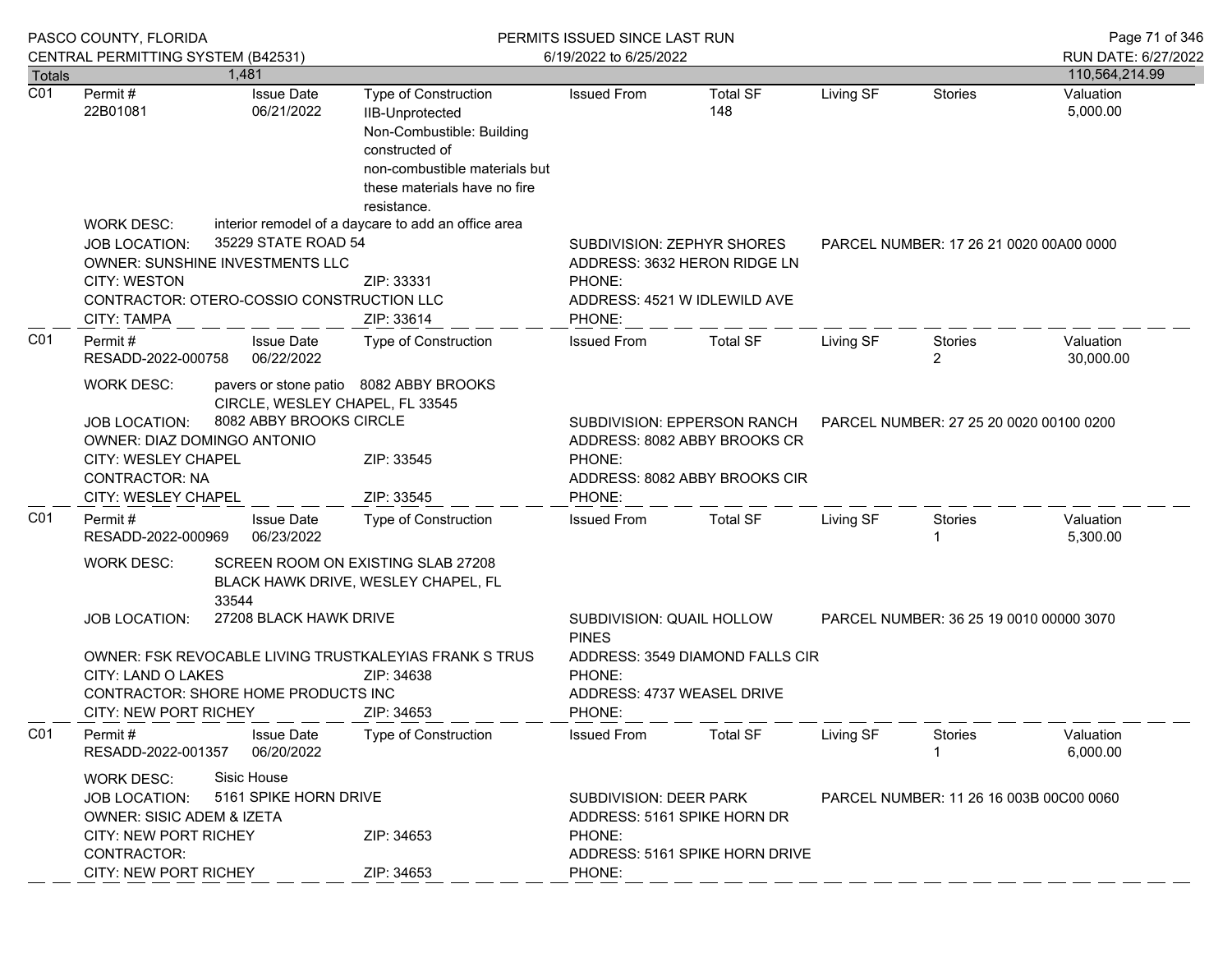|                  | PASCO COUNTY, FLORIDA                                                                                                                                                                                                       |                                                                                           | PERMITS ISSUED SINCE LAST RUN                                                                               |                                                                       |                                         |                                         | Page 72 of 346         |
|------------------|-----------------------------------------------------------------------------------------------------------------------------------------------------------------------------------------------------------------------------|-------------------------------------------------------------------------------------------|-------------------------------------------------------------------------------------------------------------|-----------------------------------------------------------------------|-----------------------------------------|-----------------------------------------|------------------------|
|                  | CENTRAL PERMITTING SYSTEM (B42531)                                                                                                                                                                                          |                                                                                           | 6/19/2022 to 6/25/2022                                                                                      |                                                                       |                                         |                                         | RUN DATE: 6/27/2022    |
| <b>Totals</b>    | 1,481                                                                                                                                                                                                                       |                                                                                           |                                                                                                             |                                                                       |                                         |                                         | 110,564,214.99         |
| $\overline{CO1}$ | Permit#<br><b>Issue Date</b><br>06/20/2022<br>RESADD-2022-001362                                                                                                                                                            | Type of Construction                                                                      | <b>Issued From</b>                                                                                          | <b>Total SF</b>                                                       | Living SF                               | <b>Stories</b><br>1                     | Valuation<br>11,412.00 |
|                  | <b>Matthews</b><br><b>WORK DESC:</b><br>5841 DERRINGER COURT<br><b>JOB LOCATION:</b><br><b>OWNER: MATHEWS LAURE W</b><br>CITY: NEW PORT RICHEY<br>CONTRACTOR: MRD PRODUCTS INC DBA/DALY ALUMINUM<br><b>CITY: HOLIDAY</b>    | ZIP: 34655<br>ZIP: 34691                                                                  | SUBDIVISION: RIVER CROSSING<br>ADDRESS: 5841 DERRINGER CT<br>PHONE:<br>ADDRESS: 1415 US HWY 19 N<br>PHONE:  |                                                                       | PARCEL NUMBER: 12 26 16 0080 00000 3280 |                                         |                        |
| C01              | Permit#<br><b>Issue Date</b><br>RESADD-2022-001373 06/20/2022                                                                                                                                                               | Type of Construction                                                                      | <b>Issued From</b>                                                                                          | <b>Total SF</b>                                                       | Living SF                               | Stories<br>$\mathbf{1}$                 | Valuation<br>16,600.00 |
|                  | Wilkinson<br><b>WORK DESC:</b><br>6218 11TH AVENUE<br><b>JOB LOCATION:</b><br><b>OWNER: WILKINSON SHARON</b><br><b>CITY: NEW PORT RICHEY</b><br>CONTRACTOR: MRD PRODUCTS INC DBA/DALY ALUMINUM<br>CITY: HOLIDAY             | <b>ESTATES</b><br>ADDRESS: 6218 11TH AVE<br>PHONE:<br>ADDRESS: 1415 US HWY 19 N<br>PHONE: |                                                                                                             | SUBDIVISION: HOLIDAY GARDENS  PARCEL NUMBER: 16 26 16 0530 00000 5110 |                                         |                                         |                        |
| CO <sub>1</sub>  | Permit#<br><b>Issue Date</b><br>06/20/2022<br>RESADD-2022-001424                                                                                                                                                            | <b>Type of Construction</b>                                                               | <b>Issued From</b>                                                                                          | <b>Total SF</b>                                                       | Living SF                               | Stories                                 | Valuation<br>5,030.00  |
|                  | <b>WORK DESC:</b><br>1451 TRIMARAN PLACE<br><b>JOB LOCATION:</b><br>OWNER: ANDREWS DONALD H TRUST & ANDREWS KATHLEEN M T<br><b>CITY: NEW PORT RICHEY</b><br>CONTRACTOR: MRD PRODUCTS INC DBA/DALY ALUMINUM<br>CITY: HOLIDAY | Andrews, K Roofing (house permit 454739<br>ZIP: 34655<br>ZIP: 34691                       | SUBDIVISION: HERITAGE<br><b>SPRINGS</b><br>PHONE:<br>ADDRESS: 1415 US HWY 19 N<br>PHONE:                    | ADDRESS: 1451 TRIMARAN PLACE                                          |                                         | PARCEL NUMBER: 33 26 17 0040 00000 0470 |                        |
| CO <sub>1</sub>  | Permit#<br><b>Issue Date</b><br>RESADD-2022-001467<br>06/24/2022                                                                                                                                                            | Type of Construction                                                                      | <b>Issued From</b>                                                                                          | <b>Total SF</b>                                                       | Living SF                               | Stories<br>$\overline{2}$               | Valuation<br>6,800.00  |
|                  | <b>EXTERIOR STAIRCASE</b><br><b>WORK DESC:</b><br>23016 BEECHNUT COURT<br>JOB LOCATION:<br>OWNER: BIASETTI LAURA & BIASETTI PAUL<br>CITY: LUTZ<br>ZIP: 33549<br>CONTRACTOR:<br>CITY: LUTZ<br>ZIP: 33549                     |                                                                                           | SUBDIVISION: WILLOW BEND<br>ADDRESS: 23016 BEECHNUT CT<br>PHONE:<br>ADDRESS: 23016 BEECHNUT COURT<br>PHONE: |                                                                       |                                         | PARCEL NUMBER: 32 26 19 0090 00000 0030 |                        |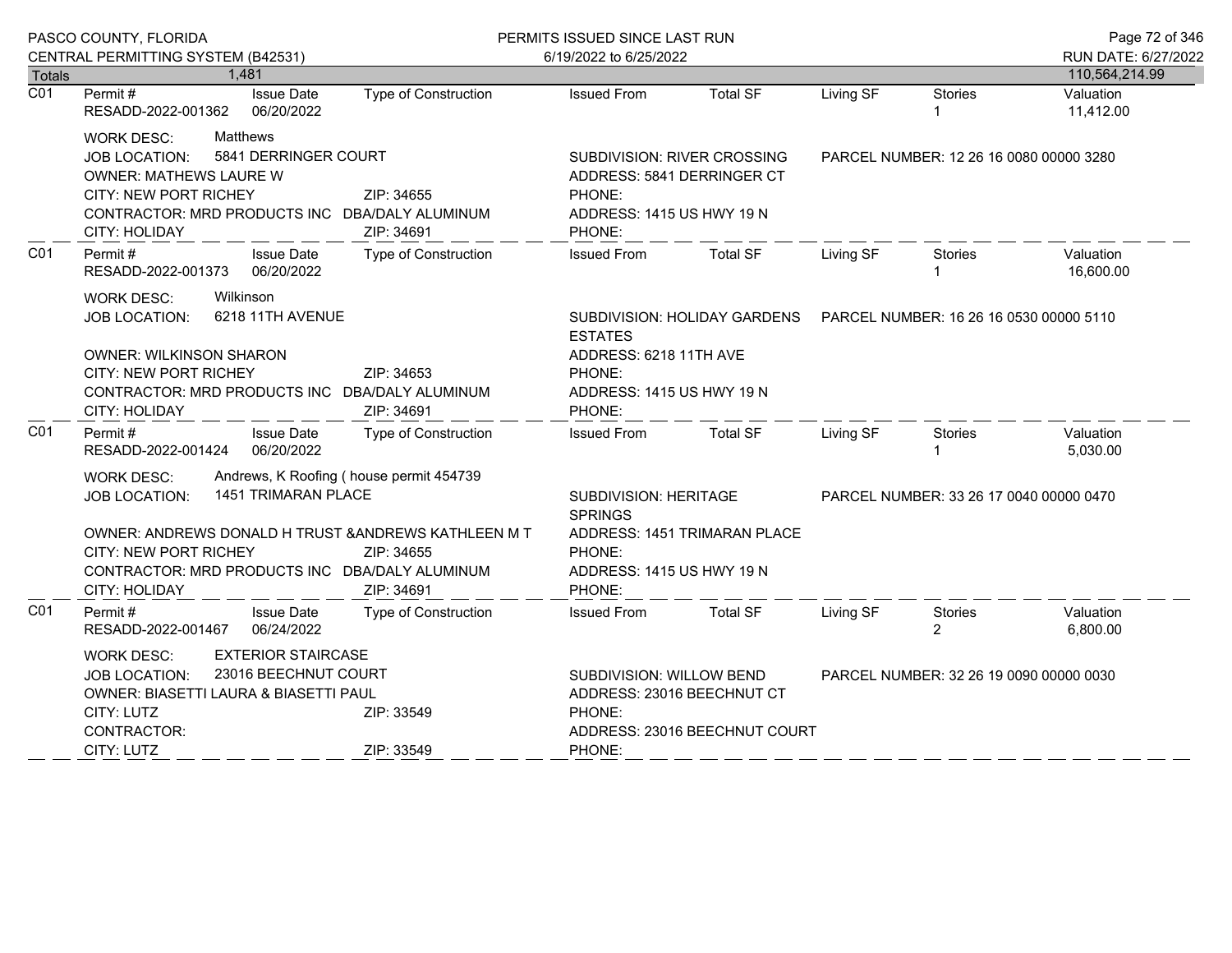|                  | PASCO COUNTY, FLORIDA                                                                                                                                                          |                                                                                           | PERMITS ISSUED SINCE LAST RUN             |                                                                                                                                                                 |                                         |           |                           | Page 73 of 346         |
|------------------|--------------------------------------------------------------------------------------------------------------------------------------------------------------------------------|-------------------------------------------------------------------------------------------|-------------------------------------------|-----------------------------------------------------------------------------------------------------------------------------------------------------------------|-----------------------------------------|-----------|---------------------------|------------------------|
|                  | CENTRAL PERMITTING SYSTEM (B42531)                                                                                                                                             |                                                                                           |                                           | 6/19/2022 to 6/25/2022                                                                                                                                          |                                         |           |                           | RUN DATE: 6/27/2022    |
| <b>Totals</b>    | 1,481                                                                                                                                                                          |                                                                                           |                                           |                                                                                                                                                                 |                                         |           |                           | 110,564,214.99         |
| $\overline{CO1}$ | Permit#<br>RESADD-2022-001643                                                                                                                                                  | <b>Issue Date</b><br>06/20/2022                                                           | Type of Construction                      | <b>Issued From</b>                                                                                                                                              | <b>Total SF</b>                         | Living SF | Stories<br>$\Omega$       | Valuation<br>10,450.00 |
|                  | screen room with elite roof with new slab<br>WORK DESC:<br>18173 TURNING LEAF CIRCLE<br><b>JOB LOCATION:</b>                                                                   | <b>SUBDIVISION: CYPRESS</b><br><b>PRESERVE</b>                                            |                                           |                                                                                                                                                                 | PARCEL NUMBER: 16 25 18 0120 00900 0590 |           |                           |                        |
|                  | <b>OWNER: BRASWELL MARSHA HANSEN</b><br>CITY: LAND O LAKES<br>CONTRACTOR: REMINGTON'S ALUMINUM INC<br>CITY: LAND O'LAKES                                                       |                                                                                           | ZIP: 34638<br>ZIP: 34639                  | ADDRESS: 18173 TURNING LEAF CIR<br>PHONE:<br>ADDRESS: P.O. BOX #2006<br>PHONE: 8135450799                                                                       |                                         |           |                           |                        |
| CO <sub>1</sub>  | Permit#<br>RESADD-2022-001665                                                                                                                                                  | <b>Issue Date</b><br>06/21/2022                                                           | Type of Construction                      | <b>Issued From</b>                                                                                                                                              | <b>Total SF</b>                         | Living SF | <b>Stories</b>            | Valuation<br>87,855.00 |
|                  | <b>WORK DESC:</b><br>Schroder<br><b>JOB LOCATION:</b>                                                                                                                          | 29425 BLACKWOLF RUN LOOP                                                                  |                                           | SUBDIVISION: TAMPA BAY GOLF<br>AND TENNIS CLUB                                                                                                                  | PARCEL NUMBER: 17 25 20 0080 00000 0920 |           |                           |                        |
|                  | OWNER: SCHRODER WILLIAM J & CHERYL A<br>CITY: SAN ANTONIO<br>CONTRACTOR: KEYSTONE HOME SOLUTIONS LLC DBA/LIFESTYLE<br><b>CITY: TAMPA</b>                                       | ADDRESS: 29425 BLACKWOLF RUN LOOP<br>PHONE:<br>ADDRESS: 4897 WEST WATERS AVENUE<br>PHONE: |                                           |                                                                                                                                                                 |                                         |           |                           |                        |
| CO <sub>1</sub>  | Permit#<br>RESADD-2022-001683                                                                                                                                                  | <b>Issue Date</b><br>06/21/2022                                                           | ZIP: 33634<br><b>Type of Construction</b> | <b>Issued From</b>                                                                                                                                              | <b>Total SF</b>                         | Living SF | Stories<br>$\overline{2}$ | Valuation<br>10,482.00 |
|                  | <b>GRAY</b><br><b>WORK DESC:</b><br><b>JOB LOCATION:</b><br><b>OWNER: GRAY DANIELLE F</b><br>CITY: LAND O LAKES<br>CONTRACTOR: POMBO'S CONTRACTING SERVICES INC<br>CITY: TAMPA | 19079 UMBERLAND PLACE                                                                     | ZIP: 34638<br>ZIP: 33634-0000             | SUBDIVISION: CONCORD STATION  PARCEL NUMBER: 22 26 18 0130 00B00 0200<br>ADDRESS: 19079 UMBERLAND PL<br>PHONE:<br>ADDRESS: 5133 WEST RIO VISTA AVENUE<br>PHONE: |                                         |           |                           |                        |
| C01              | Permit#<br>RESADD-2022-001704                                                                                                                                                  | <b>Issue Date</b><br>06/20/2022                                                           | <b>Type of Construction</b>               | <b>Issued From</b>                                                                                                                                              | <b>Total SF</b>                         | Living SF | Stories<br>0              | Valuation<br>10,900.00 |
|                  | <b>WORK DESC:</b><br>finn<br>10143 HAWKS LANDING DRIVE<br><b>JOB LOCATION:</b><br>OWNER: FINN MICHAEL & MARY                                                                   |                                                                                           |                                           | <b>SUBDIVISION: CYPRESS</b><br>PARCEL NUMBER: 16 25 18 0050 00600 0040<br>PRESERVE PHASE<br>ADDRESS: 10143 HAWKS LANDING DRIVE                                  |                                         |           |                           |                        |
|                  | CITY: LAND O LAKES                                                                                                                                                             |                                                                                           | ZIP: 34638                                | PHONE:                                                                                                                                                          |                                         |           |                           |                        |
|                  | CONTRACTOR: REMINGTON'S ALUMINUM INC                                                                                                                                           | ADDRESS: P. O. BOX #2006                                                                  |                                           |                                                                                                                                                                 |                                         |           |                           |                        |
|                  | CITY: LAND O'LAKES                                                                                                                                                             |                                                                                           | PHONE: 8135450799                         |                                                                                                                                                                 |                                         |           |                           |                        |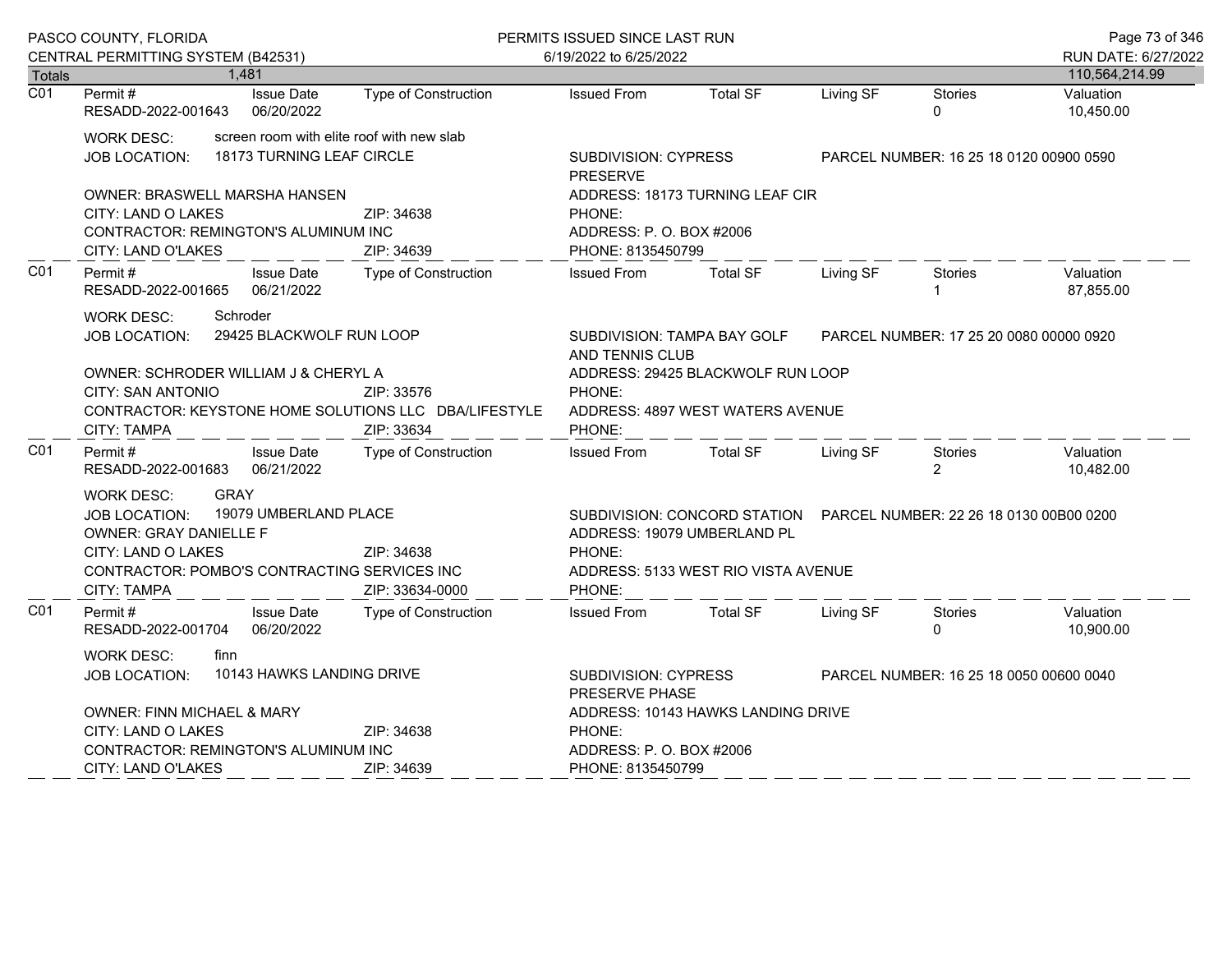|                  | PASCO COUNTY, FLORIDA                                                                                                                                                                                                               |                                                                                                                                        | PERMITS ISSUED SINCE LAST RUN                                                                         |                                                               |                                         |                                         | Page 74 of 346                        |
|------------------|-------------------------------------------------------------------------------------------------------------------------------------------------------------------------------------------------------------------------------------|----------------------------------------------------------------------------------------------------------------------------------------|-------------------------------------------------------------------------------------------------------|---------------------------------------------------------------|-----------------------------------------|-----------------------------------------|---------------------------------------|
| Totals           | CENTRAL PERMITTING SYSTEM (B42531)<br>1.481                                                                                                                                                                                         |                                                                                                                                        | 6/19/2022 to 6/25/2022                                                                                |                                                               |                                         |                                         | RUN DATE: 6/27/2022<br>110,564,214.99 |
| $\overline{C01}$ | <b>Issue Date</b><br>Permit #<br>06/21/2022<br>RESADD-2022-001729                                                                                                                                                                   | Type of Construction                                                                                                                   | <b>Issued From</b>                                                                                    | <b>Total SF</b>                                               | Living SF                               | <b>Stories</b><br>$\overline{2}$        | Valuation<br>16,930.00                |
|                  | Roche<br><b>WORK DESC:</b><br>1598 TALLULAH TERRACE<br><b>JOB LOCATION:</b><br><b>OWNER: ROCHE PATRICIA LOUISE</b><br><b>CITY: WESLEY CHAPEL</b><br>CONTRACTOR: ROLLSHIELD LLC<br>CITY: CLEARWATER                                  | ZIP: 33543<br>ZIP: 33765                                                                                                               | SUBDIVISION: UNION PARK<br>ADDRESS: 1598 TALLULAH TER<br>PHONE:<br>ADDRESS: 1151 KAPP DRIVE<br>PHONE: |                                                               |                                         | PARCEL NUMBER: 35 26 20 0070 00100 0070 |                                       |
| C <sub>01</sub>  | Permit#<br><b>Issue Date</b><br>06/22/2022<br>RESADD-2022-001736                                                                                                                                                                    | Type of Construction                                                                                                                   | <b>Issued From</b>                                                                                    | Total SF                                                      | Living SF                               | Stories<br>-1                           | Valuation<br>36,695.00                |
|                  | Clyburn<br>WORK DESC:<br>11728 ENTERPRISE DRIVE<br><b>JOB LOCATION:</b><br>OWNER: COLWELL TIMOTHY S &CLYBURN JOHN BERNELL<br><b>CITY: PORT RICHEY</b><br>CONTRACTOR: PAUL EVANS CONSTRUCTION INC<br>CITY: NEW PORT RICHEY           | ZIP: 34668<br>ZIP: 34652                                                                                                               | SUBDIVISION: GULF HIGHLANDS<br>PHONE:<br>PHONE:                                                       | ADDRESS: 11728 ENTERPRISE DR<br>ADDRESS: 6315 SPOONBILL DRIVE |                                         | PARCEL NUMBER: 10 25 16 0570 00000 3030 |                                       |
| CO <sub>1</sub>  | Permit#<br><b>Issue Date</b><br>RESADD-2022-001763<br>06/24/2022                                                                                                                                                                    | Type of Construction                                                                                                                   | <b>Issued From</b>                                                                                    | <b>Total SF</b>                                               | Living SF                               | Stories                                 | Valuation<br>10,750.00                |
|                  | Installed aluminum Roof "Composite " LOT#253<br>WORK DESC:<br>10354 SMOOTH WATER DRIVE<br>JOB LOCATION:<br>OWNER: SUN THREE LAKES LLC<br><b>CITY: SOUTHFIELD</b><br>CONTRACTOR: MRD PRODUCTS INC DBA/DALY ALUMINUM<br>CITY: HOLIDAY | SUBDIVISION:<br>ADDRESS: 27777 FRANKLIN RD STE 200<br>PHONE:<br>ADDRESS: 1415 US HWY 19 N<br>PHONE:                                    |                                                                                                       |                                                               | PARCEL NUMBER: 19 24 17 0000 00400 0020 |                                         |                                       |
| CO <sub>1</sub>  | Permit#<br><b>Issue Date</b><br>RESADD-2022-001792 06/23/2022                                                                                                                                                                       | Type of Construction                                                                                                                   | <b>Issued From</b>                                                                                    | <b>Total SF</b>                                               | Living SF                               | <b>Stories</b>                          | Valuation<br>9,900.00                 |
|                  | POOL ENCLOSURE<br><b>WORK DESC:</b><br>12438 TIBBETTS STREET<br><b>JOB LOCATION:</b><br>OWNER: MAGGIO ANTHONY J & NICOLE<br>CITY: ODESSA<br>CONTRACTOR: SOUTHERN ALUMINUM INSTALLATIONS INC<br>CITY: LUTZ                           | SUBDIVISION: STARKEY RANCH<br><b>VILLAGE 1</b><br>ADDRESS: 12438 TIBBETTS ST<br>PHONE:<br>ADDRESS: P. O. BOX #149<br>PHONE: 8132647477 |                                                                                                       | PARCEL NUMBER: 28 26 17 0080 00600 0100                       |                                         |                                         |                                       |
| C <sub>01</sub>  | Permit#<br><b>Issue Date</b><br>RESADD-2022-001859<br>06/20/2022                                                                                                                                                                    | <b>Type of Construction</b>                                                                                                            | <b>Issued From</b>                                                                                    | <b>Total SF</b>                                               | Living SF                               | <b>Stories</b>                          | Valuation<br>10,972.00                |
|                  | <b>GRAY</b><br><b>WORK DESC:</b><br>4117 CADENCE LOOP<br><b>JOB LOCATION:</b><br>OWNER: WOODARD JAMES P & CATHERINE & RAY DEBORA J                                                                                                  | <b>SUBDIVISION: BEXLEY SOUTH</b><br>PARCEL NUMBER: 17 26 18 0020 05900 0160<br>PARCEL <sub>4</sub><br>ADDRESS: 4117 CADENCE LOOP       |                                                                                                       |                                                               |                                         |                                         |                                       |
|                  | CITY: LAND O LAKES<br>CONTRACTOR: POMBO'S CONTRACTING SERVICES INC<br><b>CITY: TAMPA</b>                                                                                                                                            | PHONE:<br>ADDRESS: 5133 WEST RIO VISTA AVENUE<br>PHONE:                                                                                |                                                                                                       |                                                               |                                         |                                         |                                       |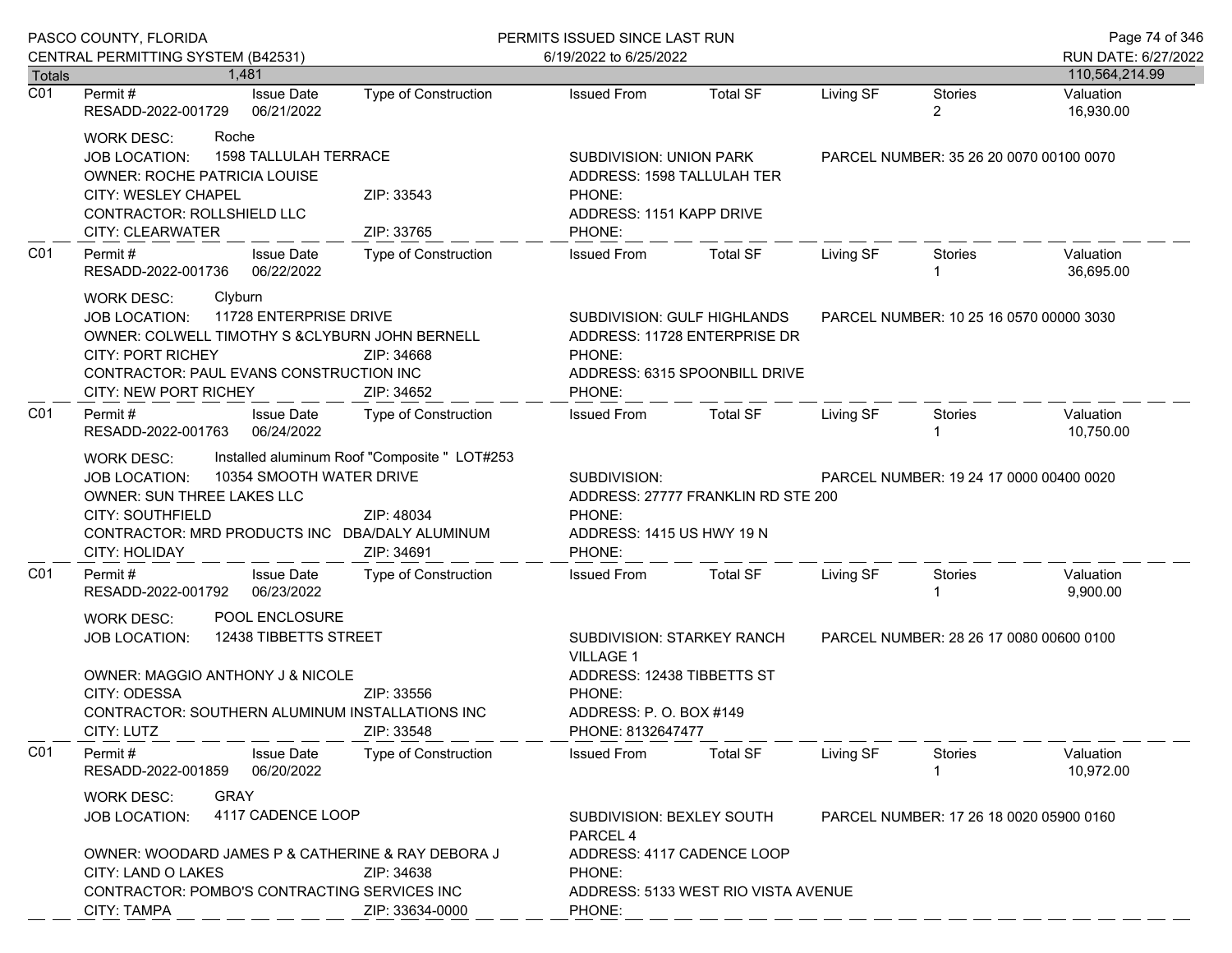| <b>Totals</b>                                                                                                                                                                                                                                                                                                            | PASCO COUNTY, FLORIDA<br>CENTRAL PERMITTING SYSTEM (B42531)<br>C01 - Glass Room, Screen W 25                                                                                                                                                                                  | 1,481                                                                                   |                                                                                    | PERMITS ISSUED SINCE LAST RUN<br>6/19/2022 to 6/25/2022                                                                                | Page 75 of 346<br>RUN DATE: 6/27/2022<br>110,564,214.99<br>274,266.00                                                                               |           |                                         |                        |
|--------------------------------------------------------------------------------------------------------------------------------------------------------------------------------------------------------------------------------------------------------------------------------------------------------------------------|-------------------------------------------------------------------------------------------------------------------------------------------------------------------------------------------------------------------------------------------------------------------------------|-----------------------------------------------------------------------------------------|------------------------------------------------------------------------------------|----------------------------------------------------------------------------------------------------------------------------------------|-----------------------------------------------------------------------------------------------------------------------------------------------------|-----------|-----------------------------------------|------------------------|
|                                                                                                                                                                                                                                                                                                                          | C01 - GlaPermit#<br>20B28117                                                                                                                                                                                                                                                  | <b>Issue Date</b><br>06/22/2022                                                         | <b>Type of Construction</b><br>Aluminum                                            | <b>Issued From</b>                                                                                                                     | <b>Total SF</b>                                                                                                                                     | Living SF | Stories                                 | Valuation<br>7,220.00  |
|                                                                                                                                                                                                                                                                                                                          | <b>WORK DESC:</b><br><b>JOB LOCATION:</b><br><b>CITY: RIVERVIEW</b>                                                                                                                                                                                                           | HOUSE PERMIT RESNEW-2020-001599<br>3943 DRAGONFLY TRAIL<br>OWNER: HOMES BY WEST BAY LLC | POOL ENCLOSURE OVER EXISTING DECK *<br>ZIP: 33578                                  | <b>SUBDIVISION: STARKEY RANCH</b><br>PARCEL NUMBER: 20 26 17 0090 01100 0030<br>PARCEL B-1<br>ADDRESS: 4065 CRESCENT PARK DR<br>PHONE: |                                                                                                                                                     |           |                                         |                        |
|                                                                                                                                                                                                                                                                                                                          | <b>CITY: TAMPA</b>                                                                                                                                                                                                                                                            | CONTRACTOR: HARTSHORN CUSTOME CONTRACTING                                               | ZIP: 33637                                                                         | PHONE:                                                                                                                                 | ADDRESS: 8813 VENTURE COVE                                                                                                                          |           |                                         |                        |
|                                                                                                                                                                                                                                                                                                                          | C01 - GlaPermit#<br>21B14796                                                                                                                                                                                                                                                  | <b>Issue Date</b><br>06/22/2022                                                         | <b>Type of Construction</b><br>Aluminum                                            | <b>Issued From</b>                                                                                                                     | <b>Total SF</b>                                                                                                                                     | Living SF | <b>Stories</b>                          | Valuation<br>7,755.00  |
|                                                                                                                                                                                                                                                                                                                          | <b>WORK DESC:</b><br><b>JOB LOCATION:</b>                                                                                                                                                                                                                                     | 10625 CALLUNA DRIVE                                                                     | (21B12140) Pool Enclosure Over Existing Deck                                       | SUBDIVISION: ESPLANADE AT<br><b>STARKEY RANCH</b>                                                                                      | PARCEL NUMBER: 20 26 17 0130 00000 3300                                                                                                             |           |                                         |                        |
|                                                                                                                                                                                                                                                                                                                          | <b>CITY: SARASOTA</b><br>CITY: Venice                                                                                                                                                                                                                                         | OWNER: TAYLOR MORRISON OF FLORIDA INC                                                   | ZIP: 34232<br>CONTRACTOR: COMMERCIAL RESIDENTIAL ALUMINUM & FABRICAT<br>ZIP: 34275 | ADDRESS: 551 N CATTLEMEN RD STE 200<br>PHONE:<br>ADDRESS: 115 Morse Court North<br>PHONE:                                              |                                                                                                                                                     |           |                                         |                        |
|                                                                                                                                                                                                                                                                                                                          | C01 - GlaPermit#<br>21B15796                                                                                                                                                                                                                                                  | <b>Issue Date</b><br>06/24/2022                                                         | <b>Type of Construction</b><br>Aluminum                                            | <b>Issued From</b>                                                                                                                     | <b>Total SF</b>                                                                                                                                     | Living SF | Stories                                 | Valuation<br>14,950.00 |
|                                                                                                                                                                                                                                                                                                                          | screen enclosure around new pool<br><b>WORK DESC:</b><br>29606 PICANA LANE<br><b>JOB LOCATION:</b><br>OWNER: BROOKS CHAD JOHN & GILL NICOLE LEE<br>CITY: WESLEY CHAPEL<br>ZIP: 33543<br><b>CONTRACTOR: TRADEWINDS SCREENS LLC</b><br><b>CITY: WESLEY CHAPEL</b><br>ZIP: 33543 |                                                                                         |                                                                                    |                                                                                                                                        | <b>SUBDIVISION: ESTANCIA</b><br>PARCEL NUMBER: 18 26 20 0090 02100 0230<br>ADDRESS: 29606 PICANA LN<br>PHONE:<br>ADDRESS: 28753 TAVIRA CT<br>PHONE: |           |                                         |                        |
|                                                                                                                                                                                                                                                                                                                          | C01 - GlaPermit#<br><b>Type of Construction</b><br><b>Issue Date</b><br>06/24/2022<br>Aluminum<br>21B18424                                                                                                                                                                    |                                                                                         |                                                                                    | <b>Issued From</b>                                                                                                                     | <b>Total SF</b>                                                                                                                                     | Living SF | <b>Stories</b>                          | Valuation<br>5,760.00  |
| WORK DESC:<br>SCREEN ROOM WITH SCREEN ROOF WITH<br>CONCRETE FOOTER *HOUSE PERMIT 17B18480<br>4615 BARLETTA COURT<br><b>JOB LOCATION:</b><br>OWNER: POWER MEAD OLIVIA TRUST POWER MEAD EVA OLIVIA T<br><b>CITY: WESLEY CHAPEL</b><br>ZIP: 33543<br>CONTRACTOR: HARTSHORN CUSTOME CONTRACTING<br>CITY: TAMPA<br>ZIP: 33637 |                                                                                                                                                                                                                                                                               |                                                                                         |                                                                                    | <b>SUBDIVISION: ESTANCIA</b><br>ADDRESS: 4615 BARLETTA CT<br>PHONE:<br>PHONE:                                                          | ADDRESS: 8813 VENTURE COVE                                                                                                                          |           | PARCEL NUMBER: 17 26 20 0060 05300 0760 |                        |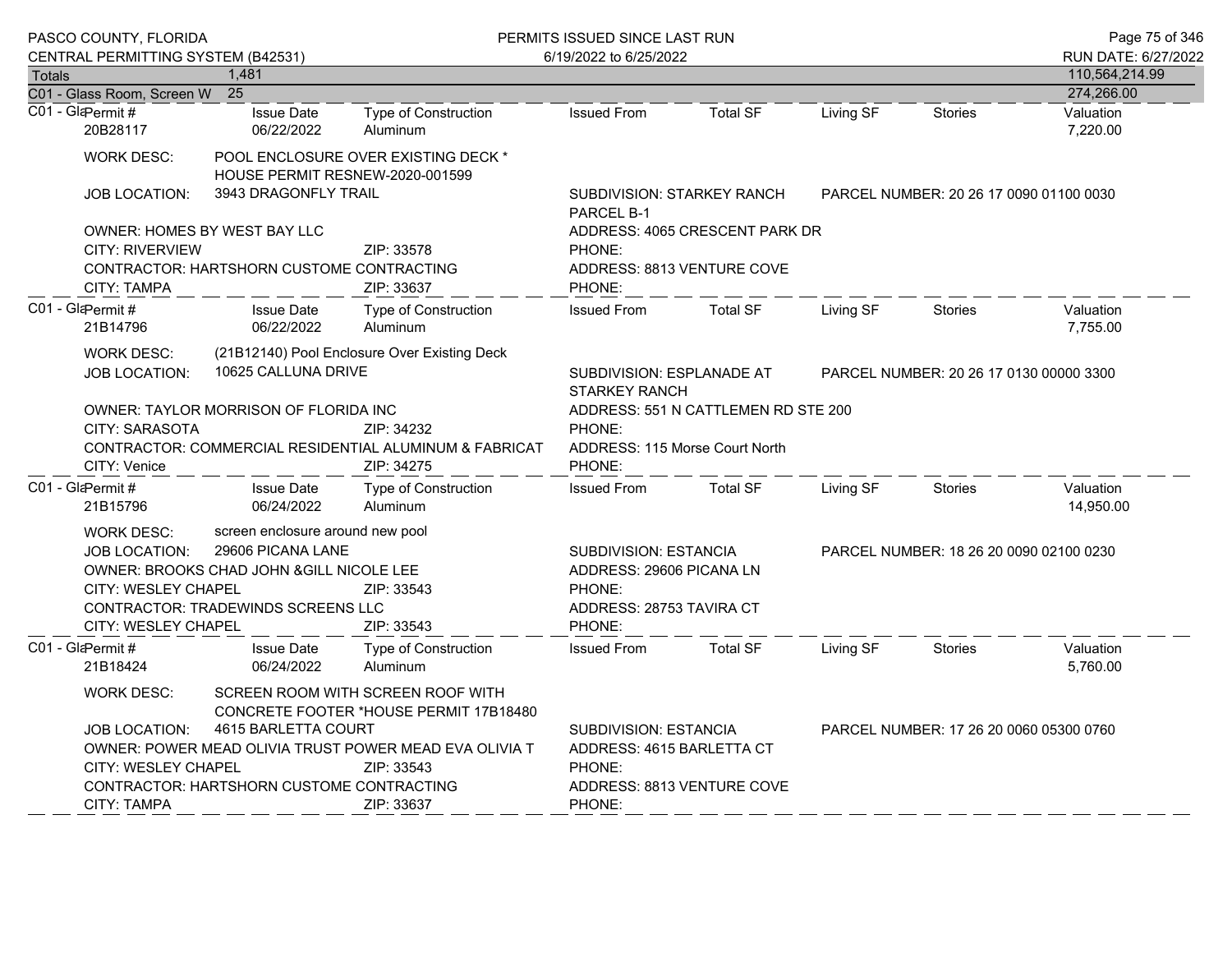|               | PASCO COUNTY, FLORIDA                                                           |                                                                                                         |                                                                                               | PERMITS ISSUED SINCE LAST RUN                                                               |                                                                      |           |                                         | Page 76 of 346         |  |  |
|---------------|---------------------------------------------------------------------------------|---------------------------------------------------------------------------------------------------------|-----------------------------------------------------------------------------------------------|---------------------------------------------------------------------------------------------|----------------------------------------------------------------------|-----------|-----------------------------------------|------------------------|--|--|
|               | CENTRAL PERMITTING SYSTEM (B42531)                                              |                                                                                                         |                                                                                               | 6/19/2022 to 6/25/2022                                                                      |                                                                      |           |                                         | RUN DATE: 6/27/2022    |  |  |
| <b>Totals</b> |                                                                                 | 1.481                                                                                                   |                                                                                               |                                                                                             |                                                                      |           |                                         | 110,564,214.99         |  |  |
|               | C01 - GlaPermit #<br>21B19129                                                   | <b>Issue Date</b><br>06/23/2022                                                                         | Type of Construction<br>Aluminum                                                              | <b>Issued From</b>                                                                          | <b>Total SF</b>                                                      | Living SF | <b>Stories</b>                          | Valuation<br>5,110.00  |  |  |
|               | <b>WORK DESC:</b><br><b>JOB LOCATION:</b>                                       | Install pool enclosure on existing deck<br>3051 FRANCOA DRIVE                                           |                                                                                               | <b>STARKEY RANCH</b>                                                                        | SUBDIVISION: ESPLANADE AT<br>PARCEL NUMBER: 20 26 17 0130 00000 4470 |           |                                         |                        |  |  |
|               | CITY: TAMPA<br>CITY: Venice                                                     | OWNER: TAYLOR MORRISON OF FLORIDA INC                                                                   | ZIP: 33619<br><b>CONTRACTOR: COMMERCIAL RESIDENTIAL ALUMINUM &amp; FABRICAT</b><br>ZIP: 34275 | ADDRESS: 3922 COCONUT PALM DR STE 108<br>PHONE:<br>ADDRESS: 115 Morse Court North<br>PHONE: |                                                                      |           |                                         |                        |  |  |
|               | C01 - GlaPermit#<br>21B20191                                                    | <b>Issue Date</b><br>06/22/2022                                                                         | Type of Construction<br>Aluminum                                                              | <b>Issued From</b>                                                                          | <b>Total SF</b>                                                      | Living SF | Stories                                 | Valuation<br>11,970.00 |  |  |
|               | <b>WORK DESC:</b><br><b>JOB LOCATION:</b>                                       | <b>EXISTING DECK *HOUSE PERMIT</b><br>12500 WETMORE COURT                                               | POOL ENCLOSURE WITH SCREEN ROOF ON<br>RESNEW-2021-003560 *POOL PERMIT 21B15388                | SUBDIVISION: WHITFIELD<br><b>PRESERVE</b>                                                   | PARCEL NUMBER: 21 26 17 0130 00400 0410                              |           |                                         |                        |  |  |
|               | <b>CITY: TAMPA</b><br>CITY: Venice                                              | OWNER: TAYLOR MORRISON OF FLORIDA INC                                                                   | ZIP: 33619<br><b>CONTRACTOR: COMMERCIAL RESIDENTIAL ALUMINUM &amp; FABRICAT</b><br>ZIP: 34275 | PHONE:<br>ADDRESS: 115 Morse Court North<br>PHONE:                                          | ADDRESS: 3922 COCONUT PALM DR STE 100                                |           |                                         |                        |  |  |
|               | C01 - GlaPermit#<br>21B20192                                                    | <b>Issue Date</b><br>06/22/2022                                                                         | Type of Construction<br>Aluminum                                                              | <b>Issued From</b>                                                                          | <b>Total SF</b>                                                      | Living SF | Stories                                 | Valuation<br>8,895.00  |  |  |
|               | <b>WORK DESC:</b>                                                               | PERMIT 21B15387                                                                                         | POOL ENCLOSURE OVER EXISTING DECK<br>*HOUSE PERMIT RESNEW-2021-002919 *POOL                   |                                                                                             |                                                                      |           |                                         |                        |  |  |
|               | <b>JOB LOCATION:</b>                                                            | 3776 BARBOUR TRAIL                                                                                      |                                                                                               | SUBDIVISION: WHITFIELD<br><b>PRESERVE</b>                                                   |                                                                      |           | PARCEL NUMBER: 21 26 17 0130 00100 0040 |                        |  |  |
|               | <b>CITY: TAMPA</b><br>CITY: Venice                                              | OWNER: TAYLOR MORRISON OF FLORIDA INC                                                                   | ZIP: 33619<br>CONTRACTOR: COMMERCIAL RESIDENTIAL ALUMINUM & FABRICAT<br>ZIP: 34275            | PHONE:<br>ADDRESS: 115 Morse Court North<br>PHONE:                                          | ADDRESS: 3922 COCONUT PALM DR STE 100                                |           |                                         |                        |  |  |
|               | C01 - GlaPermit#<br>21B20690                                                    | <b>Issue Date</b><br>06/22/2022                                                                         | Type of Construction<br>Aluminum                                                              | <b>Issued From</b>                                                                          | <b>Total SF</b>                                                      | Living SF | <b>Stories</b>                          | Valuation<br>8,665.00  |  |  |
|               | <b>WORK DESC:</b><br><b>JOB LOCATION:</b><br><b>CITY: TAMPA</b><br>CITY: Venice | Install pool enclosure on existing deck<br>6938 TALAMORE DRIVE<br>OWNER: TAYLOR MORRISON OF FLORIDA INC | ZIP: 33619<br><b>CONTRACTOR: COMMERCIAL RESIDENTIAL ALUMINUM &amp; FABRICAT</b><br>ZIP: 34275 | <b>SUBDIVISION: WATERGRASS</b><br>PHONE:<br>ADDRESS: 115 Morse Court North<br>PHONE:        | ADDRESS: 3922 COCONUT PALM DR STE 100                                |           | PARCEL NUMBER: 31 25 21 0010 05900 0370 |                        |  |  |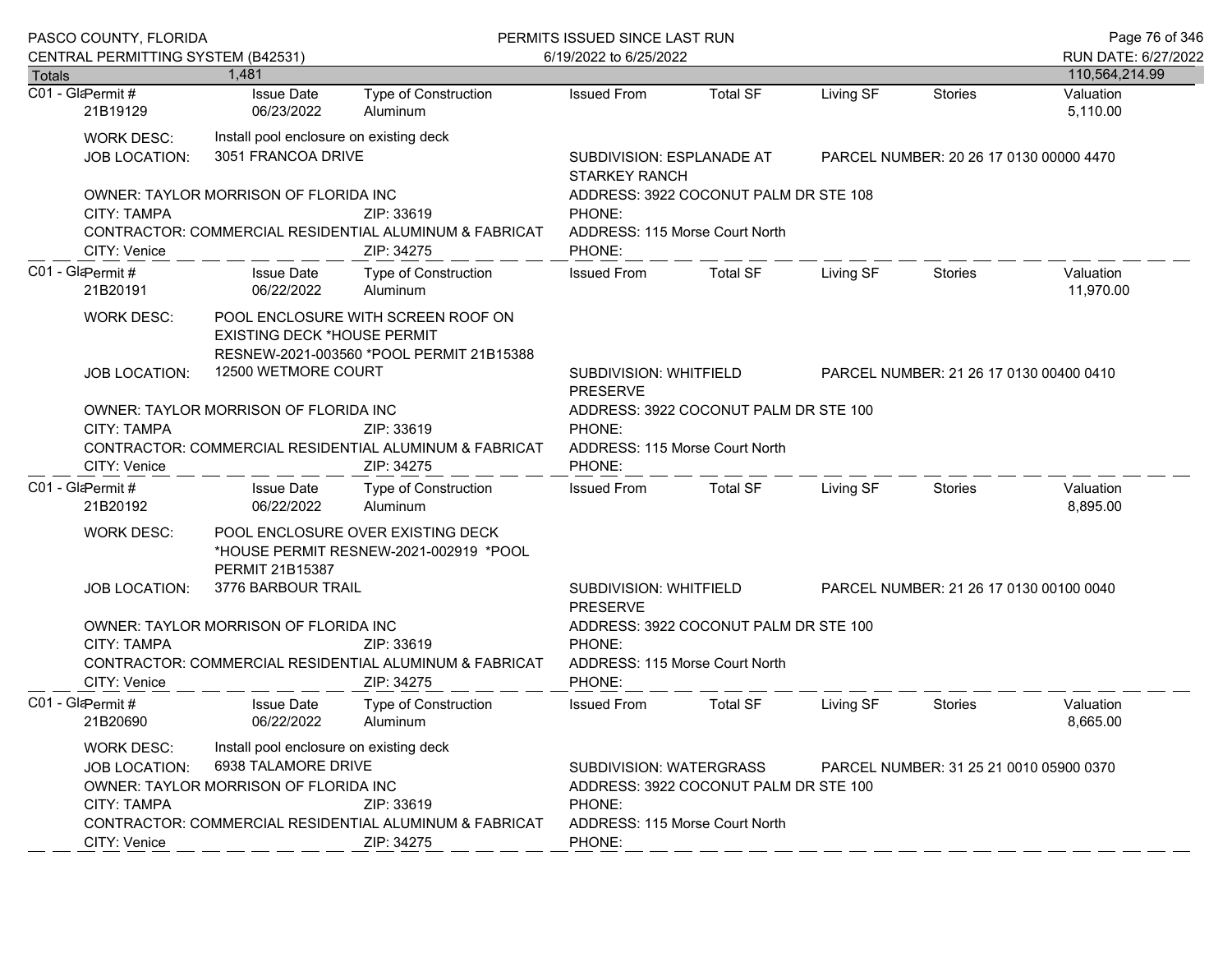|               | PASCO COUNTY, FLORIDA<br>CENTRAL PERMITTING SYSTEM (B42531)              |                                                                                                 |                                                                                                                              | PERMITS ISSUED SINCE LAST RUN<br>6/19/2022 to 6/25/2022                                                                                                              |                                                                     |           |                                         |                                       |
|---------------|--------------------------------------------------------------------------|-------------------------------------------------------------------------------------------------|------------------------------------------------------------------------------------------------------------------------------|----------------------------------------------------------------------------------------------------------------------------------------------------------------------|---------------------------------------------------------------------|-----------|-----------------------------------------|---------------------------------------|
| <b>Totals</b> |                                                                          | 1,481                                                                                           |                                                                                                                              |                                                                                                                                                                      |                                                                     |           |                                         | RUN DATE: 6/27/2022<br>110,564,214.99 |
|               | C01 - GlaPermit #<br>21B23445                                            | <b>Issue Date</b><br>06/22/2022                                                                 | Type of Construction<br>Aluminum                                                                                             | <b>Issued From</b>                                                                                                                                                   | <b>Total SF</b>                                                     | Living SF | <b>Stories</b>                          | Valuation<br>5,461.00                 |
|               | <b>WORK DESC:</b><br>JOB LOCATION:                                       | install pool enclosure on existing deck<br>3017 FRANCOA DRIVE                                   |                                                                                                                              | SUBDIVISION: ESPLANADE AT<br><b>STARKEY RANCH</b>                                                                                                                    |                                                                     |           | PARCEL NUMBER: 20 26 17 0130 00000 4510 |                                       |
|               | <b>CITY: TAMPA</b><br>CITY: Venice                                       | OWNER: TAYLOR MORRISON OF FLORIDA INC                                                           | ZIP: 33619<br>CONTRACTOR: COMMERCIAL RESIDENTIAL ALUMINUM & FABRICAT<br>ZIP: 34275                                           | ADDRESS: 3922 COCONUT PALM DR STE 108<br>PHONE:<br>ADDRESS: 115 Morse Court North<br>PHONE:                                                                          |                                                                     |           |                                         |                                       |
|               | C01 - GlaPermit #<br>21B23446                                            | <b>Issue Date</b><br>06/22/2022                                                                 | <b>Type of Construction</b><br>Aluminum                                                                                      | <b>Issued From</b>                                                                                                                                                   | Total SF                                                            | Living SF | <b>Stories</b>                          | Valuation<br>25,685.00                |
|               | <b>WORK DESC:</b><br>JOB LOCATION:<br><b>CITY: TAMPA</b><br>CITY: Venice | 2596 MEANDER COVE<br>OWNER: TAYLOR MORRISON OF FLORIDA INC                                      | INSTALL POOL ENCLOSURE ON EXISTNG DECK<br>ZIP: 33619<br>CONTRACTOR: COMMERCIAL RESIDENTIAL ALUMINUM & FABRICAT<br>ZIP: 34275 | SUBDIVISION: RIVER LANDING<br>PARCEL NUMBER: 25 26 20 0030 00000 0410<br>ADDRESS: 3922 COCONUT PALM DR STE 100<br>PHONE:<br>ADDRESS: 115 Morse Court North<br>PHONE: |                                                                     |           |                                         |                                       |
|               | C01 - GlaPermit#<br>21B23685                                             | <b>Issue Date</b><br>06/24/2022                                                                 | <b>Type of Construction</b><br>Aluminum                                                                                      | <b>Issued From</b>                                                                                                                                                   | <b>Total SF</b><br>218                                              | Living SF | <b>Stories</b>                          | Valuation<br>6,070.00                 |
|               | <b>WORK DESC:</b><br>JOB LOCATION:                                       | Add screen enclosure and footer<br>3322 MONROE MEADOWS DRIVE                                    |                                                                                                                              | SUBDIVISION: STARKEY RANCH<br>PARCEL 7                                                                                                                               | PARCEL NUMBER: 20 26 17 0030 00500 0020                             |           |                                         |                                       |
|               | CITY: ODESSA<br><b>CITY: PORT RICHEY</b>                                 | OWNER: ANDRIIAKO VALERII & OLESIA<br>CONTRACTOR: CARMACK'S QUALITY ALMNM INC                    | ZIP: 33556<br>ZIP: 34668                                                                                                     | PHONE:<br>PHONE: 7278460305                                                                                                                                          | ADDRESS: 3322 MONROE MEADOWS DRIVE<br>ADDRESS: 8052 LEO KIDD AVENUE |           |                                         |                                       |
|               | C01 - GlaPermit#<br>21B24749                                             | <b>Issue Date</b><br>06/22/2022                                                                 | <b>Type of Construction</b><br>Aluminum                                                                                      | <b>Issued From</b>                                                                                                                                                   | <b>Total SF</b>                                                     | Living SF | <b>Stories</b>                          | Valuation<br>6,482.00                 |
|               | WORK DESC:<br><b>JOB LOCATION:</b>                                       | Install pool enclosure on existing deck<br>2823 DUDLEY AVENUE                                   | SUBDIVISION: STARKEY RANCH<br>PARCELS 8 & 9                                                                                  | PARCEL NUMBER: 27 26 17 0160 00000 2200                                                                                                                              |                                                                     |           |                                         |                                       |
|               | <b>CITY: TAMPA</b><br>CITY: Venice                                       | OWNER: TAYLOR MORRISON OF FLORIDA INC<br>CONTRACTOR: COMMERCIAL RESIDENTIAL ALUMINUM & FABRICAT | ADDRESS: 3922 COCONUT PALM DR STE 100<br>PHONE:<br>ADDRESS: 115 Morse Court North<br>PHONE:                                  |                                                                                                                                                                      |                                                                     |           |                                         |                                       |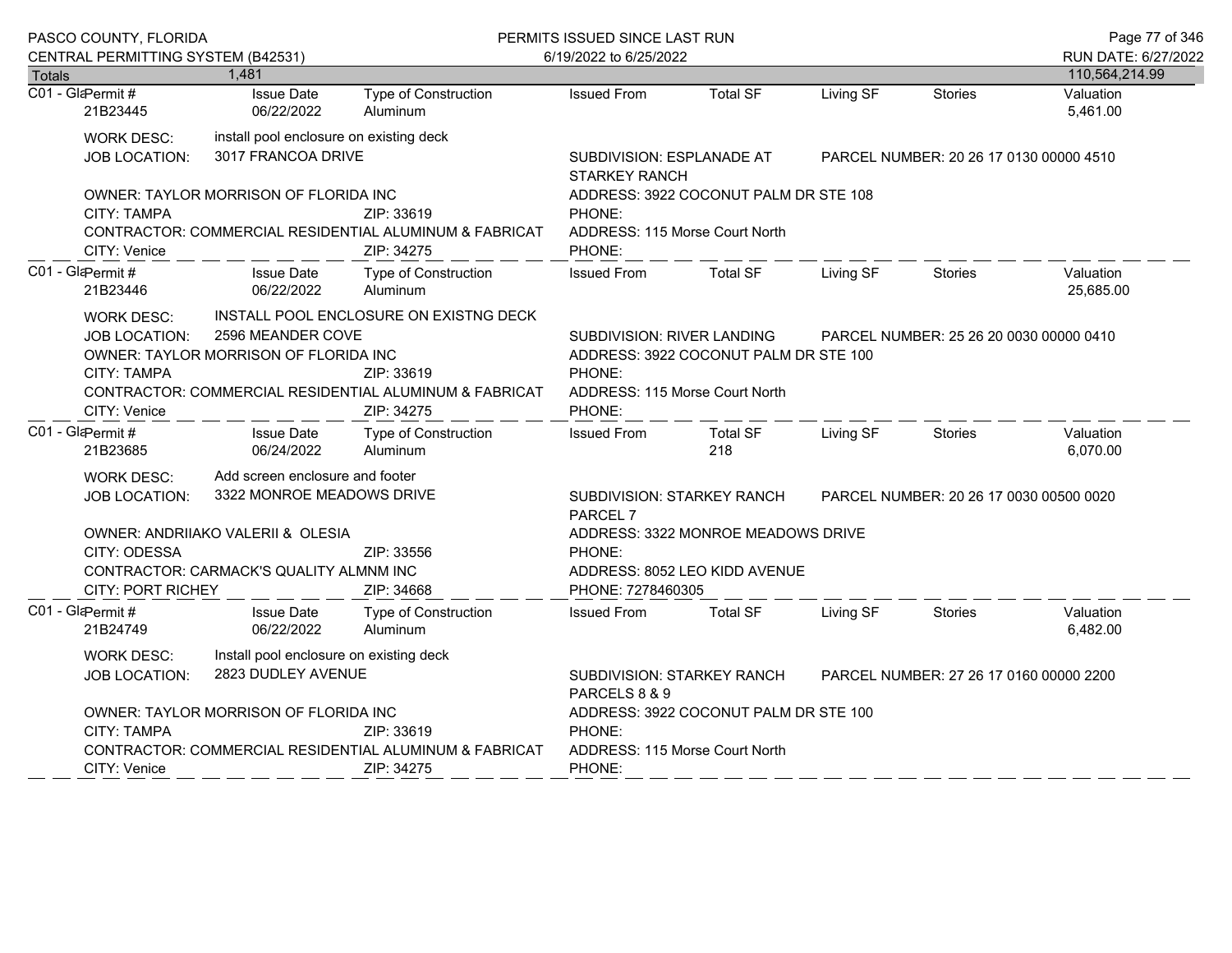|                                                                                                                                                                                                                                                                                        | PASCO COUNTY, FLORIDA                                                                                                                                                                                                                                                                   |                                                               |                                                                                                                                      | PERMITS ISSUED SINCE LAST RUN                                                                                                                                        |                                                                                                                                                                   |           |                | Page 78 of 346         |  |  |
|----------------------------------------------------------------------------------------------------------------------------------------------------------------------------------------------------------------------------------------------------------------------------------------|-----------------------------------------------------------------------------------------------------------------------------------------------------------------------------------------------------------------------------------------------------------------------------------------|---------------------------------------------------------------|--------------------------------------------------------------------------------------------------------------------------------------|----------------------------------------------------------------------------------------------------------------------------------------------------------------------|-------------------------------------------------------------------------------------------------------------------------------------------------------------------|-----------|----------------|------------------------|--|--|
|                                                                                                                                                                                                                                                                                        | CENTRAL PERMITTING SYSTEM (B42531)                                                                                                                                                                                                                                                      |                                                               |                                                                                                                                      | 6/19/2022 to 6/25/2022                                                                                                                                               |                                                                                                                                                                   |           |                | RUN DATE: 6/27/2022    |  |  |
| <b>Totals</b>                                                                                                                                                                                                                                                                          |                                                                                                                                                                                                                                                                                         | 1.481                                                         |                                                                                                                                      |                                                                                                                                                                      |                                                                                                                                                                   |           |                | 110,564,214.99         |  |  |
| C01 - GlaPermit#                                                                                                                                                                                                                                                                       | 21B24751                                                                                                                                                                                                                                                                                | <b>Issue Date</b><br>06/22/2022                               | Type of Construction<br>Aluminum                                                                                                     | <b>Issued From</b>                                                                                                                                                   | <b>Total SF</b>                                                                                                                                                   | Living SF | <b>Stories</b> | Valuation<br>16,995.00 |  |  |
|                                                                                                                                                                                                                                                                                        | <b>WORK DESC:</b><br><b>JOB LOCATION:</b><br><b>CITY: TAMPA</b><br>CITY: Venice                                                                                                                                                                                                         | 7295 BRADBURY CIRCLE<br>OWNER: TAYLOR MORRISON OF FLORIDA INC | Install pool enclosure on existing deck at SFR<br>ZIP: 33619<br>CONTRACTOR: COMMERCIAL RESIDENTIAL ALUMINUM & FABRICAT<br>ZIP: 34275 | SUBDIVISION:<br>ADDRESS: 3922 COCONUT PALM DR STE 100<br>PHONE:<br>ADDRESS: 115 Morse Court North<br>PHONE:                                                          | PARCEL NUMBER: 36 25 20 0080 05000 0370                                                                                                                           |           |                |                        |  |  |
| C01 - GlaPermit #                                                                                                                                                                                                                                                                      | 21B24760                                                                                                                                                                                                                                                                                | <b>Issue Date</b><br>06/22/2022                               | Type of Construction<br>Aluminum                                                                                                     | <b>Issued From</b>                                                                                                                                                   | Total SF                                                                                                                                                          | Living SF | Stories        | Valuation<br>11,767.00 |  |  |
|                                                                                                                                                                                                                                                                                        | <b>WORK DESC:</b><br><b>JOB LOCATION:</b>                                                                                                                                                                                                                                               | 10777 CALLUNA DRIVE                                           | Install pool enclosure on existing deck at SFR                                                                                       | SUBDIVISION: ESPLANADE AT<br><b>STARKEY RANCH</b>                                                                                                                    | PARCEL NUMBER: 20 26 17 0130 00000 3140                                                                                                                           |           |                |                        |  |  |
|                                                                                                                                                                                                                                                                                        | <b>CITY: SARASOTA</b><br>CITY: Venice                                                                                                                                                                                                                                                   | OWNER: TAYLOR MORRISON OF FLORIDA INC                         | ZIP: 34232<br>CONTRACTOR: COMMERCIAL RESIDENTIAL ALUMINUM & FABRICAT<br>ZIP: 34275                                                   | PHONE:<br>ADDRESS: 115 Morse Court North<br>PHONE:                                                                                                                   | ADDRESS: 551 N CATTLEMEN RD STE 200                                                                                                                               |           |                |                        |  |  |
| C01 - GlaPermit#                                                                                                                                                                                                                                                                       | 21B24764                                                                                                                                                                                                                                                                                | <b>Issue Date</b><br>06/22/2022                               | Type of Construction<br>Aluminum                                                                                                     | <b>Issued From</b>                                                                                                                                                   | Total SF                                                                                                                                                          | Living SF | Stories        | Valuation<br>9,764.00  |  |  |
| Install pool enclosure on existing deck at SFR<br><b>WORK DESC:</b><br>34128 TORRENT LANE<br><b>JOB LOCATION:</b><br>OWNER: TAYLOR MORRISON OF FLORIDA INC<br><b>CITY: TAMPA</b><br>ZIP: 33619<br>CONTRACTOR: COMMERCIAL RESIDENTIAL ALUMINUM & FABRICAT<br>CITY: Venice<br>ZIP: 34275 |                                                                                                                                                                                                                                                                                         |                                                               |                                                                                                                                      | SUBDIVISION: RIVER LANDING<br>PARCEL NUMBER: 30 26 21 0030 00000 0270<br>ADDRESS: 3922 COCONUT PALM DR STE 100<br>PHONE:<br>ADDRESS: 115 Morse Court North<br>PHONE: |                                                                                                                                                                   |           |                |                        |  |  |
| C01 - GlaPermit #                                                                                                                                                                                                                                                                      | 21B24768                                                                                                                                                                                                                                                                                | <b>Issue Date</b><br>06/22/2022                               | Type of Construction<br>Aluminum                                                                                                     | <b>Issued From</b>                                                                                                                                                   | <b>Total SF</b>                                                                                                                                                   | Living SF | Stories        | Valuation<br>8,201.00  |  |  |
|                                                                                                                                                                                                                                                                                        | Install pool enclosure on existing deck at SFR<br><b>WORK DESC:</b><br>7251 TALAMORE DRIVE<br><b>JOB LOCATION:</b><br>OWNER: TAYLOR MORRISON OF FLORIDA INC<br><b>CITY: TAMPA</b><br>ZIP: 33619<br>CONTRACTOR: COMMERCIAL RESIDENTIAL ALUMINUM & FABRICAT<br>CITY: Venice<br>ZIP: 34275 |                                                               |                                                                                                                                      |                                                                                                                                                                      | SUBDIVISION: WATERGRASS<br>PARCEL NUMBER: 31 25 21 0010 05900 0040<br>ADDRESS: 3922 COCONUT PALM DR STE 100<br>PHONE:<br>ADDRESS: 115 Morse Court North<br>PHONE: |           |                |                        |  |  |
| C01 - GlaPermit#                                                                                                                                                                                                                                                                       | 21B24771                                                                                                                                                                                                                                                                                | <b>Issue Date</b><br>06/22/2022                               | Type of Construction<br>Aluminum                                                                                                     | <b>Issued From</b>                                                                                                                                                   | <b>Total SF</b>                                                                                                                                                   | Living SF | Stories        | Valuation<br>10,104.00 |  |  |
|                                                                                                                                                                                                                                                                                        | <b>WORK DESC:</b><br>JOB LOCATION:                                                                                                                                                                                                                                                      | 12553 WETMORE COURT                                           | Install pool enclosure on existing deck at SFR                                                                                       | SUBDIVISION: WHITFIELD<br>PARCEL NUMBER: 21 26 17 0130 00400 0340<br><b>PRESERVE</b>                                                                                 |                                                                                                                                                                   |           |                |                        |  |  |
| OWNER: TAYLOR MORRISON OF FLORIDA INC<br><b>CITY: TAMPA</b><br>ZIP: 33619<br>CONTRACTOR: COMMERCIAL RESIDENTIAL ALUMINUM & FABRICAT<br>ZIP: 34275<br>CITY: Venice                                                                                                                      |                                                                                                                                                                                                                                                                                         |                                                               |                                                                                                                                      | PHONE:<br>ADDRESS: 115 Morse Court North<br>PHONE:                                                                                                                   | ADDRESS: 3922 COCONUT PALM DR STE 100                                                                                                                             |           |                |                        |  |  |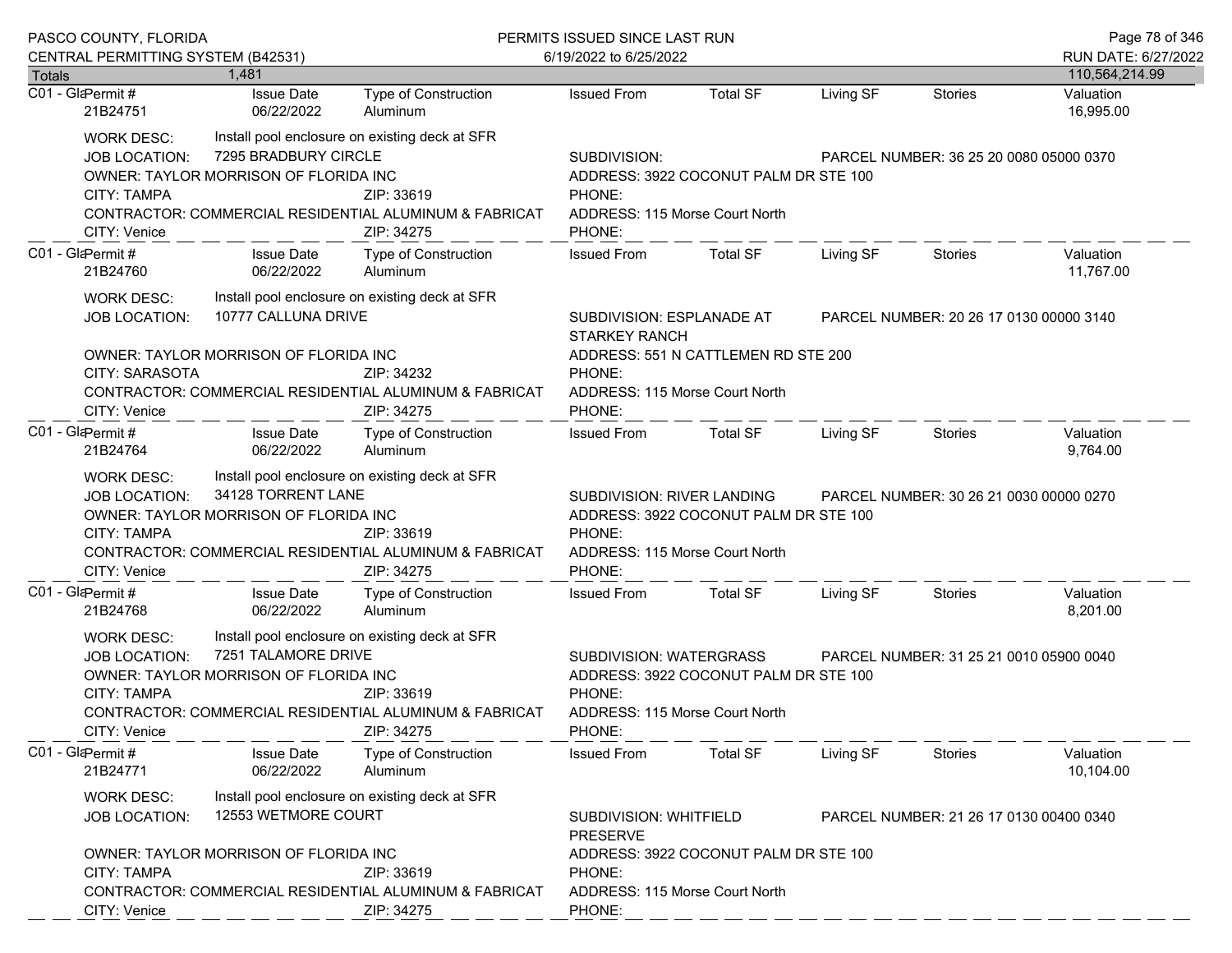|                                                                                                                                                            | PASCO COUNTY, FLORIDA<br>CENTRAL PERMITTING SYSTEM (B42531)                    |                                                                                                                              |                                                                                    | PERMITS ISSUED SINCE LAST RUN<br>6/19/2022 to 6/25/2022                                                          |                                                                   |                                         |                | Page 79 of 346<br>RUN DATE: 6/27/2022 |
|------------------------------------------------------------------------------------------------------------------------------------------------------------|--------------------------------------------------------------------------------|------------------------------------------------------------------------------------------------------------------------------|------------------------------------------------------------------------------------|------------------------------------------------------------------------------------------------------------------|-------------------------------------------------------------------|-----------------------------------------|----------------|---------------------------------------|
| <b>Totals</b>                                                                                                                                              |                                                                                | 1,481                                                                                                                        |                                                                                    |                                                                                                                  |                                                                   |                                         |                | 110,564,214.99                        |
|                                                                                                                                                            | C01 - GlaPermit #<br>21B25221                                                  | <b>Issue Date</b><br>06/22/2022                                                                                              | Type of Construction<br>Aluminum                                                   | <b>Issued From</b>                                                                                               | <b>Total SF</b>                                                   | Living SF                               | <b>Stories</b> | Valuation<br>8,500.00                 |
|                                                                                                                                                            | <b>WORK DESC:</b>                                                              | roof                                                                                                                         | Install pool enclosure on existing deck with screen                                |                                                                                                                  |                                                                   |                                         |                |                                       |
|                                                                                                                                                            | <b>JOB LOCATION:</b>                                                           | 8927 GARDEN PARTY DRIVE                                                                                                      |                                                                                    | <b>VILLAGE ONE</b>                                                                                               | SUBDIVISION: CONNERTON<br>PARCEL NUMBER: 26 25 18 0040 00100 0140 |                                         |                |                                       |
|                                                                                                                                                            | CITY: LAND O LAKES                                                             | OWNER: EICHELBERGER PAMELYN E<br>CONTRACTOR: LIGHTNING ALUMINUM INC                                                          | ZIP: 34637                                                                         | PHONE:                                                                                                           | ADDRESS: 8927 GARDEN PARTY DR<br>ADDRESS: P.O. BOX #290144        |                                         |                |                                       |
|                                                                                                                                                            | CITY: TAMPA<br>C01 - GlaPermit #<br>21B26017                                   | <b>Issue Date</b><br>06/24/2022                                                                                              | ZIP: 33687<br>Type of Construction<br>Other                                        | PHONE: 8139841185<br><b>Issued From</b>                                                                          | <b>Total SF</b><br>300                                            | Living SF                               | <b>Stories</b> | Valuation<br>17,155.00                |
|                                                                                                                                                            | <b>WORK DESC:</b><br><b>JOB LOCATION:</b><br>CITY: LAND O LAKES<br>CITY: DOVER | Screen room + concrete<br>5136 BEACON LIGHT POINT<br>OWNER: COLEIN SANDRA L & TIMOTHY CHAR<br>CONTRACTOR: RON L ALUMINUM INC | ZIP: 34638<br>ZIP: 33527                                                           | SUBDIVISION: DEL WEBB BEXLEY<br>ADDRESS: 5136 BEACON LIGHT PT<br>PHONE:<br>ADDRESS: 3122 MCINTOSH ROAD<br>PHONE: |                                                                   | PARCEL NUMBER: 09 26 18 0030 01500 0060 |                |                                       |
|                                                                                                                                                            | C01 - GlaPermit#<br>21B26060                                                   | <b>Issue Date</b><br>06/22/2022                                                                                              | Type of Construction<br>Aluminum                                                   | <b>Issued From</b>                                                                                               | <b>Total SF</b>                                                   | Living SF                               | <b>Stories</b> | Valuation<br>6,875.00                 |
|                                                                                                                                                            | <b>WORK DESC:</b><br><b>JOB LOCATION:</b><br><b>CITY: TAMPA</b>                | Install pool enclosure on existing deck<br>13633 STANSIL AVENUE<br>OWNER: TAYLOR MORRISON OF FLORIDA INC                     | SUBDIVISION: STARKEY RANCH<br>PARCELS 8 & 9<br>PHONE:                              | ADDRESS: 3922 COCONUT PALM DR STE 100                                                                            | PARCEL NUMBER: 27 26 17 0160 00000 0360                           |                                         |                |                                       |
|                                                                                                                                                            | CITY: Venice                                                                   |                                                                                                                              | ZIP: 33619<br>CONTRACTOR: COMMERCIAL RESIDENTIAL ALUMINUM & FABRICAT<br>ZIP: 34275 | ADDRESS: 115 Morse Court North<br>PHONE:                                                                         |                                                                   |                                         |                |                                       |
|                                                                                                                                                            | C01 - GlaPermit#<br>21B26070                                                   | <b>Issue Date</b><br>06/22/2022                                                                                              | Type of Construction<br>Aluminum                                                   | <b>Issued From</b>                                                                                               | <b>Total SF</b>                                                   | Living SF                               | <b>Stories</b> | Valuation<br>9,978.00                 |
|                                                                                                                                                            | <b>WORK DESC:</b><br>JOB LOCATION:                                             | Install pool enclosure on existing deck.<br>12542 WETMORE COURT                                                              | SUBDIVISION: WHITFIELD<br><b>PRESERVE</b>                                          | PARCEL NUMBER: 21 26 17 0130 00400 0460                                                                          |                                                                   |                                         |                |                                       |
| OWNER: TAYLOR MORRISON OF FLORIDA INC<br>CITY: TAMPA<br>ZIP: 33619<br>CONTRACTOR: COMMERCIAL RESIDENTIAL ALUMINUM & FABRICAT<br>CITY: Venice<br>ZIP: 34275 |                                                                                |                                                                                                                              |                                                                                    | ADDRESS: 3922 COCONUT PALM DR STE 100<br>PHONE:<br>ADDRESS: 115 Morse Court North<br>PHONE:                      |                                                                   |                                         |                |                                       |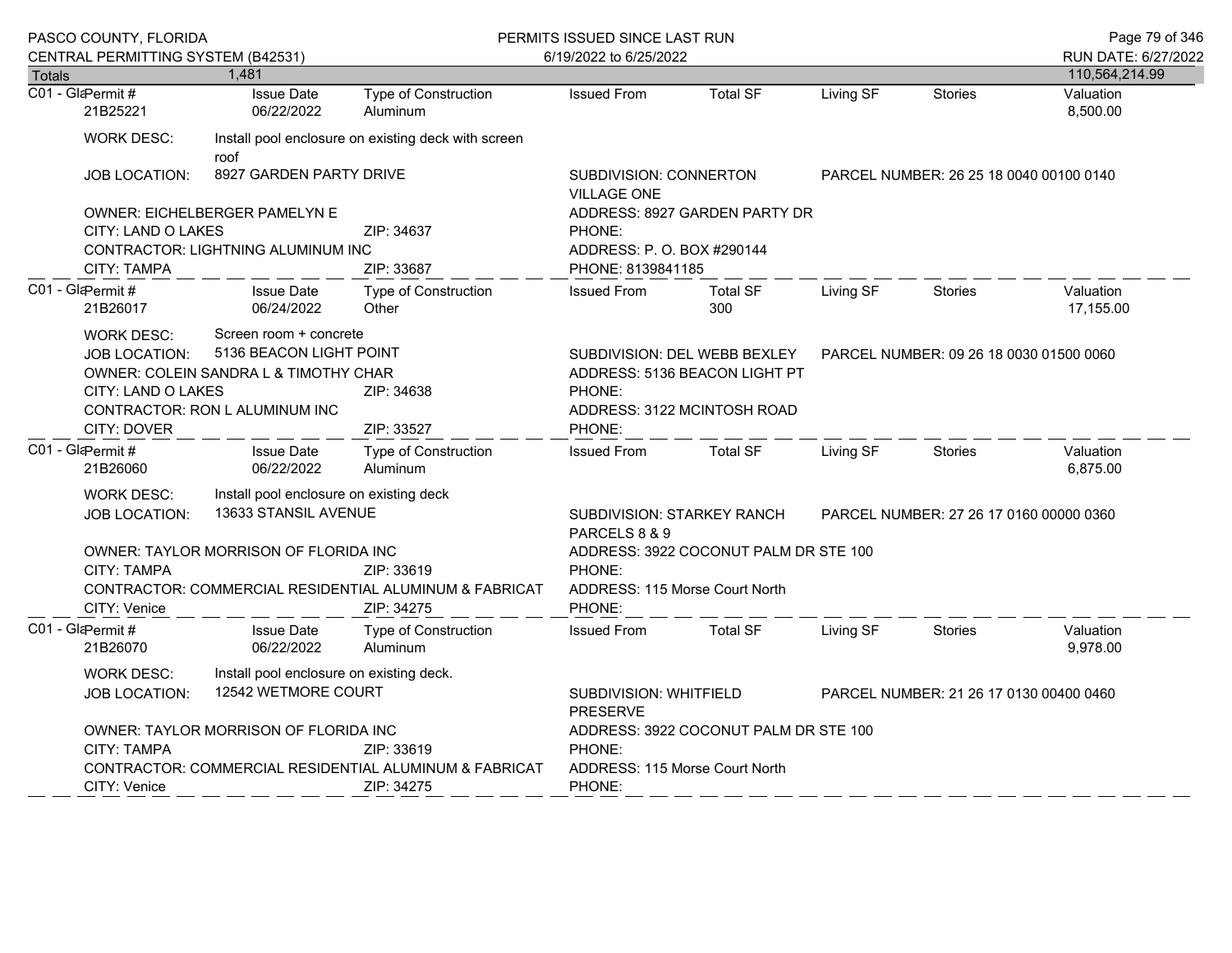|                                                                                                                                                                             | PASCO COUNTY, FLORIDA                                                                                                                                                                                                                                                                 |                                        |                                                | PERMITS ISSUED SINCE LAST RUN                                                                                                                     | Page 80 of 346                                                                                              |           |                                                                   |                        |  |  |
|-----------------------------------------------------------------------------------------------------------------------------------------------------------------------------|---------------------------------------------------------------------------------------------------------------------------------------------------------------------------------------------------------------------------------------------------------------------------------------|----------------------------------------|------------------------------------------------|---------------------------------------------------------------------------------------------------------------------------------------------------|-------------------------------------------------------------------------------------------------------------|-----------|-------------------------------------------------------------------|------------------------|--|--|
|                                                                                                                                                                             | CENTRAL PERMITTING SYSTEM (B42531)                                                                                                                                                                                                                                                    |                                        |                                                | 6/19/2022 to 6/25/2022                                                                                                                            |                                                                                                             |           |                                                                   | RUN DATE: 6/27/2022    |  |  |
| <b>Totals</b>                                                                                                                                                               |                                                                                                                                                                                                                                                                                       | 1,481                                  |                                                |                                                                                                                                                   |                                                                                                             |           |                                                                   | 110,564,214.99         |  |  |
| C01 - GlaPermit #                                                                                                                                                           | 21B26296                                                                                                                                                                                                                                                                              | <b>Issue Date</b><br>06/24/2022        | <b>Type of Construction</b><br>Other           | <b>Issued From</b>                                                                                                                                | <b>Total SF</b><br>270                                                                                      | Living SF | <b>Stories</b>                                                    | Valuation<br>9,856.00  |  |  |
|                                                                                                                                                                             | <b>WORK DESC:</b><br><b>JOB LOCATION:</b><br>OWNER: MARKLEY GABRIELLE E                                                                                                                                                                                                               | Screen Room<br>1811 ODIORNE POINT LANE |                                                |                                                                                                                                                   | <b>SUBDIVISION: UNION PARK</b><br>PARCEL NUMBER: 35 26 20 0010 00200 0110<br>ADDRESS: 1811 ODIORNE POINT LN |           |                                                                   |                        |  |  |
|                                                                                                                                                                             | CITY: WESLEY CHAPEL<br>CITY: DOVER                                                                                                                                                                                                                                                    | CONTRACTOR: RON L ALUMINUM INC         | ZIP: 33543<br>ZIP: 33527                       | PHONE:<br>ADDRESS: 3122 MCINTOSH ROAD<br>PHONE:                                                                                                   |                                                                                                             |           |                                                                   |                        |  |  |
| C01 - GlaPermit#                                                                                                                                                            | 21B26325                                                                                                                                                                                                                                                                              | <b>Issue Date</b><br>06/24/2022        | Type of Construction<br>Other                  | <b>Issued From</b>                                                                                                                                | <b>Total SF</b><br>251                                                                                      | Living SF | <b>Stories</b>                                                    | Valuation<br>13,236.00 |  |  |
| Screen Room<br><b>WORK DESC:</b><br>19445 SHIP WHEEL WAY<br><b>JOB LOCATION:</b><br>OWNER: WILLIAMS GISELA DOROTHEA<br>CITY: LAND O LAKES<br>CONTRACTOR: RON L ALUMINUM INC |                                                                                                                                                                                                                                                                                       |                                        | ZIP: 34638                                     | SUBDIVISION: DEL WEBB BEXLEY<br>PARCEL NUMBER: 10 26 18 0040 02100 0490<br>ADDRESS: 19445 SHIP WHEEL WAY<br>PHONE:<br>ADDRESS: 3122 MCINTOSH ROAD |                                                                                                             |           |                                                                   |                        |  |  |
| C01 - GlaPermit#                                                                                                                                                            | CITY: DOVER                                                                                                                                                                                                                                                                           | <b>Issue Date</b><br>06/22/2022        | ZIP: 33527<br>Type of Construction<br>Aluminum | PHONE:<br><b>Issued From</b>                                                                                                                      | <b>Total SF</b>                                                                                             | Living SF | <b>Stories</b>                                                    | Valuation<br>9,136.00  |  |  |
|                                                                                                                                                                             | 21B26438<br>Install pool enclosure on existing deck<br><b>WORK DESC:</b><br>2368 HIGH TIDES WAY<br>JOB LOCATION:<br>OWNER: TAYLOR MORRISON OF FLORIDA INC<br><b>CITY: TAMPA</b><br>ZIP: 33619<br>CONTRACTOR: COMMERCIAL RESIDENTIAL ALUMINUM & FABRICAT<br>CITY: Venice<br>ZIP: 34275 |                                        |                                                |                                                                                                                                                   | SUBDIVISION: RIVER LANDING<br>ADDRESS: 3922 COCONUT PALM DR STE 100<br>ADDRESS: 115 Morse Court North       |           | PARCEL NUMBER: 25 26 20 0050 00000 1990                           |                        |  |  |
| C01 - GlaPermit #                                                                                                                                                           | 21B26441                                                                                                                                                                                                                                                                              | <b>Issue Date</b><br>06/22/2022        | Type of Construction<br>Aluminum               | <b>Issued From</b>                                                                                                                                | <b>Total SF</b>                                                                                             | Living SF | Stories                                                           | Valuation<br>28,676.00 |  |  |
|                                                                                                                                                                             | Install pool enclosure on existing deck<br><b>WORK DESC:</b><br>3748 BARBOUR TRAIL<br><b>JOB LOCATION:</b>                                                                                                                                                                            |                                        |                                                |                                                                                                                                                   |                                                                                                             | PRESERVE  | SUBDIVISION: WHITFIELD<br>PARCEL NUMBER: 21 26 17 0130 00100 0020 |                        |  |  |
|                                                                                                                                                                             | OWNER: TAYLOR MORRISON OF FLORIDA INC<br><b>CITY: TAMPA</b><br>ZIP: 33619<br>CONTRACTOR: COMMERCIAL RESIDENTIAL ALUMINUM & FABRICAT<br>CITY: Venice<br>ZIP: 34275                                                                                                                     |                                        |                                                | PHONE:<br>ADDRESS: 115 Morse Court North<br>PHONE:                                                                                                | ADDRESS: 3922 COCONUT PALM DR STE 100                                                                       |           |                                                                   |                        |  |  |
| C04 Totals                                                                                                                                                                  | 558                                                                                                                                                                                                                                                                                   |                                        |                                                |                                                                                                                                                   |                                                                                                             |           |                                                                   | 6,260,019.44           |  |  |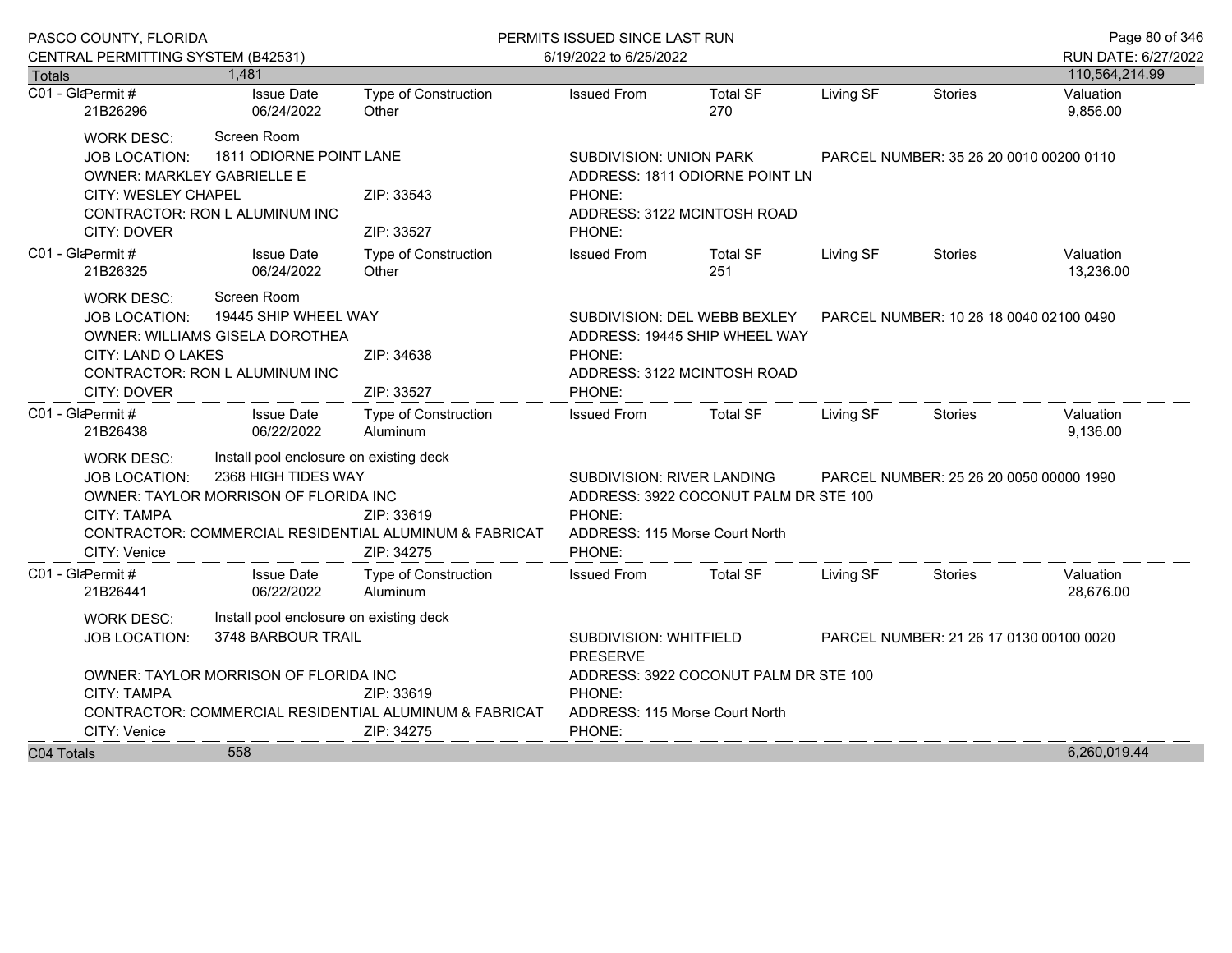|                  | PASCO COUNTY, FLORIDA<br>CENTRAL PERMITTING SYSTEM (B42531)                                                                                                                                                                   |                                     |                                 | PERMITS ISSUED SINCE LAST RUN<br>6/19/2022 to 6/25/2022                                                                                                           | Page 81 of 346<br>RUN DATE: 6/27/2022                                                 |                                                                        |           |                                         |                        |
|------------------|-------------------------------------------------------------------------------------------------------------------------------------------------------------------------------------------------------------------------------|-------------------------------------|---------------------------------|-------------------------------------------------------------------------------------------------------------------------------------------------------------------|---------------------------------------------------------------------------------------|------------------------------------------------------------------------|-----------|-----------------------------------------|------------------------|
| <b>Totals</b>    |                                                                                                                                                                                                                               | 1,481                               |                                 |                                                                                                                                                                   |                                                                                       |                                                                        |           |                                         | 110,564,214.99         |
| $\overline{CO4}$ | Permit#<br>22B01010                                                                                                                                                                                                           |                                     | <b>Issue Date</b><br>06/24/2022 | <b>Type of Construction</b>                                                                                                                                       | <b>Issued From</b>                                                                    | <b>Total SF</b>                                                        | Living SF | Stories                                 | Valuation<br>27,262.00 |
|                  | WORK DESC:                                                                                                                                                                                                                    |                                     | FPA#1435.2                      | St Anne Byzantine Catholic Church - REPLACE (18)<br>WINDOWS SIZE FOR SIZE WITH IMAPACT -                                                                          |                                                                                       |                                                                        |           |                                         |                        |
|                  | <b>JOB LOCATION:</b>                                                                                                                                                                                                          |                                     | 7120 MASSACHUSETTS AVENUE       |                                                                                                                                                                   | CO SUB                                                                                | SUBDIVISION: PORT RICHEY LAND  PARCEL NUMBER: 03 26 16 0070 01900 0050 |           |                                         |                        |
|                  | OWNER: THE EPARCHY (DIOCESE) OF PASSAIC                                                                                                                                                                                       |                                     |                                 |                                                                                                                                                                   |                                                                                       | ADDRESS: 445 LACKAWANNA AVE                                            |           |                                         |                        |
|                  | CITY: WOODLAND PARK<br>CONTRACTOR: THE HOME DEPOT                                                                                                                                                                             |                                     |                                 | ZIP: 07424                                                                                                                                                        | PHONE:<br>ADDRESS: 2455 Paces Ferry RD                                                |                                                                        |           |                                         |                        |
|                  | CITY: Atlanta                                                                                                                                                                                                                 |                                     |                                 | ZIP: 30339                                                                                                                                                        | PHONE:                                                                                |                                                                        |           |                                         |                        |
| CO <sub>4</sub>  | Permit#<br>RESALT-2022-003062<br><b>WORK DESC:</b>                                                                                                                                                                            | <b>Bouchard</b>                     | <b>Issue Date</b><br>06/20/2022 | Type of Construction<br>Type V B - Combustible Wood<br>0 hour                                                                                                     | <b>Issued From</b>                                                                    | <b>Total SF</b><br>$\Omega$                                            | Living SF | Stories                                 | Valuation<br>3,638.00  |
|                  | 11225 ROLLINGWOOD DRIVE<br><b>JOB LOCATION:</b><br><b>OWNER: BOUCHARD DANIEL &amp; PATRICIA</b><br><b>CITY: PORT RICHEY</b><br>CONTRACTOR: PRECISION GARAGE DOOR SERVICE<br>CITY: CLEARWATER                                  |                                     | ZIP: 34668<br>ZIP: 33762        | <b>SUBDIVISION: TIMBER OAKS</b><br>PARCEL NUMBER: 11 25 16 0140 00000 0480<br>ADDRESS: 11225 ROLLINGWOOD DR<br>PHONE:<br>ADDRESS: 13737 AUTOMOBILE BLVD<br>PHONE: |                                                                                       |                                                                        |           |                                         |                        |
| CO <sub>4</sub>  | Permit#<br>RESALT-2022-003075                                                                                                                                                                                                 |                                     | <b>Issue Date</b><br>06/20/2022 | Type of Construction<br>Type V B - Combustible Wood<br>0 hour                                                                                                     | <b>Issued From</b>                                                                    | <b>Total SF</b><br>$\Omega$                                            | Living SF | Stories                                 | Valuation<br>1,600.00  |
|                  | 12305 cobble stone<br><b>WORK DESC:</b><br>12305 COBBLE STONE DRIVE<br><b>JOB LOCATION:</b><br><b>OWNER: ROGERS KELLEY</b><br><b>CITY: HUDSON</b><br>CONTRACTOR: S&G GARAGE DOORS & OPERT INC<br><b>CITY: NEW PORT RICHEY</b> |                                     |                                 | ZIP: 34667<br>ZIP: 34654                                                                                                                                          | SUBDIVISION: BEACON WOODS<br>PHONE:<br>ADDRESS: 10920 EARHART DR<br>PHONE: 7278485310 | ADDRESS: 12305 COBBLE STONE DR                                         |           | PARCEL NUMBER: 03 25 16 051E 00000 1950 |                        |
| CO <sub>4</sub>  | Permit#<br>RESALT-2022-003078<br><b>WORK DESC:</b>                                                                                                                                                                            |                                     | <b>Issue Date</b><br>06/24/2022 | Type of Construction<br>Type V B - Combustible Wood<br>0 hour                                                                                                     | <b>Issued From</b>                                                                    | <b>Total SF</b><br>$\Omega$                                            | Living SF | Stories                                 | Valuation<br>2,300.00  |
|                  | <b>JOB LOCATION:</b>                                                                                                                                                                                                          | 13710 allyn dr<br>13710 ALLYN DRIVE |                                 |                                                                                                                                                                   | SUBDIVISION: SEA RANCH ON<br>THE GULF                                                 |                                                                        |           | PARCEL NUMBER: 33 24 16 0280 00000 2980 |                        |
|                  | OWNER: KUENZLER KIMBERLY E & MARCEL<br>CITY: HUDSON<br>ZIP: 34667<br>CONTRACTOR: S&G GARAGE DOORS & OPERT INC                                                                                                                 |                                     |                                 |                                                                                                                                                                   | ADDRESS: 13710 ALLYN DRIVE<br>PHONE:<br>ADDRESS: 10920 EARHART DR                     |                                                                        |           |                                         |                        |
|                  | CITY: NEW PORT RICHEY                                                                                                                                                                                                         |                                     |                                 | ZIP: 34654                                                                                                                                                        | PHONE: 7278485310                                                                     |                                                                        |           |                                         |                        |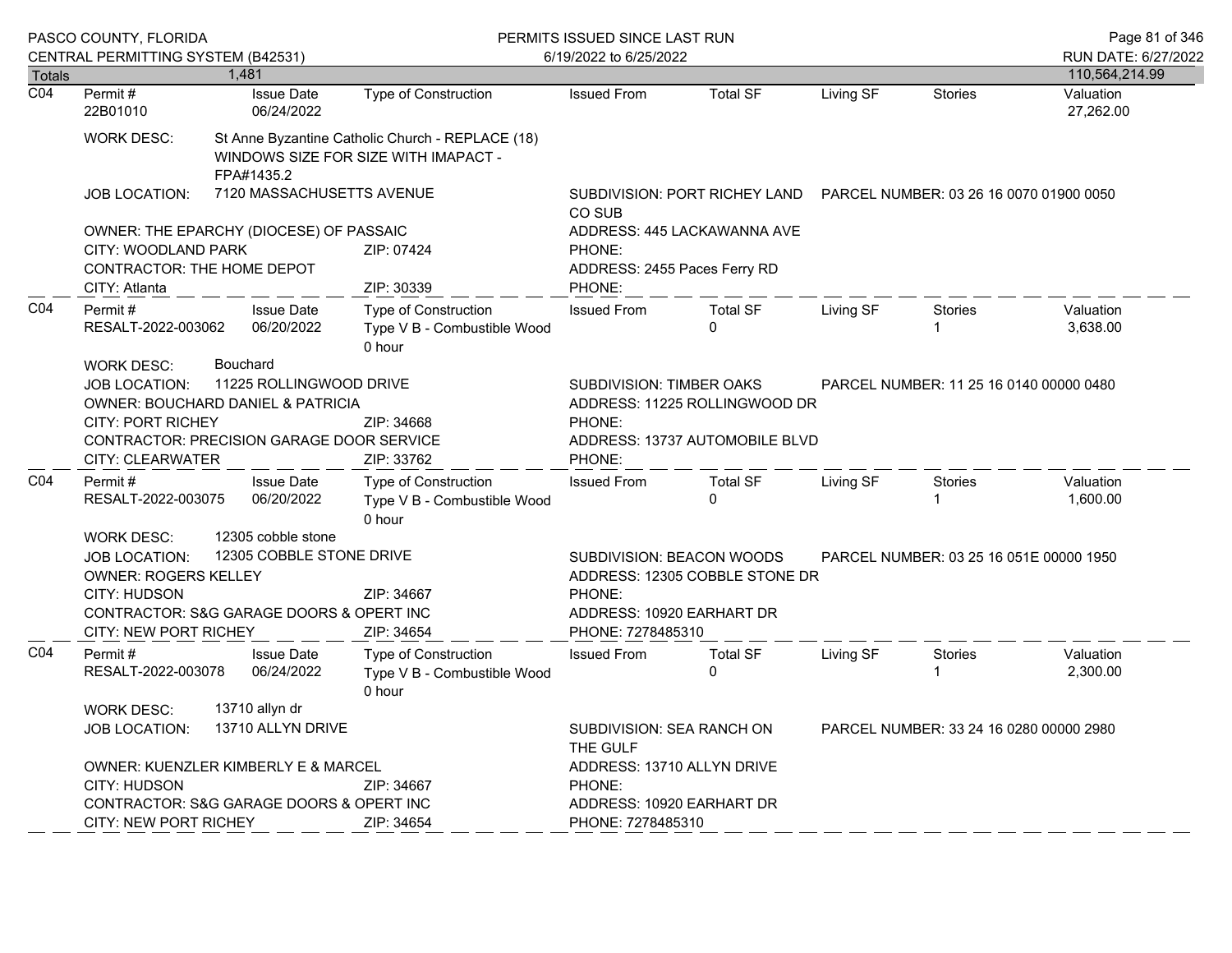|                  | PASCO COUNTY, FLORIDA                                                                                                                                                                                                               |                                                                                                                      | PERMITS ISSUED SINCE LAST RUN                                        |                                                                                                                                                            |                             |           |                                         | Page 82 of 346        |
|------------------|-------------------------------------------------------------------------------------------------------------------------------------------------------------------------------------------------------------------------------------|----------------------------------------------------------------------------------------------------------------------|----------------------------------------------------------------------|------------------------------------------------------------------------------------------------------------------------------------------------------------|-----------------------------|-----------|-----------------------------------------|-----------------------|
|                  | CENTRAL PERMITTING SYSTEM (B42531)                                                                                                                                                                                                  |                                                                                                                      |                                                                      | 6/19/2022 to 6/25/2022                                                                                                                                     |                             |           |                                         | RUN DATE: 6/27/2022   |
| Totals           |                                                                                                                                                                                                                                     | 1.481                                                                                                                |                                                                      |                                                                                                                                                            |                             |           |                                         | 110,564,214.99        |
| $\overline{CO4}$ | Permit #<br>RESALT-2022-003080                                                                                                                                                                                                      | <b>Issue Date</b><br>06/20/2022                                                                                      | Type of Construction<br>Type V B - Combustible Wood<br>0 hour        | <b>Issued From</b>                                                                                                                                         | <b>Total SF</b><br>$\Omega$ | Living SF | <b>Stories</b>                          | Valuation<br>2,000.00 |
|                  | <b>WORK DESC:</b>                                                                                                                                                                                                                   | 10705 firebrick                                                                                                      |                                                                      |                                                                                                                                                            |                             |           |                                         |                       |
|                  | JOB LOCATION:                                                                                                                                                                                                                       | 10705 FIREBRICK COURT                                                                                                |                                                                      | SUBDIVISION: FOX WOOD                                                                                                                                      |                             |           | PARCEL NUMBER: 31 26 17 0060 00000 7800 |                       |
|                  | OWNER: KENNEDY SEAN & BRANDE GREENLEE                                                                                                                                                                                               |                                                                                                                      |                                                                      | ADDRESS: 10705 FIREBRICK CT                                                                                                                                |                             |           |                                         |                       |
|                  | <b>CITY: TRINITY</b>                                                                                                                                                                                                                |                                                                                                                      | PHONE:                                                               |                                                                                                                                                            |                             |           |                                         |                       |
|                  | CONTRACTOR: S&G GARAGE DOORS & OPERT INC                                                                                                                                                                                            |                                                                                                                      |                                                                      | ADDRESS: 10920 EARHART DR                                                                                                                                  |                             |           |                                         |                       |
|                  | CITY: NEW PORT RICHEY                                                                                                                                                                                                               |                                                                                                                      | ZIP: 34654                                                           | PHONE: 7278485310                                                                                                                                          |                             |           |                                         |                       |
| CO <sub>4</sub>  | Permit #<br>RESALT-2022-003109                                                                                                                                                                                                      | <b>Issue Date</b><br>06/21/2022                                                                                      | Type of Construction<br>Type V B - Combustible Wood<br>0 hour        | <b>Issued From</b>                                                                                                                                         | <b>Total SF</b><br>$\Omega$ | Living SF | <b>Stories</b>                          | Valuation<br>1,600.00 |
|                  | Tricon<br><b>WORK DESC:</b><br>1450 FOXWOOD DRIVE<br>JOB LOCATION:<br>OWNER: SFR JV-1 2021-1 BORROWER LLC<br>CITY: SANTA ANA<br>CONTRACTOR: QUALITY GARAGE DOORS SERVICES LLC<br>CITY: spring hill                                  | SUBDIVISION: FOXWOOD<br>ADDRESS: 1508 BROOKHOLLOW DR<br>PHONE:<br>ADDRESS: 1414 Maximillian ave<br>PHONE: 8138417737 | PARCEL NUMBER: 36 26 18 0040 00000 0340                              |                                                                                                                                                            |                             |           |                                         |                       |
| CO <sub>4</sub>  | Permit#<br>RESALT-2022-003116                                                                                                                                                                                                       | <b>Issue Date</b><br>06/21/2022                                                                                      | Type of Construction<br>Type V B - Combustible Wood<br>0 hour        | <b>Issued From</b>                                                                                                                                         | <b>Total SF</b><br>$\Omega$ | Living SF | Stories<br>1                            | Valuation<br>2,442.00 |
|                  | Belt<br><b>WORK DESC:</b><br>31207 ANNISTON DRIVE<br><b>JOB LOCATION:</b><br>OWNER: BELT BRYAN & JESSICA<br><b>CITY: WESLEY CHAPEL</b><br>ZIP: 33543<br>CONTRACTOR: PRECISION GARAGE DOOR SERVICE<br>CITY: CLEARWATER<br>ZIP: 33762 |                                                                                                                      |                                                                      | SUBDIVISION: MEADOW POINTE III PARCEL NUMBER: 34 26 20 0070 01500 0030<br>ADDRESS: 31207 ANNISTON DR<br>PHONE:<br>ADDRESS: 13737 AUTOMOBILE BLVD<br>PHONE: |                             |           |                                         |                       |
| CO4              | Permit#<br>RESALT-2022-003118                                                                                                                                                                                                       | <b>Issue Date</b><br>06/23/2022                                                                                      | <b>Type of Construction</b><br>Type V B - Combustible Wood<br>0 hour | <b>Issued From</b>                                                                                                                                         | <b>Total SF</b><br>$\Omega$ | Living SF | Stories<br>$\mathbf{1}$                 | Valuation<br>2,379.00 |
|                  | <b>WORK DESC:</b><br>Rosario                                                                                                                                                                                                        |                                                                                                                      |                                                                      |                                                                                                                                                            |                             |           |                                         |                       |
|                  | JOB LOCATION:                                                                                                                                                                                                                       | <b>1851 RIDGELAKE COURT</b>                                                                                          |                                                                      | SUBDIVISION: MEADOW POINTE<br>PARCEL NUMBER: 31 26 20 0170 00600 0330<br>PARCEL <sub>6</sub>                                                               |                             |           |                                         |                       |
|                  | OWNER: ROSARIO ALBERT                                                                                                                                                                                                               |                                                                                                                      |                                                                      | ADDRESS: 1851 RIDGELAKE CT                                                                                                                                 |                             |           |                                         |                       |
|                  |                                                                                                                                                                                                                                     | CITY: WESLEY CHAPEL<br>ZIP: 33543                                                                                    |                                                                      |                                                                                                                                                            | PHONE:                      |           |                                         |                       |
|                  | CONTRACTOR: PRECISION GARAGE DOOR SERVICE                                                                                                                                                                                           |                                                                                                                      |                                                                      | ADDRESS: 13737 AUTOMOBILE BLVD                                                                                                                             |                             |           |                                         |                       |
|                  | CITY: CLEARWATER<br>ZIP: 33762                                                                                                                                                                                                      |                                                                                                                      |                                                                      | PHONE:                                                                                                                                                     |                             |           |                                         |                       |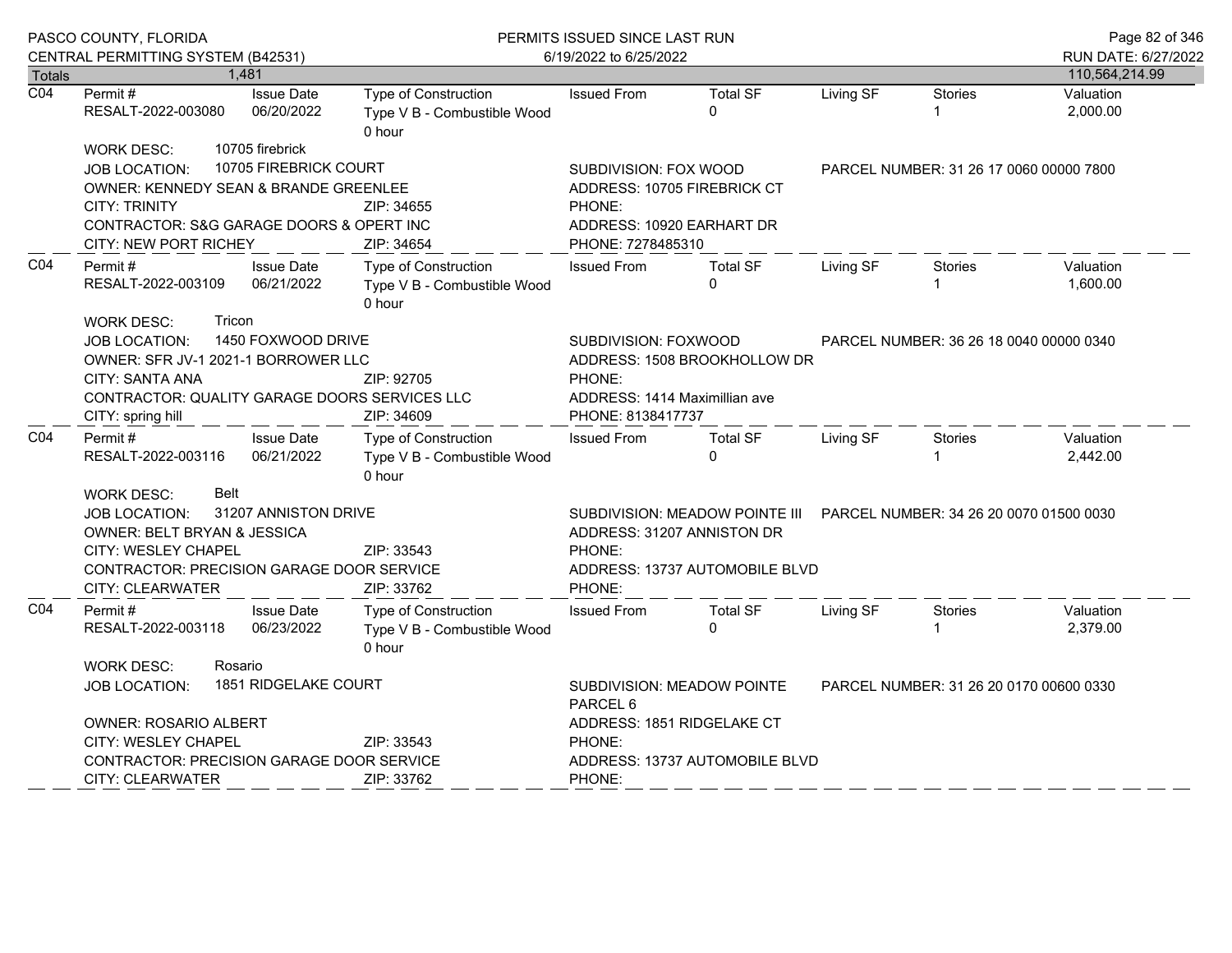|                                                                                                                                                                                                                   | PASCO COUNTY, FLORIDA<br>CENTRAL PERMITTING SYSTEM (B42531)                                                                                                                                                                                           |                                                                                                                                                                           | PERMITS ISSUED SINCE LAST RUN<br>6/19/2022 to 6/25/2022              | Page 83 of 346<br>RUN DATE: 6/27/2022                                                                                                                    |                                                                                              |           |                                         |                       |
|-------------------------------------------------------------------------------------------------------------------------------------------------------------------------------------------------------------------|-------------------------------------------------------------------------------------------------------------------------------------------------------------------------------------------------------------------------------------------------------|---------------------------------------------------------------------------------------------------------------------------------------------------------------------------|----------------------------------------------------------------------|----------------------------------------------------------------------------------------------------------------------------------------------------------|----------------------------------------------------------------------------------------------|-----------|-----------------------------------------|-----------------------|
| <b>Totals</b>                                                                                                                                                                                                     |                                                                                                                                                                                                                                                       | 1,481                                                                                                                                                                     |                                                                      |                                                                                                                                                          |                                                                                              |           |                                         | 110,564,214.99        |
| $\overline{CO4}$                                                                                                                                                                                                  | Permit #<br>RESALT-2022-003119                                                                                                                                                                                                                        | <b>Issue Date</b><br>06/22/2022                                                                                                                                           | Type of Construction<br>Type V B - Combustible Wood<br>0 hour        | <b>Issued From</b>                                                                                                                                       | <b>Total SF</b><br>0                                                                         | Living SF | <b>Stories</b><br>1                     | Valuation<br>2,292.00 |
| La France<br><b>WORK DESC:</b><br>9731 SANDSTONE LANE<br><b>JOB LOCATION:</b><br>OWNER: LAFRANCE VALERIE-ANNE<br><b>CITY: PORT RICHEY</b><br>CONTRACTOR: PRECISION GARAGE DOOR SERVICE<br><b>CITY: CLEARWATER</b> |                                                                                                                                                                                                                                                       |                                                                                                                                                                           | ZIP: 34668<br>ZIP: 33762                                             | <b>SUBDIVISION: REGENCY PARK</b><br>PHONE:<br>PHONE:                                                                                                     | ADDRESS: 9731 SANDSTONE LN<br>ADDRESS: 13737 AUTOMOBILE BLVD                                 |           | PARCEL NUMBER: 22 25 16 076F 00001 2100 |                       |
| CO4                                                                                                                                                                                                               | Permit#<br><b>Issue Date</b><br>RESALT-2022-003120<br>06/22/2022<br><b>WORK DESC:</b><br>Freeman                                                                                                                                                      |                                                                                                                                                                           | Type of Construction<br>Type V B - Combustible Wood<br>0 hour        | <b>Issued From</b>                                                                                                                                       | <b>Total SF</b><br>$\Omega$                                                                  | Living SF | <b>Stories</b>                          | Valuation<br>1.798.00 |
|                                                                                                                                                                                                                   | 1102 PRESCOTT LANE<br><b>JOB LOCATION:</b><br><b>OWNER: FREEMAN JAMES</b><br><b>CITY: HOLIDAY</b><br>CONTRACTOR: PRECISION GARAGE DOOR SERVICE<br><b>CITY: CLEARWATER</b>                                                                             | SUBDIVISION: HOLIDAY LAKE<br>PARCEL NUMBER: 36 26 15 0890 00000 8520<br><b>ESTATES</b><br>ADDRESS: 1102 PRESCOTT LN<br>PHONE:<br>ADDRESS: 13737 AUTOMOBILE BLVD<br>PHONE: |                                                                      |                                                                                                                                                          |                                                                                              |           |                                         |                       |
| CO <sub>4</sub>                                                                                                                                                                                                   | Permit#<br>RESALT-2022-003143                                                                                                                                                                                                                         | <b>Issue Date</b><br>06/23/2022                                                                                                                                           | Type of Construction<br>Type V B - Combustible Wood<br>0 hour        | <b>Issued From</b>                                                                                                                                       | <b>Total SF</b><br>$\Omega$                                                                  | Living SF | <b>Stories</b>                          | Valuation<br>2,214.00 |
|                                                                                                                                                                                                                   | <b>WORK DESC:</b><br><b>JOB LOCATION:</b><br>OWNER: OP GOLD LLC<br><b>CITY: CHANDLER</b><br><b>CONTRACTOR: BANKO OVERHEAD DOORS INC</b><br><b>CITY: TAMPA</b>                                                                                         | Offerpad<br>6712 SEA RANCH DRIVE                                                                                                                                          | ZIP: 85286<br>ZIP: 33634                                             | THE GULF<br>PHONE:<br>PHONE: 8138829900                                                                                                                  | SUBDIVISION: SEA RANCH ON<br>ADDRESS: 2150 E GERMANN RD STE 1<br>ADDRESS: 5329 W CRENSHAW ST |           | PARCEL NUMBER: 33 24 16 0090 00000 0100 |                       |
| CO <sub>4</sub>                                                                                                                                                                                                   | Permit#<br>RESALT-2022-003144                                                                                                                                                                                                                         | <b>Issue Date</b><br>06/22/2022                                                                                                                                           | <b>Type of Construction</b><br>Type V B - Combustible Wood<br>0 hour | <b>Issued From</b>                                                                                                                                       | <b>Total SF</b><br>$\Omega$                                                                  | Living SF | Stories<br>1                            | Valuation<br>2,477.00 |
|                                                                                                                                                                                                                   | Littleson<br><b>WORK DESC:</b><br>5114 DRURY COURT<br><b>JOB LOCATION:</b><br>OWNER: LITTLESON STEPHEN M & MARY E<br><b>CITY: NEW PORT RICHEY</b><br>ZIP: 34653<br>CONTRACTOR: PRECISION GARAGE DOOR SERVICE<br><b>CITY: CLEARWATER</b><br>ZIP: 33762 |                                                                                                                                                                           |                                                                      | <b>SUBDIVISION: DEER PARK</b><br>PARCEL NUMBER: 11 26 16 003A 00A00 0340<br>ADDRESS: 5114 DRURY CT<br>PHONE:<br>ADDRESS: 13737 AUTOMOBILE BLVD<br>PHONE: |                                                                                              |           |                                         |                       |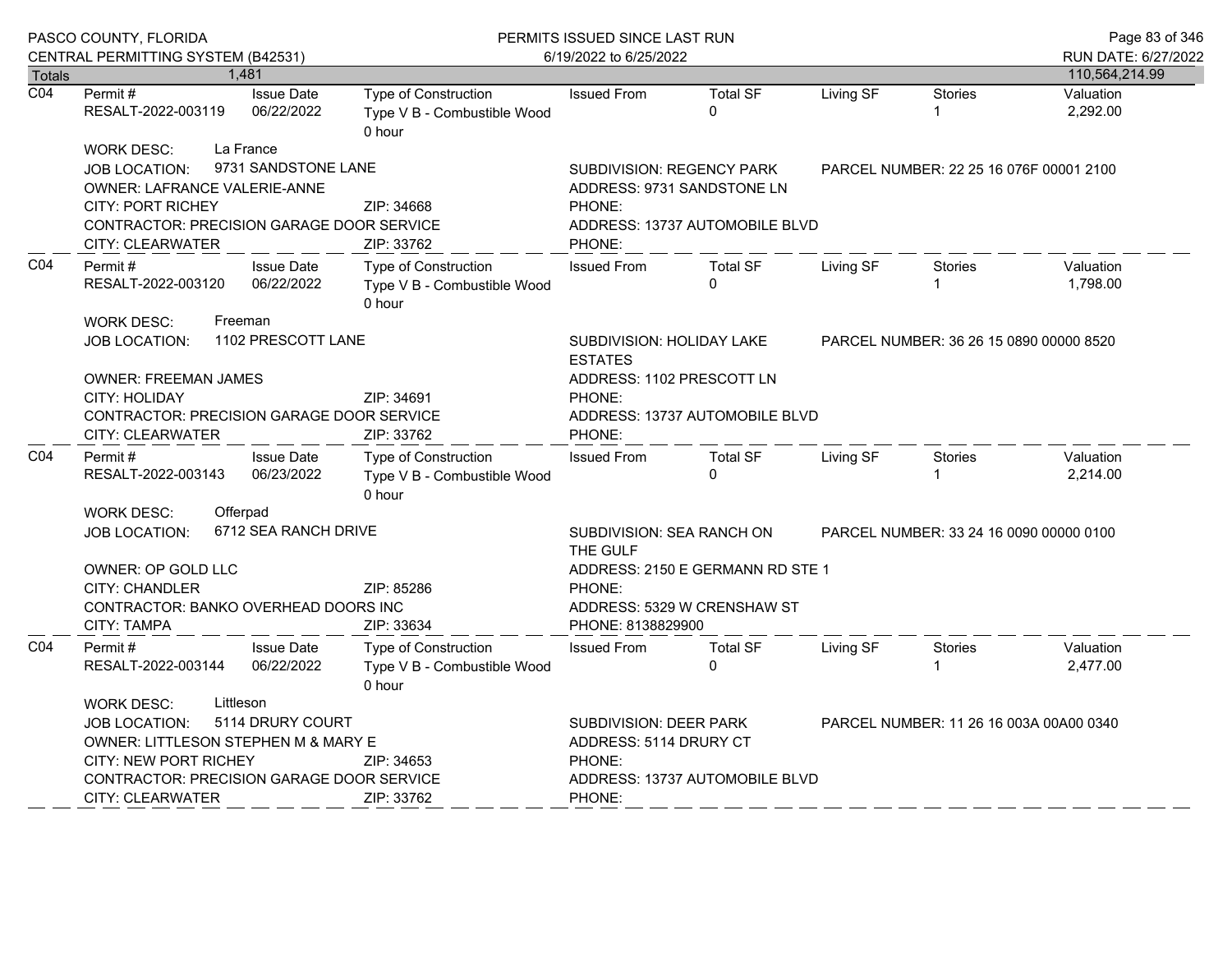|                  | PASCO COUNTY, FLORIDA                                                              |  |                                 | PERMITS ISSUED SINCE LAST RUN                                        | Page 84 of 346                                                                                           |                                |                                         |                                         |                                       |
|------------------|------------------------------------------------------------------------------------|--|---------------------------------|----------------------------------------------------------------------|----------------------------------------------------------------------------------------------------------|--------------------------------|-----------------------------------------|-----------------------------------------|---------------------------------------|
| <b>Totals</b>    | CENTRAL PERMITTING SYSTEM (B42531)                                                 |  | 1,481                           |                                                                      | 6/19/2022 to 6/25/2022                                                                                   |                                |                                         |                                         | RUN DATE: 6/27/2022<br>110,564,214.99 |
| $\overline{CO4}$ | Permit#                                                                            |  | <b>Issue Date</b>               | <b>Type of Construction</b>                                          | <b>Issued From</b>                                                                                       | <b>Total SF</b>                | Living SF                               | <b>Stories</b>                          | Valuation                             |
|                  | RESALT-2022-003149                                                                 |  | 06/22/2022                      | Type V B - Combustible Wood<br>0 hour                                |                                                                                                          | $\Omega$                       |                                         | 1                                       | 2,148.00                              |
|                  | <b>WORK DESC:</b>                                                                  |  | Sanderson                       |                                                                      |                                                                                                          |                                |                                         |                                         |                                       |
|                  | JOB LOCATION:                                                                      |  | 37149 JANET CIRCLE              |                                                                      | SUBDIVISION: FORT KING<br><b>ESTATES</b>                                                                 |                                | PARCEL NUMBER: 03 25 21 004A 00800 0360 |                                         |                                       |
|                  | <b>OWNER: SANDERSON BAILEY S</b>                                                   |  |                                 |                                                                      | ADDRESS: 37149 JANET CIR                                                                                 |                                |                                         |                                         |                                       |
|                  | CITY: DADE CITY                                                                    |  |                                 | ZIP: 33525                                                           | PHONE:                                                                                                   |                                |                                         |                                         |                                       |
|                  | CONTRACTOR: PRECISION GARAGE DOOR SERVICE<br>ZIP: 33762<br><b>CITY: CLEARWATER</b> |  |                                 |                                                                      | PHONE:                                                                                                   | ADDRESS: 13737 AUTOMOBILE BLVD |                                         |                                         |                                       |
| CO <sub>4</sub>  | Permit#<br>RESALT-2022-003167                                                      |  | <b>Issue Date</b><br>06/23/2022 | <b>Type of Construction</b><br>Type V B - Combustible Wood<br>0 hour | <b>Issued From</b>                                                                                       | <b>Total SF</b><br>$\Omega$    | Living SF                               | <b>Stories</b>                          | Valuation<br>1,300.00                 |
|                  | <b>WORK DESC:</b>                                                                  |  | 3317 atlantis                   |                                                                      |                                                                                                          |                                |                                         |                                         |                                       |
|                  | <b>JOB LOCATION:</b>                                                               |  | 3317 ATLANTIS DRIVE             |                                                                      | <b>SUBDIVISION: HOLIDAY LAKE</b><br><b>FSTATES</b>                                                       |                                |                                         | PARCEL NUMBER: 36 26 15 0840 00000 5530 |                                       |
|                  | OWNER: MCCLELLAN MARY E & GIL EDWARD J JR                                          |  |                                 |                                                                      |                                                                                                          | ADDRESS: 3014 S BERGMAN DR     |                                         |                                         |                                       |
|                  | <b>CITY: HOLIDAY HILLS</b>                                                         |  |                                 | ZIP: 60051                                                           | PHONE:                                                                                                   |                                |                                         |                                         |                                       |
|                  | CONTRACTOR: S&G GARAGE DOORS & OPERT INC<br>CITY: NEW PORT RICHEY                  |  |                                 | ZIP: 34654                                                           | PHONE: 7278485310                                                                                        | ADDRESS: 10920 EARHART DR      |                                         |                                         |                                       |
| C <sub>04</sub>  | Permit#<br>RESALT-2022-003177                                                      |  | <b>Issue Date</b><br>06/23/2022 | Type of Construction<br>Type V B - Combustible Wood<br>0 hour        | <b>Issued From</b>                                                                                       | <b>Total SF</b><br>$\Omega$    | Living SF                               | <b>Stories</b><br>1                     | Valuation<br>2,888.00                 |
|                  | <b>WORK DESC:</b>                                                                  |  | Ammerlaan                       |                                                                      |                                                                                                          |                                |                                         |                                         |                                       |
|                  | <b>JOB LOCATION:</b><br><b>OWNER: AMMERLAAN MYRIAN</b>                             |  | 31420 CHATTERLY DRIVE           |                                                                      | SUBDIVISION: MEADOW POINTE III<br>PARCEL NUMBER: 34 26 20 0060 01000 0100<br>ADDRESS: 31420 CHATTERLY DR |                                |                                         |                                         |                                       |
|                  | <b>CITY: WESLEY CHAPEL</b>                                                         |  |                                 | ZIP: 33543                                                           | PHONE:                                                                                                   |                                |                                         |                                         |                                       |
|                  | <b>CONTRACTOR: PRECISION GARAGE DOOR SERVICE</b><br>CITY: CLEARWATER               |  |                                 | ZIP: 33762                                                           | PHONE:                                                                                                   | ADDRESS: 13737 AUTOMOBILE BLVD |                                         |                                         |                                       |
| CO <sub>4</sub>  | Permit#<br>RESMEC-2021-000081                                                      |  | <b>Issue Date</b><br>06/22/2022 | <b>Type of Construction</b>                                          | <b>Issued From</b>                                                                                       | <b>Total SF</b>                | Living SF                               | <b>Stories</b>                          | Valuation<br>7.449.00                 |
|                  | Scudder-AC<br>WORK DESC:<br>3110 HOLIDAY LAKE DRIVE<br><b>JOB LOCATION:</b>        |  |                                 |                                                                      | <b>SUBDIVISION: HOLIDAY LAKE</b><br>PARCEL NUMBER: 36 26 15 0910 00001 0710<br><b>ESTATES</b>            |                                |                                         |                                         |                                       |
|                  | <b>OWNER: SCUDDER AMY</b>                                                          |  |                                 |                                                                      | ADDRESS: 3110 HOLIDAY LAKE DR                                                                            |                                |                                         |                                         |                                       |
|                  | <b>CITY: HOLIDAY</b>                                                               |  |                                 | ZIP: 34691                                                           | PHONE:                                                                                                   |                                |                                         |                                         |                                       |
|                  | CONTRACTOR: STAY COOL AIR CONDITIONING & HEATING LLC<br>CITY: port richey          |  |                                 | ZIP: 34668                                                           | ADDRESS: 8535 formel ave<br>PHONE:                                                                       |                                |                                         |                                         |                                       |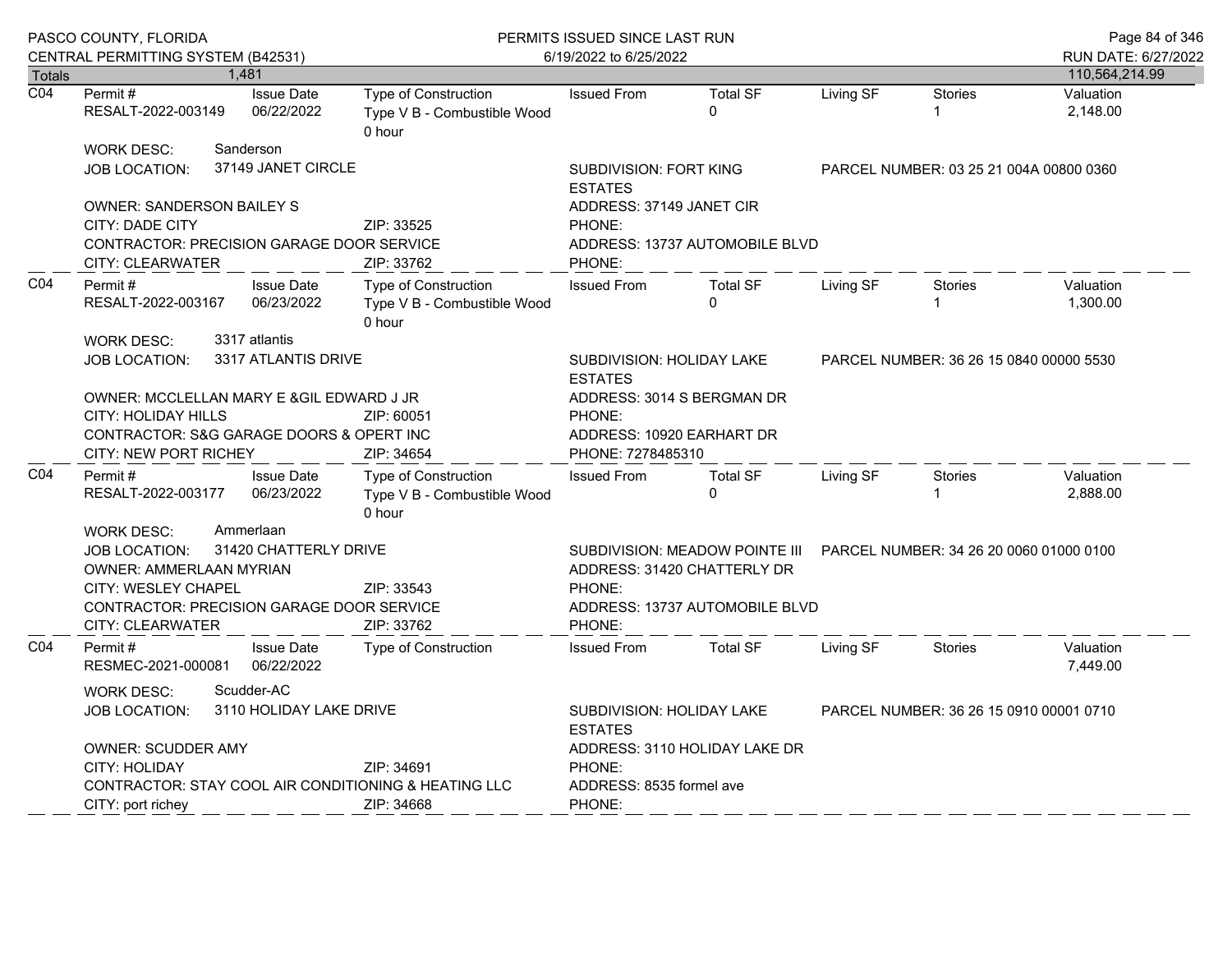|                  | PASCO COUNTY, FLORIDA                                                                                                                                                                                                                 |                                    | PERMITS ISSUED SINCE LAST RUN                                                                         |                                |                                         |                                         | Page 85 of 346         |
|------------------|---------------------------------------------------------------------------------------------------------------------------------------------------------------------------------------------------------------------------------------|------------------------------------|-------------------------------------------------------------------------------------------------------|--------------------------------|-----------------------------------------|-----------------------------------------|------------------------|
|                  | CENTRAL PERMITTING SYSTEM (B42531)                                                                                                                                                                                                    |                                    | 6/19/2022 to 6/25/2022                                                                                |                                |                                         |                                         | RUN DATE: 6/27/2022    |
| <b>Totals</b>    | 1,481                                                                                                                                                                                                                                 |                                    |                                                                                                       |                                |                                         |                                         | 110,564,214.99         |
| $\overline{CO4}$ | Permit #<br><b>Issue Date</b><br>06/24/2022<br>RESMEC-2021-000085                                                                                                                                                                     | Type of Construction               | <b>Issued From</b>                                                                                    | <b>Total SF</b>                | Living SF                               | <b>Stories</b>                          | Valuation<br>12,678.00 |
|                  | Harkins-AC<br><b>WORK DESC:</b><br>2811 WINDRIDGE DRIVE<br><b>JOB LOCATION:</b>                                                                                                                                                       |                                    | SUBDIVISION: WINDRIDGE OF<br><b>GULF TRACE</b>                                                        |                                |                                         | PARCEL NUMBER: 25 26 15 0090 00000 0060 |                        |
|                  | OWNER: JENKINS LINDA ANN<br>ZIP: 34691<br>CITY: HOLIDAY<br>CONTRACTOR: STAY COOL AIR CONDITIONING & HEATING LLC<br>CITY: port richey<br>ZIP: 34668                                                                                    |                                    | PHONE:<br>ADDRESS: 8535 formel ave<br>PHONE:                                                          | ADDRESS: 2811 WINDRIDGE DRIVE  |                                         |                                         |                        |
| CO <sub>4</sub>  | Permit#<br><b>Issue Date</b><br>RESMEC-2022-003400<br>06/23/2022                                                                                                                                                                      | Type of Construction               | <b>Issued From</b>                                                                                    | <b>Total SF</b>                | Living SF                               | <b>Stories</b>                          | Valuation<br>7,400.00  |
|                  | 79662672<br><b>WORK DESC:</b><br>16032 SURREY DRIVE<br><b>JOB LOCATION:</b>                                                                                                                                                           |                                    | <b>ADDITION</b><br>ADDRESS: 16032 SURREY DR                                                           | SUBDIVISION: VIVA VILLAS FIRST | PARCEL NUMBER: 14 24 16 0300 00000 2030 |                                         |                        |
|                  | <b>OWNER: MURRAY MICHAEL S &amp; SUSAN</b><br><b>CITY: HUDSON</b><br>ZIP: 34667<br>CONTRACTOR: MARIOS AC & HEATING INC                                                                                                                |                                    | PHONE:<br>ADDRESS: 16615 SCHEER BLVD<br>PHONE:                                                        |                                |                                         |                                         |                        |
| CO <sub>4</sub>  | <b>CITY: HUDSON</b><br>Permit#<br><b>Issue Date</b><br>06/24/2022<br>RESMEC-2022-003476                                                                                                                                               | ZIP: 34667<br>Type of Construction | <b>Issued From</b>                                                                                    | <b>Total SF</b>                | Living SF                               | <b>Stories</b>                          | Valuation<br>7,028.00  |
|                  | Grimes-Gonzalez<br><b>WORK DESC:</b><br>4937 MARINE PARKWAY, Unit 103<br><b>JOB LOCATION:</b>                                                                                                                                         |                                    | <b>SUBDIVISION: HARBOR VILLAS</b><br>PARCEL NUMBER: 07 26 16 041B 40000 1030<br>CONDOMINIUM           |                                |                                         |                                         |                        |
|                  | <b>OWNER: SKOFIELD MELISSA</b><br>CITY: NEW PORT RICHEY<br>ZIP: 34652<br>CONTRACTOR: BEST SERVICES INC<br>CITY: Clearwater<br>ZIP: 33765                                                                                              |                                    | ADDRESS: 4937 MARINE PKWY APT 103<br>PHONE:<br>ADDRESS: 22005 US Hwy 19 North<br>PHONE:               |                                |                                         |                                         |                        |
| CO <sub>4</sub>  | Permit#<br><b>Issue Date</b><br>RESMEC-2022-003492<br>06/21/2022                                                                                                                                                                      | <b>Type of Construction</b>        | <b>Issued From</b>                                                                                    | <b>Total SF</b>                | Living SF                               | <b>Stories</b>                          | Valuation<br>5,500.00  |
|                  | Anderson-Baden<br><b>WORK DESC:</b><br>4346 BADEN DRIVE<br><b>JOB LOCATION:</b><br>OWNER: ANDERSON GWENDOLINE & ANDERSON<br><b>CITY: TARPON SPRINGS</b><br>ZIP: 34688<br>CONTRACTOR: ALLIGATOR AIR LLC<br>ZIP: 34690<br>CITY: Holiday |                                    | SUBDIVISION: TAHITIAN HOMES<br>ADDRESS: PO BOX 2081<br>PHONE:<br>ADDRESS: 1845 Patriot Lane<br>PHONE: |                                |                                         | PARCEL NUMBER: 30 26 16 0260 00000 1320 |                        |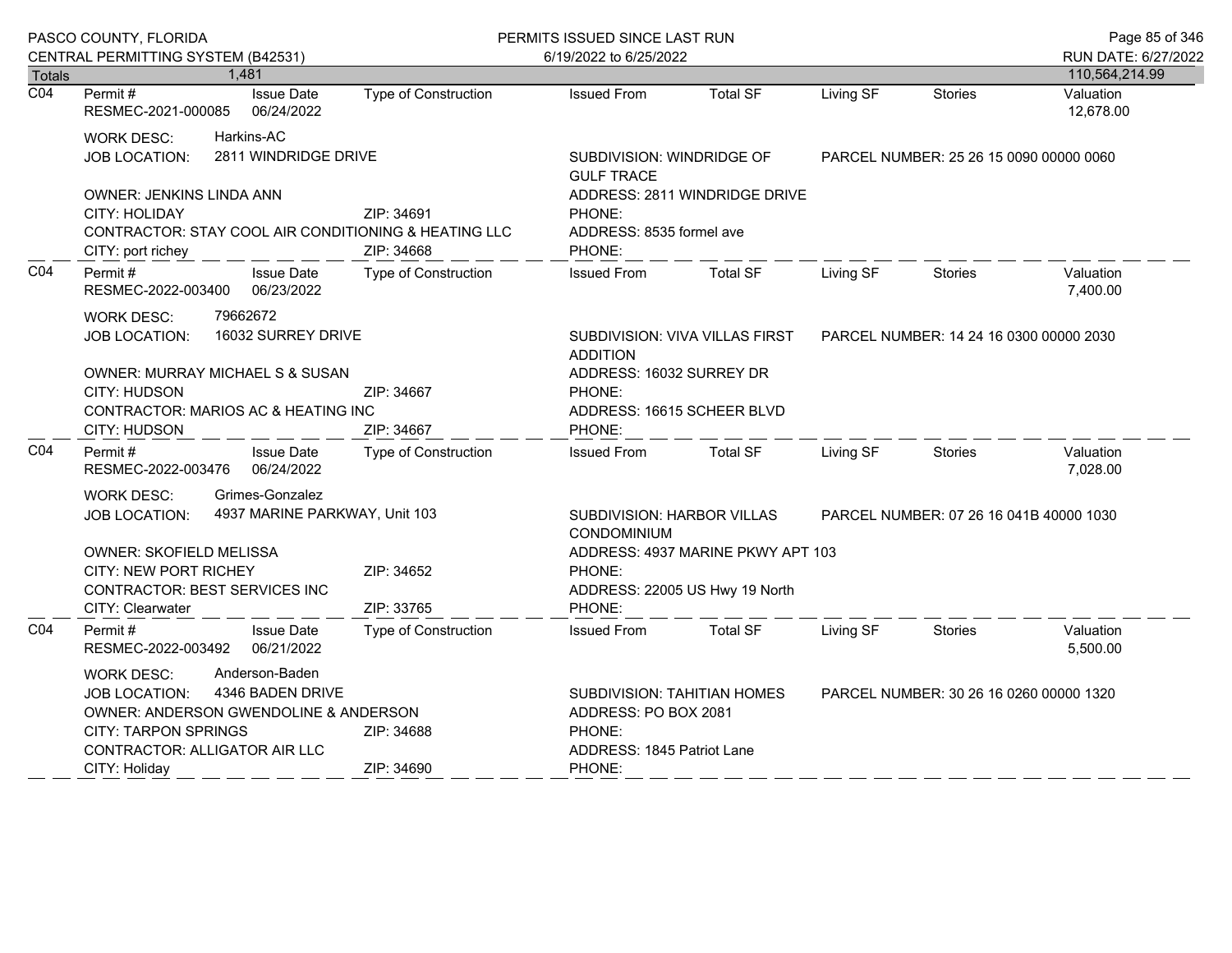|                                   | PASCO COUNTY, FLORIDA                                                                                                                                                                                                                                       |                                                       |                                                                                                      | PERMITS ISSUED SINCE LAST RUN                                               |                                                                          |                                                                                   |                                         | Page 86 of 346                          |                                       |
|-----------------------------------|-------------------------------------------------------------------------------------------------------------------------------------------------------------------------------------------------------------------------------------------------------------|-------------------------------------------------------|------------------------------------------------------------------------------------------------------|-----------------------------------------------------------------------------|--------------------------------------------------------------------------|-----------------------------------------------------------------------------------|-----------------------------------------|-----------------------------------------|---------------------------------------|
|                                   | CENTRAL PERMITTING SYSTEM (B42531)                                                                                                                                                                                                                          | 1,481                                                 |                                                                                                      |                                                                             | 6/19/2022 to 6/25/2022                                                   |                                                                                   |                                         |                                         | RUN DATE: 6/27/2022<br>110,564,214.99 |
| <b>Totals</b><br>$\overline{CO4}$ | Permit #<br>RESMEC-2022-003609                                                                                                                                                                                                                              | <b>Issue Date</b><br>06/23/2022                       |                                                                                                      | <b>Type of Construction</b>                                                 | <b>Issued From</b>                                                       | <b>Total SF</b>                                                                   | Living SF                               | <b>Stories</b>                          | Valuation<br>5,195.00                 |
|                                   | <b>RES AC CHANGE OUT</b><br><b>WORK DESC:</b><br>5821 WINDTREE DRIVE<br><b>JOB LOCATION:</b>                                                                                                                                                                |                                                       |                                                                                                      | SUBDIVISION: ZEPHYRHILLS<br><b>COLONY COMPANY</b>                           |                                                                          |                                                                                   | PARCEL NUMBER: 09 26 21 0010 02200 0000 |                                         |                                       |
|                                   | <b>OWNER: HOMETOWN CANADA LLLP</b><br>CITY: ZEPHYRHILLS<br>CONTRACTOR: BAHR'S PROPANE GAS & A/C INC<br><b>CITY: DADE CITY</b>                                                                                                                               |                                                       | ZIP: 33541<br>ZIP: 33525-0                                                                           |                                                                             | PHONE:<br>PHONE:                                                         | ADDRESS: C/O ARBOR OAKS MHP 36323 ARBOR OAKS DR<br>ADDRESS: 37545 SKYRIDGE CIRCLE |                                         |                                         |                                       |
| CO <sub>4</sub>                   | Permit#<br>RESMEC-2022-003661                                                                                                                                                                                                                               | <b>Issue Date</b><br>06/20/2022                       |                                                                                                      | Type of Construction                                                        | <b>Issued From</b>                                                       | <b>Total SF</b>                                                                   | Living SF                               | <b>Stories</b>                          | Valuation<br>5,385.00                 |
|                                   | <b>WORK DESC:</b><br><b>JOB LOCATION:</b><br>OWNER: GONZALEZ IVAN C & ANNA ERBITI<br><b>CITY: NEW PORT RICHEY</b><br><b>CITY: NEW PORT RICHEY</b>                                                                                                           | Equal A/C change out                                  | DRIVE, NEW PORT RICHEY, FL 34652<br>4937 SOUTH SHORE DRIVE<br>ZIP: 34652<br>ZIP: 34652               | 4937 SOUTH SHORE<br>CONTRACTOR: CLIMATE CONTROL AIR CONDITIONING AND HEATIN | SUBDIVISION: FLOR-A-MAR<br>PHONE:<br>ADDRESS: 5124 OYSTER COVE<br>PHONE: | ADDRESS: 4937 SOUTHSHORE DR                                                       |                                         | PARCEL NUMBER: 12 26 15 0790 02500 0430 |                                       |
| CO <sub>4</sub>                   | Permit #<br>RESMEC-2022-003702                                                                                                                                                                                                                              | <b>Issue Date</b><br>06/20/2022                       |                                                                                                      | Type of Construction                                                        | <b>Issued From</b>                                                       | <b>Total SF</b>                                                                   | Living SF                               | Stories                                 | Valuation<br>7,400.00                 |
|                                   | Pensotti<br>WORK DESC:<br>5132 GALLEON COURT<br><b>JOB LOCATION:</b><br>OWNER: PENSOTTI DONALD P & CHERYL A<br><b>CITY: NEW PORT RICHEY</b><br>ZIP: 34652<br>CONTRACTOR: U S A/C & HEATING REFRIGERATION CORP<br><b>CITY: NEW PORT RICHEY</b><br>ZIP: 34652 |                                                       | SUBDIVISION: FLOR-A-MAR<br>ADDRESS: 5132 GALLEON CT<br>PHONE:<br>ADDRESS: 5827 13TH AVENUE<br>PHONE: |                                                                             |                                                                          | PARCEL NUMBER: 12 26 15 077C 02100 0060                                           |                                         |                                         |                                       |
| CO <sub>4</sub>                   | Permit#<br>RESMEC-2022-003704                                                                                                                                                                                                                               | <b>Issue Date</b><br>06/21/2022                       |                                                                                                      | Type of Construction                                                        | <b>Issued From</b>                                                       | <b>Total SF</b>                                                                   | Living SF                               | <b>Stories</b>                          | Valuation<br>7,187.00                 |
|                                   | WORK DESC:<br><b>JOB LOCATION:</b><br>OWNER: SPEELMAN KRISTON D & CARROSSO MARIA G<br>CITY: LAND O LAKES                                                                                                                                                    | 34638                                                 | Equal change out of air handler and condenser<br>15025 PRINCEWOOD LANE<br>ZIP: 34638                 | 15025 PRINCEWOOD LANE, LAND O LAKES, FL                                     | PHONE:                                                                   | SUBDIVISION: SUNCOAST LAKES<br>ADDRESS: 15025 PRINCEWOOD LN                       |                                         | PARCEL NUMBER: 13 25 17 0010 00500 0070 |                                       |
|                                   | <b>CITY: PORT RICHEY</b>                                                                                                                                                                                                                                    | CONTRACTOR: PROGRESSIVE AIR SYSTEMS INC<br>ZIP: 34668 |                                                                                                      |                                                                             |                                                                          | ADDRESS: 5907 DASHER COURT<br>PHONE: 7278473898                                   |                                         |                                         |                                       |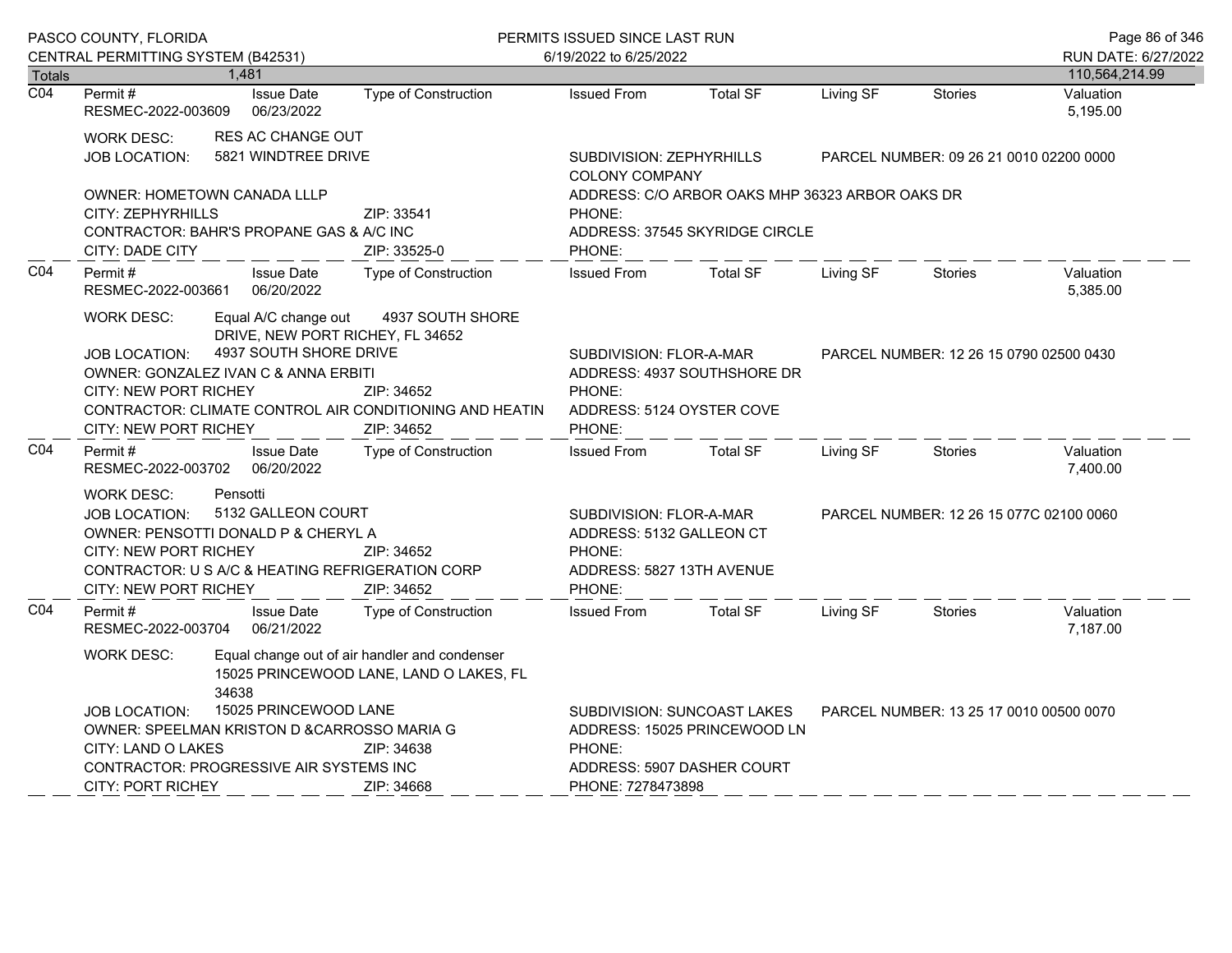|                            | PASCO COUNTY, FLORIDA                                                                                                                                                                                                                                      | PERMITS ISSUED SINCE LAST RUN |                                                                                                                                   |                                                                                                                                          |                                         | Page 87 of 346                          |                        |
|----------------------------|------------------------------------------------------------------------------------------------------------------------------------------------------------------------------------------------------------------------------------------------------------|-------------------------------|-----------------------------------------------------------------------------------------------------------------------------------|------------------------------------------------------------------------------------------------------------------------------------------|-----------------------------------------|-----------------------------------------|------------------------|
|                            | CENTRAL PERMITTING SYSTEM (B42531)                                                                                                                                                                                                                         |                               | 6/19/2022 to 6/25/2022                                                                                                            |                                                                                                                                          |                                         |                                         | RUN DATE: 6/27/2022    |
| Totals<br>$\overline{CO4}$ | 1.481                                                                                                                                                                                                                                                      |                               |                                                                                                                                   |                                                                                                                                          |                                         |                                         | 110,564,214.99         |
|                            | <b>Issue Date</b><br>Permit #<br>RESMEC-2022-003741<br>06/20/2022                                                                                                                                                                                          | <b>Type of Construction</b>   | <b>Issued From</b>                                                                                                                | <b>Total SF</b>                                                                                                                          | Living SF                               | Stories                                 | Valuation<br>7,495.00  |
|                            | <b>MURRAY RESIDENCE</b><br>WORK DESC:<br>12520 FIFTH ISLE<br><b>JOB LOCATION:</b><br><b>OWNER: MURRAY KAY E</b><br>CITY: HUDSON<br>ZIP: 34667<br>CONTRACTOR: FIVE STAR HEATING AND COOLING INC<br>CITY: NEW PORT RICHEY<br>ZIP: 34653                      |                               | SUBDIVISION: LEISURE BEACH<br><b>UNRECORDED</b>                                                                                   |                                                                                                                                          |                                         | PARCEL NUMBER: 04 25 16 0090 00000 3540 |                        |
|                            |                                                                                                                                                                                                                                                            |                               | ADDRESS: 12520 FIFTH ISLE<br>PHONE:<br>ADDRESS: 7234 CONGRESS ST<br>PHONE: 7272328999                                             |                                                                                                                                          |                                         |                                         |                        |
| CO <sub>4</sub>            | Permit#<br><b>Issue Date</b><br>06/20/2022<br>RESMEC-2022-003772                                                                                                                                                                                           | Type of Construction          | <b>Issued From</b>                                                                                                                | <b>Total SF</b>                                                                                                                          | Living SF                               | <b>Stories</b>                          | Valuation<br>16,278.00 |
|                            | 1502 BEACONSFIELD DR<br>WORK DESC:<br>1502 BEACONSFIELD DRIVE<br><b>JOB LOCATION:</b><br>OWNER: CANADY DUANE A<br>CITY: WESLEY CHAPEL<br>ZIP: 33543<br>CONTRACTOR: NUCCIO HEATING & A/C INC<br><b>CITY: TAMPA</b><br>ZIP: 33625                            |                               | PHONE:<br>PHONE: 8139617895                                                                                                       | SUBDIVISION: MEADOW POINTE III PARCEL NUMBER: 34 26 20 0100 02400 0470<br>ADDRESS: 1502 BEACONSFIELD DR<br>ADDRESS: 6306 W LINEBAUGH AVE |                                         |                                         |                        |
| CO <sub>4</sub>            | Permit#<br><b>Issue Date</b><br>RESMEC-2022-003819<br>06/22/2022                                                                                                                                                                                           | Type of Construction          | <b>Issued From</b>                                                                                                                | <b>Total SF</b>                                                                                                                          | Living SF                               | <b>Stories</b>                          | Valuation<br>9,800.00  |
|                            | Gionta<br><b>WORK DESC:</b><br>9861 STEPHENSON DRIVE<br><b>JOB LOCATION:</b><br>OWNER: GIONTA JEFFREY L & ANN H<br><b>CITY: NEW PORT RICHEY</b><br>ZIP: 34655<br>CONTRACTOR: HENNING HEATING & AIR CONDITIONING INC<br>CITY: NEW PORT RICHEY<br>ZIP: 34655 |                               | SUBDIVISION: FAIRWAY SPRINGS<br>ADDRESS: 9861 STEPHENSON DR<br>PHONE:<br>ADDRESS: 7974 AVENAL LP<br>PHONE:                        |                                                                                                                                          |                                         | PARCEL NUMBER: 24 26 16 0450 00000 0800 |                        |
| CO <sub>4</sub>            | Permit#<br><b>Issue Date</b><br>06/22/2022<br>RESMEC-2022-003830                                                                                                                                                                                           | Type of Construction          | <b>Issued From</b>                                                                                                                | <b>Total SF</b>                                                                                                                          | Living SF                               | <b>Stories</b>                          | Valuation<br>5,200.00  |
|                            | <b>WORK DESC:</b><br>Gorman<br>4949 DOCNER STREET<br>JOB LOCATION:<br><b>OWNER: GORMAN MARY</b><br>CITY: HUDSON<br>ZIP: 34667<br>CONTRACTOR: BROTHERS AIR COOLING AND HEATING INC<br>ZIP: 34655<br>CITY: New Port Richey                                   |                               | SUBDIVISION: NEW PORT<br><b>COLONY FOURTH WAY</b><br>ADDRESS: 13515 ALLYN DR<br>PHONE:<br>ADDRESS: 4934 Deer Lodge Road<br>PHONE: |                                                                                                                                          |                                         | PARCEL NUMBER: 07 26 16 014C 01801 0020 |                        |
| CO <sub>4</sub>            | Permit#<br><b>Issue Date</b><br>RESMEC-2022-003849<br>06/20/2022                                                                                                                                                                                           | <b>Type of Construction</b>   | <b>Issued From</b>                                                                                                                | <b>Total SF</b>                                                                                                                          | Living SF                               | <b>Stories</b>                          | Valuation<br>7,400.00  |
|                            | houlas<br><b>WORK DESC:</b><br>6842 CANCUN COURT<br><b>JOB LOCATION:</b><br>OWNER: HOLAUS MICHAEL C & ROSEMARIE LHOLAUS MICHAEL C<br>ZIP: 34637<br>CITY: LAND O LAKES<br>CONTRACTOR: A R C A/C & REFRIGERATION CO INC<br>CITY: LAND O'LAKES<br>ZIP: 34639  |                               | SUBDIVISION: CALIENTE<br>ADDRESS: 6842 CANCUN CT<br>PHONE:<br>ADDRESS: P.O. BOX 27<br>PHONE:                                      |                                                                                                                                          | PARCEL NUMBER: 01 26 18 0040 00300 0070 |                                         |                        |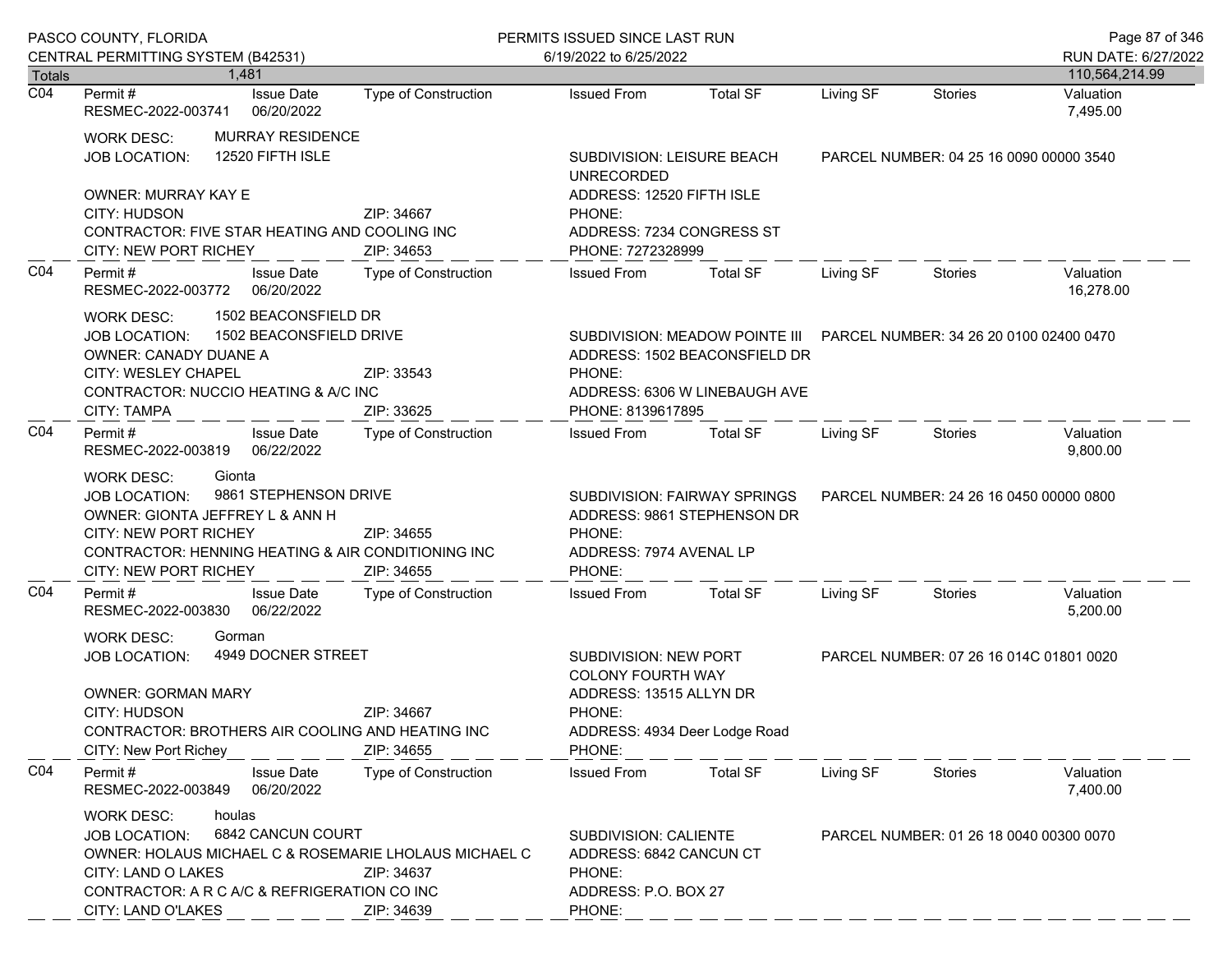|                  | PASCO COUNTY, FLORIDA                                                                                                                                                                                                        |                                             | PERMITS ISSUED SINCE LAST RUN                                                                         |                             |                                         |                                         | Page 88 of 346                        |
|------------------|------------------------------------------------------------------------------------------------------------------------------------------------------------------------------------------------------------------------------|---------------------------------------------|-------------------------------------------------------------------------------------------------------|-----------------------------|-----------------------------------------|-----------------------------------------|---------------------------------------|
| <b>Totals</b>    | CENTRAL PERMITTING SYSTEM (B42531)<br>1,481                                                                                                                                                                                  |                                             | 6/19/2022 to 6/25/2022                                                                                |                             |                                         |                                         | RUN DATE: 6/27/2022<br>110,564,214.99 |
| $\overline{CO4}$ | Permit#<br><b>Issue Date</b><br>RESMEC-2022-003853<br>06/20/2022                                                                                                                                                             | Type of Construction                        | <b>Issued From</b>                                                                                    | <b>Total SF</b>             | Living SF                               | <b>Stories</b>                          | Valuation<br>7,365.00                 |
|                  | Martin<br><b>WORK DESC:</b><br>15708 ALLMAND DRIVE<br><b>JOB LOCATION:</b>                                                                                                                                                   | <b>SUBDIVISION: SEA PINES</b><br>UNRECORDED |                                                                                                       |                             | PARCEL NUMBER: 22 24 16 0050 00000 1470 |                                         |                                       |
|                  | OWNER: MARTIN TIMOTHY R & MARYANNE<br><b>CITY: HUDSON</b><br>ZIP: 34667<br>CONTRACTOR: BILL BOWERS A/C AND HEATING INC<br>CITY: HUDSON<br>ZIP: 34667                                                                         |                                             | ADDRESS: 15708 ALLMAND DR<br>PHONE:<br>ADDRESS: 7316 ISLANDER LN<br>PHONE:                            |                             |                                         |                                         |                                       |
| CO <sub>4</sub>  | Permit #<br><b>Issue Date</b><br>RESMEC-2022-003854 06/20/2022                                                                                                                                                               | Type of Construction                        | <b>Issued From</b>                                                                                    | <b>Total SF</b>             | Living SF                               | Stories                                 | Valuation<br>5,800.00                 |
|                  | <b>WORK DESC:</b><br>ryan<br>3315 SEAWAY DRIVE<br><b>JOB LOCATION:</b><br>OWNER: PORTER VERNON R & CAROL<br><b>CITY: NEW PORT RICHEY</b><br>CONTRACTOR: CLIMATE CONTROL AIR CONDITIONING AND HEATIN<br>CITY: NEW PORT RICHEY | ZIP: 34652<br>ZIP: 34652                    | SUBDIVISION: FLOR-A-MAR<br>ADDRESS: 3315 SEAWAY DR<br>PHONE:<br>ADDRESS: 5124 OYSTER COVE<br>PHONE:   |                             |                                         | PARCEL NUMBER: 12 26 15 0800 02700 0120 |                                       |
| CO <sub>4</sub>  | Permit#<br><b>Issue Date</b><br>RESMEC-2022-003879 06/22/2022                                                                                                                                                                | <b>Type of Construction</b>                 | <b>Issued From</b>                                                                                    | <b>Total SF</b>             | Living SF                               | Stories                                 | Valuation<br>4,640.00                 |
|                  | Wertz/Via Recreo<br><b>WORK DESC:</b><br>9122 VIA RECREO<br><b>JOB LOCATION:</b><br><b>OWNER: WERTZ BARBARA ANN</b><br>CITY: NEW PORT RICHEY<br>CONTRACTOR: EYTON MECHANICAL INC DBA/RYAN AIR CONDITIO<br>CITY: Elfers       | ZIP: 34655<br>ZIP: 34680                    | SUBDIVISION: VILLA DEL RIO<br>ADDRESS: 9122 VIA RECREO<br>PHONE:<br>ADDRESS: P.O. Box #1307<br>PHONE: |                             |                                         | PARCEL NUMBER: 24 26 16 0240 00000 0520 |                                       |
| CO <sub>4</sub>  | <b>Issue Date</b><br>Permit #<br>RESMEC-2022-003884 06/20/2022                                                                                                                                                               | <b>Type of Construction</b>                 | <b>Issued From</b>                                                                                    | <b>Total SF</b>             | Living SF                               | Stories                                 | Valuation<br>7,000.00                 |
|                  | <b>BOSELLI</b><br><b>WORK DESC:</b><br>3719 RIVER OAKS COURT<br><b>JOB LOCATION:</b><br>OWNER: BOSELLI MATTHEW & BOSELLI ALDO J & E & ET AL<br><b>CITY: NEW PORT RICHEY</b><br>ZIP: 34655                                    |                                             | SUBDIVISION: RIVER OAKS<br><b>CONDOMINIUMS</b><br>PHONE:                                              | ADDRESS: 3719 RIVER OAKS CT | PARCEL NUMBER: 24 26 16 001B 00600 00B0 |                                         |                                       |
|                  | CONTRACTOR: COOLQUEST INC<br>CITY: NEW PORT RICHEY                                                                                                                                                                           | ZIP: 34653-0000                             | ADDRESS: 7817 RUTILLIO COURT<br>PHONE:                                                                |                             |                                         |                                         |                                       |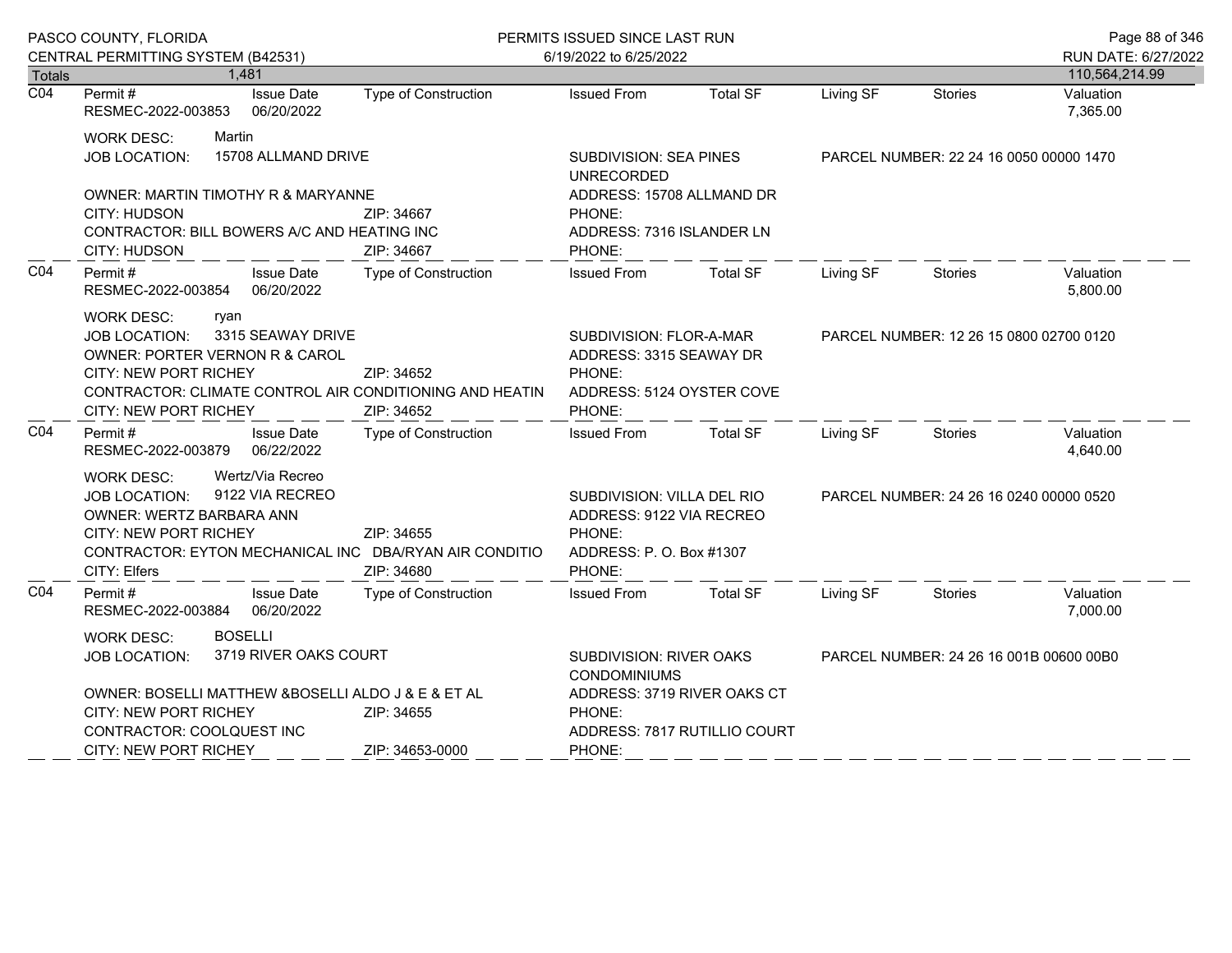|                            | PASCO COUNTY, FLORIDA                                                                                                                                                                                                                                |                                                  | PERMITS ISSUED SINCE LAST RUN                                                                                                     |                                                                                                                              |                                         |                                         | Page 89 of 346        |  |
|----------------------------|------------------------------------------------------------------------------------------------------------------------------------------------------------------------------------------------------------------------------------------------------|--------------------------------------------------|-----------------------------------------------------------------------------------------------------------------------------------|------------------------------------------------------------------------------------------------------------------------------|-----------------------------------------|-----------------------------------------|-----------------------|--|
|                            | CENTRAL PERMITTING SYSTEM (B42531)                                                                                                                                                                                                                   |                                                  | 6/19/2022 to 6/25/2022                                                                                                            |                                                                                                                              |                                         |                                         | RUN DATE: 6/27/2022   |  |
| Totals<br>$\overline{CO4}$ | 1,481                                                                                                                                                                                                                                                |                                                  |                                                                                                                                   |                                                                                                                              |                                         |                                         | 110,564,214.99        |  |
|                            | Permit#<br><b>Issue Date</b><br>RESMEC-2022-003887<br>06/20/2022                                                                                                                                                                                     | Type of Construction                             | <b>Issued From</b>                                                                                                                | <b>Total SF</b>                                                                                                              | Living SF                               | Stories                                 | Valuation<br>7,483.00 |  |
|                            | <b>MOSES</b><br><b>WORK DESC:</b><br>4502 ONTARIO DRIVE<br>JOB LOCATION:                                                                                                                                                                             | <b>SUBDIVISION: PALM LAKES</b><br><b>TERRACE</b> |                                                                                                                                   |                                                                                                                              | PARCEL NUMBER: 18 26 16 0110 00000 0230 |                                         |                       |  |
|                            | <b>OWNER: MOSES MARY</b><br>CITY: BIG STONE GAP<br>ZIP: 24219<br>CONTRACTOR: N & M COOLING & HEATING INC DBA/COOL TODAY<br><b>CITY: SARASOTA</b><br>ZIP: 34238-0                                                                                     |                                                  | PHONE:<br>PHONE:                                                                                                                  | ADDRESS: 103 W 2ND ST N<br>ADDRESS: 6143 CLARK CENTER AVENUE                                                                 |                                         |                                         |                       |  |
| CO <sub>4</sub>            | Permit#<br><b>Issue Date</b><br>06/22/2022<br>RESMEC-2022-003891                                                                                                                                                                                     | Type of Construction                             | <b>Issued From</b>                                                                                                                | <b>Total SF</b>                                                                                                              | Living SF                               | <b>Stories</b>                          | Valuation<br>7,250.00 |  |
|                            | Gilas/Moorgate<br><b>WORK DESC:</b><br>7449 MOORGATE COURT<br><b>JOB LOCATION:</b>                                                                                                                                                                   |                                                  |                                                                                                                                   | SUBDIVISION: EDGEWOOD AT<br>PARCEL NUMBER: 32 25 17 0090 00000 0960<br>RIVER RIDGE COUNTRY CLUB<br>ADDRESS: 7449 MOORGATE CT |                                         |                                         |                       |  |
|                            | <b>OWNER: GILAS HELENA</b><br><b>CITY: NEW PORT RICHEY</b><br>ZIP: 34654<br>CONTRACTOR: MCWILLIAMS & SON INC<br>CITY: Port Richey<br>ZIP: 34668                                                                                                      |                                                  | PHONE:                                                                                                                            | ADDRESS: 6211 Springer Drive<br>PHONE:                                                                                       |                                         |                                         |                       |  |
| CO <sub>4</sub>            | Permit #<br><b>Issue Date</b><br>RESMEC-2022-003896<br>06/23/2022                                                                                                                                                                                    | <b>Type of Construction</b>                      | <b>Issued From</b>                                                                                                                | <b>Total SF</b>                                                                                                              | Living SF                               | <b>Stories</b>                          | Valuation<br>7,170.00 |  |
|                            | ROCKWELL RESIDENCE<br><b>WORK DESC:</b><br>8313 CAVALRY DRIVE<br><b>JOB LOCATION:</b><br>OWNER: ROCKWELL RODNEY ROLLIN & DONNA<br>CITY: HUDSON<br>ZIP: 34667<br>CONTRACTOR: FIVE STAR HEATING AND COOLING INC<br>CITY: NEW PORT RICHEY<br>ZIP: 34653 |                                                  | <b>SUBDIVISION: BEACON WOODS</b><br>ADDRESS: 8313 CAVALRY DR<br>PHONE:<br>ADDRESS: 7234 CONGRESS ST<br>PHONE: 7272328999          |                                                                                                                              |                                         | PARCEL NUMBER: 02 25 16 0520 00001 4320 |                       |  |
| CO <sub>4</sub>            | Permit #<br><b>Issue Date</b><br>RESMEC-2022-003901<br>06/20/2022                                                                                                                                                                                    | <b>Type of Construction</b>                      | <b>Issued From</b>                                                                                                                | <b>Total SF</b>                                                                                                              | Living SF                               | <b>Stories</b>                          | Valuation<br>7,650.00 |  |
|                            | 34983<br><b>WORK DESC:</b><br>4459 RUSTIC DRIVE<br><b>JOB LOCATION:</b><br>OWNER: ONEILL HENRY J                                                                                                                                                     |                                                  | SUBDIVISION: GARDENS OF<br>PARCEL NUMBER: 18 26 16 0380 30590 00B0<br><b>BEACON SQUARE CONDOMINIUM</b><br>ADDRESS: 4459 RUSTIC DR |                                                                                                                              |                                         |                                         |                       |  |
|                            | <b>CITY: NEW PORT RICHEY</b>                                                                                                                                                                                                                         | ZIP: 34652                                       | PHONE:                                                                                                                            |                                                                                                                              |                                         |                                         |                       |  |
|                            | CONTRACTOR: ABC PLUMBING AIR & HEAT LLC                                                                                                                                                                                                              |                                                  | ADDRESS: 4400 118TH AVE N, SUITE 101                                                                                              |                                                                                                                              |                                         |                                         |                       |  |
|                            | <b>CITY: CLEARWATER</b>                                                                                                                                                                                                                              | ZIP: 33762                                       | PHONE:                                                                                                                            |                                                                                                                              |                                         |                                         |                       |  |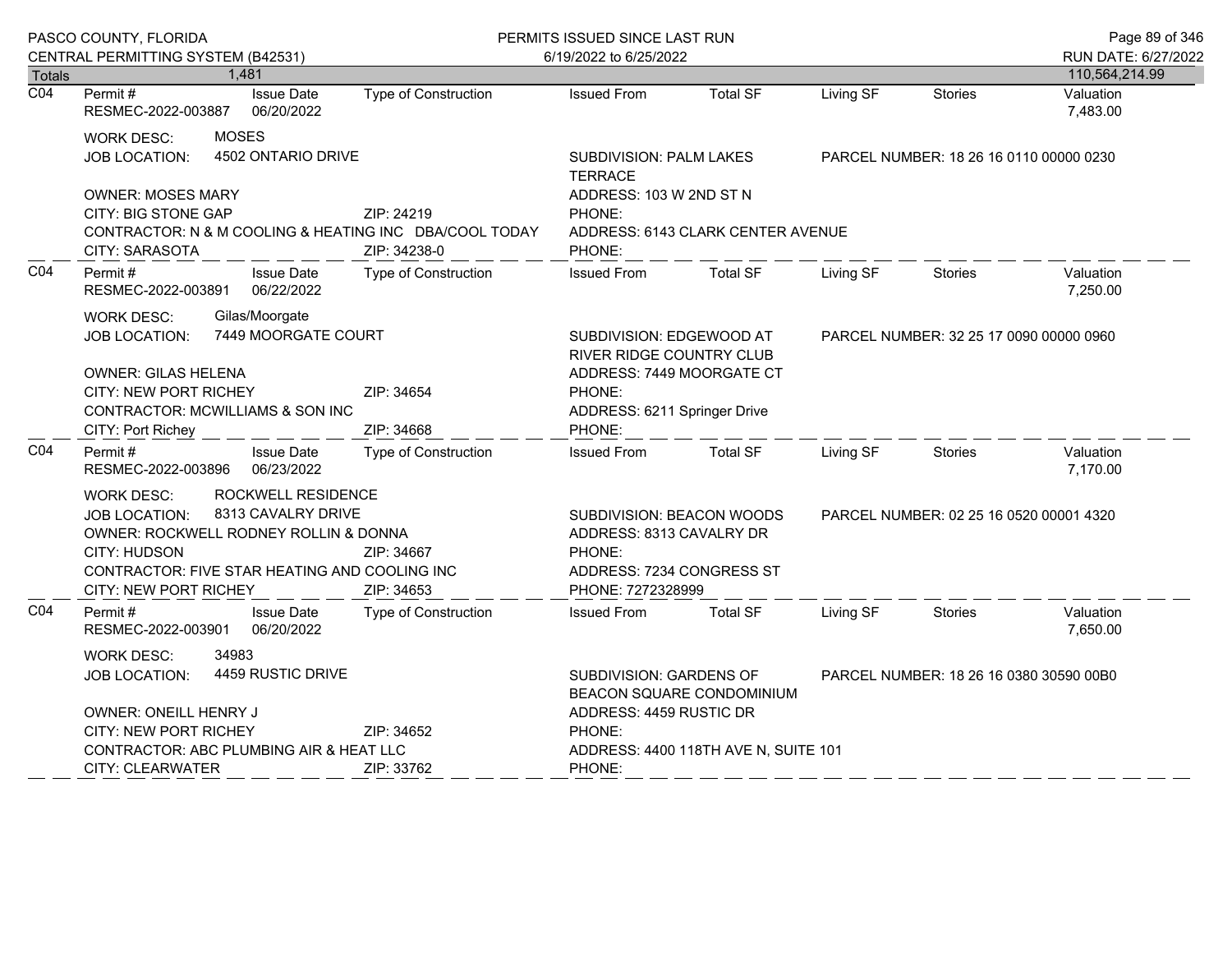|                  | PASCO COUNTY, FLORIDA<br>CENTRAL PERMITTING SYSTEM (B42531)                                                                                                                                                                                              |                             | PERMITS ISSUED SINCE LAST RUN<br>6/19/2022 to 6/25/2022                                                           |                                                                  |                                                                        |                                         |                        |
|------------------|----------------------------------------------------------------------------------------------------------------------------------------------------------------------------------------------------------------------------------------------------------|-----------------------------|-------------------------------------------------------------------------------------------------------------------|------------------------------------------------------------------|------------------------------------------------------------------------|-----------------------------------------|------------------------|
| <b>Totals</b>    | 1,481                                                                                                                                                                                                                                                    |                             |                                                                                                                   |                                                                  |                                                                        |                                         | 110,564,214.99         |
| $\overline{CO4}$ | <b>Issue Date</b><br>Permit #<br>RESMEC-2022-003911<br>06/21/2022                                                                                                                                                                                        | <b>Type of Construction</b> | <b>Issued From</b>                                                                                                | <b>Total SF</b>                                                  | Living SF                                                              | <b>Stories</b>                          | Valuation<br>11,300.00 |
|                  | Routh C/O<br><b>WORK DESC:</b><br>10606 MAGRATH LANE<br><b>JOB LOCATION:</b>                                                                                                                                                                             |                             | SUBDIVISION: DEER RIDGE AT<br><b>RIVER RIDGE</b>                                                                  |                                                                  |                                                                        | PARCEL NUMBER: 31 25 17 0210 00000 0090 |                        |
|                  | <b>OWNER: ROUTH MARK WILLIAM</b><br>CITY: NEW PORT RICHEY<br>ZIP: 34654<br>CONTRACTOR: PROGRESSIVE AIR SYSTEMS INC<br><b>CITY: PORT RICHEY</b><br>ZIP: 34668                                                                                             |                             | ADDRESS: 10606 MAGRATH LN<br>PHONE:<br>PHONE: 7278473898                                                          | ADDRESS: 5907 DASHER COURT                                       |                                                                        |                                         |                        |
| CO <sub>4</sub>  | <b>Issue Date</b><br>Permit#<br>06/20/2022<br>RESMEC-2022-003912                                                                                                                                                                                         | <b>Type of Construction</b> | <b>Issued From</b>                                                                                                | <b>Total SF</b>                                                  | Living SF                                                              | Stories                                 | Valuation<br>6,164.00  |
|                  | Ozar HVAC<br><b>WORK DESC:</b><br>5207 CULPEPPER PLACE<br><b>JOB LOCATION:</b><br>OWNER: OZAR ERIC R & EILEEN L<br>CITY: WESLEY CHAPEL<br>ZIP: 33544<br>CONTRACTOR: CORNERSTONE A/C & HEATING INC DBA/CORNER<br>CITY: LAND O'LAKES<br>ZIP: 34639         |                             | ADDRESS: 5207 CULPEPPER PL<br>PHONE:<br>PHONE: 8139494445                                                         | SUBDIVISION: LEXINGTON OAKS<br>ADDRESS: 4946 LAND O'LAKES BLVD.  | PARCEL NUMBER: 10 26 19 0150 02300 0850                                |                                         |                        |
| CO <sub>4</sub>  | Permit #<br><b>Issue Date</b><br>06/20/2022<br>RESMEC-2022-003915                                                                                                                                                                                        | Type of Construction        | <b>Issued From</b>                                                                                                | <b>Total SF</b>                                                  | Living SF                                                              | Stories                                 | Valuation<br>6,500.00  |
|                  | <b>JUDY DRYE</b><br><b>WORK DESC:</b><br>7905 OLDFIELD ROAD<br><b>JOB LOCATION:</b><br>OWNER: ORANGEWOOD LAKESMOBILE HOME COMMUNITY<br>CITY: NEW PORT RICHEY<br>ZIP: 34653<br>CONTRACTOR: COMFORT AIRZ LLC<br><b>CITY: NEW PORT RICHEY</b><br>ZIP: 34653 |                             | CO SUB<br>PHONE:<br>PHONE:                                                                                        | ADDRESS: 7602 CONGRESS ST STE 4<br>ADDRESS: 7234 CONGRESS STREET | SUBDIVISION: PORT RICHEY LAND  PARCEL NUMBER: 03 26 16 0070 05000 0000 |                                         |                        |
| CO <sub>4</sub>  | Permit#<br><b>Issue Date</b><br>RESMEC-2022-003923<br>06/20/2022                                                                                                                                                                                         | <b>Type of Construction</b> | <b>Issued From</b>                                                                                                | <b>Total SF</b>                                                  | Living SF                                                              | Stories                                 | Valuation<br>7,500.00  |
|                  | <b>SCHOON</b><br><b>WORK DESC:</b><br>21009 TANGOR ROAD<br>JOB LOCATION:<br>OWNER: SCHOON WILLIAM G & VICKI J<br>CITY: LAND O LAKES<br>ZIP: 34637<br><b>CONTRACTOR: SCHMITT INC</b><br>CITY: HUDSON<br>ZIP: 34667                                        |                             | <b>SUBDIVISION: GROVES</b><br>ADDRESS: 21009 TANGOR RD<br>PHONE:<br>ADDRESS: 17935 US HWY 19<br>PHONE: 7278689531 |                                                                  |                                                                        | PARCEL NUMBER: 25 25 18 0010 00H00 0180 |                        |
| CO <sub>4</sub>  | Permit#<br><b>Issue Date</b><br>06/20/2022<br>RESMEC-2022-003926                                                                                                                                                                                         | <b>Type of Construction</b> | <b>Issued From</b>                                                                                                | <b>Total SF</b>                                                  | Living SF                                                              | <b>Stories</b>                          | Valuation<br>6,400.00  |
|                  | <b>SITMER</b><br><b>WORK DESC:</b><br>10130 EHREN CUTOFF<br><b>JOB LOCATION:</b><br><b>OWNER: SITMER KIMBERLE A &amp; LINDSEY P</b><br>CITY: LAND O LAKES<br>CONTRACTOR: SCHMITT INC<br>CITY: HUDSON                                                     | ZIP: 34639<br>ZIP: 34667    | <b>SUBDIVISION: GREEN ACRES</b><br>PHONE:<br>ADDRESS: 17935 US HWY 19<br>PHONE: 7278689531                        | ADDRESS: 10130 EHREN CUTOFF                                      |                                                                        | PARCEL NUMBER: 17 25 19 0020 00000 0071 |                        |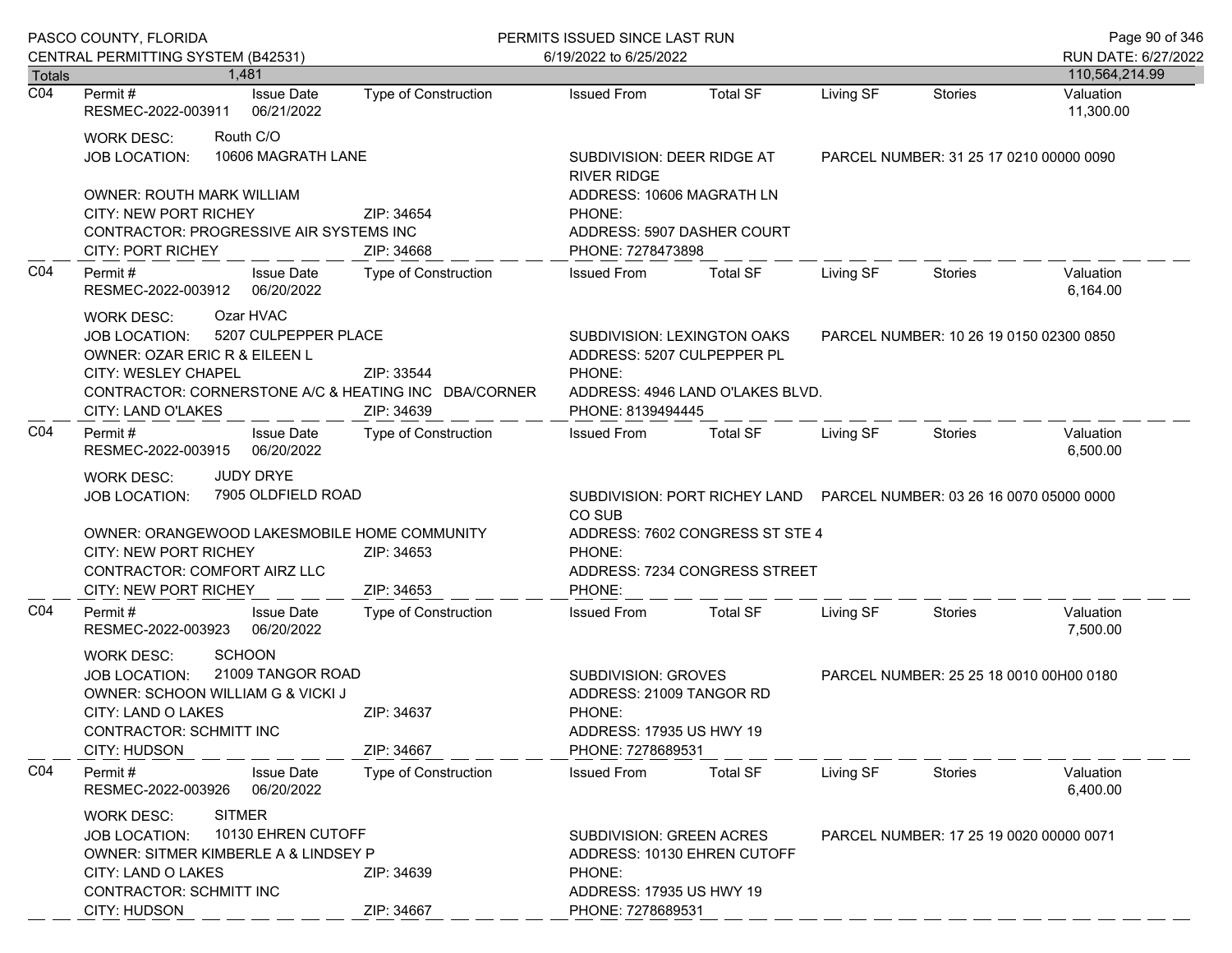|                  | PASCO COUNTY, FLORIDA<br>CENTRAL PERMITTING SYSTEM (B42531)                                                                                                                                                                                    |                                             | PERMITS ISSUED SINCE LAST RUN<br>6/19/2022 to 6/25/2022                                                                                                                  |                                                                                                            |           |                                         | Page 91 of 346<br>RUN DATE: 6/27/2022 |
|------------------|------------------------------------------------------------------------------------------------------------------------------------------------------------------------------------------------------------------------------------------------|---------------------------------------------|--------------------------------------------------------------------------------------------------------------------------------------------------------------------------|------------------------------------------------------------------------------------------------------------|-----------|-----------------------------------------|---------------------------------------|
| <b>Totals</b>    | 1,481                                                                                                                                                                                                                                          |                                             |                                                                                                                                                                          |                                                                                                            |           |                                         | 110,564,214.99                        |
| $\overline{CO4}$ | <b>Issue Date</b><br>Permit #<br>RESMEC-2022-003928<br>06/21/2022                                                                                                                                                                              | <b>Type of Construction</b>                 | <b>Issued From</b>                                                                                                                                                       | <b>Total SF</b>                                                                                            | Living SF | <b>Stories</b>                          | Valuation<br>14,469.00                |
|                  | CALAGAN<br><b>WORK DESC:</b><br>9420 DANTEL DRIVE<br><b>JOB LOCATION:</b>                                                                                                                                                                      |                                             | SUBDIVISION: TANGLEWOOD<br><b>EAST</b>                                                                                                                                   |                                                                                                            |           | PARCEL NUMBER: 36 25 16 002C 00000 1320 |                                       |
|                  | OWNER: CALAGAN JENNIFER LYNN<br><b>CITY: NEW PORT RICHEY</b><br>CONTRACTOR: SENICA AIR CONDITIONING INC<br><b>CITY: SPRING HILL</b>                                                                                                            | ADDRESS: 9420 DANTEL DR<br>PHONE:<br>PHONE: | ADDRESS: 16640 SHADY HILLS RD.                                                                                                                                           |                                                                                                            |           |                                         |                                       |
| CO <sub>4</sub>  | <b>Issue Date</b><br>Permit #<br>RESMEC-2022-003932<br>06/20/2022                                                                                                                                                                              | Type of Construction                        | <b>Issued From</b>                                                                                                                                                       | <b>Total SF</b>                                                                                            | Living SF | <b>Stories</b>                          | Valuation<br>6,400.00                 |
|                  | Greenblatt job<br><b>WORK DESC:</b><br>18908 PAMPASS GRASS LANE<br><b>JOB LOCATION:</b><br>OWNER: GREENBLATT DAVID E & ANDREA<br>CITY: LUTZ<br>ZIP: 33558<br>CONTRACTOR: PROFESSOR COOL LLC<br>CITY: LUTZ<br>ZIP: 33558                        |                                             | PHONE:<br>ADDRESS: 18865 SR 54<br>PHONE:                                                                                                                                 | SUBDIVISION: LONG LAKE RANCH    PARCEL NUMBER: 33 26 18 0020 00300 0270<br>ADDRESS: 18908 PAMPASS GRASS LN |           |                                         |                                       |
| CO <sub>4</sub>  | Permit#<br><b>Issue Date</b><br>06/22/2022<br>RESMEC-2022-003939                                                                                                                                                                               | <b>Type of Construction</b>                 | <b>Issued From</b>                                                                                                                                                       | <b>Total SF</b>                                                                                            | Living SF | Stories                                 | Valuation<br>6,979.00                 |
|                  | Laetz<br><b>WORK DESC:</b><br>3501 MURROW STREET<br><b>JOB LOCATION:</b><br>OWNER: LAETZO BARBARA C                                                                                                                                            |                                             | SUBDIVISION: SEVEN SPRINGS<br>PARCEL NUMBER: 22 26 16 004G 00001 1060<br><b>HOMES</b><br>ADDRESS: 4051 GRAYTON DR                                                        |                                                                                                            |           |                                         |                                       |
|                  | CITY: NEW PORT RICHEY<br>CONTRACTOR: U S A/C & HEATING REFRIGERATION CORP<br><b>CITY: NEW PORT RICHEY</b>                                                                                                                                      | ZIP: 34652<br>ZIP: 34652                    | PHONE:<br>ADDRESS: 5827 13TH AVENUE<br>PHONE:                                                                                                                            |                                                                                                            |           |                                         |                                       |
| CO <sub>4</sub>  | Permit#<br><b>Issue Date</b><br>RESMEC-2022-003942<br>06/24/2022                                                                                                                                                                               | Type of Construction                        | <b>Issued From</b>                                                                                                                                                       | <b>Total SF</b>                                                                                            | Living SF | Stories                                 | Valuation<br>6,000.00                 |
|                  | 10439 Alico<br><b>WORK DESC:</b><br>10439 ALICO PASS<br>JOB LOCATION:<br>OWNER: BRIDGES NANCY J & BRIDGES WOODROW WIII<br><b>CITY: NEW PORT RICHEY</b><br>ZIP: 34655<br>CONTRACTOR: JOHNNY COOL INC<br>ZIP: 34654<br>CITY: new port richey     |                                             | SUBDIVISION: ARISTIDA<br>ADDRESS: 10439 ALICO PASS<br>PHONE:<br>ADDRESS: 8645 ridge rd<br>PHONE:                                                                         |                                                                                                            |           | PARCEL NUMBER: 07 26 17 0030 00000 0050 |                                       |
| CO <sub>4</sub>  | Permit#<br><b>Issue Date</b><br>RESMEC-2022-003944<br>06/23/2022                                                                                                                                                                               | <b>Type of Construction</b>                 | <b>Issued From</b>                                                                                                                                                       | <b>Total SF</b>                                                                                            | Living SF | Stories                                 | Valuation<br>4,650.00                 |
|                  | Strube<br><b>WORK DESC:</b><br>7639 HECTOR STREET<br><b>JOB LOCATION:</b><br>OWNER: NHC-FL130 LLC<br><b>CITY: SOUTHFIELD</b><br>ZIP: 48034<br><b>CONTRACTOR: BROWN'S AIR CONDITIONING HEATING &amp; PLUMBING</b><br>CITY: HUDSON<br>ZIP: 34667 |                                             | SUBDIVISION:<br>PARCEL NUMBER: 27 24 16 0000 00500 0000<br>ADDRESS: ATTN: TAX DEPARTMENT 27777 FRANKLIN RD STE 200<br>PHONE:<br>ADDRESS: 18402 WHITACRE CIRCLE<br>PHONE: |                                                                                                            |           |                                         |                                       |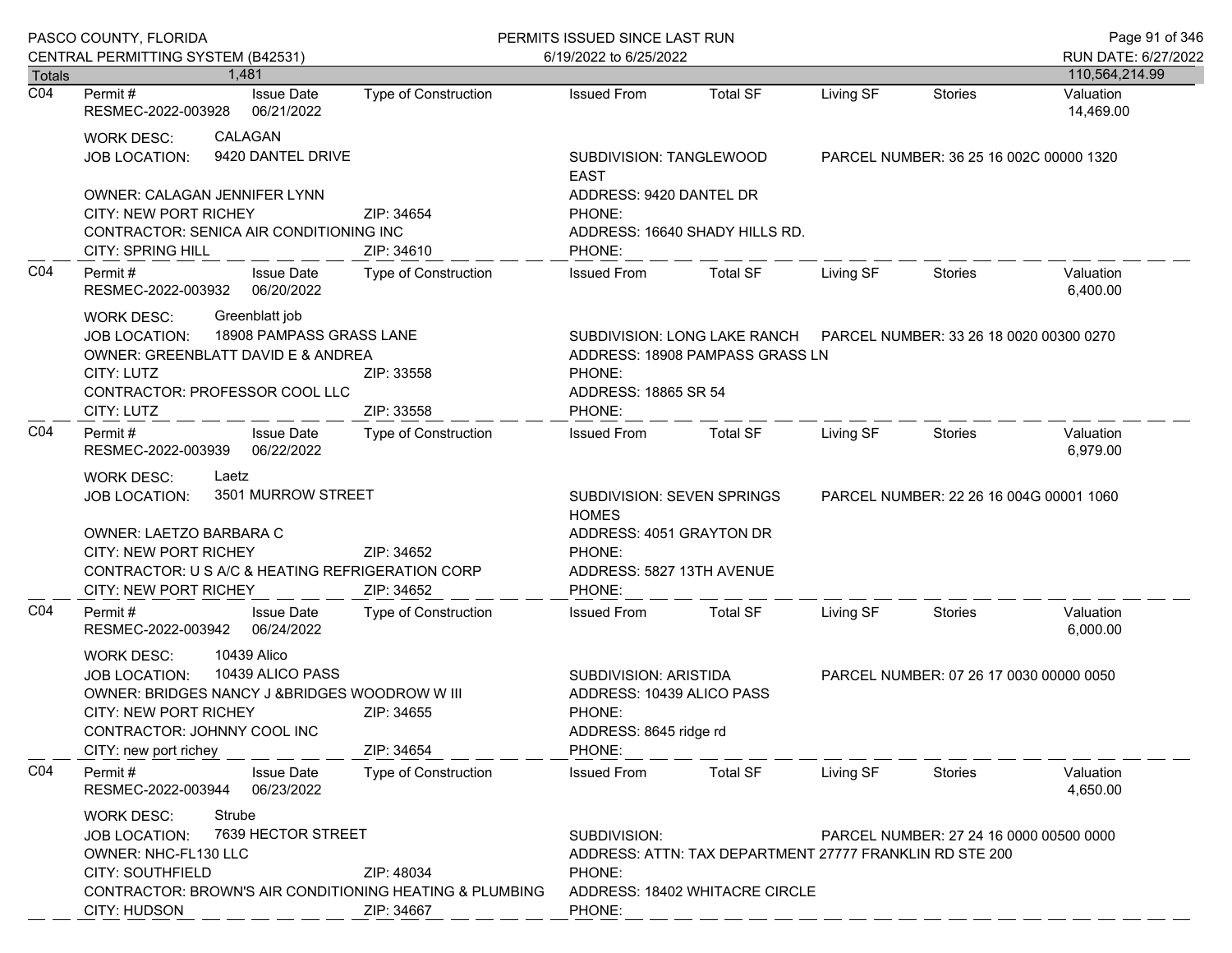|                  | PASCO COUNTY, FLORIDA                                                                                                                                                                                                                                                          |                             | PERMITS ISSUED SINCE LAST RUN                                                                                                                                              |                                                                                                                                          |                                         |                                         | Page 92 of 346                        |
|------------------|--------------------------------------------------------------------------------------------------------------------------------------------------------------------------------------------------------------------------------------------------------------------------------|-----------------------------|----------------------------------------------------------------------------------------------------------------------------------------------------------------------------|------------------------------------------------------------------------------------------------------------------------------------------|-----------------------------------------|-----------------------------------------|---------------------------------------|
| Totals           | CENTRAL PERMITTING SYSTEM (B42531)<br>1,481                                                                                                                                                                                                                                    |                             | 6/19/2022 to 6/25/2022                                                                                                                                                     |                                                                                                                                          |                                         |                                         | RUN DATE: 6/27/2022<br>110,564,214.99 |
| $\overline{CO4}$ | <b>Issue Date</b><br>Permit#<br>RESMEC-2022-003947 06/22/2022                                                                                                                                                                                                                  | Type of Construction        | <b>Issued From</b>                                                                                                                                                         | <b>Total SF</b>                                                                                                                          | Living SF                               | <b>Stories</b>                          | Valuation<br>6,360.00                 |
|                  | Puigdomenech/Lema<br><b>WORK DESC:</b><br>9831 LEMA COURT<br><b>JOB LOCATION:</b><br>OWNER: PUIGDOMENECH JERALD ANTHONY & DIANE ELAINE<br>CITY: NEW PORT RICHEY<br>ZIP: 34655<br>CONTRACTOR: EYTON MECHANICAL INC DBA/RYAN AIR CONDITIO<br>CITY: Elfers<br>ZIP: 34680          |                             | SUBDIVISION: FAIRWAY SPRINGS<br>ADDRESS: 9831 LEMA CT<br>PHONE:<br>ADDRESS: P.O. Box #1307<br>PHONE:                                                                       |                                                                                                                                          | PARCEL NUMBER: 24 26 16 0400 00000 0110 |                                         |                                       |
| CO <sub>4</sub>  | Permit#<br><b>Issue Date</b><br>RESMEC-2022-003948 06/21/2022                                                                                                                                                                                                                  | <b>Type of Construction</b> | <b>Issued From</b>                                                                                                                                                         | <b>Total SF</b>                                                                                                                          | Living SF                               | Stories                                 | Valuation<br>7,059.00                 |
|                  | Ives C/O<br>WORK DESC:<br>3117 LENWOOD DRIVE<br><b>JOB LOCATION:</b><br>OWNER: IVES STEPHEN CHRISTOPHER & TER<br>CITY: NEW PORT RICHEY<br>ZIP: 34655<br>CONTRACTOR: PROGRESSIVE AIR SYSTEMS INC<br><b>CITY: PORT RICHEY</b><br>ZIP: 34668                                      |                             | SUBDIVISION: VENICE ESTATES<br><b>SUBDIVISION</b><br>PHONE:<br>ADDRESS: 5907 DASHER COURT<br>PHONE: 7278473898                                                             | ADDRESS: 3117 LENWOOD DRIVE                                                                                                              |                                         | PARCEL NUMBER: 22 26 16 0050 00000 0370 |                                       |
| CO <sub>4</sub>  | Permit#<br><b>Issue Date</b><br>RESMEC-2022-003949 06/20/2022                                                                                                                                                                                                                  | Type of Construction        | <b>Issued From</b>                                                                                                                                                         | Total SF                                                                                                                                 | Living SF                               | Stories                                 | Valuation<br>6,743.00                 |
|                  | Hicks HVAC<br><b>WORK DESC:</b><br>21610 DRAYCOTT WAY<br><b>JOB LOCATION:</b><br>OWNER: HICKS JEFFREY & MARIA I<br>CITY: LAND O LAKES<br>ZIP: 34637<br>CONTRACTOR: CORNERSTONE A/C & HEATING INC DBA/CORNER<br>CITY: LAND O'LAKES<br>ZIP: 34639                                |                             | <b>PRESERVE</b><br>PHONE:<br>PHONE: 8139494445                                                                                                                             | SUBDIVISION: WILDERNESS LAKE  PARCEL NUMBER: 36 25 18 0020 00A00 0140<br>ADDRESS: 21610 DRAYCOTT WAY<br>ADDRESS: 4946 LAND O'LAKES BLVD. |                                         |                                         |                                       |
| CO <sub>4</sub>  | Permit#<br><b>Issue Date</b><br>RESMEC-2022-003951 06/21/2022                                                                                                                                                                                                                  | Type of Construction        | <b>Issued From</b>                                                                                                                                                         | <b>Total SF</b>                                                                                                                          | Living SF                               | Stories                                 | Valuation<br>5,947.00                 |
|                  | Armas HVAC<br><b>WORK DESC:</b><br>9612 ASBEL ESTATES STREET<br><b>JOB LOCATION:</b><br>OWNER: ARMAS CHRISTOPHER S & ARMAS NIARMAS IGNACIO & T<br>CITY: LAND O LAKES<br>ZIP: 34638<br>CONTRACTOR: CORNERSTONE A/C & HEATING INC DBA/CORNER<br>CITY: LAND O'LAKES<br>ZIP: 34639 |                             | SUBDIVISION: ASBEL ESTATES<br>PARCEL NUMBER: 22 25 18 0060 00200 0120<br>ADDRESS: 9612 ASBEL ESTATES ST<br>PHONE:<br>ADDRESS: 4946 LAND O'LAKES BLVD.<br>PHONE: 8139494445 |                                                                                                                                          |                                         |                                         |                                       |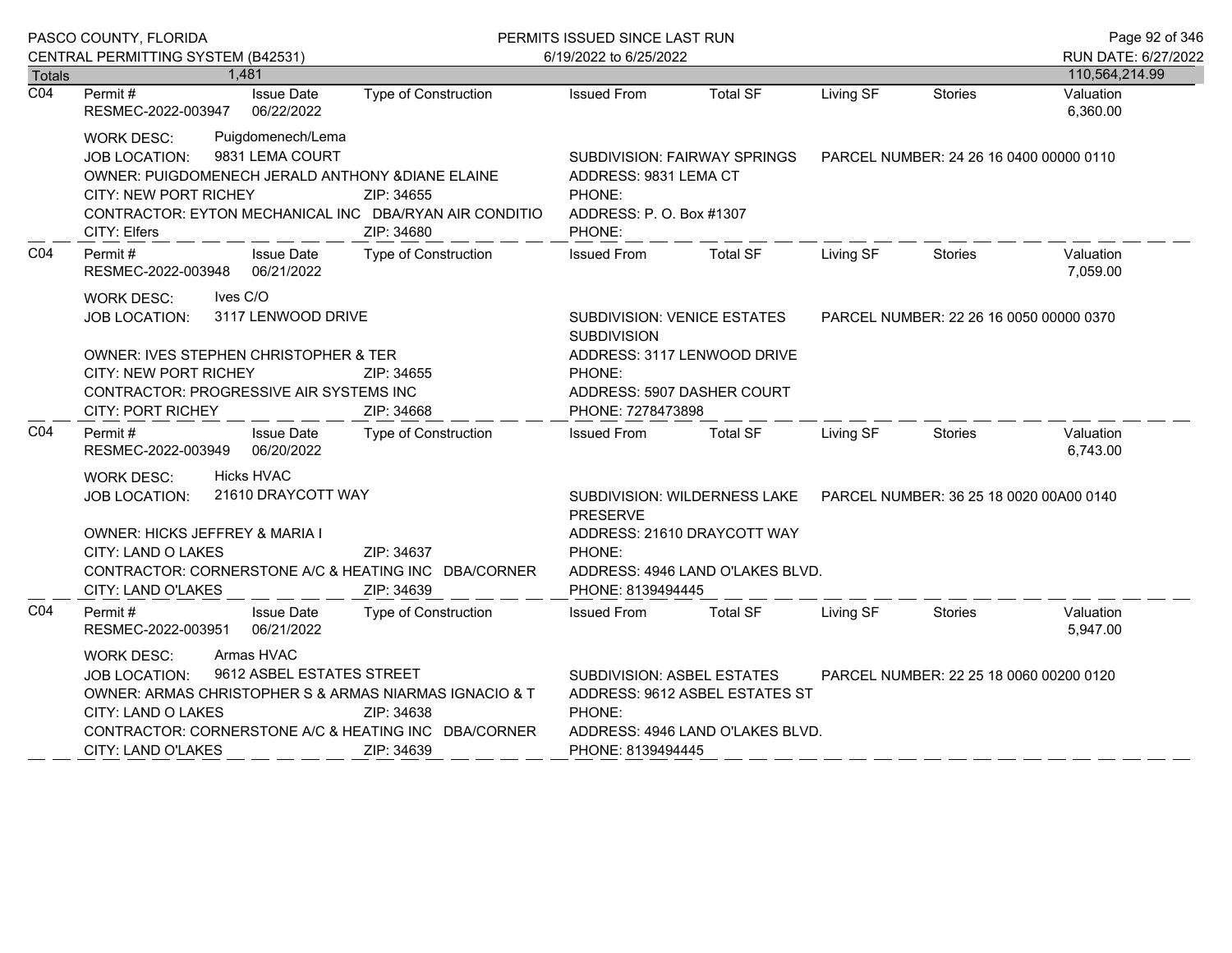|                  | PASCO COUNTY, FLORIDA                                                                                                                                                                          |                                               | PERMITS ISSUED SINCE LAST RUN                                                             |                                                                        |                                         |                                         | Page 93 of 346        |
|------------------|------------------------------------------------------------------------------------------------------------------------------------------------------------------------------------------------|-----------------------------------------------|-------------------------------------------------------------------------------------------|------------------------------------------------------------------------|-----------------------------------------|-----------------------------------------|-----------------------|
|                  | CENTRAL PERMITTING SYSTEM (B42531)                                                                                                                                                             |                                               | 6/19/2022 to 6/25/2022                                                                    |                                                                        |                                         |                                         | RUN DATE: 6/27/2022   |
| <b>Totals</b>    | 1,481                                                                                                                                                                                          |                                               |                                                                                           |                                                                        | Living SF                               |                                         | 110,564,214.99        |
| $\overline{CO4}$ | Permit#<br><b>Issue Date</b><br>RESMEC-2022-003955<br>06/20/2022                                                                                                                               | <b>Type of Construction</b>                   | <b>Issued From</b>                                                                        | <b>Total SF</b>                                                        |                                         | <b>Stories</b>                          | Valuation<br>7,366.16 |
|                  | <b>WORK DESC:</b><br>Irons<br>35129 MAKENZIE STREET<br><b>JOB LOCATION:</b>                                                                                                                    | SUBDIVISION: COLONY HILLS<br><b>COMMUNITY</b> |                                                                                           |                                                                        | PARCEL NUMBER: 20 26 21 0040 00000 1880 |                                         |                       |
|                  | OWNER: IRONS GERALD W & CAROL A<br>CITY: ALIQUIPPA<br>CONTRACTOR: CHRIS' A/C COMPANY<br>CITY: DADE CITY                                                                                        | ZIP: 15001<br>ZIP: 33525                      | ADDRESS: 2872 PATTERSON DR<br>PHONE:<br>ADDRESS: 12232 US HWY 301<br>PHONE:               |                                                                        |                                         |                                         |                       |
| CO <sub>4</sub>  | Permit#<br><b>Issue Date</b><br>RESMEC-2022-003956<br>06/20/2022                                                                                                                               | Type of Construction                          | <b>Issued From</b>                                                                        | <b>Total SF</b>                                                        | Living SF                               | Stories                                 | Valuation<br>6,500.00 |
|                  | GILLESPIE, BILL<br><b>WORK DESC:</b><br>10834 FREEDOM DRIVE<br><b>JOB LOCATION:</b>                                                                                                            |                                               | <b>SUBDIVISION: SENATE MANOR</b><br><b>MOBILE HOME PARK</b>                               |                                                                        | PARCEL NUMBER: 16 25 16 003A 00000 2510 |                                         |                       |
|                  | OWNER: GILLESPIE WILLIAM J<br><b>CITY: PORT RICHEY</b><br>ZIP: 34668<br>CONTRACTOR: AMEN AIR INC<br>CITY: PORT RICHEY<br>ZIP: 34668-1752                                                       |                                               | ADDRESS: 10838 FREEDOM DR<br>PHONE:<br>ADDRESS: 10137 MIDAS DRIVE<br>PHONE:               |                                                                        |                                         |                                         |                       |
| CO <sub>4</sub>  | Permit#<br><b>Issue Date</b><br>RESMEC-2022-003959<br>06/23/2022                                                                                                                               | <b>Type of Construction</b>                   | <b>Issued From</b>                                                                        | <b>Total SF</b>                                                        | Living SF                               | Stories                                 | Valuation<br>7,400.00 |
|                  | Haring<br><b>WORK DESC:</b><br>30613 WAY DRIVE<br>JOB LOCATION:                                                                                                                                |                                               | <b>BRANCH ESTATES</b>                                                                     | <b>SUBDIVISION: WILLIAMS DOUBLE</b>                                    |                                         | PARCEL NUMBER: 33 25 20 0010 00000 0470 |                       |
|                  | OWNER: HARING MARY LOU & RUSSELL & RO<br>CITY: WESLEY CHAPEL<br>CONTRACTOR: IERNAS HEATING & COOLING INC<br>CITY: LUTZ                                                                         | ZIP: 33545<br>ZIP: 33549                      | ADDRESS: 30613 WAY DR<br>PHONE:<br>ADDRESS: 18843 US HWY 41 NORTH<br>PHONE: 8663232665    |                                                                        |                                         |                                         |                       |
| CO <sub>4</sub>  | <b>Issue Date</b><br>Permit#<br>RESMEC-2022-003964<br>06/20/2022                                                                                                                               | <b>Type of Construction</b>                   | <b>Issued From</b>                                                                        | <b>Total SF</b>                                                        | Living SF                               | <b>Stories</b>                          | Valuation<br>7,000.00 |
|                  | <b>BUTTS</b><br><b>WORK DESC:</b><br>7335 CORDOBA AVENUE<br>JOB LOCATION:                                                                                                                      |                                               | CO SUB                                                                                    | SUBDIVISION: PORT RICHEY LAND  PARCEL NUMBER: 03 26 16 0070 03800 0000 |                                         |                                         |                       |
|                  | OWNER: MHC HACIENDA VILLAGE LLCC/O DUFF & PHELPS, A KRO<br><b>CITY: CHICAGO</b><br>ZIP: 60607<br>CONTRACTOR: AMERICAN RESIDENTIAL SERVICES OF FLORIDA IN<br>CITY: St. Petersburg<br>ZIP: 33716 |                                               | ADDRESS: 917 W WASHINGTON MS 316<br>PHONE:<br>ADDRESS: 3340 Scherer Drive North<br>PHONE: |                                                                        |                                         |                                         |                       |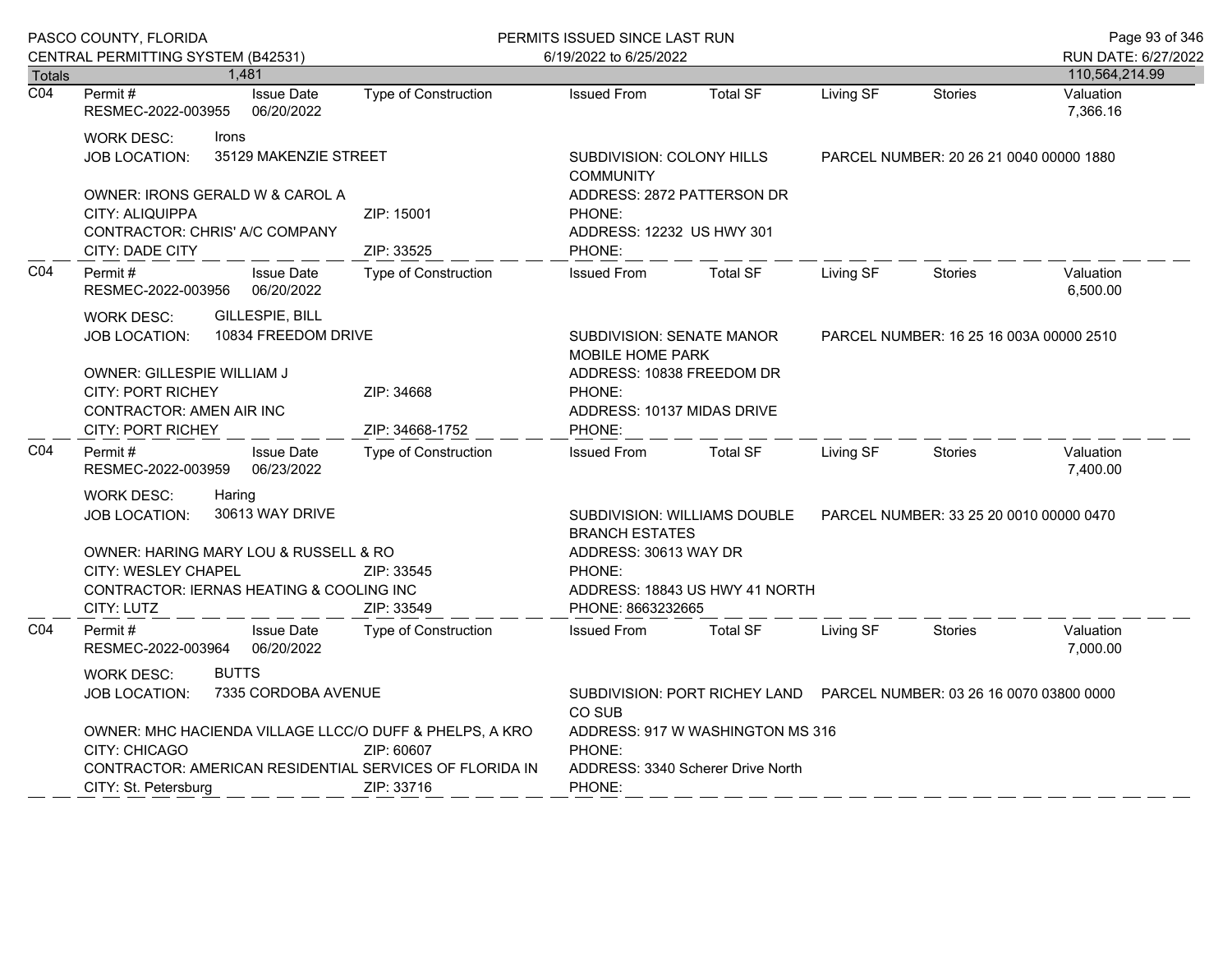|                  | PASCO COUNTY, FLORIDA                                                                                                                                                                                                                                             |                             | PERMITS ISSUED SINCE LAST RUN                                                                                       |                                                                  |                                         |                                         |                                       |
|------------------|-------------------------------------------------------------------------------------------------------------------------------------------------------------------------------------------------------------------------------------------------------------------|-----------------------------|---------------------------------------------------------------------------------------------------------------------|------------------------------------------------------------------|-----------------------------------------|-----------------------------------------|---------------------------------------|
| Totals           | CENTRAL PERMITTING SYSTEM (B42531)<br>1.481                                                                                                                                                                                                                       |                             | 6/19/2022 to 6/25/2022                                                                                              |                                                                  |                                         |                                         | RUN DATE: 6/27/2022<br>110,564,214.99 |
| $\overline{CO4}$ | <b>Issue Date</b><br>Permit #<br>RESMEC-2022-003967<br>06/23/2022                                                                                                                                                                                                 | <b>Type of Construction</b> | <b>Issued From</b>                                                                                                  | <b>Total SF</b>                                                  | Living SF                               | <b>Stories</b>                          | Valuation<br>6,400.00                 |
|                  | <b>JOHNSON</b><br><b>WORK DESC:</b><br>10824 LAQUINTA DRIVE<br><b>JOB LOCATION:</b>                                                                                                                                                                               |                             | SUBDIVISION: TALL PINES AT<br><b>RIVER RIDGE</b>                                                                    |                                                                  |                                         | PARCEL NUMBER: 31 25 17 0040 00000 0160 |                                       |
|                  | OWNER: JOHNSON SUSAN E<br>CITY: NEW PORT RICHEY<br>ZIP: 34654<br><b>CONTRACTOR: SCHMITT INC</b><br>ZIP: 34667<br>CITY: HUDSON                                                                                                                                     |                             | ADDRESS: 10824 LAQUINTA DR<br>PHONE:<br>ADDRESS: 17935 US HWY 19<br>PHONE: 7278689531                               |                                                                  |                                         |                                         |                                       |
| CO <sub>4</sub>  | Permit#<br><b>Issue Date</b><br>06/20/2022<br>RESMEC-2022-003974                                                                                                                                                                                                  | Type of Construction        | <b>Issued From</b>                                                                                                  | <b>Total SF</b>                                                  | Living SF                               | <b>Stories</b>                          | Valuation<br>5,800.00                 |
|                  | Wahl house<br><b>WORK DESC:</b><br>3633 BIGELOW DRIVE<br><b>JOB LOCATION:</b><br>OWNER: WAHL WANDA L & ROBERT L<br><b>CITY: HOLIDAY</b><br>ZIP: 34691<br>CONTRACTOR: RM MECHANICAL AIR CONDITIONING SERVICES LLC<br>ZIP: 34690<br>CITY: HOLIDAY                   |                             | SUBDIVISION: ALOHA GARDENS<br>ADDRESS: 3633 BIGELOW DRIVE<br>PHONE:<br>ADDRESS: 1516 TOLEDO ST<br>PHONE: 7278155105 |                                                                  |                                         | PARCEL NUMBER: 25 26 15 0040 00000 1740 |                                       |
| CO <sub>4</sub>  | Permit#<br><b>Issue Date</b><br>06/19/2022<br>RESMEC-2022-003975                                                                                                                                                                                                  | Type of Construction        | <b>Issued From</b>                                                                                                  | <b>Total SF</b>                                                  | Living SF                               | Stories                                 | Valuation<br>7,200.00                 |
|                  | <b>LONG</b><br><b>WORK DESC:</b><br>8014 MERRIMAC DRIVE<br><b>JOB LOCATION:</b><br><b>OWNER: LONG CHRISTINE E</b><br><b>CITY: PORT RICHEY</b><br>ZIP: 34668<br>CONTRACTOR: COOLQUEST INC<br>CITY: NEW PORT RICHEY<br>ZIP: 34653-0000                              |                             | SUBDIVISION: TIMBER OAKS<br>ADDRESS: 8014 MERRIMAC DR<br>PHONE:<br>PHONE:                                           | ADDRESS: 7817 RUTILLIO COURT                                     | PARCEL NUMBER: 11 25 16 0150 00000 0570 |                                         |                                       |
| CO <sub>4</sub>  | Permit#<br><b>Issue Date</b><br>RESMEC-2022-003976<br>06/19/2022                                                                                                                                                                                                  | Type of Construction        | <b>Issued From</b>                                                                                                  | <b>Total SF</b>                                                  | Living SF                               | <b>Stories</b>                          | Valuation<br>16,885.00                |
|                  | Giordano<br><b>WORK DESC:</b><br>21025 LAKE TALIA BOULEVARD<br><b>JOB LOCATION:</b><br>OWNER: GIORDANO JOSEPH P III & STELLA<br>CITY: PUNTA GORDA<br>ZIP: 33955<br>CONTRACTOR: THE ENERGY WHISPERER HOME SERVICES LLC<br><b>CITY: WESLEY CHAPEL</b><br>ZIP: 33544 |                             | SUBDIVISION: LAKE TALIA<br>ADDRESS: 7535 COCO PLUM<br>PHONE:<br>ADDRESS: 2605 ROSEHAVEN DRIVE<br>PHONE: 8137840920  |                                                                  |                                         | PARCEL NUMBER: 13 26 18 0090 00300 0060 |                                       |
| CO <sub>4</sub>  | Permit#<br><b>Issue Date</b><br>RESMEC-2022-003977<br>06/20/2022                                                                                                                                                                                                  | Type of Construction        | <b>Issued From</b>                                                                                                  | <b>Total SF</b>                                                  | Living SF                               | Stories                                 | Valuation<br>6,000.00                 |
|                  | 31010 stone arch<br><b>WORK DESC:</b><br>31010 STONE ARCH AVENUE<br><b>JOB LOCATION:</b><br><b>OWNER: ROTHSTEIN SCOTT &amp; KATHLEEN</b><br><b>CITY: WESLEY CHAPEL</b><br>ZIP: 33545<br>CONTRACTOR: I CARE AIR CARE LLC<br>CITY: WESLEY CHAPEL<br>ZIP: 33544      |                             | SUBDIVISION: BRIDGEWATER<br>PHONE:<br>PHONE: 8133952324                                                             | ADDRESS: 31010 STONE ARCH AVE<br>ADDRESS: 27022 FOAMFLOWER BLVD. |                                         | PARCEL NUMBER: 34 25 20 0030 00500 0180 |                                       |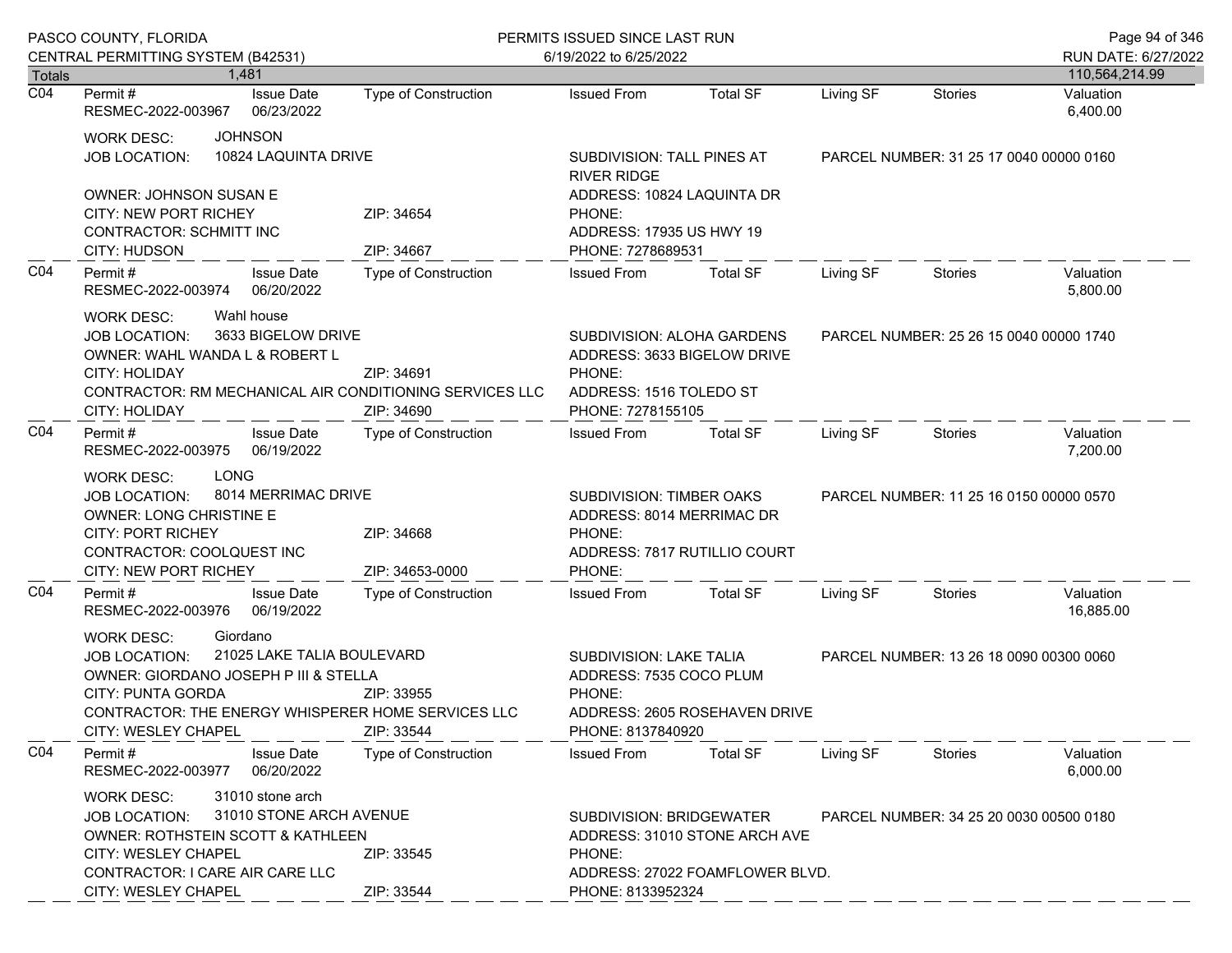|                  | PASCO COUNTY, FLORIDA                                                                                                                                                                                                      |                                                             | PERMITS ISSUED SINCE LAST RUN                                                                                   |                             |                                         |                                         | Page 95 of 346         |
|------------------|----------------------------------------------------------------------------------------------------------------------------------------------------------------------------------------------------------------------------|-------------------------------------------------------------|-----------------------------------------------------------------------------------------------------------------|-----------------------------|-----------------------------------------|-----------------------------------------|------------------------|
|                  | CENTRAL PERMITTING SYSTEM (B42531)                                                                                                                                                                                         |                                                             | 6/19/2022 to 6/25/2022                                                                                          |                             |                                         |                                         | RUN DATE: 6/27/2022    |
| <b>Totals</b>    | 1,481                                                                                                                                                                                                                      |                                                             |                                                                                                                 |                             |                                         |                                         | 110,564,214.99         |
| $\overline{CO4}$ | Permit#<br><b>Issue Date</b><br>06/20/2022<br>RESMEC-2022-003978                                                                                                                                                           | Type of Construction                                        | <b>Issued From</b>                                                                                              | <b>Total SF</b>             | Living SF                               | <b>Stories</b>                          | Valuation<br>4,500.00  |
|                  | 5708 ANDREA<br><b>WORK DESC:</b><br>5708 ANDREA DRIVE<br><b>JOB LOCATION:</b><br><b>OWNER: KYRIAKAKOS HARILAOS &amp; MARIA</b><br>CITY: LUTHERVILLE TIMONIUM<br>CONTRACTOR: MODERN AIR INC<br><b>CITY: NEW PORT RICHEY</b> | ZIP: 21093<br>ZIP: 34652                                    | SUBDIVISION: LA VILLA GARDENS<br>ADDRESS: 127 E PADONIA RD<br>PHONE:<br>ADDRESS: 5804 DELAWARE AVE<br>PHONE:    |                             | PARCEL NUMBER: 20 26 16 0660 00D00 0390 |                                         |                        |
| CO <sub>4</sub>  | <b>Issue Date</b><br>Permit#<br>06/20/2022<br>RESMEC-2022-003979                                                                                                                                                           | <b>Type of Construction</b>                                 | <b>Issued From</b>                                                                                              | <b>Total SF</b>             | Living SF                               | <b>Stories</b>                          | Valuation<br>7,450.00  |
|                  | Mutz/Shadberry<br><b>WORK DESC:</b><br>13219 SHADBERRY LANE<br>JOB LOCATION:<br>OWNER: MUTZ JEFFREY A & LAURA B<br><b>CITY: BAYONET POINT</b><br>CONTRACTOR: MCWILLIAMS & SON INC<br>CITY: Port Richey                     | ZIP: 34667<br>ZIP: 34668                                    | SUBDIVISION: RAVENSWOOD<br><b>VILLAGE</b><br>PHONE:<br>ADDRESS: 6211 Springer Drive<br>PHONE:                   | ADDRESS: 13219 SHADBERRY LN |                                         | PARCEL NUMBER: 35 24 16 0010 00000 6120 |                        |
| CO <sub>4</sub>  | <b>Issue Date</b><br>Permit#<br>06/20/2022<br>RESMEC-2022-003980                                                                                                                                                           | <b>Type of Construction</b>                                 | <b>Issued From</b>                                                                                              | <b>Total SF</b>             | Living SF                               | <b>Stories</b>                          | Valuation<br>15,125.00 |
|                  | <b>BrooksInstallSP</b><br>WORK DESC:<br>2035 MOUNTAIN ASH WAY<br>JOB LOCATION:<br>OWNER: SMITH JACQUELINE M & BROOKS RH<br><b>CITY: NEW PORT RICHEY</b><br>CONTRACTOR: HEATWAVE ST PETE LLC                                | ZIP: 34655                                                  | SUBDIVISION: MAGNOLIA<br><b>ESTATES</b><br>ADDRESS: 2035 MOUNTAIN ASH WAY<br>PHONE:<br>ADDRESS: 10161 49TH ST N |                             | PARCEL NUMBER: 28 26 16 0120 00000 0410 |                                         |                        |
| CO <sub>4</sub>  | <b>CITY: PINELLAS PARK</b><br>Permit#<br><b>Issue Date</b><br>RESMEC-2022-003981<br>06/20/2022                                                                                                                             | ZIP: 33762<br><b>Type of Construction</b>                   | PHONE:<br><b>Issued From</b>                                                                                    | <b>Total SF</b>             | Living SF                               | <b>Stories</b>                          | Valuation<br>9,596.00  |
|                  | <b>VANDENBURGH</b><br><b>WORK DESC:</b><br>7602 ROLAND COURT<br><b>JOB LOCATION:</b><br>OWNER: VANDENBURGH DAVID J SR<br><b>CITY: NEW PORT RICHEY</b>                                                                      | ZIP: 34654                                                  | SUBDIVISION: TALL PINES AT<br><b>RIVER RIDGE</b><br>ADDRESS: 7602 ROLAND CT<br>PHONE:                           |                             |                                         | PARCEL NUMBER: 31 25 17 0220 00000 2160 |                        |
|                  | CONTRACTOR: ALEXA AIR LLC DBA/AND SERVICES<br><b>CITY: TAMPA</b>                                                                                                                                                           | ADDRESS: 6008 JET PORT INDUSTRIAL BLVD<br>PHONE: 8134454818 |                                                                                                                 |                             |                                         |                                         |                        |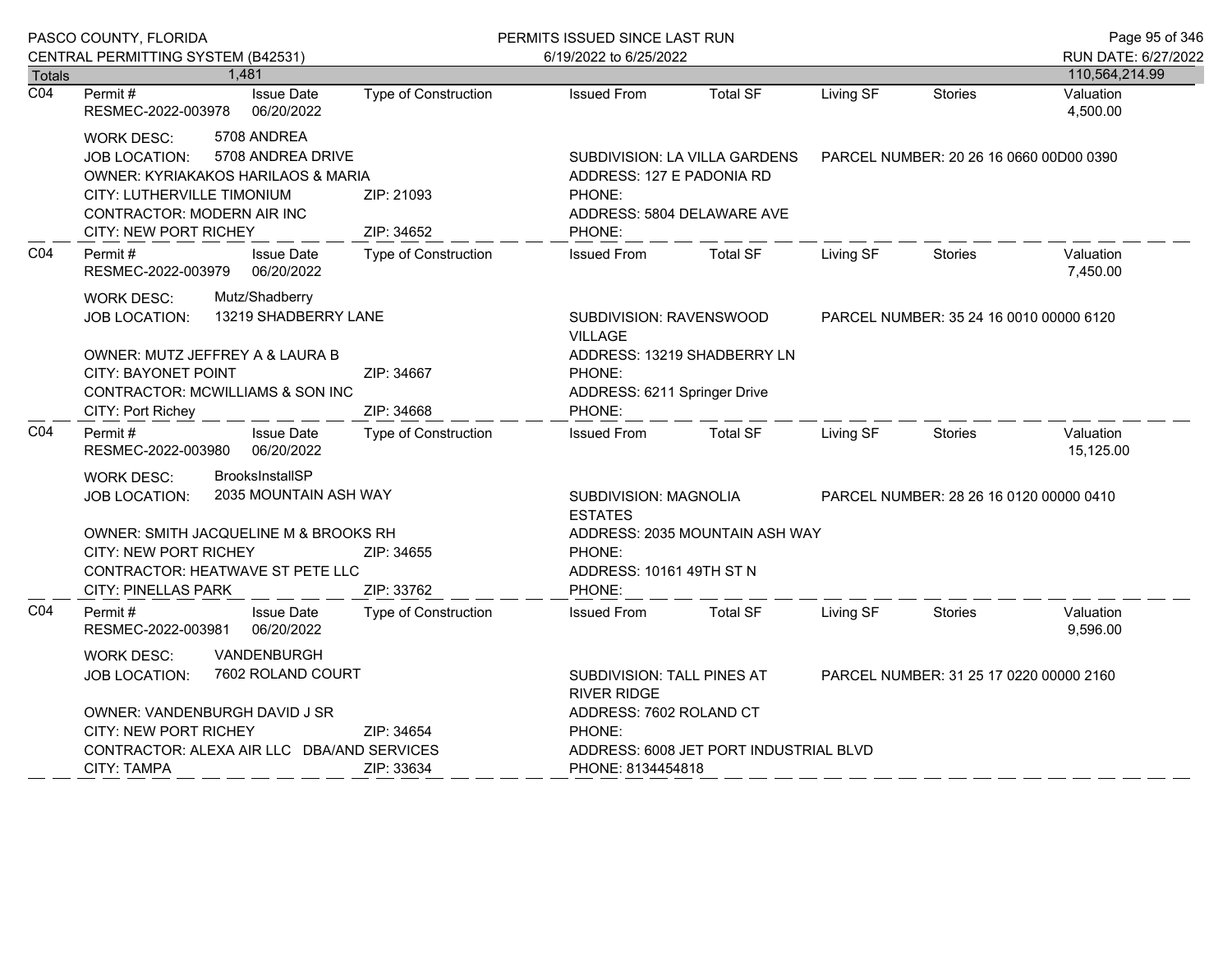| PASCO COUNTY, FLORIDA |                                                                                                                                                                                                                                   |                                 |                                                                                                                            | PERMITS ISSUED SINCE LAST RUN                                                                                |                                         |           |                                         | Page 96 of 346                        |
|-----------------------|-----------------------------------------------------------------------------------------------------------------------------------------------------------------------------------------------------------------------------------|---------------------------------|----------------------------------------------------------------------------------------------------------------------------|--------------------------------------------------------------------------------------------------------------|-----------------------------------------|-----------|-----------------------------------------|---------------------------------------|
| <b>Totals</b>         | CENTRAL PERMITTING SYSTEM (B42531)                                                                                                                                                                                                | 1,481                           |                                                                                                                            | 6/19/2022 to 6/25/2022                                                                                       |                                         |           |                                         | RUN DATE: 6/27/2022<br>110,564,214.99 |
| $\overline{CO4}$      | Permit #<br>RESMEC-2022-003982                                                                                                                                                                                                    | <b>Issue Date</b><br>06/20/2022 | Type of Construction                                                                                                       | <b>Issued From</b>                                                                                           | <b>Total SF</b>                         | Living SF | <b>Stories</b>                          | Valuation<br>6,691.00                 |
|                       | Capuano HVAC<br><b>WORK DESC:</b><br>3737 EAST LAKE DRIVE<br><b>JOB LOCATION:</b><br><b>OWNER: CAPUANO SUSANNE C</b>                                                                                                              |                                 | SUBDIVISION: LAKE PADGETT<br><b>ESTATES</b>                                                                                |                                                                                                              | PARCEL NUMBER: 19 26 19 0520 00000 3730 |           |                                         |                                       |
|                       | CITY: LAND O LAKES<br>ZIP: 34639<br>CONTRACTOR: CORNERSTONE A/C & HEATING INC DBA/CORNER<br>CITY: LAND O'LAKES<br>ZIP: 34639                                                                                                      |                                 | ADDRESS: 3737 E LAKE DR<br>PHONE:<br>ADDRESS: 4946 LAND O'LAKES BLVD.<br>PHONE: 8139494445                                 |                                                                                                              |                                         |           |                                         |                                       |
| CO <sub>4</sub>       | Permit#<br>RESMEC-2022-003983                                                                                                                                                                                                     | <b>Issue Date</b><br>06/21/2022 | Type of Construction                                                                                                       | <b>Issued From</b>                                                                                           | <b>Total SF</b>                         | Living SF | <b>Stories</b>                          | Valuation<br>2,385.00                 |
|                       | <b>WORK DESC:</b><br>Nakonechnyj<br>7733 EUREKA DRIVE<br><b>JOB LOCATION:</b><br><b>OWNER: ROBYN NAKONECHNYJ</b><br><b>CITY: HUDSON</b><br>ZIP: 34667<br>CONTRACTOR: U S A/C & HEATING REFRIGERATION CORP                         |                                 |                                                                                                                            | SUBDIVISION: COUNTRY OAKS I<br>CONDOMINIUM<br>ADDRESS: 7733 EUREKA DR<br>PHONE:<br>ADDRESS: 5827 13TH AVENUE |                                         |           | PARCEL NUMBER: 34 24 16 014A 00200 2010 |                                       |
| CO <sub>4</sub>       | <b>CITY: NEW PORT RICHEY</b><br>Permit #<br>RESMEC-2022-003984                                                                                                                                                                    | <b>Issue Date</b><br>06/20/2022 | ZIP: 34652<br><b>Type of Construction</b>                                                                                  | PHONE:<br><b>Issued From</b>                                                                                 | <b>Total SF</b>                         | Living SF | <b>Stories</b>                          | Valuation<br>5,500.00                 |
|                       | YOUNG<br><b>WORK DESC:</b><br>16998 MAMMOTH CAVE AVENUE<br><b>JOB LOCATION:</b><br>OWNER: YOUNG STEVEN G<br>CITY: HUDSON<br>ZIP: 34667<br>CONTRACTOR: ASSURED COMFORT HEATING & COOLING<br><b>CITY: SPRING HILL</b><br>ZIP: 34611 |                                 | <b>SUBDIVISION: CITY RETREATS</b><br>ADDRESS: 13220 HOUSTON AVE LOT 101<br>PHONE:<br>ADDRESS: P. O. Box #3673<br>PHONE:    |                                                                                                              |                                         |           | PARCEL NUMBER: 15 24 17 0010 00000 1011 |                                       |
| CO <sub>4</sub>       | Permit#<br>RESMEC-2022-003985                                                                                                                                                                                                     | <b>Issue Date</b><br>06/20/2022 | <b>Type of Construction</b>                                                                                                | <b>Issued From</b>                                                                                           | <b>Total SF</b>                         | Living SF | <b>Stories</b>                          | Valuation<br>8,253.29                 |
|                       | <b>T.KNIGHT</b><br><b>WORK DESC:</b><br>7714 O BRIEN COURT<br>JOB LOCATION:<br>OWNER: KNIGHT TIMOTHY S REVOC TRUST & KNIGHT MONICA REV<br>CITY: HUDSON<br>ZIP: 34667                                                              |                                 | SUBDIVISION: COUNTRY OAKS I<br>PARCEL NUMBER: 34 24 16 014E 00500 5030<br>CONDOMINIUM<br>ADDRESS: 7714 OBRIEN CT<br>PHONE: |                                                                                                              |                                         |           |                                         |                                       |
|                       | CITY: VALRICO                                                                                                                                                                                                                     |                                 | CONTRACTOR: RJ KIELTY PLUMBING HEATING & COOLING INC<br>ZIP: 33594                                                         | ADDRESS: 123 N. MILLER ROAD<br>PHONE:                                                                        |                                         |           |                                         |                                       |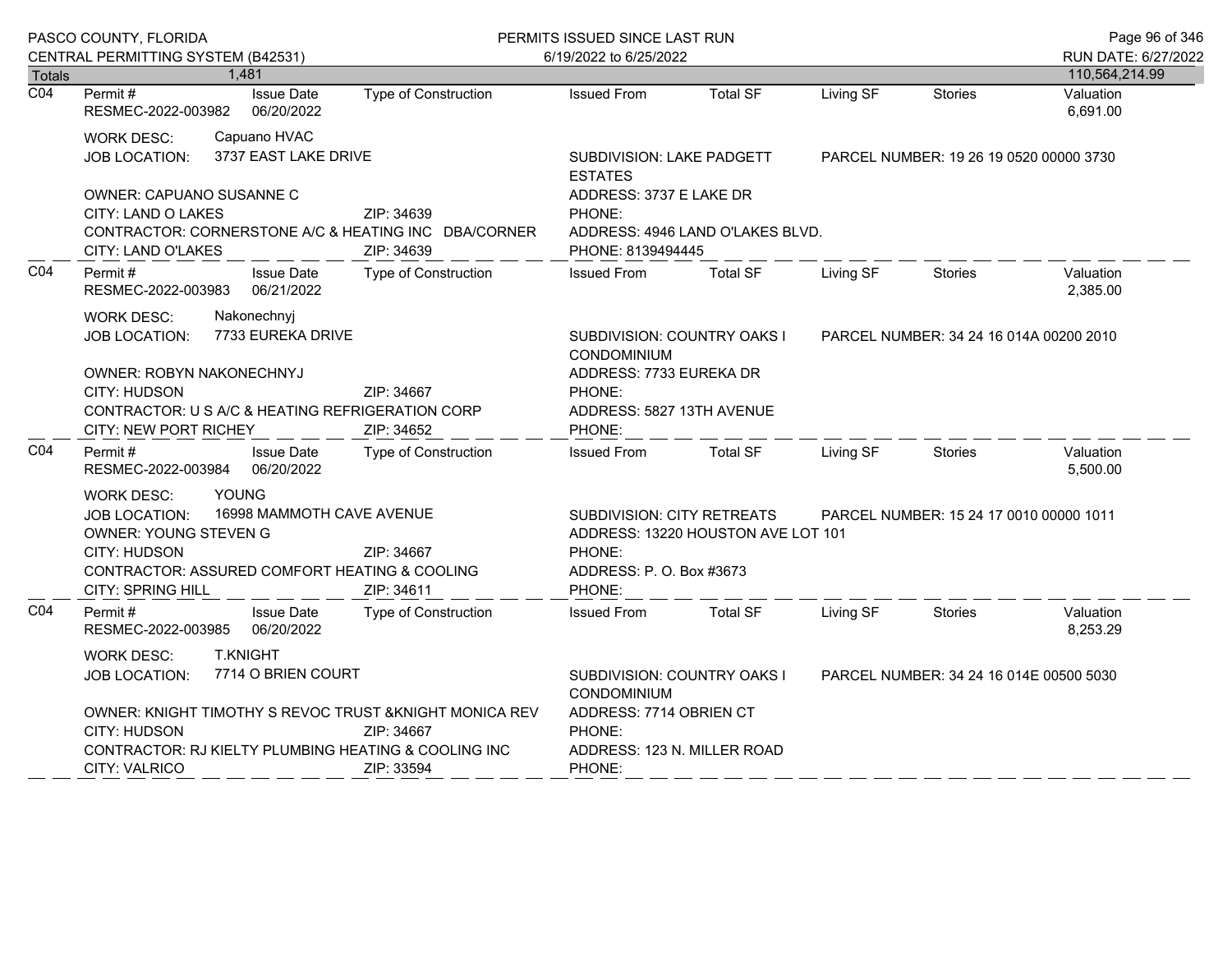| CENTRAL PERMITTING SYSTEM (B42531)<br>6/19/2022 to 6/25/2022<br>1,481<br>110,564,214.99<br><b>Totals</b><br>$\overline{CO4}$<br><b>Total SF</b><br>Living SF<br>Stories<br>Permit#<br><b>Issue Date</b><br>Type of Construction<br><b>Issued From</b><br>Valuation<br>06/20/2022<br>RESMEC-2022-003986<br>6,950.00<br>Tecoma 4 Ton HVAC<br><b>WORK DESC:</b><br>10344 TECOMA DRIVE<br>JOB LOCATION:<br>SUBDIVISION: FOX WOOD<br>PARCEL NUMBER: 31 26 17 0060 00000 6060<br><b>OWNER: LETICH MANAGEMENT LLC</b><br>ADDRESS: 1609 PARILLA CIR<br><b>CITY: TRINITY</b><br>ZIP: 34655<br>PHONE:<br>CONTRACTOR: AIRPROMPT HEATING AIR CONDITIONING INC<br>ADDRESS: 5419 Miles Blvd.<br><b>CITY: PORT RICHEY</b><br>ZIP: 34668<br>PHONE:<br>CO <sub>4</sub><br><b>Total SF</b><br>Valuation<br>Permit#<br><b>Issue Date</b><br>Type of Construction<br><b>Issued From</b><br>Living SF<br><b>Stories</b><br>06/20/2022<br>5,959.00<br>RESMEC-2022-003987<br>Gates<br><b>WORK DESC:</b><br>7200 ELIZABETH AVENUE<br>JOB LOCATION:<br>SUBDIVISION: BAYONET POINT<br>PARCEL NUMBER: 03 25 16 0010 00E00 0040<br><b>ANNEX</b><br>ADDRESS: 7200 ELIZABETH AVE<br>OWNER: GATES BRIAN J ESTATE OF<br>CITY: HUDSON<br>ZIP: 34667<br>PHONE:<br>CONTRACTOR: BILL BOWERS A/C AND HEATING INC<br>ADDRESS: 7316 ISLANDER LN<br><b>CITY: HUDSON</b><br>ZIP: 34667<br>PHONE:<br>CO <sub>4</sub><br>Valuation<br>Permit#<br><b>Issue Date</b><br>Type of Construction<br><b>Issued From</b><br><b>Total SF</b><br>Living SF<br><b>Stories</b><br>6,500.00<br>RESMEC-2022-003989<br>06/20/2022<br><b>ADDAX</b><br><b>WORK DESC:</b><br>4729 ADDAX DRIVE<br>JOB LOCATION:<br>SUBDIVISION: PARK LAKE<br>PARCEL NUMBER: 14 26 16 005D 00000 0780<br><b>ESTATES</b><br>OWNER: CAMPBELL ELI AARON & CHRISTIE DEBORAH<br>ADDRESS: 4729 ADDAX DR<br>CITY: NEW PORT RICHEY<br>ZIP: 34653<br>PHONE:<br>CONTRACTOR: STEVE'S AIR CONDITIONING & HEATING INC<br>ADDRESS: 9347 DENTON AVE C-4<br>PHONE:<br>CITY: HUDSON<br>ZIP: 34667<br>CO <sub>4</sub><br><b>Issued From</b><br><b>Total SF</b><br>Living SF<br>Valuation<br>Permit #<br><b>Issue Date</b><br><b>Type of Construction</b><br><b>Stories</b><br>6,755.00<br>RESMEC-2022-003990<br>06/21/2022<br><b>Crescent Moon</b><br><b>WORK DESC:</b><br>8331 CRESCENT MOON DRIVE<br><b>JOB LOCATION:</b><br><b>SUBDIVISION: HUNTING CREEK</b><br>PARCEL NUMBER: 23 26 16 0070 00000 0890<br><b>MULTI - FAMILY</b><br>OWNER: SNIDER HOWARD A<br>ADDRESS: 8331 CRESCENT MOON DR<br><b>CITY: NEW PORT RICHEY</b><br>ZIP: 34655<br>PHONE:<br>CONTRACTOR: FLORIDA ENERGY A/C INC<br>ADDRESS: 4546-B TROUBLE CREEK ROAD<br><b>CITY: NEW PORT RICHEY</b><br>ZIP: 34652<br>PHONE: |  | PASCO COUNTY, FLORIDA |  | PERMITS ISSUED SINCE LAST RUN |  |  |  | Page 97 of 346      |
|---------------------------------------------------------------------------------------------------------------------------------------------------------------------------------------------------------------------------------------------------------------------------------------------------------------------------------------------------------------------------------------------------------------------------------------------------------------------------------------------------------------------------------------------------------------------------------------------------------------------------------------------------------------------------------------------------------------------------------------------------------------------------------------------------------------------------------------------------------------------------------------------------------------------------------------------------------------------------------------------------------------------------------------------------------------------------------------------------------------------------------------------------------------------------------------------------------------------------------------------------------------------------------------------------------------------------------------------------------------------------------------------------------------------------------------------------------------------------------------------------------------------------------------------------------------------------------------------------------------------------------------------------------------------------------------------------------------------------------------------------------------------------------------------------------------------------------------------------------------------------------------------------------------------------------------------------------------------------------------------------------------------------------------------------------------------------------------------------------------------------------------------------------------------------------------------------------------------------------------------------------------------------------------------------------------------------------------------------------------------------------------------------------------------------------------------------------------------------------------------------------------------------------------------------------------------------------------------------------------------------------------------------------------------------------------------|--|-----------------------|--|-------------------------------|--|--|--|---------------------|
|                                                                                                                                                                                                                                                                                                                                                                                                                                                                                                                                                                                                                                                                                                                                                                                                                                                                                                                                                                                                                                                                                                                                                                                                                                                                                                                                                                                                                                                                                                                                                                                                                                                                                                                                                                                                                                                                                                                                                                                                                                                                                                                                                                                                                                                                                                                                                                                                                                                                                                                                                                                                                                                                                             |  |                       |  |                               |  |  |  | RUN DATE: 6/27/2022 |
|                                                                                                                                                                                                                                                                                                                                                                                                                                                                                                                                                                                                                                                                                                                                                                                                                                                                                                                                                                                                                                                                                                                                                                                                                                                                                                                                                                                                                                                                                                                                                                                                                                                                                                                                                                                                                                                                                                                                                                                                                                                                                                                                                                                                                                                                                                                                                                                                                                                                                                                                                                                                                                                                                             |  |                       |  |                               |  |  |  |                     |
|                                                                                                                                                                                                                                                                                                                                                                                                                                                                                                                                                                                                                                                                                                                                                                                                                                                                                                                                                                                                                                                                                                                                                                                                                                                                                                                                                                                                                                                                                                                                                                                                                                                                                                                                                                                                                                                                                                                                                                                                                                                                                                                                                                                                                                                                                                                                                                                                                                                                                                                                                                                                                                                                                             |  |                       |  |                               |  |  |  |                     |
|                                                                                                                                                                                                                                                                                                                                                                                                                                                                                                                                                                                                                                                                                                                                                                                                                                                                                                                                                                                                                                                                                                                                                                                                                                                                                                                                                                                                                                                                                                                                                                                                                                                                                                                                                                                                                                                                                                                                                                                                                                                                                                                                                                                                                                                                                                                                                                                                                                                                                                                                                                                                                                                                                             |  |                       |  |                               |  |  |  |                     |
|                                                                                                                                                                                                                                                                                                                                                                                                                                                                                                                                                                                                                                                                                                                                                                                                                                                                                                                                                                                                                                                                                                                                                                                                                                                                                                                                                                                                                                                                                                                                                                                                                                                                                                                                                                                                                                                                                                                                                                                                                                                                                                                                                                                                                                                                                                                                                                                                                                                                                                                                                                                                                                                                                             |  |                       |  |                               |  |  |  |                     |
|                                                                                                                                                                                                                                                                                                                                                                                                                                                                                                                                                                                                                                                                                                                                                                                                                                                                                                                                                                                                                                                                                                                                                                                                                                                                                                                                                                                                                                                                                                                                                                                                                                                                                                                                                                                                                                                                                                                                                                                                                                                                                                                                                                                                                                                                                                                                                                                                                                                                                                                                                                                                                                                                                             |  |                       |  |                               |  |  |  |                     |
|                                                                                                                                                                                                                                                                                                                                                                                                                                                                                                                                                                                                                                                                                                                                                                                                                                                                                                                                                                                                                                                                                                                                                                                                                                                                                                                                                                                                                                                                                                                                                                                                                                                                                                                                                                                                                                                                                                                                                                                                                                                                                                                                                                                                                                                                                                                                                                                                                                                                                                                                                                                                                                                                                             |  |                       |  |                               |  |  |  |                     |
|                                                                                                                                                                                                                                                                                                                                                                                                                                                                                                                                                                                                                                                                                                                                                                                                                                                                                                                                                                                                                                                                                                                                                                                                                                                                                                                                                                                                                                                                                                                                                                                                                                                                                                                                                                                                                                                                                                                                                                                                                                                                                                                                                                                                                                                                                                                                                                                                                                                                                                                                                                                                                                                                                             |  |                       |  |                               |  |  |  |                     |
|                                                                                                                                                                                                                                                                                                                                                                                                                                                                                                                                                                                                                                                                                                                                                                                                                                                                                                                                                                                                                                                                                                                                                                                                                                                                                                                                                                                                                                                                                                                                                                                                                                                                                                                                                                                                                                                                                                                                                                                                                                                                                                                                                                                                                                                                                                                                                                                                                                                                                                                                                                                                                                                                                             |  |                       |  |                               |  |  |  |                     |
|                                                                                                                                                                                                                                                                                                                                                                                                                                                                                                                                                                                                                                                                                                                                                                                                                                                                                                                                                                                                                                                                                                                                                                                                                                                                                                                                                                                                                                                                                                                                                                                                                                                                                                                                                                                                                                                                                                                                                                                                                                                                                                                                                                                                                                                                                                                                                                                                                                                                                                                                                                                                                                                                                             |  |                       |  |                               |  |  |  |                     |
|                                                                                                                                                                                                                                                                                                                                                                                                                                                                                                                                                                                                                                                                                                                                                                                                                                                                                                                                                                                                                                                                                                                                                                                                                                                                                                                                                                                                                                                                                                                                                                                                                                                                                                                                                                                                                                                                                                                                                                                                                                                                                                                                                                                                                                                                                                                                                                                                                                                                                                                                                                                                                                                                                             |  |                       |  |                               |  |  |  |                     |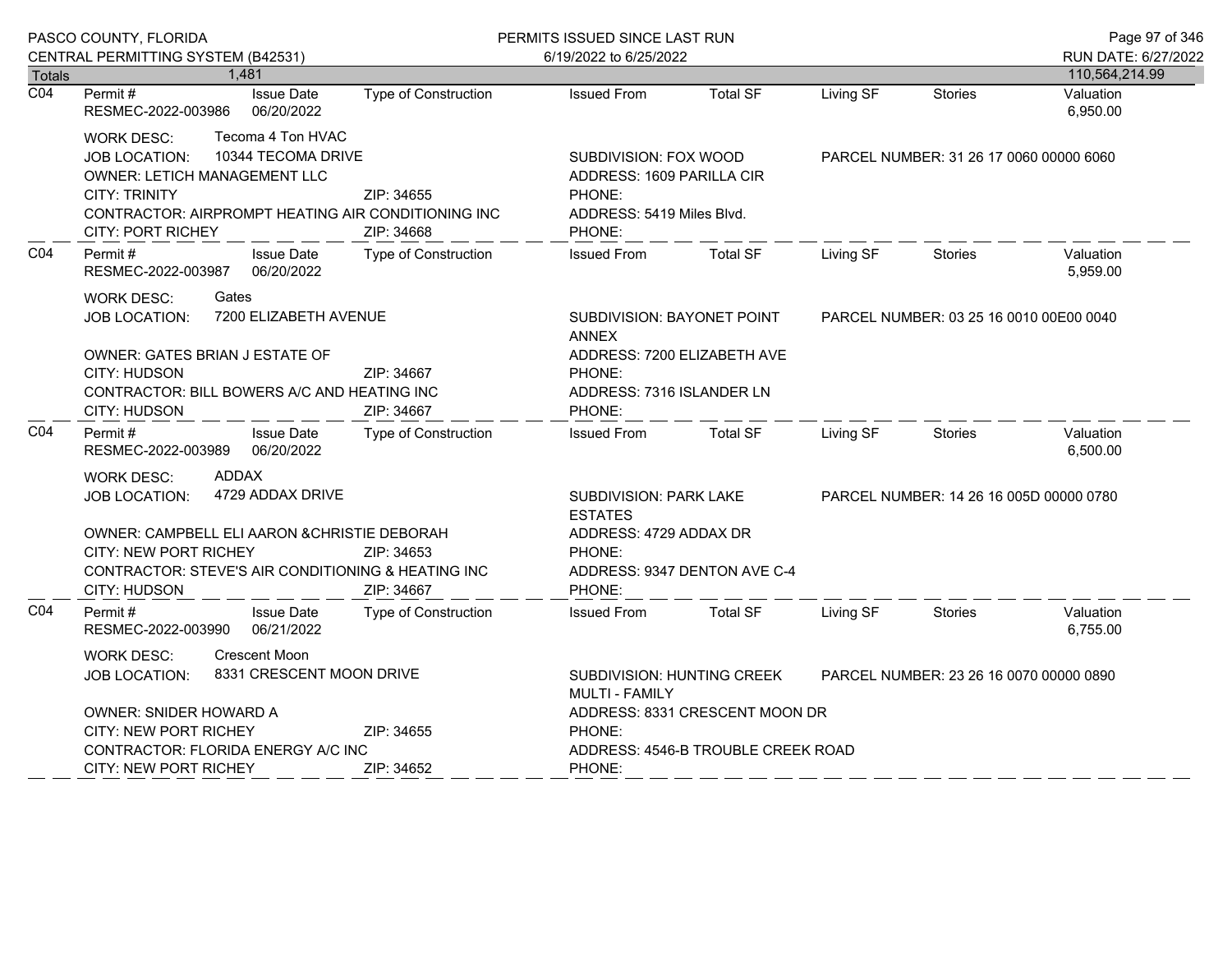| PASCO COUNTY, FLORIDA |                                                                                                                                                                                                                                                       |                                                                                                                                                                  | PERMITS ISSUED SINCE LAST RUN                                                                                  | Page 98 of 346                                                      |                                         |                                         |                                       |
|-----------------------|-------------------------------------------------------------------------------------------------------------------------------------------------------------------------------------------------------------------------------------------------------|------------------------------------------------------------------------------------------------------------------------------------------------------------------|----------------------------------------------------------------------------------------------------------------|---------------------------------------------------------------------|-----------------------------------------|-----------------------------------------|---------------------------------------|
| <b>Totals</b>         | CENTRAL PERMITTING SYSTEM (B42531)<br>1.481                                                                                                                                                                                                           |                                                                                                                                                                  | 6/19/2022 to 6/25/2022                                                                                         |                                                                     |                                         |                                         | RUN DATE: 6/27/2022<br>110,564,214.99 |
| $\overline{CO4}$      | <b>Issue Date</b><br>Permit #<br>RESMEC-2022-003991<br>06/20/2022                                                                                                                                                                                     | Type of Construction                                                                                                                                             | <b>Issued From</b>                                                                                             | <b>Total SF</b>                                                     | Living SF                               | Stories                                 | Valuation<br>14,817.00                |
|                       | SHAW<br>WORK DESC:<br>5615 PASSING PINE LANE<br><b>JOB LOCATION:</b><br><b>OWNER: SHAW DENNIS A &amp; MEGAN</b><br>CITY: ZEPHYRHILLS<br>CONTRACTOR: ALEXA AIR LLC DBA/AND SERVICES<br>CITY: TAMPA                                                     | PHONE:<br>PHONE: 8134454818                                                                                                                                      | SUBDIVISION: LAKE BERNADETTE<br>ADDRESS: 5615 PASSING PINE LN<br>ADDRESS: 6008 JET PORT INDUSTRIAL BLVD        |                                                                     |                                         | PARCEL NUMBER: 07 26 21 0070 00200 0750 |                                       |
| CO <sub>4</sub>       | Permit #<br><b>Issue Date</b><br>RESMEC-2022-003992 06/20/2022                                                                                                                                                                                        | Type of Construction                                                                                                                                             | <b>Issued From</b>                                                                                             | <b>Total SF</b>                                                     | Living SF                               | Stories                                 | Valuation<br>9,806.00                 |
|                       | <b>SHAW</b><br>WORK DESC:<br>13739 LEROUX DRIVE<br><b>JOB LOCATION:</b><br>OWNER: SHAW ANTHONY & JOSEPH SUZANNE<br>CITY: HUDSON<br>CONTRACTOR: ALEXA AIR LLC DBA/AND SERVICES<br>CITY: TAMPA                                                          | <b>FAIRWAY OAKS</b><br>ADDRESS: 13739 LEROUX DR<br>PHONE:<br>PHONE: 8134454818                                                                                   | SUBDIVISION: THE PRESERVE AT PARCEL NUMBER: 36 24 16 0070 00000 0120<br>ADDRESS: 6008 JET PORT INDUSTRIAL BLVD |                                                                     |                                         |                                         |                                       |
| CO <sub>4</sub>       | Permit #<br><b>Issue Date</b><br>RESMEC-2022-003993 06/20/2022                                                                                                                                                                                        | Type of Construction                                                                                                                                             | <b>Issued From</b>                                                                                             | <b>Total SF</b>                                                     | Living SF                               | <b>Stories</b>                          | Valuation<br>25,843.00                |
|                       | <b>Riek HVAC</b><br>WORK DESC:<br>3319 DIAMOND FALLS CIRCLE<br><b>JOB LOCATION:</b><br>OWNER: RIEK TIMOTHY J & ALICIA<br>CITY: LAND O LAKES<br>ZIP: 34638<br>CONTRACTOR: CORNERSTONE A/C & HEATING INC DBA/CORNER<br>CITY: LAND O'LAKES<br>ZIP: 34639 |                                                                                                                                                                  | SUBDIVISION: STONEGATE<br>PHONE:<br>PHONE: 8139494445                                                          | ADDRESS: 3319 DIAMOND FALLS CIR<br>ADDRESS: 4946 LAND O'LAKES BLVD. |                                         | PARCEL NUMBER: 23 26 18 0070 01400 0080 |                                       |
| CO <sub>4</sub>       | Permit#<br><b>Issue Date</b><br>RESMEC-2022-003994<br>06/22/2022                                                                                                                                                                                      | Type of Construction                                                                                                                                             | <b>Issued From</b>                                                                                             | <b>Total SF</b>                                                     | Living SF                               | Stories                                 | Valuation<br>5,500.00                 |
|                       | Darlington<br><b>WORK DESC:</b><br>3817 DARLINGTON ROAD<br><b>JOB LOCATION:</b><br>OWNER: LO DINH & BOUNTHONG S<br><b>CITY: ST PETERSBURG</b><br>ZIP: 33703<br>CONTRACTOR: JOHNNY COOL INC<br>ZIP: 34654<br>CITY: new port richey                     |                                                                                                                                                                  | SUBDIVISION: TAHITIAN HOMES<br>ADDRESS: 6097 16TH ST N<br>PHONE:<br>ADDRESS: 8645 ridge rd<br>PHONE:           |                                                                     | PARCEL NUMBER: 25 26 15 0780 00000 4640 |                                         |                                       |
| CO <sub>4</sub>       | Permit#<br><b>Issue Date</b><br>06/20/2022<br>RESMEC-2022-003996                                                                                                                                                                                      | <b>Type of Construction</b>                                                                                                                                      | <b>Issued From</b>                                                                                             | <b>Total SF</b>                                                     | Living SF                               | <b>Stories</b>                          | Valuation<br>5,495.00                 |
|                       | Twilite C/O<br><b>WORK DESC:</b><br>5140 SKYLAND DRIVE<br><b>JOB LOCATION:</b><br><b>OWNER: TWILITE PROPERTIES LLC</b><br><b>CITY: TRINITY</b><br>CONTRACTOR: PROGRESSIVE AIR SYSTEMS INC<br><b>CITY: PORT RICHEY</b>                                 | SUBDIVISION: COLONIAL HILLS<br>PARCEL NUMBER: 20 26 16 0630 00000 6220<br>ADDRESS: 6407 RIDGETOP DR<br>PHONE:<br>ADDRESS: 5907 DASHER COURT<br>PHONE: 7278473898 |                                                                                                                |                                                                     |                                         |                                         |                                       |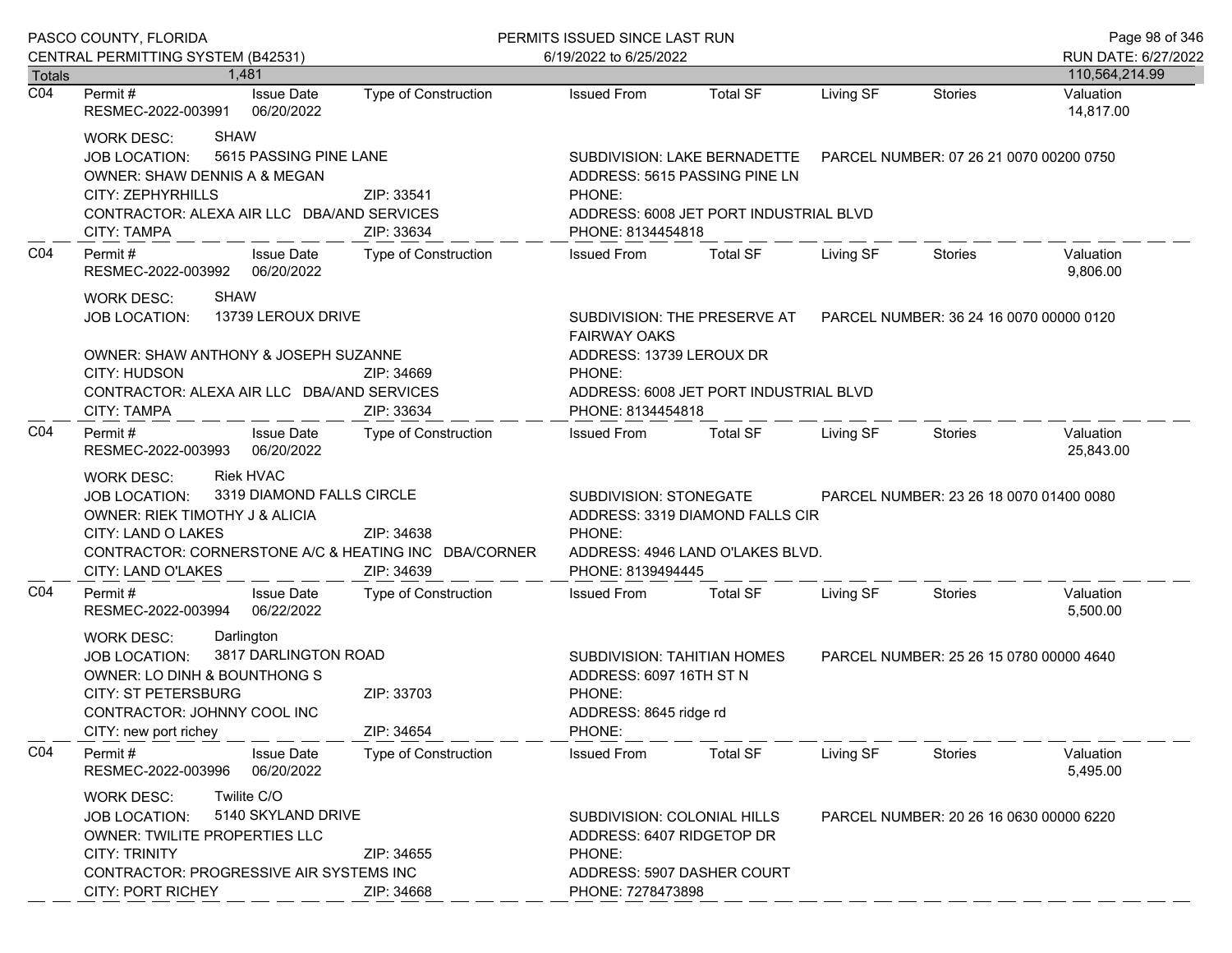| PASCO COUNTY, FLORIDA<br>CENTRAL PERMITTING SYSTEM (B42531) |                                                                                                                                                                                                                                                                   |                                 | PERMITS ISSUED SINCE LAST RUN<br>6/19/2022 to 6/25/2022 |                                                                                                                                                             |                                         |                                         |                                         | Page 99 of 346<br>RUN DATE: 6/27/2022 |
|-------------------------------------------------------------|-------------------------------------------------------------------------------------------------------------------------------------------------------------------------------------------------------------------------------------------------------------------|---------------------------------|---------------------------------------------------------|-------------------------------------------------------------------------------------------------------------------------------------------------------------|-----------------------------------------|-----------------------------------------|-----------------------------------------|---------------------------------------|
| Totals                                                      | 1.481                                                                                                                                                                                                                                                             |                                 |                                                         |                                                                                                                                                             |                                         |                                         |                                         | 110,564,214.99                        |
| $\overline{CO4}$                                            | Permit #<br>RESMEC-2022-003997                                                                                                                                                                                                                                    | <b>Issue Date</b><br>06/20/2022 | Type of Construction                                    | <b>Issued From</b>                                                                                                                                          | <b>Total SF</b>                         | Living SF                               | <b>Stories</b>                          | Valuation<br>7,215.00                 |
|                                                             | Milens<br><b>WORK DESC:</b><br>18730 BENT PINE DRIVE<br><b>JOB LOCATION:</b><br><b>OWNER: MILENS GLADYS</b><br>CITY: HUDSON<br>ZIP: 34667<br>CONTRACTOR: BROWN'S AIR CONDITIONING HEATING & PLUMBING<br>ZIP: 34667<br>CITY: HUDSON                                |                                 |                                                         | SUBDIVISION: HERITAGE PINES<br>ADDRESS: 18730 BENT PINE DR<br>PHONE:<br>PHONE:                                                                              | ADDRESS: 18402 WHITACRE CIRCLE          |                                         | PARCEL NUMBER: 05 24 17 0230 00000 0410 |                                       |
| CO <sub>4</sub>                                             | Permit #<br>RESMEC-2022-003999                                                                                                                                                                                                                                    | <b>Issue Date</b><br>06/20/2022 | Type of Construction                                    | <b>Issued From</b>                                                                                                                                          | <b>Total SF</b>                         | Living SF                               | Stories                                 | Valuation<br>7,342.00                 |
|                                                             | 34866<br><b>WORK DESC:</b><br><b>JOB LOCATION:</b><br><b>OWNER: DUDLEY ROBERT &amp; RUSSELL STEVEN</b><br>CITY: WESLEY CHAPEL<br>CONTRACTOR: ABC PLUMBING AIR & HEAT LLC<br>CITY: CLEARWATER                                                                      | 3121 MOONLIGHT STREET           | ZIP: 33543<br>ZIP: 33762                                | SUBDIVISION: TIMBER LAKE<br>ESTATES, A CONDOMINIUM<br>ADDRESS: 3121 MOONLIGHT ST<br>PHONE:<br>PHONE:                                                        | ADDRESS: 4400 118TH AVE N, SUITE 101    |                                         | PARCEL NUMBER: 19 26 21 0060 00000 1990 |                                       |
| CO <sub>4</sub>                                             | Permit #<br>RESMEC-2022-004000 06/20/2022                                                                                                                                                                                                                         | <b>Issue Date</b>               | <b>Type of Construction</b>                             | <b>Issued From</b>                                                                                                                                          | <b>Total SF</b>                         | Living SF                               | Stories                                 | Valuation<br>12,250.00                |
|                                                             | Graf C/O<br><b>WORK DESC:</b><br>11641 BIDDEFORD PLACE<br><b>JOB LOCATION:</b><br>OWNER: GRAF KEVIN & CHRISTINE LIVING GRAF KEVIN & CHRISTIN<br><b>CITY: NEW PORT RICHEY</b><br>ZIP: 34654<br>CONTRACTOR: PROGRESSIVE AIR SYSTEMS INC<br><b>CITY: PORT RICHEY</b> |                                 | ZIP: 34668                                              | SUBDIVISION: WATERS EDGE<br>ADDRESS: 11641 BIDDEFORD PL<br>PHONE:<br>ADDRESS: 5907 DASHER COURT<br>PHONE: 7278473898                                        |                                         | PARCEL NUMBER: 29 25 17 0060 00000 9230 |                                         |                                       |
| CO <sub>4</sub>                                             | Permit#<br>RESMEC-2022-004001                                                                                                                                                                                                                                     | <b>Issue Date</b><br>06/20/2022 | <b>Type of Construction</b>                             | <b>Issued From</b>                                                                                                                                          | <b>Total SF</b>                         | Living SF                               | Stories                                 | Valuation<br>16,000.00                |
|                                                             | <b>SHELLY MATT</b><br><b>WORK DESC:</b><br>6751 RUNNER OAK DRIVE<br><b>JOB LOCATION:</b><br>OWNER: MATT SHELLY R & DANIEL J<br>ZIP: 33545<br>CITY: WESLEY CHAPEL<br>CONTRACTOR: RED CAP PLUMBING & AIR INC<br><b>CITY: TAMPA</b><br>ZIP: 33604                    |                                 | SUBDIVISION: OAK CREEK<br>PHONE:<br>PHONE:              | ADDRESS: 6751 RUNNER OAK DR<br>ADDRESS: 6055 North Nebraska Avenue                                                                                          | PARCEL NUMBER: 06 26 21 0020 00000 1520 |                                         |                                         |                                       |
| CO <sub>4</sub>                                             | Permit#<br>RESMEC-2022-004002                                                                                                                                                                                                                                     | <b>Issue Date</b><br>06/20/2022 | Type of Construction                                    | <b>Issued From</b>                                                                                                                                          | <b>Total SF</b>                         | Living SF                               | <b>Stories</b>                          | Valuation<br>7,490.00                 |
|                                                             | <b>NEBLETT</b><br><b>WORK DESC:</b><br>26447 WHIRLAWAY TERRACE<br><b>JOB LOCATION:</b><br>OWNER: NEBLETT WILLIAM W<br>CITY: WESLEY CHAPEL<br>ZIP: 33544<br><b>CONTRACTOR: BAYONET PLUMBING HEATING &amp; AIR CONDITIONING</b><br>CITY: Hudson<br>ZIP: 34667       |                                 |                                                         | SUBDIVISION: LEXINGTON OAKS<br>PARCEL NUMBER: 11 26 19 0060 01200 0460<br>ADDRESS: 26447 WHIRLAWAY TER<br>PHONE:<br>ADDRESS: 8950 New York Avenue<br>PHONE: |                                         |                                         |                                         |                                       |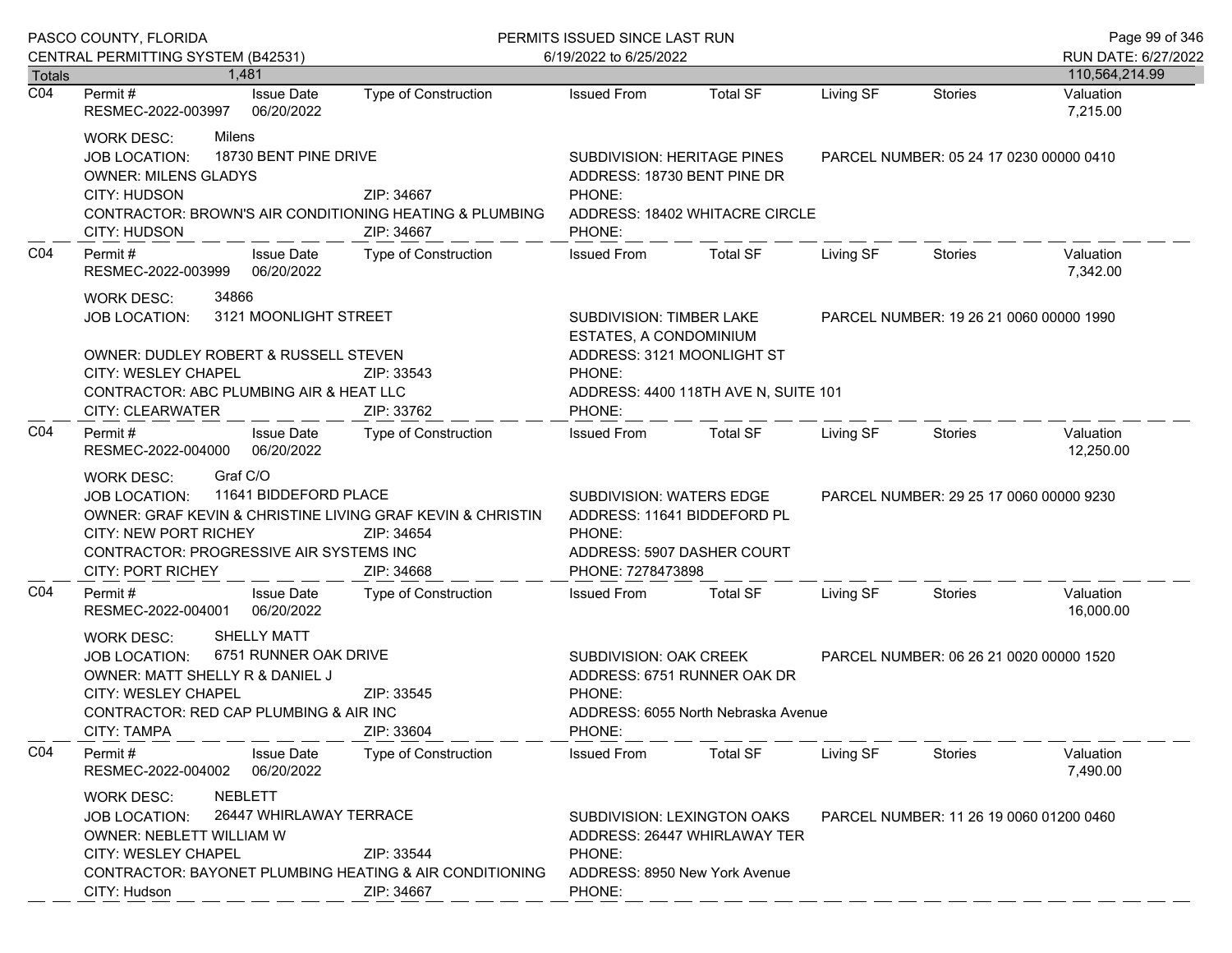| PASCO COUNTY, FLORIDA      |                                                                                                                                                                                                                                             |                                                                                                           | PERMITS ISSUED SINCE LAST RUN                                                                                               | Page 100 of 346                                                                         |                                         |                                         |                        |  |
|----------------------------|---------------------------------------------------------------------------------------------------------------------------------------------------------------------------------------------------------------------------------------------|-----------------------------------------------------------------------------------------------------------|-----------------------------------------------------------------------------------------------------------------------------|-----------------------------------------------------------------------------------------|-----------------------------------------|-----------------------------------------|------------------------|--|
|                            | CENTRAL PERMITTING SYSTEM (B42531)                                                                                                                                                                                                          |                                                                                                           | 6/19/2022 to 6/25/2022                                                                                                      |                                                                                         |                                         |                                         | RUN DATE: 6/27/2022    |  |
| Totals<br>$\overline{CO4}$ | 1.481                                                                                                                                                                                                                                       |                                                                                                           |                                                                                                                             |                                                                                         |                                         |                                         | 110,564,214.99         |  |
|                            | <b>Issue Date</b><br>Permit #<br>RESMEC-2022-004003<br>06/21/2022                                                                                                                                                                           | Type of Construction                                                                                      | <b>Issued From</b>                                                                                                          | <b>Total SF</b>                                                                         | Living SF                               | <b>Stories</b>                          | Valuation<br>10,110.00 |  |
|                            | Gordon<br>WORK DESC:<br>1753 AUDUBON TRAIL<br>JOB LOCATION:<br>OWNER: GORDON MICHAEL S & LEZLIE A<br>CITY: LUTZ<br>CONTRACTOR: DAN HICKS GROUP INC DBA/DESIGN TEMP OF FLO<br><b>CITY: TAMPA</b>                                             | ZIP: 33549<br>ZIP: 33634                                                                                  | SUBDIVISION: WILLOW BEND<br>ADDRESS: 1753 AUDUBON TRL<br>PHONE:<br>ADDRESS: 5912 JET PORT INDUSTRIAL BLVD.<br>PHONE:        |                                                                                         |                                         | PARCEL NUMBER: 31 26 19 0060 00000 0430 |                        |  |
| CO <sub>4</sub>            | Permit#<br><b>Issue Date</b><br>RESMEC-2022-004004 06/20/2022                                                                                                                                                                               | Type of Construction                                                                                      | <b>Issued From</b>                                                                                                          | <b>Total SF</b>                                                                         | Living SF                               | Stories                                 | Valuation<br>5,200.00  |  |
|                            | <b>WORK DESC:</b><br>Murphy<br>4966 GRIST MILL CIRCLE<br>JOB LOCATION:<br>OWNER: MURPHY WILLIAM J<br><b>CITY: NEW PORT RICHEY</b><br>CONTRACTOR: HENNING HEATING & AIR CONDITIONING INC<br>CITY: NEW PORT RICHEY                            | SUBDIVISION: HERITAGE LAKE<br>ADDRESS: 4966 GRIST MILL CIR<br>PHONE:<br>ADDRESS: 7974 AVENAL LP<br>PHONE: |                                                                                                                             |                                                                                         | PARCEL NUMBER: 13 26 16 002A 00000 0400 |                                         |                        |  |
| CO <sub>4</sub>            | Permit#<br><b>Issue Date</b><br>06/20/2022<br>RESMEC-2022-004005                                                                                                                                                                            | Type of Construction                                                                                      | <b>Issued From</b>                                                                                                          | Total SF                                                                                | Living SF                               | Stories                                 | Valuation<br>12,121.00 |  |
|                            | David Caruso<br>WORK DESC:<br>23240 GRACEWOOD CIRCLE<br><b>JOB LOCATION:</b><br>OWNER: CARUSO DAVID & SUSANA<br>CITY: LAND O LAKES<br>CONTRACTOR: TAMPA BAY AIR CONDITIONING INC<br>CITY: LAND O'LAKES                                      | SUBDIVISION: PLANTATION<br><b>PALMS</b><br>PHONE:<br>PHONE: 8139492114                                    | ADDRESS: 23240 GRACEWOOD CIR<br>ADDRESS: 6343 LAND O'LAKES BLVD.                                                            |                                                                                         | PARCEL NUMBER: 20 26 19 0190 00000 9060 |                                         |                        |  |
| CO <sub>4</sub>            | Permit#<br><b>Issue Date</b><br>06/22/2022<br>RESMEC-2022-004006                                                                                                                                                                            | <b>Type of Construction</b>                                                                               | <b>Issued From</b>                                                                                                          | <b>Total SF</b>                                                                         | Living SF                               | Stories                                 | Valuation<br>6,490.00  |  |
|                            | <b>INGRAM</b><br><b>WORK DESC:</b><br>7806 SCRUB OAK COURT<br><b>JOB LOCATION:</b><br>OWNER: INGRAM JOHN T & SHARION<br>CITY: HUDSON<br>ZIP: 34667<br>CONTRACTOR: BAYONET PLUMBING HEATING & AIR CONDITIONING<br>CITY: Hudson<br>ZIP: 34667 |                                                                                                           | SUBDIVISION: LAKESIDE<br><b>WOODLANDS</b><br>ADDRESS: 7806 SCRUBOAK CT<br>PHONE:<br>ADDRESS: 8950 New York Avenue<br>PHONE: |                                                                                         |                                         | PARCEL NUMBER: 34 24 16 0130 00000 0230 |                        |  |
| CO <sub>4</sub>            | Permit#<br><b>Issue Date</b><br>06/20/2022<br>RESMEC-2022-004007                                                                                                                                                                            | <b>Type of Construction</b>                                                                               | <b>Issued From</b>                                                                                                          | <b>Total SF</b>                                                                         | Living SF                               | Stories                                 | Valuation<br>6,300.00  |  |
|                            | <b>QUAN TRAN</b><br><b>WORK DESC:</b><br>JOB LOCATION:<br>OWNER: TRAN QUAN & NGOC S<br>CITY: ZEPHYRHILLS                                                                                                                                    | 4330 CHASE DRIVE<br>ZIP: 33543<br>CONTRACTOR: RED CAP PLUMBING & AIR INC                                  |                                                                                                                             | SUBDIVISION: FOX RIDGE<br>ADDRESS: 4330 CHASE DR<br>ADDRESS: 6055 North Nebraska Avenue |                                         | PARCEL NUMBER: 15 26 20 002C 01900 0130 |                        |  |
|                            | <b>CITY: TAMPA</b>                                                                                                                                                                                                                          | ZIP: 33604                                                                                                | PHONE:                                                                                                                      |                                                                                         |                                         |                                         |                        |  |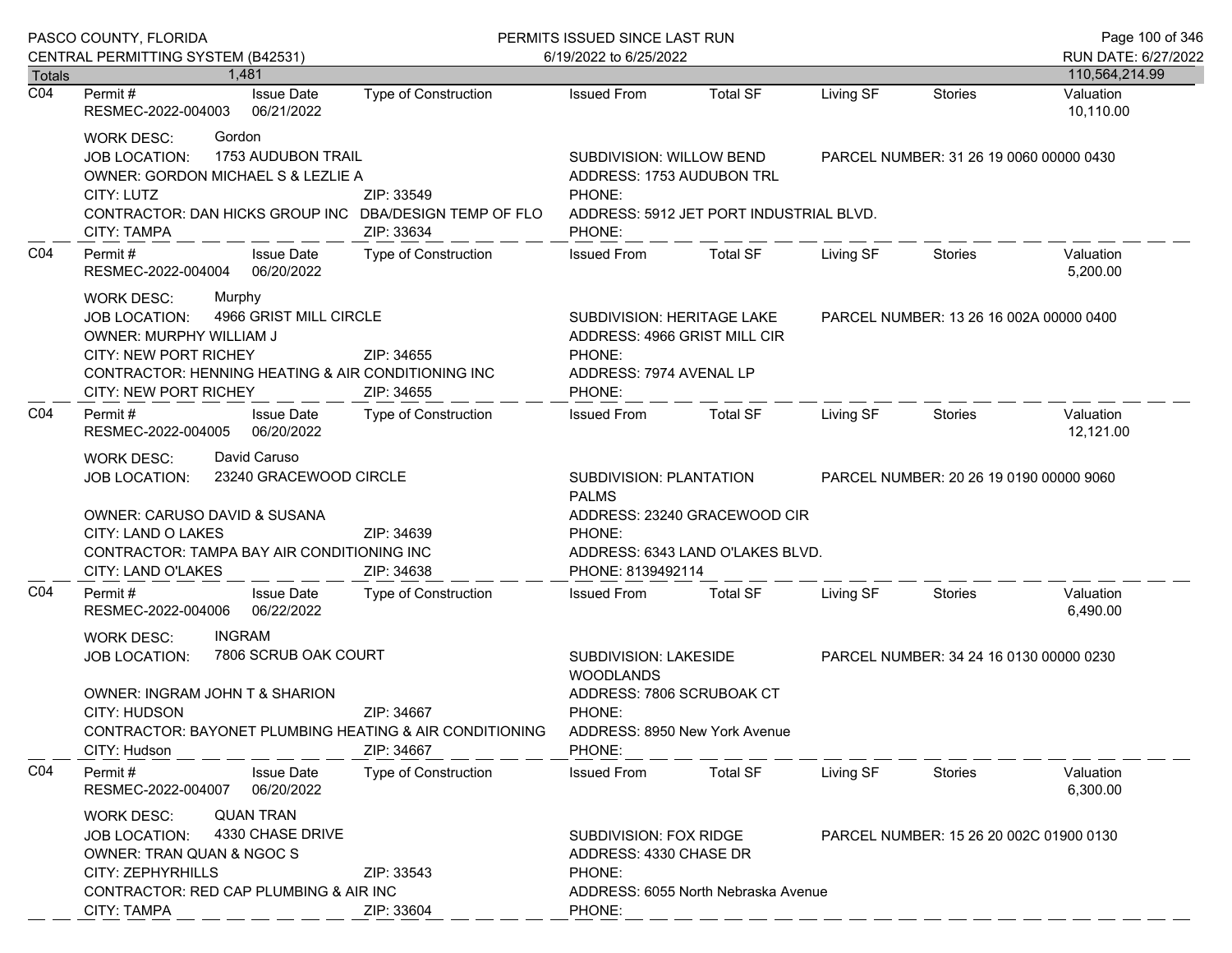| RUN DATE: 6/27/2022<br>110,564,214.99<br>Valuation<br>5,800.00<br>PARCEL NUMBER: 27 26 16 0040 00000 0040 |
|-----------------------------------------------------------------------------------------------------------|
|                                                                                                           |
|                                                                                                           |
|                                                                                                           |
| Valuation<br>6,081.00                                                                                     |
| PARCEL NUMBER: 20 26 16 067A 00001 3520                                                                   |
| Valuation<br>7,300.00                                                                                     |
| PARCEL NUMBER: 17 25 20 0070 00000 1310                                                                   |
| Valuation<br>4,000.00                                                                                     |
| PARCEL NUMBER: 10 26 19 0120 027B0 0350                                                                   |
|                                                                                                           |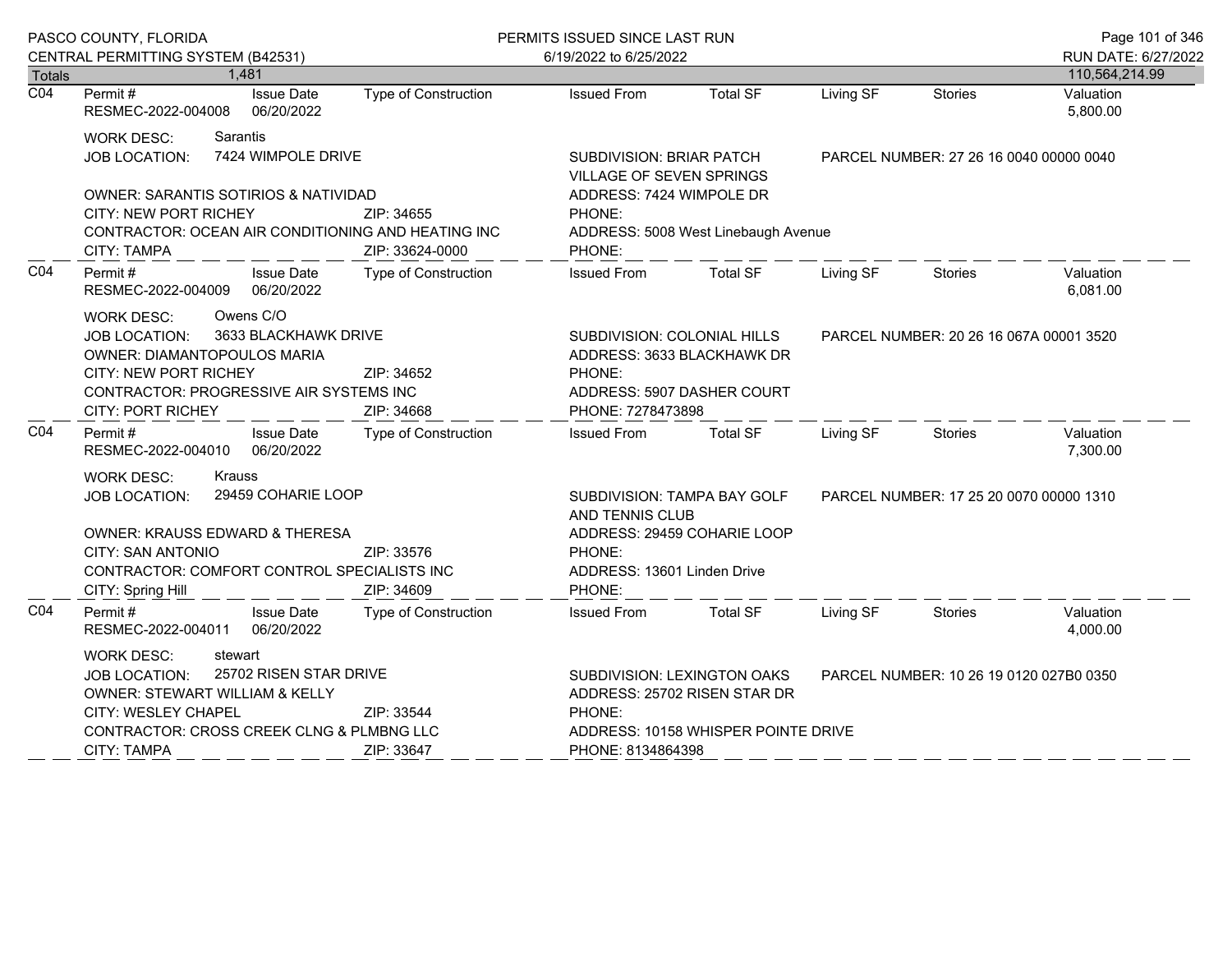|                                                                                                                                                                                      | PASCO COUNTY, FLORIDA                                                                                                                                                                                                                        |                             | PERMITS ISSUED SINCE LAST RUN                                                                                        |                                                                     |           |                                         | Page 102 of 346       |
|--------------------------------------------------------------------------------------------------------------------------------------------------------------------------------------|----------------------------------------------------------------------------------------------------------------------------------------------------------------------------------------------------------------------------------------------|-----------------------------|----------------------------------------------------------------------------------------------------------------------|---------------------------------------------------------------------|-----------|-----------------------------------------|-----------------------|
|                                                                                                                                                                                      | CENTRAL PERMITTING SYSTEM (B42531)                                                                                                                                                                                                           | 6/19/2022 to 6/25/2022      |                                                                                                                      |                                                                     |           |                                         | RUN DATE: 6/27/2022   |
| Totals                                                                                                                                                                               | 1.481                                                                                                                                                                                                                                        |                             |                                                                                                                      |                                                                     |           |                                         | 110,564,214.99        |
| $\overline{CO4}$                                                                                                                                                                     | <b>Issue Date</b><br>Permit #<br>RESMEC-2022-004012<br>06/21/2022                                                                                                                                                                            | <b>Type of Construction</b> | <b>Issued From</b>                                                                                                   | <b>Total SF</b>                                                     | Living SF | Stories                                 | Valuation<br>7,400.00 |
|                                                                                                                                                                                      | EQUAL A/C CHANGEOUT<br>WORK DESC:<br>1824 CADWAY COURT<br><b>JOB LOCATION:</b>                                                                                                                                                               |                             | SUBDIVISION: HERITAGE<br><b>SPRINGS</b>                                                                              |                                                                     |           | PARCEL NUMBER: 32 26 17 0280 00000 0320 |                       |
|                                                                                                                                                                                      | OWNER: JORDAN EDWARD P<br><b>CITY: TRINITY</b><br>CONTRACTOR: RADCO REFRIGERATION & APPLIANCES INC<br>CITY: Weeki Wachee                                                                                                                     | ZIP: 34655<br>ZIP: 34613    | ADDRESS: 1824 CADWAY CT<br>PHONE:<br>ADDRESS: 9371 Lakefront Road<br>PHONE: 3526847821                               |                                                                     |           |                                         |                       |
| CO <sub>4</sub>                                                                                                                                                                      | Permit#<br><b>Issue Date</b><br>06/21/2022<br>RESMEC-2022-004013                                                                                                                                                                             | Type of Construction        | <b>Issued From</b>                                                                                                   | <b>Total SF</b>                                                     | Living SF | <b>Stories</b>                          | Valuation<br>7,000.00 |
|                                                                                                                                                                                      | 7307 Southwind<br><b>WORK DESC:</b><br>7307 SOUTHWIND DRIVE<br><b>JOB LOCATION:</b>                                                                                                                                                          |                             | <b>SUBDIVISION: SEA PINES</b><br><b>UNRECORDED</b>                                                                   |                                                                     |           | PARCEL NUMBER: 22 24 16 0060 00000 0560 |                       |
|                                                                                                                                                                                      | OWNER: HISE LEO LLOYD JR & MARY ALICE<br>CITY: HUDSON<br>CONTRACTOR: JOHNNY COOL INC<br>CITY: new port richey                                                                                                                                | ZIP: 34667<br>ZIP: 34654    | ADDRESS: 7307 SOUTHWIND DR<br>PHONE:<br>ADDRESS: 8645 ridge rd<br>PHONE:                                             |                                                                     |           |                                         |                       |
| CO <sub>4</sub>                                                                                                                                                                      | Permit#<br><b>Issue Date</b><br>RESMEC-2022-004014<br>06/23/2022                                                                                                                                                                             | Type of Construction        | <b>Issued From</b>                                                                                                   | <b>Total SF</b>                                                     | Living SF | <b>Stories</b>                          | Valuation<br>5,000.00 |
|                                                                                                                                                                                      | equal ac changeout<br><b>WORK DESC:</b><br>2614 BUFFUM PLACE<br><b>JOB LOCATION:</b><br><b>OWNER: FERNANDEZ ANTOINETTE</b><br><b>CITY: TARPON SPRINGS</b><br>CONTRACTOR:<br>CITY: HOLIDAY                                                    | ZIP: 34689<br>ZIP: 34691    | SUBDIVISION: ALOHA GARDENS<br>ADDRESS: 98 HIGHLAND RD<br>PHONE:<br>ADDRESS: 3431 NIXON RD<br>PHONE:                  |                                                                     |           | PARCEL NUMBER: 25 26 15 0050 00000 2350 |                       |
| CO <sub>4</sub>                                                                                                                                                                      | <b>Issue Date</b><br>Permit#<br>RESMEC-2022-004015<br>06/22/2022                                                                                                                                                                             | Type of Construction        | <b>Issued From</b>                                                                                                   | <b>Total SF</b>                                                     | Living SF | <b>Stories</b>                          | Valuation<br>7,400.00 |
| Kelley<br><b>WORK DESC:</b><br>24821 PANACEA COURT<br>JOB LOCATION:<br>OWNER: ARELLANO MATTHEW E & KELLEY CH<br>CITY: LUTZ<br>CONTRACTOR: IERNAS HEATING & COOLING INC<br>CITY: LUTZ |                                                                                                                                                                                                                                              | ZIP: 33559<br>ZIP: 33549    | SUBDIVISION: OAK GROVE<br>ADDRESS: 24821 PANACEA CT<br>PHONE:<br>ADDRESS: 18843 US HWY 41 NORTH<br>PHONE: 8663232665 |                                                                     |           | PARCEL NUMBER: 33 26 19 0140 00000 0450 |                       |
| CO <sub>4</sub>                                                                                                                                                                      | Permit#<br><b>Issue Date</b><br>RESMEC-2022-004016<br>06/20/2022                                                                                                                                                                             | <b>Type of Construction</b> | <b>Issued From</b>                                                                                                   | <b>Total SF</b>                                                     | Living SF | Stories                                 | Valuation<br>7,458.00 |
|                                                                                                                                                                                      | Jesus Rios<br><b>WORK DESC:</b><br>4127 CONSTANTINE LOOP<br>JOB LOCATION:<br>OWNER: RIOS JESUS MANUEL & SANTIAGO Y<br><b>CITY: WESLEY CHAPEL</b><br>ZIP: 33543<br>CONTRACTOR: ACREE AIR CONDITIONING INC<br><b>CITY: TAMPA</b><br>ZIP: 33619 |                             | SUBDIVISION: ASHTON OAKS<br>PHONE:<br>PHONE:                                                                         | ADDRESS: 4127 CONSTANTINE LOOP<br>ADDRESS: 3801 CORPOREX PARK DRIVE |           | PARCEL NUMBER: 14 26 20 0060 00000 0740 |                       |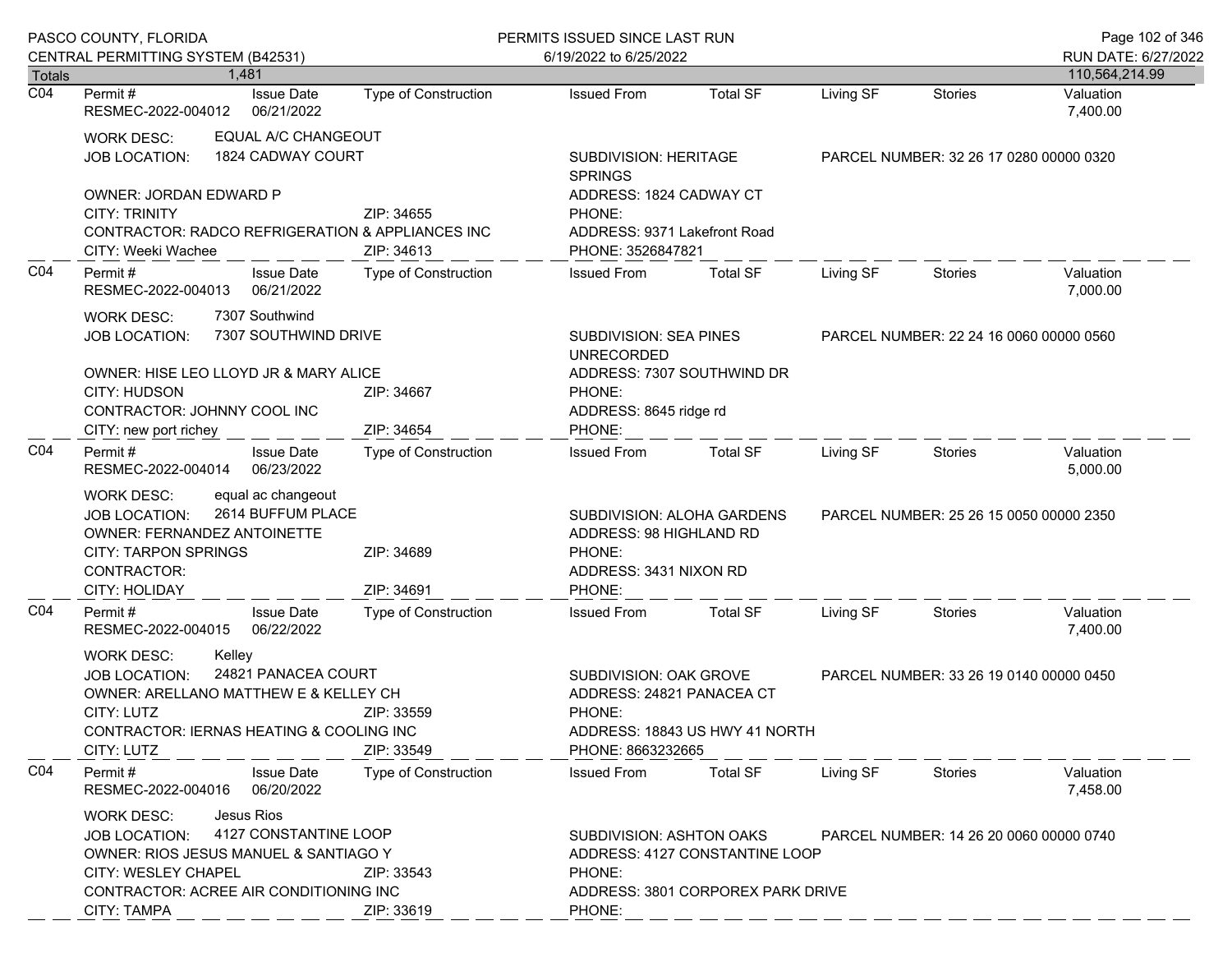| PASCO COUNTY, FLORIDA      |                                                                                                                     |                            | PERMITS ISSUED SINCE LAST RUN                                          |                                                                                      |                                                                                                          |           |                | Page 103 of 346                       |  |
|----------------------------|---------------------------------------------------------------------------------------------------------------------|----------------------------|------------------------------------------------------------------------|--------------------------------------------------------------------------------------|----------------------------------------------------------------------------------------------------------|-----------|----------------|---------------------------------------|--|
|                            | CENTRAL PERMITTING SYSTEM (B42531)                                                                                  |                            |                                                                        | 6/19/2022 to 6/25/2022                                                               |                                                                                                          |           |                | RUN DATE: 6/27/2022<br>110,564,214.99 |  |
| Totals<br>$\overline{CO4}$ | Permit#                                                                                                             | 1,481<br><b>Issue Date</b> | <b>Type of Construction</b>                                            | <b>Issued From</b>                                                                   | <b>Total SF</b>                                                                                          | Living SF | <b>Stories</b> | Valuation                             |  |
|                            | RESMEC-2022-004017 06/20/2022                                                                                       |                            |                                                                        |                                                                                      |                                                                                                          |           |                | 7,400.00                              |  |
|                            | <b>WORK DESC:</b>                                                                                                   | Cleveland                  |                                                                        |                                                                                      |                                                                                                          |           |                |                                       |  |
|                            | 30706 BURLEIGH DRIVE<br><b>JOB LOCATION:</b><br><b>OWNER: CLEVELAND JULIE M</b>                                     |                            |                                                                        | ADDRESS: 30706 BURLEIGH DR                                                           |                                                                                                          |           |                |                                       |  |
|                            | CITY: WESLEY CHAPEL<br>ZIP: 33543                                                                                   |                            |                                                                        | PHONE:                                                                               |                                                                                                          |           |                |                                       |  |
|                            | CONTRACTOR: IERNAS HEATING & COOLING INC                                                                            |                            |                                                                        |                                                                                      | ADDRESS: 18843 US HWY 41 NORTH                                                                           |           |                |                                       |  |
|                            | CITY: LUTZ                                                                                                          |                            | ZIP: 33549                                                             | PHONE: 8663232665                                                                    |                                                                                                          |           |                |                                       |  |
| CO <sub>4</sub>            | Permit#<br>RESMEC-2022-004018 06/20/2022                                                                            | Issue Date                 | Type of Construction                                                   | <b>Issued From</b>                                                                   | <b>Total SF</b>                                                                                          | Living SF | Stories        | Valuation<br>7,400.00                 |  |
|                            | <b>WORK DESC:</b><br>Forte<br>5040 GATO DEL SOL CIRCLE<br><b>JOB LOCATION:</b><br>OWNER: FORTE ALICIA A & MICHAEL L |                            |                                                                        |                                                                                      | SUBDIVISION: LEXINGTON OAKS<br>PARCEL NUMBER: 10 26 19 0060 02600 0020<br>ADDRESS: 5040 GATO DEL SOL CIR |           |                |                                       |  |
|                            | CITY: ZEPHYRHILLS                                                                                                   |                            | ZIP: 33544                                                             | PHONE:                                                                               |                                                                                                          |           |                |                                       |  |
|                            | CONTRACTOR: IERNAS HEATING & COOLING INC                                                                            |                            |                                                                        |                                                                                      | ADDRESS: 18843 US HWY 41 NORTH                                                                           |           |                |                                       |  |
|                            | CITY: LUTZ                                                                                                          |                            | ZIP: 33549                                                             | PHONE: 8663232665                                                                    |                                                                                                          |           |                |                                       |  |
| CO4                        | Permit #<br>RESMEC-2022-004019 06/20/2022                                                                           | <b>Issue Date</b>          | Type of Construction                                                   | <b>Issued From</b>                                                                   | <b>Total SF</b>                                                                                          | Living SF | Stories        | Valuation<br>7,320.00                 |  |
|                            | <b>WORK DESC:</b><br>Stanley                                                                                        |                            |                                                                        |                                                                                      |                                                                                                          |           |                |                                       |  |
|                            | 34233 SAHALEE LOOP<br><b>JOB LOCATION:</b>                                                                          |                            | SUBDIVISION: LAKE JOVITA GOLF  PARCEL NUMBER: 31 24 21 0050 00000 5940 |                                                                                      |                                                                                                          |           |                |                                       |  |
|                            |                                                                                                                     |                            |                                                                        | AND COUNTRY CLUB                                                                     |                                                                                                          |           |                |                                       |  |
|                            | <b>OWNER: STANLEY STEPHEN &amp; ROBIN</b>                                                                           |                            |                                                                        | ADDRESS: 34233 SAHALEE LOOP                                                          |                                                                                                          |           |                |                                       |  |
|                            | CITY: DADE CITY                                                                                                     |                            | ZIP: 33525                                                             | PHONE:                                                                               |                                                                                                          |           |                |                                       |  |
|                            | CONTRACTOR: CHRIS' A/C COMPANY<br>CITY: DADE CITY                                                                   |                            | ZIP: 33525                                                             | ADDRESS: 12232 US HWY 301<br>PHONE:                                                  |                                                                                                          |           |                |                                       |  |
| CO <sub>4</sub>            | Permit#                                                                                                             | <b>Issue Date</b>          | <b>Type of Construction</b>                                            | <b>Issued From</b>                                                                   | <b>Total SF</b>                                                                                          | Living SF | Stories        | Valuation                             |  |
|                            | RESMEC-2022-004020 06/21/2022                                                                                       |                            |                                                                        |                                                                                      |                                                                                                          |           |                | 5,943.00                              |  |
|                            | <b>WORK DESC:</b>                                                                                                   | Reynolds HVAC              |                                                                        |                                                                                      |                                                                                                          |           |                |                                       |  |
|                            | <b>JOB LOCATION:</b>                                                                                                | 25144 CONESTOGA DRIVE      |                                                                        | SUBDIVISION: STAGECOACH<br>PARCEL NUMBER: 22 26 19 0110 00200 0550<br><b>VILLAGE</b> |                                                                                                          |           |                |                                       |  |
|                            | OWNER: DELGATTO JILL A                                                                                              |                            |                                                                        | ADDRESS: 25144 CONESTOGA DR                                                          |                                                                                                          |           |                |                                       |  |
|                            | CITY: LAND O LAKES<br>ZIP: 34639                                                                                    |                            |                                                                        | PHONE:                                                                               |                                                                                                          |           |                |                                       |  |
|                            |                                                                                                                     |                            | CONTRACTOR: CORNERSTONE A/C & HEATING INC DBA/CORNER                   |                                                                                      | ADDRESS: 4946 LAND O'LAKES BLVD.                                                                         |           |                |                                       |  |
|                            | CITY: LAND O'LAKES                                                                                                  |                            | ZIP: 34639                                                             | PHONE: 8139494445                                                                    |                                                                                                          |           |                |                                       |  |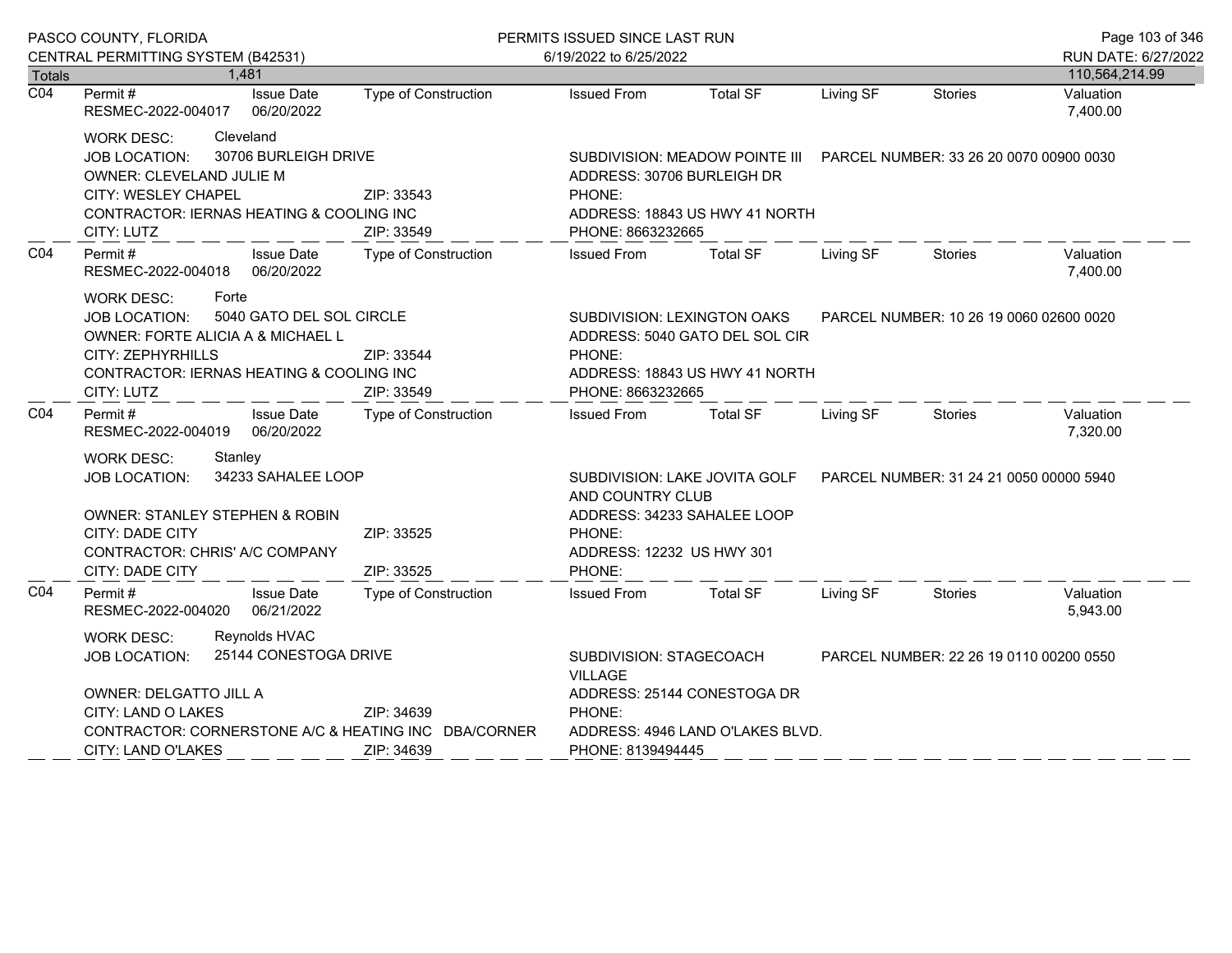|                  | PASCO COUNTY, FLORIDA                                                                                                                                                                                                                                     |                               |                                                                                                                                           | PERMITS ISSUED SINCE LAST RUN       |                                         |                                         |                                         |  |
|------------------|-----------------------------------------------------------------------------------------------------------------------------------------------------------------------------------------------------------------------------------------------------------|-------------------------------|-------------------------------------------------------------------------------------------------------------------------------------------|-------------------------------------|-----------------------------------------|-----------------------------------------|-----------------------------------------|--|
|                  | CENTRAL PERMITTING SYSTEM (B42531)                                                                                                                                                                                                                        |                               | 6/19/2022 to 6/25/2022                                                                                                                    |                                     |                                         |                                         | RUN DATE: 6/27/2022                     |  |
| Totals           | 1.481                                                                                                                                                                                                                                                     |                               |                                                                                                                                           |                                     |                                         |                                         | 110,564,214.99                          |  |
| $\overline{CO4}$ | <b>Issue Date</b><br>Permit #<br>RESMEC-2022-004021<br>06/20/2022                                                                                                                                                                                         | <b>Type of Construction</b>   | <b>Issued From</b>                                                                                                                        | <b>Total SF</b>                     | Living SF                               | <b>Stories</b>                          | Valuation<br>7,200.00                   |  |
|                  | STEMM, JEWEL<br><b>WORK DESC:</b><br>8020 SAN BERNARDINO DRIVE<br><b>JOB LOCATION:</b>                                                                                                                                                                    |                               | SUBDIVISION: SAN CLEMENTE<br><b>VILLAGE</b>                                                                                               |                                     |                                         |                                         | PARCEL NUMBER: 14 25 16 0060 00000 2750 |  |
|                  | <b>OWNER: STEMM JEWEL A</b><br><b>CITY: PORT RICHEY</b><br>CONTRACTOR: AMEN AIR INC<br>CITY: PORT RICHEY                                                                                                                                                  | ZIP: 34668<br>ZIP: 34668-1752 | PHONE:<br>ADDRESS: 10137 MIDAS DRIVE<br>PHONE:                                                                                            | ADDRESS: 8020 SAN BERNARDINO DR     |                                         |                                         |                                         |  |
| CO <sub>4</sub>  | Permit#<br><b>Issue Date</b><br>06/20/2022<br>RESMEC-2022-004022                                                                                                                                                                                          | Type of Construction          | <b>Issued From</b>                                                                                                                        | <b>Total SF</b>                     | Living SF                               | <b>Stories</b>                          | Valuation<br>7,489.00                   |  |
|                  | Donahue<br><b>WORK DESC:</b><br>7739 CROSIER COURT<br><b>JOB LOCATION:</b><br>OWNER: DONAHUE KEVIN & TARA<br><b>CITY: NEW PORT RICHEY</b><br>ZIP: 34653<br>CONTRACTOR: U S A/C & HEATING REFRIGERATION CORP<br><b>CITY: NEW PORT RICHEY</b><br>ZIP: 34652 |                               | SUBDIVISION: RIDGEWOOD<br>ADDRESS: 7739 CROSIER CT<br>PHONE:<br>ADDRESS: 5827 13TH AVENUE<br>PHONE:                                       |                                     | PARCEL NUMBER: 34 25 16 0030 00000 0190 |                                         |                                         |  |
| CO <sub>4</sub>  | Permit#<br><b>Issue Date</b><br>06/20/2022<br>RESMEC-2022-004023                                                                                                                                                                                          | Type of Construction          | <b>Issued From</b>                                                                                                                        | Total SF                            | Living SF                               | Stories                                 | Valuation<br>6,400.00                   |  |
|                  | SPLIT SYSTEM REPLACEMENT<br><b>WORK DESC:</b><br>4647 TAILFEATHER COURT<br><b>JOB LOCATION:</b><br>OWNER: MUMMA CHRISTIAN EUGENE<br><b>CITY: GLEN SPEY</b><br>ZIP: 12737<br>CONTRACTOR: AIR DYNAMICS OF FLORIDA LLC<br><b>CITY: TAMPA</b><br>ZIP: 33612   |                               | SUBDIVISION: SABLE RIDGE<br>ADDRESS: 83 BLACK FOREST RD<br>PHONE:<br>ADDRESS: 10915 N DIXON AVE<br>PHONE: 8135067362                      |                                     |                                         | PARCEL NUMBER: 18 26 19 0110 00000 0110 |                                         |  |
| CO <sub>4</sub>  | Permit#<br><b>Issue Date</b><br>RESMEC-2022-004024<br>06/20/2022                                                                                                                                                                                          | Type of Construction          | <b>Issued From</b>                                                                                                                        | <b>Total SF</b>                     | Living SF                               | Stories                                 | Valuation<br>13,025.00                  |  |
|                  | Drake / Holt HVAC<br><b>WORK DESC:</b><br>7445 SWAN LAKE DRIVE<br><b>JOB LOCATION:</b><br>OWNER: DRAKE SHARON L<br>ZIP: 34655<br>CITY: NEW PORT RICHEY<br>CONTRACTOR: CORNERSTONE A/C & HEATING INC DBA/CORNER<br>ZIP: 34639<br>CITY: LAND O'LAKES        |                               | SUBDIVISION: NATURE'S<br><b>HIDEAWAY</b><br>ADDRESS: 7445 SWAN LAKE DR<br>PHONE:<br>ADDRESS: 4946 LAND O'LAKES BLVD.<br>PHONE: 8139494445 |                                     |                                         | PARCEL NUMBER: 27 26 16 002C 00000 2030 |                                         |  |
| CO <sub>4</sub>  | Permit#<br><b>Issue Date</b><br>RESMEC-2022-004025<br>06/20/2022                                                                                                                                                                                          | <b>Type of Construction</b>   | <b>Issued From</b>                                                                                                                        | <b>Total SF</b>                     | Living SF                               | Stories                                 | Valuation<br>4,900.00                   |  |
|                  | <b>GREENLEE HOME</b><br><b>WORK DESC:</b><br>5031 CARDIFF DRIVE<br><b>JOB LOCATION:</b><br><b>OWNER: GREENLEE RACHEL</b><br><b>CITY: HOLIDAY</b><br>ZIP: 34690<br><b>CONTRACTOR: SUN UP SERVICES</b>                                                      |                               | SUBDIVISION: FOREST HILLS<br>ADDRESS: 5031 CARDIFF DR<br>PHONE:                                                                           | ADDRESS: 12300 SEMINOLE BLVD UNIT C | PARCEL NUMBER: 32 26 16 0520 00000 3570 |                                         |                                         |  |
|                  | CITY: LARGO                                                                                                                                                                                                                                               | ZIP: 33770                    | PHONE: 7275222288                                                                                                                         |                                     |                                         |                                         |                                         |  |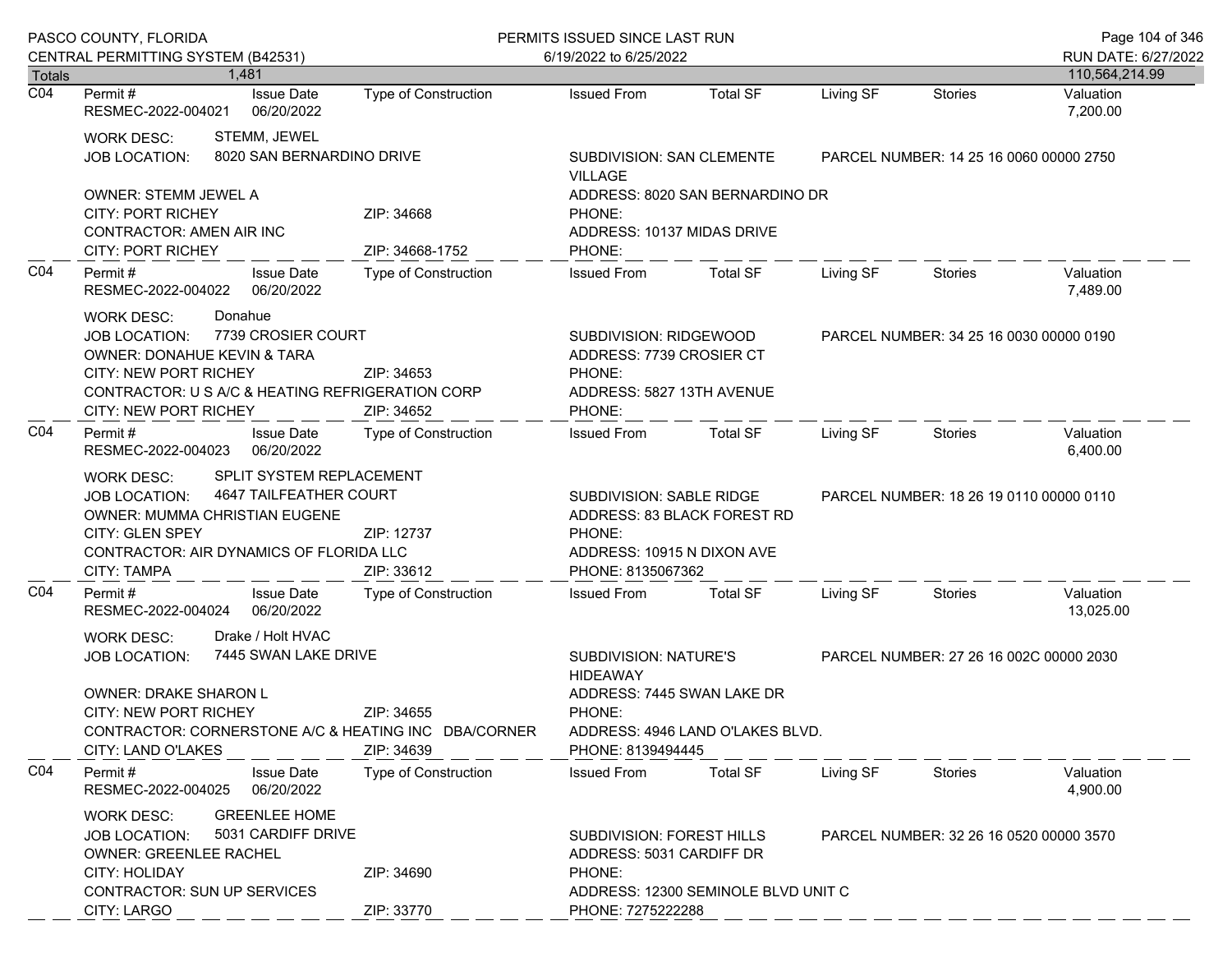| PASCO COUNTY, FLORIDA |                                                                                                                                                                                                                                                                               |                                                                                                          | PERMITS ISSUED SINCE LAST RUN                                                                                                  |                                                                    |                                         |                                         | Page 105 of 346        |
|-----------------------|-------------------------------------------------------------------------------------------------------------------------------------------------------------------------------------------------------------------------------------------------------------------------------|----------------------------------------------------------------------------------------------------------|--------------------------------------------------------------------------------------------------------------------------------|--------------------------------------------------------------------|-----------------------------------------|-----------------------------------------|------------------------|
|                       | CENTRAL PERMITTING SYSTEM (B42531)                                                                                                                                                                                                                                            |                                                                                                          | 6/19/2022 to 6/25/2022                                                                                                         |                                                                    |                                         |                                         | RUN DATE: 6/27/2022    |
| <b>Totals</b>         | 1.481                                                                                                                                                                                                                                                                         |                                                                                                          |                                                                                                                                |                                                                    |                                         |                                         | 110,564,214.99         |
| $\overline{CO4}$      | <b>Issue Date</b><br>Permit#<br>RESMEC-2022-004026<br>06/22/2022                                                                                                                                                                                                              | <b>Type of Construction</b>                                                                              | <b>Issued From</b>                                                                                                             | <b>Total SF</b>                                                    | Living SF                               | Stories                                 | Valuation<br>2,400.00  |
|                       | AC REPLACEMENT<br><b>WORK DESC:</b><br>JOB LOCATION:<br>CITY: WEEKI WACHEE<br>CONTRACTOR:<br>CITY: NEW PORT RICHEY                                                                                                                                                            | 4651 CHARLENE LANE<br>OWNER: RONALD REGISTER & STONESS PHILLIP<br>ZIP: 34614<br>ZIP: 34652               |                                                                                                                                |                                                                    | ADDRESS: 11324 SAGE THRASHER AVE        | PARCEL NUMBER: 18 26 16 0030 00300 0070 |                        |
| CO <sub>4</sub>       | Permit#<br><b>Issue Date</b><br>RESMEC-2022-004027<br>06/22/2022                                                                                                                                                                                                              | Type of Construction                                                                                     | PHONE:<br><b>Issued From</b>                                                                                                   | <b>Total SF</b>                                                    | Living SF                               | Stories                                 | Valuation<br>7,065.00  |
|                       | <b>BILLINGSLEY</b><br><b>WORK DESC:</b><br>2654 GRAND BOULEVARD<br><b>JOB LOCATION:</b><br>OWNER: BILLINGSLEY ROSEMARY J<br>CITY: HOLIDAY<br>CONTRACTOR: U S A/C & HEATING REFRIGERATION CORP<br>CITY: NEW PORT RICHEY                                                        | ZIP: 34690<br>ZIP: 34652                                                                                 | SUBDIVISION: TAMPA AND<br>TARPON SPRINGS LAND CO.<br>ADDRESS: 2654 GRAND BLVD<br>PHONE:<br>ADDRESS: 5827 13TH AVENUE<br>PHONE: |                                                                    |                                         | PARCEL NUMBER: 29 26 16 0010 01300 0000 |                        |
| CO <sub>4</sub>       | Permit#<br><b>Issue Date</b><br>06/24/2022<br>RESMEC-2022-004028                                                                                                                                                                                                              | Type of Construction                                                                                     | <b>Issued From</b>                                                                                                             | Total SF                                                           | Living SF                               | Stories                                 | Valuation<br>10,892.00 |
|                       | <b>GARRETT</b><br><b>WORK DESC:</b><br>5512 MOSAIC DRIVE<br><b>JOB LOCATION:</b><br>OWNER: GARRETT WAYNE J<br>CITY: HOLIDAY<br>CONTRACTOR: INTEGRITY HOME SOLUTIONS SERVICES LLC<br>CITY: TAMPA                                                                               | SUBDIVISION: FOREST HILLS<br>ADDRESS: 5512 MOSAIC DR<br>PHONE:<br>ADDRESS: 6203 JOHNS RD STE 1<br>PHONE: |                                                                                                                                | PARCEL NUMBER: 32 26 16 0570 00001 0910                            |                                         |                                         |                        |
| CO <sub>4</sub>       | <b>Issue Date</b><br>Permit#<br>RESMEC-2022-004029<br>06/20/2022                                                                                                                                                                                                              | Type of Construction                                                                                     | <b>Issued From</b>                                                                                                             | <b>Total SF</b>                                                    | Living SF                               | Stories                                 | Valuation<br>7,443.00  |
|                       | Hunt HVAC<br><b>WORK DESC:</b><br>4223 WARWICK HILLS DRIVE<br>JOB LOCATION:<br><b>OWNER: HUNT GEORGE &amp; EVELYN</b><br><b>CITY: WESLEY CHAPEL</b><br>ZIP: 33543<br>CONTRACTOR: CORNERSTONE A/C & HEATING INC DBA/CORNER<br>CITY: LAND O'LAKES<br>ZIP: 34639                 |                                                                                                          | SUBDIVISION: COUNTRY WALK<br>PHONE:<br>PHONE: 8139494445                                                                       | ADDRESS: 4223 WARWICK HILLS DR<br>ADDRESS: 4946 LAND O'LAKES BLVD. | PARCEL NUMBER: 16 26 20 0060 00000 1600 |                                         |                        |
| CO <sub>4</sub>       | Permit#<br><b>Issue Date</b><br>RESMEC-2022-004030<br>06/24/2022                                                                                                                                                                                                              | <b>Type of Construction</b>                                                                              | <b>Issued From</b>                                                                                                             | <b>Total SF</b>                                                    | Living SF                               | Stories                                 | Valuation<br>6,500.00  |
|                       | <b>CROWLEY</b><br><b>WORK DESC:</b><br>2540 PALESTA DRIVE<br><b>JOB LOCATION:</b><br><b>OWNER: CROWLEY ADAM PATRICK &amp; KINGSTO</b><br><b>CITY: NEW PORT RICHEY</b><br>ZIP: 34655<br>CONTRACTOR: LEBRON HEATING & COOLING LLC<br><b>CITY: NEW PORT RICHEY</b><br>ZIP: 34655 |                                                                                                          | SUBDIVISION: TRINITY WEST<br>ADDRESS: 2540 PALESTA DR<br>PHONE:<br>ADDRESS: 7971 ADEN LOOP<br>PHONE:                           |                                                                    |                                         | PARCEL NUMBER: 27 26 16 0080 00000 0140 |                        |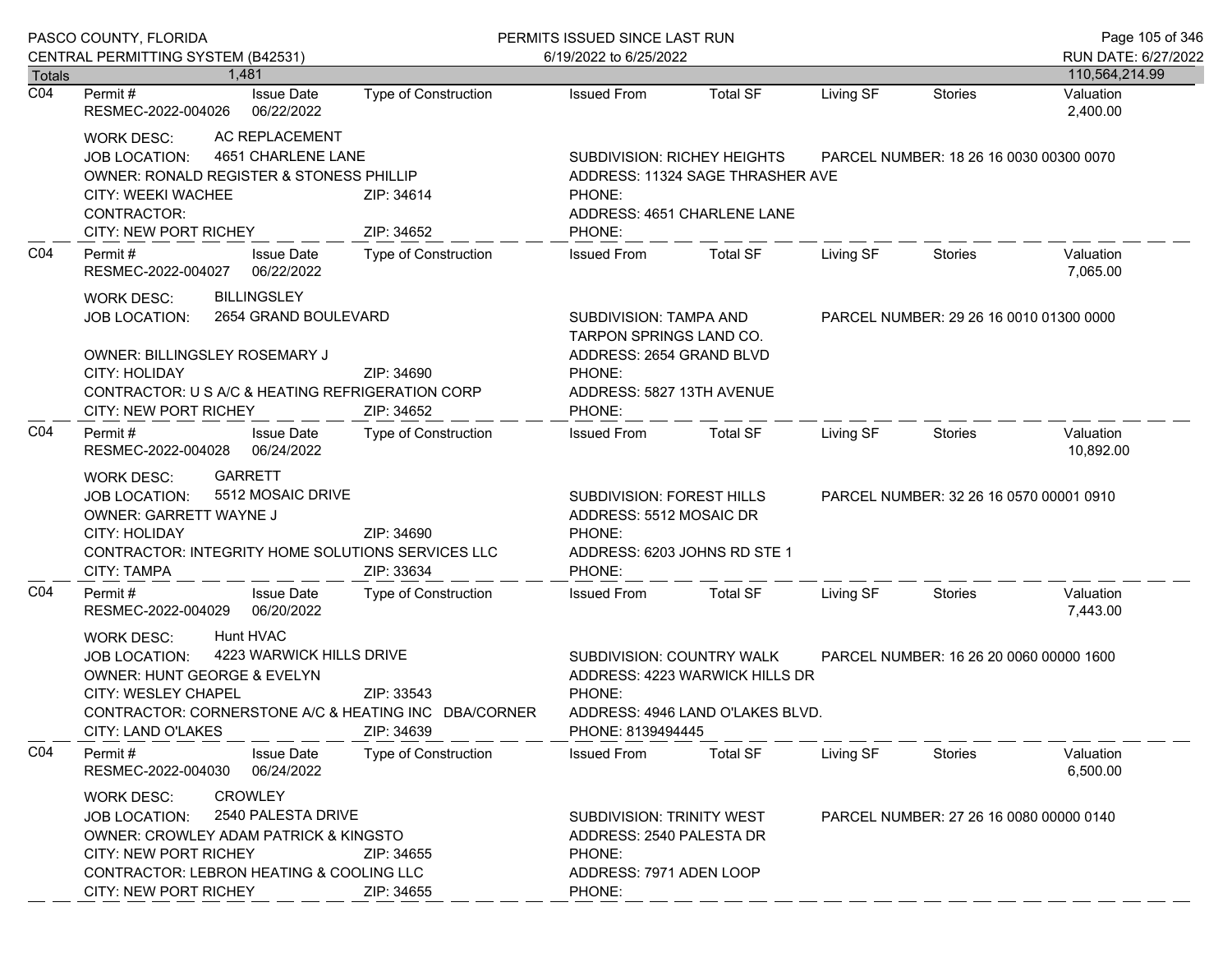|                  | PASCO COUNTY, FLORIDA                                                                                                                                                                                                                                   |                                            | PERMITS ISSUED SINCE LAST RUN<br>6/19/2022 to 6/25/2022                                                          |                                                     |                                         |                                         | Page 106 of 346                       |
|------------------|---------------------------------------------------------------------------------------------------------------------------------------------------------------------------------------------------------------------------------------------------------|--------------------------------------------|------------------------------------------------------------------------------------------------------------------|-----------------------------------------------------|-----------------------------------------|-----------------------------------------|---------------------------------------|
| Totals           | CENTRAL PERMITTING SYSTEM (B42531)<br>1,481                                                                                                                                                                                                             |                                            |                                                                                                                  |                                                     |                                         |                                         | RUN DATE: 6/27/2022<br>110,564,214.99 |
| $\overline{CO4}$ | Permit#<br><b>Issue Date</b><br>RESMEC-2022-004031<br>06/21/2022                                                                                                                                                                                        | Type of Construction                       | <b>Issued From</b>                                                                                               | <b>Total SF</b>                                     | Living SF                               | <b>Stories</b>                          | Valuation<br>3,800.00                 |
|                  | <b>WORK DESC:</b><br>1115 powersong<br>1115 POWERSONG STREET<br>JOB LOCATION:                                                                                                                                                                           | SUBDIVISION: CREST RIDGE<br><b>GARDENS</b> |                                                                                                                  |                                                     | PARCEL NUMBER: 31 26 16 0060 00000 2070 |                                         |                                       |
|                  | OWNER: RETSOS GEORGIA REVOC TRUSTRETSOS GEORGIA TRUS<br>CITY: HOLIDAY<br>ZIP: 34691<br>CONTRACTOR: MODERN AIR INC<br>CITY: NEW PORT RICHEY<br>ZIP: 34652                                                                                                |                                            | PHONE:<br>PHONE:                                                                                                 | ADDRESS: 3301 MELA CT<br>ADDRESS: 5804 DELAWARE AVE |                                         |                                         |                                       |
| CO <sub>4</sub>  | Permit #<br><b>Issue Date</b><br>RESMEC-2022-004032 06/21/2022                                                                                                                                                                                          | <b>Type of Construction</b>                | <b>Issued From</b>                                                                                               | <b>Total SF</b>                                     | Living SF                               | Stories                                 | Valuation<br>6,500.00                 |
|                  | <b>MOSER</b><br><b>WORK DESC:</b><br>2503 INDIAN KEY DRIVE<br><b>JOB LOCATION:</b><br>OWNER: MOSER JOHN ROBERT & KAITLIN<br><b>CITY: HOLIDAY</b><br>ZIP: 34691<br>CONTRACTOR: BAY AREA AIR CONDITIONING INC<br><b>CITY: CRYSTAL RIVER</b><br>ZIP: 34429 |                                            | SUBDIVISION: KEY VISTA<br>ADDRESS: 2503 INDIAN KEY DR<br>PHONE:<br>ADDRESS: 8021 West Gulf-to-Lake Hwy<br>PHONE: |                                                     |                                         | PARCEL NUMBER: 26 26 15 0040 00000 4340 |                                       |
| CO <sub>4</sub>  | Permit#<br><b>Issue Date</b><br>RESMEC-2022-004033<br>06/21/2022                                                                                                                                                                                        | Type of Construction                       | <b>Issued From</b>                                                                                               | <b>Total SF</b>                                     | Living SF                               | Stories                                 | Valuation<br>4,400.00                 |
|                  | victoria<br><b>WORK DESC:</b><br>3454 PINEHURST DRIVE<br><b>JOB LOCATION:</b><br><b>OWNER: BUBIS DMITRY &amp; KRISTEN MARIE</b><br>CITY: ODESSA<br>CONTRACTOR: BAVERS HEATING & AIR CONDITIONING INC<br>CITY: SEMINOLE                                  | ZIP: 33556<br>ZIP: 33772                   | ADDRESS: PO BOX 1072<br>PHONE:<br>ADDRESS: 9175 125 ST<br>PHONE: 7274584013                                      | SUBDIVISION: BEACON SQUARE                          | PARCEL NUMBER: 19 26 16 0050 00000 1420 |                                         |                                       |
| CO <sub>4</sub>  | <b>Issue Date</b><br>Permit#<br>RESMEC-2022-004034 06/21/2022                                                                                                                                                                                           | <b>Type of Construction</b>                | <b>Issued From</b>                                                                                               | <b>Total SF</b>                                     | Living SF                               | Stories                                 | Valuation<br>7,287.00                 |
|                  | <b>SCHOBESBERGER</b><br><b>WORK DESC:</b><br>8019 FEATHER COURT, Unit D<br><b>JOB LOCATION:</b><br>OWNER: SCHOBESBERGER RICHARD & LACROI<br>CITY: hudson<br>ZIP: 34667                                                                                  |                                            | SUBDIVISION: EAGLESWOOD<br><b>CONDOMINIUM</b><br>PHONE:                                                          | ADDRESS: 450 STIRLING WAY COBOURG ON K9A 0G8        |                                         | PARCEL NUMBER: 02 25 16 0010 12070 00D0 |                                       |
|                  | CONTRACTOR: COOLQUEST INC<br>CITY: NEW PORT RICHEY                                                                                                                                                                                                      | ZIP: 34653-0000                            | ADDRESS: 7817 RUTILLIO COURT<br>PHONE:                                                                           |                                                     |                                         |                                         |                                       |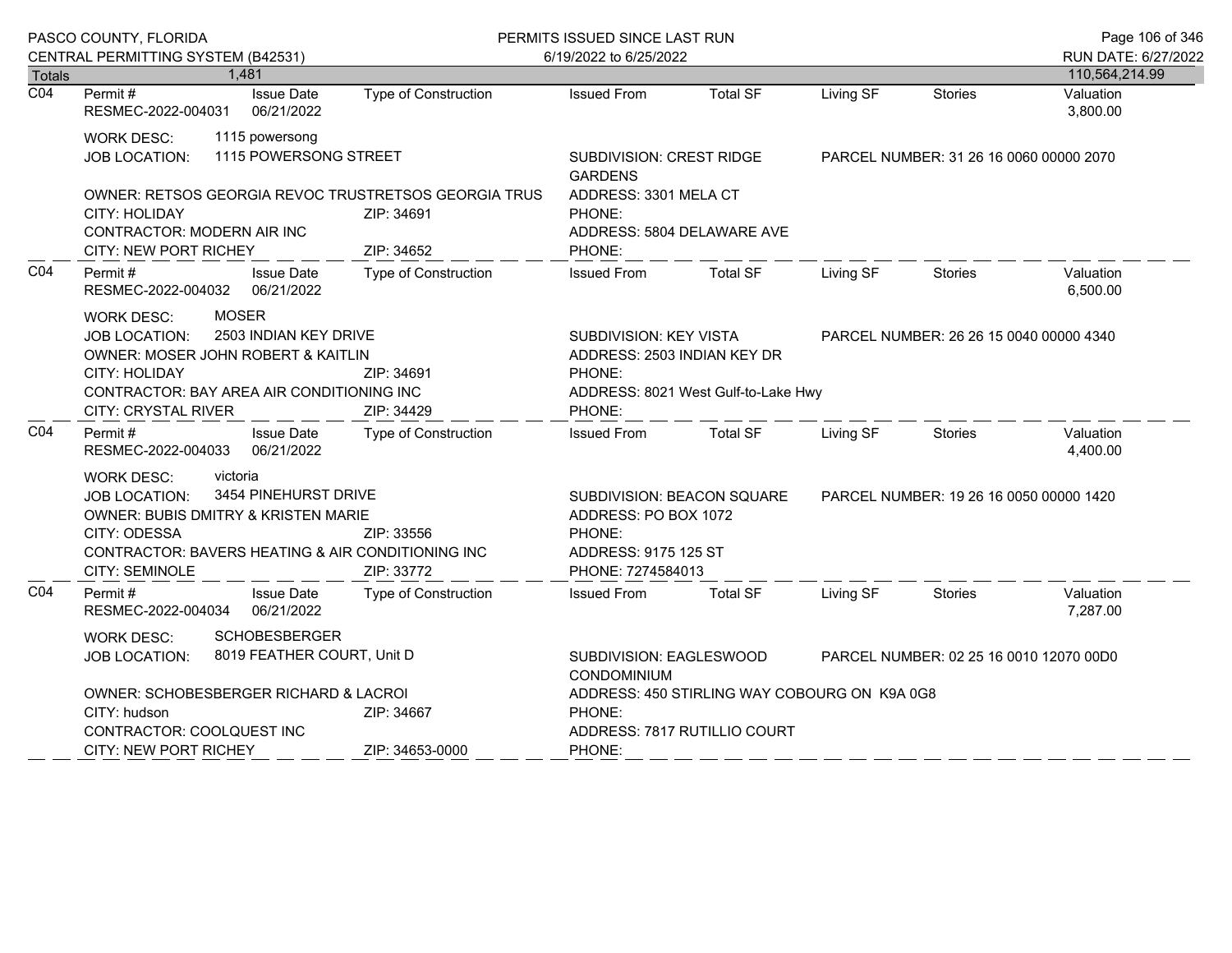|                            | PASCO COUNTY, FLORIDA                                                                                                                                                                                                                              |                             | PERMITS ISSUED SINCE LAST RUN                                                                                     |                                     |           |                                         | Page 107 of 346             |
|----------------------------|----------------------------------------------------------------------------------------------------------------------------------------------------------------------------------------------------------------------------------------------------|-----------------------------|-------------------------------------------------------------------------------------------------------------------|-------------------------------------|-----------|-----------------------------------------|-----------------------------|
|                            | CENTRAL PERMITTING SYSTEM (B42531)<br>1.481                                                                                                                                                                                                        |                             | 6/19/2022 to 6/25/2022                                                                                            |                                     |           |                                         | RUN DATE: 6/27/2022         |
| Totals<br>$\overline{CO4}$ | <b>Issue Date</b><br>Permit #                                                                                                                                                                                                                      | Type of Construction        | <b>Issued From</b>                                                                                                | <b>Total SF</b>                     | Living SF | <b>Stories</b>                          | 110,564,214.99<br>Valuation |
|                            | RESMEC-2022-004035<br>06/21/2022                                                                                                                                                                                                                   |                             |                                                                                                                   |                                     |           |                                         | 7,400.00                    |
|                            | Gardner<br><b>WORK DESC:</b><br>9038 ARUNDLE PLACE<br><b>JOB LOCATION:</b>                                                                                                                                                                         |                             | SUBDIVISION: CAMBRIDGE<br><b>COMMONS CONDOMINIUM</b>                                                              |                                     |           | PARCEL NUMBER: 13 26 16 012A 00700 0190 |                             |
|                            | <b>OWNER: GARDNER JANET P</b><br>CITY: NEW PORT RICHEY<br>CONTRACTOR: IERNAS HEATING & COOLING INC                                                                                                                                                 | ZIP: 34655                  | ADDRESS: 9038 ARUNDLE PL<br>PHONE:                                                                                | ADDRESS: 18843 US HWY 41 NORTH      |           |                                         |                             |
|                            | CITY: LUTZ                                                                                                                                                                                                                                         | ZIP: 33549                  | PHONE: 8663232665                                                                                                 |                                     |           |                                         |                             |
| CO <sub>4</sub>            | Permit#<br><b>Issue Date</b><br>RESMEC-2022-004036<br>06/21/2022                                                                                                                                                                                   | Type of Construction        | <b>Issued From</b>                                                                                                | <b>Total SF</b>                     | Living SF | Stories                                 | Valuation<br>8,371.00       |
|                            | ZAREND<br><b>WORK DESC:</b><br>1217 ASHBOURNE CIRCLE<br><b>JOB LOCATION:</b>                                                                                                                                                                       |                             | SUBDIVISION: HERITAGE<br><b>SPRINGS</b>                                                                           |                                     |           | PARCEL NUMBER: 32 26 17 0050 00000 0120 |                             |
|                            | OWNER: ZAREND RONALD D & PATRICIA A<br><b>CITY: TRINITY</b><br>ZIP: 34655                                                                                                                                                                          |                             | PHONE:                                                                                                            | ADDRESS: 1217 ASHBOURNE CIR         |           |                                         |                             |
|                            | CONTRACTOR: BAY AREA AIR CONDITIONING INC<br><b>CITY: CRYSTAL RIVER</b>                                                                                                                                                                            | ZIP: 34429                  | PHONE:                                                                                                            | ADDRESS: 8021 West Gulf-to-Lake Hwy |           |                                         |                             |
| CO <sub>4</sub>            | Permit#<br><b>Issue Date</b><br>RESMEC-2022-004037<br>06/22/2022                                                                                                                                                                                   | <b>Type of Construction</b> | <b>Issued From</b>                                                                                                | <b>Total SF</b>                     | Living SF | Stories                                 | Valuation<br>14,050.00      |
|                            | Rhoades<br><b>WORK DESC:</b><br>5417 LEEWARD LANE<br><b>JOB LOCATION:</b><br>OWNER: RHOADES SCOTT P & ANNETTE J<br><b>CITY: NEW PORT RICHEY</b><br>ZIP: 34652<br>CONTRACTOR: PROGRESSIVE AIR SYSTEMS INC<br>ZIP: 34668<br><b>CITY: PORT RICHEY</b> |                             | SUBDIVISION: FLOR-A-MAR<br>ADDRESS: 5417 LEEWARD LN<br>PHONE:<br>ADDRESS: 5907 DASHER COURT<br>PHONE: 7278473898  |                                     |           | PARCEL NUMBER: 12 26 15 0080 00000 0410 |                             |
| CO <sub>4</sub>            | <b>Issue Date</b><br>Permit#<br>RESMEC-2022-004038 06/21/2022                                                                                                                                                                                      | Type of Construction        | <b>Issued From</b>                                                                                                | <b>Total SF</b>                     | Living SF | Stories                                 | Valuation<br>15,000.00      |
|                            | <b>HILTON</b><br><b>WORK DESC:</b><br>3756 GRECKO DRIVE<br><b>JOB LOCATION:</b><br>OWNER: HILTON ANDREW & KRISTINA BUZZELL<br>CITY: WESLEY CHAPEL<br>ZIP: 33543<br>CONTRACTOR: HAWKINS SERVICE COMPANY<br><b>CITY: RIVERVIEW</b><br>ZIP: 33578     |                             | SUBDIVISION: ASHTON OAKS<br>ADDRESS: 3756 GRECKO DR<br>PHONE:<br>ADDRESS: 10517 RIVERVIEW DR<br>PHONE: 8133623031 |                                     |           | PARCEL NUMBER: 23 26 20 0090 00000 2570 |                             |
| CO <sub>4</sub>            | Permit#<br><b>Issue Date</b><br>RESMEC-2022-004040<br>06/21/2022                                                                                                                                                                                   | <b>Type of Construction</b> | <b>Issued From</b>                                                                                                | <b>Total SF</b>                     | Living SF | Stories                                 | Valuation<br>6,725.00       |
|                            | NEALEY<br><b>WORK DESC:</b><br>6815 PINE SPRINGS DRIVE<br><b>JOB LOCATION:</b><br><b>OWNER: NEALEY THERESA</b><br><b>CITY: WESLEY CHAPEL</b><br>ZIP: 33545                                                                                         |                             | <b>SUBDIVISION: OAK CREEK</b><br>PHONE:                                                                           | ADDRESS: 6815 PINE SPRINGS DR       |           | PARCEL NUMBER: 06 26 21 0020 00000 1930 |                             |
|                            | CONTRACTOR: UNIVERSAL AIR & HEAT<br>CITY: DAVIE                                                                                                                                                                                                    | ZIP: 33314                  | ADDRESS: 5460 WEST SR84<br>PHONE: 8669992665                                                                      |                                     |           |                                         |                             |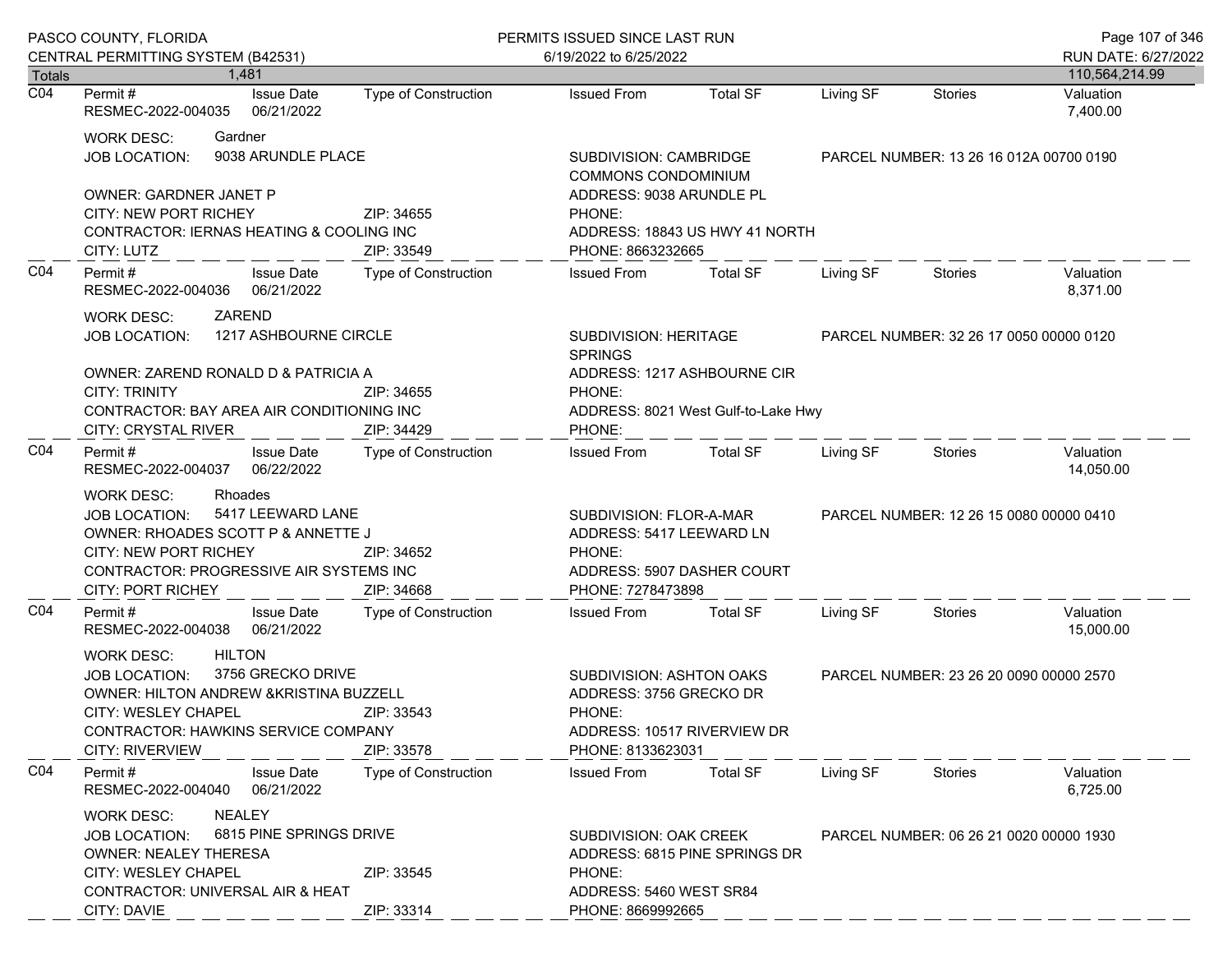| PASCO COUNTY, FLORIDA |                                                                                                                                                                                                                                                          |                                 | PERMITS ISSUED SINCE LAST RUN                                                                       |                                                                                                                     |                 |                                         |                                         | Page 108 of 346       |
|-----------------------|----------------------------------------------------------------------------------------------------------------------------------------------------------------------------------------------------------------------------------------------------------|---------------------------------|-----------------------------------------------------------------------------------------------------|---------------------------------------------------------------------------------------------------------------------|-----------------|-----------------------------------------|-----------------------------------------|-----------------------|
|                       | CENTRAL PERMITTING SYSTEM (B42531)                                                                                                                                                                                                                       |                                 |                                                                                                     | 6/19/2022 to 6/25/2022                                                                                              |                 |                                         |                                         | RUN DATE: 6/27/2022   |
| Totals                | 1.481                                                                                                                                                                                                                                                    |                                 |                                                                                                     |                                                                                                                     |                 |                                         |                                         | 110,564,214.99        |
| $\overline{CO4}$      | Permit#<br>RESMEC-2022-004041                                                                                                                                                                                                                            | <b>Issue Date</b><br>06/21/2022 | Type of Construction                                                                                | <b>Issued From</b>                                                                                                  | <b>Total SF</b> | Living SF                               | <b>Stories</b>                          | Valuation<br>7,483.00 |
|                       | <b>BRILLOSKI</b><br><b>WORK DESC:</b><br>8865 AVILA COURT<br>JOB LOCATION:                                                                                                                                                                               |                                 |                                                                                                     | SUBDIVISION: THE ESTATES OF<br>BEACON WOODS GOLF AND<br><b>COUNTRY CLUB</b>                                         |                 |                                         | PARCEL NUMBER: 35 24 16 0160 00000 0740 |                       |
|                       | OWNER: BRILLOWSKI PAUL & DENISE<br>CITY: HUDSON<br>CONTRACTOR: UNIVERSAL AIR & HEAT<br><b>CITY: DAVIE</b>                                                                                                                                                |                                 | ZIP: 34667<br>ZIP: 33314                                                                            | ADDRESS: 8865 AVILA CT<br>PHONE:<br>ADDRESS: 5460 WEST SR84<br>PHONE: 8669992665                                    |                 |                                         |                                         |                       |
| CO <sub>4</sub>       | Permit#<br>RESMEC-2022-004042 06/21/2022                                                                                                                                                                                                                 | <b>Issue Date</b>               | Type of Construction                                                                                | <b>Issued From</b>                                                                                                  | <b>Total SF</b> | Living SF                               | <b>Stories</b>                          | Valuation<br>7,400.00 |
|                       | WORK DESC:<br>Jaycox<br>11130 TAFT DRIVE<br>JOB LOCATION:<br>OWNER: JAYCOX SCOTT BRADLEY & VALERIE ANN<br><b>CITY: PORT RICHEY</b><br>ZIP: 34668<br>CONTRACTOR: IERNAS HEATING & COOLING INC<br>CITY: LUTZ<br>ZIP: 33549                                 |                                 |                                                                                                     | SUBDIVISION: BROWN ACRES<br>ADDRESS: 11130 TAFT DR<br>PHONE:<br>ADDRESS: 18843 US HWY 41 NORTH<br>PHONE: 8663232665 |                 | PARCEL NUMBER: 10 25 16 0510 00000 1760 |                                         |                       |
| CO <sub>4</sub>       | Permit #<br>RESMEC-2022-004043                                                                                                                                                                                                                           | <b>Issue Date</b><br>06/21/2022 | Type of Construction                                                                                | <b>Issued From</b>                                                                                                  | <b>Total SF</b> | Living SF                               | <b>Stories</b>                          | Valuation<br>6,491.00 |
|                       | <b>WORK DESC:</b><br>rouse<br>36312 DOBBS LANE<br><b>JOB LOCATION:</b>                                                                                                                                                                                   |                                 | SUBDIVISION: ZEPHYRHILLS<br><b>COLONY COMPANY</b><br>ADDRESS: 36312 DOBBS LN                        |                                                                                                                     |                 | PARCEL NUMBER: 16 26 21 0010 02700 0030 |                                         |                       |
|                       | OWNER: ROUSE SANDRA PAULETTE & VISNAW<br>CITY: ZEPHYRHILLS<br>ZIP: 33541<br>CONTRACTOR: UNIVERSAL AIR & HEAT<br>ZIP: 33314<br><b>CITY: DAVIE</b>                                                                                                         |                                 | PHONE:<br>ADDRESS: 5460 WEST SR84<br>PHONE: 8669992665                                              |                                                                                                                     |                 |                                         |                                         |                       |
| CO <sub>4</sub>       | Permit#<br>RESMEC-2022-004044                                                                                                                                                                                                                            | <b>Issue Date</b><br>06/21/2022 | <b>Type of Construction</b>                                                                         | <b>Issued From</b>                                                                                                  | <b>Total SF</b> | Living SF                               | <b>Stories</b>                          | Valuation<br>6,725.00 |
|                       | <b>WORK DESC:</b><br>jerry<br>7453 CHELTNAM COURT<br><b>JOB LOCATION:</b><br>OWNER: DIFIGLIO JERRY A & CHERYL A<br>CITY: NEW PORT RICHEY<br>ZIP: 34655<br>CONTRACTOR: CLIMATE CONTROL AIR CONDITIONING AND HEATIN<br>CITY: NEW PORT RICHEY<br>ZIP: 34652 |                                 | SUBDIVISION: WYNDTREE<br>ADDRESS: 7453 CHELTNAM CT<br>PHONE:<br>ADDRESS: 5124 OYSTER COVE<br>PHONE: |                                                                                                                     |                 | PARCEL NUMBER: 34 26 16 001B 00000 0440 |                                         |                       |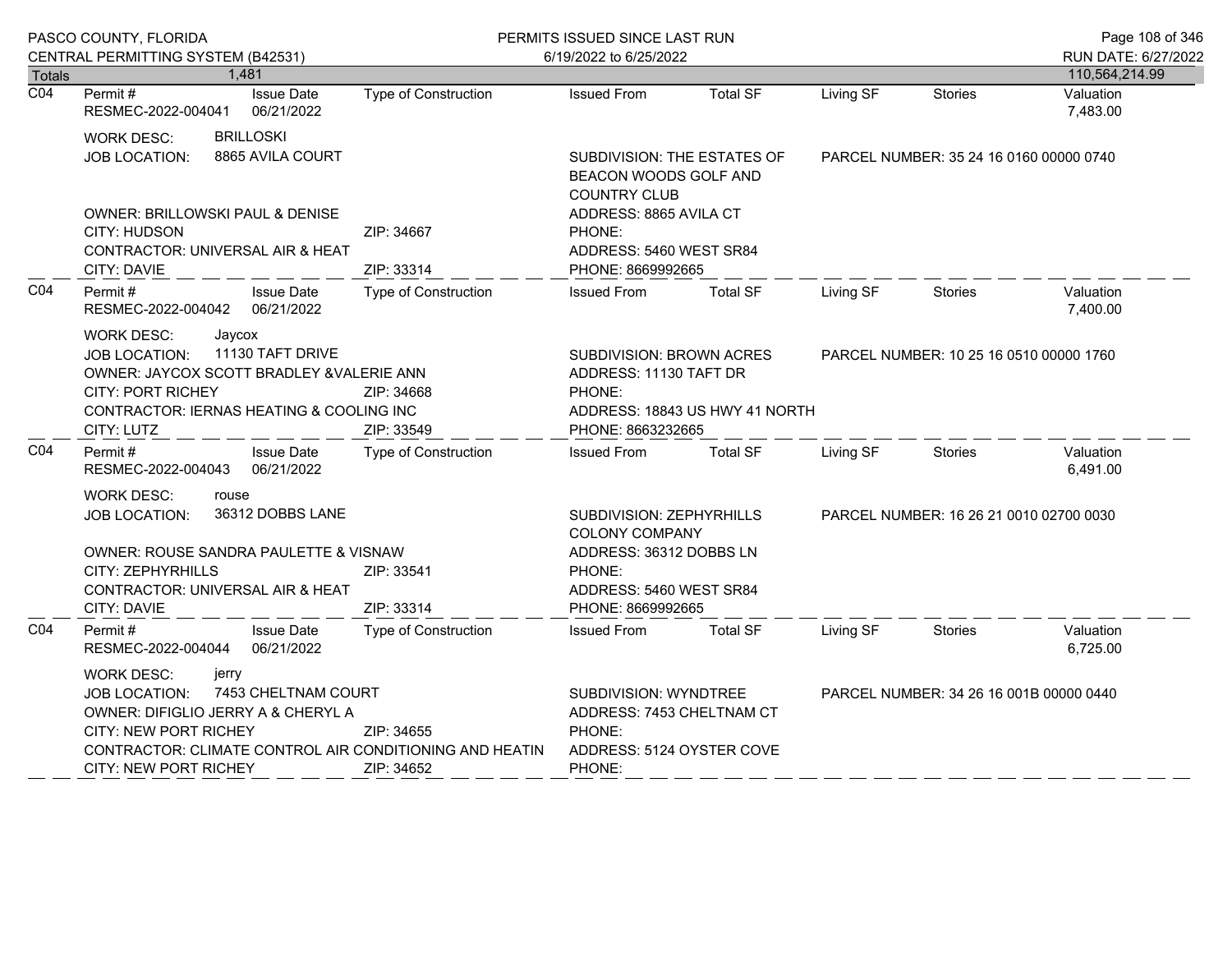|                  | PASCO COUNTY, FLORIDA<br>CENTRAL PERMITTING SYSTEM (B42531)                                                                                                                                                                        | PERMITS ISSUED SINCE LAST RUN<br>6/19/2022 to 6/25/2022 |                                                                                                                                     |                              |                                         |                                         | Page 109 of 346<br>RUN DATE: 6/27/2022 |
|------------------|------------------------------------------------------------------------------------------------------------------------------------------------------------------------------------------------------------------------------------|---------------------------------------------------------|-------------------------------------------------------------------------------------------------------------------------------------|------------------------------|-----------------------------------------|-----------------------------------------|----------------------------------------|
| <b>Totals</b>    | 1.481                                                                                                                                                                                                                              |                                                         |                                                                                                                                     |                              |                                         |                                         | 110,564,214.99                         |
| $\overline{CO4}$ | <b>Issue Date</b><br>Permit#<br>RESMEC-2022-004045<br>06/21/2022                                                                                                                                                                   | <b>Type of Construction</b>                             | <b>Issued From</b>                                                                                                                  | <b>Total SF</b>              | Living SF                               | <b>Stories</b>                          | Valuation<br>6,500.00                  |
|                  | <b>Bernier</b><br><b>WORK DESC:</b><br>3034 FINCH DRIVE<br><b>JOB LOCATION:</b><br><b>OWNER: JOSE BERNIER</b><br>CITY: HOLIDAY<br>CONTRACTOR: U S A/C & HEATING REFRIGERATION CORP<br>CITY: NEW PORT RICHEY                        | ZIP: 34690<br>ZIP: 34652                                | SUBDIVISION: COLONIAL HILLS<br>ADDRESS: 3034 FINCH DR<br>PHONE:<br>ADDRESS: 5827 13TH AVENUE<br>PHONE:                              |                              | PARCEL NUMBER: 20 26 16 0650 00000 8760 |                                         |                                        |
| CO <sub>4</sub>  | <b>Issue Date</b><br>Permit #<br>06/21/2022<br>RESMEC-2022-004046                                                                                                                                                                  | <b>Type of Construction</b>                             | <b>Issued From</b>                                                                                                                  | <b>Total SF</b>              | Living SF                               | Stories                                 | Valuation<br>5,700.00                  |
|                  | <b>MCKENZIE</b><br><b>WORK DESC:</b><br>3285 LORI LANE<br><b>JOB LOCATION:</b><br>OWNER: MCKENZIE JACK RANDALL & EDITH<br><b>CITY: NEW PORT RICHEY</b><br>CONTRACTOR: HOFFMAN'S APPLIANCE & A/C INC<br><b>CITY: TARPON SPRINGS</b> | ZIP: 34655<br>ZIP: 34688                                | SUBDIVISION: GOLF VIEW VILLAS<br>V A CONDOMINIUM<br>ADDRESS: 3285 LORI LN<br>PHONE:<br>ADDRESS: 1001 EAST LAKE ROAD SOUTH<br>PHONE: |                              |                                         | PARCEL NUMBER: 24 26 16 028A 04400 0040 |                                        |
| CO <sub>4</sub>  | Permit#<br><b>Issue Date</b><br>RESMEC-2022-004047<br>06/21/2022                                                                                                                                                                   | Type of Construction                                    | <b>Issued From</b>                                                                                                                  | <b>Total SF</b>              | Living SF                               | Stories                                 | Valuation<br>6,294.00                  |
|                  | Freeman HVAC<br>WORK DESC:<br>18102 RIGGINS ROAD<br><b>JOB LOCATION:</b><br><b>OWNER: FREEMAN WAYNE E &amp; BRENDA</b><br>CITY: LAND O LAKES<br>CONTRACTOR: CORNERSTONE A/C & HEATING INC DBA/CORNER<br>CITY: LAND O'LAKES         | ZIP: 34639<br>ZIP: 34639                                | SUBDIVISION: KENT SUB<br>ADDRESS: PO BOX 1687<br>PHONE:<br>ADDRESS: 4946 LAND O'LAKES BLVD.<br>PHONE: 8139494445                    |                              | PARCEL NUMBER: 04 25 18 0020 00000 001C |                                         |                                        |
| CO <sub>4</sub>  | Permit#<br><b>Issue Date</b><br>06/22/2022<br>RESMEC-2022-004048                                                                                                                                                                   | Type of Construction                                    | <b>Issued From</b>                                                                                                                  | <b>Total SF</b>              | Living SF                               | Stories                                 | Valuation<br>7,495.00                  |
|                  | LEPORE RESIDENCE<br>WORK DESC:<br>9311 CREEDMOOR LANE<br>JOB LOCATION:<br>OWNER: LEPORE MICHAEL & ROSE M<br><b>CITY: NEW PORT RICHEY</b><br>CONTRACTOR: FIVE STAR HEATING AND COOLING INC<br>CITY: NEW PORT RICHEY                 | ZIP: 34654<br>ZIP: 34653                                | SUBDIVISION: WATERS EDGE<br>PHONE:<br>ADDRESS: 7234 CONGRESS ST<br>PHONE: 7272328999                                                | ADDRESS: 9311 CREEDMOOR LN   |                                         | PARCEL NUMBER: 20 25 17 0030 00000 0580 |                                        |
| CO <sub>4</sub>  | Permit#<br><b>Issue Date</b><br>06/21/2022<br>RESMEC-2022-004049                                                                                                                                                                   | <b>Type of Construction</b>                             | <b>Issued From</b>                                                                                                                  | <b>Total SF</b>              | Living SF                               | Stories                                 | Valuation<br>5,600.00                  |
|                  | Macleod (Bruce)<br><b>WORK DESC:</b><br>13827 WOODWARD DRIVE<br><b>JOB LOCATION:</b><br><b>OWNER: MACLEOD LEONARD R</b>                                                                                                            |                                                         | SUBDIVISION: BARRINGTON<br><b>WOODS</b>                                                                                             | ADDRESS: 9040 LUNCARTY DRIVE |                                         | PARCEL NUMBER: 35 24 16 014C 00000 0260 |                                        |
|                  | <b>CITY: HUDSON</b><br><b>CONTRACTOR: AIRE ASSOCIATES</b><br>CITY: NEW PORT RICHEY                                                                                                                                                 | ZIP: 34667<br>ZIP: 34653-0                              | PHONE:<br>PHONE: 7278492106                                                                                                         | ADDRESS: 7721 RUTILLIO COURT |                                         |                                         |                                        |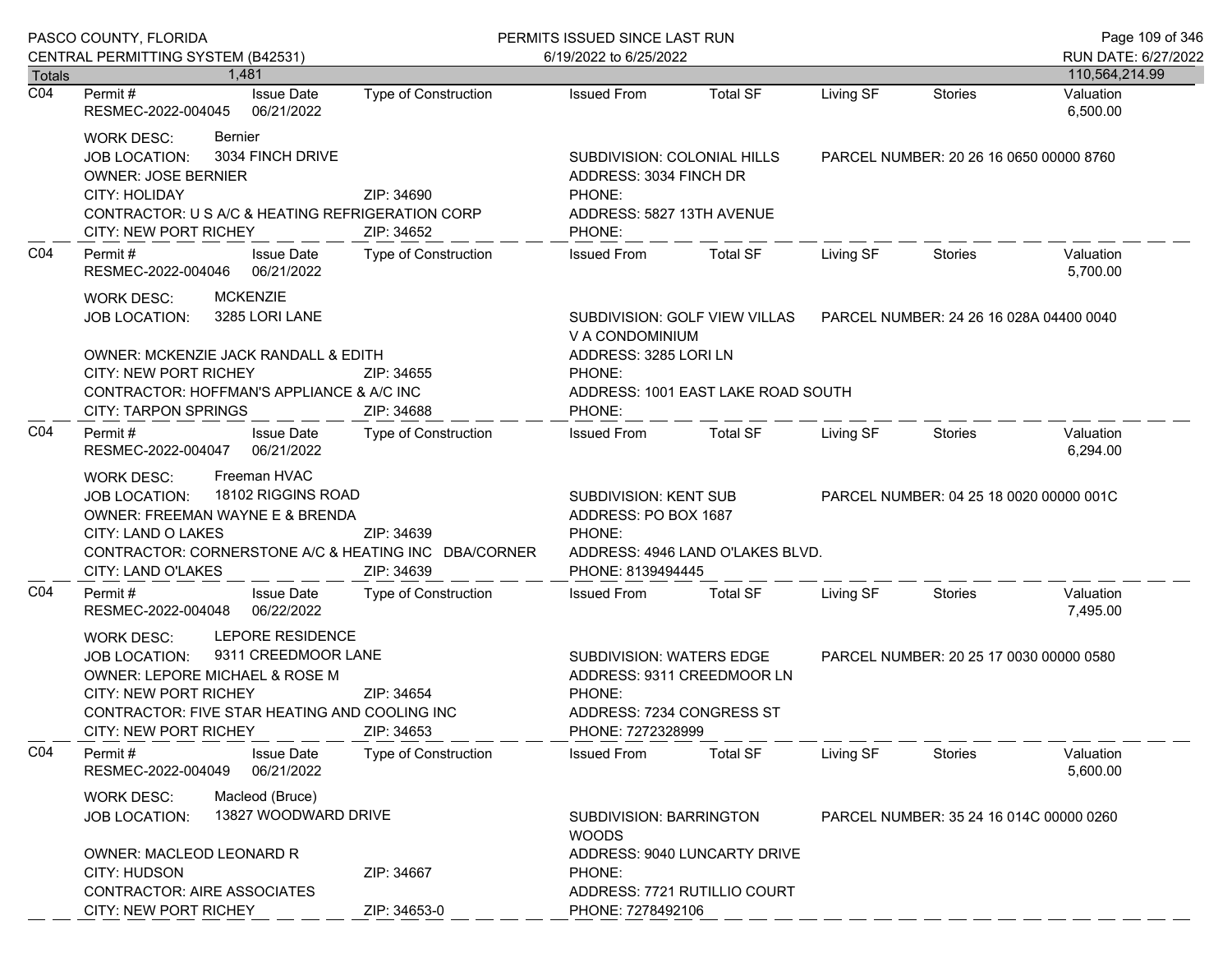|                                   | PASCO COUNTY, FLORIDA                                                         |                                                | PERMITS ISSUED SINCE LAST RUN                                        |                                         |                                                  |                | Page 110 of 346                       |  |  |
|-----------------------------------|-------------------------------------------------------------------------------|------------------------------------------------|----------------------------------------------------------------------|-----------------------------------------|--------------------------------------------------|----------------|---------------------------------------|--|--|
|                                   | CENTRAL PERMITTING SYSTEM (B42531)                                            |                                                | 6/19/2022 to 6/25/2022                                               |                                         |                                                  |                | RUN DATE: 6/27/2022<br>110,564,214.99 |  |  |
| <b>Totals</b><br>$\overline{CO4}$ | 1,481<br><b>Issue Date</b><br>Permit#                                         | <b>Type of Construction</b>                    | <b>Issued From</b>                                                   | <b>Total SF</b>                         | Living SF                                        | <b>Stories</b> | Valuation                             |  |  |
|                                   | 06/24/2022<br>RESMEC-2022-004050                                              |                                                |                                                                      |                                         |                                                  |                | 6,000.00                              |  |  |
|                                   | <b>CHRIS KING</b><br><b>WORK DESC:</b>                                        |                                                |                                                                      |                                         |                                                  |                |                                       |  |  |
|                                   | 6230 GARLAND COURT<br><b>JOB LOCATION:</b>                                    |                                                | SUBDIVISION: GULF HARBORS<br><b>SEA FOREST</b>                       |                                         | PARCEL NUMBER: 06 26 16 001B 00000 1910          |                |                                       |  |  |
|                                   | OWNER: KING CHRIS M & SHAWNA                                                  |                                                | ADDRESS: 6230 GARLAND CT                                             |                                         |                                                  |                |                                       |  |  |
|                                   | CITY: NEW PORT RICHEY                                                         | PHONE:                                         |                                                                      |                                         |                                                  |                |                                       |  |  |
|                                   | CONTRACTOR: AMERICAN CAMO HEATING & AIR LLC<br><b>CITY: BROOKSVILLE</b>       | ZIP: 34614                                     | ADDRESS: 14233 SORREL ST<br>PHONE:                                   |                                         |                                                  |                |                                       |  |  |
| CO <sub>4</sub>                   | Permit#<br><b>Issue Date</b><br>RESMEC-2022-004051<br>06/21/2022              | Type of Construction                           | <b>Issued From</b>                                                   | <b>Total SF</b>                         | Living SF                                        | <b>Stories</b> | Valuation<br>7,000.00                 |  |  |
|                                   | <b>GOLDSTEIN RESIDENCE</b><br><b>WORK DESC:</b>                               |                                                |                                                                      |                                         |                                                  |                |                                       |  |  |
|                                   | 8802 AVONDALE LANE<br>JOB LOCATION:                                           | SUBDIVISION: BEACON WOODS                      |                                                                      |                                         | PARCEL NUMBER: 02 25 16 0880 00002 0330          |                |                                       |  |  |
|                                   | OWNER: GOLDSTEIN MARK & KAREN                                                 |                                                | ADDRESS: 8802 AVONDALE LN                                            |                                         |                                                  |                |                                       |  |  |
|                                   | CITY: HUDSON                                                                  | ZIP: 34667                                     | PHONE:                                                               |                                         |                                                  |                |                                       |  |  |
|                                   | CONTRACTOR: FIVE STAR HEATING AND COOLING INC<br><b>CITY: NEW PORT RICHEY</b> | ADDRESS: 7234 CONGRESS ST<br>PHONE: 7272328999 |                                                                      |                                         |                                                  |                |                                       |  |  |
| CO <sub>4</sub>                   | <b>Issue Date</b><br>Permit#                                                  | ZIP: 34653<br>Type of Construction             | <b>Issued From</b>                                                   | <b>Total SF</b>                         | Living SF                                        | <b>Stories</b> | Valuation                             |  |  |
|                                   | RESMEC-2022-004052<br>06/21/2022                                              |                                                |                                                                      |                                         |                                                  |                | 7,493.00                              |  |  |
|                                   | <b>WORK DESC:</b><br>Murphy                                                   |                                                |                                                                      |                                         |                                                  |                |                                       |  |  |
|                                   | 5221 WINDINGBROOK TRAIL<br><b>JOB LOCATION:</b>                               |                                                | SUBDIVISION: SADDLEBROOK<br><b>VILLAGE WEST</b>                      | PARCEL NUMBER: 13 26 19 0040 01400 0160 |                                                  |                |                                       |  |  |
|                                   | <b>OWNER: HAUK SAMANTHA</b>                                                   |                                                | ADDRESS: 5221 WINDINGBROOK TRAIL                                     |                                         |                                                  |                |                                       |  |  |
|                                   | <b>CITY: WESLEY CHAPEL</b>                                                    | ZIP: 33544                                     | PHONE:                                                               |                                         |                                                  |                |                                       |  |  |
|                                   | CONTRACTOR: FL-AIR HVAC LLC                                                   | ZIP: 33647                                     | PHONE:                                                               | ADDRESS: 17505 WOODTHRUSH PL            |                                                  |                |                                       |  |  |
| CO <sub>4</sub>                   | <b>CITY: TAMPA</b><br>Permit#<br><b>Issue Date</b>                            | Type of Construction                           | <b>Issued From</b>                                                   | <b>Total SF</b>                         | Living SF                                        | <b>Stories</b> | Valuation                             |  |  |
|                                   | RESMEC-2022-004053<br>06/24/2022                                              |                                                |                                                                      |                                         |                                                  |                | 5,140.00                              |  |  |
|                                   | Dove/Davit<br><b>WORK DESC:</b>                                               |                                                |                                                                      |                                         |                                                  |                |                                       |  |  |
|                                   | 4036 DAVIT DRIVE<br><b>JOB LOCATION:</b>                                      |                                                | SUBDIVISION: BEACON LAKES<br>PARCEL NUMBER: 18 26 16 059A 21700 00D0 |                                         |                                                  |                |                                       |  |  |
|                                   | OWNER: DOVE ERIC & DONNA                                                      |                                                |                                                                      |                                         | <b>CONDOMINIUM</b><br>ADDRESS: 293 AMBERLEIGH LN |                |                                       |  |  |
|                                   | <b>CITY: BELLEFONTE</b>                                                       | PHONE:                                         |                                                                      |                                         |                                                  |                |                                       |  |  |
|                                   | CONTRACTOR: EYTON MECHANICAL INC DBA/RYAN AIR CONDITIO                        |                                                | ADDRESS: P. O. Box #1307                                             |                                         |                                                  |                |                                       |  |  |
|                                   | CITY: Elfers                                                                  | ZIP: 34680                                     | PHONE:                                                               |                                         |                                                  |                |                                       |  |  |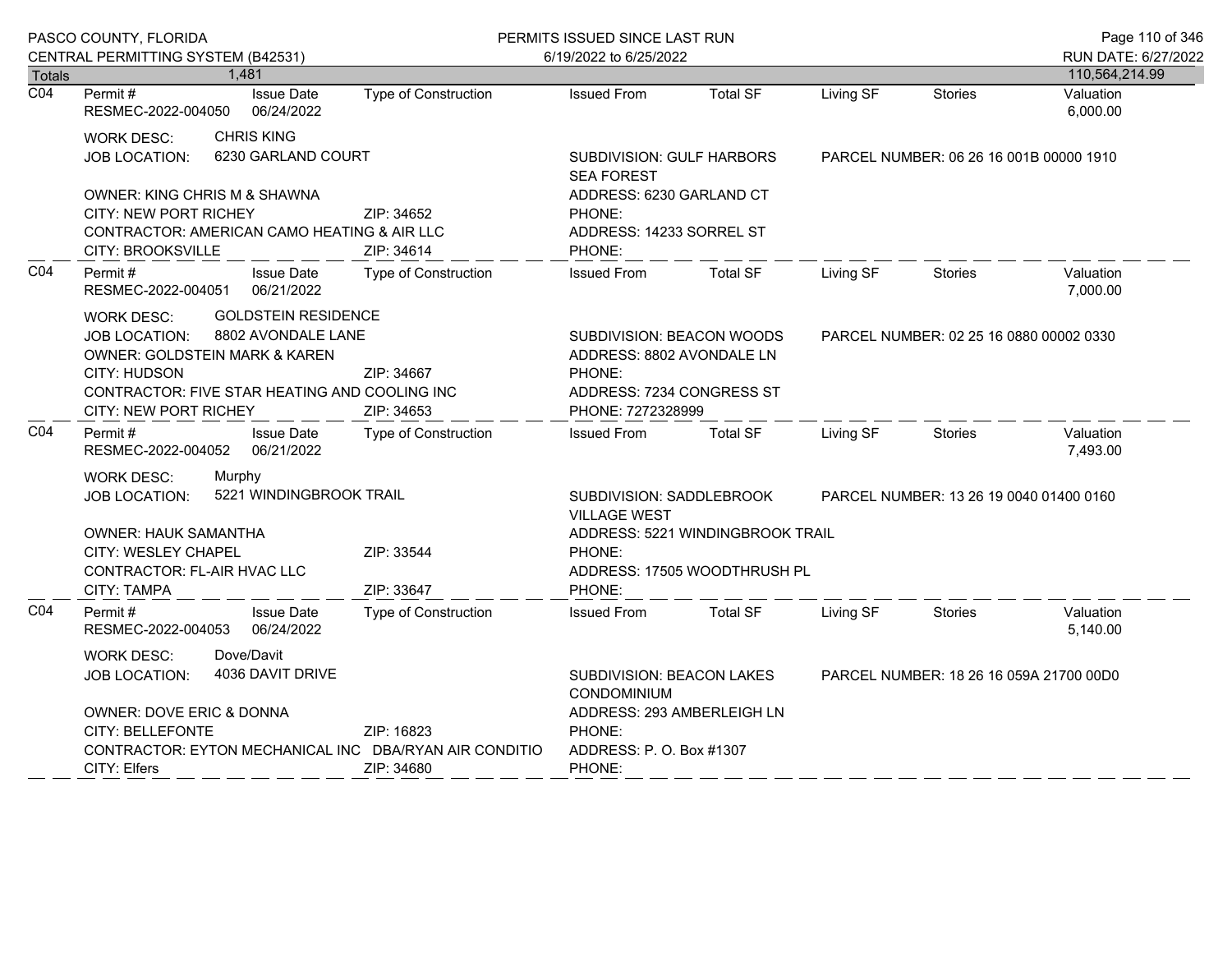|                  | PASCO COUNTY, FLORIDA                                                                                                                                                                                                                                                |                             | PERMITS ISSUED SINCE LAST RUN                                                                                                                   |                                |           |                                         | Page 111 of 346                       |
|------------------|----------------------------------------------------------------------------------------------------------------------------------------------------------------------------------------------------------------------------------------------------------------------|-----------------------------|-------------------------------------------------------------------------------------------------------------------------------------------------|--------------------------------|-----------|-----------------------------------------|---------------------------------------|
| <b>Totals</b>    | CENTRAL PERMITTING SYSTEM (B42531)<br>1.481                                                                                                                                                                                                                          |                             | 6/19/2022 to 6/25/2022                                                                                                                          |                                |           |                                         | RUN DATE: 6/27/2022<br>110,564,214.99 |
| $\overline{CO4}$ | <b>Issue Date</b><br>Permit #<br>RESMEC-2022-004054<br>06/21/2022                                                                                                                                                                                                    | <b>Type of Construction</b> | <b>Issued From</b>                                                                                                                              | <b>Total SF</b>                | Living SF | <b>Stories</b>                          | Valuation<br>7,898.00                 |
|                  | <b>WORK DESC:</b><br><b>Houchins</b><br>7707 SUE ELLEN DRIVE<br><b>JOB LOCATION:</b><br>OWNER: HOUCHINS TYLER JACOB<br><b>CITY: PORT RICHEY</b><br><b>CONTRACTOR: MILLIAN AIRE ENTERPRISES CORP</b><br>CITY: HUDSON                                                  | ZIP: 34668<br>ZIP: 34669    | SUBDIVISION: GULF HIGHLANDS<br>ADDRESS: 11200 TAMARIX AVE<br>PHONE:<br>ADDRESS: 9942 STATE RD 52<br>PHONE:                                      |                                |           | PARCEL NUMBER: 10 25 16 0590 00000 8110 |                                       |
| CO <sub>4</sub>  | Permit#<br><b>Issue Date</b><br>06/22/2022<br>RESMEC-2022-004055                                                                                                                                                                                                     | Type of Construction        | <b>Issued From</b>                                                                                                                              | <b>Total SF</b>                | Living SF | Stories                                 | Valuation<br>5,890.00                 |
|                  | Holder/Jenner<br><b>WORK DESC:</b><br>7663 JENNER AVENUE<br><b>JOB LOCATION:</b>                                                                                                                                                                                     |                             | <b>SUBDIVISION: SEVEN SPRINGS</b><br><b>HOMES</b>                                                                                               |                                |           | PARCEL NUMBER: 22 26 16 004K 00000 8610 |                                       |
|                  | OWNER: HOLDER WILLIAM N & MARGARET ANN<br><b>CITY: NEW PORT RICHEY</b><br>CONTRACTOR: EYTON MECHANICAL INC DBA/RYAN AIR CONDITIO<br>CITY: Elfers                                                                                                                     | ZIP: 34655<br>ZIP: 34680    | ADDRESS: 7663 JENNER AVE<br>PHONE:<br>ADDRESS: P. O. Box #1307<br>PHONE:                                                                        |                                |           |                                         |                                       |
| CO <sub>4</sub>  | Permit#<br><b>Issue Date</b><br>06/23/2022<br>RESMEC-2022-004056                                                                                                                                                                                                     | Type of Construction        | <b>Issued From</b>                                                                                                                              | <b>Total SF</b>                | Living SF | Stories                                 | Valuation<br>8,799.00                 |
|                  | <b>KOWALCZYK</b><br>WORK DESC:<br>2538 TOTTENHAM DRIVE<br><b>JOB LOCATION:</b><br>OWNER: KOWALCZYK MARY L<br>CITY: NEW PORT RICHEY<br>CONTRACTOR: SENICA AIR CONDITIONING INC<br><b>CITY: SPRING HILL</b>                                                            | ZIP: 34655<br>ZIP: 34610    | <b>SUBDIVISION: BRIAR PATCH</b><br>VILLAGE OF SEVEN SPRINGS<br>ADDRESS: 2538 TOTTENHAM DR<br>PHONE:<br>ADDRESS: 16640 SHADY HILLS RD.<br>PHONE: |                                |           | PARCEL NUMBER: 27 26 16 0040 00000 0450 |                                       |
| CO <sub>4</sub>  | Permit#<br><b>Issue Date</b><br>RESMEC-2022-004058<br>06/22/2022                                                                                                                                                                                                     | <b>Type of Construction</b> | <b>Issued From</b>                                                                                                                              | <b>Total SF</b>                | Living SF | Stories                                 | Valuation<br>6,000.00                 |
|                  | Deering<br><b>WORK DESC:</b><br>1126 COUNTRY CLOSE DRIVE<br><b>JOB LOCATION:</b><br>OWNER: DEERING BARBARA<br>CITY: LUTZ<br>CONTRACTOR: LAKESIDE HEATING COOLING & PLUMBING INC<br>CITY: Lutz                                                                        | ZIP: 33548<br>ZIP: 33548    | SUBDIVISION: COUNTRY CLOSE<br>PHONE:<br>ADDRESS: 19531 Deer Lake Road<br>PHONE:                                                                 | ADDRESS: 1126 COUNTRY CLOSE DR |           | PARCEL NUMBER: 36 26 18 0050 00200 0080 |                                       |
| CO <sub>4</sub>  | Permit#<br><b>Issue Date</b><br>06/22/2022<br>RESMEC-2022-004059                                                                                                                                                                                                     | <b>Type of Construction</b> | <b>Issued From</b>                                                                                                                              | <b>Total SF</b>                | Living SF | Stories                                 | Valuation<br>16,582.00                |
|                  | <b>DAVIS</b><br><b>WORK DESC:</b><br>9920 SAN SIERRA WAY<br><b>JOB LOCATION:</b><br>OWNER: FERRARA WILLIAM J & DAVIS JENN<br><b>CITY: PORT RICHEY</b><br>ZIP: 34668<br>CONTRACTOR: AMERICAN RESIDENTIAL SERVICES OF FLORIDA IN<br>CITY: St. Petersburg<br>ZIP: 33716 |                             | SUBDIVISION: WEST PORT<br>ADDRESS: 9920 SAN SIERRA WAY<br>PHONE:<br>ADDRESS: 3340 Scherer Drive North<br>PHONE:                                 |                                |           | PARCEL NUMBER: 21 25 16 098D 00000 0110 |                                       |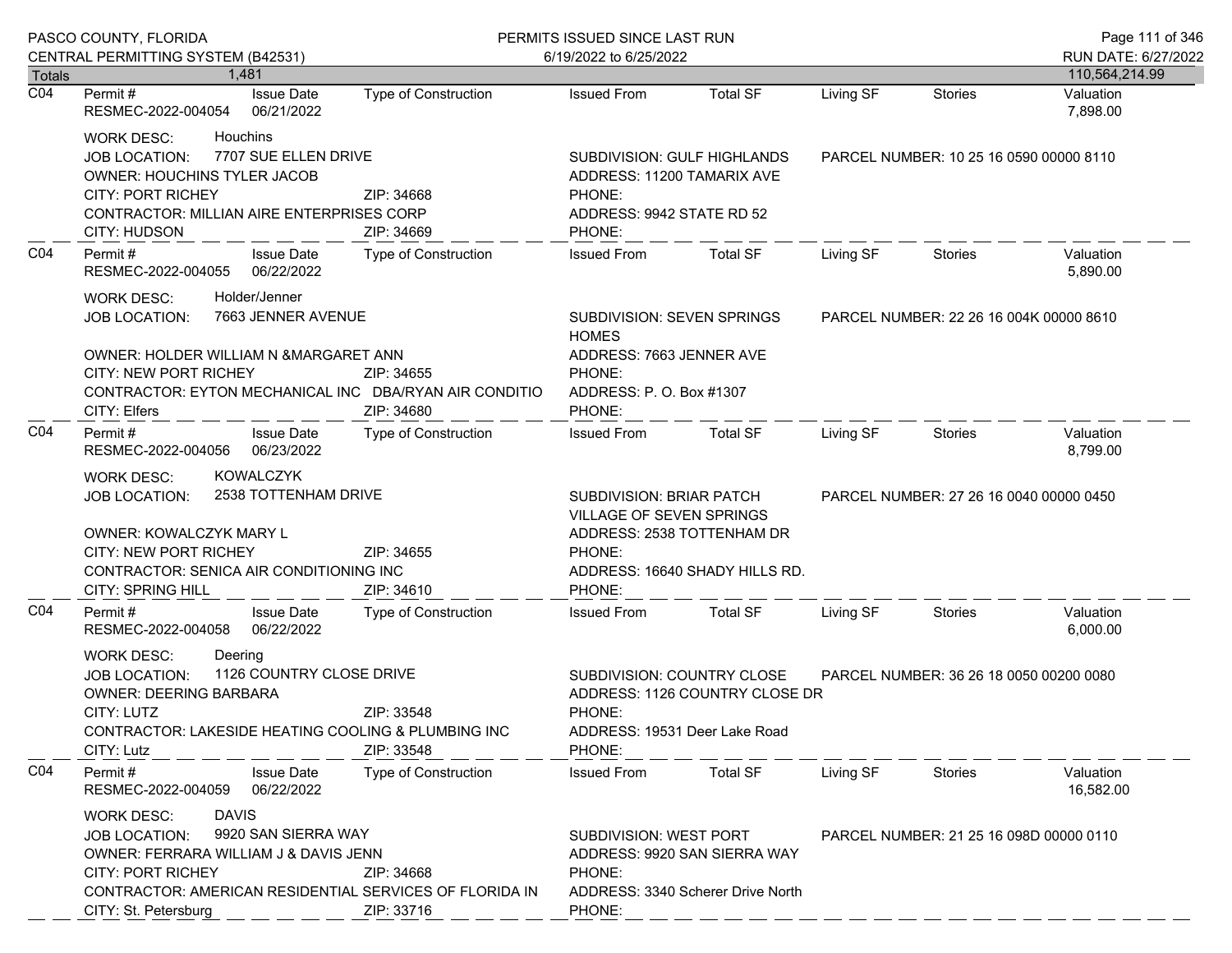|                            | PASCO COUNTY, FLORIDA                                                                                                                                                                                                          |                                                                                                                                                                                                                     |                             | PERMITS ISSUED SINCE LAST RUN                                                                                              | Page 112 of 346                   |                                         |                                         |                                       |
|----------------------------|--------------------------------------------------------------------------------------------------------------------------------------------------------------------------------------------------------------------------------|---------------------------------------------------------------------------------------------------------------------------------------------------------------------------------------------------------------------|-----------------------------|----------------------------------------------------------------------------------------------------------------------------|-----------------------------------|-----------------------------------------|-----------------------------------------|---------------------------------------|
|                            | CENTRAL PERMITTING SYSTEM (B42531)                                                                                                                                                                                             | 1,481                                                                                                                                                                                                               |                             | 6/19/2022 to 6/25/2022                                                                                                     |                                   |                                         |                                         | RUN DATE: 6/27/2022<br>110,564,214.99 |
| Totals<br>$\overline{CO4}$ | Permit#<br>RESMEC-2022-004060                                                                                                                                                                                                  | <b>Issue Date</b><br>06/23/2022                                                                                                                                                                                     | Type of Construction        | <b>Issued From</b>                                                                                                         | <b>Total SF</b>                   | Living SF                               | <b>Stories</b>                          | Valuation<br>5,890.00                 |
|                            | <b>WORK DESC:</b><br><b>JOB LOCATION:</b><br>CITY: Elfers                                                                                                                                                                      | Fritz/Roland<br>7534 ROLAND COURT<br>OWNER: GAGE KATHY &FRITZ JO-ANN<br>CITY: NEW PORT RICHEY<br>ZIP: 34654<br>CONTRACTOR: EYTON MECHANICAL INC DBA/RYAN AIR CONDITIO<br>ZIP: 34680<br>Permit#<br><b>Issue Date</b> |                             | SUBDIVISION: TALL PINES AT<br><b>RIVER RIDGE</b><br>ADDRESS: 7534 ROLAND CT<br>PHONE:<br>ADDRESS: P.O. Box #1307<br>PHONE: |                                   | PARCEL NUMBER: 31 25 17 0220 00000 2250 |                                         |                                       |
| CO <sub>4</sub>            | RESMEC-2022-004061<br>06/21/2022                                                                                                                                                                                               |                                                                                                                                                                                                                     | <b>Type of Construction</b> | <b>Issued From</b>                                                                                                         | <b>Total SF</b>                   | Living SF                               | <b>Stories</b>                          | Valuation<br>5,600.00                 |
|                            | Panzarino/Forrestal<br><b>WORK DESC:</b><br>2921 FORRESTAL COURT<br><b>JOB LOCATION:</b><br>OWNER: LEO JANET &PANZARINO JOYCE<br>CITY: FT LAUDERDALE<br>CONTRACTOR: EYTON MECHANICAL INC DBA/RYAN AIR CONDITIO<br>CITY: Elfers |                                                                                                                                                                                                                     | ZIP: 33308<br>ZIP: 34680    | SUBDIVISION: VETERANS VILLAS<br>ADDRESS: 3600 GALT OCEAN DR APT 15C<br>PHONE:<br>ADDRESS: P. O. Box #1307<br>PHONE:        |                                   |                                         | PARCEL NUMBER: 27 26 16 001A 00000 1740 |                                       |
| CO <sub>4</sub>            | Permit #<br>RESMEC-2022-004062                                                                                                                                                                                                 | <b>Issue Date</b><br>06/21/2022                                                                                                                                                                                     | <b>Type of Construction</b> | <b>Issued From</b>                                                                                                         | <b>Total SF</b>                   | Living SF                               | <b>Stories</b>                          | Valuation<br>5,029.00                 |
|                            | Paashnick<br><b>WORK DESC:</b><br>11411 PIKE COURT, Unit 3<br><b>JOB LOCATION:</b><br><b>OWNER: PASHNICK ANDREW</b><br>CITY: TAMPA<br>CONTRACTOR: LAKESIDE HEATING COOLING & PLUMBING INC<br>CITY: Lutz                        |                                                                                                                                                                                                                     | ZIP: 33647<br>ZIP: 33548    | SUBDIVISION: BAYWOOD<br>MEADOWS, A CONDOMINIUM<br>PHONE:<br>ADDRESS: 19531 Deer Lake Road<br>PHONE:                        | ADDRESS: 8546 SANDPIPER RIDGE AVE |                                         | PARCEL NUMBER: 09 25 17 0080 96860 00C0 |                                       |
| CO <sub>4</sub>            | Permit#<br>RESMEC-2022-004063                                                                                                                                                                                                  | <b>Issue Date</b><br>06/21/2022                                                                                                                                                                                     | <b>Type of Construction</b> | <b>Issued From</b>                                                                                                         | <b>Total SF</b>                   | Living SF                               | Stories                                 | Valuation<br>5,237.00                 |
|                            | <b>HARE</b><br><b>WORK DESC:</b><br>13317 LAKESHORE BOULEVARD<br>JOB LOCATION:<br>OWNER: HARE SANDRA J<br>CITY: HUDSON<br>ZIP: 34667<br>CONTRACTOR: BAYONET PLUMBING HEATING & AIR CONDITIONING                                |                                                                                                                                                                                                                     |                             | SUBDIVISION: LAKESIDE<br><b>WOODLANDS</b><br>ADDRESS: 13317 LAKESHORE BLVD<br>PHONE:<br>ADDRESS: 8950 New York Avenue      |                                   |                                         | PARCEL NUMBER: 35 24 16 0060 00000 2510 |                                       |
|                            | CITY: Hudson                                                                                                                                                                                                                   |                                                                                                                                                                                                                     | ZIP: 34667                  | PHONE:                                                                                                                     |                                   |                                         |                                         |                                       |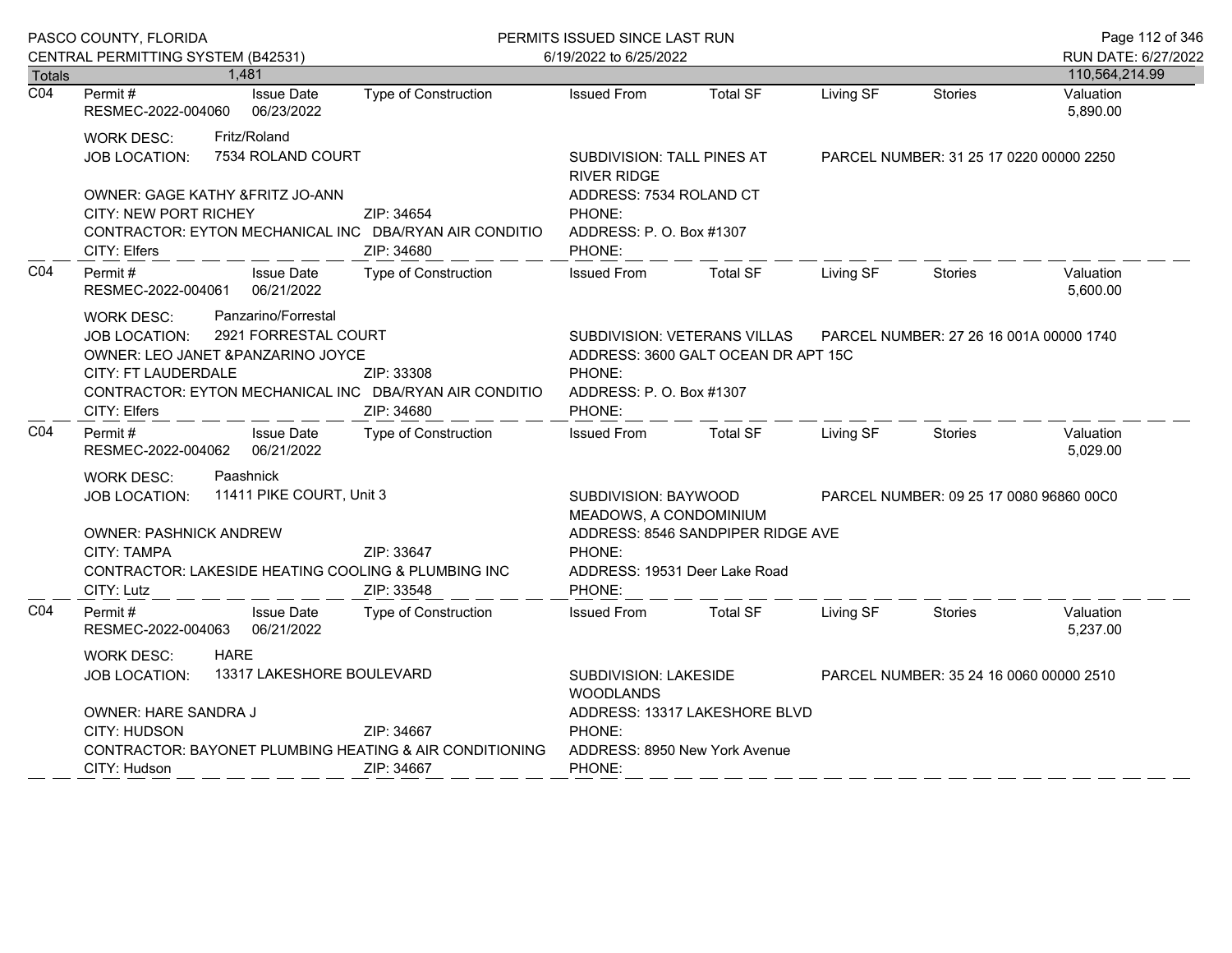|                  | PASCO COUNTY, FLORIDA                                                                                                                                                                                                                 | PERMITS ISSUED SINCE LAST RUN | Page 113 of 346                                                                                      |                                                                                                |                                         |                                         |                                       |
|------------------|---------------------------------------------------------------------------------------------------------------------------------------------------------------------------------------------------------------------------------------|-------------------------------|------------------------------------------------------------------------------------------------------|------------------------------------------------------------------------------------------------|-----------------------------------------|-----------------------------------------|---------------------------------------|
| <b>Totals</b>    | CENTRAL PERMITTING SYSTEM (B42531)<br>1.481                                                                                                                                                                                           |                               | 6/19/2022 to 6/25/2022                                                                               |                                                                                                |                                         |                                         | RUN DATE: 6/27/2022<br>110,564,214.99 |
| $\overline{CO4}$ | <b>Issue Date</b><br>Permit #<br>RESMEC-2022-004064<br>06/21/2022                                                                                                                                                                     | Type of Construction          | <b>Issued From</b>                                                                                   | <b>Total SF</b>                                                                                | Living SF                               | <b>Stories</b>                          | Valuation<br>14,856.00                |
|                  | <b>ST LOUIS</b><br><b>WORK DESC:</b><br>6706 PINE SPRINGS DRIVE<br><b>JOB LOCATION:</b><br>OWNER: ST LOUIS ANGELA L<br>CITY: WESLEY CHAPEL<br>CONTRACTOR: AMERICAN RESIDENTIAL SERVICES OF FLORIDA IN<br>CITY: St. Petersburg         | ZIP: 33545<br>ZIP: 33716      | PHONE:<br>PHONE:                                                                                     | SUBDIVISION: OAK CREEK<br>ADDRESS: 6706 PINE SPRINGS DR<br>ADDRESS: 3340 Scherer Drive North   |                                         | PARCEL NUMBER: 06 26 21 0020 00000 0800 |                                       |
| CO <sub>4</sub>  | Permit#<br><b>Issue Date</b><br>06/21/2022<br>RESMEC-2022-004065                                                                                                                                                                      | Type of Construction          | <b>Issued From</b>                                                                                   | <b>Total SF</b>                                                                                | Living SF                               | <b>Stories</b>                          | Valuation<br>7,449.00                 |
|                  | <b>Bruce Jewer</b><br><b>WORK DESC:</b><br>1822 PINK GUARA COURT<br><b>JOB LOCATION:</b><br>OWNER: PRITCHARD DIANA M & RICHARD KENNETH<br><b>CITY: TRINITY</b><br>CONTRACTOR: ACREE AIR CONDITIONING INC<br>CITY: TAMPA               | ZIP: 34655<br>ZIP: 33619      | <b>EAST</b><br>PHONE:<br>PHONE:                                                                      | SUBDIVISION: THOUSAND OAKS<br>ADDRESS: 1822 PINK GUARA CT<br>ADDRESS: 3801 CORPOREX PARK DRIVE |                                         | PARCEL NUMBER: 36 26 16 0050 00000 1190 |                                       |
| CO <sub>4</sub>  | Permit#<br><b>Issue Date</b><br>RESMEC-2022-004066 06/21/2022                                                                                                                                                                         | <b>Type of Construction</b>   | <b>Issued From</b>                                                                                   | Total SF                                                                                       | Living SF                               | Stories                                 | Valuation<br>7,341.00                 |
|                  | Johnson<br><b>WORK DESC:</b><br>12906 CLUB DRIVE<br><b>JOB LOCATION:</b><br>OWNER: JOHNSON LORI J<br>CITY: HUDSON<br>CONTRACTOR: ALLIED AIR CONDITIONING & HEATING INC<br>CITY: PORT RICHEY                                           | ZIP: 34667<br>ZIP: 34668      | SUBDIVISION: BEACON WOODS<br>ADDRESS: 12906 CLUB DR<br>PHONE:<br>ADDRESS: 8628 REES STREET<br>PHONE: |                                                                                                | PARCEL NUMBER: 02 25 16 0900 00000 6820 |                                         |                                       |
| CO <sub>4</sub>  | Permit#<br><b>Issue Date</b><br>06/22/2022<br>RESMEC-2022-004067                                                                                                                                                                      | Type of Construction          | <b>Issued From</b>                                                                                   | <b>Total SF</b>                                                                                | Living SF                               | Stories                                 | Valuation<br>7,450.00                 |
|                  | Marshal/Copperfield<br><b>WORK DESC:</b><br>6766 COPPERFIELD DRIVE<br><b>JOB LOCATION:</b><br>OWNER: MARSHALL ALAN S & KATHY M<br>CITY: NEW PORT RICHEY<br>CONTRACTOR: MCWILLIAMS & SON INC<br>CITY: Port Richey                      | ZIP: 34655<br>ZIP: 34668      | SUBDIVISION: OAK RIDGE<br>PHONE:<br>ADDRESS: 6211 Springer Drive<br>PHONE:                           | ADDRESS: 6766 COPPERFIELD DR                                                                   |                                         | PARCEL NUMBER: 33 26 16 002B 00000 4110 |                                       |
| CO <sub>4</sub>  | Permit#<br><b>Issue Date</b><br>RESMEC-2022-004068<br>06/21/2022                                                                                                                                                                      | <b>Type of Construction</b>   | <b>Issued From</b>                                                                                   | <b>Total SF</b>                                                                                | Living SF                               | Stories                                 | Valuation<br>7,400.00                 |
|                  | Cocci HVAC<br><b>WORK DESC:</b><br>2011 SPECK DRIVE<br><b>JOB LOCATION:</b><br>OWNER: VEAUTOUR DAVID & COCCI MELISSA<br>CITY: FITZWILLIAM<br>ZIP: 03447<br>CONTRACTOR: PROTEK PROPERTY SOLUTIONS<br>CITY: WESLEY CHAPEL<br>ZIP: 33545 |                               | SUBDIVISION: BUENA VISTA<br>ADDRESS: 7 HEMLOCK DR<br>PHONE:<br>PHONE:                                | ADDRESS: 2100 W DR MLK JR BLVD                                                                 |                                         | PARCEL NUMBER: 30 26 16 0160 00000 5810 |                                       |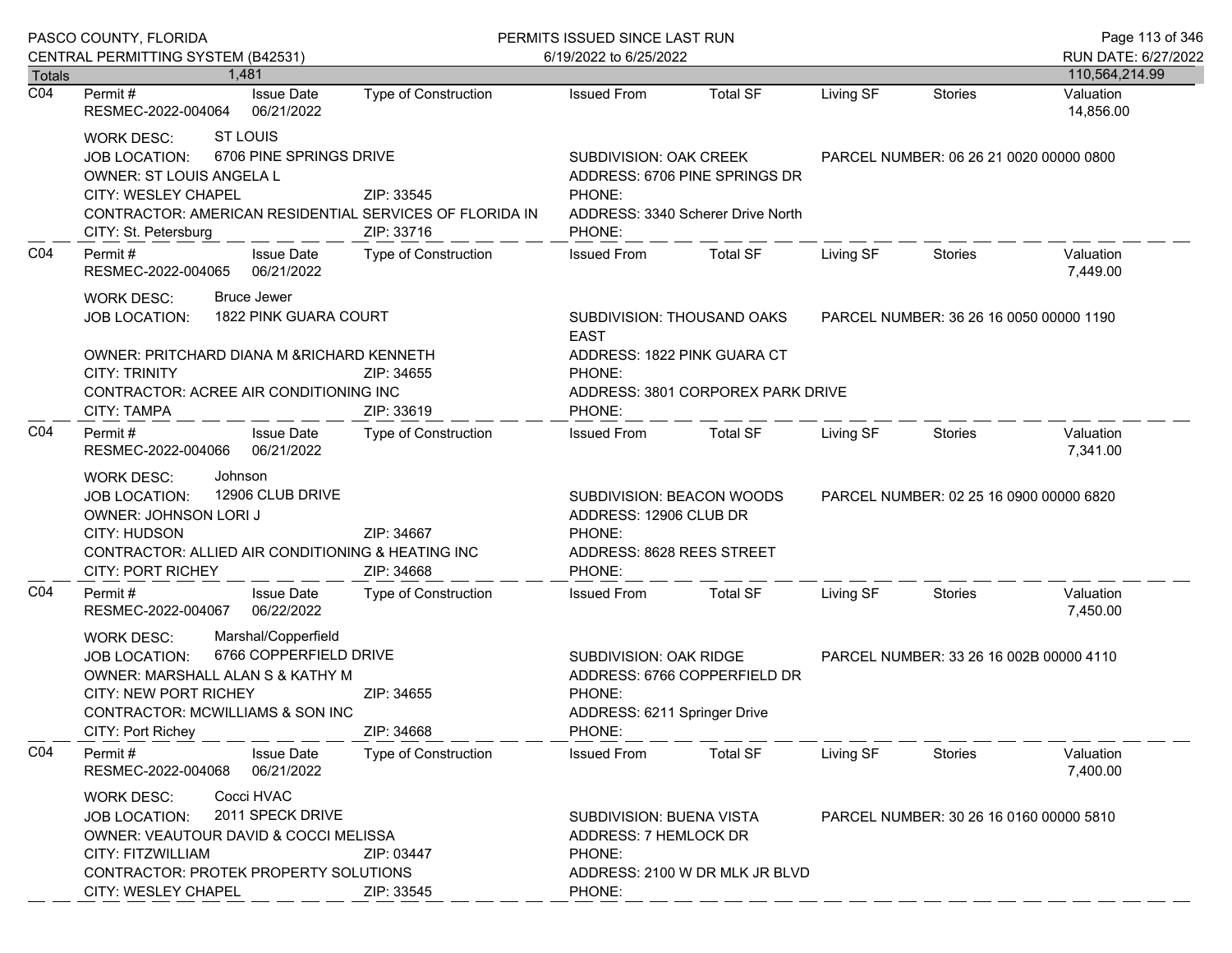|                  | PASCO COUNTY, FLORIDA                                                                                                                                                                                                                                                        |     |                                 |                                                                                                                                                                        | PERMITS ISSUED SINCE LAST RUN                                                      | Page 114 of 346                   |                                         |                |                        |
|------------------|------------------------------------------------------------------------------------------------------------------------------------------------------------------------------------------------------------------------------------------------------------------------------|-----|---------------------------------|------------------------------------------------------------------------------------------------------------------------------------------------------------------------|------------------------------------------------------------------------------------|-----------------------------------|-----------------------------------------|----------------|------------------------|
|                  | CENTRAL PERMITTING SYSTEM (B42531)                                                                                                                                                                                                                                           |     |                                 |                                                                                                                                                                        | 6/19/2022 to 6/25/2022                                                             |                                   |                                         |                | RUN DATE: 6/27/2022    |
| <b>Totals</b>    |                                                                                                                                                                                                                                                                              |     | 1.481                           |                                                                                                                                                                        |                                                                                    |                                   |                                         |                | 110,564,214.99         |
| $\overline{CO4}$ | Permit #<br>RESMEC-2022-004069                                                                                                                                                                                                                                               |     | <b>Issue Date</b><br>06/21/2022 | Type of Construction                                                                                                                                                   | <b>Issued From</b>                                                                 | <b>Total SF</b>                   | Living SF                               | <b>Stories</b> | Valuation<br>5,900.00  |
|                  | <b>WORK DESC:</b><br><b>JOB LOCATION:</b>                                                                                                                                                                                                                                    | Ali | 23332 KEY LARGO LOOP            |                                                                                                                                                                        | SUBDIVISION: PLANTATION<br><b>PALMS</b>                                            |                                   | PARCEL NUMBER: 20 26 19 0070 00000 1120 |                |                        |
|                  | OWNER: ALI PHAZAL & SANDY S<br>CITY: LAND O LAKES<br>CITY: Lutz                                                                                                                                                                                                              |     |                                 | ZIP: 34639<br>CONTRACTOR: LAKESIDE HEATING COOLING & PLUMBING INC<br>ZIP: 33548                                                                                        | ADDRESS: 23332 KEY LARGO LOOP<br>PHONE:<br>ADDRESS: 19531 Deer Lake Road<br>PHONE: |                                   |                                         |                |                        |
| CO <sub>4</sub>  | Permit#<br>RESMEC-2022-004070 06/21/2022                                                                                                                                                                                                                                     |     | <b>Issue Date</b>               | Type of Construction                                                                                                                                                   | <b>Issued From</b>                                                                 | <b>Total SF</b>                   | Living SF                               | <b>Stories</b> | Valuation<br>7,369.00  |
|                  | <b>HELIT C/O</b><br>WORK DESC:<br>3452 DIAMOND FALLS CIRCLE<br>JOB LOCATION:<br>OWNER: THE HELIT FAMILY REVOCABLE LIVHELIT THOMAS M AND<br><b>CITY: LAND O LAKES</b><br>ZIP: 34638<br>CONTRACTOR: SIMPSON MECHANICAL INC DBA/SIMPSON AIR<br><b>CITY: TAMPA</b><br>ZIP: 33612 |     |                                 | SUBDIVISION: STONEGATE<br>PARCEL NUMBER: 23 26 18 0070 01500 0110<br>ADDRESS: 3452 DIAMOND FALLS CIR<br>PHONE:<br>ADDRESS: 12302 N. NEBRASKA AVE.<br>PHONE: 8135580858 |                                                                                    |                                   |                                         |                |                        |
| CO <sub>4</sub>  | Permit #<br>RESMEC-2022-004071 06/21/2022                                                                                                                                                                                                                                    |     | <b>Issue Date</b>               | Type of Construction                                                                                                                                                   | <b>Issued From</b>                                                                 | <b>Total SF</b>                   | Living SF                               | <b>Stories</b> | Valuation<br>7,449.00  |
|                  | Bruce 2<br><b>WORK DESC:</b><br>1822 PINK GUARA COURT<br><b>JOB LOCATION:</b>                                                                                                                                                                                                |     |                                 | SUBDIVISION: THOUSAND OAKS<br><b>FAST</b>                                                                                                                              | PARCEL NUMBER: 36 26 16 0050 00000 1190                                            |                                   |                                         |                |                        |
|                  | OWNER: PRITCHARD DIANA M & RICHARD KENNETH<br><b>CITY: TRINITY</b><br>ZIP: 34655                                                                                                                                                                                             |     |                                 | ADDRESS: 1822 PINK GUARA CT<br>PHONE:                                                                                                                                  |                                                                                    |                                   |                                         |                |                        |
|                  | CONTRACTOR: ACREE AIR CONDITIONING INC<br><b>CITY: TAMPA</b>                                                                                                                                                                                                                 |     |                                 | ZIP: 33619                                                                                                                                                             | PHONE:                                                                             | ADDRESS: 3801 CORPOREX PARK DRIVE |                                         |                |                        |
| CO <sub>4</sub>  | Permit #<br>RESMEC-2022-004072 06/21/2022                                                                                                                                                                                                                                    |     | <b>Issue Date</b>               | Type of Construction                                                                                                                                                   | <b>Issued From</b>                                                                 | <b>Total SF</b>                   | Living SF                               | <b>Stories</b> | Valuation<br>11,523.00 |
|                  | <b>WORK DESC:</b><br>Wooley<br>1636 WESTERHAM LOOP<br><b>JOB LOCATION:</b>                                                                                                                                                                                                   |     |                                 | SUBDIVISION: HERITAGE<br>PARCEL NUMBER: 32 26 17 0200 00000 0530<br><b>SPRINGS</b>                                                                                     |                                                                                    |                                   |                                         |                |                        |
|                  | OWNER: WOOLEY LEMAR C & BRENDA K                                                                                                                                                                                                                                             |     |                                 |                                                                                                                                                                        | ADDRESS: 1636 WESTERHAM LOOP                                                       |                                   |                                         |                |                        |
|                  | <b>CITY: TRINITY</b>                                                                                                                                                                                                                                                         |     |                                 | ZIP: 34655                                                                                                                                                             | PHONE:                                                                             |                                   |                                         |                |                        |
|                  | CONTRACTOR: AIR MEDICS A/C AND HEATING INC                                                                                                                                                                                                                                   |     |                                 | ADDRESS: 112 north mulrennan rd                                                                                                                                        |                                                                                    |                                   |                                         |                |                        |
|                  | CITY: VALRICO<br>ZIP: 33594                                                                                                                                                                                                                                                  |     |                                 |                                                                                                                                                                        | PHONE:                                                                             |                                   |                                         |                |                        |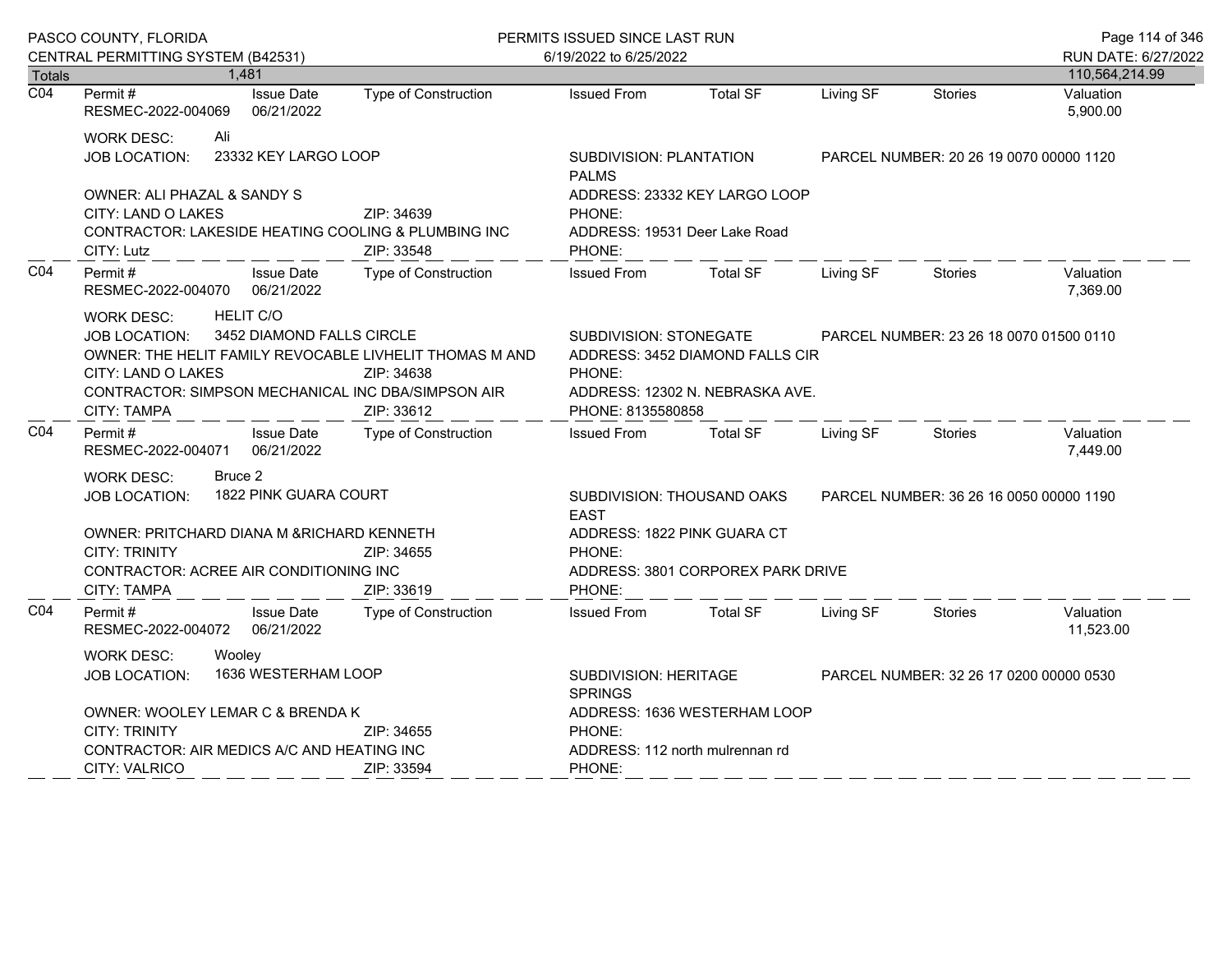|                            | PASCO COUNTY, FLORIDA                                                                                                                                                                                                                   | PERMITS ISSUED SINCE LAST RUN                   | Page 115 of 346                                                                                                        |                                                                                                                                                    |                                         |                                         |                       |  |
|----------------------------|-----------------------------------------------------------------------------------------------------------------------------------------------------------------------------------------------------------------------------------------|-------------------------------------------------|------------------------------------------------------------------------------------------------------------------------|----------------------------------------------------------------------------------------------------------------------------------------------------|-----------------------------------------|-----------------------------------------|-----------------------|--|
|                            | CENTRAL PERMITTING SYSTEM (B42531)                                                                                                                                                                                                      |                                                 | 6/19/2022 to 6/25/2022                                                                                                 |                                                                                                                                                    |                                         |                                         | RUN DATE: 6/27/2022   |  |
| Totals<br>$\overline{CO4}$ | 1,481                                                                                                                                                                                                                                   |                                                 |                                                                                                                        |                                                                                                                                                    |                                         |                                         | 110,564,214.99        |  |
|                            | <b>Issue Date</b><br>Permit #<br>RESMEC-2022-004073<br>06/21/2022                                                                                                                                                                       | Type of Construction                            | <b>Issued From</b>                                                                                                     | <b>Total SF</b>                                                                                                                                    | Living SF                               | <b>Stories</b>                          | Valuation<br>6,950.00 |  |
|                            | <b>COLLETT</b><br><b>WORK DESC:</b><br>10180 FRIERSON LAKE DRIVE<br><b>JOB LOCATION:</b><br>OWNER: COLLETTE S STEVEN & PHILLIPS P<br>CITY: HUDSON<br>CONTRACTOR: NATIONAL HEATING & AIR CONDITIONING INC<br>CITY: CLEARWATER            | ZIP: 34669<br>ZIP: 33763                        | PHONE:<br>PHONE:                                                                                                       | SUBDIVISION: LAKEWOOD ACRES    PARCEL NUMBER: 06 25 17 0520 00000 4960<br>ADDRESS: 10180 FRIERSON LAKE DR<br>ADDRESS: 2650 ENTERPRISE ROAD Suite C |                                         |                                         |                       |  |
| CO <sub>4</sub>            | Permit#<br><b>Issue Date</b><br>RESMEC-2022-004074 06/21/2022                                                                                                                                                                           | Type of Construction                            | <b>Issued From</b>                                                                                                     | <b>Total SF</b>                                                                                                                                    | Living SF                               | Stories                                 | Valuation<br>5,900.00 |  |
|                            | <b>WORK DESC:</b><br>Monda<br>7330 STONE ROAD<br><b>JOB LOCATION:</b><br><b>OWNER: MONDA KATRINA</b><br><b>CITY: PORT RICHEY</b><br>CONTRACTOR: BROTHERS AIR COOLING AND HEATING INC<br>CITY: New Port Richey                           | ZIP: 34668<br>ZIP: 34655                        | SUBDIVISION: EMBASSY HILLS<br>ADDRESS: 7330 STONE RD<br>PHONE:<br>ADDRESS: 4934 Deer Lodge Road<br>PHONE:              |                                                                                                                                                    |                                         | PARCEL NUMBER: 27 25 16 1040 00002 2280 |                       |  |
| CO <sub>4</sub>            | Permit #<br><b>Issue Date</b><br>RESMEC-2022-004076 06/21/2022                                                                                                                                                                          | Type of Construction                            | <b>Issued From</b>                                                                                                     | Total SF                                                                                                                                           | Living SF                               | Stories                                 | Valuation<br>7,294.00 |  |
|                            | 81323452<br><b>WORK DESC:</b><br><b>JOB LOCATION:</b><br>OWNER: PEREZ RAFAEL & RODRIGUEZ BEATR<br>CITY: DADE CITY<br>CONTRACTOR: MARIOS AC & HEATING INC<br>CITY: HUDSON                                                                | 34934 ANSLEY AVENUE<br>ZIP: 33523<br>ZIP: 34667 |                                                                                                                        | SUBDIVISION: BLANTON LAKE<br><b>PARK</b><br>ADDRESS: 34934 ANSLEY AVE<br>PHONE:<br>ADDRESS: 16615 SCHEER BLVD<br>PHONE:                            |                                         | PARCEL NUMBER: 07 24 21 0030 00400 0040 |                       |  |
| CO <sub>4</sub>            | <b>Issue Date</b><br>Permit #<br>RESMEC-2022-004077 06/21/2022                                                                                                                                                                          | <b>Type of Construction</b>                     | <b>Issued From</b>                                                                                                     | Total SF                                                                                                                                           | Living SF                               | Stories                                 | Valuation<br>7,300.00 |  |
|                            | Chippeaux ECI<br><b>WORK DESC:</b><br>16306 NIKKI LANE<br><b>JOB LOCATION:</b><br>OWNER: CHIPPEAUX MATTHEW<br>CITY: ODESSA<br><b>CONTRACTOR: PRECISION COMFORT SOLUTIONS LLC</b><br>CITY: Clearwater                                    | ZIP: 33556<br>ZIP: 33761                        | ADDRESS: 16306 NIKKI LN<br>PHONE:<br>PHONE:                                                                            | SUBDIVISION: IVY LAKE ESTATES<br>ADDRESS: 6973 298th Avenue North                                                                                  |                                         | PARCEL NUMBER: 31 26 18 0030 00800 0030 |                       |  |
| CO <sub>4</sub>            | Permit#<br><b>Issue Date</b><br>06/21/2022<br>RESMEC-2022-004078                                                                                                                                                                        | <b>Type of Construction</b>                     | <b>Issued From</b>                                                                                                     | <b>Total SF</b>                                                                                                                                    | Living SF                               | Stories                                 | Valuation<br>5,600.00 |  |
|                            | 7317 Oak Crest Dr<br><b>WORK DESC:</b><br>7317 OAK CREST DRIVE<br><b>JOB LOCATION:</b><br>OWNER: GUTENBERG FL LLC<br><b>CITY: NEW YORK</b><br>ZIP: 10003<br>CONTRACTOR: ANCHOR AIR CONDITIONING INC<br><b>CITY: TAMPA</b><br>ZIP: 33614 |                                                 | SUBDIVISION: REGENCY PARK<br>ADDRESS: 853 BROADWAY FL 5<br>PHONE:<br>ADDRESS: 5010 N COOLIDGE AVE<br>PHONE: 8132601017 |                                                                                                                                                    | PARCEL NUMBER: 15 25 16 0760 00000 2510 |                                         |                       |  |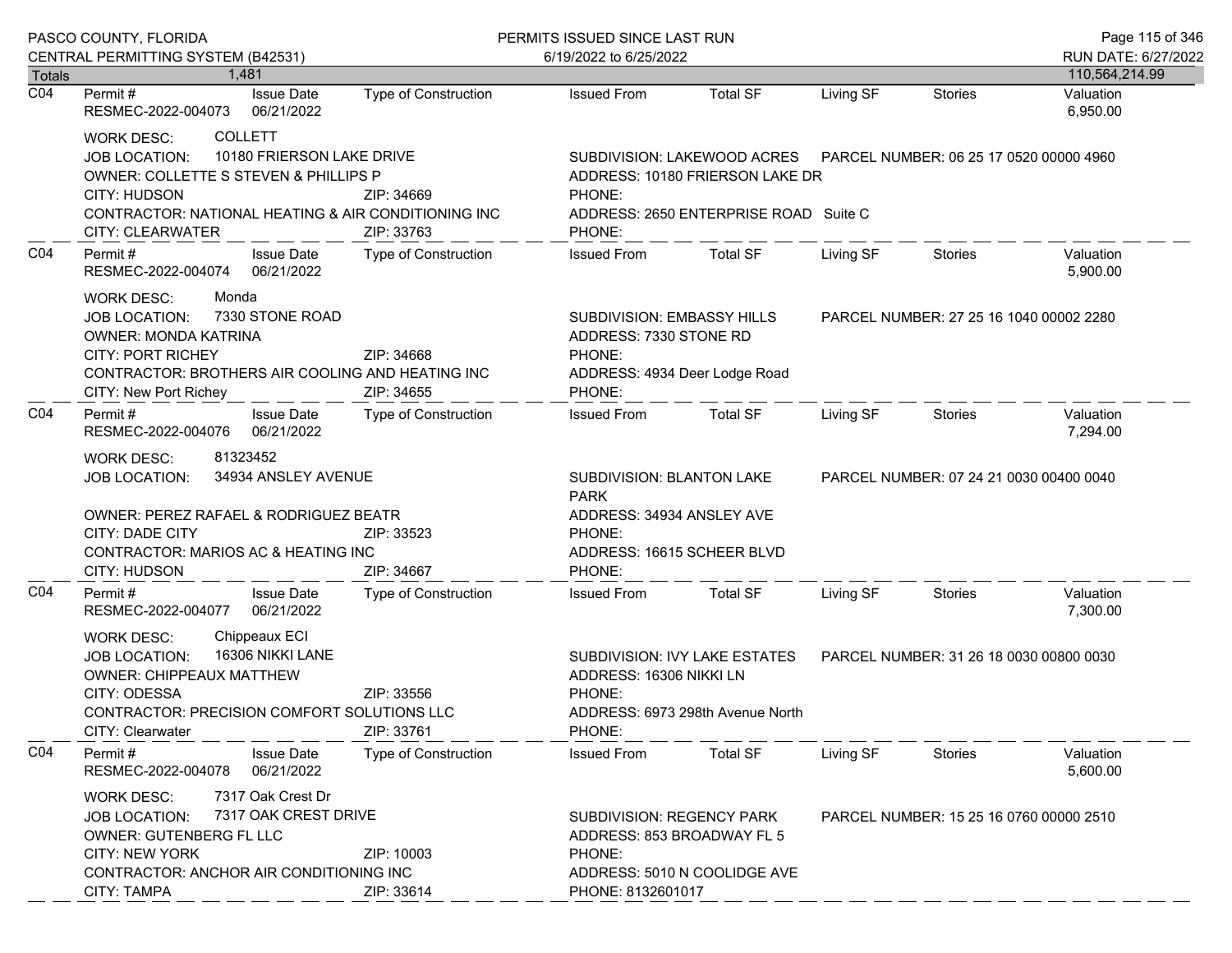|                                   | PASCO COUNTY, FLORIDA                                                      |                            | PERMITS ISSUED SINCE LAST RUN |                                          |                                         |           |                                         | Page 116 of 346<br>RUN DATE: 6/27/2022 |  |
|-----------------------------------|----------------------------------------------------------------------------|----------------------------|-------------------------------|------------------------------------------|-----------------------------------------|-----------|-----------------------------------------|----------------------------------------|--|
|                                   | CENTRAL PERMITTING SYSTEM (B42531)                                         |                            |                               | 6/19/2022 to 6/25/2022                   |                                         |           |                                         |                                        |  |
| <b>Totals</b><br>$\overline{CO4}$ | Permit #                                                                   | 1,481<br><b>Issue Date</b> | Type of Construction          | <b>Issued From</b>                       | <b>Total SF</b>                         | Living SF | Stories                                 | 110,564,214.99<br>Valuation            |  |
|                                   | RESMEC-2022-004079                                                         | 06/21/2022                 |                               |                                          |                                         |           |                                         | 2,499.00                               |  |
|                                   | <b>WORK DESC:</b>                                                          | hawk hill SL               |                               |                                          |                                         |           |                                         |                                        |  |
|                                   | JOB LOCATION:                                                              | 22807 HAWK HILL LOOP       |                               | SUBDIVISION: VALENCIA<br><b>GARDENS</b>  |                                         |           | PARCEL NUMBER: 30 26 19 0060 00000 1470 |                                        |  |
|                                   | <b>OWNER: PROGRESS RES HIGH VALUE HOMES</b>                                |                            |                               | ADDRESS: PO BOX 4090                     |                                         |           |                                         |                                        |  |
|                                   | CITY: SCOTTSDALE<br>ZIP: 85261                                             |                            |                               | PHONE:                                   |                                         |           |                                         |                                        |  |
|                                   | CONTRACTOR: AFFORDABLE AIR SOLUTIONS INC                                   |                            |                               |                                          | ADDRESS: 5432 WEST CRENSHAW STREET      |           |                                         |                                        |  |
|                                   | <b>CITY: TAMPA</b>                                                         |                            | ZIP: 33634                    | PHONE:                                   |                                         |           |                                         |                                        |  |
| CO <sub>4</sub>                   | Permit #<br>RESMEC-2022-004080 06/23/2022                                  | <b>Issue Date</b>          | Type of Construction          | <b>Issued From</b>                       | <b>Total SF</b>                         | Living SF | Stories                                 | Valuation<br>7,428.00                  |  |
|                                   | <b>WORK DESC:</b>                                                          | Terry HVAC                 |                               |                                          |                                         |           |                                         |                                        |  |
|                                   | <b>JOB LOCATION:</b>                                                       | 2030 LINDA LANE            |                               | SUBDIVISION: LINDA LAKE<br><b>GROVES</b> |                                         |           | PARCEL NUMBER: 26 26 18 0030 00000 0390 |                                        |  |
|                                   | <b>OWNER: TERRY TAMMY</b>                                                  |                            |                               | ADDRESS: 2030 LINDA LN                   |                                         |           |                                         |                                        |  |
|                                   | CITY: LUTZ                                                                 |                            | ZIP: 33558                    | PHONE:                                   |                                         |           |                                         |                                        |  |
|                                   | CONTRACTOR: CORNERSTONE A/C & HEATING INC DBA/CORNER<br>CITY: LAND O'LAKES |                            | ZIP: 34639                    | PHONE: 8139494445                        | ADDRESS: 4946 LAND O'LAKES BLVD.        |           |                                         |                                        |  |
| CO <sub>4</sub>                   | Permit #<br>RESMEC-2022-004081 06/21/2022                                  | <b>Issue Date</b>          | Type of Construction          | <b>Issued From</b>                       | Total SF                                | Living SF | Stories                                 | Valuation<br>7,460.00                  |  |
|                                   | <b>WORK DESC:</b>                                                          | Gary Brown                 |                               |                                          |                                         |           |                                         |                                        |  |
|                                   | <b>JOB LOCATION:</b>                                                       | 22446 PANTHER RUN COURT    |                               | SUBDIVISION: PANTHER RUN                 | PARCEL NUMBER: 06 26 19 0010 00000 0050 |           |                                         |                                        |  |
|                                   | OWNER: BROWN GARY T & BARBARA A                                            |                            |                               |                                          | ADDRESS: 22446 PANTHER RUN CT           |           |                                         |                                        |  |
|                                   | CITY: LAND O LAKES                                                         |                            | ZIP: 34639                    | PHONE:                                   |                                         |           |                                         |                                        |  |
|                                   | CONTRACTOR: ACREE AIR CONDITIONING INC<br><b>CITY: TAMPA</b>               |                            | ZIP: 33619                    | PHONE:                                   | ADDRESS: 3801 CORPOREX PARK DRIVE       |           |                                         |                                        |  |
| CO4                               | Permit#                                                                    | <b>Issue Date</b>          | Type of Construction          | <b>Issued From</b>                       | <b>Total SF</b>                         | Living SF | Stories                                 | Valuation                              |  |
|                                   | RESMEC-2022-004082 06/21/2022                                              |                            |                               |                                          |                                         |           |                                         | 5,000.00                               |  |
|                                   | <b>WORK DESC:</b>                                                          | <b>TALON</b>               |                               |                                          |                                         |           |                                         |                                        |  |
|                                   | JOB LOCATION: 7120 BRENTWOOD DRIVE                                         |                            |                               | SUBDIVISION: REGENCY PARK                |                                         |           | PARCEL NUMBER: 22 25 16 076B 00000 6690 |                                        |  |
|                                   | <b>OWNER: TALON CHASE F</b>                                                |                            |                               |                                          | ADDRESS: 7120 BRENTWOOD DR              |           |                                         |                                        |  |
|                                   | <b>CITY: PORT RICHEY</b><br>ZIP: 34668                                     |                            |                               | PHONE:                                   |                                         |           |                                         |                                        |  |
|                                   | CONTRACTOR: VELOCITY AIR CONDITIONING INC<br><b>CITY: CLEARWATER</b>       |                            | ZIP: 33762                    | PHONE:                                   | ADDRESS: 3734 131ST AVENUE NORTH        |           |                                         |                                        |  |
|                                   |                                                                            |                            |                               |                                          |                                         |           |                                         |                                        |  |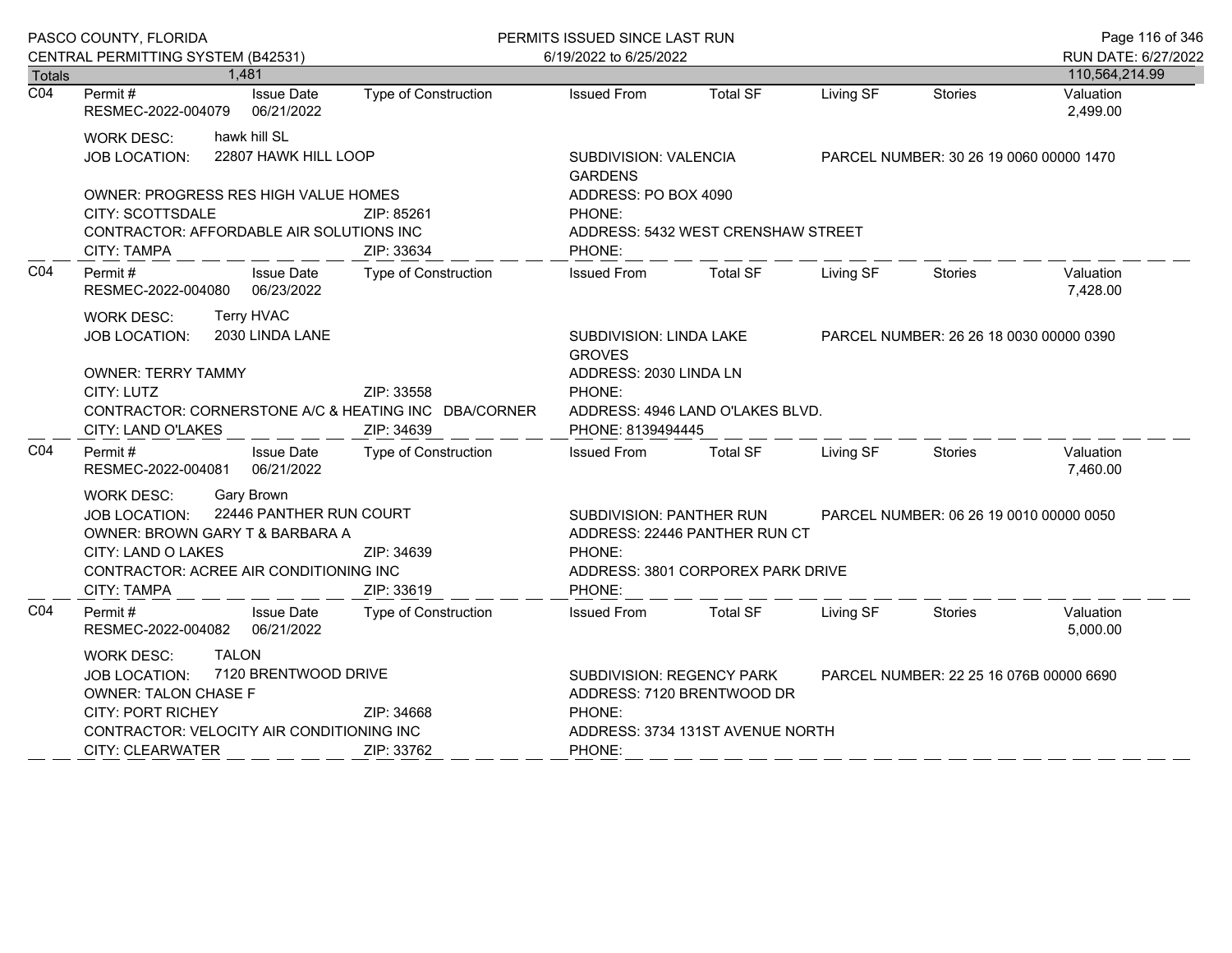|                            | PASCO COUNTY, FLORIDA                                                                                                                                                                                                                                |                        |                                                                                                                          | PERMITS ISSUED SINCE LAST RUN          |                                                                    |                                         | Page 117 of 346 |                             |  |
|----------------------------|------------------------------------------------------------------------------------------------------------------------------------------------------------------------------------------------------------------------------------------------------|------------------------|--------------------------------------------------------------------------------------------------------------------------|----------------------------------------|--------------------------------------------------------------------|-----------------------------------------|-----------------|-----------------------------|--|
|                            | CENTRAL PERMITTING SYSTEM (B42531)                                                                                                                                                                                                                   |                        |                                                                                                                          | 6/19/2022 to 6/25/2022                 |                                                                    |                                         |                 | RUN DATE: 6/27/2022         |  |
| Totals<br>$\overline{CO4}$ | 1,481<br>Permit#                                                                                                                                                                                                                                     | <b>Issue Date</b>      | Type of Construction                                                                                                     | <b>Issued From</b>                     | <b>Total SF</b>                                                    | Living SF                               | <b>Stories</b>  | 110,564,214.99<br>Valuation |  |
|                            | RESMEC-2022-004083                                                                                                                                                                                                                                   | 06/21/2022             |                                                                                                                          |                                        |                                                                    |                                         |                 | 6,850.00                    |  |
|                            | Moreton<br>WORK DESC:                                                                                                                                                                                                                                |                        |                                                                                                                          |                                        |                                                                    |                                         |                 |                             |  |
|                            | <b>JOB LOCATION:</b>                                                                                                                                                                                                                                 | 18454 EDGEWOOD DRIVE   |                                                                                                                          | SUBDIVISION: WOODHAVEN<br><b>FARMS</b> |                                                                    | PARCEL NUMBER: 04 24 18 0010 00000 105N |                 |                             |  |
|                            | <b>OWNER: MORETON JOSEPH &amp; SHIRLEY</b>                                                                                                                                                                                                           |                        |                                                                                                                          |                                        | ADDRESS: 18454 EDGEWOOD DR                                         |                                         |                 |                             |  |
|                            | <b>CITY: SPRING HILL</b>                                                                                                                                                                                                                             |                        | ZIP: 34610                                                                                                               | PHONE:                                 |                                                                    |                                         |                 |                             |  |
|                            | CONTRACTOR: AIRPROMPT HEATING AIR CONDITIONING INC<br><b>CITY: PORT RICHEY</b>                                                                                                                                                                       |                        | ZIP: 34668                                                                                                               | ADDRESS: 5419 Miles Blvd.<br>PHONE:    |                                                                    |                                         |                 |                             |  |
| CO <sub>4</sub>            | Permit#<br>RESMEC-2022-004084 06/21/2022                                                                                                                                                                                                             | <b>Issue Date</b>      | Type of Construction                                                                                                     | <b>Issued From</b>                     | <b>Total SF</b>                                                    | Living SF                               | Stories         | Valuation<br>7,200.00       |  |
|                            | Zelenin<br><b>WORK DESC:</b><br><b>JOB LOCATION:</b><br>OWNER: ZELENIN SERGII & OSIPOVA ALINA<br>CITY: WESLEY CHAPEL<br>CONTRACTOR: AIR STRIKE COOLING AND HEATING LLC<br>CITY: TAMPA                                                                | 27968 WILD SIENNA LOOP | SUBDIVISION: SEVEN OAKS<br>ZIP: 33544<br>PHONE:<br>ZIP: 33607<br>PHONE:                                                  |                                        | ADDRESS: 27968 WILD SIENNA LOOP<br>ADDRESS: 1701 LOIS AVE UNIT 334 | PARCEL NUMBER: 13 26 19 0160 07000 0100 |                 |                             |  |
| CO <sub>4</sub>            | Permit#<br>RESMEC-2022-004085 06/21/2022                                                                                                                                                                                                             | <b>Issue Date</b>      | Type of Construction                                                                                                     | Issued From Total SF                   |                                                                    | Living SF                               | Stories         | Valuation<br>7,298.33       |  |
|                            | <b>R.PHILLIPS</b><br>WORK DESC:<br>8832 MIKE STREET<br>JOB LOCATION:<br>OWNER: PHILLIPS RONDA JOYCE<br><b>CITY: PORT RICHEY</b><br>ZIP: 34668<br>CONTRACTOR: RJ KIELTY PLUMBING HEATING & COOLING INC<br>ZIP: 33594<br>CITY: VALRICO                 |                        | SUBDIVISION: MICKEVICH<br><b>SUBDIVISION</b><br>ADDRESS: 8832 MIKE ST<br>PHONE:<br>ADDRESS: 123 N. MILLER ROAD<br>PHONE: |                                        |                                                                    | PARCEL NUMBER: 28 25 16 0030 00000 0180 |                 |                             |  |
| CO <sub>4</sub>            | Permit#<br>RESMEC-2022-004086 06/21/2022                                                                                                                                                                                                             | <b>Issue Date</b>      | Type of Construction                                                                                                     | <b>Issued From</b>                     | <b>Total SF</b>                                                    | Living SF                               | Stories         | Valuation<br>4,695.00       |  |
|                            | PKG UNIT CHANGE-OUT<br>WORK DESC:<br>39626 SUNBURST DRIVE<br><b>JOB LOCATION:</b><br>OWNER: FAUGHNAN JOHN J & MICHELLE<br><b>CITY: DADE CITY</b><br>ZIP: 33525<br>CONTRACTOR: BAHR'S PROPANE GAS & A/C INC<br><b>CITY: DADE CITY</b><br>ZIP: 33525-0 |                        | SUBDIVISION: SUNBURST HILLS<br>ADDRESS: 39626 SUNBURST DR<br>PHONE:<br>PHONE:                                            | ADDRESS: 37545 SKYRIDGE CIRCLE         |                                                                    | PARCEL NUMBER: 24 25 21 0020 00000 0630 |                 |                             |  |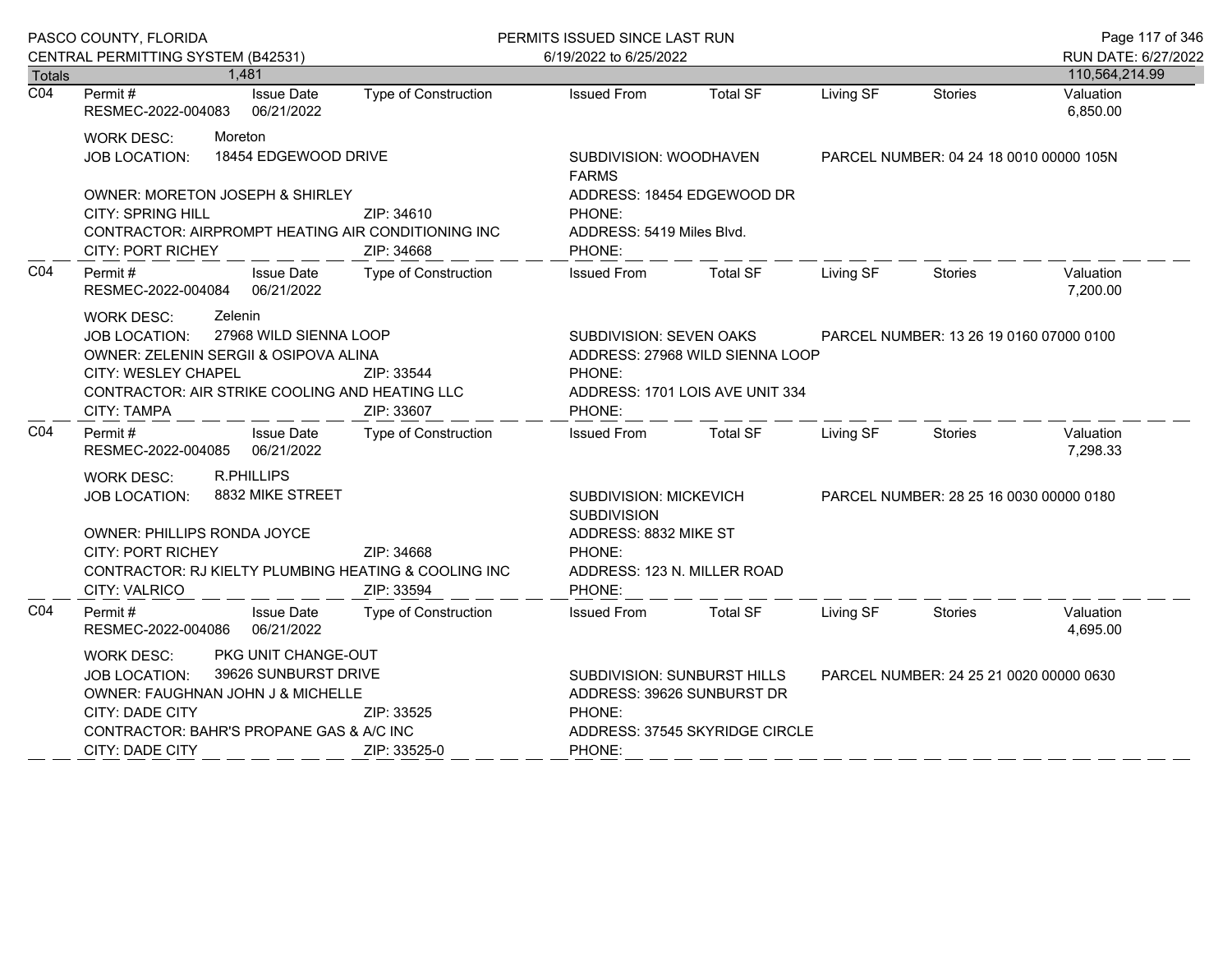|                  | PASCO COUNTY, FLORIDA                                                                                                                                                                                                                                                          | PERMITS ISSUED SINCE LAST RUN                               |                                                                                                                            |                                                                  |                                         |                                         | Page 118 of 346                       |
|------------------|--------------------------------------------------------------------------------------------------------------------------------------------------------------------------------------------------------------------------------------------------------------------------------|-------------------------------------------------------------|----------------------------------------------------------------------------------------------------------------------------|------------------------------------------------------------------|-----------------------------------------|-----------------------------------------|---------------------------------------|
| Totals           | CENTRAL PERMITTING SYSTEM (B42531)<br>1,481                                                                                                                                                                                                                                    |                                                             | 6/19/2022 to 6/25/2022                                                                                                     |                                                                  |                                         |                                         | RUN DATE: 6/27/2022<br>110,564,214.99 |
| $\overline{CO4}$ | Permit #<br><b>Issue Date</b><br>06/21/2022<br>RESMEC-2022-004087                                                                                                                                                                                                              | Type of Construction                                        | <b>Issued From</b>                                                                                                         | <b>Total SF</b>                                                  | Living SF                               | Stories                                 | Valuation<br>6,689.16                 |
|                  | Wall<br>WORK DESC:<br>2017 CRANE COURT<br><b>JOB LOCATION:</b><br>OWNER: WALL DONNA W<br>ZIP: 34655<br><b>CITY: NEW PORT RICHEY</b><br><b>CONTRACTOR: MILLIAN AIRE ENTERPRISES CORP</b><br>CITY: HUDSON<br>ZIP: 34669<br>Type of Construction<br>Permit #<br><b>Issue Date</b> |                                                             | <b>SUBDIVISION: NATURE'S</b><br><b>HIDEAWAY</b><br>ADDRESS: 2017 CRANE CT<br>PHONE:<br>ADDRESS: 9942 STATE RD 52<br>PHONE: |                                                                  | PARCEL NUMBER: 27 26 16 002A 00000 0200 |                                         |                                       |
| CO4              | RESMEC-2022-004088 06/21/2022                                                                                                                                                                                                                                                  |                                                             | <b>Issued From</b>                                                                                                         | <b>Total SF</b>                                                  | Living SF                               | Stories                                 | Valuation<br>6,066.97                 |
|                  | Dewey Trust<br><b>WORK DESC:</b><br>20723 OLD TRILBY ROAD<br><b>JOB LOCATION:</b><br>OWNER: DEWEY JAMES & ETTA LIV TRUSTDEWEY J B & DEWEY E<br>CITY: DADE CITY<br>CONTRACTOR: CHRIS' A/C COMPANY<br>CITY: DADE CITY                                                            | ZIP: 33523<br>ZIP: 33525                                    | SUBDIVISION: G T BUTLER'S<br>ADDRESS: 33101 PORTAGE PATH<br>PHONE:<br>ADDRESS: 12232 US HWY 301<br>PHONE:                  |                                                                  | PARCEL NUMBER: 27 23 21 0090 00E00 0030 |                                         |                                       |
| CO <sub>4</sub>  | Permit#<br><b>Issue Date</b><br>RESMEC-2022-004089 06/21/2022                                                                                                                                                                                                                  | Type of Construction                                        | Issued From Total SF                                                                                                       |                                                                  | Living SF                               | Stories                                 | Valuation<br>9,000.00                 |
|                  | ZAMANIAN<br>WORK DESC:<br>1325 CANBERLEY COURT<br><b>JOB LOCATION:</b><br>OWNER: ZAMANIAN ZAMANOLLAH & ELAINE<br><b>CITY: FRANKLIN LAKES</b><br>CONTRACTOR: AMERICAN RESIDENTIAL SERVICES OF FLORIDA IN<br>CITY: St. Petersburg                                                | SUBDIVISION: HERITAGE<br><b>SPRINGS</b><br>PHONE:<br>PHONE: | ADDRESS: 978 BRIARWOODS RD<br>ADDRESS: 3340 Scherer Drive North                                                            | PARCEL NUMBER: 31 26 17 0080 00000 0180                          |                                         |                                         |                                       |
| CO <sub>4</sub>  | Permit#<br><b>Issue Date</b><br>RESMEC-2022-004091 06/22/2022                                                                                                                                                                                                                  | <b>Type of Construction</b>                                 | Issued From                                                                                                                | <b>Total SF</b>                                                  | Living SF                               | Stories                                 | Valuation<br>5,000.00                 |
|                  | 31010 stone arch<br>WORK DESC:<br>31010 STONE ARCH AVENUE<br><b>JOB LOCATION:</b><br><b>OWNER: ROTHSTEIN SCOTT &amp; KATHLEEN</b><br>CITY: WESLEY CHAPEL<br>CONTRACTOR: I CARE AIR CARE LLC<br>CITY: WESLEY CHAPEL                                                             | ZIP: 33545<br>ZIP: 33544                                    | <b>SUBDIVISION: BRIDGEWATER</b><br>PHONE:<br>PHONE: 8133952324                                                             | ADDRESS: 31010 STONE ARCH AVE<br>ADDRESS: 27022 FOAMFLOWER BLVD. |                                         | PARCEL NUMBER: 34 25 20 0030 00500 0180 |                                       |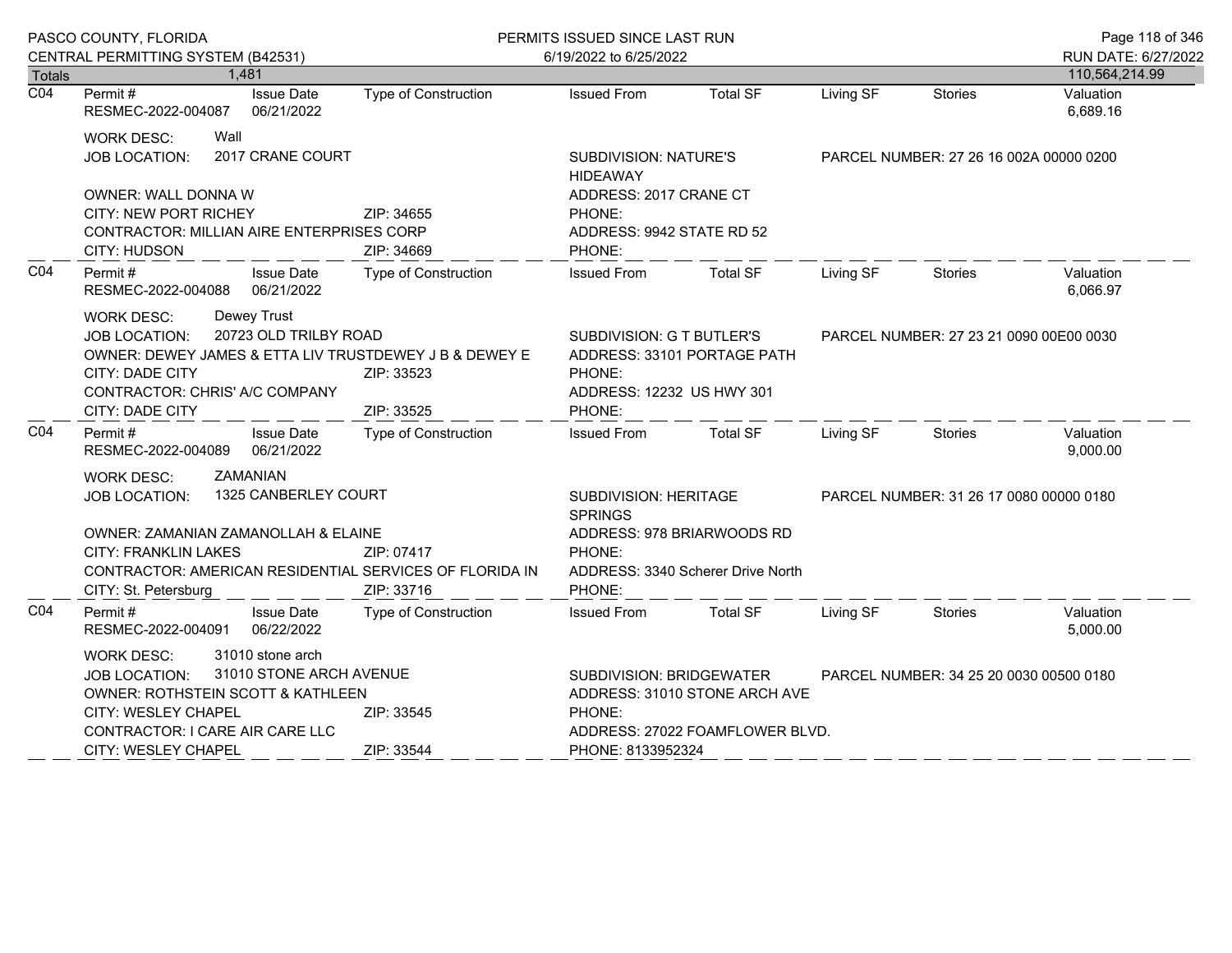|                  | PASCO COUNTY, FLORIDA                                                                                                                                                                                                                      |                             | PERMITS ISSUED SINCE LAST RUN                                                                                        | Page 119 of 346 |                                         |                                         |                       |  |
|------------------|--------------------------------------------------------------------------------------------------------------------------------------------------------------------------------------------------------------------------------------------|-----------------------------|----------------------------------------------------------------------------------------------------------------------|-----------------|-----------------------------------------|-----------------------------------------|-----------------------|--|
|                  | CENTRAL PERMITTING SYSTEM (B42531)                                                                                                                                                                                                         |                             | 6/19/2022 to 6/25/2022                                                                                               |                 |                                         | RUN DATE: 6/27/2022                     |                       |  |
| Totals           | 1,481                                                                                                                                                                                                                                      |                             |                                                                                                                      |                 |                                         |                                         | 110,564,214.99        |  |
| $\overline{CO4}$ | <b>Issue Date</b><br>Permit #<br>RESMEC-2022-004092<br>06/22/2022                                                                                                                                                                          | <b>Type of Construction</b> | <b>Issued From</b>                                                                                                   | <b>Total SF</b> | Living SF                               | <b>Stories</b>                          | Valuation<br>8,007.00 |  |
|                  | Mark Wroblewski<br><b>WORK DESC:</b><br>3470 LAKE PADGETT DRIVE<br>JOB LOCATION:                                                                                                                                                           |                             | SUBDIVISION: LAKE PADGETT<br><b>ESTATES</b>                                                                          |                 |                                         | PARCEL NUMBER: 24 26 18 0060 00000 0750 |                       |  |
|                  | <b>OWNER: WROBLEWSKI MARK &amp; MARY</b>                                                                                                                                                                                                   |                             | ADDRESS: 3470 LAKE PADGETT DR                                                                                        |                 |                                         |                                         |                       |  |
|                  | CITY: LAND O LAKES                                                                                                                                                                                                                         | ZIP: 34639                  | PHONE:                                                                                                               |                 |                                         |                                         |                       |  |
|                  | CONTRACTOR: THE COMFORT AUTHORITY LLC<br>CITY: TAMPA                                                                                                                                                                                       | ZIP: 33604                  | ADDRESS: 1017 EAST HENRY AVENUE<br>PHONE: 8135796358                                                                 |                 |                                         |                                         |                       |  |
| CO <sub>4</sub>  | Permit#<br><b>Issue Date</b><br>RESMEC-2022-004093<br>06/22/2022                                                                                                                                                                           | Type of Construction        | <b>Issued From</b>                                                                                                   | Total SF        | Living SF                               | Stories                                 | Valuation<br>6,800.00 |  |
|                  | Harvey house Hvac changeout<br><b>WORK DESC:</b><br>1022 BLACKWATER DRIVE<br><b>JOB LOCATION:</b><br>OWNER: HARVEY PENNY J<br><b>CITY: WESLEY CHAPEL</b><br>ZIP: 33543<br>CONTRACTOR: LANDERS AIR SOLUTIONS<br>CITY: BRANDON<br>ZIP: 33511 |                             | SUBDIVISION: MEADOW POINTE<br>ADDRESS: 1022 BLACKWATER DR<br>PHONE:<br>ADDRESS: 504 S KINGS ACE<br>PHONE: 8135256063 |                 | PARCEL NUMBER: 33 26 20 0170 00600 0050 |                                         |                       |  |
| CO <sub>4</sub>  | Permit#<br><b>Issue Date</b><br>RESMEC-2022-004094<br>06/22/2022                                                                                                                                                                           | Type of Construction        | <b>Issued From</b>                                                                                                   | <b>Total SF</b> | Living SF                               | Stories                                 | Valuation<br>5,100.00 |  |
|                  | Alex<br><b>WORK DESC:</b><br>5901 LAKE FRONT DRIVE<br><b>JOB LOCATION:</b><br>OWNER: VIDOVIC BOGOLJUB C & TATJANA<br><b>CITY: WESLEY CHAPEL</b><br>ZIP: 33545<br>CONTRACTOR: DANS A/C LLC<br>ZIP: 33619<br>CITY: TAMPA                     |                             | SUBDIVISION: PINE RIDGE<br>ADDRESS: 5901 LAKE FRONT DR<br>PHONE:<br>ADDRESS: 803 S 78TH ST<br>PHONE:                 |                 |                                         | PARCEL NUMBER: 09 26 20 0060 00200 0210 |                       |  |
| CO <sub>4</sub>  | <b>Issue Date</b><br>Permit#<br>RESMEC-2022-004095<br>06/22/2022                                                                                                                                                                           | <b>Type of Construction</b> | <b>Issued From</b>                                                                                                   | <b>Total SF</b> | Living SF                               | Stories                                 | Valuation<br>7,400.00 |  |
|                  | Bennett<br><b>WORK DESC:</b><br>4393 SCARLET LOOP<br><b>JOB LOCATION:</b><br>OWNER: BENNETT STEPHEN A<br><b>CITY: WESLEY CHAPEL</b><br>CONTRACTOR: IERNAS HEATING & COOLING INC<br>CITY: LUTZ                                              | ZIP: 33544<br>ZIP: 33549    | SUBDIVISION: SEVEN OAKS<br>ADDRESS: 4393 SCARLET LP<br>PHONE:<br>ADDRESS: 18843 US HWY 41 NORTH<br>PHONE: 8663232665 |                 |                                         | PARCEL NUMBER: 13 26 19 0070 00300 0310 |                       |  |
| CO <sub>4</sub>  | Permit#<br><b>Issue Date</b><br>06/22/2022<br>RESMEC-2022-004096                                                                                                                                                                           | Type of Construction        | <b>Issued From</b>                                                                                                   | <b>Total SF</b> | Living SF                               | Stories                                 | Valuation<br>6,678.00 |  |
|                  | Zervas C/O<br><b>WORK DESC:</b><br>9207 RUGER DRIVE<br><b>JOB LOCATION:</b><br>OWNER: ZERVAS ANDREW & HELEN<br><b>CITY: ROSEVILLE</b><br>ZIP: 48066<br>CONTRACTOR: PROGRESSIVE AIR SYSTEMS INC<br><b>CITY: PORT RICHEY</b><br>ZIP: 34668   |                             | SUBDIVISION: RIVER CROSSING<br>ADDRESS: 16567 BOWMAN ST<br>PHONE:<br>ADDRESS: 5907 DASHER COURT<br>PHONE: 7278473898 |                 |                                         | PARCEL NUMBER: 12 26 16 0030 00000 1860 |                       |  |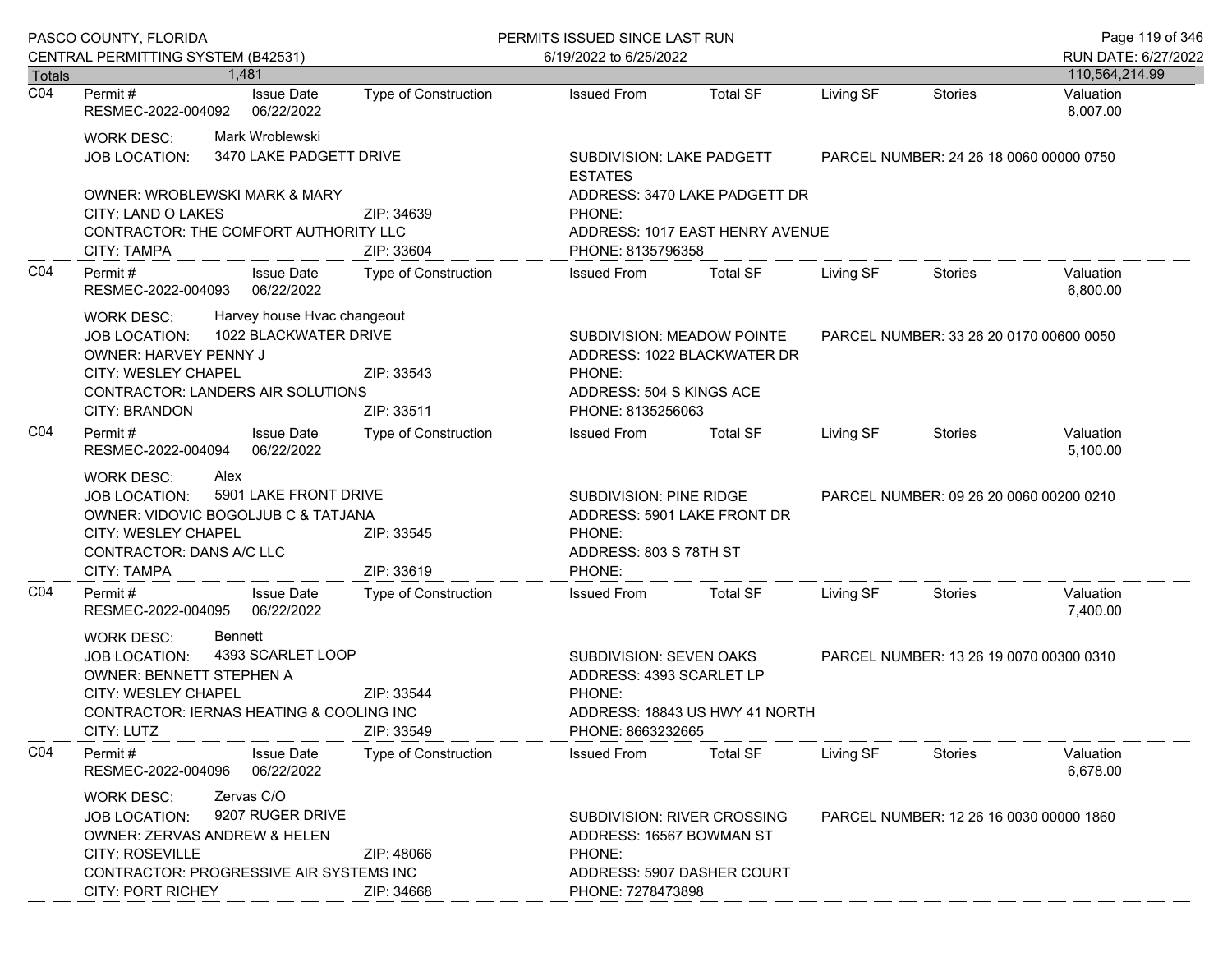|                  | PASCO COUNTY, FLORIDA<br>CENTRAL PERMITTING SYSTEM (B42531)                                                                                                                                                                   |                                 | PERMITS ISSUED SINCE LAST RUN<br>6/19/2022 to 6/25/2022 |                                                                                                                                                                      |                 |           |                                         | Page 120 of 346<br>RUN DATE: 6/27/2022 |
|------------------|-------------------------------------------------------------------------------------------------------------------------------------------------------------------------------------------------------------------------------|---------------------------------|---------------------------------------------------------|----------------------------------------------------------------------------------------------------------------------------------------------------------------------|-----------------|-----------|-----------------------------------------|----------------------------------------|
| <b>Totals</b>    | 1,481                                                                                                                                                                                                                         |                                 |                                                         |                                                                                                                                                                      |                 |           |                                         | 110,564,214.99                         |
| $\overline{CO4}$ | Permit#<br>RESMEC-2022-004097                                                                                                                                                                                                 | <b>Issue Date</b><br>06/22/2022 | Type of Construction                                    | <b>Issued From</b>                                                                                                                                                   | <b>Total SF</b> | Living SF | <b>Stories</b>                          | Valuation<br>15,928.00                 |
|                  | Swital<br><b>WORK DESC:</b><br><b>JOB LOCATION:</b>                                                                                                                                                                           | 10653 PONTOFINO CIRCLE          |                                                         | SUBDIVISION: FLORESTA AT THE<br><b>CHAMPIONS' CLUB</b>                                                                                                               |                 |           | PARCEL NUMBER: 31 26 17 0150 00000 6580 |                                        |
|                  | OWNER: SWITAL ANN V<br><b>CITY: TRINITY</b><br><b>CONTRACTOR: AIR 24/7 LLC</b><br>CITY: PLANT CITY                                                                                                                            |                                 | ZIP: 34655<br>ZIP: 33607                                | ADDRESS: 10653 PONTOFINO CIR<br>PHONE:<br>ADDRESS: 601 HITCHCOCK ST<br>PHONE:                                                                                        |                 |           |                                         |                                        |
| C04              | Permit#<br>RESMEC-2022-004099                                                                                                                                                                                                 | <b>Issue Date</b><br>06/23/2022 | Type of Construction                                    | <b>Issued From</b>                                                                                                                                                   | <b>Total SF</b> | Living SF | Stories                                 | Valuation<br>4,732.00                  |
|                  | Hanna HVAC<br><b>WORK DESC:</b><br>8500 WESTERLAND DRIVE<br><b>JOB LOCATION:</b><br>OWNER: HANNA MAHER Z & ATALLA SAHAR M<br>CITY: LAND O LAKES<br>CONTRACTOR: CORNERSTONE A/C & HEATING INC DBA/CORNER<br>CITY: LAND O'LAKES |                                 | ZIP: 34637<br>ZIP: 34639                                | SUBDIVISION: CONNERTON<br><b>VILLAGE ONE</b><br>ADDRESS: 8500 WESTERLAND DR<br>PHONE:<br>ADDRESS: 4946 LAND O'LAKES BLVD.<br>PHONE: 8139494445                       |                 |           | PARCEL NUMBER: 26 25 18 0070 01000 0350 |                                        |
| CO <sub>4</sub>  | Permit#<br>RESMEC-2022-004100                                                                                                                                                                                                 | <b>Issue Date</b><br>06/23/2022 | Type of Construction                                    | <b>Issued From</b>                                                                                                                                                   | <b>Total SF</b> | Living SF | Stories                                 | Valuation<br>7,420.00                  |
|                  | Vikram 2<br><b>WORK DESC:</b><br>30509 EASTPORT DRIVE<br><b>JOB LOCATION:</b><br>OWNER: JAIRAM VIKRAM & VIKRAM AMY N<br><b>CITY: WESLEY CHAPEL</b><br>CONTRACTOR: ACREE AIR CONDITIONING INC<br>CITY: TAMPA                   |                                 | ZIP: 33545<br>ZIP: 33619                                | SUBDIVISION: WILLIAMS DOUBLE<br><b>BRANCH ESTATES</b><br>ADDRESS: 30509 EASTPORT DR<br>PHONE:<br>ADDRESS: 3801 CORPOREX PARK DRIVE<br>PHONE:                         |                 |           | PARCEL NUMBER: 33 25 20 0010 00000 1960 |                                        |
| CO <sub>4</sub>  | Permit#<br>RESMEC-2022-004101                                                                                                                                                                                                 | <b>Issue Date</b><br>06/22/2022 | Type of Construction                                    | <b>Issued From</b>                                                                                                                                                   | <b>Total SF</b> | Living SF | <b>Stories</b>                          | Valuation<br>6,548.00                  |
|                  | Modell HVAC<br>WORK DESC:<br>35008 SATEEN DRIVE<br><b>JOB LOCATION:</b><br><b>OWNER: FOSHEE WILLIE N &amp; PATRICIA</b><br>CITY: ZEPHYRHILLS<br>ZIP: 33541<br>CONTRACTOR: CORNERSTONE A/C & HEATING INC DBA/CORNER            |                                 |                                                         | SUBDIVISION: ZEPHYRHILLS<br>PARCEL NUMBER: 17 26 21 0010 08800 0000<br><b>COLONY COMPANY</b><br>ADDRESS: 4748 COATS RD<br>PHONE:<br>ADDRESS: 4946 LAND O'LAKES BLVD. |                 |           |                                         |                                        |
|                  | CITY: LAND O'LAKES                                                                                                                                                                                                            |                                 | ZIP: 34639                                              | PHONE: 8139494445                                                                                                                                                    |                 |           |                                         |                                        |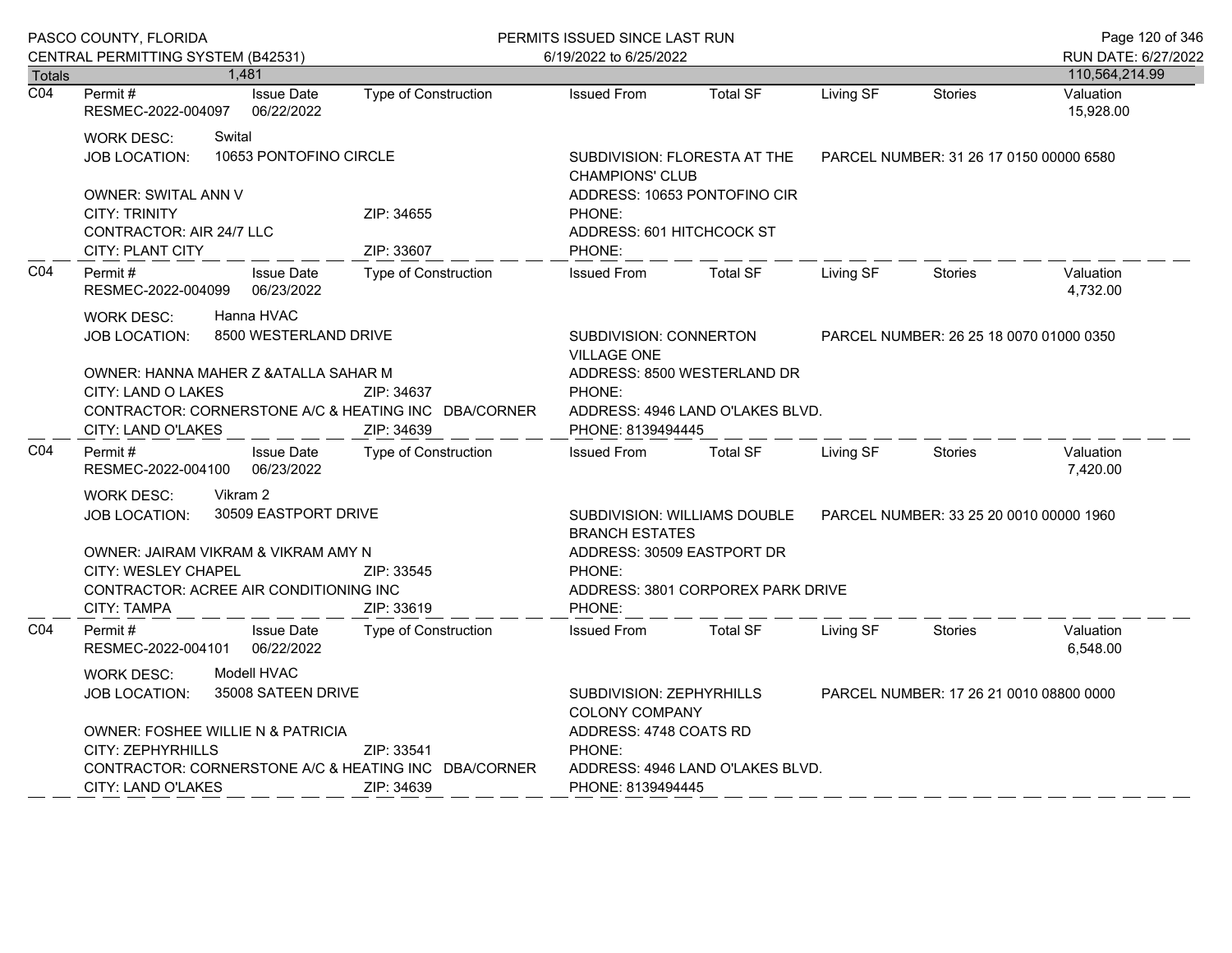| PASCO COUNTY, FLORIDA |                                                                                                                                                                                                                                                              |                   |                                                                                                                                                   | PERMITS ISSUED SINCE LAST RUN |                                         |                                         |                | Page 121 of 346                       |
|-----------------------|--------------------------------------------------------------------------------------------------------------------------------------------------------------------------------------------------------------------------------------------------------------|-------------------|---------------------------------------------------------------------------------------------------------------------------------------------------|-------------------------------|-----------------------------------------|-----------------------------------------|----------------|---------------------------------------|
|                       | CENTRAL PERMITTING SYSTEM (B42531)<br><b>Totals</b><br>1.481                                                                                                                                                                                                 |                   |                                                                                                                                                   | 6/19/2022 to 6/25/2022        |                                         |                                         |                | RUN DATE: 6/27/2022<br>110,564,214.99 |
| $\overline{CO4}$      | Permit#<br>RESMEC-2022-004102 06/22/2022                                                                                                                                                                                                                     | <b>Issue Date</b> | Type of Construction                                                                                                                              | <b>Issued From</b>            | <b>Total SF</b>                         | Living SF                               | <b>Stories</b> | Valuation<br>6,852.00                 |
|                       | kevin<br><b>WORK DESC:</b><br>1531 ARTISTIC STREET<br><b>JOB LOCATION:</b><br>OWNER: MHC HOLIDAY TRAVEL LLCC/O DUFF & PHELPS, A KROLL<br>CITY: CHICAGO<br>ZIP: 60607<br>CONTRACTOR: FIVE STAR HEATING AND COOLING INC<br>CITY: NEW PORT RICHEY<br>ZIP: 34653 |                   | SUBDIVISION: TAMPA AND<br>TARPON SPRINGS LAND CO.<br>ADDRESS: 917 W WASHINGTON MS 316<br>PHONE:<br>ADDRESS: 7234 CONGRESS ST<br>PHONE: 7272328999 |                               | PARCEL NUMBER: 31 26 16 0010 01400 0060 |                                         |                |                                       |
| CO4                   | Permit#<br>RESMEC-2022-004103 06/22/2022                                                                                                                                                                                                                     | <b>Issue Date</b> | <b>Type of Construction</b>                                                                                                                       | <b>Issued From</b>            | <b>Total SF</b>                         | Living SF                               | Stories        | Valuation<br>5,487.00                 |
|                       | McGuire<br><b>WORK DESC:</b><br>9802 CLINTON LANE<br>JOB LOCATION:<br>OWNER: MCGUIRE JOSEPHINE H<br><b>CITY: PORT RICHEY</b><br>ZIP: 34668<br>CONTRACTOR: CRYSTAL AIR CONDITIONING AND HEATING INC<br><b>CITY: PORT RICHEY</b><br>ZIP: 34668                 |                   | SUBDIVISION: THE LAKES<br>ADDRESS: 9802 CLINTON LN<br>PHONE:<br>ADDRESS: 6540 INDUSTRIAL AVE<br>PHONE:                                            |                               | PARCEL NUMBER: 23 25 16 0110 00001 1640 |                                         |                |                                       |
| CO <sub>4</sub>       | Permit#<br>RESMEC-2022-004104 06/23/2022                                                                                                                                                                                                                     | <b>Issue Date</b> | Type of Construction                                                                                                                              | <b>Issued From</b>            | Total SF                                | Living SF                               | Stories        | Valuation<br>7,280.00                 |
|                       | Mc CABE<br><b>WORK DESC:</b><br>30904 ST JOE ROAD<br>JOB LOCATION:<br>OWNER: MCCABE LIVING TRUSTMCCABE JAMES G & TINA M TRUS<br><b>CITY: ST PETERSBURG</b><br>ZIP: 33715<br>CONTRACTOR: BAY AREA AIR CONDITIONING INC<br>CITY: CRYSTAL RIVER<br>ZIP: 34429   |                   | SUBDIVISION:<br>ADDRESS: 5293 61ST AVE S<br>PHONE:<br>ADDRESS: 8021 West Gulf-to-Lake Hwy<br>PHONE:                                               |                               | PARCEL NUMBER: 28 24 20 0000 00100 0010 |                                         |                |                                       |
| CO <sub>4</sub>       | Permit #<br>RESMEC-2022-004105 06/22/2022                                                                                                                                                                                                                    | <b>Issue Date</b> | Type of Construction                                                                                                                              | <b>Issued From</b>            | <b>Total SF</b>                         | Living SF                               | Stories        | Valuation<br>6,000.00                 |
|                       | <b>WORK DESC:</b><br>Gunnin<br>27240 IRON GATE LANE<br><b>JOB LOCATION:</b><br>OWNER: GUNNIN BRUCE & JENNIFER REVOCAGUNNIN BRUCE A A<br>CITY: WESLEY CHAPEL<br>ZIP: 33544<br>CONTRACTOR: LAKESIDE HEATING COOLING & PLUMBING INC<br>CITY: Lutz<br>ZIP: 33548 |                   | SUBDIVISION: QUAIL HOLLOW<br><b>PINES</b><br>ADDRESS: 27240 IRON GATE LN<br>PHONE:<br>ADDRESS: 19531 Deer Lake Road<br>PHONE:                     |                               |                                         | PARCEL NUMBER: 36 25 19 0010 00000 3500 |                |                                       |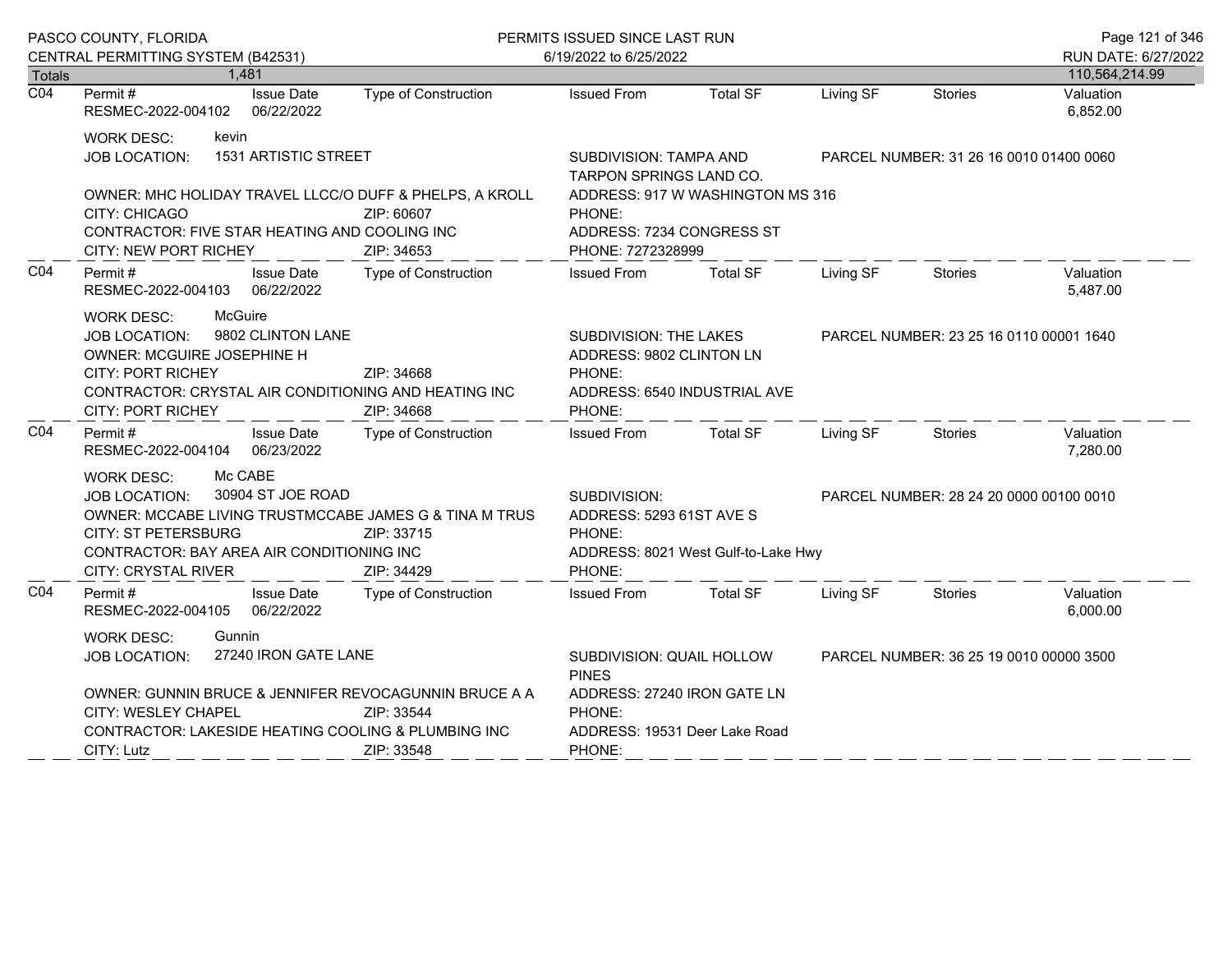|                  | PASCO COUNTY, FLORIDA                                                                                                                                                                                                    |                                 |                                                                                                                                  | PERMITS ISSUED SINCE LAST RUN                                                        |                                                                     |           |                                         | Page 122 of 346                       |
|------------------|--------------------------------------------------------------------------------------------------------------------------------------------------------------------------------------------------------------------------|---------------------------------|----------------------------------------------------------------------------------------------------------------------------------|--------------------------------------------------------------------------------------|---------------------------------------------------------------------|-----------|-----------------------------------------|---------------------------------------|
| <b>Totals</b>    | CENTRAL PERMITTING SYSTEM (B42531)<br>1,481                                                                                                                                                                              |                                 |                                                                                                                                  | 6/19/2022 to 6/25/2022                                                               |                                                                     |           |                                         | RUN DATE: 6/27/2022<br>110,564,214.99 |
| $\overline{CO4}$ | Permit#<br>RESMEC-2022-004106                                                                                                                                                                                            | <b>Issue Date</b><br>06/22/2022 | Type of Construction                                                                                                             | <b>Issued From</b>                                                                   | <b>Total SF</b>                                                     | Living SF | <b>Stories</b>                          | Valuation<br>6,200.00                 |
|                  | <b>WORK DESC:</b><br><b>JOB LOCATION:</b><br>OWNER: PFEIFFER GENA & SCOTT                                                                                                                                                | 36538 PATTON ROAD               | Replacement of existing Hvac equipment                                                                                           | SUBDIVISION: UNREC PLAT N1/4<br>OF NW1/4 OF NE1/4<br>ADDRESS: 36538 PATTON RD        |                                                                     |           | PARCEL NUMBER: 09 24 21 0010 00000 0120 |                                       |
|                  | CITY: DADE CITY<br>CONTRACTOR: PATTIE ELECTRIC AND REFRIGERATION<br>CITY: ZEPHYRHILLS                                                                                                                                    |                                 | ZIP: 33523<br>ZIP: 33540                                                                                                         | PHONE:<br>ADDRESS: 39111 PATTIE ROAD<br>PHONE:                                       |                                                                     |           |                                         |                                       |
| CO <sub>4</sub>  | Permit#<br>RESMEC-2022-004107                                                                                                                                                                                            | <b>Issue Date</b><br>06/22/2022 | Type of Construction                                                                                                             | <b>Issued From</b>                                                                   | <b>Total SF</b>                                                     | Living SF | <b>Stories</b>                          | Valuation<br>8,000.00                 |
|                  | <b>HAUCK</b><br><b>WORK DESC:</b><br>5748 VIAU WAY<br><b>JOB LOCATION:</b>                                                                                                                                               |                                 |                                                                                                                                  | SUBDIVISION: FOREST LAKE<br><b>ESTATES</b>                                           |                                                                     |           | PARCEL NUMBER: 08 26 22 0020 00000 6870 |                                       |
|                  | OWNER: MHC FOREST LAKE ESTATES MH LLCC/O DUFF & PHELPS<br>CITY: CHICAGO<br>ZIP: 60607<br>CONTRACTOR: AMERICAN RESIDENTIAL SERVICES OF FLORIDA IN<br>ZIP: 33716<br>CITY: St. Petersburg                                   |                                 | PHONE:<br>PHONE:                                                                                                                 | ADDRESS: 917 W WASHINGTON MS 316<br>ADDRESS: 3340 Scherer Drive North                |                                                                     |           |                                         |                                       |
| CO <sub>4</sub>  | Permit#<br>RESMEC-2022-004109                                                                                                                                                                                            | <b>Issue Date</b><br>06/23/2022 | Type of Construction                                                                                                             | <b>Issued From</b>                                                                   | <b>Total SF</b>                                                     | Living SF | <b>Stories</b>                          | Valuation<br>11,379.00                |
|                  | <b>EALES</b><br><b>WORK DESC:</b><br><b>JOB LOCATION:</b>                                                                                                                                                                | 27615 BLACK HAWK DRIVE          |                                                                                                                                  | SUBDIVISION: QUAIL HOLLOW<br>PARCEL NUMBER: 36 25 19 0010 00000 1120<br><b>PINES</b> |                                                                     |           |                                         |                                       |
|                  | OWNER: EALES DAVID J & CAROLYN J<br>CITY: WESLEY CHAPEL<br>CONTRACTOR: BAY AREA AIR CONDITIONING INC<br>CITY: CRYSTAL RIVER                                                                                              |                                 | ZIP: 33544<br>ZIP: 34429                                                                                                         | PHONE:<br>PHONE:                                                                     | ADDRESS: 27615 BLACK HAWK DR<br>ADDRESS: 8021 West Gulf-to-Lake Hwy |           |                                         |                                       |
| CO <sub>4</sub>  | Permit#<br>RESMEC-2022-004110                                                                                                                                                                                            | <b>Issue Date</b><br>06/22/2022 | <b>Type of Construction</b>                                                                                                      | <b>Issued From</b>                                                                   | <b>Total SF</b>                                                     | Living SF | <b>Stories</b>                          | Valuation<br>10,767.68                |
|                  | Widner<br><b>WORK DESC:</b><br>14748 ROBERTS BARN ROAD<br><b>JOB LOCATION:</b><br>OWNER: WIDNER EARNEST L & SHERRY J<br>CITY: DADE CITY<br>ZIP: 33523<br>CONTRACTOR: CHRIS' A/C COMPANY<br>CITY: DADE CITY<br>ZIP: 33525 |                                 | SUBDIVISION:<br>PARCEL NUMBER: 30 24 21 0000 00300 0020<br>ADDRESS: 14748 ROBERTS BARN RD<br>PHONE:<br>ADDRESS: 12232 US HWY 301 |                                                                                      |                                                                     |           |                                         |                                       |
|                  |                                                                                                                                                                                                                          |                                 |                                                                                                                                  | PHONE:                                                                               |                                                                     |           |                                         |                                       |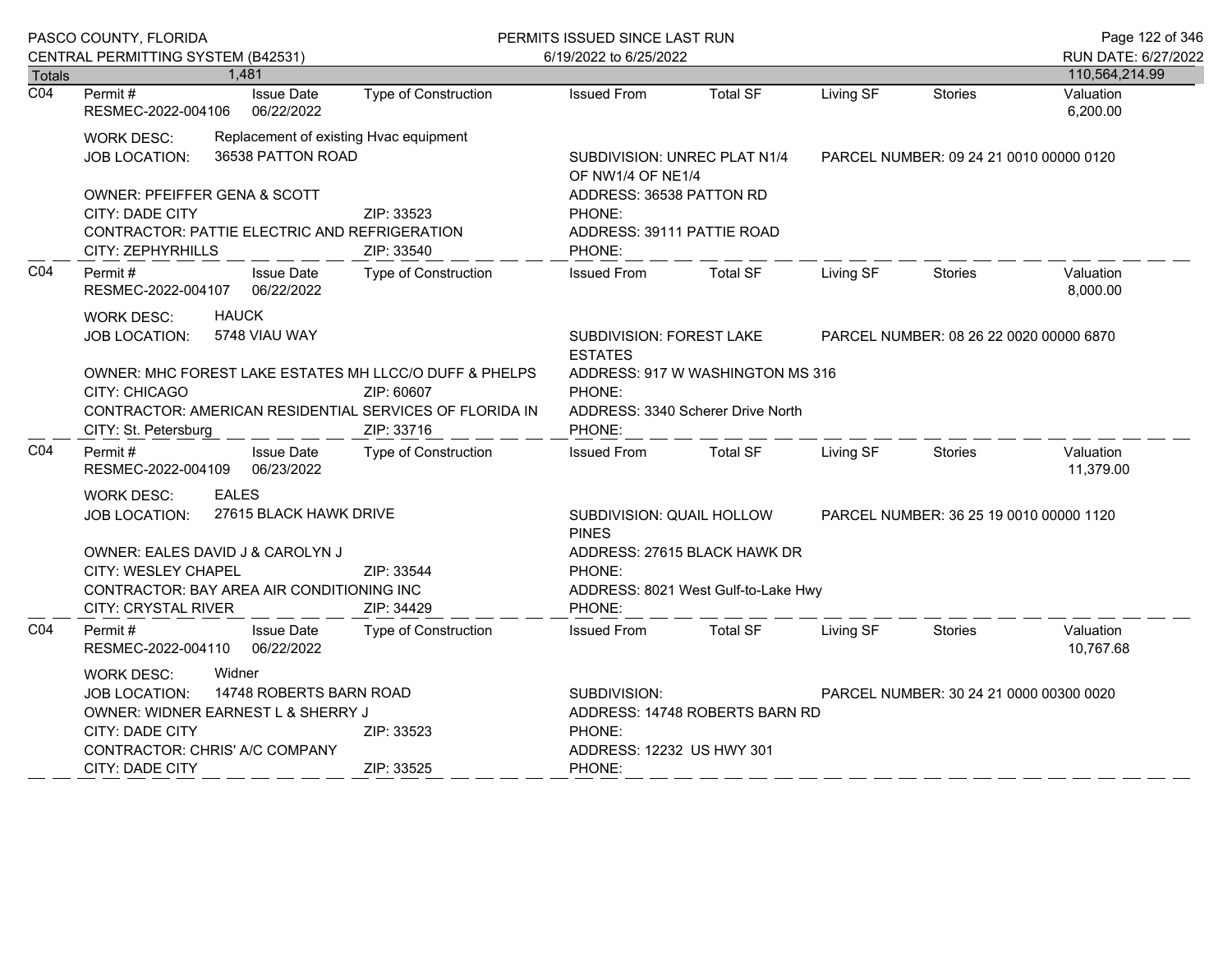|                            | PASCO COUNTY, FLORIDA                                                                                                                                                                                                                |                                                              | PERMITS ISSUED SINCE LAST RUN                                                             |                                                                                                                                                |           |                                         | Page 123 of 346             |
|----------------------------|--------------------------------------------------------------------------------------------------------------------------------------------------------------------------------------------------------------------------------------|--------------------------------------------------------------|-------------------------------------------------------------------------------------------|------------------------------------------------------------------------------------------------------------------------------------------------|-----------|-----------------------------------------|-----------------------------|
|                            | CENTRAL PERMITTING SYSTEM (B42531)                                                                                                                                                                                                   |                                                              | 6/19/2022 to 6/25/2022                                                                    |                                                                                                                                                |           |                                         | RUN DATE: 6/27/2022         |
| Totals<br>$\overline{CO4}$ | 1.481<br><b>Issue Date</b><br>Permit #                                                                                                                                                                                               | <b>Type of Construction</b>                                  | <b>Issued From</b>                                                                        | <b>Total SF</b>                                                                                                                                | Living SF | Stories                                 | 110,564,214.99<br>Valuation |
|                            | RESMEC-2022-004111<br>06/22/2022                                                                                                                                                                                                     |                                                              |                                                                                           |                                                                                                                                                |           |                                         | 4,895.00                    |
|                            | <b>RES AC CHANGE OUT</b><br>WORK DESC:<br>39439 STERLING DRIVE<br>JOB LOCATION:                                                                                                                                                      |                                                              | SUBDIVISION: GEM ESTATES<br>MOBILE HOME VILLAGE                                           |                                                                                                                                                |           | PARCEL NUMBER: 12 26 21 0270 00600 0180 |                             |
|                            | OWNER: THOMPSON HAZEL D & RICHARD<br>CITY: ZEPHYRHILLS<br>CONTRACTOR: BAHR'S PROPANE GAS & A/C INC<br>CITY: DADE CITY                                                                                                                | ZIP: 33542<br>ZIP: 33525-0                                   | ADDRESS: 39439 STERLING DR<br>PHONE:<br>PHONE:                                            | ADDRESS: 37545 SKYRIDGE CIRCLE                                                                                                                 |           |                                         |                             |
| CO <sub>4</sub>            | Permit#<br><b>Issue Date</b><br>RESMEC-2022-004112 06/23/2022                                                                                                                                                                        | Type of Construction                                         | <b>Issued From</b>                                                                        | <b>Total SF</b>                                                                                                                                | Living SF | Stories                                 | Valuation<br>7,200.00       |
|                            | <b>WORK DESC:</b><br>Johnson<br>2716 CASA DRIVE<br>JOB LOCATION:<br>OWNER: MHC COUNTRY PLACE LLCC/O DUFF & PHELPS, A KROLL<br><b>CITY: CHICAGO</b><br>CONTRACTOR: AIRPROMPT HEATING AIR CONDITIONING INC<br><b>CITY: PORT RICHEY</b> | ZIP: 60607<br>ZIP: 34668                                     | SUBDIVISION:<br>PHONE:<br>ADDRESS: 5419 Miles Blvd.<br>PHONE:                             | ADDRESS: 917 W WASHINGTON MS 316                                                                                                               |           | PARCEL NUMBER: 30 26 17 0000 00500 0000 |                             |
| CO <sub>4</sub>            | Permit#<br><b>Issue Date</b><br>06/22/2022<br>RESMEC-2022-004113                                                                                                                                                                     | <b>Type of Construction</b>                                  | <b>Issued From</b>                                                                        | <b>Total SF</b>                                                                                                                                | Living SF | Stories                                 | Valuation<br>6,237.23       |
|                            | Ashley<br><b>WORK DESC:</b><br>JOB LOCATION:<br><b>OWNER: ASHLEY BRUCE &amp; NANCY</b><br><b>CITY: PORT RICHEY</b><br>CONTRACTOR: AIR HAWK HEATING AND COOLING LLC<br>CITY: LAND O'LAKES                                             | 7623 RADCLIFFE CIRCLE, Unit A213<br>ZIP: 34668<br>ZIP: 34638 | RADCLIFFE A CONDOMINIUM<br>PHONE:<br>PHONE:                                               | SUBDIVISION: THE ORCHARDS OF PARCEL NUMBER: 27 25 16 006A 00A00 2130<br>ADDRESS: 7623 RADCLIFFE CIR UNIT 213<br>ADDRESS: 19411 SUNSETBAY DRIVE |           |                                         |                             |
| CO <sub>4</sub>            | Permit#<br><b>Issue Date</b><br>06/22/2022<br>RESMEC-2022-004114                                                                                                                                                                     | Type of Construction                                         | <b>Issued From</b>                                                                        | <b>Total SF</b>                                                                                                                                | Living SF | Stories                                 | Valuation<br>6,120.00       |
|                            | <b>DUCKWORTH</b><br><b>WORK DESC:</b><br>8654 BERKLEY DRIVE<br>JOB LOCATION:<br>OWNER: DUCKWORTH JULIA C<br>CITY: HUDSON<br>CONTRACTOR: SENICA AIR CONDITIONING INC<br><b>CITY: SPRING HILL</b>                                      | ZIP: 34667<br>ZIP: 34610                                     | ADDRESS: 8654 BERKLEY DR<br>PHONE:<br>PHONE:                                              | SUBDIVISION: BERKLEY VILLAGE<br>ADDRESS: 16640 SHADY HILLS RD.                                                                                 |           | PARCEL NUMBER: 35 24 16 009A 00000 8440 |                             |
| CO <sub>4</sub>            | Permit#<br><b>Issue Date</b><br>RESMEC-2022-004115<br>06/22/2022                                                                                                                                                                     | <b>Type of Construction</b>                                  | <b>Issued From</b>                                                                        | <b>Total SF</b>                                                                                                                                | Living SF | Stories                                 | Valuation<br>6,832.02       |
|                            | Johnson<br><b>WORK DESC:</b><br>21236 MARKET STREET<br><b>JOB LOCATION:</b><br>OWNER: JOHNSON JAMES E & BARBARA J<br><b>CITY: BRANDON</b><br>CONTRACTOR: CHRIS' A/C COMPANY<br>CITY: DADE CITY                                       | ZIP: 33510<br>ZIP: 33525                                     | SUBDIVISION:<br>ADDRESS: 206 TERRANCE DR<br>PHONE:<br>ADDRESS: 12232 US HWY 301<br>PHONE: |                                                                                                                                                |           | PARCEL NUMBER: 24 23 21 0030 00400 0110 |                             |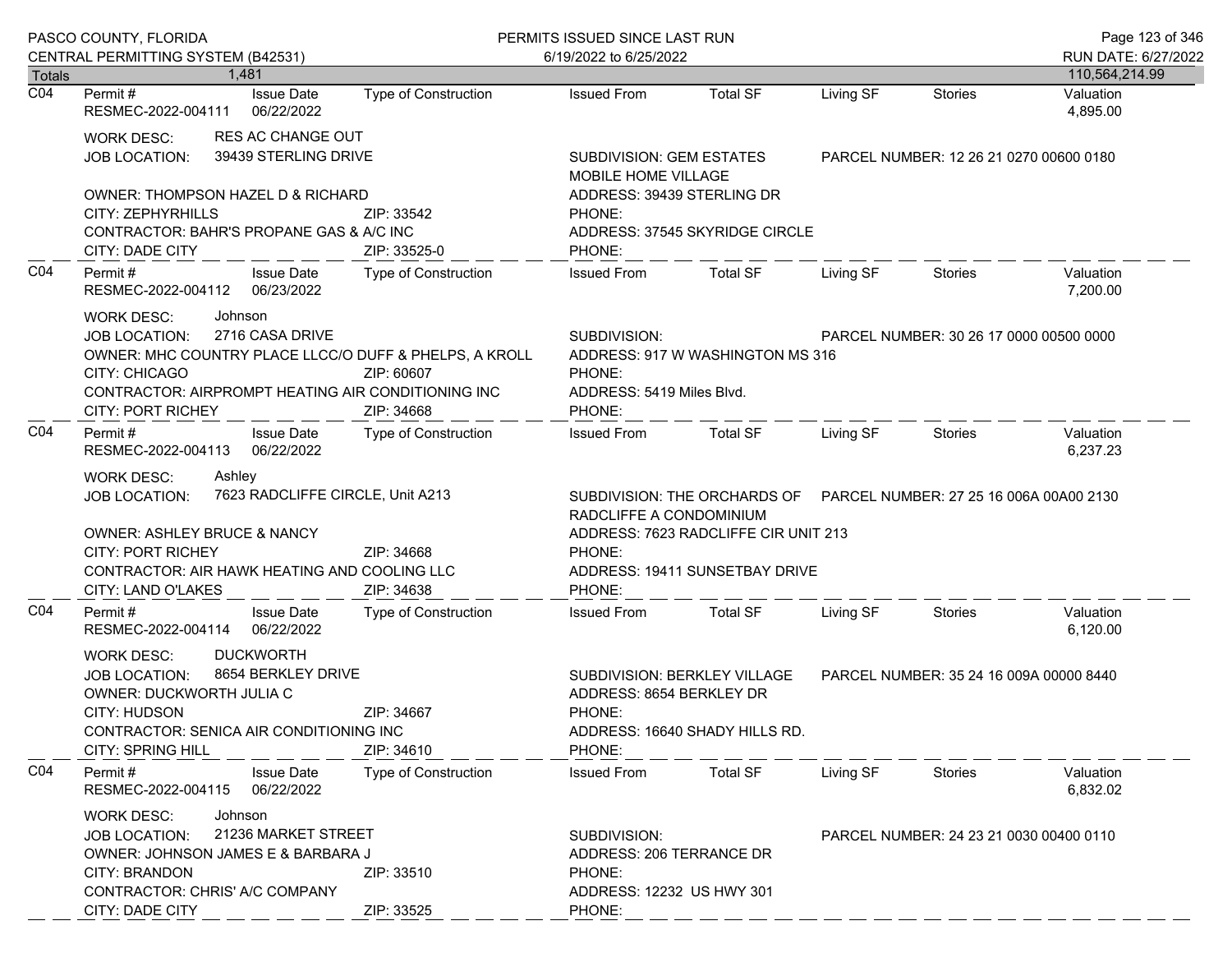|                  | PASCO COUNTY, FLORIDA                                                                                                                                                                                                                     | PERMITS ISSUED SINCE LAST RUN |                                                                                                                   |                                                                                                                                            |           | Page 124 of 346                         |                                         |
|------------------|-------------------------------------------------------------------------------------------------------------------------------------------------------------------------------------------------------------------------------------------|-------------------------------|-------------------------------------------------------------------------------------------------------------------|--------------------------------------------------------------------------------------------------------------------------------------------|-----------|-----------------------------------------|-----------------------------------------|
| Totals           | CENTRAL PERMITTING SYSTEM (B42531)<br>1.481                                                                                                                                                                                               |                               | 6/19/2022 to 6/25/2022                                                                                            |                                                                                                                                            |           |                                         | RUN DATE: 6/27/2022                     |
| $\overline{CO4}$ | <b>Issue Date</b><br>Permit #<br>RESMEC-2022-004116<br>06/22/2022                                                                                                                                                                         | Type of Construction          | <b>Issued From</b>                                                                                                | <b>Total SF</b>                                                                                                                            | Living SF | <b>Stories</b>                          | 110,564,214.99<br>Valuation<br>6,180.00 |
|                  | <b>STANLEY</b><br><b>WORK DESC:</b><br>30753 PUMPKIN RIDGE DRIVE<br><b>JOB LOCATION:</b><br>OWNER: STANLEY JASON C & DONNA M<br>CITY: WESLEY CHAPEL<br><b>CONTRACTOR: BAYONET PLUMBING HEATING &amp; AIR CONDITIONING</b><br>CITY: Hudson | ZIP: 33543<br>ZIP: 34667      | SUBDIVISION: COUNTRY WALK<br>PHONE:<br>ADDRESS: 8950 New York Avenue<br>PHONE:                                    | ADDRESS: 30753 PUMPKIN RIDGE DR                                                                                                            |           | PARCEL NUMBER: 16 26 20 0020 00000 0370 |                                         |
| CO <sub>4</sub>  | Permit#<br><b>Issue Date</b><br>06/22/2022<br>RESMEC-2022-004117                                                                                                                                                                          | Type of Construction          | <b>Issued From</b>                                                                                                | <b>Total SF</b>                                                                                                                            | Living SF | Stories                                 | Valuation<br>7,400.00                   |
|                  | <b>WORK DESC:</b><br>Ganagavarepu<br>8900 NEW ALEXANDRIA LOOP<br><b>JOB LOCATION:</b><br>OWNER: GANGAVARAPU GOWTHAM<br><b>CITY: NEW PORT RICHEY</b><br>ZIP: 34654<br>CONTRACTOR: IERNAS HEATING & COOLING INC<br>CITY: LUTZ<br>ZIP: 33549 |                               | PHONE:<br>PHONE: 8663232665                                                                                       | SUBDIVISION: WATERS EDGE<br>PARCEL NUMBER: 29 25 17 0060 00001 0710<br>ADDRESS: 8900 NEW ALEXANDRIA LOOP<br>ADDRESS: 18843 US HWY 41 NORTH |           |                                         |                                         |
| CO <sub>4</sub>  | Permit#<br><b>Issue Date</b><br>RESMEC-2022-004118<br>06/24/2022                                                                                                                                                                          | Type of Construction          | <b>Issued From</b>                                                                                                | Total SF                                                                                                                                   | Living SF | Stories                                 | Valuation<br>6,500.00                   |
|                  | Wimco<br><b>WORK DESC:</b><br>4401 WIMCO COURT<br><b>JOB LOCATION:</b><br><b>OWNER: PALYS KIMBERLY</b><br>CITY: NEW PRT RCHY<br>CONTRACTOR: JOHNNY COOL INC<br>CITY: new port richey                                                      | ZIP: 34655<br>ZIP: 34654      | SUBDIVISION: RIVER SIDE<br><b>VILLAGE</b><br>ADDRESS: 4401 WIMCO CT<br>PHONE:<br>ADDRESS: 8645 ridge rd<br>PHONE: |                                                                                                                                            |           | PARCEL NUMBER: 13 26 16 001G 00000 0550 |                                         |
| CO <sub>4</sub>  | Permit#<br><b>Issue Date</b><br>06/22/2022<br>RESMEC-2022-004120                                                                                                                                                                          | Type of Construction          | <b>Issued From</b>                                                                                                | <b>Total SF</b>                                                                                                                            | Living SF | Stories                                 | Valuation<br>7,000.00                   |
|                  | Giasson<br><b>WORK DESC:</b><br>18100 TIVERTON COURT<br><b>JOB LOCATION:</b><br>OWNER: GIASSON JACQUELINE<br>CITY: HUDSON<br><b>CONTRACTOR: BROWN'S AIR CONDITIONING HEATING &amp; PLUMBING</b><br>CITY: HUDSON                           | ZIP: 34667<br>ZIP: 34667      | SUBDIVISION: HERITAGE PINES<br>ADDRESS: 18100 TIVERTON CT<br>PHONE:<br>PHONE:                                     | ADDRESS: 18402 WHITACRE CIRCLE                                                                                                             |           | PARCEL NUMBER: 05 24 17 0260 00000 0440 |                                         |
| CO <sub>4</sub>  | Permit#<br><b>Issue Date</b><br>06/22/2022<br>RESMEC-2022-004121                                                                                                                                                                          | <b>Type of Construction</b>   | <b>Issued From</b>                                                                                                | <b>Total SF</b>                                                                                                                            | Living SF | Stories                                 | Valuation<br>7,500.00                   |
|                  | LUTZ<br><b>WORK DESC:</b><br>1147 BENSBROOKE DRIVE<br><b>JOB LOCATION:</b><br>OWNER: LUTZ CORINA SUSAN<br>CITY: WESLEY CHAPEL<br>CONTRACTOR: AMERICAN RESIDENTIAL SERVICES OF FLORIDA IN<br>CITY: St. Petersburg                          | ZIP: 33543<br>ZIP: 33716      | PHONE:<br>PHONE:                                                                                                  | SUBDIVISION: MEADOW POINTE III<br>ADDRESS: 1147 BENSBROOKE DR<br>ADDRESS: 3340 Scherer Drive North                                         |           | PARCEL NUMBER: 34 26 20 0080 05200 0270 |                                         |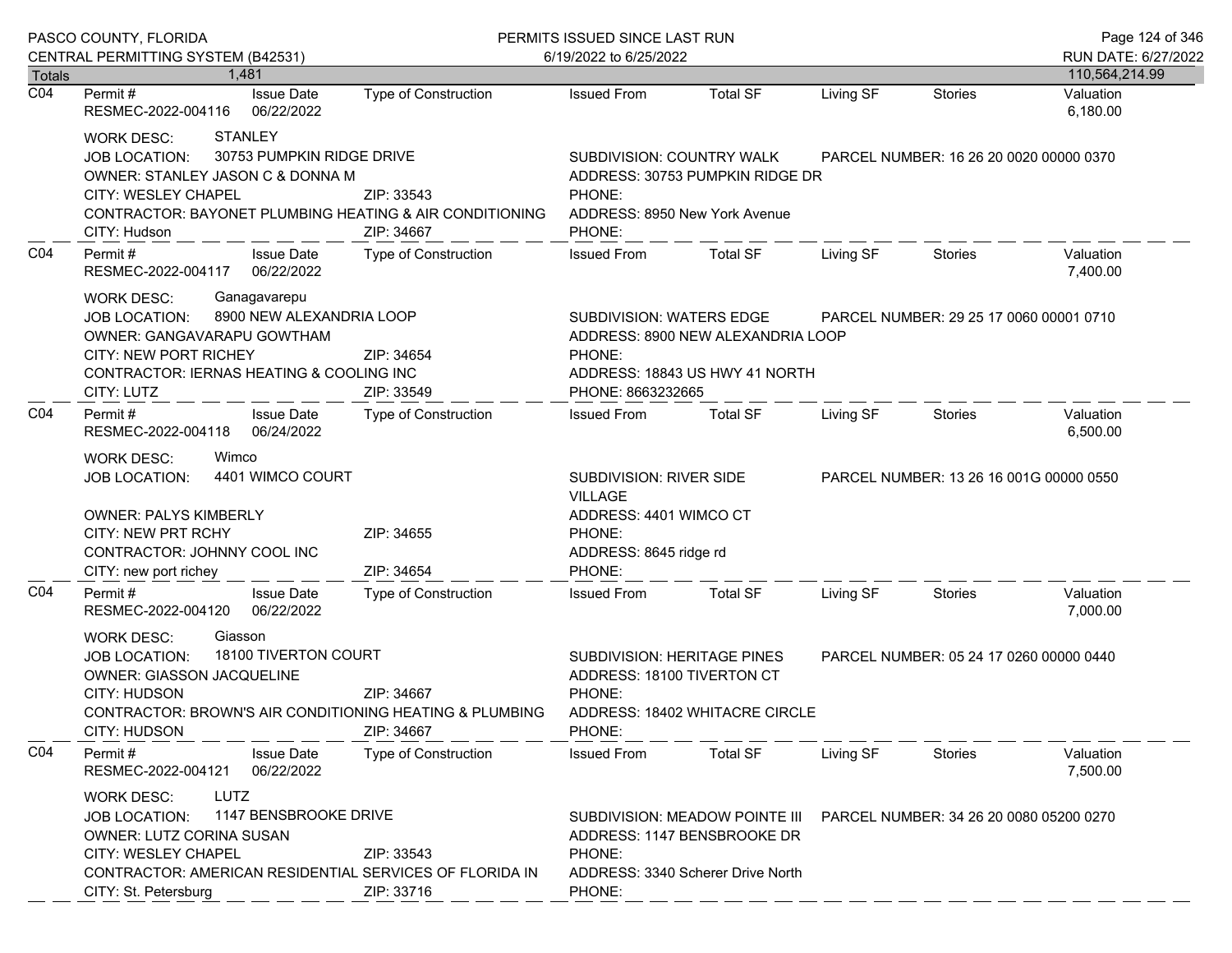|                  | PASCO COUNTY, FLORIDA                                                                                                                                                                                                     |                               | PERMITS ISSUED SINCE LAST RUN                                                                          |                                                                                                                                         |           |                                         | Page 125 of 346             |  |
|------------------|---------------------------------------------------------------------------------------------------------------------------------------------------------------------------------------------------------------------------|-------------------------------|--------------------------------------------------------------------------------------------------------|-----------------------------------------------------------------------------------------------------------------------------------------|-----------|-----------------------------------------|-----------------------------|--|
| <b>Totals</b>    | CENTRAL PERMITTING SYSTEM (B42531)<br>1.481                                                                                                                                                                               |                               | 6/19/2022 to 6/25/2022                                                                                 |                                                                                                                                         |           | RUN DATE: 6/27/2022                     |                             |  |
| $\overline{CO4}$ | <b>Issue Date</b><br>Permit #                                                                                                                                                                                             | <b>Type of Construction</b>   | <b>Issued From</b>                                                                                     | <b>Total SF</b>                                                                                                                         | Living SF | <b>Stories</b>                          | 110,564,214.99<br>Valuation |  |
|                  | RESMEC-2022-004122<br>06/22/2022                                                                                                                                                                                          |                               |                                                                                                        |                                                                                                                                         |           |                                         | 7,400.00                    |  |
|                  | Reid<br><b>WORK DESC:</b><br>3882 ROUND TABLE COURT<br><b>JOB LOCATION:</b><br>OWNER: REID DAVID L & HEIDI A<br>CITY: LAND O LAKES<br>CONTRACTOR: IERNAS HEATING & COOLING INC<br>CITY: LUTZ                              | ZIP: 34638<br>ZIP: 33549      | PHONE:<br>PHONE: 8663232665                                                                            | SUBDIVISION: CONCORD STATION  PARCEL NUMBER: 21 26 18 0060 00J00 0220<br>ADDRESS: 3882 ROUND TABLE CT<br>ADDRESS: 18843 US HWY 41 NORTH |           |                                         |                             |  |
| CO <sub>4</sub>  | Permit#<br><b>Issue Date</b><br>RESMEC-2022-004123<br>06/24/2022                                                                                                                                                          | <b>Type of Construction</b>   | <b>Issued From</b>                                                                                     | <b>Total SF</b>                                                                                                                         | Living SF | Stories                                 | Valuation<br>8,000.00       |  |
|                  | DEHNER, DAKOTA & MIKE<br><b>WORK DESC:</b><br>13114 PARIS DRIVE<br><b>JOB LOCATION:</b>                                                                                                                                   |                               | SUBDIVISION: LONG LAKE<br><b>ESTATES</b>                                                               |                                                                                                                                         |           | PARCEL NUMBER: 03 24 17 001B 00000 0660 |                             |  |
|                  | OWNER: DEHNER MICHAEL & DEHNER MARY-J<br><b>CITY: HUDSON</b><br>CONTRACTOR: AMEN AIR INC<br><b>CITY: PORT RICHEY</b>                                                                                                      | ZIP: 34667<br>ZIP: 34668-1752 | ADDRESS: 13102 PARIS DR<br>PHONE:<br>ADDRESS: 10137 MIDAS DRIVE<br>PHONE:                              |                                                                                                                                         |           |                                         |                             |  |
| CO <sub>4</sub>  | Permit #<br><b>Issue Date</b><br>RESMEC-2022-004124 06/22/2022                                                                                                                                                            | Type of Construction          | <b>Issued From</b>                                                                                     | Total SF                                                                                                                                | Living SF | Stories                                 | Valuation<br>6,150.00       |  |
|                  | <b>STARMAN</b><br><b>WORK DESC:</b><br>1928 MANDOLIN WAY<br><b>JOB LOCATION:</b><br><b>OWNER: STARMAN CAROL</b><br>CITY: HOLIDAY<br>CONTRACTOR: VELOCITY AIR CONDITIONING INC<br>CITY: CLEARWATER                         | ZIP: 34690<br>ZIP: 33762      | SUBDIVISION: SIESTA TERRACE<br>ADDRESS: 1928 MANDOLIN WAY<br>PHONE:<br>PHONE:                          | ADDRESS: 3734 131ST AVENUE NORTH                                                                                                        |           | PARCEL NUMBER: 32 26 16 0110 00000 0530 |                             |  |
| CO <sub>4</sub>  | <b>Issue Date</b><br>Permit#<br>RESMEC-2022-004125 06/23/2022                                                                                                                                                             | Type of Construction          | <b>Issued From</b>                                                                                     | <b>Total SF</b>                                                                                                                         | Living SF | Stories                                 | Valuation<br>6,381.35       |  |
|                  | <b>K.SIMMONS</b><br><b>WORK DESC:</b><br>9713 BAXLEY LANE<br><b>JOB LOCATION:</b><br>OWNER: SIMMONS MARY KATHRYN<br><b>CITY: KENNESAW</b><br>CONTRACTOR: RJ KIELTY PLUMBING HEATING & COOLING INC<br><b>CITY: VALRICO</b> | ZIP: 30152<br>ZIP: 33594      | SUBDIVISION: THE LAKES<br>ADDRESS: 849 REGISTRY TER<br>PHONE:<br>ADDRESS: 123 N. MILLER ROAD<br>PHONE: |                                                                                                                                         |           | PARCEL NUMBER: 23 25 16 0080 00000 1860 |                             |  |
| C <sub>04</sub>  | Permit#<br><b>Issue Date</b><br>RESMEC-2022-004126<br>06/22/2022                                                                                                                                                          | Type of Construction          | <b>Issued From</b>                                                                                     | <b>Total SF</b>                                                                                                                         | Living SF | Stories                                 | Valuation<br>6,500.00       |  |
|                  | <b>WORK DESC:</b><br>Dieguez<br>19240 SUNSET BAY DRIVE<br><b>JOB LOCATION:</b>                                                                                                                                            |                               | <b>RANCH</b>                                                                                           | <b>SUBDIVISION: LAKESHORE</b><br>ADDRESS: 19240 SUNSET BAY DR                                                                           |           | PARCEL NUMBER: 27 25 18 0020 00000 1210 |                             |  |
|                  | <b>OWNER: DIEGUEZ SARAY</b><br>CITY: LAND O LAKES<br>CONTRACTOR: LAKESIDE HEATING COOLING & PLUMBING INC<br>CITY: Lutz                                                                                                    | ZIP: 34638<br>ZIP: 33548      | PHONE:<br>ADDRESS: 19531 Deer Lake Road<br>PHONE:                                                      |                                                                                                                                         |           |                                         |                             |  |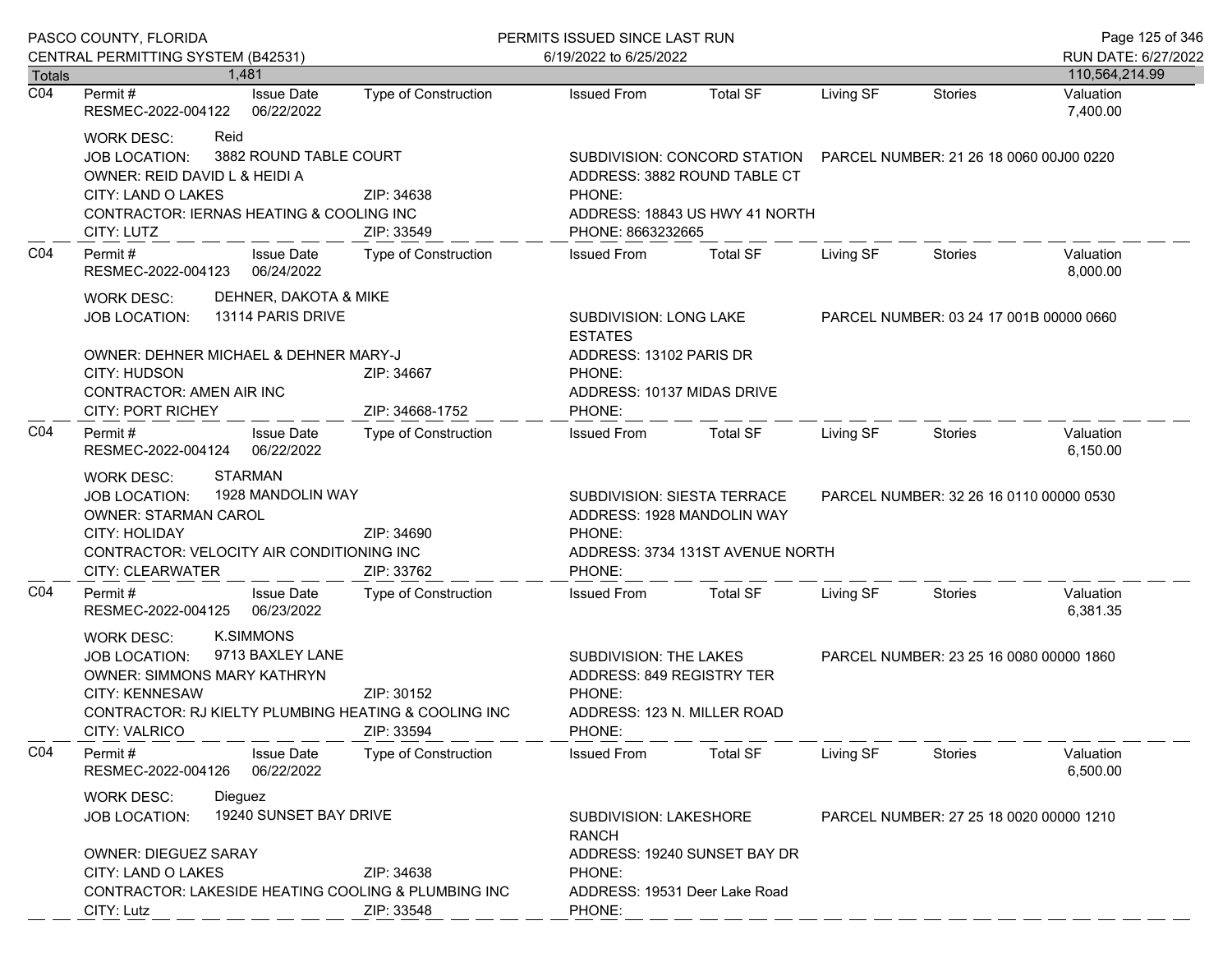|                  | PASCO COUNTY, FLORIDA                                                                                                                                                                                                     |                             | PERMITS ISSUED SINCE LAST RUN<br>6/19/2022 to 6/25/2022                                                         |                                                                                                       |           |                                         | Page 126 of 346                       |
|------------------|---------------------------------------------------------------------------------------------------------------------------------------------------------------------------------------------------------------------------|-----------------------------|-----------------------------------------------------------------------------------------------------------------|-------------------------------------------------------------------------------------------------------|-----------|-----------------------------------------|---------------------------------------|
| Totals           | CENTRAL PERMITTING SYSTEM (B42531)<br>1.481                                                                                                                                                                               |                             |                                                                                                                 |                                                                                                       |           |                                         | RUN DATE: 6/27/2022<br>110,564,214.99 |
| $\overline{CO4}$ | <b>Issue Date</b><br>Permit #<br>RESMEC-2022-004129<br>06/22/2022                                                                                                                                                         | <b>Type of Construction</b> | <b>Issued From</b>                                                                                              | <b>Total SF</b>                                                                                       | Living SF | <b>Stories</b>                          | Valuation<br>13,158.00                |
|                  | <b>Bullwinkel</b><br>WORK DESC:<br>8555 MOBLEY WAY<br>JOB LOCATION:                                                                                                                                                       |                             | SUBDIVISION: MOON LAKE<br><b>ESTATES</b>                                                                        |                                                                                                       |           | PARCEL NUMBER: 28 25 17 0190 27100 0310 |                                       |
|                  | OWNER: BULLWINKEL GARRETT LLC<br>CITY: NEW PORT RICHEY<br>CONTRACTOR: MILLIAN AIRE ENTERPRISES CORP<br>CITY: HUDSON                                                                                                       | ZIP: 34654<br>ZIP: 34669    | ADDRESS: 12161 INFINITY DR<br>PHONE:<br>ADDRESS: 9942 STATE RD 52<br>PHONE:                                     |                                                                                                       |           |                                         |                                       |
| CO <sub>4</sub>  | Permit #<br><b>Issue Date</b><br>RESMEC-2022-004130 06/24/2022                                                                                                                                                            | Type of Construction        | <b>Issued From</b>                                                                                              | <b>Total SF</b>                                                                                       | Living SF | Stories                                 | Valuation<br>5,500.00                 |
|                  | Olsen<br>WORK DESC:<br>11811 MEADOW DRIVE<br><b>JOB LOCATION:</b><br><b>OWNER: OLSEN LINDA A</b><br><b>CITY: PORT RICHEY</b>                                                                                              | ZIP: 34668                  | ADDRESS: 11811 MEADOW DR<br>PHONE:                                                                              | SUBDIVISION: GULF HIGHLANDS                                                                           |           | PARCEL NUMBER: 10 25 16 0620 00000 6540 |                                       |
|                  | CONTRACTOR: COOL BREEZE HVAC INC<br>CITY: NEW PORT RICHEY                                                                                                                                                                 | ZIP: 34654                  | PHONE: 7274947669                                                                                               | ADDRESS: 4726 TROUBLE CREEK RD STE A                                                                  |           |                                         |                                       |
| CO <sub>4</sub>  | Permit#<br><b>Issue Date</b><br>RESMEC-2022-004131 06/22/2022                                                                                                                                                             | Type of Construction        | <b>Issued From</b>                                                                                              | <b>Total SF</b>                                                                                       | Living SF | Stories                                 | Valuation<br>6,000.00                 |
|                  | Anderson<br><b>WORK DESC:</b><br>3823 ROUND TABLE COURT<br><b>JOB LOCATION:</b><br>OWNER: ANDERSON MICHAEL T & SIVA SHANTHI<br>CITY: LAND O LAKES<br>CONTRACTOR: LAKESIDE HEATING COOLING & PLUMBING INC<br>CITY: Lutz    | ZIP: 34638<br>ZIP: 33548    | PHONE:<br>ADDRESS: 19531 Deer Lake Road<br>PHONE:                                                               | SUBDIVISION: CONCORD STATION  PARCEL NUMBER: 21 26 18 0060 00H00 0080<br>ADDRESS: 3823 ROUND TABLE CT |           |                                         |                                       |
| CO <sub>4</sub>  | Permit #<br><b>Issue Date</b><br>RESMEC-2022-004132 06/23/2022                                                                                                                                                            | Type of Construction        | <b>Issued From</b>                                                                                              | Total SF                                                                                              | Living SF | Stories                                 | Valuation<br>7,527.46                 |
|                  | Ulzynski<br>WORK DESC:<br>1006 ARLINBROOK DRIVE<br>JOB LOCATION:<br>OWNER: ULZYNSKI FRANCIS D<br><b>CITY: TRINITY</b><br>CONTRACTOR: MILLIAN AIRE ENTERPRISES CORP<br>CITY: HUDSON                                        | ZIP: 34655<br>ZIP: 34669    | SUBDIVISION: TRINITY OAKS<br><b>SOUTH</b><br>PHONE:<br>ADDRESS: 9942 STATE RD 52<br>PHONE:                      | ADDRESS: 1006 ARLINBROOK DR                                                                           |           | PARCEL NUMBER: 35 26 16 0040 00000 4100 |                                       |
| CO <sub>4</sub>  | Permit#<br><b>Issue Date</b><br>RESMEC-2022-004133<br>06/22/2022                                                                                                                                                          | <b>Type of Construction</b> | <b>Issued From</b>                                                                                              | <b>Total SF</b>                                                                                       | Living SF | Stories                                 | Valuation<br>10,250.00                |
|                  | Machado<br><b>WORK DESC:</b><br>11828 ARANDA COURT<br><b>JOB LOCATION:</b><br>OWNER: MACHADO JOSEPH D JR & BARBARA A REVOC LIVING TRU<br><b>CITY: HUDSON</b><br>CONTRACTOR: MILLIAN AIRE ENTERPRISES CORP<br>CITY: HUDSON | ZIP: 34667<br>ZIP: 34669    | <b>SUBDIVISION: HERITAGE PINES</b><br>ADDRESS: 11828 ARANDA CT<br>PHONE:<br>ADDRESS: 9942 STATE RD 52<br>PHONE: |                                                                                                       |           | PARCEL NUMBER: 05 24 17 0150 00000 0110 |                                       |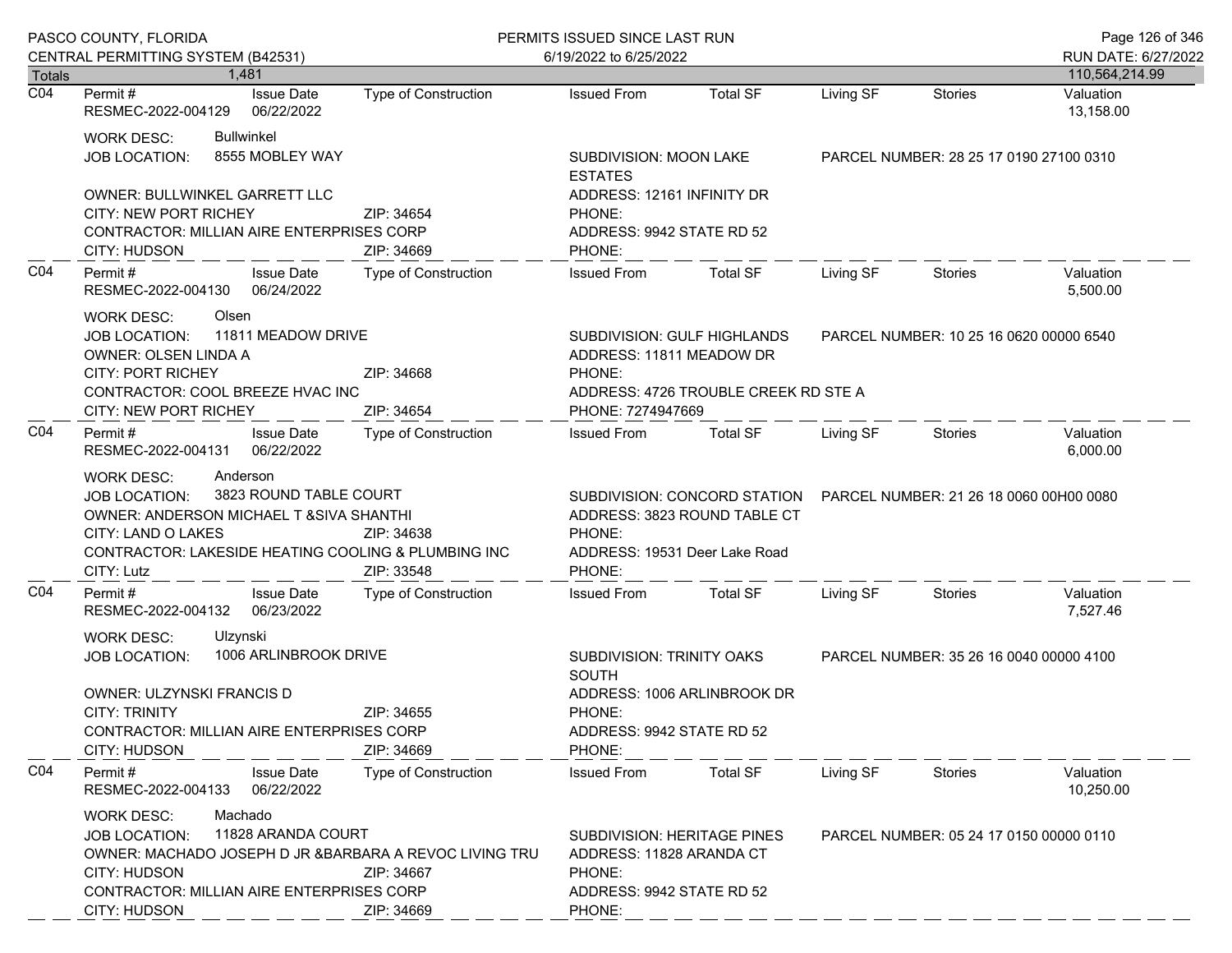| PASCO COUNTY, FLORIDA<br>CENTRAL PERMITTING SYSTEM (B42531) |                                                                                                                                                                                                               |                             | PERMITS ISSUED SINCE LAST RUN                                                       |                                                                                                      |                                                                      | Page 127 of 346                         |                                       |
|-------------------------------------------------------------|---------------------------------------------------------------------------------------------------------------------------------------------------------------------------------------------------------------|-----------------------------|-------------------------------------------------------------------------------------|------------------------------------------------------------------------------------------------------|----------------------------------------------------------------------|-----------------------------------------|---------------------------------------|
| <b>Totals</b>                                               | 1.481                                                                                                                                                                                                         |                             | 6/19/2022 to 6/25/2022                                                              |                                                                                                      |                                                                      |                                         | RUN DATE: 6/27/2022<br>110,564,214.99 |
| $\overline{CO4}$                                            | <b>Issue Date</b><br>Permit #<br>RESMEC-2022-004134<br>06/22/2022                                                                                                                                             | <b>Type of Construction</b> | <b>Issued From</b>                                                                  | <b>Total SF</b>                                                                                      | Living SF                                                            | <b>Stories</b>                          | Valuation<br>5,800.00                 |
|                                                             | <b>WORK DESC:</b><br><b>Bulzone</b><br>8537 NEWTON DRIVE<br>JOB LOCATION:<br>OWNER: ANTHONY BULZONE LLC<br>CITY: NEW PORT RICHEY<br>CONTRACTOR: LOGGERHEAD AIR INC<br><b>CITY: SPRING HILL</b>                | ZIP: 34655<br>ZIP: 34609    | SUBDIVISION: THE LAKES<br>ADDRESS: 5233 WELLFIELD RD<br>PHONE:<br>PHONE: 3526008006 | ADDRESS: 11480 EXMORE STREET                                                                         |                                                                      | PARCEL NUMBER: 23 25 16 0110 00001 1090 |                                       |
| CO <sub>4</sub>                                             | Permit#<br><b>Issue Date</b><br>06/22/2022<br>RESMEC-2022-004135                                                                                                                                              | Type of Construction        | <b>Issued From</b>                                                                  | <b>Total SF</b>                                                                                      | Living SF                                                            | <b>Stories</b>                          | Valuation<br>4,700.00                 |
|                                                             | <b>KRITSIA FIGUEROA</b><br>WORK DESC:<br>3514 FYFIELD COURT<br>JOB LOCATION:<br>OWNER: ROLDAN KRITSIA FIGUEROA & CART<br>CITY: LAND O LAKES<br>CONTRACTOR: AMERICAN AC AND REFRIGERATION INC<br>CITY: HIALEAH | ZIP: 34638<br>ZIP: 33010    | ADDRESS: 3514 FYFIELD CT<br>PHONE:<br>ADDRESS: 841 E 17 ST<br>PHONE: 7864432357     |                                                                                                      | SUBDIVISION: SUNCOAST POINTE PARCEL NUMBER: 20 26 18 0110 00300 0250 |                                         |                                       |
| CO <sub>4</sub>                                             | Permit#<br><b>Issue Date</b><br>06/22/2022<br>RESMEC-2022-004136                                                                                                                                              | Type of Construction        | <b>Issued From</b>                                                                  | <b>Total SF</b>                                                                                      | Living SF                                                            | Stories                                 | Valuation<br>7,500.00                 |
|                                                             | Blackshaw<br><b>WORK DESC:</b><br>7846 PRIMULA LANE<br><b>JOB LOCATION:</b><br>OWNER: BLACKSHAW ARTHUR T JR & LINDA M                                                                                         |                             | SUBDIVISION: ROSEWOOD AT<br><b>RIVER RIDGE</b><br>ADDRESS: 7846 PRIMULA LN          |                                                                                                      |                                                                      | PARCEL NUMBER: 33 25 17 0040 00000 0850 |                                       |
|                                                             | <b>CITY: NEW PORT RICHEY</b><br>CONTRACTOR: JMS SYSTEMS INC<br>CITY: NEW PORT RICHEY                                                                                                                          | ZIP: 34654<br>ZIP: 34654    | PHONE:<br>ADDRESS: 7841 PRIMULA LANE<br>PHONE:                                      |                                                                                                      |                                                                      |                                         |                                       |
| CO <sub>4</sub>                                             | Permit#<br><b>Issue Date</b><br>RESMEC-2022-004138<br>06/23/2022                                                                                                                                              | Type of Construction        | <b>Issued From</b>                                                                  | <b>Total SF</b>                                                                                      | Living SF                                                            | Stories                                 | Valuation<br>6,688.00                 |
|                                                             | Florus Job<br><b>WORK DESC:</b><br>3898 TRISTRAM LOOP<br>JOB LOCATION:<br>OWNER: FLORUS LIONEL & CAROLE REVOCABFLORUS LIONEL AN<br>CITY: LAND O LAKES<br>CONTRACTOR: PROFESSOR COOL LLC<br>CITY: LUTZ         | ZIP: 34638<br>ZIP: 33558    | PHONE:<br>ADDRESS: 18865 SR 54<br>PHONE:                                            | SUBDIVISION: CONCORD STATION  PARCEL NUMBER: 21 26 18 0020 00L00 0140<br>ADDRESS: 19251 FALCON CREST |                                                                      |                                         |                                       |
| CO <sub>4</sub>                                             | Permit#<br><b>Issue Date</b><br>06/23/2022<br>RESMEC-2022-004140                                                                                                                                              | <b>Type of Construction</b> | <b>Issued From</b>                                                                  | <b>Total SF</b>                                                                                      | Living SF                                                            | Stories                                 | Valuation<br>10,920.00                |
|                                                             | Rivera<br><b>WORK DESC:</b><br>9075 SUNSHINE BOULEVARD<br><b>JOB LOCATION:</b>                                                                                                                                |                             | SUBDIVISION: SUNSHINE<br><b>RANCHES</b>                                             |                                                                                                      |                                                                      | PARCEL NUMBER: 24 25 16 0120 00000 0080 |                                       |
|                                                             | OWNER: RIVERA RUTH & JOHN<br><b>CITY: NEW PORT RICHEY</b><br>ZIP: 34654<br>CONTRACTOR: MILLIAN AIRE ENTERPRISES CORP<br>CITY: HUDSON<br>ZIP: 34669                                                            |                             | ADDRESS: 9075 SUNSHINE BLVD<br>PHONE:<br>ADDRESS: 9942 STATE RD 52<br>PHONE:        |                                                                                                      |                                                                      |                                         |                                       |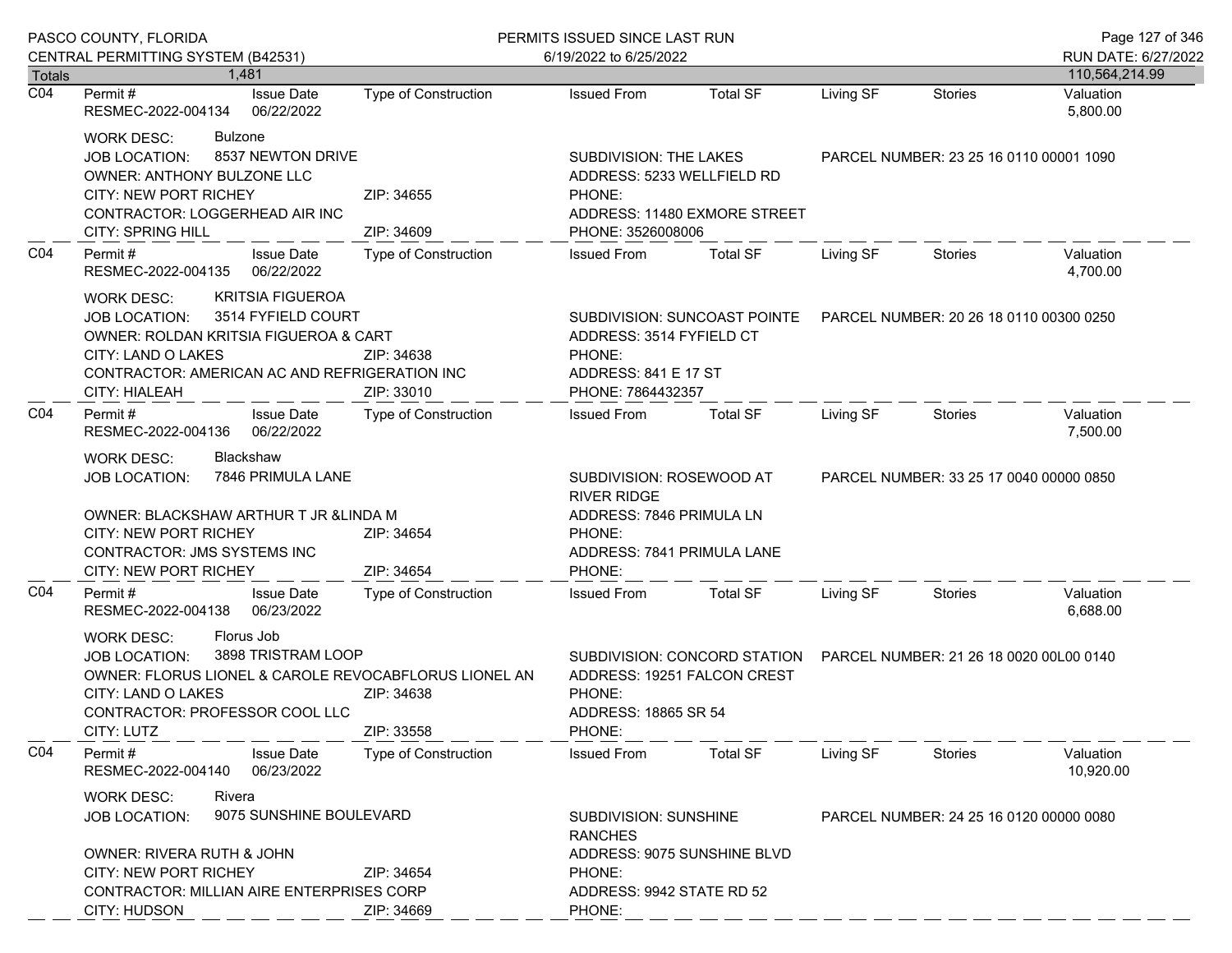| PASCO COUNTY, FLORIDA |                                                                                                                                                                                                                                       |                                 |                                                                                                                                                                   | PERMITS ISSUED SINCE LAST RUN                                                                               |                                         |           |                                         | Page 128 of 346                       |
|-----------------------|---------------------------------------------------------------------------------------------------------------------------------------------------------------------------------------------------------------------------------------|---------------------------------|-------------------------------------------------------------------------------------------------------------------------------------------------------------------|-------------------------------------------------------------------------------------------------------------|-----------------------------------------|-----------|-----------------------------------------|---------------------------------------|
| <b>Totals</b>         | CENTRAL PERMITTING SYSTEM (B42531)<br>1,481                                                                                                                                                                                           |                                 |                                                                                                                                                                   | 6/19/2022 to 6/25/2022                                                                                      |                                         |           |                                         | RUN DATE: 6/27/2022<br>110,564,214.99 |
| $\overline{CO4}$      | Permit#<br>RESMEC-2022-004141                                                                                                                                                                                                         | <b>Issue Date</b><br>06/23/2022 | Type of Construction                                                                                                                                              | <b>Issued From</b>                                                                                          | <b>Total SF</b>                         | Living SF | <b>Stories</b>                          | Valuation<br>7,187.00                 |
|                       | <b>CLARK</b><br><b>WORK DESC:</b><br><b>JOB LOCATION:</b>                                                                                                                                                                             | 8023 FEATHER COURT, Unit C      |                                                                                                                                                                   | SUBDIVISION: EAGLESWOOD<br><b>CONDOMINIUM</b>                                                               |                                         |           | PARCEL NUMBER: 02 25 16 0010 12090 00C0 |                                       |
|                       | OWNER: CLARK GEORGE W JR & LINDA<br><b>CITY: BAYONET POINT</b><br>CONTRACTOR: COOLQUEST INC<br>CITY: NEW PORT RICHEY                                                                                                                  |                                 | ZIP: 34667<br>ZIP: 34653                                                                                                                                          | ADDRESS: 8023 FEATHER CT APT C<br>PHONE:<br>ADDRESS: 7817 RUTILLO CT<br>PHONE: 3522090747                   |                                         |           |                                         |                                       |
| CO <sub>4</sub>       | Permit #<br>RESMEC-2022-004142 06/23/2022                                                                                                                                                                                             | <b>Issue Date</b>               | Type of Construction                                                                                                                                              | <b>Issued From</b>                                                                                          | <b>Total SF</b>                         | Living SF | Stories                                 | Valuation<br>7,450.00                 |
|                       | Luikart/Fox Dale<br><b>WORK DESC:</b><br><b>JOB LOCATION:</b><br><b>OWNER: DEJESUS ELSA</b><br>CITY: HOLIDAY<br>CONTRACTOR: MCWILLIAMS & SON INC<br>CITY: Port Richey                                                                 | 3731 FOX DALE LANE              | ZIP: 34691<br>ZIP: 34668                                                                                                                                          | SUBDIVISION: BEACON SQUARE<br>ADDRESS: 3731 FOX DALE LN<br>PHONE:<br>ADDRESS: 6211 Springer Drive<br>PHONE: |                                         |           | PARCEL NUMBER: 24 26 15 0800 00001 3270 |                                       |
| CO <sub>4</sub>       | Permit#<br>RESMEC-2022-004145 06/24/2022                                                                                                                                                                                              | <b>Issue Date</b>               | Type of Construction                                                                                                                                              | <b>Issued From</b>                                                                                          | <b>Total SF</b>                         | Living SF | Stories                                 | Valuation<br>8,726.74                 |
|                       | <b>J.CHONCHOLAS</b><br>WORK DESC:<br>12412 WEATHERSTONE ROW<br><b>JOB LOCATION:</b><br>OWNER: CHONCHOLAS JAMES P<br>CITY: HUDSON<br>ZIP: 34667<br>CONTRACTOR: RJ KIELTY PLUMBING HEATING & COOLING INC<br>CITY: VALRICO<br>ZIP: 33594 |                                 | SUBDIVISION: BEACON WOODS<br>ADDRESS: 12412 WEATHERSTONE ROW<br>PHONE:<br>ADDRESS: 123 N. MILLER ROAD<br>PHONE:                                                   |                                                                                                             | PARCEL NUMBER: 02 25 16 0880 00002 0140 |           |                                         |                                       |
| CO <sub>4</sub>       | Permit#<br>RESMEC-2022-004147 06/23/2022                                                                                                                                                                                              | <b>Issue Date</b>               | <b>Type of Construction</b>                                                                                                                                       | <b>Issued From</b>                                                                                          | <b>Total SF</b>                         | Living SF | Stories                                 | Valuation<br>4,795.00                 |
|                       | <b>TAHITIAN</b><br><b>WORK DESC:</b><br>4328 TAHITIAN GARDENS CIRCLE, Unit F<br><b>JOB LOCATION:</b><br>OWNER: PUTNAM GROUP LLC<br><b>CITY: ROCHELLE</b><br>ZIP: 61068<br>CONTRACTOR: STEVE'S AIR CONDITIONING & HEATING INC          |                                 | SUBDIVISION: TAHITIAN GARDENS  PARCEL NUMBER: 30 26 16 0190 01500 00F0<br>CONDOMINIUM<br>ADDRESS: 10331 E DEER CREEK LN<br>PHONE:<br>ADDRESS: 9347 DENTON AVE C-4 |                                                                                                             |                                         |           |                                         |                                       |
|                       | CITY: HUDSON                                                                                                                                                                                                                          |                                 | ZIP: 34667                                                                                                                                                        | PHONE:                                                                                                      |                                         |           |                                         |                                       |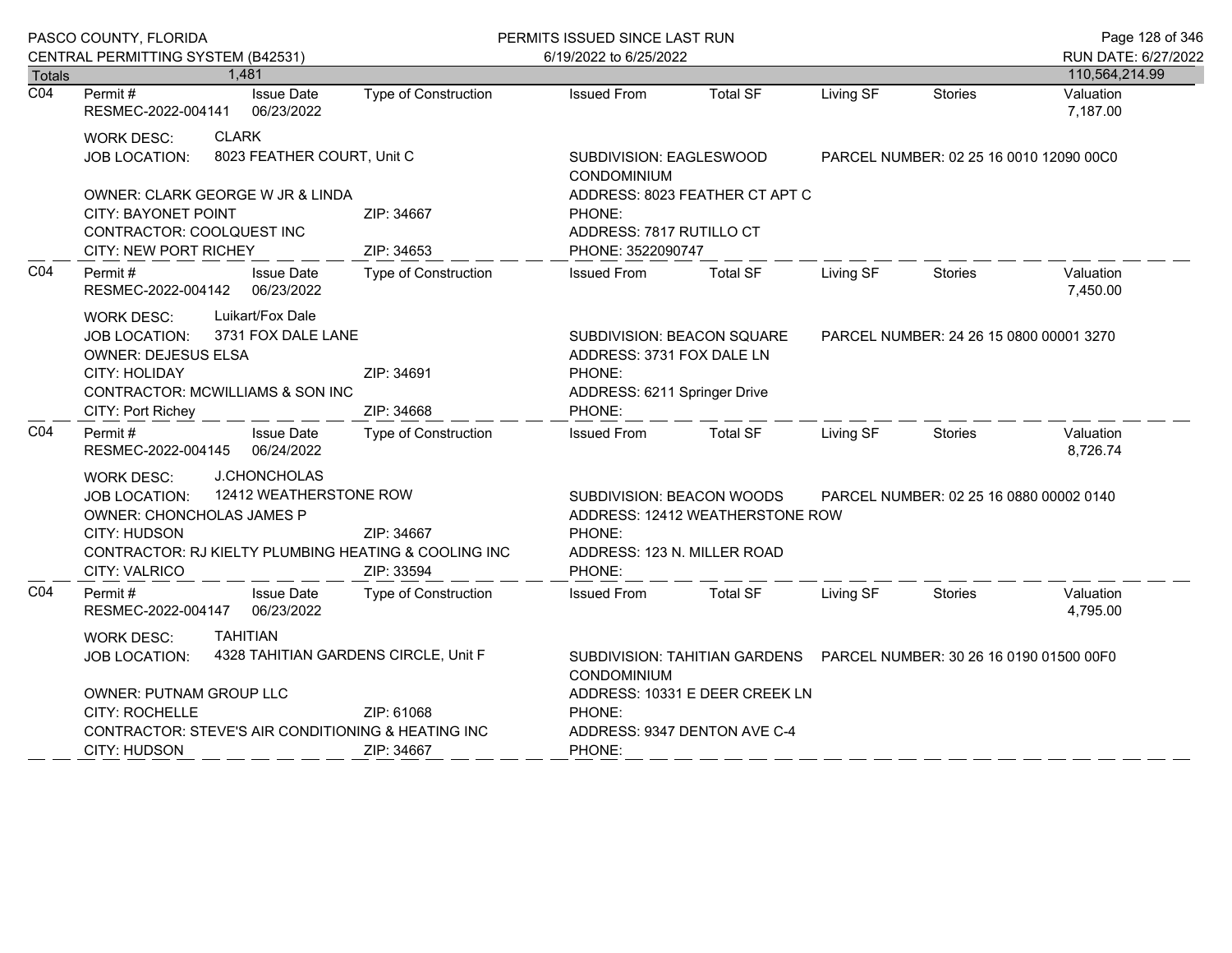|                                   | PASCO COUNTY, FLORIDA                                                                                                                                                                                                                                |                                        |                                    | PERMITS ISSUED SINCE LAST RUN                                                                            |                                                                                                                                    |                                         |                                         | Page 129 of 346       |
|-----------------------------------|------------------------------------------------------------------------------------------------------------------------------------------------------------------------------------------------------------------------------------------------------|----------------------------------------|------------------------------------|----------------------------------------------------------------------------------------------------------|------------------------------------------------------------------------------------------------------------------------------------|-----------------------------------------|-----------------------------------------|-----------------------|
|                                   | CENTRAL PERMITTING SYSTEM (B42531)                                                                                                                                                                                                                   |                                        |                                    | 6/19/2022 to 6/25/2022                                                                                   |                                                                                                                                    |                                         |                                         | RUN DATE: 6/27/2022   |
| <b>Totals</b><br>$\overline{CO4}$ |                                                                                                                                                                                                                                                      | 1.481                                  |                                    |                                                                                                          |                                                                                                                                    |                                         |                                         | 110,564,214.99        |
|                                   | Permit #<br>RESMEC-2022-004148                                                                                                                                                                                                                       | <b>Issue Date</b><br>06/24/2022        | <b>Type of Construction</b>        | <b>Issued From</b>                                                                                       | <b>Total SF</b>                                                                                                                    | Living SF                               | <b>Stories</b>                          | Valuation<br>5,485.02 |
|                                   | <b>WORK DESC:</b><br><b>JOB LOCATION:</b>                                                                                                                                                                                                            | Eberhardt<br>3454 TROPHY BOULEVARD     |                                    | <b>SUBDIVISION: SEVEN SPRINGS</b><br>VILLAS, A CONDOMINIUM                                               |                                                                                                                                    | PARCEL NUMBER: 24 26 16 0020 02900 0020 |                                         |                       |
|                                   | <b>OWNER: EBERHARDT KEVIN</b><br>CITY: LAND O LAKES<br>CONTRACTOR: AIR HAWK HEATING AND COOLING LLC                                                                                                                                                  |                                        | ZIP: 34638                         | PHONE:                                                                                                   | ADDRESS: 3431 CARDINAL FEATHER DR<br>ADDRESS: 19411 SUNSETBAY DRIVE                                                                |                                         |                                         |                       |
| CO <sub>4</sub>                   | CITY: LAND O'LAKES<br>Permit#<br>RESMEC-2022-004149                                                                                                                                                                                                  | <b>Issue Date</b><br>06/23/2022        | ZIP: 34638<br>Type of Construction | PHONE:<br><b>Issued From</b>                                                                             | <b>Total SF</b>                                                                                                                    | Living SF                               | Stories                                 | Valuation<br>4,900.00 |
|                                   | <b>MORAVIAN</b><br><b>WORK DESC:</b><br>7311 MORAVIAN DRIVE<br><b>JOB LOCATION:</b><br>OWNER: SENK MICHAEL W & ELISA B<br><b>CITY: PORT RICHEY</b><br>ZIP: 34668<br>CONTRACTOR: STEVE'S AIR CONDITIONING & HEATING INC<br>CITY: HUDSON<br>ZIP: 34667 |                                        |                                    | PHONE:<br>PHONE:                                                                                         | SUBDIVISION: EMBASSY HILLS<br>PARCEL NUMBER: 22 25 16 0960 00000 5210<br>ADDRESS: 7311 MORAVIAN DR<br>ADDRESS: 9347 DENTON AVE C-4 |                                         |                                         |                       |
| CO <sub>4</sub>                   | Permit#<br>RESMEC-2022-004150                                                                                                                                                                                                                        | <b>Issue Date</b><br>06/23/2022        | Type of Construction               | <b>Issued From</b>                                                                                       | <b>Total SF</b>                                                                                                                    | Living SF                               | Stories                                 | Valuation<br>4,300.00 |
|                                   | 38741 JAMES CT<br><b>WORK DESC:</b><br>38741 JAMES COURT<br><b>JOB LOCATION:</b><br>OWNER: MESSING DONNA LOUISE<br><b>CITY: ZEPHYRHILLS</b><br>ZIP: 33540<br>CONTRACTOR: SMAL AIR INC<br>CITY: Port Richey                                           |                                        | ZIP: 34668                         | SUBDIVISION: THE POND<br>ADDRESS: 38741 JAMES CT<br>PHONE:<br>ADDRESS: 10326 County Lake Drive<br>PHONE: |                                                                                                                                    | PARCEL NUMBER: 35 25 21 008A 00000 0760 |                                         |                       |
| CO <sub>4</sub>                   | Permit#<br>RESMEC-2022-004151                                                                                                                                                                                                                        | <b>Issue Date</b><br>06/23/2022        | Type of Construction               | <b>Issued From</b>                                                                                       | <b>Total SF</b>                                                                                                                    | Living SF                               | Stories                                 | Valuation<br>4,650.00 |
|                                   | <b>WORK DESC:</b><br><b>JOB LOCATION:</b><br>OWNER: SENK MICHAEL W & ELISA B<br><b>CITY: PORT RICHEY</b><br>CONTRACTOR: STEVE'S AIR CONDITIONING & HEATING INC<br>CITY: HUDSON                                                                       | <b>MORAVIAN</b><br>7305 MORAVIAN DRIVE | ZIP: 34668<br>ZIP: 34667           | SUBDIVISION: EMBASSY HILLS<br>ADDRESS: 7311 MORAVIAN DR<br>PHONE:<br>PHONE:                              | ADDRESS: 9347 DENTON AVE C-4                                                                                                       |                                         | PARCEL NUMBER: 22 25 16 0960 00000 5200 |                       |
| CO <sub>4</sub>                   | Permit#<br>RESMEC-2022-004152                                                                                                                                                                                                                        | <b>Issue Date</b><br>06/23/2022        | Type of Construction               | <b>Issued From</b>                                                                                       | <b>Total SF</b>                                                                                                                    | Living SF                               | Stories                                 | Valuation<br>6,600.00 |
|                                   | <b>MARCH</b><br>WORK DESC:<br>8847 MARCH COURT<br><b>JOB LOCATION:</b><br>OWNER: CAMPBELL KEVIN & REGINA<br><b>CITY: NEW PORT RICHEY</b><br>ZIP: 34655<br>CONTRACTOR: STEVE'S AIR CONDITIONING & HEATING INC<br><b>CITY: HUDSON</b><br>ZIP: 34667    |                                        | PHONE:<br>PHONE:                   | SUBDIVISION: RIVER CROSSING<br>ADDRESS: 8847 MARCH CT<br>ADDRESS: 9347 DENTON AVE C-4                    |                                                                                                                                    | PARCEL NUMBER: 11 26 16 004A 00000 1110 |                                         |                       |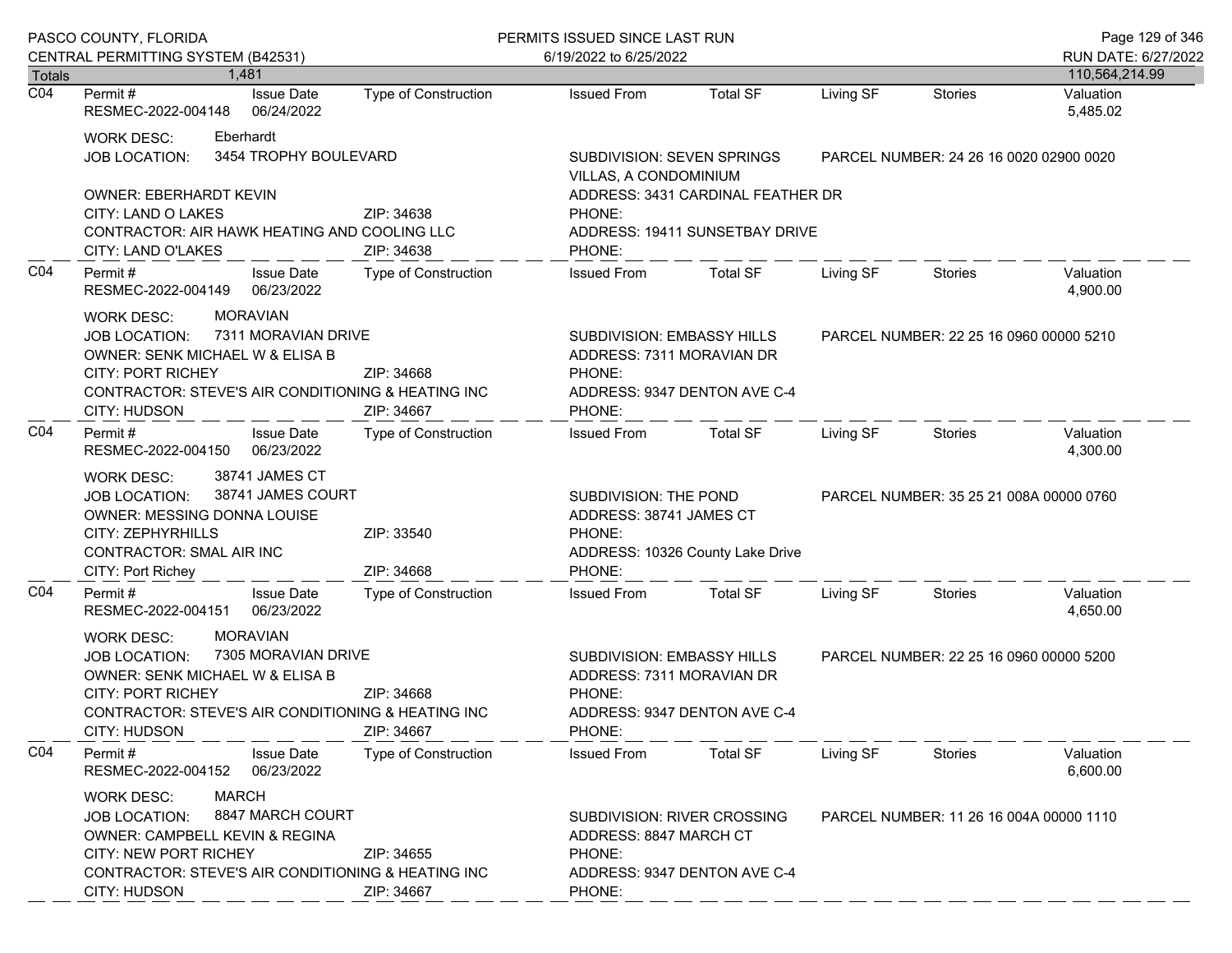|                            | PASCO COUNTY, FLORIDA                                                                                                                                                                                                           |                                 |                             | PERMITS ISSUED SINCE LAST RUN                                                                                                                                      |                            |                                         |                | Page 130 of 346                       |
|----------------------------|---------------------------------------------------------------------------------------------------------------------------------------------------------------------------------------------------------------------------------|---------------------------------|-----------------------------|--------------------------------------------------------------------------------------------------------------------------------------------------------------------|----------------------------|-----------------------------------------|----------------|---------------------------------------|
|                            | CENTRAL PERMITTING SYSTEM (B42531)                                                                                                                                                                                              |                                 |                             | 6/19/2022 to 6/25/2022                                                                                                                                             |                            |                                         |                | RUN DATE: 6/27/2022<br>110,564,214.99 |
| Totals<br>$\overline{CO4}$ | Permit#                                                                                                                                                                                                                         | 1,481<br><b>Issue Date</b>      | <b>Type of Construction</b> | <b>Issued From</b>                                                                                                                                                 | <b>Total SF</b>            | Living SF                               | <b>Stories</b> | Valuation                             |
|                            | RESMEC-2022-004155                                                                                                                                                                                                              | 06/23/2022                      |                             |                                                                                                                                                                    |                            |                                         |                | 13,025.41                             |
|                            | <b>WORK DESC:</b><br><b>JOB LOCATION:</b>                                                                                                                                                                                       | Cote<br>13305 WOODWARD DRIVE    |                             | SUBDIVISION: WOODWARD<br><b>VILLAGE</b>                                                                                                                            |                            | PARCEL NUMBER: 35 24 16 0030 00000 7410 |                |                                       |
|                            | OWNER: COTE CAROL ANN P<br><b>CITY: BAYONET POINT</b><br><b>CONTRACTOR: MILLIAN AIRE ENTERPRISES CORP</b><br>CITY: HUDSON                                                                                                       |                                 | ZIP: 34667<br>ZIP: 34669    | PHONE:<br>ADDRESS: 9942 STATE RD 52<br>PHONE:                                                                                                                      | ADDRESS: 13305 WOODWARD DR |                                         |                |                                       |
| CO <sub>4</sub>            | Permit#<br>RESMEC-2022-004156                                                                                                                                                                                                   | <b>Issue Date</b><br>06/23/2022 | Type of Construction        | <b>Issued From</b>                                                                                                                                                 | <b>Total SF</b>            | Living SF                               | <b>Stories</b> | Valuation<br>5,337.00                 |
|                            | <b>DEBELLIS</b><br><b>WORK DESC:</b><br>7329 TANGELO AVENUE<br><b>JOB LOCATION:</b><br>OWNER: DEBELLIS JOHN R<br><b>CITY: PORT RICHEY</b><br>ZIP: 34668<br>CONTRACTOR: VELOCITY AIR CONDITIONING INC<br><b>CITY: CLEARWATER</b> |                                 | ZIP: 33762                  | SUBDIVISION: JASMINE LAKES<br>PARCEL NUMBER: 15 25 16 0050 00000 1860<br>ADDRESS: 7329 TANGELO AVE<br>PHONE:<br>ADDRESS: 3734 131ST AVENUE NORTH<br>PHONE:         |                            |                                         |                |                                       |
| CO <sub>4</sub>            | Permit#<br>RESMEC-2022-004158                                                                                                                                                                                                   | <b>Issue Date</b><br>06/23/2022 | Type of Construction        | <b>Issued From</b>                                                                                                                                                 | <b>Total SF</b>            | Living SF                               | <b>Stories</b> | Valuation<br>4,950.00                 |
|                            | shelley<br>WORK DESC:<br>13103 MINK RUN<br><b>JOB LOCATION:</b><br><b>OWNER: BAKER SHELLEY</b><br>CITY: HUDSON<br>CONTRACTOR: CLIMATE CONTROL AIR CONDITIONING AND HEATIN<br><b>CITY: NEW PORT RICHEY</b>                       |                                 | ZIP: 34669<br>ZIP: 34652    | SUBDIVISION: SHADOW LAKES<br>PARCEL NUMBER: 03 25 17 003A 00000 0060<br><b>ESTATES</b><br>ADDRESS: 13103 MINK RUN<br>PHONE:<br>ADDRESS: 5124 OYSTER COVE<br>PHONE: |                            |                                         |                |                                       |
| CO <sub>4</sub>            | Permit#<br>RESMEC-2022-004160                                                                                                                                                                                                   | <b>Issue Date</b><br>06/23/2022 | <b>Type of Construction</b> | <b>Issued From</b>                                                                                                                                                 | <b>Total SF</b>            | Living SF                               | Stories        | Valuation<br>3,000.00                 |
|                            | <b>WORK DESC:</b><br><b>Fellows</b><br>13206 PALMILLA CIRCLE<br><b>JOB LOCATION:</b><br>OWNER: SMITH ELIZABETH ANNE & FELLOW<br>CITY: DADE CITY<br>ZIP: 33525                                                                   |                                 |                             | SUBDIVISION: LAKE JOVITA GOLF<br>AND COUNTRY CLUB<br>ADDRESS: 13206 PALMILLA CIR<br>PHONE:                                                                         |                            | PARCEL NUMBER: 31 24 21 0030 00000 4140 |                |                                       |
|                            | CONTRACTOR: ABSOLUTE AIR SYSTEMS INC<br>CITY: ZEPHRYHILLS                                                                                                                                                                       |                                 | ZIP: 33541                  | ADDRESS: 37325 KOSSIK ROAD<br>PHONE: 8137790101                                                                                                                    |                            |                                         |                |                                       |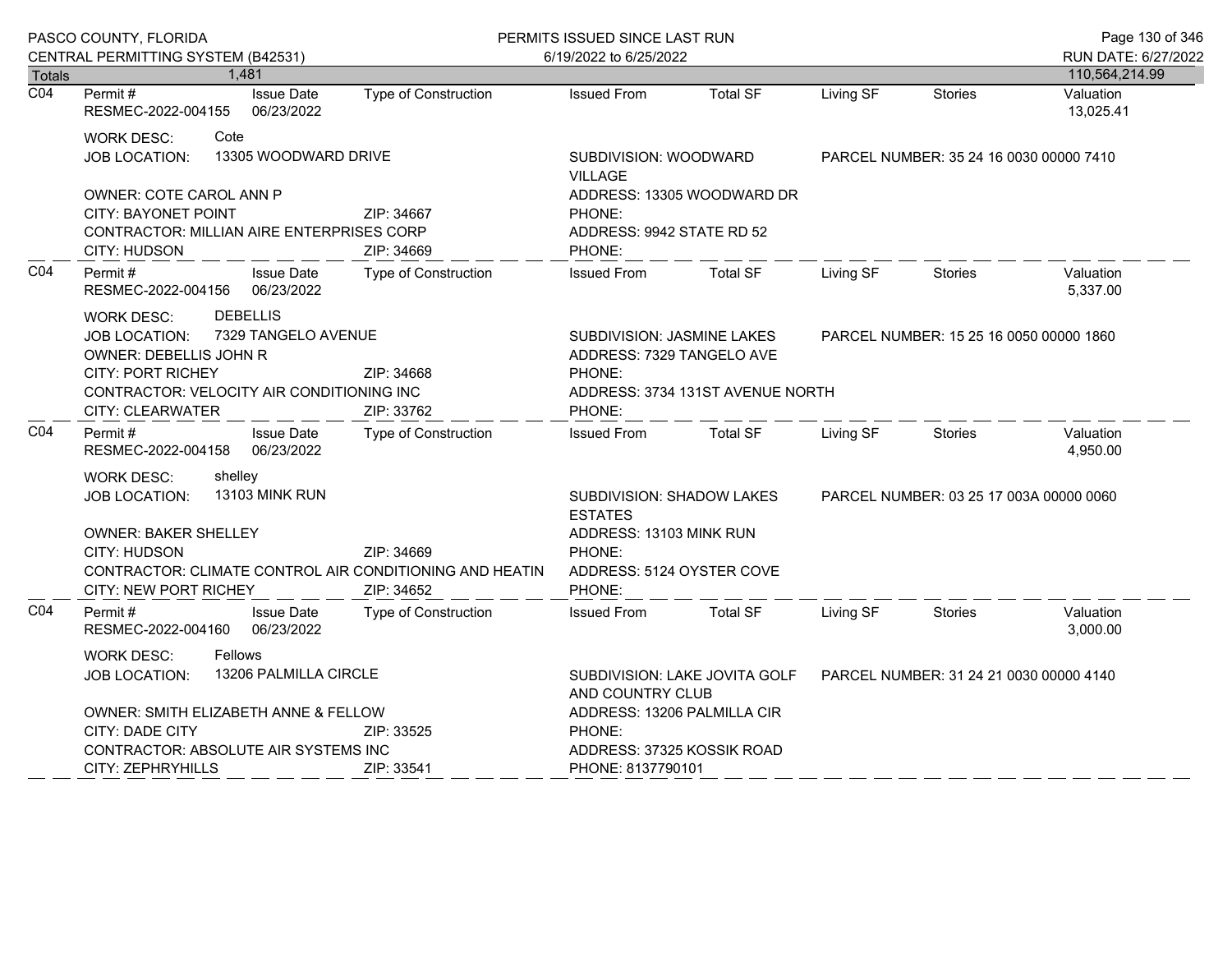|                            | PASCO COUNTY, FLORIDA                                                                                                                                                                                                                           |                             | PERMITS ISSUED SINCE LAST RUN                                                                                                     |                                                                                                           |                                         |                                         |                       |
|----------------------------|-------------------------------------------------------------------------------------------------------------------------------------------------------------------------------------------------------------------------------------------------|-----------------------------|-----------------------------------------------------------------------------------------------------------------------------------|-----------------------------------------------------------------------------------------------------------|-----------------------------------------|-----------------------------------------|-----------------------|
|                            | CENTRAL PERMITTING SYSTEM (B42531)                                                                                                                                                                                                              |                             | 6/19/2022 to 6/25/2022                                                                                                            |                                                                                                           |                                         |                                         | RUN DATE: 6/27/2022   |
| Totals<br>$\overline{CO4}$ | 1.481                                                                                                                                                                                                                                           |                             |                                                                                                                                   |                                                                                                           |                                         |                                         | 110,564,214.99        |
|                            | Permit#<br><b>Issue Date</b><br>06/23/2022<br>RESMEC-2022-004163                                                                                                                                                                                | <b>Type of Construction</b> | <b>Issued From</b>                                                                                                                | <b>Total SF</b>                                                                                           | Living SF                               | <b>Stories</b>                          | Valuation<br>5,850.00 |
|                            | <b>HVAC REPLACEMENT</b><br>WORK DESC:<br>2025 FOLKSTONE PLACE<br><b>JOB LOCATION:</b><br><b>OWNER: BARTON WILLIAM</b><br><b>CITY: WESLEY CHAPEL</b><br>CONTRACTOR: AIR RESCUE AIR CONDITIONING INC<br><b>CITY: KENNETH CITY</b>                 | ZIP: 33543<br>ZIP: 33709    | ADDRESS: 2025 FOLKSTONE PL<br>PHONE:<br>PHONE: 8136125600                                                                         | SUBDIVISION: MEADOW POINTE III PARCEL NUMBER: 27 26 20 0010 00200 1300<br>ADDRESS: 5891 49TH AVENUE NORTH |                                         |                                         |                       |
| C04                        | Permit#<br><b>Issue Date</b><br>06/23/2022<br>RESMEC-2022-004165                                                                                                                                                                                | Type of Construction        | <b>Issued From</b>                                                                                                                | <b>Total SF</b>                                                                                           | Living SF                               | Stories                                 | Valuation<br>7,489.00 |
|                            | <b>HVAC REPLACEMENT</b><br><b>WORK DESC:</b><br>1205 MARAVISTA DRIVE<br><b>JOB LOCATION:</b>                                                                                                                                                    |                             | SUBDIVISION: TRINITY OAKS<br><b>SOUTH</b>                                                                                         |                                                                                                           |                                         | PARCEL NUMBER: 35 26 16 0040 00000 3590 |                       |
|                            | OWNER: REYNOLDS MEGHAN & ALAN<br><b>CITY: TRINITY</b><br>CONTRACTOR: AIR RESCUE AIR CONDITIONING INC<br><b>CITY: KENNETH CITY</b>                                                                                                               | ZIP: 34655<br>ZIP: 33709    | ADDRESS: 1205 MARAVISTA DR<br>PHONE:<br>PHONE: 8136125600                                                                         | ADDRESS: 5891 49TH AVENUE NORTH                                                                           |                                         |                                         |                       |
| CO <sub>4</sub>            | Permit#<br><b>Issue Date</b><br>RESMEC-2022-004168<br>06/23/2022                                                                                                                                                                                | Type of Construction        | <b>Issued From</b>                                                                                                                | <b>Total SF</b>                                                                                           | Living SF                               | Stories                                 | Valuation<br>4,500.00 |
|                            | PRINCE PL<br><b>WORK DESC:</b><br>4214 PRINCE PLACE<br><b>JOB LOCATION:</b><br>OWNER: MARKLE LAURIE J<br><b>CITY: NEW PORT RICHEY</b><br>ZIP: 34652<br><b>CONTRACTOR: MODERN AIR INC</b><br>CITY: NEW PORT RICHEY<br>ZIP: 34652                 |                             | SUBDIVISION: GARDENS OF<br>BEACON SQUARE CONDOMINIUM<br>ADDRESS: 4214 PRINCE PL<br>PHONE:<br>ADDRESS: 5804 DELAWARE AVE<br>PHONE: |                                                                                                           | PARCEL NUMBER: 18 26 16 0350 18050 00F0 |                                         |                       |
| CO <sub>4</sub>            | Permit#<br><b>Issue Date</b><br>RESMEC-2022-004169<br>06/23/2022                                                                                                                                                                                | Type of Construction        | <b>Issued From</b>                                                                                                                | <b>Total SF</b>                                                                                           | Living SF                               | Stories                                 | Valuation<br>9,596.00 |
|                            | <b>BOYLE</b><br><b>WORK DESC:</b><br>17525 ROCKLEDGE AVENUE<br><b>JOB LOCATION:</b><br>OWNER: BOYLE DANIEL MICHAEL<br><b>CITY: SPRING HILL</b><br>CONTRACTOR: ALEXA AIR LLC DBA/AND SERVICES<br><b>CITY: TAMPA</b>                              | ZIP: 34610<br>ZIP: 33634    | SUBDIVISION: LEISURE HILLS<br>ADDRESS: PO BOX 11132<br>PHONE:<br>PHONE: 8134454818                                                | ADDRESS: 6008 JET PORT INDUSTRIAL BLVD                                                                    |                                         | PARCEL NUMBER: 08 24 18 0030 00000 4170 |                       |
| CO <sub>4</sub>            | Permit#<br><b>Issue Date</b><br>RESMEC-2022-004170<br>06/23/2022                                                                                                                                                                                | Type of Construction        | <b>Issued From</b>                                                                                                                | <b>Total SF</b>                                                                                           | Living SF                               | Stories                                 | Valuation<br>7,125.00 |
|                            | <b>BELL</b><br><b>WORK DESC:</b><br>3900 DUKE FIRTH STREET<br><b>JOB LOCATION:</b><br>OWNER: BELL AUSTIN D & RENEE SINGLETON<br>CITY: LAND O LAKES<br>ZIP: 34638<br>CONTRACTOR: VELOCITY AIR CONDITIONING INC<br>CITY: CLEARWATER<br>ZIP: 33762 |                             | SUBDIVISION: BALLANTRAE<br>ADDRESS: 3900 DUKE FIRTH ST<br>PHONE:<br>ADDRESS: 3734 131ST AVENUE NORTH<br>PHONE:                    | PARCEL NUMBER: 20 26 18 0070 00700 0420                                                                   |                                         |                                         |                       |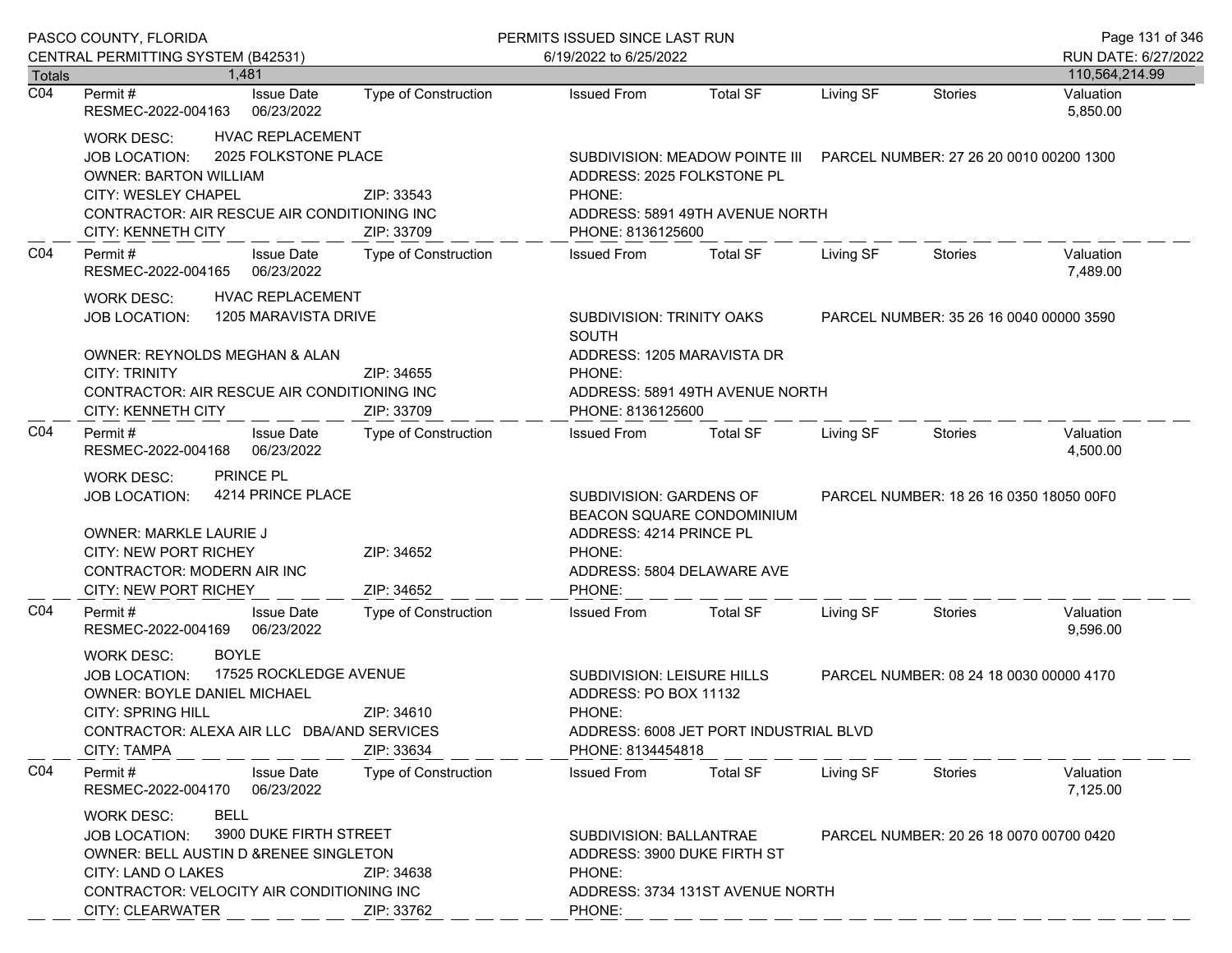|                                   | PASCO COUNTY, FLORIDA                                                                                                                                                                                                                                                   |                                                                                     | PERMITS ISSUED SINCE LAST RUN                                                                                     | Page 132 of 346                                                                                                         |                                         |                                         |                                         |
|-----------------------------------|-------------------------------------------------------------------------------------------------------------------------------------------------------------------------------------------------------------------------------------------------------------------------|-------------------------------------------------------------------------------------|-------------------------------------------------------------------------------------------------------------------|-------------------------------------------------------------------------------------------------------------------------|-----------------------------------------|-----------------------------------------|-----------------------------------------|
|                                   | CENTRAL PERMITTING SYSTEM (B42531)<br>1.481                                                                                                                                                                                                                             |                                                                                     | 6/19/2022 to 6/25/2022                                                                                            |                                                                                                                         |                                         |                                         | RUN DATE: 6/27/2022                     |
| <b>Totals</b><br>$\overline{CO4}$ | <b>Issue Date</b><br>Permit #<br>RESMEC-2022-004171<br>06/23/2022                                                                                                                                                                                                       | Type of Construction                                                                | <b>Issued From</b>                                                                                                | <b>Total SF</b>                                                                                                         | Living SF                               | Stories                                 | 110,564,214.99<br>Valuation<br>7,400.00 |
|                                   | Schell<br><b>WORK DESC:</b><br>6004 CANDYTUFT PLACE<br>JOB LOCATION:<br>OWNER: IH6 PROPERTY FLORIDA LP<br><b>CITY: DALLAS</b><br>ZIP: 75201<br>CONTRACTOR: IERNAS HEATING & COOLING INC<br>ZIP: 33549<br>CITY: LUTZ<br><b>Issue Date</b>                                |                                                                                     | SUBDIVISION: DUPREE LAKES<br>PHONE:<br>PHONE: 8663232665                                                          | ADDRESS: C/O INVITATION HOMES TAX DEPT 1717 MAIN ST STE 2000<br>ADDRESS: 18843 US HWY 41 NORTH                          |                                         | PARCEL NUMBER: 06 26 19 0030 01000 0020 |                                         |
| CO <sub>4</sub>                   | Permit#<br>RESMEC-2022-004174 06/23/2022                                                                                                                                                                                                                                | Type of Construction                                                                | <b>Issued From</b>                                                                                                | <b>Total SF</b>                                                                                                         | Living SF                               | Stories                                 | Valuation<br>5,560.00                   |
|                                   | Colello<br>WORK DESC:<br>8328 PAVILION DRIVE<br><b>JOB LOCATION:</b><br><b>CITY: HUDSON</b><br><b>CONTRACTOR: AIRE ASSOCIATES</b><br>CITY: NEW PORT RICHEY                                                                                                              | OWNER: COLELLO FAMILY TRUST THECOLELLO MICHAEL ANTHON<br>ZIP: 34667<br>ZIP: 34653-0 | SUBDIVISION:<br>PHONE:<br>PHONE: 7278492106                                                                       | PARCEL NUMBER: 35 24 16 015A 00000 0990<br>ADDRESS: BLANCHE G TRUSTEES 8328 PAVILION DR<br>ADDRESS: 7721 RUTILLIO COURT |                                         |                                         |                                         |
| CO <sub>4</sub>                   | Permit#<br><b>Issue Date</b><br>RESMEC-2022-004175 06/23/2022                                                                                                                                                                                                           | Type of Construction                                                                | <b>Issued From</b>                                                                                                | <b>Total SF</b>                                                                                                         | Living SF                               | Stories                                 | Valuation<br>25,000.00                  |
|                                   | Schram<br>WORK DESC:<br>5150 CHET DRIVE<br><b>JOB LOCATION:</b><br><b>OWNER: SCHRAM THERESA E</b><br><b>CITY: NEW PORT RICHEY</b><br>CONTRACTOR: COMFORT ALL-STARS INC<br><b>CITY: TAMPA</b>                                                                            | ZIP: 34652<br>ZIP: 33635                                                            | SUBDIVISION: COLONIAL HILLS<br>ADDRESS: 5150 CHET DR<br>PHONE:<br>ADDRESS: 13329 W HILLSBOROUGH AVE 101<br>PHONE: |                                                                                                                         | PARCEL NUMBER: 20 26 16 0260 00000 0690 |                                         |                                         |
| CO <sub>4</sub>                   | Permit#<br><b>Issue Date</b><br>RESMEC-2022-004176 06/23/2022                                                                                                                                                                                                           | Type of Construction                                                                | <b>Issued From</b>                                                                                                | <b>Total SF</b>                                                                                                         | Living SF                               | Stories                                 | Valuation<br>7,405.00                   |
|                                   | <b>MEDINA C/O</b><br>WORK DESC:<br><b>JOB LOCATION:</b><br>OWNER: MEDINA ANTHONY &JAQUELINE RENEE<br>CITY: WESLEY CHAPEL<br>CONTRACTOR: SIMPSON MECHANICAL INC DBA/SIMPSON AIR<br><b>CITY: TAMPA</b>                                                                    | 30611 CASEWELL PLACE<br>ZIP: 33545<br>ZIP: 33612                                    | SUBDIVISION: PALM COVE<br>ADDRESS: 30611 CASEWELL PL<br>PHONE:<br>PHONE: 8135580858                               | ADDRESS: 12302 N. NEBRASKA AVE.                                                                                         |                                         | PARCEL NUMBER: 33 25 20 0060 01800 0510 |                                         |
| CO <sub>4</sub>                   | Permit#<br><b>Issue Date</b><br>06/23/2022<br>RESMEC-2022-004177                                                                                                                                                                                                        | Type of Construction                                                                | <b>Issued From</b>                                                                                                | <b>Total SF</b>                                                                                                         | Living SF                               | <b>Stories</b>                          | Valuation<br>10,016.00                  |
|                                   | <b>BARRETO</b><br><b>WORK DESC:</b><br>7307 STAR DUST DRIVE<br><b>JOB LOCATION:</b><br>OWNER: ATEHORTUA ANITA FELISA BARRETO<br><b>CITY: PORT RICHEY</b><br>ZIP: 34668<br>CONTRACTOR: AMERICAN RESIDENTIAL SERVICES OF FLORIDA IN<br>CITY: St. Petersburg<br>ZIP: 33716 |                                                                                     | SUBDIVISION: JASMINE LAKES<br>ADDRESS: 7307 STAR DUST DR<br>PHONE:<br>ADDRESS: 3340 Scherer Drive North<br>PHONE: |                                                                                                                         |                                         | PARCEL NUMBER: 15 25 16 011A 00000 1540 |                                         |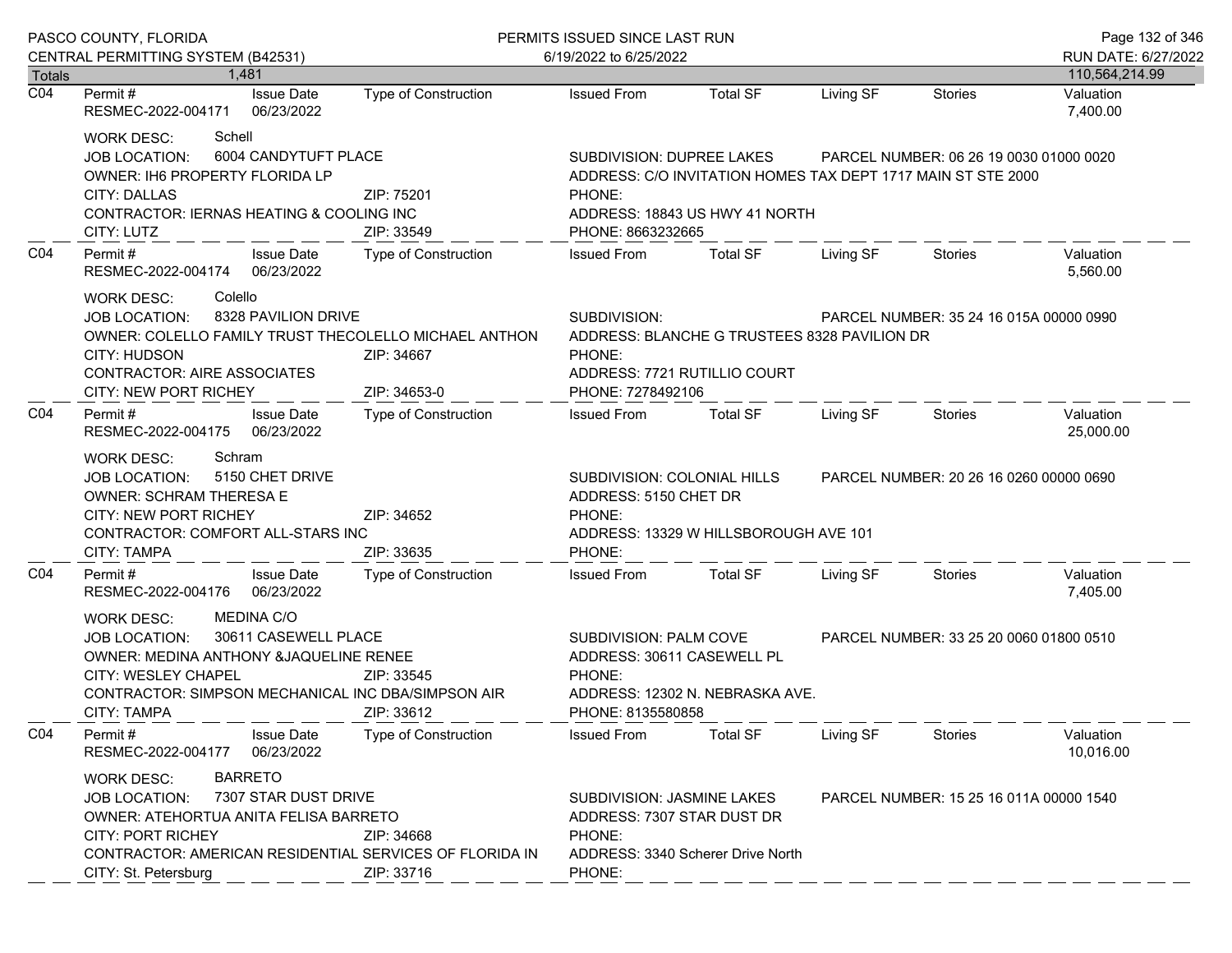|                            | PASCO COUNTY, FLORIDA                                                                                                                                                                                                                                                |                                                                                                                    | PERMITS ISSUED SINCE LAST RUN                                                                                                                                        |                                                                 |                                         |                                         | Page 133 of 346                          |
|----------------------------|----------------------------------------------------------------------------------------------------------------------------------------------------------------------------------------------------------------------------------------------------------------------|--------------------------------------------------------------------------------------------------------------------|----------------------------------------------------------------------------------------------------------------------------------------------------------------------|-----------------------------------------------------------------|-----------------------------------------|-----------------------------------------|------------------------------------------|
|                            | CENTRAL PERMITTING SYSTEM (B42531)                                                                                                                                                                                                                                   |                                                                                                                    | 6/19/2022 to 6/25/2022                                                                                                                                               |                                                                 |                                         |                                         | RUN DATE: 6/27/2022                      |
| Totals<br>$\overline{CO4}$ | 1.481<br><b>Issue Date</b><br>Permit #<br>RESMEC-2022-004180<br>06/23/2022                                                                                                                                                                                           | Type of Construction                                                                                               | <b>Issued From</b>                                                                                                                                                   | <b>Total SF</b>                                                 | Living SF                               | Stories                                 | 110,564,214.99<br>Valuation<br>13,849.00 |
|                            | <b>Hatcher HVAC</b><br><b>WORK DESC:</b><br>5108 CULPEPPER PLACE<br><b>JOB LOCATION:</b><br>OWNER: HATCHER BENJAMIN & MELODY<br>CITY: WESLEY CHAPEL<br>ZIP: 33544<br>CONTRACTOR: CORNERSTONE A/C & HEATING INC DBA/CORNER<br>CITY: LAND O'LAKES<br>ZIP: 34639        |                                                                                                                    | ADDRESS: 5108 CULPEPPER PL<br>PHONE:<br>PHONE: 8139494445                                                                                                            | SUBDIVISION: LEXINGTON OAKS<br>ADDRESS: 4946 LAND O'LAKES BLVD. |                                         | PARCEL NUMBER: 10 26 19 0150 02300 0670 |                                          |
| CO <sub>4</sub>            | Permit#<br><b>Issue Date</b><br>06/23/2022<br>RESMEC-2022-004181                                                                                                                                                                                                     | Type of Construction                                                                                               | <b>Issued From</b>                                                                                                                                                   | <b>Total SF</b>                                                 | Living SF                               | Stories                                 | Valuation<br>6,819.00                    |
|                            | <b>WRIGHT</b><br><b>WORK DESC:</b><br>6137 HALIFAX DRIVE<br><b>JOB LOCATION:</b><br>OWNER: WRIGHT ROBERT C III & WRIGHT DARLA<br><b>CITY: NEW PORT RICHEY</b><br>CONTRACTOR: BAY AREA AIR CONDITIONING INC<br><b>CITY: CRYSTAL RIVER</b>                             | SUBDIVISION: COLONIAL HILLS<br>ADDRESS: 6137 HALIFAX DR<br>PHONE:<br>ADDRESS: 8021 West Gulf-to-Lake Hwy<br>PHONE: |                                                                                                                                                                      |                                                                 | PARCEL NUMBER: 21 26 16 0100 00001 7350 |                                         |                                          |
| CO <sub>4</sub>            | Permit#<br><b>Issue Date</b><br>06/23/2022<br>RESMEC-2022-004182                                                                                                                                                                                                     | <b>Type of Construction</b>                                                                                        | <b>Issued From</b>                                                                                                                                                   | <b>Total SF</b>                                                 | Living SF                               | <b>Stories</b>                          | Valuation<br>6,596.00                    |
|                            | <b>MOORE</b><br><b>WORK DESC:</b><br>12516 DEARBORN DRIVE<br><b>JOB LOCATION:</b><br><b>OWNER: MOORE DEBRA</b><br>CITY: HUDSON<br>ZIP: 34667<br>CONTRACTOR: AMERICAN RESIDENTIAL SERVICES OF FLORIDA IN<br>ZIP: 33716<br>CITY: St. Petersburg                        |                                                                                                                    | SUBDIVISION: VILLAGE WOODS<br>ADDRESS: 12516 DEARBORN DR<br>PHONE:<br>ADDRESS: 3340 Scherer Drive North<br>PHONE:                                                    |                                                                 | PARCEL NUMBER: 03 25 16 012B 02700 00C0 |                                         |                                          |
| CO <sub>4</sub>            | Permit#<br><b>Issue Date</b><br>06/23/2022<br>RESMEC-2022-004183                                                                                                                                                                                                     | Type of Construction                                                                                               | <b>Issued From</b>                                                                                                                                                   | <b>Total SF</b>                                                 | Living SF                               | Stories                                 | Valuation<br>10,000.00                   |
|                            | <b>HVAC REPLACEMENT</b><br><b>WORK DESC:</b><br>27505 PINE POINT DRIVE<br><b>JOB LOCATION:</b><br>OWNER: JONES KENDRIX A & CAROLYNN S<br>CITY: WESLEY CHAPEL<br>ZIP: 33544<br>CONTRACTOR: AIR RESCUE AIR CONDITIONING INC<br><b>CITY: KENNETH CITY</b><br>ZIP: 33709 |                                                                                                                    | SUBDIVISION: SEVEN OAKS<br>PARCEL NUMBER: 25 26 19 0030 01900 0090<br>ADDRESS: 27505 PINE POINT DR<br>PHONE:<br>ADDRESS: 5891 49TH AVENUE NORTH<br>PHONE: 8136125600 |                                                                 |                                         |                                         |                                          |
| CO <sub>4</sub>            | <b>Issue Date</b><br>Permit#<br>06/23/2022<br>RESMEC-2022-004185                                                                                                                                                                                                     | Type of Construction                                                                                               | <b>Issued From</b>                                                                                                                                                   | <b>Total SF</b>                                                 | Living SF                               | Stories                                 | Valuation<br>6,050.00                    |
|                            | Mortillo<br><b>WORK DESC:</b><br>11444 BARONWOOD COURT<br><b>JOB LOCATION:</b><br><b>OWNER: KIKLICA NANCY</b><br><b>CITY: HUDSON</b><br>ZIP: 34667<br><b>CONTRACTOR: BROWN'S AIR CONDITIONING HEATING &amp; PLUMBING</b><br><b>CITY: HUDSON</b><br>ZIP: 34667        |                                                                                                                    | SUBDIVISION: HERITAGE PINES<br>ADDRESS: 11444 BARONWOOD CT<br>PHONE:<br>ADDRESS: 18402 WHITACRE CIRCLE<br>PHONE:                                                     |                                                                 |                                         | PARCEL NUMBER: 05 24 17 0170 00000 0210 |                                          |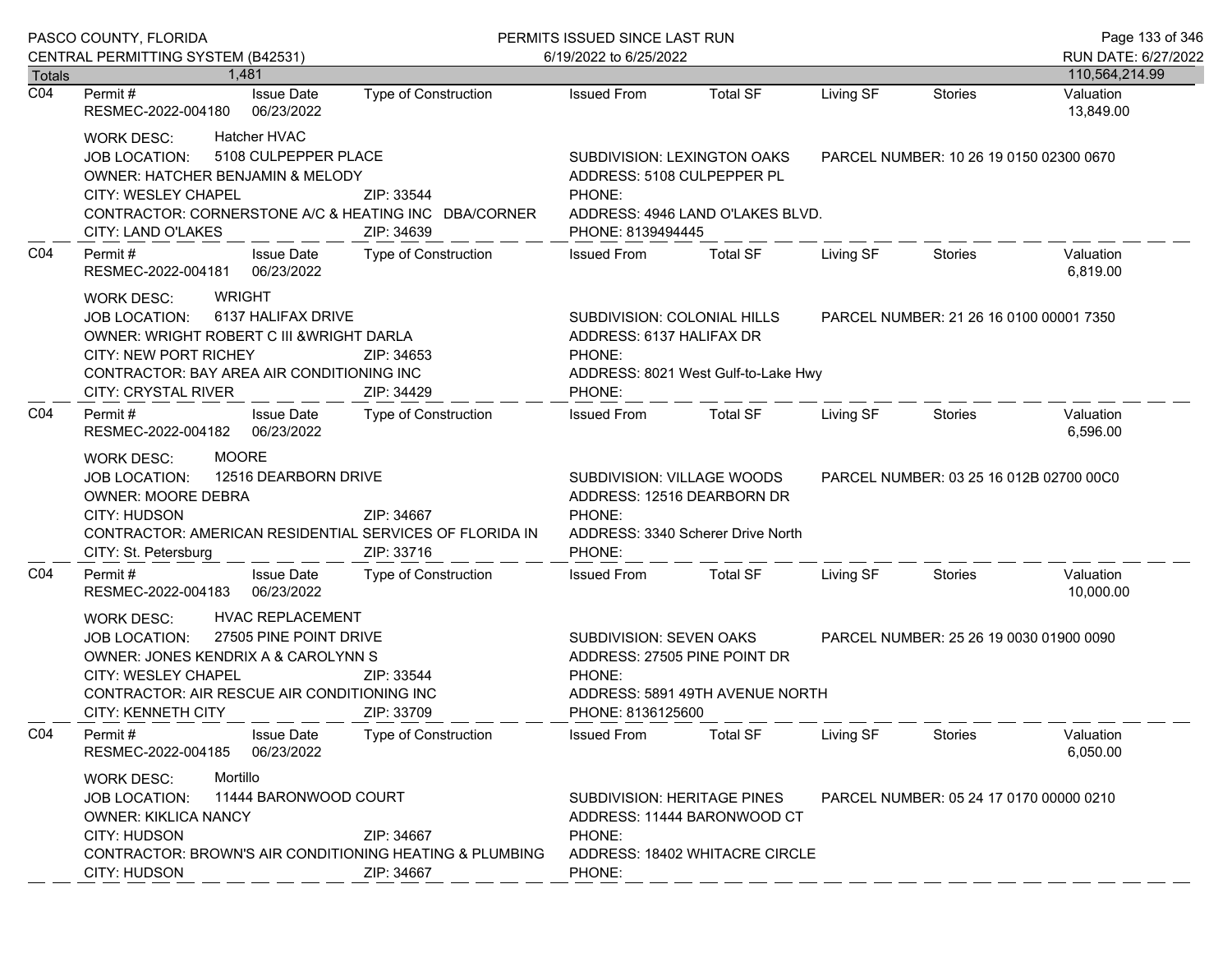| PASCO COUNTY, FLORIDA |                                                                                                                                                                                                                                                         |                             | PERMITS ISSUED SINCE LAST RUN                                                                                                                       |                                                                                                                                       |           |                                         | Page 134 of 346                       |
|-----------------------|---------------------------------------------------------------------------------------------------------------------------------------------------------------------------------------------------------------------------------------------------------|-----------------------------|-----------------------------------------------------------------------------------------------------------------------------------------------------|---------------------------------------------------------------------------------------------------------------------------------------|-----------|-----------------------------------------|---------------------------------------|
| Totals                | CENTRAL PERMITTING SYSTEM (B42531)<br>1.481                                                                                                                                                                                                             |                             | 6/19/2022 to 6/25/2022                                                                                                                              |                                                                                                                                       |           |                                         | RUN DATE: 6/27/2022<br>110,564,214.99 |
| $\overline{CO4}$      | Permit#<br><b>Issue Date</b><br>RESMEC-2022-004186<br>06/23/2022                                                                                                                                                                                        | <b>Type of Construction</b> | <b>Issued From</b>                                                                                                                                  | <b>Total SF</b>                                                                                                                       | Living SF | <b>Stories</b>                          | Valuation<br>7,441.00                 |
|                       | Subudhi HVAC<br><b>WORK DESC:</b><br>27608 STONECREEK WAY<br><b>JOB LOCATION:</b><br>OWNER: SUBUDHI MANAS & DAS ANANWITA<br>CITY: WESLEY CHAPEL<br>CONTRACTOR: CORNERSTONE A/C & HEATING INC DBA/CORNER<br>CITY: LAND O'LAKES                           | PHONE:<br>PHONE: 8139494445 | SUBDIVISION: SEVEN OAKS<br>PARCEL NUMBER: 13 26 19 0060 67A00 0180<br>ADDRESS: 27608 STONECREEK WAY<br>ADDRESS: 4946 LAND O'LAKES BLVD.             |                                                                                                                                       |           |                                         |                                       |
| C04                   | Permit#<br><b>Issue Date</b><br>06/23/2022<br>RESMEC-2022-004187                                                                                                                                                                                        | Type of Construction        | <b>Issued From</b>                                                                                                                                  | <b>Total SF</b>                                                                                                                       | Living SF | <b>Stories</b>                          | Valuation<br>7,132.32                 |
|                       | <b>WORK DESC:</b><br>Wood<br>29406 ZELLER AVENUE<br><b>JOB LOCATION:</b><br>OWNER: WOOD LARRY & JUNE                                                                                                                                                    |                             | AND TENNIS CLUB                                                                                                                                     | SUBDIVISION: TAMPA BAY GOLF<br>ADDRESS: 29406 ZELLER AVENUE                                                                           |           | PARCEL NUMBER: 08 25 20 0030 00000 0820 |                                       |
|                       | <b>CITY: SAN ANTONIO</b><br>CONTRACTOR: CHRIS' A/C COMPANY<br>CITY: DADE CITY                                                                                                                                                                           | ZIP: 33576<br>ZIP: 33525    | PHONE:<br>ADDRESS: 12232 US HWY 301<br>PHONE:                                                                                                       |                                                                                                                                       |           |                                         |                                       |
| CO <sub>4</sub>       | Permit#<br><b>Issue Date</b><br>RESMEC-2022-004188<br>06/24/2022                                                                                                                                                                                        | Type of Construction        | <b>Issued From</b>                                                                                                                                  | Total SF                                                                                                                              | Living SF | Stories                                 | Valuation<br>4,395.00                 |
|                       | RES EQUAL AC CHANGE OUT<br><b>WORK DESC:</b><br>10721 US HIGHWAY 98 206<br><b>JOB LOCATION:</b><br>OWNER: NHC-FL105 LLC<br><b>CITY: SOUTHFIELD</b><br>ZIP: 48034<br>CONTRACTOR: BAHR'S PROPANE GAS & A/C INC<br>ZIP: 33525-0<br>CITY: DADE CITY         |                             | SUBDIVISION: ZEPHYRHILLS<br>COLONY COMPANY LANDS<br>PHONE:<br>PHONE:                                                                                | ADDRESS: ATTN: TAX DEPARTMENT 27777 FRANKLIN RD STE 200<br>ADDRESS: 37545 SKYRIDGE CIRCLE                                             |           | PARCEL NUMBER: 14 25 21 0010 03400 0000 |                                       |
| CO <sub>4</sub>       | <b>Issue Date</b><br>Permit#<br>RESMEC-2022-004189 06/23/2022                                                                                                                                                                                           | Type of Construction        | <b>Issued From</b>                                                                                                                                  | <b>Total SF</b>                                                                                                                       | Living SF | Stories                                 | Valuation<br>9,406.00                 |
|                       | <b>WAJID</b><br><b>WORK DESC:</b><br>1804 KETTLER DRIVE<br><b>JOB LOCATION:</b><br><b>OWNER: WAJID SUBIHA</b><br>CITY: LUTZ<br>ZIP: 33548<br>CONTRACTOR: BAY AREA AIR CONDITIONING INC<br><b>CITY: CRYSTAL RIVER</b><br>ZIP: 34429                      |                             | PHONE:<br>PHONE:                                                                                                                                    | SUBDIVISION: CARPENTER'S RUN<br>PARCEL NUMBER: 33 26 19 005B 00000 0440<br>ADDRESS: PO BOX 523<br>ADDRESS: 8021 West Gulf-to-Lake Hwy |           |                                         |                                       |
| CO <sub>4</sub>       | Permit#<br><b>Issue Date</b><br>RESMEC-2022-004190<br>06/24/2022                                                                                                                                                                                        | <b>Type of Construction</b> | <b>Issued From</b>                                                                                                                                  | <b>Total SF</b>                                                                                                                       | Living SF | Stories                                 | Valuation<br>4,495.00                 |
|                       | <b>RES AC CHANGE OUT</b><br><b>WORK DESC:</b><br>34408 STATE ROAD 54 245<br><b>JOB LOCATION:</b><br>OWNER: SUNNY GROVE MHC LLC & FAR HORI<br>CITY: ORLANDO<br>ZIP: 32801<br>CONTRACTOR: BAHR'S PROPANE GAS & A/C INC<br>CITY: DADE CITY<br>ZIP: 33525-0 |                             | SUBDIVISION:<br>PARCEL NUMBER: 18 26 21 0000 00800 0000<br>ADDRESS: 135 W CENTRAL AVE STE 730<br>PHONE:<br>ADDRESS: 37545 SKYRIDGE CIRCLE<br>PHONE: |                                                                                                                                       |           |                                         |                                       |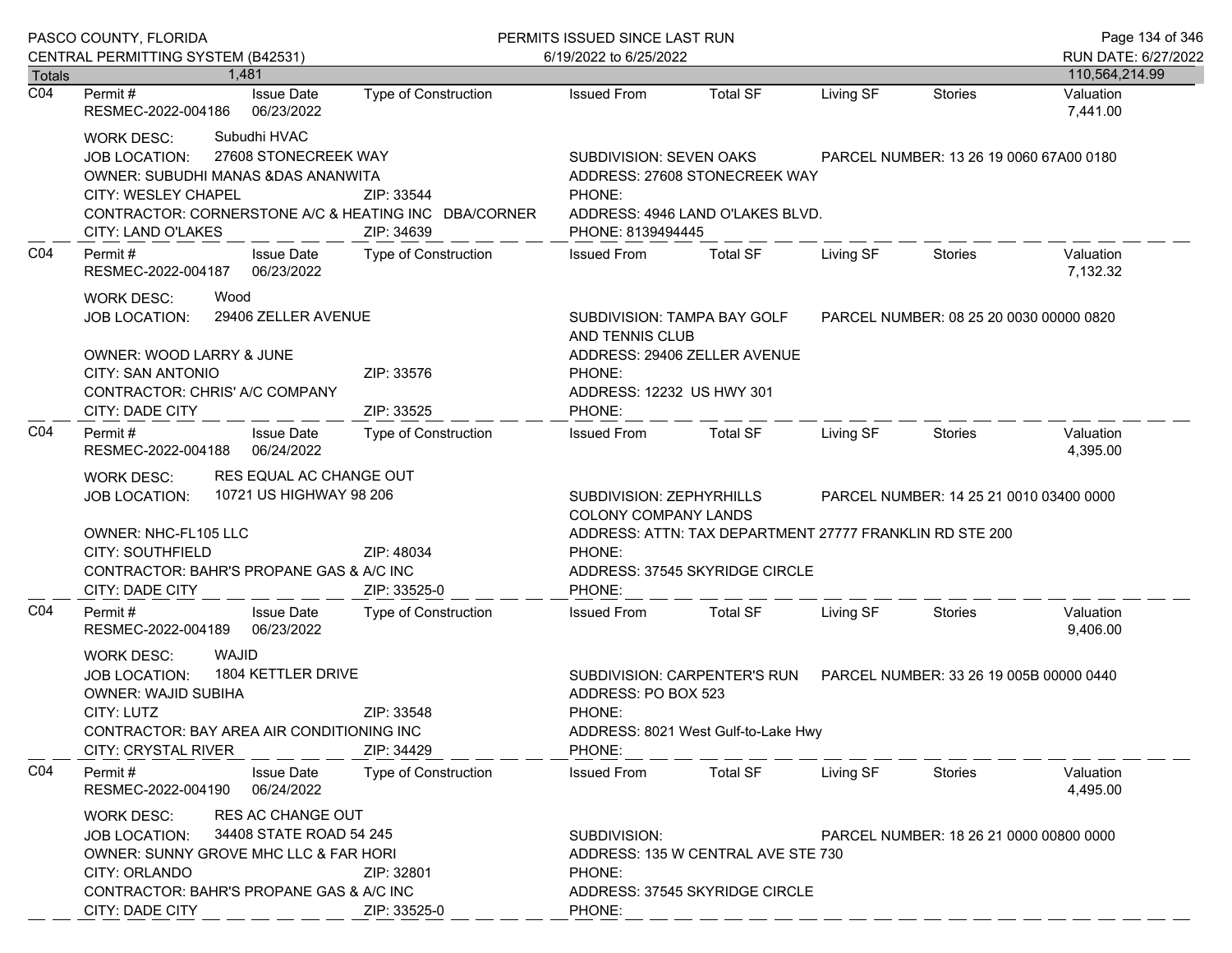|                  | PASCO COUNTY, FLORIDA                                                                                                                                                                                                                                                | PERMITS ISSUED SINCE LAST RUN                                    |                                                                                                                                                            |                                                                                                                                                    |                                         | Page 135 of 346                         |                                       |
|------------------|----------------------------------------------------------------------------------------------------------------------------------------------------------------------------------------------------------------------------------------------------------------------|------------------------------------------------------------------|------------------------------------------------------------------------------------------------------------------------------------------------------------|----------------------------------------------------------------------------------------------------------------------------------------------------|-----------------------------------------|-----------------------------------------|---------------------------------------|
| <b>Totals</b>    | CENTRAL PERMITTING SYSTEM (B42531)<br>1.481                                                                                                                                                                                                                          |                                                                  | 6/19/2022 to 6/25/2022                                                                                                                                     |                                                                                                                                                    |                                         |                                         | RUN DATE: 6/27/2022<br>110,564,214.99 |
| $\overline{CO4}$ | <b>Issue Date</b><br>Permit#<br>06/23/2022<br>RESMEC-2022-004191                                                                                                                                                                                                     | Type of Construction                                             | <b>Issued From</b>                                                                                                                                         | <b>Total SF</b>                                                                                                                                    | Living SF                               | Stories                                 | Valuation<br>7,867.00                 |
|                  | 35205<br><b>WORK DESC:</b><br>4845 ELWANA WAY<br><b>JOB LOCATION:</b>                                                                                                                                                                                                | SUBDIVISION: AMERICAN<br><b>CONDOMINIUM</b><br>PARKS-ZEPHYRHILLS |                                                                                                                                                            |                                                                                                                                                    | PARCEL NUMBER: 17 26 21 0080 00000 2720 |                                         |                                       |
|                  | OWNER: WOLSZON AUDREY M & GLEATON KAREN A<br><b>CITY: ZEPHYRHILLS</b><br>CONTRACTOR: ABC PLUMBING AIR & HEAT LLC<br><b>CITY: CLEARWATER</b>                                                                                                                          | ZIP: 33541<br>ZIP: 33762                                         | ADDRESS: 4845 ELWANA WAY<br>PHONE:<br>PHONE:                                                                                                               | ADDRESS: 4400 118TH AVE N, SUITE 101                                                                                                               |                                         |                                         |                                       |
| CO <sub>4</sub>  | Permit #<br><b>Issue Date</b><br>RESMEC-2022-004193 06/23/2022                                                                                                                                                                                                       | Type of Construction                                             | <b>Issued From</b>                                                                                                                                         | Total SF                                                                                                                                           | Living SF                               | Stories                                 | Valuation<br>14,975.00                |
|                  | Jeong HVAC<br><b>WORK DESC:</b><br>JOB LOCATION:<br>OWNER: JEONG CHUNG SEOP & DARGIS ROBERT J<br>CITY: LUTZ<br>CONTRACTOR: CORNERSTONE A/C & HEATING INC DBA/CORNER<br>CITY: LAND O'LAKES                                                                            | 2306 BRENTHAVEN CROSSING COURT<br>ZIP: 33558<br>ZIP: 34639       | PHONE:<br>PHONE: 8139494445                                                                                                                                | SUBDIVISION: CAMBRIDGE COVE    PARCEL NUMBER: 26 26 18 0070 00000 0200<br>ADDRESS: 2306 BRENTHAVEN CROSSING CT<br>ADDRESS: 4946 LAND O'LAKES BLVD. |                                         |                                         |                                       |
| CO <sub>4</sub>  | Permit#<br><b>Issue Date</b><br>RESMEC-2022-004194 06/23/2022                                                                                                                                                                                                        | Type of Construction                                             | <b>Issued From</b>                                                                                                                                         | <b>Total SF</b>                                                                                                                                    | Living SF                               | Stories                                 | Valuation<br>6,989.00                 |
|                  | butler<br><b>WORK DESC:</b><br>2606 JAY'S NEST LANE<br><b>JOB LOCATION:</b><br>OWNER: BUTLER REGINALD & GRINAGE DIAN<br>CITY: HOLIDAY<br>CONTRACTOR: HOFFMAN'S APPLIANCE & A/C INC<br><b>CITY: TARPON SPRINGS</b>                                                    | ZIP: 34691<br>ZIP: 34688                                         | SUBDIVISION: KEY VISTA<br>ADDRESS: 2606 JAY'S NEST LN<br>PHONE:<br>PHONE:                                                                                  | ADDRESS: 1001 EAST LAKE ROAD SOUTH                                                                                                                 |                                         | PARCEL NUMBER: 26 26 15 0020 00000 2830 |                                       |
| CO <sub>4</sub>  | <b>Issue Date</b><br>Permit #<br>RESMEC-2022-004195 06/23/2022                                                                                                                                                                                                       | <b>Type of Construction</b>                                      | <b>Issued From</b>                                                                                                                                         | <b>Total SF</b>                                                                                                                                    | Living SF                               | Stories                                 | Valuation<br>6,550.00                 |
|                  | <b>KASTRENAKES</b><br>WORK DESC:<br>14828 NINEBARK COURT<br><b>JOB LOCATION:</b><br>OWNER: KASTRENAKES BRUCE & KASTRENAKES KAREN M<br>CITY: LAND O LAKES<br>ZIP: 34638<br>CONTRACTOR: LASER AIR CONDITIONING HEATING & REFRIGERAT<br>CITY: BROOKSVILLE<br>ZIP: 34613 |                                                                  | SUBDIVISION: SUNCOAST LAKES<br>PARCEL NUMBER: 14 25 17 0030 00200 0410<br>ADDRESS: 14828 NINEBARK CT<br>PHONE:<br>ADDRESS: 13314 Jacqueline Road<br>PHONE: |                                                                                                                                                    |                                         |                                         |                                       |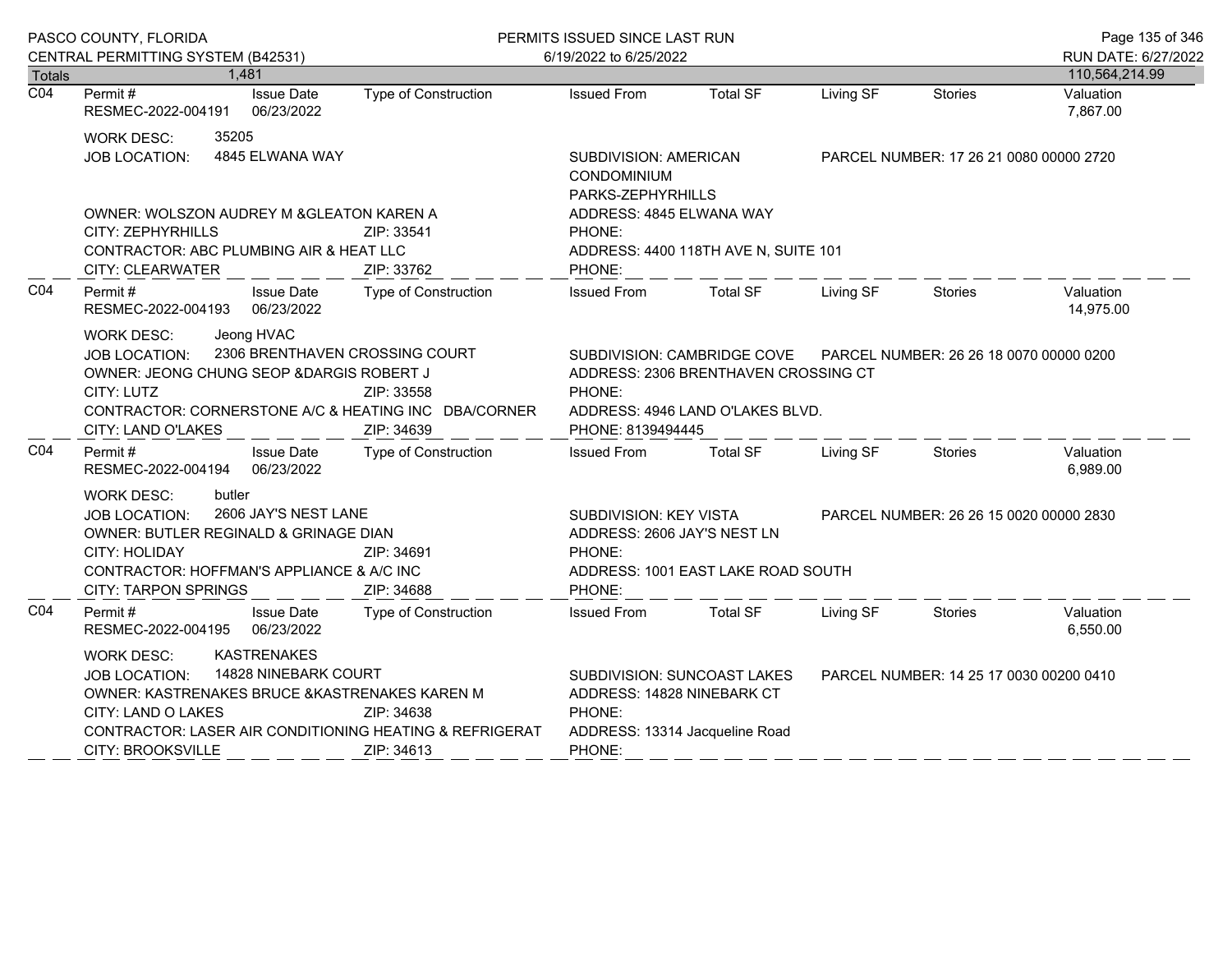|                  | PASCO COUNTY, FLORIDA                                                                                                                                                                                    |                                 |                                           |                                                                                                                         | PERMITS ISSUED SINCE LAST RUN  |           |                                         |                        |  |
|------------------|----------------------------------------------------------------------------------------------------------------------------------------------------------------------------------------------------------|---------------------------------|-------------------------------------------|-------------------------------------------------------------------------------------------------------------------------|--------------------------------|-----------|-----------------------------------------|------------------------|--|
|                  | CENTRAL PERMITTING SYSTEM (B42531)                                                                                                                                                                       |                                 |                                           | 6/19/2022 to 6/25/2022                                                                                                  |                                |           | RUN DATE: 6/27/2022                     |                        |  |
| Totals           | 1.481                                                                                                                                                                                                    |                                 |                                           |                                                                                                                         |                                |           |                                         | 110,564,214.99         |  |
| $\overline{CO4}$ | Permit#<br>RESMEC-2022-004196                                                                                                                                                                            | <b>Issue Date</b><br>06/23/2022 | <b>Type of Construction</b>               | <b>Issued From</b>                                                                                                      | <b>Total SF</b>                | Living SF | <b>Stories</b>                          | Valuation<br>8,359.00  |  |
|                  | 35008<br>WORK DESC:<br>1033 JAMBALANA DRIVE<br><b>JOB LOCATION:</b>                                                                                                                                      |                                 |                                           | SUBDIVISION: HOLIDAY LAKES<br><b>WEST</b>                                                                               |                                |           | PARCEL NUMBER: 35 26 15 003D 00000 1670 |                        |  |
|                  | <b>OWNER: CELESTE JOSEPH</b><br>ZIP: 34691<br>CITY: HOLIDAY<br>CONTRACTOR: ABC PLUMBING AIR & HEAT LLC<br>CITY: CLEARWATER<br>ZIP: 33762                                                                 |                                 |                                           | ADDRESS: 1033 JAMBALANA DR<br>PHONE:<br>ADDRESS: 4400 118TH AVE N, SUITE 101<br>PHONE:                                  |                                |           |                                         |                        |  |
| CO <sub>4</sub>  | Permit#<br>RESMEC-2022-004198                                                                                                                                                                            | <b>Issue Date</b><br>06/23/2022 | <b>Type of Construction</b>               | <b>Issued From</b>                                                                                                      | <b>Total SF</b>                | Living SF | Stories                                 | Valuation<br>8,500.00  |  |
|                  | <b>HVAC REPLACEMENT</b><br>WORK DESC:<br>1725 WESTERHAM LOOP<br>JOB LOCATION:                                                                                                                            |                                 |                                           | SUBDIVISION: HERITAGE<br><b>SPRINGS</b><br>ADDRESS: 1725 WESTERHAM LOOP                                                 |                                |           | PARCEL NUMBER: 32 26 17 0260 00000 0240 |                        |  |
|                  | OWNER: KILKER MARIE C TRUSTEE<br><b>CITY: TRINITY</b><br>ZIP: 34655<br>CONTRACTOR: AIR RESCUE AIR CONDITIONING INC<br><b>CITY: KENNETH CITY</b><br>ZIP: 33709                                            |                                 | PHONE:                                    | ADDRESS: 5891 49TH AVENUE NORTH<br>PHONE: 8136125600                                                                    |                                |           |                                         |                        |  |
| CO <sub>4</sub>  | Permit#<br>RESMEC-2022-004199                                                                                                                                                                            | <b>Issue Date</b><br>06/23/2022 | Type of Construction                      | <b>Issued From</b>                                                                                                      | <b>Total SF</b>                | Living SF | <b>Stories</b>                          | Valuation<br>10,930.00 |  |
|                  | 35041<br>WORK DESC:<br>28751 CREEKWOOD DRIVE<br>JOB LOCATION:<br><b>OWNER: TUMBIOLO VINCENT &amp; DEBORAH</b><br>CITY: WESLEY CHAPEL<br>ZIP: 33545<br><b>CONTRACTOR: ABC PLUMBING AIR &amp; HEAT LLC</b> |                                 | PHONE:                                    | SUBDIVISION: VILLAGES AT<br><b>WESLEY CHAPEL</b><br>ADDRESS: 28751 CREEKWOOD DR<br>ADDRESS: 4400 118TH AVE N, SUITE 101 |                                |           | PARCEL NUMBER: 07 26 20 0010 00100 0370 |                        |  |
| CO <sub>4</sub>  | <b>CITY: CLEARWATER</b><br>Permit#<br>RESMEC-2022-004200                                                                                                                                                 | <b>Issue Date</b><br>06/23/2022 | ZIP: 33762<br><b>Type of Construction</b> | PHONE:<br><b>Issued From</b>                                                                                            | <b>Total SF</b>                | Living SF | <b>Stories</b>                          | Valuation<br>4,995.00  |  |
|                  | RES AC CHANGE OUT<br>WORK DESC:<br>34711 SWEETPEA LANE<br><b>JOB LOCATION:</b><br><b>OWNER: ELLISON JOAN</b>                                                                                             |                                 |                                           | SUBDIVISION: TIPPECANOE<br><b>VILLAGE</b><br>ADDRESS: 34711 SWEETPEA LN                                                 |                                |           | PARCEL NUMBER: 19 26 21 0020 00000 1110 |                        |  |
|                  | <b>CITY: ZEPHYRHILLS</b><br>ZIP: 33541<br>CONTRACTOR: BAHR'S PROPANE GAS & A/C INC<br><b>CITY: DADE CITY</b><br>ZIP: 33525-0                                                                             |                                 |                                           | PHONE:<br>PHONE:                                                                                                        | ADDRESS: 37545 SKYRIDGE CIRCLE |           |                                         |                        |  |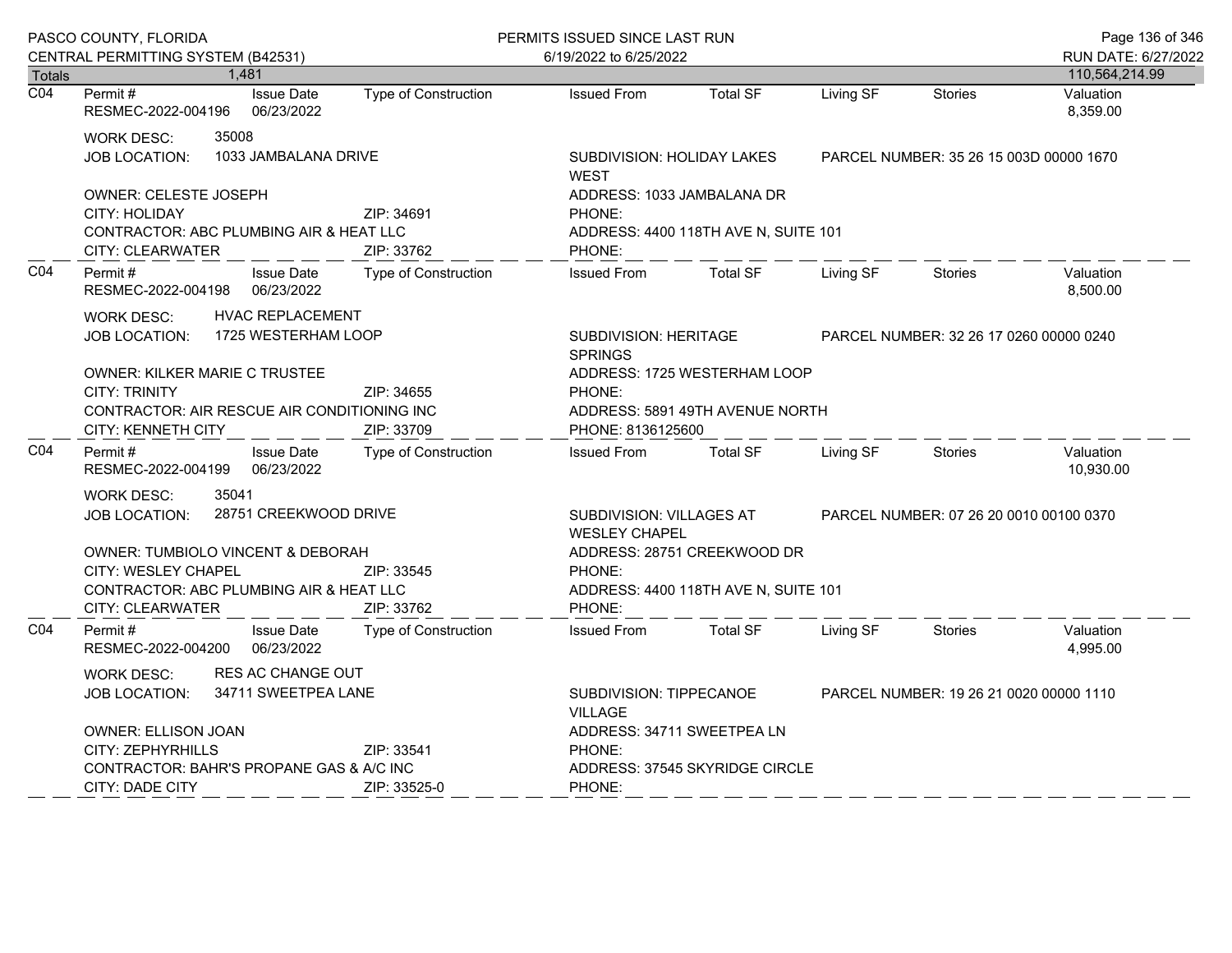|                            | PASCO COUNTY, FLORIDA                                                                                                                                                                                                                                                |                             | PERMITS ISSUED SINCE LAST RUN                                                                                                                                                      | Page 137 of 346                                                 |           |                                         |                        |
|----------------------------|----------------------------------------------------------------------------------------------------------------------------------------------------------------------------------------------------------------------------------------------------------------------|-----------------------------|------------------------------------------------------------------------------------------------------------------------------------------------------------------------------------|-----------------------------------------------------------------|-----------|-----------------------------------------|------------------------|
|                            | CENTRAL PERMITTING SYSTEM (B42531)                                                                                                                                                                                                                                   |                             | 6/19/2022 to 6/25/2022                                                                                                                                                             |                                                                 |           |                                         | RUN DATE: 6/27/2022    |
| Totals<br>$\overline{CO4}$ | 1.481                                                                                                                                                                                                                                                                |                             |                                                                                                                                                                                    |                                                                 |           |                                         | 110,564,214.99         |
|                            | <b>Issue Date</b><br>Permit #<br>RESMEC-2022-004201<br>06/23/2022                                                                                                                                                                                                    | <b>Type of Construction</b> | <b>Issued From</b>                                                                                                                                                                 | <b>Total SF</b>                                                 | Living SF | <b>Stories</b>                          | Valuation<br>6,234.00  |
|                            | Vanderploeg HVAC<br>WORK DESC:<br>5453 BARBARA STREET<br><b>JOB LOCATION:</b><br><b>OWNER: VANDERPLOEG ANNETTE</b><br>CITY: ZEPHERYHILLS<br>ZIP: 33542<br>CONTRACTOR: CORNERSTONE A/C & HEATING INC DBA/CORNER<br>CITY: LAND O'LAKES<br>ZIP: 34639                   |                             | SUBDIVISION: BETMAR ACRES<br>ADDRESS: 5453 BARBARA ST<br>PHONE:<br>PHONE: 8139494445                                                                                               | ADDRESS: 4946 LAND O'LAKES BLVD.                                |           | PARCEL NUMBER: 10 26 21 0520 00000 3020 |                        |
| C04                        | Permit#<br><b>Issue Date</b><br>06/23/2022<br>RESMEC-2022-004202                                                                                                                                                                                                     | Type of Construction        | <b>Issued From</b>                                                                                                                                                                 | Total SF                                                        | Living SF | Stories                                 | Valuation<br>11,739.00 |
|                            | <b>MUSICK</b><br><b>WORK DESC:</b><br>16303 HERON HILLS DRIVE<br><b>JOB LOCATION:</b><br><b>OWNER: MUSICK LAWRENCE A &amp; JANICE</b><br><b>CITY: SPRING HILL</b><br>ZIP: 34610<br>CONTRACTOR: SENICA AIR CONDITIONING INC<br><b>CITY: SPRING HILL</b><br>ZIP: 34610 |                             | SUBDIVISION: THE HIGHLANDS<br>PHONE:<br>PHONE:                                                                                                                                     | ADDRESS: 16303 HERON HILLS DR<br>ADDRESS: 16640 SHADY HILLS RD. |           | PARCEL NUMBER: 06 24 18 0040 00002 1060 |                        |
| CO <sub>4</sub>            | Permit#<br><b>Issue Date</b><br>06/23/2022<br>RESMEC-2022-004203                                                                                                                                                                                                     | <b>Type of Construction</b> | <b>Issued From</b>                                                                                                                                                                 | Total SF                                                        | Living SF | Stories                                 | Valuation<br>12,995.00 |
|                            | <b>Breniser</b><br><b>WORK DESC:</b><br>25000 BANDANA COURT<br><b>JOB LOCATION:</b><br>OWNER: BRENISER TIMOTHY S &JOYCELYN K                                                                                                                                         |                             | SUBDIVISION: STAGECOACH<br><b>VILLAGE</b><br>ADDRESS: 25000 BANDANA CT                                                                                                             |                                                                 |           | PARCEL NUMBER: 22 26 19 0130 00200 0150 |                        |
|                            | CITY: LAND O LAKES<br>CONTRACTOR: NORTHSIDE SERVICES INC<br>CITY: TAMPA                                                                                                                                                                                              | ZIP: 34639<br>ZIP: 33612    | PHONE:<br>PHONE:                                                                                                                                                                   | ADDRESS: 10701 N NEBRASKA AVE                                   |           |                                         |                        |
| CO <sub>4</sub>            | <b>Issue Date</b><br>Permit#<br>06/24/2022<br>RESMEC-2022-004204                                                                                                                                                                                                     | <b>Type of Construction</b> | <b>Issued From</b>                                                                                                                                                                 | <b>Total SF</b>                                                 | Living SF | Stories                                 | Valuation<br>11,470.00 |
|                            | <b>MATTHEW LOWE</b><br><b>WORK DESC:</b><br>8848 BELLA VITA CIRCLE<br><b>JOB LOCATION:</b><br><b>OWNER: LOWE MATTHEW</b><br>ZIP: 34637<br>CITY: LAND O LAKES<br>CONTRACTOR: RED CAP PLUMBING & AIR INC<br><b>CITY: TAMPA</b><br>ZIP: 33604                           |                             | SUBDIVISION: CONNERTON<br>PARCEL NUMBER: 25 25 18 0070 04400 0060<br><b>VILLAGE TWO</b><br>ADDRESS: 8848 BELLA VITA CIR<br>PHONE:<br>ADDRESS: 6055 North Nebraska Avenue<br>PHONE: |                                                                 |           |                                         |                        |
| CO <sub>4</sub>            | Permit#<br><b>Issue Date</b><br>RESMEC-2022-004205<br>06/24/2022                                                                                                                                                                                                     | <b>Type of Construction</b> | <b>Issued From</b>                                                                                                                                                                 | <b>Total SF</b>                                                 | Living SF | Stories                                 | Valuation<br>7,400.00  |
|                            | Justice<br><b>WORK DESC:</b><br>29847 PRAIRIE FALCON DRIVE<br><b>JOB LOCATION:</b><br>OWNER: JUSTICE CAROL C<br><b>CITY: WESLEY CHAPEL</b><br>ZIP: 33545<br>CONTRACTOR: IERNAS HEATING & COOLING INC<br>CITY: LUTZ<br>ZIP: 33549                                     |                             | SUBDIVISION: BOYETTE OAKS<br>PARCEL NUMBER: 05 26 20 0040 00200 0140<br>ADDRESS: 29847 PRAIRIE FALCON DR<br>PHONE:<br>ADDRESS: 18843 US HWY 41 NORTH<br>PHONE: 8663232665          |                                                                 |           |                                         |                        |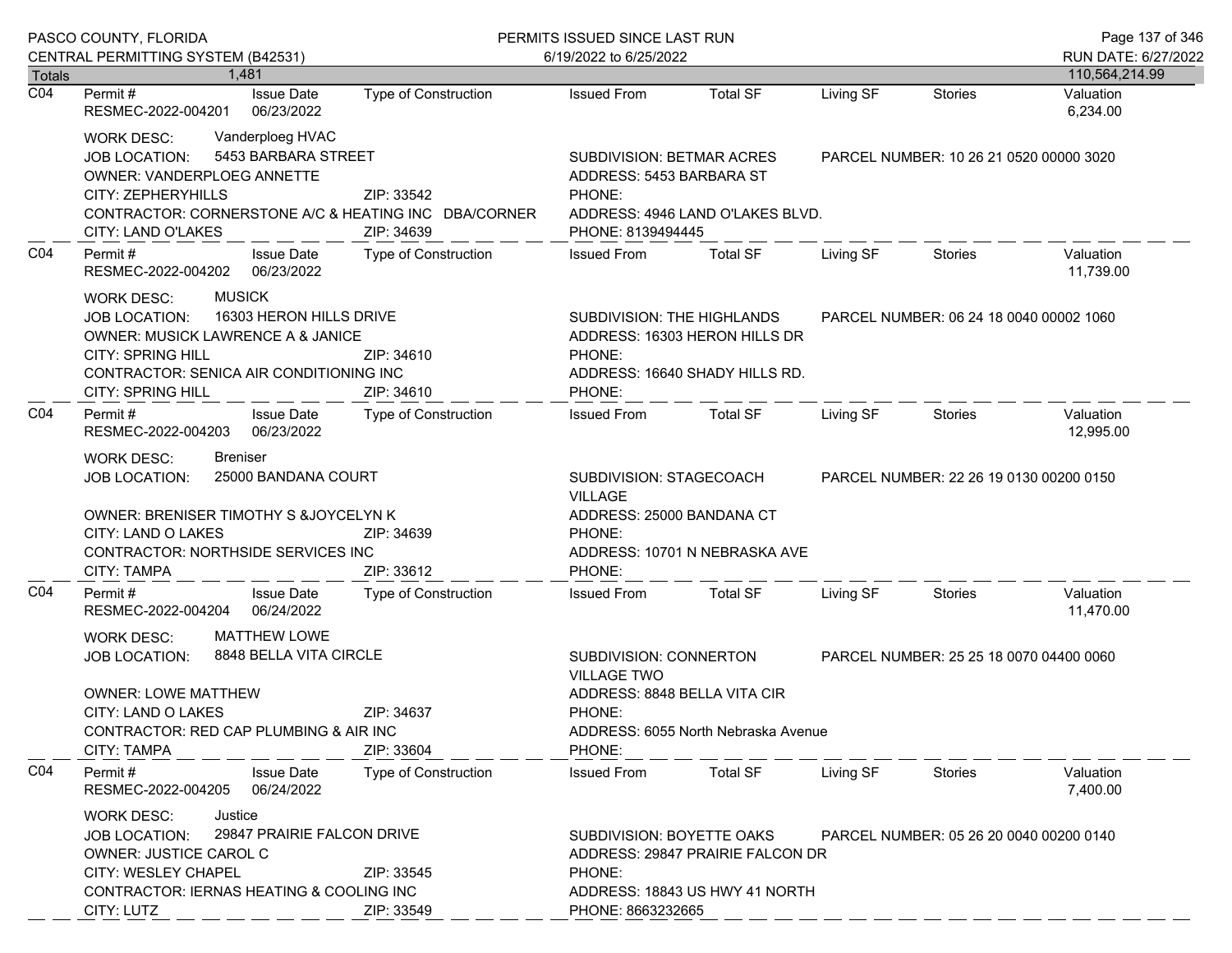|                            | PASCO COUNTY, FLORIDA                                                                                                                                                                                                                                  |                             | PERMITS ISSUED SINCE LAST RUN                                                                                                                |                                  |                                                                      |                                         | Page 138 of 346             |
|----------------------------|--------------------------------------------------------------------------------------------------------------------------------------------------------------------------------------------------------------------------------------------------------|-----------------------------|----------------------------------------------------------------------------------------------------------------------------------------------|----------------------------------|----------------------------------------------------------------------|-----------------------------------------|-----------------------------|
|                            | CENTRAL PERMITTING SYSTEM (B42531)                                                                                                                                                                                                                     |                             | 6/19/2022 to 6/25/2022                                                                                                                       |                                  |                                                                      |                                         | RUN DATE: 6/27/2022         |
| Totals<br>$\overline{CO4}$ | 1.481<br><b>Issue Date</b><br>Permit #                                                                                                                                                                                                                 | Type of Construction        | <b>Issued From</b>                                                                                                                           | <b>Total SF</b>                  | Living SF                                                            | <b>Stories</b>                          | 110,564,214.99<br>Valuation |
|                            | 06/24/2022<br>RESMEC-2022-004206                                                                                                                                                                                                                       |                             |                                                                                                                                              |                                  |                                                                      |                                         | 5,000.00                    |
|                            | 7721 stoney hill<br><b>WORK DESC:</b><br>7721 STONEY HILL DRIVE<br><b>JOB LOCATION:</b><br>OWNER: BOND JENNIFER ROSE<br>CITY: WESLEY CHAPEL<br>CONTRACTOR: I CARE AIR CARE LLC<br>CITY: WESLEY CHAPEL                                                  | ZIP: 33545<br>ZIP: 33544    | SUBDIVISION: PALM COVE<br>ADDRESS: 7721 STONEY HILL DR<br>PHONE:<br>ADDRESS: 27022 FOAMFLOWER BLVD.<br>PHONE: 8133952324                     |                                  | PARCEL NUMBER: 33 25 20 0060 02100 0230                              |                                         |                             |
| CO <sub>4</sub>            | Permit#<br><b>Issue Date</b><br>06/24/2022<br>RESMEC-2022-004209                                                                                                                                                                                       | Type of Construction        | <b>Issued From</b>                                                                                                                           | <b>Total SF</b>                  | Living SF                                                            | Stories                                 | Valuation<br>6,995.00       |
|                            | J.FLORES<br><b>WORK DESC:</b><br>11508 BATHGATE COURT<br><b>JOB LOCATION:</b><br><b>OWNER: FLORES JUAN</b><br><b>CITY: NEW PORT RICHEY</b><br>ZIP: 34654<br>CONTRACTOR: RJ KIELTY PLUMBING HEATING & COOLING INC<br><b>CITY: VALRICO</b><br>ZIP: 33594 |                             | SUBDIVISION: WATERS EDGE<br>ADDRESS: 11508 BATHGATE CT<br>PHONE:<br>ADDRESS: 123 N. MILLER ROAD<br>PHONE:                                    |                                  |                                                                      | PARCEL NUMBER: 20 25 17 0020 00000 6830 |                             |
| CO <sub>4</sub>            | Permit#<br><b>Issue Date</b><br>RESMEC-2022-004210 06/24/2022                                                                                                                                                                                          | Type of Construction        | <b>Issued From</b>                                                                                                                           | <b>Total SF</b>                  | Living SF                                                            | Stories                                 | Valuation<br>8,071.00       |
|                            | <b>ORLY</b><br><b>WORK DESC:</b><br>4119 WHARTON WAY<br><b>JOB LOCATION:</b><br>OWNER: CHARLES ORLY & MARIE CARMELLE<br>CITY: LAND O LAKES<br>CONTRACTOR: BAY AREA AIR CONDITIONING INC<br>CITY: CRYSTAL RIVER                                         | ZIP: 34639<br>ZIP: 34429    | SUBDIVISION: SABLE RIDGE<br>ADDRESS: 4119 WHARTON WAY<br>PHONE:<br>ADDRESS: 8021 West Gulf-to-Lake Hwy<br>PHONE:                             |                                  |                                                                      | PARCEL NUMBER: 18 26 19 0160 00000 0830 |                             |
| CO <sub>4</sub>            | Permit#<br><b>Issue Date</b><br>RESMEC-2022-004211<br>06/24/2022                                                                                                                                                                                       | Type of Construction        | <b>Issued From</b>                                                                                                                           | Total SF                         | Living SF                                                            | Stories                                 | Valuation<br>4,500.00       |
|                            | <b>WORK DESC:</b><br>Riley<br>2712 LANAI DRIVE<br>JOB LOCATION:<br>OWNER: RILEY TIMOTHY M & GRETCHEN J<br>CITY: HOLIDAY<br>CONTRACTOR: ALLIGATOR AIR LLC                                                                                               | ZIP: 34691                  | SUBDIVISION: TIKI VILLAGE<br><b>MOBILE HOME PARK</b><br><b>CONDOMINIUM</b><br>ADDRESS: 2712 LANAI DR<br>PHONE:<br>ADDRESS: 1845 Patriot Lane |                                  |                                                                      | PARCEL NUMBER: 25 26 15 0080 00000 0030 |                             |
|                            | CITY: Holiday                                                                                                                                                                                                                                          | ZIP: 34690                  | PHONE:                                                                                                                                       |                                  |                                                                      |                                         |                             |
| CO <sub>4</sub>            | Permit#<br><b>Issue Date</b><br>RESMEC-2022-004213<br>06/24/2022                                                                                                                                                                                       | <b>Type of Construction</b> | <b>Issued From</b>                                                                                                                           | <b>Total SF</b>                  | Living SF                                                            | Stories                                 | Valuation<br>9,150.00       |
|                            | <b>DAVIS</b><br><b>WORK DESC:</b><br>7403 FOXBLOOM DRIVE<br><b>JOB LOCATION:</b><br>OWNER: DAVIS STEVEN C & SMITH DANIEL R<br><b>CITY: PORT RICHEY</b><br>ZIP: 34668<br>CONTRACTOR: VELOCITY AIR CONDITIONING INC<br>CITY: CLEARWATER<br>ZIP: 33762    |                             | ADDRESS: 7403 FOXBLOOM DR<br>PHONE:<br>PHONE:                                                                                                | ADDRESS: 3734 131ST AVENUE NORTH | SUBDIVISION: EXECUTIVE WOODS PARCEL NUMBER: 10 25 16 005A 00000 1030 |                                         |                             |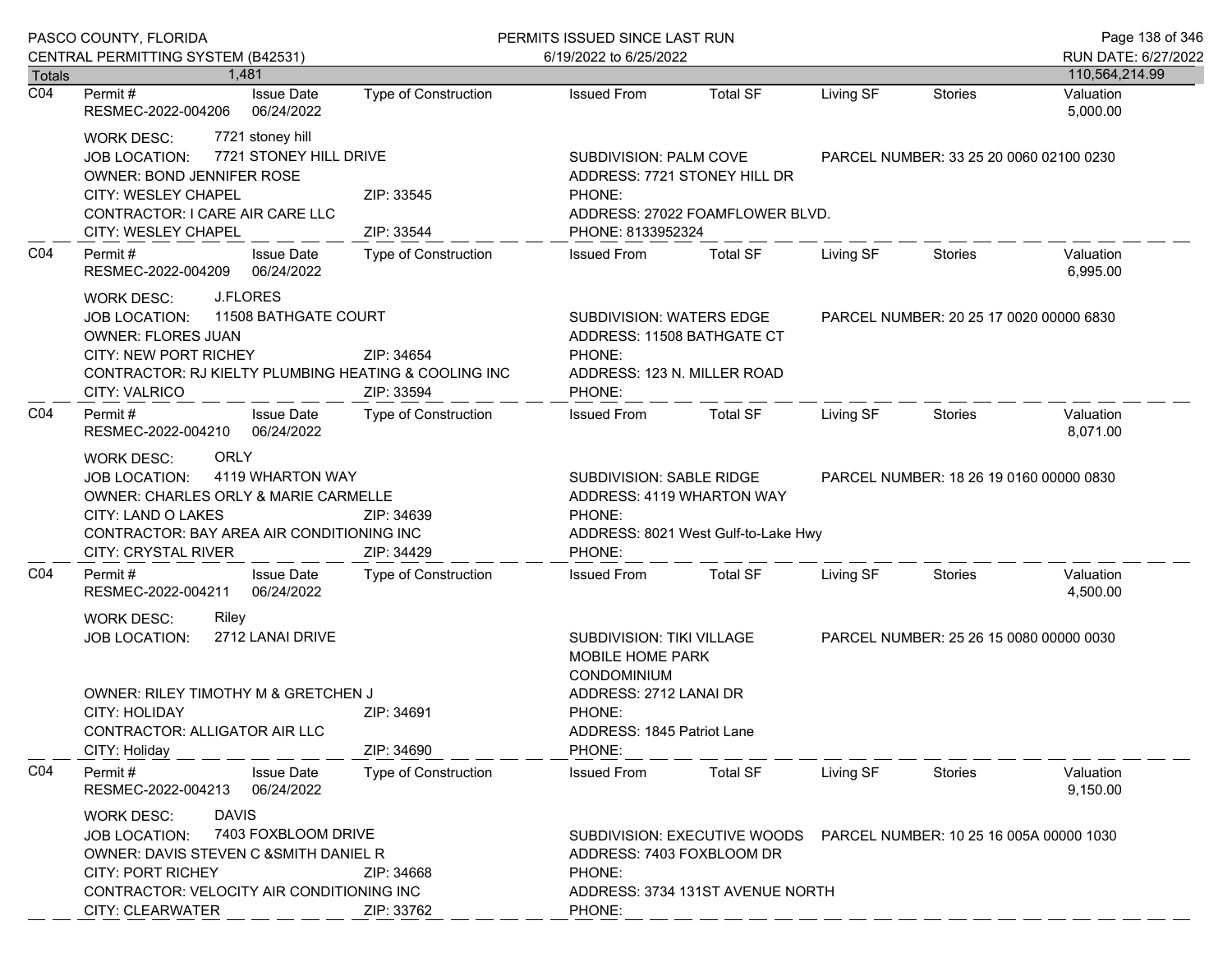|                  | PASCO COUNTY, FLORIDA                                                                                                                                                                                                                                           |                             | PERMITS ISSUED SINCE LAST RUN                                                                                                                     |                                                                                       |           |                                         |                        |  |
|------------------|-----------------------------------------------------------------------------------------------------------------------------------------------------------------------------------------------------------------------------------------------------------------|-----------------------------|---------------------------------------------------------------------------------------------------------------------------------------------------|---------------------------------------------------------------------------------------|-----------|-----------------------------------------|------------------------|--|
|                  | CENTRAL PERMITTING SYSTEM (B42531)                                                                                                                                                                                                                              |                             | 6/19/2022 to 6/25/2022                                                                                                                            |                                                                                       |           |                                         | RUN DATE: 6/27/2022    |  |
| <b>Totals</b>    | 1.481                                                                                                                                                                                                                                                           |                             |                                                                                                                                                   |                                                                                       |           |                                         | 110,564,214.99         |  |
| $\overline{CO4}$ | <b>Issue Date</b><br>Permit #<br>RESMEC-2022-004214<br>06/24/2022                                                                                                                                                                                               | <b>Type of Construction</b> | <b>Issued From</b>                                                                                                                                | <b>Total SF</b>                                                                       | Living SF | <b>Stories</b>                          | Valuation<br>5,488.00  |  |
|                  | <b>SCUDAMORE</b><br>WORK DESC:<br>7420 OAKSHIRE DRIVE<br><b>JOB LOCATION:</b><br>OWNER: LINDA SCUDAMORE<br><b>CITY: PORT RICHEY</b><br>ZIP: 34668<br>CONTRACTOR: VELOCITY AIR CONDITIONING INC<br>CITY: CLEARWATER<br>ZIP: 33762                                |                             | SUBDIVISION: EMBASSY HILLS<br>ADDRESS: 7420 OAKSHIRE DR<br>PHONE:<br>PHONE:                                                                       | ADDRESS: 3734 131ST AVENUE NORTH                                                      |           | PARCEL NUMBER: 22 25 16 0960 00000 5750 |                        |  |
| CO <sub>4</sub>  | Permit#<br><b>Issue Date</b><br>06/24/2022<br>RESMEC-2022-004215                                                                                                                                                                                                | <b>Type of Construction</b> | <b>Issued From</b>                                                                                                                                | <b>Total SF</b>                                                                       | Living SF | Stories                                 | Valuation<br>8,000.00  |  |
|                  | HVAC REPLACEMENT<br><b>WORK DESC:</b><br>9405 BARNSTEAD LANE<br><b>JOB LOCATION:</b><br>OWNER: DIVINO BARBARA A &RAMON JUAN<br><b>CITY: PORT RICHEY</b><br>ZIP: 34668<br>CONTRACTOR: AIR RESCUE AIR CONDITIONING INC<br><b>CITY: KENNETH CITY</b><br>ZIP: 33709 |                             | <b>SUBDIVISION: REGENCY PARK</b><br>ADDRESS: 9405 BARNSTEAD LN<br>PHONE:<br>PHONE: 8136125600                                                     | ADDRESS: 5891 49TH AVENUE NORTH                                                       |           | PARCEL NUMBER: 22 25 16 0050 00002 5450 |                        |  |
| CO <sub>4</sub>  | Permit#<br><b>Issue Date</b><br>06/24/2022<br>RESMEC-2022-004216                                                                                                                                                                                                | <b>Type of Construction</b> | Issued From                                                                                                                                       | <b>Total SF</b>                                                                       | Living SF | Stories                                 | Valuation<br>6,460.00  |  |
|                  | <b>Tony Travitz</b><br>WORK DESC:<br>6633 HONE STREET<br><b>JOB LOCATION:</b><br>OWNER: TRAVITZ ANTHONY P & LAURA<br><b>CITY: NEW PORT RICHEY</b><br>ZIP: 34653<br>CONTRACTOR: MAURO'S AIR CONDITIONING & HEATING INC<br>CITY: HUDSON<br>ZIP: 34669             |                             | SUBDIVISION: RICHEY LAKES<br>ADDRESS: 6633 HONE ST<br>PHONE:<br>ADDRESS: 10217 KITTEN TRAIL<br>PHONE:                                             |                                                                                       |           | PARCEL NUMBER: 03 26 16 0090 01100 0190 |                        |  |
| CO <sub>4</sub>  | <b>Issue Date</b><br>Permit#<br>RESMEC-2022-004217<br>06/24/2022                                                                                                                                                                                                | Type of Construction        | <b>Issued From</b>                                                                                                                                | <b>Total SF</b>                                                                       | Living SF | Stories                                 | Valuation<br>2,500.00  |  |
|                  | pandora<br><b>WORK DESC:</b><br>8950 PANDORA LANE<br><b>JOB LOCATION:</b><br>OWNER: CALDERONE BARBARA J<br><b>CITY: FARMINGTON</b><br>ZIP: 06032<br>CONTRACTOR: WOMMACK HEATING & AIR CONDITIONING INC<br><b>CITY: NEW PORT RICHEY</b><br>ZIP: 34652            |                             | SUBDIVISION: EMBASSY HILLS<br>PARCEL NUMBER: 27 25 16 1040 00002 2070<br>ADDRESS: 10 TALLWOOD DR<br>PHONE:<br>ADDRESS: 5140 MAIN STREET<br>PHONE: |                                                                                       |           |                                         |                        |  |
| CO <sub>4</sub>  | Permit#<br><b>Issue Date</b><br>06/24/2022<br>RESMEC-2022-004219                                                                                                                                                                                                | <b>Type of Construction</b> | <b>Issued From</b>                                                                                                                                | <b>Total SF</b>                                                                       | Living SF | <b>Stories</b>                          | Valuation<br>10,000.00 |  |
|                  | <b>ST ARNAULD</b><br><b>WORK DESC:</b><br><b>JOB LOCATION:</b>                                                                                                                                                                                                  | 5329 POWHATTAN STREET       |                                                                                                                                                   | SUBDIVISION: LAKE BETMAR<br>PARCEL NUMBER: 09 26 21 0770 00000 2650<br><b>ESTATES</b> |           |                                         |                        |  |
|                  | OWNER: ST ARNAULD DONALD R & ADELINE ST ARNAULD DONALD<br>CITY: ZEPHYRHILLS<br>CONTRACTOR: AMERICAN RESIDENTIAL SERVICES OF FLORIDA IN<br>CITY: St. Petersburg                                                                                                  | ZIP: 33542<br>ZIP: 33716    | ADDRESS: 5329 POWHATTAN ST<br>PHONE:<br>ADDRESS: 3340 Scherer Drive North<br>PHONE:                                                               |                                                                                       |           |                                         |                        |  |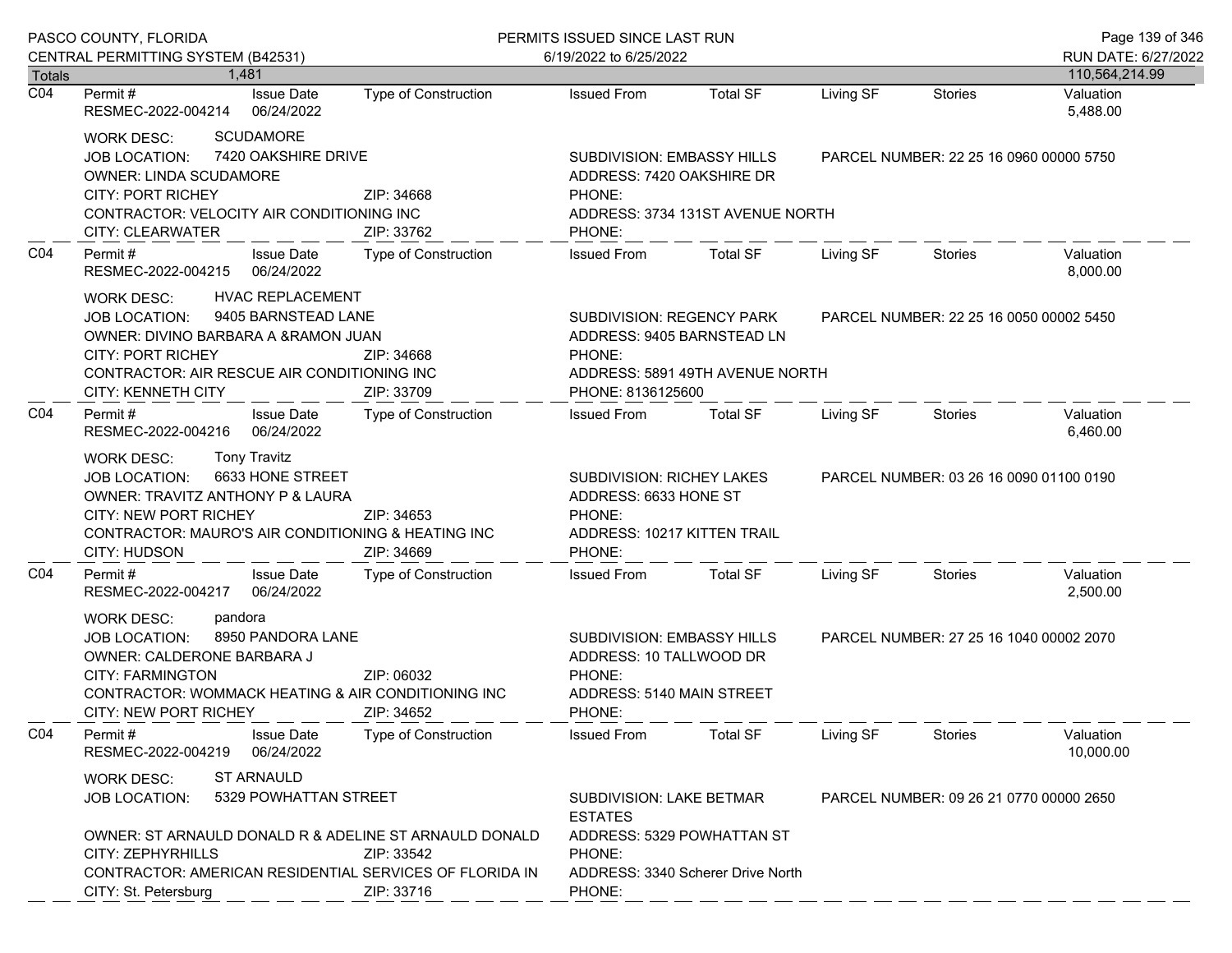| PASCO COUNTY, FLORIDA |                                                                                                                                                                                                                                        |                                              |                             | PERMITS ISSUED SINCE LAST RUN                                                                                                                                |                                         |           |                                         | Page 140 of 346        |
|-----------------------|----------------------------------------------------------------------------------------------------------------------------------------------------------------------------------------------------------------------------------------|----------------------------------------------|-----------------------------|--------------------------------------------------------------------------------------------------------------------------------------------------------------|-----------------------------------------|-----------|-----------------------------------------|------------------------|
|                       | CENTRAL PERMITTING SYSTEM (B42531)                                                                                                                                                                                                     |                                              |                             | 6/19/2022 to 6/25/2022                                                                                                                                       |                                         |           |                                         | RUN DATE: 6/27/2022    |
| Totals                | 1,481                                                                                                                                                                                                                                  |                                              |                             |                                                                                                                                                              |                                         |           |                                         | 110,564,214.99         |
| $\overline{CO4}$      | Permit#<br>RESMEC-2022-004220                                                                                                                                                                                                          | <b>Issue Date</b><br>06/24/2022              | Type of Construction        | <b>Issued From</b>                                                                                                                                           | <b>Total SF</b>                         | Living SF | Stories                                 | Valuation<br>5,462.97  |
|                       | McEuen<br><b>WORK DESC:</b><br>15410 BLACK GOLD LOOP<br>JOB LOCATION:                                                                                                                                                                  |                                              |                             | SUBDIVISION: GREY HAWK AT<br><b>LAKE POLO</b>                                                                                                                |                                         |           | PARCEL NUMBER: 36 26 17 0190 00800 0080 |                        |
|                       | <b>OWNER: MCEUEN MARVIN E</b><br>CITY: ODESSA<br>ZIP: 33556<br>CONTRACTOR: AIR HAWK HEATING AND COOLING LLC<br>CITY: LAND O'LAKES<br>ZIP: 34638                                                                                        |                                              |                             | ADDRESS: 15410 BLACK GOLD LOOP<br>PHONE:<br>ADDRESS: 19411 SUNSETBAY DRIVE<br>PHONE:                                                                         |                                         |           |                                         |                        |
| CO <sub>4</sub>       | Permit #<br>RESMEC-2022-004222                                                                                                                                                                                                         | <b>Issue Date</b><br>06/24/2022              | Type of Construction        | <b>Issued From</b>                                                                                                                                           | <b>Total SF</b>                         | Living SF | <b>Stories</b>                          | Valuation<br>7,000.00  |
|                       | <b>COOPER</b><br><b>WORK DESC:</b><br>26704 EASY STREET<br><b>JOB LOCATION:</b>                                                                                                                                                        |                                              |                             | SUBDIVISION: QUAIL HOLLOW<br><b>PINES</b>                                                                                                                    | PARCEL NUMBER: 35 25 19 0010 00000 5640 |           |                                         |                        |
|                       | <b>OWNER: DANNIEAL COOPER</b><br>CITY: ZEPHYRHILLS<br>ZIP: 33544                                                                                                                                                                       |                                              |                             | ADDRESS: 26704 EASY ST<br>PHONE:                                                                                                                             |                                         |           |                                         |                        |
|                       | CONTRACTOR: VELOCITY AIR CONDITIONING INC                                                                                                                                                                                              |                                              |                             | ADDRESS: 3734 131ST AVENUE NORTH                                                                                                                             |                                         |           |                                         |                        |
|                       | CITY: CLEARWATER                                                                                                                                                                                                                       |                                              | ZIP: 33762                  | PHONE:                                                                                                                                                       |                                         |           |                                         |                        |
| CO <sub>4</sub>       | Permit #<br>RESMEC-2022-004225                                                                                                                                                                                                         | <b>Issue Date</b><br>06/24/2022              | <b>Type of Construction</b> | <b>Issued From</b>                                                                                                                                           | <b>Total SF</b>                         | Living SF | Stories                                 | Valuation<br>6,500.00  |
|                       | Sabbabi Install<br><b>WORK DESC:</b><br>6844 SOTRA STREET<br><b>JOB LOCATION:</b><br>OWNER: SABBABI AZIZ & OUAZZANI-CHAHDI<br>CITY: WESLEY CHAPEL<br>ZIP: 33545<br>CONTRACTOR: PERFORMANCE AIR CONDITIONING SERVICE INC<br>CITY: LARGO |                                              | ZIP: 33773                  | <b>SUBDIVISION: BRIDGEWATER</b><br>PARCEL NUMBER: 04 26 20 0050 00700 0010<br>ADDRESS: 6844 SOTRA ST<br>PHONE:<br>ADDRESS: 6080 126th Avenue North<br>PHONE: |                                         |           |                                         |                        |
| CO <sub>4</sub>       | Permit #<br>RESMEC-2022-004226                                                                                                                                                                                                         | <b>Issue Date</b><br>06/24/2022              | <b>Type of Construction</b> | <b>Issued From</b>                                                                                                                                           | <b>Total SF</b>                         | Living SF | Stories                                 | Valuation<br>13.175.00 |
|                       | <b>WORK DESC:</b><br><b>JOB LOCATION:</b>                                                                                                                                                                                              | <b>Maltenfort AHRI</b><br>29818 MORWEN PLACE |                             | SUBDIVISION: MEADOW POINTE<br>PARCEL NUMBER: 32 26 20 0160 00100 0360<br>PARCEL <sub>9</sub>                                                                 |                                         |           |                                         |                        |
|                       | OWNER: MALTENFORT JEFFREY P & ROBIN H LIEBMAN                                                                                                                                                                                          |                                              |                             | ADDRESS: 29818 MORWEN PL                                                                                                                                     |                                         |           |                                         |                        |
|                       | <b>CITY: WESLEY CHAPEL</b>                                                                                                                                                                                                             |                                              | ZIP: 33543                  | PHONE:                                                                                                                                                       |                                         |           |                                         |                        |
|                       | CONTRACTOR: CORNERSTONE A/C & HEATING INC DBA/CORNER<br><b>CITY: LAND O'LAKES</b>                                                                                                                                                      |                                              | ZIP: 34639                  | ADDRESS: 4946 LAND O'LAKES BLVD.<br>PHONE: 8139494445                                                                                                        |                                         |           |                                         |                        |
|                       |                                                                                                                                                                                                                                        |                                              |                             |                                                                                                                                                              |                                         |           |                                         |                        |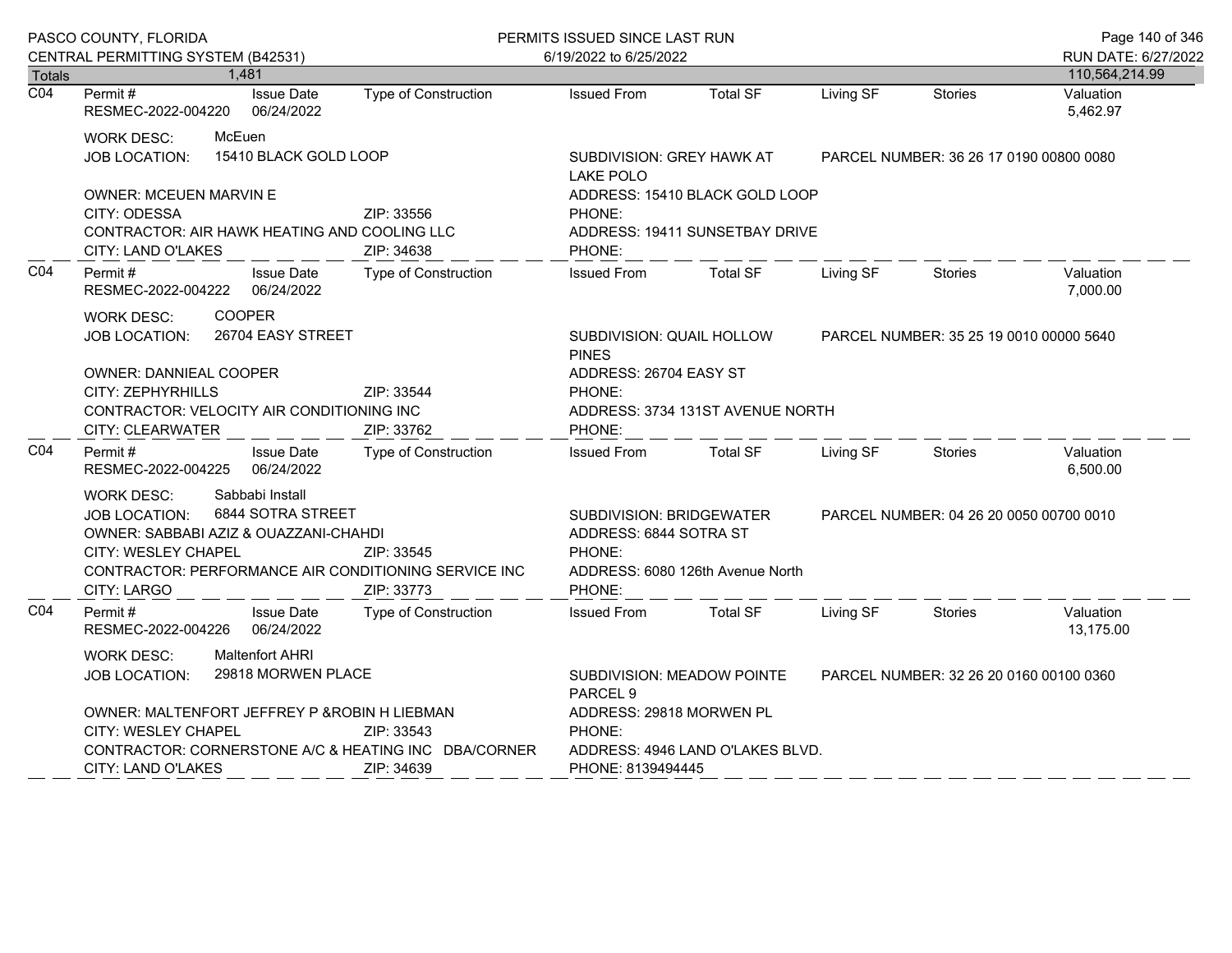|                  | PASCO COUNTY, FLORIDA                                                                                                                                                                                                                                   | PERMITS ISSUED SINCE LAST RUN                                                           |                                                                                                                         |                                                                                                |                                         | Page 141 of 346                         |                       |
|------------------|---------------------------------------------------------------------------------------------------------------------------------------------------------------------------------------------------------------------------------------------------------|-----------------------------------------------------------------------------------------|-------------------------------------------------------------------------------------------------------------------------|------------------------------------------------------------------------------------------------|-----------------------------------------|-----------------------------------------|-----------------------|
| Totals           | CENTRAL PERMITTING SYSTEM (B42531)<br>1.481                                                                                                                                                                                                             | 6/19/2022 to 6/25/2022                                                                  |                                                                                                                         |                                                                                                |                                         | RUN DATE: 6/27/2022<br>110,564,214.99   |                       |
| $\overline{CO4}$ | <b>Issue Date</b><br>Permit #<br>RESMEC-2022-004227<br>06/24/2022                                                                                                                                                                                       | <b>Type of Construction</b>                                                             | <b>Issued From</b>                                                                                                      | <b>Total SF</b>                                                                                | Living SF                               | <b>Stories</b>                          | Valuation<br>7,476.00 |
|                  | Rodriguez M HVAC<br>WORK DESC:<br>2814 TORRANCE DRIVE<br><b>JOB LOCATION:</b><br><b>OWNER: WILLEN PENNI A</b><br>CITY: LAND O LAKES<br>ZIP: 34638<br>CONTRACTOR: CORNERSTONE A/C & HEATING INC DBA/CORNER<br>CITY: LAND O'LAKES<br>ZIP: 34639           |                                                                                         | SUBDIVISION: OAKSTEAD<br>ADDRESS: 2814 TORRANCE DR<br>PHONE:<br>PHONE: 8139494445                                       | ADDRESS: 4946 LAND O'LAKES BLVD.                                                               |                                         | PARCEL NUMBER: 27 26 18 0030 02900 0320 |                       |
| CO <sub>4</sub>  | Permit#<br><b>Issue Date</b><br>RESMEC-2022-004229 06/24/2022                                                                                                                                                                                           | Type of Construction                                                                    | <b>Issued From</b>                                                                                                      | <b>Total SF</b>                                                                                | Living SF                               | Stories                                 | Valuation<br>7,386.00 |
|                  | Lund HVAC<br>WORK DESC:<br>9611 NATHANIEL LANE<br><b>JOB LOCATION:</b><br>OWNER: LUND JONATHAN L II & BRITTANY<br>CITY: LAND O LAKES<br>CONTRACTOR: CORNERSTONE A/C & HEATING INC DBA/CORNER<br>CITY: LAND O'LAKES                                      | SUBDIVISION: ASBEL ESTATES<br>ADDRESS: 9611 NATHANIEL LN<br>PHONE:<br>PHONE: 8139494445 | ADDRESS: 4946 LAND O'LAKES BLVD.                                                                                        |                                                                                                | PARCEL NUMBER: 21 25 18 0010 01600 0070 |                                         |                       |
| CO <sub>4</sub>  | Permit#<br><b>Issue Date</b><br>06/24/2022<br>RESMEC-2022-004230                                                                                                                                                                                        | Type of Construction                                                                    | <b>Issued From</b>                                                                                                      | <b>Total SF</b>                                                                                | Living SF                               | Stories                                 | Valuation<br>7,437.00 |
|                  | Iris Mompi<br>WORK DESC:<br>1444 DEERBOURNE DRIVE<br>JOB LOCATION:<br>OWNER: MOMPI EMMANUEL & GRANVILLE IRIS<br>CITY: WESLEY CHAPEL<br>CONTRACTOR: ACREE AIR CONDITIONING INC<br>CITY: TAMPA                                                            | ZIP: 33543<br>ZIP: 33619                                                                | PARCEL 11<br>PHONE:<br>PHONE:                                                                                           | SUBDIVISION: MEADOW POINTE<br>ADDRESS: 1444 DEERBOURNE DR<br>ADDRESS: 3801 CORPOREX PARK DRIVE |                                         | PARCEL NUMBER: 32 26 20 0120 00200 0010 |                       |
| CO <sub>4</sub>  | <b>Issue Date</b><br>Permit #<br>RESMEC-2022-004231 06/24/2022                                                                                                                                                                                          | Type of Construction                                                                    | <b>Issued From</b>                                                                                                      | <b>Total SF</b>                                                                                | Living SF                               | Stories                                 | Valuation<br>7,460.00 |
|                  | Lopez Perez HVAC<br><b>WORK DESC:</b><br>30343 BIRDHOUSE DRIVE<br><b>JOB LOCATION:</b><br>OWNER: LOPEZ ANDREW M<br>CITY: WESLEY CHAPEL<br>ZIP: 33545<br>CONTRACTOR: CORNERSTONE A/C & HEATING INC DBA/CORNER<br><b>CITY: LAND O'LAKES</b><br>ZIP: 34639 |                                                                                         | SUBDIVISION: CHAPEL PINES<br>PHONE:<br>PHONE: 8139494445                                                                | ADDRESS: 30343 BIRDHOUSE DR<br>ADDRESS: 4946 LAND O'LAKES BLVD.                                |                                         | PARCEL NUMBER: 04 26 20 0040 00D00 0070 |                       |
| CO <sub>4</sub>  | Permit#<br><b>Issue Date</b><br>RESMEC-2022-004232<br>06/24/2022                                                                                                                                                                                        | <b>Type of Construction</b>                                                             | <b>Issued From</b>                                                                                                      | <b>Total SF</b>                                                                                | Living SF                               | <b>Stories</b>                          | Valuation<br>7,400.00 |
|                  | <b>WORK DESC:</b><br>Kroog<br>23550 ABERCORN LANE<br><b>JOB LOCATION:</b><br>OWNER: KROOG DIANNE M & KENNETH F                                                                                                                                          |                                                                                         | <b>SUBDIVISION: PLANTATION</b><br>PARCEL NUMBER: 20 26 19 0180 00000 5550<br><b>PALMS</b><br>ADDRESS: 23550 ABERCORN LN |                                                                                                |                                         |                                         |                       |
|                  | CITY: LAND O LAKES<br>CONTRACTOR: IERNAS HEATING & COOLING INC<br>CITY: LUTZ                                                                                                                                                                            | ZIP: 34639<br>ZIP: 33549                                                                | PHONE:<br>ADDRESS: 18843 US HWY 41 NORTH<br>PHONE: 8663232665                                                           |                                                                                                |                                         |                                         |                       |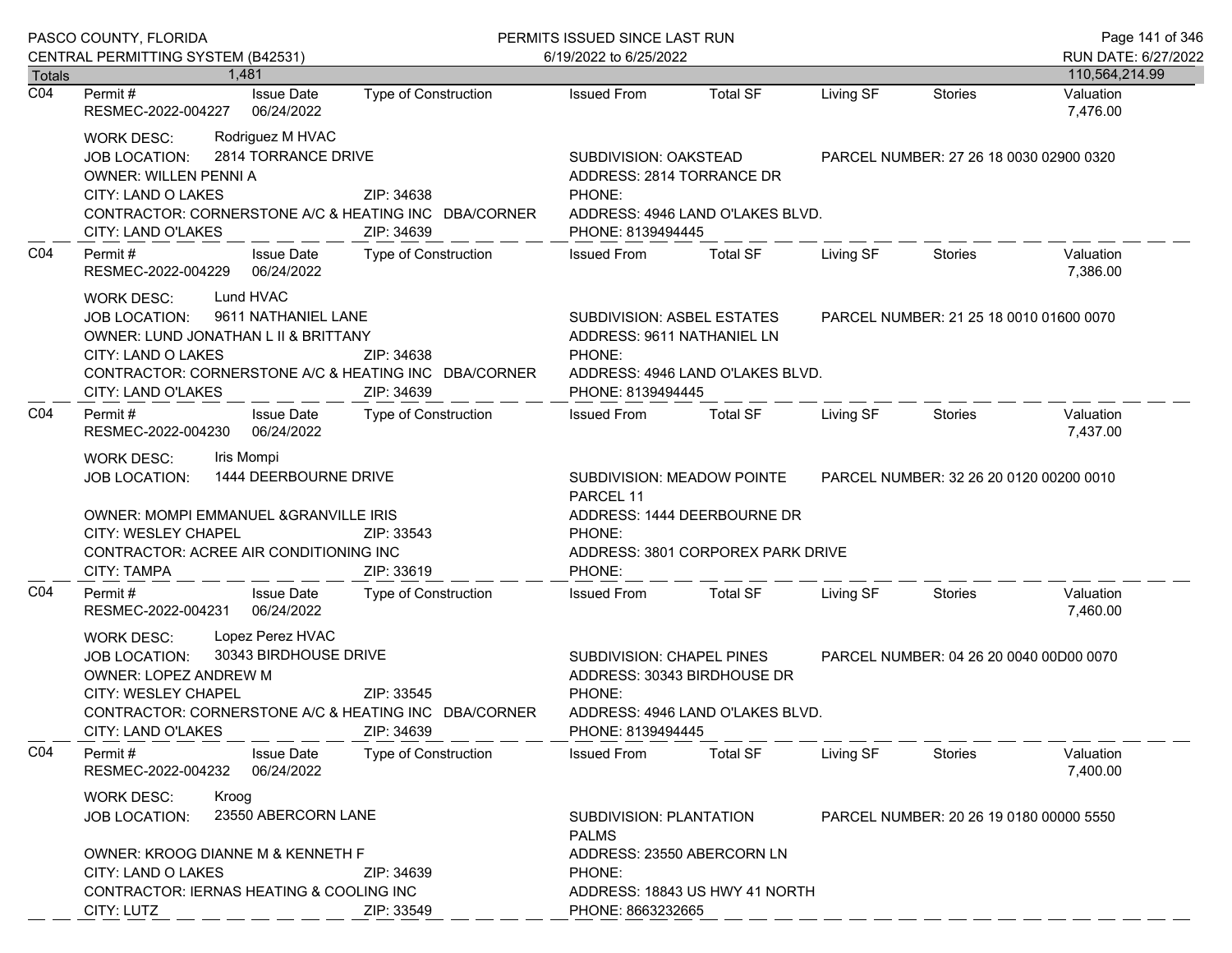|                            | PASCO COUNTY, FLORIDA                                                                                                                                                                                                                                                                                                                                         |                                                   | PERMITS ISSUED SINCE LAST RUN                                                                        |                                                                                                   |                                         |                                         | Page 142 of 346                       |
|----------------------------|---------------------------------------------------------------------------------------------------------------------------------------------------------------------------------------------------------------------------------------------------------------------------------------------------------------------------------------------------------------|---------------------------------------------------|------------------------------------------------------------------------------------------------------|---------------------------------------------------------------------------------------------------|-----------------------------------------|-----------------------------------------|---------------------------------------|
|                            | CENTRAL PERMITTING SYSTEM (B42531)<br>1.481                                                                                                                                                                                                                                                                                                                   |                                                   | 6/19/2022 to 6/25/2022                                                                               |                                                                                                   |                                         |                                         | RUN DATE: 6/27/2022<br>110,564,214.99 |
| Totals<br>$\overline{CO4}$ | <b>Issue Date</b><br>Permit #<br>RESMEC-2022-004233<br>06/24/2022                                                                                                                                                                                                                                                                                             | Type of Construction                              | <b>Issued From</b>                                                                                   | <b>Total SF</b>                                                                                   | Living SF                               | Stories                                 | Valuation<br>9,527.00                 |
|                            | ALEXANDER DAVIS<br>WORK DESC:<br><b>JOB LOCATION:</b><br>OWNER: DAVIS ALEXANDER R & OLIVIA M<br><b>CITY: NEW PORT RICHEY</b><br>CONTRACTOR: RED CAP PLUMBING & AIR INC<br><b>CITY: TAMPA</b>                                                                                                                                                                  | 5244 SALTAMONTE DRIVE<br>ZIP: 34655<br>ZIP: 33604 |                                                                                                      | SUBDIVISION: HUNTER'S RIDGE<br>ADDRESS: 5244 SALTAMONTE DR<br>ADDRESS: 6055 North Nebraska Avenue |                                         | PARCEL NUMBER: 12 26 16 0120 00000 2360 |                                       |
| CO <sub>4</sub>            | Permit#<br><b>Issue Date</b><br>RESMEC-2022-004234 06/24/2022                                                                                                                                                                                                                                                                                                 | <b>Type of Construction</b>                       | <b>Issued From</b>                                                                                   | <b>Total SF</b>                                                                                   | Living SF                               | Stories                                 | Valuation<br>7,402.00                 |
|                            | Nancy Parr<br><b>WORK DESC:</b><br>JOB LOCATION: 11725 NEWELL DRIVE<br>SUBDIVISION: GULF HIGHLANDS<br><b>OWNER: PARR CLIFTON &amp;PARR NANCY</b><br>ADDRESS: 11725 NEWELL DR<br><b>CITY: PORT RICHEY</b><br>ZIP: 34668<br>PHONE:<br>CONTRACTOR: ACREE AIR CONDITIONING INC<br>ADDRESS: 3801 CORPOREX PARK DRIVE<br>PHONE:<br><b>CITY: TAMPA</b><br>ZIP: 33619 |                                                   |                                                                                                      |                                                                                                   |                                         | PARCEL NUMBER: 10 25 16 0570 00000 3090 |                                       |
| CO <sub>4</sub>            | Permit#<br><b>Issue Date</b><br>RESMEC-2022-004235 06/24/2022                                                                                                                                                                                                                                                                                                 | <b>Type of Construction</b>                       | <b>Issued From</b>                                                                                   | Total SF                                                                                          | Living SF                               | Stories                                 | Valuation<br>6,679.16                 |
|                            | Ward<br><b>WORK DESC:</b><br>9512 CONSERVATION DRIVE<br><b>JOB LOCATION:</b><br>OWNER: WARD MARGARET S REVOCABLE TRUSWARD MARGARE<br>CITY: WOLFEBORO<br>CONTRACTOR: MILLIAN AIRE ENTERPRISES CORP<br>CITY: HUDSON                                                                                                                                             | ZIP: 03894<br>ZIP: 34669                          | SUBDIVISION: TIMBER GREENS<br>ADDRESS: 71 SPRUCE RD<br>PHONE:<br>ADDRESS: 9942 STATE RD 52<br>PHONE: |                                                                                                   | PARCEL NUMBER: 12 26 16 0180 00000 7300 |                                         |                                       |
| CO <sub>4</sub>            | <b>Issue Date</b><br>Permit #<br>RESMEC-2022-004237 06/24/2022                                                                                                                                                                                                                                                                                                | Type of Construction                              | <b>Issued From</b>                                                                                   | Total SF                                                                                          | Living SF                               | Stories                                 | Valuation<br>8,078.28                 |
|                            | Smith<br><b>WORK DESC:</b><br>8204 VALLEY STREAM LANE<br><b>JOB LOCATION:</b><br>OWNER: SMITH SHARON ANN LIVING TRUST SMITH SHARON ANN T<br><b>CITY: HUDSON</b><br>ZIP: 34667<br>CONTRACTOR: MILLIAN AIRE ENTERPRISES CORP<br>CITY: HUDSON<br>ZIP: 34669                                                                                                      |                                                   | SUBDIVISION: BEACON WOODS<br>PHONE:<br>ADDRESS: 9942 STATE RD 52<br>PHONE:                           | ADDRESS: 8204 VALLEY STREAM LN                                                                    |                                         | PARCEL NUMBER: 02 25 16 085C 00000 9390 |                                       |
| CO <sub>4</sub>            | Permit#<br><b>Issue Date</b><br>RESMEC-2022-004238<br>06/24/2022                                                                                                                                                                                                                                                                                              | Type of Construction                              | <b>Issued From</b>                                                                                   | <b>Total SF</b>                                                                                   | Living SF                               | Stories                                 | Valuation<br>7,075.00                 |
|                            | 81802936<br><b>WORK DESC:</b><br>9315 CREEKSIDE COURT<br><b>JOB LOCATION:</b><br>OWNER: WILLIAMS CHRISTOPHER DAVID<br>CITY: LAKEWOOD RANCH<br>ZIP: 34202                                                                                                                                                                                                      |                                                   | SUBDIVISION: THE PRESERVE AT<br><b>FAIRWAY OAKS</b><br>ADDRESS: 7103 SANDHILLS PL<br>PHONE:          |                                                                                                   | PARCEL NUMBER: 36 24 16 0150 00000 3980 |                                         |                                       |
|                            | CONTRACTOR: MARIOS AC & HEATING INC<br>CITY: HUDSON                                                                                                                                                                                                                                                                                                           | ZIP: 34667                                        | ADDRESS: 16615 SCHEER BLVD<br>PHONE:                                                                 |                                                                                                   |                                         |                                         |                                       |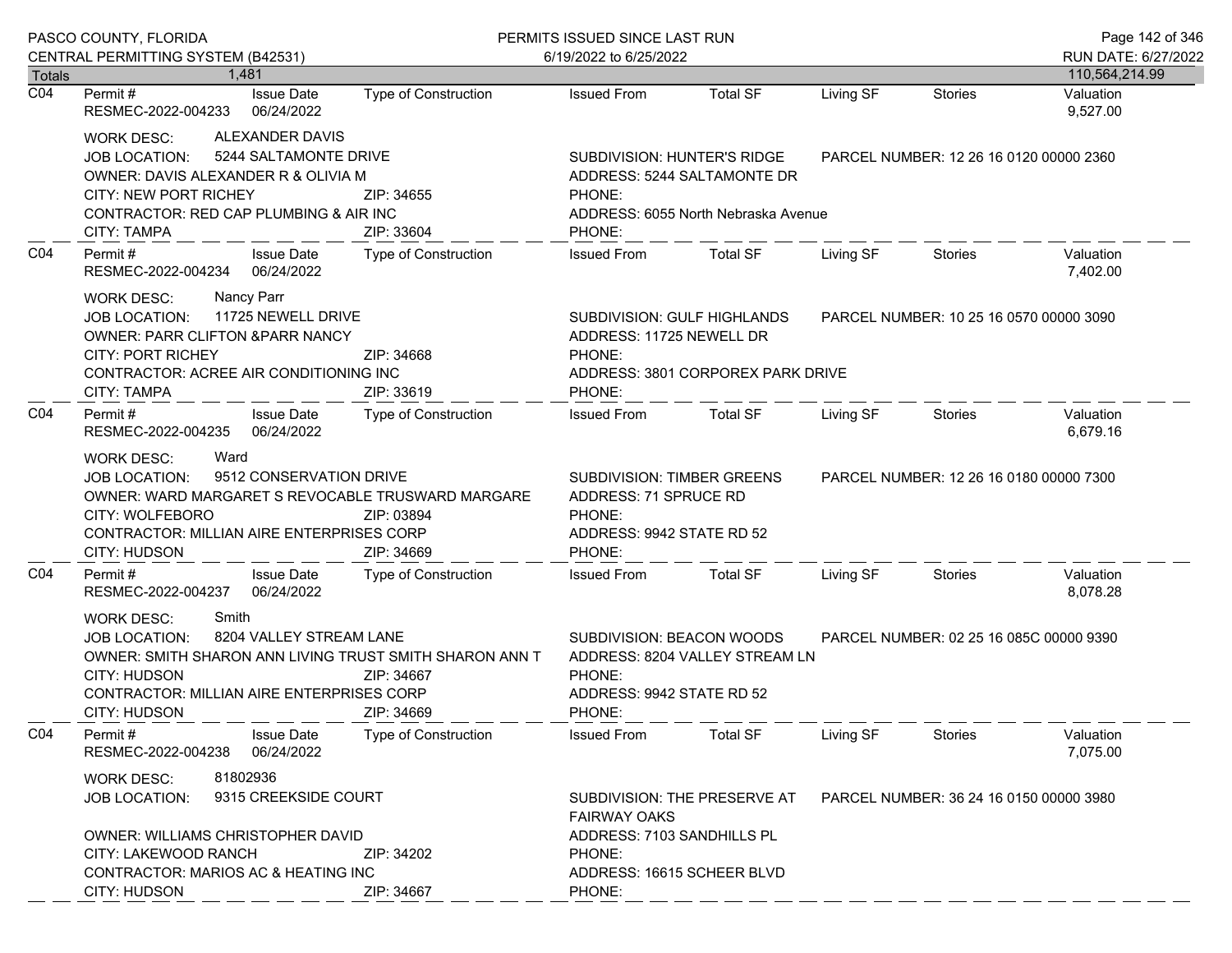|                  | PASCO COUNTY, FLORIDA                                                                                                                                                                                                                                   |                             | PERMITS ISSUED SINCE LAST RUN                                                                                                             | Page 143 of 346                         |           |                                         |                        |  |
|------------------|---------------------------------------------------------------------------------------------------------------------------------------------------------------------------------------------------------------------------------------------------------|-----------------------------|-------------------------------------------------------------------------------------------------------------------------------------------|-----------------------------------------|-----------|-----------------------------------------|------------------------|--|
|                  | CENTRAL PERMITTING SYSTEM (B42531)                                                                                                                                                                                                                      |                             | 6/19/2022 to 6/25/2022                                                                                                                    |                                         |           |                                         | RUN DATE: 6/27/2022    |  |
| <b>Totals</b>    | 1.481                                                                                                                                                                                                                                                   |                             |                                                                                                                                           |                                         |           |                                         | 110,564,214.99         |  |
| $\overline{CO4}$ | <b>Issue Date</b><br>Permit#<br>06/24/2022<br>RESMEC-2022-004240                                                                                                                                                                                        | <b>Type of Construction</b> | <b>Issued From</b>                                                                                                                        | <b>Total SF</b>                         | Living SF | Stories                                 | Valuation<br>7,295.00  |  |
|                  | <b>RES AC CHANGE OUT</b><br>WORK DESC:<br>5222 NEW BRITTANY LANE<br><b>JOB LOCATION:</b><br>OWNER: DONAHUE THOMAS J & JERI J<br>CITY: ZEPHYRHILLS<br>CONTRACTOR: BAHR'S PROPANE GAS & A/C INC<br><b>CITY: DADE CITY</b>                                 | ZIP: 33541<br>ZIP: 33525-0  | SUBDIVISION: ENGLEWOOD<br>ADDRESS: 5222 NEW BRITTANY LN<br>PHONE:<br>ADDRESS: 37545 SKYRIDGE CIRCLE<br>PHONE:                             |                                         |           | PARCEL NUMBER: 08 26 21 0080 00200 0260 |                        |  |
| CO <sub>4</sub>  | Permit#<br><b>Issue Date</b><br>RESMEC-2022-004241 06/25/2022                                                                                                                                                                                           | Type of Construction        | <b>Issued From</b>                                                                                                                        | <b>Total SF</b>                         | Living SF | Stories                                 | Valuation<br>8,000.00  |  |
|                  | Yazdi<br><b>WORK DESC:</b><br>3709 MORLEY DRIVE<br><b>JOB LOCATION:</b><br>OWNER: YAZDI JEFFREY & DAVEDA<br><b>CITY: NEW PORT RICHEY</b><br>CONTRACTOR: MILLIAN AIRE ENTERPRISES CORP<br>CITY: HUDSON                                                   | ZIP: 34652<br>ZIP: 34669    | SUBDIVISION: COLONIAL HILLS<br>ADDRESS: 3709 MORLEY DR<br>PHONE:<br>ADDRESS: 9942 STATE RD 52<br>PHONE:                                   |                                         |           | PARCEL NUMBER: 20 26 16 0590 00000 4450 |                        |  |
| CO <sub>4</sub>  | Permit#<br><b>Issue Date</b><br>06/25/2022<br>RESMEC-2022-004244                                                                                                                                                                                        | Type of Construction        | <b>Issued From</b>                                                                                                                        | Total SF                                | Living SF | Stories                                 | Valuation<br>6,825.00  |  |
|                  | <b>RES AC CHANGE OUT</b><br>WORK DESC:<br>13147 CURLEY ROAD<br><b>JOB LOCATION:</b><br>OWNER: COTTER THOMAS M & JOANN K<br>CITY: DADE CITY<br>CONTRACTOR: BAHR'S PROPANE GAS & A/C INC<br>CITY: DADE CITY                                               | ZIP: 33525<br>ZIP: 33525-0  | SUBDIVISION:<br>ADDRESS: 13147 CURLEY RD<br>PHONE:<br>PHONE:                                                                              | ADDRESS: 37545 SKYRIDGE CIRCLE          |           | PARCEL NUMBER: 35 24 20 0000 04000 0010 |                        |  |
| CO <sub>4</sub>  | <b>Issue Date</b><br>Permit#<br>RESMEC-2022-004245<br>06/25/2022                                                                                                                                                                                        | Type of Construction        | <b>Issued From</b>                                                                                                                        | <b>Total SF</b>                         | Living SF | Stories                                 | Valuation<br>5,045.00  |  |
|                  | <b>RES AC CHANGE OUT</b><br><b>WORK DESC:</b><br>4732 STUEY DRIVE<br><b>JOB LOCATION:</b><br><b>OWNER: WELCH THOMAS E &amp; PEGGY</b><br>CITY: ZEPHYRHILLS<br>ZIP: 33541<br>CONTRACTOR: BAHR'S PROPANE GAS & A/C INC<br>CITY: DADE CITY<br>ZIP: 33525-0 |                             | SUBDIVISION: AMERICAN<br>CONDOMINIUM<br>PARKS-ZEPHYRHILLS<br>ADDRESS: 4732 STUEY DR<br>PHONE:<br>ADDRESS: 37545 SKYRIDGE CIRCLE<br>PHONE: | PARCEL NUMBER: 17 26 21 0070 00000 3070 |           |                                         |                        |  |
| CO <sub>4</sub>  | Permit#<br><b>Issue Date</b><br>RESRRF-2021-000505<br>06/24/2022                                                                                                                                                                                        | <b>Type of Construction</b> | <b>Issued From</b>                                                                                                                        | <b>Total SF</b>                         | Living SF | Stories                                 | Valuation<br>20,137.75 |  |
|                  | ESPINOZA 50950<br><b>WORK DESC:</b><br>10905 MAY APPLE COURT<br><b>JOB LOCATION:</b><br>OWNER: ESPINOSA LOUIS A & LUZ N<br>CITY: LAND O LAKES<br>CONTRACTOR: APEX ROOFING AND RESTORATION LLC<br>CITY: LONGWOOD                                         | ZIP: 34638<br>ZIP: 32750    | ADDRESS: 10905 MAY APPLE CT<br>PHONE:<br>ADDRESS: 745 W SR 434 STE E<br>PHONE:                                                            | SUBDIVISION: SUNCOAST LAKES             |           | PARCEL NUMBER: 13 25 17 0010 00700 0160 |                        |  |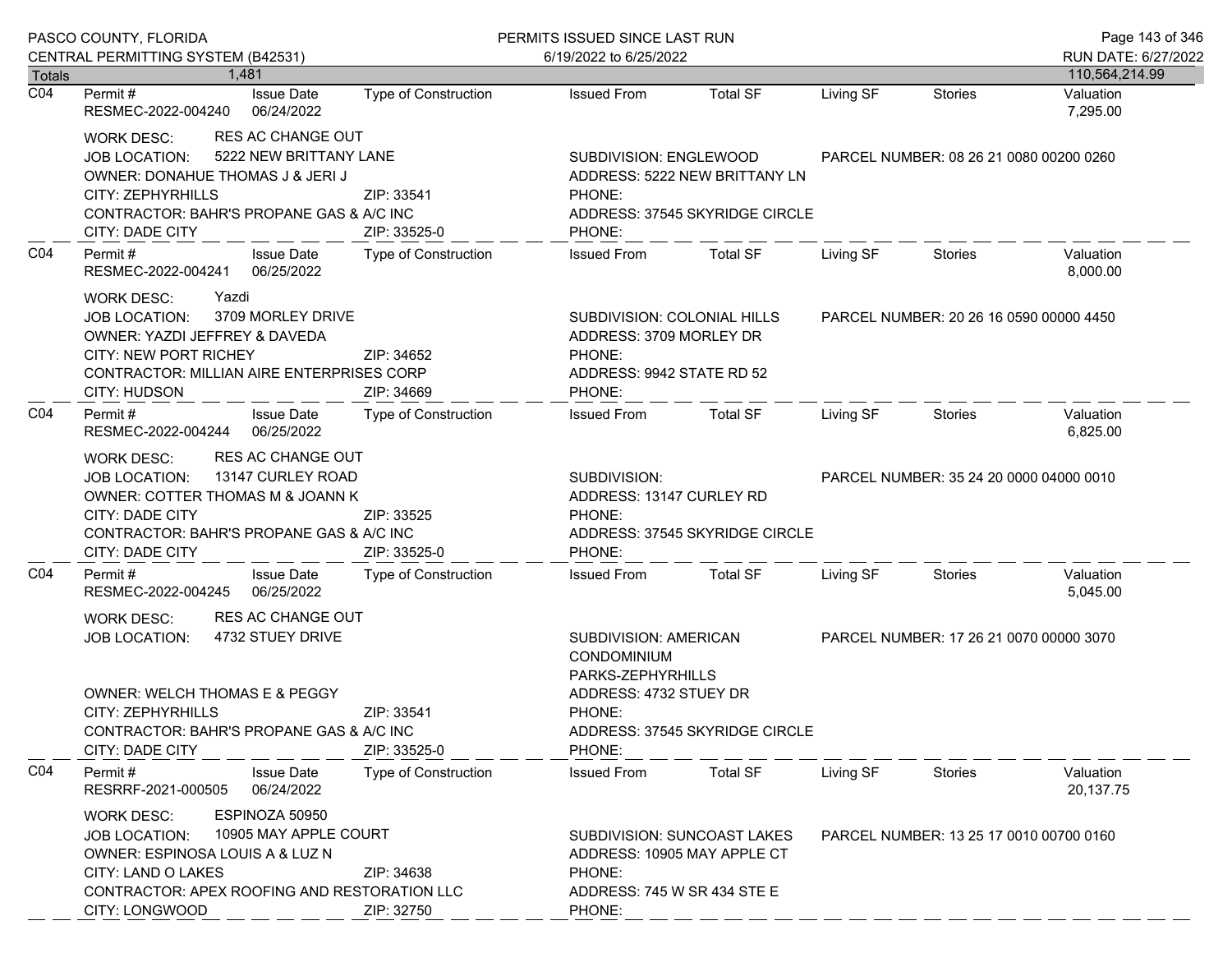|                  | PASCO COUNTY, FLORIDA<br>CENTRAL PERMITTING SYSTEM (B42531)                                                                                                                                                                                                                                                                                                                        |                                 |                                                                                                                                                         | PERMITS ISSUED SINCE LAST RUN<br>6/19/2022 to 6/25/2022                                                        |                                         |           |                                         | Page 144 of 346<br>RUN DATE: 6/27/2022 |
|------------------|------------------------------------------------------------------------------------------------------------------------------------------------------------------------------------------------------------------------------------------------------------------------------------------------------------------------------------------------------------------------------------|---------------------------------|---------------------------------------------------------------------------------------------------------------------------------------------------------|----------------------------------------------------------------------------------------------------------------|-----------------------------------------|-----------|-----------------------------------------|----------------------------------------|
| <b>Totals</b>    |                                                                                                                                                                                                                                                                                                                                                                                    | 1,481                           |                                                                                                                                                         |                                                                                                                |                                         |           |                                         | 110,564,214.99                         |
| $\overline{CO4}$ | Permit#<br>RESRRF-2021-000523                                                                                                                                                                                                                                                                                                                                                      | <b>Issue Date</b><br>06/23/2022 | Type of Construction                                                                                                                                    | <b>Issued From</b>                                                                                             | <b>Total SF</b>                         | Living SF | Stories                                 | Valuation<br>21,003.93                 |
|                  | RICHARD NATIVIDAD<br><b>WORK DESC:</b><br>26817 SHOREGRASS DRIVE<br><b>JOB LOCATION:</b><br>OWNER: NATIVIDAD RICHARD & NATIVIDAD KARIAN C<br><b>CITY: WESLEY CHAPEL</b><br>ZIP: 33544<br>CONTRACTOR: JOHN MCCARY GENERAL CONTRACTOR INC DBA/F<br>ZIP: 33618<br>CITY: Tampa                                                                                                         |                                 | <b>SUBDIVISION: SEVEN OAKS</b><br>ADDRESS: 26817 SHOREGRASS DR<br>PHONE:<br>ADDRESS: 4119 Gunn Hwy.<br>PHONE:                                           |                                                                                                                | PARCEL NUMBER: 23 26 19 0030 03900 0230 |           |                                         |                                        |
| CO <sub>4</sub>  | Type of Construction<br>Permit#<br><b>Issue Date</b><br>06/21/2022<br>RESRRF-2022-002959                                                                                                                                                                                                                                                                                           |                                 |                                                                                                                                                         | <b>Issued From</b>                                                                                             | <b>Total SF</b>                         | Living SF | <b>Stories</b>                          | Valuation<br>4,100.00                  |
|                  | <b>WORK DESC:</b><br>Reroof 4943 BLUE HERON DRIVE, NEW PORT<br><b>RICHEY, FL 34652</b><br>4943 BLUE HERON DRIVE<br><b>JOB LOCATION:</b><br><b>OWNER: TRAFICANTE MARIO &amp; FATIMATRUST</b><br><b>CITY: NEW PORT RICHEY</b><br>CONTRACTOR: FARRELL ROOFING INC<br><b>CITY: PORT RICHEY</b>                                                                                         |                                 | ZIP: 34652<br>ZIP: 34668                                                                                                                                | SUBDIVISION: FLOR-A-MAR<br>ADDRESS: 4943 BLUE HERON DR<br>PHONE:<br>ADDRESS: 6835 COMMERCE AVENUE<br>PHONE:    |                                         |           | PARCEL NUMBER: 18 26 16 0260 02300 0420 |                                        |
| C04              | Permit#<br>RESRRF-2022-004659                                                                                                                                                                                                                                                                                                                                                      | <b>Issue Date</b><br>06/20/2022 | <b>Type of Construction</b>                                                                                                                             | <b>Issued From</b>                                                                                             | <b>Total SF</b>                         | Living SF | <b>Stories</b>                          | Valuation<br>14,577.00                 |
|                  | <b>WORK DESC:</b><br>Residential Re Roof, 22 Squares Shingles, Peel and<br>Stick Underlayment, 6/12 Pitch, replace off ridge<br>vent(s) (house permit 572528 (solar permit<br>RESENERGY-2022-000991<br>3332 HOYLAKE COURT<br><b>JOB LOCATION:</b><br>OWNER: NG HON CHUEN & MELINDA<br>CITY: LAND O LAKES<br>ZIP: 34638<br>CONTRACTOR: TOTAL HOME ROOFING<br><b>CITY: ROCKLEDGE</b> |                                 | ZIP: 32955                                                                                                                                              | SUBDIVISION: CONCORD STATION<br>ADDRESS: 3332 HOYLAKE CT<br>PHONE:<br>ADDRESS: 597 HAVERTY CT STE 40<br>PHONE: |                                         |           | PARCEL NUMBER: 21 26 18 0010 00H00 0290 |                                        |
| C04              | Permit#<br>RESRRF-2022-006164                                                                                                                                                                                                                                                                                                                                                      | <b>Issue Date</b><br>06/20/2022 | Type of Construction                                                                                                                                    | <b>Issued From</b>                                                                                             | <b>Total SF</b>                         | Living SF | <b>Stories</b>                          | Valuation<br>22,750.00                 |
|                  | Mark Allen Ray<br><b>WORK DESC:</b><br>3716 MUNNINGS KNOLL<br><b>JOB LOCATION:</b><br>OWNER: RAY MARK A & LEAH B<br>ZIP: 34639<br>CITY: LAND O' LAKES<br>CONTRACTOR: ARAC ROOF IT FORWARD LLC                                                                                                                                                                                      |                                 | SUBDIVISION: PLANTATION<br>PARCEL NUMBER: 20 26 19 0200 00000 6110<br><b>PALMS</b><br>ADDRESS: 3716 MUNNINGS KNL<br>PHONE:<br>ADDRESS: 296 BELL PARK DR |                                                                                                                |                                         |           |                                         |                                        |
|                  | CITY: WOODSTOCK                                                                                                                                                                                                                                                                                                                                                                    |                                 | ZIP: 30188                                                                                                                                              | PHONE:                                                                                                         |                                         |           |                                         |                                        |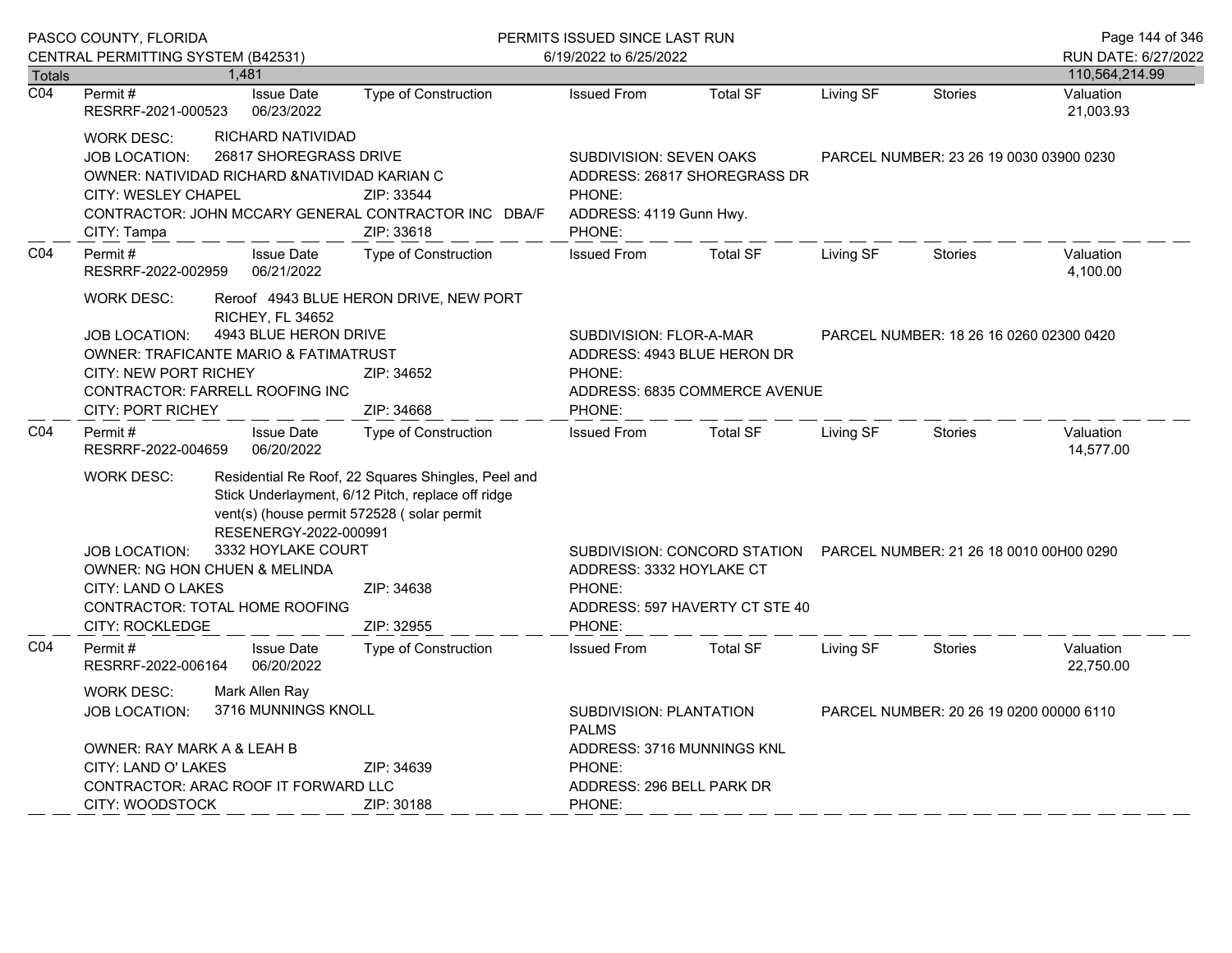|                 | PASCO COUNTY, FLORIDA<br>CENTRAL PERMITTING SYSTEM (B42531)                                                                                                                                                                                                               |                                               |                                                                                                                           | PERMITS ISSUED SINCE LAST RUN<br>6/19/2022 to 6/25/2022                                                                                            |                                                                              |                                         |                                         | Page 145 of 346<br>RUN DATE: 6/27/2022 |
|-----------------|---------------------------------------------------------------------------------------------------------------------------------------------------------------------------------------------------------------------------------------------------------------------------|-----------------------------------------------|---------------------------------------------------------------------------------------------------------------------------|----------------------------------------------------------------------------------------------------------------------------------------------------|------------------------------------------------------------------------------|-----------------------------------------|-----------------------------------------|----------------------------------------|
| <b>Totals</b>   |                                                                                                                                                                                                                                                                           | 1.481                                         |                                                                                                                           |                                                                                                                                                    |                                                                              |                                         |                                         | 110,564,214.99                         |
| CO <sub>4</sub> | Permit #<br>RESRRF-2022-006165                                                                                                                                                                                                                                            | <b>Issue Date</b><br>06/20/2022               | <b>Type of Construction</b>                                                                                               | <b>Issued From</b>                                                                                                                                 | <b>Total SF</b>                                                              | Living SF                               | <b>Stories</b>                          | Valuation<br>23,500.00                 |
|                 | WORK DESC:<br><b>JOB LOCATION:</b>                                                                                                                                                                                                                                        | Michael Barnett<br>22730 KILLINGTON BOULEVARD |                                                                                                                           | SUBDIVISION: VALENCIA<br><b>GARDENS</b>                                                                                                            |                                                                              |                                         | PARCEL NUMBER: 19 26 19 0040 00000 3060 |                                        |
|                 | OWNER: BARNETT MICHAEL M & LOLITA<br>CITY: LAND O LAKES<br>CONTRACTOR: ARAC ROOF IT FORWARD LLC<br>CITY: WOODSTOCK                                                                                                                                                        |                                               | ZIP: 34639<br>ZIP: 30188                                                                                                  | PHONE:<br>ADDRESS: 296 BELL PARK DR<br>PHONE:                                                                                                      | ADDRESS: 22730 KILLINGTON BLVD                                               |                                         |                                         |                                        |
| CO <sub>4</sub> | Permit #<br>RESRRF-2022-006277 06/20/2022                                                                                                                                                                                                                                 | Issue Date                                    | Type of Construction                                                                                                      | Issued From                                                                                                                                        | Total SF                                                                     | Living SF                               | Stories                                 | Valuation<br>9,750.00                  |
|                 | <b>KNOLES</b><br>WORK DESC:<br>3946 RANGER PARKWAY<br><b>JOB LOCATION:</b><br>OWNER: SOUTHPORT ASSOC I LLLP ATTN: TAX DEPARTMENT<br><b>CITY: SOUTHFIELD</b><br>ZIP: 48034<br>CONTRACTOR: ALL WEATHER ENTERPRISE INC DBA/ALLWEATHE<br>ZIP: 34211<br><b>CITY: BRADENTON</b> |                                               |                                                                                                                           | SUBDIVISION:<br>PHONE:<br>PHONE:                                                                                                                   | ADDRESS: 27777 FRANKLIN RD STE 200<br>ADDRESS: 3115 81ST ST. COURT EAST #202 | PARCEL NUMBER: 20 26 21 0000 00700 0150 |                                         |                                        |
| CO <sub>4</sub> | Permit#<br>RESRRF-2022-006278 06/20/2022                                                                                                                                                                                                                                  | <b>Issue Date</b>                             | Type of Construction                                                                                                      | <b>Issued From</b>                                                                                                                                 | Total SF                                                                     | Living SF                               | Stories                                 | Valuation<br>6,030.00                  |
|                 | HAL- Colony Cove NPR<br><b>WORK DESC:</b><br>5230 WISTERIA CIRCLE<br><b>JOB LOCATION:</b><br>OWNER: COLONY COVE CO-OP INC<br><b>CITY: NEW PORT RICHEY</b><br>ZIP: 34653<br>CONTRACTOR: ALL WEATHER ENTERPRISE INC DBA/ALLWEATHE<br>CITY: BRADENTON<br>ZIP: 34211          |                                               | SUBDIVISION: COLONY COVE<br>ADDRESS: 5112 TRAVELERS TREE DR<br>PHONE:<br>ADDRESS: 3115 81ST ST. COURT EAST #202<br>PHONE: |                                                                                                                                                    | PARCEL NUMBER: 09 26 16 0210 00000 1650                                      |                                         |                                         |                                        |
| CO <sub>4</sub> | Permit#<br>RESRRF-2022-006308                                                                                                                                                                                                                                             | <b>Issue Date</b><br>06/20/2022               | Type of Construction                                                                                                      | <b>Issued From</b>                                                                                                                                 | <b>Total SF</b>                                                              | Living SF                               | Stories                                 | Valuation<br>7,000.00                  |
|                 | WORK DESC:<br>marina<br>4203 WOODSVILLE DRIVE<br><b>JOB LOCATION:</b><br>OWNER: SIERRA JOHNNY & VALDES YADENYS<br><b>CITY: TAMPA</b><br>ZIP: 33618<br>CONTRACTOR: EJ CONS & ROOFING LLC<br><b>CITY: TARPON SPRINGS</b>                                                    |                                               | ZIP: 34688                                                                                                                | SUBDIVISION: BEACON SQUARE<br>PARCEL NUMBER: 18 26 16 0530 00001 9490<br>ADDRESS: 16123 INDIAN MOUND RD<br>PHONE:<br>ADDRESS: PO BOX 803<br>PHONE: |                                                                              |                                         |                                         |                                        |
| CO <sub>4</sub> | Permit#<br>RESRRF-2022-006404                                                                                                                                                                                                                                             | <b>Issue Date</b><br>06/20/2022               | Type of Construction                                                                                                      | <b>Issued From</b>                                                                                                                                 | <b>Total SF</b>                                                              | Living SF                               | Stories                                 | Valuation<br>5,000.00                  |
|                 | reroof<br><b>WORK DESC:</b><br>7537 MAKO DRIVE<br><b>JOB LOCATION:</b>                                                                                                                                                                                                    |                                               | <b>SUBDIVISION: SEA PINES</b><br><b>SUBDIVISION</b>                                                                       |                                                                                                                                                    |                                                                              | PARCEL NUMBER: 22 24 16 0040 00000 0840 |                                         |                                        |
|                 | OWNER: HEARTLAND HOLDINGS B LLC<br>CITY: COUNCIL BLUFFS<br>CONTRACTOR: PROROOFER INC<br>CITY: TAMPA                                                                                                                                                                       |                                               | ZIP: 51503<br>ZIP: 33634                                                                                                  | PHONE:<br>PHONE: 8139240226                                                                                                                        | ADDRESS: 1851 MADISON AVE 300<br>ADDRESS: 6922 SILVER SAGE CIR               |                                         |                                         |                                        |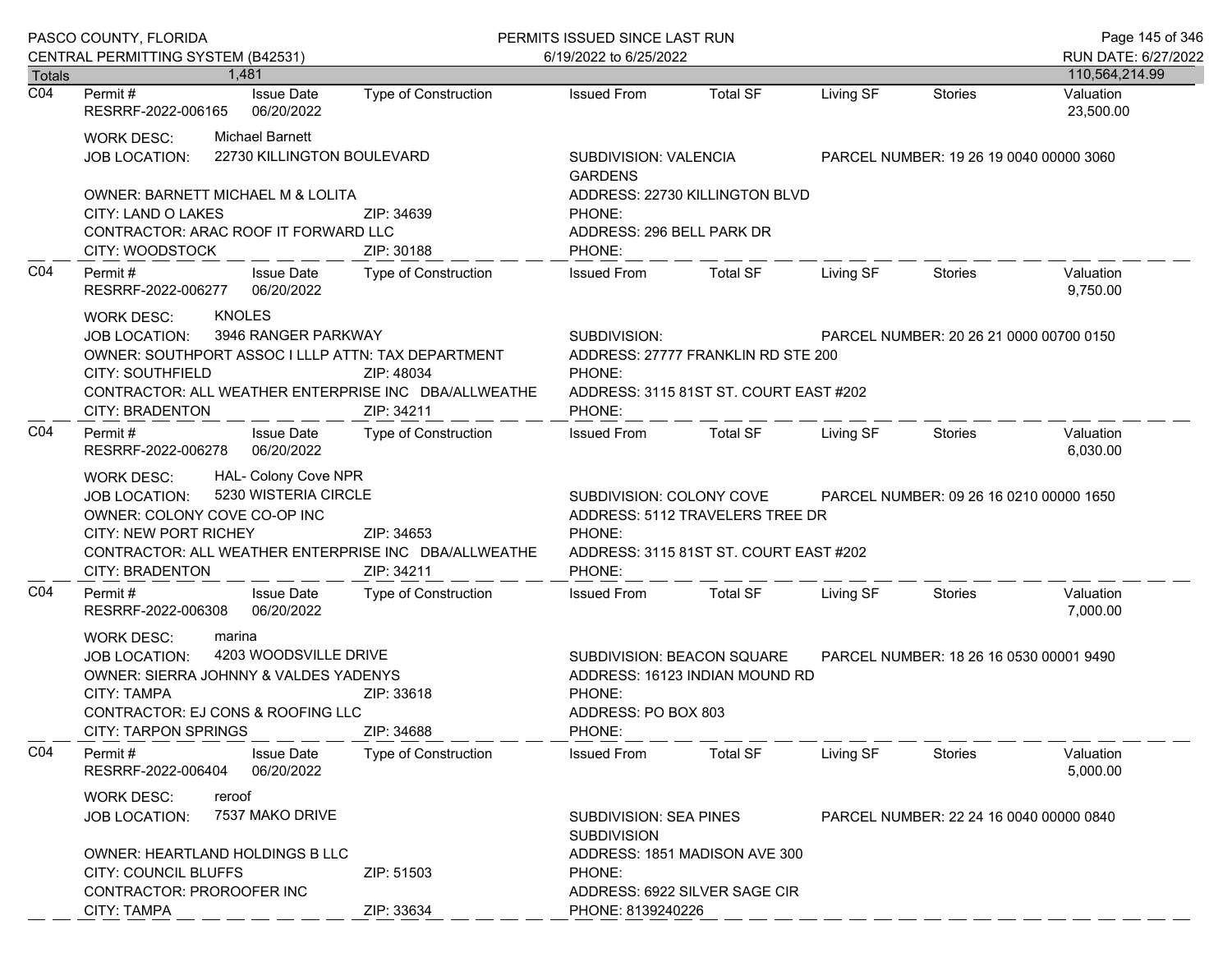|                                   | PASCO COUNTY, FLORIDA                                                                                                                                                                           |                                 | PERMITS ISSUED SINCE LAST RUN |                                                                                                         |                                         |                                         |                                         | Page 146 of 346        |
|-----------------------------------|-------------------------------------------------------------------------------------------------------------------------------------------------------------------------------------------------|---------------------------------|-------------------------------|---------------------------------------------------------------------------------------------------------|-----------------------------------------|-----------------------------------------|-----------------------------------------|------------------------|
|                                   | CENTRAL PERMITTING SYSTEM (B42531)                                                                                                                                                              |                                 |                               | 6/19/2022 to 6/25/2022                                                                                  |                                         |                                         |                                         | RUN DATE: 6/27/2022    |
| <b>Totals</b><br>$\overline{CO4}$ | 1,481                                                                                                                                                                                           |                                 |                               |                                                                                                         |                                         |                                         |                                         | 110,564,214.99         |
|                                   | Permit#<br>RESRRF-2022-006406                                                                                                                                                                   | <b>Issue Date</b><br>06/20/2022 | <b>Type of Construction</b>   | <b>Issued From</b>                                                                                      | <b>Total SF</b>                         | Living SF                               | <b>Stories</b>                          | Valuation<br>8,940.00  |
|                                   | Villa<br><b>WORK DESC:</b><br>16115 VILLA DRIVE<br><b>JOB LOCATION:</b>                                                                                                                         |                                 |                               | SUBDIVISION: VIVA VILLAS FIRST<br><b>ADDITION</b>                                                       | PARCEL NUMBER: 14 24 16 0300 00000 1370 |                                         |                                         |                        |
|                                   | OWNER: JOINER AMANDA L<br><b>CITY: NEW PORT RICHEY</b><br>CONTRACTOR: BRAD MCDONALD RFG & CNSTRCTN I<br>CITY: NEW PORT RICHEY                                                                   | ZIP: 34652<br>ZIP: 34653        |                               | ADDRESS: 5525 EXECUTIVE DR<br>PHONE:<br>ADDRESS: 7143 SR54<br>PHONE: 7278468004                         |                                         |                                         |                                         |                        |
| CO <sub>4</sub>                   | Permit#<br>RESRRF-2022-006436                                                                                                                                                                   | <b>Issue Date</b><br>06/20/2022 | Type of Construction          | <b>Issued From</b>                                                                                      | <b>Total SF</b>                         | Living SF                               | <b>Stories</b>                          | Valuation<br>4,500.00  |
|                                   | 13131 Coxswain<br><b>WORK DESC:</b><br>13131 COXSWAIN COURT<br><b>JOB LOCATION:</b><br>OWNER: O U R PROPERTIES LLC<br>CITY: HUDSON<br>CONTRACTOR: BAY TO BAY ROOFING INC<br><b>CITY: HUDSON</b> |                                 | ZIP: 34667<br>ZIP: 34669      | SUBDIVISION: SIGNAL COVE<br>ADDRESS: 14825 OLD DIXIE HWY<br>PHONE:<br>ADDRESS: 12016 SOUTH RD<br>PHONE: |                                         | PARCEL NUMBER: 33 24 16 0510 00000 0250 |                                         |                        |
| CO <sub>4</sub>                   | Permit#<br>RESRRF-2022-006489                                                                                                                                                                   | <b>Issue Date</b><br>06/20/2022 | Type of Construction          | <b>Issued From</b>                                                                                      | <b>Total SF</b>                         | Living SF                               | <b>Stories</b>                          | Valuation<br>9,960.00  |
|                                   | clear oak<br>WORK DESC:<br>11407 CLEAR OAK CIRCLE<br><b>JOB LOCATION:</b><br>OWNER: MONTGOMERY GARY L & ROSEMARY E<br>CITY: NEW PORT RICHEY                                                     |                                 | ZIP: 34654                    | SUBDIVISION: SUMMERTREE<br>PARCEL 3A<br>ADDRESS: 11407 CLEAR OAK CIR<br>PHONE:                          |                                         | PARCEL NUMBER: 08 25 17 0060 00000 0030 |                                         |                        |
|                                   | CONTRACTOR: BRAD MCDONALD RFG & CNSTRCTN I<br><b>CITY: NEW PORT RICHEY</b>                                                                                                                      | ZIP: 34653                      |                               | ADDRESS: 7143 SR54<br>PHONE: 7278468004                                                                 |                                         |                                         |                                         |                        |
| CO <sub>4</sub>                   | Permit#<br>RESRRF-2022-006521                                                                                                                                                                   | <b>Issue Date</b><br>06/21/2022 | <b>Type of Construction</b>   | <b>Issued From</b>                                                                                      | <b>Total SF</b>                         | Living SF                               | Stories                                 | Valuation<br>19,094.94 |
|                                   | Bloomfield 51454<br><b>WORK DESC:</b><br>3332 RANKIN DRIVE<br><b>JOB LOCATION:</b>                                                                                                              |                                 |                               | SUBDIVISION: A REPLAT OF<br><b>FAIRWAY SPRINGS</b><br>ADDRESS: 3332 RANKIN DR                           |                                         |                                         | PARCEL NUMBER: 24 26 16 041A 00000 2310 |                        |
|                                   | OWNER: BLOOMFIELD TYLER<br><b>CITY: NEW PORT RICHEY</b><br>ZIP: 34655<br>CONTRACTOR: APEX ROOFING AND RESTORATION LLC                                                                           |                                 |                               | PHONE:<br>ADDRESS: 745 W SR 434 STE E                                                                   |                                         |                                         |                                         |                        |
|                                   | CITY: LONGWOOD<br>ZIP: 32750                                                                                                                                                                    |                                 |                               | PHONE:                                                                                                  |                                         |                                         |                                         |                        |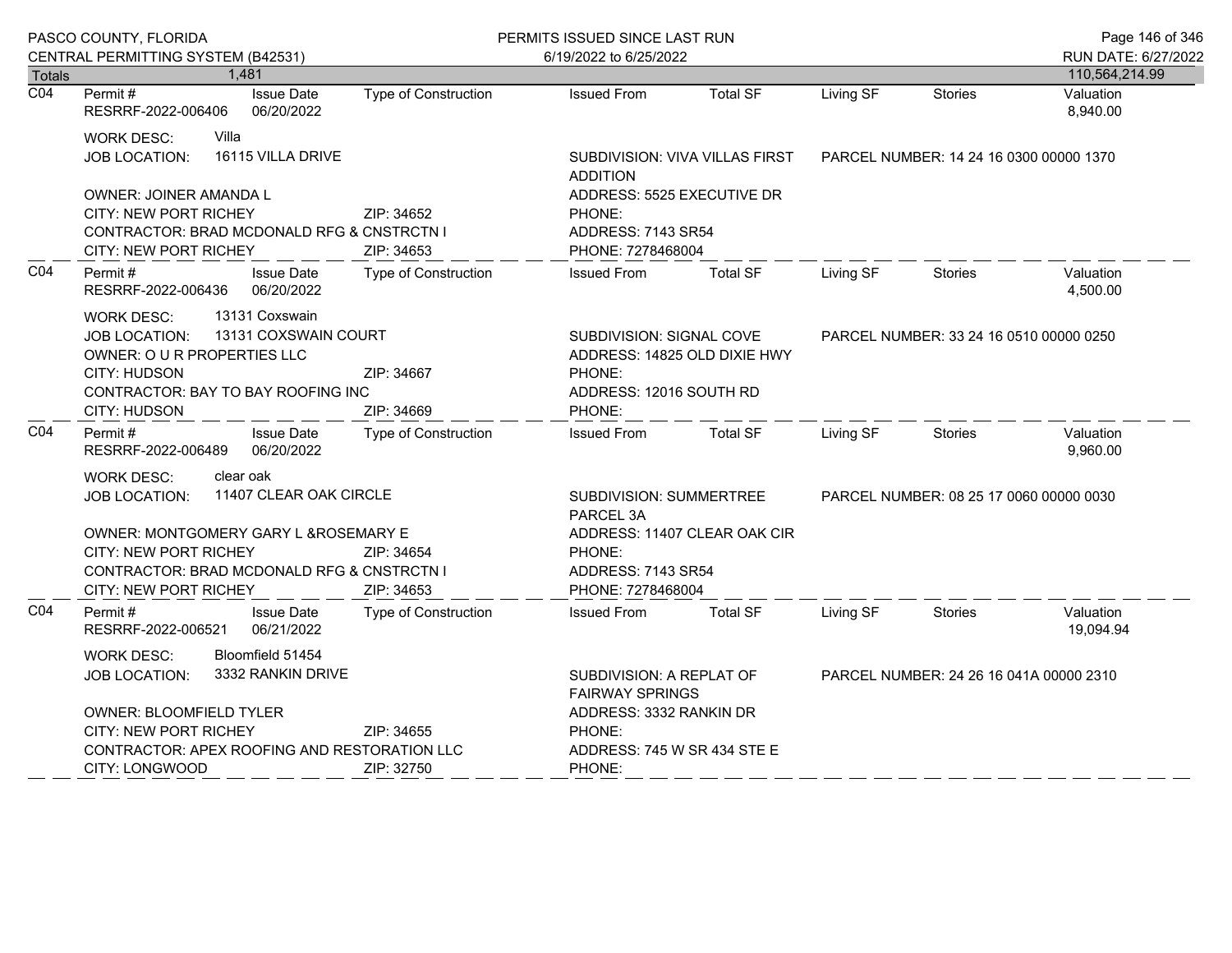|                  | PASCO COUNTY, FLORIDA                                                                                                                                                                              |                                 | PERMITS ISSUED SINCE LAST RUN<br>6/19/2022 to 6/25/2022                          |                                                                                                  |                                         |                                         |                                         | Page 147 of 346                       |
|------------------|----------------------------------------------------------------------------------------------------------------------------------------------------------------------------------------------------|---------------------------------|----------------------------------------------------------------------------------|--------------------------------------------------------------------------------------------------|-----------------------------------------|-----------------------------------------|-----------------------------------------|---------------------------------------|
| <b>Totals</b>    | CENTRAL PERMITTING SYSTEM (B42531)                                                                                                                                                                 | 1,481                           |                                                                                  |                                                                                                  |                                         |                                         |                                         | RUN DATE: 6/27/2022<br>110,564,214.99 |
| $\overline{CO4}$ | Permit#<br>RESRRF-2022-006526                                                                                                                                                                      | <b>Issue Date</b><br>06/20/2022 | Type of Construction                                                             | <b>Issued From</b>                                                                               | <b>Total SF</b>                         | Living SF                               | Stories                                 | Valuation<br>12,891.00                |
|                  | <b>WORK DESC:</b><br>Wynn<br><b>JOB LOCATION:</b><br>CITY: HUDSON<br>CONTRACTOR: ROOFING PROS USA LLC<br><b>CITY: CASSELBERRY</b>                                                                  | 12842 HUDSON AVENUE             | OWNER: WYNN FAY NANNETTE TRUSTWYNN FAY NANNETTE TRUS<br>ZIP: 34669<br>ZIP: 32730 | SUBDIVISION:<br>ADDRESS: 12842 HUDSON AVE<br>PHONE:<br>ADDRESS: 7100 S US HWY 17/92<br>PHONE:    |                                         | PARCEL NUMBER: 33 24 17 0000 00700 0000 |                                         |                                       |
| CO <sub>4</sub>  | Permit#<br>RESRRF-2022-006560                                                                                                                                                                      | <b>Issue Date</b><br>06/22/2022 | <b>Type of Construction</b>                                                      | <b>Issued From</b>                                                                               | <b>Total SF</b>                         | Living SF                               | <b>Stories</b>                          | Valuation<br>17,500.00                |
|                  | Rios<br><b>WORK DESC:</b><br>28328 INTERNATIONAL COURT<br><b>JOB LOCATION:</b>                                                                                                                     |                                 |                                                                                  | SUBDIVISION: TANGLEWOOD<br><b>VILLAGE PHASE 1 AT</b><br><b>WILLIAMSBURG WEST</b>                 | PARCEL NUMBER: 31 26 20 0010 00000 2270 |                                         |                                         |                                       |
|                  | OWNER: RIOS ELVIN VILLAFANE & ALVARAD<br>CITY: WESLEY CHAPEL<br>ZIP: 33543<br>CONTRACTOR: NATIONWIDE EXTERIORS<br>CITY: ORLANDO<br>ZIP: 32809                                                      |                                 |                                                                                  | ADDRESS: 28328 INTERNATIONAL CT<br>PHONE:<br>ADDRESS: 608 HOFFNER AVE<br>PHONE:                  |                                         |                                         |                                         |                                       |
| CO <sub>4</sub>  | Permit#<br>RESRRF-2022-006575                                                                                                                                                                      | <b>Issue Date</b><br>06/20/2022 | Type of Construction                                                             | <b>Issued From</b>                                                                               | <b>Total SF</b>                         | Living SF                               | <b>Stories</b>                          | Valuation<br>9,960.00                 |
|                  | Sr1555<br><b>WORK DESC:</b><br>3321 PINEVIEW DRIVE<br>JOB LOCATION:<br>OWNER: SCOTT GERALD D SR & BETTY JREVOCABLE LIVING TRUS<br>CITY: HOLIDAY<br>ZIP: 34691<br><b>CONTRACTOR: SHARPE ROOFING</b> |                                 |                                                                                  | SUBDIVISION: BAILEY'S BLUFF<br><b>ESTATES</b><br>ADDRESS: 3321 PINEVIEW DR<br>PHONE:             | ADDRESS: 11206 CHALLENGER AVE           | PARCEL NUMBER: 23 26 15 0010 00000 0180 |                                         |                                       |
| CO <sub>4</sub>  | CITY: ODESSA<br>Permit#<br>RESRRF-2022-006576                                                                                                                                                      | <b>Issue Date</b><br>06/20/2022 | ZIP: 33556<br>Type of Construction                                               | PHONE:<br><b>Issued From</b>                                                                     | <b>Total SF</b>                         | Living SF                               | <b>Stories</b>                          | Valuation<br>13,400.00                |
|                  | <b>WORK DESC:</b><br>22517_OP<br>9903 WEISKOPF DRIVE<br><b>JOB LOCATION:</b><br>OWNER: OP GOLD LLC<br><b>CITY: CHANDLER</b>                                                                        |                                 | ZIP: 85286                                                                       | SUBDIVISION: A REPLAT OF<br><b>FAIRWAY SPRINGS</b><br>ADDRESS: 2150 E GERMANN RD STE 1<br>PHONE: |                                         |                                         | PARCEL NUMBER: 24 26 16 041A 00000 1290 |                                       |
|                  | CONTRACTOR: SOUTHERN PRO RESTORATION LLC<br>CITY: Tampa                                                                                                                                            |                                 | ZIP: 33619                                                                       | ADDRESS: 9260 Bay Plaza Blvd.<br>PHONE:                                                          |                                         |                                         |                                         |                                       |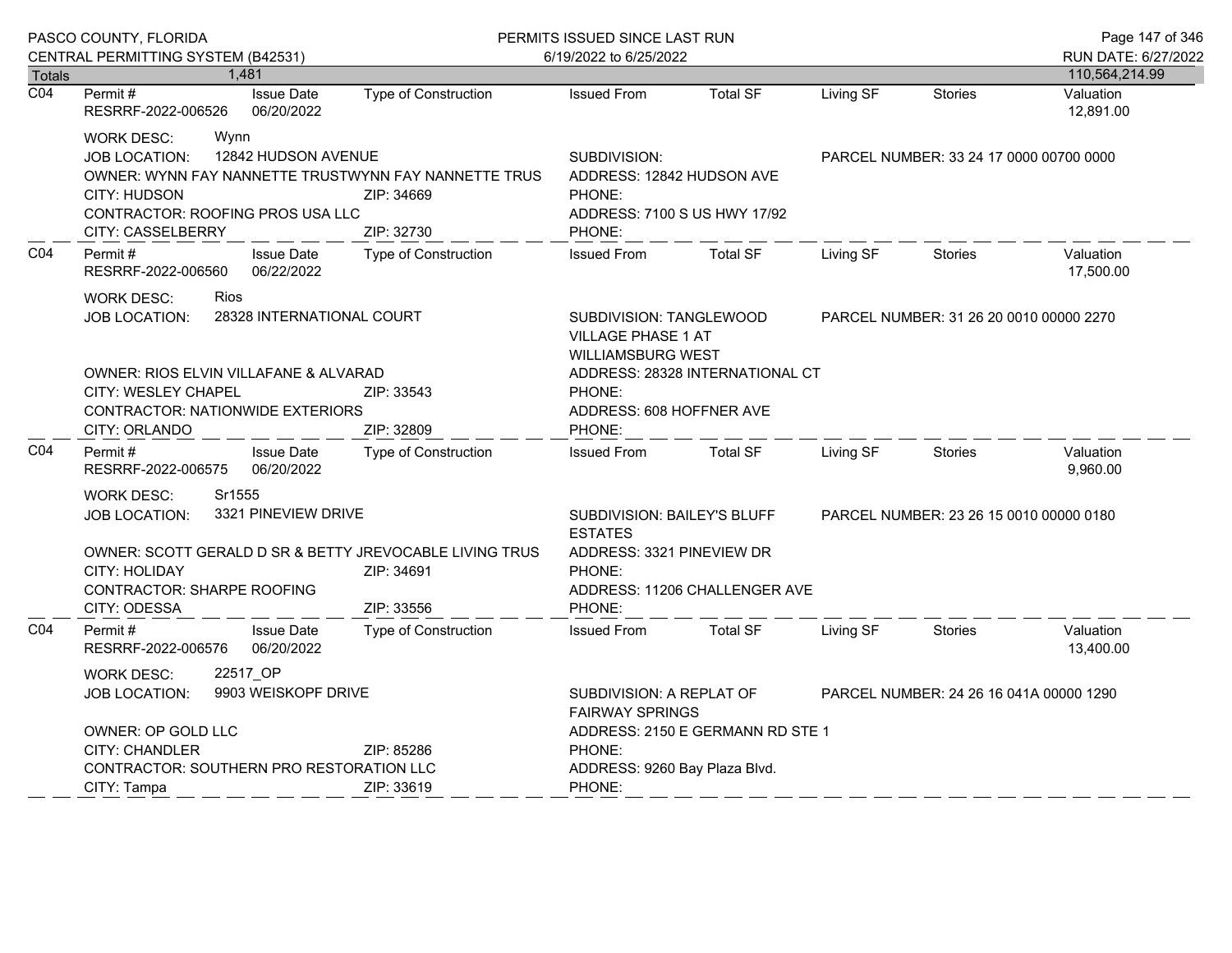|                  | PASCO COUNTY, FLORIDA                                                                                                                                                                                                                 |                                               |                             | PERMITS ISSUED SINCE LAST RUN                                             |                               |                                         |                                         | Page 148 of 346        |
|------------------|---------------------------------------------------------------------------------------------------------------------------------------------------------------------------------------------------------------------------------------|-----------------------------------------------|-----------------------------|---------------------------------------------------------------------------|-------------------------------|-----------------------------------------|-----------------------------------------|------------------------|
|                  | CENTRAL PERMITTING SYSTEM (B42531)                                                                                                                                                                                                    |                                               |                             | 6/19/2022 to 6/25/2022                                                    |                               |                                         |                                         | RUN DATE: 6/27/2022    |
| <b>Totals</b>    | 1,481                                                                                                                                                                                                                                 |                                               |                             |                                                                           |                               |                                         |                                         | 110,564,214.99         |
| $\overline{CO4}$ | Permit#<br>RESRRF-2022-006582                                                                                                                                                                                                         | <b>Issue Date</b><br>06/20/2022               | <b>Type of Construction</b> | <b>Issued From</b>                                                        | <b>Total SF</b>               | Living SF                               | <b>Stories</b>                          | Valuation<br>25,500.00 |
|                  | <b>WORK DESC:</b><br><b>JOB LOCATION:</b>                                                                                                                                                                                             | 22521_SunRun(Rhodes)<br>10320 PROVERB COURT   |                             | <b>SUBDIVISION: RESERVE AT</b><br><b>GOLDEN ACRES</b>                     |                               |                                         | PARCEL NUMBER: 17 25 17 0210 00000 0950 |                        |
|                  | OWNER: RHOADS CHRISTOPHER JAN & NO SO<br>CITY: SPRING HILL<br>CONTRACTOR: SOUTHERN PRO RESTORATION LLC<br>CITY: Tampa                                                                                                                 |                                               | ZIP: 34606<br>ZIP: 33619    | PHONE:<br>ADDRESS: 9260 Bay Plaza Blvd.<br>PHONE:                         | ADDRESS: 7094 GREEN ABBEY WAY |                                         |                                         |                        |
| CO <sub>4</sub>  | Permit#<br>RESRRF-2022-006595                                                                                                                                                                                                         | <b>Issue Date</b><br>06/21/2022               | <b>Type of Construction</b> | <b>Issued From</b>                                                        | <b>Total SF</b>               | Living SF                               | <b>Stories</b>                          | Valuation<br>19,892.00 |
|                  | <b>RRR-213</b><br>WORK DESC:<br>5210 EMORY DRIVE<br><b>JOB LOCATION:</b><br>OWNER: ROOKS RON & CATHLEEN M<br>CITY: WESLEY CHAPEL<br>ZIP: 33543<br>CONTRACTOR: ROBINSON ROOFING & RESTORATIONS LLC<br><b>CITY: TAMPA</b><br>ZIP: 33604 |                                               |                             | SUBDIVISION: WILLIAMS ACRES<br>ADDRESS: 5210 EMORY DR<br>PHONE:<br>PHONE: | ADDRESS: 1019 E COMANCHE AVE  | PARCEL NUMBER: 09 26 20 0010 00000 1250 |                                         |                        |
| C04              | Permit#<br>RESRRF-2022-006635                                                                                                                                                                                                         | <b>Issue Date</b><br>06/20/2022               | Type of Construction        | <b>Issued From</b>                                                        | <b>Total SF</b>               | Living SF                               | <b>Stories</b>                          | Valuation<br>14,348.00 |
|                  | <b>WORK DESC:</b><br><b>JOB LOCATION:</b>                                                                                                                                                                                             | Ralph-Solebello, Melinda<br>4222 WALTHAM LANE |                             | <b>ESTATES</b>                                                            | SUBDIVISION: MILLPOND         |                                         | PARCEL NUMBER: 15 26 16 0030 00000 0880 |                        |
|                  | OWNER: RALPH-SOLEBELLO MICHAEL W & ME<br><b>CITY: NEW PORT RICHEY</b><br>CONTRACTOR: THE ROOFING COMPANY OF TAMPA BAY<br>CITY: NEW PORT RICHEY                                                                                        |                                               | ZIP: 34653<br>ZIP: 34652    | ADDRESS: 4222 WALTHAM LANE<br>PHONE:<br>ADDRESS: 5635 SR 54<br>PHONE:     |                               |                                         |                                         |                        |
| C04              | Permit#<br>RESRRF-2022-006641                                                                                                                                                                                                         | <b>Issue Date</b><br>06/20/2022               | <b>Type of Construction</b> | <b>Issued From</b>                                                        | <b>Total SF</b>               | Living SF                               | <b>Stories</b>                          | Valuation<br>14,985.00 |
|                  | <b>WORK DESC:</b><br>Sas<br>13621 BRITTON DRIVE<br>JOB LOCATION:                                                                                                                                                                      |                                               |                             | SUBDIVISION: SEA RANCH ON<br>THE GULF                                     |                               |                                         | PARCEL NUMBER: 33 24 16 009B 00000 1640 |                        |
|                  | OWNER: SAX JULIA ANN<br>CITY: HUDSON<br>ZIP: 34667                                                                                                                                                                                    |                                               |                             | ADDRESS: 13621 BRITTON DR<br>PHONE:                                       |                               |                                         |                                         |                        |
|                  | <b>CONTRACTOR: 1 LEPRECHAUN ROOFING LLC</b>                                                                                                                                                                                           |                                               |                             | ADDRESS: 17444 US HIGHWAY 19                                              |                               |                                         |                                         |                        |
|                  | CITY: HUDSON<br>ZIP: 34667                                                                                                                                                                                                            |                                               |                             |                                                                           | PHONE: 7273640190             |                                         |                                         |                        |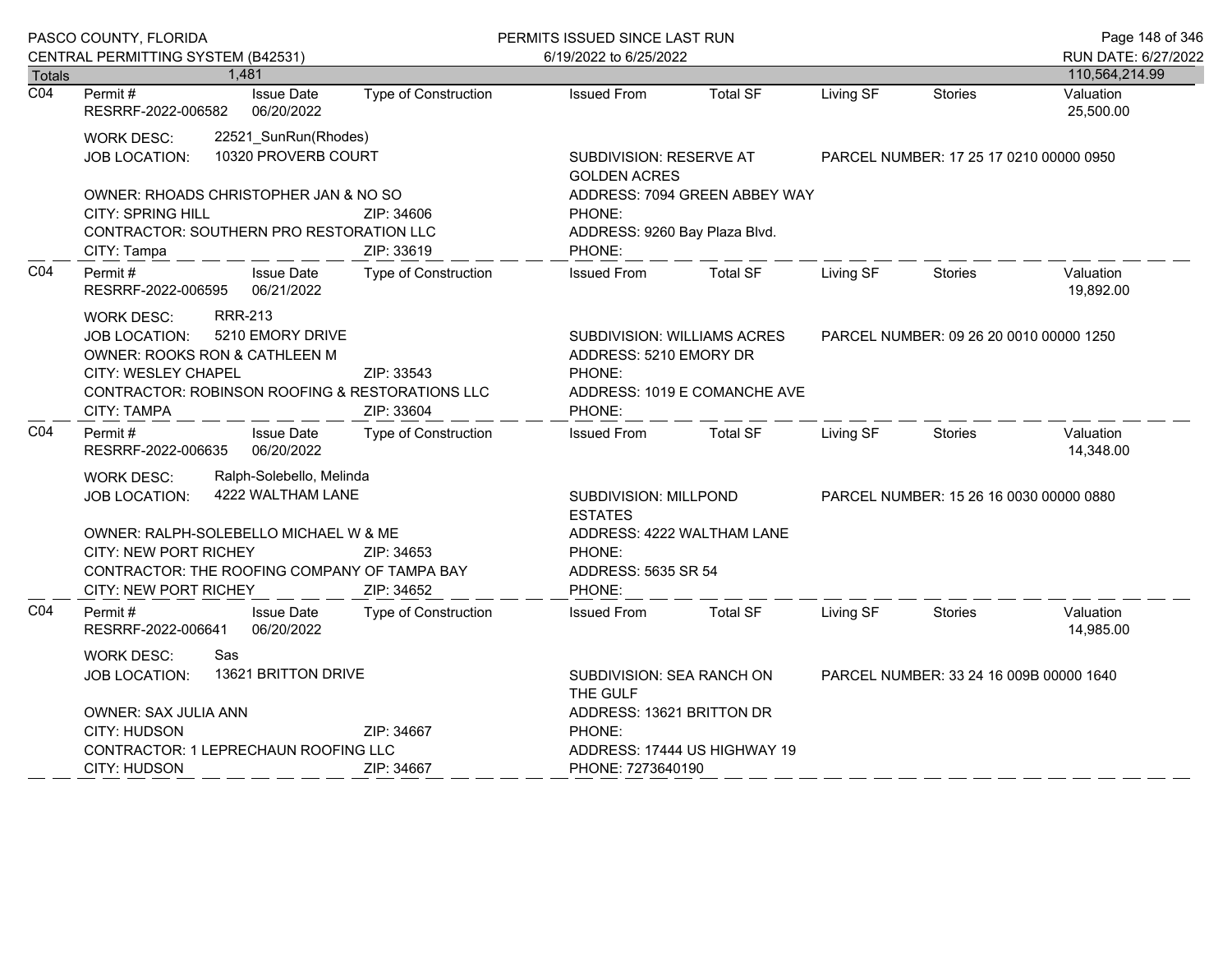|                  | PASCO COUNTY, FLORIDA                                                                                                                                                                                                                                                                                                                     |                             | PERMITS ISSUED SINCE LAST RUN                                                                                                                 | Page 149 of 346             |                                         |                                         |                        |
|------------------|-------------------------------------------------------------------------------------------------------------------------------------------------------------------------------------------------------------------------------------------------------------------------------------------------------------------------------------------|-----------------------------|-----------------------------------------------------------------------------------------------------------------------------------------------|-----------------------------|-----------------------------------------|-----------------------------------------|------------------------|
|                  | CENTRAL PERMITTING SYSTEM (B42531)                                                                                                                                                                                                                                                                                                        |                             | 6/19/2022 to 6/25/2022                                                                                                                        |                             |                                         |                                         | RUN DATE: 6/27/2022    |
| Totals           | 1.481                                                                                                                                                                                                                                                                                                                                     |                             |                                                                                                                                               |                             |                                         |                                         | 110,564,214.99         |
| $\overline{CO4}$ | <b>Issue Date</b><br>Permit #<br>RESRRF-2022-006650<br>06/20/2022                                                                                                                                                                                                                                                                         | <b>Type of Construction</b> | <b>Issued From</b>                                                                                                                            | <b>Total SF</b>             | Living SF                               | <b>Stories</b>                          | Valuation<br>20,540.57 |
|                  | <b>GREGO</b><br><b>WORK DESC:</b><br>2813 MANNING DRIVE<br>JOB LOCATION:<br><b>OWNER: GREGO SUE</b><br><b>CITY: TRINITY</b><br>CONTRACTOR: TRUE ROOFERS LLC<br>CITY: PLANT CITY                                                                                                                                                           | ZIP: 34655<br>ZIP: 33566    | SUBDIVISION: TRINITY WEST<br>ADDRESS: 2813 MANNING DR<br>PHONE:<br>PHONE:                                                                     | ADDRESS: 4000 N FRONTAGE RD |                                         | PARCEL NUMBER: 27 26 16 0080 00000 1430 |                        |
| CO <sub>4</sub>  | Permit#<br><b>Issue Date</b><br>06/24/2022<br>RESRRF-2022-006673                                                                                                                                                                                                                                                                          | Type of Construction        | <b>Issued From</b>                                                                                                                            | <b>Total SF</b>             | Living SF                               | Stories                                 | Valuation<br>9,500.00  |
|                  | 11146 Maverick<br><b>WORK DESC:</b><br>11146 MAVERICK DRIVE<br><b>JOB LOCATION:</b><br><b>OWNER: HEILER FAMILY LIMITEDPARTNERSHIP</b><br><b>CITY: NEW PORT RICHEY</b><br>ZIP: 34653<br>CONTRACTOR: STEVEN M DUBOIS ROOFING OF PASCO INC<br><b>CITY: SPRING HILL</b><br>ZIP: 34610<br>Permit#<br><b>Issue Date</b><br>Type of Construction |                             | SUBDIVISION:<br>ADDRESS: 7602 CONGRESS ST STE 4<br>PHONE:<br>ADDRESS: 15348 Greenglen Lane<br>PHONE:                                          |                             |                                         | PARCEL NUMBER: 11 25 21 0000 03500 0000 |                        |
| CO <sub>4</sub>  | RESRRF-2022-006674<br>06/21/2022                                                                                                                                                                                                                                                                                                          |                             | <b>Issued From</b>                                                                                                                            | Total SF                    | Living SF                               | Stories                                 | Valuation<br>4,600.00  |
|                  | Steve Pace - 17236 Shady Hills RD<br><b>WORK DESC:</b><br>17236 SHADY HILLS ROAD<br><b>JOB LOCATION:</b><br><b>OWNER: PACE STEPHEN PHILLIP</b>                                                                                                                                                                                            |                             | SUBDIVISION: HIGHLAND<br><b>MEADOWS</b><br>ADDRESS: PO BOX 11255                                                                              |                             |                                         | PARCEL NUMBER: 07 24 18 0020 00000 1930 |                        |
|                  | <b>CITY: SPRING HILL</b><br>CONTRACTOR: HENDRICK ROOFING INC<br><b>CITY: CLEARWATER</b>                                                                                                                                                                                                                                                   | ZIP: 34610<br>ZIP: 33760    | PHONE:<br>PHONE:                                                                                                                              | ADDRESS: 1956 WOLFORD ROAD  |                                         |                                         |                        |
| CO <sub>4</sub>  | <b>Issue Date</b><br>Permit#<br>06/20/2022<br>RESRRF-2022-006686                                                                                                                                                                                                                                                                          | <b>Type of Construction</b> | <b>Issued From</b>                                                                                                                            | <b>Total SF</b>             | Living SF                               | Stories                                 | Valuation<br>15,000.00 |
|                  | Smith, Mike & Kelly<br><b>WORK DESC:</b><br>3926 LAKE JOYCE DRIVE<br>JOB LOCATION:<br>OWNER: SMITH DAVID PRESTON & KATHRYN LYNN<br>CITY: LAND O LAKES<br>ZIP: 34639<br>CONTRACTOR: PRATTCO INC<br><b>CITY: PLANT CITY</b><br>ZIP: 33563-0                                                                                                 |                             | SUBDIVISION: LAKE PADGETT<br><b>ESTATES</b><br>ADDRESS: 3926 LAKE JOYCE DR<br>PHONE:<br>ADDRESS: 2400 AIRPORT ROAD<br>PHONE:                  |                             | PARCEL NUMBER: 19 26 19 0510 00000 3040 |                                         |                        |
| CO <sub>4</sub>  | Permit#<br><b>Issue Date</b><br>RESRRF-2022-006690<br>06/21/2022                                                                                                                                                                                                                                                                          | <b>Type of Construction</b> | <b>Issued From</b>                                                                                                                            | <b>Total SF</b>             | Living SF                               | Stories                                 | Valuation<br>2,350.00  |
|                  | Crispino<br><b>WORK DESC:</b><br>1627 BELLTOWER DRIVE<br><b>JOB LOCATION:</b><br>OWNER: CRISPINO LEONARD & THERESA<br><b>CITY: NEW PORT RICHEY</b><br>ZIP: 34655<br><b>CONTRACTOR: FARRELL ROOFING INC</b>                                                                                                                                |                             | SUBDIVISION: OAK RIDGE<br>PARCEL NUMBER: 33 26 16 002B 00000 3310<br>ADDRESS: 1627 BELLTOWER DRIVE<br>PHONE:<br>ADDRESS: 6835 COMMERCE AVENUE |                             |                                         |                                         |                        |
|                  | <b>CITY: PORT RICHEY</b>                                                                                                                                                                                                                                                                                                                  | ZIP: 34668                  | PHONE:                                                                                                                                        |                             |                                         |                                         |                        |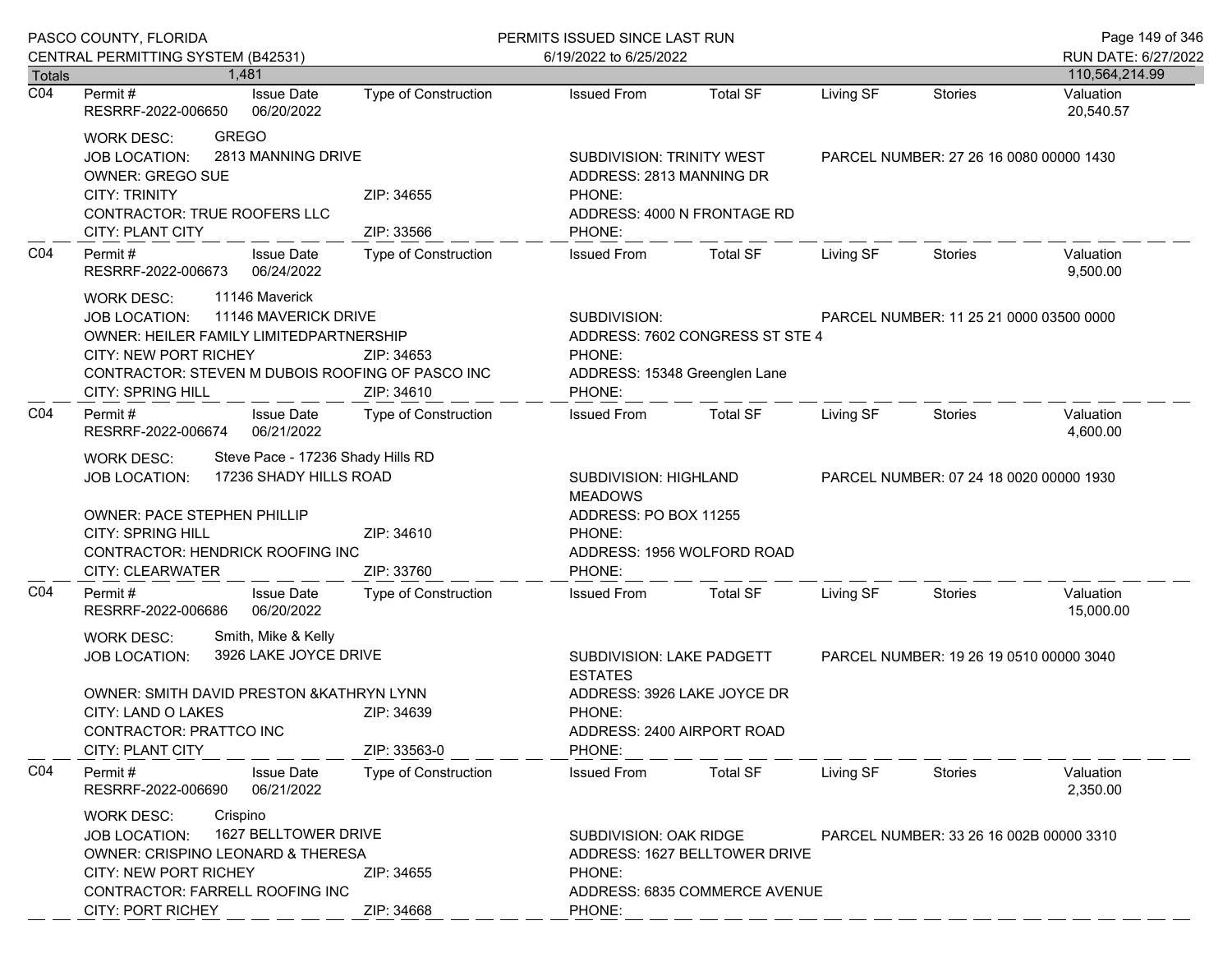|                  | PASCO COUNTY, FLORIDA                                                                                                                                                                                                                                  | PERMITS ISSUED SINCE LAST RUN               |                                                                                                                                    |                 |                                         |                                         | Page 150 of 346                       |
|------------------|--------------------------------------------------------------------------------------------------------------------------------------------------------------------------------------------------------------------------------------------------------|---------------------------------------------|------------------------------------------------------------------------------------------------------------------------------------|-----------------|-----------------------------------------|-----------------------------------------|---------------------------------------|
| <b>Totals</b>    | CENTRAL PERMITTING SYSTEM (B42531)<br>1.481                                                                                                                                                                                                            |                                             | 6/19/2022 to 6/25/2022                                                                                                             |                 |                                         |                                         | RUN DATE: 6/27/2022<br>110,564,214.99 |
| $\overline{CO4}$ | <b>Issue Date</b><br>Permit#<br>RESRRF-2022-006692<br>06/20/2022                                                                                                                                                                                       | <b>Type of Construction</b>                 | <b>Issued From</b>                                                                                                                 | <b>Total SF</b> | Living SF                               | <b>Stories</b>                          | Valuation<br>8,240.00                 |
|                  | 13901 Muriel Ave<br><b>WORK DESC:</b><br>13901 MURIEL AVENUE<br><b>JOB LOCATION:</b>                                                                                                                                                                   | SUBDIVISION: HUDSON BEACH<br><b>ESTATES</b> |                                                                                                                                    |                 | PARCEL NUMBER: 33 24 16 0010 00000 0560 |                                         |                                       |
|                  | OWNER: SHADIX, DIANE<br>CITY: Hudson<br>CONTRACTOR: SC SIGNATURE ROOFING CORPORATION<br><b>CITY: PORT RICHEY</b>                                                                                                                                       | ZIP: 34667<br>ZIP: 34668                    | ADDRESS: 13901 Muriel Ave.<br>PHONE:<br>ADDRESS: 8530 ORETO DRIVE<br>PHONE:                                                        |                 |                                         |                                         |                                       |
| CO <sub>4</sub>  | Permit#<br><b>Issue Date</b><br>RESRRF-2022-006693<br>06/20/2022                                                                                                                                                                                       | <b>Type of Construction</b>                 | <b>Issued From</b>                                                                                                                 | Total SF        | Living SF                               | <b>Stories</b>                          | Valuation<br>12,500.00                |
|                  | Arelli<br><b>WORK DESC:</b><br>7711 ARELLI DRIVE<br><b>JOB LOCATION:</b><br><b>OWNER: KRISTON GEORGE P</b><br><b>CITY: TRINITY</b><br>ZIP: 34655<br>CONTRACTOR: FLORIDA FLAT ROOFS.COM LLC DBA VETERAN OW<br><b>CITY: TARPON SPRINGS</b><br>ZIP: 34688 |                                             | SUBDIVISION: TRINITY WEST<br>ADDRESS: 7711 ARELLI DR<br>PHONE:<br>ADDRESS: PO BOX 364<br>PHONE:                                    |                 | PARCEL NUMBER: 27 26 16 0080 00000 1510 |                                         |                                       |
| CO <sub>4</sub>  | Permit#<br><b>Issue Date</b><br>06/21/2022<br>RESRRF-2022-006696                                                                                                                                                                                       | <b>Type of Construction</b>                 | <b>Issued From</b>                                                                                                                 | <b>Total SF</b> | Living SF                               | Stories                                 | Valuation<br>21,163.04                |
|                  | Smith 51489<br><b>WORK DESC:</b><br>8049 BLUE FINCH WAY<br><b>JOB LOCATION:</b><br>OWNER: SMITH MICHELLE LYNN<br><b>CITY: NEW PORT RICHEY</b><br>CONTRACTOR: APEX ROOFING AND RESTORATION LLC<br>CITY: LONGWOOD                                        | ZIP: 34653<br>ZIP: 32750                    | <b>SUBDIVISION: PARK LAKE</b><br><b>ESTATES</b><br>ADDRESS: 8049 BLUE FINCH WAY<br>PHONE:<br>ADDRESS: 745 W SR 434 STE E<br>PHONE: |                 | PARCEL NUMBER: 14 26 16 005A 00000 4250 |                                         |                                       |
| CO <sub>4</sub>  | Permit#<br><b>Issue Date</b><br>RESRRF-2022-006725<br>06/20/2022                                                                                                                                                                                       | <b>Type of Construction</b>                 | <b>Issued From</b>                                                                                                                 | <b>Total SF</b> | Living SF                               | <b>Stories</b>                          | Valuation<br>5,800.00                 |
|                  | Buttonwood<br><b>WORK DESC:</b><br>12219 BUTTONWOOD ROW<br>JOB LOCATION:<br>OWNER: GUERRA JULIET<br>CITY: TAMPA<br>CONTRACTOR: ARLEY HOME SOLUTIONS LLC<br><b>CITY: TAMPA</b>                                                                          | ZIP: 33614<br>ZIP: 33604                    | SUBDIVISION: BEACON WOODS<br>ADDRESS: 4534 W KNOLLWOOD ST<br>PHONE:<br>ADDRESS: 7303 N COARSEY DR<br>PHONE: 8135802413             |                 |                                         | PARCEL NUMBER: 02 25 16 087A 00001 9080 |                                       |
| CO <sub>4</sub>  | Permit#<br><b>Issue Date</b><br>06/20/2022<br>RESRRF-2022-006726                                                                                                                                                                                       | <b>Type of Construction</b>                 | <b>Issued From</b>                                                                                                                 | <b>Total SF</b> | Living SF                               | Stories                                 | Valuation<br>7,000.00                 |
|                  | 3623 ROCKAWAY<br><b>WORK DESC:</b><br>3623 ROCKAWAY DRIVE<br><b>JOB LOCATION:</b><br>OWNER: JEZIORO KATHLEEN MULKEEN<br><b>CITY: HOLIDAY</b><br>ZIP: 34691<br>CONTRACTOR: DONE RITE ROOFING INC<br>CITY: Palm Harbor<br>ZIP: 34683                     |                                             | SUBDIVISION: BEACON SQUARE<br>ADDRESS: 3623 ROCKAWAY DR<br>PHONE:<br>ADDRESS: 405 North Orange Street<br>PHONE:                    |                 |                                         | PARCEL NUMBER: 24 26 15 087F 00002 6140 |                                       |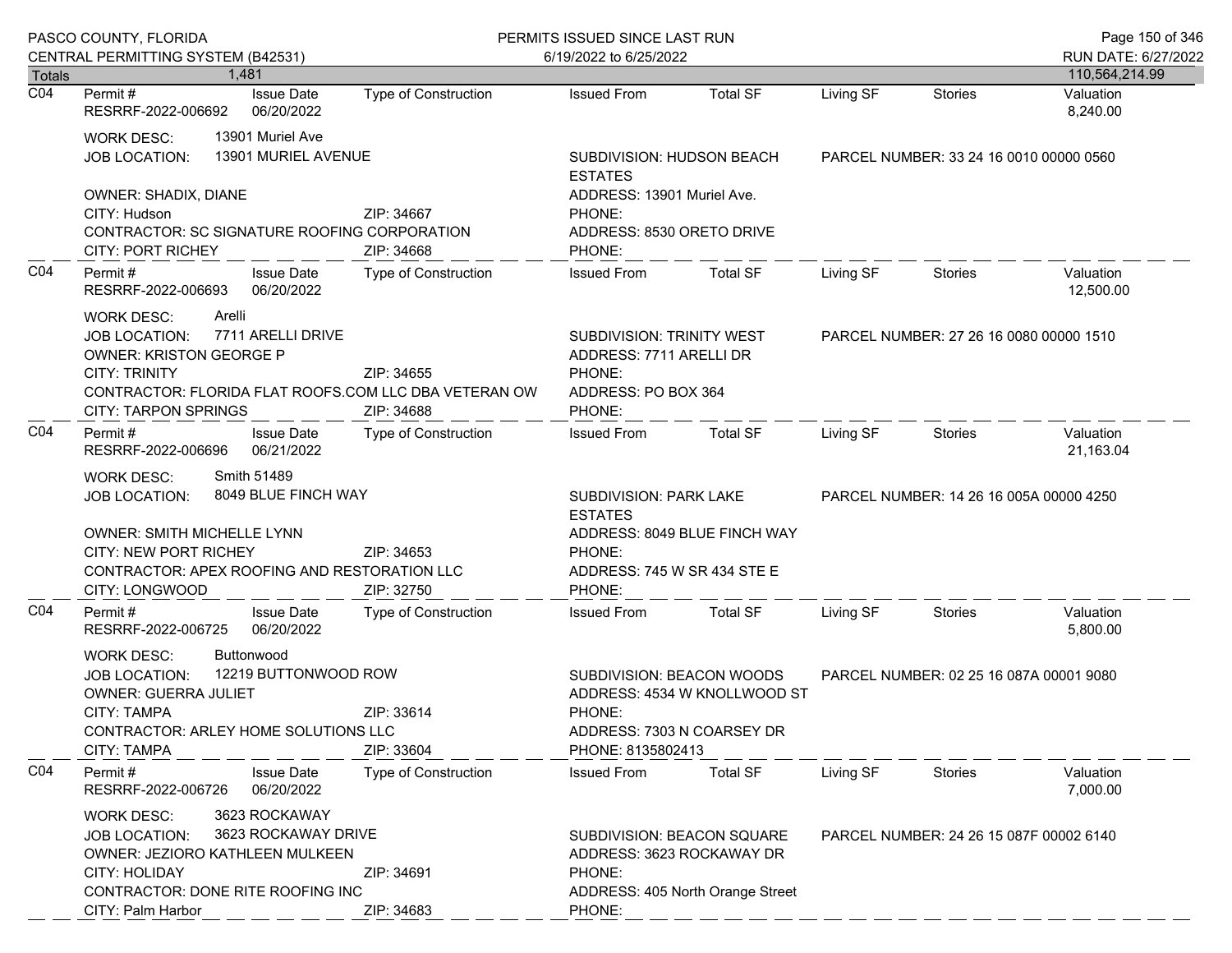|                  | PASCO COUNTY, FLORIDA                                                                                                                                                                                                                   |                             | PERMITS ISSUED SINCE LAST RUN                                                                                  |                                                                               |           |                                         |                        |
|------------------|-----------------------------------------------------------------------------------------------------------------------------------------------------------------------------------------------------------------------------------------|-----------------------------|----------------------------------------------------------------------------------------------------------------|-------------------------------------------------------------------------------|-----------|-----------------------------------------|------------------------|
|                  | CENTRAL PERMITTING SYSTEM (B42531)                                                                                                                                                                                                      |                             | 6/19/2022 to 6/25/2022                                                                                         |                                                                               |           |                                         | RUN DATE: 6/27/2022    |
| <b>Totals</b>    | 1.481                                                                                                                                                                                                                                   |                             |                                                                                                                |                                                                               |           |                                         | 110,564,214.99         |
| $\overline{CO4}$ | <b>Issue Date</b><br>Permit#<br>RESRRF-2022-006728<br>06/22/2022                                                                                                                                                                        | <b>Type of Construction</b> | <b>Issued From</b>                                                                                             | <b>Total SF</b>                                                               | Living SF | Stories                                 | Valuation<br>39,700.00 |
|                  | McLeod 51376<br><b>WORK DESC:</b><br>8632 CRANES ROOST DRIVE<br><b>JOB LOCATION:</b><br>OWNER: MCLEOD JAMES R & KIMBERLY K<br><b>CITY: NEW PORT RICHEY</b><br>CONTRACTOR: APEX ROOFING AND RESTORATION LLC<br>CITY: LONGWOOD            | ZIP: 34654<br>ZIP: 32750    | SUBDIVISION: CRANE'S ROOST<br>ADDRESS: 8632 CRANES ROOST DR<br>PHONE:<br>ADDRESS: 745 W SR 434 STE E<br>PHONE: |                                                                               |           | PARCEL NUMBER: 26 25 16 0050 00000 0300 |                        |
| CO <sub>4</sub>  | Permit#<br><b>Issue Date</b><br>RESRRF-2022-006731<br>06/21/2022                                                                                                                                                                        | Type of Construction        | <b>Issued From</b>                                                                                             | <b>Total SF</b>                                                               | Living SF | Stories                                 | Valuation<br>2,084.00  |
|                  | <b>WORK DESC:</b><br>Cooper<br>36345 PIKMAR DRIVE<br><b>JOB LOCATION:</b><br>OWNER: COOPER AMY J                                                                                                                                        |                             | SUBDIVISION: ZEPHYRHILLS<br><b>COLONY COMPANY</b>                                                              |                                                                               |           | PARCEL NUMBER: 16 26 21 0010 02800 0070 |                        |
|                  | CITY: ZEPHYRHILLS<br>ZIP: 33541<br>CONTRACTOR: PAUL SCHAPER CONSTRUCTION INC<br>CITY: ZEPHYRHILLS<br>ZIP: 33541                                                                                                                         |                             | ADDRESS: 36345 PIKMAR DR<br>PHONE:<br>ADDRESS: 8949 GALL BLVD<br>PHONE:                                        |                                                                               |           |                                         |                        |
| CO <sub>4</sub>  | Permit#<br><b>Issue Date</b><br>06/20/2022<br>RESRRF-2022-006739                                                                                                                                                                        | Type of Construction        | <b>Issued From</b>                                                                                             | <b>Total SF</b>                                                               | Living SF | Stories                                 | Valuation<br>31,136.00 |
|                  | <b>Ridgeway Residence</b><br><b>WORK DESC:</b><br>4122 ALADAR COURT<br><b>JOB LOCATION:</b><br>OWNER: RIDGEWAY HAROLD G & PHYLLIS B<br>CITY: LAND O LAKES<br>ZIP: 34639<br>CONTRACTOR: AMERICAN ROOFING & SHEET METAL INC<br>ZIP: 33634 |                             | SUBDIVISION: ALTO ACRES<br>ADDRESS: 4122 ALADAR CT<br>PHONE:<br>ADDRESS: 5425 WEST CRENSHAW STREET<br>PHONE:   |                                                                               |           | PARCEL NUMBER: 18 26 19 0090 00000 0130 |                        |
| CO <sub>4</sub>  | CITY: TAMPA<br><b>Issue Date</b><br>Permit#<br>RESRRF-2022-006741<br>06/22/2022                                                                                                                                                         | <b>Type of Construction</b> | <b>Issued From</b>                                                                                             | <b>Total SF</b>                                                               | Living SF | Stories                                 | Valuation<br>5,975.00  |
|                  | <b>WORK DESC:</b><br>Griswold<br>7934 GRISWOLD LOOP<br><b>JOB LOCATION:</b>                                                                                                                                                             |                             | SUBDIVISION: SEVEN SPRINGS<br><b>HOMES</b>                                                                     | PARCEL NUMBER: 22 26 16 004J 00001 5550                                       |           |                                         |                        |
|                  | <b>OWNER: ARVM 5 LLC</b><br><b>CITY: AUSTIN</b><br>ZIP: 78746<br>CONTRACTOR: VEGA'S ROOFING LLC<br><b>CITY: NEW PORT RICHEY</b><br>ZIP: 34654                                                                                           |                             | PHONE:<br>PHONE:                                                                                               | ADDRESS: 5001 PLAZA ON THE LAKE STE 200<br>ADDRESS: 10138 Shooting Star Court |           |                                         |                        |
| CO <sub>4</sub>  | Permit#<br><b>Issue Date</b><br>06/20/2022<br>RESRRF-2022-006748                                                                                                                                                                        | <b>Type of Construction</b> | <b>Issued From</b>                                                                                             | <b>Total SF</b>                                                               | Living SF | Stories                                 | Valuation<br>20,350.00 |
|                  | Dupuis<br><b>WORK DESC:</b><br>25226 OAKS BOULEVARD<br><b>JOB LOCATION:</b><br><b>OWNER: DUPUIS ELAINE T</b><br>CITY: LAND O LAKES<br>ZIP: 34639<br>CONTRACTOR: IMPERIAL ROOFING CONTRACTOR INC                                         |                             | PHONE:                                                                                                         | SUBDIVISION: THE OAKS<br>ADDRESS: 25226 OAKS BLVD<br>ADDRESS: 4117 COX DRIVE  |           | PARCEL NUMBER: 15 26 19 0010 00000 0070 |                        |
|                  | CITY: LAND O'LAKES                                                                                                                                                                                                                      | ZIP: 34639                  | PHONE:                                                                                                         |                                                                               |           |                                         |                        |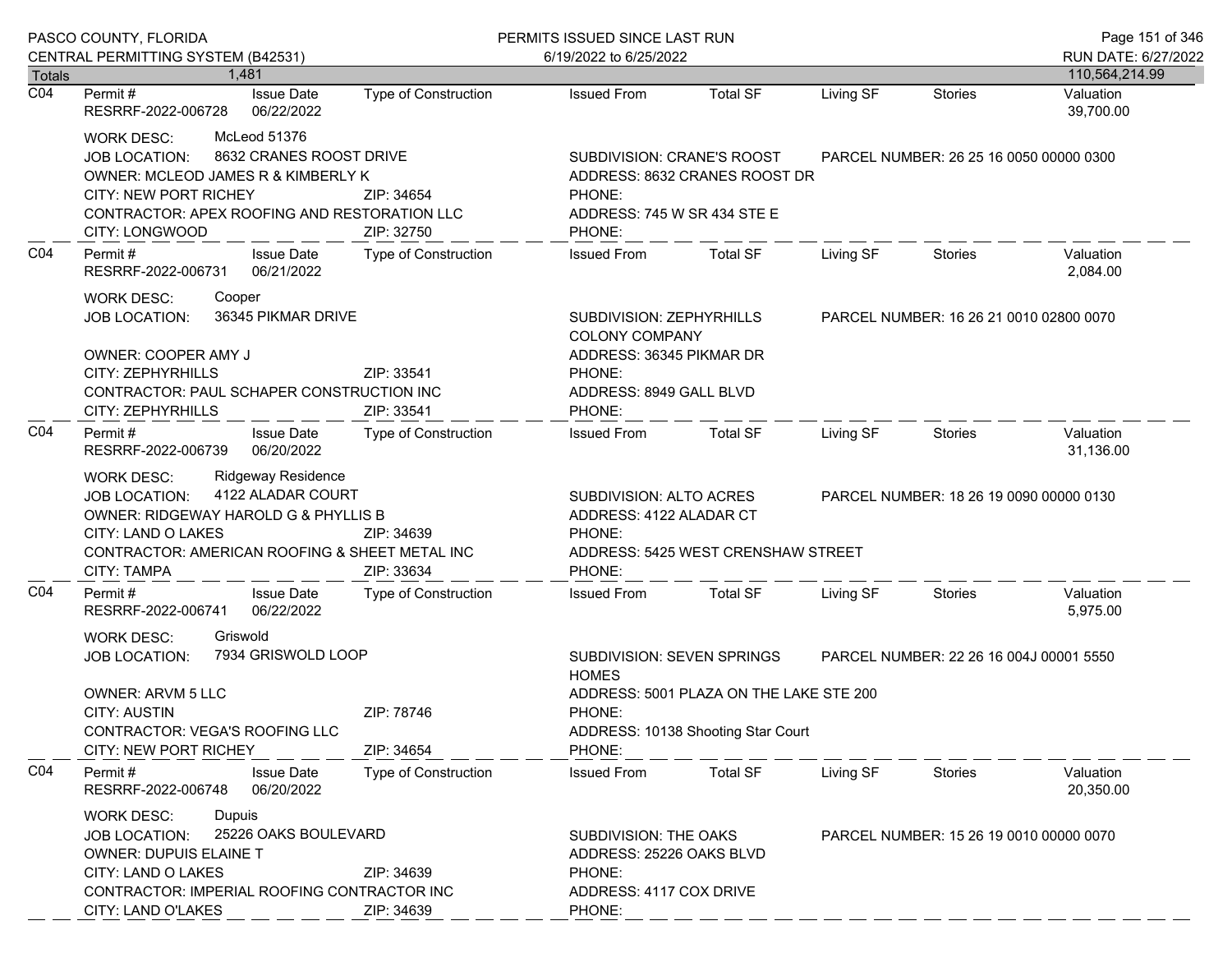|                  | PASCO COUNTY, FLORIDA                                                                                                                                                                                |                                    |                                                                                      | PERMITS ISSUED SINCE LAST RUN                                                                                     |                 |           |                                         | Page 152 of 346        |  |
|------------------|------------------------------------------------------------------------------------------------------------------------------------------------------------------------------------------------------|------------------------------------|--------------------------------------------------------------------------------------|-------------------------------------------------------------------------------------------------------------------|-----------------|-----------|-----------------------------------------|------------------------|--|
|                  | CENTRAL PERMITTING SYSTEM (B42531)                                                                                                                                                                   |                                    |                                                                                      | 6/19/2022 to 6/25/2022                                                                                            |                 |           |                                         | RUN DATE: 6/27/2022    |  |
| <b>Totals</b>    |                                                                                                                                                                                                      | 1,481                              |                                                                                      |                                                                                                                   |                 |           |                                         | 110,564,214.99         |  |
| $\overline{CO4}$ | Permit#<br>RESRRF-2022-006752                                                                                                                                                                        | <b>Issue Date</b><br>06/20/2022    | Type of Construction                                                                 | <b>Issued From</b>                                                                                                | <b>Total SF</b> | Living SF | <b>Stories</b>                          | Valuation<br>34,780.00 |  |
|                  | <b>WORK DESC:</b><br>JOB LOCATION:                                                                                                                                                                   | Everhart<br>17310 RIVERSTONE DRIVE |                                                                                      | SUBDIVISION: MEADOWBROOK<br><b>ESTATES</b>                                                                        |                 |           | PARCEL NUMBER: 29 26 18 0010 00000 0090 |                        |  |
|                  | OWNER: EVERHART LYLE E & LIZETTE M<br>CITY: LUTZ<br>CONTRACTOR: IMPERIAL ROOFING CONTRACTOR INC<br>CITY: LAND O'LAKES                                                                                |                                    | ZIP: 33558<br>ZIP: 34639                                                             | ADDRESS: 17310 RIVERSTONE DR<br>PHONE:<br>ADDRESS: 4117 COX DRIVE<br>PHONE:                                       |                 |           |                                         |                        |  |
| CO <sub>4</sub>  | Permit#<br>RESRRF-2022-006755                                                                                                                                                                        | <b>Issue Date</b><br>06/21/2022    | Type of Construction                                                                 | <b>Issued From</b>                                                                                                | <b>Total SF</b> | Living SF | <b>Stories</b>                          | Valuation<br>6,000.00  |  |
|                  | Reno - Osprey lane<br><b>WORK DESC:</b><br>6818 OSPREY LANE<br><b>JOB LOCATION:</b><br>OWNER: RENO DAVID F & CYNTHIA K<br>CITY: HUDSON<br>CONTRACTOR: NORECK ROOFING INC.<br><b>CITY: SPRINGHILL</b> |                                    | ZIP: 34667<br>ZIP: 34610                                                             | SUBDIVISION: VISTA-DEL-MAR<br>ADDRESS: 14170 US HWY 19<br>PHONE:<br>ADDRESS: 18753 HOLDEN DR<br>PHONE: 7274347755 |                 |           | PARCEL NUMBER: 33 24 16 0230 00F00 0280 |                        |  |
| CO <sub>4</sub>  | Permit#<br>RESRRF-2022-006757                                                                                                                                                                        | <b>Issue Date</b><br>06/20/2022    | Type of Construction                                                                 | <b>Issued From</b>                                                                                                | <b>Total SF</b> | Living SF | Stories                                 | Valuation<br>7,000.00  |  |
|                  | marina<br><b>WORK DESC:</b><br>7841 SYCAMORE DRIVE<br>JOB LOCATION:                                                                                                                                  |                                    |                                                                                      | SUBDIVISION: TANGLEWOOD<br>PARCEL NUMBER: 36 25 16 076A 00000 0871<br><b>EAST</b>                                 |                 |           |                                         |                        |  |
|                  | <b>OWNER: MARCIANOS INVESTMENTS GROUP LL</b><br>CITY: TAMPA<br>CONTRACTOR: EJ CONS & ROOFING LLC<br><b>CITY: TARPON SPRINGS</b>                                                                      |                                    | ZIP: 33626<br>ZIP: 34688                                                             | ADDRESS: 9306 WOODBAY DR<br>PHONE:<br>ADDRESS: PO BOX 803<br>PHONE:                                               |                 |           |                                         |                        |  |
| CO <sub>4</sub>  | Permit #<br>RESRRF-2022-006761                                                                                                                                                                       | <b>Issue Date</b><br>06/21/2022    | <b>Type of Construction</b>                                                          | <b>Issued From</b>                                                                                                | <b>Total SF</b> | Living SF | Stories                                 | Valuation<br>6,799.00  |  |
|                  | <b>WORK DESC:</b><br>Madewell<br>4751 AEGEAN AVENUE<br><b>JOB LOCATION:</b>                                                                                                                          |                                    | SUBDIVISION: ORANGEWOOD<br>PARCEL NUMBER: 30 26 16 0080 00000 2580<br><b>VILLAGE</b> |                                                                                                                   |                 |           |                                         |                        |  |
|                  | OWNER: GRIGORIADIS ANASTASIOS & ELLIREVOCABLE LIVING TR<br>CITY: HOLIDAY<br>ZIP: 34690<br><b>CONTRACTOR: SHARPE ROOFING</b>                                                                          |                                    |                                                                                      | ADDRESS: 2216 PEGGY DR<br>PHONE:<br>ADDRESS: 11206 CHALLENGER AVE                                                 |                 |           |                                         |                        |  |
|                  |                                                                                                                                                                                                      | CITY: ODESSA<br>ZIP: 33556         |                                                                                      |                                                                                                                   | PHONE:          |           |                                         |                        |  |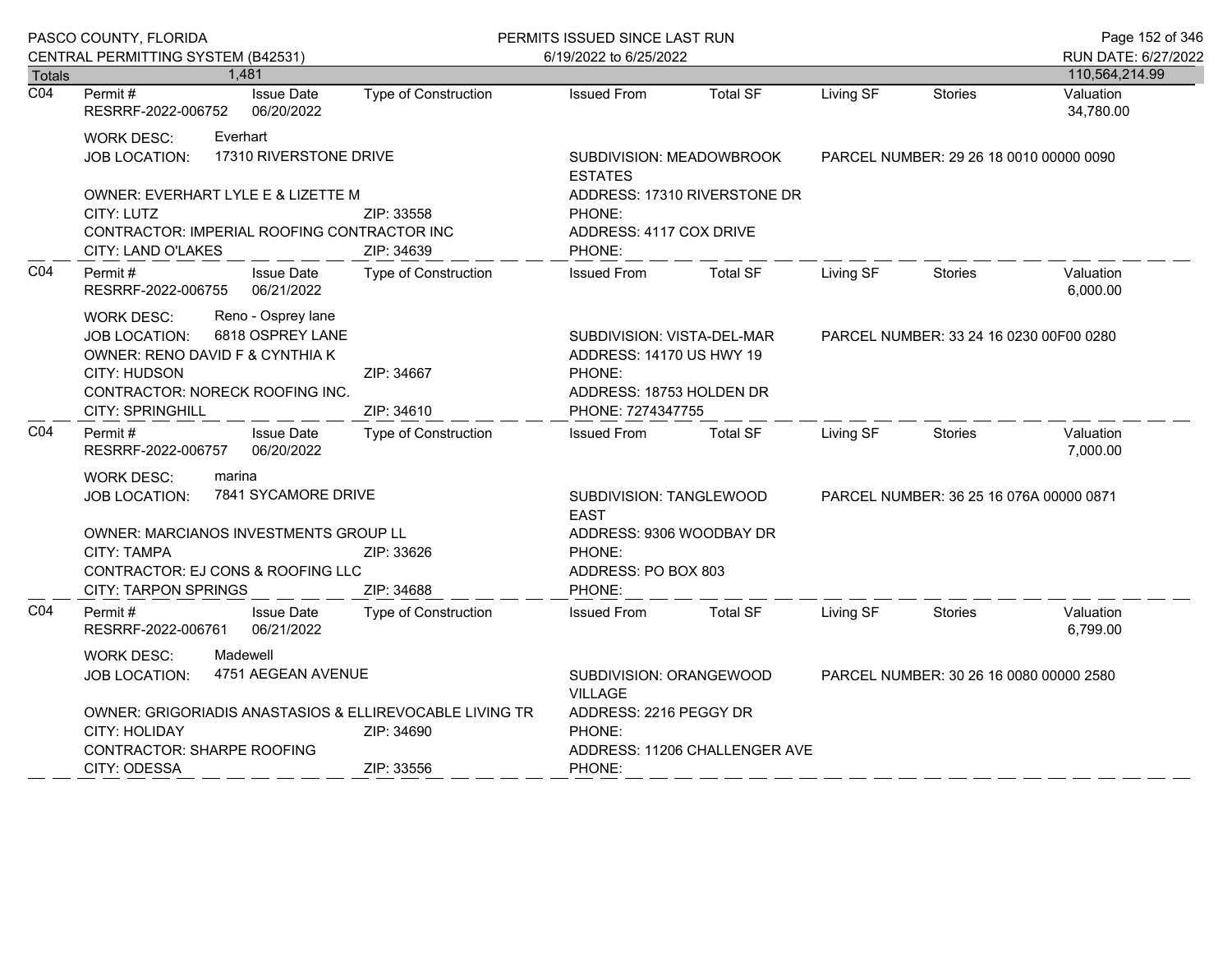|                  | PASCO COUNTY, FLORIDA                                                                                                                                                                                                                      |                                   | PERMITS ISSUED SINCE LAST RUN                                                                                                                                  |                                                              |                                                                                            |           |                                         | Page 153 of 346                       |  |
|------------------|--------------------------------------------------------------------------------------------------------------------------------------------------------------------------------------------------------------------------------------------|-----------------------------------|----------------------------------------------------------------------------------------------------------------------------------------------------------------|--------------------------------------------------------------|--------------------------------------------------------------------------------------------|-----------|-----------------------------------------|---------------------------------------|--|
| Totals           | CENTRAL PERMITTING SYSTEM (B42531)<br>1.481                                                                                                                                                                                                |                                   |                                                                                                                                                                | 6/19/2022 to 6/25/2022                                       |                                                                                            |           |                                         | RUN DATE: 6/27/2022<br>110,564,214.99 |  |
| $\overline{CO4}$ | Permit #<br>RESRRF-2022-006765                                                                                                                                                                                                             | <b>Issue Date</b><br>06/22/2022   | <b>Type of Construction</b>                                                                                                                                    | <b>Issued From</b>                                           | <b>Total SF</b>                                                                            | Living SF | <b>Stories</b>                          | Valuation<br>13,200.00                |  |
|                  | <b>WORK DESC:</b><br><b>JOB LOCATION:</b>                                                                                                                                                                                                  | 3414 Pinon Dr<br>3414 PINON DRIVE |                                                                                                                                                                | <b>ESTATES</b>                                               | SUBDIVISION: HOLIDAY LAKE                                                                  |           | PARCEL NUMBER: 36 26 15 097A 00001 8360 |                                       |  |
|                  | <b>OWNER: PISKOPOS JOHN</b><br><b>CITY: HOLIDAY</b><br>CONTRACTOR: DAVIDS ROOFING OF PASCO INC<br>CITY: NEW PORT RICHEY                                                                                                                    |                                   | ZIP: 34691<br>ZIP: 34653-0                                                                                                                                     | PHONE:                                                       | ADDRESS: 3414 PINON DR<br>ADDRESS: 5544 BAKER RD<br>PHONE: 7278360094                      |           |                                         |                                       |  |
| CO <sub>4</sub>  | Permit#<br>RESRRF-2022-006766                                                                                                                                                                                                              | <b>Issue Date</b><br>06/20/2022   | <b>Type of Construction</b>                                                                                                                                    | <b>Issued From</b>                                           | <b>Total SF</b>                                                                            | Living SF | <b>Stories</b>                          | Valuation<br>2,400.00                 |  |
|                  | YARGER<br><b>WORK DESC:</b><br><b>JOB LOCATION:</b><br>OWNER:                                                                                                                                                                              | 1945 SOCIETY DRIVE                |                                                                                                                                                                | SUBDIVISION: WEST SHORE<br><b>ESTATES</b><br>ADDRESS:        |                                                                                            |           | PARCEL NUMBER: 36 26 15 0020 00000 0040 |                                       |  |
|                  | CITY:<br>ZIP:<br>CONTRACTOR: DALE WEBB ROOFING INC<br><b>CITY: NEW PORT RICHEY</b>                                                                                                                                                         |                                   | ZIP: 34652-0000                                                                                                                                                | PHONE:<br>ADDRESS: 5610 GRAND BOULEVARD<br>PHONE: 7278477524 |                                                                                            |           |                                         |                                       |  |
| CO <sub>4</sub>  | Permit#<br>RESRRF-2022-006774                                                                                                                                                                                                              | <b>Issue Date</b><br>06/20/2022   | <b>Type of Construction</b>                                                                                                                                    | <b>Issued From</b>                                           | <b>Total SF</b>                                                                            | Living SF | Stories                                 | Valuation<br>9,500.00                 |  |
|                  | <b>Tyler Tadlock</b><br><b>WORK DESC:</b><br>4823 WESSEX WAY<br><b>JOB LOCATION:</b><br>OWNER: TADLOCK TYLER & JACQUELINE<br>CITY: LAND O LAKES<br>CONTRACTOR: PROFORMANCE ROOFING<br>CITY: MINNEOLA                                       |                                   | SUBDIVISION: GRAND OAKS<br>ADDRESS: 4823 WESSEX WAY<br>ZIP: 34639<br>PHONE:<br>ADDRESS: 540 S HIGHWAY 27 STE A<br>ZIP: 34715<br>PHONE:                         |                                                              | PARCEL NUMBER: 15 26 19 0070 01300 0690                                                    |           |                                         |                                       |  |
| CO <sub>4</sub>  | Permit#<br>RESRRF-2022-006777                                                                                                                                                                                                              | <b>Issue Date</b><br>06/20/2022   | <b>Type of Construction</b>                                                                                                                                    | <b>Issued From</b>                                           | <b>Total SF</b>                                                                            | Living SF | <b>Stories</b>                          | Valuation<br>25,116.47                |  |
|                  | Autumn Shire Bldg. 41<br><b>WORK DESC:</b><br>5612 AUTUMN SHIRE DRIVE<br><b>JOB LOCATION:</b><br>OWNER: LAKE BERNADETTE COMMUINTY ASSOCIATION INC<br>ZIP:<br>CITY: Tampa<br>CONTRACTOR: URETHANE SYSTEMS INC                               |                                   | ZIP: 33773                                                                                                                                                     | PHONE:<br>PHONE:                                             | SUBDIVISION: LAKE BERNADETTE<br>ADDRESS: 4131 Gunn Hwy<br>ADDRESS: 6537 116TH AVENUE NORTH |           | PARCEL NUMBER: 07 26 21 0090 00200 0780 |                                       |  |
| CO <sub>4</sub>  | CITY: LARGO<br>Permit#<br>RESRRF-2022-006780                                                                                                                                                                                               | <b>Issue Date</b><br>06/20/2022   | <b>Type of Construction</b>                                                                                                                                    | <b>Issued From</b>                                           | <b>Total SF</b>                                                                            | Living SF | <b>Stories</b>                          | Valuation<br>25,116.47                |  |
|                  | Shingle Re-Roof<br><b>WORK DESC:</b><br>5605 AUTUMN SHIRE DRIVE<br><b>JOB LOCATION:</b><br>OWNER: MERCADO ELIZABETH & RODRIQUEZ<br>CITY: ZEPHYRHILLS<br>ZIP: 33541<br><b>CONTRACTOR: URETHANE SYSTEMS INC</b><br>CITY: LARGO<br>ZIP: 33773 |                                   | SUBDIVISION: LAKE BERNADETTE  PARCEL NUMBER: 07 26 21 0090 00100 0090<br>ADDRESS: 5605 AUTUMN SHIRE DR<br>PHONE:<br>ADDRESS: 6537 116TH AVENUE NORTH<br>PHONE: |                                                              |                                                                                            |           |                                         |                                       |  |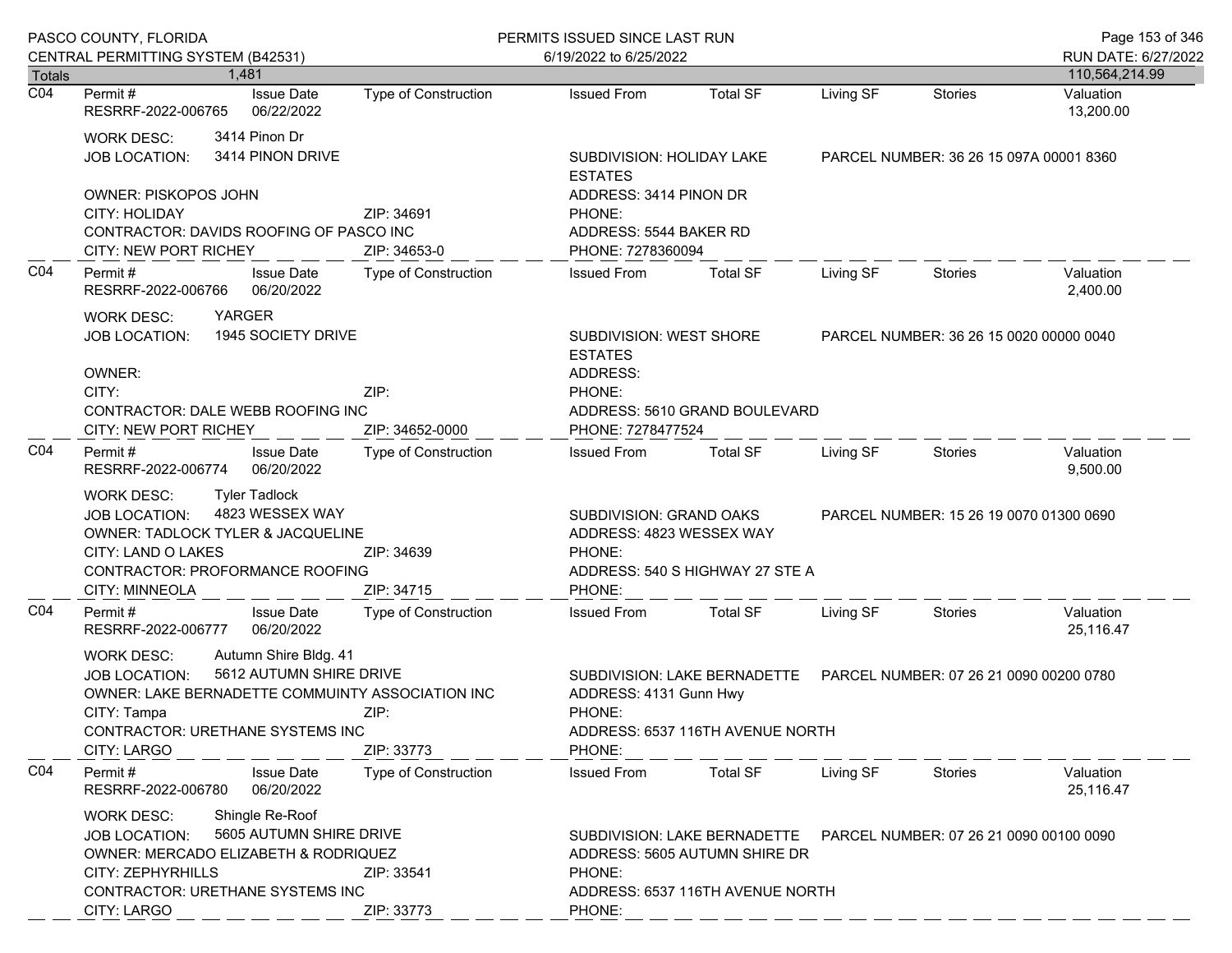|                  | PASCO COUNTY, FLORIDA                                                                                                                                                                                                                              |                             | PERMITS ISSUED SINCE LAST RUN                                                                                                                                  | Page 154 of 346                                                                                           |                                         |                                         |                        |  |
|------------------|----------------------------------------------------------------------------------------------------------------------------------------------------------------------------------------------------------------------------------------------------|-----------------------------|----------------------------------------------------------------------------------------------------------------------------------------------------------------|-----------------------------------------------------------------------------------------------------------|-----------------------------------------|-----------------------------------------|------------------------|--|
|                  | CENTRAL PERMITTING SYSTEM (B42531)                                                                                                                                                                                                                 |                             | 6/19/2022 to 6/25/2022                                                                                                                                         |                                                                                                           |                                         |                                         | RUN DATE: 6/27/2022    |  |
| <b>Totals</b>    | 1.481                                                                                                                                                                                                                                              |                             |                                                                                                                                                                |                                                                                                           |                                         |                                         | 110,564,214.99         |  |
| $\overline{CO4}$ | <b>Issue Date</b><br>Permit #<br>RESRRF-2022-006782<br>06/21/2022                                                                                                                                                                                  | <b>Type of Construction</b> | <b>Issued From</b>                                                                                                                                             | <b>Total SF</b>                                                                                           | Living SF                               | <b>Stories</b>                          | Valuation<br>25,090.00 |  |
|                  | Beel Re-Roof<br><b>WORK DESC:</b><br>1741 REGAL MIST LOOP<br><b>JOB LOCATION:</b>                                                                                                                                                                  |                             | <b>EAST</b>                                                                                                                                                    | SUBDIVISION: THOUSAND OAKS<br>PARCEL NUMBER: 36 26 16 0050 00000 0340                                     |                                         |                                         |                        |  |
|                  | OWNER: BELL GARY THOMAS & CLELAND KAT<br>CITY: NEW PORT RICHEY<br>CONTRACTOR: CITRUS CONTRACTING LLC<br>CITY: WINTER SPINRGS                                                                                                                       | ZIP: 34655<br>ZIP: 32708    | PHONE:<br>PHONE:                                                                                                                                               | ADDRESS: 1741 REGAL MIST LOOP<br>ADDRESS: 1888 N TROPICAL TRAIL                                           |                                         |                                         |                        |  |
| CO <sub>4</sub>  | Permit#<br><b>Issue Date</b><br>06/20/2022<br>RESRRF-2022-006783                                                                                                                                                                                   | Type of Construction        | <b>Issued From</b>                                                                                                                                             | <b>Total SF</b>                                                                                           | Living SF                               | Stories                                 | Valuation<br>12,500.00 |  |
|                  | <b>BASUTO</b><br><b>WORK DESC:</b><br>8411 BASUTO DRIVE<br>JOB LOCATION:<br>OWNER: RDH GROUP INC<br><b>CITY: TARPON SPRINGS</b><br>ZIP: 34689<br>CONTRACTOR: NO 1 HOME ROOFING INC<br><b>CITY: PALM HARBOR</b><br>ZIP: 34684                       |                             | SUBDIVISION: THOUSAND OAKS<br>ADDRESS: 1580 N JASMINE AVE<br>PHONE:<br>ADDRESS: 35753 US HWY 19<br>PHONE: 7277817663                                           |                                                                                                           | PARCEL NUMBER: 35 26 16 0060 00000 2280 |                                         |                        |  |
| CO <sub>4</sub>  | Permit#<br><b>Issue Date</b><br>06/20/2022<br>RESRRF-2022-006787                                                                                                                                                                                   | Type of Construction        | <b>Issued From</b>                                                                                                                                             | <b>Total SF</b>                                                                                           | Living SF                               | Stories                                 | Valuation<br>25,116.47 |  |
|                  | Autumn Shire Bldg. 49<br><b>WORK DESC:</b><br>5537 AUTUMN SHIRE DRIVE<br><b>JOB LOCATION:</b><br>OWNER: USSERY KEISHA BREANN & BRANDON<br>CITY: ZEPHYRHILLS<br>ZIP: 33541<br><b>CONTRACTOR: URETHANE SYSTEMS INC</b><br>CITY: LARGO<br>ZIP: 33773  |                             | SUBDIVISION: LAKE BERNADETTE  PARCEL NUMBER: 07 26 21 0090 00100 0030<br>ADDRESS: 5537 AUTUMN SHIRE DR<br>PHONE:<br>ADDRESS: 6537 116TH AVENUE NORTH<br>PHONE: |                                                                                                           |                                         |                                         |                        |  |
| CO <sub>4</sub>  | <b>Issue Date</b><br>Permit#<br>RESRRF-2022-006789<br>06/20/2022                                                                                                                                                                                   | Type of Construction        | <b>Issued From</b>                                                                                                                                             | <b>Total SF</b>                                                                                           | Living SF                               | Stories                                 | Valuation<br>25,116.47 |  |
|                  | Autumn Shire Bldg. 51<br><b>WORK DESC:</b><br>5534 AUTUMN SHIRE DRIVE<br><b>JOB LOCATION:</b><br>OWNER: LAKE BERNADETTE PARCELS 14 15A AND 16 PB 48 PG 00<br>CITY:<br>ZIP:<br><b>CONTRACTOR: URETHANE SYSTEMS INC</b><br>CITY: LARGO<br>ZIP: 33773 |                             | ADDRESS:<br>PHONE:<br>PHONE:                                                                                                                                   | SUBDIVISION: LAKE BERNADETTE  PARCEL NUMBER: 07 26 21 0090 00300 0020<br>ADDRESS: 6537 116TH AVENUE NORTH |                                         |                                         |                        |  |
| CO <sub>4</sub>  | Permit#<br><b>Issue Date</b><br>06/20/2022<br>RESRRF-2022-006795                                                                                                                                                                                   | Type of Construction        | <b>Issued From</b>                                                                                                                                             | <b>Total SF</b>                                                                                           | Living SF                               | Stories                                 | Valuation<br>16,600.00 |  |
|                  | Lane, Broadleaf<br><b>WORK DESC:</b><br>1807 BROADLEAF COURT<br><b>JOB LOCATION:</b><br>OWNER: LANE JOE & DONNA S<br><b>CITY: TRINITY</b><br>ZIP: 34655<br>CONTRACTOR: BAY TO BAY ROOFING INC<br>CITY: HUDSON<br>ZIP: 34669                        |                             | SUBDIVISION: FOX WOOD<br>ADDRESS: 1807 BROADLEAF CT<br>PHONE:<br>ADDRESS: 12016 SOUTH RD<br>PHONE:                                                             |                                                                                                           |                                         | PARCEL NUMBER: 31 26 17 0010 00000 0880 |                        |  |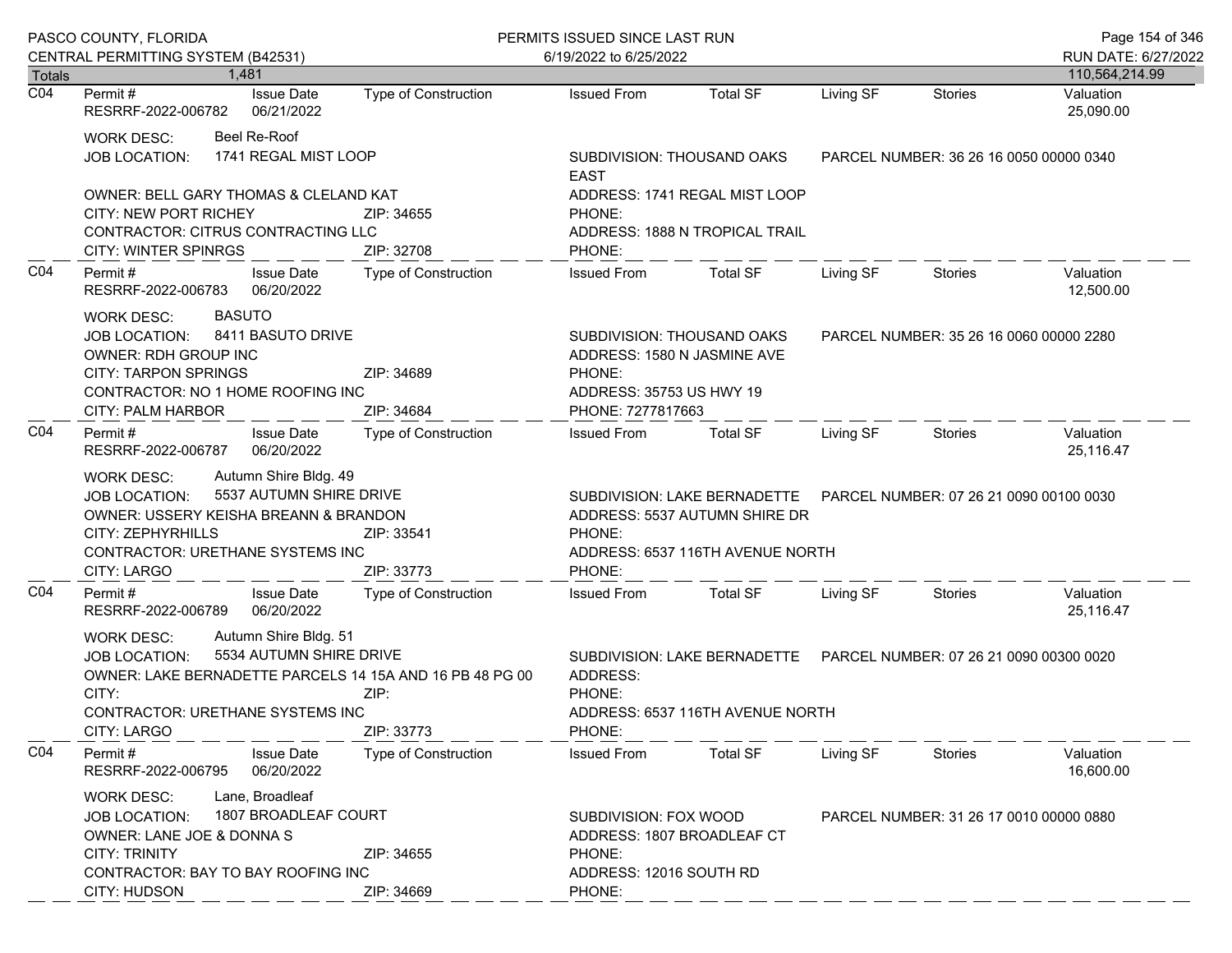|                                   | PASCO COUNTY, FLORIDA                                                                                                                                                                                                                           |                                           | PERMITS ISSUED SINCE LAST RUN                                                                                                                                 |                                                                     |                                         |                                         |                        |
|-----------------------------------|-------------------------------------------------------------------------------------------------------------------------------------------------------------------------------------------------------------------------------------------------|-------------------------------------------|---------------------------------------------------------------------------------------------------------------------------------------------------------------|---------------------------------------------------------------------|-----------------------------------------|-----------------------------------------|------------------------|
|                                   | CENTRAL PERMITTING SYSTEM (B42531)                                                                                                                                                                                                              |                                           | 6/19/2022 to 6/25/2022                                                                                                                                        |                                                                     |                                         |                                         | RUN DATE: 6/27/2022    |
| <b>Totals</b><br>$\overline{CO4}$ | 1.481                                                                                                                                                                                                                                           |                                           |                                                                                                                                                               |                                                                     |                                         |                                         | 110,564,214.99         |
|                                   | <b>Issue Date</b><br>Permit #<br>RESRRF-2022-006797<br>06/20/2022                                                                                                                                                                               | Type of Construction                      | <b>Issued From</b>                                                                                                                                            | <b>Total SF</b>                                                     | Living SF                               | <b>Stories</b>                          | Valuation<br>17,925.00 |
|                                   | DesJardins, Lake Christina<br><b>WORK DESC:</b><br>9516 LAKE CHRISTINA LANE<br><b>JOB LOCATION:</b><br>OWNER: DESJARDINS SHEILA E & LARRY A<br><b>CITY: PORT RICHEY</b><br>CONTRACTOR: BAY TO BAY ROOFING INC<br><b>CITY: HUDSON</b>            | ZIP: 34668<br>ZIP: 34669                  | SUBDIVISION: EMBASSY HILLS<br>PHONE:<br>ADDRESS: 12016 SOUTH RD<br>PHONE:                                                                                     | ADDRESS: 9516 LAKE CHRISTINA LN                                     |                                         | PARCEL NUMBER: 22 25 16 1070 00001 8400 |                        |
| CO <sub>4</sub>                   | Permit#<br><b>Issue Date</b><br>06/20/2022<br>RESRRF-2022-006799                                                                                                                                                                                | <b>Type of Construction</b>               | <b>Issued From</b>                                                                                                                                            | <b>Total SF</b>                                                     | Living SF                               | Stories                                 | Valuation<br>12,000.00 |
|                                   | Bridges, Glenside<br><b>WORK DESC:</b><br>3350 GLENSIDE DRIVE<br><b>JOB LOCATION:</b><br>OWNER: BRIDGES CATHERINE C<br><b>CITY: HOLIDAY</b><br>ZIP: 34690<br>CONTRACTOR: BAY TO BAY ROOFING INC<br><b>CITY: HUDSON</b><br>ZIP: 34669            |                                           | SUBDIVISION: COLONIAL HILLS<br>ADDRESS: 3350 GLENSIDE DR<br>PHONE:<br>ADDRESS: 12016 SOUTH RD<br>PHONE:                                                       |                                                                     |                                         | PARCEL NUMBER: 21 26 16 010B 00001 9180 |                        |
| CO <sub>4</sub>                   | Permit#<br><b>Issue Date</b><br>06/19/2022<br>RESRRF-2022-006801                                                                                                                                                                                | <b>Type of Construction</b>               | <b>Issued From</b>                                                                                                                                            | Total SF                                                            | Living SF                               | Stories                                 | Valuation<br>21,000.00 |
|                                   | 10444 Dusty Hill Loop<br><b>WORK DESC:</b><br>10444 DUSTY HILL LOOP<br><b>JOB LOCATION:</b><br>OWNER: BLACK EDWARD E & SARA<br>CITY: DADE CITY<br>ZIP: 33525<br>CONTRACTOR: SCOTT BLACKMAN ROOFING INC                                          |                                           | SUBDIVISION: CENTENNIAL<br><b>ESTATES</b><br>ADDRESS: 10444 DUSTY HILL LOOP<br>PHONE:<br>ADDRESS: P. O. Box #1188                                             |                                                                     | PARCEL NUMBER: 14 25 21 0020 00000 0260 |                                         |                        |
| CO <sub>4</sub>                   | CITY: SAN ANTONIO<br><b>Issue Date</b><br>Permit#<br>RESRRF-2022-006803<br>06/20/2022                                                                                                                                                           | ZIP: 33576<br><b>Type of Construction</b> | PHONE:<br><b>Issued From</b>                                                                                                                                  | <b>Total SF</b>                                                     | Living SF                               | <b>Stories</b>                          | Valuation<br>12,300.00 |
|                                   | Pintnike<br><b>WORK DESC:</b><br>13508 PLANTATION LAKE CIRCLE<br><b>JOB LOCATION:</b><br>OWNER: ZIOLKOWSKI KEVEN & LEAH<br><b>CITY: HUDSON</b><br>ZIP: 34669<br>CONTRACTOR: DIMONDA ROOF SERVICES LLC<br><b>CITY: HUDSON</b><br>ZIP: 34667-0000 |                                           | SUBDIVISION: MEADOW OAKS<br>PHONE:<br>PHONE:                                                                                                                  | ADDRESS: 13508 PLANTATION LAKE CIR<br>ADDRESS: 6945 SOUTHWIND DRIVE |                                         | PARCEL NUMBER: 34 24 17 0040 00A00 0340 |                        |
| CO <sub>4</sub>                   | Permit#<br><b>Issue Date</b><br>06/21/2022<br>RESRRF-2022-006805                                                                                                                                                                                | <b>Type of Construction</b>               | <b>Issued From</b>                                                                                                                                            | <b>Total SF</b>                                                     | Living SF                               | Stories                                 | Valuation<br>8,960.00  |
|                                   | Chatterly<br><b>WORK DESC:</b><br>31233 CHATTERLY DRIVE<br>JOB LOCATION:<br>OWNER: ARKO KEVIN JOHN<br><b>CITY: WESLEY CHAPEL</b><br>ZIP: 33543<br>CONTRACTOR: BRAD MCDONALD RFG & CNSTRCTN I<br>CITY: NEW PORT RICHEY<br>ZIP: 34653             |                                           | SUBDIVISION: MEADOW POINTE III<br>PARCEL NUMBER: 34 26 20 0060 00800 0550<br>ADDRESS: 31233 CHATTERLY DR<br>PHONE:<br>ADDRESS: 7143 SR54<br>PHONE: 7278468004 |                                                                     |                                         |                                         |                        |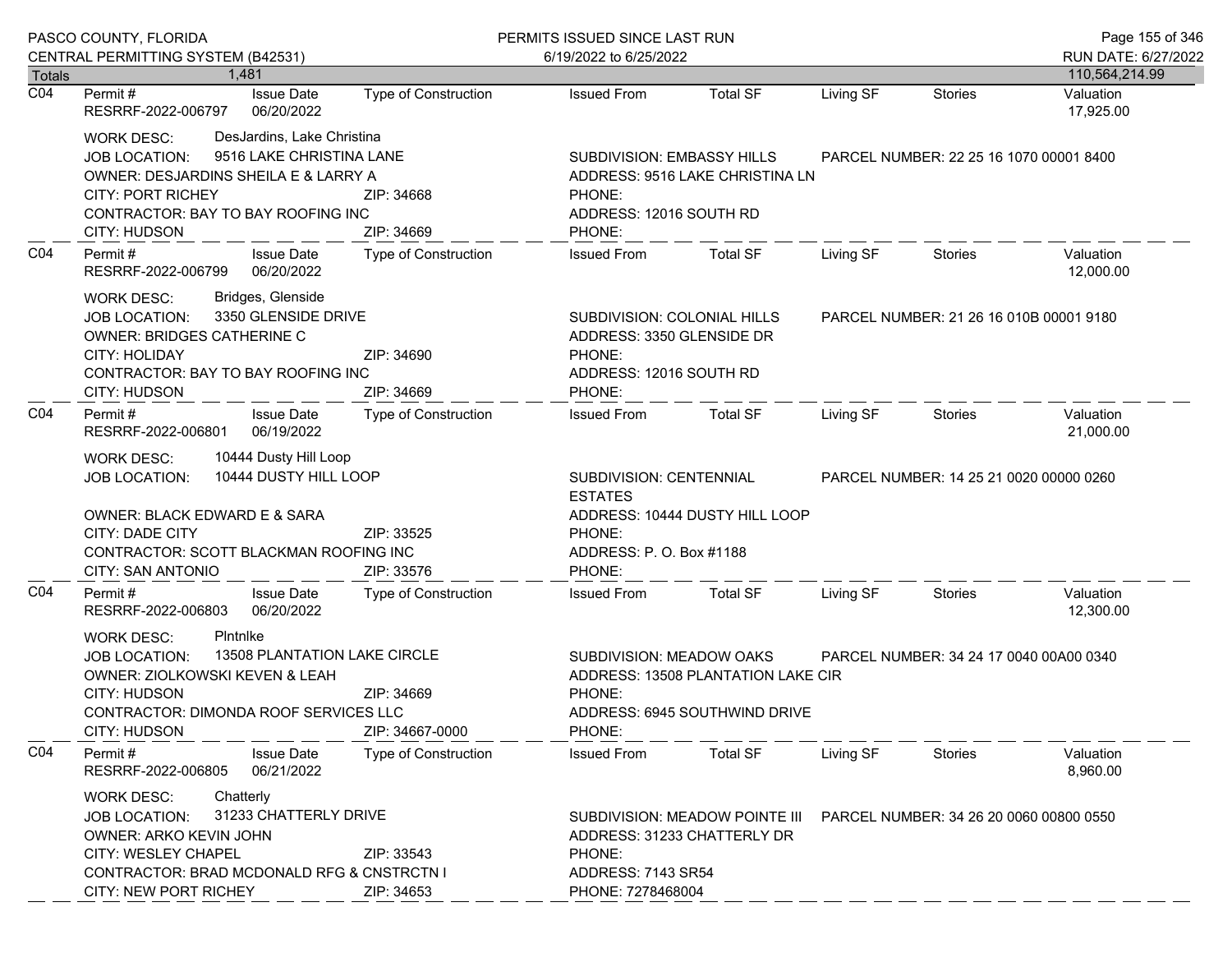|                            | PASCO COUNTY, FLORIDA                                                                                                                                                                                            |                                 |                                                                                  | PERMITS ISSUED SINCE LAST RUN                                                                                    |                                                                                                             |                                         | Page 156 of 346                         |                             |
|----------------------------|------------------------------------------------------------------------------------------------------------------------------------------------------------------------------------------------------------------|---------------------------------|----------------------------------------------------------------------------------|------------------------------------------------------------------------------------------------------------------|-------------------------------------------------------------------------------------------------------------|-----------------------------------------|-----------------------------------------|-----------------------------|
|                            | CENTRAL PERMITTING SYSTEM (B42531)                                                                                                                                                                               |                                 |                                                                                  | 6/19/2022 to 6/25/2022                                                                                           |                                                                                                             |                                         |                                         | RUN DATE: 6/27/2022         |
| Totals<br>$\overline{CO4}$ | 1,481<br>Permit#                                                                                                                                                                                                 | <b>Issue Date</b>               | Type of Construction                                                             | <b>Issued From</b>                                                                                               | <b>Total SF</b>                                                                                             | Living SF                               | <b>Stories</b>                          | 110,564,214.99<br>Valuation |
|                            | RESRRF-2022-006806                                                                                                                                                                                               | 06/20/2022                      |                                                                                  |                                                                                                                  |                                                                                                             |                                         |                                         | 11,700.00                   |
|                            | re roof<br><b>WORK DESC:</b><br>JOB LOCATION:<br>OWNER: ALVARADO LINDA L<br><b>CITY: BROOKSVILLE</b><br>CONTRACTOR: ROOFING SOLUTIONS OF TAMPA LLC<br>CITY: Seffner                                              |                                 | 5015 ANCLOTE RIVER STREET<br>ZIP: 34602<br>ZIP: 33584                            | SUBDIVISION: NEW RIVER LAKES<br>ADDRESS: 5425 GLORIOUS TRL<br>PHONE:<br>ADDRESS: 712 CAMELLIA COURT<br>PHONE:    |                                                                                                             | PARCEL NUMBER: 11 26 20 0030 01200 0060 |                                         |                             |
| CO <sub>4</sub>            | Permit#<br>RESRRF-2022-006807                                                                                                                                                                                    | <b>Issue Date</b><br>06/20/2022 | Type of Construction                                                             | <b>Issued From</b>                                                                                               | Total SF                                                                                                    | Living SF                               | Stories                                 | Valuation<br>13,900.00      |
|                            | Denise Cummings<br><b>WORK DESC:</b><br>23604 VISTAMAR COURT<br>JOB LOCATION:<br>OWNER: CUMMINGS DENISE M & PATRICK F                                                                                            |                                 |                                                                                  | SUBDIVISION: PLANTATION<br>PARCEL NUMBER: 20 26 19 0130 00000 1780<br><b>PALMS</b><br>ADDRESS: 23604 VISTAMAR CT |                                                                                                             |                                         |                                         |                             |
|                            | CITY: LAND O LAKES<br>ZIP: 34639<br><b>CONTRACTOR: PROFORMANCE ROOFING</b><br>CITY: MINNEOLA<br>ZIP: 34715                                                                                                       |                                 |                                                                                  | PHONE:<br>PHONE:                                                                                                 | ADDRESS: 540 S HIGHWAY 27 STE A                                                                             |                                         |                                         |                             |
| CO <sub>4</sub>            | Permit#<br>RESRRF-2022-006808                                                                                                                                                                                    | <b>Issue Date</b><br>06/20/2022 | Type of Construction                                                             | <b>Issued From</b>                                                                                               | Total SF                                                                                                    | Living SF                               | Stories                                 | Valuation<br>34,195.00      |
|                            | Maggard<br><b>WORK DESC:</b><br><b>JOB LOCATION:</b><br>OWNER: MAGGARD MATTHEW E & DANA D<br>CITY: DADE CITY                                                                                                     |                                 | <b>12649 TRADITION DRIVE</b><br>ZIP: 33526<br>CONTRACTOR: RYMAN CONSTRUCTION INC |                                                                                                                  | SUBDIVISION: LAKE JOVITA GOLF<br>AND COUNTRY<br>ADDRESS: PO BOX 2276<br>PHONE:<br>ADDRESS: 36413 SR 54 WEST |                                         | PARCEL NUMBER: 06 25 21 0020 00000 2940 |                             |
|                            | CITY: ZEPHYRHILLS                                                                                                                                                                                                |                                 | ZIP: 33541                                                                       | PHONE:                                                                                                           |                                                                                                             |                                         |                                         |                             |
| CO <sub>4</sub>            | Permit#<br>RESRRF-2022-006809                                                                                                                                                                                    | <b>Issue Date</b><br>06/20/2022 | Type of Construction                                                             | Issued From                                                                                                      | <b>Total SF</b>                                                                                             | Living SF                               | Stories                                 | Valuation<br>14,990.00      |
|                            | <b>WORK DESC:</b><br>Jim Heady<br>4533 CLARKWOOD COURT<br><b>JOB LOCATION:</b><br>OWNER: HEADY JAMES G & KAREN C<br>CITY: LAND O LAKES<br>CONTRACTOR: BELCHER CONTRACTORS & ROOFING INC<br><b>CITY: LAKELAND</b> |                                 | ZIP: 34639<br>ZIP: 33807                                                         | <b>SUBDIVISION: SABLE RIDGE</b><br>PHONE:<br>ADDRESS: P.O. BOX 7640<br>PHONE:                                    | ADDRESS: 4533 CLARKWOOD CT                                                                                  |                                         | PARCEL NUMBER: 18 26 19 0110 00000 0370 |                             |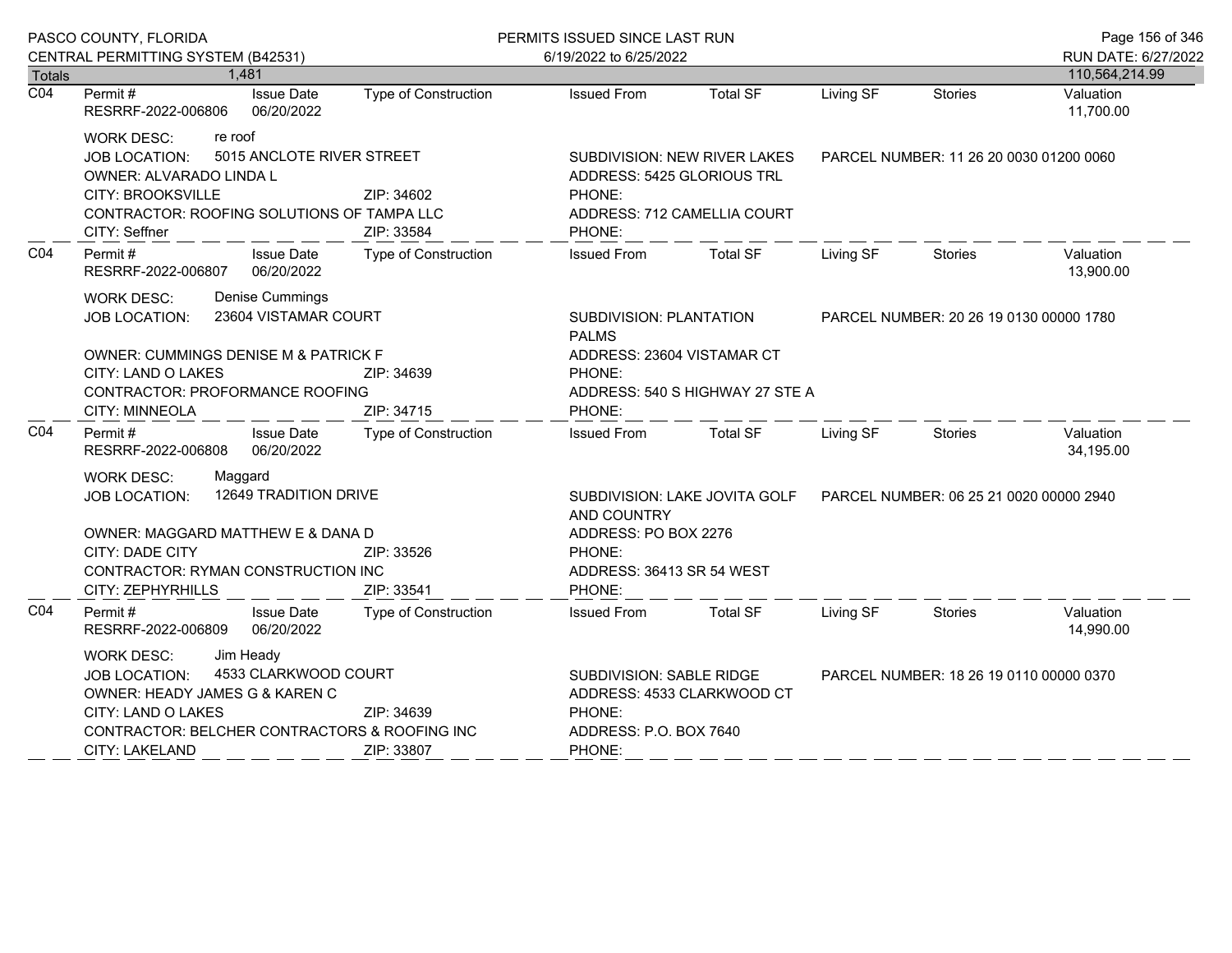|                            | PASCO COUNTY, FLORIDA                                                                                                                                                                                                                                             |                              | PERMITS ISSUED SINCE LAST RUN                                                                                                                                                   |                                                                        |           |                | Page 157 of 346                       |
|----------------------------|-------------------------------------------------------------------------------------------------------------------------------------------------------------------------------------------------------------------------------------------------------------------|------------------------------|---------------------------------------------------------------------------------------------------------------------------------------------------------------------------------|------------------------------------------------------------------------|-----------|----------------|---------------------------------------|
|                            | CENTRAL PERMITTING SYSTEM (B42531)<br>1,481                                                                                                                                                                                                                       |                              | 6/19/2022 to 6/25/2022                                                                                                                                                          |                                                                        |           |                | RUN DATE: 6/27/2022<br>110,564,214.99 |
| Totals<br>$\overline{CO4}$ | Permit#<br><b>Issue Date</b><br>06/22/2022<br>RESRRF-2022-006811                                                                                                                                                                                                  | Type of Construction         | <b>Issued From</b>                                                                                                                                                              | <b>Total SF</b>                                                        | Living SF | <b>Stories</b> | Valuation<br>9,400.00                 |
|                            | 6613 BOATYARD<br><b>WORK DESC:</b><br>6613 BOATYARD DRIVE<br>JOB LOCATION:                                                                                                                                                                                        |                              | THE GULF                                                                                                                                                                        | SUBDIVISION: SEA RANCH ON<br>PARCEL NUMBER: 33 24 16 0090 00000 1020   |           |                |                                       |
|                            | OWNER: GOODMAN BETH ANN & JOSEPH LARR<br><b>CITY: HUDSON</b><br><b>CONTRACTOR: JAT ROOFING INC</b><br>CITY: Hudson                                                                                                                                                | ZIP: 34667<br>ZIP: 346684667 | ADDRESS: 6613 BOATYARD DR<br>PHONE:<br>ADDRESS: 13422 US Hwy 19<br>PHONE:                                                                                                       |                                                                        |           |                |                                       |
| C04                        | Permit#<br><b>Issue Date</b><br>RESRRF-2022-006812<br>06/21/2022                                                                                                                                                                                                  | <b>Type of Construction</b>  | <b>Issued From</b>                                                                                                                                                              | <b>Total SF</b>                                                        | Living SF | <b>Stories</b> | Valuation<br>26,000.00                |
|                            | Derek Duckett<br><b>WORK DESC:</b><br>21231 SKY VISTA DRIVE<br>JOB LOCATION:                                                                                                                                                                                      |                              | <b>PRESERVE</b><br>ADDRESS: 21231 SKY VISTA DR                                                                                                                                  | SUBDIVISION: WILDERNESS LAKE  PARCEL NUMBER: 36 25 18 0010 00 D00 0190 |           |                |                                       |
|                            | OWNER: DUCKETT DEREK R & PATRICIA H<br>CITY: LAND O LAKES<br>ZIP: 34637<br>CONTRACTOR: PROFORMANCE ROOFING<br>ZIP: 34715<br>CITY: MINNEOLA                                                                                                                        |                              | PHONE:<br>ADDRESS: 540 S HIGHWAY 27 STE A<br>PHONE:                                                                                                                             |                                                                        |           |                |                                       |
| CO <sub>4</sub>            | Permit #<br><b>Issue Date</b><br>06/20/2022<br>RESRRF-2022-006813                                                                                                                                                                                                 | Type of Construction         | <b>Issued From</b>                                                                                                                                                              | <b>Total SF</b>                                                        | Living SF | <b>Stories</b> | Valuation<br>16,000.00                |
|                            | <b>HAMILTON REROOF</b><br><b>WORK DESC:</b><br>10520 OLD TAMPA BAY DRIVE<br><b>JOB LOCATION:</b>                                                                                                                                                                  |                              | <b>SUBDIVISION: TAMPA BAY GOLF</b><br>AND TENNIS CLUB<br>ADDRESS: 10520 OLD TAMPA BAY DR                                                                                        | PARCEL NUMBER: 17 25 20 0050 00000 2000                                |           |                |                                       |
|                            | <b>OWNER: HAMILTON ROBERT LOUIS</b><br>CITY: SAN ANTONIO<br>CONTRACTOR: SHINGLE MASTERS ROOFING & CONSTRUCTION SE<br>CITY: VALRICO                                                                                                                                | ZIP: 33576<br>ZIP: 33596     | PHONE:<br>PHONE:                                                                                                                                                                | ADDRESS: 2502 CULBREATH COVE COURT                                     |           |                |                                       |
| C04                        | <b>Issue Date</b><br>Permit#<br>RESRRF-2022-006814<br>06/20/2022                                                                                                                                                                                                  | <b>Type of Construction</b>  | <b>Issued From</b>                                                                                                                                                              | <b>Total SF</b>                                                        | Living SF | <b>Stories</b> | Valuation<br>26,500.00                |
|                            | <b>FRAN SIMMONS</b><br><b>WORK DESC:</b><br>27700 PINE POINT DRIVE<br><b>JOB LOCATION:</b><br>OWNER: SIMMONS FRAN STEIN REVOCABLE LSIMMONS FRAN STE<br>CITY: WESLEY CHAPEL<br>ZIP: 33544<br>CONTRACTOR: 3MG ROOFING LLC<br>ZIP: 32789<br><b>CITY: Winter Park</b> |                              | <b>SUBDIVISION: SEVEN OAKS</b><br>PARCEL NUMBER: 25 26 19 0030 02000 0220<br>ADDRESS: 27700 PINE POINT DR<br>PHONE:<br>ADDRESS: 1850 W Fairbanks Ave STE B<br>PHONE: 4074200201 |                                                                        |           |                |                                       |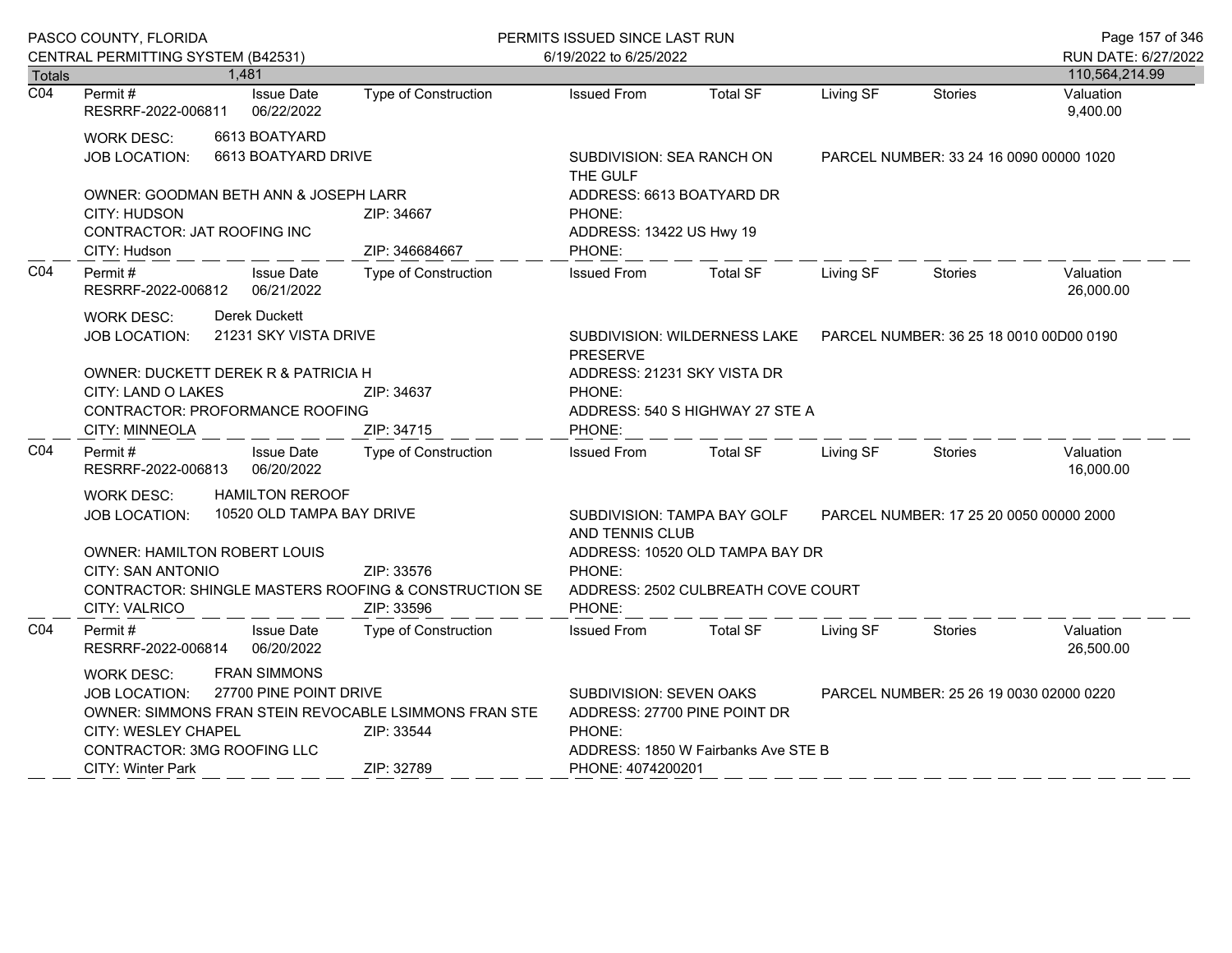|                  | PASCO COUNTY, FLORIDA                                                                                                                                                                                                                    |                             | PERMITS ISSUED SINCE LAST RUN                                                                                                                                                                               |                                   |                                         |                                         |                                       |
|------------------|------------------------------------------------------------------------------------------------------------------------------------------------------------------------------------------------------------------------------------------|-----------------------------|-------------------------------------------------------------------------------------------------------------------------------------------------------------------------------------------------------------|-----------------------------------|-----------------------------------------|-----------------------------------------|---------------------------------------|
| Totals           | CENTRAL PERMITTING SYSTEM (B42531)<br>1.481                                                                                                                                                                                              |                             | 6/19/2022 to 6/25/2022                                                                                                                                                                                      |                                   |                                         |                                         | RUN DATE: 6/27/2022<br>110,564,214.99 |
| $\overline{CO4}$ | <b>Issue Date</b><br>Permit #                                                                                                                                                                                                            | <b>Type of Construction</b> | <b>Issued From</b>                                                                                                                                                                                          | <b>Total SF</b>                   | Living SF                               | <b>Stories</b>                          | Valuation                             |
|                  | 06/20/2022<br>RESRRF-2022-006815                                                                                                                                                                                                         |                             |                                                                                                                                                                                                             |                                   |                                         |                                         | 20,350.00                             |
|                  | Toribio, Juan<br><b>WORK DESC:</b><br>8503 MOULTON DRIVE<br><b>JOB LOCATION:</b><br>OWNER: TORIBIO JUAN F & WENDY M<br>CITY: PORT RICHEY<br>CONTRACTOR: LSCI INC<br>CITY: SEMINOLE                                                       | ZIP: 34668<br>ZIP: 33777    | SUBDIVISION: THE LAKES<br>ADDRESS: 8503 MOULTON DR<br>PHONE:<br>ADDRESS: 7300 BRYAN DAIRY RD<br>PHONE: 7274814147                                                                                           |                                   | PARCEL NUMBER: 23 25 16 0150 00001 2030 |                                         |                                       |
| CO <sub>4</sub>  | Permit#<br><b>Issue Date</b><br>RESRRF-2022-006816<br>06/20/2022                                                                                                                                                                         | Type of Construction        | <b>Issued From</b>                                                                                                                                                                                          | <b>Total SF</b>                   | Living SF                               | Stories                                 | Valuation<br>15,400.00                |
|                  | Re Roof Dorrell Casey<br><b>WORK DESC:</b><br>16872 DRY TORTUGAS RUN<br><b>JOB LOCATION:</b><br>OWNER: CASEY DARRELL L<br>CITY: HUDSON<br>CONTRACTOR: RIDGE MAX ROOFING INC<br><b>CITY: LARGO</b>                                        | ZIP: 34667<br>ZIP: 33711    | SUBDIVISION: CITY RETREATS<br>PHONE:<br>ADDRESS: 7551 ULMERTON RD<br>PHONE: 8139701077                                                                                                                      | ADDRESS: 13220 HOUSTON AVE LOT 31 | PARCEL NUMBER: 15 24 17 0010 00000 0300 |                                         |                                       |
| CO <sub>4</sub>  | Permit#<br><b>Issue Date</b><br>06/20/2022<br>RESRRF-2022-006817                                                                                                                                                                         | Type of Construction        | <b>Issued From</b>                                                                                                                                                                                          | <b>Total SF</b>                   | Living SF                               | Stories                                 | Valuation<br>24,387.00                |
|                  | 8713 Lovas Trail<br><b>WORK DESC:</b><br>8713 LOVAS TRAIL<br>JOB LOCATION:<br><b>OWNER: DOUGLAS HILARY</b><br><b>CITY: TRINITY</b><br>CONTRACTOR: JANNEY CONSTRUCTION SERVICES LLC<br>CITY: ORLANDO                                      | ZIP: 34655<br>ZIP: 32825    | SUBDIVISION: THOUSAND OAKS<br>ADDRESS: 8713 LOVAS TRL<br>PHONE:<br>PHONE:                                                                                                                                   | ADDRESS: 640 N SEMORAN BLVD       | PARCEL NUMBER: 35 26 16 0080 00000 0760 |                                         |                                       |
| CO <sub>4</sub>  | Permit#<br><b>Issue Date</b><br>06/20/2022<br>RESRRF-2022-006818                                                                                                                                                                         | <b>Type of Construction</b> | <b>Issued From</b>                                                                                                                                                                                          | <b>Total SF</b>                   | Living SF                               | Stories                                 | Valuation<br>13,700.00                |
|                  | 1925 Tidewater Ct<br><b>WORK DESC:</b><br>1925 TIDEWATER COURT<br><b>JOB LOCATION:</b><br>OWNER: JENKINS JOSHUA<br><b>CITY: TAMPA</b><br>ZIP: 33624<br>CONTRACTOR: CODE ENGINEERED SYSTEMS INC<br><b>CITY: TALLAHASSEE</b><br>ZIP: 32305 |                             | SUBDIVISION: TANGLEWOOD<br>PARCEL NUMBER: 31 26 20 0020 00000 0780<br><b>VILLAGE PHASE 2 AT</b><br>WILLIAMSBURG WEST<br>ADDRESS: 4702 FOXSHIRE CIR<br>PHONE:<br>ADDRESS: 11405 BRIGHT STAR CIRCLE<br>PHONE: |                                   |                                         |                                         |                                       |
| CO <sub>4</sub>  | Permit#<br><b>Issue Date</b><br>RESRRF-2022-006819<br>06/20/2022                                                                                                                                                                         | <b>Type of Construction</b> | <b>Issued From</b>                                                                                                                                                                                          | <b>Total SF</b>                   | Living SF                               | Stories                                 | Valuation<br>34,601.00                |
|                  | stanton<br><b>WORK DESC:</b><br>9136 FLAGSTICK LANE<br><b>JOB LOCATION:</b><br><b>OWNER: STANTON DAVID</b><br>CITY: HUDSON<br>CONTRACTOR: FLORIDA HOME IMPROVEMENT ASSOCIATES INC<br>CITY: Hollywood                                     | ZIP: 34667<br>ZIP: 33312    | <b>SUBDIVISION: FAIRWAY OAKS</b><br>ADDRESS: 9136 FLAGSTICK LN<br>PHONE:<br>PHONE:                                                                                                                          | ADDRESS: 4070 S.W. 30th Avenue    |                                         | PARCEL NUMBER: 25 24 16 0070 00000 2870 |                                       |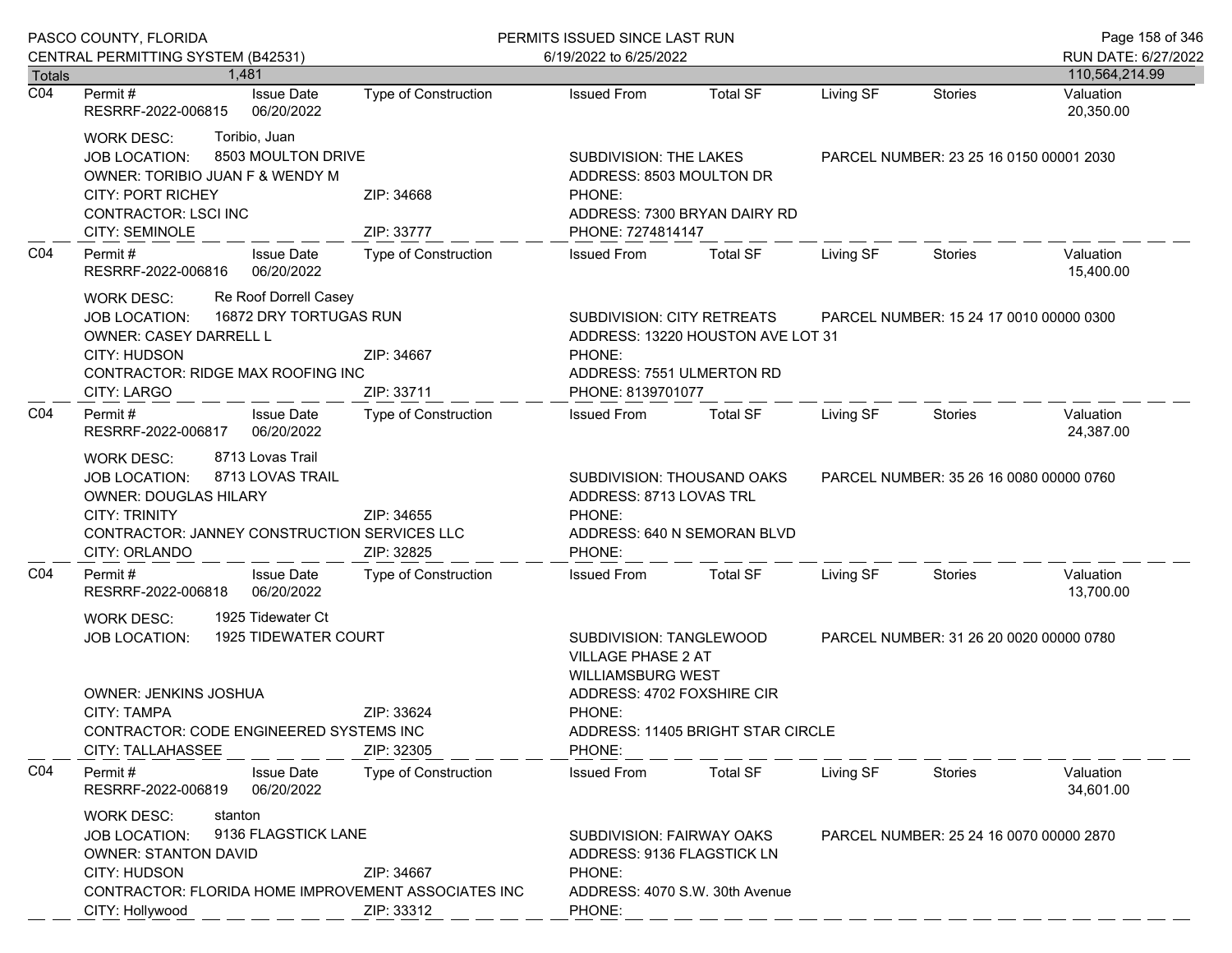|                                                                                                                                                                                                                                                                                         | PASCO COUNTY, FLORIDA<br>CENTRAL PERMITTING SYSTEM (B42531)                                                                                                                                                                        |                                                                                                   |                                                                                                                                                |                                                                                                                                | PERMITS ISSUED SINCE LAST RUN<br>6/19/2022 to 6/25/2022 |                                         |                                       |  |
|-----------------------------------------------------------------------------------------------------------------------------------------------------------------------------------------------------------------------------------------------------------------------------------------|------------------------------------------------------------------------------------------------------------------------------------------------------------------------------------------------------------------------------------|---------------------------------------------------------------------------------------------------|------------------------------------------------------------------------------------------------------------------------------------------------|--------------------------------------------------------------------------------------------------------------------------------|---------------------------------------------------------|-----------------------------------------|---------------------------------------|--|
| <b>Totals</b>                                                                                                                                                                                                                                                                           | 1.481                                                                                                                                                                                                                              |                                                                                                   |                                                                                                                                                |                                                                                                                                |                                                         |                                         | RUN DATE: 6/27/2022<br>110,564,214.99 |  |
| $\overline{CO4}$                                                                                                                                                                                                                                                                        | <b>Issue Date</b><br>Permit #<br>RESRRF-2022-006820<br>06/20/2022                                                                                                                                                                  | <b>Type of Construction</b>                                                                       | <b>Issued From</b>                                                                                                                             | <b>Total SF</b>                                                                                                                | Living SF                                               | <b>Stories</b>                          | Valuation<br>14,408.00                |  |
| SCHMITTZEH RESIDENTIAL RE-ROOF<br>WORK DESC:<br>18409 BENT PINE DRIVE<br><b>JOB LOCATION:</b><br>OWNER: SCHMITTZEH BARBARA A<br><b>CITY: HUDSON</b><br>ZIP: 34667<br>CONTRACTOR: ARRY'S ROOFING SERVICES INC<br><b>CITY: TARPON SPRINGS</b><br>ZIP: 34689-0                             |                                                                                                                                                                                                                                    |                                                                                                   | SUBDIVISION: HERITAGE PINES<br>ADDRESS: 18409 BENT PINE DR<br>PHONE:<br>ADDRESS: 401 EAST SPRUCE STREET<br>PHONE:                              |                                                                                                                                |                                                         | PARCEL NUMBER: 05 24 17 0230 00000 0790 |                                       |  |
| CO <sub>4</sub>                                                                                                                                                                                                                                                                         | Permit#<br><b>Issue Date</b><br>06/20/2022<br>RESRRF-2022-006821                                                                                                                                                                   | Type of Construction                                                                              | <b>Issued From</b>                                                                                                                             | <b>Total SF</b>                                                                                                                | Living SF                                               | <b>Stories</b>                          | Valuation<br>15,213.00                |  |
|                                                                                                                                                                                                                                                                                         | 10615 Casey Drive<br>WORK DESC:<br>10615 CASEY DRIVE<br><b>JOB LOCATION:</b><br><b>OWNER: BISHOP DONALD</b><br><b>CITY: NEW PORT RICHEY</b><br>CONTRACTOR: JANNEY CONSTRUCTION SERVICES LLC<br>CITY: ORLANDO                       | ZIP: 34654<br>ZIP: 32825                                                                          | PHONE:<br>PHONE:                                                                                                                               | SUBDIVISION: GOLDEN ACRES<br>PARCEL NUMBER: 18 25 17 011C 00000 1700<br>ADDRESS: 10615 CASEY DR<br>ADDRESS: 640 N SEMORAN BLVD |                                                         |                                         |                                       |  |
| CO <sub>4</sub>                                                                                                                                                                                                                                                                         | Permit#<br><b>Issue Date</b><br>06/20/2022<br>RESRRF-2022-006822                                                                                                                                                                   | Type of Construction                                                                              | <b>Issued From</b>                                                                                                                             | <b>Total SF</b>                                                                                                                | Living SF                                               | Stories                                 | Valuation<br>20,567.33                |  |
|                                                                                                                                                                                                                                                                                         | <b>JAMES MINK</b><br>WORK DESC:<br>27003 PALMETTO BEND DRIVE<br><b>JOB LOCATION:</b><br>OWNER: BUZIKASHVILI RAINA & FATTAH MAHMOUD<br>CITY: WESLEY CHAPEL<br>ZIP: 33544<br>CONTRACTOR: 3MG ROOFING LLC<br><b>CITY: Winter Park</b> |                                                                                                   | SUBDIVISION: SEVEN OAKS<br>ADDRESS: 27003 PALMETTO BEND DR<br>PHONE:<br>ADDRESS: 1850 W Fairbanks Ave STE B<br>ZIP: 32789<br>PHONE: 4074200201 |                                                                                                                                |                                                         | PARCEL NUMBER: 24 26 19 0050 03300 0280 |                                       |  |
| CO4                                                                                                                                                                                                                                                                                     | Permit#<br><b>Issue Date</b><br>RESRRF-2022-006823<br>06/24/2022                                                                                                                                                                   | <b>Type of Construction</b>                                                                       | <b>Issued From</b>                                                                                                                             | <b>Total SF</b>                                                                                                                | Living SF                                               | Stories                                 | Valuation<br>39,830.00                |  |
|                                                                                                                                                                                                                                                                                         | <b>WORK DESC:</b><br>4252 GREEN KEY ROAD<br><b>JOB LOCATION:</b><br>OWNER: RANKIN RANDY & IVETT<br>CITY: NEW PORT RICHEY<br>CONTRACTOR: ARRY'S ROOFING SERVICES INC<br><b>CITY: TARPON SPRINGS</b>                                 | RANKIN LARGE OUT BUILDING RE-ROOF<br>ZIP: 34652<br>ZIP: 34689-0                                   | SUBDIVISION:<br>ADDRESS: 4252 GREEN KEY RD<br>PHONE:<br>PHONE:                                                                                 | ADDRESS: 401 EAST SPRUCE STREET                                                                                                | PARCEL NUMBER: 06 26 16 0000 01000 0041                 |                                         |                                       |  |
| CO <sub>4</sub>                                                                                                                                                                                                                                                                         | Permit#<br><b>Issue Date</b><br>06/23/2022<br>RESRRF-2022-006824                                                                                                                                                                   | <b>Type of Construction</b>                                                                       | <b>Issued From</b>                                                                                                                             | <b>Total SF</b>                                                                                                                | Living SF                                               | <b>Stories</b>                          | Valuation<br>16,726.00                |  |
| RANKIN SMALL OUT BUILDING RE-ROOF<br><b>WORK DESC:</b><br>4252 GREEN KEY ROAD<br><b>JOB LOCATION:</b><br><b>OWNER: RANKIN RANDY &amp; IVETT</b><br><b>CITY: NEW PORT RICHEY</b><br>ZIP: 34652<br>CONTRACTOR: ARRY'S ROOFING SERVICES INC<br><b>CITY: TARPON SPRINGS</b><br>ZIP: 34689-0 |                                                                                                                                                                                                                                    | SUBDIVISION:<br>ADDRESS: 4252 GREEN KEY RD<br>PHONE:<br>ADDRESS: 401 EAST SPRUCE STREET<br>PHONE: |                                                                                                                                                |                                                                                                                                | PARCEL NUMBER: 06 26 16 0000 01000 0041                 |                                         |                                       |  |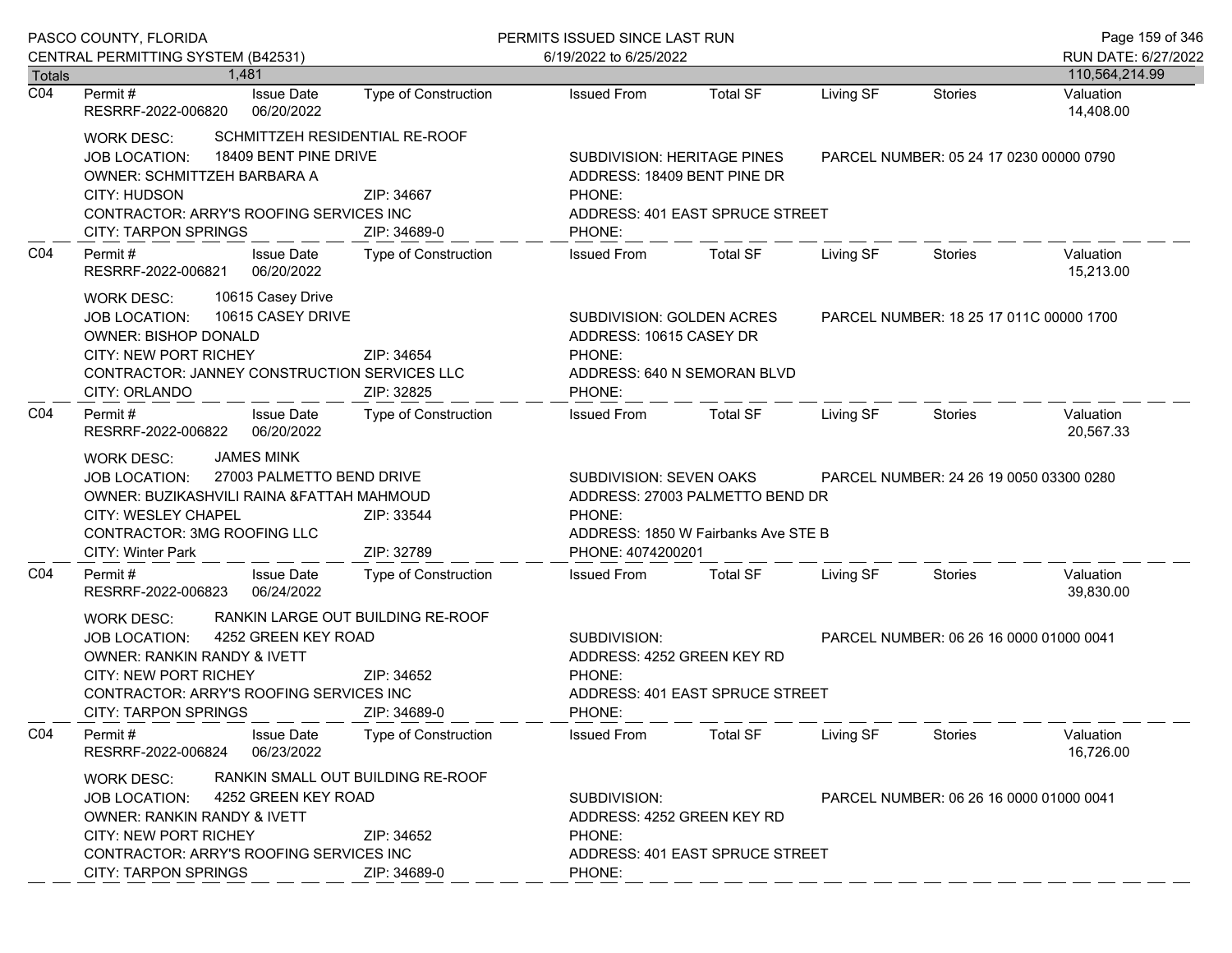|                  | PASCO COUNTY, FLORIDA                                                                                                                                                                                                       |                                                  | PERMITS ISSUED SINCE LAST RUN                                                                                                                              |                                                                                                                                       |           |                                         | Page 160 of 346        |
|------------------|-----------------------------------------------------------------------------------------------------------------------------------------------------------------------------------------------------------------------------|--------------------------------------------------|------------------------------------------------------------------------------------------------------------------------------------------------------------|---------------------------------------------------------------------------------------------------------------------------------------|-----------|-----------------------------------------|------------------------|
|                  | CENTRAL PERMITTING SYSTEM (B42531)                                                                                                                                                                                          |                                                  | 6/19/2022 to 6/25/2022                                                                                                                                     |                                                                                                                                       |           |                                         | RUN DATE: 6/27/2022    |
| Totals           | 1.481                                                                                                                                                                                                                       |                                                  |                                                                                                                                                            |                                                                                                                                       |           |                                         | 110,564,214.99         |
| $\overline{CO4}$ | <b>Issue Date</b><br>Permit #<br>06/20/2022<br>RESRRF-2022-006825                                                                                                                                                           | <b>Type of Construction</b>                      | <b>Issued From</b>                                                                                                                                         | <b>Total SF</b>                                                                                                                       | Living SF | Stories                                 | Valuation<br>10,800.00 |
|                  | 4609 White Bay Circle<br>WORK DESC:<br>4609 WHITE BAY CIRCLE<br>JOB LOCATION:<br>OWNER: CASTILLO CELIDA & DIOGENES<br>CITY: WESLEY CHAPEL<br>CONTRACTOR: JANNEY CONSTRUCTION SERVICES LLC<br>CITY: ORLANDO                  | ZIP: 33545<br>ZIP: 32825                         | PHONE:<br>PHONE:                                                                                                                                           | SUBDIVISION: NEW RIVER LAKES<br>PARCEL NUMBER: 14 26 20 0050 01600 0320<br>ADDRESS: 4609 WHITE BAY CIR<br>ADDRESS: 640 N SEMORAN BLVD |           |                                         |                        |
| CO <sub>4</sub>  | Permit#<br><b>Issue Date</b><br>06/20/2022<br>RESRRF-2022-006826                                                                                                                                                            | Type of Construction                             | <b>Issued From</b>                                                                                                                                         | <b>Total SF</b>                                                                                                                       | Living SF | Stories                                 | Valuation<br>10,990.00 |
|                  | <b>BARRINGTON</b><br>WORK DESC:<br><b>JOB LOCATION:</b><br>OWNER: ADAMS ELIZABETH<br><b>CITY: PORT RICHEY</b><br>CONTRACTOR: NO 1 HOME ROOFING INC<br><b>CITY: PALM HARBOR</b>                                              | 9148 BARRINGTON LANE<br>ZIP: 34668<br>ZIP: 34684 |                                                                                                                                                            | SUBDIVISION: THE LAKES<br>ADDRESS: 9148 BARRINGTON LN<br>PHONE:<br>ADDRESS: 35753 US HWY 19<br>PHONE: 7277817663                      |           | PARCEL NUMBER: 23 25 16 0090 00000 8850 |                        |
| CO <sub>4</sub>  | Permit#<br><b>Issue Date</b><br>RESRRF-2022-006827<br>06/20/2022                                                                                                                                                            | <b>Type of Construction</b>                      | <b>Issued From</b>                                                                                                                                         | <b>Total SF</b>                                                                                                                       | Living SF | Stories                                 | Valuation<br>19,873.30 |
|                  | Lambert<br><b>WORK DESC:</b><br>4330 TARKINGTON DRIVE<br>JOB LOCATION:<br>OWNER: LAMBERT DARRELL W<br>CITY: LAND O LAKES<br>ZIP: 34639<br>CONTRACTOR: SINCLAIR CONSTRUCTION<br>ZIP: 32404<br>CITY: PANAMA CITY              |                                                  | SUBDIVISION: SABLE RIDGE<br>ADDRESS: 4330 TARKINGTON DR<br>PHONE:<br>ADDRESS: 3904 WHITEHEAD BLVD<br>PHONE: 2396347877                                     |                                                                                                                                       |           | PARCEL NUMBER: 18 26 19 0080 00000 0410 |                        |
| CO <sub>4</sub>  | Permit#<br><b>Issue Date</b><br>RESRRF-2022-006828<br>06/20/2022                                                                                                                                                            | <b>Type of Construction</b>                      | <b>Issued From</b>                                                                                                                                         | <b>Total SF</b>                                                                                                                       | Living SF | Stories                                 | Valuation<br>17,395.00 |
|                  | 16645 Midsummer<br><b>WORK DESC:</b><br>16645 MIDSUMMER LANE<br><b>JOB LOCATION:</b><br>OWNER: STEVENS WILLIAM D & KATHLEEN S<br><b>CITY: SPRING HILL</b><br>CONTRACTOR: BAYSIDE ROOFING PROFESSIONALS INC<br>CITY: Holiday | ZIP: 34610<br>ZIP: 34690                         | SUBDIVISION: QUAIL RIDGE<br>PARCEL NUMBER: 06 25 18 0050 00000 0240<br>ADDRESS: 16645 MIDSUMMER LN<br>PHONE:<br>ADDRESS: 5439 Mile Stretch Drive<br>PHONE: |                                                                                                                                       |           |                                         |                        |
| CO <sub>4</sub>  | Permit#<br><b>Issue Date</b><br>06/20/2022<br>RESRRF-2022-006829                                                                                                                                                            | <b>Type of Construction</b>                      | <b>Issued From</b>                                                                                                                                         | <b>Total SF</b>                                                                                                                       | Living SF | <b>Stories</b>                          | Valuation<br>12,800.00 |
|                  | Elizabeth Sligh<br><b>WORK DESC:</b><br>27716 SORA BOULEVARD<br><b>JOB LOCATION:</b><br>OWNER: SLIGH ELIZABETH J<br>CITY: WESLEY CHAPEL<br>ZIP: 33544<br>CONTRACTOR: PROFORMANCE ROOFING<br>CITY: MINNEOLA<br>ZIP: 34715    |                                                  | SUBDIVISION: QUAIL WOODS<br>ADDRESS: 27716 SORA BLVD<br>PHONE:<br>ADDRESS: 540 S HIGHWAY 27 STE A<br>PHONE:                                                |                                                                                                                                       |           | PARCEL NUMBER: 01 26 19 0070 00000 0200 |                        |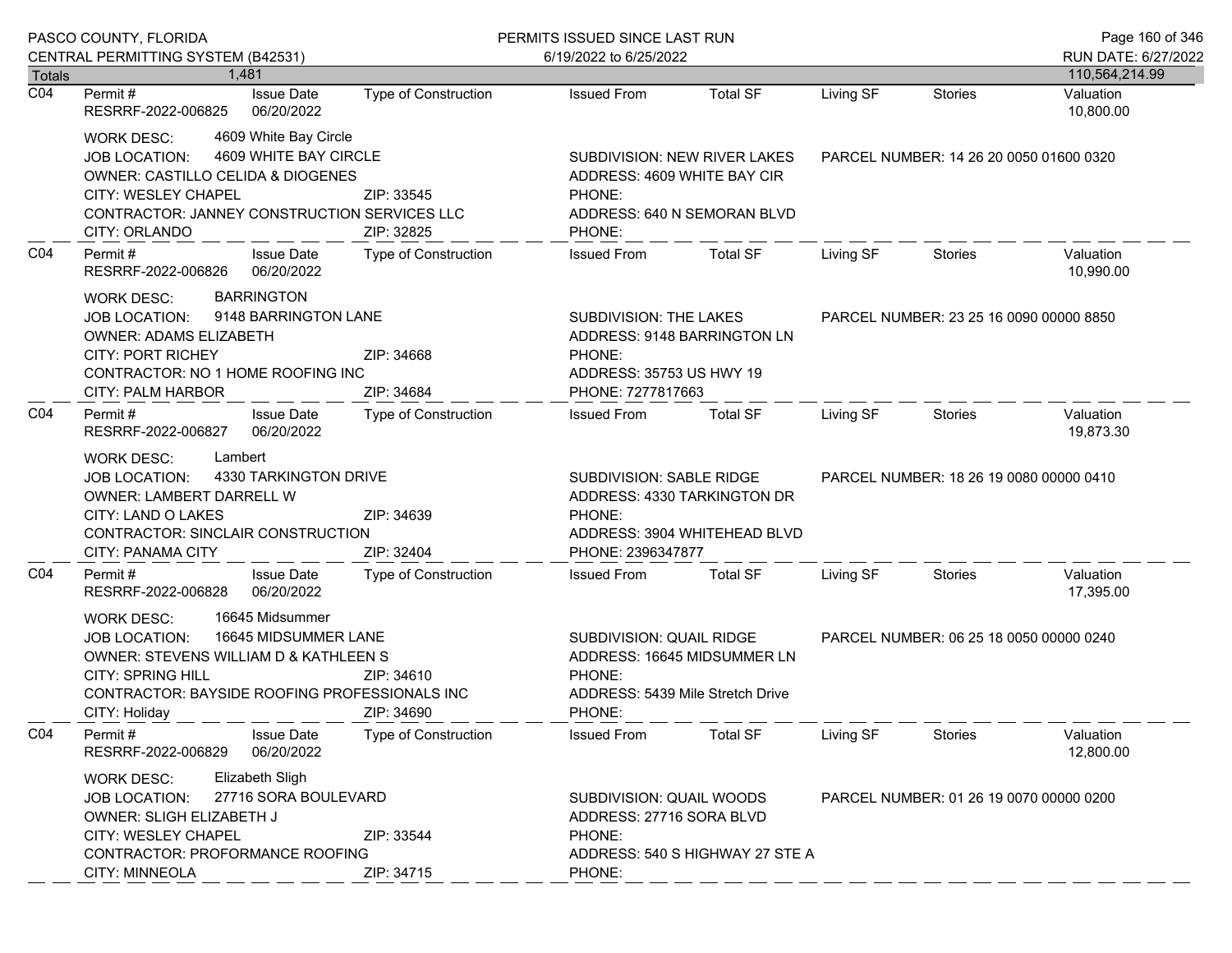| CENTRAL PERMITTING SYSTEM (B42531)<br>Permit #<br>RESRRF-2022-006830                                                                                                                                                                             | 1.481<br><b>Issue Date</b><br>06/20/2022                                                                                                                                                                                                                                           | <b>Type of Construction</b>                                                                                                                                                                                                                                                                               | 6/19/2022 to 6/25/2022                                                                                                                                                                                                                                                                                      |                                    |                                                                                                                                                                                                                                                                               |                                                                                                      | RUN DATE: 6/27/2022                                                                                                                                                                                                 |
|--------------------------------------------------------------------------------------------------------------------------------------------------------------------------------------------------------------------------------------------------|------------------------------------------------------------------------------------------------------------------------------------------------------------------------------------------------------------------------------------------------------------------------------------|-----------------------------------------------------------------------------------------------------------------------------------------------------------------------------------------------------------------------------------------------------------------------------------------------------------|-------------------------------------------------------------------------------------------------------------------------------------------------------------------------------------------------------------------------------------------------------------------------------------------------------------|------------------------------------|-------------------------------------------------------------------------------------------------------------------------------------------------------------------------------------------------------------------------------------------------------------------------------|------------------------------------------------------------------------------------------------------|---------------------------------------------------------------------------------------------------------------------------------------------------------------------------------------------------------------------|
|                                                                                                                                                                                                                                                  |                                                                                                                                                                                                                                                                                    |                                                                                                                                                                                                                                                                                                           |                                                                                                                                                                                                                                                                                                             |                                    |                                                                                                                                                                                                                                                                               |                                                                                                      |                                                                                                                                                                                                                     |
|                                                                                                                                                                                                                                                  |                                                                                                                                                                                                                                                                                    |                                                                                                                                                                                                                                                                                                           | <b>Issued From</b>                                                                                                                                                                                                                                                                                          | <b>Total SF</b>                    | Living SF                                                                                                                                                                                                                                                                     | <b>Stories</b>                                                                                       | 110,564,214.99<br>Valuation                                                                                                                                                                                         |
|                                                                                                                                                                                                                                                  |                                                                                                                                                                                                                                                                                    |                                                                                                                                                                                                                                                                                                           |                                                                                                                                                                                                                                                                                                             |                                    |                                                                                                                                                                                                                                                                               |                                                                                                      | 17,593.00                                                                                                                                                                                                           |
| 13173 CLOCK TOWER PARKWAY<br><b>JOB LOCATION:</b>                                                                                                                                                                                                |                                                                                                                                                                                                                                                                                    |                                                                                                                                                                                                                                                                                                           |                                                                                                                                                                                                                                                                                                             |                                    |                                                                                                                                                                                                                                                                               |                                                                                                      |                                                                                                                                                                                                                     |
|                                                                                                                                                                                                                                                  |                                                                                                                                                                                                                                                                                    | ZIP: 34667                                                                                                                                                                                                                                                                                                | PHONE:                                                                                                                                                                                                                                                                                                      |                                    |                                                                                                                                                                                                                                                                               |                                                                                                      |                                                                                                                                                                                                                     |
| Permit #                                                                                                                                                                                                                                         | <b>Issue Date</b><br>06/20/2022                                                                                                                                                                                                                                                    | Type of Construction                                                                                                                                                                                                                                                                                      | <b>Issued From</b>                                                                                                                                                                                                                                                                                          | <b>Total SF</b>                    | Living SF                                                                                                                                                                                                                                                                     | Stories                                                                                              | Valuation<br>14,500.00                                                                                                                                                                                              |
| 1205 Ashbourne<br><b>WORK DESC:</b><br>1205 ASHBOURNE CIRCLE<br><b>JOB LOCATION:</b>                                                                                                                                                             |                                                                                                                                                                                                                                                                                    |                                                                                                                                                                                                                                                                                                           |                                                                                                                                                                                                                                                                                                             |                                    |                                                                                                                                                                                                                                                                               |                                                                                                      |                                                                                                                                                                                                                     |
|                                                                                                                                                                                                                                                  |                                                                                                                                                                                                                                                                                    | ZIP: 34655<br>ZIP: 34690                                                                                                                                                                                                                                                                                  | PHONE:<br>PHONE:                                                                                                                                                                                                                                                                                            |                                    |                                                                                                                                                                                                                                                                               |                                                                                                      |                                                                                                                                                                                                                     |
|                                                                                                                                                                                                                                                  | <b>Issue Date</b><br>06/21/2022                                                                                                                                                                                                                                                    | Type of Construction                                                                                                                                                                                                                                                                                      | Issued From                                                                                                                                                                                                                                                                                                 | Total SF                           | Living SF                                                                                                                                                                                                                                                                     | Stories                                                                                              | Valuation<br>13,000.00                                                                                                                                                                                              |
|                                                                                                                                                                                                                                                  |                                                                                                                                                                                                                                                                                    | ZIP: 34668<br>ZIP: 34688                                                                                                                                                                                                                                                                                  | PHONE:<br>PHONE:                                                                                                                                                                                                                                                                                            |                                    |                                                                                                                                                                                                                                                                               |                                                                                                      |                                                                                                                                                                                                                     |
|                                                                                                                                                                                                                                                  | <b>Issue Date</b><br>06/22/2022                                                                                                                                                                                                                                                    | Type of Construction                                                                                                                                                                                                                                                                                      | <b>Issued From</b>                                                                                                                                                                                                                                                                                          | <b>Total SF</b>                    | Living SF                                                                                                                                                                                                                                                                     | Stories                                                                                              | Valuation<br>9,000.00                                                                                                                                                                                               |
| 13700 Stacey Dr<br><b>WORK DESC:</b><br>13700 STACEY DRIVE<br><b>JOB LOCATION:</b><br>OWNER: ETHELL JOHN R & ANGELA LYNN<br>CITY: HUDSON<br>ZIP: 34667<br>CONTRACTOR: SC SIGNATURE ROOFING CORPORATION<br><b>CITY: PORT RICHEY</b><br>ZIP: 34668 |                                                                                                                                                                                                                                                                                    | SUBDIVISION:<br>ADDRESS: 13700 STACEY DR<br>PHONE:<br>ADDRESS: 8530 ORETO DRIVE                                                                                                                                                                                                                           |                                                                                                                                                                                                                                                                                                             |                                    |                                                                                                                                                                                                                                                                               |                                                                                                      |                                                                                                                                                                                                                     |
|                                                                                                                                                                                                                                                  | <b>Issue Date</b><br>06/23/2022                                                                                                                                                                                                                                                    | <b>Type of Construction</b>                                                                                                                                                                                                                                                                               | <b>Issued From</b>                                                                                                                                                                                                                                                                                          | <b>Total SF</b>                    | Living SF                                                                                                                                                                                                                                                                     | Stories                                                                                              | Valuation<br>8,100.00                                                                                                                                                                                               |
|                                                                                                                                                                                                                                                  |                                                                                                                                                                                                                                                                                    | ZIP: 34653                                                                                                                                                                                                                                                                                                | SUBDIVISION:<br>PHONE:                                                                                                                                                                                                                                                                                      |                                    |                                                                                                                                                                                                                                                                               |                                                                                                      |                                                                                                                                                                                                                     |
|                                                                                                                                                                                                                                                  | <b>WORK DESC:</b><br>CITY: HUDSON<br><b>CITY: ROCKLEDGE</b><br><b>CITY: TRINITY</b><br>CITY: Holiday<br>Permit #<br><b>WORK DESC:</b><br><b>JOB LOCATION:</b><br><b>CITY: PORT RICHEY</b><br>Permit#<br>Permit#<br>RESRRF-2022-006835<br><b>WORK DESC:</b><br><b>JOB LOCATION:</b> | Rae Re-Roof<br><b>OWNER: RAE RANDALL &amp; KAREN</b><br>CONTRACTOR: TOTAL HOME ROOFING<br>RESRRF-2022-006831<br>RESRRF-2022-006833<br>Cranwell<br>OWNER: MAHANEY JOHN W<br><b>CITY: TARPON SPRINGS</b><br>RESRRF-2022-006834<br>philip reed<br>OWNER: GRAND VALLEY FL LLC<br><b>CITY: NEW PORT RICHEY</b> | ZIP: 32955<br>OWNER: LEONE JOSEPH V & LORETTA A TRLEONE JOSEPH V & L<br>CONTRACTOR: BAYSIDE ROOFING PROFESSIONALS INC<br>8424 NEWTON DRIVE<br>CONTRACTOR: FLORIDA FLAT ROOFS.COM LLC DBA VETERAN OW<br>8009 CEDAR CREEK DRIVE<br>CONTRACTOR: SAM DAMM ROOFING INC<br><b>CITY: PORT RICHEY</b><br>ZIP: 34668 | PHONE:<br><b>SPRINGS</b><br>PHONE: | SUBDIVISION: BEACON WOODS<br><b>GREENSIDE VILLAGE</b><br>SUBDIVISION: HERITAGE<br>ADDRESS: 1205 ASHBOURNE CIR<br>ADDRESS: 5439 Mile Stretch Drive<br>SUBDIVISION: THE LAKES<br>ADDRESS: 8424 NEWTON DR<br>ADDRESS: PO BOX 364<br>ADDRESS: 10215 MIDAS DR<br>PHONE: 7278490377 | ADDRESS: 13173 CLOCK TOWER PKWY<br>ADDRESS: 597 HAVERTY CT STE 40<br>ADDRESS: 7602 CONGRESS ST STE 4 | PARCEL NUMBER: 35 24 16 0080 00002 4010<br>PARCEL NUMBER: 32 26 17 0050 00000 0150<br>PARCEL NUMBER: 23 25 16 0110 00001 1270<br>PARCEL NUMBER: 32 24 16 0330 00000 4270<br>PARCEL NUMBER: 35 25 16 0000 00900 0000 |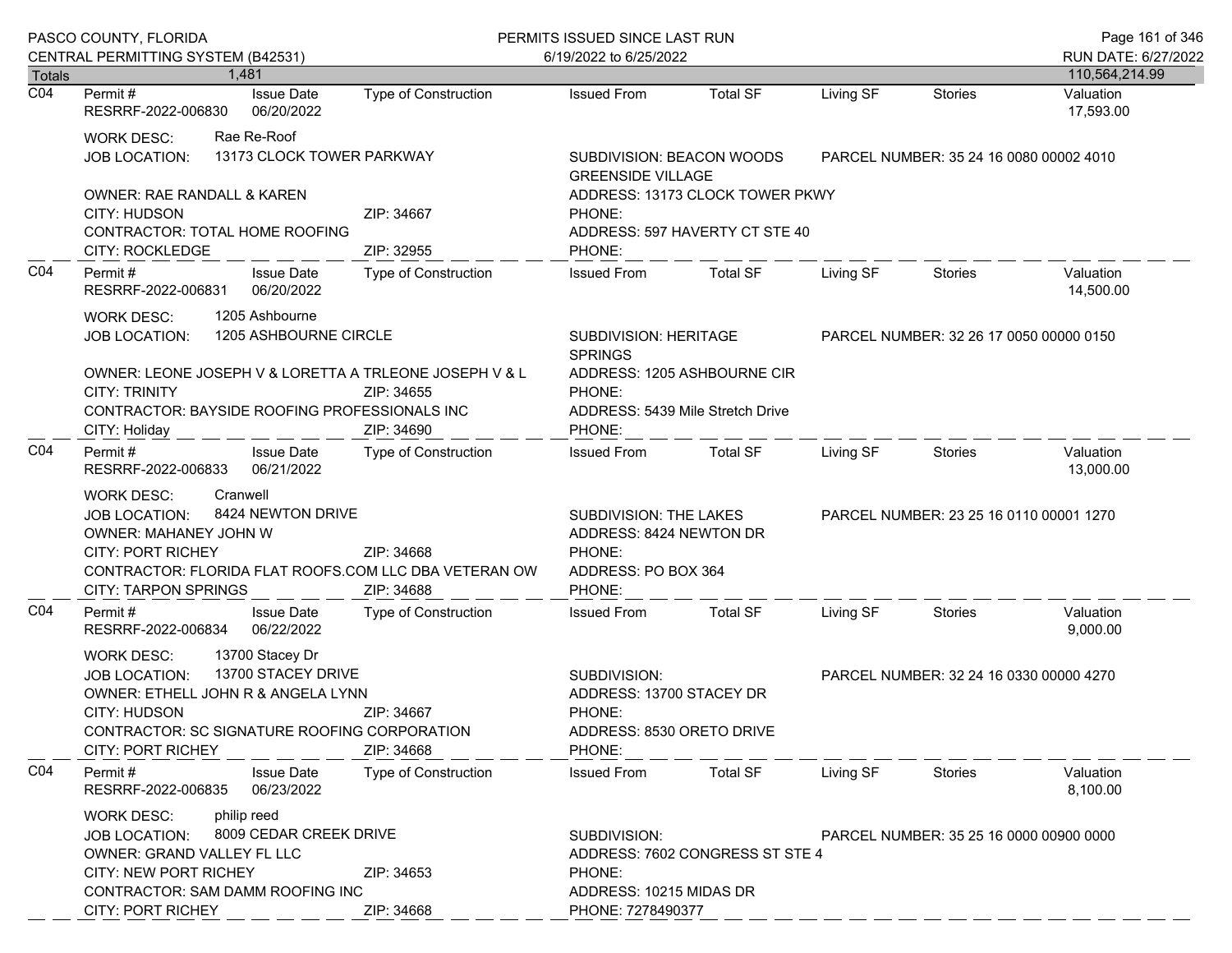|                                   | PASCO COUNTY, FLORIDA                                                                                                                                                                                                                                  |                               | PERMITS ISSUED SINCE LAST RUN                                                                                                                                  |                                                                                                       |                                         |                                         | Page 162 of 346        |
|-----------------------------------|--------------------------------------------------------------------------------------------------------------------------------------------------------------------------------------------------------------------------------------------------------|-------------------------------|----------------------------------------------------------------------------------------------------------------------------------------------------------------|-------------------------------------------------------------------------------------------------------|-----------------------------------------|-----------------------------------------|------------------------|
|                                   | CENTRAL PERMITTING SYSTEM (B42531)                                                                                                                                                                                                                     |                               | 6/19/2022 to 6/25/2022                                                                                                                                         |                                                                                                       |                                         | RUN DATE: 6/27/2022                     |                        |
| <b>Totals</b><br>$\overline{CO4}$ | 1.481                                                                                                                                                                                                                                                  |                               |                                                                                                                                                                |                                                                                                       |                                         |                                         | 110,564,214.99         |
|                                   | <b>Issue Date</b><br>Permit #<br>RESRRF-2022-006836<br>06/20/2022                                                                                                                                                                                      | <b>Type of Construction</b>   | <b>Issued From</b>                                                                                                                                             | <b>Total SF</b>                                                                                       | Living SF                               | <b>Stories</b>                          | Valuation<br>1,650.00  |
|                                   | <b>MOFFITTQ</b><br><b>WORK DESC:</b><br>5463 BLUE HERON LANE<br><b>JOB LOCATION:</b><br><b>OWNER: MOFFITT DAVID</b><br>CITY: WESLEY CHAPEL<br>ZIP: 33543<br>CONTRACTOR: BAY AREA ROOFING INC                                                           |                               | SUBDIVISION: FAIRWAY VILLAGE<br>ADDRESS: 5463 BLUE HERON LN<br>PHONE:<br>ADDRESS: 4261 112TH TERRACE NORTH                                                     |                                                                                                       |                                         | PARCEL NUMBER: 08 26 20 0110 00000 0090 |                        |
|                                   | CITY: CLEARWATER                                                                                                                                                                                                                                       | ZIP: 33762                    | PHONE:                                                                                                                                                         |                                                                                                       |                                         |                                         |                        |
| CO <sub>4</sub>                   | Permit#<br><b>Issue Date</b><br>RESRRF-2022-006837<br>06/20/2022                                                                                                                                                                                       | Type of Construction          | <b>Issued From</b>                                                                                                                                             | <b>Total SF</b>                                                                                       | Living SF                               | Stories                                 | Valuation<br>23,000.00 |
|                                   | <b>WORK DESC:</b><br>Beeten<br>10432 GOOSEBERRY COURT<br>JOB LOCATION:<br>OWNER: BEETEN KEITH C & JILL M<br><b>CITY: NEW PORT RICHEY</b><br>CONTRACTOR: ALL BAY ROOFING INC<br>CITY: ODESSA                                                            | ZIP: 34655<br>ZIP: 33556-3102 | SUBDIVISION: FOX WOOD<br>PHONE:<br>ADDRESS: 15006 Elmcrest Street<br>PHONE:                                                                                    | ADDRESS: 10432 GOOSEBERRY CT                                                                          |                                         | PARCEL NUMBER: 30 26 17 0030 00000 4630 |                        |
| CO <sub>4</sub>                   | Permit#<br><b>Issue Date</b><br>RESRRF-2022-006838<br>06/20/2022                                                                                                                                                                                       | Type of Construction          | <b>Issued From</b>                                                                                                                                             | <b>Total SF</b>                                                                                       | Living SF                               | Stories                                 | Valuation<br>11,000.00 |
|                                   | brian perkins<br><b>WORK DESC:</b><br>10927 ARCHWAY AVENUE<br><b>JOB LOCATION:</b><br>OWNER: PERKINS BRIAN R & NASH LESLEY C<br>CITY: UNITED KINGDOM<br>ZIP: SP61DJ<br>CONTRACTOR: SAM DAMM ROOFING INC<br><b>CITY: PORT RICHEY</b><br>ZIP: 34668      |                               | SUBDIVISION: ARLINGTON<br><b>WOODS</b><br>ADDRESS: 29 VICTORIA GARDENS FORDINGBRIDGE SP6 1DJ<br>PHONE:<br>ADDRESS: 10215 MIDAS DR<br>PHONE: 7278490377         |                                                                                                       | PARCEL NUMBER: 06 24 17 005A 00000 0370 |                                         |                        |
| CO <sub>4</sub>                   | <b>Issue Date</b><br>Permit#<br>RESRRF-2022-006839<br>06/20/2022                                                                                                                                                                                       | Type of Construction          | <b>Issued From</b>                                                                                                                                             | <b>Total SF</b>                                                                                       | Living SF                               | Stories                                 | Valuation<br>13,120.00 |
|                                   | #3<br><b>WORK DESC:</b><br>5217 NEW SAVANNAH CIRCLE<br><b>JOB LOCATION:</b><br>OWNER: BURDEN CARL N & RUTH A<br><b>CITY: ZEPHYRHILLS</b><br>CONTRACTOR: HD ROOFING AND CONSTRUCTION LLC<br>CITY: LONGWOOD                                              | ZIP: 33545<br>ZIP: 32750      | PHONE:<br>PHONE:                                                                                                                                               | SUBDIVISION: NEW RIVER LAKES<br>ADDRESS: 5217 NEW SAVANNAH CIR<br>ADDRESS: 385 COMMERCE WAY SUITE 101 |                                         | PARCEL NUMBER: 11 26 20 0020 01100 0100 |                        |
| CO <sub>4</sub>                   | Permit#<br><b>Issue Date</b><br>RESRRF-2022-006841<br>06/22/2022                                                                                                                                                                                       | <b>Type of Construction</b>   | <b>Issued From</b>                                                                                                                                             | <b>Total SF</b>                                                                                       | Living SF                               | Stories                                 | Valuation<br>20,264.82 |
|                                   | Tijerina<br>WORK DESC:<br>3328 ELLINGTON WAY<br><b>JOB LOCATION:</b><br>OWNER: TIJERINA STEPHANIE & NUNEZ RICHARD TULLOUS<br><b>CITY: NEW PORT RICHEY</b><br>ZIP: 34655<br>CONTRACTOR: SINCLAIR CONSTRUCTION<br><b>CITY: PANAMA CITY</b><br>ZIP: 32404 |                               | SUBDIVISION: LONGLEAF<br>PARCEL NUMBER: 19 26 17 0030 00500 0090<br>ADDRESS: 3328 ELLINGTON WAY<br>PHONE:<br>ADDRESS: 3904 WHITEHEAD BLVD<br>PHONE: 2396347877 |                                                                                                       |                                         |                                         |                        |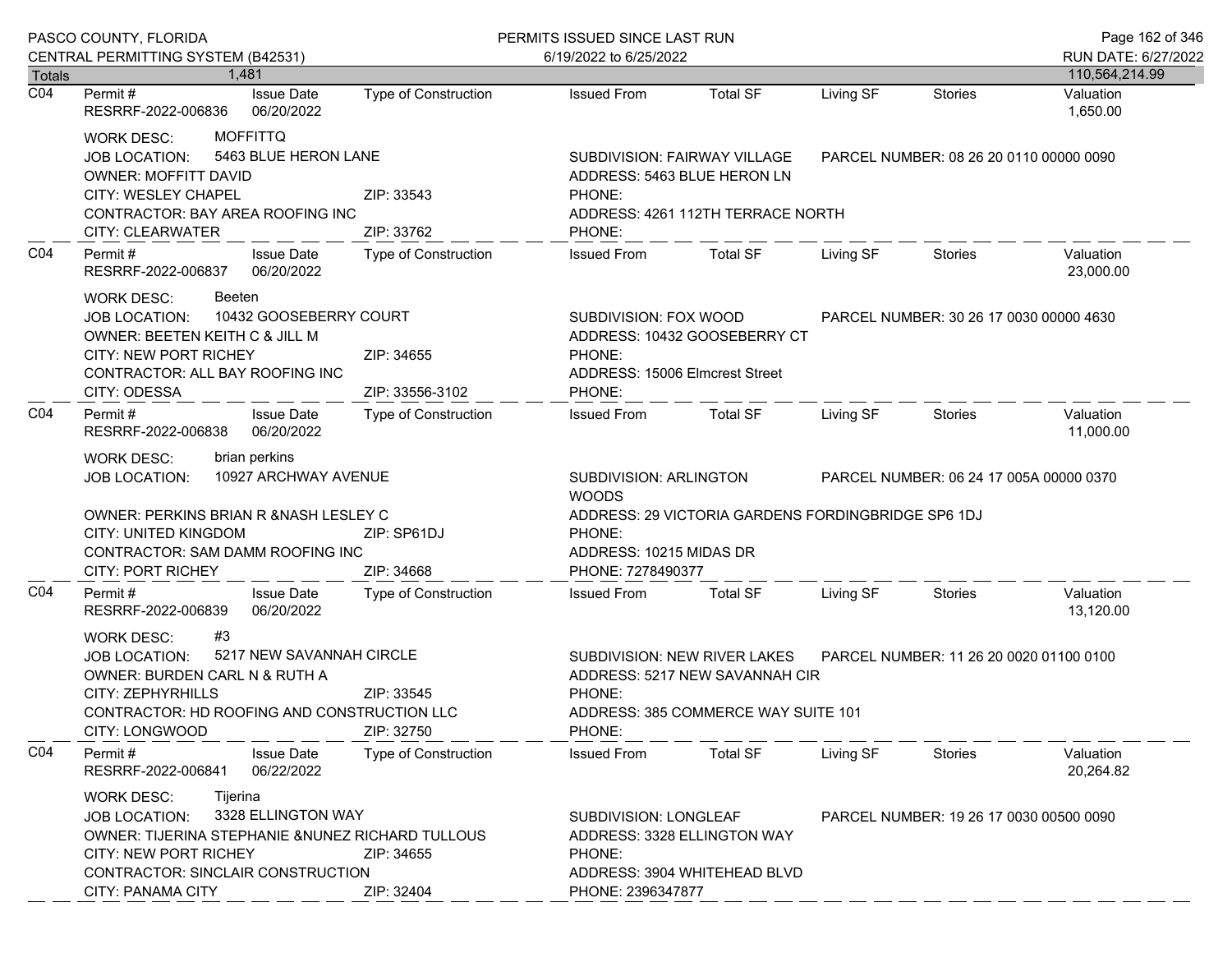|                  | PASCO COUNTY, FLORIDA<br>CENTRAL PERMITTING SYSTEM (B42531)                                                                                                                                                                                 |                             | PERMITS ISSUED SINCE LAST RUN<br>6/19/2022 to 6/25/2022                                                                                                       |                                                                                                                                                               |                                         |                                         |                        |
|------------------|---------------------------------------------------------------------------------------------------------------------------------------------------------------------------------------------------------------------------------------------|-----------------------------|---------------------------------------------------------------------------------------------------------------------------------------------------------------|---------------------------------------------------------------------------------------------------------------------------------------------------------------|-----------------------------------------|-----------------------------------------|------------------------|
| <b>Totals</b>    | 1.481                                                                                                                                                                                                                                       |                             |                                                                                                                                                               |                                                                                                                                                               |                                         |                                         | 110,564,214.99         |
| $\overline{CO4}$ | <b>Issue Date</b><br>Permit #<br>RESRRF-2022-006842<br>06/20/2022                                                                                                                                                                           | Type of Construction        | <b>Issued From</b>                                                                                                                                            | <b>Total SF</b>                                                                                                                                               | Living SF                               | <b>Stories</b>                          | Valuation<br>8,800.00  |
|                  | <b>WORK DESC:</b><br>Prcegrg<br>4992 PRINCE GEORGE CIRCLE<br>JOB LOCATION:<br>OWNER: STOKES WILLIAM E & KAREN L<br><b>CITY: NEW PORT RICHEY</b><br>ZIP: 34655<br>CONTRACTOR: DIMONDA ROOF SERVICES LLC<br>CITY: HUDSON<br>ZIP: 34667-0000   |                             |                                                                                                                                                               | SUBDIVISION: HERITAGE LAKE<br>PARCEL NUMBER: 13 26 16 005A 00B00 0180<br>ADDRESS: 4992 PRINCE GEORGE CIR<br>PHONE:<br>ADDRESS: 6945 SOUTHWIND DRIVE<br>PHONE: |                                         |                                         |                        |
| CO <sub>4</sub>  | Permit#<br><b>Issue Date</b><br>RESRRF-2022-006843<br>06/20/2022                                                                                                                                                                            | <b>Type of Construction</b> | <b>Issued From</b>                                                                                                                                            | <b>Total SF</b>                                                                                                                                               | Living SF                               | Stories                                 | Valuation<br>15,158.00 |
|                  | <b>HOANG RE ROOF</b><br>WORK DESC:<br>30619 BIRDHOUSE DRIVE<br><b>JOB LOCATION:</b><br>OWNER: HOANG KIM D & CHAT D<br>CITY: WESLEY CHAPEL<br>CONTRACTOR: PARLAMENT FINANCIAL INC DBA/PARLAMENT ROO<br>CITY: ST. PETERSBURG                  | ZIP: 33545<br>ZIP: 33716    | SUBDIVISION: CHAPEL PINES<br>PARCEL NUMBER: 04 26 20 0020 00E00 0070<br>ADDRESS: 30619 BIRDHOUSE DRIVE<br>PHONE:<br>ADDRESS: 12101 31ST COURT NORTH<br>PHONE: |                                                                                                                                                               |                                         |                                         |                        |
| CO <sub>4</sub>  | Permit #<br><b>Issue Date</b><br>RESRRF-2022-006844<br>06/20/2022                                                                                                                                                                           | Type of Construction        | <b>Issued From</b>                                                                                                                                            | Total SF                                                                                                                                                      | Living SF                               | Stories                                 | Valuation<br>22,840.00 |
|                  | Whelan<br><b>WORK DESC:</b><br>7427 ISLE DRIVE<br><b>JOB LOCATION:</b><br>OWNER: WHELAN DAVID M & DAWN<br><b>CITY: PORT RICHEY</b><br>CONTRACTOR: FARRELL ROOFING INC<br><b>CITY: PORT RICHEY</b>                                           | ZIP: 34668<br>ZIP: 34668    | SUBDIVISION: EMBASSY HILLS<br>ADDRESS: 7427 ISLE DR<br>PHONE:<br>ADDRESS: 6835 COMMERCE AVENUE<br>PHONE:                                                      |                                                                                                                                                               |                                         | PARCEL NUMBER: 27 25 16 1110 00002 7380 |                        |
| CO <sub>4</sub>  | Permit#<br><b>Issue Date</b><br>RESRRF-2022-006845<br>06/20/2022                                                                                                                                                                            | Type of Construction        | <b>Issued From</b>                                                                                                                                            | <b>Total SF</b>                                                                                                                                               | Living SF                               | Stories                                 | Valuation<br>12,700.00 |
|                  | WORK DESC:<br><b>Bixby</b><br>7815 BLOOMFIELD DRIVE<br>JOB LOCATION:<br><b>OWNER: BIXBY SARAH</b><br><b>CITY: PORT RICHEY</b><br>CONTRACTOR: FARRELL ROOFING INC<br><b>CITY: PORT RICHEY</b>                                                | ZIP: 34668<br>ZIP: 34668    | <b>SUBDIVISION: REGENCY PARK</b><br>PHONE:<br>PHONE:                                                                                                          | ADDRESS: 7815 BLOOMFIELD DR<br>ADDRESS: 6835 COMMERCE AVENUE                                                                                                  | PARCEL NUMBER: 22 25 16 076G 00001 2570 |                                         |                        |
| CO <sub>4</sub>  | Permit#<br><b>Issue Date</b><br>06/20/2022<br>RESRRF-2022-006846                                                                                                                                                                            | <b>Type of Construction</b> | <b>Issued From</b>                                                                                                                                            | <b>Total SF</b>                                                                                                                                               | Living SF                               | <b>Stories</b>                          | Valuation<br>14,000.00 |
|                  | RE-ROOF LITTLEWOOD DRIVE<br><b>WORK DESC:</b><br>17852 LITTLEWOOD DRIVE<br><b>JOB LOCATION:</b><br><b>OWNER: MWD HOLDINGS LLC</b><br>CITY: ELK GROVE VILLAGE<br>ZIP: 60007<br>CONTRACTOR: JOHN SCOTT LLC<br>CITY: BROOKSVILLE<br>ZIP: 34601 |                             | SUBDIVISION: THE HIGHLANDS<br>PARCEL NUMBER: 07 24 18 0040 00002 2820<br>ADDRESS: 1970 ESTES AVE<br>PHONE:<br>ADDRESS: 24371 Hidden Woods Road<br>PHONE:      |                                                                                                                                                               |                                         |                                         |                        |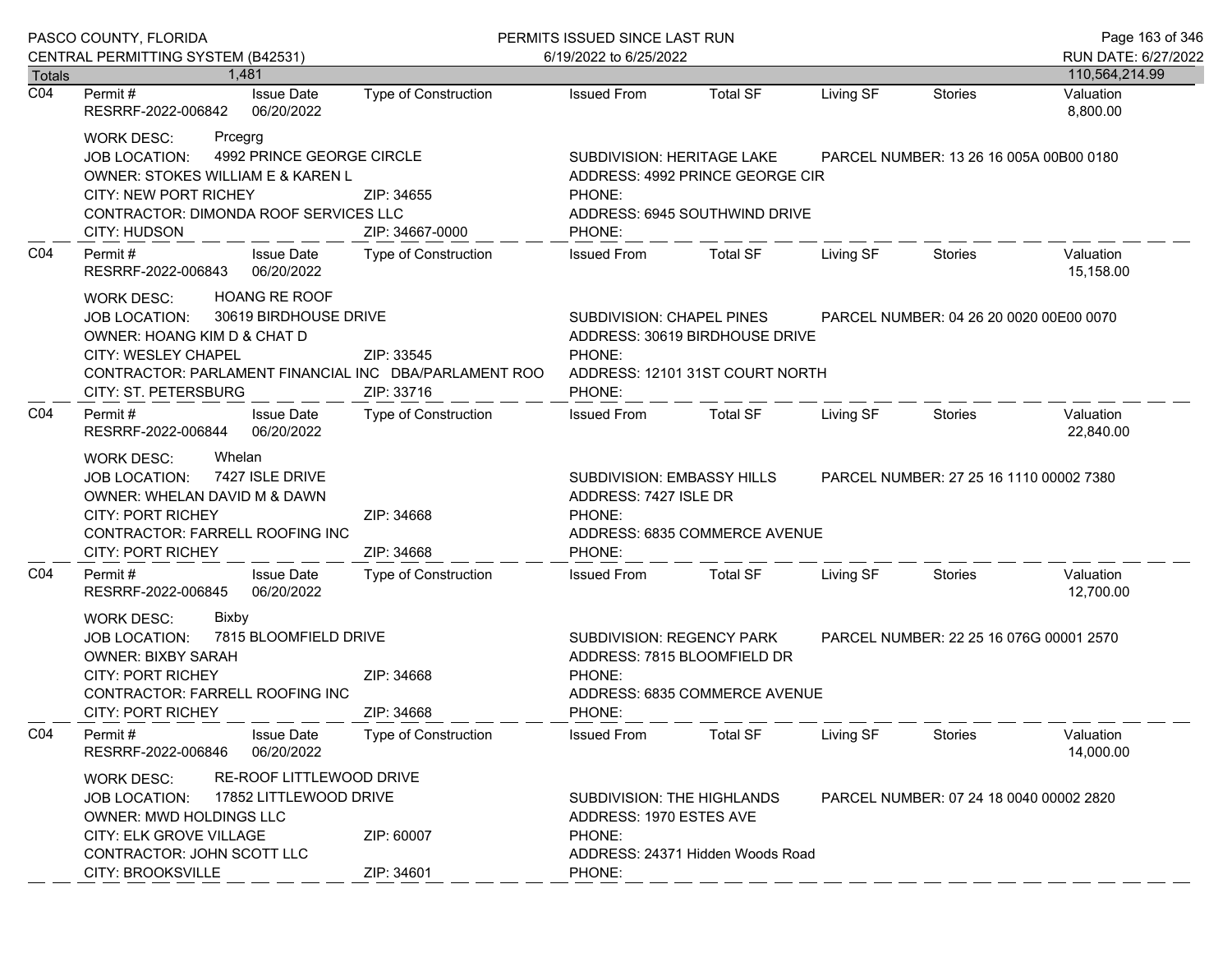|                  | PASCO COUNTY, FLORIDA                                                                                                                                                                                                                                      |                                                                         | PERMITS ISSUED SINCE LAST RUN                                                                                     |                 |                                         |                                         | Page 164 of 346                       |
|------------------|------------------------------------------------------------------------------------------------------------------------------------------------------------------------------------------------------------------------------------------------------------|-------------------------------------------------------------------------|-------------------------------------------------------------------------------------------------------------------|-----------------|-----------------------------------------|-----------------------------------------|---------------------------------------|
| Totals           | CENTRAL PERMITTING SYSTEM (B42531)<br>1.481                                                                                                                                                                                                                |                                                                         | 6/19/2022 to 6/25/2022                                                                                            |                 |                                         |                                         | RUN DATE: 6/27/2022<br>110,564,214.99 |
| $\overline{CO4}$ | Permit#<br><b>Issue Date</b><br>06/21/2022<br>RESRRF-2022-006847                                                                                                                                                                                           | <b>Type of Construction</b>                                             | <b>Issued From</b>                                                                                                | <b>Total SF</b> | Living SF                               | <b>Stories</b>                          | Valuation<br>16,633.00                |
|                  | <b>JUSTIN CARLUCCI</b><br><b>WORK DESC:</b><br>11503 BELLE HAVEN DRIVE<br>JOB LOCATION:<br>OWNER: CARLUCCI JUSTIN B & RODRIGUEZ MARIA I<br><b>CITY: NEW PORT RICHEY</b><br>CONTRACTOR: JOHN MCCARY GENERAL CONTRACTOR INC DBA/F<br>CITY: Tampa             | SUBDIVISION: WATERS EDGE<br>PHONE:<br>ADDRESS: 4119 Gunn Hwy.<br>PHONE: | ADDRESS: 11503 BELLE HAVEN DRIVE                                                                                  |                 | PARCEL NUMBER: 20 25 17 0040 00000 4260 |                                         |                                       |
| CO <sub>4</sub>  | Permit#<br><b>Issue Date</b><br>RESRRF-2022-006848<br>06/20/2022                                                                                                                                                                                           | Type of Construction                                                    | <b>Issued From</b>                                                                                                | <b>Total SF</b> | Living SF                               | <b>Stories</b>                          | Valuation<br>10,593.07                |
|                  | Cara Peterson<br><b>WORK DESC:</b><br>28521 SEASHELL COURT<br><b>JOB LOCATION:</b><br>OWNER: PETERSON PAUL J & CARA R<br><b>CITY: WESLEY CHAPEL</b><br>CONTRACTOR: SOUTHSHORE ROOFING AND EXTERIORS<br>CITY: APOLLO BEACH                                  | ZIP: 33545<br>ZIP: 33572                                                | SUBDIVISION: WESLEY POINTE<br>ADDRESS: 28521 SEASHELL CT<br>PHONE:<br>ADDRESS: 6625 DOLPHIN COVE DR<br>PHONE:     |                 | PARCEL NUMBER: 06 26 20 0070 00000 0300 |                                         |                                       |
| CO <sub>4</sub>  | Permit#<br><b>Issue Date</b><br>06/22/2022<br>RESRRF-2022-006849                                                                                                                                                                                           | Type of Construction                                                    | <b>Issued From</b>                                                                                                | Total SF        | Living SF                               | Stories                                 | Valuation<br>9,000.00                 |
|                  | 21105 Morgan RR<br><b>WORK DESC:</b><br>21105 MORGAN ROAD<br><b>JOB LOCATION:</b><br>OWNER: DA CONCEICAO RAVANDER ASSIS<br><b>CITY: SEFFNER</b><br>CONTRACTOR: OMEGA DISASTERS CLEANUP AND ROOFING LLC<br><b>CITY: FORT MYERS</b>                          | ZIP: 33584<br>ZIP: 33901                                                | SUBDIVISION:<br>ADDRESS: 441 ARCH RIDGE LP<br>PHONE:<br>ADDRESS: 2420 CONCORDE DR UNIT 10<br>PHONE:               |                 | PARCEL NUMBER: 25 26 18 0000 02300 0000 |                                         |                                       |
| CO <sub>4</sub>  | <b>Issue Date</b><br>Permit#<br>06/20/2022<br>RESRRF-2022-006850                                                                                                                                                                                           | Type of Construction                                                    | <b>Issued From</b>                                                                                                | <b>Total SF</b> | Living SF                               | Stories                                 | Valuation<br>19,800.00                |
|                  | 25916 Risen star dr<br><b>WORK DESC:</b><br>25916 RISEN STAR DRIVE<br><b>JOB LOCATION:</b><br>OWNER: LINDO FLOYD D & NICKOLLE M<br>CITY: WESLEY CHAPEL<br>ZIP: 33544<br><b>CONTRACTOR: IRON CITY CONSTRUCTION LLC</b><br>CITY: wesley chapel<br>ZIP: 33544 |                                                                         | SUBDIVISION: LEXINGTON OAKS<br>ADDRESS: 25916 RISEN STAR DR<br>PHONE:<br>ADDRESS: 5042 silver charm ter<br>PHONE: |                 | PARCEL NUMBER: 10 26 19 0120 027B0 0530 |                                         |                                       |
| CO <sub>4</sub>  | <b>Issue Date</b><br>Permit#<br>06/20/2022<br>RESRRF-2022-006851                                                                                                                                                                                           | <b>Type of Construction</b>                                             | <b>Issued From</b>                                                                                                | <b>Total SF</b> | Living SF                               | <b>Stories</b>                          | Valuation<br>16,681.00                |
|                  | Roman - Reroof<br><b>WORK DESC:</b><br>3226 CLOVER BLOSSOM CIRCLE<br>JOB LOCATION:<br>OWNER: ROMAN JOSEPH & THERESA                                                                                                                                        |                                                                         | SUBDIVISION: SUNCOAST<br><b>MEADOWS</b>                                                                           |                 |                                         | PARCEL NUMBER: 20 26 18 0090 00800 0140 |                                       |
|                  | CITY: LAND O LAKES<br>CONTRACTOR: RED TRUCK ROOFING LLC<br><b>CITY: TAMPA</b>                                                                                                                                                                              | ZIP: 34638<br>ZIP: 33607                                                | ADDRESS: 3226 CLOVER BLOSSOM CIR<br>PHONE:<br>ADDRESS: 4504 W SPRUCE ST APRT 334<br>PHONE:                        |                 |                                         |                                         |                                       |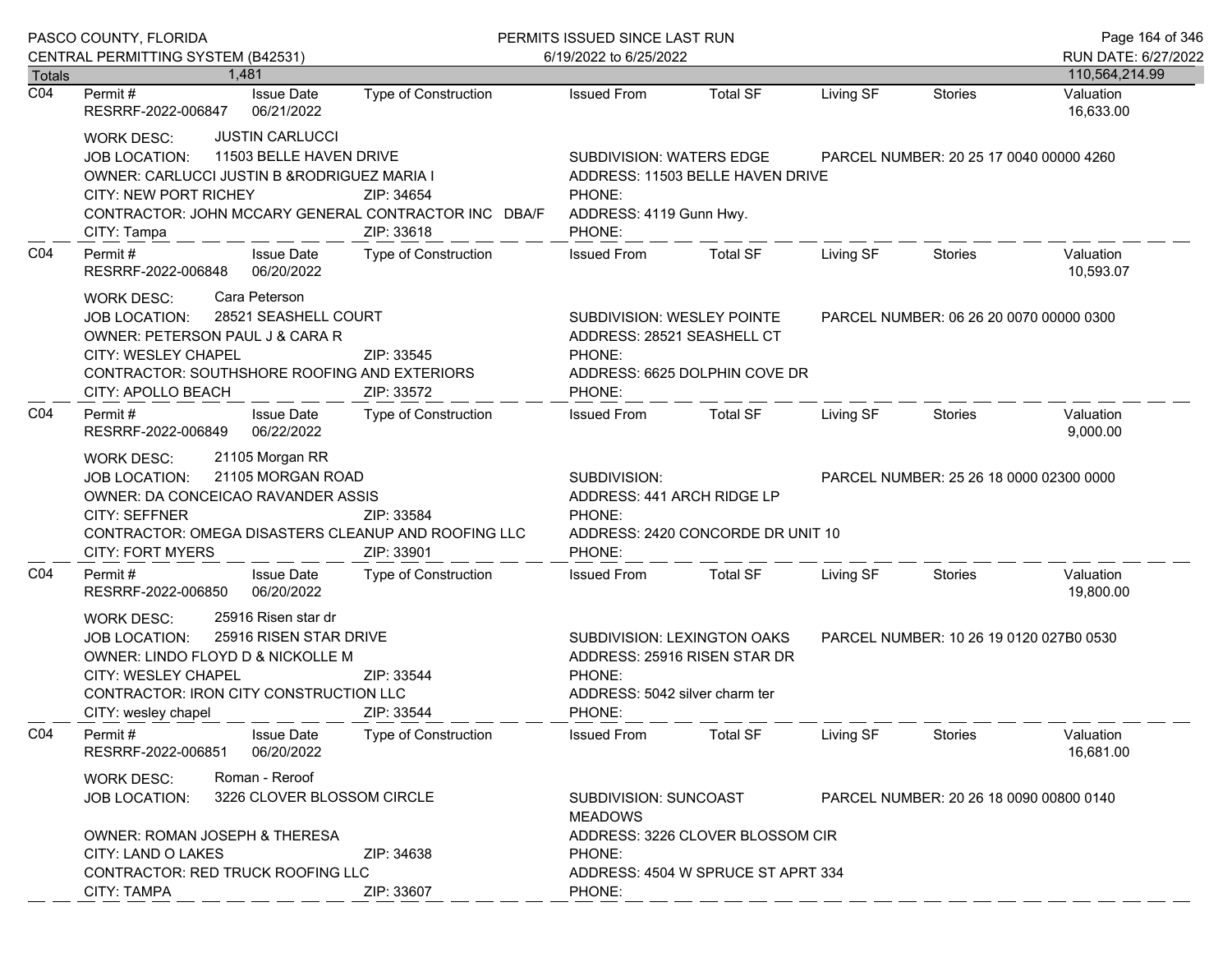| PASCO COUNTY, FLORIDA             |                                                                                                                                                                                                                                                  |                             | PERMITS ISSUED SINCE LAST RUN                                                                       |                                                                                   |           |                                         | Page 165 of 346        |
|-----------------------------------|--------------------------------------------------------------------------------------------------------------------------------------------------------------------------------------------------------------------------------------------------|-----------------------------|-----------------------------------------------------------------------------------------------------|-----------------------------------------------------------------------------------|-----------|-----------------------------------------|------------------------|
|                                   | CENTRAL PERMITTING SYSTEM (B42531)                                                                                                                                                                                                               |                             | 6/19/2022 to 6/25/2022                                                                              |                                                                                   |           |                                         | RUN DATE: 6/27/2022    |
| <b>Totals</b><br>$\overline{CO4}$ | 1.481                                                                                                                                                                                                                                            |                             |                                                                                                     |                                                                                   |           |                                         | 110,564,214.99         |
|                                   | <b>Issue Date</b><br>Permit #<br>RESRRF-2022-006852<br>06/20/2022                                                                                                                                                                                | Type of Construction        | <b>Issued From</b>                                                                                  | <b>Total SF</b>                                                                   | Living SF | <b>Stories</b>                          | Valuation<br>14,430.00 |
|                                   | SI - 11548<br>WORK DESC:<br>11548 LEDA LANE<br><b>JOB LOCATION:</b>                                                                                                                                                                              |                             | SUBDIVISION: SABALWOOD AT<br><b>RIVER RIDGE</b>                                                     |                                                                                   |           | PARCEL NUMBER: 32 25 17 0160 00000 0760 |                        |
|                                   | OWNER: IVORY PAUL J & SUSAN L<br><b>CITY: NEW PORT RICHEY</b>                                                                                                                                                                                    | ZIP: 34654                  | ADDRESS: 11548 LEDA LN<br>PHONE:                                                                    |                                                                                   |           |                                         |                        |
|                                   | CONTRACTOR: SERENE CONSTRUCTION LLC<br><b>CITY: TALLAHASSEE</b>                                                                                                                                                                                  | ZIP: 32313                  | PHONE:                                                                                              | ADDRESS: 75 N WOODWARD AVE 88120                                                  |           |                                         |                        |
| CO <sub>4</sub>                   | <b>Issue Date</b><br>Permit #<br>RESRRF-2022-006854<br>06/22/2022                                                                                                                                                                                | Type of Construction        | <b>Issued From</b>                                                                                  | <b>Total SF</b>                                                                   | Living SF | Stories                                 | Valuation<br>15,000.00 |
|                                   | <b>MARTINEZ</b><br>WORK DESC:<br>25430 OAKS BOULEVARD<br><b>JOB LOCATION:</b>                                                                                                                                                                    |                             | SUBDIVISION: THE OAKS                                                                               |                                                                                   |           | PARCEL NUMBER: 22 26 19 0010 00000 0130 |                        |
|                                   | OWNER: MARTINEZ ALBERTO JOSE & MARTA<br>CITY: LAND O'LAKES<br>ZIP: 34639                                                                                                                                                                         |                             | ADDRESS: 25430 OAKS BLVD<br>PHONE:                                                                  |                                                                                   |           |                                         |                        |
|                                   | CONTRACTOR: STARKES ROOFING SPECIALISTS INC<br><b>CITY: TAMPA</b>                                                                                                                                                                                | ZIP: 33610                  | PHONE:                                                                                              | ADDRESS: 1802 EAST MOBILE AVENUE                                                  |           |                                         |                        |
| CO <sub>4</sub>                   | Permit #<br><b>Issue Date</b><br>RESRRF-2022-006855<br>06/21/2022                                                                                                                                                                                | <b>Type of Construction</b> | Issued From                                                                                         | Total SF                                                                          | Living SF | Stories                                 | Valuation<br>30,250.00 |
|                                   | DAWNSON, GREGORY<br>WORK DESC:<br>34920 APPALOOSA TRAIL<br><b>JOB LOCATION:</b><br>OWNER: DAWSON GREGORY K & DEANNA LREVOCABLE LIVING T<br>CITY: ZEPHYRHILLS<br>ZIP: 33541<br>CONTRACTOR: MATERA ROOFING INC<br>ZIP: 33612<br><b>CITY: TAMPA</b> |                             | SUBDIVISION:<br>ADDRESS: 34920 APPALOOSA TRL<br>PHONE:<br>ADDRESS: 928 E 124th Ave Unit E<br>PHONE: |                                                                                   |           | PARCEL NUMBER: 19 26 21 0000 00500 0000 |                        |
| CO <sub>4</sub>                   | <b>Issue Date</b><br>Permit#<br>RESRRF-2022-006856<br>06/21/2022                                                                                                                                                                                 | Type of Construction        | <b>Issued From</b>                                                                                  | Total SF                                                                          | Living SF | Stories                                 | Valuation<br>13,050.00 |
|                                   | <b>WORK DESC:</b><br>Peterman<br>7915 KLANT COURT<br><b>JOB LOCATION:</b><br>OWNER: PETERMAN TIMOTHY J & RISINGER VICKIE LYNN<br>CITY: NEW PORT RICHEY<br>CONTRACTOR: FARRELL ROOFING INC<br><b>CITY: PORT RICHEY</b>                            | ZIP: 34653<br>ZIP: 34668    | PHONE:<br>PHONE:                                                                                    | SUBDIVISION: RIDGEWOOD<br>ADDRESS: 7915 KLANT CT<br>ADDRESS: 6835 COMMERCE AVENUE |           | PARCEL NUMBER: 35 25 16 0080 00000 0750 |                        |
| C <sub>04</sub>                   | Permit#<br><b>Issue Date</b><br>RESRRF-2022-006857<br>06/21/2022                                                                                                                                                                                 | Type of Construction        | <b>Issued From</b>                                                                                  | <b>Total SF</b>                                                                   | Living SF | Stories                                 | Valuation<br>18,358.92 |
|                                   | <b>WORK DESC:</b><br>Hastey<br>8701 BENTON DRIVE<br><b>JOB LOCATION:</b>                                                                                                                                                                         |                             | PARCEL NUMBER: 14 25 16 006E 00000 0110<br>SUBDIVISION: SAN CLEMENTE<br><b>VILLAGE</b>              |                                                                                   |           |                                         |                        |
|                                   | OWNER: HASTEY LELAND G & BEVERLY F<br><b>CITY: PORT RICHEY</b><br>CONTRACTOR: SINCLAIR CONSTRUCTION<br>CITY: PANAMA CITY                                                                                                                         | ZIP: 34668<br>ZIP: 32404    | ADDRESS: 8701 BENTON DR<br>PHONE:<br>ADDRESS: 3904 WHITEHEAD BLVD<br>PHONE: 2396347877              |                                                                                   |           |                                         |                        |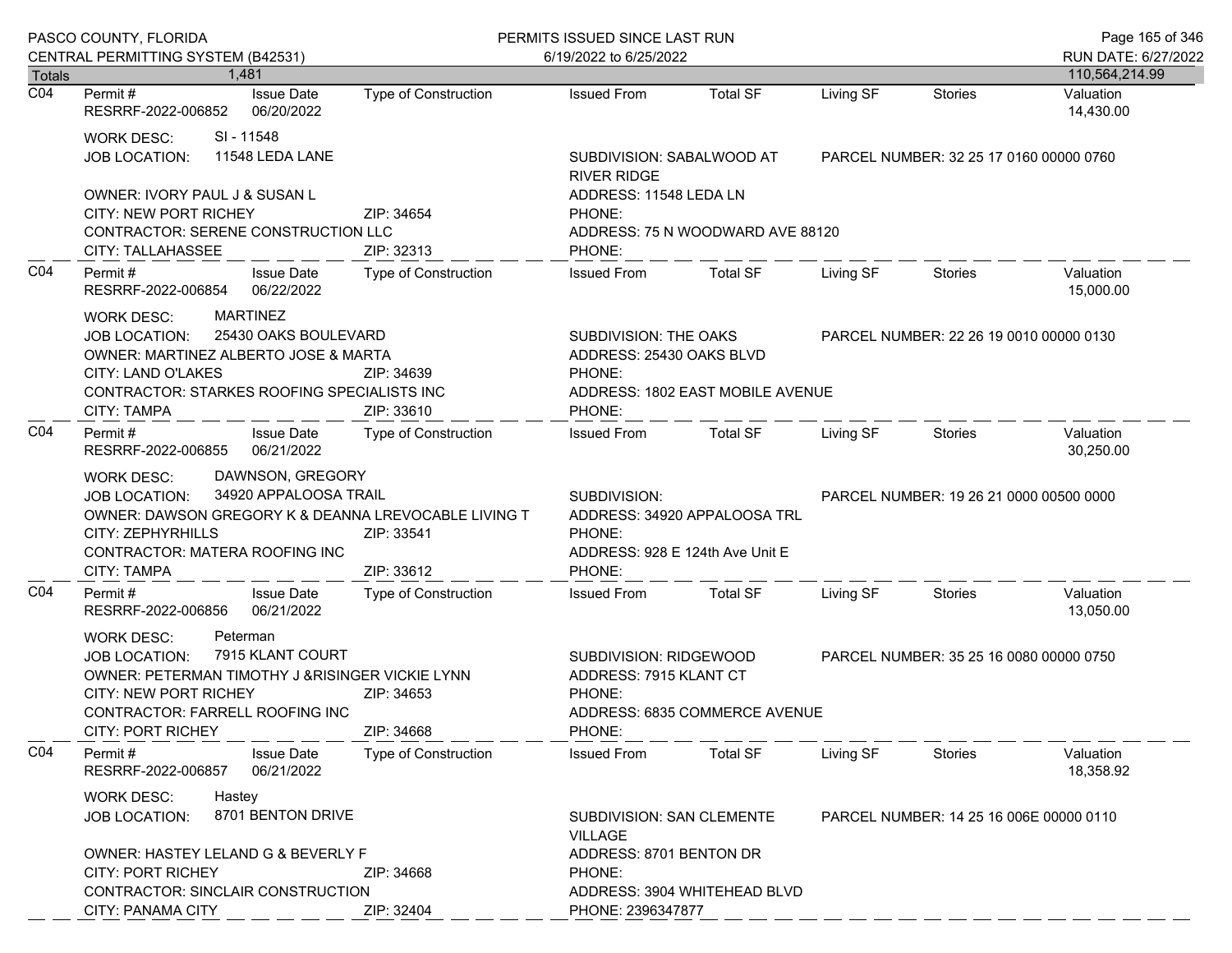| PASCO COUNTY, FLORIDA |                                                                                                                                                                                                                                                |                                                                                                                                   | PERMITS ISSUED SINCE LAST RUN<br>6/19/2022 to 6/25/2022                                                                     |                                                                                                                                                |                                         |                                         | Page 166 of 346                       |
|-----------------------|------------------------------------------------------------------------------------------------------------------------------------------------------------------------------------------------------------------------------------------------|-----------------------------------------------------------------------------------------------------------------------------------|-----------------------------------------------------------------------------------------------------------------------------|------------------------------------------------------------------------------------------------------------------------------------------------|-----------------------------------------|-----------------------------------------|---------------------------------------|
| <b>Totals</b>         | CENTRAL PERMITTING SYSTEM (B42531)<br>1.481                                                                                                                                                                                                    |                                                                                                                                   |                                                                                                                             |                                                                                                                                                |                                         |                                         | RUN DATE: 6/27/2022<br>110,564,214.99 |
| $\overline{CO4}$      | <b>Issue Date</b><br>Permit #<br>RESRRF-2022-006858<br>06/24/2022                                                                                                                                                                              | <b>Type of Construction</b>                                                                                                       | <b>Issued From</b>                                                                                                          | <b>Total SF</b>                                                                                                                                | Living SF                               | <b>Stories</b>                          | Valuation<br>23,000.00                |
|                       | <b>WORK DESC:</b><br>DeLucenary<br><b>JOB LOCATION:</b><br>CITY: LAND O LAKES<br>CITY: LAND O LAKES                                                                                                                                            | 5205 COLLIER PARKWAY<br>OWNER: DELUCENAY LARRY G & JANICE L<br>ZIP: 34639<br>CONTRACTOR: BONE DRY HOME SERVICES INC<br>ZIP: 34638 |                                                                                                                             | ADDRESS: PO BOX 1729<br>ADDRESS: 18819 LITZAU LN                                                                                               | PARCEL NUMBER: 07 26 19 0000 00400 0010 |                                         |                                       |
| CO <sub>4</sub>       | Permit#<br><b>Issue Date</b><br>06/21/2022<br>RESRRF-2022-006859                                                                                                                                                                               | Type of Construction                                                                                                              | <b>Issued From</b>                                                                                                          | <b>Total SF</b>                                                                                                                                | Living SF                               | <b>Stories</b>                          | Valuation<br>38,000.00                |
|                       | StouteMetalRoof<br>WORK DESC:<br>37209 NICOLE AVENUE<br><b>JOB LOCATION:</b><br>OWNER: STOUTE CARY J & PATRICIA A<br><b>CITY: ZEPHYRHILLS</b><br>CONTRACTOR: TRIPLE CROWN ROOFING INC<br>CITY: ZEPHYRHILLS                                     | ZIP: 33541<br>ZIP: 33541                                                                                                          | SUBDIVISION: FORT KING ACRES<br>ADDRESS: 37209 NICOLE AVE<br>PHONE:<br>ADDRESS: 7140 Andre Drive<br>PHONE:                  |                                                                                                                                                | PARCEL NUMBER: 34 25 21 0020 00000 1571 |                                         |                                       |
| CO <sub>4</sub>       | Permit#<br><b>Issue Date</b><br>06/21/2022<br>RESRRF-2022-006860                                                                                                                                                                               | <b>Type of Construction</b>                                                                                                       | <b>Issued From</b>                                                                                                          | <b>Total SF</b>                                                                                                                                | Living SF                               | Stories                                 | Valuation<br>13,000.00                |
|                       | <b>Bernard Zanetti</b><br>WORK DESC:<br>4415 DEVON DRIVE<br><b>JOB LOCATION:</b><br>OWNER: ZANETTI G BERNARD REV LIV TRZANETTI G BERNARD TRU<br>CITY: NEW PORT RICHEY<br>CONTRACTOR: BALDWIN ROOFING COMPANY LLC<br><b>CITY: ST PETERSBURG</b> | ZIP: 34653<br>ZIP: 33712                                                                                                          | SUBDIVISION: MILLPOND<br><b>ESTATES</b><br>ADDRESS: 4415 DEVON DR<br>PHONE:<br>ADDRESS: 2517 4TH AVE S<br>PHONE: 8133930476 |                                                                                                                                                | PARCEL NUMBER: 15 26 16 0050 00000 1900 |                                         |                                       |
| CO4                   | Permit#<br><b>Issue Date</b><br>RESRRF-2022-006861<br>06/23/2022                                                                                                                                                                               | Type of Construction                                                                                                              | <b>Issued From</b>                                                                                                          | <b>Total SF</b>                                                                                                                                | Living SF                               | Stories                                 | Valuation<br>12,000.00                |
|                       | 8330 Lafitte<br><b>WORK DESC:</b><br><b>JOB LOCATION:</b><br><b>OWNER: ISOLA REBECCA</b><br>CITY: HUDSON<br>CONTRACTOR: STRATEGIC ROOFING LLC<br><b>CITY: PINELLAS PARK</b>                                                                    | 8330 LAFITTE DRIVE<br>ZIP: 34667<br>ZIP: 33782                                                                                    |                                                                                                                             | <b>SUBDIVISION: SEA PINES</b><br>SUBDIVISION UNRECORDED<br>ADDRESS: 8330 LAFITTE DR<br>PHONE:<br>ADDRESS: 4801 86TH AVE N<br>PHONE: 7274630799 |                                         | PARCEL NUMBER: 14 24 16 002A 00000 0050 |                                       |
| CO <sub>4</sub>       | Permit#<br><b>Issue Date</b><br>06/21/2022<br>RESRRF-2022-006862                                                                                                                                                                               | Type of Construction                                                                                                              | <b>Issued From</b>                                                                                                          | <b>Total SF</b>                                                                                                                                | Living SF                               | Stories                                 | Valuation<br>14,500.00                |
|                       | Pringle<br><b>WORK DESC:</b><br>39087 CITADEL CIRCLE<br><b>JOB LOCATION:</b><br><b>OWNER: MICHAELS DEBRA L</b><br>CITY: ZEPHYRHILLS<br>CONTRACTOR: BALDWIN ROOFING COMPANY LLC<br><b>CITY: ST PETERSBURG</b>                                   | ZIP: 33542<br>ZIP: 33712                                                                                                          | SUBDIVISION: COLONY PARK<br>ADDRESS: 39087 CITADEL CIR<br>PHONE:<br>ADDRESS: 2517 4TH AVE S<br>PHONE: 8133930476            |                                                                                                                                                |                                         | PARCEL NUMBER: 01 26 21 0030 00000 0340 |                                       |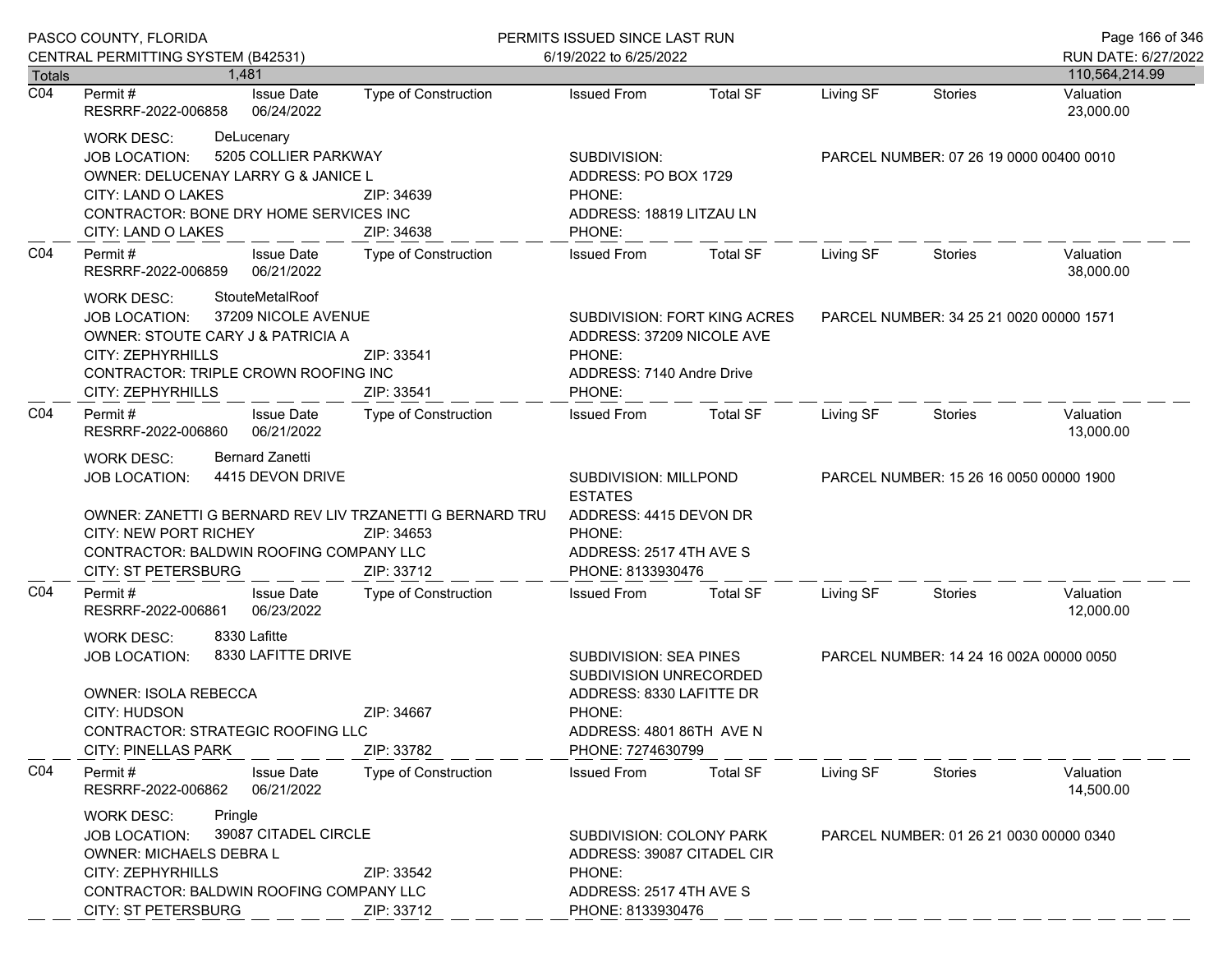| PASCO COUNTY, FLORIDA |                                                                                                                                                                                                                      |                                                                                                                                                                          | PERMITS ISSUED SINCE LAST RUN                                                                                                     | Page 167 of 346                                                                                                                                              |           |                                         |                        |
|-----------------------|----------------------------------------------------------------------------------------------------------------------------------------------------------------------------------------------------------------------|--------------------------------------------------------------------------------------------------------------------------------------------------------------------------|-----------------------------------------------------------------------------------------------------------------------------------|--------------------------------------------------------------------------------------------------------------------------------------------------------------|-----------|-----------------------------------------|------------------------|
|                       | CENTRAL PERMITTING SYSTEM (B42531)                                                                                                                                                                                   |                                                                                                                                                                          | 6/19/2022 to 6/25/2022                                                                                                            |                                                                                                                                                              |           |                                         | RUN DATE: 6/27/2022    |
| Totals                | 1.481                                                                                                                                                                                                                |                                                                                                                                                                          |                                                                                                                                   |                                                                                                                                                              |           |                                         | 110,564,214.99         |
| $\overline{CO4}$      | Permit #<br><b>Issue Date</b><br>RESRRF-2022-006863<br>06/21/2022                                                                                                                                                    | Type of Construction                                                                                                                                                     | <b>Issued From</b>                                                                                                                | <b>Total SF</b>                                                                                                                                              | Living SF | Stories                                 | Valuation<br>10,000.00 |
|                       | Stanislav Yefimov 2138<br>WORK DESC:<br>2138 ORANGE DRIVE<br><b>JOB LOCATION:</b><br>OWNER: YEFIMOV STANISLAV VADIMOVICH<br><b>CITY: TAMPA</b><br>CONTRACTOR: BLUE SKY ROOFING LLC<br><b>CITY: SEMINOLE</b>          | SUBDIVISION: BONITA VILLAGE<br>PARCEL NUMBER: 30 26 16 0020 00000 6580<br>ADDRESS: 2526 W TAMPA BAY BLVD STE E<br>PHONE:<br>ADDRESS: 10949 91ST AVE<br>PHONE: 7274594499 |                                                                                                                                   |                                                                                                                                                              |           |                                         |                        |
| CO <sub>4</sub>       | Permit#<br><b>Issue Date</b><br>RESRRF-2022-006864<br>06/21/2022                                                                                                                                                     | Type of Construction                                                                                                                                                     | <b>Issued From</b>                                                                                                                | <b>Total SF</b>                                                                                                                                              | Living SF | Stories                                 | Valuation<br>20,630.00 |
|                       | Rene Brunger<br><b>WORK DESC:</b><br>13741 TRAMORE DRIVE<br><b>JOB LOCATION:</b><br><b>OWNER: BRUNGER RENE H</b><br>CITY: ODESSA<br>CONTRACTOR: HERO CONSTRUCTION GROUP INC<br>CITY: LONGWOOD                        | ZIP: 33556<br>ZIP: 32750                                                                                                                                                 | PHONE:                                                                                                                            | SUBDIVISION: ASHLEY LAKES<br>PARCEL NUMBER: 27 26 17 0040 00400 0200<br>ADDRESS: 13741 TRAMORE DR<br>ADDRESS: 1335 BENNETT DR SUITE 121<br>PHONE: 4079196126 |           |                                         |                        |
| CO <sub>4</sub>       | Permit#<br><b>Issue Date</b><br>06/22/2022<br>RESRRF-2022-006865                                                                                                                                                     | <b>Type of Construction</b>                                                                                                                                              | <b>Issued From</b>                                                                                                                | <b>Total SF</b>                                                                                                                                              | Living SF | Stories                                 | Valuation<br>16,969.01 |
|                       | Glass 51595<br><b>WORK DESC:</b><br>7136 ARBORETUM WAY<br><b>JOB LOCATION:</b><br>OWNER: GLASS MICHAEL F & LINDA M<br><b>CITY: NEW PORT RICHEY</b><br>CONTRACTOR: APEX ROOFING AND RESTORATION LLC<br>CITY: LONGWOOD | ZIP: 34655<br>ZIP: 32750                                                                                                                                                 | <b>SUBDIVISION: NATURA</b><br>PHONE:<br>ADDRESS: 745 W SR 434 STE E<br>PHONE:                                                     | ADDRESS: 7136 ARBORETUM WAY                                                                                                                                  |           | PARCEL NUMBER: 27 26 16 0030 00000 0500 |                        |
| CO <sub>4</sub>       | Permit#<br><b>Issue Date</b><br>06/21/2022<br>RESRRF-2022-006866                                                                                                                                                     | <b>Type of Construction</b>                                                                                                                                              | <b>Issued From</b>                                                                                                                | <b>Total SF</b>                                                                                                                                              | Living SF | Stories                                 | Valuation<br>19,000.00 |
|                       | WALKER<br><b>WORK DESC:</b><br>17221 WHISPER BREEZE WAY<br><b>JOB LOCATION:</b><br>OWNER: WALKER NELSON & JENNIFER<br>CITY: LAND O LAKES<br>ZIP: 34638                                                               |                                                                                                                                                                          | SUBDIVISION: SUNCOAST<br>PARCEL NUMBER: 20 26 18 0010 00600 0300<br><b>MEADOWS</b><br>ADDRESS: 17221 WHISPER BREEZE WAY<br>PHONE: |                                                                                                                                                              |           |                                         |                        |
|                       | CONTRACTOR: EXCEL EXTERIORS INC<br><b>CITY: PANAMA CITY</b>                                                                                                                                                          | ZIP: 32401                                                                                                                                                               | ADDRESS: 2508 E 5TH ST<br>PHONE:                                                                                                  |                                                                                                                                                              |           |                                         |                        |
| CO <sub>4</sub>       | Permit#<br><b>Issue Date</b><br>RESRRF-2022-006867<br>06/21/2022                                                                                                                                                     | <b>Type of Construction</b>                                                                                                                                              | <b>Issued From</b>                                                                                                                | <b>Total SF</b>                                                                                                                                              | Living SF | Stories                                 | Valuation<br>11,000.00 |
|                       | Scott Wickert Re-Roof<br><b>WORK DESC:</b><br>3016 CLOVER BLOSSOM CIRCLE<br><b>JOB LOCATION:</b><br>OWNER: WICKERT SCOTT & MELISSA                                                                                   |                                                                                                                                                                          | SUBDIVISION: SUNCOAST<br><b>MEADOWS</b>                                                                                           |                                                                                                                                                              |           | PARCEL NUMBER: 20 26 18 0090 00700 0140 |                        |
|                       | CITY: LAND O LAKES<br>CONTRACTOR: EBS ROOFING LLC<br>CITY: TAMPA                                                                                                                                                     | ZIP: 34638<br>ZIP: 33614                                                                                                                                                 | ADDRESS: 3016 CLOVER BLOSSOM CIR<br>PHONE:<br>ADDRESS: 7212 DONALD AVENUE<br>PHONE:                                               |                                                                                                                                                              |           |                                         |                        |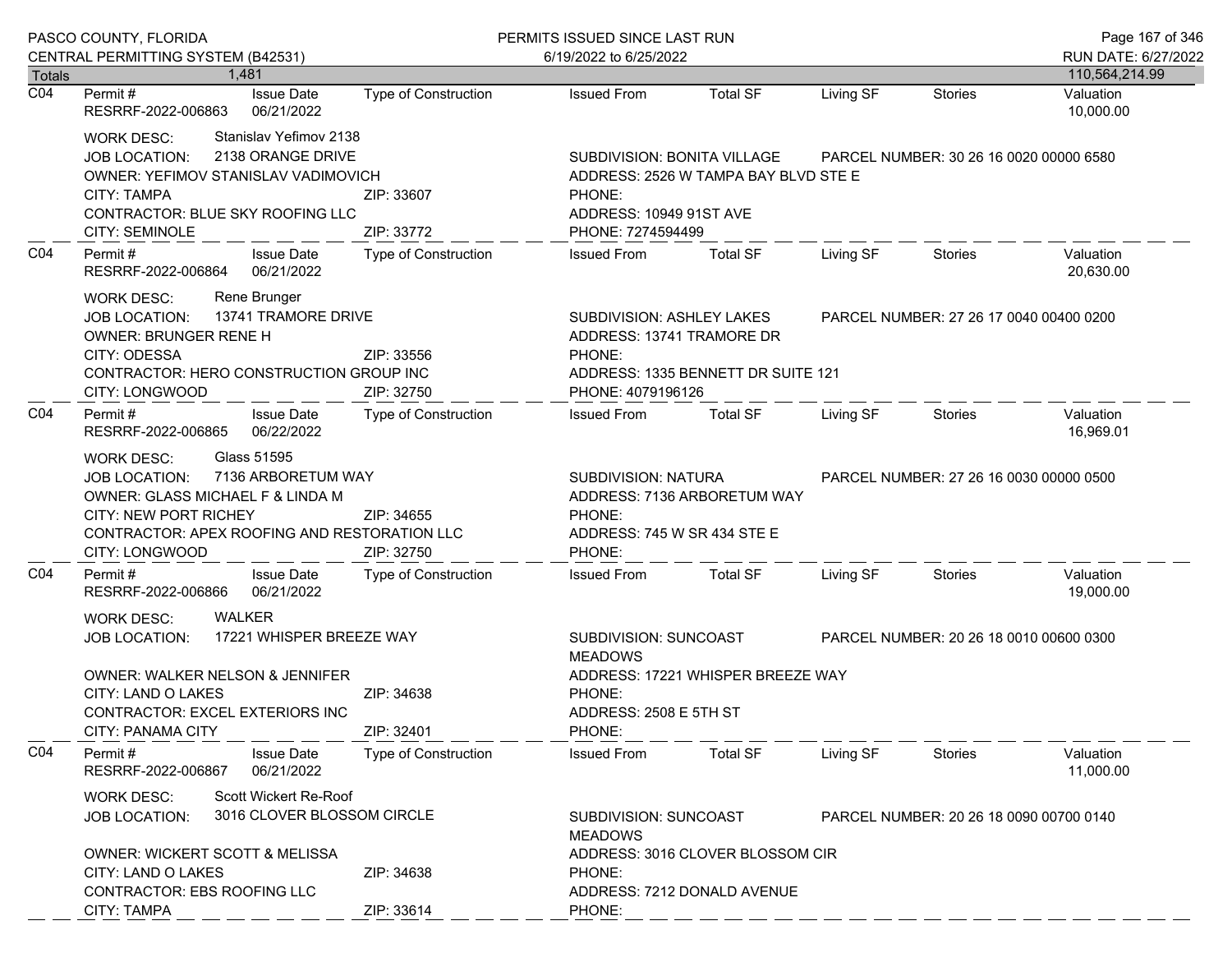| PASCO COUNTY, FLORIDA      |                                                                                                                                                                                                                                                           |                                   | PERMITS ISSUED SINCE LAST RUN                                                                            |                                                                  |           |                                         | Page 168 of 346             |
|----------------------------|-----------------------------------------------------------------------------------------------------------------------------------------------------------------------------------------------------------------------------------------------------------|-----------------------------------|----------------------------------------------------------------------------------------------------------|------------------------------------------------------------------|-----------|-----------------------------------------|-----------------------------|
|                            | CENTRAL PERMITTING SYSTEM (B42531)                                                                                                                                                                                                                        |                                   | 6/19/2022 to 6/25/2022                                                                                   |                                                                  |           |                                         | RUN DATE: 6/27/2022         |
| Totals<br>$\overline{CO4}$ | 1.481<br><b>Issue Date</b><br>Permit #                                                                                                                                                                                                                    | Type of Construction              | <b>Issued From</b>                                                                                       | <b>Total SF</b>                                                  | Living SF | <b>Stories</b>                          | 110,564,214.99<br>Valuation |
|                            | 06/21/2022<br>RESRRF-2022-006868                                                                                                                                                                                                                          |                                   |                                                                                                          |                                                                  |           |                                         | 14,700.61                   |
|                            | <b>MELISSA PETERSON</b><br><b>WORK DESC:</b><br>27016 STILLBROOK DRIVE<br><b>JOB LOCATION:</b><br>OWNER: PETERSON MELISSA<br>CITY: WESLEY CHAPEL<br>CONTRACTOR: 3MG ROOFING LLC                                                                           | SUBDIVISION: SEVEN OAKS<br>PHONE: | ADDRESS: 27016 STILLBROOK DR<br>ADDRESS: 1850 W Fairbanks Ave STE B                                      | PARCEL NUMBER: 24 26 19 0010 04300 0120                          |           |                                         |                             |
|                            | CITY: Winter Park                                                                                                                                                                                                                                         | ZIP: 32789                        | PHONE: 4074200201                                                                                        |                                                                  |           |                                         |                             |
| CO <sub>4</sub>            | Permit#<br><b>Issue Date</b><br>06/21/2022<br>RESRRF-2022-006869                                                                                                                                                                                          | Type of Construction              | <b>Issued From</b>                                                                                       | <b>Total SF</b>                                                  | Living SF | Stories                                 | Valuation<br>8,983.00       |
|                            | Choueifati Re-Roof<br><b>WORK DESC:</b><br>17328 GARDEN HEATH COURT<br><b>JOB LOCATION:</b>                                                                                                                                                               |                                   | SUBDIVISION: SUNCOAST<br><b>MEADOWS</b>                                                                  |                                                                  |           | PARCEL NUMBER: 20 26 18 0090 01700 0140 |                             |
|                            | OWNER: CHOUEIFATI PIERRE N & KESSERWANI HYAM W<br>CITY: LAND O LAKES<br>CONTRACTOR: CITRUS CONTRACTING LLC<br><b>CITY: WINTER SPINRGS</b>                                                                                                                 | ZIP: 34638<br>ZIP: 32708          | PHONE:<br>PHONE:                                                                                         | ADDRESS: 17328 GARDEN HEATH CT<br>ADDRESS: 1888 N TROPICAL TRAIL |           |                                         |                             |
| CO <sub>4</sub>            | Permit#<br><b>Issue Date</b><br>06/21/2022<br>RESRRF-2022-006870                                                                                                                                                                                          | Type of Construction              | <b>Issued From</b>                                                                                       | <b>Total SF</b>                                                  | Living SF | Stories                                 | Valuation<br>14,875.00      |
|                            | Jason Gasper<br><b>WORK DESC:</b><br>17857 CUNNINGHAM COURT<br><b>JOB LOCATION:</b><br>OWNER: GASPER JASON J & SUZANNE L<br>CITY: LAND O LAKES<br>ZIP: 34638<br>CONTRACTOR: JOHN MCCARY GENERAL CONTRACTOR INC DBA/F<br>CITY: Tampa<br>ZIP: 33618         |                                   | SUBDIVISION: BALLANTRAE<br>ADDRESS: 17857 CUNNINGHAM CT<br>PHONE:<br>ADDRESS: 4119 Gunn Hwy.<br>PHONE:   |                                                                  |           | PARCEL NUMBER: 29 26 18 0100 00300 0330 |                             |
| CO <sub>4</sub>            | Permit#<br><b>Issue Date</b><br>06/21/2022<br>RESRRF-2022-006871                                                                                                                                                                                          | Type of Construction              | <b>Issued From</b>                                                                                       | <b>Total SF</b>                                                  | Living SF | Stories                                 | Valuation<br>16,792.00      |
|                            | Schramm, Jack<br><b>WORK DESC:</b><br>8251 BASALISK COURT<br><b>JOB LOCATION:</b><br>OWNER: SCHRAMM JACK R & JANET M<br>CITY: NEW PORT RICHEY<br>ZIP: 34653<br>CONTRACTOR: THE ROOFING COMPANY OF TAMPA BAY<br><b>CITY: NEW PORT RICHEY</b><br>ZIP: 34652 |                                   | <b>SUBDIVISION: SUNSET LAKES</b><br>ADDRESS: 8251 BASALISK CT<br>PHONE:<br>ADDRESS: 5635 SR 54<br>PHONE: |                                                                  |           | PARCEL NUMBER: 14 26 16 0160 00000 0010 |                             |
| CO <sub>4</sub>            | Permit#<br><b>Issue Date</b><br>RESRRF-2022-006872<br>06/22/2022                                                                                                                                                                                          | Type of Construction              | <b>Issued From</b>                                                                                       | <b>Total SF</b>                                                  | Living SF | Stories                                 | Valuation<br>33,023.00      |
|                            | Sunderman Re-Roof<br><b>WORK DESC:</b><br>10443 MIRACLE LANE<br><b>JOB LOCATION:</b>                                                                                                                                                                      |                                   | SUBDIVISION: RESERVE AT<br>PARCEL NUMBER: 17 25 17 0200 00000 0680<br><b>GOLDEN ACRES</b>                |                                                                  |           |                                         |                             |
|                            | OWNER: SREMANIAK SANDY & SUNDERMAN JA<br><b>CITY: NEW PORT RICHEY</b><br>CONTRACTOR: TOTAL HOME ROOFING                                                                                                                                                   | ZIP: 34654                        | ADDRESS: 10443 MIRACLE LN<br>PHONE:                                                                      | ADDRESS: 597 HAVERTY CT STE 40                                   |           |                                         |                             |
|                            | CITY: ROCKLEDGE                                                                                                                                                                                                                                           | ZIP: 32955                        | PHONE:                                                                                                   |                                                                  |           |                                         |                             |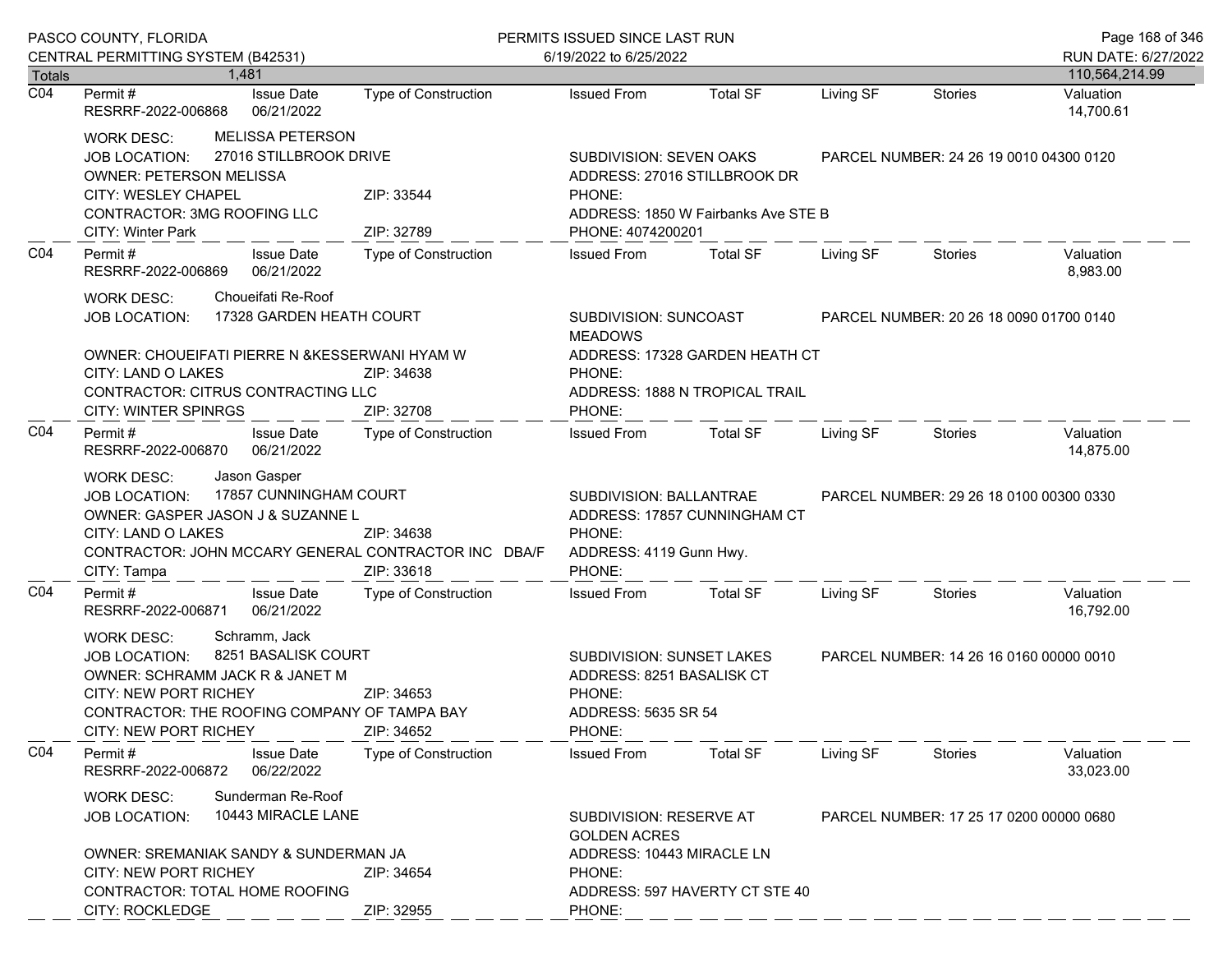|                            | PASCO COUNTY, FLORIDA                                                                                                                                                                                                                                |                      | PERMITS ISSUED SINCE LAST RUN                                                                      |                            |                                         |                                         | Page 169 of 346             |
|----------------------------|------------------------------------------------------------------------------------------------------------------------------------------------------------------------------------------------------------------------------------------------------|----------------------|----------------------------------------------------------------------------------------------------|----------------------------|-----------------------------------------|-----------------------------------------|-----------------------------|
|                            | CENTRAL PERMITTING SYSTEM (B42531)                                                                                                                                                                                                                   |                      | 6/19/2022 to 6/25/2022                                                                             |                            |                                         |                                         | RUN DATE: 6/27/2022         |
| Totals<br>$\overline{CO4}$ | 1,481<br>Permit#<br><b>Issue Date</b>                                                                                                                                                                                                                | Type of Construction | <b>Issued From</b>                                                                                 | <b>Total SF</b>            | Living SF                               | <b>Stories</b>                          | 110,564,214.99<br>Valuation |
|                            | 06/21/2022<br>RESRRF-2022-006874                                                                                                                                                                                                                     |                      |                                                                                                    |                            |                                         |                                         | 9,750.00                    |
|                            | <b>DAGGETT TERR</b><br><b>WORK DESC:</b>                                                                                                                                                                                                             |                      |                                                                                                    |                            |                                         |                                         |                             |
|                            | 7206 DAGGETT TERRACE<br><b>JOB LOCATION:</b>                                                                                                                                                                                                         |                      | <b>SUBDIVISION: SEVEN SPRINGS</b><br><b>HOMES</b>                                                  |                            |                                         | PARCEL NUMBER: 22 26 16 004A 00000 2780 |                             |
|                            | OWNER: MAKOVITCH DIANA L & WOLF MONTY G & FELTNER MELIS                                                                                                                                                                                              |                      |                                                                                                    | ADDRESS: 5359 W CARAWAY PL |                                         |                                         |                             |
|                            | <b>CITY: LECANTO</b>                                                                                                                                                                                                                                 | ZIP: 34461           | PHONE:                                                                                             |                            |                                         |                                         |                             |
|                            | CONTRACTOR: NO 1 HOME ROOFING INC                                                                                                                                                                                                                    |                      | ADDRESS: 35753 US HWY 19                                                                           |                            |                                         |                                         |                             |
| CO <sub>4</sub>            | <b>CITY: PALM HARBOR</b>                                                                                                                                                                                                                             | ZIP: 34684           | PHONE: 7277817663                                                                                  |                            |                                         |                                         |                             |
|                            | Permit#<br><b>Issue Date</b><br>06/21/2022<br>RESRRF-2022-006875                                                                                                                                                                                     | Type of Construction | <b>Issued From</b>                                                                                 | <b>Total SF</b>            | Living SF                               | Stories                                 | Valuation<br>11,519.00      |
|                            | Smith, Franklin<br><b>WORK DESC:</b><br>7814 TROPICANA DRIVE<br><b>JOB LOCATION:</b><br><b>OWNER: SMITH FRANKLIN</b><br><b>CITY: PORT RICHEY</b><br>ZIP: 34668                                                                                       |                      | SUBDIVISION: JASMINE LAKES<br>ADDRESS: 7814 TROPICANA DR<br>PHONE:                                 |                            | PARCEL NUMBER: 15 25 16 0360 00000 5870 |                                         |                             |
|                            | CONTRACTOR: THE ROOFING COMPANY OF TAMPA BAY<br>CITY: NEW PORT RICHEY<br>ZIP: 34652                                                                                                                                                                  |                      | ADDRESS: 5635 SR 54<br>PHONE:                                                                      |                            |                                         |                                         |                             |
| CO <sub>4</sub>            | Permit #<br><b>Issue Date</b><br>06/23/2022<br>RESRRF-2022-006876                                                                                                                                                                                    | Type of Construction | <b>Issued From</b>                                                                                 | <b>Total SF</b>            | Living SF                               | <b>Stories</b>                          | Valuation<br>21,387.00      |
|                            | Ahrens, Jared<br><b>WORK DESC:</b><br>24230 OAKS BOULEVARD<br><b>JOB LOCATION:</b><br>OWNER: AHRENS JARED F & SUMMER B<br>ZIP: 34639                                                                                                                 |                      | SUBDIVISION:<br>PARCEL NUMBER: 16 26 19 0000 00100 0190<br>ADDRESS: 24230 OAKS BLVD<br>PHONE:      |                            |                                         |                                         |                             |
|                            | CITY: LAND O LAKES<br>CONTRACTOR: THE ROOFING COMPANY OF TAMPA BAY<br>CITY: NEW PORT RICHEY                                                                                                                                                          | ZIP: 34652           | ADDRESS: 5635 SR 54<br>PHONE:                                                                      |                            |                                         |                                         |                             |
| CO <sub>4</sub>            | Permit #<br><b>Issue Date</b><br>06/21/2022<br>RESRRF-2022-006877                                                                                                                                                                                    | Type of Construction | <b>Issued From</b>                                                                                 | <b>Total SF</b>            | Living SF                               | Stories                                 | Valuation<br>11,500.00      |
|                            | Xiaoguang Wu<br><b>WORK DESC:</b><br>31124 BRIDGEGATE DRIVE<br><b>JOB LOCATION:</b><br>OWNER: WU XIAOGUANG & XIE ZHONG WEI<br><b>CITY: RENTON</b><br>ZIP: 98059<br>CONTRACTOR: JOHN MCCARY GENERAL CONTRACTOR INC DBA/F<br>CITY: Tampa<br>ZIP: 33618 |                      | SUBDIVISION: BRIDGEWATER<br>ADDRESS: 5510 NE 8TH PL<br>PHONE:<br>ADDRESS: 4119 Gunn Hwy.<br>PHONE: |                            |                                         | PARCEL NUMBER: 34 25 20 0010 00400 0310 |                             |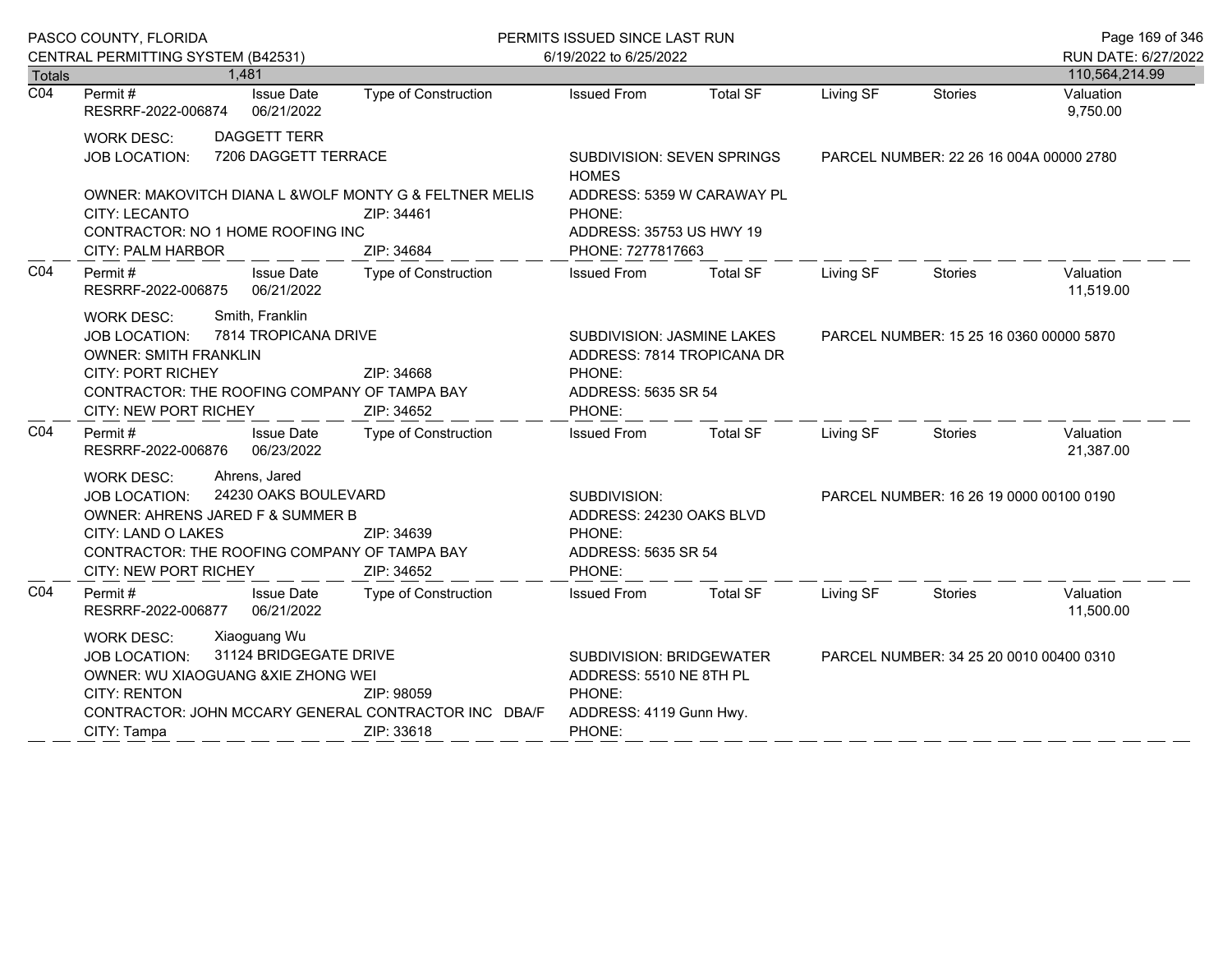|                                                                                                                                                              | PASCO COUNTY, FLORIDA                                                                                                                                                                                                               |        |                                                                                                                  |                                                | PERMITS ISSUED SINCE LAST RUN                                                      |                                                             |           |                                         | Page 170 of 346        |  |
|--------------------------------------------------------------------------------------------------------------------------------------------------------------|-------------------------------------------------------------------------------------------------------------------------------------------------------------------------------------------------------------------------------------|--------|------------------------------------------------------------------------------------------------------------------|------------------------------------------------|------------------------------------------------------------------------------------|-------------------------------------------------------------|-----------|-----------------------------------------|------------------------|--|
|                                                                                                                                                              | CENTRAL PERMITTING SYSTEM (B42531)                                                                                                                                                                                                  |        |                                                                                                                  |                                                | 6/19/2022 to 6/25/2022                                                             |                                                             |           | RUN DATE: 6/27/2022                     |                        |  |
| <b>Totals</b>                                                                                                                                                |                                                                                                                                                                                                                                     | 1,481  |                                                                                                                  |                                                |                                                                                    |                                                             |           |                                         | 110,564,214.99         |  |
| $\overline{CO4}$                                                                                                                                             | Permit#<br>RESRRF-2022-006878                                                                                                                                                                                                       |        | <b>Issue Date</b><br>06/23/2022                                                                                  | Type of Construction                           | <b>Issued From</b>                                                                 | <b>Total SF</b>                                             | Living SF | <b>Stories</b>                          | Valuation<br>13,500.00 |  |
|                                                                                                                                                              | <b>WORK DESC:</b>                                                                                                                                                                                                                   | 33556  |                                                                                                                  | Drake Latorre 1444 Chesapeake Drive Odessa, FL |                                                                                    |                                                             |           |                                         |                        |  |
|                                                                                                                                                              | <b>JOB LOCATION:</b>                                                                                                                                                                                                                |        | 1444 CHESAPEAKE DRIVE                                                                                            |                                                | SUBDIVISION: LAKE ANNE<br><b>ESTATES</b>                                           |                                                             |           | PARCEL NUMBER: 35 26 17 0020 00000 0110 |                        |  |
|                                                                                                                                                              | OWNER: LATORRE FAMILY PROPERTY GROUP<br>CITY: ODESSA<br>ZIP: 33556                                                                                                                                                                  |        | ADDRESS: 17506 BROWN RD<br>PHONE:                                                                                |                                                |                                                                                    |                                                             |           |                                         |                        |  |
|                                                                                                                                                              | CONTRACTOR: RESCUE ROOFING OF TAMPA INC<br>ZIP: 33558<br>CITY: LUTZ                                                                                                                                                                 |        | ADDRESS: 17935 Driftwood Lane<br>PHONE:                                                                          |                                                |                                                                                    |                                                             |           |                                         |                        |  |
| CO <sub>4</sub>                                                                                                                                              | Permit #<br>RESRRF-2022-006879                                                                                                                                                                                                      |        | <b>Issue Date</b><br>06/22/2022                                                                                  | <b>Type of Construction</b>                    | <b>Issued From</b>                                                                 | <b>Total SF</b>                                             | Living SF | <b>Stories</b>                          | Valuation<br>10,000.00 |  |
|                                                                                                                                                              | 1712 Osprey Ln<br><b>WORK DESC:</b><br>1712 OSPREY LANE<br><b>JOB LOCATION:</b><br>OWNER: RESIDENTIAL HOME BUYER-E TAMPA<br>CITY: SCOTTSDALE<br>ZIP: 85261<br>CONTRACTOR: DENSON BUILDERS GROUP LLC<br>ZIP: 33811<br>CITY: LAKELAND |        | SUBDIVISION: CYPRESS COVE<br>ADDRESS: PO BOX 4090<br>PHONE:<br>ADDRESS: 2205 COUNTRY LOOP S<br>PHONE: 8634305258 |                                                | PARCEL NUMBER: 36 26 18 0070 00000 0240                                            |                                                             |           |                                         |                        |  |
| CO <sub>4</sub>                                                                                                                                              | Permit#<br>RESRRF-2022-006880                                                                                                                                                                                                       |        | <b>Issue Date</b><br>06/24/2022                                                                                  | <b>Type of Construction</b>                    | <b>Issued From</b>                                                                 | <b>Total SF</b>                                             | Living SF | <b>Stories</b>                          | Valuation<br>20,500.00 |  |
|                                                                                                                                                              | <b>WORK DESC:</b><br><b>JOB LOCATION:</b><br>OWNER: LITMAN JOANN L<br>CITY: NEW PORT RICHEY                                                                                                                                         |        | Litman - Reroof<br>3522 DURRANCE STREET                                                                          | ZIP: 34655                                     | SUBDIVISION: LONGLEAF<br>NEIGHBORHOOD THREE<br>ADDRESS: 3522 DURRANCE ST<br>PHONE: |                                                             |           | PARCEL NUMBER: 19 26 17 0060 03400 0050 |                        |  |
|                                                                                                                                                              | CONTRACTOR: RED TRUCK ROOFING LLC<br>CITY: TAMPA                                                                                                                                                                                    |        |                                                                                                                  | ZIP: 33607                                     | PHONE:                                                                             | ADDRESS: 4504 W SPRUCE ST APRT 334                          |           |                                         |                        |  |
| CO <sub>4</sub>                                                                                                                                              | Permit#<br>RESRRF-2022-006881                                                                                                                                                                                                       |        | <b>Issue Date</b><br>06/21/2022                                                                                  | Type of Construction                           | <b>Issued From</b>                                                                 | <b>Total SF</b>                                             | Living SF | <b>Stories</b>                          | Valuation<br>13,509.00 |  |
| <b>WORK DESC:</b><br><b>JOB LOCATION:</b><br>OWNER: CLARKE BRIAN F & EULALIE M<br>CITY: LUTZ<br>CONTRACTOR: ROOFING PROS USA LLC<br><b>CITY: CASSELBERRY</b> |                                                                                                                                                                                                                                     | Clarke | 24638 PORTOFINO DRIVE                                                                                            | ZIP: 33559<br>ZIP: 32730                       | SUBDIVISION: OAK GROVE<br>PHONE:<br>PHONE:                                         | ADDRESS: 24638 PORTOFINO DR<br>ADDRESS: 7100 S US HWY 17/92 |           | PARCEL NUMBER: 33 26 19 0130 00000 0670 |                        |  |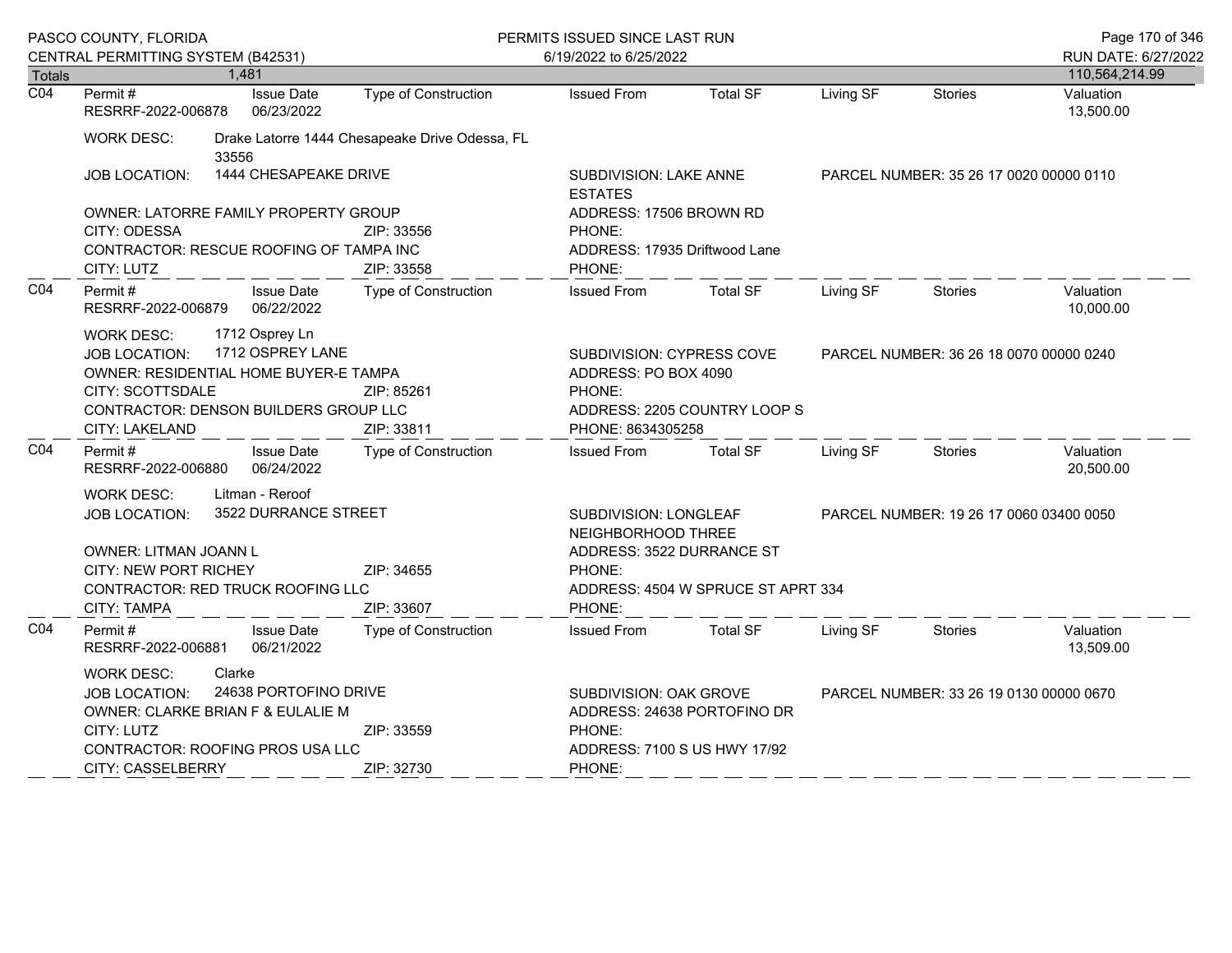|                  | PASCO COUNTY, FLORIDA                                                                                                                                                                                                                                         | PERMITS ISSUED SINCE LAST RUN<br>6/19/2022 to 6/25/2022                                                                                    |                                                                                                             |                                                                                                    |                                         | Page 171 of 346<br>RUN DATE: 6/27/2022  |                        |
|------------------|---------------------------------------------------------------------------------------------------------------------------------------------------------------------------------------------------------------------------------------------------------------|--------------------------------------------------------------------------------------------------------------------------------------------|-------------------------------------------------------------------------------------------------------------|----------------------------------------------------------------------------------------------------|-----------------------------------------|-----------------------------------------|------------------------|
| <b>Totals</b>    | CENTRAL PERMITTING SYSTEM (B42531)<br>1.481                                                                                                                                                                                                                   |                                                                                                                                            |                                                                                                             |                                                                                                    |                                         |                                         | 110,564,214.99         |
| $\overline{CO4}$ | <b>Issue Date</b><br>Permit #<br>RESRRF-2022-006882<br>06/21/2022                                                                                                                                                                                             | <b>Type of Construction</b>                                                                                                                | <b>Issued From</b>                                                                                          | <b>Total SF</b>                                                                                    | Living SF                               | <b>Stories</b>                          | Valuation<br>10,243.74 |
|                  | FL14-8047: Walter Dradransky<br><b>WORK DESC:</b><br>7350 FIRESIDE DRIVE<br>JOB LOCATION:<br>OWNER: DRADRANSKY D M & DRADRANSKY WA<br>CITY: SARASOTA<br>CONTRACTOR: DYNASTY BUILDING SOLUTIONS LLC<br>CITY: TAMPA                                             | SUBDIVISION: EMBASSY HILLS<br>ADDRESS: 753 TAILWIND PL<br>PHONE:<br>ZIP: 34240<br>ADDRESS: 4511 NORTH HIMES AVENUE<br>ZIP: 33614<br>PHONE: |                                                                                                             | PARCEL NUMBER: 27 25 16 1060 00002 2570                                                            |                                         |                                         |                        |
| CO <sub>4</sub>  | Permit#<br><b>Issue Date</b><br>RESRRF-2022-006883<br>06/21/2022                                                                                                                                                                                              | Type of Construction                                                                                                                       | <b>Issued From</b>                                                                                          | <b>Total SF</b>                                                                                    | Living SF                               | Stories                                 | Valuation<br>11,000.00 |
|                  | 8210 Sanguinelli Rd Job<br><b>WORK DESC:</b><br>8210 SANGUINELLI ROAD<br>JOB LOCATION:<br>OWNER: PACILEO BERTHA LIVING TRUSTPACILEO BERTHA TRUST<br>CITY: LAND O LAKES<br>CONTRACTOR: WATERTIGHT ROOFING SERVICES LLC<br><b>CITY: TAMPA</b>                   | ZIP: 34637<br>ZIP: 33612-0000                                                                                                              | SUBDIVISION: GROVES<br>PHONE:<br>PHONE:                                                                     | ADDRESS: 8210 SANGUINELLI RD<br>ADDRESS: 1225 East 131st Avenue                                    |                                         | PARCEL NUMBER: 26 25 18 0030 00F00 0230 |                        |
| CO <sub>4</sub>  | Permit#<br><b>Issue Date</b><br>06/21/2022<br>RESRRF-2022-006884                                                                                                                                                                                              | Type of Construction                                                                                                                       | <b>Issued From</b>                                                                                          | <b>Total SF</b>                                                                                    | Living SF                               | <b>Stories</b>                          | Valuation<br>12,865.00 |
|                  | 8513 Forest Glade dr Crystal<br>WORK DESC:<br>8513 FOREST GLADE DRIVE<br><b>JOB LOCATION:</b><br>OWNER: MCCUTCHEN CRYSTAL<br><b>CITY: HUDSON</b><br>CONTRACTOR: MITCHELL AND SONS ROOFING LLC<br>CITY: HUDSON                                                 | ZIP: 34667<br>ZIP: 34667                                                                                                                   | SUBDIVISION: BEACON WOODS<br>ADDRESS: 8513 FOREST GLADE DR<br>PHONE:<br>ADDRESS: 17308 HARMONY DR<br>PHONE: |                                                                                                    | PARCEL NUMBER: 02 25 16 052C 00000 9220 |                                         |                        |
| CO4              | <b>Issue Date</b><br>Permit#<br>RESRRF-2022-006885<br>06/21/2022                                                                                                                                                                                              | Type of Construction                                                                                                                       | <b>Issued From</b>                                                                                          | <b>Total SF</b>                                                                                    | Living SF                               | Stories                                 | Valuation<br>12,500.00 |
|                  | Alphonso<br><b>WORK DESC:</b><br>7124 FOX HOLLOW DRIVE<br><b>JOB LOCATION:</b><br>OWNER: MCDOUGAL ALPHONSO & ALTHEA<br><b>CITY: PORT RICHEY</b><br>CONTRACTOR: M & M ROOFING AND CONSTRUCTION CORP<br><b>CITY: STUART</b>                                     | ZIP: 34668<br>ZIP: 34997                                                                                                                   | SUBDIVISION: REGENCY PARK<br>PHONE:<br>PHONE: 7723236807                                                    | ADDRESS: 7124 FOX HOLLOW DR<br>ADDRESS: 2684 SE CROTON WAY                                         |                                         | PARCEL NUMBER: 22 25 16 076B 00000 5220 |                        |
| CO <sub>4</sub>  | Permit#<br><b>Issue Date</b><br>06/21/2022<br>RESRRF-2022-006886                                                                                                                                                                                              | <b>Type of Construction</b>                                                                                                                | <b>Issued From</b>                                                                                          | <b>Total SF</b>                                                                                    | Living SF                               | <b>Stories</b>                          | Valuation<br>19,800.00 |
|                  | Stein Roof Replacement<br><b>WORK DESC:</b><br>31525 MARCHESTER DRIVE<br><b>JOB LOCATION:</b><br>OWNER: STEIN STEVEN A & MARY L<br>CITY: WESLEY CHAPEL<br>ZIP: 33543<br>CONTRACTOR: PROTECTION RESTORATION SOLUTIONS<br><b>CITY: CLEARWATER</b><br>ZIP: 33760 |                                                                                                                                            | PHONE:<br>PHONE: 7276411553                                                                                 | SUBDIVISION: MEADOW POINTE III<br>ADDRESS: 31525 MARCHESTER DR<br>ADDRESS: 13575 58TH ST N STE 200 |                                         | PARCEL NUMBER: 27 26 20 0040 04100 0220 |                        |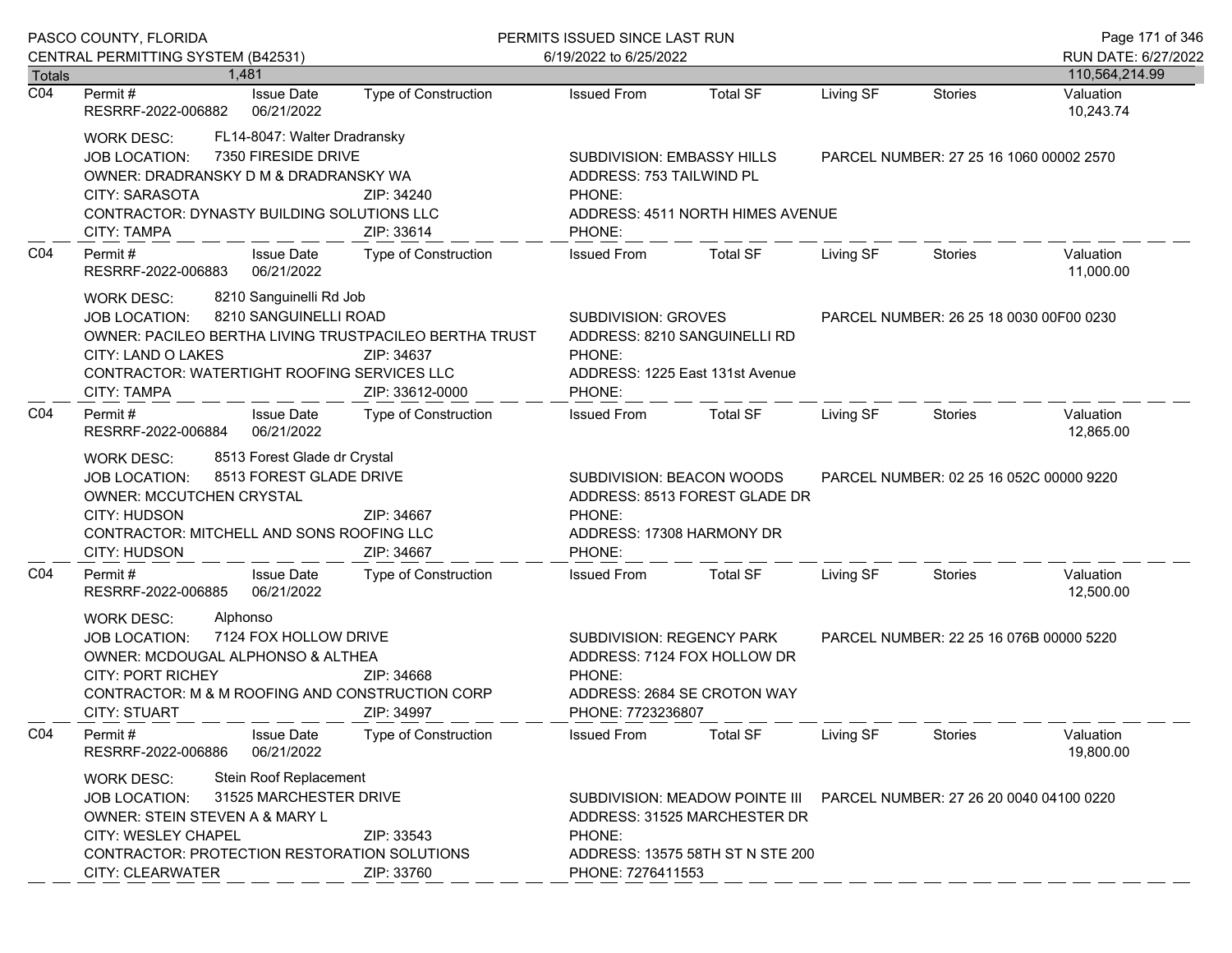|                            | PASCO COUNTY, FLORIDA                                                                                                                                                                                                                                             |                                                        | PERMITS ISSUED SINCE LAST RUN |                                                                                              |                                         |                                         | Page 172 of 346             |
|----------------------------|-------------------------------------------------------------------------------------------------------------------------------------------------------------------------------------------------------------------------------------------------------------------|--------------------------------------------------------|-------------------------------|----------------------------------------------------------------------------------------------|-----------------------------------------|-----------------------------------------|-----------------------------|
|                            | CENTRAL PERMITTING SYSTEM (B42531)                                                                                                                                                                                                                                |                                                        | 6/19/2022 to 6/25/2022        |                                                                                              |                                         |                                         | RUN DATE: 6/27/2022         |
| Totals<br>$\overline{CO4}$ | 1,481<br><b>Issue Date</b><br>Permit#                                                                                                                                                                                                                             | <b>Type of Construction</b>                            | <b>Issued From</b>            | <b>Total SF</b>                                                                              | Living SF                               | <b>Stories</b>                          | 110,564,214.99<br>Valuation |
|                            | 06/21/2022<br>RESRRF-2022-006887                                                                                                                                                                                                                                  |                                                        |                               |                                                                                              |                                         |                                         | 10,950.00                   |
|                            | 8038 Buttonball<br><b>WORK DESC:</b><br>8038 BUTTONBALL LANE<br><b>JOB LOCATION:</b>                                                                                                                                                                              | <b>SUBDIVISION: ORCHID LAKE</b><br><b>VILLAGE EAST</b> |                               |                                                                                              | PARCEL NUMBER: 27 25 16 001D 00000 0910 |                                         |                             |
|                            | OWNER: BLANFORD JOEL & KARI<br><b>CITY: RIVERSIDE</b><br>CONTRACTOR: BAY TO BAY ROOFING INC<br>CITY: HUDSON                                                                                                                                                       | ZIP: 92508<br>ZIP: 34669                               | PHONE:<br>PHONE:              | ADDRESS: 18111 FRIENDLY LN<br>ADDRESS: 12016 SOUTH RD                                        |                                         |                                         |                             |
| CO <sub>4</sub>            | Permit#<br><b>Issue Date</b><br>RESRRF-2022-006888<br>06/21/2022                                                                                                                                                                                                  | <b>Type of Construction</b>                            | <b>Issued From</b>            | <b>Total SF</b>                                                                              | Living SF                               | <b>Stories</b>                          | Valuation<br>20,500.00      |
|                            | <b>WORK DESC:</b><br>Fliesher<br>10038 GREEN IVY DRIVE<br><b>JOB LOCATION:</b><br>OWNER: FLIESHER ARNOLD E & SHEREE B<br><b>CITY: TRINITY</b><br>ZIP: 34655<br>CONTRACTOR: FLORIDA FLAT ROOFS.COM LLC DBA VETERAN OW<br><b>CITY: TARPON SPRINGS</b><br>ZIP: 34688 |                                                        | PHONE:<br>PHONE:              | SUBDIVISION: FOX WOOD<br>ADDRESS: 10038 GREEN IVY DR<br>ADDRESS: PO BOX 364                  |                                         | PARCEL NUMBER: 30 26 17 0020 00000 2850 |                             |
| CO <sub>4</sub>            | Permit#<br><b>Issue Date</b><br>RESRRF-2022-006889<br>06/21/2022                                                                                                                                                                                                  | Type of Construction                                   | <b>Issued From</b>            | <b>Total SF</b>                                                                              | Living SF                               | <b>Stories</b>                          | Valuation<br>10,600.00      |
|                            | Shingle re-roof<br><b>WORK DESC:</b><br><b>JOB LOCATION:</b><br>OWNER: DIAVOR EUGENIU & IRINA<br>CITY: NEW PORT RICHEY                                                                                                                                            | 7948 FLORADORA DRIVE<br>ZIP: 34654                     | <b>RIVER RIDGE</b><br>PHONE:  | SUBDIVISION: SABALWOOD AT<br>ADDRESS: 7948 FLORADORA DR                                      |                                         | PARCEL NUMBER: 32 25 17 0160 00000 0930 |                             |
|                            | CONTRACTOR: TRIUMPH ROOFING CORP<br>CITY: CLEARWATER                                                                                                                                                                                                              | ZIP: 33760                                             | PHONE: 8638384619             | ADDRESS: 1877 PINE CONE CIRCLE                                                               |                                         |                                         |                             |
| CO <sub>4</sub>            | Permit#<br><b>Issue Date</b><br>RESRRF-2022-006890<br>06/21/2022                                                                                                                                                                                                  | <b>Type of Construction</b>                            | <b>Issued From</b>            | <b>Total SF</b>                                                                              | Living SF                               | Stories                                 | Valuation<br>52,439.00      |
|                            | <b>WORK DESC:</b><br>Daoud<br>9509 VENTURI DRIVE<br><b>JOB LOCATION:</b>                                                                                                                                                                                          |                                                        |                               | PARCEL NUMBER: 36 26 16 0010 00000 2040<br>SUBDIVISION: THE VILLAGES AT<br>FOX HOLLOW - WEST |                                         |                                         |                             |
|                            | OWNER: DAOUD IBRAHIM R & MERVAT Y<br><b>CITY: TRINITY</b><br>ZIP: 34655<br><b>CONTRACTOR: SHARPE ROOFING</b><br>CITY: ODESSA<br>ZIP: 33556                                                                                                                        |                                                        | PHONE:<br>PHONE:              | ADDRESS: 9509 VENTURI DR<br>ADDRESS: 11206 CHALLENGER AVE                                    |                                         |                                         |                             |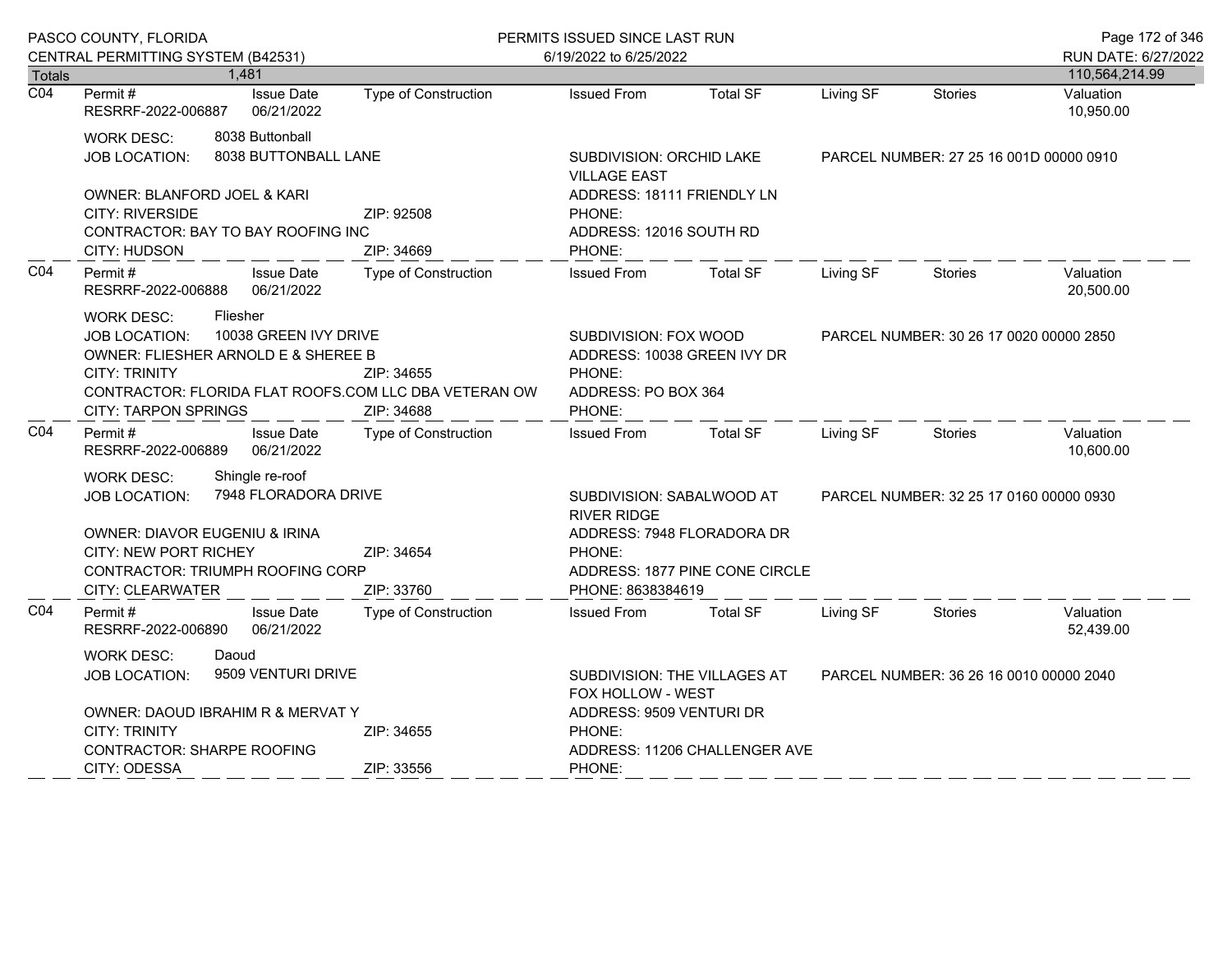|                  | PASCO COUNTY, FLORIDA                                                                                                                                                                                     |                             | PERMITS ISSUED SINCE LAST RUN                                                                                                        |                                                                                                |           |                                         | Page 173 of 346                       |
|------------------|-----------------------------------------------------------------------------------------------------------------------------------------------------------------------------------------------------------|-----------------------------|--------------------------------------------------------------------------------------------------------------------------------------|------------------------------------------------------------------------------------------------|-----------|-----------------------------------------|---------------------------------------|
| <b>Totals</b>    | CENTRAL PERMITTING SYSTEM (B42531)<br>1.481                                                                                                                                                               |                             | 6/19/2022 to 6/25/2022                                                                                                               |                                                                                                |           |                                         | RUN DATE: 6/27/2022<br>110,564,214.99 |
| $\overline{CO4}$ | <b>Issue Date</b><br>Permit #<br>RESRRF-2022-006891<br>06/21/2022                                                                                                                                         | Type of Construction        | <b>Issued From</b>                                                                                                                   | <b>Total SF</b>                                                                                | Living SF | <b>Stories</b>                          | Valuation<br>7,750.00                 |
|                  | DeVane Roof 38110 Salem Ave<br><b>WORK DESC:</b><br>38110 SALEM AVENUE<br>JOB LOCATION:                                                                                                                   |                             | SUBDIVISION: OAK RIDGE<br><b>HEIGHTS</b>                                                                                             |                                                                                                |           | PARCEL NUMBER: 23 26 21 0030 00000 0800 |                                       |
|                  | OWNER: WAGNER CALVIN TRUSTWAGNER CALVIN & VIOLA R TTEE<br><b>CITY: MUNSTER</b><br>CONTRACTOR: RHINO GENERAL CONTRACTING INC<br>CITY: PLANT CITY                                                           | ZIP: 46321<br>ZIP: 33565    | ADDRESS: 8833 JACKSON CT<br>PHONE:<br>ADDRESS: 2601 BRUTON ROAD<br>PHONE:                                                            |                                                                                                |           |                                         |                                       |
| CO <sub>4</sub>  | <b>Issue Date</b><br>Permit #<br>RESRRF-2022-006892<br>06/23/2022                                                                                                                                         | Type of Construction        | <b>Issued From</b>                                                                                                                   | Total SF                                                                                       | Living SF | Stories                                 | Valuation<br>14,800.00                |
|                  | <b>WORK DESC:</b><br>grimsby<br>7831 GRIMSBY LANE<br><b>JOB LOCATION:</b><br>OWNER: THYSSEN BERNARD L & ERIKA M<br><b>CITY: NEW PORT RICHEY</b><br>CONTRACTOR: ALAN'S ROOFING INC                         | ZIP: 34655                  | SUBDIVISION: WYNDTREE<br>ADDRESS: 7831 GRIMSBY LN<br>PHONE:                                                                          | ADDRESS: 14498 PONCE DE LEON BLVD.                                                             |           | PARCEL NUMBER: 34 26 16 001F 00000 0690 |                                       |
|                  | CITY: BROOKSVILLE                                                                                                                                                                                         | ZIP: 34601                  | PHONE:                                                                                                                               |                                                                                                |           |                                         |                                       |
| CO <sub>4</sub>  | Permit#<br><b>Issue Date</b><br>06/21/2022<br>RESRRF-2022-006893                                                                                                                                          | Type of Construction        | <b>Issued From</b>                                                                                                                   | Total SF                                                                                       | Living SF | Stories                                 | Valuation<br>13,589.00                |
|                  | Caravagio<br><b>WORK DESC:</b><br>3607 BERKSHIRE STREET<br><b>JOB LOCATION:</b><br>OWNER: CURCURU LORRIE M CARAVAGIO<br><b>CITY: NEW PORT RICHEY</b><br><b>CONTRACTOR: SHARPE ROOFING</b><br>CITY: ODESSA | ZIP: 34652<br>ZIP: 33556    | PHONE:<br>PHONE:                                                                                                                     | SUBDIVISION: COLONIAL MANOR<br>ADDRESS: 3607 BERKSHIRE STREET<br>ADDRESS: 11206 CHALLENGER AVE |           | PARCEL NUMBER: 19 26 16 009B 00000 2560 |                                       |
| CO <sub>4</sub>  | <b>Issue Date</b><br>Permit#<br>06/21/2022<br>RESRRF-2022-006894                                                                                                                                          | <b>Type of Construction</b> | <b>Issued From</b>                                                                                                                   | <b>Total SF</b>                                                                                | Living SF | Stories                                 | Valuation<br>10,250.00                |
|                  | <b>Willis Residence</b><br><b>WORK DESC:</b><br>7805 DORAL DRIVE<br><b>JOB LOCATION:</b><br><b>OWNER: WILLIS LINDA A</b><br><b>CITY: NEWBURGH</b><br>CONTRACTOR: ROOF NATION INC<br>CITY: Tampa           | ZIP: 12550<br>ZIP: 33647    | SUBDIVISION: BEACON WOODS<br><b>GREENWOOD VILLAGE</b><br>ADDRESS: 206 FLETCHER DR<br>PHONE:<br>ADDRESS: 10425 Beneva Drive<br>PHONE: |                                                                                                |           | PARCEL NUMBER: 34 24 16 0920 00002 2920 |                                       |
| CO <sub>4</sub>  | Permit#<br><b>Issue Date</b><br>RESRRF-2022-006895<br>06/21/2022                                                                                                                                          | <b>Type of Construction</b> | <b>Issued From</b>                                                                                                                   | <b>Total SF</b>                                                                                | Living SF | Stories                                 | Valuation<br>7,299.00                 |
|                  | Michalka<br><b>WORK DESC:</b><br>11021 ZIMMERMAN ROAD<br><b>JOB LOCATION:</b><br>OWNER: MICHALKA JULIA<br><b>CITY: PORT RICHEY</b><br>ZIP: 34668                                                          |                             | PARCEL NUMBER: 10 25 16 052B 00000 2950<br><b>SUBDIVISION: BROWN ACRES</b><br>ADDRESS: 11021 ZIMMERMAN RD<br>PHONE:                  |                                                                                                |           |                                         |                                       |
|                  | <b>CONTRACTOR: SHARPE ROOFING</b><br>CITY: ODESSA                                                                                                                                                         | ZIP: 33556                  | ADDRESS: 11206 CHALLENGER AVE<br>PHONE:                                                                                              |                                                                                                |           |                                         |                                       |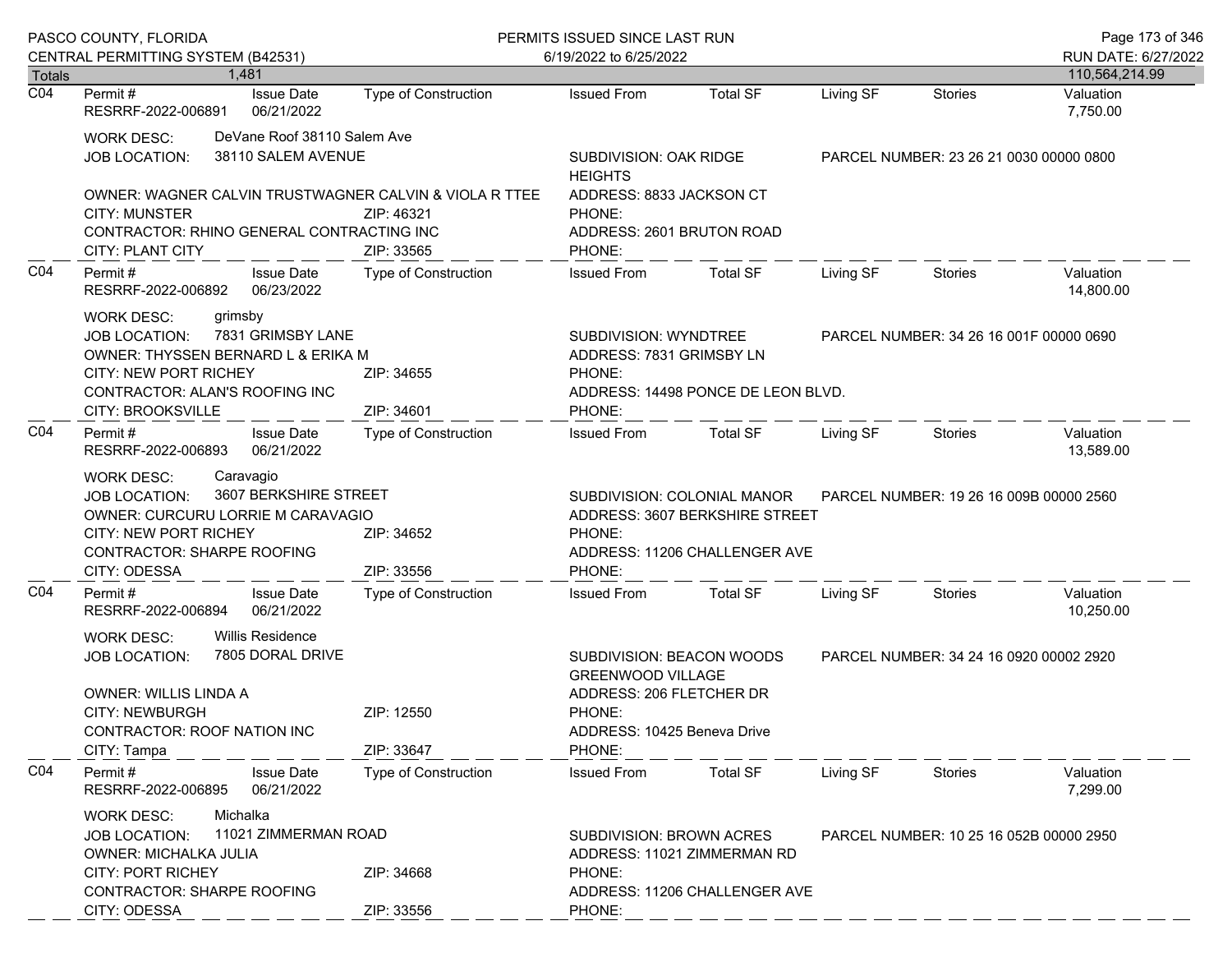|                  | PASCO COUNTY, FLORIDA<br>CENTRAL PERMITTING SYSTEM (B42531)                                                                                                                                                                                      |                                 |                                                                                                                              | PERMITS ISSUED SINCE LAST RUN<br>6/19/2022 to 6/25/2022                                                   |                               |                                         |                                         | Page 174 of 346<br>RUN DATE: 6/27/2022 |
|------------------|--------------------------------------------------------------------------------------------------------------------------------------------------------------------------------------------------------------------------------------------------|---------------------------------|------------------------------------------------------------------------------------------------------------------------------|-----------------------------------------------------------------------------------------------------------|-------------------------------|-----------------------------------------|-----------------------------------------|----------------------------------------|
| <b>Totals</b>    |                                                                                                                                                                                                                                                  | 1.481                           |                                                                                                                              |                                                                                                           |                               |                                         |                                         | 110,564,214.99                         |
| $\overline{CO4}$ | Permit #<br>RESRRF-2022-006896                                                                                                                                                                                                                   | <b>Issue Date</b><br>06/21/2022 | <b>Type of Construction</b>                                                                                                  | <b>Issued From</b>                                                                                        | <b>Total SF</b>               | Living SF                               | <b>Stories</b>                          | Valuation<br>29,260.65                 |
|                  | <b>JOHN HILL</b><br><b>WORK DESC:</b><br>20744 BROADWATER DRIVE<br><b>JOB LOCATION:</b>                                                                                                                                                          |                                 |                                                                                                                              | SUBDIVISION: PASCO SUNSET<br><b>LAKES</b>                                                                 |                               |                                         | PARCEL NUMBER: 23 26 18 0040 00200 0200 |                                        |
|                  | OWNER: HILL JOHN C<br>CITY: LAND O LAKES<br><b>CONTRACTOR: 3MG ROOFING LLC</b><br><b>CITY: Winter Park</b>                                                                                                                                       |                                 | ZIP: 34638<br>ZIP: 32789                                                                                                     | ADDRESS: 20744 BROADWATER DR<br>PHONE:<br>ADDRESS: 1850 W Fairbanks Ave STE B<br>PHONE: 4074200201        |                               |                                         |                                         |                                        |
| CO <sub>4</sub>  | Permit#<br>RESRRF-2022-006897                                                                                                                                                                                                                    | <b>Issue Date</b><br>06/23/2022 | Type of Construction                                                                                                         | <b>Issued From</b>                                                                                        | <b>Total SF</b>               | Living SF                               | <b>Stories</b>                          | Valuation<br>10,589.00                 |
|                  | <b>WORK DESC:</b><br>Romero<br>5643 CASINO DRIVE<br><b>JOB LOCATION:</b><br><b>OWNER: ROMERO CARMEN A</b><br><b>CITY: HOLIDAY</b><br><b>CONTRACTOR: SHARPE ROOFING</b><br>CITY: ODESSA                                                           |                                 | ZIP: 34690<br>ZIP: 33556                                                                                                     | SUBDIVISION: FOREST HILLS<br>ADDRESS: 5643 CASINO DR<br>PHONE:<br>ADDRESS: 11206 CHALLENGER AVE<br>PHONE: |                               |                                         | PARCEL NUMBER: 32 26 16 0580 00001 1500 |                                        |
| CO <sub>4</sub>  | Permit #<br>RESRRF-2022-006898                                                                                                                                                                                                                   | <b>Issue Date</b><br>06/21/2022 | Type of Construction                                                                                                         | <b>Issued From</b>                                                                                        | Total SF                      | Living SF                               | Stories                                 | Valuation<br>12,999.00                 |
|                  | Mesker<br><b>WORK DESC:</b><br>2248 PRESTIGE DRIVE<br><b>JOB LOCATION:</b><br>OWNER: MESKER LESTER A & CHERRYL L<br>CITY: HOLIDAY<br>ZIP: 34690<br><b>CONTRACTOR: SHARPE ROOFING</b><br>CITY: ODESSA                                             |                                 | SUBDIVISION: HOLIDAY GARDENS<br>ADDRESS: 2248 PRESTIGE DR<br>PHONE:<br>ADDRESS: 11206 CHALLENGER AVE<br>ZIP: 33556<br>PHONE: |                                                                                                           |                               |                                         | PARCEL NUMBER: 29 26 16 0510 00000 2020 |                                        |
| CO <sub>4</sub>  | Permit#<br>RESRRF-2022-006899                                                                                                                                                                                                                    | <b>Issue Date</b><br>06/21/2022 | Type of Construction                                                                                                         | <b>Issued From</b>                                                                                        | <b>Total SF</b>               | Living SF                               | <b>Stories</b>                          | Valuation<br>11,499.00                 |
|                  | <b>WORK DESC:</b><br>Frasca<br>8135 PEA TREE COURT<br>JOB LOCATION:<br>OWNER: FRASCA RALPH VINCENT III & MARGAUX ELIZABETH<br><b>CITY: TRINITY</b><br><b>CONTRACTOR: SHARPE ROOFING</b><br>CITY: ODESSA                                          |                                 | ZIP: 34655<br>ZIP: 33556                                                                                                     | SUBDIVISION: TRINITY WEST<br>ADDRESS: 8135 PEA TREE CT<br>PHONE:<br>PHONE:                                | ADDRESS: 11206 CHALLENGER AVE |                                         | PARCEL NUMBER: 26 26 16 0020 00000 0560 |                                        |
| CO <sub>4</sub>  | Permit#<br>RESRRF-2022-006900                                                                                                                                                                                                                    | <b>Issue Date</b><br>06/21/2022 | <b>Type of Construction</b>                                                                                                  | <b>Issued From</b>                                                                                        | <b>Total SF</b>               | Living SF                               | Stories                                 | Valuation<br>19,000.00                 |
|                  | 27046 Sea Breeze Way<br><b>WORK DESC:</b><br>27046 SEA BREEZE WAY<br><b>JOB LOCATION:</b><br>OWNER: KARNOUTSOS-SINUDOM DONNA J<br>CITY: WESLEY CHAPEL<br>ZIP: 33544<br>CONTRACTOR: WESTFALL CONSTRUCTION INC<br><b>CITY: TAMPA</b><br>ZIP: 33634 |                                 | SUBDIVISION: NORTHWOOD<br>ADDRESS: 27046 SEA BREEZE WAY<br>PHONE:<br>ADDRESS: 5413 WEST SLIGH AVENUE<br>PHONE:               |                                                                                                           |                               | PARCEL NUMBER: 36 26 19 0010 00H00 0190 |                                         |                                        |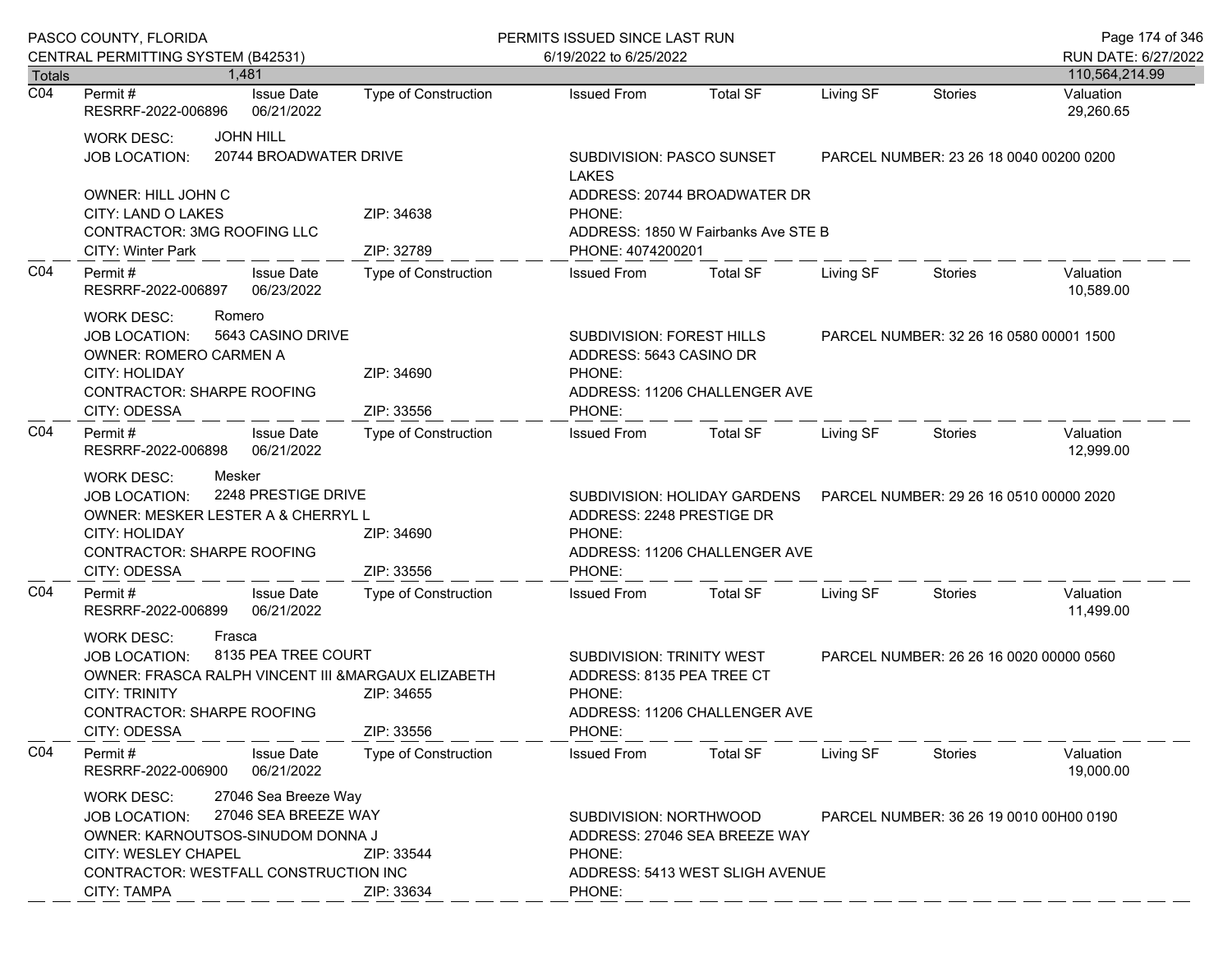|                                   | PASCO COUNTY, FLORIDA                                                                                                                                                                                                           | PERMITS ISSUED SINCE LAST RUN |                                                                                                           |                                                                                                |                                         |                                         | Page 175 of 346                          |
|-----------------------------------|---------------------------------------------------------------------------------------------------------------------------------------------------------------------------------------------------------------------------------|-------------------------------|-----------------------------------------------------------------------------------------------------------|------------------------------------------------------------------------------------------------|-----------------------------------------|-----------------------------------------|------------------------------------------|
|                                   | CENTRAL PERMITTING SYSTEM (B42531)                                                                                                                                                                                              |                               | 6/19/2022 to 6/25/2022                                                                                    |                                                                                                |                                         |                                         | RUN DATE: 6/27/2022                      |
| <b>Totals</b><br>$\overline{CO4}$ | 1.481<br>Permit#<br><b>Issue Date</b><br>RESRRF-2022-006901<br>06/21/2022                                                                                                                                                       | <b>Type of Construction</b>   | <b>Issued From</b>                                                                                        | <b>Total SF</b>                                                                                | Living SF                               | <b>Stories</b>                          | 110,564,214.99<br>Valuation<br>24,389.00 |
|                                   | <b>WORK DESC:</b><br>Difiglio<br>7453 CHELTNAM COURT<br>JOB LOCATION:<br>OWNER: DIFIGLIO JERRY A & CHERYL A<br>CITY: NEW PORT RICHEY<br><b>CONTRACTOR: SHARPE ROOFING</b><br>CITY: ODESSA                                       | ZIP: 34655<br>ZIP: 33556      | SUBDIVISION: WYNDTREE<br>ADDRESS: 7453 CHELTNAM CT<br>PHONE:<br>ADDRESS: 11206 CHALLENGER AVE<br>PHONE:   |                                                                                                | PARCEL NUMBER: 34 26 16 001B 00000 0440 |                                         |                                          |
| CO <sub>4</sub>                   | Permit#<br><b>Issue Date</b><br>RESRRF-2022-006902<br>06/21/2022                                                                                                                                                                | Type of Construction          | <b>Issued From</b>                                                                                        | <b>Total SF</b>                                                                                | Living SF                               | Stories                                 | Valuation<br>14,109.00                   |
|                                   | Amber Fleming<br><b>WORK DESC:</b><br>24208 PAINTER DRIVE<br><b>JOB LOCATION:</b><br><b>OWNER: FLEMING CHARLES M &amp; FLEMING AM</b><br>CITY: LAND O LAKES<br>CONTRACTOR: TURNKEY ROOFING OF FLORIDA INC<br>CITY: JACKSONVILLE | ZIP: 34639<br>ZIP: 32217      | <b>SUBDIVISION: TWIN LAKES</b><br>ADDRESS: 24208 PAINTER DR<br>PHONE:<br>PHONE:                           | ADDRESS: 5991 CHESTER AVE STE 105                                                              |                                         | PARCEL NUMBER: 28 26 19 0040 00000 1150 |                                          |
| CO <sub>4</sub>                   | Permit#<br><b>Issue Date</b><br>06/21/2022<br>RESRRF-2022-006903                                                                                                                                                                | Type of Construction          | <b>Issued From</b>                                                                                        | <b>Total SF</b>                                                                                | Living SF                               | Stories                                 | Valuation<br>21,196.00                   |
|                                   | John Shelley<br><b>WORK DESC:</b><br>3153 GIANNA WAY<br><b>JOB LOCATION:</b><br>OWNER: SHELLEY JOHN A & BEVERLY D<br>CITY: LAND O LAKES<br>CONTRACTOR: JOHN MCCARY GENERAL CONTRACTOR INC DBA/F<br>CITY: Tampa                  | ZIP: 34638<br>ZIP: 33618      | SUBDIVISION: BALLANTRAE<br>ADDRESS: 3153 GIANNA WAY<br>PHONE:<br>ADDRESS: 4119 Gunn Hwy.<br>PHONE:        |                                                                                                |                                         | PARCEL NUMBER: 20 26 18 0030 01000 0240 |                                          |
| CO4                               | Permit#<br><b>Issue Date</b><br>RESRRF-2022-006904<br>06/23/2022                                                                                                                                                                | <b>Type of Construction</b>   | <b>Issued From</b>                                                                                        | <b>Total SF</b>                                                                                | Living SF                               | Stories                                 | Valuation<br>2,480.00                    |
|                                   | Sail Drive<br><b>WORK DESC:</b><br>3924 SAIL DRIVE<br>JOB LOCATION:<br>OWNER: PRIMO HOME RENOVATIONS LLC<br>CITY: TAMPA<br>CONTRACTOR: R L BUILDING CONTRACTORS INC<br><b>CITY: TAMPA</b>                                       | ZIP: 33615<br>ZIP: 33610      | PHONE:<br>PHONE:                                                                                          | SUBDIVISION: BEACON SQUARE<br>ADDRESS: 7521 PAULA DR 263295<br>ADDRESS: 4701 East Hanna Avenue | PARCEL NUMBER: 24 26 15 0540 00002 2720 |                                         |                                          |
| CO <sub>4</sub>                   | <b>Issue Date</b><br>Permit#<br>06/21/2022<br>RESRRF-2022-006905                                                                                                                                                                | <b>Type of Construction</b>   | <b>Issued From</b>                                                                                        | <b>Total SF</b>                                                                                | Living SF                               | <b>Stories</b>                          | Valuation<br>4,475.00                    |
|                                   | <b>Bayonet Point Village</b><br><b>WORK DESC:</b><br>10725 MALDEN DRIVE<br><b>JOB LOCATION:</b><br><b>OWNER: JANICE SPADA</b><br><b>CITY: NEW PORT RICHEY</b><br>CONTRACTOR: BARTLETT ROOFING SERVICES INC                      | ZIP: 34654                    | SUBDIVISION: BAYONET POINT<br><b>VILLAGE</b><br>ADDRESS: 10725 MALDEN DR<br>PHONE:<br>ADDRESS: 5602 US 19 |                                                                                                |                                         | PARCEL NUMBER: 07 25 17 0030 00000 0280 |                                          |
|                                   | CITY: NEW PORT RICHEY                                                                                                                                                                                                           | ZIP: 34652                    | PHONE:                                                                                                    |                                                                                                |                                         |                                         |                                          |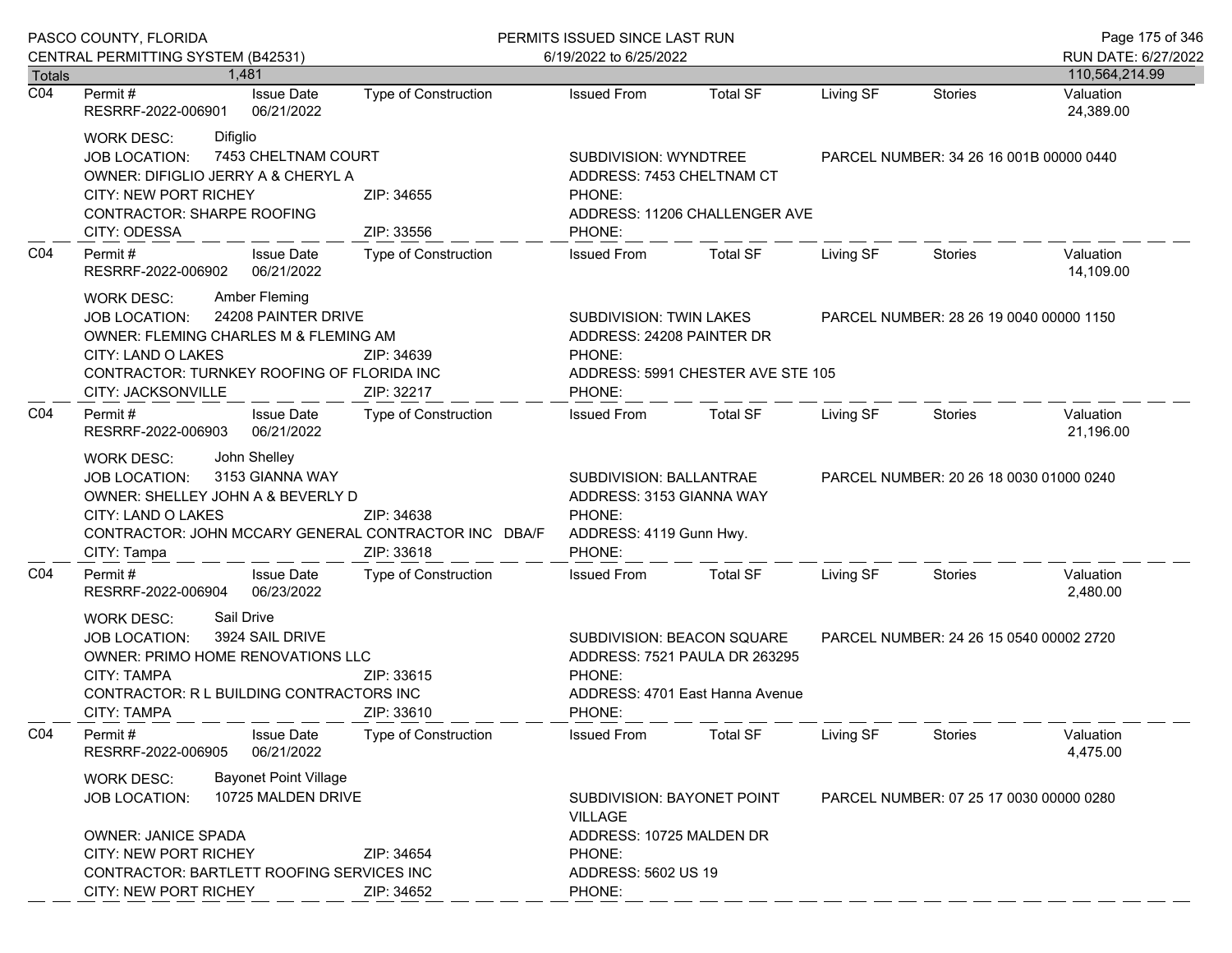|                                   | PASCO COUNTY, FLORIDA                           |                                 |                                         |                                                                                      | PERMITS ISSUED SINCE LAST RUN |                                         |           |                                         | Page 176 of 346        |
|-----------------------------------|-------------------------------------------------|---------------------------------|-----------------------------------------|--------------------------------------------------------------------------------------|-------------------------------|-----------------------------------------|-----------|-----------------------------------------|------------------------|
|                                   | CENTRAL PERMITTING SYSTEM (B42531)              |                                 |                                         |                                                                                      | 6/19/2022 to 6/25/2022        |                                         |           |                                         | RUN DATE: 6/27/2022    |
| <b>Totals</b><br>$\overline{CO4}$ |                                                 | 1,481                           |                                         |                                                                                      |                               |                                         |           |                                         | 110,564,214.99         |
|                                   | Permit#<br>RESRRF-2022-006906                   |                                 | <b>Issue Date</b><br>06/22/2022         | Type of Construction                                                                 | <b>Issued From</b>            | <b>Total SF</b>                         | Living SF | <b>Stories</b>                          | Valuation<br>13,500.00 |
|                                   | <b>WORK DESC:</b>                               |                                 | O' Lakes, FL 34639                      | Jason Harkey Address: 3636 Cresthill Lane Land                                       |                               |                                         |           |                                         |                        |
|                                   | 3636 CRESTHILL LANE<br><b>JOB LOCATION:</b>     |                                 | SUBDIVISION: PLANTATION<br><b>PALMS</b> |                                                                                      |                               | PARCEL NUMBER: 20 26 19 0170 00000 6890 |           |                                         |                        |
|                                   | OWNER: HARKEY JASON L                           |                                 |                                         |                                                                                      | ADDRESS: 3636 CRESTHILL LN    |                                         |           |                                         |                        |
|                                   | CITY: LAND O LAKES                              |                                 |                                         | ZIP: 34639                                                                           | PHONE:                        |                                         |           |                                         |                        |
|                                   | CONTRACTOR: RESCUE ROOFING OF TAMPA INC         |                                 | ADDRESS: 17935 Driftwood Lane           |                                                                                      |                               |                                         |           |                                         |                        |
|                                   | CITY: LUTZ                                      |                                 | ZIP: 33558                              | PHONE:                                                                               |                               |                                         |           |                                         |                        |
| CO <sub>4</sub>                   | Permit #<br>RESRRF-2022-006908                  |                                 | <b>Issue Date</b><br>06/22/2022         | Type of Construction                                                                 | <b>Issued From</b>            | <b>Total SF</b>                         | Living SF | <b>Stories</b>                          | Valuation<br>15,518.99 |
|                                   | <b>WORK DESC:</b><br><b>JOB LOCATION:</b>       | Soto                            | 9964 TORRISDALE LOOP                    |                                                                                      | SUBDIVISION: ASBEL CREEK      |                                         |           | PARCEL NUMBER: 16 25 18 0080 00G00 0420 |                        |
|                                   | OWNER: VIEGO LIVAN SOTO & BERDAYES ADDRY MINSAL |                                 |                                         |                                                                                      | ADDRESS: 9964 TORRISDALE LOOP |                                         |           |                                         |                        |
|                                   | CITY: LAND O LAKES<br>ZIP: 34638                |                                 | PHONE:                                  |                                                                                      |                               |                                         |           |                                         |                        |
|                                   | CONTRACTOR: SINCLAIR CONSTRUCTION               |                                 |                                         | ADDRESS: 3904 WHITEHEAD BLVD                                                         |                               |                                         |           |                                         |                        |
|                                   | <b>CITY: PANAMA CITY</b>                        |                                 |                                         | ZIP: 32404                                                                           | PHONE: 2396347877             |                                         |           |                                         |                        |
| CO <sub>4</sub>                   | Permit #<br>RESRRF-2022-006909                  |                                 | <b>Issue Date</b><br>06/22/2022         | Type of Construction                                                                 | <b>Issued From</b>            | <b>Total SF</b>                         | Living SF | <b>Stories</b>                          | Valuation<br>12,000.00 |
|                                   | <b>WORK DESC:</b>                               |                                 | Sherree Vargas                          |                                                                                      |                               |                                         |           |                                         |                        |
|                                   | JOB LOCATION:                                   |                                 | 1521 BAKER ROAD                         |                                                                                      |                               | SUBDIVISION: CARPENTER'S RUN            |           | PARCEL NUMBER: 33 26 19 0010 00000 0340 |                        |
|                                   | OWNER: VARGAS JASON & SHERREE                   |                                 |                                         |                                                                                      | ADDRESS: 1521 BAKER RD        |                                         |           |                                         |                        |
|                                   | CITY: LUTZ                                      |                                 |                                         | ZIP: 33559                                                                           | PHONE:                        |                                         |           |                                         |                        |
|                                   |                                                 |                                 |                                         | CONTRACTOR: ROOF CONCEPTS LLC DBA YOWELLS ROOFING                                    |                               | ADDRESS: 1635 N DALE MABRY HWY STE 15   |           |                                         |                        |
|                                   | CITY: LUTZ                                      |                                 |                                         | ZIP: 33548                                                                           | PHONE:                        |                                         |           |                                         |                        |
| CO <sub>4</sub>                   | Permit#<br>RESRRF-2022-006910                   |                                 | <b>Issue Date</b><br>06/22/2022         | Type of Construction                                                                 | <b>Issued From</b>            | <b>Total SF</b>                         | Living SF | <b>Stories</b>                          | Valuation<br>10,000.00 |
|                                   | <b>WORK DESC:</b>                               |                                 | <b>Arlene Whatley</b>                   |                                                                                      |                               |                                         |           |                                         |                        |
|                                   | 2747 GLENVIEW DRIVE<br><b>JOB LOCATION:</b>     |                                 |                                         | SUBDIVISION: LAKE PADGETT<br>PARCEL NUMBER: 30 26 19 0030 00000 0970<br><b>SOUTH</b> |                               |                                         |           |                                         |                        |
|                                   | <b>OWNER: BURTS-WHATLEY ARLENE</b>              |                                 |                                         |                                                                                      | ADDRESS: 2747 GLENVIEW DR     |                                         |           |                                         |                        |
|                                   | CITY: LAND O LAKES                              |                                 |                                         | ZIP: 34639                                                                           | PHONE:                        |                                         |           |                                         |                        |
|                                   |                                                 | CONTRACTOR: PROFORMANCE ROOFING |                                         | ADDRESS: 540 S HIGHWAY 27 STE A                                                      |                               |                                         |           |                                         |                        |
|                                   | <b>CITY: MINNEOLA</b>                           |                                 |                                         | ZIP: 34715                                                                           | PHONE:                        |                                         |           |                                         |                        |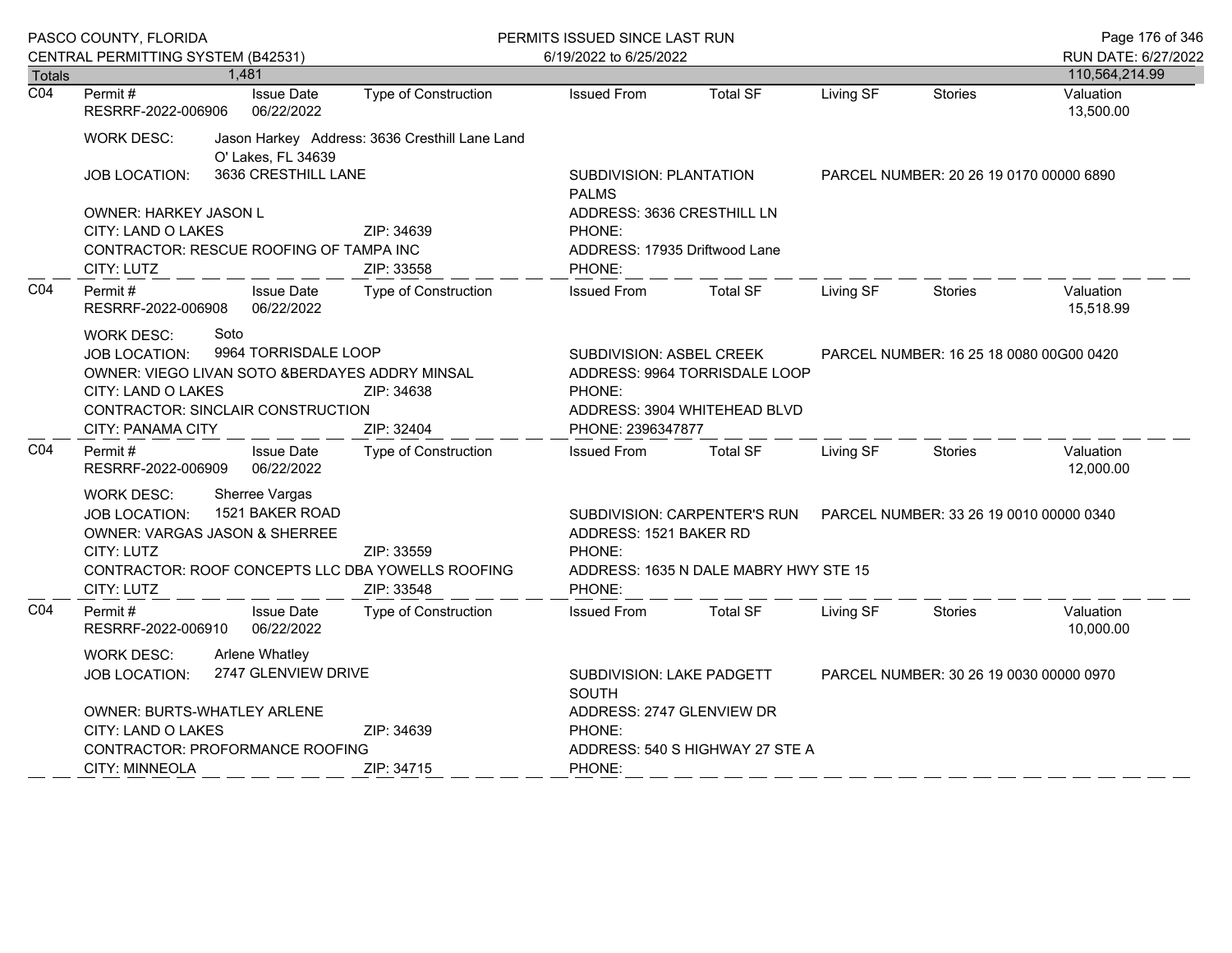| PASCO COUNTY, FLORIDA |                                                                                                                                                                                                                                                                        |                             | PERMITS ISSUED SINCE LAST RUN                                                                                                    |                                                                                                       |                                         |                                         | Page 177 of 346        |
|-----------------------|------------------------------------------------------------------------------------------------------------------------------------------------------------------------------------------------------------------------------------------------------------------------|-----------------------------|----------------------------------------------------------------------------------------------------------------------------------|-------------------------------------------------------------------------------------------------------|-----------------------------------------|-----------------------------------------|------------------------|
|                       | CENTRAL PERMITTING SYSTEM (B42531)                                                                                                                                                                                                                                     |                             | 6/19/2022 to 6/25/2022                                                                                                           |                                                                                                       |                                         |                                         | RUN DATE: 6/27/2022    |
| Totals                | 1.481                                                                                                                                                                                                                                                                  |                             |                                                                                                                                  |                                                                                                       |                                         |                                         | 110,564,214.99         |
| $\overline{CO4}$      | <b>Issue Date</b><br>Permit #<br>RESRRF-2022-006911<br>06/22/2022                                                                                                                                                                                                      | <b>Type of Construction</b> | <b>Issued From</b>                                                                                                               | <b>Total SF</b>                                                                                       | Living SF                               | <b>Stories</b>                          | Valuation<br>8,000.00  |
|                       | <b>WORK DESC:</b><br>Endress<br>10136 NEWSOME ROAD<br><b>JOB LOCATION:</b>                                                                                                                                                                                             |                             | SUBDIVISION: ZEPHYRHILLS<br>COLONY COMPANY LANDS                                                                                 |                                                                                                       | PARCEL NUMBER: 13 25 21 0010 10500 0010 |                                         |                        |
|                       | <b>OWNER: ENDRESS JAMES R &amp; JOANNE</b><br>CITY: DADE CITY<br>CONTRACTOR: ALL COAST ROOFING LLC<br>CITY: BROOKSVILLE                                                                                                                                                | ZIP: 33525<br>ZIP: 34602    | ADDRESS: 10136 NEWSOME RD<br>PHONE:<br>PHONE:                                                                                    | ADDRESS: 3379 APPALACHIAN DR                                                                          |                                         |                                         |                        |
| CO <sub>4</sub>       | Permit#<br><b>Issue Date</b><br>06/22/2022<br>RESRRF-2022-006912                                                                                                                                                                                                       | <b>Type of Construction</b> | <b>Issued From</b>                                                                                                               | <b>Total SF</b>                                                                                       | Living SF                               | Stories                                 | Valuation<br>12,000.00 |
|                       | Isaac Pettinghill<br>WORK DESC:<br>5929 WAR ADMIRAL DRIVE<br><b>JOB LOCATION:</b><br>OWNER: PETTENGILL ISSAAC & CAROLINE<br>CITY: WESLEY CHAPEL<br>CONTRACTOR: PROFORMANCE ROOFING<br><b>CITY: MINNEOLA</b>                                                            | ZIP: 33544<br>ZIP: 34715    | PHONE:<br>PHONE:                                                                                                                 | SUBDIVISION: LEXINGTON OAKS<br>ADDRESS: 5929 WAR ADMIRAL DR<br>ADDRESS: 540 S HIGHWAY 27 STE A        |                                         | PARCEL NUMBER: 10 26 19 0090 019A0 0410 |                        |
| CO <sub>4</sub>       | Permit#<br><b>Issue Date</b><br>RESRRF-2022-006913<br>06/22/2022                                                                                                                                                                                                       | <b>Type of Construction</b> | <b>Issued From</b>                                                                                                               | <b>Total SF</b>                                                                                       | Living SF                               | Stories                                 | Valuation<br>26,860.00 |
|                       | Miracle<br><b>WORK DESC:</b><br>10144 MIRACLE LANE<br><b>JOB LOCATION:</b><br>OWNER: LAWHORNE GENE THOMAS JR & ANDREA CAROLE<br><b>CITY: NEW PORT RICHEY</b><br>ZIP: 34654<br>CONTRACTOR: BRAD MCDONALD RFG & CNSTRCTN I<br><b>CITY: NEW PORT RICHEY</b><br>ZIP: 34653 |                             | SUBDIVISION: RESERVE AT<br><b>GOLDEN ACRES</b><br>ADDRESS: 10144 MIRACLE LN<br>PHONE:<br>ADDRESS: 7143 SR54<br>PHONE: 7278468004 |                                                                                                       | PARCEL NUMBER: 17 25 17 0180 00000 0520 |                                         |                        |
| CO <sub>4</sub>       | <b>Issue Date</b><br>Permit#<br>RESRRF-2022-006914<br>06/22/2022                                                                                                                                                                                                       | <b>Type of Construction</b> | <b>Issued From</b>                                                                                                               | <b>Total SF</b>                                                                                       | Living SF                               | Stories                                 | Valuation<br>24,000.00 |
|                       | <b>Reginald Davis</b><br><b>WORK DESC:</b><br>31224 ALCHESTER DRIVE<br><b>JOB LOCATION:</b><br>OWNER: DAVIS REGINALD & LAZETTE R<br>CITY: WESLEY CHAPEL<br>CONTRACTOR: BALDWIN ROOFING COMPANY LLC<br><b>CITY: ST PETERSBURG</b>                                       | ZIP: 33543<br>ZIP: 33712    | PHONE:<br>ADDRESS: 2517 4TH AVE S<br>PHONE: 8133930476                                                                           | SUBDIVISION: MEADOW POINTE III PARCEL NUMBER: 34 26 20 0070 01500 0330<br>ADDRESS: 31224 ALCHESTER DR |                                         |                                         |                        |
| CO <sub>4</sub>       | Permit#<br><b>Issue Date</b><br>RESRRF-2022-006915<br>06/22/2022                                                                                                                                                                                                       | <b>Type of Construction</b> | <b>Issued From</b>                                                                                                               | <b>Total SF</b>                                                                                       | Living SF                               | Stories                                 | Valuation<br>18,200.00 |
|                       | Margie Hector Villafane<br><b>WORK DESC:</b><br>3512 GRASSGLEN PLACE<br><b>JOB LOCATION:</b><br>OWNER: VILLAFANE HECTOR J<br>CITY: WESLEY CHAPEL<br>ZIP: 33544<br>CONTRACTOR: TURNKEY ROOFING OF FLORIDA INC<br>CITY: JACKSONVILLE<br>ZIP: 32217                       |                             | SUBDIVISION: SEVEN OAKS<br>ADDRESS: 3512 GRASSGLEN PL<br>PHONE:<br>ADDRESS: 5991 CHESTER AVE STE 105<br>PHONE:                   |                                                                                                       |                                         | PARCEL NUMBER: 24 26 19 0100 055A0 0030 |                        |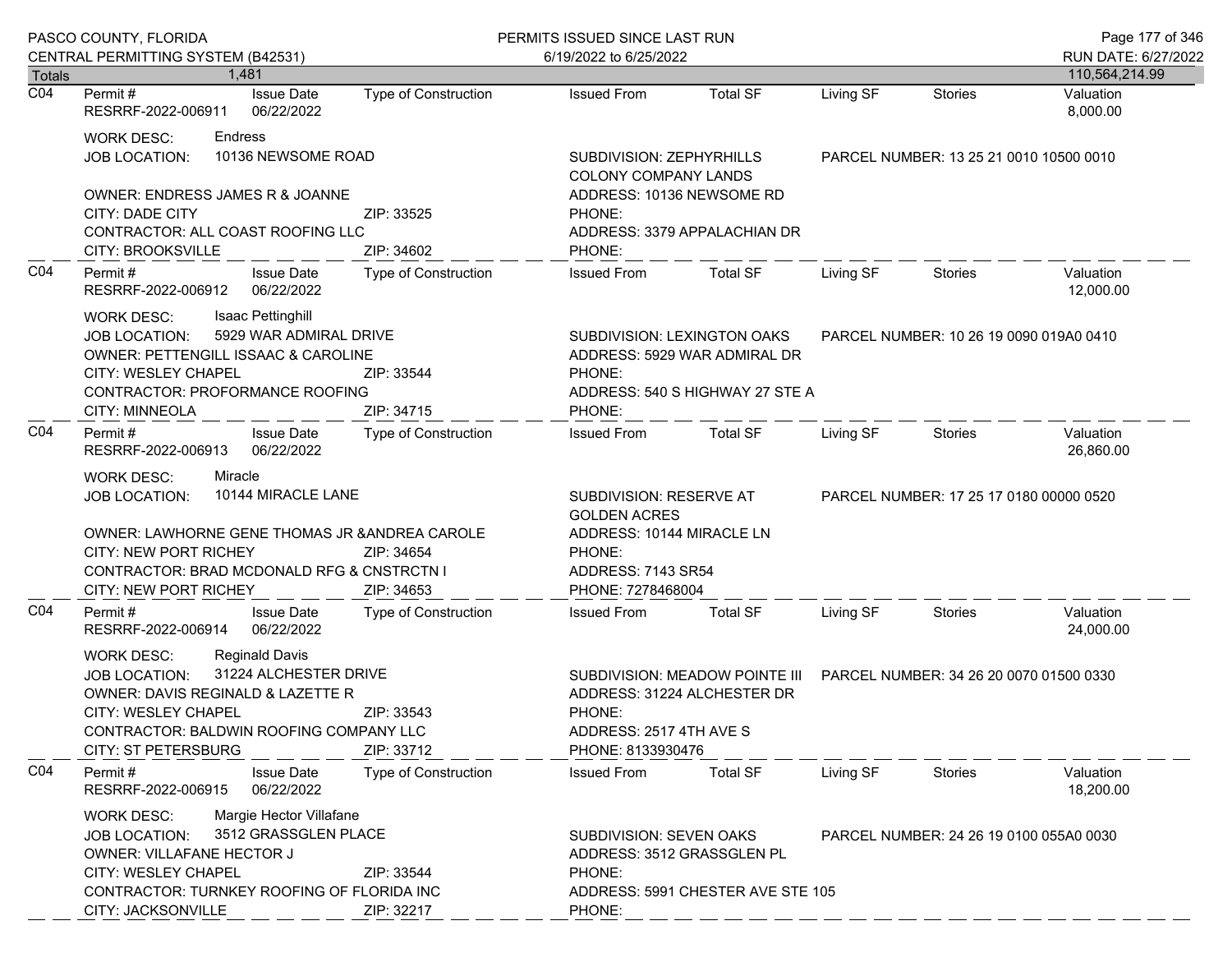|                                                                                                                                                                                                                                                                             | PASCO COUNTY, FLORIDA                                                                                                                                                                                                                |                                                                                                           | PERMITS ISSUED SINCE LAST RUN                                                                   |                                                                 |                                         |                                         | Page 178 of 346                       |
|-----------------------------------------------------------------------------------------------------------------------------------------------------------------------------------------------------------------------------------------------------------------------------|--------------------------------------------------------------------------------------------------------------------------------------------------------------------------------------------------------------------------------------|-----------------------------------------------------------------------------------------------------------|-------------------------------------------------------------------------------------------------|-----------------------------------------------------------------|-----------------------------------------|-----------------------------------------|---------------------------------------|
|                                                                                                                                                                                                                                                                             | CENTRAL PERMITTING SYSTEM (B42531)                                                                                                                                                                                                   |                                                                                                           | 6/19/2022 to 6/25/2022                                                                          |                                                                 |                                         |                                         | RUN DATE: 6/27/2022<br>110,564,214.99 |
| Totals<br>$\overline{CO4}$                                                                                                                                                                                                                                                  | 1,481<br>Permit#<br><b>Issue Date</b>                                                                                                                                                                                                | <b>Type of Construction</b>                                                                               | <b>Issued From</b>                                                                              | <b>Total SF</b>                                                 | Living SF                               | <b>Stories</b>                          | Valuation                             |
|                                                                                                                                                                                                                                                                             | 06/22/2022<br>RESRRF-2022-006916                                                                                                                                                                                                     |                                                                                                           |                                                                                                 |                                                                 |                                         |                                         | 13,000.00                             |
|                                                                                                                                                                                                                                                                             | Sapoznikov<br><b>WORK DESC:</b><br>24751 SIENA DRIVE<br><b>JOB LOCATION:</b><br>OWNER: DMITRI SAPOZNIKOV AND KRISTINA SAPOZNIKOVA<br>CITY: LUTZ<br>CONTRACTOR: EXCEL EXTERIORS INC<br><b>CITY: PANAMA CITY</b>                       | ZIP: 33559<br>ZIP: 32401                                                                                  | SUBDIVISION: OAK GROVE<br>ADDRESS: 24751 SIENA DR<br>PHONE:<br>ADDRESS: 2508 E 5TH ST<br>PHONE: |                                                                 |                                         | PARCEL NUMBER: 33 26 19 0130 00000 1270 |                                       |
| CO <sub>4</sub>                                                                                                                                                                                                                                                             | Permit#<br><b>Issue Date</b><br>06/24/2022<br>RESRRF-2022-006917                                                                                                                                                                     | <b>Type of Construction</b>                                                                               | <b>Issued From</b>                                                                              | <b>Total SF</b>                                                 | Living SF                               | Stories                                 | Valuation<br>17,380.00                |
|                                                                                                                                                                                                                                                                             | <b>Marshall Raulerson</b><br><b>WORK DESC:</b><br>7643 EMERY DRIVE<br><b>JOB LOCATION:</b><br>OWNER: RAULERSON MARSHALL D & HANA<br><b>CITY: NEW PORT RICHEY</b><br>CONTRACTOR: TURNKEY ROOFING OF FLORIDA INC<br>CITY: JACKSONVILLE | ZIP: 34654<br>ZIP: 32217                                                                                  | SUBDIVISION: RIVER RIDGE<br><b>COUNTRY CLUB</b><br>ADDRESS: 7643 EMERY DR<br>PHONE:<br>PHONE:   | ADDRESS: 5991 CHESTER AVE STE 105                               |                                         | PARCEL NUMBER: 32 25 17 0170 00000 1380 |                                       |
| CO <sub>4</sub>                                                                                                                                                                                                                                                             | <b>Issue Date</b><br>Permit#<br>06/22/2022<br>RESRRF-2022-006919                                                                                                                                                                     | Type of Construction                                                                                      | <b>Issued From</b>                                                                              | <b>Total SF</b>                                                 | Living SF                               | <b>Stories</b>                          | Valuation<br>26,175.00                |
|                                                                                                                                                                                                                                                                             | 2539 Shipston Ave<br>WORK DESC:<br><b>JOB LOCATION:</b><br>OWNER: EPSTEIN CURT & BATTAGLIA PATRICIA<br>CITY: NEW PORT RICHEY<br><b>CITY: BRADENTON</b>                                                                               | 2539 SHIPSTON AVENUE<br>ZIP: 34655<br>CONTRACTOR: AMERICAN HERO CONSTRUCTION OF FLORIDA LLC<br>ZIP: 34205 | SUBDIVISION: RIVERSIDE<br><b>ESTATES</b><br>PHONE:<br>PHONE: 8137734376                         | ADDRESS: 2539 SHIPSTON AVE<br>ADDRESS: 3027 MANATEE AVE W STE A |                                         | PARCEL NUMBER: 28 26 16 0050 00000 0700 |                                       |
| CO <sub>4</sub>                                                                                                                                                                                                                                                             | Permit#<br><b>Issue Date</b><br>RESRRF-2022-006920<br>06/22/2022                                                                                                                                                                     | <b>Type of Construction</b>                                                                               | <b>Issued From</b>                                                                              | <b>Total SF</b>                                                 | Living SF                               | Stories                                 | Valuation<br>11,697.00                |
| 10925 Oldham Rd.<br><b>WORK DESC:</b><br>10925 OLDHAM ROAD<br>JOB LOCATION:<br>OWNER: MULLEN JENNEY LYNN & MULLEN MARYLEE ESTATE OF<br><b>CITY: PORT RICHEY</b><br>ZIP: 34668<br>CONTRACTOR: JOHN HOGAN INC DBA/JOHN HOGAN ROOFING<br><b>CITY: CLEARWATER</b><br>ZIP: 33757 |                                                                                                                                                                                                                                      | SUBDIVISION: HOLIDAY HILL<br><b>ESTATES</b><br>PHONE:<br>ADDRESS: P. O. BOX #1638<br>PHONE:               | ADDRESS: 10925 OLDHAM RD                                                                        |                                                                 | PARCEL NUMBER: 15 25 16 019D 00000 4320 |                                         |                                       |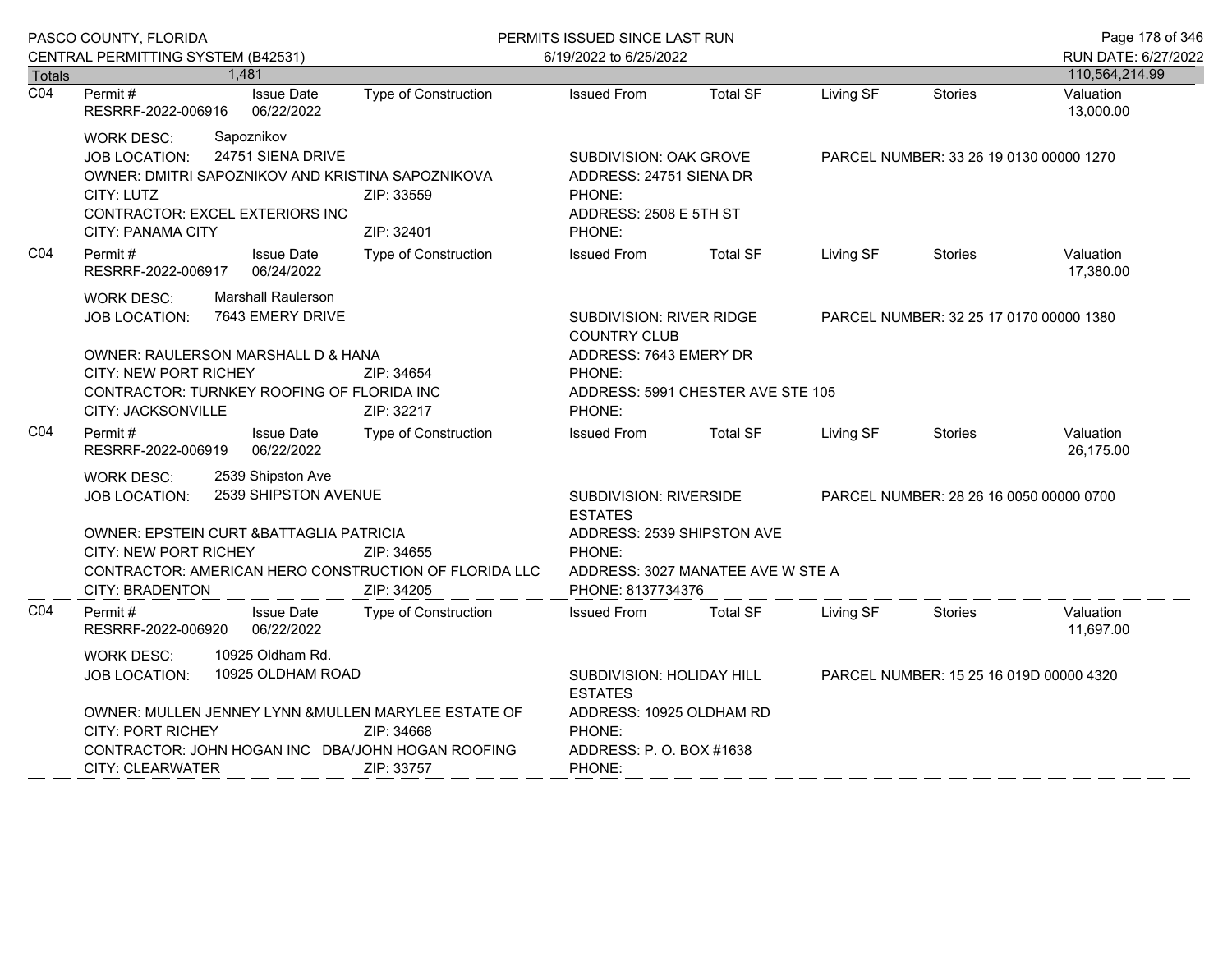|                  | PASCO COUNTY, FLORIDA                                                                                                                                                                                                | PERMITS ISSUED SINCE LAST RUN                   | Page 179 of 346                                                                                               |                                                                      |           |                                         |                        |
|------------------|----------------------------------------------------------------------------------------------------------------------------------------------------------------------------------------------------------------------|-------------------------------------------------|---------------------------------------------------------------------------------------------------------------|----------------------------------------------------------------------|-----------|-----------------------------------------|------------------------|
|                  | CENTRAL PERMITTING SYSTEM (B42531)                                                                                                                                                                                   |                                                 | 6/19/2022 to 6/25/2022                                                                                        |                                                                      |           |                                         | RUN DATE: 6/27/2022    |
| <b>Totals</b>    | 1,481                                                                                                                                                                                                                |                                                 |                                                                                                               |                                                                      |           |                                         | 110,564,214.99         |
| $\overline{CO4}$ | <b>Issue Date</b><br>Permit #<br>RESRRF-2022-006921<br>06/22/2022                                                                                                                                                    | Type of Construction                            | <b>Issued From</b>                                                                                            | <b>Total SF</b>                                                      | Living SF | <b>Stories</b>                          | Valuation<br>2,450.00  |
|                  | farnsworth<br><b>WORK DESC:</b><br>34044 BROWN BAYOU<br><b>JOB LOCATION:</b>                                                                                                                                         |                                                 | SUBDIVISION: TIMBER LAKE<br>ESTATES, A CONDOMINIUM                                                            |                                                                      |           | PARCEL NUMBER: 19 26 21 0070 00000 3270 |                        |
|                  | OWNER: FARNSWORTH KELSEY K & JOSHUA C<br>CITY: WESLEY CHAPEL<br>CONTRACTOR: STARKES ROOFING SPECIALISTS INC                                                                                                          | ZIP: 33543                                      | ADDRESS: 34044 BROWN BYU<br>PHONE:                                                                            | ADDRESS: 1802 EAST MOBILE AVENUE                                     |           |                                         |                        |
|                  | CITY: TAMPA                                                                                                                                                                                                          | ZIP: 33610                                      | PHONE:                                                                                                        |                                                                      |           |                                         |                        |
| CO <sub>4</sub>  | <b>Issue Date</b><br>Permit#<br>RESRRF-2022-006922<br>06/22/2022                                                                                                                                                     | Type of Construction                            | <b>Issued From</b>                                                                                            | <b>Total SF</b>                                                      | Living SF | Stories                                 | Valuation<br>6,880.00  |
|                  | 13202 Word of Life Unit 9<br><b>WORK DESC:</b><br>13202 WORD OF LIFE DRIVE 9<br><b>JOB LOCATION:</b><br>OWNER: WORD OF LIFE FELLOWSHIP                                                                               |                                                 | SUBDIVISION:<br>ADDRESS: PO BOX 600                                                                           |                                                                      |           | PARCEL NUMBER: 35 24 17 0000 00100 0013 |                        |
|                  | <b>CITY: SCHROON LAKE</b><br>CONTRACTOR: JOHN HOGAN INC DBA/JOHN HOGAN ROOFING<br><b>CITY: CLEARWATER</b>                                                                                                            | ZIP: 12870<br>ZIP: 33757                        | PHONE:<br>ADDRESS: P. O. BOX #1638<br>PHONE:                                                                  |                                                                      |           |                                         |                        |
| CO <sub>4</sub>  | Permit#<br><b>Issue Date</b><br>RESRRF-2022-006923<br>06/22/2022                                                                                                                                                     | Type of Construction                            | <b>Issued From</b>                                                                                            | <b>Total SF</b>                                                      | Living SF | Stories                                 | Valuation<br>12,000.00 |
|                  | <b>Briley Loop</b><br><b>WORK DESC:</b><br>3913 BRILEY LOOP<br><b>JOB LOCATION:</b><br>OWNER: 3913 BRILEY LP LAND TRUSTO'HEARN P TRUSTEE<br>CITY: LAND O LAKES<br>CONTRACTOR: REGAL ROOFING BRANDON<br>CITY: BRANDON | ZIP: 34639<br>ZIP: 33510                        | SUBDIVISION: OAKSTEAD<br>ADDRESS: PO BOX 17<br>PHONE:<br>PHONE:                                               | ADDRESS: 715 FOREST HILLS DRIVE                                      |           | PARCEL NUMBER: 22 26 18 0060 00100 0730 |                        |
| CO <sub>4</sub>  | <b>Issue Date</b><br>Permit#<br>06/22/2022<br>RESRRF-2022-006924                                                                                                                                                     | Type of Construction                            | <b>Issued From</b>                                                                                            | <b>Total SF</b>                                                      | Living SF | Stories                                 | Valuation<br>9,200.00  |
|                  | 2927 Finch<br><b>WORK DESC:</b><br>2927 FINCH DRIVE<br><b>JOB LOCATION:</b><br>OWNER: O'HAGAN DENNIS ESTATE OF<br>CITY: HOLIDAY<br><b>CONTRACTOR: BAYSIDE ROOFING PROFESSIONALS INC</b><br>CITY: Holiday             | ZIP: 34690<br>ZIP: 34690                        | SUBDIVISION: COLONIAL HILLS<br>ADDRESS: 2927 FINCH DR<br>PHONE:<br>ADDRESS: 5439 Mile Stretch Drive<br>PHONE: |                                                                      |           | PARCEL NUMBER: 29 26 16 055A 00001 0070 |                        |
| CO4              | Permit#<br><b>Issue Date</b><br>RESRRF-2022-006925<br>06/22/2022                                                                                                                                                     | Type of Construction                            | <b>Issued From</b>                                                                                            | <b>Total SF</b>                                                      | Living SF | Stories                                 | Valuation<br>24,564.00 |
|                  | 10477-074<br><b>WORK DESC:</b><br>7610 CITRUS BLOSSOM DRIVE<br><b>JOB LOCATION:</b>                                                                                                                                  | SUBDIVISION: WILDERNESS LAKE<br><b>PRESERVE</b> | PARCEL NUMBER: 36 25 18 0010 00L00 0160                                                                       |                                                                      |           |                                         |                        |
|                  | OWNER: CORREA FANNY L<br>CITY: LAND O LAKES<br>CONTRACTOR: ROOFING & RECONSTRUCTION CONTRACTORS OF<br>CITY: Naples                                                                                                   | ZIP: 34637<br>ZIP: 34102                        | PHONE:<br>PHONE:                                                                                              | ADDRESS: 7610 CITRUS BLOSSOM DR<br>ADDRESS: 1250 Tamiami Trail North |           |                                         |                        |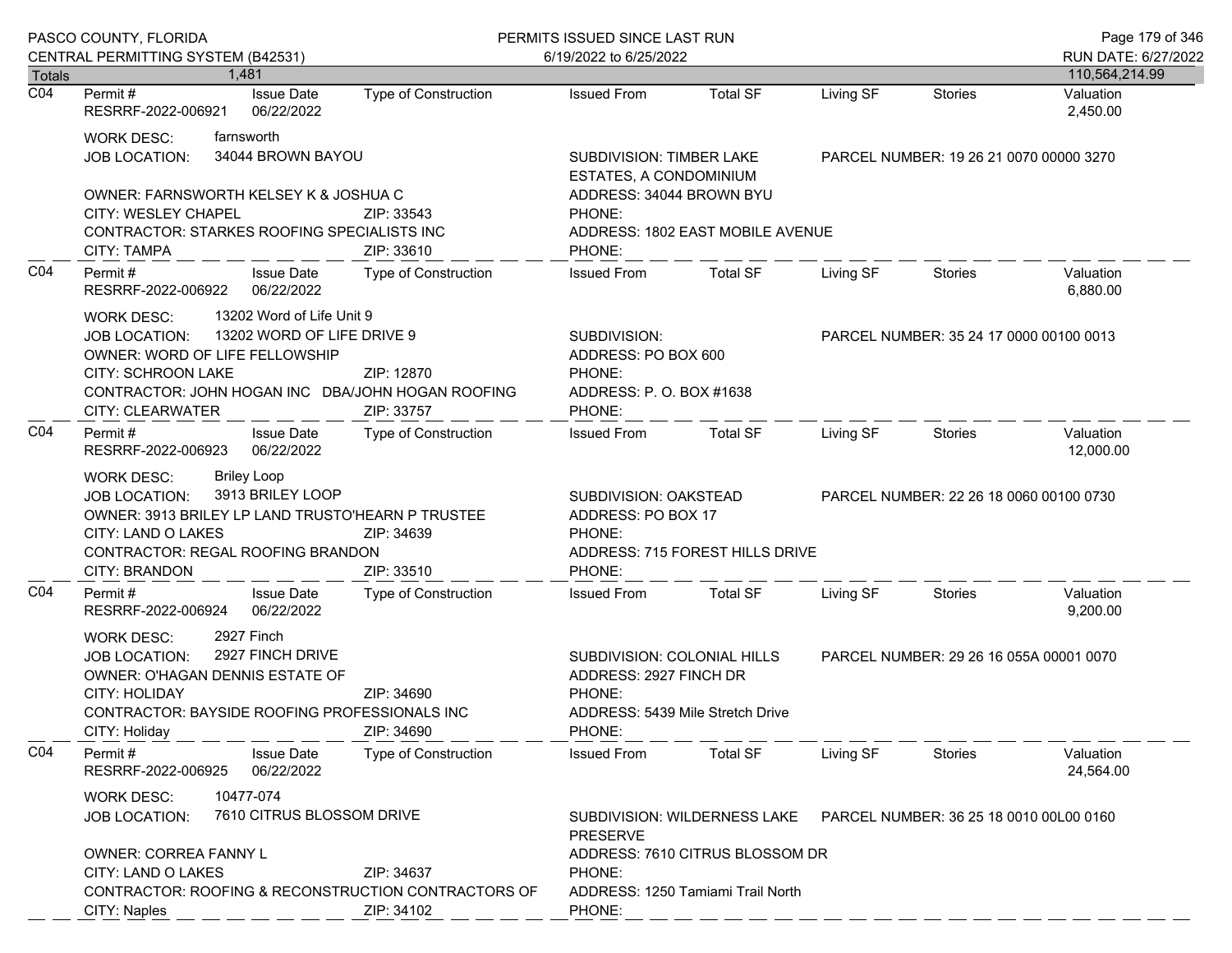|                            | PASCO COUNTY, FLORIDA                                                                                                                                                                                                                            |                                                                                                                                               | PERMITS ISSUED SINCE LAST RUN                                                                                  |                                         |                                                                            |                                         | Page 180 of 346                          |
|----------------------------|--------------------------------------------------------------------------------------------------------------------------------------------------------------------------------------------------------------------------------------------------|-----------------------------------------------------------------------------------------------------------------------------------------------|----------------------------------------------------------------------------------------------------------------|-----------------------------------------|----------------------------------------------------------------------------|-----------------------------------------|------------------------------------------|
|                            | CENTRAL PERMITTING SYSTEM (B42531)                                                                                                                                                                                                               |                                                                                                                                               | 6/19/2022 to 6/25/2022                                                                                         |                                         |                                                                            |                                         | RUN DATE: 6/27/2022                      |
| Totals<br>$\overline{CO4}$ | 1.481<br>Permit #<br><b>Issue Date</b><br>RESRRF-2022-006926<br>06/22/2022                                                                                                                                                                       | Type of Construction                                                                                                                          | <b>Issued From</b>                                                                                             | <b>Total SF</b>                         | Living SF                                                                  | Stories                                 | 110,564,214.99<br>Valuation<br>15,620.00 |
|                            | 5453 Los Palos<br>WORK DESC:<br>5453 LOS PALOS DRIVE<br><b>JOB LOCATION:</b><br>OWNER: THOMAS JEFFREY A & MARCIA K<br><b>CITY: NEW PORT RICHEY</b><br>CONTRACTOR: BAYSIDE ROOFING PROFESSIONALS INC<br>CITY: Holiday                             | SUBDIVISION: HUNTER'S RIDGE<br>ADDRESS: 5453 LOS PALOS DR<br>ZIP: 34655<br>PHONE:<br>ADDRESS: 5439 Mile Stretch Drive<br>ZIP: 34690<br>PHONE: |                                                                                                                | PARCEL NUMBER: 12 26 16 0110 00000 3830 |                                                                            |                                         |                                          |
| CO <sub>4</sub>            | <b>Issue Date</b><br>Permit#<br>RESRRF-2022-006927<br>06/22/2022                                                                                                                                                                                 | Type of Construction                                                                                                                          | <b>Issued From</b>                                                                                             | <b>Total SF</b>                         | Living SF                                                                  | Stories                                 | Valuation<br>12,929.46                   |
|                            | <b>Ginn Roof</b><br>WORK DESC:<br>16754 HOT SPRINGS TRACE<br>JOB LOCATION:<br>OWNER: GINN BRUCE M & LORI E<br>CITY: HUDSON<br>CONTRACTOR: SUN COAST ROOFING SERVICES INC<br>CITY: hudson                                                         | ZIP: 34667<br>ZIP: 34669                                                                                                                      | SUBDIVISION: CITY RETREATS<br>PHONE:<br>ADDRESS: 9507 state rd 52<br>PHONE:                                    |                                         | PARCEL NUMBER: 15 24 17 0010 00000 0790<br>ADDRESS: 16754 HOT SPRINGS TRCE |                                         |                                          |
| CO <sub>4</sub>            | Permit#<br><b>Issue Date</b><br>RESRRF-2022-006928<br>06/22/2022                                                                                                                                                                                 | Type of Construction                                                                                                                          | <b>Issued From</b>                                                                                             | Total SF                                | Living SF                                                                  | Stories                                 | Valuation<br>15,620.00                   |
|                            | 5027 Circus<br>WORK DESC:<br>5027 CIRCUS LANE<br><b>JOB LOCATION:</b><br><b>OWNER: SANTACROCE TANA</b><br><b>CITY: NEW PORT RICHEY</b><br>CONTRACTOR: BAYSIDE ROOFING PROFESSIONALS INC<br>CITY: Holiday                                         | ZIP: 34653<br>ZIP: 34690                                                                                                                      | SUBDIVISION: DEER PARK<br>ADDRESS: 5027 CIRCUS LN<br>PHONE:<br>ADDRESS: 5439 Mile Stretch Drive<br>PHONE:      |                                         |                                                                            | PARCEL NUMBER: 11 26 16 0030 00000 0220 |                                          |
| CO <sub>4</sub>            | Permit#<br><b>Issue Date</b><br>06/22/2022<br>RESRRF-2022-006930                                                                                                                                                                                 | Type of Construction                                                                                                                          | <b>Issued From</b>                                                                                             | Total SF                                | Living SF                                                                  | Stories                                 | Valuation<br>14,318.00                   |
|                            | 3944 stornoway trout<br>WORK DESC:<br>3944 STORNOWAY DRIVE<br><b>JOB LOCATION:</b><br>OWNER: TROUT MICHAL M & DANIEL ALLAN<br>CITY: LAND O LAKES<br>CONTRACTOR: MITCHELL AND SONS ROOFING LLC<br>CITY: HUDSON                                    | ZIP: 34638<br>ZIP: 34667                                                                                                                      | SUBDIVISION: BALLANTRAE<br>ADDRESS: 3944 STOMOWAY DR<br>PHONE:<br>ADDRESS: 17308 HARMONY DR<br>PHONE:          |                                         |                                                                            | PARCEL NUMBER: 20 26 18 0070 00400 0370 |                                          |
| CO <sub>4</sub>            | <b>Issue Date</b><br>Permit#<br>RESRRF-2022-006931<br>06/22/2022                                                                                                                                                                                 | Type of Construction                                                                                                                          | <b>Issued From</b>                                                                                             | <b>Total SF</b>                         | Living SF                                                                  | <b>Stories</b>                          | Valuation<br>10,800.00                   |
|                            | Mark Smith<br><b>WORK DESC:</b><br>1410 OCEAN REEF ROAD<br><b>JOB LOCATION:</b><br>OWNER: SMITH MARK S & SHELLIE M<br><b>CITY: WESLEY CHAPEL</b><br>ZIP: 33544<br>CONTRACTOR: TURNKEY ROOFING OF FLORIDA INC<br>CITY: JACKSONVILLE<br>ZIP: 32217 |                                                                                                                                               | SUBDIVISION: NORTHWOOD<br>ADDRESS: 1410 OCEAN REEF RD<br>PHONE:<br>ADDRESS: 5991 CHESTER AVE STE 105<br>PHONE: |                                         | PARCEL NUMBER: 36 26 19 0140 00E00 0270                                    |                                         |                                          |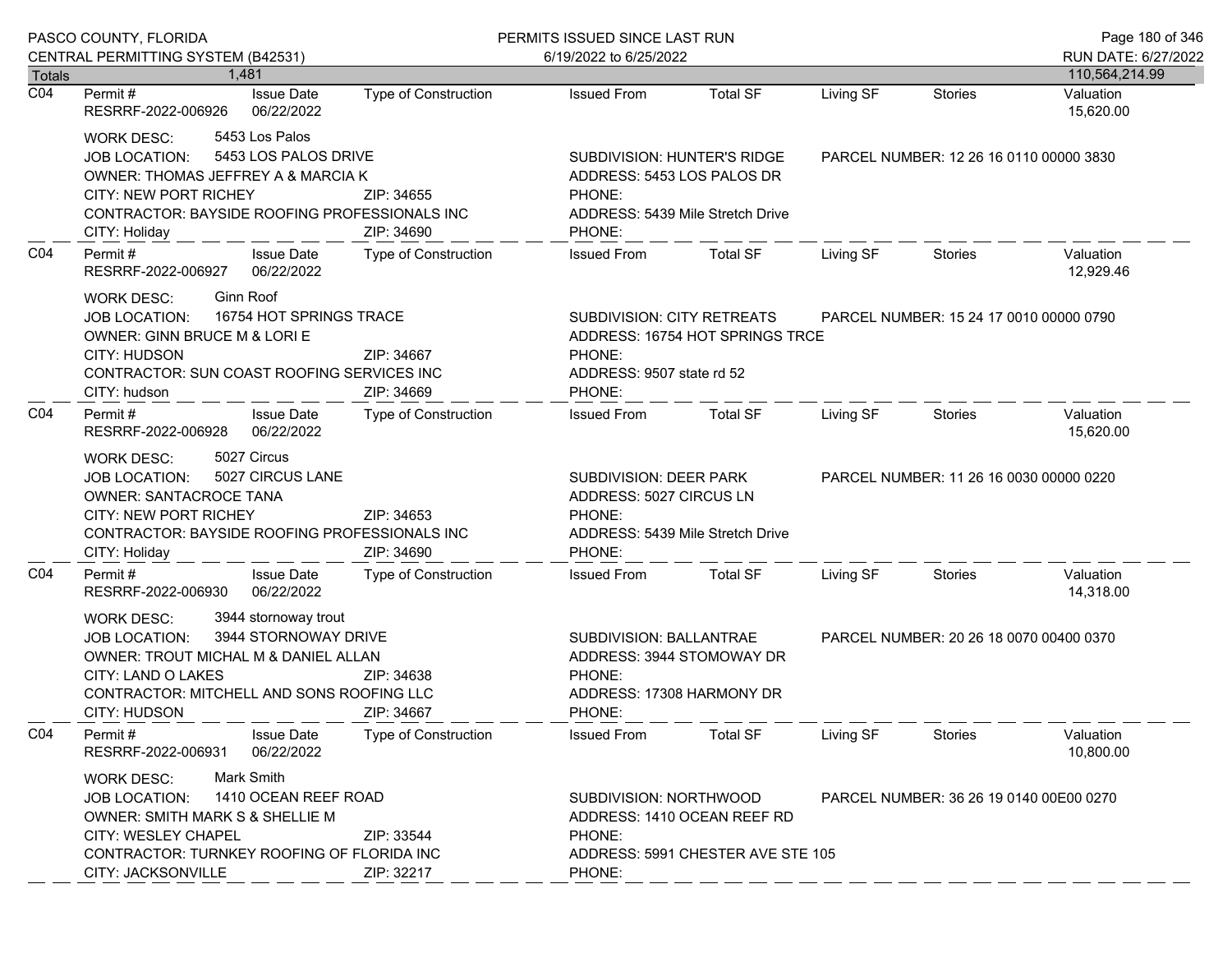|                                   | PASCO COUNTY, FLORIDA                                                                                                                                                                                                              |                             | PERMITS ISSUED SINCE LAST RUN                                                                                                     |                                                                                                                  |                                         |                                         | Page 181 of 346             |
|-----------------------------------|------------------------------------------------------------------------------------------------------------------------------------------------------------------------------------------------------------------------------------|-----------------------------|-----------------------------------------------------------------------------------------------------------------------------------|------------------------------------------------------------------------------------------------------------------|-----------------------------------------|-----------------------------------------|-----------------------------|
|                                   | CENTRAL PERMITTING SYSTEM (B42531)                                                                                                                                                                                                 |                             | 6/19/2022 to 6/25/2022                                                                                                            |                                                                                                                  |                                         |                                         | RUN DATE: 6/27/2022         |
| <b>Totals</b><br>$\overline{CO4}$ | 1.481<br><b>Issue Date</b><br>Permit #                                                                                                                                                                                             | <b>Type of Construction</b> | <b>Issued From</b>                                                                                                                | <b>Total SF</b>                                                                                                  | Living SF                               | <b>Stories</b>                          | 110,564,214.99<br>Valuation |
|                                   | RESRRF-2022-006932<br>06/22/2022                                                                                                                                                                                                   |                             |                                                                                                                                   |                                                                                                                  |                                         |                                         | 6,700.00                    |
|                                   | <b>ASKEW</b><br><b>WORK DESC:</b><br>24305 DENALI COURT<br>JOB LOCATION:<br>OWNER: ASKEW JOHN O<br>CITY: LAND O LAKES<br>ZIP: 34639<br>CONTRACTOR: EXCEL EXTERIORS INC<br>CITY: PANAMA CITY<br>ZIP: 32401                          |                             | SUBDIVISION: OAK GROVE<br>ADDRESS: PO BOX 2568<br>PHONE:<br>ADDRESS: 2508 E 5TH ST<br>PHONE:                                      |                                                                                                                  |                                         | PARCEL NUMBER: 33 26 19 0130 00000 1570 |                             |
| CO <sub>4</sub>                   | Permit#<br><b>Issue Date</b><br>06/24/2022<br>RESRRF-2022-006933                                                                                                                                                                   | Type of Construction        | <b>Issued From</b>                                                                                                                | <b>Total SF</b>                                                                                                  | Living SF                               | <b>Stories</b>                          | Valuation<br>10,725.00      |
|                                   | 3233 Salisbury<br><b>WORK DESC:</b><br>3233 SALISBURY DRIVE<br><b>JOB LOCATION:</b><br>OWNER: TORRES JOSEPH E<br>CITY: HOLIDAY<br>CONTRACTOR: BAYSIDE ROOFING PROFESSIONALS INC<br>CITY: Holiday                                   | ZIP: 34691<br>ZIP: 34690    | SUBDIVISION: HOLIDAY LAKE<br><b>ESTATES</b><br>ADDRESS: 3233 SALISBURY DR<br>PHONE:<br>ADDRESS: 5439 Mile Stretch Drive<br>PHONE: |                                                                                                                  |                                         | PARCEL NUMBER: 36 26 15 095B 00001 4900 |                             |
| CO <sub>4</sub>                   | Permit#<br><b>Issue Date</b><br>RESRRF-2022-006934<br>06/22/2022                                                                                                                                                                   | Type of Construction        | <b>Issued From</b>                                                                                                                | <b>Total SF</b>                                                                                                  | Living SF                               | Stories                                 | Valuation<br>16,900.00      |
|                                   | Paradiso<br><b>WORK DESC:</b><br>2442 ADDINGTON PLACE<br><b>JOB LOCATION:</b><br>OWNER: PARADISO DOMINICK J<br><b>CITY: WESLEY CHAPEL</b><br>ZIP: 33543<br>CONTRACTOR: GSD CONSTRUCTION SERVICES LLC<br>ZIP: 33928<br>CITY: ESTERO |                             | ADDRESS: 2442 ADDINGTON PL<br>PHONE:<br>PHONE: 8473661110                                                                         | SUBDIVISION: MEADOW POINTE III PARCEL NUMBER: 27 26 20 0040 03500 0160<br>ADDRESS: 10600 CHEVROLET WAY SUITE 219 |                                         |                                         |                             |
| CO <sub>4</sub>                   | <b>Issue Date</b><br>Permit#<br>RESRRF-2022-006935<br>06/22/2022                                                                                                                                                                   | Type of Construction        | <b>Issued From</b>                                                                                                                | <b>Total SF</b>                                                                                                  | Living SF                               | Stories                                 | Valuation<br>12,000.00      |
|                                   | 11905spndrft<br>WORK DESC:<br>11905 SPINDRIFT LOOP<br><b>JOB LOCATION:</b><br>OWNER: SIEGERT DOUGLAS A & NANCY A<br>CITY: HUDSON<br>ZIP: 34667<br>CONTRACTOR: DIMONDA ROOF SERVICES LLC<br>CITY: HUDSON<br>ZIP: 34667-0000         |                             | SUBDIVISION: HERITAGE PINES<br>ADDRESS: 11905 SPINDRIFT LOOP<br>PHONE:<br>ADDRESS: 6945 SOUTHWIND DRIVE<br>PHONE:                 |                                                                                                                  | PARCEL NUMBER: 05 24 17 0200 00000 0930 |                                         |                             |
| CO <sub>4</sub>                   | Permit#<br><b>Issue Date</b><br>RESRRF-2022-006936<br>06/24/2022                                                                                                                                                                   | <b>Type of Construction</b> | <b>Issued From</b>                                                                                                                | <b>Total SF</b>                                                                                                  | Living SF                               | <b>Stories</b>                          | Valuation<br>10,300.00      |
|                                   | Re-roof<br><b>WORK DESC:</b><br>15653 LEATHERLEAF LANE<br><b>JOB LOCATION:</b><br><b>OWNER: BELTRE SONIA</b><br>CITY: LAND O LAKES<br>ZIP: 34637<br>CONTRACTOR: ROOFING DEPOT LLC<br>CITY: LAKELAND<br>ZIP: 33811                  |                             | SUBDIVISION: SUNCOAST LAKES<br>ADDRESS: 8781 BELLA VITA CIR<br>PHONE:<br>ADDRESS: 5130 LUNN RD<br>PHONE:                          |                                                                                                                  |                                         | PARCEL NUMBER: 13 25 17 0010 00700 0060 |                             |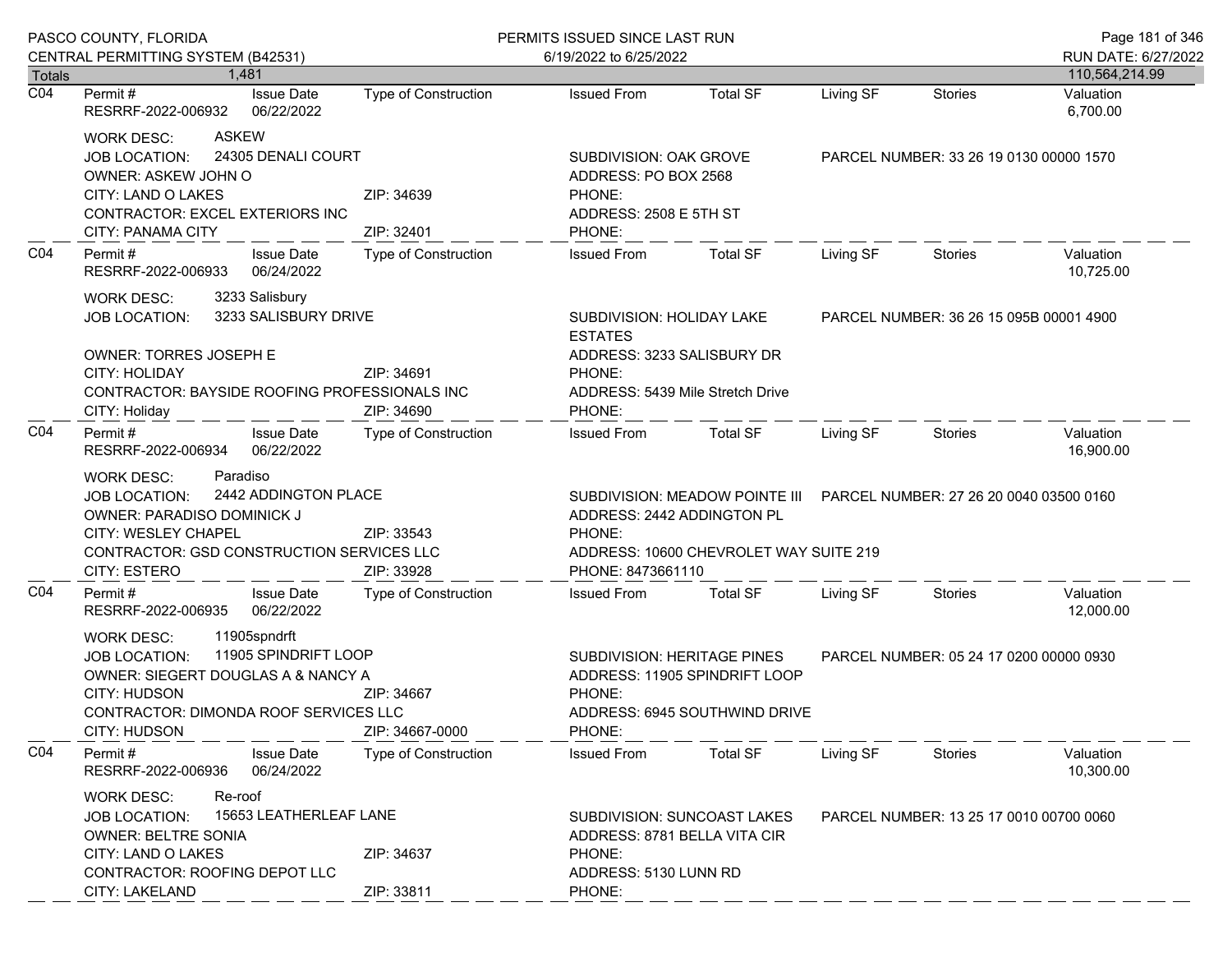|                  | PASCO COUNTY, FLORIDA                                                                                                                   |                                                                                                                         | PERMITS ISSUED SINCE LAST RUN                                                         |                                                                                                    |                                         |                                         | Page 182 of 346        |
|------------------|-----------------------------------------------------------------------------------------------------------------------------------------|-------------------------------------------------------------------------------------------------------------------------|---------------------------------------------------------------------------------------|----------------------------------------------------------------------------------------------------|-----------------------------------------|-----------------------------------------|------------------------|
|                  | CENTRAL PERMITTING SYSTEM (B42531)                                                                                                      |                                                                                                                         | 6/19/2022 to 6/25/2022                                                                |                                                                                                    |                                         | RUN DATE: 6/27/2022                     |                        |
| Totals           | 1,481                                                                                                                                   |                                                                                                                         |                                                                                       |                                                                                                    |                                         |                                         | 110,564,214.99         |
| $\overline{CO4}$ | Permit#<br><b>Issue Date</b><br>RESRRF-2022-006937 06/24/2022                                                                           | Type of Construction                                                                                                    | <b>Issued From</b>                                                                    | <b>Total SF</b>                                                                                    | Living SF                               | <b>Stories</b>                          | Valuation<br>11,480.00 |
|                  | Re-roof<br><b>WORK DESC:</b><br>15647 LEATHERLEAF LANE<br><b>JOB LOCATION:</b><br>OWNER: PITRE ORLANDO & BRUNILDA<br>CITY: HOWARD BEACH | ZIP: 11414                                                                                                              | SUBDIVISION: SUNCOAST LAKES<br>ADDRESS: 9045 SHORE PKWY<br>PHONE:                     |                                                                                                    |                                         | PARCEL NUMBER: 13 25 17 0010 00700 0050 |                        |
|                  | CONTRACTOR: ROOFING DEPOT LLC<br>CITY: LAKELAND<br>ZIP: 33811                                                                           |                                                                                                                         | ADDRESS: 5130 LUNN RD<br>PHONE:                                                       |                                                                                                    |                                         |                                         |                        |
| CO4              | Permit #<br><b>Issue Date</b><br>RESRRF-2022-006938 06/24/2022                                                                          | <b>Type of Construction</b>                                                                                             | <b>Issued From</b>                                                                    | Total SF                                                                                           | Living SF                               | Stories                                 | Valuation<br>32,678.00 |
|                  | 2931 Shipston Ave<br><b>WORK DESC:</b><br>2931 SHIPSTON AVENUE<br>JOB LOCATION:                                                         | SUBDIVISION: RIVERSIDE<br><b>ESTATES</b>                                                                                |                                                                                       |                                                                                                    | PARCEL NUMBER: 28 26 16 0050 00000 0400 |                                         |                        |
|                  | OWNER: SPINACI PASQUALE & LAURA HUGHE<br><b>CITY: CUMMING</b><br>CONTRACTOR: WESTFALL CONSTRUCTION INC<br>CITY: TAMPA                   | ZIP: 30028<br>ZIP: 33634                                                                                                | ADDRESS: 4805 GREEN SUMMERS DR<br>PHONE:<br>ADDRESS: 5413 WEST SLIGH AVENUE<br>PHONE: |                                                                                                    |                                         |                                         |                        |
| CO <sub>4</sub>  | Permit #<br><b>Issue Date</b><br>RESRRF-2022-006939 06/24/2022                                                                          | Type of Construction                                                                                                    | <b>Issued From</b>                                                                    | Total SF                                                                                           | Living SF                               | Stories                                 | Valuation<br>12,357.00 |
|                  | CG-3616<br><b>WORK DESC:</b><br>3616 HUNTING CREEK LOOP<br><b>JOB LOCATION:</b><br>OWNER: GAJ CHRISTOPHER & GAJ DANUTA R                |                                                                                                                         | MULTI - FAMILY                                                                        | SUBDIVISION: HUNTING CREEK<br>PARCEL NUMBER: 23 26 16 0070 00000 0640<br>ADDRESS: 3245 BARBOUR TRL |                                         |                                         |                        |
|                  | CITY: ODESSA<br>CITY: TALLAHASSEE                                                                                                       | ZIP: 33556<br>PHONE:<br>CONTRACTOR: SERENE CONSTRUCTION LLC<br>ADDRESS: 75 N WOODWARD AVE 88120<br>ZIP: 32313<br>PHONE: |                                                                                       |                                                                                                    |                                         |                                         |                        |
| CO <sub>4</sub>  | Permit #<br><b>Issue Date</b><br>RESRRF-2022-006940 06/23/2022                                                                          | Type of Construction                                                                                                    | <b>Issued From</b>                                                                    | <b>Total SF</b>                                                                                    | Living SF                               | Stories                                 | Valuation<br>16,400.00 |
|                  | 1836<br><b>WORK DESC:</b><br>30359 GLENHAM COURT<br><b>JOB LOCATION:</b><br><b>OWNER: MADILL ERIC T</b><br>CITY: WESLEY CHAPEL          | ZIP: 33543                                                                                                              | SUBDIVISION: MEADOW POINTE<br>ADDRESS: 30359 GLENHAM CT<br>PHONE:                     |                                                                                                    |                                         | PARCEL NUMBER: 33 26 20 0150 00000 0140 |                        |
|                  | CONTRACTOR: HERO CONSTRUCTION GROUP INC<br>CITY: LONGWOOD<br>ZIP: 32750                                                                 |                                                                                                                         | ADDRESS: 1335 BENNETT DR SUITE 121<br>PHONE: 4079196126                               |                                                                                                    |                                         |                                         |                        |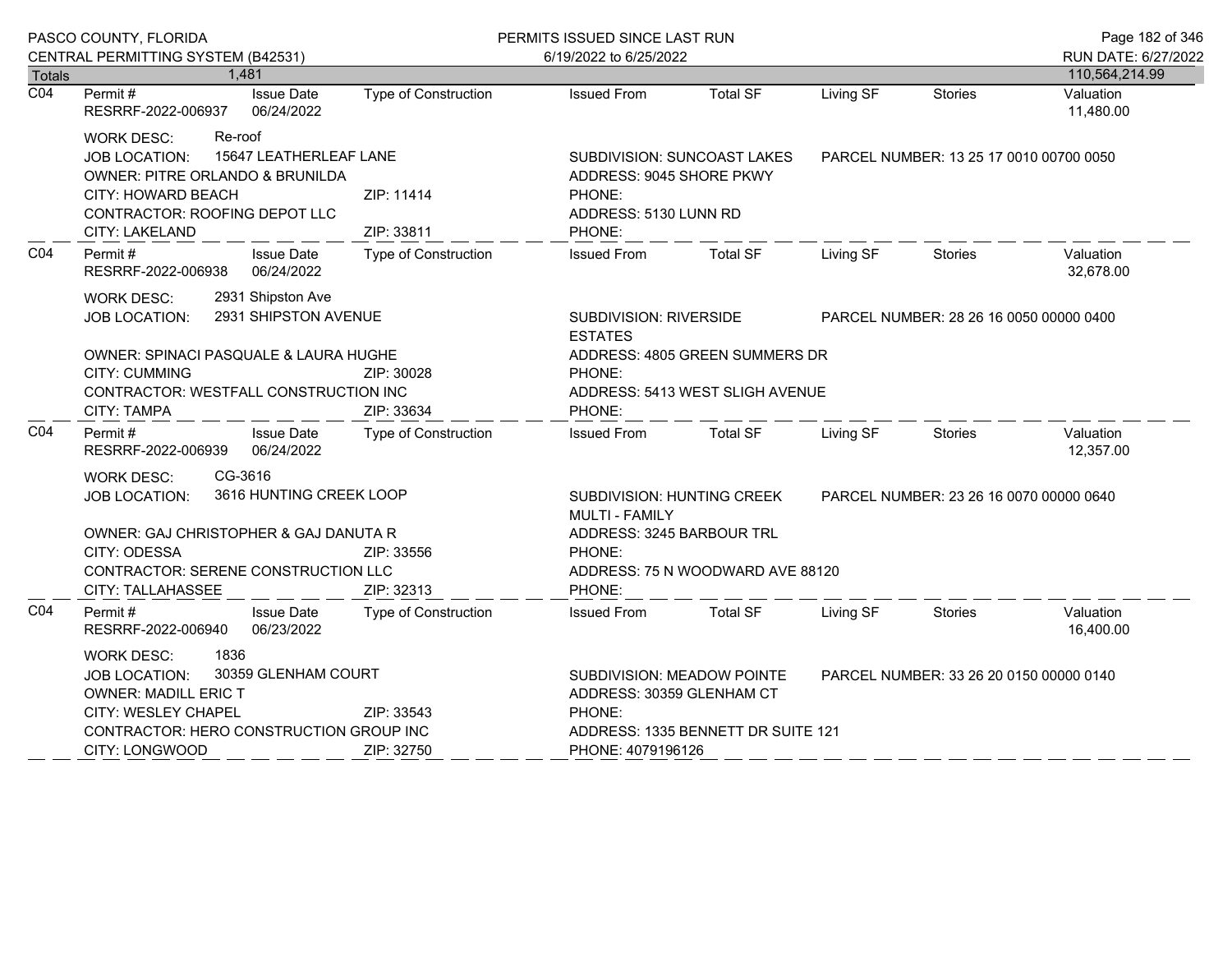|                  | PASCO COUNTY, FLORIDA                                                                                                                                                                                                             |                                                                                                      |                                                                                                                                                     | PERMITS ISSUED SINCE LAST RUN                                                                                     |                                                                        |           |                                         | Page 183 of 346                       |
|------------------|-----------------------------------------------------------------------------------------------------------------------------------------------------------------------------------------------------------------------------------|------------------------------------------------------------------------------------------------------|-----------------------------------------------------------------------------------------------------------------------------------------------------|-------------------------------------------------------------------------------------------------------------------|------------------------------------------------------------------------|-----------|-----------------------------------------|---------------------------------------|
| <b>Totals</b>    | CENTRAL PERMITTING SYSTEM (B42531)<br>1,481                                                                                                                                                                                       |                                                                                                      |                                                                                                                                                     | 6/19/2022 to 6/25/2022                                                                                            |                                                                        |           |                                         | RUN DATE: 6/27/2022<br>110,564,214.99 |
| $\overline{CO4}$ | Permit#<br>RESRRF-2022-006941                                                                                                                                                                                                     | <b>Issue Date</b><br>06/22/2022                                                                      | <b>Type of Construction</b>                                                                                                                         | <b>Issued From</b>                                                                                                | <b>Total SF</b>                                                        | Living SF | <b>Stories</b>                          | Valuation<br>37,677.00                |
|                  | <b>WORK DESC:</b><br><b>JOB LOCATION:</b><br>CITY: LAND O LAKES<br>CONTRACTOR: FORTRESS ROOFING INC                                                                                                                               | Reroof<br>21872 DUPREE DRIVE<br>OWNER: KELLY DENNIS FRANCIS REV TRUSTKELLY DENNIS FRAN<br>ZIP: 34639 |                                                                                                                                                     | SUBDIVISION: CONNERS LAKE<br><b>FRONT ESTATES</b><br>ADDRESS: PO BOX 368<br>PHONE:<br>ADDRESS: 12735 STARKEY RD 1 |                                                                        |           | PARCEL NUMBER: 12 26 18 0020 00300 0010 |                                       |
| CO <sub>4</sub>  | CITY: LARGO<br>Permit#<br>RESRRF-2022-006942                                                                                                                                                                                      | <b>Issue Date</b><br>06/22/2022                                                                      | ZIP: 33773<br>Type of Construction                                                                                                                  | PHONE:<br><b>Issued From</b>                                                                                      | <b>Total SF</b>                                                        | Living SF | <b>Stories</b>                          | Valuation<br>2,450.00                 |
|                  | <b>WORK DESC:</b><br><b>JOB LOCATION:</b><br>OWNER: AGIOS NEKTARIOS LLC<br>CITY: NEW PORT RICHEY<br>CONTRACTOR: BAYSIDE ROOFING PROFESSIONALS INC<br>CITY: Holiday                                                                | 7507 Little<br>7507 LITTLE ROAD                                                                      | ZIP: 34655<br>ZIP: 34690                                                                                                                            | <b>COMPANY</b><br>ADDRESS: 6602 GOVERNORS DR<br>PHONE:<br>ADDRESS: 5439 Mile Stretch Drive<br>PHONE:              | SUBDIVISION: PORT RICHEY LAND  PARCEL NUMBER: 35 25 16 0030 02800 0020 |           |                                         |                                       |
| CO <sub>4</sub>  | Permit#<br>RESRRF-2022-006943                                                                                                                                                                                                     | <b>Issue Date</b><br>06/22/2022                                                                      | Type of Construction                                                                                                                                | <b>Issued From</b>                                                                                                | <b>Total SF</b>                                                        | Living SF | <b>Stories</b>                          | Valuation<br>12,600.00                |
|                  | 24828 Siena DR<br><b>WORK DESC:</b><br>24828 SIENA DRIVE<br><b>JOB LOCATION:</b><br>OWNER: OCONNELL SARA &PERRET MATTHEW<br>CITY: LUTZ<br>ZIP: 33559<br>CONTRACTOR: WESTFALL CONSTRUCTION INC<br><b>CITY: TAMPA</b><br>ZIP: 33634 |                                                                                                      | SUBDIVISION: OAK GROVE<br>PARCEL NUMBER: 33 26 19 0140 00000 1130<br>ADDRESS: 24828 SIENA DR<br>PHONE:<br>ADDRESS: 5413 WEST SLIGH AVENUE<br>PHONE: |                                                                                                                   |                                                                        |           |                                         |                                       |
| CO <sub>4</sub>  | Permit#<br>RESRRF-2022-006944                                                                                                                                                                                                     | <b>Issue Date</b><br>06/22/2022                                                                      | Type of Construction                                                                                                                                | <b>Issued From</b>                                                                                                | <b>Total SF</b>                                                        | Living SF | <b>Stories</b>                          | Valuation<br>13,500.00                |
|                  | WORK DESC:<br><b>JOB LOCATION:</b>                                                                                                                                                                                                | <b>JAHIJA AHMIC</b><br>26942 GREEN WILLOW RUN                                                        |                                                                                                                                                     | SUBDIVISION: QUAIL HOLLOW<br>PARCEL NUMBER: 35 25 19 0010 00000 7530<br><b>PINES</b>                              |                                                                        |           |                                         |                                       |
|                  | <b>OWNER: AHMIC JAHIJA &amp; FADILA</b><br>CITY: WESLEY CHAPEL<br>ZIP: 33544<br>CONTRACTOR: JOHN MCCARY GENERAL CONTRACTOR INC DBA/F<br>CITY: Tampa<br>ZIP: 33618                                                                 |                                                                                                      | ADDRESS: 26942 GREEN WILLOW RUN<br>PHONE:<br>ADDRESS: 4119 Gunn Hwy.<br>PHONE:                                                                      |                                                                                                                   |                                                                        |           |                                         |                                       |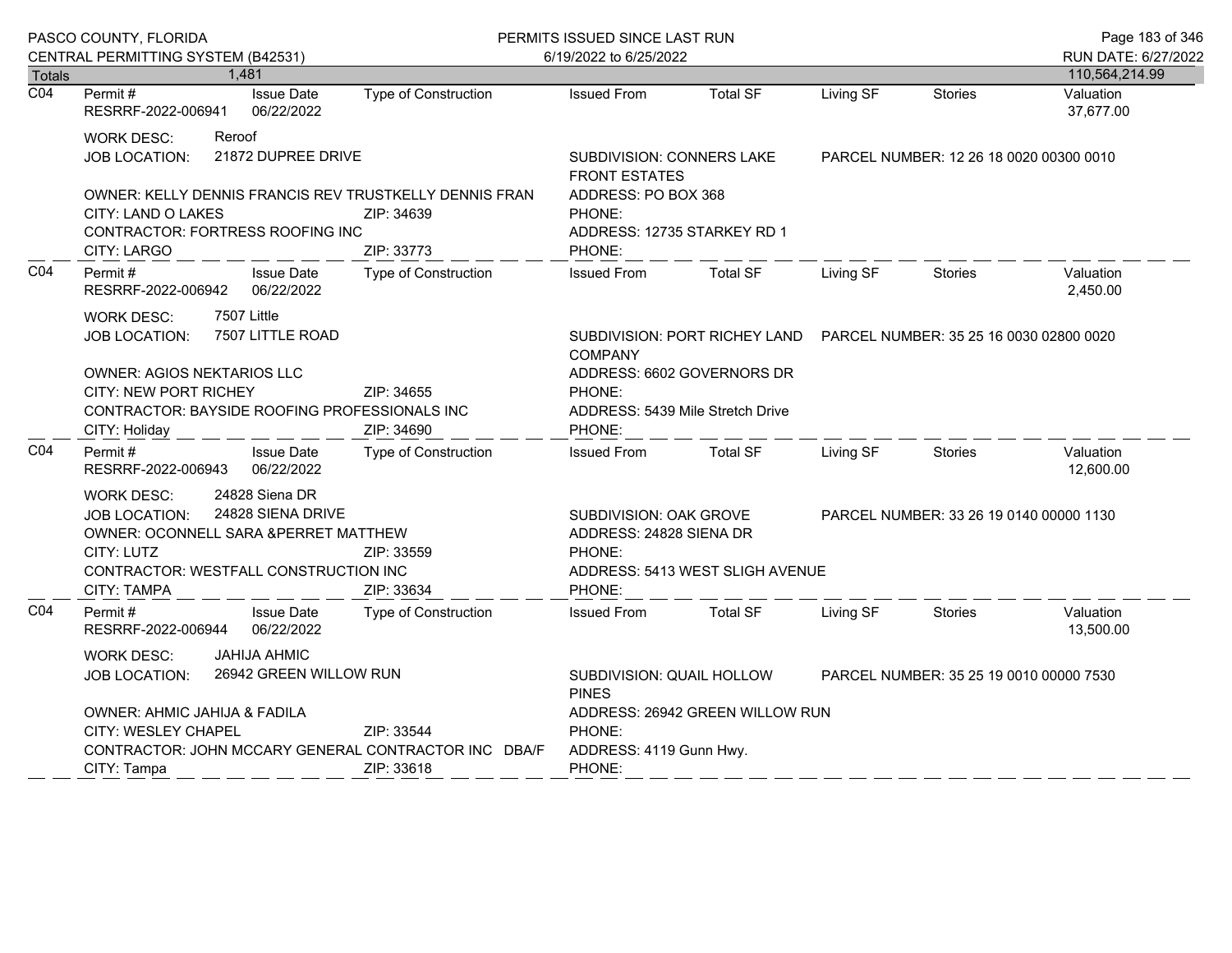|                  | PASCO COUNTY, FLORIDA                                                                                                                                                                                                                   |                             | PERMITS ISSUED SINCE LAST RUN                                                                                                           |                                         |                                         |                                         | Page 184 of 346        |  |
|------------------|-----------------------------------------------------------------------------------------------------------------------------------------------------------------------------------------------------------------------------------------|-----------------------------|-----------------------------------------------------------------------------------------------------------------------------------------|-----------------------------------------|-----------------------------------------|-----------------------------------------|------------------------|--|
|                  | CENTRAL PERMITTING SYSTEM (B42531)                                                                                                                                                                                                      |                             | 6/19/2022 to 6/25/2022                                                                                                                  |                                         |                                         |                                         | RUN DATE: 6/27/2022    |  |
| <b>Totals</b>    | 1,481                                                                                                                                                                                                                                   |                             |                                                                                                                                         |                                         |                                         |                                         | 110,564,214.99         |  |
| $\overline{CO4}$ | Permit#<br><b>Issue Date</b><br>06/22/2022<br>RESRRF-2022-006945                                                                                                                                                                        | Type of Construction        | <b>Issued From</b>                                                                                                                      | <b>Total SF</b>                         | Living SF                               | <b>Stories</b>                          | Valuation<br>23,200.00 |  |
|                  | Schillo<br><b>WORK DESC:</b><br>16406 EAGLE VIEW DRIVE<br>JOB LOCATION:<br>OWNER: SCHILLO KURT & IRIZARRY JOSE A<br><b>CITY: SPRING HILL</b><br>CONTRACTOR: FARRELL ROOFING INC<br><b>CITY: PORT RICHEY</b>                             | ZIP: 34610<br>ZIP: 34668    | SUBDIVISION: THE HIGHLANDS<br>ADDRESS: 16406 EAGLE VIEW DR<br>PHONE:<br>ADDRESS: 6835 COMMERCE AVENUE<br>PHONE:                         |                                         |                                         | PARCEL NUMBER: 06 24 18 0040 00002 0750 |                        |  |
| CO <sub>4</sub>  | <b>Issue Date</b><br>Permit#<br><b>Type of Construction</b><br>RESRRF-2022-006946<br>06/22/2022                                                                                                                                         |                             | <b>Issued From</b>                                                                                                                      | <b>Total SF</b>                         | Living SF                               | <b>Stories</b>                          | Valuation<br>13,640.00 |  |
|                  | Wessel<br><b>WORK DESC:</b><br>4018 JIB SAIL COURT<br><b>JOB LOCATION:</b><br>OWNER: WESSEL TIMOTHY C & DONNA K<br>CITY: NEW PORT RICHEY<br>ZIP: 34652<br>CONTRACTOR: FARRELL ROOFING INC<br>ZIP: 34668<br><b>CITY: PORT RICHEY</b>     |                             | SUBDIVISION: BEACON<br><b>LAKES-NORTH BAY VILLAGE</b><br>ADDRESS: 4018 JIB SAIL CT<br>PHONE:<br>ADDRESS: 6835 COMMERCE AVENUE<br>PHONE: | PARCEL NUMBER: 18 26 16 058A 00000 1790 |                                         |                                         |                        |  |
| CO <sub>4</sub>  | Permit#<br><b>Issue Date</b><br>RESRRF-2022-006947<br>06/22/2022                                                                                                                                                                        | Type of Construction        | <b>Issued From</b>                                                                                                                      | <b>Total SF</b>                         | Living SF                               | <b>Stories</b>                          | Valuation<br>15,280.00 |  |
|                  | greg fedak<br><b>WORK DESC:</b><br>8314 MILLWOOD DRIVE<br><b>JOB LOCATION:</b><br>OWNER: FEDAK GREGORY L & PHYLLIS M<br>CITY: BAYONET POINT<br>ZIP: 34667<br>CONTRACTOR: SAM DAMM ROOFING INC<br>ZIP: 34668<br><b>CITY: PORT RICHEY</b> |                             | SUBDIVISION: MILLWOOD<br><b>VILLAGE</b><br>ADDRESS: 8314 MILLWOOD DR<br>PHONE:<br>ADDRESS: 10215 MIDAS DR<br>PHONE: 7278490377          |                                         | PARCEL NUMBER: 35 24 16 0120 00200 0300 |                                         |                        |  |
| CO <sub>4</sub>  | Permit#<br><b>Issue Date</b><br>RESRRF-2022-006948<br>06/22/2022                                                                                                                                                                        | <b>Type of Construction</b> | <b>Issued From</b>                                                                                                                      | <b>Total SF</b>                         | Living SF                               | <b>Stories</b>                          | Valuation<br>10,135.48 |  |
|                  | Torres-Reroof<br><b>WORK DESC:</b><br>7618 VINE STREET<br><b>JOB LOCATION:</b><br>OWNER: TORRES PEDRO J & CARMEN IRENE<br>CITY: LAND O LAKES<br>CONTRACTOR: NEUMANN CONSTRUCTION & ROOFING LLC                                          | ZIP: 34638                  | SUBDIVISION: COVINGTON'S<br><b>CONE PROPERTY</b><br>ADDRESS: 7618 VINE STREET<br>PHONE:<br>ADDRESS: 30427 Commerce Drive                |                                         |                                         | PARCEL NUMBER: 33 25 18 0020 00000 0740 |                        |  |
|                  | CITY: SAN ANTONIO                                                                                                                                                                                                                       | ZIP: 33576                  | PHONE:                                                                                                                                  |                                         |                                         |                                         |                        |  |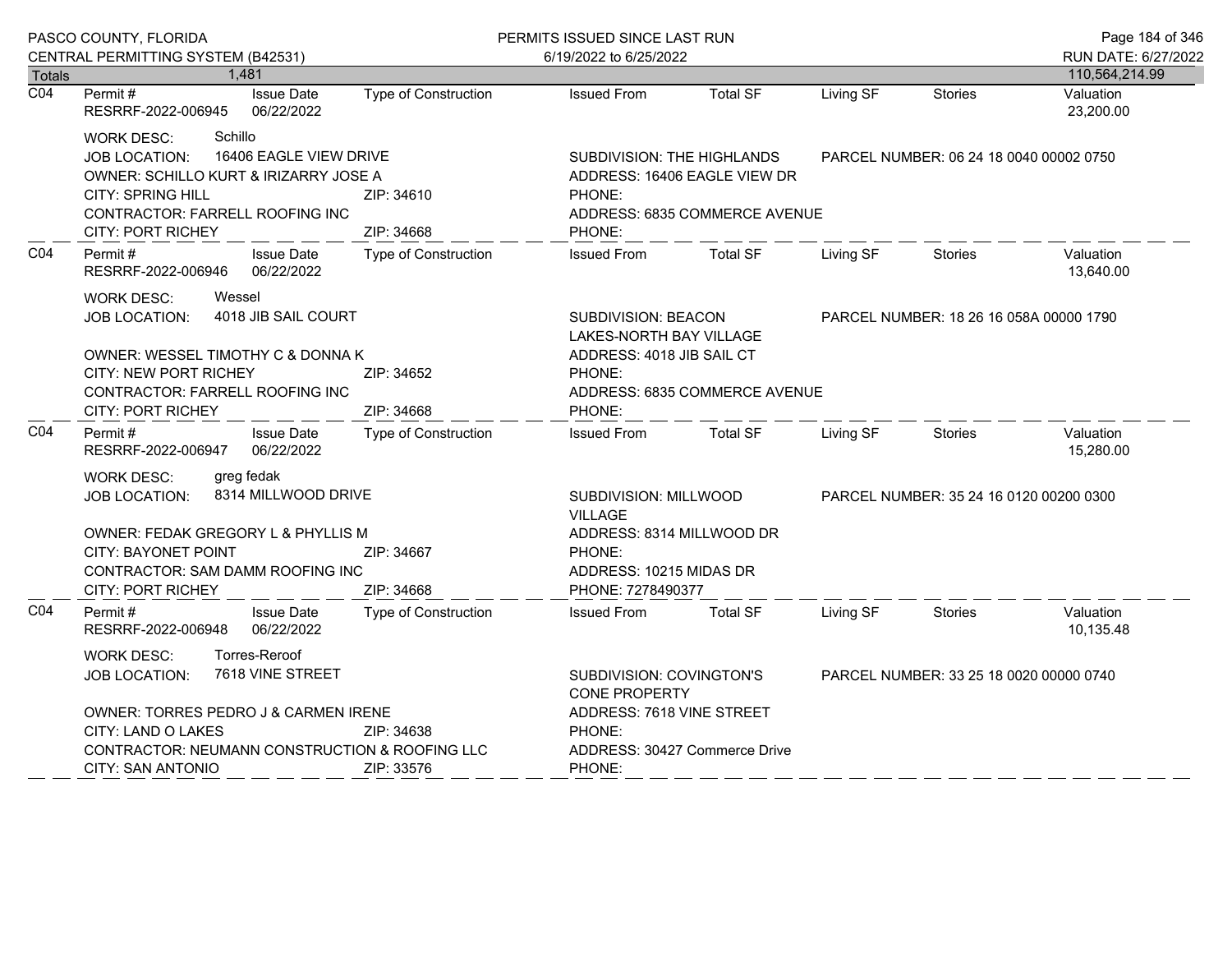| PASCO COUNTY, FLORIDA             |                                                                                                                                                                                                                                                         |                                                                                                             | PERMITS ISSUED SINCE LAST RUN                                                                                 |                                                                        |                                         |                                         | Page 185 of 346        |
|-----------------------------------|---------------------------------------------------------------------------------------------------------------------------------------------------------------------------------------------------------------------------------------------------------|-------------------------------------------------------------------------------------------------------------|---------------------------------------------------------------------------------------------------------------|------------------------------------------------------------------------|-----------------------------------------|-----------------------------------------|------------------------|
|                                   | CENTRAL PERMITTING SYSTEM (B42531)                                                                                                                                                                                                                      |                                                                                                             | 6/19/2022 to 6/25/2022                                                                                        |                                                                        |                                         |                                         | RUN DATE: 6/27/2022    |
| <b>Totals</b><br>$\overline{CO4}$ | 1.481                                                                                                                                                                                                                                                   |                                                                                                             |                                                                                                               |                                                                        |                                         |                                         | 110,564,214.99         |
|                                   | <b>Issue Date</b><br>Permit#<br>RESRRF-2022-006949<br>06/22/2022                                                                                                                                                                                        | Type of Construction                                                                                        | <b>Issued From</b>                                                                                            | <b>Total SF</b>                                                        | Living SF                               | <b>Stories</b>                          | Valuation<br>19,328.00 |
|                                   | <b>ANSON WILLIAMS</b><br><b>WORK DESC:</b><br>7523 TOWER BRIDGE DRIVE<br><b>JOB LOCATION:</b><br><b>OWNER: WILLIAMS ANSON</b><br>CITY: WESLEY CHAPEL<br>ZIP: 33545<br>CONTRACTOR: JOHN MCCARY GENERAL CONTRACTOR INC DBA/F<br>ZIP: 33618<br>CITY: Tampa |                                                                                                             | SUBDIVISION: BRIDGEWATER<br>PHONE:<br>ADDRESS: 4119 Gunn Hwy.<br>PHONE:                                       | ADDRESS: 7523 TOWER BRIDGE DR                                          | PARCEL NUMBER: 34 25 20 0030 00100 0870 |                                         |                        |
| CO <sub>4</sub>                   | Permit#<br><b>Issue Date</b><br>RESRRF-2022-006951<br>06/22/2022                                                                                                                                                                                        | Type of Construction                                                                                        | <b>Issued From</b>                                                                                            | <b>Total SF</b>                                                        | Living SF                               | <b>Stories</b>                          | Valuation<br>9,500.00  |
|                                   | Manor<br><b>WORK DESC:</b><br>4727 MANOR DRIVE<br><b>JOB LOCATION:</b><br>OWNER: MORAN JOSEPH MICHAEL<br>CITY: NEW PORT RICHEY<br>CONTRACTOR: PROPERTY PROS ROOFING<br><b>CITY: SEMINOLE</b>                                                            | ADDRESS: 4727 MANOR DR<br>ZIP: 34652<br>PHONE:<br>ADDRESS: 6600 106 ST N<br>ZIP: 33772<br>PHONE: 7274107667 |                                                                                                               | SUBDIVISION: COLONIAL MANOR<br>PARCEL NUMBER: 19 26 16 0080 00000 0740 |                                         |                                         |                        |
| CO <sub>4</sub>                   | Permit#<br><b>Issue Date</b><br>06/23/2022<br>RESRRF-2022-006952                                                                                                                                                                                        | Type of Construction                                                                                        | <b>Issued From</b>                                                                                            | Total SF                                                               | Living SF                               | Stories                                 | Valuation<br>8,000.00  |
|                                   | Danny Saaverdra<br><b>WORK DESC:</b><br>5100 VICTORIA LANE<br><b>JOB LOCATION:</b><br>OWNER: PROPERTIES BY D & H LLC<br>CITY: TAMPA<br><b>CONTRACTOR: INTEX BUILDERS LLC</b><br><b>CITY: TAMPA</b>                                                      | ZIP: 33614<br>ZIP: 33618                                                                                    | SUBDIVISION: HOLIDAY GARDENS<br>ADDRESS: 6802 DONALD AVE<br>PHONE:<br>ADDRESS: 3802 GUNN HWY.<br>PHONE:       |                                                                        |                                         | PARCEL NUMBER: 29 26 16 0060 00000 1120 |                        |
| CO <sub>4</sub>                   | <b>Issue Date</b><br>Permit#<br>RESRRF-2022-006953<br>06/23/2022                                                                                                                                                                                        | <b>Type of Construction</b>                                                                                 | <b>Issued From</b>                                                                                            | <b>Total SF</b>                                                        | Living SF                               | <b>Stories</b>                          | Valuation<br>8,000.00  |
|                                   | TB Home<br><b>WORK DESC:</b><br>1402 LORETTO CIRCLE<br><b>JOB LOCATION:</b><br>OWNER: MCCUTCHEON ANTONIA & DAVID A<br>CITY: ODESSA<br>ZIP: 33556<br><b>CONTRACTOR: INTEX BUILDERS LLC</b><br><b>CITY: TAMPA</b><br>ZIP: 33618                           |                                                                                                             | <b>SUBDIVISION: PARKER POINTE</b><br>ADDRESS: 1402 LORETTO CIR<br>PHONE:<br>ADDRESS: 3802 GUNN HWY.<br>PHONE: |                                                                        |                                         | PARCEL NUMBER: 34 26 17 0090 00000 0980 |                        |
| CO <sub>4</sub>                   | Permit#<br><b>Issue Date</b><br>RESRRF-2022-006954<br>06/23/2022                                                                                                                                                                                        | <b>Type of Construction</b>                                                                                 | <b>Issued From</b>                                                                                            | <b>Total SF</b>                                                        | Living SF                               | Stories                                 | Valuation<br>14,000.00 |
|                                   | Reroof<br><b>WORK DESC:</b><br>7173 QUAIL HOLLOW BOULEVARD<br><b>JOB LOCATION:</b><br>OWNER: MARRERO LUIS E & SULIMA                                                                                                                                    |                                                                                                             | SUBDIVISION: QUAIL HOLLOW<br><b>PINES</b>                                                                     |                                                                        |                                         | PARCEL NUMBER: 36 25 19 0010 00000 4130 |                        |
|                                   | CITY: ZEPHYRHILLS<br><b>CONTRACTOR: INTEX BUILDERS LLC</b><br><b>CITY: TAMPA</b>                                                                                                                                                                        | ZIP: 33544<br>ZIP: 33618                                                                                    | ADDRESS: 7173 QUAIL HOLLOW BLVD<br>PHONE:<br>ADDRESS: 3802 GUNN HWY.<br>PHONE:                                |                                                                        |                                         |                                         |                        |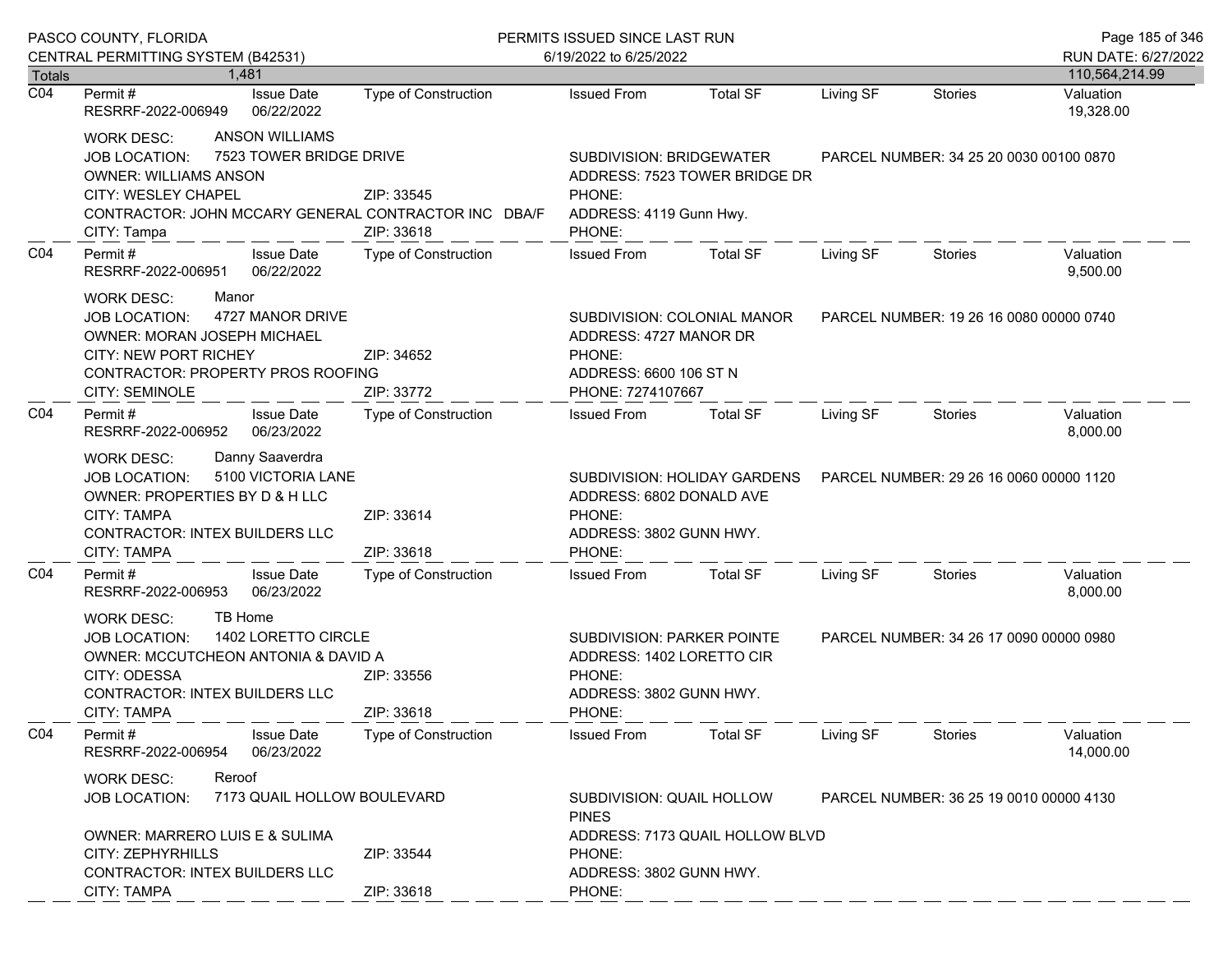|                  | PASCO COUNTY, FLORIDA                                                                                                                                                                                                                        |                             | PERMITS ISSUED SINCE LAST RUN                                                                                    |                                                                  |           |                                         | Page 186 of 346        |
|------------------|----------------------------------------------------------------------------------------------------------------------------------------------------------------------------------------------------------------------------------------------|-----------------------------|------------------------------------------------------------------------------------------------------------------|------------------------------------------------------------------|-----------|-----------------------------------------|------------------------|
|                  | CENTRAL PERMITTING SYSTEM (B42531)                                                                                                                                                                                                           |                             | 6/19/2022 to 6/25/2022                                                                                           |                                                                  |           |                                         | RUN DATE: 6/27/2022    |
| <b>Totals</b>    | 1.481                                                                                                                                                                                                                                        |                             |                                                                                                                  |                                                                  |           |                                         | 110,564,214.99         |
| $\overline{CO4}$ | <b>Issue Date</b><br>Permit #<br>RESRRF-2022-006955<br>06/23/2022                                                                                                                                                                            | Type of Construction        | <b>Issued From</b>                                                                                               | <b>Total SF</b>                                                  | Living SF | Stories                                 | Valuation<br>2,400.00  |
|                  | <b>WORK DESC:</b><br>banner<br>7352 BANNER STREET<br><b>JOB LOCATION:</b><br>OWNER: BRANA KAREN N & FRANCIS MARGAR<br><b>CITY: NEW PORT RICHEY</b><br>ZIP: 34654<br>CONTRACTOR: KEITH MELADY ROOFING INC<br>CITY: Weeki Wachee<br>ZIP: 34614 |                             | SUBDIVISION: LAKEWOOD VILLAS<br>ADDRESS: 12019 BLAZE LANE<br>PHONE:<br>ADDRESS: 11284 Snow Lark Avenue<br>PHONE: |                                                                  |           | PARCEL NUMBER: 03 26 16 0040 00000 1360 |                        |
| CO <sub>4</sub>  | Permit#<br><b>Issue Date</b><br>06/23/2022<br>RESRRF-2022-006956                                                                                                                                                                             | Type of Construction        | <b>Issued From</b>                                                                                               | <b>Total SF</b>                                                  | Living SF | Stories                                 | Valuation<br>9,250.00  |
|                  | 6527 Parkside<br>WORK DESC:<br>6527 PARKSIDE DRIVE<br><b>JOB LOCATION:</b><br>OWNER: KELLY CHRISTOPHER W & MELANIE<br><b>CITY: NEW PORT RICHEY</b><br>CONTRACTOR: BAYSIDE ROOFING PROFESSIONALS INC<br>CITY: Holiday                         | ZIP: 34653<br>ZIP: 34690    | ADDRESS: 6541 PARKSIDE DR<br>PHONE:<br>PHONE:                                                                    | SUBDIVISION: LAKEWOOD VILLAS<br>ADDRESS: 5439 Mile Stretch Drive |           | PARCEL NUMBER: 03 26 16 026C 00000 3030 |                        |
| CO <sub>4</sub>  | Permit#<br><b>Issue Date</b><br>RESRRF-2022-006958<br>06/23/2022                                                                                                                                                                             | Type of Construction        | <b>Issued From</b>                                                                                               | Total SF                                                         | Living SF | Stories                                 | Valuation<br>14,267.00 |
|                  | yoder roof<br>WORK DESC:<br>3520 CLOVER BLOSSOM CIRCLE<br><b>JOB LOCATION:</b>                                                                                                                                                               |                             | SUBDIVISION: SUNCOAST<br><b>MEADOWS</b>                                                                          |                                                                  |           | PARCEL NUMBER: 20 26 18 0090 01300 0050 |                        |
|                  | OWNER: YODER-CARR AMANDA<br>CITY: LAND O LAKES<br>CONTRACTOR: 1ST CHOICE ROOFING INC<br>CITY: HUDSON                                                                                                                                         | ZIP: 34638<br>ZIP: 34667    | PHONE:<br>ADDRESS: 7837 RHODES ROAD<br>PHONE:                                                                    | ADDRESS: 3520 CLOVER BLOSSOM CIR                                 |           |                                         |                        |
| CO <sub>4</sub>  | <b>Issue Date</b><br>Permit#<br>06/23/2022<br>RESRRF-2022-006959                                                                                                                                                                             | Type of Construction        | <b>Issued From</b>                                                                                               | <b>Total SF</b>                                                  | Living SF | Stories                                 | Valuation<br>6,900.00  |
|                  | 15123 Johansson<br><b>WORK DESC:</b><br>15123 JOHANSSON AVENUE<br><b>JOB LOCATION:</b>                                                                                                                                                       |                             | SUBDIVISION: GULF COAST<br><b>ACRES ADDITION</b>                                                                 |                                                                  |           | PARCEL NUMBER: 24 24 16 0050 00B00 0060 |                        |
|                  | OWNER: COMMUNITY BRENTWOOD JOINTVENTURE<br><b>CITY: SOUTHFIELD</b><br>CONTRACTOR: BAY TO BAY ROOFING INC<br>CITY: HUDSON                                                                                                                     | ZIP: 48034<br>ZIP: 34669    | PHONE:<br>ADDRESS: 12016 SOUTH RD<br>PHONE:                                                                      | ADDRESS: 27777 FRANKLIN RD STE 200 MIK335                        |           |                                         |                        |
| CO <sub>4</sub>  | Permit#<br><b>Issue Date</b><br>RESRRF-2022-006960<br>06/23/2022                                                                                                                                                                             | <b>Type of Construction</b> | <b>Issued From</b>                                                                                               | <b>Total SF</b>                                                  | Living SF | Stories                                 | Valuation<br>12,750.00 |
|                  | TPA-2036<br><b>WORK DESC:</b><br>12202 BEAR CREEK LANE<br><b>JOB LOCATION:</b><br><b>OWNER: PENA MICHAEL ANTHONY</b><br>CITY: HUDSON<br><b>CONTRACTOR: TADLOCK ROOFING INC</b>                                                               | ZIP: 34667                  | SUBDIVISION: BEACON WOODS<br>PHONE:                                                                              | ADDRESS: 12202 BEAR CREEK LN<br>ADDRESS: 5501 West Waters Avenue |           | PARCEL NUMBER: 02 25 16 051A 00000 0090 |                        |
|                  | CITY: Tampa                                                                                                                                                                                                                                  | ZIP: 33634                  | PHONE:                                                                                                           |                                                                  |           |                                         |                        |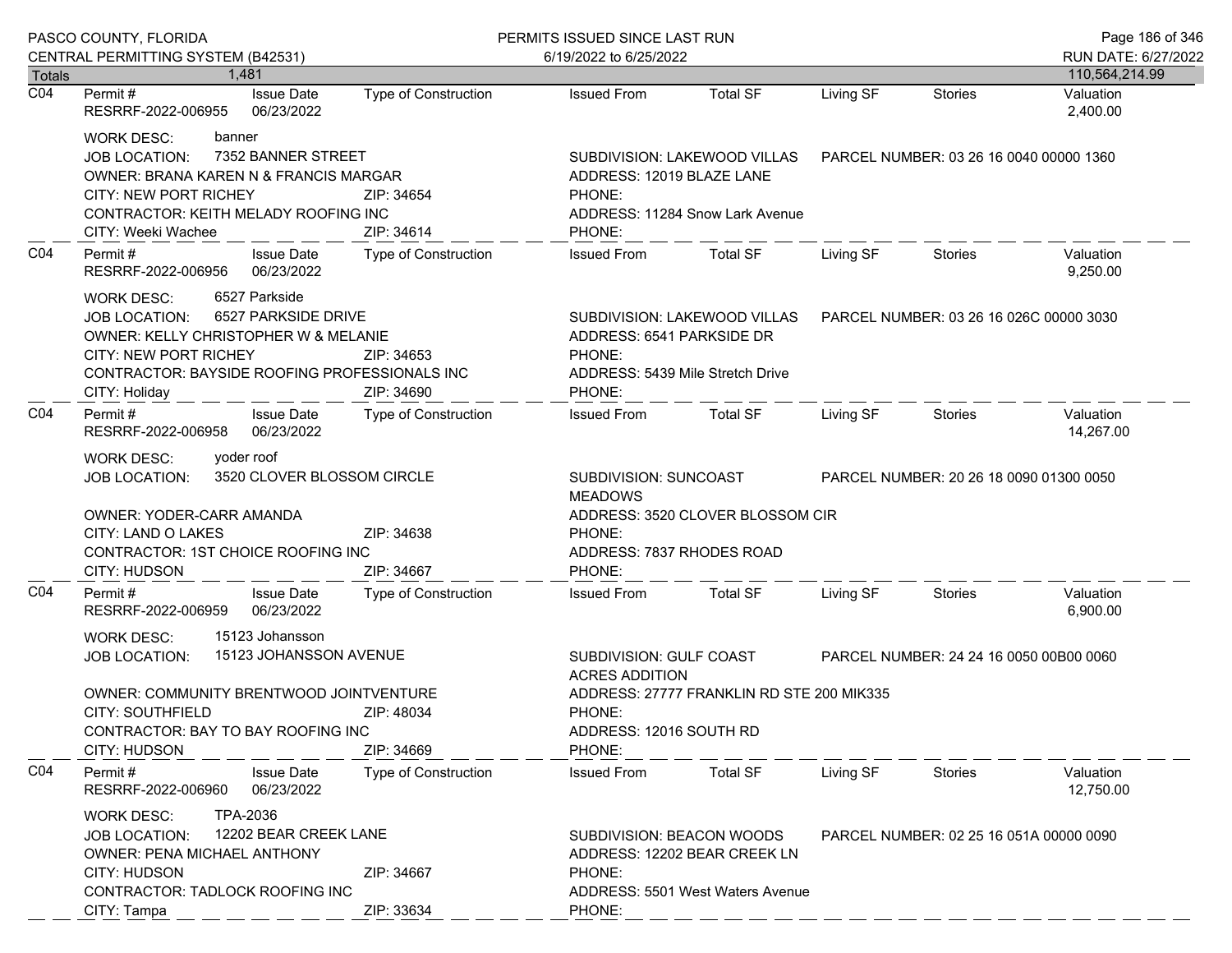|                  | PASCO COUNTY, FLORIDA                                                                                                                                                                                                                                           |                             | PERMITS ISSUED SINCE LAST RUN                                                                                   |                                         |           |                                         | Page 187 of 346                       |  |
|------------------|-----------------------------------------------------------------------------------------------------------------------------------------------------------------------------------------------------------------------------------------------------------------|-----------------------------|-----------------------------------------------------------------------------------------------------------------|-----------------------------------------|-----------|-----------------------------------------|---------------------------------------|--|
| Totals           | CENTRAL PERMITTING SYSTEM (B42531)<br>1,481                                                                                                                                                                                                                     |                             | 6/19/2022 to 6/25/2022                                                                                          |                                         |           |                                         | RUN DATE: 6/27/2022<br>110,564,214.99 |  |
| $\overline{CO4}$ | Permit#<br><b>Issue Date</b><br>06/23/2022<br>RESRRF-2022-006962                                                                                                                                                                                                | Type of Construction        | <b>Issued From</b>                                                                                              | <b>Total SF</b>                         | Living SF | <b>Stories</b>                          | Valuation<br>13,400.00                |  |
|                  | 37410 Hickory Hill Ln<br>WORK DESC:<br>37410 HICKORY HILL LANE<br>JOB LOCATION:                                                                                                                                                                                 |                             | SUBDIVISION: HICKORY HILL<br><b>ACRES</b>                                                                       | PARCEL NUMBER: 03 25 21 051A 00B00 0041 |           |                                         |                                       |  |
|                  | OWNER: LESQUIER RICHARD H & TINA & KE<br>CITY: DADE CITY<br>CONTRACTOR: FOSTER'S ROOFING ENTERPRISES INC<br><b>CITY: BROOKSVILLE</b>                                                                                                                            | ZIP: 33525<br>ZIP: 34604    | PHONE:<br>ADDRESS: 15250 BLAIR AVENUE<br>PHONE:                                                                 | ADDRESS: 37410 HICKORY HILL LN          |           |                                         |                                       |  |
| CO <sub>4</sub>  | Permit#<br><b>Issue Date</b><br>06/24/2022<br>RESRRF-2022-006963                                                                                                                                                                                                | <b>Type of Construction</b> | <b>Issued From</b>                                                                                              | <b>Total SF</b>                         | Living SF | <b>Stories</b>                          | Valuation<br>24,678.84                |  |
|                  | <b>Patrick Cleary</b><br><b>WORK DESC:</b><br>11436 DORIAN COURT<br><b>JOB LOCATION:</b>                                                                                                                                                                        |                             | <b>SUBDIVISION: RIVER RIDGE</b><br><b>COUNTRY CLUB</b>                                                          |                                         |           | PARCEL NUMBER: 32 25 17 0170 00000 1610 |                                       |  |
|                  | OWNER: CLEARY PATRICK J SR & SANDRA M<br><b>CITY: NEW PORT RICHEY</b><br>ZIP: 34654<br>CONTRACTOR: TURNKEY ROOFING OF FLORIDA INC<br>CITY: JACKSONVILLE<br>ZIP: 32217                                                                                           |                             | ADDRESS: 11436 DORIAN COURT<br>PHONE:<br>ADDRESS: 5991 CHESTER AVE STE 105<br>PHONE:                            |                                         |           |                                         |                                       |  |
| CO <sub>4</sub>  | Permit#<br><b>Issue Date</b><br>06/23/2022<br>RESRRF-2022-006964                                                                                                                                                                                                | Type of Construction        | <b>Issued From</b>                                                                                              | <b>Total SF</b>                         | Living SF | <b>Stories</b>                          | Valuation<br>23,654.00                |  |
|                  | <b>AUSTIN</b><br><b>WORK DESC:</b><br>18402 OSHAWA DRIVE<br>JOB LOCATION:                                                                                                                                                                                       |                             | SUBDIVISION: ORANGE HILL<br><b>ESTATES</b>                                                                      |                                         |           | PARCEL NUMBER: 04 24 17 0010 03000 0000 |                                       |  |
|                  | OWNER: AUSTIN JOSEPH & LINDA LEE<br>CITY: HUDSON<br>CONTRACTOR: COVENANT ROOFING & CONSTRUCTION<br>CITY: LEESBERG                                                                                                                                               | ZIP: 34667<br>ZIP: 34748    | ADDRESS: 18402 OSHAWA DR<br>PHONE:<br>ADDRESS: 1410 EMERSON ST<br>PHONE: 3523143625                             |                                         |           |                                         |                                       |  |
| CO <sub>4</sub>  | Permit#<br><b>Issue Date</b><br>RESRRF-2022-006965<br>06/23/2022                                                                                                                                                                                                | <b>Type of Construction</b> | <b>Issued From</b>                                                                                              | <b>Total SF</b>                         | Living SF | <b>Stories</b>                          | Valuation<br>35,200.00                |  |
|                  | Mcmahon 51345<br><b>WORK DESC:</b><br>4332 WILDSTAR CIRCLE<br><b>JOB LOCATION:</b><br>OWNER: MCMAHON CHRISTOPHER D & KEYLA GONZALEZ<br><b>CITY: WESLEY CHAPEL</b><br>ZIP: 33544<br>CONTRACTOR: APEX ROOFING AND RESTORATION LLC<br>CITY: LONGWOOD<br>ZIP: 32750 |                             | <b>SUBDIVISION: SEVEN OAKS</b><br>ADDRESS: 4332 WILDSTAR CIR<br>PHONE:<br>ADDRESS: 745 W SR 434 STE E<br>PHONE: |                                         |           | PARCEL NUMBER: 13 26 19 0050 06200 0160 |                                       |  |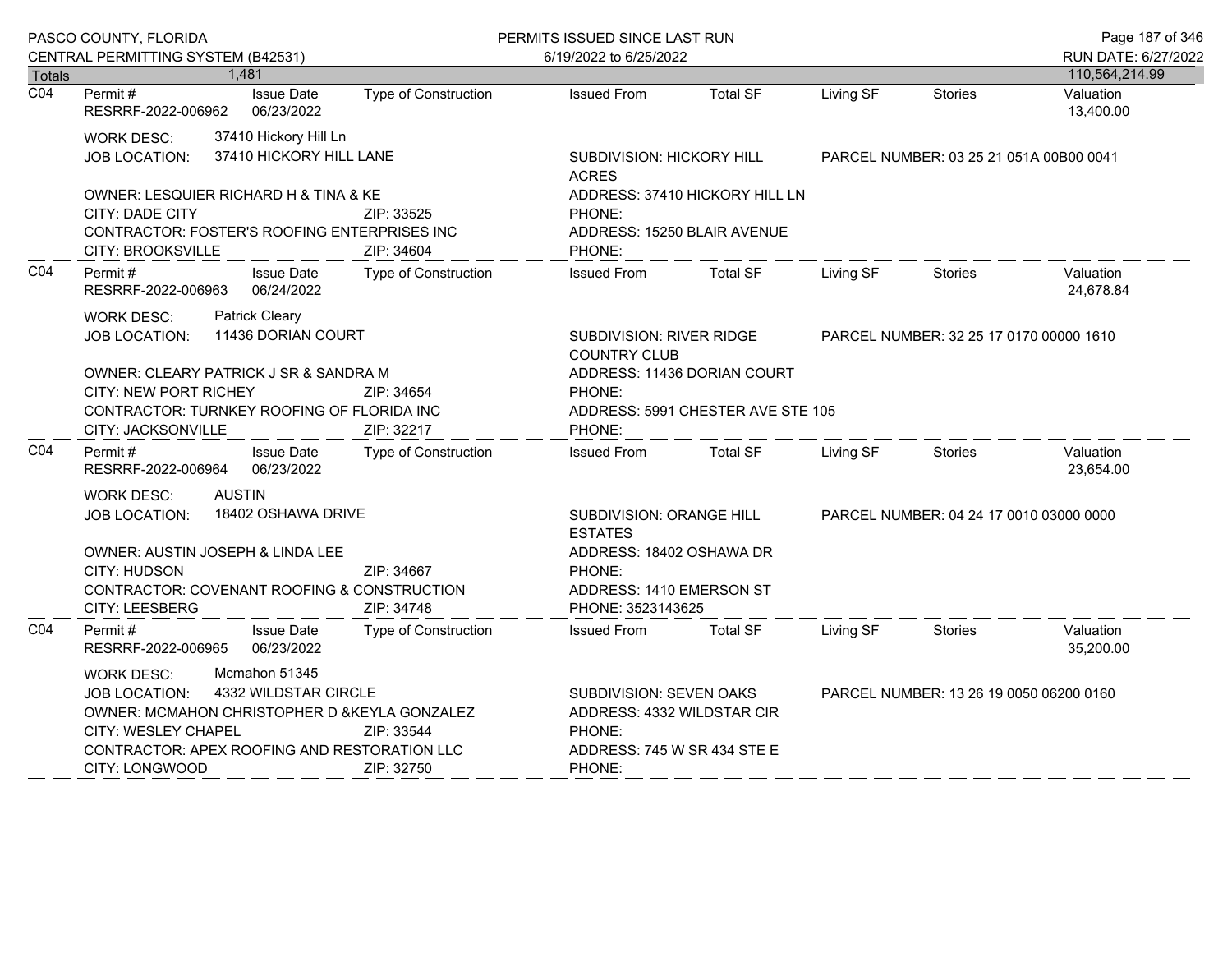|                  | PASCO COUNTY, FLORIDA                                                                                                                                                                                                                                                          |                                    | PERMITS ISSUED SINCE LAST RUN                                                                                               |                                   |           |                                         | Page 188 of 346                       |
|------------------|--------------------------------------------------------------------------------------------------------------------------------------------------------------------------------------------------------------------------------------------------------------------------------|------------------------------------|-----------------------------------------------------------------------------------------------------------------------------|-----------------------------------|-----------|-----------------------------------------|---------------------------------------|
| <b>Totals</b>    | CENTRAL PERMITTING SYSTEM (B42531)<br>1,481                                                                                                                                                                                                                                    |                                    | 6/19/2022 to 6/25/2022                                                                                                      |                                   |           |                                         | RUN DATE: 6/27/2022<br>110,564,214.99 |
| $\overline{CO4}$ | Permit#<br><b>Issue Date</b><br>RESRRF-2022-006966<br>06/23/2022                                                                                                                                                                                                               | Type of Construction               | <b>Issued From</b>                                                                                                          | <b>Total SF</b>                   | Living SF | <b>Stories</b>                          | Valuation<br>17,380.00                |
|                  | 38620 Wilds Rd<br><b>WORK DESC:</b><br>38620 WILDS ROAD<br>JOB LOCATION:<br><b>OWNER: FUSTAINO SAMUEL JAMES &amp; PATRIC</b><br>CITY: DADE CITY<br>CONTRACTOR: FOSTER'S ROOFING ENTERPRISES INC                                                                                | ZIP: 33525                         | SUBDIVISION: ZEPHYRHILLS<br><b>COLONY COMPANY LANDS</b><br>ADDRESS: 38620 WILDS RD<br>PHONE:<br>ADDRESS: 15250 BLAIR AVENUE |                                   |           | PARCEL NUMBER: 14 25 21 0010 00300 0201 |                                       |
| CO <sub>4</sub>  | CITY: BROOKSVILLE<br>Permit#<br><b>Issue Date</b><br>RESRRF-2022-006967 06/23/2022                                                                                                                                                                                             | ZIP: 34604<br>Type of Construction | PHONE:<br><b>Issued From</b>                                                                                                | Total SF                          | Living SF | Stories                                 | Valuation<br>7,200.00                 |
|                  | 38519 Alston Ave<br>WORK DESC:<br>38519 ALSTON AVENUE<br><b>JOB LOCATION:</b><br><b>OWNER: ESSIG STEVEN F</b><br>CITY: ZEPHYRHILLS<br>CONTRACTOR: SCOTT BLACKMAN ROOFING INC<br>CITY: SAN ANTONIO                                                                              | ZIP: 33542<br>ZIP: 33576           | SUBDIVISION: FAIRVIEW PARK<br>ADDRESS: 36906 TARA AVE<br>PHONE:<br>ADDRESS: P. O. Box #1188<br>PHONE:                       |                                   |           | PARCEL NUMBER: 14 26 21 0030 00500 0300 |                                       |
| CO <sub>4</sub>  | Permit#<br><b>Issue Date</b><br>06/23/2022<br>RESRRF-2022-006968                                                                                                                                                                                                               | Type of Construction               | <b>Issued From</b>                                                                                                          | <b>Total SF</b>                   | Living SF | Stories                                 | Valuation<br>16,380.80                |
|                  | Maria Leonard<br><b>WORK DESC:</b><br>11451 TEE TIME CIRCLE<br><b>JOB LOCATION:</b><br><b>OWNER: LEONARD MARIA</b><br>CITY: NEW PORT RICHEY<br>ZIP: 34654<br>CONTRACTOR: TURNKEY ROOFING OF FLORIDA INC<br>ZIP: 32217<br>CITY: JACKSONVILLE                                    |                                    | SUBDIVISION: RIVER RIDGE<br><b>COUNTRY CLUB</b><br>ADDRESS: 11451 TEE TIME CIR<br>PHONE:<br>PHONE:                          | ADDRESS: 5991 CHESTER AVE STE 105 |           | PARCEL NUMBER: 32 25 17 0100 00000 2430 |                                       |
| CO <sub>4</sub>  | Permit#<br><b>Issue Date</b><br>RESRRF-2022-006969 06/24/2022                                                                                                                                                                                                                  | <b>Type of Construction</b>        | <b>Issued From</b>                                                                                                          | <b>Total SF</b>                   | Living SF | Stories                                 | Valuation<br>18,500.00                |
|                  | 8519 Thrasher Ct<br><b>WORK DESC:</b><br>8519 THRASHER COURT<br><b>JOB LOCATION:</b><br>OWNER: MARTZ JAMES W REVOCABLE TRUSTMARTZ JAMES W TR<br><b>CITY: NEW PORT RICHEY</b><br>ZIP: 34654<br>CONTRACTOR: DAVIDS ROOFING OF PASCO INC<br>CITY: NEW PORT RICHEY<br>ZIP: 34653-0 |                                    | SUBDIVISION: CRANE'S ROOST<br>ADDRESS: 8519 THRASHER CT<br>PHONE:<br>ADDRESS: 5544 BAKER RD<br>PHONE: 7278360094            |                                   |           | PARCEL NUMBER: 26 25 16 0070 00000 0240 |                                       |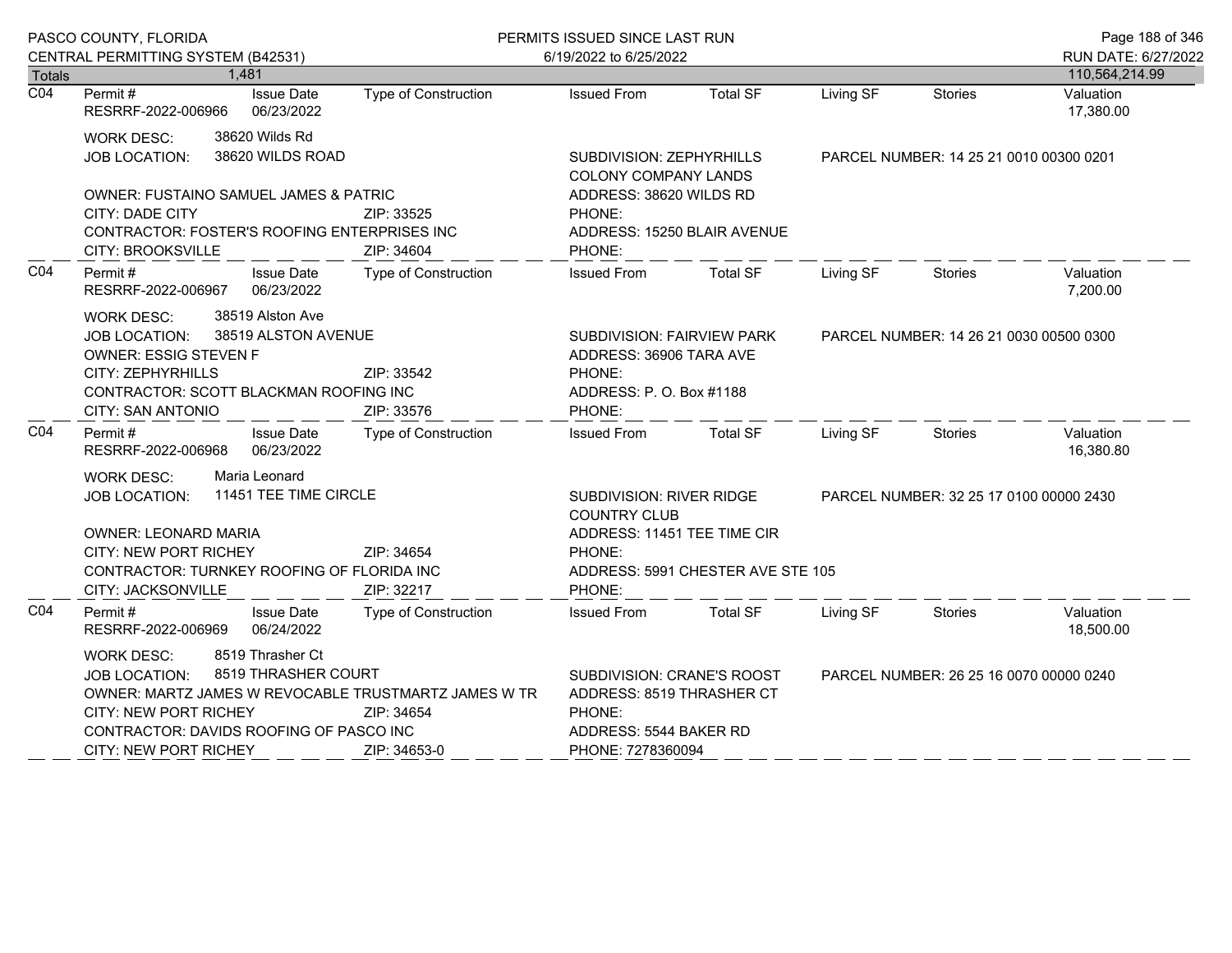|                                                                                                                                                                                                                                     | PASCO COUNTY, FLORIDA                                                                                                                                                                                                                   |                                                                                                                                                            | PERMITS ISSUED SINCE LAST RUN                                                                                                                       |                                                                            |           |                                         | Page 189 of 346                       |
|-------------------------------------------------------------------------------------------------------------------------------------------------------------------------------------------------------------------------------------|-----------------------------------------------------------------------------------------------------------------------------------------------------------------------------------------------------------------------------------------|------------------------------------------------------------------------------------------------------------------------------------------------------------|-----------------------------------------------------------------------------------------------------------------------------------------------------|----------------------------------------------------------------------------|-----------|-----------------------------------------|---------------------------------------|
| Totals                                                                                                                                                                                                                              | CENTRAL PERMITTING SYSTEM (B42531)<br>1,481                                                                                                                                                                                             |                                                                                                                                                            | 6/19/2022 to 6/25/2022                                                                                                                              |                                                                            |           |                                         | RUN DATE: 6/27/2022<br>110,564,214.99 |
| $\overline{CO4}$                                                                                                                                                                                                                    | Permit#<br><b>Issue Date</b><br>RESRRF-2022-006970<br>06/23/2022                                                                                                                                                                        | <b>Type of Construction</b>                                                                                                                                | <b>Issued From</b>                                                                                                                                  | <b>Total SF</b>                                                            | Living SF | <b>Stories</b>                          | Valuation<br>11,680.00                |
| 11007 Twosome Dr<br><b>WORK DESC:</b><br>11007 TWOSOME DRIVE<br><b>JOB LOCATION:</b><br><b>OWNER: SMITH EUGENIE DELORIS</b><br><b>CITY: SAN ANTONIO</b><br>CONTRACTOR: FOSTER'S ROOFING ENTERPRISES INC<br><b>CITY: BROOKSVILLE</b> |                                                                                                                                                                                                                                         | SUBDIVISION: TAMPA BAY GOLF<br>AND TENNIS CLUB<br>ADDRESS: 11007 TWOSOME DR<br>ZIP: 33576<br>PHONE:<br>ADDRESS: 15250 BLAIR AVENUE<br>PHONE:<br>ZIP: 34604 |                                                                                                                                                     | PARCEL NUMBER: 08 25 20 0050 00000 3870                                    |           |                                         |                                       |
| CO <sub>4</sub>                                                                                                                                                                                                                     | Permit#<br><b>Issue Date</b><br>06/23/2022<br>RESRRF-2022-006971                                                                                                                                                                        | <b>Type of Construction</b>                                                                                                                                | <b>Issued From</b>                                                                                                                                  | <b>Total SF</b>                                                            | Living SF | <b>Stories</b>                          | Valuation<br>9,980.00                 |
|                                                                                                                                                                                                                                     | Los Alamos<br><b>WORK DESC:</b><br>8104 LOS ALAMOS DRIVE<br><b>JOB LOCATION:</b><br>OWNER: GUIDOTTI ALFRED A<br><b>CITY: PORT RICHEY</b><br><b>CONTRACTOR: BRAD MCDONALD RFG &amp; CNSTRCTN I</b><br><b>CITY: NEW PORT RICHEY</b>       | ZIP: 34668<br>ZIP: 34653                                                                                                                                   | SUBDIVISION: SAN CLEMENTE<br><b>VILLAGE</b><br>PHONE:<br>ADDRESS: 7143 SR54<br>PHONE: 7278468004                                                    | ADDRESS: 8104 LOS ALAMOS DRIVE                                             |           | PARCEL NUMBER: 14 25 16 006D 00000 0400 |                                       |
| CO <sub>4</sub>                                                                                                                                                                                                                     | Permit #<br><b>Issue Date</b><br>06/23/2022<br>RESRRF-2022-006972                                                                                                                                                                       | Type of Construction                                                                                                                                       | <b>Issued From</b>                                                                                                                                  | <b>Total SF</b>                                                            | Living SF | <b>Stories</b>                          | Valuation<br>8,500.00                 |
|                                                                                                                                                                                                                                     | Tatum, Hendrix<br><b>WORK DESC:</b><br>3706 HENDRIX STREET<br><b>JOB LOCATION:</b><br>OWNER: JDLM HOLDINGS LLC<br>CITY: OLDSMAR<br>CONTRACTOR: FLORIDA FLAT ROOFS.COM LLC DBA VETERAN OW<br><b>CITY: TARPON SPRINGS</b>                 | ZIP: 34677<br>ZIP: 34688                                                                                                                                   | PHONE:<br>PHONE:                                                                                                                                    | SUBDIVISION: COLONIAL MANOR<br>ADDRESS: PO BOX 1133<br>ADDRESS: PO BOX 364 |           | PARCEL NUMBER: 19 26 16 0090 00000 3040 |                                       |
| CO <sub>4</sub>                                                                                                                                                                                                                     | Permit#<br><b>Issue Date</b><br>RESRRF-2022-006973<br>06/24/2022                                                                                                                                                                        | Type of Construction                                                                                                                                       | <b>Issued From</b>                                                                                                                                  | <b>Total SF</b>                                                            | Living SF | Stories                                 | Valuation<br>5,400.00                 |
|                                                                                                                                                                                                                                     | 6825 CURLEW LN<br>WORK DESC:<br>6825 CURLEW LANE<br><b>JOB LOCATION:</b><br>OWNER: MATHIAS CLARA M IRREVOCABLE TRWHITE NANCY JEAN<br><b>CITY: HUDSON</b><br>ZIP: 34667<br>CONTRACTOR: JAT ROOFING INC<br>ZIP: 346684667<br>CITY: Hudson |                                                                                                                                                            | SUBDIVISION: VISTA-DEL-MAR<br>PARCEL NUMBER: 33 24 16 0230 00D00 0130<br>ADDRESS: 13630 VERONICA DR<br>PHONE:<br>ADDRESS: 13422 US Hwy 19<br>PHONE: |                                                                            |           |                                         |                                       |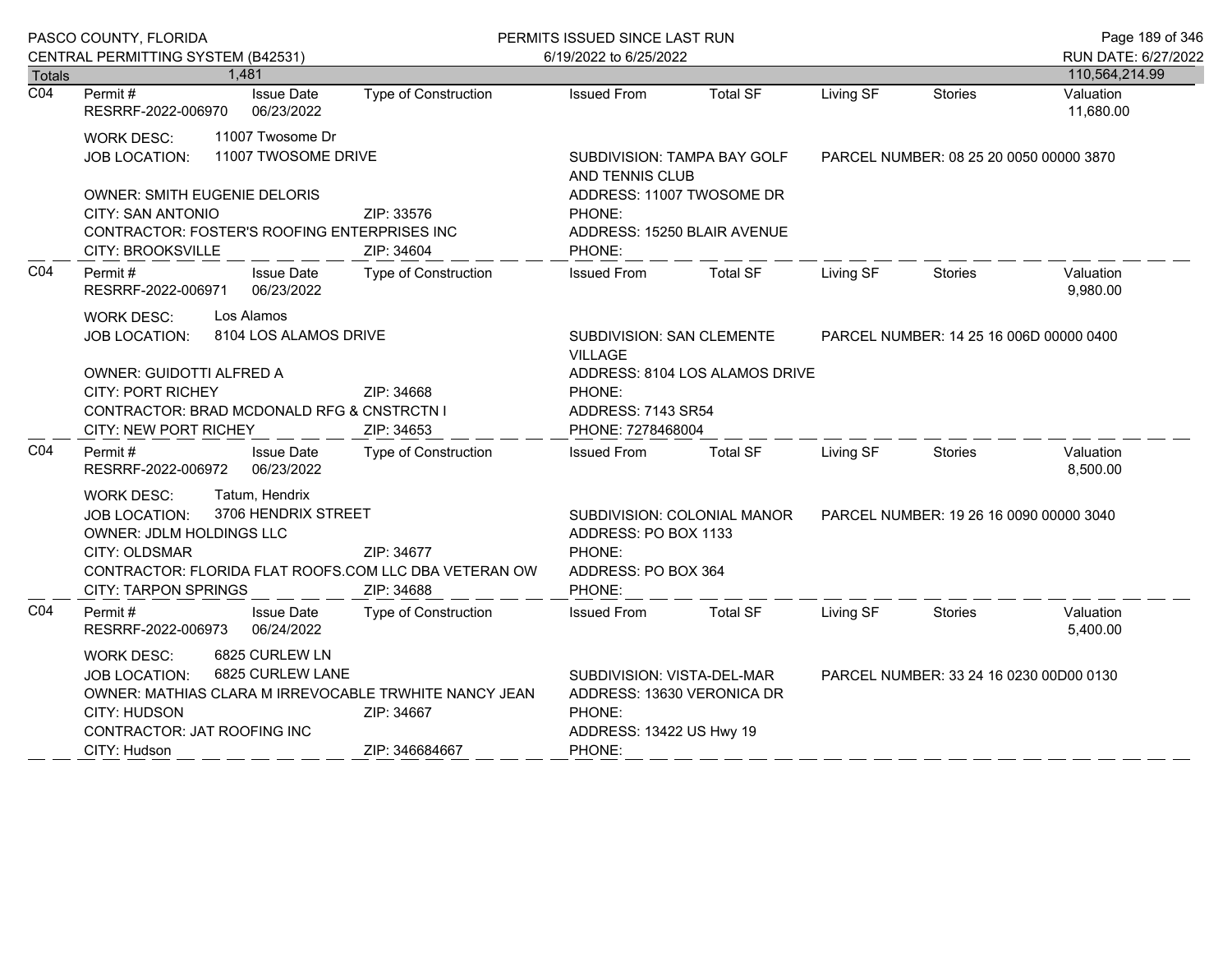| PASCO COUNTY, FLORIDA             |                                                                                                                                                                                                                                                                         |                                                                                | PERMITS ISSUED SINCE LAST RUN                                                                                                                       |                                                                  |           |                                         | Page 190 of 346        |
|-----------------------------------|-------------------------------------------------------------------------------------------------------------------------------------------------------------------------------------------------------------------------------------------------------------------------|--------------------------------------------------------------------------------|-----------------------------------------------------------------------------------------------------------------------------------------------------|------------------------------------------------------------------|-----------|-----------------------------------------|------------------------|
|                                   | CENTRAL PERMITTING SYSTEM (B42531)                                                                                                                                                                                                                                      |                                                                                | 6/19/2022 to 6/25/2022                                                                                                                              |                                                                  |           |                                         | RUN DATE: 6/27/2022    |
| <b>Totals</b><br>$\overline{CO4}$ | 1,481                                                                                                                                                                                                                                                                   |                                                                                |                                                                                                                                                     |                                                                  |           |                                         | 110,564,214.99         |
|                                   | <b>Issue Date</b><br>Permit #<br>RESRRF-2022-006974<br>06/23/2022                                                                                                                                                                                                       | Type of Construction                                                           | <b>Issued From</b>                                                                                                                                  | <b>Total SF</b>                                                  | Living SF | <b>Stories</b>                          | Valuation<br>19,400.00 |
|                                   | Rhonda Cook<br>WORK DESC:<br><b>JOB LOCATION:</b>                                                                                                                                                                                                                       | 23213 EAGLES WATCH DRIVE                                                       | <b>GARDENS</b>                                                                                                                                      | SUBDIVISION: VALENCIA<br>PARCEL NUMBER: 20 26 19 0060 00000 0090 |           |                                         |                        |
|                                   | CITY: LAND O LAKES<br>CONTRACTOR: AFFORDABLE ROOFING SYSTEMS INC<br>CITY: THONOTOSASSA                                                                                                                                                                                  | OWNER: COOK RHONDA A CARTER REVOCABLECOOK RHONDA A<br>ZIP: 34639<br>ZIP: 33592 | PHONE:<br>PHONE:                                                                                                                                    | ADDRESS: 23213 EAGLES WATCH DR<br>ADDRESS: 12573 NORTH US 301    |           |                                         |                        |
| CO <sub>4</sub>                   | <b>Issue Date</b><br>Permit#<br>RESRRF-2022-006975<br>06/24/2022                                                                                                                                                                                                        | Type of Construction                                                           | <b>Issued From</b>                                                                                                                                  | <b>Total SF</b>                                                  | Living SF | <b>Stories</b>                          | Valuation<br>6,700.00  |
|                                   | Carter, Luma<br><b>WORK DESC:</b><br>3701 LUMA DRIVE<br><b>JOB LOCATION:</b><br>OWNER: CARTER NORMAN BRENT & TANNER V<br><b>CITY: HOLIDAY</b><br>ZIP: 34691<br>CONTRACTOR: BAY TO BAY ROOFING INC<br>CITY: HUDSON<br>ZIP: 34669                                         |                                                                                | SUBDIVISION: BEACON SQUARE<br>ADDRESS: 3701 LUMA DR<br>PHONE:<br>ADDRESS: 12016 SOUTH RD<br>PHONE:                                                  |                                                                  |           | PARCEL NUMBER: 24 26 15 0030 00001 0710 |                        |
| CO <sub>4</sub>                   | Permit#<br><b>Issue Date</b><br>RESRRF-2022-006977<br>06/24/2022                                                                                                                                                                                                        | Type of Construction                                                           | <b>Issued From</b>                                                                                                                                  | Total SF                                                         | Living SF | Stories                                 | Valuation<br>9,135.00  |
|                                   | Smith 220169<br><b>WORK DESC:</b><br>37700 TRADEWIND DRIVE<br><b>JOB LOCATION:</b><br>OWNER: WILDER CORPORATION OF DELAWARE<br><b>CITY: CLEARWATER</b><br>ZIP: 33765<br>CONTRACTOR: A BARTLETT ROOFING & CONSTRUCTION SERV LLC<br>CITY: ZEPHRHILLS<br>ZIP: 33542        |                                                                                | SUBDIVISION:<br>ADDRESS: 513 NORTH BELCHER ROAD<br>PHONE:<br>ADDRESS: 38408 THIRD AVE<br>PHONE:                                                     |                                                                  |           | PARCEL NUMBER: 22 26 21 0000 01800 0000 |                        |
| CO <sub>4</sub>                   | <b>Issue Date</b><br>Permit#<br>06/23/2022<br>RESRRF-2022-006978                                                                                                                                                                                                        | Type of Construction                                                           | <b>Issued From</b>                                                                                                                                  | <b>Total SF</b>                                                  | Living SF | <b>Stories</b>                          | Valuation<br>17,500.00 |
|                                   | FOWLER RESIDENTIAL RE-ROOF<br><b>WORK DESC:</b><br>4711 FORT PECK ROAD<br><b>JOB LOCATION:</b><br><b>OWNER: FOWLER ALISON K</b><br><b>CITY: NEW PORT RICHEY</b><br>ZIP: 34655<br>CONTRACTOR: ARRY'S ROOFING SERVICES INC<br><b>CITY: TARPON SPRINGS</b><br>ZIP: 34689-0 |                                                                                | SUBDIVISION: SOUTHERN OAKS<br>ADDRESS: 4711 FORT PECK RD<br>PHONE:<br>ADDRESS: 401 EAST SPRUCE STREET<br>PHONE:                                     |                                                                  |           | PARCEL NUMBER: 18 26 17 0050 00000 2790 |                        |
| CO <sub>4</sub>                   | Permit#<br><b>Issue Date</b><br>RESRRF-2022-006979<br>06/23/2022                                                                                                                                                                                                        | <b>Type of Construction</b>                                                    | <b>Issued From</b>                                                                                                                                  | <b>Total SF</b>                                                  | Living SF | Stories                                 | Valuation<br>5,200.00  |
|                                   | <b>EICH CHARLES</b><br><b>WORK DESC:</b><br>9515 RAINBOW LANE<br><b>JOB LOCATION:</b><br><b>OWNER: EICH CHARLES J</b><br><b>CITY: PORT RICHEY</b><br>ZIP: 34668<br>CONTRACTOR: SIMTECH CONSTRUCTION INC<br>CITY: HUDSON<br>ZIP: 34667                                   |                                                                                | SUBDIVISION: REGENCY PARK<br>PARCEL NUMBER: 22 25 16 0761 00001 5930<br>ADDRESS: 9515 RAINBOW LN<br>PHONE:<br>ADDRESS: 14127 WHITECAP AVE<br>PHONE: |                                                                  |           |                                         |                        |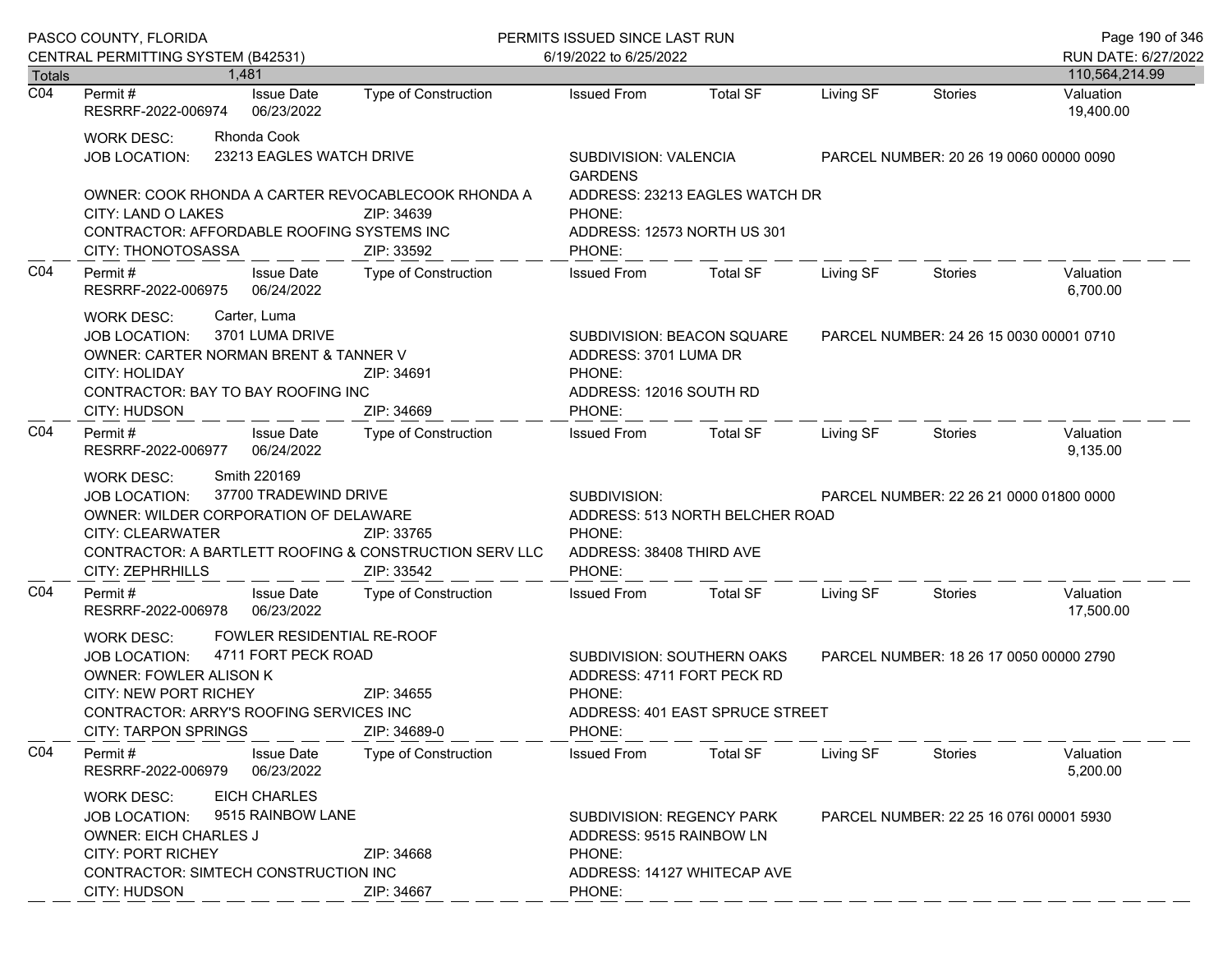| PASCO COUNTY, FLORIDA |                                                                                                                                                                                                                                                                  |                                     |                                                                                                                            | PERMITS ISSUED SINCE LAST RUN                                                                                        |                                       |                                         |                                         | Page 191 of 346        |
|-----------------------|------------------------------------------------------------------------------------------------------------------------------------------------------------------------------------------------------------------------------------------------------------------|-------------------------------------|----------------------------------------------------------------------------------------------------------------------------|----------------------------------------------------------------------------------------------------------------------|---------------------------------------|-----------------------------------------|-----------------------------------------|------------------------|
|                       | CENTRAL PERMITTING SYSTEM (B42531)                                                                                                                                                                                                                               |                                     |                                                                                                                            | 6/19/2022 to 6/25/2022                                                                                               |                                       |                                         |                                         | RUN DATE: 6/27/2022    |
| Totals                |                                                                                                                                                                                                                                                                  | 1.481                               |                                                                                                                            |                                                                                                                      |                                       |                                         |                                         | 110,564,214.99         |
| $\overline{CO4}$      | Permit #<br>RESRRF-2022-006980                                                                                                                                                                                                                                   | <b>Issue Date</b><br>06/23/2022     | <b>Type of Construction</b>                                                                                                | <b>Issued From</b>                                                                                                   | <b>Total SF</b>                       | Living SF                               | <b>Stories</b>                          | Valuation<br>23,418.00 |
|                       | <b>WORK DESC:</b><br><b>JOB LOCATION:</b>                                                                                                                                                                                                                        | 4744 Spring Pl<br>4744 SPRING PLACE |                                                                                                                            | SUBDIVISION: LAKE PADGETT<br><b>ESTATES</b>                                                                          |                                       |                                         | PARCEL NUMBER: 17 26 19 0020 00000 9310 |                        |
|                       | <b>OWNER: PAGAN EDWIN</b><br>CITY: LAND O LAKES<br>CONTRACTOR: KAM ROOFING SERVICES LLC                                                                                                                                                                          |                                     | ZIP: 34639                                                                                                                 | ADDRESS: 4744 SPRING PL<br>PHONE:                                                                                    | ADDRESS: 3665 EAST BAY DR STE 204-257 |                                         |                                         |                        |
|                       | CITY: LARGO                                                                                                                                                                                                                                                      |                                     | ZIP: 33771                                                                                                                 | PHONE:                                                                                                               |                                       |                                         |                                         |                        |
| CO <sub>4</sub>       | Permit#<br>RESRRF-2022-006981                                                                                                                                                                                                                                    | <b>Issue Date</b><br>06/23/2022     | Type of Construction                                                                                                       | <b>Issued From</b>                                                                                                   | <b>Total SF</b>                       | Living SF                               | Stories                                 | Valuation<br>11,220.00 |
|                       | reroof Shingle area only, no flat roofs<br><b>WORK DESC:</b><br>16265 JESSAMINE ROAD<br><b>JOB LOCATION:</b><br>OWNER: GUDE ALICE H REVOCABLE TRUSTFAGAN SUSANNA G TR<br><b>CITY: DADE CITY</b><br>ZIP: 33523<br>CONTRACTOR: WIDNER ROOFING INC                  |                                     |                                                                                                                            | SUBDIVISION:<br>ADDRESS: 16505 JESSAMINE RD<br>PHONE:                                                                | ADDRESS: 14748 Roberts Barn Road      | PARCEL NUMBER: 14 24 20 0000 01500 0000 |                                         |                        |
|                       | <b>CITY: DADE CITY</b>                                                                                                                                                                                                                                           |                                     | ZIP: 33523                                                                                                                 | PHONE: 8137146537                                                                                                    |                                       |                                         |                                         |                        |
| CO <sub>4</sub>       | Permit#<br>RESRRF-2022-006982                                                                                                                                                                                                                                    | <b>Issue Date</b><br>06/23/2022     | Type of Construction                                                                                                       | <b>Issued From</b>                                                                                                   | <b>Total SF</b>                       | Living SF                               | Stories                                 | Valuation<br>27,400.00 |
|                       | Dennis Zayas<br><b>WORK DESC:</b><br>3813 BENERAID STREET<br><b>JOB LOCATION:</b><br>OWNER: ZAYAS DENNIS & MORET-ZAYAS JES<br>CITY: LAND O LAKES<br>ZIP: 34638<br>CONTRACTOR: EFFICIENT HOME SERVICES OF FLORIDA LLC<br><b>CITY: ST PETERSBURG</b><br>ZIP: 33716 |                                     | SUBDIVISION: BALLANTRAE<br>ADDRESS: 3813 BENERAID ST<br>PHONE:<br>ADDRESS: 9416 INTERNATIONAL CT N<br>PHONE:               |                                                                                                                      |                                       | PARCEL NUMBER: 20 26 18 0080 00100 0390 |                                         |                        |
| CO <sub>4</sub>       | Permit#<br>RESRRF-2022-006984                                                                                                                                                                                                                                    | <b>Issue Date</b><br>06/23/2022     | <b>Type of Construction</b>                                                                                                | <b>Issued From</b>                                                                                                   | <b>Total SF</b>                       | Living SF                               | Stories                                 | Valuation<br>40,184.78 |
|                       | <b>WORK DESC:</b><br>Pittman<br>20953 BROADWATER DRIVE<br><b>JOB LOCATION:</b><br><b>OWNER: PITTMAN VERNON SCOTT &amp; MARY R</b>                                                                                                                                |                                     | ZIP: 34638                                                                                                                 | SUBDIVISION: PASCO SUNSET<br>PARCEL NUMBER: 23 26 18 0040 00300 0030<br><b>LAKES</b><br>ADDRESS: 20953 BROADWATER DR |                                       |                                         |                                         |                        |
|                       | CITY: LAND O LAKES<br>CONTRACTOR: JA EDWARDS OF AMERICA INC<br>CITY: ORLANDO                                                                                                                                                                                     |                                     | ZIP: 32803                                                                                                                 | PHONE:<br>ADDRESS: 220 WEBER ST<br>PHONE:                                                                            |                                       |                                         |                                         |                        |
| CO <sub>4</sub>       | Permit#<br>RESRRF-2022-006985                                                                                                                                                                                                                                    | <b>Issue Date</b><br>06/23/2022     | <b>Type of Construction</b>                                                                                                | <b>Issued From</b>                                                                                                   | <b>Total SF</b>                       | Living SF                               | Stories                                 | Valuation<br>6,450.00  |
|                       | Ingleside<br><b>WORK DESC:</b><br>7305 INGLESIDE DRIVE<br><b>JOB LOCATION:</b><br><b>OWNER: ARVM 5 LLC</b><br><b>CITY: AUSTIN</b><br>ZIP: 78746                                                                                                                  |                                     | SUBDIVISION: EMBASSY HILLS<br>PARCEL NUMBER: 22 25 16 0960 00000 5620<br>ADDRESS: 5001 PLAZA ON THE LAKE STE 200<br>PHONE: |                                                                                                                      |                                       |                                         |                                         |                        |
|                       | CONTRACTOR: VEGA'S ROOFING LLC<br>CITY: NEW PORT RICHEY                                                                                                                                                                                                          |                                     | ZIP: 34654                                                                                                                 | PHONE:                                                                                                               | ADDRESS: 10138 Shooting Star Court    |                                         |                                         |                        |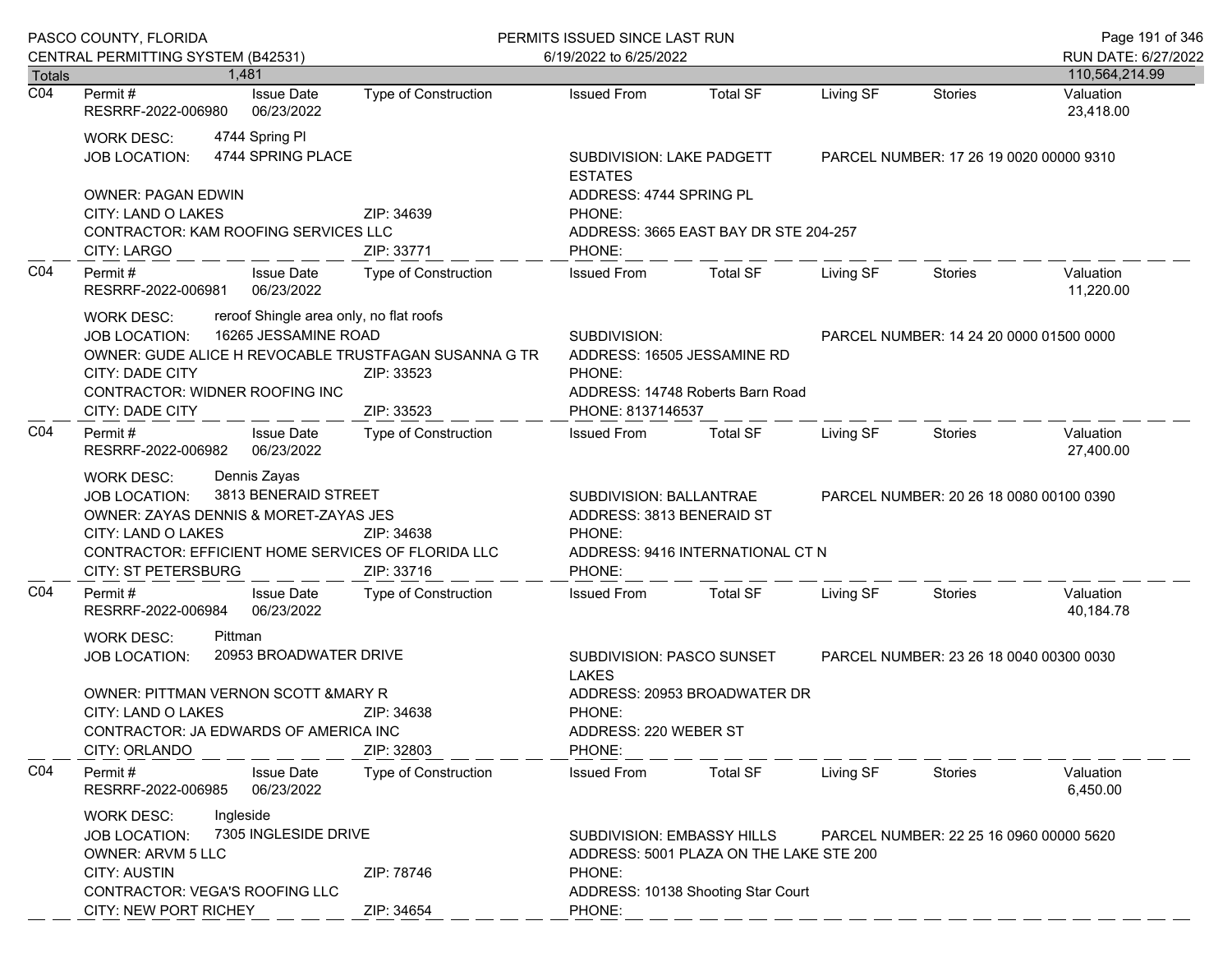| PASCO COUNTY, FLORIDA             |                                                                                                                                                                                                                                                           |                             | PERMITS ISSUED SINCE LAST RUN                                                                                       |                                                                                             |                                         |                                         | Page 192 of 346                          |
|-----------------------------------|-----------------------------------------------------------------------------------------------------------------------------------------------------------------------------------------------------------------------------------------------------------|-----------------------------|---------------------------------------------------------------------------------------------------------------------|---------------------------------------------------------------------------------------------|-----------------------------------------|-----------------------------------------|------------------------------------------|
|                                   | CENTRAL PERMITTING SYSTEM (B42531)                                                                                                                                                                                                                        |                             | 6/19/2022 to 6/25/2022                                                                                              |                                                                                             |                                         |                                         | RUN DATE: 6/27/2022                      |
| <b>Totals</b><br>$\overline{CO4}$ | 1.481<br><b>Issue Date</b><br>Permit #<br>RESRRF-2022-006986<br>06/23/2022                                                                                                                                                                                | <b>Type of Construction</b> | <b>Issued From</b>                                                                                                  | <b>Total SF</b>                                                                             | Living SF                               | <b>Stories</b>                          | 110,564,214.99<br>Valuation<br>19,240.00 |
|                                   | Fordham<br><b>WORK DESC:</b><br>27006 FORDHAM DRIVE<br><b>JOB LOCATION:</b><br>OWNER: OROZCO JOSE GILBERTO F & CORTEOROZCO JOSE GILB<br>CITY: WESLEY CHAPEL<br>ZIP: 33544<br>CONTRACTOR: VEGA'S ROOFING LLC<br><b>CITY: NEW PORT RICHEY</b><br>ZIP: 34654 |                             | SUBDIVISION: SEVEN OAKS<br>ADDRESS: 27006 FORDHAM DR<br>PHONE:<br>PHONE:                                            | ADDRESS: 10138 Shooting Star Court                                                          | PARCEL NUMBER: 25 26 19 0020 01600 0150 |                                         |                                          |
| CO <sub>4</sub>                   | Permit#<br><b>Issue Date</b><br>RESRRF-2022-006987<br>06/23/2022                                                                                                                                                                                          | Type of Construction        | <b>Issued From</b>                                                                                                  | <b>Total SF</b>                                                                             | Living SF                               | <b>Stories</b>                          | Valuation<br>24,910.00                   |
|                                   | <b>WORK DESC:</b><br>re-roof<br>14100 MARLBERRY WAY<br><b>JOB LOCATION:</b><br>OWNER: KNECHT ALEC C & SHEYE E<br>CITY: ODESSA<br>CONTRACTOR: STORM GUARD ROOFING AND RESTORATION LLC<br>CITY: CLEARWATER                                                  | ZIP: 33556<br>ZIP: 33761    | PHONE:<br>PHONE:                                                                                                    | SUBDIVISION: WYNDHAM LAKES<br>ADDRESS: 14100 MARLBERRY WAY<br>ADDRESS: 2558 KNOTTY PINE WAY |                                         | PARCEL NUMBER: 35 26 17 0180 00000 0880 |                                          |
| CO <sub>4</sub>                   | Permit#<br><b>Issue Date</b><br>06/23/2022<br>RESRRF-2022-006988                                                                                                                                                                                          | Type of Construction        | <b>Issued From</b>                                                                                                  | <b>Total SF</b>                                                                             | Living SF                               | Stories                                 | Valuation<br>3,574.00                    |
|                                   | <b>GRADY CHAPMAN</b><br>WORK DESC:<br>4511 LAND O LAKES BOULEVARD 6<br><b>JOB LOCATION:</b><br>OWNER: PATEL ASHOKKUMAR D & HEMALATABEN A<br>CITY: LAND O LAKES<br>CONTRACTOR: COMMUNITY ROOFING OF FLORIDA INC<br><b>CITY: LARGO</b>                      | ZIP: 34639<br>ZIP: 33771    | SUBDIVISION: WILLIS ESTATES<br>PHONE:<br>ADDRESS: 14042 66TH ST N<br>PHONE:                                         | ADDRESS: 4511 LAND O LAKES BLVD                                                             |                                         | PARCEL NUMBER: 13 26 18 0030 01800 0000 |                                          |
| CO <sub>4</sub>                   | Permit#<br><b>Issue Date</b><br>06/23/2022<br>RESRRF-2022-006989                                                                                                                                                                                          | Type of Construction        | <b>Issued From</b>                                                                                                  | <b>Total SF</b>                                                                             | Living SF                               | Stories                                 | Valuation<br>9,720.00                    |
|                                   | Foxwood<br><b>WORK DESC:</b><br>4707 FOXWOOD BOULEVARD<br><b>JOB LOCATION:</b><br>OWNER: SEREMBA ROBIN ANN & SEREMBA JO<br><b>CITY: WESLEY CHAPEL</b><br>ZIP: 33543<br>CONTRACTOR: VEGA'S ROOFING LLC<br><b>CITY: NEW PORT RICHEY</b><br>ZIP: 34654       |                             | SUBDIVISION: FOX RIDGE<br>ADDRESS: 4707 FOXWOOD BOULEVARD<br>PHONE:<br>ADDRESS: 10138 Shooting Star Court<br>PHONE: |                                                                                             |                                         | PARCEL NUMBER: 15 26 20 002B 01600 0060 |                                          |
| CO <sub>4</sub>                   | Permit#<br><b>Issue Date</b><br>06/23/2022<br>RESRRF-2022-006990                                                                                                                                                                                          | Type of Construction        | <b>Issued From</b>                                                                                                  | <b>Total SF</b>                                                                             | Living SF                               | Stories                                 | Valuation<br>17,405.00                   |
|                                   | Thaw - Reroof<br>WORK DESC:<br>2833 WINDRIDGE DRIVE<br><b>JOB LOCATION:</b><br>OWNER: THAW JEFFREY D                                                                                                                                                      |                             | SUBDIVISION: WINDRIDGE OF<br><b>GULF TRACE</b><br>ADDRESS: 2833 WINDRIDGE DR                                        |                                                                                             |                                         | PARCEL NUMBER: 25 26 15 0090 00000 0100 |                                          |
|                                   | <b>CITY: HOLIDAY</b><br>CONTRACTOR: RED TRUCK ROOFING LLC<br><b>CITY: TAMPA</b>                                                                                                                                                                           | ZIP: 34691<br>ZIP: 33607    | PHONE:<br>ADDRESS: 4504 W SPRUCE ST APRT 334<br>PHONE:                                                              |                                                                                             |                                         |                                         |                                          |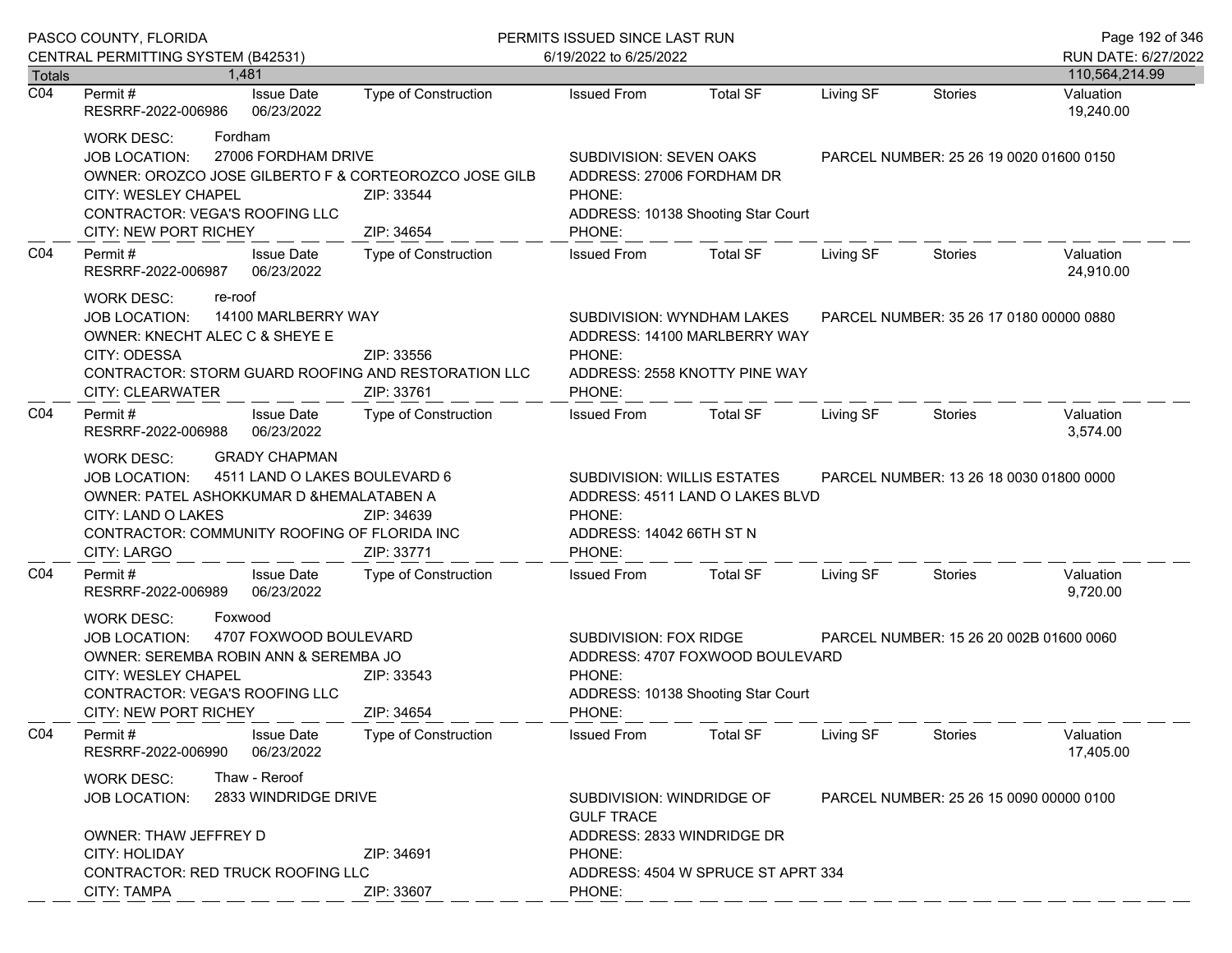|                  | PASCO COUNTY, FLORIDA                                                                                                                                                                                                                                                    | PERMITS ISSUED SINCE LAST RUN |                                                                                                                                         |                               |                                         | Page 193 of 346                         |                        |  |
|------------------|--------------------------------------------------------------------------------------------------------------------------------------------------------------------------------------------------------------------------------------------------------------------------|-------------------------------|-----------------------------------------------------------------------------------------------------------------------------------------|-------------------------------|-----------------------------------------|-----------------------------------------|------------------------|--|
|                  | CENTRAL PERMITTING SYSTEM (B42531)                                                                                                                                                                                                                                       |                               | 6/19/2022 to 6/25/2022                                                                                                                  |                               |                                         |                                         | RUN DATE: 6/27/2022    |  |
| <b>Totals</b>    | 1.481                                                                                                                                                                                                                                                                    |                               |                                                                                                                                         |                               |                                         |                                         | 110,564,214.99         |  |
| $\overline{CO4}$ | <b>Issue Date</b><br>Permit#<br>RESRRF-2022-006992<br>06/23/2022                                                                                                                                                                                                         | <b>Type of Construction</b>   | <b>Issued From</b>                                                                                                                      | <b>Total SF</b>               | Living SF                               | <b>Stories</b>                          | Valuation<br>13,750.00 |  |
|                  | 2606 Micah Drive<br><b>WORK DESC:</b><br>2606 MICAH DRIVE<br><b>JOB LOCATION:</b><br>OWNER: ANDERSON ROBERT T & ELIZABETH<br><b>CITY: NEW PORT RICHEY</b><br>ZIP: 34655<br>CONTRACTOR: STORM PEAK ROOFING INC<br><b>CITY: TARPON SPRINGS</b><br>ZIP: 34689               |                               | <b>SUBDIVISION: TRINITY WEST</b><br>ADDRESS: 2606 MICAH DR<br>PHONE:<br>ADDRESS: 912 GAINESWAY DR<br>PHONE:                             |                               | PARCEL NUMBER: 26 26 16 0020 00000 0390 |                                         |                        |  |
| CO <sub>4</sub>  | Permit#<br><b>Issue Date</b><br>RESRRF-2022-006993<br>06/23/2022                                                                                                                                                                                                         | Type of Construction          | <b>Issued From</b>                                                                                                                      | <b>Total SF</b>               | Living SF                               | <b>Stories</b>                          | Valuation<br>9,560.00  |  |
|                  | Linda Tlapa<br><b>WORK DESC:</b><br>3131 ROCK VALLEY DRIVE<br><b>JOB LOCATION:</b><br><b>OWNER: TLAPA LINDA</b><br>CITY: MIDLOTHIAN<br>CONTRACTOR: THE ROOFING COMPANY OF TAMPA BAY<br>CITY: NEW PORT RICHEY                                                             | ZIP: 60445<br>ZIP: 34652      | SUBDIVISION: BEACON SQUARE<br>ADDRESS: 14425 KOLMER AVE<br>PHONE:<br>ADDRESS: 5635 SR 54<br>PHONE:                                      |                               |                                         | PARCEL NUMBER: 24 26 15 087E 00002 5400 |                        |  |
| CO <sub>4</sub>  | Permit#<br><b>Issue Date</b><br>06/23/2022<br>RESRRF-2022-006996                                                                                                                                                                                                         | Type of Construction          | <b>Issued From</b>                                                                                                                      | <b>Total SF</b>               | Living SF                               | <b>Stories</b>                          | Valuation<br>15,475.00 |  |
|                  | 1840 Sweetspire Dr<br><b>WORK DESC:</b><br>1840 SWEETSPIRE DRIVE<br><b>JOB LOCATION:</b><br>OWNER: WALLACE SHELBY J<br><b>CITY: TRINITY</b><br>CONTRACTOR: E B M ROOFING ENTERPRISES INC<br>CITY: Tampa                                                                  | ZIP: 34655<br>ZIP: 33688      | SUBDIVISION: THOUSAND OAKS<br><b>EAST</b><br>ADDRESS: 1840 SWEETSPIRE DR<br>PHONE:<br>ADDRESS: P. O. Box #271627<br>PHONE:              |                               |                                         | PARCEL NUMBER: 36 26 16 0050 00000 2820 |                        |  |
| CO <sub>4</sub>  | <b>Issue Date</b><br>Permit#<br>RESRRF-2022-006997<br>06/23/2022                                                                                                                                                                                                         | <b>Type of Construction</b>   | <b>Issued From</b>                                                                                                                      | <b>Total SF</b>               | Living SF                               | <b>Stories</b>                          | Valuation<br>21,700.00 |  |
|                  | <b>WORK DESC:</b><br>campbell<br>12623 SHERMAN DRIVE<br><b>JOB LOCATION:</b><br>OWNER: CAMPBELL DONALD & KANDACE<br><b>CITY: HUDSON</b><br>ZIP: 34667<br>CONTRACTOR: 1 LEPRECHAUN ROOFING LLC<br>CITY: HUDSON<br>ZIP: 34667                                              |                               | SUBDIVISION: ROLLING OAKS<br><b>ESTATES</b><br>ADDRESS: 12623 SHERMAN DR<br>PHONE:<br>ADDRESS: 17444 US HIGHWAY 19<br>PHONE: 7273640190 |                               | PARCEL NUMBER: 04 24 17 0030 00800 0080 |                                         |                        |  |
| CO <sub>4</sub>  | Permit#<br><b>Issue Date</b><br>RESRRF-2022-006998<br>06/23/2022                                                                                                                                                                                                         | <b>Type of Construction</b>   | <b>Issued From</b>                                                                                                                      | <b>Total SF</b>               | Living SF                               | Stories                                 | Valuation<br>16,900.00 |  |
|                  | Johnson<br><b>WORK DESC:</b><br>2437 BAY FIELD COURT<br><b>JOB LOCATION:</b><br>OWNER: JOHNSON FAMILY REVOCABLE TRUSTJOHNSON KENNET<br>CITY: HOLIDAY<br>ZIP: 34691<br>CONTRACTOR: FLORIDA FLAT ROOFS.COM LLC DBA VETERAN OW<br><b>CITY: TARPON SPRINGS</b><br>ZIP: 34688 |                               | <b>SUBDIVISION: KEY VISTA</b><br>PHONE:<br>ADDRESS: PO BOX 364<br>PHONE:                                                                | ADDRESS: 2437 BAY FIELD COURT |                                         | PARCEL NUMBER: 26 26 15 0020 00000 3340 |                        |  |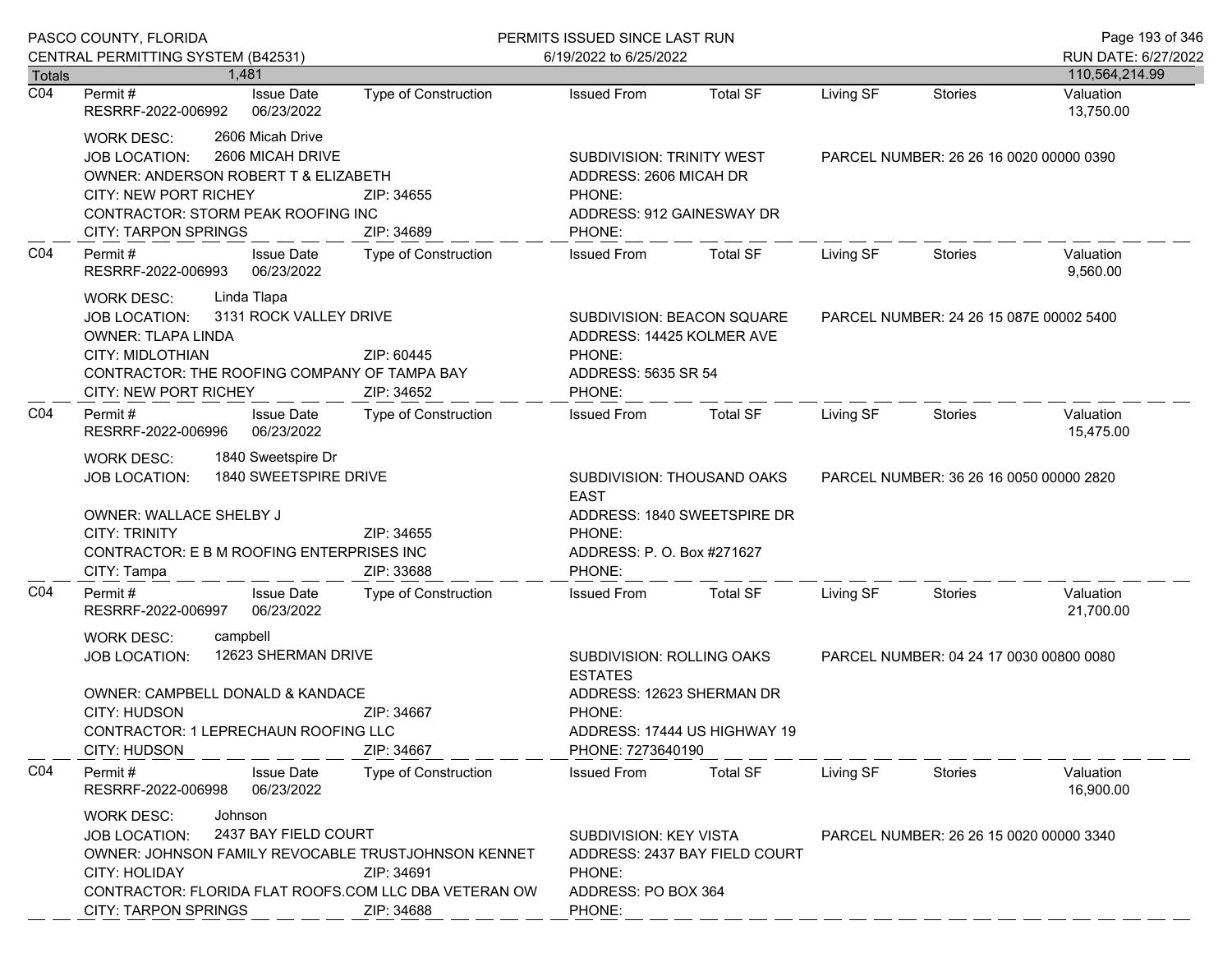|                  | PASCO COUNTY, FLORIDA                                                                                                                                                                                                                                               |                             | PERMITS ISSUED SINCE LAST RUN                                                                                                                                                 |                 |           |                                         | Page 194 of 346        |
|------------------|---------------------------------------------------------------------------------------------------------------------------------------------------------------------------------------------------------------------------------------------------------------------|-----------------------------|-------------------------------------------------------------------------------------------------------------------------------------------------------------------------------|-----------------|-----------|-----------------------------------------|------------------------|
|                  | CENTRAL PERMITTING SYSTEM (B42531)                                                                                                                                                                                                                                  |                             | 6/19/2022 to 6/25/2022                                                                                                                                                        |                 |           |                                         | RUN DATE: 6/27/2022    |
| <b>Totals</b>    | 1.481                                                                                                                                                                                                                                                               |                             |                                                                                                                                                                               |                 |           |                                         | 110,564,214.99         |
| $\overline{CO4}$ | <b>Issue Date</b><br>Permit #<br>RESRRF-2022-007000<br>06/23/2022                                                                                                                                                                                                   | <b>Type of Construction</b> | <b>Issued From</b>                                                                                                                                                            | <b>Total SF</b> | Living SF | <b>Stories</b>                          | Valuation<br>11,500.00 |
|                  | 3248 Seffner<br><b>WORK DESC:</b><br>3248 SEFFNER DRIVE<br><b>JOB LOCATION:</b><br>OWNER: SMITH LEOPOLD OBRIEN & LAWRENC<br>CITY: HOLIDAY<br>ZIP: 34691<br>CONTRACTOR: T & G ROOFING COMPANY INC<br>CITY: OLDSMAR<br>ZIP: 34677                                     |                             | SUBDIVISION: ALOHA GARDENS<br>ADDRESS: 3248 SEFFNER DR<br>PHONE:<br>ADDRESS: 1907 MURIFIELD WAY<br>PHONE: 6618572997                                                          |                 |           | PARCEL NUMBER: 25 26 15 006E 00001 2020 |                        |
| CO <sub>4</sub>  | Permit#<br><b>Issue Date</b><br>06/23/2022<br>RESRRF-2022-007002                                                                                                                                                                                                    | Type of Construction        | <b>Issued From</b>                                                                                                                                                            | <b>Total SF</b> | Living SF | <b>Stories</b>                          | Valuation<br>21,000.00 |
|                  | Livan Rodriguez<br><b>WORK DESC:</b><br>1853 HIGHLAND OAKS BOULEVARD<br><b>JOB LOCATION:</b>                                                                                                                                                                        |                             | SUBDIVISION: HIGHLAND OAKS<br><b>PRESERVE</b>                                                                                                                                 |                 |           | PARCEL NUMBER: 32 26 19 0130 00000 0010 |                        |
|                  | OWNER: RODRIGUEZ LIVAN & CASADO MEY LING<br>CITY: LUTZ<br>ZIP: 33559<br>CONTRACTOR: ARAC ROOF IT FORWARD LLC<br>CITY: WOODSTOCK<br>ZIP: 30188                                                                                                                       |                             | ADDRESS: 1853 HIGHLAND OAKS BLVD<br>PHONE:<br>ADDRESS: 296 BELL PARK DR<br>PHONE:                                                                                             |                 |           |                                         |                        |
| CO <sub>4</sub>  | Permit#<br><b>Issue Date</b><br>06/23/2022<br>RESRRF-2022-007004                                                                                                                                                                                                    | Type of Construction        | <b>Issued From</b>                                                                                                                                                            | <b>Total SF</b> | Living SF | Stories                                 | Valuation<br>3,850.00  |
|                  | layla mancini<br><b>WORK DESC:</b><br>11515 MARY LOU DRIVE<br><b>JOB LOCATION:</b><br>OWNER: MANCINI LAYLA M<br>CITY: HUDSON<br>ZIP: 34669<br>CONTRACTOR: SAM DAMM ROOFING INC<br>CITY: PORT RICHEY<br>ZIP: 34668                                                   |                             | SUBDIVISION: COLONY VILLAGE<br>ADDRESS: 11515 MARY LOU DRIVE<br>PHONE:<br>ADDRESS: 10215 MIDAS DR<br>PHONE: 7278490377                                                        |                 |           | PARCEL NUMBER: 32 24 17 002A 00000 0510 |                        |
| CO <sub>4</sub>  | <b>Issue Date</b><br>Permit#<br>RESRRF-2022-007005<br>06/24/2022                                                                                                                                                                                                    | Type of Construction        | <b>Issued From</b>                                                                                                                                                            | <b>Total SF</b> | Living SF | <b>Stories</b>                          | Valuation<br>5,730.00  |
|                  | 6115 Spring Lake Circle<br><b>WORK DESC:</b><br>6115 SPRING LAKE CIRCLE<br><b>JOB LOCATION:</b><br>OWNER: MHC FOREST LAKE ESTATES MH LLCC/O DUFF & PHELPS<br>CITY: CHICAGO<br>ZIP: 60607<br>CONTRACTOR: QUALITY ROOFING LLC<br><b>CITY: DADE CITY</b><br>ZIP: 33523 |                             | SUBDIVISION: FOREST LAKE<br>PARCEL NUMBER: 05 26 22 0020 00000 1850<br><b>ESTATES</b><br>ADDRESS: 917 W WASHINGTON MS 316<br>PHONE:<br>ADDRESS: 20736 Highpond Lane<br>PHONE: |                 |           |                                         |                        |
| CO4              | Permit#<br><b>Issue Date</b><br>RESRRF-2022-007006<br>06/23/2022                                                                                                                                                                                                    | <b>Type of Construction</b> | <b>Issued From</b>                                                                                                                                                            | <b>Total SF</b> | Living SF | Stories                                 | Valuation<br>21,420.00 |
|                  | FL21-3296: Abid M Mian<br><b>WORK DESC:</b><br>27525 EDENFIELD DRIVE<br><b>JOB LOCATION:</b><br><b>OWNER: MIAN ABID M</b><br><b>CITY: WESLEY CHAPEL</b><br>ZIP: 33544<br>CONTRACTOR: GREENTEK PROPERTY SOLUTIONS LLC<br>CITY: TAMPA<br>ZIP: 33610                   |                             | SUBDIVISION: SEVEN OAKS<br>PARCEL NUMBER: 24 26 19 0020 02900 0410<br>ADDRESS: 27525 EDENFIELD DRIVE<br>PHONE:<br>ADDRESS: 5418 56TH COMMERCE PARK BLVD<br>PHONE:             |                 |           |                                         |                        |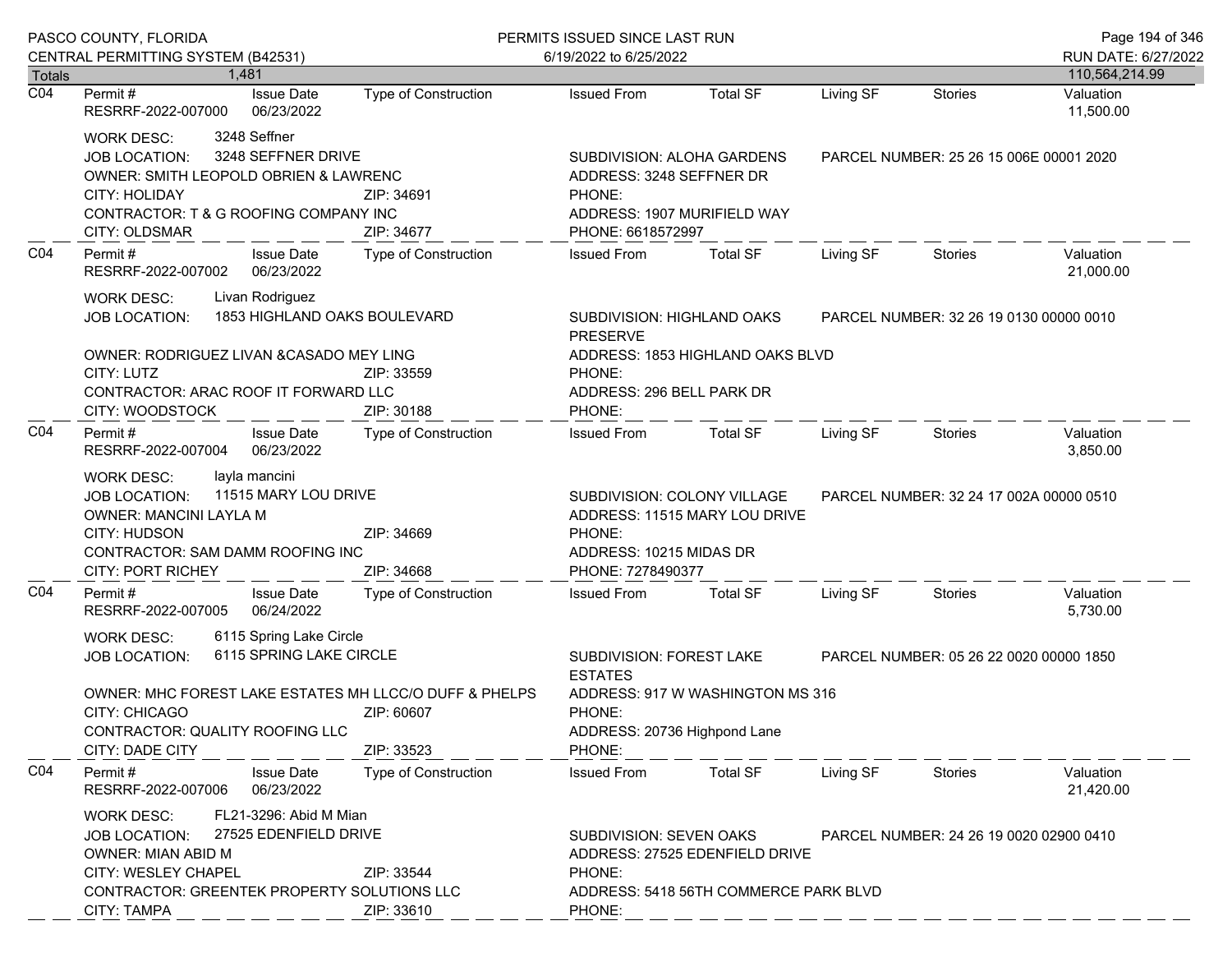|                  | PASCO COUNTY, FLORIDA<br>CENTRAL PERMITTING SYSTEM (B42531)                                                                                                                                                                                                          | PERMITS ISSUED SINCE LAST RUN<br>6/19/2022 to 6/25/2022                                                                       |                                                                                                                  |                                  |                                         |                                         | Page 195 of 346<br>RUN DATE: 6/27/2022 |
|------------------|----------------------------------------------------------------------------------------------------------------------------------------------------------------------------------------------------------------------------------------------------------------------|-------------------------------------------------------------------------------------------------------------------------------|------------------------------------------------------------------------------------------------------------------|----------------------------------|-----------------------------------------|-----------------------------------------|----------------------------------------|
| <b>Totals</b>    | 1.481                                                                                                                                                                                                                                                                |                                                                                                                               |                                                                                                                  |                                  |                                         |                                         | 110,564,214.99                         |
| $\overline{CO4}$ | <b>Issue Date</b><br>Permit #<br>RESRRF-2022-007007<br>06/23/2022                                                                                                                                                                                                    | <b>Type of Construction</b>                                                                                                   | <b>Issued From</b>                                                                                               | <b>Total SF</b>                  | Living SF                               | <b>Stories</b>                          | Valuation<br>20,750.00                 |
|                  | Rodolf<br>WORK DESC:<br>7052 FALLBROOK COURT<br><b>JOB LOCATION:</b><br>OWNER: LAPEAS JOHN K & RODOLF ERNEST<br><b>CITY: NEW PORT RICHEY</b><br>CONTRACTOR: GEORGE KONTOS ROOFING INC<br><b>CITY: TARPON SPRINGS</b>                                                 | SUBDIVISION: WYNDTREE<br>ADDRESS: 7052 FALLBROOK CT<br>ZIP: 34655<br>PHONE:<br>ADDRESS: P.O. BOX #547<br>ZIP: 33589<br>PHONE: |                                                                                                                  |                                  | PARCEL NUMBER: 34 26 16 0010 00000 0140 |                                         |                                        |
| CO <sub>4</sub>  | Permit#<br><b>Issue Date</b><br>06/23/2022<br>RESRRF-2022-007008                                                                                                                                                                                                     | <b>Type of Construction</b>                                                                                                   | <b>Issued From</b>                                                                                               | <b>Total SF</b>                  | Living SF                               | <b>Stories</b>                          | Valuation<br>18,500.00                 |
|                  | 20916 Riverforest Drive<br>WORK DESC:<br>20916 RIVERFOREST DRIVE<br><b>JOB LOCATION:</b><br>OWNER: HOLTZLANDER DAVID L & DEBRA J<br>CITY: LAND O LAKES<br>ZIP: 34638<br>CONTRACTOR: GULF COAST ROOFING AND HOME IMPROVEMENT<br>ZIP: 34685<br>CITY: PALM HARBOR       |                                                                                                                               | SUBDIVISION: PINE GLEN<br>ADDRESS: 20916 RIVERFOREST DR<br>PHONE:<br>ADDRESS: 334 EAST LAKE RD BOX 261<br>PHONE: |                                  | PARCEL NUMBER: 11 26 18 0030 00400 0250 |                                         |                                        |
| CO <sub>4</sub>  | Permit#<br><b>Issue Date</b><br>06/24/2022<br>RESRRF-2022-007009                                                                                                                                                                                                     | Type of Construction                                                                                                          | <b>Issued From</b>                                                                                               | <b>Total SF</b>                  | Living SF                               | Stories                                 | Valuation<br>20,635.00                 |
|                  | 15117 Princewood Lane<br>WORK DESC:<br>15117 PRINCEWOOD LANE<br><b>JOB LOCATION:</b><br>OWNER: PROGRESS RESIDENTIAL HIGH VALU<br>CITY: SCOTTSDALE<br>ZIP: 85261<br>CONTRACTOR: GO ROOF TUNE UP INC<br>CITY: RIVERSIDE<br>ZIP: 92506                                  |                                                                                                                               | SUBDIVISION: SUNCOAST LAKES<br>ADDRESS: PO BOX 4090<br>PHONE:<br>ADDRESS: 6809 INDIANA AVE STE 130<br>PHONE:     |                                  | PARCEL NUMBER: 13 25 17 0010 00500 0130 |                                         |                                        |
| CO <sub>4</sub>  | Permit#<br><b>Issue Date</b><br>RESRRF-2022-007010<br>06/24/2022                                                                                                                                                                                                     | Type of Construction                                                                                                          | <b>Issued From</b>                                                                                               | <b>Total SF</b>                  | Living SF                               | <b>Stories</b>                          | Valuation<br>4,700.00                  |
|                  | Tyler/Vanessa<br>WORK DESC:<br>11140 TYLER DRIVE<br>JOB LOCATION:<br>OWNER: 11140 TYLER LAND TRUSTMATTESON VERONICA TRUSTE<br><b>CITY: SAINT PETERSBURG</b><br>ZIP: 33710<br>CONTRACTOR: MAXX ROOF LLC<br>CITY: ST PETE<br>ZIP: 33704                                |                                                                                                                               | SUBDIVISION: BROWN ACRES<br>ADDRESS: 811 49TH ST N<br>PHONE:<br>PHONE: 9109785334                                | ADDRESS: 2700 COFFEE POT BLVD NE |                                         | PARCEL NUMBER: 10 25 16 056A 00000 2500 |                                        |
| CO <sub>4</sub>  | Permit#<br><b>Issue Date</b><br>06/24/2022<br>RESRRF-2022-007011                                                                                                                                                                                                     | <b>Type of Construction</b>                                                                                                   | <b>Issued From</b>                                                                                               | <b>Total SF</b>                  | Living SF                               | <b>Stories</b>                          | Valuation<br>21,425.00                 |
|                  | GILLOW RESIDENTIAL RE-ROOF<br><b>WORK DESC:</b><br>11409 ALDEN COURT<br><b>JOB LOCATION:</b><br>OWNER: GILLOW DAWN & GIDLEY TYLER JAM<br><b>CITY: HUDSON</b><br>ZIP: 34667<br>CONTRACTOR: ARRY'S ROOFING SERVICES INC<br><b>CITY: TARPON SPRINGS</b><br>ZIP: 34689-0 |                                                                                                                               | SUBDIVISION: HERITAGE PINES<br>ADDRESS: 11409 ALDEN CT<br>PHONE:<br>ADDRESS: 401 EAST SPRUCE STREET<br>PHONE:    |                                  |                                         | PARCEL NUMBER: 05 24 17 0180 00000 0290 |                                        |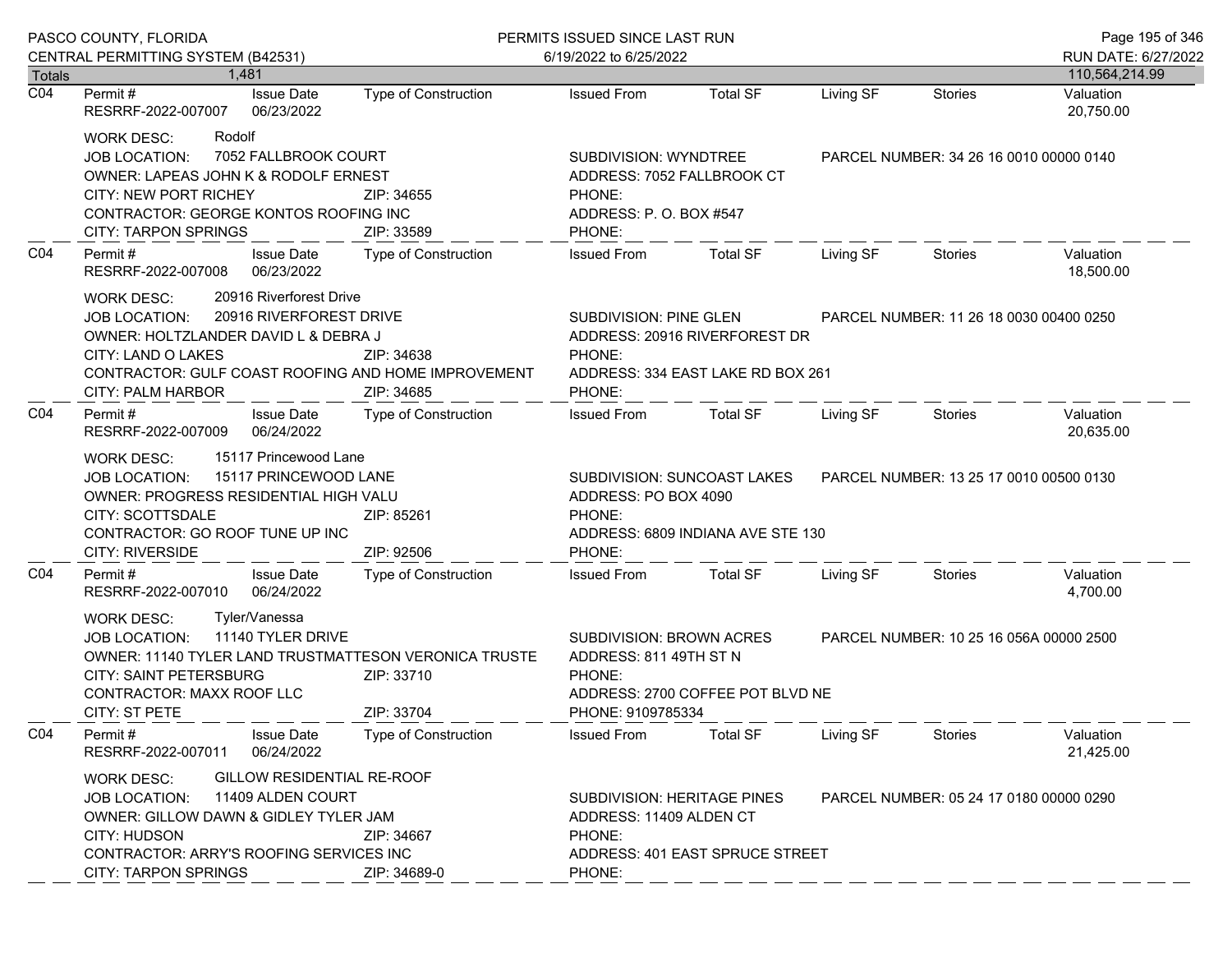| PASCO COUNTY, FLORIDA             |                                                                                                                                                                                                                                                                                    |                             | PERMITS ISSUED SINCE LAST RUN                                                                                  |                                                                   |                                         |                                         | Page 196 of 346             |  |
|-----------------------------------|------------------------------------------------------------------------------------------------------------------------------------------------------------------------------------------------------------------------------------------------------------------------------------|-----------------------------|----------------------------------------------------------------------------------------------------------------|-------------------------------------------------------------------|-----------------------------------------|-----------------------------------------|-----------------------------|--|
|                                   | CENTRAL PERMITTING SYSTEM (B42531)                                                                                                                                                                                                                                                 |                             | 6/19/2022 to 6/25/2022                                                                                         |                                                                   |                                         |                                         | RUN DATE: 6/27/2022         |  |
| <b>Totals</b><br>$\overline{CO4}$ | 1.481<br><b>Issue Date</b><br>Permit#                                                                                                                                                                                                                                              | Type of Construction        | <b>Issued From</b>                                                                                             | <b>Total SF</b>                                                   | Living SF                               | <b>Stories</b>                          | 110,564,214.99<br>Valuation |  |
|                                   | RESRRF-2022-007014<br>06/24/2022                                                                                                                                                                                                                                                   |                             |                                                                                                                |                                                                   |                                         |                                         | 26,900.00                   |  |
|                                   | Szafran<br><b>WORK DESC:</b><br>10070 CASEY DRIVE<br><b>JOB LOCATION:</b><br>OWNER: SZAFRAN DANIEL A & PENNY L REVSZAFRAN DANIEL A &<br><b>CITY: NEW PORT RICHEY</b><br>ZIP: 34654<br><b>CONTRACTOR: PASCO ROOFING</b><br><b>CITY: PORT RICHEY</b><br>ZIP: 34668                   |                             | SUBDIVISION: GOLDEN ACRES<br>ADDRESS: 10070 CASEY DR<br>PHONE:<br>ADDRESS: 8535 FORMEL AVE<br>PHONE:           |                                                                   | PARCEL NUMBER: 19 25 17 011B 00000 1030 |                                         |                             |  |
| CO <sub>4</sub>                   | Permit#<br><b>Issue Date</b><br>RESRRF-2022-007015<br>06/24/2022                                                                                                                                                                                                                   | Type of Construction        | <b>Issued From</b>                                                                                             | <b>Total SF</b>                                                   | Living SF                               | <b>Stories</b>                          | Valuation<br>11,000.00      |  |
|                                   | FL21-2998: Victor Samuel Lovera<br><b>WORK DESC:</b><br>4322 BETHPAGE COURT<br>JOB LOCATION:<br>OWNER: LOVERA VICTOR SAMUEL & JOANA ROSARIO<br>CITY: WESLEY CHAPEL<br>ZIP: 33543<br>CONTRACTOR: GREENTEK PROPERTY SOLUTIONS LLC<br><b>CITY: TAMPA</b><br>ZIP: 33610                |                             | SUBDIVISION: COUNTRY WALK<br>ADDRESS: 4322 BETHPAGE CT<br>PHONE:<br>PHONE:                                     | ADDRESS: 5418 56TH COMMERCE PARK BLVD                             | PARCEL NUMBER: 16 26 20 0010 00000 0900 |                                         |                             |  |
| CO <sub>4</sub>                   | Permit#<br><b>Issue Date</b><br>06/24/2022<br>RESRRF-2022-007016                                                                                                                                                                                                                   | Type of Construction        | <b>Issued From</b>                                                                                             | Total SF                                                          | Living SF                               | Stories                                 | Valuation<br>13,725.56      |  |
|                                   | <b>Matt Robinson</b><br><b>WORK DESC:</b><br>21019 FOLLENSBY COURT<br><b>JOB LOCATION:</b><br><b>OWNER: ROBINSON MATTHEW TYLER</b>                                                                                                                                                 |                             | <b>PRESERVE</b>                                                                                                | SUBDIVISION: WILDERNESS LAKE<br>ADDRESS: 21019 FOLLENSBY CT       |                                         | PARCEL NUMBER: 36 25 18 0010 00000 0040 |                             |  |
|                                   | CITY: LAND O LAKES<br>CONTRACTOR: SOUTHSHORE ROOFING AND EXTERIORS<br>CITY: APOLLO BEACH                                                                                                                                                                                           | ZIP: 34637<br>ZIP: 33572    | PHONE:<br>PHONE:                                                                                               | ADDRESS: 6625 DOLPHIN COVE DR                                     |                                         |                                         |                             |  |
| CO <sub>4</sub>                   | <b>Issue Date</b><br>Permit#<br>RESRRF-2022-007017<br>06/24/2022                                                                                                                                                                                                                   | Type of Construction        | <b>Issued From</b>                                                                                             | <b>Total SF</b>                                                   | Living SF                               | <b>Stories</b>                          | Valuation<br>12,864.79      |  |
|                                   | David Williams<br><b>WORK DESC:</b><br>4936 WINDINGBROOK TRAIL<br><b>JOB LOCATION:</b><br><b>OWNER: WILLIAMS DAVID ISAAC</b><br>CITY: WESLEY CHAPEL<br>ZIP: 33544<br>CONTRACTOR: SOUTHSHORE ROOFING AND EXTERIORS<br>ZIP: 33572<br>CITY: APOLLO BEACH                              |                             | SUBDIVISION: SADDLEBROOK<br><b>VILLAGE WEST</b><br>PHONE:<br>PHONE:                                            | ADDRESS: 4936 WINDINGBROOK TRAIL<br>ADDRESS: 6625 DOLPHIN COVE DR |                                         | PARCEL NUMBER: 13 26 19 0020 00500 0040 |                             |  |
| CO <sub>4</sub>                   | Permit#<br><b>Issue Date</b><br>RESRRF-2022-007018<br>06/24/2022                                                                                                                                                                                                                   | <b>Type of Construction</b> | <b>Issued From</b>                                                                                             | <b>Total SF</b>                                                   | Living SF                               | Stories                                 | Valuation<br>18,860.00      |  |
|                                   | <b>BOLOHAN</b><br><b>WORK DESC:</b><br>2102 HAMMOCK PARK COURT<br><b>JOB LOCATION:</b><br><b>OWNER: BOLOHAN SEAN &amp; HUTCHENS RACHEL</b><br><b>CITY: NEW PORT RICHEY</b><br>ZIP: 34655<br>CONTRACTOR: HANDYMAN HOME REPAIR SERVICE OF PINELLAS<br>CITY: CLEARWATER<br>ZIP: 33762 |                             | SUBDIVISION: FOX WOOD<br>ADDRESS: 2102 HAMMOCK PARK CT<br>PHONE:<br>ADDRESS: 11281 43rd Street North<br>PHONE: |                                                                   | PARCEL NUMBER: 30 26 17 0020 00000 3540 |                                         |                             |  |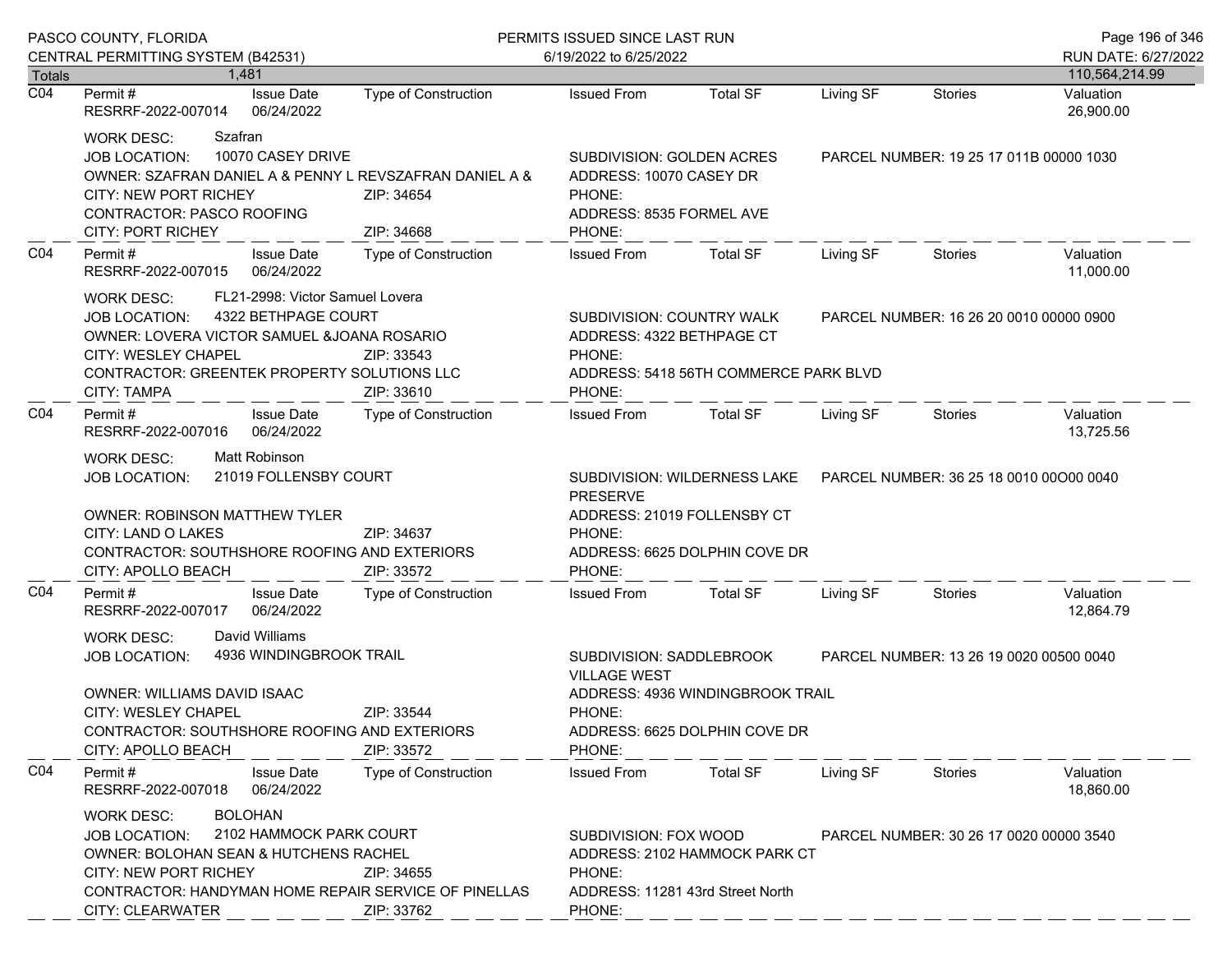|                                   | PASCO COUNTY, FLORIDA                                                                                                                                                                                                                                                  |                             | PERMITS ISSUED SINCE LAST RUN                                                                                                                                       |                                                                    |                                         |                                         | Page 197 of 346                          |
|-----------------------------------|------------------------------------------------------------------------------------------------------------------------------------------------------------------------------------------------------------------------------------------------------------------------|-----------------------------|---------------------------------------------------------------------------------------------------------------------------------------------------------------------|--------------------------------------------------------------------|-----------------------------------------|-----------------------------------------|------------------------------------------|
|                                   | CENTRAL PERMITTING SYSTEM (B42531)                                                                                                                                                                                                                                     |                             | 6/19/2022 to 6/25/2022                                                                                                                                              |                                                                    |                                         |                                         | RUN DATE: 6/27/2022                      |
| <b>Totals</b><br>$\overline{CO4}$ | 1.481<br><b>Issue Date</b><br>Permit #<br>RESRRF-2022-007019<br>06/24/2022                                                                                                                                                                                             | <b>Type of Construction</b> | <b>Issued From</b>                                                                                                                                                  | <b>Total SF</b>                                                    | Living SF                               | Stories                                 | 110,564,214.99<br>Valuation<br>12,840.00 |
|                                   | FL21-2837: Gregory Mahoum Nassar<br><b>WORK DESC:</b><br>3203 SUNWATCH DRIVE<br><b>JOB LOCATION:</b><br>OWNER: MAHOUM-NASSAR MEGHAN & GREGORY<br>CITY: WESLEY CHAPEL<br>CONTRACTOR: GREENTEK PROPERTY SOLUTIONS LLC<br>CITY: TAMPA                                     | ZIP: 33544<br>ZIP: 33610    | SUBDIVISION: SEVEN OAKS<br>ADDRESS: 3203 SUNWATCH DR<br>PHONE:<br>ADDRESS: 5418 56TH COMMERCE PARK BLVD<br>PHONE:                                                   |                                                                    |                                         | PARCEL NUMBER: 24 26 19 0020 02800 0600 |                                          |
| CO <sub>4</sub>                   | Permit#<br><b>Issue Date</b><br>06/24/2022<br>RESRRF-2022-007020                                                                                                                                                                                                       | Type of Construction        | <b>Issued From</b>                                                                                                                                                  | <b>Total SF</b>                                                    | Living SF                               | <b>Stories</b>                          | Valuation<br>40,500.00                   |
|                                   | Pantoja 51515<br><b>WORK DESC:</b><br>14104 FELTNER COURT<br><b>JOB LOCATION:</b><br><b>OWNER: PANTOJA PABLO</b><br><b>CITY: HUDSON</b><br>ZIP: 34667<br>CONTRACTOR: APEX ROOFING AND RESTORATION LLC<br>CITY: LONGWOOD<br>ZIP: 32750                                  |                             | SUBDIVISION: AUTUMN OAKS<br>ADDRESS: 14104 FELTNER CT<br>PHONE:<br>ADDRESS: 745 W SR 434 STE E<br>PHONE:                                                            |                                                                    |                                         | PARCEL NUMBER: 02 24 17 004D 00000 2250 |                                          |
| CO <sub>4</sub>                   | Permit#<br><b>Issue Date</b><br>RESRRF-2022-007021<br>06/24/2022                                                                                                                                                                                                       | <b>Type of Construction</b> | <b>Issued From</b>                                                                                                                                                  | <b>Total SF</b>                                                    | Living SF                               | Stories                                 | Valuation<br>12,000.00                   |
|                                   | 5116 Violet Drive<br><b>WORK DESC:</b><br>5516 VIOLET DRIVE<br><b>JOB LOCATION:</b><br><b>OWNER: MARTIN JAMES &amp; MARSHA</b><br><b>CITY: NEW PORT RICHEY</b><br>ZIP: 34652<br>CONTRACTOR: SC SIGNATURE ROOFING CORPORATION<br><b>CITY: PORT RICHEY</b><br>ZIP: 34668 |                             | SUBDIVISION: EASTBURY<br><b>GARDENS</b><br>ADDRESS: 5516 VIOLET DRIVE<br>PHONE:<br>ADDRESS: 8530 ORETO DRIVE<br>PHONE:                                              |                                                                    |                                         | PARCEL NUMBER: 17 26 16 058A 00000 0510 |                                          |
| CO <sub>4</sub>                   | <b>Issue Date</b><br>Permit#<br>06/24/2022<br>RESRRF-2022-007022                                                                                                                                                                                                       | Type of Construction        | <b>Issued From</b>                                                                                                                                                  | <b>Total SF</b>                                                    | Living SF                               | Stories                                 | Valuation<br>20,730.00                   |
|                                   | clearcreek<br><b>WORK DESC:</b><br>18450 CLEARCREEK COURT<br><b>JOB LOCATION:</b><br>OWNER: KILLACKEY JAMES E & MARIA I<br>ZIP: 34667<br>CITY: HUDSON<br>CONTRACTOR: ALAN'S ROOFING INC<br><b>CITY: BROOKSVILLE</b><br>ZIP: 34601                                      |                             | <b>SUBDIVISION: HERITAGE PINES</b><br>PHONE:<br>PHONE:                                                                                                              | ADDRESS: 18450 CLEARCREEK CT<br>ADDRESS: 14498 PONCE DE LEON BLVD. | PARCEL NUMBER: 05 24 17 0090 00000 0190 |                                         |                                          |
| C <sub>04</sub>                   | Permit#<br><b>Issue Date</b><br>RESRRF-2022-007023<br>06/24/2022                                                                                                                                                                                                       | Type of Construction        | <b>Issued From</b>                                                                                                                                                  | <b>Total SF</b>                                                    | Living SF                               | Stories                                 | Valuation<br>13,340.00                   |
|                                   | fairway green<br><b>WORK DESC:</b><br>18534 FAIRWAY GREEN DRIVE<br><b>JOB LOCATION:</b><br>OWNER: COLLINS-LAY DEBBIE<br><b>CITY: HUDSON</b><br>ZIP: 34667<br>CONTRACTOR: ALAN'S ROOFING INC<br><b>CITY: BROOKSVILLE</b><br>ZIP: 34601                                  |                             | SUBDIVISION: HERITAGE PINES<br>PARCEL NUMBER: 05 24 17 0300 00000 0350<br>ADDRESS: 18534 FAIRWAY GREEN DR<br>PHONE:<br>ADDRESS: 14498 PONCE DE LEON BLVD.<br>PHONE: |                                                                    |                                         |                                         |                                          |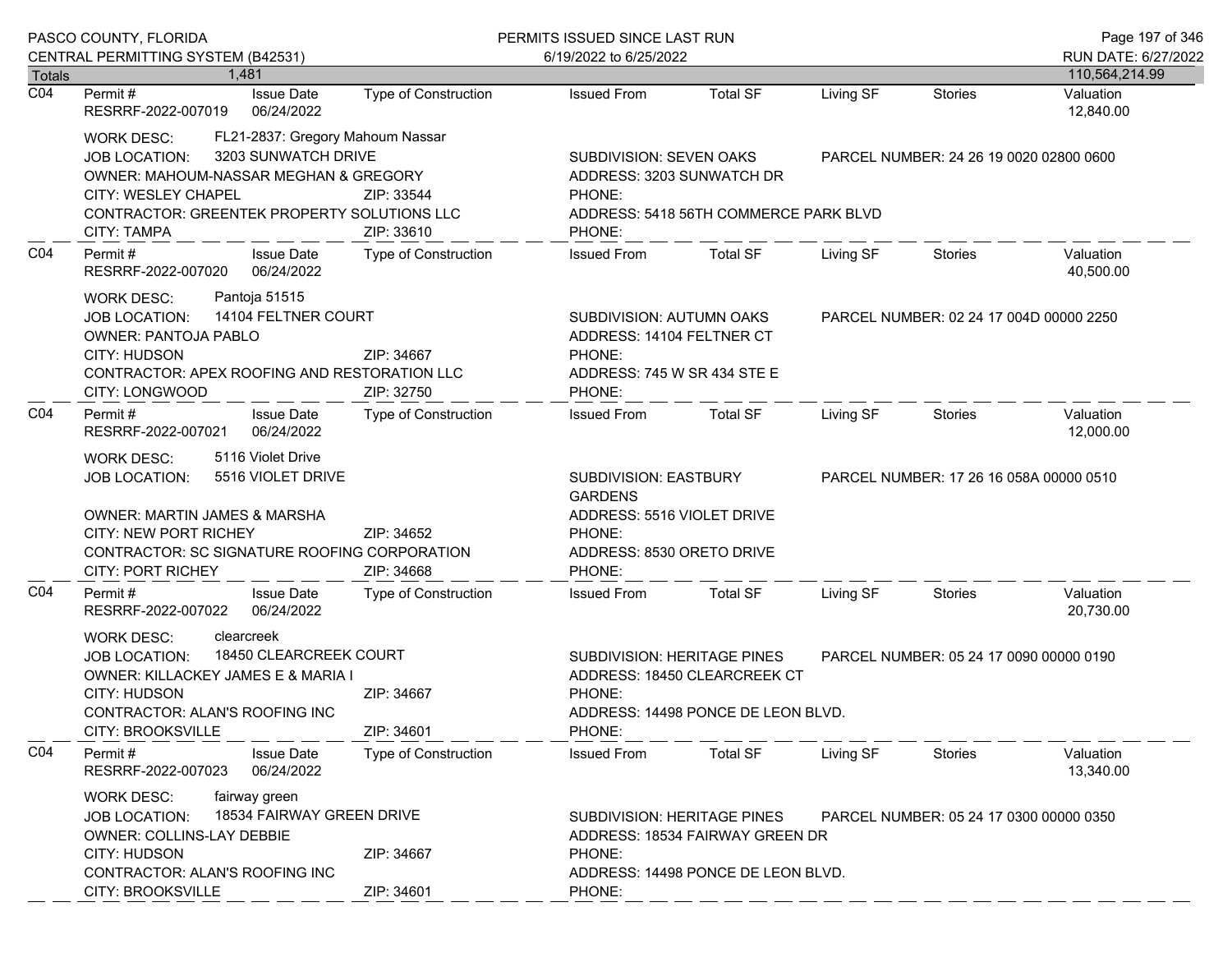|                  | PASCO COUNTY, FLORIDA<br>CENTRAL PERMITTING SYSTEM (B42531)                                                                                                                                                                                          |                                                         | PERMITS ISSUED SINCE LAST RUN<br>6/19/2022 to 6/25/2022                                                       |                                                                                                                                     |                                         |                                         | Page 198 of 346<br>RUN DATE: 6/27/2022 |  |
|------------------|------------------------------------------------------------------------------------------------------------------------------------------------------------------------------------------------------------------------------------------------------|---------------------------------------------------------|---------------------------------------------------------------------------------------------------------------|-------------------------------------------------------------------------------------------------------------------------------------|-----------------------------------------|-----------------------------------------|----------------------------------------|--|
| <b>Totals</b>    | 1.481                                                                                                                                                                                                                                                |                                                         |                                                                                                               |                                                                                                                                     |                                         |                                         | 110,564,214.99                         |  |
| $\overline{CO4}$ | <b>Issue Date</b><br>Permit #<br>RESRRF-2022-007024<br>06/24/2022                                                                                                                                                                                    | <b>Type of Construction</b>                             | <b>Issued From</b>                                                                                            | <b>Total SF</b>                                                                                                                     | Living SF                               | <b>Stories</b>                          | Valuation<br>11,318.26                 |  |
|                  | <b>WORK DESC:</b><br>6504 TABOGI TRAIL<br><b>JOB LOCATION:</b><br><b>OWNER: FIGUEROA ROBERTO</b><br>CITY: WESLEY CHAPEL<br>CONTRACTOR: DYNASTY BUILDING SOLUTIONS LLC<br><b>CITY: TAMPA</b>                                                          | FL14-8086: Roberto Figueroa<br>ZIP: 33545<br>ZIP: 33614 | SUBDIVISION: CHAPEL PINES<br>ADDRESS: 6504 TABOGI TRL<br>PHONE:<br>ADDRESS: 4511 NORTH HIMES AVENUE<br>PHONE: |                                                                                                                                     | PARCEL NUMBER: 04 26 20 0060 00L00 0250 |                                         |                                        |  |
| CO <sub>4</sub>  | Permit#<br>RESRRF-2022-007026                                                                                                                                                                                                                        | <b>Issue Date</b><br>Type of Construction<br>06/24/2022 |                                                                                                               | <b>Total SF</b>                                                                                                                     | Living SF                               | Stories                                 | Valuation<br>2,400.00                  |  |
|                  | skellas<br><b>WORK DESC:</b><br>3336 WINDFIELD DRIVE<br><b>JOB LOCATION:</b><br>OWNER: SKELLAS STYLIANI E<br><b>CITY: SHIRLEY</b><br>ZIP: 11967<br>CONTRACTOR: NO 1 HOME ROOFING INC<br>CITY: PALM HARBOR<br>ZIP: 34684                              |                                                         | PHONE:<br>PHONE: 7277817663                                                                                   | SUBDIVISION: BEACON SQUARE<br>ADDRESS: PO BOX 200<br>ADDRESS: 35753 US HWY 19                                                       |                                         | PARCEL NUMBER: 24 26 15 0800 00001 3420 |                                        |  |
| CO <sub>4</sub>  | Permit#<br><b>Issue Date</b><br>06/24/2022<br>RESRRF-2022-007029                                                                                                                                                                                     | Type of Construction                                    | Issued From                                                                                                   | <b>Total SF</b>                                                                                                                     | Living SF                               | Stories                                 | Valuation<br>19,300.00                 |  |
|                  | RICHARD CALCAGNI<br><b>WORK DESC:</b><br>5132 BALSAM DRIVE<br><b>JOB LOCATION:</b><br>OWNER: CALCAGNI RICHARD P JR & MARY M<br>CITY: LAND O LAKES<br>ZIP: 34639<br>CONTRACTOR: JOHN MCCARY GENERAL CONTRACTOR INC DBA/F<br>CITY: Tampa<br>ZIP: 33618 |                                                         | SUBDIVISION: GRAND OAKS<br>ADDRESS: 5132 BALSAM DR<br>PHONE:<br>ADDRESS: 4119 Gunn Hwy.<br>PHONE:             |                                                                                                                                     |                                         | PARCEL NUMBER: 15 26 19 0040 00400 0040 |                                        |  |
| CO <sub>4</sub>  | Permit#<br><b>Issue Date</b><br>RESRRF-2022-007030<br>06/24/2022                                                                                                                                                                                     | Type of Construction                                    | <b>Issued From</b>                                                                                            | <b>Total SF</b>                                                                                                                     | Living SF                               | Stories                                 | Valuation<br>10,350.00                 |  |
|                  | DM-10326<br><b>WORK DESC:</b><br>10326 LEANING OAK DRIVE<br><b>JOB LOCATION:</b><br>OWNER: MOLNAR DEAN A & MOLNAR NELDA T<br>CITY: LAKELAND<br>ZIP: 33809<br>CONTRACTOR: SERENE CONSTRUCTION LLC<br>ZIP: 32313<br><b>CITY: TALLAHASSEE</b>           |                                                         | PHONE:<br>PHONE:                                                                                              | SUBDIVISION: PALM LAKE<br>PARCEL NUMBER: 14 25 16 0150 00000 0270<br>ADDRESS: 6065 HILLTOP LN E<br>ADDRESS: 75 N WOODWARD AVE 88120 |                                         |                                         |                                        |  |
| CO <sub>4</sub>  | Permit#<br><b>Issue Date</b><br>RESRRF-2022-007031                                                                                                                                                                                                   | <b>Type of Construction</b><br>06/24/2022               | <b>Issued From</b>                                                                                            | <b>Total SF</b>                                                                                                                     | Living SF                               | <b>Stories</b>                          | Valuation<br>6,500.00                  |  |
|                  | <b>REROOF RIVER RD</b><br><b>WORK DESC:</b><br>39729 RIVER ROAD<br><b>JOB LOCATION:</b><br><b>OWNER: QUINTANA DIONIDES</b><br><b>CITY: DADE CITY</b><br>ZIP: 33525<br>CONTRACTOR: JOHN SCOTT LLC                                                     |                                                         | SUBDIVISION:<br>ADDRESS: 39729 RIVER RD<br>PHONE:<br>ADDRESS: 24371 Hidden Woods Road                         |                                                                                                                                     |                                         | PARCEL NUMBER: 25 24 21 0000 00300 0000 |                                        |  |
|                  | CITY: BROOKSVILLE                                                                                                                                                                                                                                    | ZIP: 34601                                              | PHONE:                                                                                                        |                                                                                                                                     |                                         |                                         |                                        |  |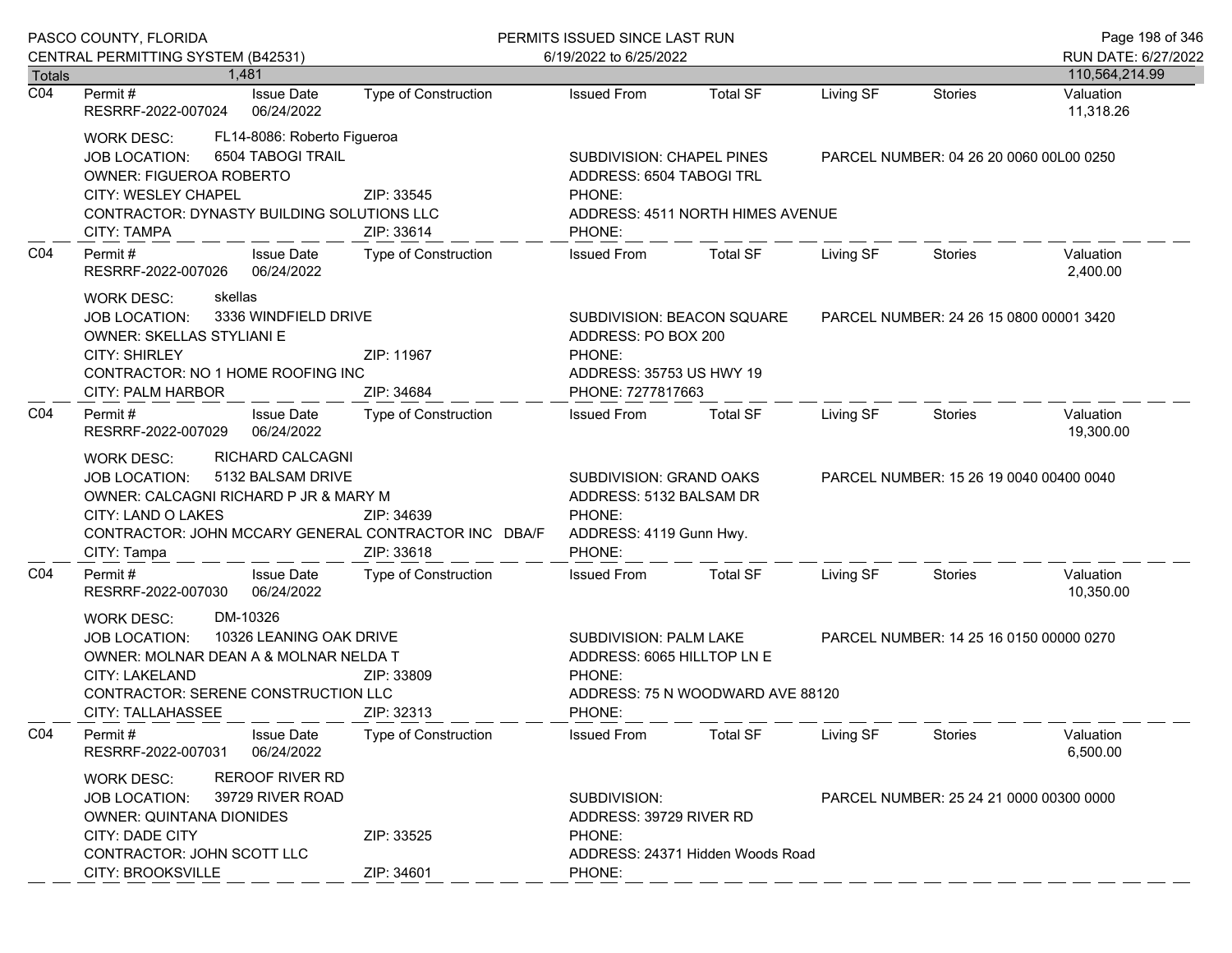|                  | PASCO COUNTY, FLORIDA<br>CENTRAL PERMITTING SYSTEM (B42531)                                                                                                                                                                                                                |                             | PERMITS ISSUED SINCE LAST RUN<br>6/19/2022 to 6/25/2022                                  |                                                                       |                                         |                                         | Page 199 of 346<br>RUN DATE: 6/27/2022  |  |
|------------------|----------------------------------------------------------------------------------------------------------------------------------------------------------------------------------------------------------------------------------------------------------------------------|-----------------------------|------------------------------------------------------------------------------------------|-----------------------------------------------------------------------|-----------------------------------------|-----------------------------------------|-----------------------------------------|--|
| Totals           | 1.481                                                                                                                                                                                                                                                                      |                             |                                                                                          |                                                                       |                                         |                                         | 110,564,214.99                          |  |
| $\overline{CO4}$ | <b>Issue Date</b><br>Permit #<br>RESRRF-2022-007032<br>06/24/2022                                                                                                                                                                                                          | <b>Type of Construction</b> | <b>Issued From</b>                                                                       | <b>Total SF</b>                                                       | Living SF                               | <b>Stories</b>                          | Valuation<br>24,000.00                  |  |
|                  | Carrie Krieg<br>WORK DESC:<br>3128 SHEEHAN DRIVE<br><b>JOB LOCATION:</b><br>OWNER: KRIEG MICHAEL J & CARRIE J<br>CITY: LAND O LAKES<br>ZIP: 34638<br>CONTRACTOR: PROFORMANCE ROOFING<br>CITY: MINNEOLA<br>ZIP: 34715                                                       |                             | SUBDIVISION: OAKSTEAD<br>ADDRESS: 3128 SHEEHAN DR<br>PHONE:<br>PHONE:                    | ADDRESS: 540 S HIGHWAY 27 STE A                                       | PARCEL NUMBER: 22 26 18 0040 00400 0270 |                                         |                                         |  |
| CO <sub>4</sub>  | <b>Issue Date</b><br>Permit#<br>RESRRF-2022-007033<br>06/24/2022                                                                                                                                                                                                           | Type of Construction        | <b>Issued From</b>                                                                       | <b>Total SF</b>                                                       | Living SF                               | <b>Stories</b>                          | Valuation<br>16,450.00                  |  |
|                  | <b>SANTOS</b><br><b>WORK DESC:</b><br>12412 ROSELAND DRIVE<br><b>JOB LOCATION:</b><br>OWNER: SANTOS JOCELIN A & FERNANDEZ J                                                                                                                                                |                             | SUBDIVISION: ROSEWOOD AT<br><b>RIVER RIDGE</b><br>PHONE:                                 | ADDRESS: 12412 ROSELAND DR                                            |                                         |                                         | PARCEL NUMBER: 33 25 17 0060 00000 2310 |  |
|                  | <b>CITY: NEW PORT RICHEY</b><br>CONTRACTOR: HANDYMAN HOME REPAIR SERVICE OF PINELLAS<br><b>CITY: CLEARWATER</b>                                                                                                                                                            | ZIP: 34654<br>ZIP: 33762    | PHONE:                                                                                   | ADDRESS: 11281 43rd Street North                                      |                                         |                                         |                                         |  |
| CO <sub>4</sub>  | Permit #<br><b>Issue Date</b><br>06/24/2022<br>RESRRF-2022-007035                                                                                                                                                                                                          | Type of Construction        | <b>Issued From</b>                                                                       | <b>Total SF</b>                                                       | Living SF                               | Stories                                 | Valuation<br>12,544.00                  |  |
|                  | FL21-3449: Gary William Donat<br><b>WORK DESC:</b><br>4519 WHITE BAY CIRCLE<br><b>JOB LOCATION:</b><br>OWNER: DONAT GARY WILLIAM<br>CITY: WESLEY CHAPEL<br>ZIP: 33545<br>CONTRACTOR: GREENTEK PROPERTY SOLUTIONS LLC<br>CITY: TAMPA<br>ZIP: 33610                          |                             | ADDRESS: 4519 WHITE BAY CIR<br>PHONE:<br>PHONE:                                          | SUBDIVISION: NEW RIVER LAKES<br>ADDRESS: 5418 56TH COMMERCE PARK BLVD | PARCEL NUMBER: 14 26 20 0050 01600 0440 |                                         |                                         |  |
| CO <sub>4</sub>  | <b>Issue Date</b><br>Permit#<br>RESRRF-2022-007037<br>06/24/2022                                                                                                                                                                                                           | Type of Construction        | <b>Issued From</b>                                                                       | <b>Total SF</b>                                                       | Living SF                               | Stories                                 | Valuation<br>18,231.37                  |  |
|                  | FL14-8088: Ronald Santiago<br><b>WORK DESC:</b><br>3719 LONEWOOD COURT<br><b>JOB LOCATION:</b><br>OWNER: SANTIAGO RONALD I & BARON-SANT<br>CITY: LAND O LAKES<br>ZIP: 34638<br>CONTRACTOR: DYNASTY BUILDING SOLUTIONS LLC<br><b>CITY: TAMPA</b><br>ZIP: 33614              |                             | SUBDIVISION: OAKSTEAD<br>ADDRESS: 3719 LONEWOOD CT<br>PHONE:<br>PHONE:                   | ADDRESS: 4511 NORTH HIMES AVENUE                                      | PARCEL NUMBER: 22 26 18 0060 00100 0040 |                                         |                                         |  |
| CO <sub>4</sub>  | Permit#<br><b>Issue Date</b><br>RESRRF-2022-007038<br>06/24/2022                                                                                                                                                                                                           | <b>Type of Construction</b> | <b>Issued From</b>                                                                       | <b>Total SF</b>                                                       | Living SF                               | <b>Stories</b>                          | Valuation<br>16,959.00                  |  |
|                  | Loving Hands-Dodson<br><b>WORK DESC:</b><br>18840 US HIGHWAY 301<br><b>JOB LOCATION:</b><br><b>OWNER: LOVING HANDS MINISTRIES INC</b><br><b>CITY: DADE CITY</b><br>ZIP: 33526<br>CONTRACTOR: AFFORDABLE RENOVATIONS CLAIMS SPECIALIST L<br>CITY: Zephyrhills<br>ZIP: 33541 |                             | SUBDIVISION:<br>ADDRESS: PO BOX 2455<br>PHONE:<br>ADDRESS: 7424 Hackamore Road<br>PHONE: |                                                                       |                                         | PARCEL NUMBER: 03 24 21 0000 00400 0010 |                                         |  |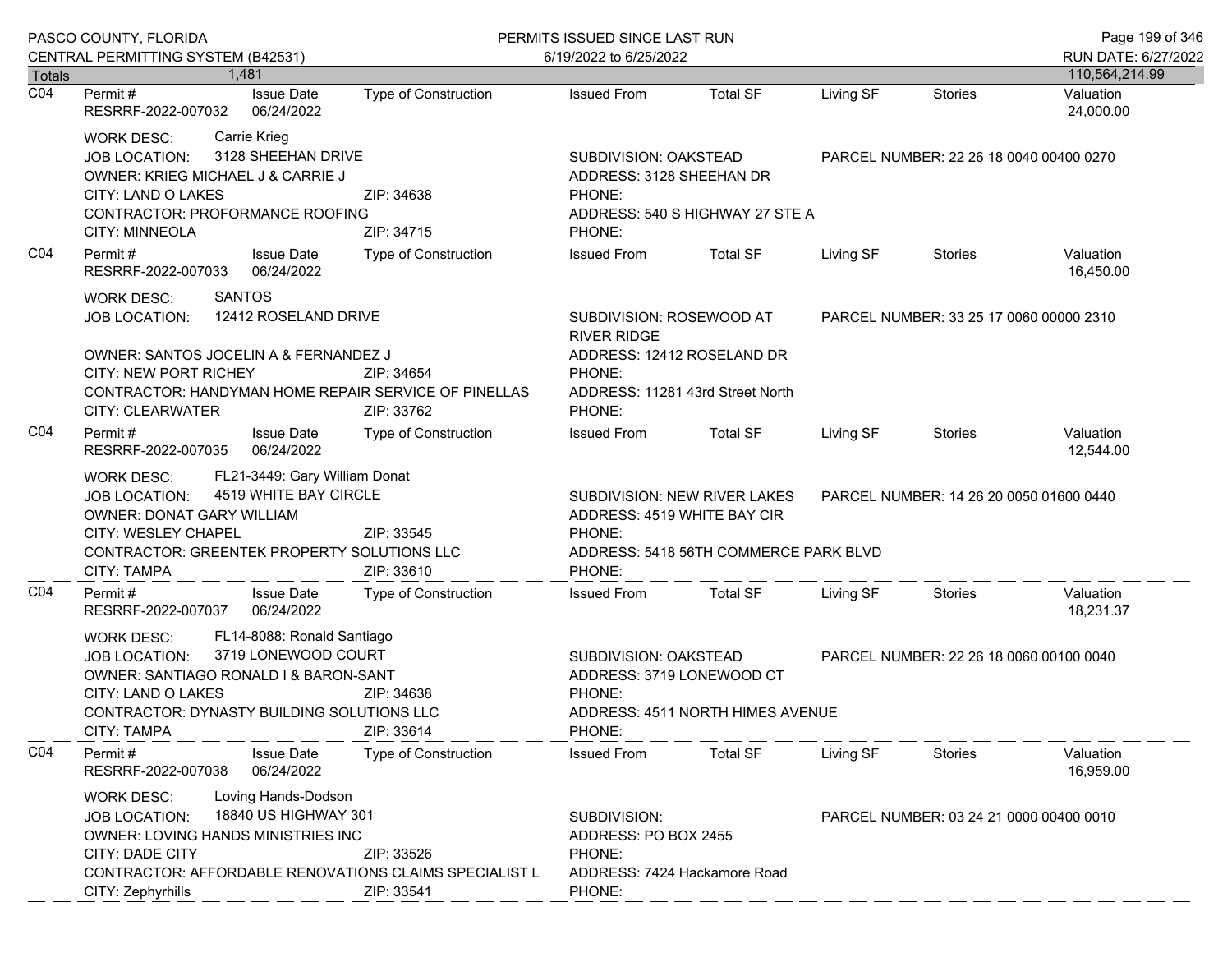| PASCO COUNTY, FLORIDA             |                                                                                                                                                                                                                                                               |                                                 |                                                                                                          | PERMITS ISSUED SINCE LAST RUN                                                                 |                                         |                                         |                                         | Page 200 of 346                       |
|-----------------------------------|---------------------------------------------------------------------------------------------------------------------------------------------------------------------------------------------------------------------------------------------------------------|-------------------------------------------------|----------------------------------------------------------------------------------------------------------|-----------------------------------------------------------------------------------------------|-----------------------------------------|-----------------------------------------|-----------------------------------------|---------------------------------------|
|                                   | CENTRAL PERMITTING SYSTEM (B42531)<br>1,481                                                                                                                                                                                                                   |                                                 |                                                                                                          | 6/19/2022 to 6/25/2022                                                                        |                                         |                                         |                                         | RUN DATE: 6/27/2022<br>110,564,214.99 |
| <b>Totals</b><br>$\overline{CO4}$ | Permit#<br>RESRRF-2022-007039                                                                                                                                                                                                                                 | <b>Issue Date</b><br>06/24/2022                 | <b>Type of Construction</b>                                                                              | <b>Issued From</b>                                                                            | <b>Total SF</b>                         | Living SF                               | <b>Stories</b>                          | Valuation<br>17,500.00                |
|                                   | 7119 BEACHDALE CT<br>WORK DESC:<br>7119 BEACHDALE COURT<br><b>JOB LOCATION:</b>                                                                                                                                                                               |                                                 | SUBDIVISION: ORCHID LAKE<br><b>VILLAGE</b>                                                               |                                                                                               | PARCEL NUMBER: 27 25 16 001A 00000 3000 |                                         |                                         |                                       |
|                                   | OWNER: SHINER RONALD R JR & BARBARA D<br><b>CITY: PORT RICHEY</b><br>CONTRACTOR: JAT ROOFING INC<br>CITY: Hudson                                                                                                                                              |                                                 | ZIP: 34668<br>ZIP: 346684667                                                                             | ADDRESS: 7119 BEACHDALE CT<br>PHONE:<br>ADDRESS: 13422 US Hwy 19<br>PHONE:                    |                                         |                                         |                                         |                                       |
| CO <sub>4</sub>                   | Permit#<br>RESRRF-2022-007040                                                                                                                                                                                                                                 | <b>Issue Date</b><br>06/24/2022                 | <b>Type of Construction</b>                                                                              | <b>Issued From</b>                                                                            | <b>Total SF</b>                         | Living SF                               | Stories                                 | Valuation<br>16,228.00                |
|                                   | <b>WORK DESC:</b><br>JOB LOCATION:<br><b>OWNER: LAMSON MARIE R</b><br>CITY: NEW PORT RICHEY<br>CONTRACTOR: SC SIGNATURE ROOFING CORPORATION<br><b>CITY: PORT RICHEY</b>                                                                                       | 4857-4861 BOONESBORO<br>4857 BOONESBORO COURT   | ZIP: 34655<br>ZIP: 34668                                                                                 | SUBDIVISION: WEDGWOOD<br>VILLAGE CONDOMINIUM<br>PHONE:<br>ADDRESS: 8530 ORETO DRIVE<br>PHONE: | ADDRESS: 4857 BOONESBORO CT             |                                         | PARCEL NUMBER: 13 26 16 0040 00900 0550 |                                       |
| CO <sub>4</sub>                   | Permit#<br>RESRRF-2022-007041                                                                                                                                                                                                                                 | <b>Issue Date</b><br>06/24/2022                 | Type of Construction                                                                                     | <b>Issued From</b>                                                                            | Total SF                                | Living SF                               | Stories                                 | Valuation<br>10,841.00                |
|                                   | <b>WORK DESC:</b><br><b>JOB LOCATION:</b><br>OWNER: BLYDEN YOLANDA<br>CITY: WESLEY CHAPEL<br>CONTRACTOR: GREENTEK PROPERTY SOLUTIONS LLC<br><b>CITY: TAMPA</b>                                                                                                | FL21-3455: Yolanda Blyden<br>30448 DOUBLE DRIVE | ZIP: 33545<br>ZIP: 33610                                                                                 | SUBDIVISION: PINE RIDGE<br>ADDRESS: 30448 DOUBLE DR<br>PHONE:<br>PHONE:                       | ADDRESS: 5418 56TH COMMERCE PARK BLVD   |                                         | PARCEL NUMBER: 09 26 20 0060 00300 0340 |                                       |
| CO <sub>4</sub>                   | Permit#<br>RESRRF-2022-007042                                                                                                                                                                                                                                 | <b>Issue Date</b><br>06/24/2022                 | Type of Construction                                                                                     | <b>Issued From</b>                                                                            | <b>Total SF</b>                         | Living SF                               | Stories                                 | Valuation<br>1,000.00                 |
|                                   | Heller, Sonja<br><b>WORK DESC:</b><br>1267 NASHVILLE DRIVE<br><b>JOB LOCATION:</b><br>OWNER: HELLER SONJA ELISABETH & OQUENDO FELIX ROBERTO<br><b>CITY: WESLEY CHAPEL</b><br>ZIP: 33544<br>CONTRACTOR: PRATTCO INC<br>ZIP: 33563-0<br><b>CITY: PLANT CITY</b> |                                                 | SUBDIVISION: BELLE CHASE<br>ADDRESS: 1267 NASHVILLE DR<br>PHONE:<br>ADDRESS: 2400 AIRPORT ROAD<br>PHONE: |                                                                                               |                                         | PARCEL NUMBER: 34 26 19 0030 00000 0410 |                                         |                                       |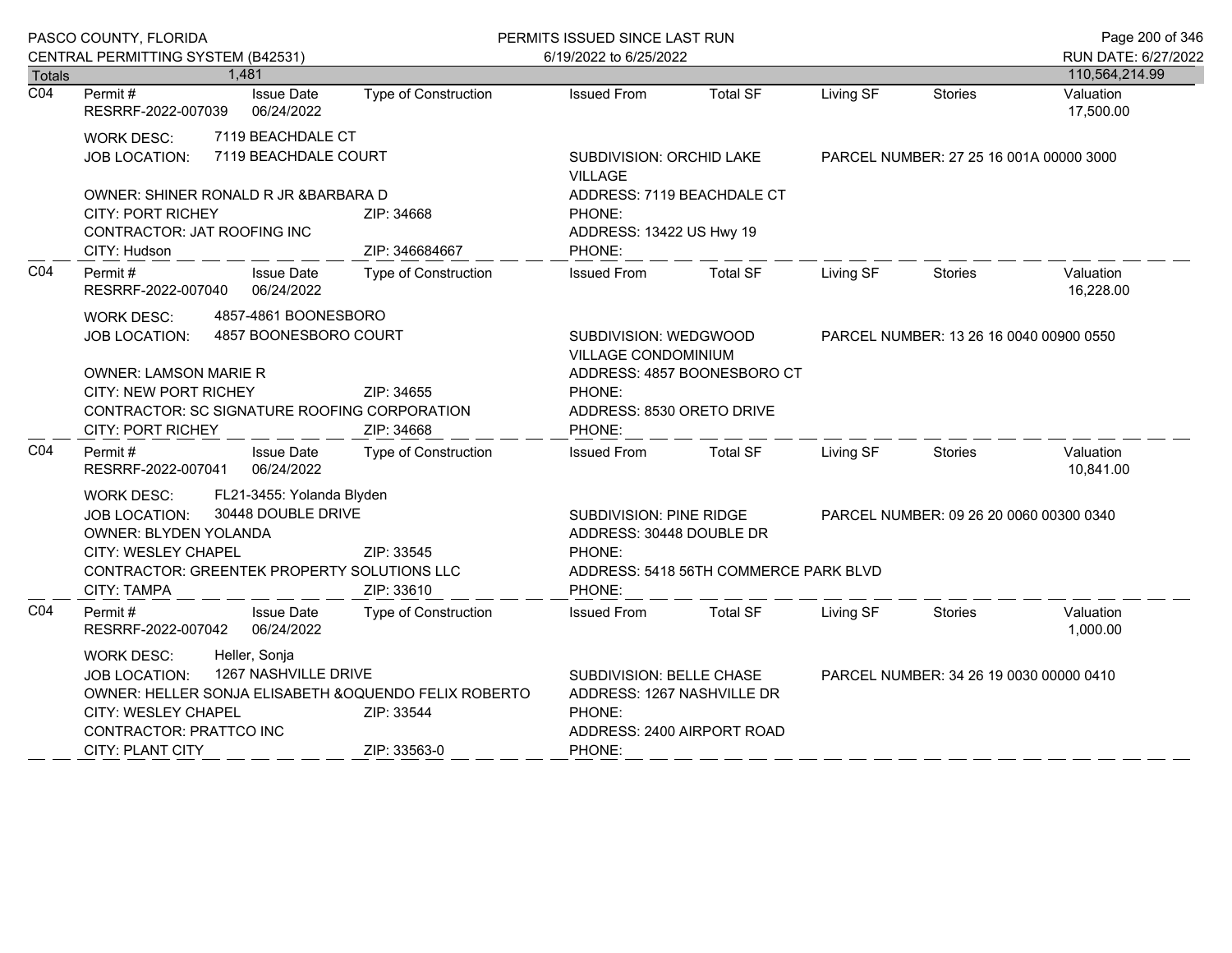| PASCO COUNTY, FLORIDA |                                                                                                                                                                                                                          |                                 |                              | PERMITS ISSUED SINCE LAST RUN                                                                                                                   |                                                                        |                                         |                                         | Page 201 of 346        |
|-----------------------|--------------------------------------------------------------------------------------------------------------------------------------------------------------------------------------------------------------------------|---------------------------------|------------------------------|-------------------------------------------------------------------------------------------------------------------------------------------------|------------------------------------------------------------------------|-----------------------------------------|-----------------------------------------|------------------------|
|                       | CENTRAL PERMITTING SYSTEM (B42531)                                                                                                                                                                                       |                                 |                              | 6/19/2022 to 6/25/2022                                                                                                                          |                                                                        |                                         |                                         | RUN DATE: 6/27/2022    |
| <b>Totals</b>         |                                                                                                                                                                                                                          | 1,481                           |                              |                                                                                                                                                 |                                                                        |                                         |                                         | 110,564,214.99         |
| $\overline{CO4}$      | Permit#<br>RESRRF-2022-007044                                                                                                                                                                                            | <b>Issue Date</b><br>06/24/2022 | Type of Construction         | <b>Issued From</b>                                                                                                                              | <b>Total SF</b>                                                        | Living SF                               | <b>Stories</b>                          | Valuation<br>2,495.00  |
|                       | 16108 US HWY 19 #181<br>WORK DESC:<br>16108 US HIGHWAY 19<br>JOB LOCATION:                                                                                                                                               |                                 |                              | <b>GULF COAST ACRES</b>                                                                                                                         | SUBDIVISION: UNITS 5 & 6 OF                                            |                                         | PARCEL NUMBER: 13 24 16 0030 00100 0080 |                        |
|                       | OWNER: WINTER PARADISE ASSOCIATES LLC<br><b>CITY: FARMINGTON HILLS</b><br>CONTRACTOR: JAT ROOFING INC<br>CITY: Hudson                                                                                                    |                                 | ZIP: 48334<br>ZIP: 346684667 | PHONE:<br>PHONE:                                                                                                                                | ADDRESS: 31200 NORTHWESTERN HWY<br>ADDRESS: 13422 US Hwy 19            |                                         |                                         |                        |
| CO <sub>4</sub>       | Permit#<br>RESRRF-2022-007045                                                                                                                                                                                            | <b>Issue Date</b><br>06/24/2022 | Type of Construction         | <b>Issued From</b>                                                                                                                              | <b>Total SF</b>                                                        | Living SF                               | <b>Stories</b>                          | Valuation<br>23,800.00 |
|                       | 1334 Wild Pine Ct<br><b>WORK DESC:</b><br>1334 WILD PINE COURT<br><b>JOB LOCATION:</b>                                                                                                                                   |                                 | <b>SOUTH</b>                 | SUBDIVISION: TRINITY OAKS                                                                                                                       |                                                                        | PARCEL NUMBER: 35 26 16 0040 00000 2110 |                                         |                        |
|                       | OWNER: TRUONG QUAN & DANG ANGELINA<br>CITY: NEW HOPE<br>ZIP: 55427<br>CONTRACTOR: CODE ENGINEERED SYSTEMS INC                                                                                                            |                                 | PHONE:                       | ADDRESS: 9432 NORTHWOOD PKWY<br>ADDRESS: 11405 BRIGHT STAR CIRCLE                                                                               |                                                                        |                                         |                                         |                        |
|                       | CITY: TALLAHASSEE<br>ZIP: 32305                                                                                                                                                                                          |                                 | PHONE:                       |                                                                                                                                                 |                                                                        |                                         |                                         |                        |
| CO <sub>4</sub>       | Permit#<br>RESRRF-2022-007046                                                                                                                                                                                            | <b>Issue Date</b><br>06/24/2022 | <b>Type of Construction</b>  | <b>Issued From</b>                                                                                                                              | <b>Total SF</b>                                                        | Living SF                               | <b>Stories</b>                          | Valuation<br>6,300.00  |
|                       | <b>WORK DESC:</b><br><b>JOB LOCATION:</b>                                                                                                                                                                                | <b>Ronald Buss</b>              | 8910 CORALWOOD DRIVE         | CO SUB                                                                                                                                          | SUBDIVISION: PORT RICHEY LAND  PARCEL NUMBER: 26 24 16 0010 00100 0010 |                                         |                                         |                        |
|                       | OWNER: CAREFREE SHADOWWOOD LLC<br><b>CITY: SOUTHFIELD</b><br>ZIP: 48034<br>CONTRACTOR: HERO CONSTRUCTION GROUP INC<br>CITY: LONGWOOD<br>ZIP: 32750                                                                       |                                 | PHONE:<br>PHONE: 4079196126  | ADDRESS: ATTN: TAX DEPARTMENT 27777 FRANKLIN RD STE 200<br>ADDRESS: 1335 BENNETT DR SUITE 121                                                   |                                                                        |                                         |                                         |                        |
| CO <sub>4</sub>       | Permit#<br>RESRRF-2022-007049                                                                                                                                                                                            | <b>Issue Date</b><br>06/24/2022 | Type of Construction         | <b>Issued From</b>                                                                                                                              | <b>Total SF</b>                                                        | Living SF                               | Stories                                 | Valuation<br>12,159.00 |
|                       | FL21-3500: Michael D Lodge<br><b>WORK DESC:</b><br>4511 WHITE BAY CIRCLE<br>JOB LOCATION:<br>OWNER: LODGE MICHAEL D & JESSICA<br><b>CITY: WESLEY CHAPEL</b><br>ZIP: 33545<br>CONTRACTOR: GREENTEK PROPERTY SOLUTIONS LLC |                                 | PHONE:                       | SUBDIVISION: NEW RIVER LAKES<br>PARCEL NUMBER: 14 26 20 0050 01600 0460<br>ADDRESS: 4511 WHITE BAY CIR<br>ADDRESS: 5418 56TH COMMERCE PARK BLVD |                                                                        |                                         |                                         |                        |
|                       | <b>CITY: TAMPA</b>                                                                                                                                                                                                       |                                 | ZIP: 33610                   | PHONE:                                                                                                                                          |                                                                        |                                         |                                         |                        |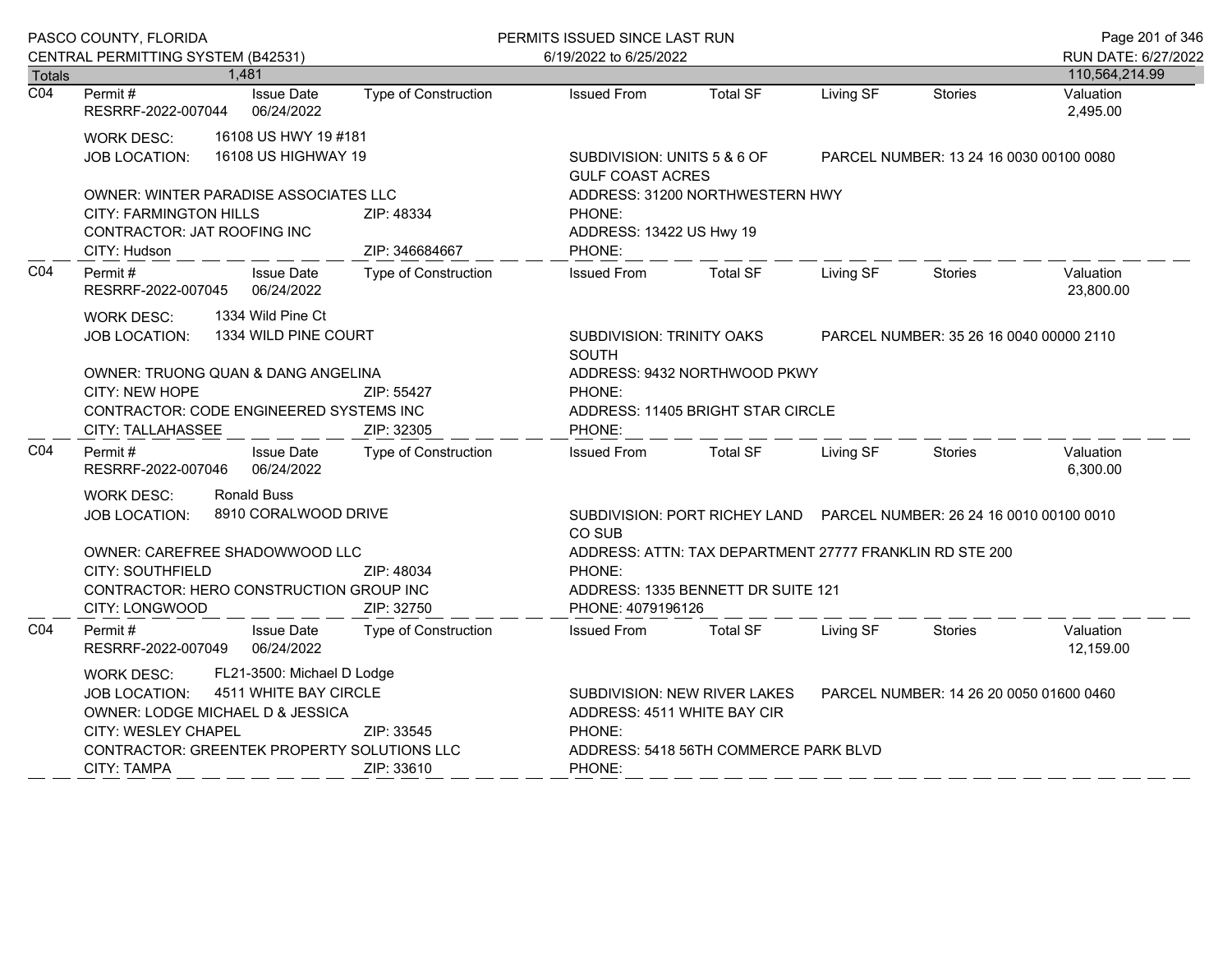|                  | PASCO COUNTY, FLORIDA                                            |                             | PERMITS ISSUED SINCE LAST RUN             |                                         |                                         |                                         | Page 202 of 346        |
|------------------|------------------------------------------------------------------|-----------------------------|-------------------------------------------|-----------------------------------------|-----------------------------------------|-----------------------------------------|------------------------|
|                  | CENTRAL PERMITTING SYSTEM (B42531)                               |                             | 6/19/2022 to 6/25/2022                    |                                         |                                         |                                         | RUN DATE: 6/27/2022    |
| <b>Totals</b>    | 1,481                                                            |                             |                                           |                                         |                                         |                                         | 110,564,214.99         |
| $\overline{CO4}$ | <b>Issue Date</b><br>Permit#<br>RESRRF-2022-007051<br>06/24/2022 | <b>Type of Construction</b> | <b>Issued From</b>                        | <b>Total SF</b>                         | Living SF                               | <b>Stories</b>                          | Valuation<br>5,445.00  |
|                  | hunters lake<br><b>WORK DESC:</b>                                |                             |                                           |                                         |                                         |                                         |                        |
|                  | 12031 HUNTERS LAKE DRIVE<br><b>JOB LOCATION:</b>                 | SUBDIVISION: HUNTER'S LAKE  |                                           |                                         | PARCEL NUMBER: 04 25 17 0080 00000 0420 |                                         |                        |
|                  | <b>OWNER: VM PRONTO LLC</b>                                      |                             |                                           | ADDRESS: 5001 PLAZA ON THE LAKE STE 200 |                                         |                                         |                        |
|                  | <b>CITY: AUSTIN</b>                                              | ZIP: 78746                  | PHONE:                                    |                                         |                                         |                                         |                        |
|                  | CONTRACTOR: VEGA'S ROOFING LLC                                   |                             |                                           | ADDRESS: 10138 Shooting Star Court      |                                         |                                         |                        |
|                  | CITY: NEW PORT RICHEY                                            | ZIP: 34654                  | PHONE:                                    |                                         |                                         |                                         |                        |
| CO <sub>4</sub>  | Permit#<br><b>Issue Date</b><br>RESRRF-2022-007052<br>06/24/2022 | <b>Type of Construction</b> | <b>Issued From</b>                        | <b>Total SF</b>                         | Living SF                               | <b>Stories</b>                          | Valuation<br>11,200.00 |
|                  | Maricelia<br><b>WORK DESC:</b>                                   |                             |                                           |                                         |                                         |                                         |                        |
|                  | 1122 GREENLEA DRIVE<br><b>JOB LOCATION:</b>                      |                             | SUBDIVISION: HOLIDAY LAKES<br><b>WEST</b> |                                         |                                         | PARCEL NUMBER: 35 26 15 003B 00000 1300 |                        |
|                  | OWNER: OLEARY MARICELIA L                                        |                             | ADDRESS: 1122 GREENLEA DR                 |                                         |                                         |                                         |                        |
|                  | CITY: HOLIDAY                                                    | PHONE:                      |                                           |                                         |                                         |                                         |                        |
|                  | <b>CONTRACTOR: SAMAR ROOFING LLC</b>                             |                             | ADDRESS: 3028 HUNTINGTON RD               |                                         |                                         |                                         |                        |
|                  | <b>CITY: HOLIDAY</b>                                             | ZIP: 34691                  | PHONE:                                    |                                         |                                         |                                         |                        |
| CO <sub>4</sub>  | Permit#<br><b>Issue Date</b><br>06/25/2022<br>RESRRF-2022-007058 | <b>Type of Construction</b> | <b>Issued From</b>                        | <b>Total SF</b>                         | Living SF                               | <b>Stories</b>                          | Valuation<br>7,000.00  |
|                  | javier<br><b>WORK DESC:</b>                                      |                             |                                           |                                         |                                         |                                         |                        |
|                  | 25844 CRIPPEN DRIVE<br><b>JOB LOCATION:</b>                      |                             | SUBDIVISION: GRAND OAKS                   |                                         |                                         | PARCEL NUMBER: 15 26 19 0120 00100 0400 |                        |
|                  | OWNER: QUIOGUE REYNALDO G                                        |                             |                                           | ADDRESS: 25844 CRIPPEN DR               |                                         |                                         |                        |
|                  | CITY: LAND O LAKES                                               | ZIP: 34639                  | PHONE:                                    |                                         |                                         |                                         |                        |
|                  | CONTRACTOR: EJ CONS & ROOFING LLC                                |                             | ADDRESS: PO BOX 803                       |                                         |                                         |                                         |                        |
|                  | <b>CITY: TARPON SPRINGS</b>                                      | ZIP: 34688                  | PHONE:                                    |                                         |                                         |                                         |                        |
| CO <sub>4</sub>  | Permit#<br><b>Issue Date</b><br>RESRRF-2022-007060<br>06/25/2022 | <b>Type of Construction</b> | <b>Issued From</b>                        | <b>Total SF</b>                         | Living SF                               | <b>Stories</b>                          | Valuation<br>21,400.00 |
|                  | <b>JOHNSON</b><br><b>WORK DESC:</b>                              |                             |                                           |                                         |                                         |                                         |                        |
|                  | <b>JOB LOCATION:</b>                                             | 35018 DEERFIELD OAKS DRIVE  |                                           | SUBDIVISION: LAKE BERNADETTE            |                                         | PARCEL NUMBER: 08 26 21 0120 00200 0850 |                        |
|                  | OWNER: JOHNSON BRANDI & RYAN                                     |                             |                                           | ADDRESS: 35018 DEERFIELD OAKS DR        |                                         |                                         |                        |
|                  | CITY: ZEPHYRHILLS                                                | ZIP: 33541                  | PHONE:                                    |                                         |                                         |                                         |                        |
|                  | CONTRACTOR: TOSCA ROOFING INC                                    |                             |                                           | ADDRESS: 6607 PLOVER COURT              |                                         |                                         |                        |
|                  | CITY: SEFFNER                                                    | ZIP: 33584                  | PHONE:                                    |                                         |                                         |                                         |                        |
| C05 Totals       | 3                                                                |                             |                                           |                                         |                                         |                                         | 1,154,540.00           |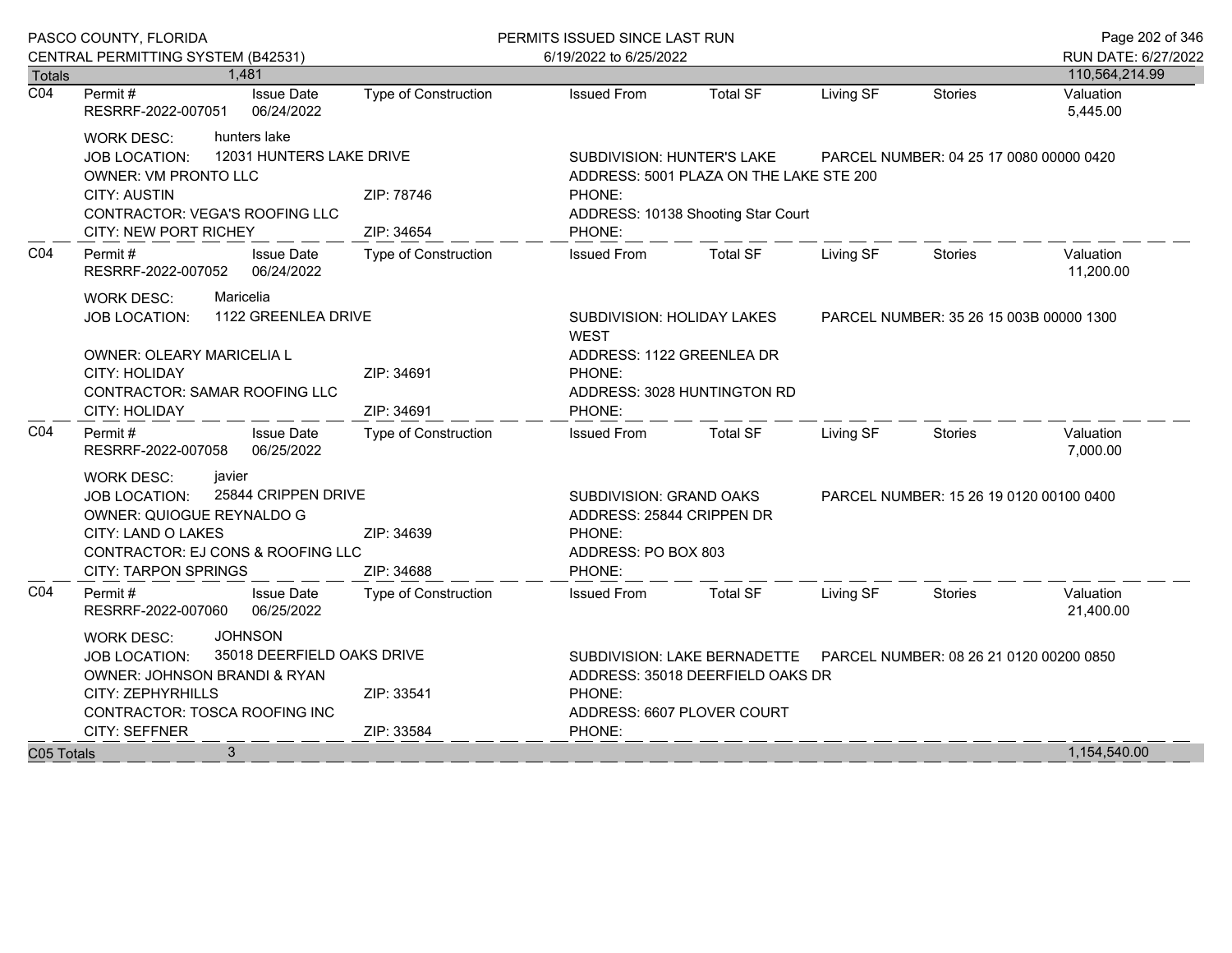| PASCO COUNTY, FLORIDA<br>CENTRAL PERMITTING SYSTEM (B42531) |                                                  |                                              |                                                                                         | PERMITS ISSUED SINCE LAST RUN<br>6/19/2022 to 6/25/2022 |                                 |                                         |                                         | Page 203 of 346<br>RUN DATE: 6/27/2022 |
|-------------------------------------------------------------|--------------------------------------------------|----------------------------------------------|-----------------------------------------------------------------------------------------|---------------------------------------------------------|---------------------------------|-----------------------------------------|-----------------------------------------|----------------------------------------|
| <b>Totals</b>                                               |                                                  | 1,481                                        |                                                                                         |                                                         |                                 |                                         |                                         | 110,564,214.99                         |
| $\overline{CO5}$                                            | Permit#<br>22B00243                              | <b>Issue Date</b><br>06/20/2022              | Type of Construction<br><b>NA</b>                                                       | <b>Issued From</b>                                      | <b>Total SF</b><br>12000        | Living SF                               | <b>Stories</b>                          | Valuation<br>1,130,040.00              |
|                                                             | <b>WORK DESC:</b>                                | SDP-2021-00133                               | SHELL BLDG - Conveyor Consulting & Rubber<br>Headquarters: New pre-fab metal building 2 |                                                         |                                 |                                         |                                         |                                        |
|                                                             | <b>JOB LOCATION:</b>                             | 11731 URADCO PLACE                           |                                                                                         | SUBDIVISION: ONE PASCO<br><b>CENTER</b>                 |                                 |                                         | PARCEL NUMBER: 09 25 20 0020 00000 0230 |                                        |
|                                                             |                                                  | OWNER: ALEMAT EQUITY HOLDINGS II INC         |                                                                                         |                                                         | ADDRESS: 2502 MEXICAN SUN DR    |                                         |                                         |                                        |
|                                                             | CITY: LUTZ<br>ZIP: 33559                         |                                              |                                                                                         | PHONE:                                                  |                                 |                                         |                                         |                                        |
|                                                             |                                                  | <b>CONTRACTOR: VARI CONSTRUCTION LLC</b>     |                                                                                         |                                                         | ADDRESS: 4243 NANCY CREEK BLVD. |                                         |                                         |                                        |
|                                                             | CITY: BROOKSVILLE                                |                                              | ZIP: 34602                                                                              | PHONE:                                                  |                                 |                                         |                                         |                                        |
| CO <sub>5</sub>                                             | Permit#<br>22B00312                              | <b>Issue Date</b><br>06/20/2022              | <b>Type of Construction</b><br>VB- Unprotected Wood or<br><b>Masonry Frame</b>          | <b>Issued From</b>                                      | <b>Total SF</b><br>$\Omega$     | Living SF                               | <b>Stories</b>                          | Valuation<br>9,500.00                  |
|                                                             | <b>WORK DESC:</b>                                |                                              | Mitsubishi of Wesley Chapel- Dumpster Pad                                               |                                                         |                                 |                                         |                                         |                                        |
|                                                             | 5305 EAGLESTON BOULEVARD<br><b>JOB LOCATION:</b> |                                              | SUBDIVISION:                                                                            |                                                         |                                 | PARCEL NUMBER: 07 26 20 0000 00300 0060 |                                         |                                        |
|                                                             | OWNER: JACOBS HOLDINGS WC LLC C/O JACOBS DANIEL  |                                              |                                                                                         | ADDRESS: 6901 US 19                                     |                                 |                                         |                                         |                                        |
|                                                             | <b>CITY: NEW PORT RICHEY</b><br>ZIP: 34652       |                                              | PHONE:                                                                                  |                                                         |                                 |                                         |                                         |                                        |
|                                                             |                                                  | CONTRACTOR: RLH CONSTRUCTION LLC             |                                                                                         | ADDRESS: 5700 DOT COM CT                                |                                 |                                         |                                         |                                        |
|                                                             | CITY: OVIEDO                                     |                                              | ZIP: 32765                                                                              | PHONE: 4073841908                                       |                                 |                                         |                                         |                                        |
| C <sub>05</sub>                                             | Permit#                                          | <b>Issue Date</b>                            | Type of Construction                                                                    | <b>Issued From</b>                                      | <b>Total SF</b>                 | Living SF                               | <b>Stories</b>                          | Valuation                              |
|                                                             | 22B00621                                         | 06/23/2022                                   | VB- Unprotected Wood or                                                                 |                                                         | $\Omega$                        |                                         |                                         | 15,000.00                              |
|                                                             |                                                  |                                              | Masonry Frame                                                                           |                                                         |                                 |                                         |                                         |                                        |
|                                                             | <b>WORK DESC:</b>                                | Pasadena Point- Sign Monument                |                                                                                         |                                                         |                                 |                                         |                                         |                                        |
|                                                             | <b>JOB LOCATION:</b>                             | 34496 MOONFLOWER AVENUE                      |                                                                                         | SUBDIVISION: PASADENA POINT                             |                                 |                                         | PARCEL NUMBER: 31 25 21 0050 0A100 0000 |                                        |
|                                                             |                                                  | OWNER: CF GTIS PASADENA POINT LLC            |                                                                                         |                                                         | ADDRESS: 4065 CRESCENT PARK DR  |                                         |                                         |                                        |
|                                                             | <b>CITY: RIVERVIEW</b>                           |                                              | ZIP: 33578                                                                              | PHONE:                                                  |                                 |                                         |                                         |                                        |
|                                                             |                                                  | CONTRACTOR: WINDWARD BUILDING GROUP INC      |                                                                                         | ADDRESS: 650 2ND AVE SOUTH                              |                                 |                                         |                                         |                                        |
|                                                             | CITY: ST. PETERSBURG                             |                                              | ZIP: 33701                                                                              | PHONE:                                                  |                                 |                                         |                                         |                                        |
| C08 Totals                                                  |                                                  | 62                                           |                                                                                         |                                                         |                                 |                                         |                                         | 1,124,096.76                           |
| C <sub>08</sub>                                             | Permit#<br>RESADD-2022-000328                    | <b>Issue Date</b><br>06/20/2022              | <b>Type of Construction</b>                                                             | <b>Issued From</b>                                      | <b>Total SF</b>                 | Living SF                               | <b>Stories</b><br>2                     | Valuation<br>12,000.00                 |
|                                                             | <b>WORK DESC:</b>                                | Thomas Backyard                              |                                                                                         |                                                         |                                 |                                         |                                         |                                        |
|                                                             | <b>JOB LOCATION:</b>                             | 31039 BRIDGEGATE DRIVE                       |                                                                                         | <b>SUBDIVISION: BRIDGEWATER</b>                         |                                 |                                         | PARCEL NUMBER: 34 25 20 0010 00600 0460 |                                        |
|                                                             |                                                  | <b>OWNER: ALEXIS ROSE &amp; THOMAS DERON</b> |                                                                                         |                                                         | ADDRESS: 31039 BRIDGEGATE DRIVE |                                         |                                         |                                        |
|                                                             | <b>CITY: WESLEY CHAPEL</b>                       |                                              | ZIP: 33545                                                                              | PHONE:                                                  |                                 |                                         |                                         |                                        |
|                                                             | CONTRACTOR:                                      |                                              |                                                                                         |                                                         | ADDRESS: 31039 BRIDGEGATE DR    |                                         |                                         |                                        |
|                                                             | CITY: WESLEY CHAPEL                              |                                              | ZIP: 33545                                                                              | PHONE:                                                  |                                 |                                         |                                         |                                        |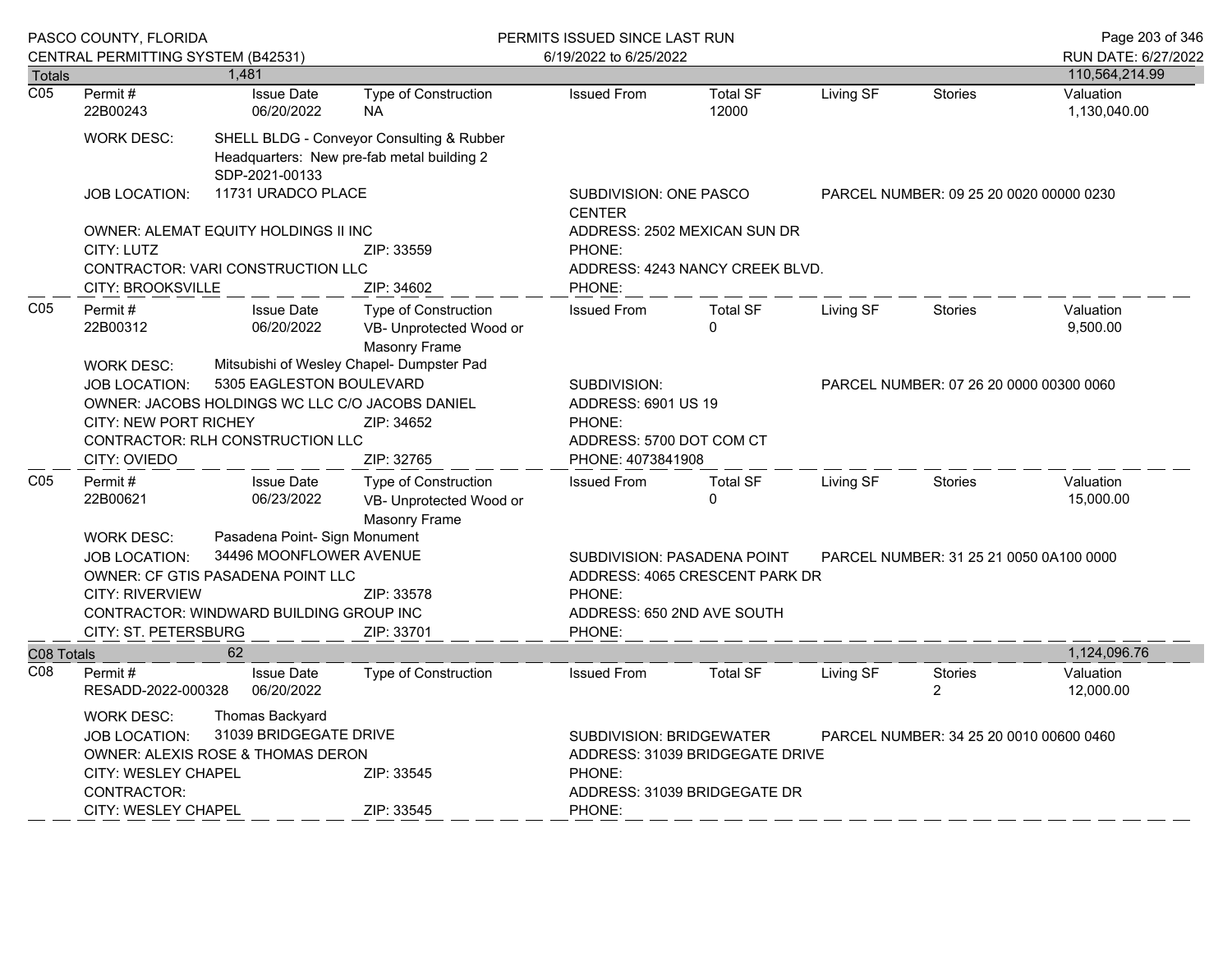| PASCO COUNTY, FLORIDA      |                                                                                                                                                                                                                                                |                                                                                              | PERMITS ISSUED SINCE LAST RUN                                                                                                                             | Page 204 of 346 |                                         |                                         |                             |
|----------------------------|------------------------------------------------------------------------------------------------------------------------------------------------------------------------------------------------------------------------------------------------|----------------------------------------------------------------------------------------------|-----------------------------------------------------------------------------------------------------------------------------------------------------------|-----------------|-----------------------------------------|-----------------------------------------|-----------------------------|
|                            | CENTRAL PERMITTING SYSTEM (B42531)                                                                                                                                                                                                             |                                                                                              | 6/19/2022 to 6/25/2022                                                                                                                                    |                 |                                         |                                         | RUN DATE: 6/27/2022         |
| Totals<br>$\overline{CO8}$ | 1.481<br><b>Issue Date</b><br>Permit #                                                                                                                                                                                                         | Type of Construction                                                                         | <b>Issued From</b>                                                                                                                                        | <b>Total SF</b> | Living SF                               | <b>Stories</b>                          | 110,564,214.99<br>Valuation |
|                            | 06/22/2022<br>RESADD-2022-000394                                                                                                                                                                                                               |                                                                                              |                                                                                                                                                           |                 |                                         |                                         | 35,000.00                   |
|                            | Contreras driveway<br><b>WORK DESC:</b><br>30121 ELAM ROAD<br>JOB LOCATION:<br>OWNER: MONTES JUAN CARLOS CONTRERAS & CONTRERAS LEDIS<br>CITY: WESLEY CHAPEL<br><b>CONTRACTOR: NA</b><br>CITY: WESLEY CHAPEL                                    | ZIP: 33545<br>ZIP: 33545                                                                     | SUBDIVISION:<br>ADDRESS: 30121 ELAM ROAD<br>PHONE:<br>ADDRESS: 30121 ELAM RD<br>PHONE: 8137141069                                                         |                 |                                         | PARCEL NUMBER: 28 25 20 0000 00600 0040 |                             |
| CO8                        | <b>Issue Date</b><br>Permit #<br>06/20/2022<br>RESADD-2022-000467                                                                                                                                                                              | Type of Construction                                                                         | <b>Issued From</b>                                                                                                                                        | <b>Total SF</b> | Living SF                               | Stories                                 | Valuation<br>17,795.00      |
|                            | Buller<br><b>WORK DESC:</b><br>4955 ROLLING GREENE DRIVE<br><b>JOB LOCATION:</b><br>OWNER: BULLER ROYCE D & MARIAN E<br>CITY: WESLEY CHAPEL<br>CONTRACTOR: MARVIC CONTRACTORS INC<br><b>CITY: TAMPA</b>                                        | SUBDIVISION: COUNTRY WALK<br>PHONE:<br>ADDRESS: 12000 NORTH DALE MABRY HWY Ste 212<br>PHONE: | ADDRESS: 4955 ROLLING GREENE DR                                                                                                                           |                 | PARCEL NUMBER: 16 26 20 0120 00000 0770 |                                         |                             |
| C <sub>08</sub>            | Permit#<br><b>Issue Date</b><br>RESADD-2022-000694<br>06/21/2022                                                                                                                                                                               | Type of Construction                                                                         | <b>Issued From</b>                                                                                                                                        | <b>Total SF</b> | Living SF                               | <b>Stories</b>                          | Valuation<br>2,000.00       |
|                            | Barn #2<br><b>WORK DESC:</b><br>32322 CAROLINES PATH<br><b>JOB LOCATION:</b><br>OWNER: GILBERTSON JOHN J II & MAUREEN<br>CITY: SAN ANTONIO<br>CONTRACTOR: S S H CONSTRUCTION INC<br><b>CITY: TAMPA</b>                                         | ZIP: 33576<br>ZIP: 33610                                                                     | SUBDIVISION:<br>ADDRESS: PO BOX 991<br>PHONE:<br>ADDRESS: 1716 EAST HENRY AVENUE<br>PHONE:                                                                |                 |                                         | PARCEL NUMBER: 26 24 20 0000 01200 0070 |                             |
| CO8                        | Permit #<br><b>Issue Date</b><br>06/24/2022<br>RESADD-2022-000838                                                                                                                                                                              | <b>Type of Construction</b>                                                                  | <b>Issued From</b>                                                                                                                                        | <b>Total SF</b> | Living SF                               | Stories                                 | Valuation<br>2,495.00       |
|                            | 29861 SOUTHWELL<br><b>WORK DESC:</b><br>29861 SOUTHWELL LANE<br><b>JOB LOCATION:</b><br>OWNER: M/I HOMES OF TAMPA LLC<br><b>CITY: TAMPA</b><br>ZIP: 33634<br>CONTRACTOR: AFFORDABLE RESCREENING LLC<br><b>CITY: THONOTOSASSA</b><br>ZIP: 33592 |                                                                                              | SUBDIVISION: WINDERMERE<br><b>ESTATES AT WIREGRASS RANCH</b><br>ADDRESS: 4343 ANCHOR PLAZA PKWY STE 200<br>PHONE:<br>ADDRESS: 9907 E FOWLER AVE<br>PHONE: |                 | PARCEL NUMBER: 29 26 20 0050 00000 1390 |                                         |                             |
| CO8                        | Permit#<br><b>Issue Date</b><br>RESADD-2022-000839<br>06/20/2022                                                                                                                                                                               | Type of Construction                                                                         | <b>Issued From</b>                                                                                                                                        | <b>Total SF</b> | Living SF                               | Stories                                 | Valuation<br>54,581.00      |
|                            | Key-Dobler<br><b>WORK DESC:</b><br>20116 COT ROAD<br><b>JOB LOCATION:</b><br>OWNER: KEY RICHARD & DOBLER KYRA<br>CITY: LUTZ<br>ZIP: 33558<br>CONTRACTOR: MRD PRODUCTS INC DBA/DALY ALUMINUM<br>ZIP: 34691<br>CITY: HOLIDAY                     |                                                                                              | SUBDIVISION:<br>ADDRESS: 20116 COT RD<br>PHONE:<br>ADDRESS: 1415 US HWY 19 N<br>PHONE:                                                                    |                 |                                         | PARCEL NUMBER: 35 26 18 0110 00000 5190 |                             |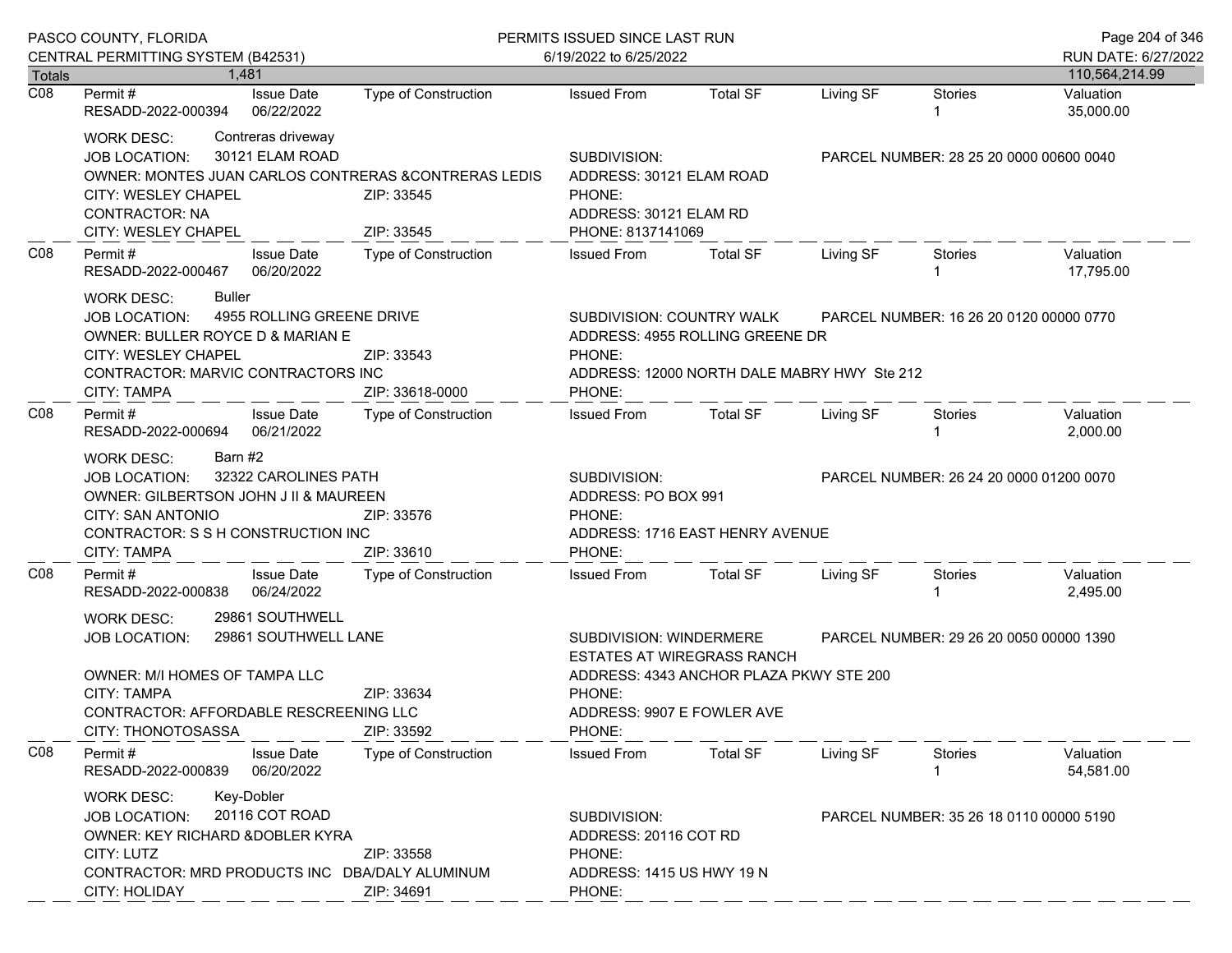|                  | PASCO COUNTY, FLORIDA<br>CENTRAL PERMITTING SYSTEM (B42531)                                                                                                                                                                                                                                                   |                                                                                |                                           | PERMITS ISSUED SINCE LAST RUN                                                                                                                                        |                                |           |                                         | Page 205 of 346                       |
|------------------|---------------------------------------------------------------------------------------------------------------------------------------------------------------------------------------------------------------------------------------------------------------------------------------------------------------|--------------------------------------------------------------------------------|-------------------------------------------|----------------------------------------------------------------------------------------------------------------------------------------------------------------------|--------------------------------|-----------|-----------------------------------------|---------------------------------------|
| Totals           |                                                                                                                                                                                                                                                                                                               | 1,481                                                                          |                                           | 6/19/2022 to 6/25/2022                                                                                                                                               |                                |           |                                         | RUN DATE: 6/27/2022<br>110,564,214.99 |
| $\overline{CO8}$ | Permit #<br>RESADD-2022-000844                                                                                                                                                                                                                                                                                | <b>Issue Date</b><br>06/20/2022                                                | Type of Construction                      | <b>Issued From</b>                                                                                                                                                   | <b>Total SF</b>                | Living SF | <b>Stories</b>                          | Valuation<br>35,000.00                |
|                  | WORK DESC:<br>JOB LOCATION:                                                                                                                                                                                                                                                                                   | John Allen Garge<br>1925 APACHE PLACE                                          |                                           | SUBDIVISION: MINNEHAHA<br>PARCEL NUMBER: 34 26 15 0030 00300 0110<br><b>TERRACE</b>                                                                                  |                                |           |                                         |                                       |
|                  | OWNER: ALLEN JOHN S<br><b>CITY: PALM HARBOR</b><br><b>CONTRACTOR: BROWN CONSTRUCTION LLC</b>                                                                                                                                                                                                                  |                                                                                | ZIP: 34683                                | ADDRESS: 60 GULFWINDS DR<br>PHONE:<br>ADDRESS: 10125 KNODDY TERN ROAD                                                                                                |                                |           |                                         |                                       |
| CO8              | CITY: BROOKSVILLE<br>Permit#                                                                                                                                                                                                                                                                                  | <b>Issue Date</b>                                                              | ZIP: 34613<br><b>Type of Construction</b> | PHONE:<br><b>Issued From</b>                                                                                                                                         | <b>Total SF</b>                | Living SF | Stories                                 | Valuation                             |
|                  | 06/21/2022<br>RESADD-2022-001036                                                                                                                                                                                                                                                                              |                                                                                |                                           |                                                                                                                                                                      |                                |           |                                         | 200,000.00                            |
|                  | Detached Accessory Garage 40051 SUMNER<br>WORK DESC:<br>LAKE ROAD, DADE CITY, FL 33525<br>40051 SUMNER LAKE ROAD<br><b>JOB LOCATION:</b><br>OWNER: SPIRO LOUIS WILLIAM & BARBARA<br><b>CITY: DADE CITY</b><br>ZIP: 33525<br>CONTRACTOR: J D HANSEN GENERAL CONTRACTOR LLC<br>ZIP: 33880<br>CITY: Winter Haven |                                                                                |                                           | SUBDIVISION:<br>PHONE:<br>ADDRESS: 4205 Shadow Wood Dr<br>PHONE: 8638608175                                                                                          | ADDRESS: 40051 SUMNER LAKE RD  |           | PARCEL NUMBER: 31 24 22 0000 00700 0010 |                                       |
| CO8              | Permit#<br>RESADD-2022-001085                                                                                                                                                                                                                                                                                 | <b>Issue Date</b><br>06/21/2022                                                | Type of Construction                      | <b>Issued From</b>                                                                                                                                                   | <b>Total SF</b>                | Living SF | <b>Stories</b>                          | Valuation<br>11.700.00                |
|                  | <b>WORK DESC:</b><br><b>JOB LOCATION:</b><br>OWNER: DAVIS DAVID G & DARINA KUBIRIT<br><b>CITY: LAND O LAKES</b><br>CONTRACTOR: A C E S LLC DBA/COASTAL ALUMINUM<br>CITY: Hudson                                                                                                                               | <b>National Davis</b><br>8849 GARDEN PARTY DRIVE                               | ZIP: 34637<br>ZIP: 34674                  | SUBDIVISION: CONNERTON<br>PARCEL NUMBER: 26 25 18 0040 00100 0180<br><b>VILLAGE ONE</b><br>ADDRESS: 8849 GARDEN PARTY DR<br>PHONE:<br>ADDRESS: PO BOX 5606<br>PHONE: |                                |           |                                         |                                       |
| CO8              | Permit#<br>RESADD-2022-001128                                                                                                                                                                                                                                                                                 | <b>Issue Date</b><br>06/22/2022                                                | Type of Construction                      | <b>Issued From</b>                                                                                                                                                   | <b>Total SF</b>                | Living SF | <b>Stories</b>                          | Valuation<br>9,296.70                 |
|                  | SO33456<br><b>WORK DESC:</b><br>4220 ISONZO WAY<br><b>JOB LOCATION:</b><br>OWNER: TAYLOR MORRISON OF FLORIDA INC<br><b>CITY: TAMPA</b><br>ZIP: 33619                                                                                                                                                          |                                                                                |                                           | SUBDIVISION: ESPLANADE AT<br>PARCEL NUMBER: 17 26 20 0080 00000 4720<br><b>WIREGRASS</b><br>ADDRESS: 3922 COCONUT PALM DR STE 100<br>PHONE:                          |                                |           |                                         |                                       |
|                  | CITY: Venice                                                                                                                                                                                                                                                                                                  | CONTRACTOR: COMMERCIAL RESIDENTIAL ALUMINUM & FABRICAT<br>ZIP: 34275<br>PHONE: |                                           |                                                                                                                                                                      | ADDRESS: 115 Morse Court North |           |                                         |                                       |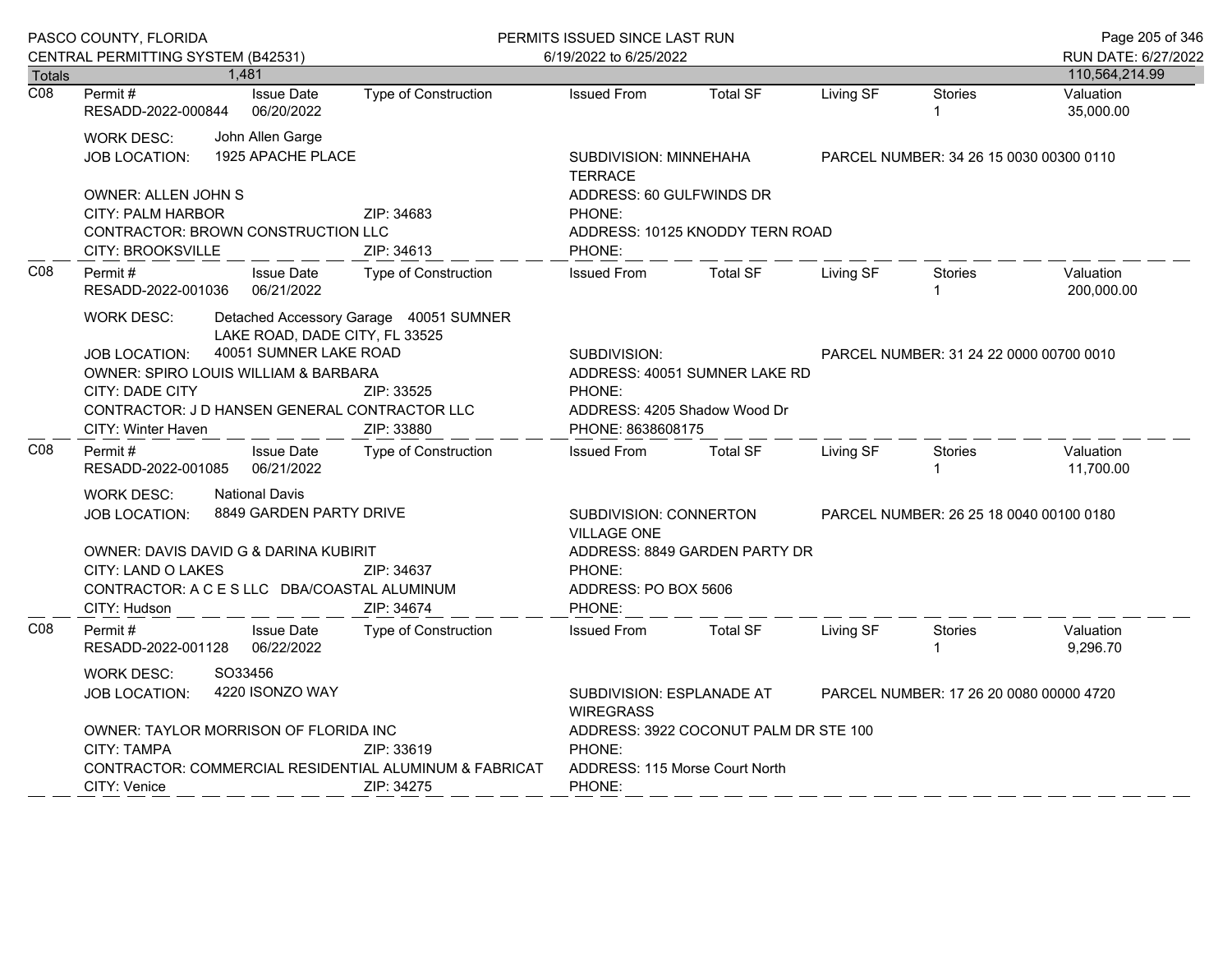|                  | PASCO COUNTY, FLORIDA                                                                                  |                                 |                             | PERMITS ISSUED SINCE LAST RUN                        |                                                                        |           |                                         | Page 206 of 346        |
|------------------|--------------------------------------------------------------------------------------------------------|---------------------------------|-----------------------------|------------------------------------------------------|------------------------------------------------------------------------|-----------|-----------------------------------------|------------------------|
|                  | CENTRAL PERMITTING SYSTEM (B42531)                                                                     |                                 |                             | 6/19/2022 to 6/25/2022                               |                                                                        |           |                                         | RUN DATE: 6/27/2022    |
| <b>Totals</b>    |                                                                                                        | 1,481                           |                             |                                                      |                                                                        |           |                                         | 110,564,214.99         |
| $\overline{CO8}$ | Permit#<br>RESADD-2022-001137                                                                          | <b>Issue Date</b><br>06/21/2022 | <b>Type of Construction</b> | <b>Issued From</b>                                   | <b>Total SF</b>                                                        | Living SF | <b>Stories</b>                          | Valuation<br>20,000.00 |
|                  | <b>WORK DESC:</b>                                                                                      | Stringfield garage              |                             |                                                      |                                                                        |           |                                         |                        |
|                  | <b>JOB LOCATION:</b>                                                                                   | 6251 WOODSMAN DRIVE             |                             | SUBDIVISION: ANGUS VALLEY                            |                                                                        |           | PARCEL NUMBER: 02 26 19 0010 00200 0860 |                        |
|                  | OWNER: STRINGFIELD STACIE & DUSTIN                                                                     |                                 |                             | ADDRESS: 6251 WOODSMAN DR                            |                                                                        |           |                                         |                        |
|                  | CITY: WESLEY CHAPEL                                                                                    |                                 | ZIP: 33544                  | PHONE:                                               |                                                                        |           |                                         |                        |
|                  | <b>CONTRACTOR: NA</b><br>CITY: WESLEY CHAPEL                                                           |                                 | ZIP: 33544                  | ADDRESS: 6251 WOODSMAN DR<br>PHONE:                  |                                                                        |           |                                         |                        |
| CO8              |                                                                                                        |                                 |                             |                                                      |                                                                        |           |                                         |                        |
|                  | <b>Issue Date</b><br>Permit#<br>RESADD-2022-001150<br>06/22/2022                                       |                                 | <b>Type of Construction</b> | <b>Issued From</b>                                   | <b>Total SF</b>                                                        | Living SF | <b>Stories</b>                          | Valuation<br>24,000.00 |
|                  | mello<br><b>WORK DESC:</b>                                                                             |                                 |                             |                                                      |                                                                        |           |                                         |                        |
|                  | 27631 BLACK HAWK DRIVE<br><b>JOB LOCATION:</b>                                                         |                                 |                             | SUBDIVISION: QUAIL HOLLOW<br><b>PINES</b>            |                                                                        |           | PARCEL NUMBER: 36 25 19 0010 00000 1110 |                        |
|                  | OWNER: DANTON JAMES ARTHUR & MELLO CY                                                                  |                                 |                             |                                                      | ADDRESS: 27631 BLACK HAWK DR                                           |           |                                         |                        |
|                  | CITY: WESLEY CHAPEL                                                                                    |                                 | ZIP: 33544                  | PHONE:                                               |                                                                        |           |                                         |                        |
|                  | <b>CONTRACTOR: NA</b>                                                                                  |                                 |                             |                                                      | ADDRESS: 27631 BLACK HAWK DR                                           |           |                                         |                        |
|                  | CITY: WESLEY CHAPEL                                                                                    |                                 | ZIP: 33544                  | PHONE:                                               |                                                                        |           |                                         |                        |
| CO8              | <b>Issue Date</b><br><b>Type of Construction</b><br>Permit#<br>06/23/2022<br>RESADD-2022-001216        |                                 |                             | <b>Issued From</b>                                   | <b>Total SF</b>                                                        | Living SF | <b>Stories</b>                          | Valuation<br>17,500.00 |
|                  | <b>WORK DESC:</b>                                                                                      | <b>SHOEMAKER</b>                |                             |                                                      |                                                                        |           |                                         |                        |
|                  | <b>JOB LOCATION:</b>                                                                                   | 18813 GRAND CLUB DRIVE          |                             |                                                      | SUBDIVISION: HERITAGE PINES<br>PARCEL NUMBER: 05 24 17 0250 00000 0210 |           |                                         |                        |
|                  | <b>OWNER: SHOEMAKER ROBERT F &amp; FRANCES</b>                                                         |                                 |                             | ADDRESS: 18813 GRAND CLUB DR                         |                                                                        |           |                                         |                        |
|                  | CITY: HUDSON                                                                                           |                                 | ZIP: 34667                  | PHONE:                                               |                                                                        |           |                                         |                        |
|                  | CONTRACTOR: AJ'S ALUMINUM INC<br><b>CITY: SPRING HILL</b>                                              |                                 | ZIP: 34606                  | ADDRESS: 5441 SPRING HILL DRIVE<br>PHONE: 3526887631 |                                                                        |           |                                         |                        |
| CO8              | Permit#                                                                                                | <b>Issue Date</b>               | <b>Type of Construction</b> | <b>Issued From</b>                                   | <b>Total SF</b>                                                        | Living SF | <b>Stories</b>                          | Valuation              |
|                  | RESADD-2022-001238                                                                                     | 06/20/2022                      |                             |                                                      |                                                                        |           |                                         | 3,000.00               |
|                  | ADD 10X12 SHED NO CONCRETE 7213<br><b>WORK DESC:</b><br>PENINSULAR DRIVE, NEW PORT RICHEY, FL<br>34652 |                                 |                             |                                                      |                                                                        |           |                                         |                        |
|                  | JOB LOCATION:                                                                                          | 7213 PENINSULAR DRIVE           |                             |                                                      | <b>SUBDIVISION: GRAND VIEW PARK</b>                                    |           | PARCEL NUMBER: 31 25 16 0020 00000 0050 |                        |
|                  |                                                                                                        | <b>OWNER: MANDEL ROBERT</b>     |                             |                                                      | ADDRESS: 7213 PENINSULAR DR                                            |           |                                         |                        |
|                  | <b>CITY: NEW PORT RICHEY</b>                                                                           |                                 | ZIP: 34652                  | PHONE:                                               |                                                                        |           |                                         |                        |
|                  | <b>CONTRACTOR: NA</b>                                                                                  |                                 |                             | ADDRESS: 7213 PENINSULAR DR                          |                                                                        |           |                                         |                        |
|                  | CITY: NEW PORT RICHEY                                                                                  |                                 | ZIP: 34652                  | PHONE:                                               |                                                                        |           |                                         |                        |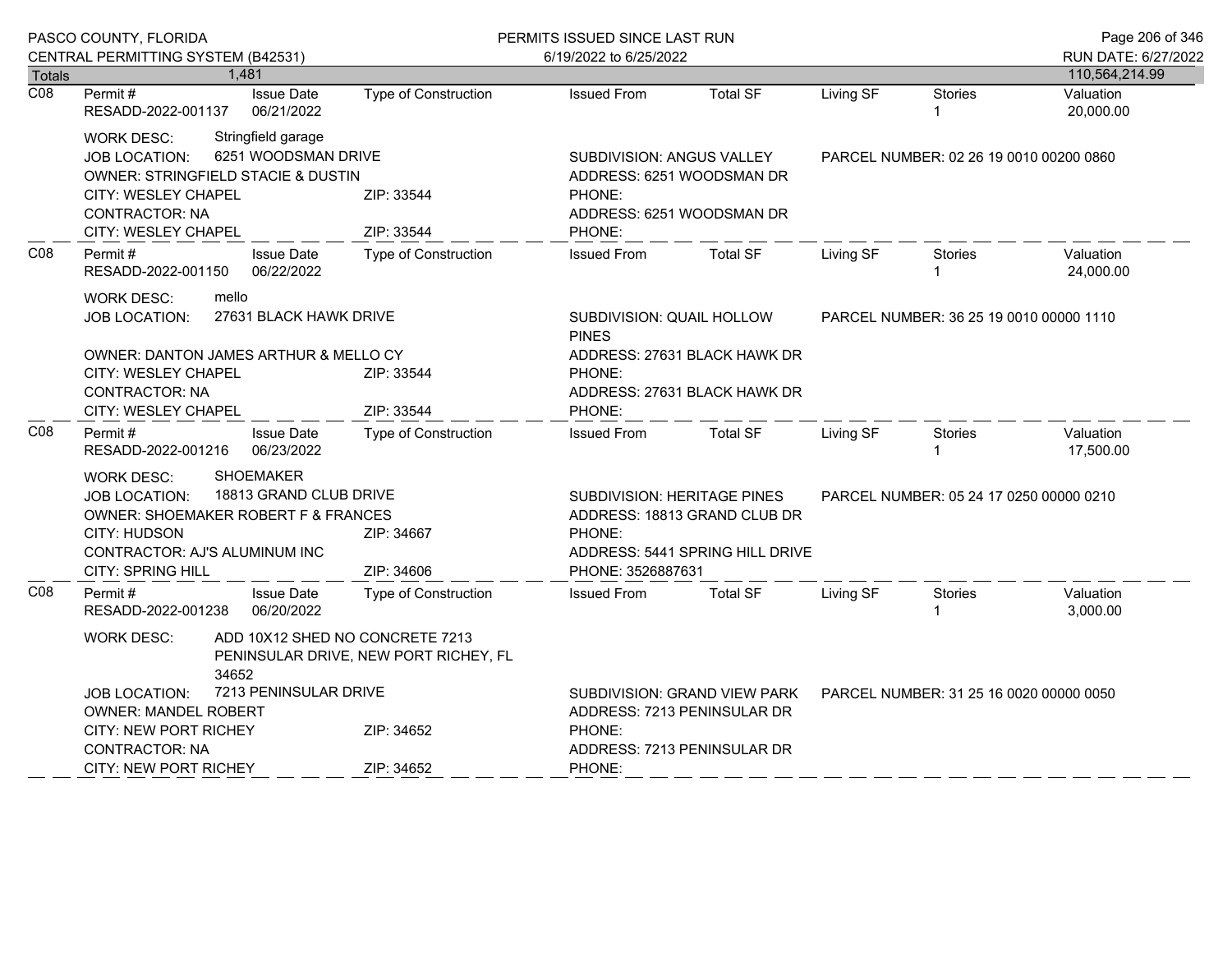|                                   | PASCO COUNTY, FLORIDA                                                                                                                                                                                                                           |                                                                              | PERMITS ISSUED SINCE LAST RUN                                                                                                   |                                                                                                            |           |                                         | Page 207 of 346        |
|-----------------------------------|-------------------------------------------------------------------------------------------------------------------------------------------------------------------------------------------------------------------------------------------------|------------------------------------------------------------------------------|---------------------------------------------------------------------------------------------------------------------------------|------------------------------------------------------------------------------------------------------------|-----------|-----------------------------------------|------------------------|
|                                   | CENTRAL PERMITTING SYSTEM (B42531)                                                                                                                                                                                                              |                                                                              | 6/19/2022 to 6/25/2022                                                                                                          |                                                                                                            |           |                                         | RUN DATE: 6/27/2022    |
| <b>Totals</b><br>$\overline{CO8}$ | 1.481<br><b>Issue Date</b>                                                                                                                                                                                                                      |                                                                              |                                                                                                                                 | <b>Total SF</b>                                                                                            | Living SF | <b>Stories</b>                          | 110,564,214.99         |
|                                   | Permit #<br>06/24/2022<br>RESADD-2022-001315                                                                                                                                                                                                    | Type of Construction                                                         | <b>Issued From</b>                                                                                                              |                                                                                                            |           | 1                                       | Valuation<br>15,000.00 |
|                                   | <b>Turner Project</b><br><b>WORK DESC:</b><br>7149 HERON WALK LANE<br>JOB LOCATION:<br>OWNER: TURNER DWAYNE ALLEN & KRISTIN<br><b>CITY: WESLEY CHAPEL</b><br><b>CONTRACTOR: TRADEWINDS SCREENS</b><br>CITY: Wesley Chapel                       | ZIP: 33545<br>ZIP: 33543                                                     | PHONE:                                                                                                                          | SUBDIVISION: WATERGRASS<br>ADDRESS: 7149 HERON WALK LN<br>ADDRESS: 28753 Tavira Court<br>PHONE: 8138160480 |           | PARCEL NUMBER: 31 25 21 0030 06000 1260 |                        |
| CO8                               | Permit#<br><b>Issue Date</b><br>06/21/2022<br>RESADD-2022-001339                                                                                                                                                                                | Type of Construction                                                         | <b>Issued From</b>                                                                                                              | <b>Total SF</b>                                                                                            | Living SF | Stories<br>1                            | Valuation<br>8,900.00  |
|                                   | Prefab shed<br>WORK DESC:<br>6113 CANOPY OAKS COURT<br><b>JOB LOCATION:</b><br>OWNER: LOGAGLIO BRIAN S & DENISE J<br>CITY: NEW PORT RICHEY<br>CONTRACTOR: AMERICAN BUILDING CONCEPTS INC<br>CITY: HUDSON                                        | ZIP: 34653<br>ZIP: 34667                                                     | SUBDIVISION: OLDFIELD<br>ADDRESS: 6113 CANOPY OAKS CT<br>PHONE:<br>ADDRESS: 17923 OWEN DRIVE<br>PHONE:                          | PARCEL NUMBER: 04 26 16 0230 00000 0100                                                                    |           |                                         |                        |
| CO8                               | <b>Issue Date</b><br>Permit #<br>RESADD-2022-001377 06/21/2022                                                                                                                                                                                  | Type of Construction                                                         | <b>Issued From</b>                                                                                                              | <b>Total SF</b>                                                                                            | Living SF | <b>Stories</b>                          | Valuation<br>14,069.50 |
|                                   | <b>HUNT</b><br>WORK DESC:<br>33080 SHADOW BRANCH LANE<br><b>JOB LOCATION:</b><br><b>OWNER: HUNT BRANDY NIKAYE LOCKHART &amp;</b><br>CITY: WESLEY CHAPEL<br>ZIP: 33545<br>CONTRACTOR: TRUE ALUMINUM INC<br><b>CITY: PLANT CITY</b><br>ZIP: 33565 |                                                                              | SUBDIVISION: WATERGRASS<br>PHONE:<br>PHONE:                                                                                     | ADDRESS: 33080 SHADOW BRANCH LN<br>ADDRESS: 4000 NORTH FRONTAGE RD                                         |           | PARCEL NUMBER: 36 25 20 0030 04200 0180 |                        |
| C <sub>08</sub>                   | <b>Issue Date</b><br>Permit #<br>RESADD-2022-001428<br>06/21/2022                                                                                                                                                                               | Type of Construction                                                         | <b>Issued From</b>                                                                                                              | <b>Total SF</b>                                                                                            | Living SF | Stories                                 | Valuation<br>9,200.00  |
|                                   | New Pool Enclosure<br>WORK DESC:<br>11804 LAKEVIEW DRIVE<br>JOB LOCATION:<br>OWNER: DRAKE RENA A & RICHARD G<br>CITY: NEW PORT RICHEY<br>CONTRACTOR: A C E S LLC DBA/COASTAL ALUMINUM<br>CITY: Hudson                                           | ZIP: 34654<br>ZIP: 34674                                                     | SUBDIVISION:<br>PARCEL NUMBER: 17 25 17 0000 00100 0131<br>ADDRESS: 11428 DORIAN CT<br>PHONE:<br>ADDRESS: PO BOX 5606<br>PHONE: |                                                                                                            |           |                                         |                        |
| CO8                               | Permit#<br><b>Issue Date</b><br>06/20/2022<br>RESADD-2022-001429                                                                                                                                                                                | <b>Type of Construction</b>                                                  | <b>Issued From</b>                                                                                                              | <b>Total SF</b>                                                                                            | Living SF | <b>Stories</b>                          | Valuation<br>9,360.00  |
|                                   | Williams 2<br><b>WORK DESC:</b><br>31048 WHINSENTON DRIVE<br><b>JOB LOCATION:</b>                                                                                                                                                               | IV                                                                           | SUBDIVISION: MEADOW POINTE<br>PARCEL NUMBER: 15 26 20 0030 04400 0030                                                           |                                                                                                            |           |                                         |                        |
|                                   | OWNER: WILLIAMS STEPHEN M & ELI M<br><b>CITY: WESLEY CHAPEL</b><br>CONTRACTOR: ROLLSHIELD LLC<br>CITY: CLEARWATER                                                                                                                               | ADDRESS: 31048 WHINSENTON DR<br>PHONE:<br>ADDRESS: 1151 KAPP DRIVE<br>PHONE: |                                                                                                                                 |                                                                                                            |           |                                         |                        |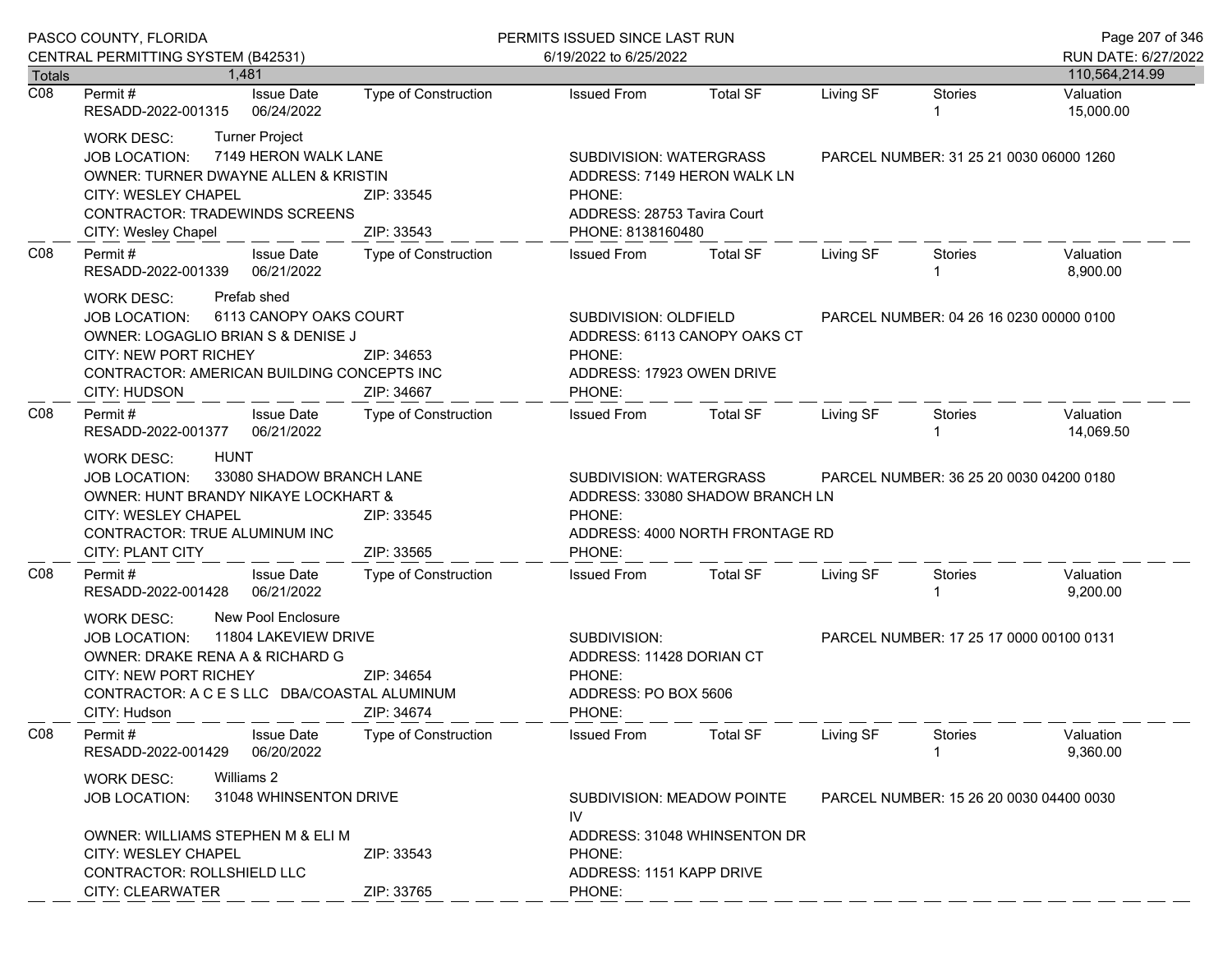|                  | PASCO COUNTY, FLORIDA<br>CENTRAL PERMITTING SYSTEM (B42531)                                                                                                                                                                         |                                       |                                                                                            | PERMITS ISSUED SINCE LAST RUN                                                                |                                                                         |                                         |                                         | Page 208 of 346                       |  |
|------------------|-------------------------------------------------------------------------------------------------------------------------------------------------------------------------------------------------------------------------------------|---------------------------------------|--------------------------------------------------------------------------------------------|----------------------------------------------------------------------------------------------|-------------------------------------------------------------------------|-----------------------------------------|-----------------------------------------|---------------------------------------|--|
| Totals           |                                                                                                                                                                                                                                     | 1.481                                 |                                                                                            | 6/19/2022 to 6/25/2022                                                                       |                                                                         |                                         |                                         | RUN DATE: 6/27/2022<br>110,564,214.99 |  |
| $\overline{CO8}$ | Permit #<br>RESADD-2022-001481                                                                                                                                                                                                      | <b>Issue Date</b><br>06/21/2022       | <b>Type of Construction</b>                                                                | <b>Issued From</b>                                                                           | <b>Total SF</b>                                                         | Living SF                               | <b>Stories</b><br>$\mathbf{1}$          | Valuation<br>36,793.00                |  |
|                  | Anderson Queen<br><b>WORK DESC:</b><br>10115 PALLADIO DRIVE<br><b>JOB LOCATION:</b><br>OWNER: ANDERSON SHANNON & QUEEN CRAIG<br><b>CITY: NEW PORT RICHEY</b><br>ZIP: 34655<br>CONTRACTOR: KEYSTONE HOME SOLUTIONS LLC DBA/LIFESTYLE |                                       |                                                                                            | SUBDIVISION: LONGLEAF<br>NEIGHBORHOOD TWO<br>ADDRESS: 10115 PALLADIO DR<br>PHONE:            |                                                                         | PARCEL NUMBER: 19 26 17 0040 01100 0060 |                                         |                                       |  |
|                  | CITY: TAMPA                                                                                                                                                                                                                         |                                       | ZIP: 33634                                                                                 | PHONE:                                                                                       | ADDRESS: 4897 WEST WATERS AVENUE                                        |                                         |                                         |                                       |  |
| CO8              | Permit#<br><b>Issue Date</b><br>RESADD-2022-001514<br>06/24/2022                                                                                                                                                                    |                                       | Type of Construction                                                                       | <b>Issued From</b>                                                                           | <b>Total SF</b>                                                         | Living SF                               | <b>Stories</b><br>$\overline{1}$        | Valuation<br>11,304.00                |  |
|                  | <b>WORK DESC:</b><br><b>JOB LOCATION:</b>                                                                                                                                                                                           | SO32072 Vitale<br>3640 BRICKELL COURT |                                                                                            | SUBDIVISION: PLANTATION<br><b>PALMS</b>                                                      |                                                                         |                                         | PARCEL NUMBER: 20 26 19 0170 00000 6860 |                                       |  |
|                  | <b>OWNER: GODDEN WHITNEY</b><br>CITY: LAND O LAKES<br>CONTRACTOR: COMMERCIAL RESIDENTIAL ALUMINUM & FABRICAT<br>CITY: Venice                                                                                                        |                                       | PHONE:<br>PHONE:                                                                           | ADDRESS: 3640 BRICKELL CT<br>ADDRESS: 115 Morse Court North                                  |                                                                         |                                         |                                         |                                       |  |
| C <sub>08</sub>  | Permit #<br>RESADD-2022-001516                                                                                                                                                                                                      | <b>Issue Date</b><br>06/20/2022       | Type of Construction                                                                       | <b>Issued From</b>                                                                           | <b>Total SF</b>                                                         | Living SF                               | <b>Stories</b><br>$\mathbf{1}$          | Valuation<br>8,615.00                 |  |
|                  | <b>WORK DESC:</b>                                                                                                                                                                                                                   | 21B15342                              | Install pool enclosure on existing deck. (house<br>permit RESNEW-2021-002584 * pool permit |                                                                                              |                                                                         |                                         |                                         |                                       |  |
|                  | <b>JOB LOCATION:</b>                                                                                                                                                                                                                | 3048 FRANCOA DRIVE                    |                                                                                            | SUBDIVISION: ESPLANADE AT<br>PARCEL NUMBER: 20 26 17 0130 00000 4750<br><b>STARKEY RANCH</b> |                                                                         |                                         |                                         |                                       |  |
|                  | OWNER: TAYLOR MORRISON OF FLORIDA INC<br>CITY: TAMPA<br>ZIP: 33619<br>CONTRACTOR: COMMERCIAL RESIDENTIAL ALUMINUM & FABRICAT<br>CITY: Venice<br>ZIP: 34275                                                                          |                                       |                                                                                            | PHONE:<br>PHONE:                                                                             | ADDRESS: 3922 COCONUT PALM DR STE 108<br>ADDRESS: 115 Morse Court North |                                         |                                         |                                       |  |
| CO8              | Permit#<br>RESADD-2022-001517                                                                                                                                                                                                       | <b>Issue Date</b><br>06/20/2022       | Type of Construction                                                                       | <b>Issued From</b>                                                                           | <b>Total SF</b>                                                         | Living SF                               | <b>Stories</b><br>-1                    | Valuation<br>6,500.00                 |  |
|                  | jj smith<br><b>WORK DESC:</b><br>11600 VERNON AVENUE<br><b>JOB LOCATION:</b>                                                                                                                                                        |                                       |                                                                                            | SUBDIVISION: PORT RICHEY LAND  PARCEL NUMBER: 09 25 16 0010 03700 0000<br><b>COMPANY</b>     |                                                                         |                                         |                                         |                                       |  |
|                  | OWNER: JA MAR NORTH RV RESORT INC<br><b>CITY: PORT RICHEY</b><br>ZIP: 34668<br>CONTRACTOR: SECURITY AWNING & SCREENING<br>CITY: HUDSON<br>ZIP: 34667                                                                                |                                       |                                                                                            | ADDRESS: 6650 SAN MARCO DR<br>PHONE:<br>ADDRESS: 9349 DENTON AVENUE<br>PHONE: 7278632313     |                                                                         |                                         |                                         |                                       |  |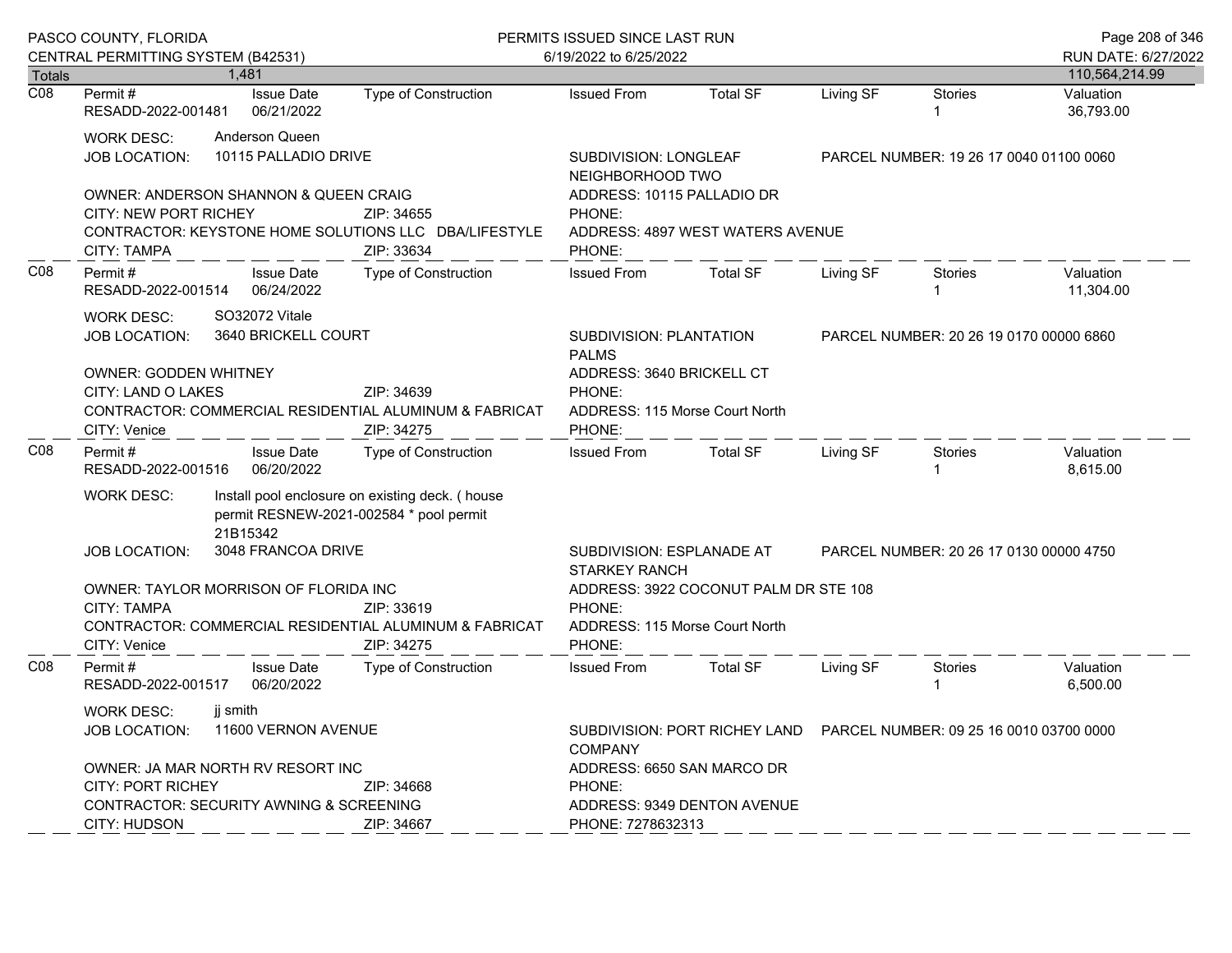|                  | PASCO COUNTY, FLORIDA<br>CENTRAL PERMITTING SYSTEM (B42531)                                                                                                                                                                                                                                                                                    |                                        |                                                                                                                                           | PERMITS ISSUED SINCE LAST RUN                                                                                                |                                       |                                         |                                         | Page 209 of 346                       |  |
|------------------|------------------------------------------------------------------------------------------------------------------------------------------------------------------------------------------------------------------------------------------------------------------------------------------------------------------------------------------------|----------------------------------------|-------------------------------------------------------------------------------------------------------------------------------------------|------------------------------------------------------------------------------------------------------------------------------|---------------------------------------|-----------------------------------------|-----------------------------------------|---------------------------------------|--|
| Totals           |                                                                                                                                                                                                                                                                                                                                                | 1.481                                  |                                                                                                                                           | 6/19/2022 to 6/25/2022                                                                                                       |                                       |                                         |                                         | RUN DATE: 6/27/2022<br>110,564,214.99 |  |
| $\overline{CO8}$ | Permit #<br>RESADD-2022-001519                                                                                                                                                                                                                                                                                                                 | <b>Issue Date</b><br>06/21/2022        | Type of Construction                                                                                                                      | <b>Issued From</b>                                                                                                           | <b>Total SF</b>                       | Living SF                               | Stories<br>2                            | Valuation<br>40,016.00                |  |
|                  | <b>WORK DESC:</b><br>JOB LOCATION:<br>OWNER: BORRA VENKATA SATYANARAYANA &<br>CITY: WESLEY CHAPEL<br>CONTRACTOR: HOME TECH EXTERIORS INC<br><b>CITY: RUSKIN</b>                                                                                                                                                                                | 28336 PICANA LANE                      | Build 2 story pool screen enclosure to existing deck.<br>ZIP: 33543<br>ZIP: 33570                                                         | SUBDIVISION: ESTANCIA<br>ADDRESS: 28336 PICANA LN<br>PHONE:<br>ADDRESS: 304 CAMPUS DR<br>PHONE: 8134062469                   |                                       |                                         | PARCEL NUMBER: 18 26 20 0040 01500 0310 |                                       |  |
| CO8              | Permit#<br>RESADD-2022-001529                                                                                                                                                                                                                                                                                                                  | <b>Issue Date</b><br>06/23/2022        | Type of Construction                                                                                                                      | <b>Issued From</b>                                                                                                           | <b>Total SF</b>                       | Living SF                               | Stories                                 | Valuation<br>5,998.00                 |  |
|                  | <b>Griggs Screen Enclosure</b><br><b>WORK DESC:</b><br>31296 BARREL WAVE WAY<br><b>JOB LOCATION:</b><br>OWNER: GRIGGS TIMOTHY & RHONDA ANTOIN<br>CITY: WESLEY CHAPEL<br>ZIP: 33545<br>CONTRACTOR: TAMPA SCREENS & ALUMINUM INC<br><b>CITY: TAMPA</b><br>ZIP: 33613-4620<br>Permit#<br><b>Issue Date</b><br>Type of Construction                |                                        |                                                                                                                                           | SUBDIVISION: EPPERSON NORTH<br>ADDRESS: 31296 BARREL WAVE WAY<br>PHONE:<br>ADDRESS: 14211 N FLORIDA AVE<br>PHONE: 8139607064 |                                       |                                         | PARCEL NUMBER: 27 25 20 0070 00500 0670 |                                       |  |
| CO8              |                                                                                                                                                                                                                                                                                                                                                | 06/21/2022                             |                                                                                                                                           | <b>Issued From</b>                                                                                                           | <b>Total SF</b>                       | Living SF                               | <b>Stories</b><br>2                     | Valuation<br>8,332.00                 |  |
|                  | RESADD-2022-001531<br><b>WORK DESC:</b><br>Install pool enclosure on existing deck. 11006<br>EGERIA DRIVE, ODESSA, FL 33556<br>11006 EGERIA DRIVE<br><b>JOB LOCATION:</b><br>OWNER: TAYLOR MORRISON OF FLORIDA INC<br><b>CITY: TAMPA</b><br>ZIP: 33619<br>CONTRACTOR: COMMERCIAL RESIDENTIAL ALUMINUM & FABRICAT<br>CITY: Venice<br>ZIP: 34275 |                                        |                                                                                                                                           | SUBDIVISION: ESPLANADE AT<br><b>STARKEY RANCH</b><br>PHONE:<br>ADDRESS: 115 Morse Court North<br>PHONE:                      | ADDRESS: 3922 COCONUT PALM DR STE 108 | PARCEL NUMBER: 20 26 17 0130 00000 4170 |                                         |                                       |  |
| C <sub>08</sub>  | Permit#<br>RESADD-2022-001535                                                                                                                                                                                                                                                                                                                  | <b>Issue Date</b><br>06/23/2022        | Type of Construction                                                                                                                      | <b>Issued From</b>                                                                                                           | <b>Total SF</b>                       | Living SF                               | <b>Stories</b>                          | Valuation<br>25,000.00                |  |
|                  | CLake 779 carport<br><b>WORK DESC:</b><br>34873 MINNOW LANE<br><b>JOB LOCATION:</b><br>OWNER: MHC CRYSTAL LAKE LLCC/O DUFF & PHELPS, A KROLL B<br>CITY: CHICAGO<br>ZIP: 60607<br>CONTRACTOR: SHULL CONSTRUCTION OF ORLANDO INC<br>CITY: OVIEDO<br>ZIP: 32762                                                                                   |                                        | SUBDIVISION:<br>PARCEL NUMBER: 18 26 21 0000 00300 0030<br>ADDRESS: 917 W WASHINGTON MS 316<br>PHONE:<br>ADDRESS: PO BOX 621851<br>PHONE: |                                                                                                                              |                                       |                                         |                                         |                                       |  |
| CO8              | Permit#<br>RESADD-2022-001544                                                                                                                                                                                                                                                                                                                  | <b>Issue Date</b><br>06/24/2022        | <b>Type of Construction</b>                                                                                                               | <b>Issued From</b>                                                                                                           | <b>Total SF</b>                       | Living SF                               | Stories                                 | Valuation<br>9,340.00                 |  |
|                  | <b>WORK DESC:</b><br><b>JOB LOCATION:</b><br>OWNER: HASKINS DARNELL JR & MELISSA A<br><b>CITY: WESLEY CHAPEL</b><br>CITY: Venice                                                                                                                                                                                                               | SO32985 Haskins<br>6943 TALAMORE DRIVE | ZIP: 33545<br>CONTRACTOR: COMMERCIAL RESIDENTIAL ALUMINUM & FABRICAT<br>ZIP: 34275                                                        | SUBDIVISION: WATERGRASS<br>ADDRESS: 6943 TALAMORE DR<br>PHONE:<br>ADDRESS: 115 Morse Court North<br>PHONE:                   |                                       |                                         | PARCEL NUMBER: 31 25 21 0010 05900 0240 |                                       |  |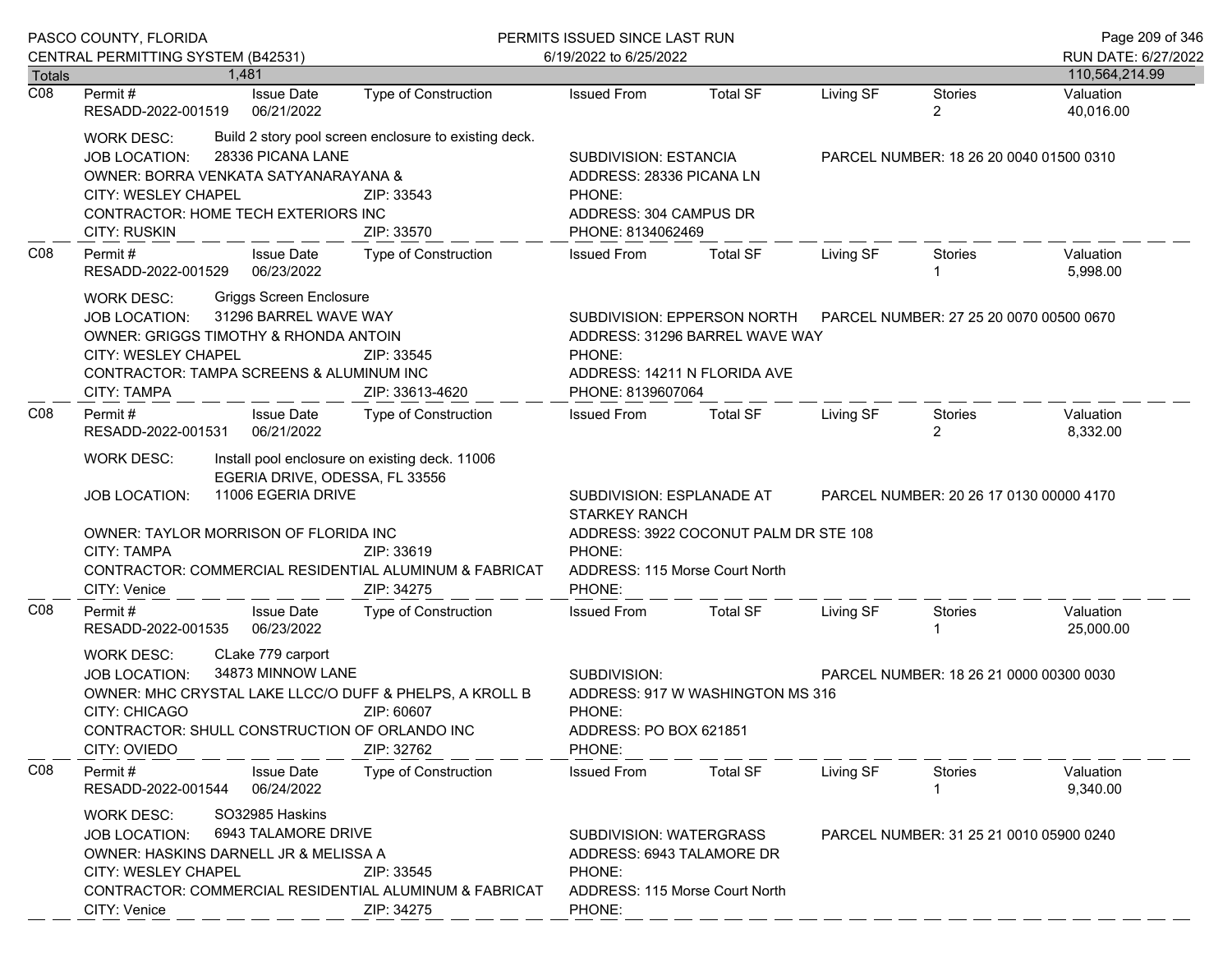|                  | PASCO COUNTY, FLORIDA<br>CENTRAL PERMITTING SYSTEM (B42531)                                                                                       |                                                                    |                                                                                    | PERMITS ISSUED SINCE LAST RUN<br>6/19/2022 to 6/25/2022                                                   |                                                                                                                |                                         |                       | Page 210 of 346<br>RUN DATE: 6/27/2022 |
|------------------|---------------------------------------------------------------------------------------------------------------------------------------------------|--------------------------------------------------------------------|------------------------------------------------------------------------------------|-----------------------------------------------------------------------------------------------------------|----------------------------------------------------------------------------------------------------------------|-----------------------------------------|-----------------------|----------------------------------------|
| <b>Totals</b>    |                                                                                                                                                   | 1,481                                                              |                                                                                    |                                                                                                           |                                                                                                                |                                         |                       | 110,564,214.99                         |
| $\overline{CO8}$ | Permit#<br>RESADD-2022-001545                                                                                                                     | <b>Issue Date</b><br>06/21/2022                                    | <b>Type of Construction</b>                                                        | <b>Issued From</b>                                                                                        | <b>Total SF</b>                                                                                                | Living SF                               | <b>Stories</b>        | Valuation<br>9,636.00                  |
|                  | <b>WORK DESC:</b><br>JOB LOCATION:                                                                                                                | Install pool enclosure on existing deck.<br>8773 BELLA VITA CIRCLE |                                                                                    | <b>VILLAGE TWO</b>                                                                                        | SUBDIVISION: CONNERTON<br>PARCEL NUMBER: 25 25 18 0070 03900 0030                                              |                                         |                       |                                        |
|                  | <b>OWNER: HILL DAVID J &amp; KRISTEN</b><br>CITY: LAND O LAKES<br>CITY: Venice                                                                    |                                                                    | ZIP: 34637<br>CONTRACTOR: COMMERCIAL RESIDENTIAL ALUMINUM & FABRICAT<br>ZIP: 34275 | PHONE:<br>PHONE:                                                                                          | ADDRESS: 8773 BELLA VITA CIR<br>ADDRESS: 115 Morse Court North                                                 |                                         |                       |                                        |
| C <sub>08</sub>  | Permit#<br><b>Issue Date</b><br>Type of Construction<br>06/24/2022<br>RESADD-2022-001587                                                          |                                                                    | <b>Issued From</b>                                                                 | <b>Total SF</b>                                                                                           | Living SF                                                                                                      | Stories                                 | Valuation<br>2,495.00 |                                        |
|                  | <b>WORK DESC:</b><br><b>JOB LOCATION:</b>                                                                                                         | 29841 SOUTHWELL<br>29841 SOUTHWELL LANE                            |                                                                                    |                                                                                                           | <b>SUBDIVISION: WINDERMERE</b><br>PARCEL NUMBER: 29 26 20 0050 00000 1450<br><b>ESTATES AT WIREGRASS RANCH</b> |                                         |                       |                                        |
|                  | OWNER: FIORITO ANGELA M<br>CITY: WESLEY CHAPEL<br>ZIP: 33543<br>CONTRACTOR: AFFORDABLE RESCREENING LLC<br>CITY: THONOTOSASSA<br>ZIP: 33592        |                                                                    |                                                                                    | PHONE:<br>ADDRESS: 9907 E FOWLER AVE<br>PHONE:                                                            | ADDRESS: 29841 SOUTHWELL LN                                                                                    |                                         |                       |                                        |
| C <sub>08</sub>  | Permit#<br>RESADD-2022-001594                                                                                                                     | <b>Issue Date</b><br>06/22/2022                                    | Type of Construction                                                               | <b>Issued From</b>                                                                                        | <b>Total SF</b>                                                                                                | Living SF                               | Stories               | Valuation<br>14,000.00                 |
|                  | <b>WORK DESC:</b>                                                                                                                                 | New screen room & concrete (house permit<br>RESNEW-2021-003192     |                                                                                    |                                                                                                           |                                                                                                                |                                         |                       |                                        |
|                  | <b>JOB LOCATION:</b>                                                                                                                              | 15990 TUSCANY HILLSIDE ROAD                                        |                                                                                    | SUBDIVISION: SOUTH BRANCH<br><b>PRESERVE</b>                                                              |                                                                                                                | PARCEL NUMBER: 24 26 17 0050 02700 0090 |                       |                                        |
|                  | OWNER: MUGUNTHAN SRIKANTH & SUBRAMANI<br><b>CITY: ST PETERSBURG</b><br>ZIP: 33716<br>CONTRACTOR: ABM ALUMINUM INC<br>ZIP: 33810<br>CITY: LAKELAND |                                                                    |                                                                                    | PHONE:<br>PHONE: 8636148868                                                                               | ADDRESS: 540 CARILLON PKWY APT 2131<br>ADDRESS: 1328 E GARY RD                                                 |                                         |                       |                                        |
| CO8              | Permit#<br>RESADD-2022-001622                                                                                                                     | <b>Issue Date</b><br>06/23/2022                                    | <b>Type of Construction</b>                                                        | <b>Issued From</b>                                                                                        | <b>Total SF</b>                                                                                                | Living SF                               | <b>Stories</b>        | Valuation<br>10,500.00                 |
|                  | Shaw' Project<br><b>WORK DESC:</b><br>4851 WOODMERE ROAD<br><b>JOB LOCATION:</b><br>OWNER: CHRISTINE E. SHAW<br>CITY: Land O Lakes<br>ZIP: 34639  |                                                                    |                                                                                    | SUBDIVISION: GRAND OAKS<br>PARCEL NUMBER: 15 26 19 0040 00600 0180<br>ADDRESS: 4851 Woodmere RD<br>PHONE: |                                                                                                                |                                         |                       |                                        |
|                  | <b>CONTRACTOR: NA</b><br><b>CITY: LAND O LAKES</b><br>ZIP: 34639                                                                                  |                                                                    |                                                                                    | ADDRESS: 4851 WOODMERE RD<br>PHONE:                                                                       |                                                                                                                |                                         |                       |                                        |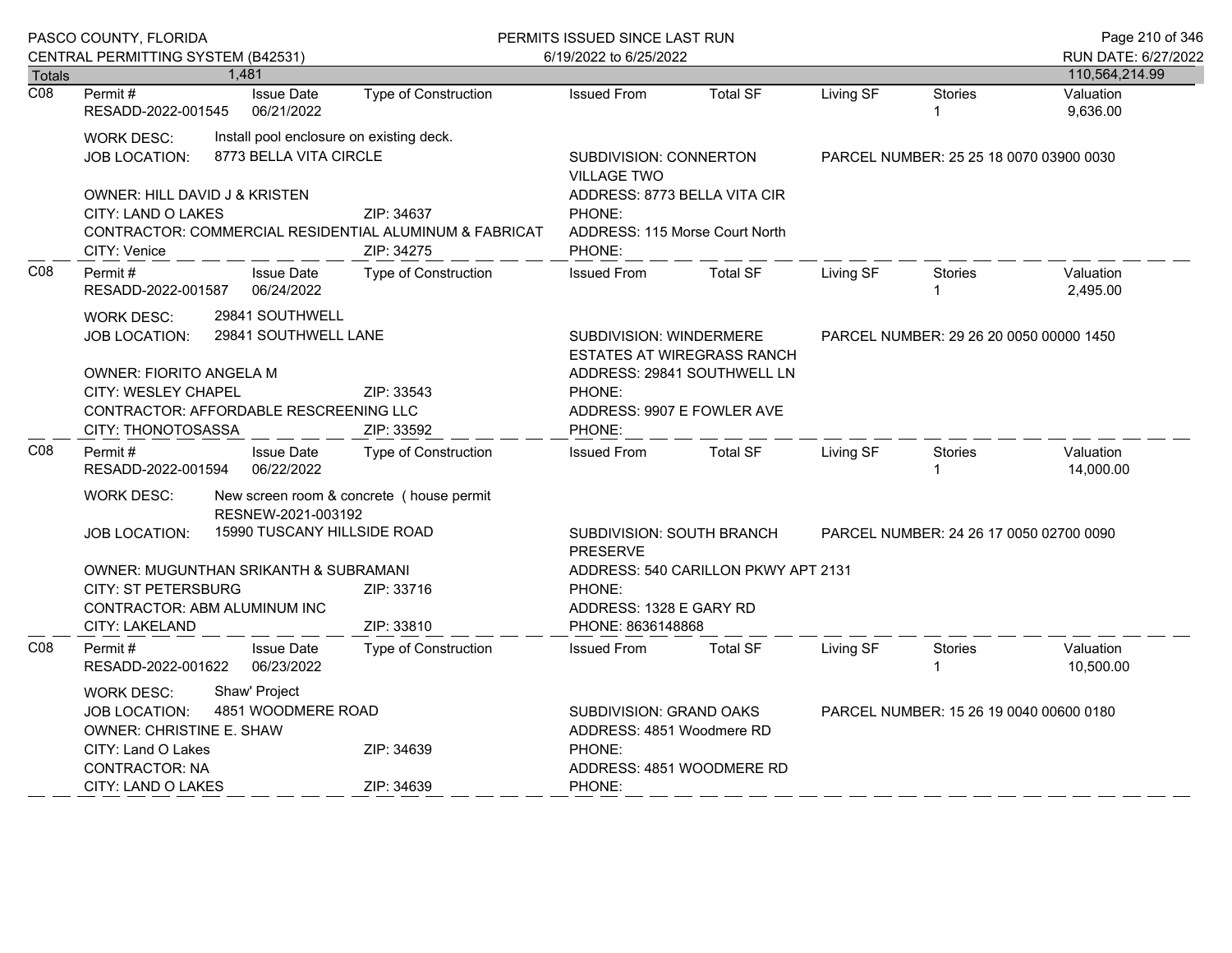|                  | PASCO COUNTY, FLORIDA                                                                                                                                                                                                                                                   |                                             | PERMITS ISSUED SINCE LAST RUN                                                                                                      |                                                                                                             |                                                               | Page 211 of 346                         |                                         |                        |  |
|------------------|-------------------------------------------------------------------------------------------------------------------------------------------------------------------------------------------------------------------------------------------------------------------------|---------------------------------------------|------------------------------------------------------------------------------------------------------------------------------------|-------------------------------------------------------------------------------------------------------------|---------------------------------------------------------------|-----------------------------------------|-----------------------------------------|------------------------|--|
|                  | CENTRAL PERMITTING SYSTEM (B42531)                                                                                                                                                                                                                                      |                                             |                                                                                                                                    | 6/19/2022 to 6/25/2022                                                                                      |                                                               |                                         |                                         | RUN DATE: 6/27/2022    |  |
| Totals           |                                                                                                                                                                                                                                                                         | 1,481                                       |                                                                                                                                    |                                                                                                             |                                                               |                                         |                                         | 110,564,214.99         |  |
| $\overline{CO8}$ | Permit#<br>RESADD-2022-001626                                                                                                                                                                                                                                           | <b>Issue Date</b><br>06/22/2022             | <b>Type of Construction</b>                                                                                                        | <b>Issued From</b>                                                                                          | <b>Total SF</b>                                               | Living SF                               | <b>Stories</b>                          | Valuation<br>56,000.00 |  |
|                  | <b>WORK DESC:</b><br><b>JOB LOCATION:</b>                                                                                                                                                                                                                               | work building<br>3203 RANCH PLACE BOULEVARD |                                                                                                                                    | SUBDIVISION: ZEPHYRHILLS<br><b>COLONY COMPANY</b>                                                           | PARCEL NUMBER: 21 26 21 0010 09900 0000                       |                                         |                                         |                        |  |
|                  | OWNER: LASHER PAULA D & DAVID ALAN<br>CITY: ZEPHYRHILLS<br><b>CONTRACTOR: NA</b><br>CITY: ZEPHYRHILLS                                                                                                                                                                   |                                             | ZIP: 33541<br>ZIP: 33541                                                                                                           | PHONE:<br>PHONE:                                                                                            | ADDRESS: 3203 RANCH PLACE BLVD<br>ADDRESS: 3203 RANCH PL BLVD |                                         |                                         |                        |  |
| CO8              | Permit#<br><b>Issue Date</b><br>06/21/2022<br>RESADD-2022-001656                                                                                                                                                                                                        |                                             | <b>Type of Construction</b>                                                                                                        | <b>Issued From</b>                                                                                          | <b>Total SF</b>                                               | Living SF                               | Stories                                 | Valuation<br>12,000.00 |  |
|                  | Denker<br><b>WORK DESC:</b><br>28708 BEL VERDE COURT<br>JOB LOCATION:<br>OWNER: DENKER RICHARD & MOLLY S<br><b>CITY: WESLEY CHAPEL</b><br>CONTRACTOR: BRUKO CONSTRUCTION LLC<br>CITY: brooksville                                                                       |                                             | SUBDIVISION: ESTANCIA<br>ADDRESS: 28708 BEL VERDE CT<br>ZIP: 33543<br>PHONE:<br>ADDRESS: 17033 budowski rd<br>ZIP: 34614<br>PHONE: |                                                                                                             | PARCEL NUMBER: 18 26 20 0100 05900 0080                       |                                         |                                         |                        |  |
| C <sub>08</sub>  | Permit#<br>RESADD-2022-001658                                                                                                                                                                                                                                           | <b>Issue Date</b><br>06/21/2022             | Type of Construction                                                                                                               | <b>Issued From</b>                                                                                          | <b>Total SF</b>                                               | Living SF                               | <b>Stories</b>                          | Valuation<br>12,319.00 |  |
|                  | Install pool enclosure on existing deck.<br><b>WORK DESC:</b><br>4708 SAN MARTINO DRIVE<br><b>JOB LOCATION:</b><br>OWNER: MEADE NANCY FILIPE & ROBERT CH<br>CITY: WESLEY CHAPEL<br>ZIP: 33543<br>CONTRACTOR: COMMERCIAL RESIDENTIAL ALUMINUM & FABRICAT<br>CITY: Venice |                                             | ZIP: 34275                                                                                                                         | SUBDIVISION: ESTANCIA<br>ADDRESS: 4708 SAN MARTINE DR<br>PHONE:<br>ADDRESS: 115 Morse Court North<br>PHONE: |                                                               |                                         | PARCEL NUMBER: 18 26 20 0080 06100 0220 |                        |  |
| C <sub>08</sub>  | Permit#<br>RESADD-2022-001675                                                                                                                                                                                                                                           | <b>Issue Date</b><br>06/24/2022             | <b>Type of Construction</b>                                                                                                        | <b>Issued From</b>                                                                                          | <b>Total SF</b>                                               | Living SF                               | Stories                                 | Valuation<br>2,000.00  |  |
|                  | <b>WORK DESC:</b><br>shed<br>9418 NILE DRIVE<br><b>JOB LOCATION:</b><br>OWNER: BUEHLER JOHN J & EILEEN<br>CITY: NEW PORT RICHEY<br>ZIP: 34655                                                                                                                           |                                             | SUBDIVISION: RIVER SIDE<br><b>VILLAGE</b><br>ADDRESS: 9418 NILE DR<br>PHONE:                                                       |                                                                                                             |                                                               | PARCEL NUMBER: 13 26 16 001B 00000 1120 |                                         |                        |  |
|                  | CONTRACTOR:<br>ZIP: 34655<br><b>CITY: NEW PORT RICHEY</b>                                                                                                                                                                                                               |                                             |                                                                                                                                    | ADDRESS: 9418 NILE DRIVE<br>PHONE: 7273727306                                                               |                                                               |                                         |                                         |                        |  |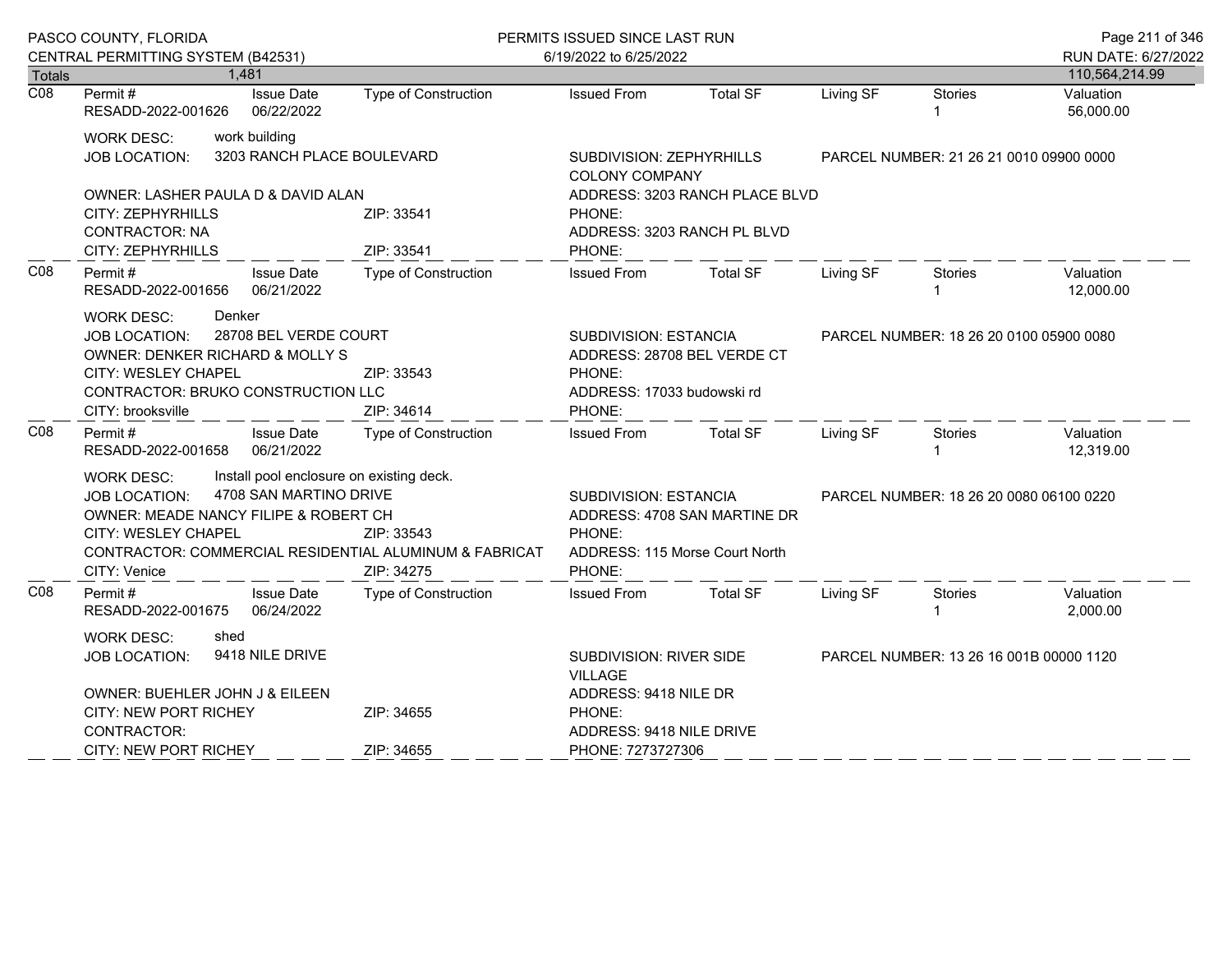|                  | PASCO COUNTY, FLORIDA                                                                                                                                                                                                                                             |                                               |                                                                         | PERMITS ISSUED SINCE LAST RUN                                                                  |                                                                                                                            |           |                                         | Page 212 of 346        |
|------------------|-------------------------------------------------------------------------------------------------------------------------------------------------------------------------------------------------------------------------------------------------------------------|-----------------------------------------------|-------------------------------------------------------------------------|------------------------------------------------------------------------------------------------|----------------------------------------------------------------------------------------------------------------------------|-----------|-----------------------------------------|------------------------|
|                  | CENTRAL PERMITTING SYSTEM (B42531)                                                                                                                                                                                                                                |                                               |                                                                         | 6/19/2022 to 6/25/2022                                                                         |                                                                                                                            |           |                                         | RUN DATE: 6/27/2022    |
| <b>Totals</b>    |                                                                                                                                                                                                                                                                   | 1,481                                         |                                                                         |                                                                                                |                                                                                                                            |           |                                         | 110,564,214.99         |
| $\overline{CO8}$ | Permit#<br>RESADD-2022-001724                                                                                                                                                                                                                                     | <b>Issue Date</b><br>06/21/2022               | Type of Construction                                                    | <b>Issued From</b>                                                                             | <b>Total SF</b>                                                                                                            | Living SF | <b>Stories</b>                          | Valuation<br>18,200.00 |
|                  | <b>WORK DESC:</b><br><b>JOB LOCATION:</b>                                                                                                                                                                                                                         | Quail<br>10030 OLD TAMPA BAY DRIVE            |                                                                         | SUBDIVISION: TAMPA BAY GOLF<br>AND TENNIS CLUB                                                 | PARCEL NUMBER: 17 25 20 0060 00000 0180                                                                                    |           |                                         |                        |
|                  | OWNER: QUAIL JOHN C & JENNETTE E<br>CITY: SAN ANTONIO<br>CONTRACTOR: CLEAR VUE INC<br><b>CITY: SAFETY HARBOR</b>                                                                                                                                                  |                                               | ZIP: 33576<br>ZIP: 34695                                                | ADDRESS: 10030 OLD TAMPA BAY DR<br>PHONE:<br>ADDRESS: 905 DELAWARE STREET<br>PHONE: 7277265386 |                                                                                                                            |           |                                         |                        |
| CO8              | <b>Issue Date</b><br>Permit#<br>RESADD-2022-001725<br>06/21/2022                                                                                                                                                                                                  |                                               | <b>Type of Construction</b>                                             | <b>Issued From</b>                                                                             | <b>Total SF</b>                                                                                                            | Living SF | <b>Stories</b><br>1                     | Valuation<br>13,923.00 |
|                  | <b>WORK DESC:</b><br><b>JOB LOCATION:</b><br>OWNER: GHALY MAGDY &GUERGUES IHAM<br><b>CITY: TRINITY</b><br>CONTRACTOR: IDEAL ALUMINUM INC<br><b>CITY: TAMPA</b>                                                                                                    | <b>RICHEY, FL 34655</b><br>1628 DAYLILY DRIVE | pool enclosure 1628 DAYLILY DRIVE, NEW PORT<br>ZIP: 34655<br>ZIP: 33624 | PHONE:<br>PHONE: 8135415212                                                                    | SUBDIVISION: FOX WOOD<br>PARCEL NUMBER: 36 26 16 0020 00000 0520<br>ADDRESS: 1628 DAYLILY DR<br>ADDRESS: 16325 E COURSE DR |           |                                         |                        |
| C <sub>08</sub>  | Permit #<br>RESADD-2022-001731                                                                                                                                                                                                                                    | <b>Issue Date</b><br>06/22/2022               | Type of Construction                                                    | <b>Issued From</b>                                                                             | <b>Total SF</b>                                                                                                            | Living SF | <b>Stories</b><br>1                     | Valuation<br>12,000.00 |
|                  | Albashir<br><b>WORK DESC:</b><br>29591 PICANA LANE<br><b>JOB LOCATION:</b><br>OWNER: ALBASHIR BASHAR F & SAMHOURI S<br>CITY: WESLEY CHAPEL<br>ZIP: 33543<br>CONTRACTOR: ABM ALUMINUM INC<br>CITY: LAKELAND                                                        |                                               | ZIP: 33810                                                              | PHONE:                                                                                         | SUBDIVISION: ESTANCIA<br>ADDRESS: 29591 PICANA LN<br>ADDRESS: 1328 E GARY RD<br>PHONE: 8636148868                          |           | PARCEL NUMBER: 18 26 20 0090 01900 0040 |                        |
| C <sub>08</sub>  | Permit #<br>RESADD-2022-001732                                                                                                                                                                                                                                    | <b>Issue Date</b><br>06/22/2022               | <b>Type of Construction</b>                                             | <b>Issued From</b>                                                                             | <b>Total SF</b>                                                                                                            | Living SF | Stories<br>1                            | Valuation<br>14,000.00 |
|                  | <b>WORK DESC:</b><br>Pool enclosure (pool permit<br>RESPOOL-2022-000218<br>19655 SEA GLASS CIRCLE<br><b>JOB LOCATION:</b><br>OWNER: DANDURAN TRUSTDANDURAN RICHARD P & STEPHANIE<br>CITY: LAND O LAKES<br>CONTRACTOR: BRUKO CONSTRUCTION LLC<br>CITY: brooksville |                                               | ZIP: 34638<br>ZIP: 34614                                                | PHONE:<br>ADDRESS: 17033 budowski rd<br>PHONE:                                                 | SUBDIVISION: DEL WEBB BEXLEY<br>ADDRESS: 19655 SEA GLASS CIR                                                               |           | PARCEL NUMBER: 10 26 18 0050 04000 0150 |                        |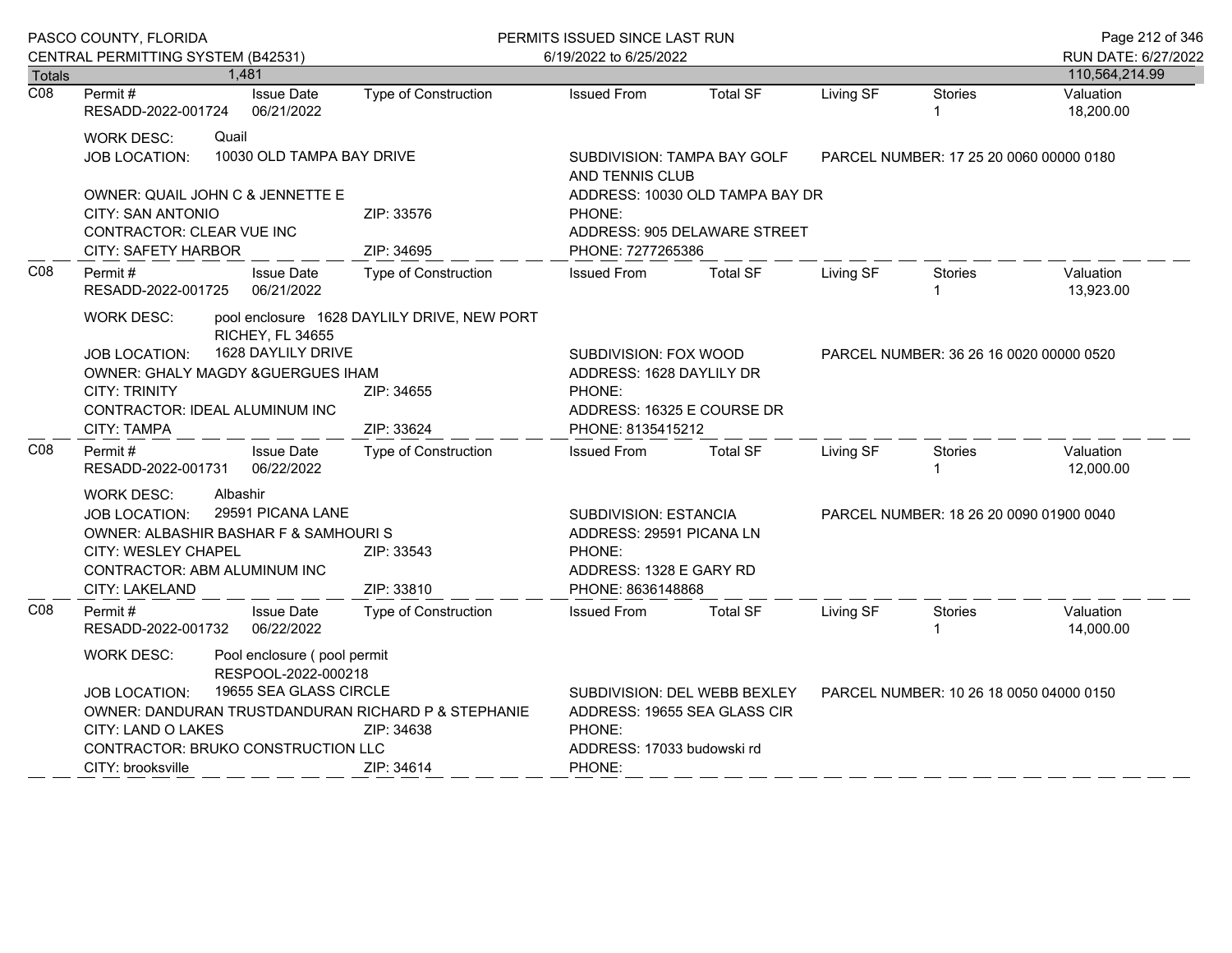|                  | PASCO COUNTY, FLORIDA<br>CENTRAL PERMITTING SYSTEM (B42531)                                                                                                                                                                                         |                                 |                                                                                                                                                       | PERMITS ISSUED SINCE LAST RUN                                                                          |                                         |                                         |                                         | Page 213 of 346                       |  |
|------------------|-----------------------------------------------------------------------------------------------------------------------------------------------------------------------------------------------------------------------------------------------------|---------------------------------|-------------------------------------------------------------------------------------------------------------------------------------------------------|--------------------------------------------------------------------------------------------------------|-----------------------------------------|-----------------------------------------|-----------------------------------------|---------------------------------------|--|
| <b>Totals</b>    | 1,481                                                                                                                                                                                                                                               |                                 |                                                                                                                                                       | 6/19/2022 to 6/25/2022                                                                                 |                                         |                                         |                                         | RUN DATE: 6/27/2022<br>110,564,214.99 |  |
| $\overline{CO8}$ | Permit#<br>RESADD-2022-001749                                                                                                                                                                                                                       | <b>Issue Date</b><br>06/23/2022 | <b>Type of Construction</b>                                                                                                                           | <b>Issued From</b>                                                                                     | <b>Total SF</b>                         | Living SF                               | <b>Stories</b>                          | Valuation<br>40,000.00                |  |
|                  | <b>WORK DESC:</b><br>Hill garage<br>3107 LANIER ROAD<br>JOB LOCATION:<br>OWNER: HILL ANTHONY DWAYNE<br><b>CITY: ZEPHYRHILLS</b><br><b>CONTRACTOR: NA</b><br>CITY: ZEPHYRHILLS                                                                       |                                 | SUBDIVISION: ZEPHYRHILLS<br><b>COLONY COMPANY</b><br>ADDRESS: 3440 TROY DR<br>ZIP: 33541<br>PHONE:<br>ADDRESS: 3107 LANIER RD<br>PHONE:<br>ZIP: 33541 |                                                                                                        | PARCEL NUMBER: 19 26 21 0010 11200 001A |                                         |                                         |                                       |  |
| CO8              | Permit #<br><b>Issue Date</b><br>06/22/2022<br>RESADD-2022-001752                                                                                                                                                                                   |                                 | Type of Construction                                                                                                                                  | <b>Issued From</b>                                                                                     | <b>Total SF</b>                         | Living SF                               | <b>Stories</b><br>$\overline{2}$        | Valuation<br>13,000.00                |  |
|                  | <b>LAKIC</b><br><b>WORK DESC:</b><br>1411 KAFFIR LILY COURT<br><b>JOB LOCATION:</b><br>OWNER: LAKIC MILE & MELANIE O<br><b>CITY: TRINITY</b><br>ZIP: 34655<br>CONTRACTOR: SOUTHERN ALUMINUM INSTALLATIONS INC<br>CITY: LUTZ<br>ZIP: 33548           |                                 | SUBDIVISION: THOUSAND OAKS<br><b>EAST</b><br>ADDRESS: 1411 KAFFIR LILY CT<br>PHONE:<br>ADDRESS: P.O. BOX #149<br>PHONE: 8132647477                    |                                                                                                        |                                         | PARCEL NUMBER: 36 26 16 0070 00000 0700 |                                         |                                       |  |
| CO8              | Permit#<br>RESADD-2022-001762                                                                                                                                                                                                                       | <b>Issue Date</b><br>06/23/2022 | Type of Construction                                                                                                                                  | <b>Issued From</b>                                                                                     | <b>Total SF</b>                         | Living SF                               | <b>Stories</b>                          | Valuation<br>11,989.46                |  |
|                  | Gleason Canopy<br><b>WORK DESC:</b><br>14100 WARING COURT<br><b>JOB LOCATION:</b><br>OWNER: GLEASON ANDREAS C & JENNIFER A<br><b>CITY: SPRING HILL</b><br>ZIP: 34610<br>CONTRACTOR: AFFORDABLE BUILDING PRODUCTS OF FLORIDA LL<br>CITY: BROOKSVILLE |                                 | ZIP: 34602                                                                                                                                            | SUBDIVISION: HIGHLANDS<br>ADDRESS: 14100 WARING COURT<br>PHONE:<br>ADDRESS: 11737 N BROAD ST<br>PHONE: |                                         |                                         | PARCEL NUMBER: 26 24 17 0010 00001 0420 |                                       |  |
| CO8              | Permit#<br>RESADD-2022-001764                                                                                                                                                                                                                       | <b>Issue Date</b><br>06/21/2022 | Type of Construction                                                                                                                                  | <b>Issued From</b>                                                                                     | <b>Total SF</b>                         | Living SF                               | <b>Stories</b><br>$\overline{2}$        | Valuation<br>7,200.00                 |  |
|                  | <b>WARD</b><br><b>WORK DESC:</b><br>4950 BALLANTRAE BOULEVARD<br><b>JOB LOCATION:</b><br>OWNER: WARD BRITTANY A<br>CITY: LAND O LAKES<br>ZIP: 34638<br>CONTRACTOR: DESIGN ALUMINUM EXCHANGE INC                                                     |                                 | SUBDIVISION: BEXLEY SOUTH<br>PARCEL NUMBER: 17 26 18 0010 04000 0130<br>PARCEL <sub>4</sub><br>ADDRESS: 4950 BALLANTRAE BOULEVARD<br>PHONE:           |                                                                                                        |                                         |                                         |                                         |                                       |  |
|                  | <b>CITY: TAMPA</b>                                                                                                                                                                                                                                  | ZIP: 33694                      | ADDRESS: P. O. BOX #340383<br>PHONE:                                                                                                                  |                                                                                                        |                                         |                                         |                                         |                                       |  |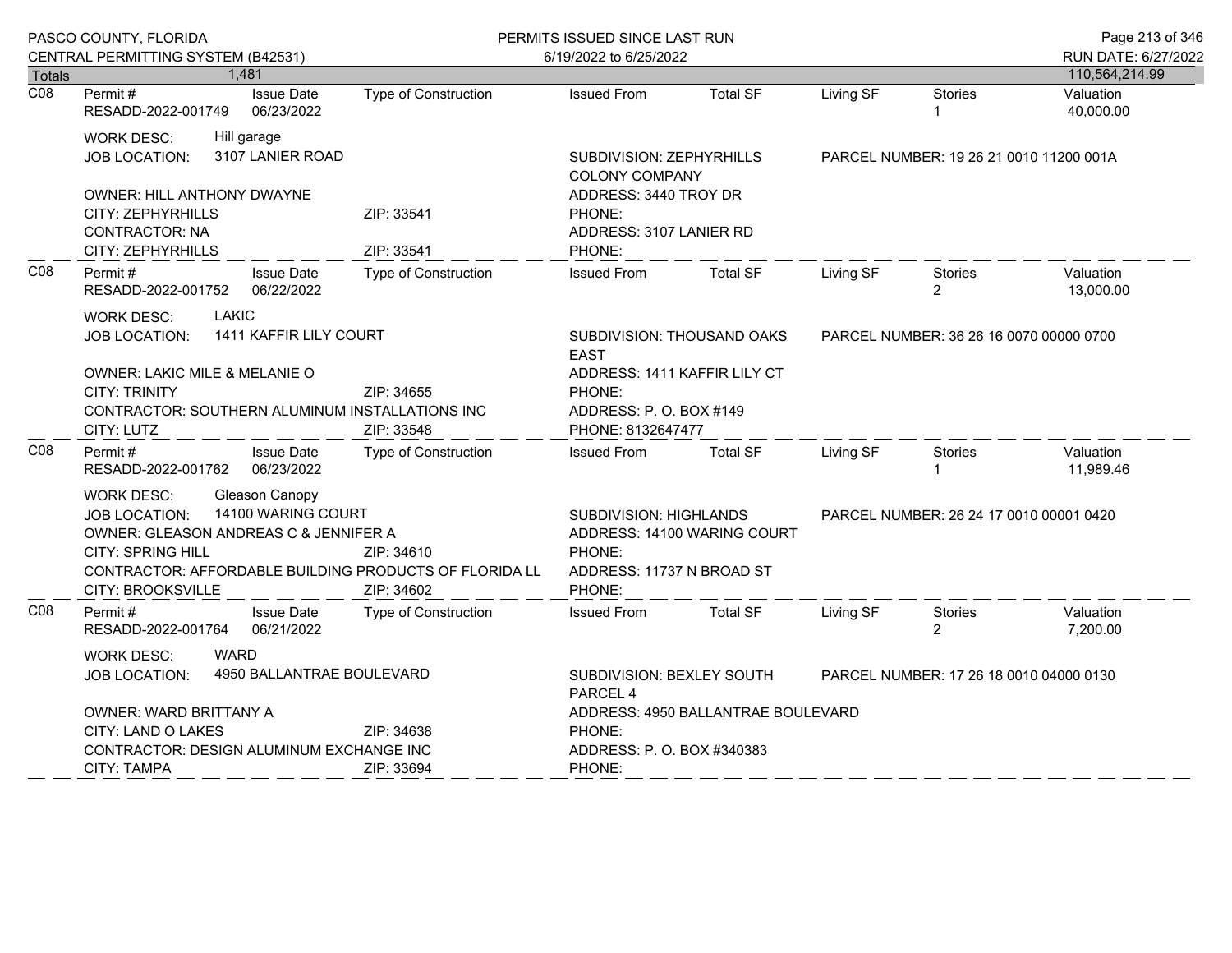|                            | PASCO COUNTY, FLORIDA                                                                                                                                                                                                                             |                             | PERMITS ISSUED SINCE LAST RUN                                                                                                                                               |                               |                                         |                                         | Page 214 of 346        |
|----------------------------|---------------------------------------------------------------------------------------------------------------------------------------------------------------------------------------------------------------------------------------------------|-----------------------------|-----------------------------------------------------------------------------------------------------------------------------------------------------------------------------|-------------------------------|-----------------------------------------|-----------------------------------------|------------------------|
|                            | CENTRAL PERMITTING SYSTEM (B42531)                                                                                                                                                                                                                |                             | 6/19/2022 to 6/25/2022                                                                                                                                                      |                               |                                         |                                         | RUN DATE: 6/27/2022    |
| Totals<br>$\overline{CO8}$ | 1.481                                                                                                                                                                                                                                             |                             |                                                                                                                                                                             |                               |                                         |                                         | 110,564,214.99         |
|                            | Permit #<br><b>Issue Date</b><br>RESADD-2022-001766<br>06/23/2022                                                                                                                                                                                 | <b>Type of Construction</b> | <b>Issued From</b>                                                                                                                                                          | <b>Total SF</b>               | Living SF                               | <b>Stories</b>                          | Valuation<br>21,525.00 |
|                            | <b>KATHY GIBSON</b><br><b>WORK DESC:</b><br>19734 SEA GLASS CIRCLE<br><b>JOB LOCATION:</b><br><b>OWNER: KATHY GIBSON</b><br>CITY: LAND-O-LAKE<br>CONTRACTOR: RON L ALUMINUM INC<br>CITY: DOVER                                                    | ZIP: 34638<br>ZIP: 33527    | SUBDIVISION: DEL WEBB BEXLEY<br>ADDRESS: 19734 SEA GLASS<br>PHONE:<br>ADDRESS: 3122 MCINTOSH ROAD<br>PHONE:                                                                 |                               | PARCEL NUMBER: 10 26 18 0050 04100 0340 |                                         |                        |
| CO8                        | Permit#<br><b>Issue Date</b><br>RESADD-2022-001773<br>06/24/2022                                                                                                                                                                                  | Type of Construction        | <b>Issued From</b>                                                                                                                                                          | <b>Total SF</b>               | Living SF                               | Stories<br>$\overline{2}$               | Valuation<br>22,867.00 |
|                            | 22042803 SALAS<br>WORK DESC:<br>28990 REVARO LANE<br><b>JOB LOCATION:</b><br>OWNER: MONTES ALEXANDRO SALAS & MOLET GABRIELA DEL CO<br>CITY: WESLEY CHAPEL<br><b>CONTRACTOR: PATIO ENCLOSURES</b><br><b>CITY: TAMPA</b>                            | ZIP: 33543<br>ZIP: 33637    | SUBDIVISION: ESTANCIA<br>ADDRESS: 28990 REVARO LN<br>PHONE:<br>ADDRESS: 8813 VENTURE COVE<br>PHONE: 5133102027                                                              |                               |                                         | PARCEL NUMBER: 18 26 20 0070 05700 0170 |                        |
| CO8                        | Permit#<br><b>Issue Date</b><br>RESADD-2022-001785<br>06/20/2022                                                                                                                                                                                  | Type of Construction        | <b>Issued From</b>                                                                                                                                                          | <b>Total SF</b>               | Living SF                               | Stories                                 | Valuation<br>7,250.00  |
|                            | todorov house<br>WORK DESC:<br>33972 SORREL MINT DRIVE<br>JOB LOCATION:<br>OWNER: TODOROV STANIMIR TODOROV & TOD<br><b>CITY: WESLEY CHAPEL</b><br>ZIP: 33543<br>CONTRACTOR: AM EXTERIOR ALUMINUM CO<br><b>CITY: TAMPA</b><br>ZIP: 33613           |                             | SUBDIVISION: ASHBERRY<br><b>VILLAGE</b><br>PHONE:<br>ADDRESS: 2053 GREGORY DR<br>PHONE:                                                                                     | ADDRESS: 33972 SORREL MINT DR |                                         | PARCEL NUMBER: 30 26 21 0010 03100 0240 |                        |
| CO8                        | <b>Issue Date</b><br>Permit #<br>RESADD-2022-001796 06/22/2022                                                                                                                                                                                    | Type of Construction        | <b>Issued From</b>                                                                                                                                                          | <b>Total SF</b>               | Living SF                               | Stories                                 | Valuation<br>2,426.00  |
|                            | Lot 137 Lanai<br><b>WORK DESC:</b><br>3286 ACACIA BAY AVENUE<br><b>JOB LOCATION:</b><br>OWNER: PASCO COUNTY ASSOCIATES III LL<br><b>CITY: SUNRISE</b><br>ZIP: 33323<br>CONTRACTOR: A C E S LLC DBA/COASTAL ALUMINUM<br>CITY: Hudson<br>ZIP: 34674 |                             | <b>SUBDIVISION: WINDING RIDGE</b><br>PARCEL NUMBER: 23 26 20 0100 00000 1370<br>ADDRESS: 1600 SAWGRASS CORPORATE PKWY SUITE 400<br>PHONE:<br>ADDRESS: PO BOX 5606<br>PHONE: |                               |                                         |                                         |                        |
| CO8                        | Permit#<br><b>Issue Date</b><br>06/21/2022<br>RESADD-2022-001797                                                                                                                                                                                  | <b>Type of Construction</b> | <b>Issued From</b>                                                                                                                                                          | <b>Total SF</b>               | Living SF                               | <b>Stories</b>                          | Valuation<br>2,461.00  |
|                            | Lot 70 Lanai<br><b>WORK DESC:</b><br>3317 ACACIA BAY AVENUE<br><b>JOB LOCATION:</b><br>OWNER: PASCO COUNTY ASSOCIATES III LL<br><b>CITY: SUNRISE</b><br>ZIP: 33323<br>CONTRACTOR: A C E S LLC DBA/COASTAL ALUMINUM<br>CITY: Hudson<br>ZIP: 34674  |                             | SUBDIVISION: WINDING RIDGE<br>PARCEL NUMBER: 23 26 20 0100 00000 0700<br>ADDRESS: 1600 SAWGRASS CORPORATE PKWY SUITE 400<br>PHONE:<br>ADDRESS: PO BOX 5606<br>PHONE:        |                               |                                         |                                         |                        |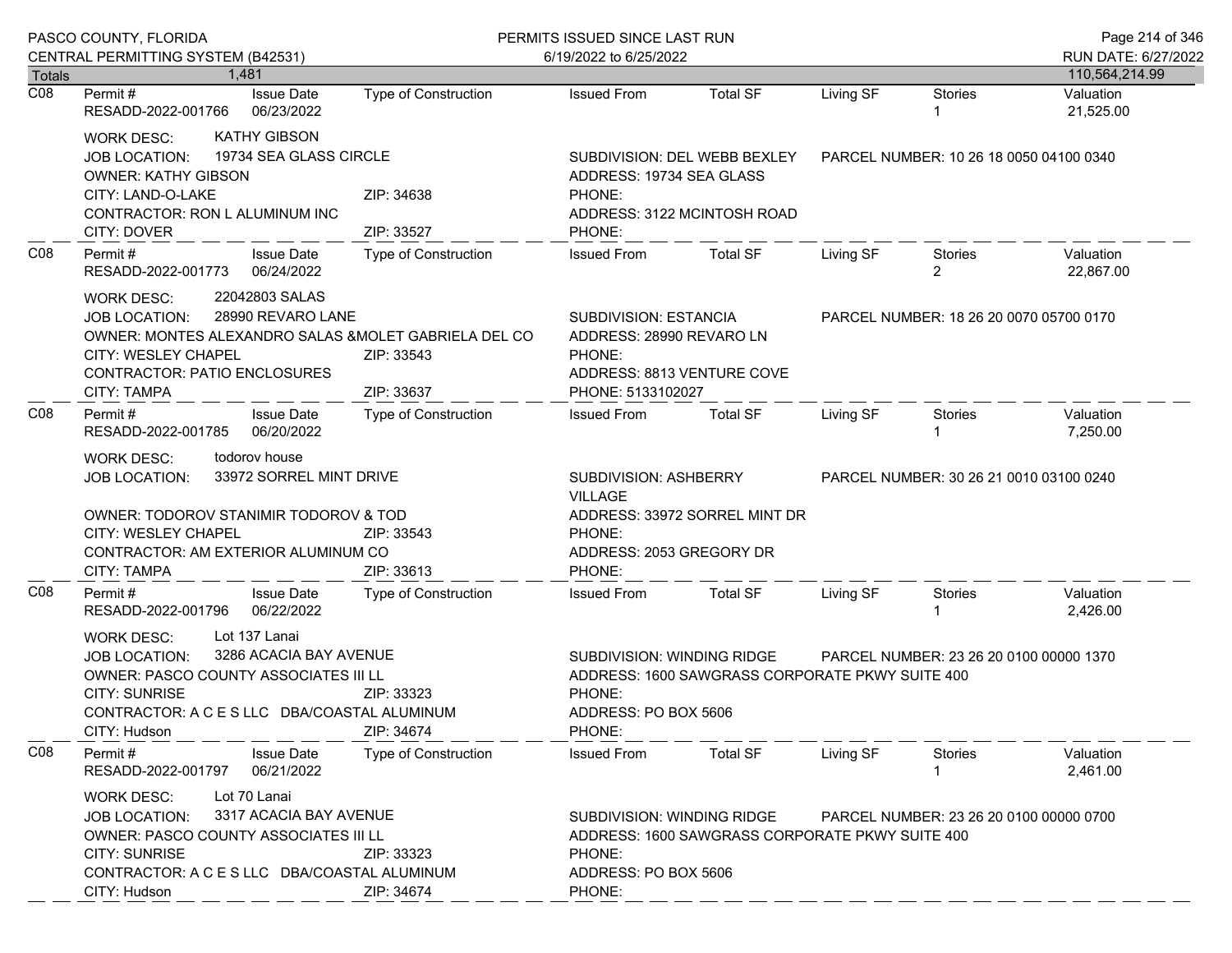|                  | PASCO COUNTY, FLORIDA                                                                                                                                                                                                                                                                                              |                                                |                             | PERMITS ISSUED SINCE LAST RUN                                                                                                                                         |                                                               |                                         |                                         |                        |
|------------------|--------------------------------------------------------------------------------------------------------------------------------------------------------------------------------------------------------------------------------------------------------------------------------------------------------------------|------------------------------------------------|-----------------------------|-----------------------------------------------------------------------------------------------------------------------------------------------------------------------|---------------------------------------------------------------|-----------------------------------------|-----------------------------------------|------------------------|
|                  | CENTRAL PERMITTING SYSTEM (B42531)                                                                                                                                                                                                                                                                                 |                                                |                             | 6/19/2022 to 6/25/2022                                                                                                                                                |                                                               |                                         |                                         | RUN DATE: 6/27/2022    |
| Totals           |                                                                                                                                                                                                                                                                                                                    | 1.481                                          |                             |                                                                                                                                                                       |                                                               |                                         |                                         | 110,564,214.99         |
| $\overline{CO8}$ | Permit #<br>RESADD-2022-001803                                                                                                                                                                                                                                                                                     | <b>Issue Date</b><br>06/24/2022                | <b>Type of Construction</b> | <b>Issued From</b>                                                                                                                                                    | <b>Total SF</b>                                               | Living SF                               | <b>Stories</b>                          | Valuation<br>2,160.00  |
|                  | WORK DESC:<br>JOB LOCATION:<br>OWNER: PASCO COUNTY ASSOCIATES III LL<br><b>CITY: SUNRISE</b><br>CONTRACTOR: A C E S LLC DBA/COASTAL ALUMINUM<br>CITY: Hudson                                                                                                                                                       | Lot 308 lanai<br>32681 CHESTNUT PRESERVE COURT | ZIP: 33323<br>ZIP: 34674    | SUBDIVISION: WINDING RIDGE<br>PHONE:<br>ADDRESS: PO BOX 5606<br>PHONE:                                                                                                | ADDRESS: 1600 SAWGRASS CORPORATE PKWY SUITE 400               |                                         | PARCEL NUMBER: 23 26 20 0070 00000 3080 |                        |
| CO8              | Permit#<br>RESADD-2022-001807                                                                                                                                                                                                                                                                                      | <b>Issue Date</b><br>06/24/2022                | Type of Construction        | <b>Issued From</b>                                                                                                                                                    | <b>Total SF</b>                                               | Living SF                               | Stories<br>$\overline{2}$               | Valuation<br>14,000.00 |
|                  | Bickert<br><b>WORK DESC:</b><br>3136 MOUNTAIN SPRUCE TERRACE<br><b>JOB LOCATION:</b><br>OWNER: BICKERT THEODORE H & SAMANTHA<br>CITY: WESLEY CHAPEL<br>ZIP: 33543<br>CONTRACTOR: TROPICANA SCREEN & GLASS INC<br>CITY: OLDSMAR<br>ZIP: 34677<br>Permit#<br><b>Issue Date</b>                                       |                                                |                             | SUBDIVISION: WINDING RIDGE<br>ADDRESS: 3136 MOUNTAIN SPRUCE TER<br>PHONE:<br>ADDRESS: 99 PINE AVE S<br>PHONE: 7276393910                                              |                                                               | PARCEL NUMBER: 23 26 20 0070 00000 3260 |                                         |                        |
| CO8              |                                                                                                                                                                                                                                                                                                                    | 06/23/2022                                     | Type of Construction        | <b>Issued From</b>                                                                                                                                                    | <b>Total SF</b>                                               | Living SF                               | Stories                                 | Valuation<br>9,000.00  |
|                  | RESADD-2022-001814<br><b>WORK DESC:</b><br>Aluminum Pool Screen Enclosure (pool permit<br>RESPOOL-2022-000016<br>18259 RAMBLE ON WAY<br><b>JOB LOCATION:</b><br>OWNER: BOHNEN PAUL ALAN<br>CITY: LAND O LAKES<br>ZIP: 34638<br><b>CONTRACTOR: MICHAEL BECKMAN ALUMINUM LLC</b><br><b>CITY: TAMPA</b><br>ZIP: 33618 |                                                |                             | AND NORTH 3-1<br>PHONE:<br>ADDRESS: 4409 ANN ARBOR DR<br>PHONE:                                                                                                       | SUBDIVISION: BEXLEY SOUTH 4-4<br>ADDRESS: 18259 RAMBLE ON WAY | PARCEL NUMBER: 16 26 18 0040 06600 0650 |                                         |                        |
| CO8              | Permit#<br>RESADD-2022-001823                                                                                                                                                                                                                                                                                      | <b>Issue Date</b><br>06/24/2022                | Type of Construction        | <b>Issued From</b>                                                                                                                                                    | <b>Total SF</b>                                               | Living SF                               | Stories                                 | Valuation<br>7,900.00  |
|                  | <b>Stefas</b><br><b>WORK DESC:</b><br>10039 SHOOTING STAR COURT<br><b>JOB LOCATION:</b><br><b>OWNER: STEFAS GEORGIOS &amp; MARIA P</b><br><b>CITY: NEW PORT RICHEY</b><br>ZIP: 34655<br>CONTRACTOR: CARMACK'S QUALITY ALMNM INC<br><b>CITY: PORT RICHEY</b>                                                        |                                                | ZIP: 34668                  | SUBDIVISION: RIVERCHASE<br>PARCEL NUMBER: 18 26 17 0070 00000 0520<br>ADDRESS: 10039 SHOOTING STAR CT<br>PHONE:<br>ADDRESS: 8052 LEO KIDD AVENUE<br>PHONE: 7278460305 |                                                               |                                         |                                         |                        |
| CO8              | Permit#<br>RESADD-2022-001828                                                                                                                                                                                                                                                                                      | <b>Issue Date</b><br>06/23/2022                | <b>Type of Construction</b> | <b>Issued From</b>                                                                                                                                                    | <b>Total SF</b>                                               | Living SF                               | <b>Stories</b>                          | Valuation<br>22,012.00 |
|                  | <b>GARY ZIMA</b><br><b>WORK DESC:</b><br>19361 SEA GLASS CIRCLE<br><b>JOB LOCATION:</b><br><b>OWNER: GARY ZIMA</b><br>CITY: LAND O LAKES<br>ZIP: 34638<br>CONTRACTOR: RON L ALUMINUM INC<br>CITY: DOVER<br>ZIP: 33527                                                                                              |                                                |                             | ADDRESS: 19361 sea glass<br>PHONE:<br>PHONE:                                                                                                                          | SUBDIVISION: DEL WEBB BEXLEY<br>ADDRESS: 3122 MCINTOSH ROAD   | PARCEL NUMBER: 09 26 18 0010 04200 0030 |                                         |                        |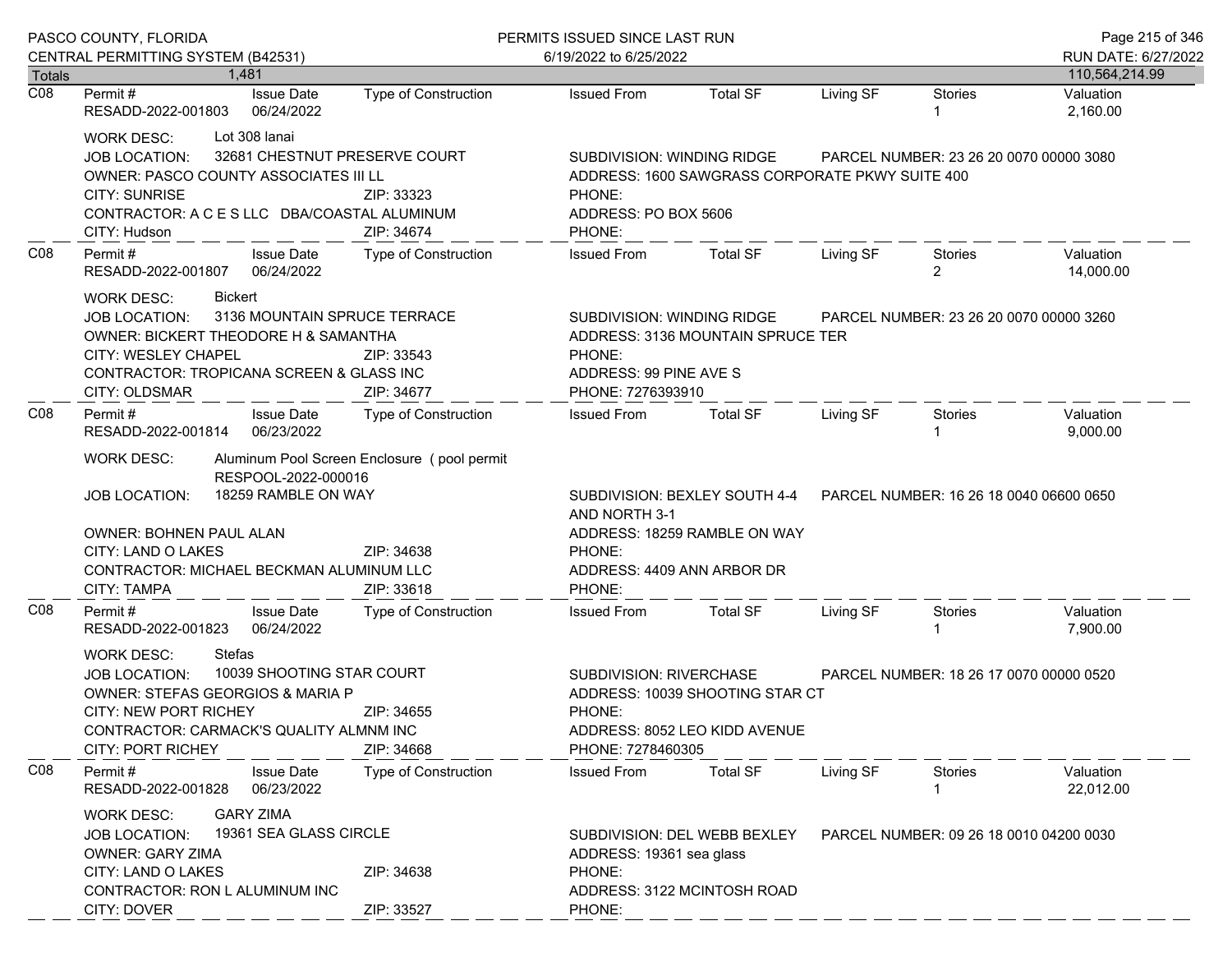|                  | PASCO COUNTY, FLORIDA                                                                                                                                                                                                      |                                                    |                                                                                                                                                                    | PERMITS ISSUED SINCE LAST RUN                   |                                                                                                           |           |                                         | Page 216 of 346        |
|------------------|----------------------------------------------------------------------------------------------------------------------------------------------------------------------------------------------------------------------------|----------------------------------------------------|--------------------------------------------------------------------------------------------------------------------------------------------------------------------|-------------------------------------------------|-----------------------------------------------------------------------------------------------------------|-----------|-----------------------------------------|------------------------|
|                  | CENTRAL PERMITTING SYSTEM (B42531)                                                                                                                                                                                         |                                                    |                                                                                                                                                                    | 6/19/2022 to 6/25/2022                          |                                                                                                           |           |                                         | RUN DATE: 6/27/2022    |
| <b>Totals</b>    |                                                                                                                                                                                                                            | 1,481                                              |                                                                                                                                                                    |                                                 |                                                                                                           |           |                                         | 110,564,214.99         |
| $\overline{CO8}$ | Permit#<br>RESADD-2022-001829                                                                                                                                                                                              | <b>Issue Date</b><br>06/21/2022                    | <b>Type of Construction</b>                                                                                                                                        | <b>Issued From</b>                              | <b>Total SF</b>                                                                                           | Living SF | <b>Stories</b>                          | Valuation<br>17,145.00 |
|                  | <b>WORK DESC:</b><br><b>JOB LOCATION:</b><br>OWNER: SILVA FRANCES CECILE & FITZGER<br>CITY: WESLEY CHAPEL<br>CONTRACTOR: RON L ALUMINUM INC<br>CITY: DOVER                                                                 | <b>EDWARD FITGERALD</b><br>7754 ABBY BROOKS CIRCLE | SUBDIVISION: EPPERSON RANCH<br>ADDRESS: 7754 ABBY BROOKS CIR<br>ZIP: 33545<br>PHONE:<br>ADDRESS: 3122 MCINTOSH ROAD<br>ZIP: 33527<br>PHONE:                        |                                                 | PARCEL NUMBER: 27 25 20 0060 00300 0540                                                                   |           |                                         |                        |
| C <sub>08</sub>  | Permit #<br>RESADD-2022-001833 06/20/2022                                                                                                                                                                                  | <b>Issue Date</b>                                  | Type of Construction                                                                                                                                               | <b>Issued From</b>                              | <b>Total SF</b>                                                                                           | Living SF | Stories                                 | Valuation<br>24,292.00 |
|                  | SHARAD LAKDAWALA<br><b>WORK DESC:</b><br>5255 BLUE CRUSH BEND<br>JOB LOCATION:<br>OWNER: PULTE HOME COMPANY LLC<br><b>CITY: RIVERVIEW</b><br>ZIP: 33578<br>CONTRACTOR: RON L ALUMINUM INC<br>ZIP: 33527<br>CITY: DOVER     |                                                    |                                                                                                                                                                    | PHONE:<br>ADDRESS: 3122 MCINTOSH ROAD<br>PHONE: | SUBDIVISION: DEL WEBB BEXLEY  PARCEL NUMBER: 10 26 18 0050 04100 0160<br>ADDRESS: 2662 S FALKENBURG ROAD  |           |                                         |                        |
| CO8              | Permit#<br>RESADD-2022-001836                                                                                                                                                                                              | <b>Issue Date</b><br>06/24/2022                    | <b>Type of Construction</b>                                                                                                                                        | <b>Issued From</b>                              | <b>Total SF</b>                                                                                           | Living SF | Stories<br>$\overline{2}$               | Valuation<br>8,400.00  |
|                  | <b>FIELD</b><br><b>WORK DESC:</b><br>4210 GLADE WOOD LOOP<br><b>JOB LOCATION:</b><br>OWNER: FIELD FREDERICK JR & TERESA &<br><b>CITY: NEW PORT RICHEY</b><br>CONTRACTOR: SOUTHERN ALUMINUM INSTALLATIONS INC<br>CITY: LUTZ |                                                    | SUBDIVISION: WOODLANDS AT<br><b>LONGLEAF</b><br>ADDRESS: 4210 GLADE WOOD LOOP<br>ZIP: 34655<br>PHONE:<br>ADDRESS: P.O. BOX #149<br>ZIP: 33548<br>PHONE: 8132647477 |                                                 |                                                                                                           |           | PARCEL NUMBER: 18 26 17 0080 00000 0610 |                        |
| CO8              | Permit#<br>RESADD-2022-001842 06/24/2022                                                                                                                                                                                   | <b>Issue Date</b>                                  | <b>Type of Construction</b>                                                                                                                                        | <b>Issued From</b>                              | <b>Total SF</b>                                                                                           | Living SF | Stories                                 | Valuation<br>5,864.00  |
|                  | <b>RICHIE HEINLEIN</b><br><b>WORK DESC:</b><br>5719 ELAINE DRIVE<br><b>JOB LOCATION:</b><br>OWNER: HEINLEIN CINTHIA M<br>CITY: WESLEY CHAPEL                                                                               |                                                    | ZIP: 33543                                                                                                                                                         | <b>GARDENS</b><br>PHONE:                        | SUBDIVISION: LAKE BERNADETTE  PARCEL NUMBER: 08 26 21 0030 00000 5370<br>ADDRESS: 32938 NATURAL BRIDGE RD |           |                                         |                        |
|                  | CONTRACTOR: AFFORDABLE RESCREENING LLC<br>CITY: THONOTOSASSA<br>ZIP: 33592                                                                                                                                                 |                                                    |                                                                                                                                                                    | ADDRESS: 9907 E FOWLER AVE<br>PHONE:            |                                                                                                           |           |                                         |                        |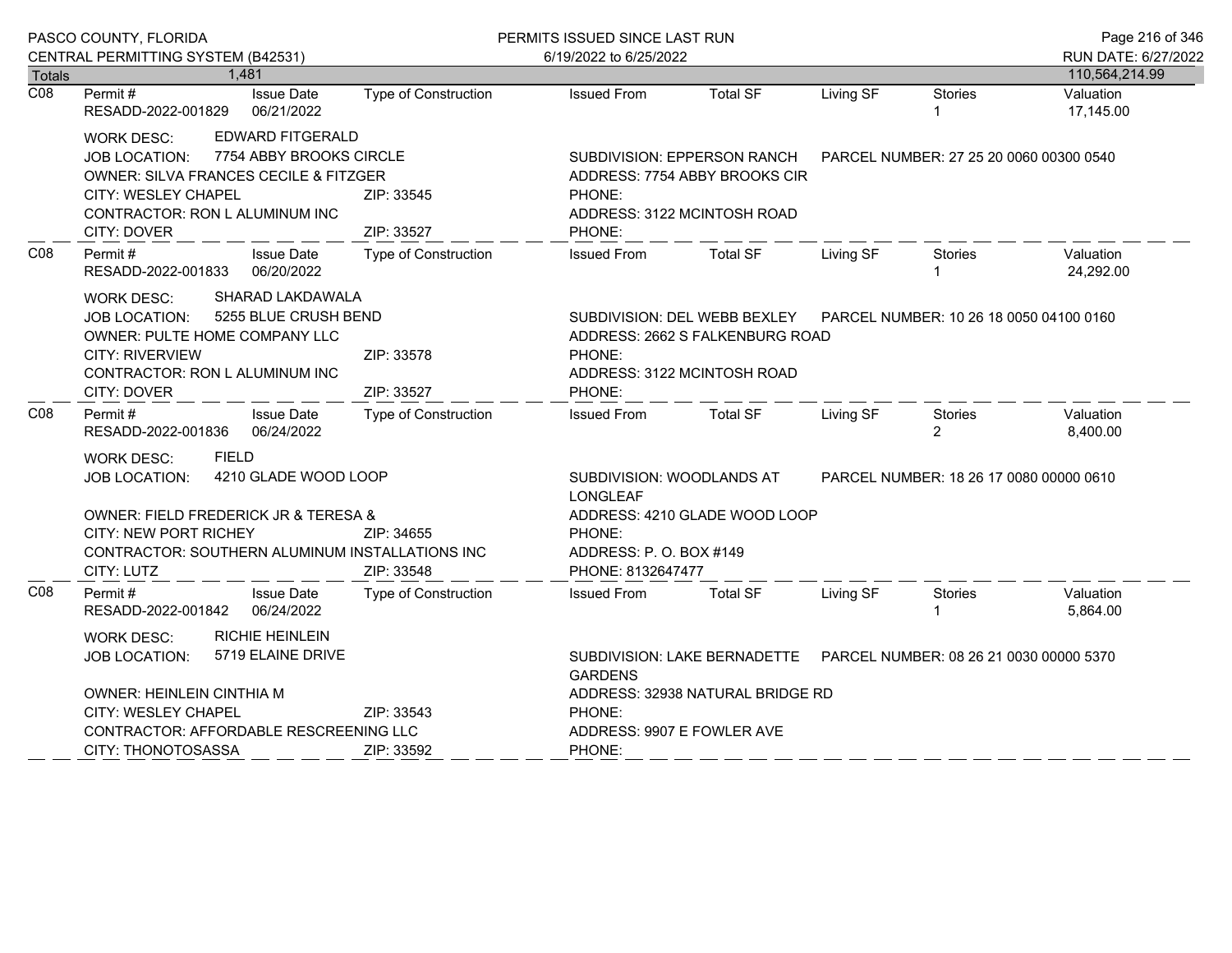|                  | PASCO COUNTY, FLORIDA<br>CENTRAL PERMITTING SYSTEM (B42531)<br>1,481                                            |  |                                                | PERMITS ISSUED SINCE LAST RUN<br>6/19/2022 to 6/25/2022                                    |                                                                                         |                                         |                                         | Page 217 of 346<br>RUN DATE: 6/27/2022  |                        |
|------------------|-----------------------------------------------------------------------------------------------------------------|--|------------------------------------------------|--------------------------------------------------------------------------------------------|-----------------------------------------------------------------------------------------|-----------------------------------------|-----------------------------------------|-----------------------------------------|------------------------|
| <b>Totals</b>    |                                                                                                                 |  |                                                |                                                                                            |                                                                                         |                                         |                                         |                                         | 110,564,214.99         |
| $\overline{CO8}$ | Permit #<br>RESADD-2022-001849                                                                                  |  | <b>Issue Date</b><br>06/24/2022                | <b>Type of Construction</b>                                                                | <b>Issued From</b>                                                                      | <b>Total SF</b>                         | Living SF                               | <b>Stories</b><br>$\mathbf{1}$          | Valuation<br>30,793.00 |
|                  | <b>WORK DESC:</b><br><b>JOB LOCATION:</b>                                                                       |  | 22051805 Allen<br>1347 BIG CREEK DRIVE         |                                                                                            | SUBDIVISION: THE LAKES AT<br><b>NORTHWOOD</b>                                           | PARCEL NUMBER: 36 26 19 0070 00500 0010 |                                         |                                         |                        |
|                  | OWNER: ALLEN ROBINTINO A<br><b>CITY: WESLEY CHAPEL</b><br><b>CONTRACTOR: PATIO ENCLOSURES</b><br>CITY: TAMPA    |  |                                                | ZIP: 33544<br>ZIP: 33637                                                                   | ADDRESS: 1347 BIG CREEK DR<br>PHONE:<br>ADDRESS: 8813 VENTURE COVE<br>PHONE: 5133102027 |                                         |                                         |                                         |                        |
| C <sub>08</sub>  | Permit #<br>RESADD-2022-001857                                                                                  |  | <b>Issue Date</b><br>06/24/2022                | <b>Type of Construction</b>                                                                | <b>Issued From</b>                                                                      | <b>Total SF</b>                         | Living SF                               | <b>Stories</b><br>1                     | Valuation<br>8,550.00  |
|                  | McKinnon<br>WORK DESC:<br>13123 PRECEPT WAY<br><b>JOB LOCATION:</b><br>OWNER: MCKINNON JOHN & LINDA             |  |                                                |                                                                                            | <b>SUBDIVISION: GREENSIDE</b><br><b>VILLAGE</b>                                         |                                         | PARCEL NUMBER: 34 24 17 0090 00000 0120 |                                         |                        |
|                  | CITY: HUDSON<br>CONTRACTOR: CARMACK'S QUALITY ALMNM INC<br><b>CITY: PORT RICHEY</b>                             |  |                                                | ZIP: 34669<br>ZIP: 34668                                                                   | ADDRESS: 13123 PRECEPT WAY<br>PHONE:<br>PHONE: 7278460305                               | ADDRESS: 8052 LEO KIDD AVENUE           |                                         |                                         |                        |
| CO8              | Permit #<br>RESADD-2022-001890                                                                                  |  | <b>Issue Date</b><br>06/23/2022                | Type of Construction                                                                       | <b>Issued From</b>                                                                      | <b>Total SF</b>                         | Living SF                               | <b>Stories</b><br>1                     | Valuation<br>8,894.10  |
|                  | Griffin<br><b>WORK DESC:</b><br>12808 RANGELAND BOULEVARD<br><b>JOB LOCATION:</b>                               |  |                                                |                                                                                            | SUBDIVISION: STARKEY RANCH<br><b>VILLAGE 1</b>                                          |                                         |                                         | PARCEL NUMBER: 28 26 17 0020 05400 0010 |                        |
|                  | OWNER: GRIFFIN JOHNATHAN M & MACY E<br>CITY: ODESSA<br>ZIP: 33556<br>CONTRACTOR: FLORIDA CUSTOM CONTRACTING INC |  |                                                | ADDRESS: 12808 RANGELAND BLVD<br>PHONE:<br>ADDRESS: 9515 NORTH TRASK STREET                |                                                                                         |                                         |                                         |                                         |                        |
|                  | <b>CITY: TAMPA</b>                                                                                              |  |                                                | ZIP: 33624                                                                                 | PHONE:                                                                                  |                                         |                                         |                                         |                        |
| CO8              | Permit #<br>RESADD-2022-001962                                                                                  |  | <b>Issue Date</b><br>06/22/2022                | Type of Construction                                                                       | <b>Issued From</b>                                                                      | <b>Total SF</b>                         | Living SF                               | <b>Stories</b>                          | Valuation<br>6,500.00  |
|                  | WORK DESC:                                                                                                      |  | free standing carport<br>PORT RICHEY, FL 34668 | 11620 VERNON AVENUE,                                                                       |                                                                                         |                                         |                                         |                                         |                        |
|                  | 11620 VERNON AVENUE<br><b>JOB LOCATION:</b>                                                                     |  |                                                | SUBDIVISION: PORT RICHEY LAND    PARCEL NUMBER: 09 25 16 0010 03700 0000<br><b>COMPANY</b> |                                                                                         |                                         |                                         |                                         |                        |
|                  | OWNER: JA MAR NORTH RV RESORT INC                                                                               |  |                                                |                                                                                            | ADDRESS: 6650 SAN MARCO DR                                                              |                                         |                                         |                                         |                        |
|                  | <b>CITY: PORT RICHEY</b><br>ZIP: 34668<br>CONTRACTOR: SECURITY AWNING & SCREENING                               |  |                                                | PHONE:                                                                                     | ADDRESS: 9349 DENTON AVENUE                                                             |                                         |                                         |                                         |                        |
|                  | <b>CITY: HUDSON</b><br>ZIP: 34667                                                                               |  |                                                | PHONE: 7278632313                                                                          |                                                                                         |                                         |                                         |                                         |                        |
|                  | C08 - Garage, Barn, Carport T 1                                                                                 |  |                                                |                                                                                            |                                                                                         |                                         |                                         |                                         | 11,460.00              |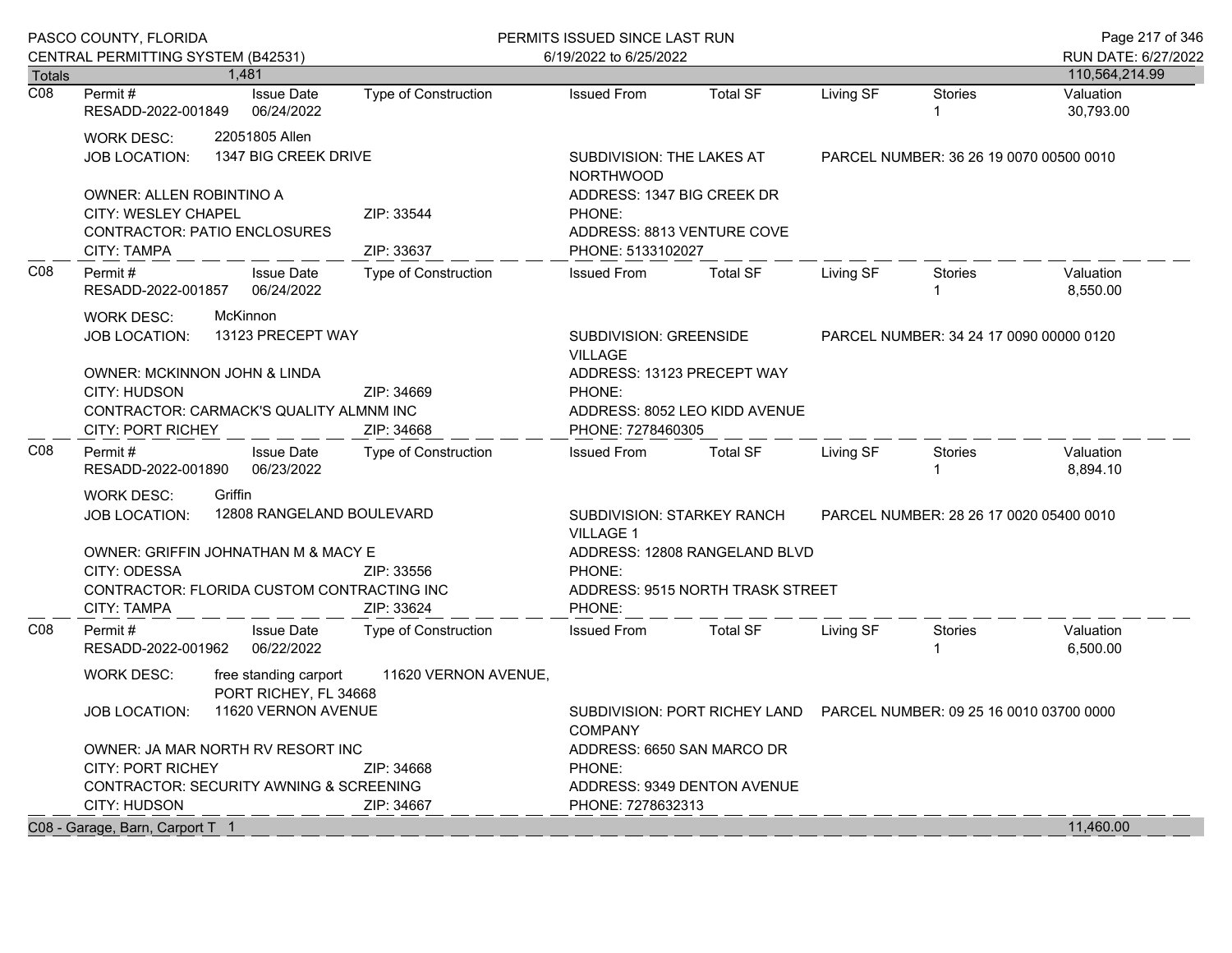|                 | PASCO COUNTY, FLORIDA<br>CENTRAL PERMITTING SYSTEM (B42531)                                                                                                                                                                               |                                                                                                                        |                                                                                                                                        | PERMITS ISSUED SINCE LAST RUN<br>6/19/2022 to 6/25/2022                         |                              |                                         |                                         | Page 218 of 346<br>RUN DATE: 6/27/2022 |
|-----------------|-------------------------------------------------------------------------------------------------------------------------------------------------------------------------------------------------------------------------------------------|------------------------------------------------------------------------------------------------------------------------|----------------------------------------------------------------------------------------------------------------------------------------|---------------------------------------------------------------------------------|------------------------------|-----------------------------------------|-----------------------------------------|----------------------------------------|
| Totals          |                                                                                                                                                                                                                                           | 1,481                                                                                                                  |                                                                                                                                        |                                                                                 |                              |                                         |                                         | 110,564,214.99                         |
|                 | C08 - GaPermit#<br>20B22219                                                                                                                                                                                                               | <b>Issue Date</b><br>06/22/2022                                                                                        | Type of Construction<br>Aluminum                                                                                                       | <b>Issued From</b>                                                              | <b>Total SF</b>              | Living SF                               | <b>Stories</b>                          | Valuation<br>11,460.00                 |
|                 | <b>WORK DESC:</b><br><b>JOB LOCATION:</b>                                                                                                                                                                                                 | 19211 PEASE PLACE                                                                                                      | screen pool enclosure on existing deck, @1200 sf                                                                                       | SUBDIVISION: LAKE MARY LOU<br><b>NORTH</b>                                      |                              | PARCEL NUMBER: 34 26 18 0080 00000 0370 |                                         |                                        |
|                 | CITY: LUTZ                                                                                                                                                                                                                                | OWNER: HOSEIN ROSSAUE & FAROUK                                                                                         | ZIP: 33558                                                                                                                             | ADDRESS: 19211 PEASE PL<br>PHONE:                                               |                              |                                         |                                         |                                        |
|                 | <b>CITY: TAMPA</b>                                                                                                                                                                                                                        | CONTRACTOR: TAMPA SCREENS & ALUMINUM INC                                                                               | ZIP: 33613-4620                                                                                                                        | PHONE: 8139607064                                                               | ADDRESS: 14211 N FLORIDA AVE |                                         |                                         |                                        |
| C15 Totals      |                                                                                                                                                                                                                                           | 9                                                                                                                      |                                                                                                                                        |                                                                                 |                              |                                         |                                         | 73,927.00                              |
| C <sub>15</sub> | Permit#<br>22B01328                                                                                                                                                                                                                       | <b>Issue Date</b><br>06/21/2022                                                                                        | <b>Type of Construction</b>                                                                                                            | <b>Issued From</b>                                                              | <b>Total SF</b>              | Living SF                               | <b>Stories</b>                          | Valuation<br>19,832.00                 |
|                 | <b>WORK DESC:</b>                                                                                                                                                                                                                         | stand                                                                                                                  | Remove and dispose of existing/building structure to<br>its entirely including carport, driveway, and guard                            |                                                                                 |                              |                                         |                                         |                                        |
|                 | 9934 LITTLE ROAD<br>JOB LOCATION:<br>OWNER:<br>CITY:<br>CONTRACTOR: AAA SERVICE CO                                                                                                                                                        |                                                                                                                        | ZIP:                                                                                                                                   | SUBDIVISION: GOLDEN ACRES<br>ADDRESS:<br>PHONE:<br>ADDRESS: 5060 110TH AVE N    |                              |                                         | PARCEL NUMBER: 23 25 16 0020 00000 0310 |                                        |
|                 | CITY: CLEARWATER                                                                                                                                                                                                                          |                                                                                                                        | ZIP: 33760                                                                                                                             | PHONE:                                                                          |                              |                                         |                                         |                                        |
| C15             | Permit#<br>RESDEM-2022-000143                                                                                                                                                                                                             | <b>Issue Date</b><br>06/20/2022                                                                                        | <b>Type of Construction</b>                                                                                                            | <b>Issued From</b>                                                              | <b>Total SF</b>              | Living SF                               | <b>Stories</b>                          | Valuation<br>1,000.00                  |
|                 | <b>WORK DESC:</b><br><b>JOB LOCATION:</b><br><b>CITY: TAMPA</b><br>CITY: Dover                                                                                                                                                            | Demo Shed<br>3240 CLYDESDALE DRIVE<br>OWNER: CJ DESIGN & CONSTRUCTION CORP<br>CONTRACTOR: RA GONZALEZ CONSTRUCTION INC | ZIP: 33626<br>ZIP: 33527                                                                                                               | SUBDIVISION: BEACON SQUARE<br>PHONE:<br>ADDRESS: 13106 Done Groven Dr<br>PHONE: | ADDRESS: 12837 TAR FLOWER DR |                                         | PARCEL NUMBER: 19 26 16 006B 00000 4760 |                                        |
| C <sub>15</sub> | Permit#<br>RESDEM-2022-000158                                                                                                                                                                                                             | <b>Issue Date</b><br>06/22/2022                                                                                        | <b>Type of Construction</b>                                                                                                            | <b>Issued From</b>                                                              | <b>Total SF</b>              | Living SF                               | <b>Stories</b><br>1                     | Valuation<br>2,495.00                  |
|                 | <b>WORK DESC:</b><br>demo mh<br>3015 TINA MARIE DRIVE<br>JOB LOCATION:<br>OWNER: HERNANDEZ YSABEL<br>ZIP: 33543<br>CITY: WESLEY CHAPEL<br>CONTRACTOR: BIG DADDY'S MOBILE HOME SET UP SERVICE LLC<br><b>CITY: EAGLE LAKE</b><br>ZIP: 33839 |                                                                                                                        | SUBDIVISION:<br>PARCEL NUMBER: 24 26 20 0000 01800 0020<br>ADDRESS: 3015 TINA MARIE DR<br>PHONE:<br>ADDRESS: P. O. BOX #2281<br>PHONE: |                                                                                 |                              |                                         |                                         |                                        |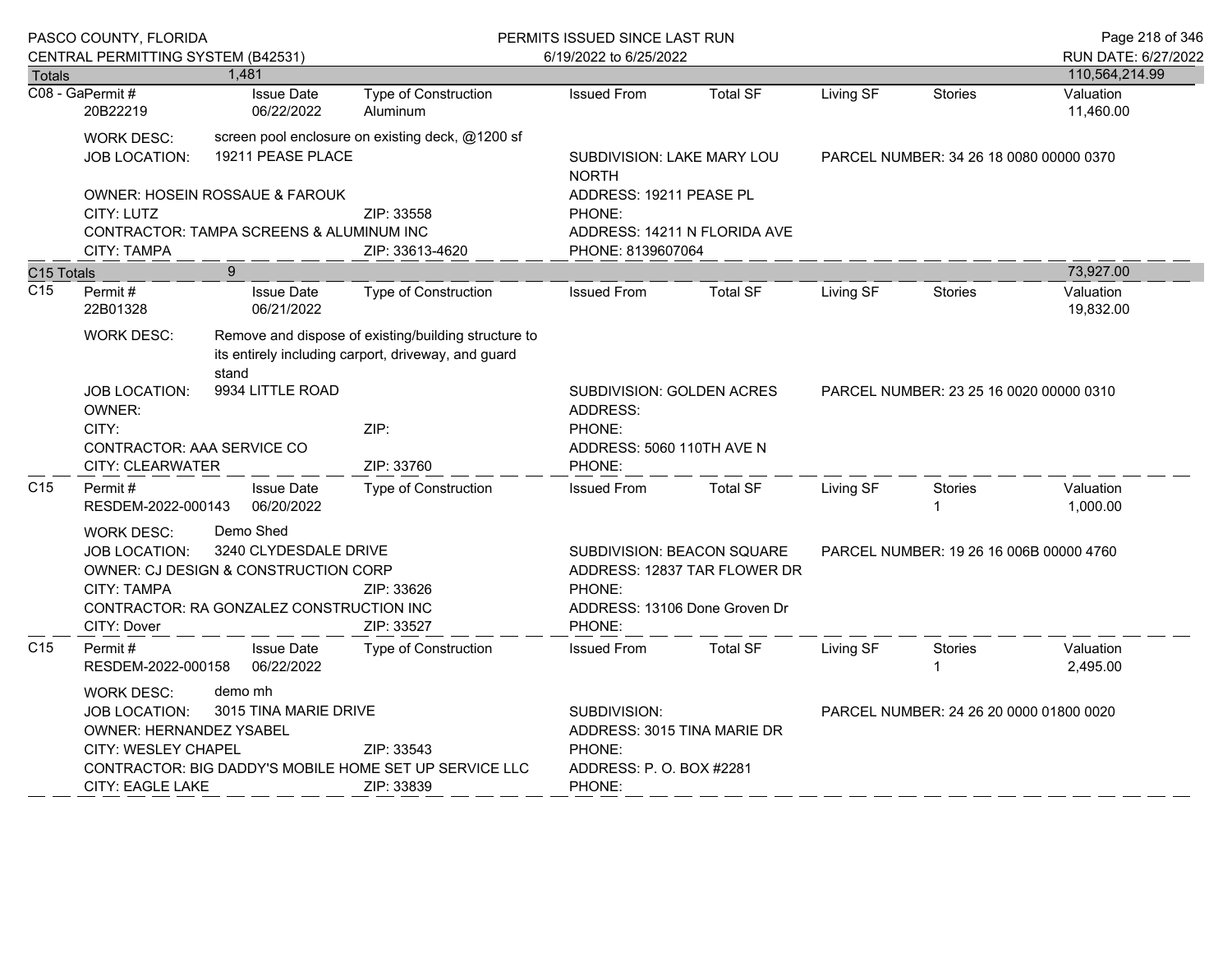|                  | PASCO COUNTY, FLORIDA<br>CENTRAL PERMITTING SYSTEM (B42531)                                                                                                                                                                                          |                                                     | PERMITS ISSUED SINCE LAST RUN<br>6/19/2022 to 6/25/2022                                                  |                                                                                                                                               |                                         |                                         | Page 219 of 346<br>RUN DATE: 6/27/2022 |  |
|------------------|------------------------------------------------------------------------------------------------------------------------------------------------------------------------------------------------------------------------------------------------------|-----------------------------------------------------|----------------------------------------------------------------------------------------------------------|-----------------------------------------------------------------------------------------------------------------------------------------------|-----------------------------------------|-----------------------------------------|----------------------------------------|--|
| <b>Totals</b>    | 1.481                                                                                                                                                                                                                                                |                                                     |                                                                                                          |                                                                                                                                               |                                         |                                         | 110,564,214.99                         |  |
| $\overline{C15}$ | <b>Issue Date</b><br>Permit#<br>RESDEM-2022-000178<br>06/20/2022                                                                                                                                                                                     | <b>Type of Construction</b>                         | <b>Issued From</b>                                                                                       | <b>Total SF</b>                                                                                                                               | Living SF                               | <b>Stories</b><br>1                     | Valuation<br>1,000.00                  |  |
|                  | 20 mile road<br><b>WORK DESC:</b><br><b>JOB LOCATION:</b><br>OWNER: BAEZ ALEJANDRO SOTO & LUCOMBE<br>CITY: LAND O LAKES<br><b>CONTRACTOR: NA</b><br>CITY: LAND O LAKES                                                                               | 2608 20 MILE LEVEL ROAD<br>ZIP: 34638<br>ZIP: 34639 | SUBDIVISION:<br>ADDRESS: 18352 AYLESBURY LN<br>PHONE:<br>ADDRESS: 2608 20 MILE LEVEL RD<br>PHONE:        |                                                                                                                                               | PARCEL NUMBER: 29 26 19 0000 00200 0040 |                                         |                                        |  |
| C <sub>15</sub>  | Permit#<br><b>Issue Date</b><br>RESDEM-2022-000187<br>06/24/2022                                                                                                                                                                                     | Type of Construction                                | <b>Issued From</b>                                                                                       | <b>Total SF</b>                                                                                                                               | Living SF                               | <b>Stories</b><br>0                     | Valuation<br>500.00                    |  |
|                  | phelps demo<br><b>WORK DESC:</b><br>37618 PHELPS ROAD<br><b>JOB LOCATION:</b><br><b>OWNER: MC2 INNOVATIONS INC</b><br><b>CITY: TAMPA</b><br>CONTRACTOR:<br>CITY: Zephyrhills                                                                         | ZIP: 33647<br>ZIP: 33541                            | SUBDIVISION: ZEPHYRHILLS<br>COLONY COMPANY LANDS<br>PHONE:<br>ADDRESS: 37618 Phelps<br>PHONE: 8138308388 | ADDRESS: 15931 ELLSWORTH DRIVE                                                                                                                | PARCEL NUMBER: 27 25 21 0030 07600 0000 |                                         |                                        |  |
| C <sub>15</sub>  | Permit#<br><b>Issue Date</b><br>RESDEM-2022-000188<br>06/21/2022                                                                                                                                                                                     | <b>Type of Construction</b>                         | <b>Issued From</b>                                                                                       | <b>Total SF</b>                                                                                                                               | Living SF                               | Stories                                 | Valuation<br>15,000.00                 |  |
|                  | 21452 Oak Park Road Demo<br><b>WORK DESC:</b><br>21452 OAK PARK ROAD<br>JOB LOCATION:<br>OWNER: CROOKED TREE LCC<br><b>CITY: BONITA SPRINGS</b><br>ZIP: 34134<br>CONTRACTOR: ANDREW RYAN CONTRACTING SERVICES LLC<br>CITY: Zephyrhills<br>ZIP: 33542 |                                                     | SUBDIVISION:<br>PHONE:                                                                                   | PARCEL NUMBER: 24 23 21 0000 00400 0000<br>ADDRESS: 269 BAREFOOT BEACH BLVD PH 2 PH #2<br>ADDRESS: 5917 Plaza View Drive<br>PHONE: 8138627753 |                                         |                                         |                                        |  |
| C <sub>15</sub>  | Permit#<br><b>Issue Date</b><br>RESDEM-2022-000189<br>06/22/2022                                                                                                                                                                                     | Type of Construction                                | <b>Issued From</b>                                                                                       | <b>Total SF</b>                                                                                                                               | Living SF                               | <b>Stories</b>                          | Valuation<br>15,000.00                 |  |
|                  | Shoemaker<br><b>WORK DESC:</b><br>15227 BANJO DRIVE<br><b>JOB LOCATION:</b><br>OWNER: HOUSE BUYERS COM LLC<br><b>CITY: BRICK</b><br>CONTRACTOR: TNT ENVIRONMENTAL LLC<br>CITY: DADE CITY                                                             | ZIP: 08724<br>ZIP: 33523                            | SUBDIVISION: HUDSON ACRES<br>ADDRESS: 141 CENTRAL BLVD<br>PHONE:<br>PHONE: 8133765201                    | ADDRESS: 17852 PINE KNOLL DR.                                                                                                                 |                                         | PARCEL NUMBER: 24 24 16 0010 00000 0170 |                                        |  |
| C <sub>15</sub>  | Permit#<br><b>Issue Date</b><br>06/21/2022<br>RESDEM-2022-000191                                                                                                                                                                                     | Type of Construction                                | <b>Issued From</b>                                                                                       | <b>Total SF</b>                                                                                                                               | Living SF                               | Stories                                 | Valuation<br>100.00                    |  |
|                  | 18648 Rogerland Road<br><b>WORK DESC:</b><br><b>JOB LOCATION:</b><br>OWNER: BERARD RAYMOND C & CHERYL L<br><b>CITY: GULF BREEZE</b><br>CONTRACTOR:<br><b>CITY: SPRINGHILL</b>                                                                        | 18648 ROGERLAND ROAD<br>ZIP: 32563<br>ZIP: 34610    | SUBDIVISION:<br>PHONE:<br>PHONE:                                                                         | ADDRESS: 5391 STAGE COACH TRL<br>ADDRESS: 18648 ROGERLAND RD                                                                                  |                                         | PARCEL NUMBER: 09 24 18 0000 01200 0040 |                                        |  |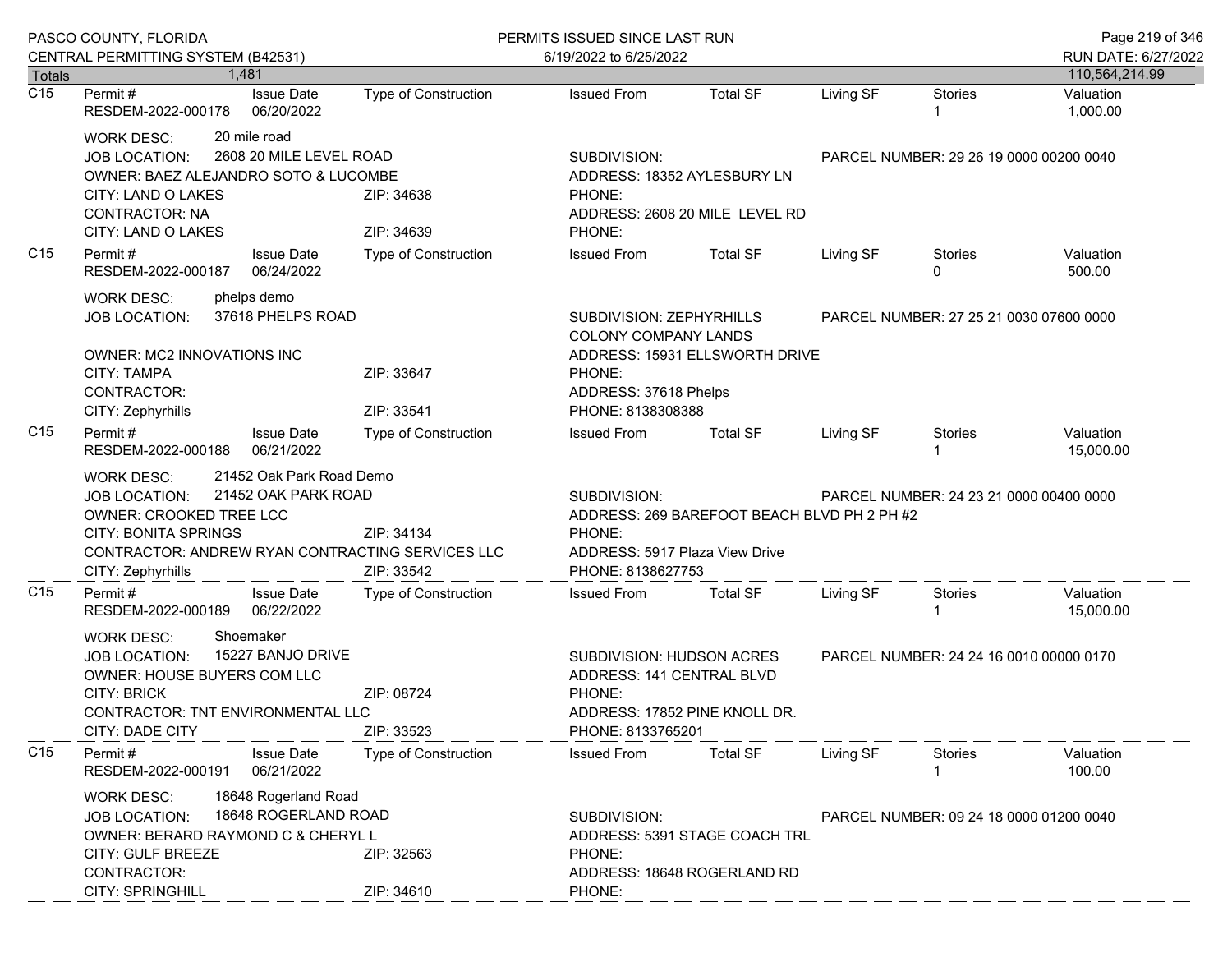|                  | PASCO COUNTY, FLORIDA<br>CENTRAL PERMITTING SYSTEM (B42531) |                                   |                                                     | PERMITS ISSUED SINCE LAST RUN             |                                       |           |                                         |                                       |  |
|------------------|-------------------------------------------------------------|-----------------------------------|-----------------------------------------------------|-------------------------------------------|---------------------------------------|-----------|-----------------------------------------|---------------------------------------|--|
| <b>Totals</b>    |                                                             | 1,481                             |                                                     | 6/19/2022 to 6/25/2022                    |                                       |           |                                         | RUN DATE: 6/27/2022<br>110,564,214.99 |  |
| $\overline{C15}$ | Permit#                                                     | <b>Issue Date</b>                 | <b>Type of Construction</b>                         | <b>Issued From</b>                        | <b>Total SF</b>                       | Living SF | <b>Stories</b>                          | Valuation                             |  |
|                  | RESDEM-2022-000192                                          | 06/23/2022                        |                                                     |                                           |                                       |           |                                         | 19,000.00                             |  |
|                  | <b>WORK DESC:</b>                                           | <b>GORDON DEMO</b>                |                                                     |                                           |                                       |           |                                         |                                       |  |
|                  | <b>JOB LOCATION:</b>                                        | 5231 EAGLE DRIVE                  |                                                     | SUBDIVISION: COLONIAL HILLS               |                                       |           | PARCEL NUMBER: 20 26 16 0650 00000 8310 |                                       |  |
|                  | <b>OWNER: GORDON ROBIN J</b>                                |                                   |                                                     | ADDRESS: 5231 EAGLE DR                    |                                       |           |                                         |                                       |  |
|                  | <b>CITY: HOLIDAY</b><br><b>CONTRACTOR: GREG HENRY INC</b>   |                                   | ZIP: 34690                                          | PHONE:                                    | ADDRESS: 8632 CASPER AVENUE           |           |                                         |                                       |  |
|                  | CITY: HUDSON                                                |                                   | ZIP: 34667                                          | PHONE:                                    |                                       |           |                                         |                                       |  |
| D25 Totals       |                                                             | 532                               |                                                     |                                           |                                       |           |                                         | 4,975,578.83                          |  |
| D <sub>25</sub>  | Permit#                                                     | <b>Issue Date</b>                 | Type of Construction                                | <b>Issued From</b>                        | <b>Total SF</b>                       | Living SF | Stories                                 | Valuation                             |  |
|                  | 17P00326                                                    | 06/24/2022                        |                                                     |                                           |                                       |           |                                         | 200.00                                |  |
|                  | <b>WORK DESC:</b>                                           |                                   |                                                     |                                           |                                       |           |                                         |                                       |  |
|                  | <b>JOB LOCATION:</b>                                        |                                   | 1640 VILLA CAPRI CIRCLE, Unit 303                   | <b>SUBDIVISION: TUSCANO AT</b>            |                                       |           | PARCEL NUMBER: 31 26 18 0090 00800 3030 |                                       |  |
|                  | OWNER: POPILLO JOSEPH H                                     |                                   |                                                     | SUNCOAST CROSSINGS                        | ADDRESS: 1640 VILLA CAPRI CIR APT 303 |           |                                         |                                       |  |
|                  | CITY: ODESSA                                                |                                   | ZIP: 33556                                          | PHONE:                                    |                                       |           |                                         |                                       |  |
|                  |                                                             | CONTRACTOR: MAJOR PLUMBING LLC    |                                                     | ADDRESS: 6050 NODOC RD                    |                                       |           |                                         |                                       |  |
|                  | CITY: BROOKSVILLE                                           |                                   | ZIP: 34609                                          | PHONE:                                    |                                       |           |                                         |                                       |  |
| D <sub>25</sub>  | Permit#<br>19B07887                                         | <b>Issue Date</b><br>06/22/2022   | <b>Type of Construction</b>                         | <b>Issued From</b>                        | <b>Total SF</b>                       | Living SF | <b>Stories</b>                          | Valuation<br>16,090.00                |  |
|                  | <b>WORK DESC:</b>                                           |                                   | remove and replace 11 impact windows, size for size |                                           |                                       |           |                                         |                                       |  |
|                  | <b>JOB LOCATION:</b>                                        | 25511 SEVEN RIVERS CIRCLE         |                                                     | SUBDIVISION: STAGECOACH<br><b>VILLAGE</b> |                                       |           | PARCEL NUMBER: 22 26 19 0090 00200 0010 |                                       |  |
|                  |                                                             |                                   | OWNER: ABREU MARIO A & DULCE M & ABREU ALEJANDRA    |                                           | ADDRESS: 25511 SEVEN RIVERS CIR       |           |                                         |                                       |  |
|                  | CITY: LAND O LAKES                                          |                                   | ZIP: 34639                                          | PHONE:                                    |                                       |           |                                         |                                       |  |
|                  | <b>CONTRACTOR: FHIA LLC</b>                                 |                                   | ZIP: 33312                                          | PHONE:                                    | ADDRESS: 4070 S.W. 30th Avenue        |           |                                         |                                       |  |
| D <sub>25</sub>  | CITY: Hollywood<br>Permit#                                  | <b>Issue Date</b>                 | <b>Type of Construction</b>                         | <b>Issued From</b>                        | <b>Total SF</b>                       | Living SF | <b>Stories</b>                          | Valuation                             |  |
|                  | 20B27564                                                    | 06/24/2022                        |                                                     |                                           |                                       |           |                                         | 10,000.00                             |  |
|                  | <b>WORK DESC:</b>                                           | Replacing 6 windows size for size |                                                     |                                           |                                       |           |                                         |                                       |  |
|                  | JOB LOCATION:                                               | 9209 TURNBERRY COURT              |                                                     |                                           | SUBDIVISION: GOLF VIEW VILLAS         |           | PARCEL NUMBER: 24 26 16 030B 00000 9010 |                                       |  |
|                  |                                                             |                                   |                                                     | VII, A CONDOMINIUM                        |                                       |           |                                         |                                       |  |
|                  | OWNER: SLOAN DANIEL J<br><b>CITY: PEARL RIVER</b>           |                                   | ZIP: 10965                                          | ADDRESS: 102 BOGERT AVE<br>PHONE:         |                                       |           |                                         |                                       |  |
|                  |                                                             | CONTRACTOR: MORGAN EXTERIORS INC  |                                                     | ADDRESS: 15915 NORTH FLORIDA AVENUE       |                                       |           |                                         |                                       |  |
|                  | CITY: LUTZ                                                  |                                   | ZIP: 33549                                          | PHONE:                                    |                                       |           |                                         |                                       |  |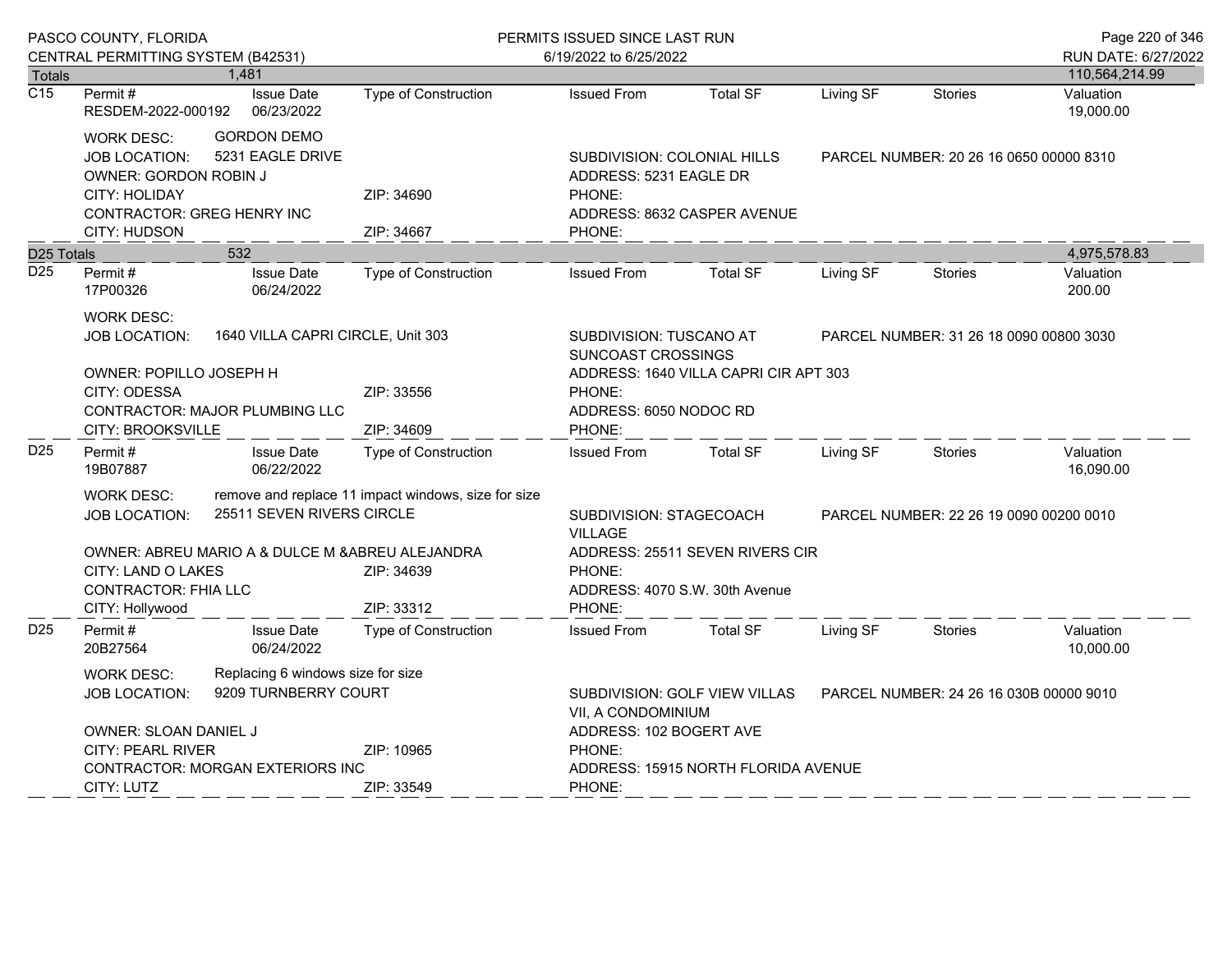|                                   | PASCO COUNTY, FLORIDA                                                                                                                                                  |                                 |                                                                         | PERMITS ISSUED SINCE LAST RUN                                     |                                                                     |                                         |                                         |                        |
|-----------------------------------|------------------------------------------------------------------------------------------------------------------------------------------------------------------------|---------------------------------|-------------------------------------------------------------------------|-------------------------------------------------------------------|---------------------------------------------------------------------|-----------------------------------------|-----------------------------------------|------------------------|
|                                   | CENTRAL PERMITTING SYSTEM (B42531)                                                                                                                                     |                                 |                                                                         | 6/19/2022 to 6/25/2022                                            |                                                                     |                                         |                                         | RUN DATE: 6/27/2022    |
| <b>Totals</b><br>$\overline{D25}$ |                                                                                                                                                                        | 1,481                           |                                                                         |                                                                   |                                                                     |                                         |                                         | 110,564,214.99         |
|                                   | Permit#<br>21B06976                                                                                                                                                    | <b>Issue Date</b><br>06/24/2022 | <b>Type of Construction</b>                                             | <b>Issued From</b>                                                | <b>Total SF</b>                                                     | Living SF                               | <b>Stories</b>                          | Valuation<br>17,287.00 |
|                                   | <b>WORK DESC:</b><br><b>JOB LOCATION:</b>                                                                                                                              | 24035 GEESE CIRCLE              | Replace 13 windows size for size with impact                            | SUBDIVISION: LAKE PADGETT<br><b>PINES</b>                         |                                                                     |                                         | PARCEL NUMBER: 09 26 19 0020 00000 1500 |                        |
|                                   | <b>OWNER: CANADY DAVID</b><br>CITY: LAND O LAKES<br>CONTRACTOR: THE HOME DEPOT<br>CITY: Atlanta                                                                        |                                 | ZIP: 34639<br>ZIP: 30339                                                | PHONE:<br>PHONE:                                                  | ADDRESS: 24035 GEESE CIR<br>ADDRESS: 2455 Paces Ferry RD            |                                         |                                         |                        |
| D <sub>25</sub>                   | Permit#<br>21B08481                                                                                                                                                    | <b>Issue Date</b><br>06/23/2022 | <b>Type of Construction</b>                                             | <b>Issued From</b>                                                | <b>Total SF</b>                                                     | Living SF                               | <b>Stories</b>                          | Valuation<br>8,709.00  |
|                                   | <b>WORK DESC:</b><br>2920 FORRESTAL COURT<br>JOB LOCATION:<br>OWNER: LEO JANET & PANZARINO JOYCE<br>CITY: FT LAUDERDALE<br>CONTRACTOR: THE HOME DEPOT<br>CITY: Atlanta |                                 | Replace 6 windows size for size with impact<br>ZIP: 33308<br>ZIP: 30339 | PHONE:<br>ADDRESS: 2455 Paces Ferry RD<br>PHONE:                  | SUBDIVISION: VETERANS VILLAS<br>ADDRESS: 3600 GALT OCEAN DR APT 15E | PARCEL NUMBER: 27 26 16 001A 00000 1510 |                                         |                        |
| D <sub>25</sub>                   | Permit#<br>21B08853                                                                                                                                                    | <b>Issue Date</b><br>06/23/2022 | <b>Type of Construction</b>                                             | <b>Issued From</b>                                                | <b>Total SF</b>                                                     | Living SF                               | <b>Stories</b>                          | Valuation<br>0.00      |
|                                   | Spring Hill Wellness; Change of use; NO WORK<br><b>WORK DESC:</b><br><b>DONE</b>                                                                                       |                                 |                                                                         |                                                                   |                                                                     |                                         |                                         |                        |
|                                   | <b>JOB LOCATION:</b><br>OWNER: SHUMARD REALTY LLC                                                                                                                      |                                 | 19439 SHUMARD OAK DRIVE, UNIT 102                                       | SUBDIVISION:                                                      | ADDRESS: 19439 SHUMARD OAKS DR                                      |                                         | PARCEL NUMBER: 27 26 18 0000 00600 0050 |                        |
|                                   | CITY: LAND O' LAKES<br>CONTRACTOR:<br>CITY:                                                                                                                            |                                 | ZIP: 34638<br>ZIP:                                                      | PHONE:<br>ADDRESS:<br>PHONE:                                      |                                                                     |                                         |                                         |                        |
| D <sub>25</sub>                   | Permit#<br>21B10114                                                                                                                                                    | <b>Issue Date</b><br>06/23/2022 | <b>Type of Construction</b>                                             | <b>Issued From</b>                                                | <b>Total SF</b>                                                     | Living SF                               | Stories                                 | Valuation<br>1,677.00  |
|                                   | Replace 1 window size for size with impact<br>WORK DESC:<br>16428 ROLLINGBROOK DRIVE<br><b>JOB LOCATION:</b>                                                           |                                 | <b>TOWNHOMES</b>                                                        | SUBDIVISION: SWAN VIEW<br>PARCEL NUMBER: 31 26 18 0070 01100 0040 |                                                                     |                                         |                                         |                        |
|                                   | OWNER: PLACCO STEPHANIE &METZGER MARK<br>CITY: ODESSA<br>ZIP: 33556<br>CONTRACTOR: THE HOME DEPOT                                                                      |                                 |                                                                         | PHONE:<br>ADDRESS: 2455 Paces Ferry RD                            | ADDRESS: 16428 ROLLINGBROOK DR                                      |                                         |                                         |                        |
|                                   | CITY: Atlanta                                                                                                                                                          |                                 | ZIP: 30339                                                              | PHONE:                                                            |                                                                     |                                         |                                         |                        |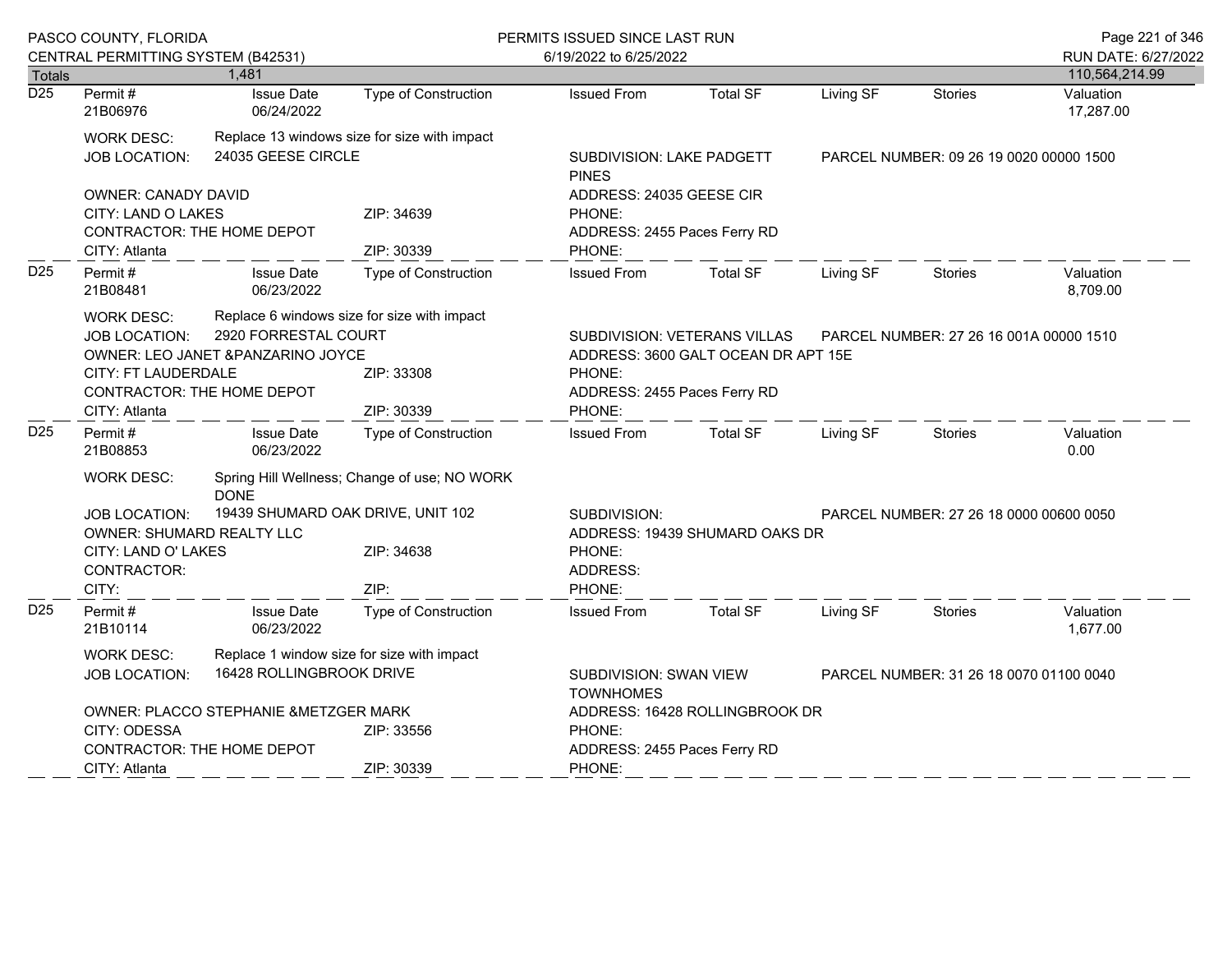|                  | PASCO COUNTY, FLORIDA<br>CENTRAL PERMITTING SYSTEM (B42531)                                                                                                                                                                                                          |                                 |                                    | PERMITS ISSUED SINCE LAST RUN<br>6/19/2022 to 6/25/2022                                                                                                 |                                 |                                         |                                         | Page 222 of 346<br>RUN DATE: 6/27/2022 |
|------------------|----------------------------------------------------------------------------------------------------------------------------------------------------------------------------------------------------------------------------------------------------------------------|---------------------------------|------------------------------------|---------------------------------------------------------------------------------------------------------------------------------------------------------|---------------------------------|-----------------------------------------|-----------------------------------------|----------------------------------------|
| Totals           |                                                                                                                                                                                                                                                                      | 1.481                           |                                    |                                                                                                                                                         |                                 |                                         |                                         | 110,564,214.99                         |
| $\overline{D25}$ | Permit #<br>21B10248                                                                                                                                                                                                                                                 | <b>Issue Date</b><br>06/22/2022 | <b>Type of Construction</b>        | <b>Issued From</b>                                                                                                                                      | <b>Total SF</b>                 | Living SF                               | <b>Stories</b>                          | Valuation<br>6,110.00                  |
|                  | Remove and replace 2 doors size for size<br>WORK DESC:<br>3522 PENDLETON WAY<br><b>JOB LOCATION:</b><br><b>OWNER: KATZ GEORGE</b><br>CITY: LAND O LAKES<br>CONTRACTOR: LOWES HOME CENTERS LLC<br>CITY: ORLANDO                                                       |                                 | ZIP: 34639<br>ZIP: 32878-0000      | SUBDIVISION: COLLIER PLACE<br>ADDRESS: 3522 PENDLETON WAY<br>PHONE:<br>ADDRESS: P. O. BOX #781993<br>PHONE:                                             |                                 |                                         | PARCEL NUMBER: 20 26 19 0050 00000 0030 |                                        |
| D <sub>25</sub>  | Permit#<br>21B10690                                                                                                                                                                                                                                                  | <b>Issue Date</b><br>06/22/2022 | Type of Construction               | <b>Issued From</b>                                                                                                                                      | <b>Total SF</b>                 | Living SF                               | <b>Stories</b>                          | Valuation<br>4,392.00                  |
|                  | REPLACE 4 WINDOWS SAME SIZE<br>WORK DESC:<br>28703 CROOKED STICK COURT<br><b>JOB LOCATION:</b>                                                                                                                                                                       |                                 |                                    | SUBDIVISION: MEADOW POINTE<br>PARCEL NUMBER: 31 26 20 0150 00100 0080<br>PARCEL 4A                                                                      |                                 |                                         |                                         |                                        |
|                  | OWNER: KUSS DONALD E & LISA J<br>CITY: WESLEY CHAPEL<br>CONTRACTOR: THE HOME DEPOT                                                                                                                                                                                   |                                 | ZIP: 33543                         | PHONE:<br>ADDRESS: 2455 Paces Ferry RD                                                                                                                  | ADDRESS: 28703 CROOKED STICK CT |                                         |                                         |                                        |
| D <sub>25</sub>  | CITY: Atlanta<br>Permit#<br>21B11438                                                                                                                                                                                                                                 | <b>Issue Date</b><br>06/24/2022 | ZIP: 30339<br>Type of Construction | PHONE:<br><b>Issued From</b>                                                                                                                            | <b>Total SF</b>                 | Living SF                               | Stories                                 | Valuation<br>2,300.00                  |
|                  | Floating dock 8x16 BV21-00121<br><b>WORK DESC:</b><br>6714 DRIFTWOOD DRIVE<br><b>JOB LOCATION:</b><br>OWNER: DURST HEATHER R & DAVID<br>CITY: HUDSON<br>ZIP: 34667<br>CONTRACTOR:<br>CITY:<br>ZIP:                                                                   |                                 | PHONE:<br>ADDRESS:<br>PHONE:       | SUBDIVISION: DRIFTWOOD ISLES<br>ADDRESS: 6714 DRIFTWOOD DR                                                                                              |                                 | PARCEL NUMBER: 28 24 16 0170 00000 0850 |                                         |                                        |
| D <sub>25</sub>  | Permit#<br>21B12849                                                                                                                                                                                                                                                  | <b>Issue Date</b><br>06/23/2022 | <b>Type of Construction</b>        | <b>Issued From</b>                                                                                                                                      | Total SF                        | Living SF                               | Stories                                 | Valuation<br>38,806.00                 |
|                  | Replace size for size 9 windows, 4 doors<br>WORK DESC:<br>3054 COLDWELL DRIVE<br><b>JOB LOCATION:</b><br><b>OWNER: DESANTIS GAIL</b><br>CITY: HOLIDAY<br>ZIP: 34691<br>CONTRACTOR: AB&H CONSTRUCTION LLC<br>CITY: DEERFIELD BEACH<br>ZIP:                            |                                 | <b>ESTATES</b><br>PHONE:           | SUBDIVISION: HOLIDAY LAKE<br>PARCEL NUMBER: 36 26 15 095A 00001 3900<br>ADDRESS: 3054 COLDWELL DR<br>PHONE: 7275345511<br>ADDRESS: 565 E HILLSBORO BLVD |                                 |                                         |                                         |                                        |
| D <sub>25</sub>  | Permit#<br>21B15458                                                                                                                                                                                                                                                  | <b>Issue Date</b><br>06/23/2022 | <b>Type of Construction</b>        | <b>Issued From</b>                                                                                                                                      | <b>Total SF</b>                 | Living SF                               | Stories                                 | Valuation<br>2,500.00                  |
|                  | Non-Illuminated Wall Sign "Truist"<br>WORK DESC:<br>14207 FIVAY ROAD<br><b>JOB LOCATION:</b><br>OWNER: SUNTRUST BANKSUNTRUST BANK LEASE ADMIN<br><b>CITY: RICHMOND</b><br>ZIP: 23261<br>CONTRACTOR: INTERSTATE SIGNCRAFTERS INC<br>CITY: Boynton Beach<br>ZIP: 33426 |                                 | SUBDIVISION:<br>PHONE:<br>PHONE:   | PARCEL NUMBER: 27 24 16 0000 01500 0020<br>ADDRESS: PO BOX 26665 VA-RIC-8614<br>ADDRESS: 1310 Commerce Road                                             |                                 |                                         |                                         |                                        |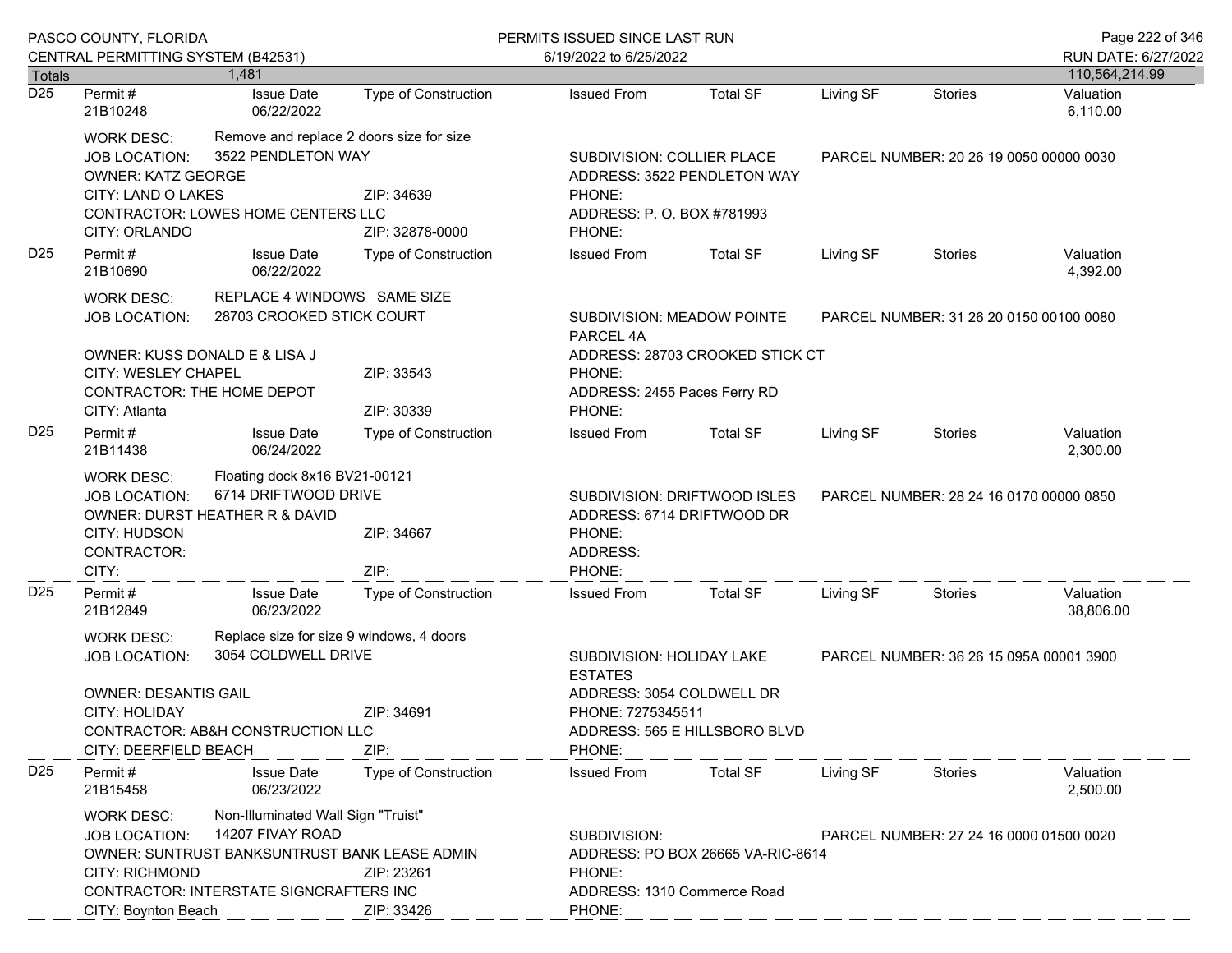|                  | PASCO COUNTY, FLORIDA              |                                               |                                                | PERMITS ISSUED SINCE LAST RUN                |                                   |           |                                         |                        |  |
|------------------|------------------------------------|-----------------------------------------------|------------------------------------------------|----------------------------------------------|-----------------------------------|-----------|-----------------------------------------|------------------------|--|
|                  | CENTRAL PERMITTING SYSTEM (B42531) |                                               |                                                | 6/19/2022 to 6/25/2022                       |                                   |           |                                         | RUN DATE: 6/27/2022    |  |
| Totals           |                                    | 1.481                                         |                                                |                                              |                                   |           |                                         | 110,564,214.99         |  |
| $\overline{D25}$ | Permit $#$<br>21B15461             | <b>Issue Date</b><br>06/23/2022               | Type of Construction                           | <b>Issued From</b>                           | <b>Total SF</b>                   | Living SF | <b>Stories</b>                          | Valuation<br>2,500.00  |  |
|                  | <b>WORK DESC:</b>                  | Non-Illuminated Wall Sign "Truist"            |                                                |                                              |                                   |           |                                         |                        |  |
|                  | <b>JOB LOCATION:</b>               | 14207 FIVAY ROAD                              |                                                | SUBDIVISION:                                 |                                   |           | PARCEL NUMBER: 27 24 16 0000 01500 0020 |                        |  |
|                  |                                    | OWNER: SUNTRUST BANKSUNTRUST BANK LEASE ADMIN |                                                |                                              | ADDRESS: PO BOX 26665 VA-RIC-8614 |           |                                         |                        |  |
|                  | <b>CITY: RICHMOND</b>              |                                               | ZIP: 23261                                     | PHONE:                                       |                                   |           |                                         |                        |  |
|                  |                                    | CONTRACTOR: INTERSTATE SIGNCRAFTERS INC       |                                                | ADDRESS: 1310 Commerce Road                  |                                   |           |                                         |                        |  |
|                  | CITY: Boynton Beach                |                                               | ZIP: 33426                                     | PHONE:                                       |                                   |           |                                         |                        |  |
| D <sub>25</sub>  | Permit#<br>21B16238                | <b>Issue Date</b><br>06/23/2022               | Type of Construction                           | <b>Issued From</b>                           | <b>Total SF</b>                   | Living SF | Stories                                 | Valuation<br>13,279.00 |  |
|                  | WORK DESC:                         | <b>IMPACT</b>                                 | REPLACE 9 WINDOWS SIZE FOR SIZE WITH           |                                              |                                   |           |                                         |                        |  |
|                  | <b>JOB LOCATION:</b>               | 7518 JASMINE BOULEVARD                        |                                                | SUBDIVISION: JASMINE LAKES                   |                                   |           | PARCEL NUMBER: 15 25 16 077E 00001 3740 |                        |  |
|                  |                                    | OWNER: DIAZ EDUARDO A & MARIA R               |                                                | ADDRESS: 7518 JASMINE BLVD                   |                                   |           |                                         |                        |  |
|                  | <b>CITY: PORT RICHEY</b>           |                                               | ZIP: 34668                                     | PHONE:                                       |                                   |           |                                         |                        |  |
|                  |                                    | CONTRACTOR: THE HOME DEPOT                    |                                                | ADDRESS: 2455 Paces Ferry RD                 |                                   |           |                                         |                        |  |
|                  | CITY: Atlanta                      |                                               | ZIP: 30339                                     | PHONE:                                       |                                   |           |                                         |                        |  |
| D <sub>25</sub>  | Permit #<br>21B21221               | <b>Issue Date</b><br>06/22/2022               | Type of Construction                           | <b>Issued From</b><br><b>BCCCP W</b>         | <b>Total SF</b>                   | Living SF | Stories                                 | Valuation<br>900.00    |  |
|                  | WORK DESC:                         |                                               | (BC21-00227) replace (5) windows size for size |                                              |                                   |           |                                         |                        |  |
|                  | <b>JOB LOCATION:</b>               | 9915 GRACE DRIVE                              |                                                | SUBDIVISION: WEST PORT<br><b>SUBDIVISION</b> |                                   |           | PARCEL NUMBER: 21 25 16 098C 00000 1780 |                        |  |
|                  | <b>OWNER: MCDEVITT DIANE BOYD</b>  |                                               |                                                |                                              | ADDRESS: 449 129TH AVE E APT 8    |           |                                         |                        |  |
|                  | CITY: MADEIRA BEACH                |                                               | ZIP: 33708                                     | PHONE:                                       |                                   |           |                                         |                        |  |
|                  | CONTRACTOR:                        |                                               |                                                | ADDRESS:                                     |                                   |           |                                         |                        |  |
|                  | CITY:                              |                                               | ZIP:                                           | PHONE:                                       |                                   |           |                                         |                        |  |
| D <sub>25</sub>  | Permit#<br>21B21314                | <b>Issue Date</b><br>06/23/2022               | Type of Construction                           | <b>Issued From</b>                           | <b>Total SF</b>                   | Living SF | Stories                                 | Valuation<br>10,894.00 |  |
|                  | <b>WORK DESC:</b>                  |                                               | REPLACE 12 WINDOWS SIZE/SIZE WITH IMPACT       |                                              |                                   |           |                                         |                        |  |
|                  | <b>JOB LOCATION:</b>               | 7311 MELOGOLD CIRCLE                          |                                                | SUBDIVISION: GROVES                          |                                   |           | PARCEL NUMBER: 35 25 18 0010 00L00 0190 |                        |  |
|                  |                                    | OWNER: CUPLER JAMES T & SHARON E              |                                                | ADDRESS: 7311 MELOGOLD CIR                   |                                   |           |                                         |                        |  |
|                  | CITY: LAND O LAKES                 |                                               | ZIP: 34637                                     | PHONE:                                       |                                   |           |                                         |                        |  |
|                  | CONTRACTOR: THE HOME DEPOT         |                                               |                                                | ADDRESS: 2455 Paces Ferry RD                 |                                   |           |                                         |                        |  |
|                  | CITY: Atlanta                      |                                               | ZIP: 30339                                     | PHONE:                                       |                                   |           |                                         |                        |  |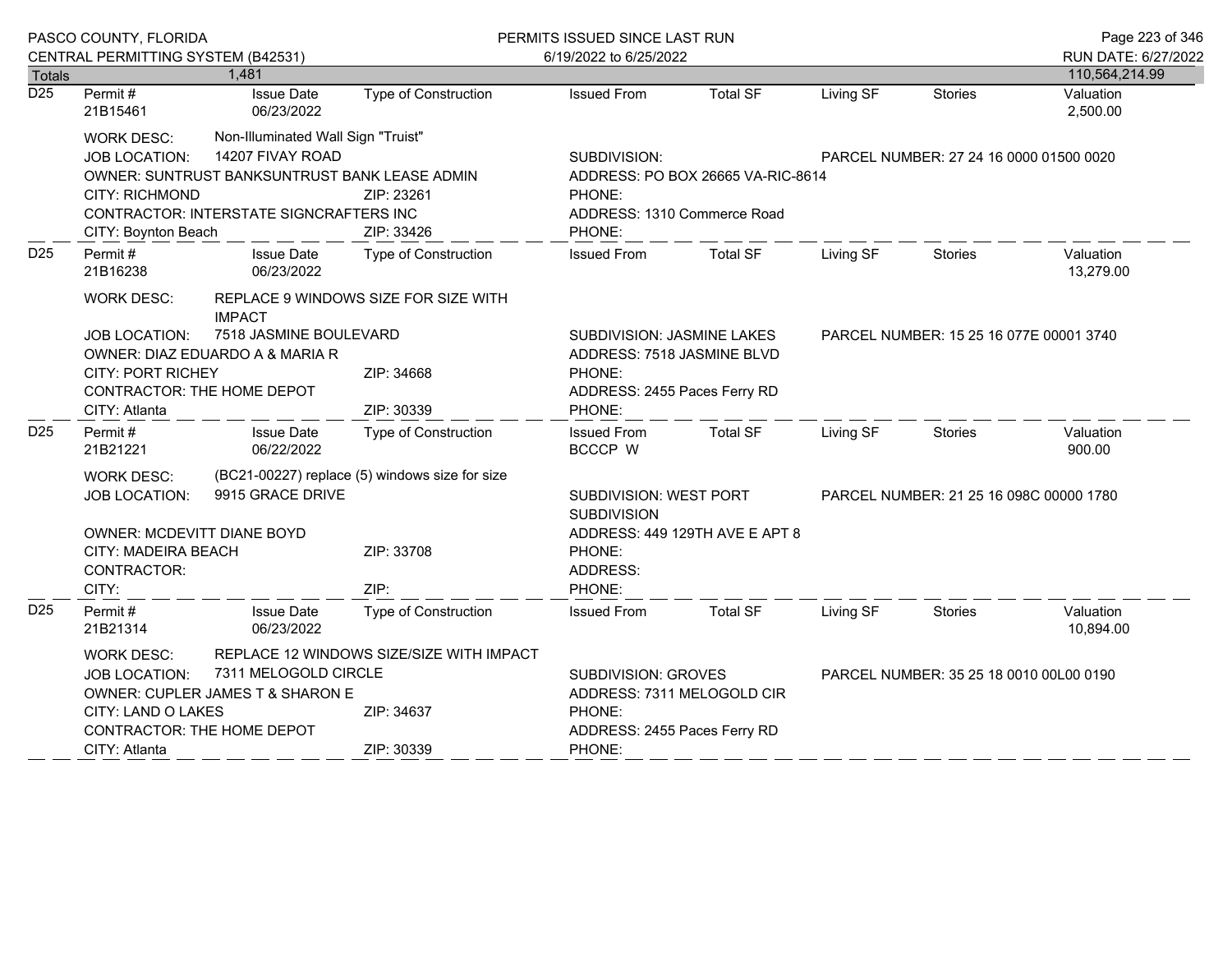|                  | PASCO COUNTY, FLORIDA                                                                 |                                             |                                       | PERMITS ISSUED SINCE LAST RUN               |                                |                                         |                                         |                        |
|------------------|---------------------------------------------------------------------------------------|---------------------------------------------|---------------------------------------|---------------------------------------------|--------------------------------|-----------------------------------------|-----------------------------------------|------------------------|
|                  | CENTRAL PERMITTING SYSTEM (B42531)                                                    |                                             |                                       | 6/19/2022 to 6/25/2022                      |                                |                                         |                                         | RUN DATE: 6/27/2022    |
| <b>Totals</b>    |                                                                                       | 1,481                                       |                                       |                                             |                                |                                         |                                         | 110,564,214.99         |
| $\overline{D25}$ | Permit#<br>21B21759                                                                   | <b>Issue Date</b><br>06/22/2022             | <b>Type of Construction</b>           | <b>Issued From</b>                          | <b>Total SF</b>                | Living SF                               | <b>Stories</b>                          | Valuation<br>3,663.00  |
|                  | WORK DESC:                                                                            | <b>IMPACT WINDOWS</b>                       | REMOVE AND REPLACE SIZE FOR SIZE 2    |                                             |                                |                                         |                                         |                        |
|                  | <b>JOB LOCATION:</b><br>OWNER: REAL GRANT L & DANA P                                  | 9817 SAN SIERRA WAY                         |                                       | <b>SUBDIVISION: WEST PORT</b>               | ADDRESS: 9817 SAN SIERRA WAY   |                                         | PARCEL NUMBER: 21 25 16 098D 00000 0230 |                        |
|                  | <b>CITY: PORT RICHEY</b>                                                              |                                             | ZIP: 34668                            | PHONE:                                      |                                |                                         |                                         |                        |
|                  |                                                                                       | CONTRACTOR: PASCO WINDOW AND DOOR           |                                       |                                             | ADDRESS: 5838 TROUBLE CREEK RD |                                         |                                         |                        |
|                  | <b>CITY: NEW PORT RICHEY</b>                                                          |                                             | ZIP: 34652                            | PHONE:                                      |                                |                                         |                                         |                        |
| D <sub>25</sub>  | Permit#<br>21B23601                                                                   | <b>Issue Date</b><br>06/23/2022             | Type of Construction                  | <b>Issued From</b>                          | <b>Total SF</b>                | Living SF                               | Stories                                 | Valuation<br>26,825.82 |
|                  | <b>WORK DESC:</b>                                                                     | REPLACE 15 WINDOWS AND 2 DOORS<br>SIZE4SIZE |                                       |                                             |                                |                                         |                                         |                        |
|                  | 25521 BRUFORD BOULEVARD<br><b>JOB LOCATION:</b><br>OWNER: LABOY STEVEN & SARAH REGINA |                                             |                                       | <b>SUBDIVISION: GRAND OAKS</b>              | ADDRESS: 28411 OPENFIELD LOOP  |                                         | PARCEL NUMBER: 15 26 19 0090 00900 0290 |                        |
|                  | <b>CITY: WESLEY CHAPEL</b><br>CONTRACTOR: THE HOME DEPOT                              |                                             | ZIP: 33543                            | PHONE:<br>ADDRESS: 2455 Paces Ferry RD      |                                |                                         |                                         |                        |
|                  | CITY: Atlanta                                                                         |                                             | ZIP: 30339                            | PHONE:                                      |                                |                                         |                                         |                        |
| D <sub>25</sub>  | Permit#<br>21B24021                                                                   | <b>Issue Date</b><br>06/20/2022             | Type of Construction                  | <b>Issued From</b>                          | <b>Total SF</b>                | Living SF                               | Stories                                 | Valuation<br>29,421.00 |
|                  | WORK DESC:                                                                            | SZ.                                         | REPLACING 9 WINDOWS AND 1 DOOR SZ FOR |                                             |                                |                                         |                                         |                        |
|                  | <b>JOB LOCATION:</b>                                                                  | 4744 SPRING PLACE                           |                                       | SUBDIVISION: LAKE PADGETT<br><b>ESTATES</b> |                                | PARCEL NUMBER: 17 26 19 0020 00000 9310 |                                         |                        |
|                  | <b>OWNER: PAGAN EDWIN</b>                                                             |                                             |                                       |                                             | ADDRESS: 4744 SPRING PL        |                                         |                                         |                        |
|                  | <b>CITY: LAND O LAKES</b>                                                             |                                             | ZIP: 34639                            | PHONE:                                      |                                |                                         |                                         |                        |
|                  |                                                                                       | CONTRACTOR: RENEWAL BY ANDERSEN OF FLA      |                                       |                                             | ADDRESS: 997 W KENNEDY BLVD    |                                         |                                         |                        |
|                  | CITY: ORLANDO                                                                         |                                             | ZIP: 32810                            | PHONE:                                      |                                |                                         |                                         |                        |
| D <sub>25</sub>  | Permit#<br>21B25687                                                                   | <b>Issue Date</b><br>06/23/2022             | <b>Type of Construction</b>           | <b>Issued From</b>                          | <b>Total SF</b>                | Living SF                               | <b>Stories</b>                          | Valuation<br>14,907.00 |
|                  | <b>WORK DESC:</b>                                                                     | replace 10 windows size for size            |                                       |                                             |                                |                                         |                                         |                        |
|                  | <b>JOB LOCATION:</b>                                                                  | 29306 RHODIN PLACE                          |                                       | <b>SUBDIVISION: CITRUS TRACE</b>            |                                |                                         | PARCEL NUMBER: 05 26 20 0020 00000 0180 |                        |
|                  |                                                                                       | OWNER: TRUJILLO LAURA A & TIMOTHY J         |                                       | ADDRESS: 29306 RHODIN PL                    |                                |                                         |                                         |                        |
|                  | CITY: WESLEY CHAPEL                                                                   |                                             | ZIP: 33545                            | PHONE:                                      |                                |                                         |                                         |                        |
|                  | <b>CONTRACTOR: THE HOME DEPOT</b>                                                     |                                             |                                       | ADDRESS: 2455 Paces Ferry RD                |                                |                                         |                                         |                        |
|                  | CITY: Atlanta                                                                         |                                             | ZIP: 30339                            | PHONE:                                      |                                |                                         |                                         |                        |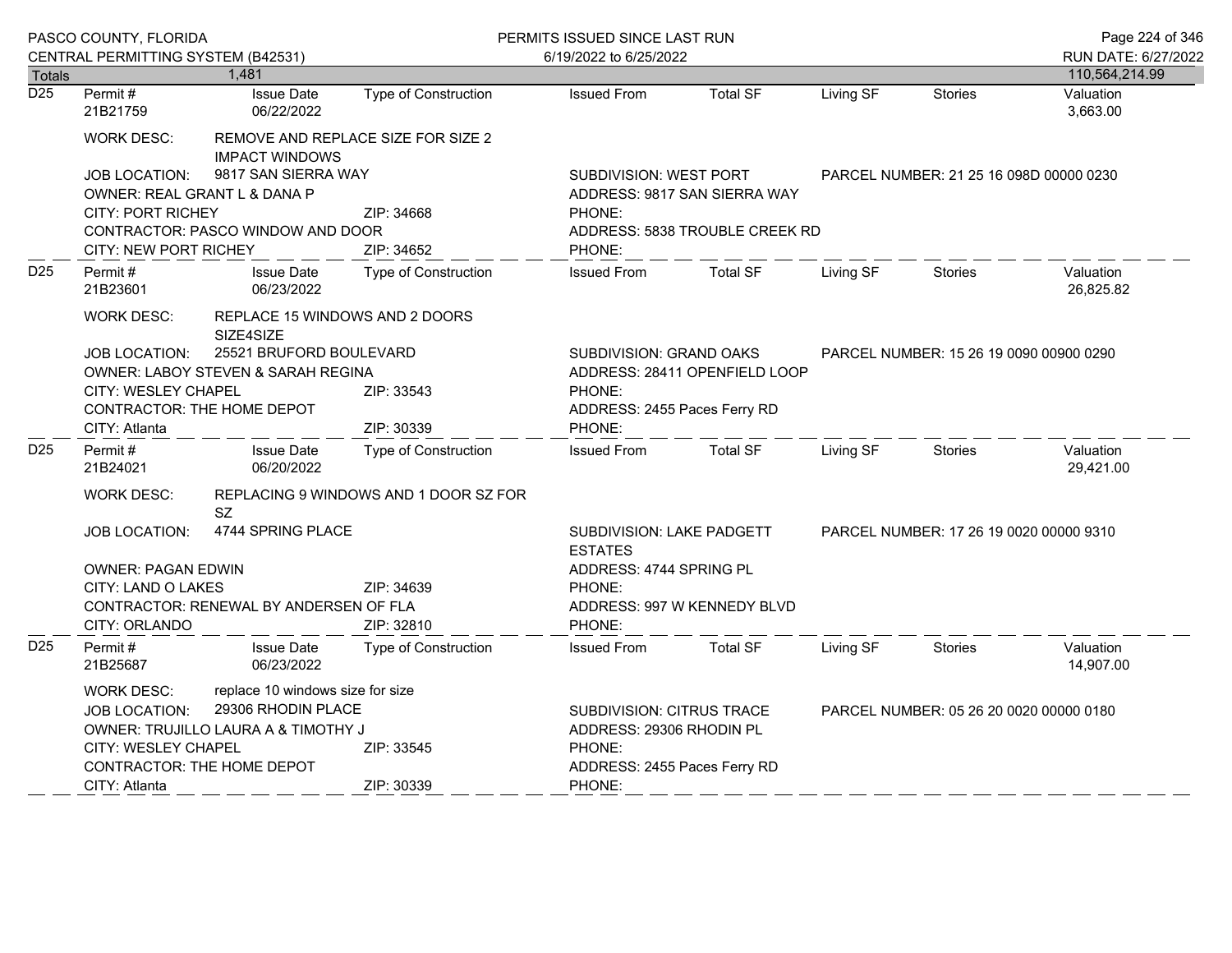|                                   | PASCO COUNTY, FLORIDA<br>CENTRAL PERMITTING SYSTEM (B42531)                                                                                                                                                                                                                                             |                                                              |                                                                                                                                                             | PERMITS ISSUED SINCE LAST RUN                                                                                     |                                    |                                         |                                         | Page 225 of 346                         |  |
|-----------------------------------|---------------------------------------------------------------------------------------------------------------------------------------------------------------------------------------------------------------------------------------------------------------------------------------------------------|--------------------------------------------------------------|-------------------------------------------------------------------------------------------------------------------------------------------------------------|-------------------------------------------------------------------------------------------------------------------|------------------------------------|-----------------------------------------|-----------------------------------------|-----------------------------------------|--|
|                                   |                                                                                                                                                                                                                                                                                                         | 1,481                                                        |                                                                                                                                                             | 6/19/2022 to 6/25/2022                                                                                            |                                    |                                         |                                         | RUN DATE: 6/27/2022<br>110,564,214.99   |  |
| <b>Totals</b><br>$\overline{D25}$ | Permit#<br>21B25752                                                                                                                                                                                                                                                                                     | <b>Issue Date</b><br>06/21/2022                              | <b>Type of Construction</b>                                                                                                                                 | <b>Issued From</b>                                                                                                | <b>Total SF</b>                    | Living SF                               | <b>Stories</b>                          | Valuation<br>46,950.00                  |  |
|                                   | WORK DESC:                                                                                                                                                                                                                                                                                              | floating dock                                                | Installation of new boat lift with stationary dock and                                                                                                      |                                                                                                                   |                                    |                                         |                                         |                                         |  |
|                                   | <b>JOB LOCATION:</b><br><b>CITY: MIAMI</b><br>CITY: HUDSON                                                                                                                                                                                                                                              | 13321 SUNFISH DRIVE<br>OWNER: RIVERA HECTOR DANIEL & FERIA A | ZIP: 33185<br>CONTRACTOR: STRONGHOLD MARINE CONSTRUCTION INC<br>ZIP: 34667                                                                                  | ADDRESS: 15881 SW 53RD TER<br>PHONE:<br>ADDRESS: 9901 Ideal Lane<br>PHONE:                                        | <b>SUBDIVISION: PLEASURE ISLES</b> |                                         | PARCEL NUMBER: 33 24 16 0140 00000 1680 |                                         |  |
| D <sub>25</sub>                   | Permit#<br>21B25843                                                                                                                                                                                                                                                                                     | <b>Issue Date</b><br>06/23/2022                              | <b>Type of Construction</b>                                                                                                                                 | <b>Issued From</b>                                                                                                | <b>Total SF</b>                    | Living SF                               | <b>Stories</b>                          | Valuation<br>70,722.00                  |  |
|                                   | Replace 2 DH windows, 3 fixed windows, 6-2 LS<br><b>WORK DESC:</b><br>windows, 2 Exterior doors at SFR<br>1221 TRAFALGAR DRIVE<br><b>JOB LOCATION:</b><br>OWNER: LOGAN WAYNE H JR & SANDRA A<br>CITY: NEW PORT RICHEY<br>ZIP: 34655<br>CONTRACTOR: RIDGE TOP EXTERIORS LLC<br>CITY: Tampa<br>ZIP: 33619 |                                                              | SUBDIVISION: WYNDTREE<br>PHONE:<br>ADDRESS: 9270 Bay Plaza Blvd.<br>PHONE:                                                                                  | ADDRESS: 1221 TRAFALGAR DR                                                                                        |                                    | PARCEL NUMBER: 34 26 16 001D 00000 0090 |                                         |                                         |  |
| D <sub>25</sub>                   | Permit#<br>21B26422                                                                                                                                                                                                                                                                                     | <b>Issue Date</b><br>06/22/2022                              | Type of Construction                                                                                                                                        | <b>Issued From</b>                                                                                                | <b>Total SF</b>                    | Living SF                               | <b>Stories</b>                          | Valuation<br>51,375.00                  |  |
|                                   | <b>WORK DESC:</b><br>remove and replace same size window 13 sliding<br>glass door 4 impact<br>3030 PINEVIEW DRIVE<br><b>JOB LOCATION:</b><br>OWNER: GEORGE DAVID R & JEANMARIE<br><b>CITY: HOLIDAY</b><br>ZIP: 34691<br>CONTRACTOR: NEWSOUTH WINDOW SOLUTIONS OF TAMPA BAY L<br><b>CITY: TAMPA</b>      |                                                              | ZIP: 33610                                                                                                                                                  | SUBDIVISION: SAND BAY<br>ADDRESS: 3030 PINEVIEW DR<br>PHONE:<br>ADDRESS: 10741 CROSSROADS COMMERCE BLVD<br>PHONE: |                                    |                                         |                                         | PARCEL NUMBER: 23 26 15 0090 00000 0310 |  |
| D <sub>25</sub>                   | Permit#<br>21B26645                                                                                                                                                                                                                                                                                     | <b>Issue Date</b><br>06/22/2022                              | <b>Type of Construction</b>                                                                                                                                 | <b>Issued From</b>                                                                                                | <b>Total SF</b>                    | Living SF                               | <b>Stories</b>                          | Valuation<br>7,181.00                   |  |
|                                   | replacing 8 windows size for size<br><b>WORK DESC:</b><br>31625 LOCH ALINE DRIVE<br><b>JOB LOCATION:</b><br>OWNER: GALVIS GERSON & JILL<br>CITY: ZEPHYRHILLS<br>ZIP: 33545<br>CONTRACTOR: INSTALLATION SERVICES BY HCR LLC<br><b>CITY: LAUREL</b><br>ZIP: 20723                                         |                                                              | SUBDIVISION: ABERDEEN<br>PARCEL NUMBER: 10 26 20 0020 00200 0510<br>ADDRESS: 31625 LOCH ALINE DR<br>PHONE:<br>ADDRESS: 9115 J-K WHISKEY BOTTOM RD<br>PHONE: |                                                                                                                   |                                    |                                         |                                         |                                         |  |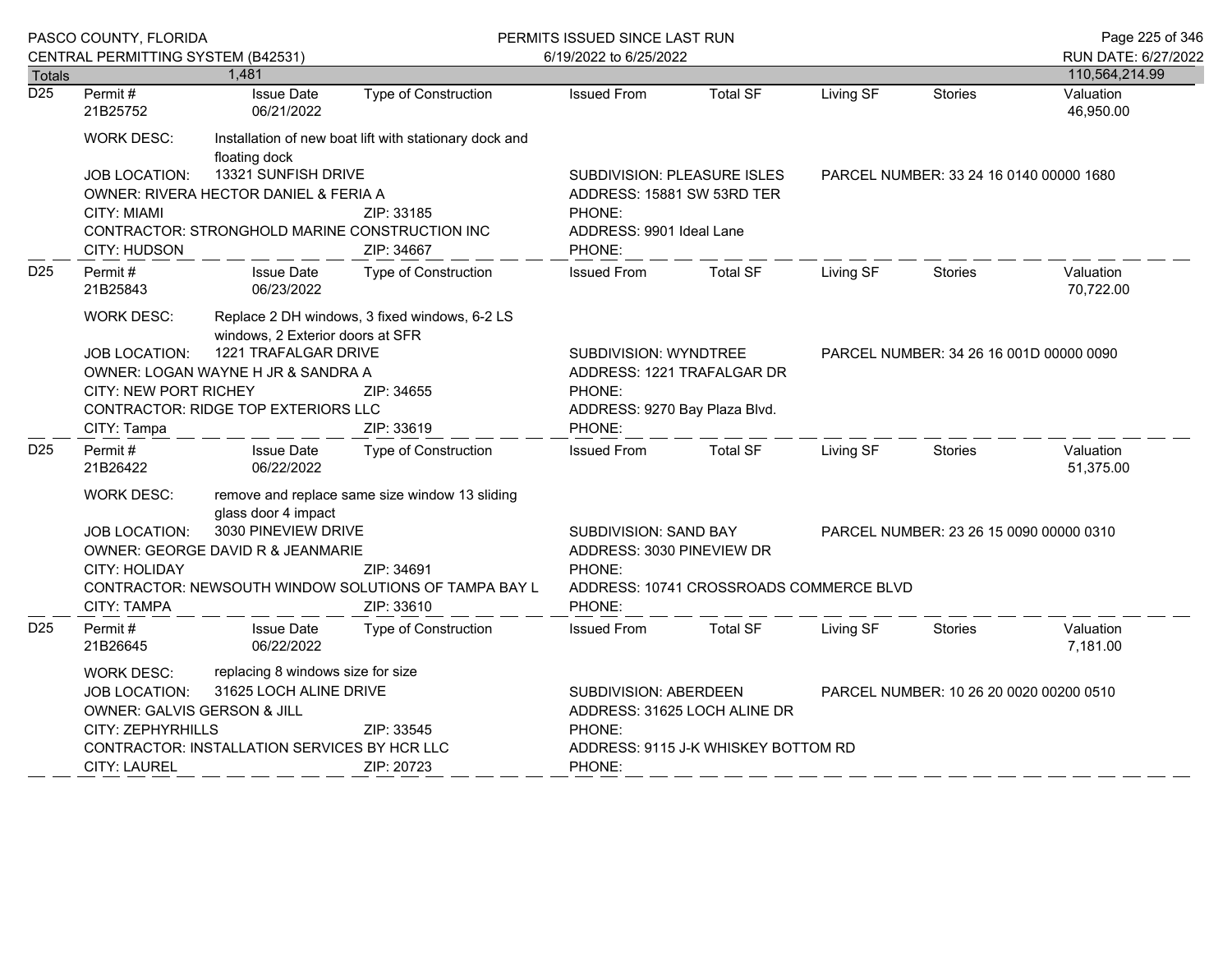|                                   | PASCO COUNTY, FLORIDA                                                                                                                                                                                                                                                                                         |                                                            |                                                                                                                                                                       | PERMITS ISSUED SINCE LAST RUN                                                               |                             |                                         |                                         | Page 226 of 346                       |  |
|-----------------------------------|---------------------------------------------------------------------------------------------------------------------------------------------------------------------------------------------------------------------------------------------------------------------------------------------------------------|------------------------------------------------------------|-----------------------------------------------------------------------------------------------------------------------------------------------------------------------|---------------------------------------------------------------------------------------------|-----------------------------|-----------------------------------------|-----------------------------------------|---------------------------------------|--|
|                                   | CENTRAL PERMITTING SYSTEM (B42531)                                                                                                                                                                                                                                                                            | 1,481                                                      |                                                                                                                                                                       | 6/19/2022 to 6/25/2022                                                                      |                             |                                         |                                         | RUN DATE: 6/27/2022<br>110,564,214.99 |  |
| <b>Totals</b><br>$\overline{D25}$ | Permit#<br>21E03366                                                                                                                                                                                                                                                                                           | <b>Issue Date</b><br>06/22/2022                            | <b>Type of Construction</b>                                                                                                                                           | <b>Issued From</b>                                                                          | <b>Total SF</b>             | Living SF                               | <b>Stories</b>                          | Valuation<br>125,000.00               |  |
|                                   | <b>WORK DESC:</b><br><b>JOB LOCATION:</b><br>CITY: TAMPA<br>CONTRACTOR:<br>CITY:                                                                                                                                                                                                                              | 26760 WILD FERN CIRCLE<br>OWNER: SKF PROPERTY HOLDINGS LLC | Compack Testing & Reconditioning Facility: site<br>lighting & electrical work EAST LOT - Compark<br>Reconditioning Facility: SITEPLN-2020-00094<br>ZIP: 33609<br>ZIP: | SUBDIVISION: COMPARK 75<br>ADDRESS: 4201 W SYLVAN RAMBLE ST<br>PHONE:<br>ADDRESS:<br>PHONE: |                             |                                         | PARCEL NUMBER: 14 26 19 0130 00000 006D |                                       |  |
| D <sub>25</sub>                   | Permit#<br>21F00477                                                                                                                                                                                                                                                                                           | <b>Issue Date</b><br>06/23/2022                            | <b>Type of Construction</b>                                                                                                                                           | <b>Issued From</b>                                                                          | <b>Total SF</b><br>$\Omega$ | Living SF                               | <b>Stories</b>                          | Valuation<br>660.00                   |  |
|                                   | <b>WORK DESC:</b><br>INSTALL A WIRELESS STARLINK RADIO TO<br>MONITOR THE EXISTING FIRE ALARM SYSTEM<br>4132 LITTLE ROAD<br><b>JOB LOCATION:</b><br>OWNER: GRAND TRINITY PLAZA LLC<br><b>CITY: CLEARWATER</b><br>ZIP: 33765<br>CONTRACTOR: QUICK RESPONSE FIRE PROTECTION LLC<br>CITY: GROVELAND<br>ZIP: 34736 |                                                            | SUBDIVISION:<br>PARCEL NUMBER: 13 26 16 0000 00300 0000<br>ADDRESS: 2551 DREW ST STE 301<br>PHONE:<br>ADDRESS: 20545 INDEPENDENCE BLVD<br>PHONE:                      |                                                                                             |                             |                                         |                                         |                                       |  |
| D <sub>25</sub>                   | Permit#<br>21P04713                                                                                                                                                                                                                                                                                           | <b>Issue Date</b><br>06/20/2022                            | <b>Type of Construction</b>                                                                                                                                           | <b>Issued From</b>                                                                          | <b>Total SF</b>             | Living SF                               | <b>Stories</b>                          | Valuation<br>935.00                   |  |
|                                   | Install 3/4" backflow preventer<br><b>WORK DESC:</b><br>14531 OLD DIXIE HIGHWAY<br><b>JOB LOCATION:</b><br>OWNER: QUINN KERSANDRA<br>CITY: BRADENTON<br>ZIP: 34210<br>CONTRACTOR: BAYONET PLUMBING HEATING & AIR CONDITIONING<br>CITY: Hudson<br>ZIP: 34667                                                   |                                                            | SUBDIVISION: CONNER<br><b>SUBDIVISION</b><br>ADDRESS: 3904 117TH ST W<br>PHONE:<br>PHONE:                                                                             | ADDRESS: 8950 New York Avenue                                                               |                             | PARCEL NUMBER: 27 24 16 0040 00000 0012 |                                         |                                       |  |
| D <sub>25</sub>                   | Permit#<br>22B00091                                                                                                                                                                                                                                                                                           | <b>Issue Date</b><br>06/23/2022                            | Type of Construction                                                                                                                                                  | <b>Issued From</b>                                                                          | <b>Total SF</b>             | Living SF                               | <b>Stories</b>                          | Valuation<br>20,950.00                |  |
|                                   | <b>WORK DESC:</b><br>installation of new boat lift with stationary and<br>floating dock<br>13815 COCO AVENUE<br><b>JOB LOCATION:</b><br>OWNER: KOEGEL MARK C & STANSBERRY PAT<br>CITY: HUDSON<br>ZIP: 34667<br>CONTRACTOR: STRONGHOLD MARINE CONSTRUCTION INC<br>CITY: HUDSON<br>ZIP: 34667                   |                                                            | SUBDIVISION: HUDSON BEACH<br>PARCEL NUMBER: 33 24 16 0040 00A00 0130<br><b>ESTATES</b><br>ADDRESS: 13815 COCO AVE<br>PHONE:<br>ADDRESS: 9901 Ideal Lane<br>PHONE:     |                                                                                             |                             |                                         |                                         |                                       |  |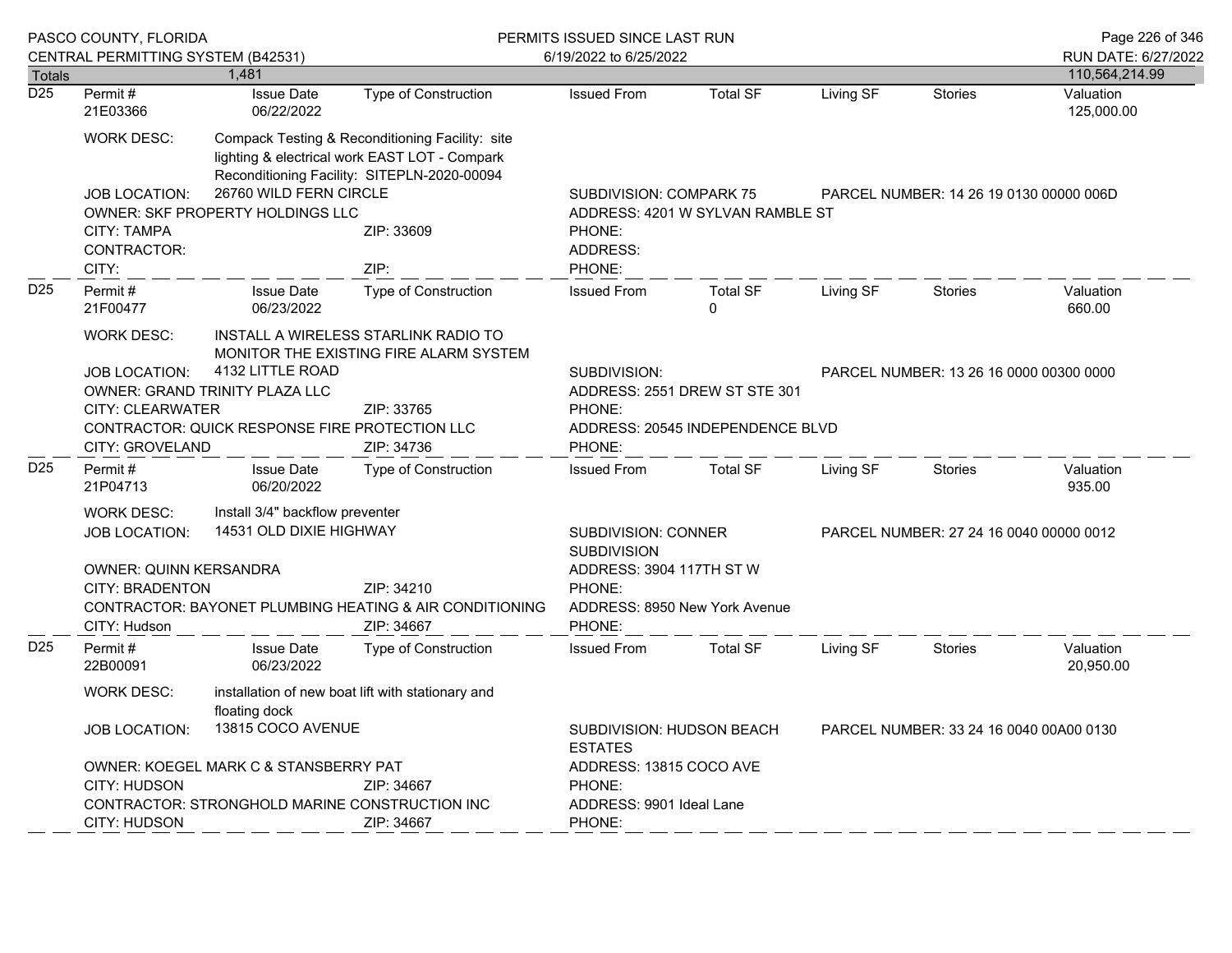|                  | PASCO COUNTY, FLORIDA<br>CENTRAL PERMITTING SYSTEM (B42531)                                                   |                                                                       |                                                    | PERMITS ISSUED SINCE LAST RUN                                    |                                                                                           |                                         |                                         | Page 227 of 346        |  |  |
|------------------|---------------------------------------------------------------------------------------------------------------|-----------------------------------------------------------------------|----------------------------------------------------|------------------------------------------------------------------|-------------------------------------------------------------------------------------------|-----------------------------------------|-----------------------------------------|------------------------|--|--|
|                  |                                                                                                               |                                                                       |                                                    | 6/19/2022 to 6/25/2022                                           |                                                                                           |                                         |                                         | RUN DATE: 6/27/2022    |  |  |
| <b>Totals</b>    |                                                                                                               | 1,481                                                                 |                                                    |                                                                  |                                                                                           |                                         |                                         | 110,564,214.99         |  |  |
| $\overline{D25}$ | Permit#<br>22B00333                                                                                           | <b>Issue Date</b><br>06/24/2022                                       | <b>Type of Construction</b>                        | <b>Issued From</b><br>BCCCP L                                    | <b>Total SF</b>                                                                           | Living SF                               | <b>Stories</b>                          | Valuation<br>2,000.00  |  |  |
|                  | <b>WORK DESC:</b><br>JOB LOCATION:                                                                            | Install customer's floating dock as per drawing<br>6016 SEASIDE DRIVE |                                                    | SUBDIVISION: GULF HARBORS<br><b>SEA FOREST</b>                   |                                                                                           |                                         | PARCEL NUMBER: 06 26 16 001G 00000 3050 |                        |  |  |
|                  |                                                                                                               | OWNER: FERRARI SEAN & JANEANE & JOHNS                                 |                                                    |                                                                  | ADDRESS: 400 S POINTE DR APT 1904                                                         |                                         |                                         |                        |  |  |
|                  | <b>CITY: MIAMI BEACH</b><br><b>CITY: PORT RICHEY</b>                                                          | CONTRACTOR: MARINE PRODUCTS INC                                       | ZIP: 33139<br>ZIP: 34668                           | PHONE:<br>ADDRESS: 8535 LEO KIDD AVE.<br>PHONE: 7278460505       |                                                                                           |                                         |                                         |                        |  |  |
| D <sub>25</sub>  | Permit#<br>22B00372                                                                                           | <b>Issue Date</b><br>06/24/2022                                       | <b>Type of Construction</b>                        | <b>Issued From</b><br>BCCCP L                                    | <b>Total SF</b>                                                                           | Living SF                               | Stories                                 | Valuation<br>2,000.00  |  |  |
|                  | Install (1) piling and add to existing dock<br><b>WORK DESC:</b><br>5425 JOBETH DRIVE<br><b>JOB LOCATION:</b> |                                                                       |                                                    | SUBDIVISION: SEA COLONY AT<br><b>GULF LANDINGS</b>               |                                                                                           | PARCEL NUMBER: 07 26 16 0440 00000 0170 |                                         |                        |  |  |
|                  | OWNER: JONES JOHN R & KIMBERLY<br><b>CITY: NEW PORT RICHEY</b><br>CONTRACTOR: MARINE PRODUCTS INC             |                                                                       | ZIP: 34652                                         | ADDRESS: 5425 JOBETH DR<br>PHONE:<br>ADDRESS: 8535 LEO KIDD AVE. |                                                                                           |                                         |                                         |                        |  |  |
|                  | <b>CITY: PORT RICHEY</b>                                                                                      |                                                                       | ZIP: 34668                                         | PHONE: 7278460505                                                |                                                                                           |                                         |                                         |                        |  |  |
| D <sub>25</sub>  | Permit#<br>22B00787                                                                                           | <b>Issue Date</b><br>06/24/2022                                       | <b>Type of Construction</b>                        | <b>Issued From</b><br>BCCCP L                                    | <b>Total SF</b>                                                                           | Living SF                               | <b>Stories</b>                          | Valuation<br>20,000.00 |  |  |
|                  | <b>WORK DESC:</b>                                                                                             | permit RESNEW-2020-003621                                             | Install boat lift stationary dock 3 pilings (house |                                                                  |                                                                                           |                                         |                                         |                        |  |  |
|                  | 5785 ELISABETHAN LANE<br><b>JOB LOCATION:</b>                                                                 |                                                                       |                                                    |                                                                  | SUBDIVISION: HARBOR COLONY<br>PARCEL NUMBER: 07 26 16 0310 00000 0150<br>AT GULF LANDINGS |                                         |                                         |                        |  |  |
|                  | OWNER:<br>CITY:<br>ZIP:                                                                                       |                                                                       |                                                    | ADDRESS:<br>PHONE:                                               |                                                                                           |                                         |                                         |                        |  |  |
|                  | <b>CITY: PORT RICHEY</b>                                                                                      | <b>CONTRACTOR: MARINE PRODUCTS INC</b>                                | ZIP: 34668                                         | ADDRESS: 8535 LEO KIDD AVE.<br>PHONE: 7278460505                 |                                                                                           |                                         |                                         |                        |  |  |
| D <sub>25</sub>  | Permit#<br>22B01018                                                                                           | <b>Issue Date</b><br>06/22/2022                                       | Type of Construction                               | <b>Issued From</b>                                               | <b>Total SF</b>                                                                           | Living SF                               | <b>Stories</b>                          | Valuation<br>21,000.00 |  |  |
|                  | WORK DESC:                                                                                                    |                                                                       | BV22-00044- repair to dock; basket ball hoop pad   |                                                                  |                                                                                           |                                         |                                         |                        |  |  |
|                  | JOB LOCATION:                                                                                                 | 22127 STATE ROAD 54                                                   |                                                    | SUBDIVISION:                                                     |                                                                                           |                                         | PARCEL NUMBER: 30 26 19 0000 03600 0000 |                        |  |  |
|                  |                                                                                                               | <b>OWNER: ONEILL MATTHEW &amp; ONEILL AUSTIN</b>                      |                                                    | ADDRESS: 36751 STATE RD 54                                       |                                                                                           |                                         |                                         |                        |  |  |
|                  | CITY: ZEPHYRHILLS                                                                                             |                                                                       | ZIP: 33541                                         | PHONE:                                                           |                                                                                           |                                         |                                         |                        |  |  |
|                  |                                                                                                               | CONTRACTOR: PRO TOUCH CONTRACTING SERVICES LLC                        |                                                    |                                                                  | ADDRESS: 4339 HUDDLESTONE DRIVE                                                           |                                         |                                         |                        |  |  |
|                  | <b>CITY: WESLEY CHAPEL</b>                                                                                    |                                                                       | ZIP: 33545                                         | PHONE:                                                           |                                                                                           |                                         |                                         |                        |  |  |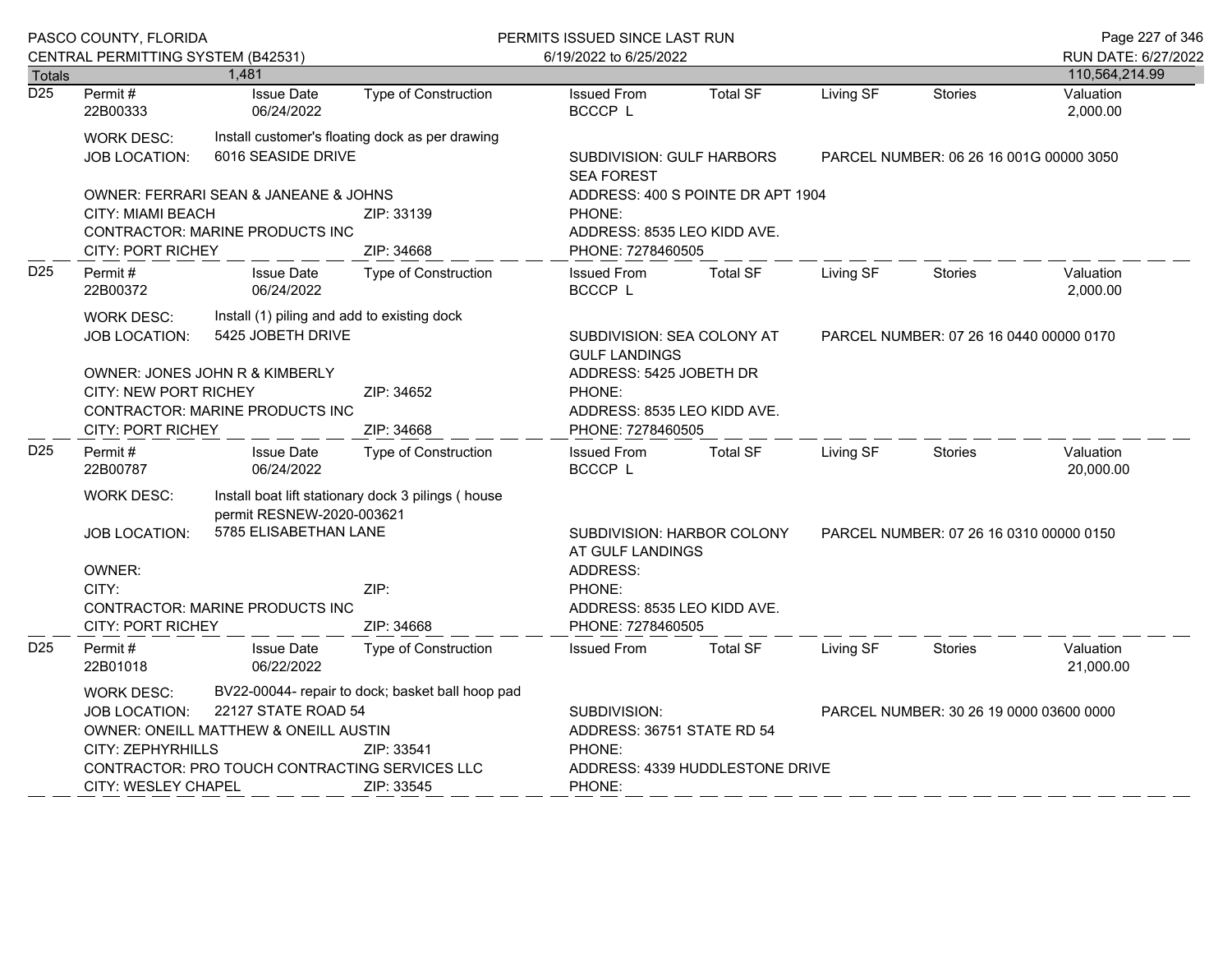|                  | PASCO COUNTY, FLORIDA                                                                                                                                                                      |                                                               |                                                                                         | PERMITS ISSUED SINCE LAST RUN                           |                                         |                                         | Page 228 of 346                         |                        |  |
|------------------|--------------------------------------------------------------------------------------------------------------------------------------------------------------------------------------------|---------------------------------------------------------------|-----------------------------------------------------------------------------------------|---------------------------------------------------------|-----------------------------------------|-----------------------------------------|-----------------------------------------|------------------------|--|
|                  | CENTRAL PERMITTING SYSTEM (B42531)                                                                                                                                                         |                                                               |                                                                                         | 6/19/2022 to 6/25/2022                                  |                                         |                                         |                                         | RUN DATE: 6/27/2022    |  |
| <b>Totals</b>    |                                                                                                                                                                                            | 1,481                                                         |                                                                                         |                                                         |                                         |                                         |                                         | 110,564,214.99         |  |
| $\overline{D25}$ | Permit#<br>22B01058                                                                                                                                                                        | <b>Issue Date</b><br>06/20/2022                               | Type of Construction                                                                    | <b>Issued From</b>                                      | <b>Total SF</b>                         | Living SF                               | <b>Stories</b>                          | Valuation<br>2,000.00  |  |
|                  | <b>WORK DESC:</b><br><b>JOB LOCATION:</b>                                                                                                                                                  | 13804 GENE ROSSI AVENUE                                       | BV22-00057) 4' CAP ON SEAWALL CONCRETE                                                  | SUBDIVISION: HUDSON BEACH<br><b>ESTATES</b>             | PARCEL NUMBER: 33 24 16 0240 00000 0050 |                                         |                                         |                        |  |
|                  | <b>CITY: HUDSON</b><br>CONTRACTOR:<br>CITY:                                                                                                                                                | OWNER: MANNING GAYLE LUCINDA & ALFRED                         | ZIP: 34667<br>ZIP:                                                                      | PHONE:<br>ADDRESS:<br>PHONE:                            | ADDRESS: 13804 GENE ROSSI AVE           |                                         |                                         |                        |  |
| D <sub>25</sub>  | Permit#<br>22B01169                                                                                                                                                                        | <b>Issue Date</b><br>06/24/2022                               | <b>Type of Construction</b>                                                             | <b>Issued From</b>                                      | <b>Total SF</b>                         | Living SF                               | <b>Stories</b>                          | Valuation<br>22,580.00 |  |
|                  | <b>WORK DESC:</b><br><b>JOB LOCATION:</b>                                                                                                                                                  | INSTALL BOAT LIFT AND COMPOSITE DECKING<br>7400 ISLANDER LANE | <b>SUBDIVISION: SEA PINES</b><br><b>UNRECORDED</b>                                      |                                                         | PARCEL NUMBER: 22 24 16 0050 00000 2980 |                                         |                                         |                        |  |
|                  | OWNER:<br>CITY:<br>ZIP:<br><b>CONTRACTOR: WILLIAMSON CUSTOM DOCKS LLC</b><br>CITY: HUDSON<br>ZIP: 34667                                                                                    |                                                               | ADDRESS:<br>PHONE:<br>ADDRESS: 13704 MARIA DR<br>PHONE:                                 |                                                         |                                         |                                         |                                         |                        |  |
| D <sub>25</sub>  | Permit#<br>22B01207                                                                                                                                                                        | <b>Issue Date</b><br>06/23/2022                               | Type of Construction                                                                    | <b>Issued From</b><br><b>BCCCP L</b>                    | <b>Total SF</b>                         | Living SF                               | Stories                                 | Valuation<br>16,000.00 |  |
|                  | Installation of Boat lift and piles - No Electric<br><b>WORK DESC:</b><br>13524 VERONICA DRIVE<br><b>JOB LOCATION:</b>                                                                     |                                                               |                                                                                         | SUBDIVISION: SEA RANCH ON<br>THE GULF                   |                                         |                                         | PARCEL NUMBER: 33 24 16 0310 00000 3780 |                        |  |
|                  | OWNER: LEVERICH GARY & DRUCKER SUZANNE<br>CITY: HUDSON<br>ZIP: 34667<br>CONTRACTOR: AMERIDOCKS LLC<br>CITY: NEW PORT RICHEY<br>ZIP: 34653                                                  |                                                               | PHONE:<br>PHONE:                                                                        | ADDRESS: 13524 VERONICA DR<br>ADDRESS: 7318 AMBER DRIVE |                                         |                                         |                                         |                        |  |
| D <sub>25</sub>  | Permit#<br>22B01257                                                                                                                                                                        | <b>Issue Date</b><br>06/24/2022                               | <b>Type of Construction</b>                                                             | <b>Issued From</b>                                      | <b>Total SF</b>                         | Living SF                               | Stories                                 | Valuation<br>8,200.00  |  |
|                  | INSTALL SEVEN 8"-10" DIA PILINGS<br>WORK DESC:<br>6619 LEESIDE ISLE<br>JOB LOCATION:<br>OWNER:<br>CITY:<br>ZIP:<br>CONTRACTOR: QUALITY DOCKS LLC<br><b>CITY: PORT RICHEY</b><br>ZIP: 34668 |                                                               | SUBDIVISION: LEISURE BEACH<br>ADDRESS:<br>PHONE:<br>ADDRESS: 8121 KRISTEL CIR<br>PHONE: |                                                         |                                         | PARCEL NUMBER: 04 25 16 0070 00000 2660 |                                         |                        |  |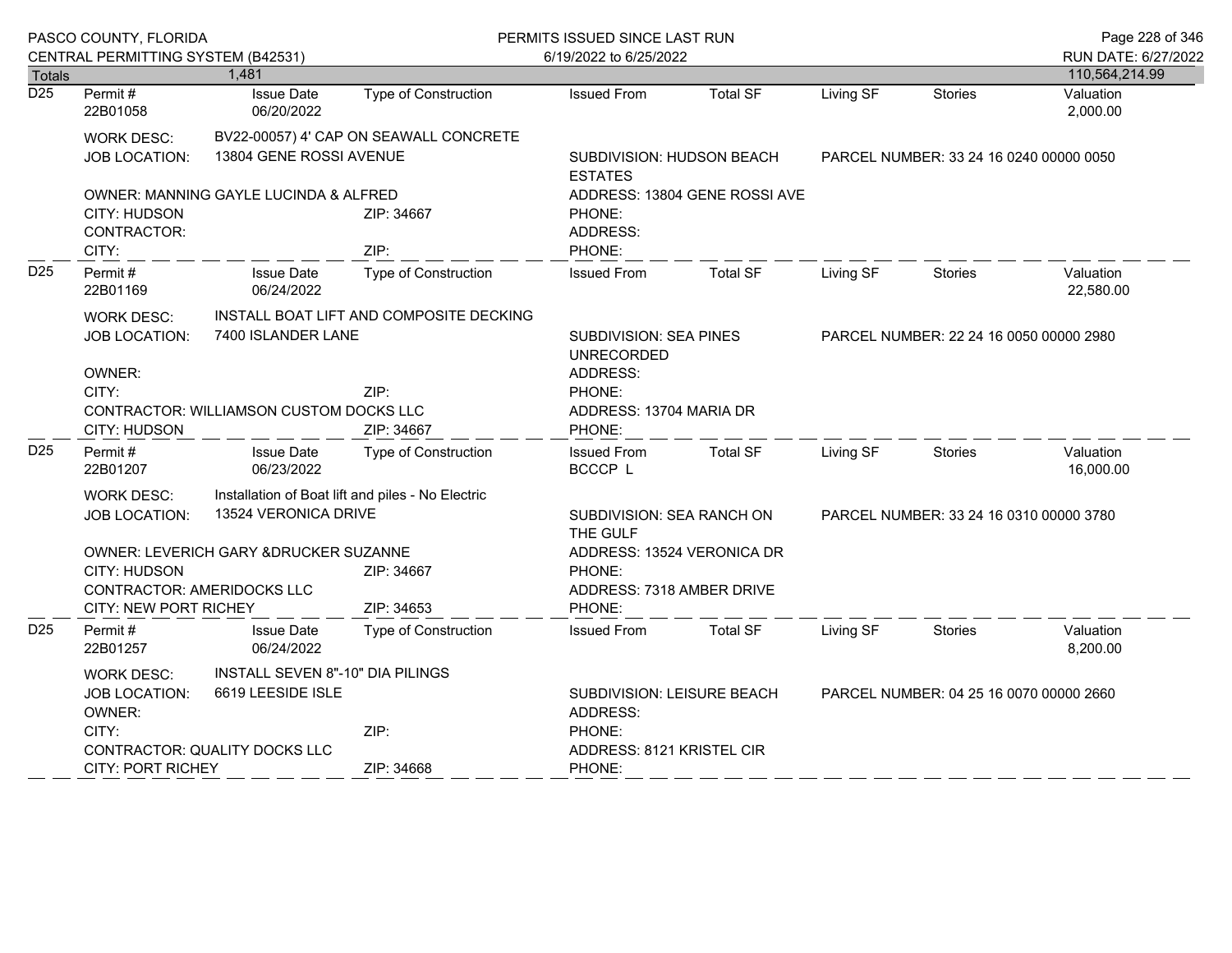|                 | PASCO COUNTY, FLORIDA<br>CENTRAL PERMITTING SYSTEM (B42531)                                         |                                                                                     |                                                    | PERMITS ISSUED SINCE LAST RUN<br>6/19/2022 to 6/25/2022 |                                                                   |           |                                         |                        |  |  |
|-----------------|-----------------------------------------------------------------------------------------------------|-------------------------------------------------------------------------------------|----------------------------------------------------|---------------------------------------------------------|-------------------------------------------------------------------|-----------|-----------------------------------------|------------------------|--|--|
| <b>Totals</b>   |                                                                                                     | 1.481                                                                               |                                                    |                                                         |                                                                   |           |                                         | 110,564,214.99         |  |  |
| D25             | Permit#<br>22B01258                                                                                 | <b>Issue Date</b><br>06/23/2022                                                     | <b>Type of Construction</b>                        | <b>Issued From</b><br>BCCCP L                           | <b>Total SF</b>                                                   | Living SF | <b>Stories</b>                          | Valuation<br>2,400.00  |  |  |
|                 | <b>WORK DESC:</b>                                                                                   | <b>NEW ONE</b>                                                                      | REMOVE OLD FLOATING DOCK AND INSTALL               |                                                         |                                                                   |           |                                         |                        |  |  |
|                 | <b>JOB LOCATION:</b>                                                                                | 6135 BAYSIDE DRIVE                                                                  |                                                    | <b>SUBDIVISION: GULF HARBORS</b><br><b>SEA FOREST</b>   |                                                                   |           | PARCEL NUMBER: 06 26 16 001D 00000 0350 |                        |  |  |
|                 | OWNER:                                                                                              |                                                                                     |                                                    | ADDRESS:                                                |                                                                   |           |                                         |                        |  |  |
|                 | CITY:                                                                                               |                                                                                     | ZIP:                                               | PHONE:                                                  |                                                                   |           |                                         |                        |  |  |
|                 | CONTRACTOR: MARINE PRODUCTS INC                                                                     |                                                                                     | ADDRESS: 8535 LEO KIDD AVE.                        |                                                         |                                                                   |           |                                         |                        |  |  |
|                 | <b>CITY: PORT RICHEY</b>                                                                            |                                                                                     | ZIP: 34668                                         | PHONE: 7278460505                                       |                                                                   |           |                                         |                        |  |  |
| D <sub>25</sub> | Permit#<br>22E00121                                                                                 | <b>Issue Date</b><br>06/20/2022                                                     | Type of Construction                               | <b>Issued From</b>                                      | <b>Total SF</b>                                                   | Living SF | <b>Stories</b>                          | Valuation<br>1,800.00  |  |  |
|                 | <b>WORK DESC:</b>                                                                                   | voltage                                                                             | Access health care physicians unit 109/110/111 low |                                                         |                                                                   |           |                                         |                        |  |  |
|                 | <b>JOB LOCATION:</b>                                                                                | 13235 STATE ROAD 52, UNIT 109                                                       |                                                    | SUBDIVISION:                                            | PARCEL NUMBER: 03 25 17 0000 00200 0014                           |           |                                         |                        |  |  |
|                 |                                                                                                     | OWNER: SUGAR CREEK RETAIL CENTER LLC                                                |                                                    |                                                         | ADDRESS: 5327 COMMERCIAL WAY STE C113                             |           |                                         |                        |  |  |
|                 | <b>CITY: SPRING HILL</b>                                                                            |                                                                                     | ZIP: 34606                                         | PHONE:                                                  |                                                                   |           |                                         |                        |  |  |
|                 |                                                                                                     | CONTRACTOR: PALMWOOD CONSTRUCTION LLC                                               |                                                    |                                                         | ADDRESS: 8245 RIVER COUNTRY DR.                                   |           |                                         |                        |  |  |
|                 | CITY: SPRING HILL                                                                                   |                                                                                     | ZIP: 34607                                         | PHONE:                                                  |                                                                   |           |                                         |                        |  |  |
| D <sub>25</sub> | Permit#<br>22E00247                                                                                 | <b>Issue Date</b><br>06/23/2022                                                     | Type of Construction                               | <b>Issued From</b>                                      | Total SF                                                          | Living SF | Stories                                 | Valuation<br>5,000.00  |  |  |
|                 | <b>WORK DESC:</b><br>(BC20-00713) ADDING FIVE 20 AMP CIRCUITS<br>FOR 120V OUTLETS AND 3 POWER POLES |                                                                                     |                                                    |                                                         |                                                                   |           |                                         |                        |  |  |
|                 | <b>JOB LOCATION:</b>                                                                                | 4938 MOOG ROAD                                                                      |                                                    |                                                         | SUBDIVISION: TAMPA AND<br>TARPON SPRINGS LAND CO.                 |           | PARCEL NUMBER: 19 26 16 0010 03300 0010 |                        |  |  |
|                 | OWNER: 4938 MOOG ROAD LLC                                                                           |                                                                                     |                                                    | ADDRESS: 9975 SWEET BAY CT                              |                                                                   |           |                                         |                        |  |  |
|                 | <b>CITY: NEW PORT RICHEY</b>                                                                        |                                                                                     | ZIP: 34654                                         | PHONE:                                                  |                                                                   |           |                                         |                        |  |  |
|                 | <b>CONTRACTOR: MISTER SPARKY</b>                                                                    |                                                                                     |                                                    | ADDRESS: 624 67TH ST CIRE                               |                                                                   |           |                                         |                        |  |  |
|                 | CITY: BRADENTON                                                                                     |                                                                                     | ZIP: 34208                                         | PHONE:                                                  |                                                                   |           |                                         |                        |  |  |
| D <sub>25</sub> | Permit#<br>22E00258                                                                                 | <b>Issue Date</b><br>06/21/2022                                                     | Type of Construction                               | <b>Issued From</b>                                      | <b>Total SF</b><br>1770                                           | Living SF | <b>Stories</b>                          | Valuation<br>15,000.00 |  |  |
|                 | <b>WORK DESC:</b>                                                                                   | Winn Dixie Liquor Store #0672 - LOW VOLTAGE<br>WORK RELATED TO LIQUOR STORE REMODEL |                                                    |                                                         |                                                                   |           |                                         |                        |  |  |
|                 | <b>JOB LOCATION:</b>                                                                                | 12120 MOON LAKE ROAD                                                                |                                                    | <b>ESTATES</b>                                          | SUBDIVISION: MOON LAKE<br>PARCEL NUMBER: 04 25 17 0010 00000 00C0 |           |                                         |                        |  |  |
|                 | OWNER:                                                                                              |                                                                                     |                                                    | ADDRESS:                                                |                                                                   |           |                                         |                        |  |  |
|                 | CITY:                                                                                               |                                                                                     | ZIP:                                               | PHONE:                                                  |                                                                   |           |                                         |                        |  |  |
|                 | CONTRACTOR: WILLIAMS & ROWE CO INC                                                                  |                                                                                     |                                                    | ADDRESS: 5215 HIGHWAY AVE                               |                                                                   |           |                                         |                        |  |  |
|                 | CITY: JACKSONVILLE                                                                                  |                                                                                     | ZIP: 32254                                         | PHONE: 9043872333                                       |                                                                   |           |                                         |                        |  |  |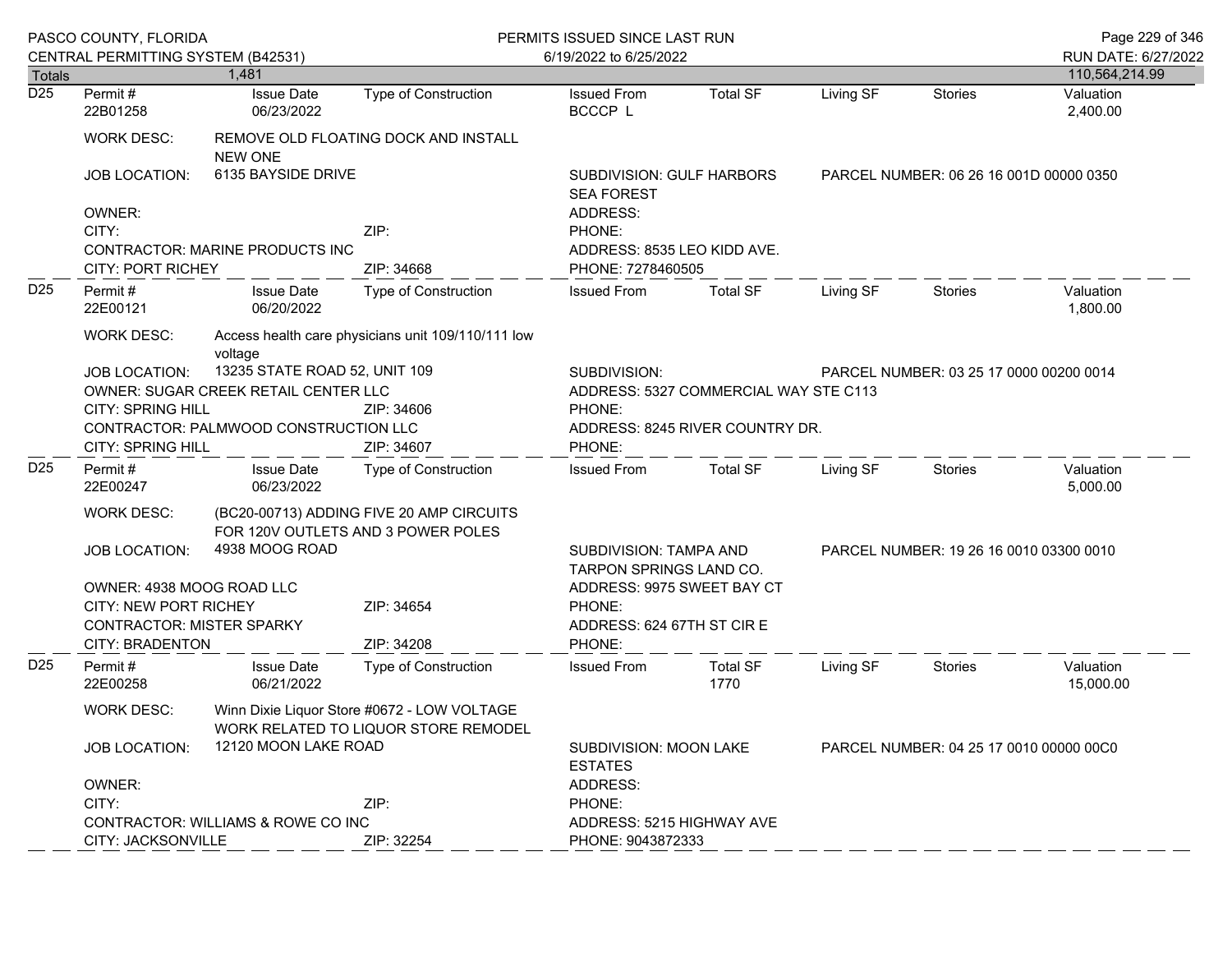|                  | PASCO COUNTY, FLORIDA                                                                                                                                         |                                                                                                              |                                                                                 | PERMITS ISSUED SINCE LAST RUN                                            |                                                                                              |                                         |                                         | Page 230 of 346        |
|------------------|---------------------------------------------------------------------------------------------------------------------------------------------------------------|--------------------------------------------------------------------------------------------------------------|---------------------------------------------------------------------------------|--------------------------------------------------------------------------|----------------------------------------------------------------------------------------------|-----------------------------------------|-----------------------------------------|------------------------|
|                  | CENTRAL PERMITTING SYSTEM (B42531)                                                                                                                            |                                                                                                              |                                                                                 | 6/19/2022 to 6/25/2022                                                   |                                                                                              |                                         |                                         | RUN DATE: 6/27/2022    |
| Totals           |                                                                                                                                                               | 1,481                                                                                                        |                                                                                 |                                                                          |                                                                                              |                                         |                                         | 110,564,214.99         |
| $\overline{D25}$ | Permit#<br>22E00264                                                                                                                                           | <b>Issue Date</b><br>06/22/2022                                                                              | <b>Type of Construction</b>                                                     | <b>Issued From</b>                                                       | <b>Total SF</b>                                                                              | Living SF                               | <b>Stories</b>                          | Valuation<br>3,200.00  |
|                  | <b>WORK DESC:</b><br><b>JOB LOCATION:</b>                                                                                                                     | Nautical Ventures- add a circuit for sign<br>1925 US HIGHWAY 19                                              |                                                                                 |                                                                          | SUBDIVISION: TAMPA AND<br>PARCEL NUMBER: 31 26 16 0010 01700 0010<br>TARPON SPRINGS LAND CO. |                                         |                                         |                        |
|                  | <b>OWNER: 1925 HOLIDAY HOLDINGS LLC</b><br>CITY: FORT LAUDERDALE<br><b>CONTRACTOR: PHOENIX ELECTRIC</b>                                                       |                                                                                                              | ZIP: 33316                                                                      | ADDRESS: 1400 S FEDERAL HWY<br>PHONE:<br>ADDRESS: 3053 ELKRIDGE DR       |                                                                                              |                                         |                                         |                        |
|                  | <b>CITY: HOLIDAY</b>                                                                                                                                          |                                                                                                              | ZIP: 34691                                                                      | PHONE: 7272773784                                                        |                                                                                              |                                         |                                         |                        |
| D <sub>25</sub>  | Permit#<br>22E00298                                                                                                                                           | <b>Issue Date</b><br>06/21/2022                                                                              | <b>Type of Construction</b>                                                     | <b>Issued From</b>                                                       | <b>Total SF</b>                                                                              | Living SF                               | Stories                                 | Valuation<br>20,000.00 |
|                  | <b>WORK DESC:</b>                                                                                                                                             | T-Mobile- Instillation of a 48kw generator on<br>proposed H-frame and new ATS with concrete pad<br>extension |                                                                                 |                                                                          |                                                                                              |                                         |                                         |                        |
|                  | 15535 OLNEY LANE<br><b>JOB LOCATION:</b><br>OWNER: DUKE ENERGY FLORIDA INC<br><b>CITY: CHARLOTTE</b><br>ZIP: 28202<br>CONTRACTOR: ATS ATLANTIC TOWER SERVICES |                                                                                                              | SUBDIVISION:<br>PHONE:<br>ADDRESS: 5301 PEN AVE                                 | ADDRESS: 550 S TRYON ST DEC41A                                           |                                                                                              | PARCEL NUMBER: 12 24 17 0000 00400 0000 |                                         |                        |
|                  | <b>CITY: SANFORD</b>                                                                                                                                          |                                                                                                              | ZIP: 32773                                                                      | PHONE:                                                                   |                                                                                              |                                         |                                         |                        |
| D <sub>25</sub>  | Permit#<br>22E00340                                                                                                                                           | <b>Issue Date</b><br>06/21/2022                                                                              | Type of Construction                                                            | <b>Issued From</b>                                                       | <b>Total SF</b>                                                                              | Living SF                               | Stories                                 | Valuation<br>2,300.00  |
|                  | Ja-Mar- Install new 200 amp meter panel combo<br><b>WORK DESC:</b><br>6926 JA-MAR BOULEVARD, PORT RICHEY, FL<br>34668                                         |                                                                                                              |                                                                                 |                                                                          |                                                                                              |                                         |                                         |                        |
|                  | <b>JOB LOCATION:</b>                                                                                                                                          | 6926 JA-MAR BOULEVARD                                                                                        |                                                                                 | <b>COMPANY</b>                                                           | SUBDIVISION: PORT RICHEY LAND                                                                |                                         | PARCEL NUMBER: 09 25 16 0010 04100 0020 |                        |
|                  | OWNER: JA-MAR TRAVEL PARK INC<br><b>CITY: PORT RICHEY</b><br>ZIP: 34608<br>CONTRACTOR: FARRELL POWER COMPANY<br><b>CITY: PORT RICHEY</b><br>ZIP: 34668        |                                                                                                              | ADDRESS: 6650 SAN MARCO DR<br>PHONE:<br>ADDRESS: 6835 COMMERCE AVENUE<br>PHONE: |                                                                          |                                                                                              |                                         |                                         |                        |
| D <sub>25</sub>  | Permit#<br>22E00360                                                                                                                                           | <b>Issue Date</b><br>06/24/2022                                                                              | <b>Type of Construction</b>                                                     | <b>Issued From</b>                                                       | <b>Total SF</b>                                                                              | Living SF                               | <b>Stories</b>                          | Valuation<br>6,820.00  |
|                  | WORK DESC:                                                                                                                                                    | U-Haul-- Upgrade from 60amp fused disconnect to<br>100amp main breaker panel                                 |                                                                                 |                                                                          |                                                                                              |                                         |                                         |                        |
|                  | 12412 US HIGHWAY 19<br><b>JOB LOCATION:</b>                                                                                                                   |                                                                                                              | <b>COMPANY</b>                                                                  | SUBDIVISION: PORT RICHEY LAND<br>PARCEL NUMBER: 03 25 16 0030 05400 0020 |                                                                                              |                                         |                                         |                        |
|                  |                                                                                                                                                               | OWNER: U-HAUL CO OF FLORIDA 33 LLC                                                                           |                                                                                 | ADDRESS: 2727 N CENTRAL AVE                                              |                                                                                              |                                         |                                         |                        |
|                  | <b>CITY: PHOENIX</b>                                                                                                                                          | ZIP: 85004                                                                                                   |                                                                                 | PHONE:                                                                   |                                                                                              |                                         |                                         |                        |
|                  | <b>CONTRACTOR: MISTER SPARKY</b><br><b>CITY: BRADENTON</b>                                                                                                    |                                                                                                              | ZIP: 34208                                                                      | ADDRESS: 624 67TH ST CIRE<br>PHONE:                                      |                                                                                              |                                         |                                         |                        |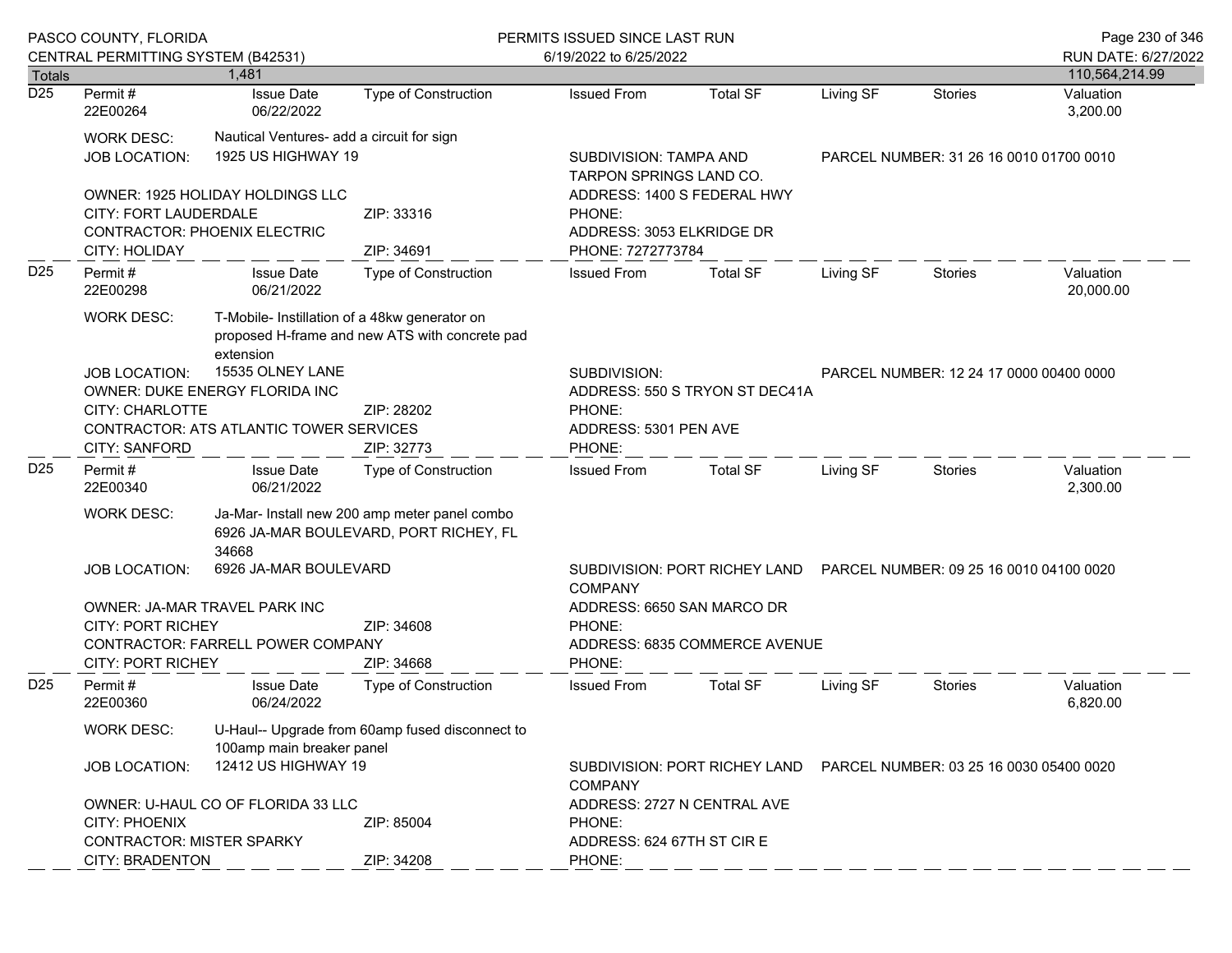|                  | PASCO COUNTY, FLORIDA<br>CENTRAL PERMITTING SYSTEM (B42531)                                                                                                       |                                                |                                                                                  | PERMITS ISSUED SINCE LAST RUN<br>6/19/2022 to 6/25/2022              |                                                                                              |           |                                         |                                       |
|------------------|-------------------------------------------------------------------------------------------------------------------------------------------------------------------|------------------------------------------------|----------------------------------------------------------------------------------|----------------------------------------------------------------------|----------------------------------------------------------------------------------------------|-----------|-----------------------------------------|---------------------------------------|
| <b>Totals</b>    |                                                                                                                                                                   | 1,481                                          |                                                                                  |                                                                      |                                                                                              |           |                                         | RUN DATE: 6/27/2022<br>110,564,214.99 |
| $\overline{D25}$ | Permit#<br>22E00372                                                                                                                                               | <b>Issue Date</b><br>06/22/2022                | <b>Type of Construction</b>                                                      | <b>Issued From</b>                                                   | <b>Total SF</b>                                                                              | Living SF | <b>Stories</b>                          | Valuation<br>12,500.00                |
|                  | <b>WORK DESC:</b>                                                                                                                                                 | Chicken Salad Chick WC - LOW VOLTAGE           | INSTALLATION FOR CCTV, POINT OF SALES,<br>CAT5 SECURITY CAMERAS & AUDIO SPEAKERS |                                                                      |                                                                                              |           |                                         |                                       |
|                  | <b>JOB LOCATION:</b>                                                                                                                                              | 25038 WESLEY CHAPEL BOULEVARD                  |                                                                                  | SUBDIVISION: CYPRESS TOWN<br><b>CENTER</b>                           | PARCEL NUMBER: 27 26 19 0110 00000 0040                                                      |           |                                         |                                       |
|                  |                                                                                                                                                                   | OWNER: SHOPS CYPRESS CREEK LLC                 |                                                                                  |                                                                      | ADDRESS: 27658 CASHFORD CIR STE 101                                                          |           |                                         |                                       |
|                  | <b>CITY: WESLEY CHAPEL</b>                                                                                                                                        |                                                | ZIP: 33544                                                                       | PHONE:                                                               |                                                                                              |           |                                         |                                       |
|                  | CITY: TAMPA                                                                                                                                                       | CONTRACTOR: ONE CALL CONSTRUCTION SERVICES INC | ZIP: 33619                                                                       | PHONE:                                                               | ADDRESS: 6600 32nd Avenue South                                                              |           |                                         |                                       |
| D <sub>25</sub>  | Permit#<br>22E00381                                                                                                                                               | <b>Issue Date</b><br>06/23/2022                | Type of Construction                                                             | <b>Issued From</b>                                                   | <b>Total SF</b>                                                                              | Living SF | Stories                                 | Valuation<br>39,000.00                |
|                  | <b>WORK DESC:</b><br>12407 US HIGHWAY 19<br>JOB LOCATION:<br>OWNER: BAYONET POINT HOTEL LLC<br>CITY: NEW PORT RICHEY<br>CONTRACTOR: J R E INC DBA/J R ELECTRONICS |                                                | Woodspring Suites- Install 524 low voltage cables<br>ZIP: 34653                  | SUBDIVISION: BAYONET POINT<br>PHONE:<br>ADDRESS: 18811 Annelis Drive | ADDRESS: 6903 CONGRESS STREET                                                                |           | PARCEL NUMBER: 04 25 16 0110 00000 0050 |                                       |
|                  | CITY: Lutz                                                                                                                                                        |                                                | ZIP: 33548                                                                       | PHONE:                                                               |                                                                                              |           |                                         |                                       |
| D <sub>25</sub>  | Permit#<br>22E00402                                                                                                                                               | <b>Issue Date</b><br>06/24/2022                | Type of Construction                                                             | <b>Issued From</b>                                                   | <b>Total SF</b>                                                                              | Living SF | Stories                                 | Valuation<br>2,200.00                 |
|                  | WORK DESC:                                                                                                                                                        |                                                | Harvest Ridge- Install 100amp service for well                                   |                                                                      |                                                                                              |           |                                         |                                       |
|                  | <b>JOB LOCATION:</b>                                                                                                                                              | 4438 ALLEN ROAD                                |                                                                                  |                                                                      | SUBDIVISION: ZEPHYRHILLS<br>PARCEL NUMBER: 15 26 21 0030 04000 0010<br><b>COLONY COMPANY</b> |           |                                         |                                       |
|                  |                                                                                                                                                                   | OWNER: LANE ROAD PROJECT LLC                   |                                                                                  | ADDRESS: 4912 TURNBURY WOOD DR                                       |                                                                                              |           |                                         |                                       |
|                  | <b>CITY: TAMPA</b>                                                                                                                                                |                                                | ZIP: 33647                                                                       | PHONE:                                                               |                                                                                              |           |                                         |                                       |
|                  | CITY: OCALA                                                                                                                                                       |                                                | CONTRACTOR: CHUCKS STOKES ELECTRIC OF CENTRAL FLA INC<br>ZIP: 34475              | ADDRESS: 1734 N MAGNOLIA AVE<br>PHONE: 3523514605                    |                                                                                              |           |                                         |                                       |
| D <sub>25</sub>  | Permit#<br>22E00403                                                                                                                                               | <b>Issue Date</b><br>06/21/2022                | Type of Construction                                                             | <b>Issued From</b>                                                   | <b>Total SF</b>                                                                              | Living SF | Stories                                 | Valuation<br>12,000.00                |
|                  | WORK DESC:                                                                                                                                                        |                                                | El Dorado Furniture- Install Low Voltage LED Lights                              |                                                                      |                                                                                              |           |                                         |                                       |
|                  | <b>JOB LOCATION:</b>                                                                                                                                              | 25171 STATE ROAD 54                            |                                                                                  | <b>SUBDIVISION: BRIGHTWORK</b>                                       |                                                                                              |           | PARCEL NUMBER: 27 26 19 0080 00000 0030 |                                       |
|                  |                                                                                                                                                                   |                                                |                                                                                  | <b>CROSSINGS</b>                                                     |                                                                                              |           |                                         |                                       |
|                  | OWNER: CANIZO LLC                                                                                                                                                 |                                                |                                                                                  | ADDRESS: 1260 NW 72ND AVE                                            |                                                                                              |           |                                         |                                       |
|                  | CITY: MIAMI                                                                                                                                                       | ZIP: 33126                                     |                                                                                  | PHONE:                                                               |                                                                                              |           |                                         |                                       |
|                  | CONTRACTOR: SIGNALITE INC                                                                                                                                         |                                                | ADDRESS: 7230 NW 46TH ST                                                         |                                                                      |                                                                                              |           |                                         |                                       |
|                  | CITY: MIAMI                                                                                                                                                       |                                                | ZIP: 33166                                                                       | PHONE: 3054702333                                                    |                                                                                              |           |                                         |                                       |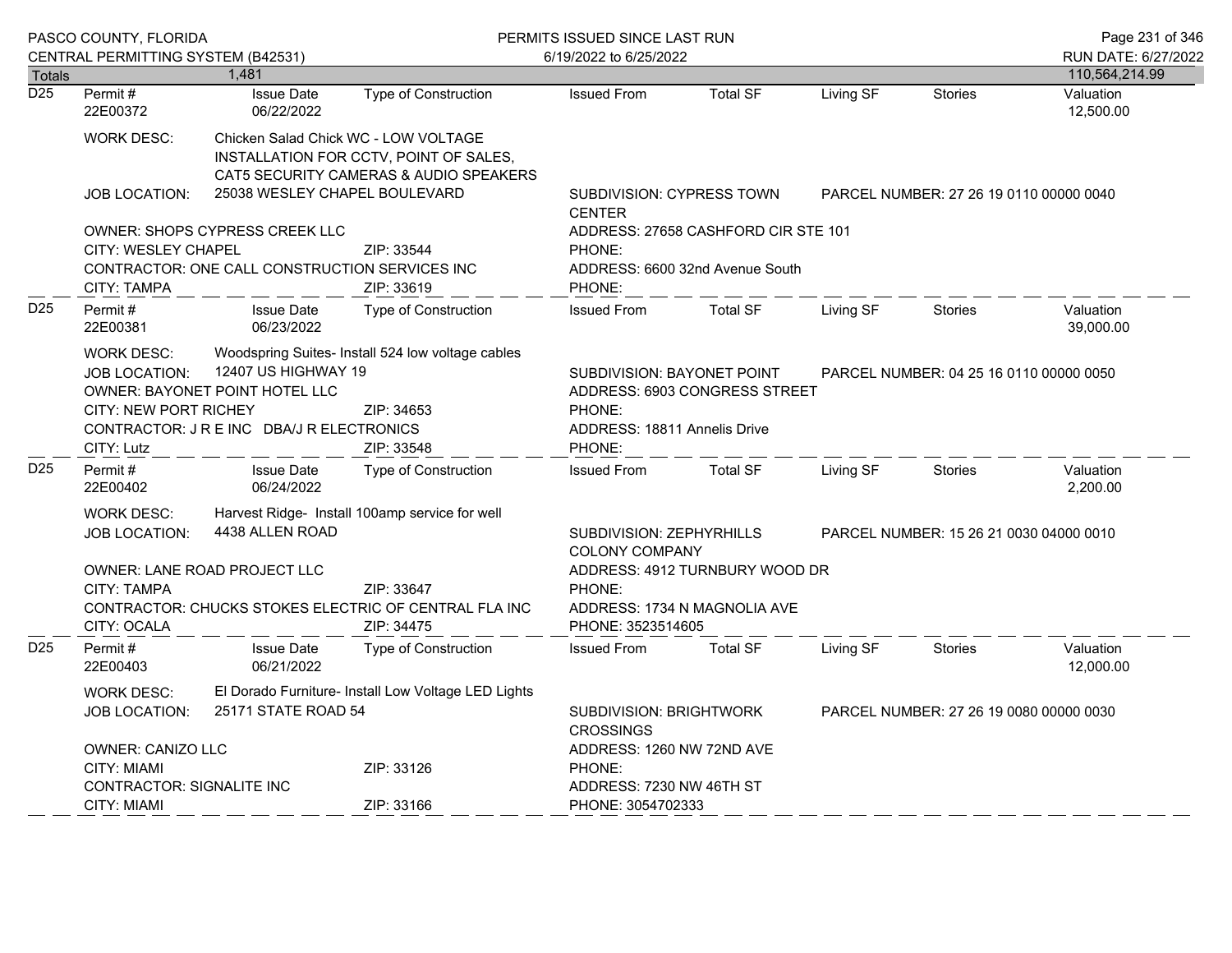|                  | PASCO COUNTY, FLORIDA                     |                                                             | PERMITS ISSUED SINCE LAST RUN                           |                                                       |                                           |                                         |                                         | Page 232 of 346       |
|------------------|-------------------------------------------|-------------------------------------------------------------|---------------------------------------------------------|-------------------------------------------------------|-------------------------------------------|-----------------------------------------|-----------------------------------------|-----------------------|
|                  | CENTRAL PERMITTING SYSTEM (B42531)        |                                                             |                                                         | 6/19/2022 to 6/25/2022                                |                                           |                                         |                                         | RUN DATE: 6/27/2022   |
| <b>Totals</b>    |                                           | 1,481                                                       |                                                         |                                                       |                                           |                                         |                                         | 110,564,214.99        |
| $\overline{D25}$ | Permit#<br>22E00417                       | <b>Issue Date</b><br>06/21/2022                             | <b>Type of Construction</b>                             | <b>Issued From</b>                                    | <b>Total SF</b>                           | Living SF                               | <b>Stories</b>                          | Valuation<br>1,200.00 |
|                  | <b>WORK DESC:</b>                         |                                                             | Classical Prep- Low voltage entrance gate control       |                                                       |                                           |                                         |                                         |                       |
|                  | <b>JOB LOCATION:</b>                      | 12836 SHADY HILLS ROAD                                      |                                                         | SUBDIVISION:                                          |                                           |                                         | PARCEL NUMBER: 06 25 18 0000 00300 0130 |                       |
|                  |                                           | OWNER: CLASSICAL PREPARATORY INC                            |                                                         |                                                       | ADDRESS: 12836 SHADY HILLS RD             |                                         |                                         |                       |
|                  | <b>CITY: SPRING HILL</b>                  |                                                             | ZIP: 34610                                              | PHONE:                                                |                                           |                                         |                                         |                       |
|                  |                                           | CONTRACTOR: ELECTRIC WORLD CORP                             |                                                         |                                                       | ADDRESS: 10484 TIMBERCREST RD             |                                         |                                         |                       |
|                  | <b>CITY: SPRING HILL</b>                  |                                                             | ZIP: 34608                                              | PHONE: 8137855265                                     |                                           |                                         |                                         |                       |
| D <sub>25</sub>  | Permit#<br>22E00424                       | <b>Issue Date</b><br>06/24/2022                             | <b>Type of Construction</b>                             | <b>Issued From</b>                                    | <b>Total SF</b>                           | Living SF                               | <b>Stories</b>                          | Valuation<br>2,000.00 |
|                  | <b>WORK DESC:</b>                         | grocery coolers                                             | Dollar General: 8 dedicated circuits for reach-in       |                                                       |                                           |                                         |                                         |                       |
|                  | <b>JOB LOCATION:</b>                      | 11528 STATE ROAD 54                                         | <b>SUBDIVISION: TRINITY</b><br><b>CORPORATE CENTER</b>  |                                                       |                                           | PARCEL NUMBER: 29 26 17 0310 00000 0120 |                                         |                       |
|                  |                                           | OWNER: RKM REEL DG TRINITY LLC                              |                                                         |                                                       | ADDRESS: 147 2ND AVE S STE 400            |                                         |                                         |                       |
|                  | <b>CITY: ST PETERSBURG</b>                |                                                             | ZIP: 33701                                              | PHONE:                                                |                                           |                                         |                                         |                       |
|                  |                                           | <b>CONTRACTOR: WTH TECHNOLOGIES GROUP INC</b>               |                                                         | ADDRESS: 583 E STATE RD 434                           |                                           |                                         |                                         |                       |
|                  | CITY: LONGWOOD                            |                                                             | ZIP: 32750                                              | PHONE:                                                |                                           |                                         |                                         |                       |
| D25              | Permit #<br>22E00467                      | <b>Issue Date</b><br>06/21/2022                             | <b>Type of Construction</b>                             | <b>Issued From</b>                                    | <b>Total SF</b>                           | Living SF                               | <b>Stories</b>                          | Valuation<br>3,700.00 |
|                  | <b>WORK DESC:</b>                         |                                                             |                                                         |                                                       |                                           |                                         |                                         |                       |
|                  | JOB LOCATION:                             | 8537 BERKLEY DRIVE                                          |                                                         | SUBDIVISION: BERKLEY VILLAGE                          | PARCEL NUMBER: 35 24 16 009A 00000 9280   |                                         |                                         |                       |
|                  |                                           | OWNER: HOME SFR BORROWER II LLC                             |                                                         | ADDRESS: C/O HAVENBROOK HOMES 3505 KOGER BLVD STE 400 |                                           |                                         |                                         |                       |
|                  | CITY: DULUTH                              |                                                             | ZIP: 30096                                              | PHONE:                                                |                                           |                                         |                                         |                       |
|                  | CONTRACTOR:                               |                                                             |                                                         | ADDRESS:                                              |                                           |                                         |                                         |                       |
|                  | CITY:                                     |                                                             | ZIP:                                                    | PHONE:                                                |                                           |                                         |                                         |                       |
| D <sub>25</sub>  | Permit#<br>22E00468                       | <b>Issue Date</b><br>06/23/2022                             | <b>Type of Construction</b>                             | <b>Issued From</b>                                    | <b>Total SF</b>                           | Living SF                               | <b>Stories</b>                          | Valuation<br>9,981.00 |
|                  | <b>WORK DESC:</b>                         | Bealls - INSTALL LOW-VOLTAGE CABLES FOR<br>MULTIPLE SYSTEMS |                                                         |                                                       |                                           |                                         |                                         |                       |
|                  | <b>JOB LOCATION:</b>                      | 6105 WESLEY GROVE BOULEVARD                                 |                                                         |                                                       |                                           |                                         | PARCEL NUMBER: 06 26 20 0000 00400 0030 |                       |
|                  |                                           |                                                             | OWNER: MISHORIM GOLD LP & MISHORIM HUNTSVILLE LLC ET AL | SUBDIVISION:                                          | ADDRESS: 6013 WESLEY GROVE BLVD SUITE 105 |                                         |                                         |                       |
|                  | CITY: WESLEY CHAPEL                       |                                                             | ZIP: 33544                                              | PHONE:                                                |                                           |                                         |                                         |                       |
|                  | CONTRACTOR: J R E INC DBA/J R ELECTRONICS |                                                             |                                                         | ADDRESS: 18811 Annelis Drive                          |                                           |                                         |                                         |                       |
|                  | CITY: Lutz                                |                                                             | ZIP: 33548                                              | PHONE:                                                |                                           |                                         |                                         |                       |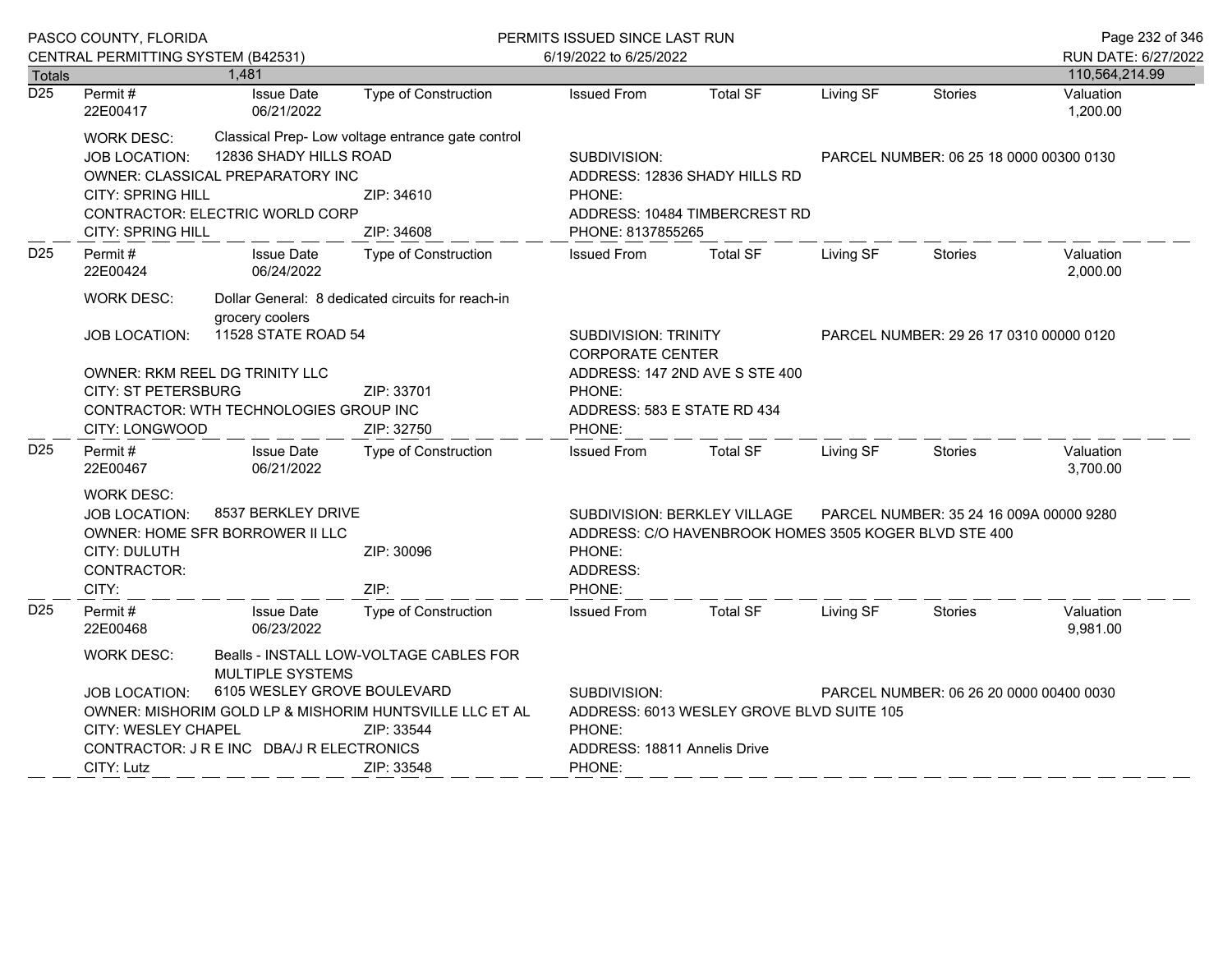| CENTRAL PERMITTING SYSTEM (B42531)                                                                                                        | 1,481                                                                                                                        |                                                                                                             |                                                                                                                     |                         |                                                                                                             |                |                                         |
|-------------------------------------------------------------------------------------------------------------------------------------------|------------------------------------------------------------------------------------------------------------------------------|-------------------------------------------------------------------------------------------------------------|---------------------------------------------------------------------------------------------------------------------|-------------------------|-------------------------------------------------------------------------------------------------------------|----------------|-----------------------------------------|
|                                                                                                                                           |                                                                                                                              |                                                                                                             | 6/19/2022 to 6/25/2022                                                                                              |                         |                                                                                                             |                | RUN DATE: 6/27/2022                     |
|                                                                                                                                           |                                                                                                                              |                                                                                                             |                                                                                                                     |                         |                                                                                                             |                | 110,564,214.99                          |
| Permit#<br>22E00469                                                                                                                       | <b>Issue Date</b><br>06/21/2022                                                                                              | Type of Construction                                                                                        | <b>Issued From</b>                                                                                                  | Total SF                | Living SF                                                                                                   | Stories        | Valuation<br>9,000.00                   |
| 25171 STATE ROAD 54<br><b>JOB LOCATION:</b><br>OWNER: CANIZO LLC<br><b>CITY: MIAMI</b>                                                    |                                                                                                                              |                                                                                                             | SUBDIVISION: BRIGHTWORK<br>PARCEL NUMBER: 27 26 19 0080 00000 0030<br><b>CROSSINGS</b><br>ADDRESS: 1260 NW 72ND AVE |                         |                                                                                                             |                |                                         |
| <b>CONTRACTOR: ARCO ELECTRONICS INC</b><br><b>CITY: MIAMI</b>                                                                             |                                                                                                                              | ZIP: 33165                                                                                                  | ADDRESS: 3905 SW 110 AVE<br>PHONE: 3052232561                                                                       |                         |                                                                                                             |                |                                         |
| Permit#<br>22E00470                                                                                                                       | <b>Issue Date</b><br>06/21/2022                                                                                              | Type of Construction                                                                                        | <b>Issued From</b>                                                                                                  | <b>Total SF</b>         | Living SF                                                                                                   | <b>Stories</b> | Valuation<br>7,350.00                   |
| <b>WORK DESC:</b><br>7925 CALINDRA COURT<br><b>JOB LOCATION:</b><br><b>OWNER: FRANCO ANA MARIA</b><br><b>CITY: TRINITY</b><br>CONTRACTOR: |                                                                                                                              | ZIP: 34655<br>ZIP:                                                                                          | PHONE:<br>ADDRESS:<br>PHONE:                                                                                        |                         | PARCEL NUMBER: 27 26 16 0080 00000 2120                                                                     |                |                                         |
| Permit#<br>22E00474                                                                                                                       | <b>Issue Date</b><br>06/23/2022                                                                                              | <b>Type of Construction</b>                                                                                 | <b>Issued From</b>                                                                                                  | <b>Total SF</b>         | Living SF                                                                                                   | <b>Stories</b> | Valuation<br>18,988.22                  |
| <b>WORK DESC:</b><br><b>JOB LOCATION:</b>                                                                                                 | Install 27- ca 6 cables, 7-5017 HDMI, 7 speakers,<br>10 cameras<br>5159 DEER PARK DRIVE                                      |                                                                                                             |                                                                                                                     |                         |                                                                                                             |                |                                         |
| OWNER: T B DEAL LLC<br>CITY: LUTZ<br>ZIP: 33549<br>CONTRACTOR: PREMIUM SOUND COMMUNICATIONS INC                                           |                                                                                                                              | PHONE:<br>PHONE:                                                                                            | ADDRESS: 220 NEVEL ROAD<br>ADDRESS: 14100 sandy dr                                                                  |                         |                                                                                                             |                |                                         |
| Permit#<br>22E00481                                                                                                                       | <b>Issue Date</b><br>06/22/2022                                                                                              | Type of Construction                                                                                        | <b>Issued From</b>                                                                                                  | <b>Total SF</b><br>1058 | Living SF                                                                                                   | <b>Stories</b> | Valuation<br>6,000.00                   |
| 4011 Dalwood DRIVE, Unit<br>ZIP: 3                                                                                                        |                                                                                                                              | SUBDIVISION:<br>PARCEL NUMBER: 30 26 16 0200 00000 9770<br>ADDRESS: 1700 STARKEY ROAD<br>PHONE:<br>ADDRESS: |                                                                                                                     |                         |                                                                                                             |                |                                         |
|                                                                                                                                           | <b>WORK DESC:</b><br>CITY:<br>CITY: brooksville<br><b>WORK DESC:</b><br>JOB LOCATION:<br>CITY: Largo<br>CONTRACTOR:<br>CITY: | <b>OWNER: GARY STAVRAKOS</b>                                                                                | ZIP: 33126<br>ZIP: 34613<br>ZIP:                                                                                    | PHONE:<br>PHONE:        | SUBDIVISION: TRINITY WEST<br>ADDRESS: 7925 CALINDRA CT<br>SUBDIVISION: RANCHO DEL<br><b>RIO/LITTLE ROAD</b> |                | PARCEL NUMBER: 11 26 16 0120 00000 0A10 |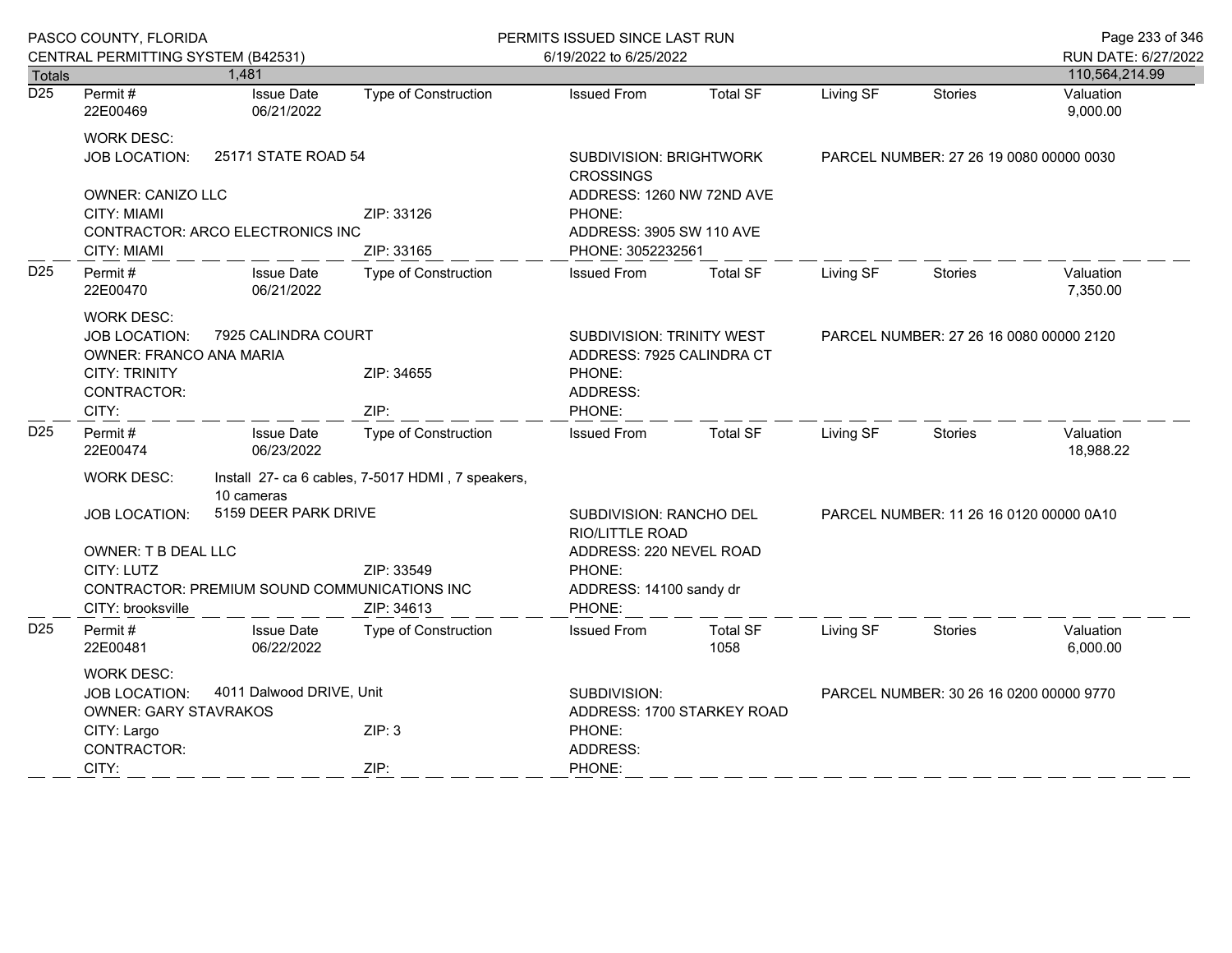|                  | PASCO COUNTY, FLORIDA                                                                                                                                     |                                                                                                                                                                                                                                       | PERMITS ISSUED SINCE LAST RUN                                                                              |                                                                                                                                                   |                                                                                                   |           |                                         | Page 234 of 346                       |
|------------------|-----------------------------------------------------------------------------------------------------------------------------------------------------------|---------------------------------------------------------------------------------------------------------------------------------------------------------------------------------------------------------------------------------------|------------------------------------------------------------------------------------------------------------|---------------------------------------------------------------------------------------------------------------------------------------------------|---------------------------------------------------------------------------------------------------|-----------|-----------------------------------------|---------------------------------------|
| <b>Totals</b>    | CENTRAL PERMITTING SYSTEM (B42531)                                                                                                                        | 1.481                                                                                                                                                                                                                                 |                                                                                                            | 6/19/2022 to 6/25/2022                                                                                                                            |                                                                                                   |           |                                         | RUN DATE: 6/27/2022<br>110,564,214.99 |
| $\overline{D25}$ | Permit#<br>22E00482                                                                                                                                       | <b>Issue Date</b><br>06/22/2022                                                                                                                                                                                                       | <b>Type of Construction</b>                                                                                | <b>Issued From</b>                                                                                                                                | <b>Total SF</b>                                                                                   | Living SF | <b>Stories</b>                          | Valuation<br>350.00                   |
|                  | <b>WORK DESC:</b><br><b>JOB LOCATION:</b>                                                                                                                 | 3544 SEVEN SPRINGS BOULEVARD                                                                                                                                                                                                          |                                                                                                            | <b>SUBDIVISION: SEVEN SPRINGS</b><br><b>HOMES</b>                                                                                                 |                                                                                                   |           | PARCEL NUMBER: 22 26 16 004A 00000 3240 |                                       |
|                  | <b>OWNER: TSITLAKIDIS CATHERINE</b><br><b>CITY: NEW PORT RICHEY</b><br>CONTRACTOR:<br>CITY:                                                               |                                                                                                                                                                                                                                       | ZIP: 34655<br>ZIP:                                                                                         | PHONE:<br>ADDRESS:<br>PHONE:                                                                                                                      | ADDRESS: 3544 SEVEN SPRINGS BLVD                                                                  |           |                                         |                                       |
| D <sub>25</sub>  | Permit#<br>22E00491                                                                                                                                       | <b>Issue Date</b><br>06/24/2022                                                                                                                                                                                                       | <b>Type of Construction</b>                                                                                | <b>Issued From</b>                                                                                                                                | <b>Total SF</b>                                                                                   | Living SF | <b>Stories</b>                          | Valuation<br>16,673.24                |
|                  | <b>WORK DESC:</b><br>1134 HONOR DRIVE<br><b>JOB LOCATION:</b><br><b>OWNER: ROBINSON JANET &amp; BRIAN</b><br><b>CITY: HOLIDAY</b><br>CONTRACTOR:<br>CITY: |                                                                                                                                                                                                                                       | ZIP: 34690<br>ZIP:                                                                                         | PHONE:<br>ADDRESS:<br>PHONE:                                                                                                                      | SUBDIVISION: COUNTRY ESTATES<br>PARCEL NUMBER: 31 26 16 0230 00000 1170<br>ADDRESS: 1134 HONOR DR |           |                                         |                                       |
| D <sub>25</sub>  | Permit#<br>22F00119                                                                                                                                       | <b>Issue Date</b><br>06/22/2022                                                                                                                                                                                                       | <b>Type of Construction</b>                                                                                | <b>Issued From</b>                                                                                                                                | <b>Total SF</b>                                                                                   | Living SF | <b>Stories</b>                          | Valuation<br>8,930.00                 |
|                  | <b>WORK DESC:</b><br><b>JOB LOCATION:</b><br>CITY: THONOTASASSA                                                                                           | EOS Fitness- Instillation of UG fire main from<br>disconnect side of backflow<br>2194 ARGOSY DRIVE<br><b>OWNER: BG ARGOSY LLC</b><br>CITY: PALM HARBOR<br>ZIP: 34683<br>CONTRACTOR: BENEFICIAL FIRE PROTECTION INC<br>ZIP: 33592-7232 |                                                                                                            | SUBDIVISION:<br>PARCEL NUMBER: 28 26 19 0060 00000 0020<br>ADDRESS: 2300 CURLEW RD STE 100<br>PHONE:<br>ADDRESS: 12522 US Hwy 301 North<br>PHONE: |                                                                                                   |           |                                         |                                       |
| D <sub>25</sub>  | Permit#<br>22F00150                                                                                                                                       | <b>Issue Date</b><br>06/21/2022                                                                                                                                                                                                       | Type of Construction                                                                                       | <b>Issued From</b>                                                                                                                                | <b>Total SF</b><br>66000                                                                          | Living SF | <b>Stories</b>                          | Valuation<br>15,000.00                |
|                  | <b>WORK DESC:</b>                                                                                                                                         | Compark 75 Bldg. B- Replace the Fire control panel<br>and the field devices, except the ceiling and noc.<br>devices                                                                                                                   |                                                                                                            |                                                                                                                                                   |                                                                                                   |           |                                         |                                       |
|                  | <b>JOB LOCATION:</b>                                                                                                                                      | 4450 PET LANE                                                                                                                                                                                                                         |                                                                                                            | <b>SUBDIVISION: COMPARK 75</b><br>PARCEL NUMBER: 14 26 19 0120 00C00 0000<br><b>CONDOMINIUM I</b>                                                 |                                                                                                   |           |                                         |                                       |
|                  | OWNER: COMPARK 75 CONDOMINIUM 1 ASSOC<br><b>CITY: ATLANTA</b><br>ZIP: 30327<br>CONTRACTOR: AFA PROTECTIVE SYSTEMS INC<br><b>CITY: TAMPA</b><br>ZIP: 33634 |                                                                                                                                                                                                                                       | ADDRESS: C/O MDH PARTNERS 3715 NORTHSIDE PKWY NW #4-240<br>PHONE:<br>ADDRESS: 6013 BENJAMIN ROAD<br>PHONE: |                                                                                                                                                   |                                                                                                   |           |                                         |                                       |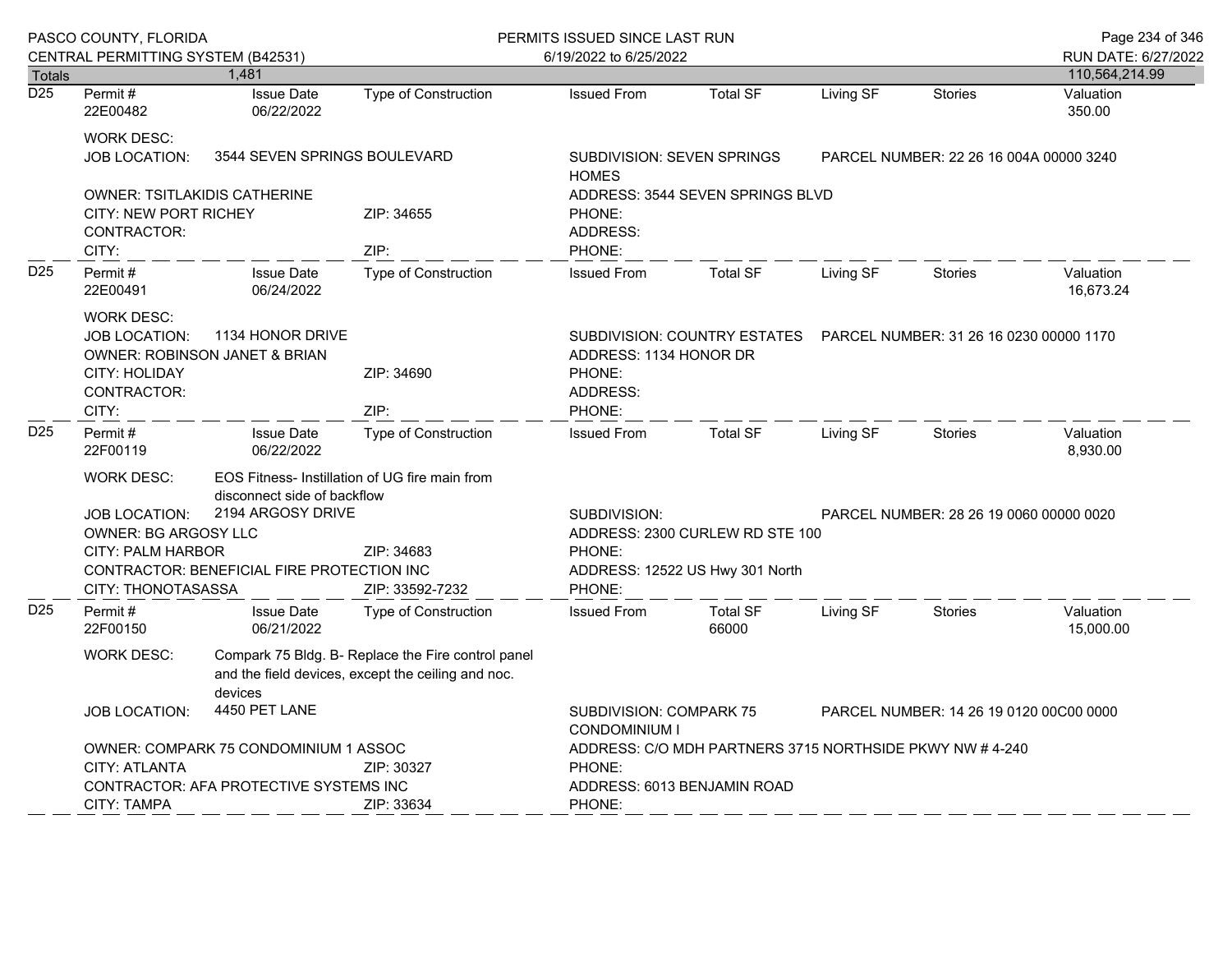|                  | PASCO COUNTY, FLORIDA<br>CENTRAL PERMITTING SYSTEM (B42531)                            |                                                                                                |                                                        | PERMITS ISSUED SINCE LAST RUN<br>6/19/2022 to 6/25/2022 |                                                     |           | Page 235 of 346<br>RUN DATE: 6/27/2022  |                        |  |
|------------------|----------------------------------------------------------------------------------------|------------------------------------------------------------------------------------------------|--------------------------------------------------------|---------------------------------------------------------|-----------------------------------------------------|-----------|-----------------------------------------|------------------------|--|
| <b>Totals</b>    |                                                                                        | 1,481                                                                                          |                                                        |                                                         |                                                     |           |                                         | 110,564,214.99         |  |
| $\overline{D25}$ | Permit#<br>22F00227                                                                    | <b>Issue Date</b><br>06/23/2022                                                                | Type of Construction                                   | <b>Issued From</b>                                      | <b>Total SF</b>                                     | Living SF | <b>Stories</b>                          | Valuation<br>64,970.00 |  |
|                  | <b>WORK DESC:</b>                                                                      | occupancy.                                                                                     | Installation of fire sprinkler underground to business |                                                         |                                                     |           |                                         |                        |  |
|                  | JOB LOCATION:                                                                          | 2107 GUNN HIGHWAY                                                                              |                                                        | SUBDIVISION: THE LYON<br><b>COMPANY'S SUBDIVISION</b>   |                                                     |           | PARCEL NUMBER: 27 26 17 0020 00100 0040 |                        |  |
|                  |                                                                                        | OWNER: GUNN HWY LLC & ICE HOUSE OF ST                                                          |                                                        | ADDRESS: PO BOX 714                                     |                                                     |           |                                         |                        |  |
|                  | <b>CITY: TAMPA</b>                                                                     |                                                                                                | ZIP: 33601                                             | PHONE:                                                  |                                                     |           |                                         |                        |  |
|                  | CONTRACTOR: A TOTAL SOLUTION INC<br><b>CITY: TARPON SPRINGS</b><br>ZIP: 34688          |                                                                                                | PHONE:                                                 | ADDRESS: 3531 KEYSTONE ROAD                             |                                                     |           |                                         |                        |  |
| D <sub>25</sub>  | Permit#<br>22F00237                                                                    | <b>Issue Date</b><br>06/24/2022                                                                | <b>Type of Construction</b>                            | <b>Issued From</b>                                      | <b>Total SF</b>                                     | Living SF | <b>Stories</b>                          | Valuation<br>2,350.00  |  |
|                  | <b>WORK DESC:</b><br>Hardee's- install auto fire suppression system in<br>kitchen hood |                                                                                                |                                                        |                                                         |                                                     |           |                                         |                        |  |
|                  | <b>JOB LOCATION:</b>                                                                   | 27320 WESLEY CHAPEL BOULEVARD                                                                  |                                                        |                                                         | SUBDIVISION: SADDLEBROOK<br><b>CORPORATE CENTER</b> |           | PARCEL NUMBER: 12 26 19 0030 00000 00A6 |                        |  |
|                  | <b>OWNER: STAR REALCO WC LLC</b>                                                       |                                                                                                |                                                        |                                                         | ADDRESS: 4029 HENDERSON BLVD                        |           |                                         |                        |  |
|                  | CITY: TAMPA                                                                            |                                                                                                | ZIP: 33629                                             | PHONE:                                                  |                                                     |           |                                         |                        |  |
|                  | CONTRACTOR: STATE FIRE PROTECTION INC                                                  |                                                                                                | ADDRESS: P. O. BOX #5354                               |                                                         |                                                     |           |                                         |                        |  |
|                  | <b>CITY: LARGO</b>                                                                     |                                                                                                | ZIP: 33779                                             | PHONE: 7277972864                                       |                                                     |           |                                         |                        |  |
| D <sub>25</sub>  | Permit#<br>22F00240                                                                    | <b>Issue Date</b><br>06/24/2022                                                                | Type of Construction                                   | <b>Issued From</b>                                      | <b>Total SF</b><br>11050                            | Living SF | <b>Stories</b>                          | Valuation<br>24,100.00 |  |
|                  | <b>WORK DESC:</b>                                                                      | Saddlebrook- Install new fire alarm systems                                                    |                                                        |                                                         |                                                     |           |                                         |                        |  |
|                  | <b>JOB LOCATION:</b>                                                                   | 4766 FOX HUNT DRIVE                                                                            |                                                        | SUBDIVISION:                                            |                                                     |           | PARCEL NUMBER: 17 26 20 001A 00000 00C0 |                        |  |
|                  | OWNER:                                                                                 |                                                                                                |                                                        | ADDRESS:                                                |                                                     |           |                                         |                        |  |
|                  | CITY:                                                                                  | CONTRACTOR: COMMERCIAL FIRE & COMMUNICATIONS INC                                               | ZIP:                                                   | PHONE:                                                  | ADDRESS: 6510 125th Avenue North                    |           |                                         |                        |  |
|                  | CITY: Largo                                                                            |                                                                                                | ZIP: 33773                                             | PHONE:                                                  |                                                     |           |                                         |                        |  |
| D <sub>25</sub>  | Permit#<br>22F00241                                                                    | <b>Issue Date</b><br>06/23/2022                                                                | <b>Type of Construction</b>                            | <b>Issued From</b>                                      | <b>Total SF</b><br>$\Omega$                         | Living SF | <b>Stories</b>                          | Valuation<br>187.00    |  |
|                  | <b>WORK DESC:</b>                                                                      | Metro Storage- Adding a wireless radio for<br>monitoring of an existing FACP, tied to 21F00739 |                                                        |                                                         |                                                     |           |                                         |                        |  |
|                  | <b>JOB LOCATION:</b>                                                                   | 31705 STATE ROAD 54                                                                            |                                                        | SUBDIVISION:                                            |                                                     |           | PARCEL NUMBER: 10 26 20 0000 00100 0030 |                        |  |
|                  |                                                                                        | OWNER: METRO STORAGE WESLEY CHAPEL II                                                          |                                                        |                                                         | ADDRESS: 13528 BOULTON BLVD                         |           |                                         |                        |  |
|                  | CITY: LAKE FOREST                                                                      |                                                                                                | ZIP: 60045                                             | PHONE:                                                  |                                                     |           |                                         |                        |  |
|                  | <b>CONTRACTOR: DYNAFIRE INC</b>                                                        |                                                                                                | ADDRESS: 109 B CONCORD DRIVE                           |                                                         |                                                     |           |                                         |                        |  |
|                  | <b>CITY: CASSELBERRY</b>                                                               |                                                                                                | ZIP: 32707                                             | PHONE:                                                  |                                                     |           |                                         |                        |  |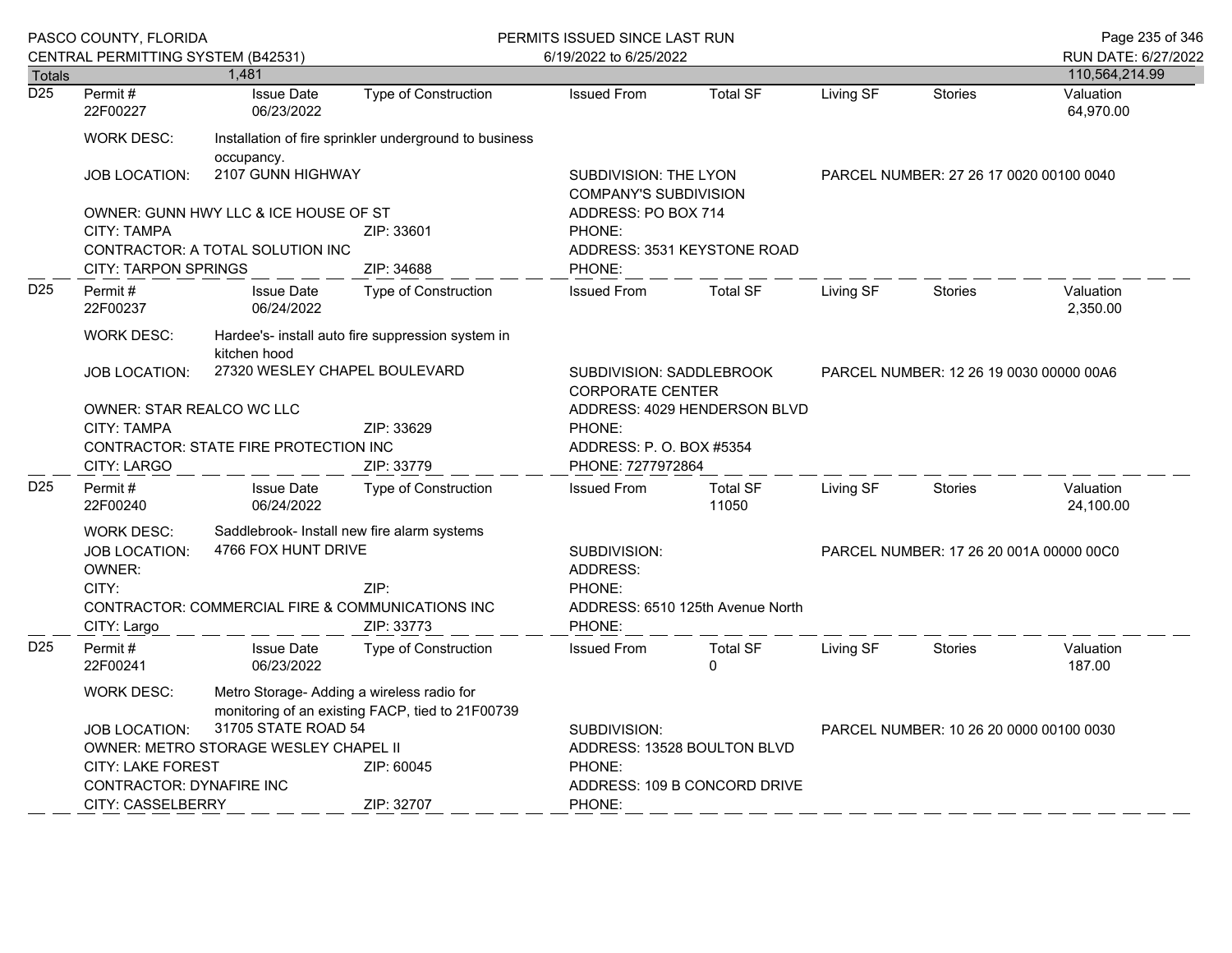|                  | PASCO COUNTY, FLORIDA<br>CENTRAL PERMITTING SYSTEM (B42531)                                                                                                                                                                                                                                        |                                 |                                                   | PERMITS ISSUED SINCE LAST RUN<br>6/19/2022 to 6/25/2022                                                                                                      |                                         |           |                                         | Page 236 of 346<br>RUN DATE: 6/27/2022 |
|------------------|----------------------------------------------------------------------------------------------------------------------------------------------------------------------------------------------------------------------------------------------------------------------------------------------------|---------------------------------|---------------------------------------------------|--------------------------------------------------------------------------------------------------------------------------------------------------------------|-----------------------------------------|-----------|-----------------------------------------|----------------------------------------|
| Totals           |                                                                                                                                                                                                                                                                                                    | 1.481                           |                                                   |                                                                                                                                                              |                                         |           |                                         | 110,564,214.99                         |
| $\overline{D25}$ | Permit#<br>22G00036                                                                                                                                                                                                                                                                                | <b>Issue Date</b><br>06/24/2022 | <b>Type of Construction</b>                       | <b>Issued From</b>                                                                                                                                           | <b>Total SF</b>                         | Living SF | <b>Stories</b>                          | Valuation<br>1,000.00                  |
|                  | <b>WORK DESC:</b>                                                                                                                                                                                                                                                                                  | permit #22G00001)               | Ace Hardware- Set 1000gal AG dispenser (reference |                                                                                                                                                              |                                         |           |                                         |                                        |
|                  | <b>JOB LOCATION:</b>                                                                                                                                                                                                                                                                               | 4810 ALLEN ROAD                 |                                                   | SUBDIVISION: ZEPHYRHILLS<br><b>COLONY COMPANY</b>                                                                                                            | PARCEL NUMBER: 15 26 21 0030 00800 0020 |           |                                         |                                        |
|                  | OWNER: ALLEN ROAD RETAIL BUSINESSCENTER LLC<br>CITY: TEMPLE TERRACE<br>ZIP: 33617<br>CONTRACTOR: SUBURBAN PROPANE LP DBA/SUBURBAN CYLIND<br><b>CITY: TAMPA</b><br>ZIP: 33610                                                                                                                       |                                 |                                                   | ADDRESS: 10912 N 56TH ST<br>PHONE:<br>ADDRESS: 5618 E POWHATAN AVE<br>PHONE: 8134229300                                                                      |                                         |           |                                         |                                        |
| D <sub>25</sub>  | Permit#<br>22G00046                                                                                                                                                                                                                                                                                | <b>Issue Date</b><br>06/24/2022 | Type of Construction                              | <b>Issued From</b>                                                                                                                                           | <b>Total SF</b>                         | Living SF | Stories                                 | Valuation<br>20,000.00                 |
|                  | EOS Fitness: run natural gas lines for new EOS<br><b>WORK DESC:</b><br>Fitness (20B08632)<br>2194 ARGOSY DRIVE<br><b>JOB LOCATION:</b><br><b>OWNER: BG ARGOSY LLC</b><br><b>CITY: PALM HARBOR</b><br>ZIP: 34683<br>CONTRACTOR: ALL PRO PLUMBING SRVCS INC<br>CITY: ALTAMONTE SPRINGS<br>ZIP: 32714 |                                 |                                                   | SUBDIVISION:<br>PHONE:<br>ADDRESS: 975 SUNSHINE LN<br>PHONE: 4072951000                                                                                      | ADDRESS: 2300 CURLEW RD STE 100         |           | PARCEL NUMBER: 28 26 19 0060 00000 0020 |                                        |
| D <sub>25</sub>  | Permit #<br>22M00099                                                                                                                                                                                                                                                                               | <b>Issue Date</b><br>06/23/2022 | Type of Construction                              | <b>Issued From</b>                                                                                                                                           | <b>Total SF</b>                         | Living SF | Stories                                 | Valuation<br>7,306.00                  |
|                  | <b>WORK DESC:</b><br>Endodontic Associates - EQUAL CHANGE OUT<br>SPLIT SYSTEM 4.0 TON 14 SEER 10KW<br>8812 HAWBUCK STREET<br>JOB LOCATION:<br>OWNER: RKL INVESTMENTS LLC<br>CITY: PALM HARBOR<br>ZIP: 34685<br>CONTRACTOR: BURGESS HEATING & AIR INC<br><b>CITY: SAFETY HARBOR</b>                 |                                 | ZIP: 34695-0000                                   | SUBDIVISION:<br>PARCEL NUMBER: 35 26 16 0000 00500 0134<br>ADDRESS: 3540 FLORIAN TER<br>PHONE:<br>ADDRESS: 976 DR. MLK, JR STREET NORTH<br>PHONE: 7277252905 |                                         |           |                                         |                                        |
| D <sub>25</sub>  | Permit#<br>22M00113                                                                                                                                                                                                                                                                                | <b>Issue Date</b><br>06/24/2022 | Type of Construction                              | <b>Issued From</b>                                                                                                                                           | <b>Total SF</b>                         | Living SF | <b>Stories</b>                          | Valuation<br>62,500.00                 |
|                  | <b>WORK DESC:</b><br>Five Guys, Suite 101 - WALK IN COOLER<br><b>REFRIGERATION</b>                                                                                                                                                                                                                 |                                 |                                                   |                                                                                                                                                              |                                         |           |                                         |                                        |
|                  | JOB LOCATION:                                                                                                                                                                                                                                                                                      | 10700 STATE ROAD 54, UNIT 101   |                                                   | SUBDIVISION: TRINITY VILLAGE<br><b>CENTER A COMMERCIAL</b><br><b>SUBDIVISION</b>                                                                             |                                         |           | PARCEL NUMBER: 30 26 17 0060 00000 0040 |                                        |
|                  | <b>OWNER: TRINITY VILLAGE FLORIDA LP</b><br>CITY: TAMPA<br>ZIP: 33618<br>CONTRACTOR: HARLISTER MECHANICAL                                                                                                                                                                                          |                                 |                                                   | ADDRESS: 14502 N DALE MABRY HWY STE 333<br>PHONE:<br>ADDRESS: P.O. BOX 2036                                                                                  |                                         |           |                                         |                                        |
|                  | CITY: OLDSMAR                                                                                                                                                                                                                                                                                      |                                 | ZIP: 34677                                        | PHONE:                                                                                                                                                       |                                         |           |                                         |                                        |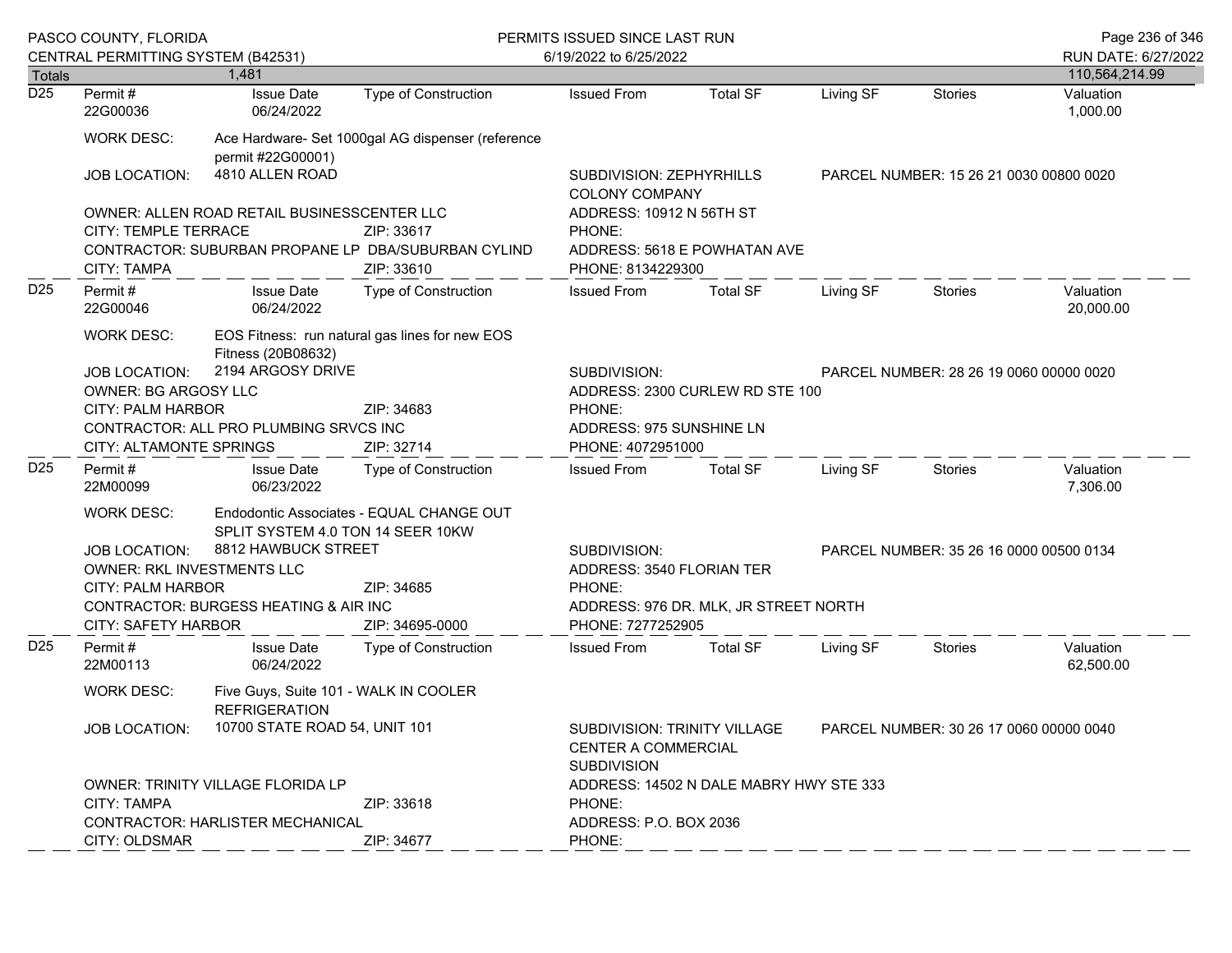|                                   | PASCO COUNTY, FLORIDA                                                                                                                                                                                                    |                                                                                                                                                                                                                                                                                       |                                                                                                                                                       | PERMITS ISSUED SINCE LAST RUN                                                                                                                              |                                                                                                       |           |                                         | Page 237 of 346                          |  |
|-----------------------------------|--------------------------------------------------------------------------------------------------------------------------------------------------------------------------------------------------------------------------|---------------------------------------------------------------------------------------------------------------------------------------------------------------------------------------------------------------------------------------------------------------------------------------|-------------------------------------------------------------------------------------------------------------------------------------------------------|------------------------------------------------------------------------------------------------------------------------------------------------------------|-------------------------------------------------------------------------------------------------------|-----------|-----------------------------------------|------------------------------------------|--|
|                                   | CENTRAL PERMITTING SYSTEM (B42531)                                                                                                                                                                                       | 1.481                                                                                                                                                                                                                                                                                 |                                                                                                                                                       | 6/19/2022 to 6/25/2022                                                                                                                                     |                                                                                                       |           |                                         | RUN DATE: 6/27/2022                      |  |
| <b>Totals</b><br>$\overline{D25}$ | Permit#<br>22M00114                                                                                                                                                                                                      | <b>Issue Date</b><br>06/24/2022                                                                                                                                                                                                                                                       | Type of Construction                                                                                                                                  | <b>Issued From</b>                                                                                                                                         | <b>Total SF</b>                                                                                       | Living SF | <b>Stories</b>                          | 110,564,214.99<br>Valuation<br>62,500.00 |  |
|                                   | Five Guys, Suite 101 - KITCHEN HOOD INSTALL<br><b>WORK DESC:</b><br>10700 STATE ROAD 54, UNIT 101<br><b>JOB LOCATION:</b>                                                                                                |                                                                                                                                                                                                                                                                                       |                                                                                                                                                       | <b>SUBDIVISION</b>                                                                                                                                         | SUBDIVISION: TRINITY VILLAGE<br>PARCEL NUMBER: 30 26 17 0060 00000 0040<br><b>CENTER A COMMERCIAL</b> |           |                                         |                                          |  |
|                                   | <b>CITY: TAMPA</b>                                                                                                                                                                                                       | OWNER: TRINITY VILLAGE FLORIDA LP<br>CONTRACTOR: HARLISTER MECHANICAL                                                                                                                                                                                                                 | ZIP: 33618                                                                                                                                            | PHONE:                                                                                                                                                     | ADDRESS: 14502 N DALE MABRY HWY STE 333<br>ADDRESS: P.O. BOX 2036<br>PHONE:                           |           |                                         |                                          |  |
| D <sub>25</sub>                   | CITY: OLDSMAR<br>Permit#<br>22M00127                                                                                                                                                                                     | <b>Issue Date</b><br>06/22/2022                                                                                                                                                                                                                                                       | ZIP: 34677<br>Type of Construction                                                                                                                    | <b>Issued From</b>                                                                                                                                         | <b>Total SF</b>                                                                                       | Living SF | <b>Stories</b>                          | Valuation<br>76,895.00                   |  |
|                                   | <b>WORK DESC:</b><br>JOB LOCATION:<br>CITY: ORLANDO                                                                                                                                                                      | Target New Tampa T-1382 : INSTALL OF GPU<br>COOLER & FREEZER WITH NEW EVAP & CU.<br>INSTALL A NEW SNACK BAR CASE<br>1201 BRUCE B DOWNS BOULEVARD<br><b>OWNER: TARGET CORPORATION</b><br>CITY: MINNEAPOLIS<br>ZIP: 55440<br>CONTRACTOR: ADVANCED REFRIGERATION & AIR INC<br>ZIP: 32822 |                                                                                                                                                       | SUBDIVISION:<br>PARCEL NUMBER: 36 26 19 0000 00100 0210<br>ADDRESS: C/O PROPERTY TAX DEPT PO BOX 9456<br>PHONE:<br>ADDRESS: 7617 NARCOOSSEE ROAD<br>PHONE: |                                                                                                       |           |                                         |                                          |  |
| D <sub>25</sub>                   | Permit#<br>22M00128                                                                                                                                                                                                      | <b>Issue Date</b><br>06/22/2022                                                                                                                                                                                                                                                       | Type of Construction                                                                                                                                  | <b>Issued From</b>                                                                                                                                         | <b>Total SF</b>                                                                                       | Living SF | <b>Stories</b>                          | Valuation<br>68,857.00                   |  |
|                                   | <b>WORK DESC:</b><br>JOB LOCATION:<br>CITY: ORLANDO                                                                                                                                                                      | Target Mitchel Ranch T-1967 : INSTALL OF GPU<br>COOLER & FREEZER WITH NEW EVAP & CU.<br>INSTALL A NEW SNACK BAR CASE<br>2900 LITTLE ROAD<br><b>OWNER: TARGET CORPORATION</b><br>CITY: MINNEAPOLIS<br>ZIP: 55440<br>CONTRACTOR: ADVANCED REFRIGERATION & AIR INC<br>ZIP: 32822         |                                                                                                                                                       | SUBDIVISION:<br>PHONE:<br>PHONE:                                                                                                                           | ADDRESS: C/O PROPERTY TAX DEPT PO BOX 9456<br>ADDRESS: 7617 NARCOOSSEE ROAD                           |           | PARCEL NUMBER: 25 26 16 0000 00400 0032 |                                          |  |
| D <sub>25</sub>                   | Permit#<br>22M00154                                                                                                                                                                                                      | <b>Issue Date</b><br>06/21/2022                                                                                                                                                                                                                                                       | Type of Construction                                                                                                                                  | <b>Issued From</b>                                                                                                                                         | <b>Total SF</b>                                                                                       | Living SF | <b>Stories</b>                          | Valuation<br>5,800.00                    |  |
|                                   | H+J LLC- a/c equal change out 3.0 t S/C 14 seer<br><b>WORK DESC:</b><br>split rheem select<br>26847 FOGGY CREEK ROAD, UNIT 102<br>JOB LOCATION:<br>OWNER:<br>ZIP:<br>CITY:<br>CONTRACTOR: AIR MEDICS A/C AND HEATING INC |                                                                                                                                                                                                                                                                                       | SUBDIVISION: CYPRESS RIDGE<br>PARCEL NUMBER: 26 26 19 0030 00000 022B<br>PROFESSIONAL CENTER<br>ADDRESS:<br>PHONE:<br>ADDRESS: 112 north mulrennan rd |                                                                                                                                                            |                                                                                                       |           |                                         |                                          |  |
|                                   | <b>CITY: VALRICO</b>                                                                                                                                                                                                     |                                                                                                                                                                                                                                                                                       | ZIP: 33594                                                                                                                                            | PHONE:                                                                                                                                                     |                                                                                                       |           |                                         |                                          |  |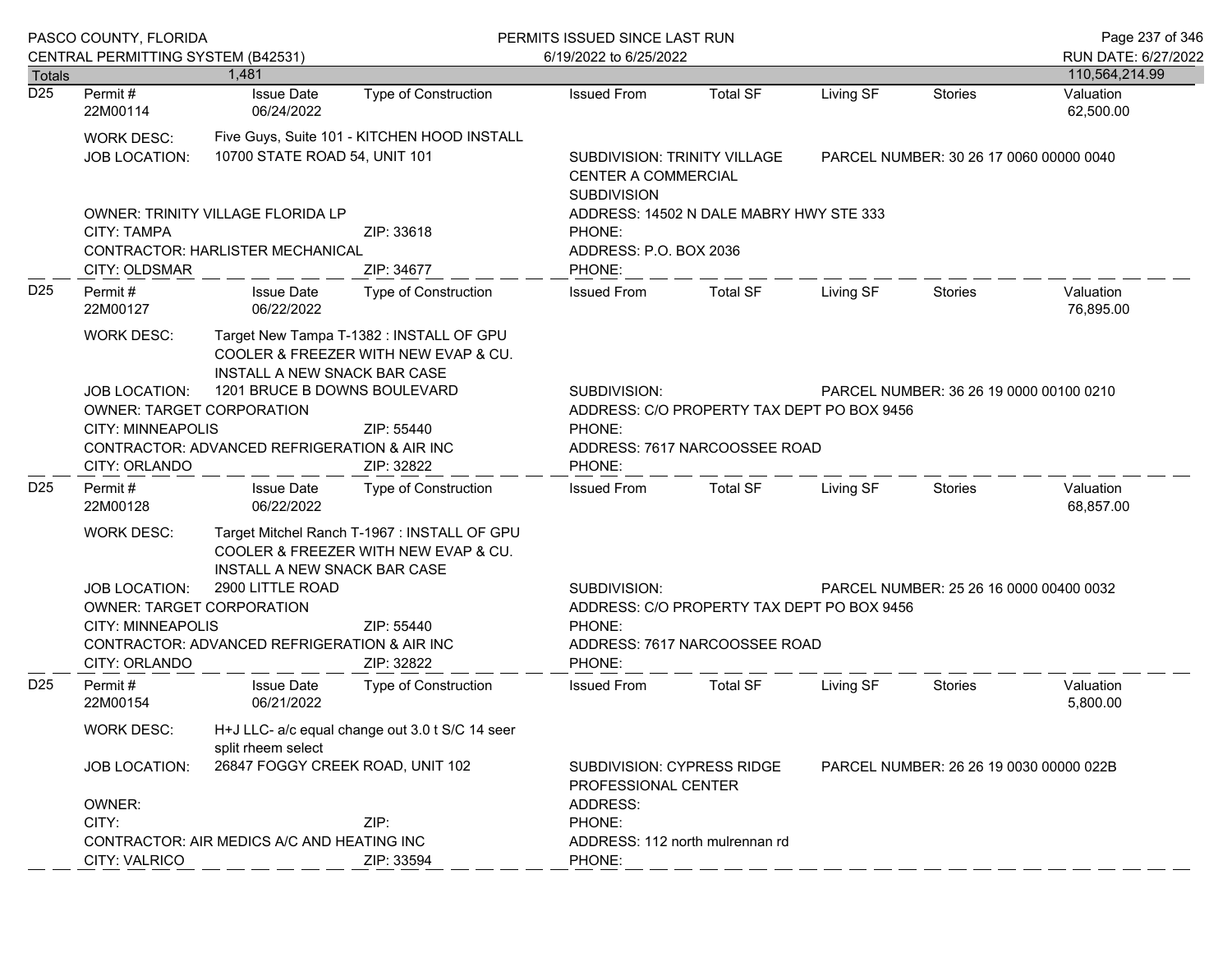|                  | PASCO COUNTY, FLORIDA                                   |                                                           |                                                                    | PERMITS ISSUED SINCE LAST RUN           |                                                                     |           |                                         | Page 238 of 346        |  |
|------------------|---------------------------------------------------------|-----------------------------------------------------------|--------------------------------------------------------------------|-----------------------------------------|---------------------------------------------------------------------|-----------|-----------------------------------------|------------------------|--|
|                  | CENTRAL PERMITTING SYSTEM (B42531)                      |                                                           |                                                                    | 6/19/2022 to 6/25/2022                  |                                                                     |           |                                         | RUN DATE: 6/27/2022    |  |
| Totals           |                                                         | 1,481                                                     |                                                                    |                                         |                                                                     |           |                                         | 110,564,214.99         |  |
| $\overline{D25}$ | Permit#<br>22M00161                                     | <b>Issue Date</b><br>06/23/2022                           | Type of Construction                                               | <b>Issued From</b>                      | <b>Total SF</b>                                                     | Living SF | <b>Stories</b>                          | Valuation<br>10,731.00 |  |
|                  | <b>WORK DESC:</b>                                       | CHANGE OUT 5 TON CARRIER HP                               |                                                                    |                                         |                                                                     |           |                                         |                        |  |
|                  | <b>JOB LOCATION:</b>                                    | 23650 VENEZIA DRIVE                                       |                                                                    |                                         | SUBDIVISION: TERRA BELLA<br>PARCEL NUMBER: 29 26 19 0020 00000 0011 |           |                                         |                        |  |
|                  |                                                         |                                                           |                                                                    | <b>COMMERCIAL</b>                       |                                                                     |           |                                         |                        |  |
|                  | OWNER:                                                  |                                                           |                                                                    | ADDRESS:                                |                                                                     |           |                                         |                        |  |
|                  | CITY:                                                   |                                                           | ZIP:                                                               | PHONE:                                  |                                                                     |           |                                         |                        |  |
|                  | CITY: LAND O'LAKES                                      |                                                           | CONTRACTOR: CORNERSTONE A/C & HEATING INC DBA/CORNER<br>ZIP: 34639 | PHONE: 8139494445                       | ADDRESS: 4946 LAND O'LAKES BLVD.                                    |           |                                         |                        |  |
| D <sub>25</sub>  | Permit#<br>22M00162                                     | <b>Issue Date</b><br>06/21/2022                           | <b>Type of Construction</b>                                        | <b>Issued From</b>                      | <b>Total SF</b>                                                     | Living SF | <b>Stories</b>                          | Valuation<br>68,518.00 |  |
|                  | WORK DESC:                                              | chiller unit (like for like)                              | Trinity Medical Center Unit #100: replacement of                   |                                         |                                                                     |           |                                         |                        |  |
|                  | JOB LOCATION:                                           | 9332 STATE ROAD 54, SUITE 100                             |                                                                    | SUBDIVISION:                            |                                                                     |           | PARCEL NUMBER: 24 26 16 0000 00100 0072 |                        |  |
|                  |                                                         | OWNER: TRINITY MEDICAL CENTER LLC                         |                                                                    |                                         | ADDRESS: C/O ALTUS GROUP PO BOX 92129                               |           |                                         |                        |  |
|                  | <b>CITY: SOUTHLAKE</b>                                  |                                                           | ZIP: 76092                                                         | PHONE:                                  |                                                                     |           |                                         |                        |  |
|                  |                                                         | CONTRACTOR: HILL YORK SERVICE COMPANY LLC                 |                                                                    |                                         | ADDRESS: 2125 S ANDREWS AVE                                         |           |                                         |                        |  |
|                  | CITY: FORT LAUDERDALE                                   |                                                           | ZIP: 33316                                                         | PHONE:                                  |                                                                     |           |                                         |                        |  |
| D <sub>25</sub>  | Permit#<br>22P00025                                     | <b>Issue Date</b><br>06/23/2022                           | Type of Construction                                               | <b>Issued From</b>                      | <b>Total SF</b>                                                     | Living SF | <b>Stories</b>                          | Valuation<br>6,000.00  |  |
|                  | WORK DESC:                                              | Relocate sink- Unit 104                                   |                                                                    |                                         |                                                                     |           |                                         |                        |  |
|                  | <b>JOB LOCATION:</b>                                    |                                                           | 2653 BRUCE B DOWNS BOULEVARD, SUITE 104                            | SUBDIVISION:                            | PARCEL NUMBER: 25 26 19 0000 00100 14B1                             |           |                                         |                        |  |
|                  |                                                         | OWNER: SHOPPES OF WESLEY CHAPEL LLC                       |                                                                    | ADDRESS: 16057 TAMPA PALMS BLVD W. #395 |                                                                     |           |                                         |                        |  |
|                  | <b>CITY: TAMPA</b>                                      |                                                           | ZIP: 33647                                                         | PHONE:                                  |                                                                     |           |                                         |                        |  |
|                  |                                                         | CONTRACTOR: CDC PLUMBING & GAS CONTRACTOR LLC             |                                                                    | ADDRESS: 1247 S PINELLAS AVE            |                                                                     |           |                                         |                        |  |
|                  | <b>CITY: TARPON SPRINGS</b>                             |                                                           | ZIP: 34689                                                         | PHONE: 7276234980                       |                                                                     |           |                                         |                        |  |
| D <sub>25</sub>  | Permit#<br>22P00041                                     | <b>Issue Date</b><br>06/20/2022                           | <b>Type of Construction</b>                                        | <b>Issued From</b>                      | <b>Total SF</b>                                                     | Living SF | <b>Stories</b>                          | Valuation<br>2,290.00  |  |
|                  | WORK DESC:                                              | Scream A Geddon - INSTALL 3 BACKFLOW<br><b>PREVENTERS</b> |                                                                    |                                         |                                                                     |           |                                         |                        |  |
|                  | 27839 ST JOE ROAD<br>JOB LOCATION:                      |                                                           |                                                                    | SUBDIVISION:                            |                                                                     |           | PARCEL NUMBER: 24 24 19 0000 00600 0000 |                        |  |
|                  | <b>OWNER: SAINT JOE RANCH LLC</b>                       |                                                           |                                                                    | ADDRESS: 27845 ST JOE RD                |                                                                     |           |                                         |                        |  |
|                  | CITY: DADE CITY                                         |                                                           | ZIP: 33525                                                         | PHONE:                                  |                                                                     |           |                                         |                        |  |
|                  | CONTRACTOR: BAYONET PLUMBING HEATING & AIR CONDITIONING |                                                           |                                                                    | ADDRESS: 8950 New York Avenue           |                                                                     |           |                                         |                        |  |
|                  | CITY: Hudson                                            |                                                           | ZIP: 34667                                                         | PHONE:                                  |                                                                     |           |                                         |                        |  |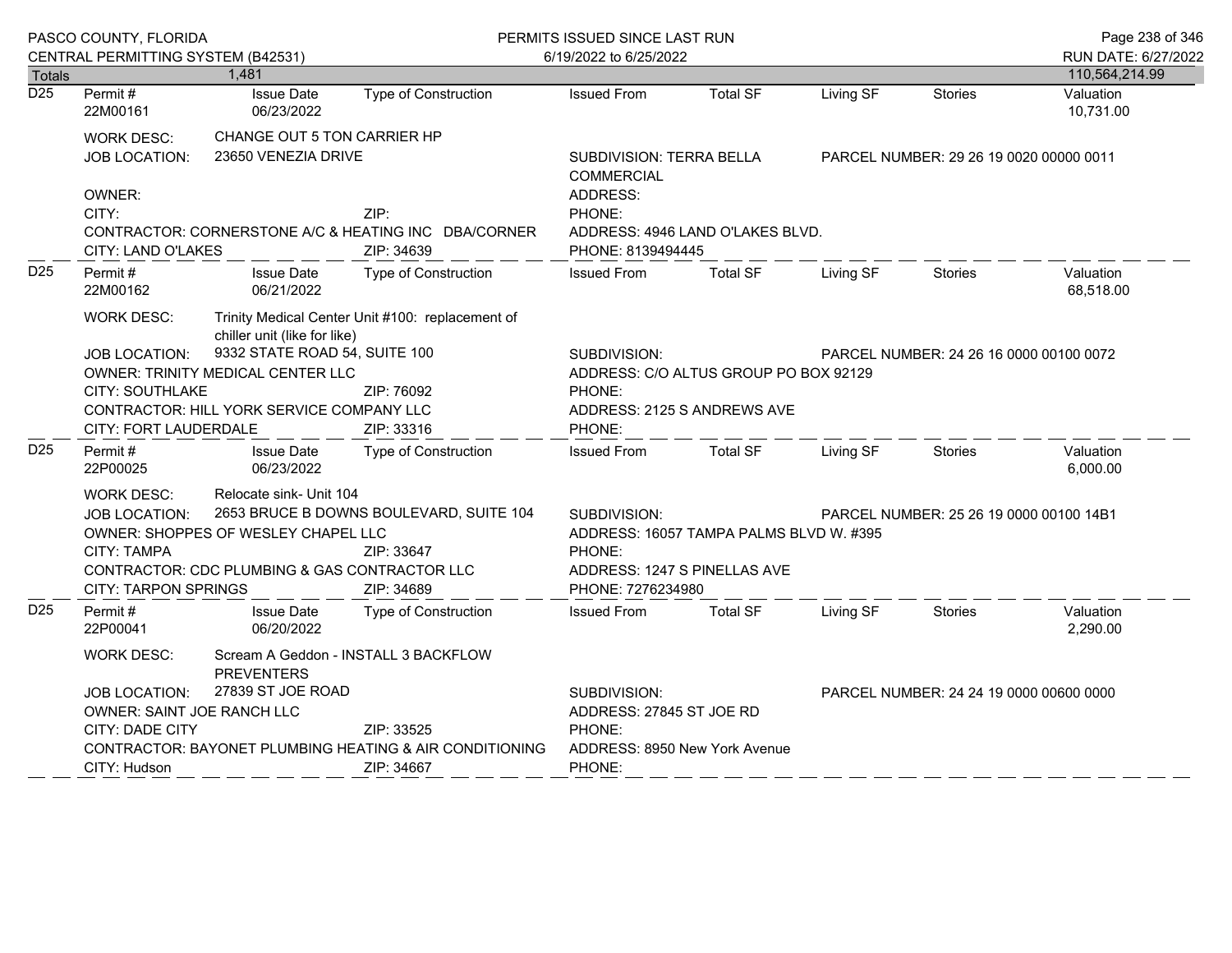|                  | PASCO COUNTY, FLORIDA                                                                                                          |                                                                                                                                                                                  |                                                                        | PERMITS ISSUED SINCE LAST RUN                                                                                            |                                                                                                     |           |                                         | Page 239 of 346       |
|------------------|--------------------------------------------------------------------------------------------------------------------------------|----------------------------------------------------------------------------------------------------------------------------------------------------------------------------------|------------------------------------------------------------------------|--------------------------------------------------------------------------------------------------------------------------|-----------------------------------------------------------------------------------------------------|-----------|-----------------------------------------|-----------------------|
|                  | CENTRAL PERMITTING SYSTEM (B42531)                                                                                             |                                                                                                                                                                                  |                                                                        | 6/19/2022 to 6/25/2022                                                                                                   |                                                                                                     |           |                                         | RUN DATE: 6/27/2022   |
| <b>Totals</b>    |                                                                                                                                | 1,481                                                                                                                                                                            |                                                                        |                                                                                                                          |                                                                                                     |           |                                         | 110,564,214.99        |
| $\overline{D25}$ | Permit#<br>22P00053                                                                                                            | <b>Issue Date</b><br>06/22/2022                                                                                                                                                  | <b>Type of Construction</b>                                            | <b>Issued From</b>                                                                                                       | <b>Total SF</b>                                                                                     | Living SF | <b>Stories</b>                          | Valuation<br>2,000.00 |
|                  | <b>WORK DESC:</b><br>JOB LOCATION:                                                                                             | Mu Grow- Irrigation<br>2973 GRAND BOULEVARD                                                                                                                                      |                                                                        |                                                                                                                          | <b>SUBDIVISION: TAMPA AND</b><br>PARCEL NUMBER: 29 26 16 0010 01700 0000<br>TARPON SPRINGS LAND CO. |           |                                         |                       |
|                  | OWNER: KD & AA PROPERTIES LLC<br><b>CITY: HOLIDAY</b><br>CONTRACTOR: THREE RJKS INC DBA A-1 SOUTHERN PLUMBING<br>CITY: HOLIDAY |                                                                                                                                                                                  | ZIP: 34690<br>ZIP: 34690                                               | ADDRESS: 2922 GRAND BLVD<br>PHONE:<br>PHONE: 7279382000                                                                  | ADDRESS: 2940 GRAND BLVD UNIT 1                                                                     |           |                                         |                       |
| D <sub>25</sub>  | Permit#<br>22S00632                                                                                                            | <b>Issue Date</b><br>06/20/2022                                                                                                                                                  | <b>Type of Construction</b>                                            | <b>Issued From</b><br>BCCCP L                                                                                            | <b>Total SF</b>                                                                                     | Living SF | <b>Stories</b>                          | Valuation<br>1.00     |
|                  | <b>WORK DESC:</b><br>JOB LOCATION:<br><b>CITY: TAMPA</b><br>CONTRACTOR:                                                        | Temporary Event - Freedom Fireworks Tent - Tent<br>40x60<br>34620 STATE ROAD 54 ROAD<br><b>OWNER: LENNON INC</b><br>ZIP: 33647                                                   |                                                                        | SUBDIVISION:<br>ADDRESS: 8523 PORTAGE AVE<br>PHONE:<br>ADDRESS:                                                          |                                                                                                     |           | PARCEL NUMBER: 18 26 21 0000 01900 0000 |                       |
|                  | CITY:                                                                                                                          |                                                                                                                                                                                  | ZIP:                                                                   | PHONE:                                                                                                                   |                                                                                                     |           |                                         |                       |
| D <sub>25</sub>  | Permit#<br>22S00669                                                                                                            | <b>Issue Date</b><br>06/22/2022                                                                                                                                                  | <b>Type of Construction</b>                                            | <b>Issued From</b>                                                                                                       | <b>Total SF</b>                                                                                     | Living SF | <b>Stories</b>                          | Valuation<br>1.00     |
|                  | <b>WORK DESC:</b><br><b>JOB LOCATION:</b><br><b>OWNER: PASCO COUNTY</b><br>CITY: NEW PORT RICHEY<br>CONTRACTOR:<br>CITY:       | - Summertime Fun Fest - No Tent<br>11880 LAKE BLANCHE DRIVE                                                                                                                      | Temporary Event - Odessa Market at Starkey Ranch<br>ZIP: 34653<br>ZIP: | SUBDIVISION:<br>ADDRESS: FACILITIES MANAGEMENT DEPT 7220 OSTEEN RD<br>PHONE:<br>ADDRESS:<br>PHONE:                       |                                                                                                     |           | PARCEL NUMBER: 29 26 17 0000 00100 0000 |                       |
| D <sub>25</sub>  | Permit#<br>22S00682                                                                                                            | <b>Issue Date</b><br>06/20/2022                                                                                                                                                  | Type of Construction                                                   | <b>Issued From</b>                                                                                                       | <b>Total SF</b>                                                                                     | Living SF | <b>Stories</b>                          | Valuation<br>1.00     |
|                  | <b>WORK DESC:</b><br><b>JOB LOCATION:</b><br>CONTRACTOR:                                                                       | Temporary Event - 3rd week of June Events - No<br>Tent<br>28079 MARKET GROVE LANE<br>OWNER: MISHORIM GOLD LP & MISHORIM HUC/O MISHORIM GOLD<br>CITY: WESLEY CHAPEL<br>ZIP: 33544 |                                                                        | SUBDIVISION:<br>PARCEL NUMBER: 07 26 20 0000 00100 0041<br>ADDRESS: 6013 WESLEY GROVE BLVD SUITE 1<br>PHONE:<br>ADDRESS: |                                                                                                     |           |                                         |                       |
|                  | CITY:                                                                                                                          |                                                                                                                                                                                  | ZIP:                                                                   | PHONE:                                                                                                                   |                                                                                                     |           |                                         |                       |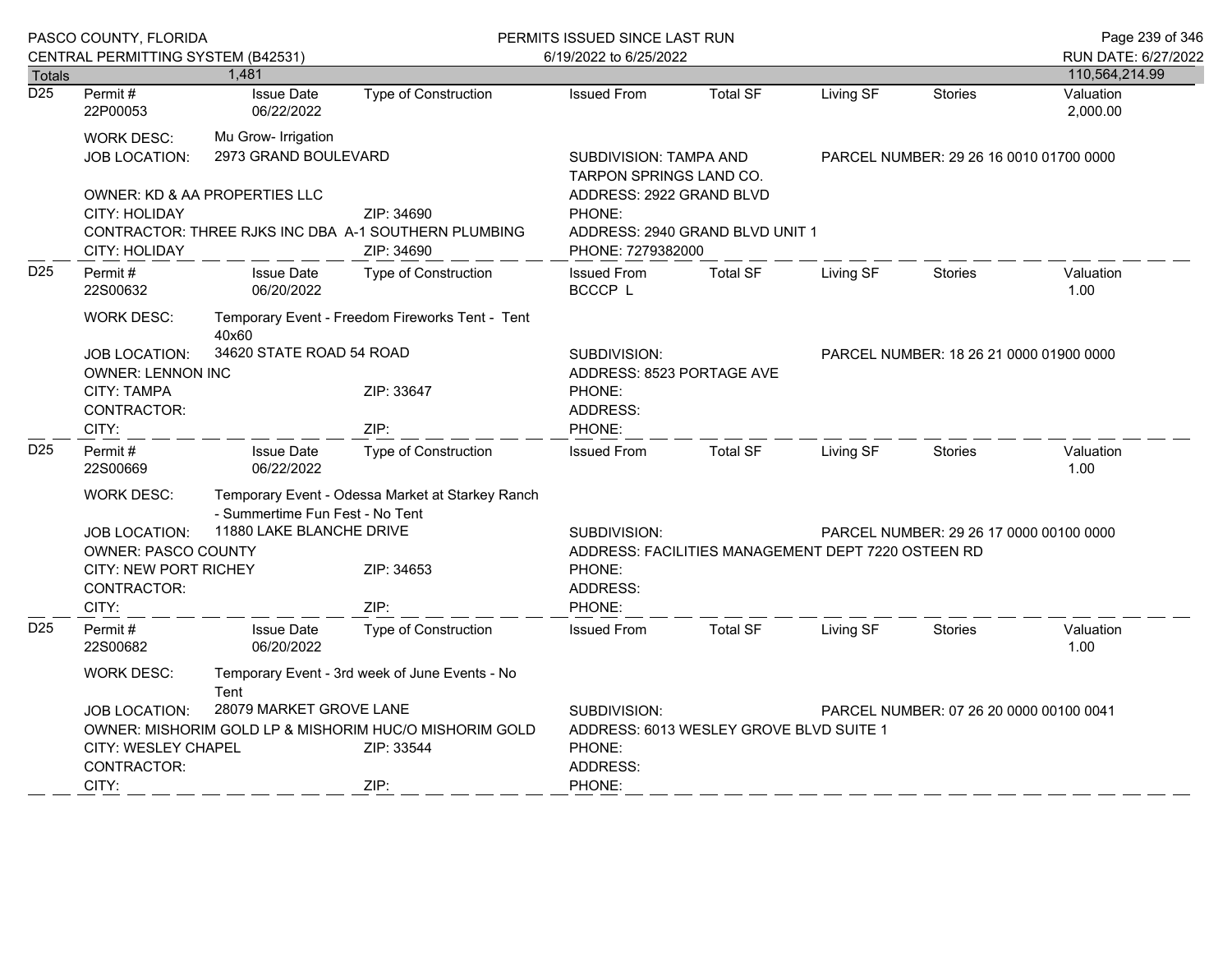|                  | PASCO COUNTY, FLORIDA                     |                                                                  |                                                        | PERMITS ISSUED SINCE LAST RUN           |                                         |                                         |                                         |                     |  |  |
|------------------|-------------------------------------------|------------------------------------------------------------------|--------------------------------------------------------|-----------------------------------------|-----------------------------------------|-----------------------------------------|-----------------------------------------|---------------------|--|--|
|                  | CENTRAL PERMITTING SYSTEM (B42531)        |                                                                  |                                                        | 6/19/2022 to 6/25/2022                  |                                         |                                         |                                         | RUN DATE: 6/27/2022 |  |  |
| Totals           |                                           | 1.481                                                            |                                                        |                                         |                                         |                                         |                                         | 110,564,214.99      |  |  |
| $\overline{D25}$ | Permit#<br>22S00683                       | <b>Issue Date</b><br>06/22/2022                                  | <b>Type of Construction</b>                            | <b>Issued From</b>                      | <b>Total SF</b>                         | Living SF                               | <b>Stories</b>                          | Valuation<br>1.00   |  |  |
|                  | <b>WORK DESC:</b>                         | Tent                                                             | Temporary Event - Fourth Week of June Events - No      |                                         |                                         |                                         |                                         |                     |  |  |
|                  | <b>JOB LOCATION:</b>                      | 28079 MARKET GROVE LANE                                          |                                                        | SUBDIVISION:                            |                                         |                                         | PARCEL NUMBER: 07 26 20 0000 00100 0041 |                     |  |  |
|                  |                                           |                                                                  | OWNER: MISHORIM GOLD LP & MISHORIM HUC/O MISHORIM GOLD |                                         | ADDRESS: 6013 WESLEY GROVE BLVD SUITE 1 |                                         |                                         |                     |  |  |
|                  | <b>CITY: WESLEY CHAPEL</b><br>CONTRACTOR: |                                                                  | ZIP: 33544                                             | PHONE:<br>ADDRESS:                      |                                         |                                         |                                         |                     |  |  |
|                  | CITY:                                     |                                                                  | ZIP:                                                   | PHONE:                                  |                                         |                                         |                                         |                     |  |  |
| D <sub>25</sub>  | Permit#<br>22S00684                       | <b>Issue Date</b><br>06/22/2022                                  | Type of Construction                                   | <b>Issued From</b><br><b>BCCCP L</b>    | <b>Total SF</b>                         | Living SF                               | <b>Stories</b>                          | Valuation<br>1.00   |  |  |
|                  | <b>WORK DESC:</b>                         | 40x40                                                            | Temporary Event - Sniper Fireworks Tent - 1 Tent       |                                         |                                         |                                         |                                         |                     |  |  |
|                  | 4413 GALL BOULEVARD<br>JOB LOCATION:      |                                                                  | SUBDIVISION: JENDRAL<br><b>SUBDIVISION</b>             |                                         |                                         | PARCEL NUMBER: 14 26 21 0050 00400 0110 |                                         |                     |  |  |
|                  |                                           | OWNER: AL-QANNAS MOHAMMAD ALI                                    |                                                        |                                         | ADDRESS: 27434 SUGAR LOAF DR            |                                         |                                         |                     |  |  |
|                  | CITY: WESLEY CHAPEL                       |                                                                  | ZIP: 33544                                             | PHONE:                                  |                                         |                                         |                                         |                     |  |  |
|                  | CONTRACTOR:                               |                                                                  |                                                        | ADDRESS:                                |                                         |                                         |                                         |                     |  |  |
|                  | CITY:                                     |                                                                  | ZIP:                                                   | PHONE:                                  |                                         |                                         |                                         |                     |  |  |
| D <sub>25</sub>  | Permit#<br>22S00686                       | <b>Issue Date</b><br>06/24/2022                                  | Type of Construction                                   | <b>Issued From</b>                      | <b>Total SF</b>                         | Living SF                               | <b>Stories</b>                          | Valuation<br>1.00   |  |  |
|                  | <b>WORK DESC:</b>                         | Temporary Event - First Week of July Events - No<br>Tent         |                                                        |                                         |                                         |                                         |                                         |                     |  |  |
|                  | <b>JOB LOCATION:</b>                      | 28079 MARKET GROVE LANE                                          |                                                        | SUBDIVISION:                            |                                         |                                         | PARCEL NUMBER: 07 26 20 0000 00100 0041 |                     |  |  |
|                  |                                           |                                                                  | OWNER: MISHORIM GOLD LP & MISHORIM HUC/O MISHORIM GOLD | ADDRESS: 6013 WESLEY GROVE BLVD SUITE 1 |                                         |                                         |                                         |                     |  |  |
|                  | <b>CITY: WESLEY CHAPEL</b>                |                                                                  | ZIP: 33544                                             | PHONE:                                  |                                         |                                         |                                         |                     |  |  |
|                  | CONTRACTOR:                               |                                                                  |                                                        | ADDRESS:                                |                                         |                                         |                                         |                     |  |  |
|                  | CITY:                                     |                                                                  | ZIP:                                                   | PHONE:                                  |                                         |                                         |                                         |                     |  |  |
| D <sub>25</sub>  | Permit#<br>22S00690                       | <b>Issue Date</b><br>06/24/2022                                  | Type of Construction                                   | <b>Issued From</b>                      | <b>Total SF</b>                         | Living SF                               | <b>Stories</b>                          | Valuation<br>1.00   |  |  |
|                  | <b>WORK DESC:</b>                         | Temporary Event - Tiki Cove - Summer Concert<br>Series - No Tent |                                                        |                                         |                                         |                                         |                                         |                     |  |  |
|                  | <b>JOB LOCATION:</b>                      | 2636 LAND O LAKES BOULEVARD                                      |                                                        | SUBDIVISION:                            |                                         |                                         | PARCEL NUMBER: 25 26 18 0000 02600 0000 |                     |  |  |
|                  |                                           | OWNER: BRENCHEL HOLDINGS LLC                                     |                                                        |                                         | ADDRESS: 2939 RAIN FOREST PL            |                                         |                                         |                     |  |  |
|                  | CITY: LAND O LAKES                        |                                                                  | ZIP: 34639                                             | PHONE:                                  |                                         |                                         |                                         |                     |  |  |
|                  | CONTRACTOR:                               |                                                                  |                                                        | ADDRESS:                                |                                         |                                         |                                         |                     |  |  |
|                  | CITY:                                     |                                                                  | ZIP:                                                   | PHONE:                                  |                                         |                                         |                                         |                     |  |  |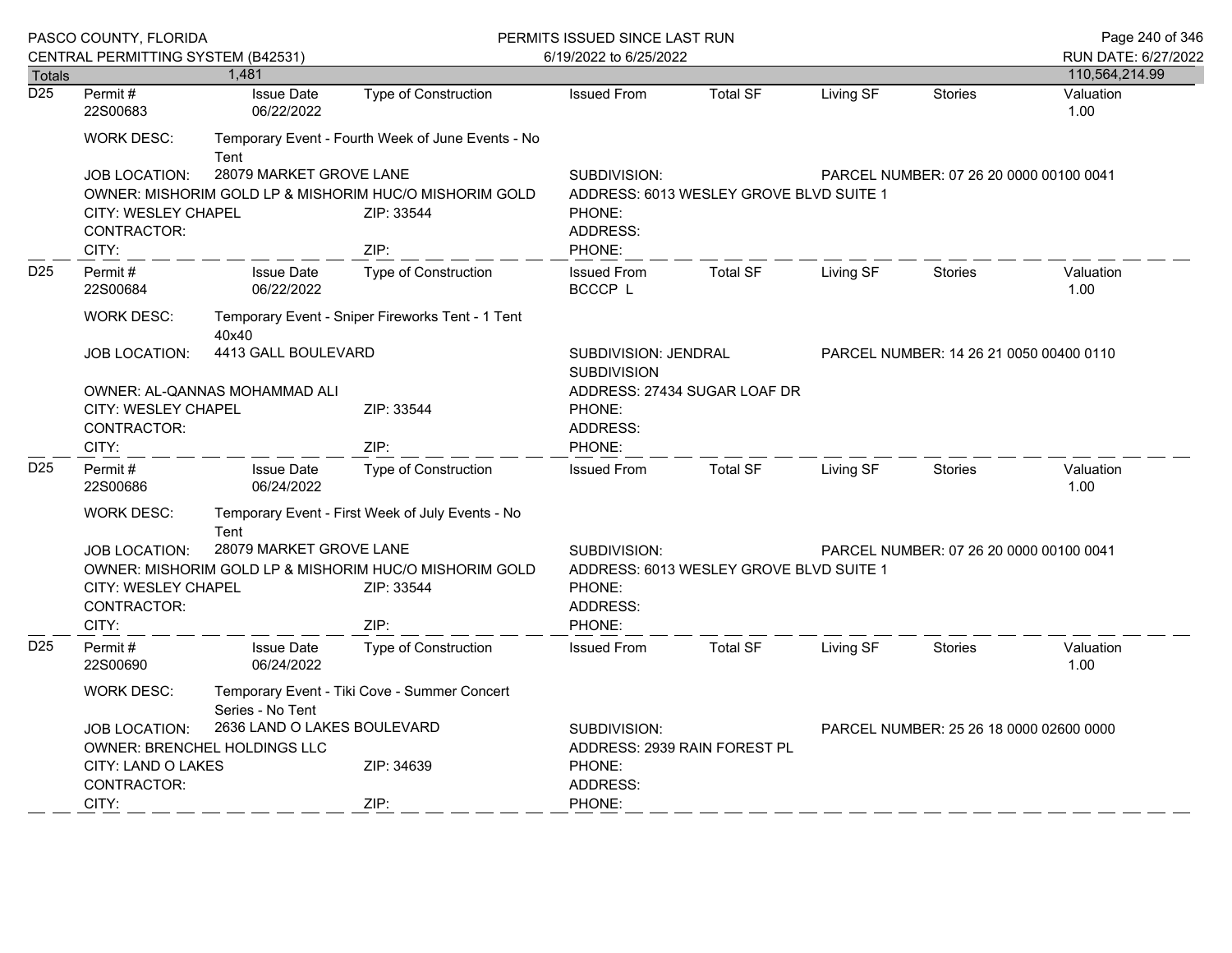|                  | PASCO COUNTY, FLORIDA                                                                                                                                               |                                         |                             | PERMITS ISSUED SINCE LAST RUN                                                            |                                                    |                                         |                                         | Page 241 of 346     |
|------------------|---------------------------------------------------------------------------------------------------------------------------------------------------------------------|-----------------------------------------|-----------------------------|------------------------------------------------------------------------------------------|----------------------------------------------------|-----------------------------------------|-----------------------------------------|---------------------|
|                  | CENTRAL PERMITTING SYSTEM (B42531)                                                                                                                                  |                                         |                             | 6/19/2022 to 6/25/2022                                                                   |                                                    |                                         |                                         | RUN DATE: 6/27/2022 |
| Totals           |                                                                                                                                                                     | 1,481                                   |                             |                                                                                          |                                                    |                                         |                                         | 110,564,214.99      |
| $\overline{D25}$ | Permit#<br>22T00670                                                                                                                                                 | <b>Issue Date</b><br>06/20/2022         | Type of Construction        | <b>Issued From</b>                                                                       | <b>Total SF</b>                                    | Living SF                               | <b>Stories</b>                          | Valuation<br>0.00   |
|                  | <b>WORK DESC:</b><br><b>JOB LOCATION:</b><br>OWNER: HOTALING WILLIAM M<br><b>CITY: NEW PORT RICHEY</b><br>CONTRACTOR:<br>CITY:                                      | oak tree removal<br>5350 WELLFIELD ROAD | ZIP: 34655<br>ZIP:          | SUBDIVISION: SOUTHERN OAKS<br>ADDRESS: 5350 WELLFIELD RD<br>PHONE:<br>ADDRESS:<br>PHONE: |                                                    | PARCEL NUMBER: 07 26 17 0010 00000 0870 |                                         |                     |
| D <sub>25</sub>  | Permit#<br>22T00675                                                                                                                                                 | <b>Issue Date</b><br>06/21/2022         | <b>Type of Construction</b> | <b>Issued From</b><br>BCCCP L                                                            | <b>Total SF</b>                                    | Living SF                               | <b>Stories</b>                          | Valuation<br>0.00   |
|                  | remove 2 rotting oaks<br><b>WORK DESC:</b><br>14534 LANCER ROAD<br>JOB LOCATION:<br><b>OWNER: ALLRED SHERRI</b><br><b>CITY: SPRING HILL</b><br>CONTRACTOR:<br>CITY: |                                         | ZIP: 34610<br>ZIP:          | PHONE:<br>ADDRESS:<br>PHONE:                                                             | SUBDIVISION: HIGHLANDS<br>ADDRESS: 14534 LANCER RD |                                         | PARCEL NUMBER: 02 24 17 0010 00001 0580 |                     |
| D <sub>25</sub>  | Permit#<br>22T00678                                                                                                                                                 | <b>Issue Date</b><br>06/20/2022         | <b>Type of Construction</b> | <b>Issued From</b>                                                                       | <b>Total SF</b>                                    | Living SF                               | Stories                                 | Valuation<br>0.00   |
|                  | 2 oak trees removed<br><b>WORK DESC:</b><br>10508 PONTOFINO CIRCLE<br><b>JOB LOCATION:</b>                                                                          |                                         |                             | SUBDIVISION: FLORESTA AT THE<br><b>CHAMPIONS' CLUB</b>                                   |                                                    | PARCEL NUMBER: 31 26 17 0150 00000 6330 |                                         |                     |
|                  | OWNER: CHAMBERS CHARLES ROBERT & BRENDA L<br><b>CITY: TRINITY</b><br>CONTRACTOR:<br>CITY:                                                                           |                                         | ZIP: 34655<br>ZIP:          | PHONE:<br>ADDRESS:<br>PHONE:                                                             | ADDRESS: 10508 PONTOFINO CIR                       |                                         |                                         |                     |
| D <sub>25</sub>  | Permit#<br>22T00679                                                                                                                                                 | <b>Issue Date</b><br>06/24/2022         | Type of Construction        | <b>Issued From</b>                                                                       | <b>Total SF</b>                                    | Living SF                               | Stories                                 | Valuation<br>0.00   |
|                  | Remove 1 tree close to structure<br><b>WORK DESC:</b><br>15308 WIND WHISPER DRIVE<br><b>JOB LOCATION:</b>                                                           |                                         |                             | SUBDIVISION: GREY HAWK AT<br><b>LAKE POLO</b>                                            |                                                    |                                         | PARCEL NUMBER: 36 26 17 0190 00500 0100 |                     |
|                  | OWNER: FERGUSON JESSE & KAREN<br>CITY: ODESSA<br>CONTRACTOR:<br>CITY:                                                                                               |                                         | ZIP: 33556<br>ZIP:          | ADDRESS: 15308 WIND WHISPER DR<br>PHONE:<br>ADDRESS:                                     |                                                    |                                         |                                         |                     |
|                  |                                                                                                                                                                     |                                         |                             | PHONE:                                                                                   |                                                    |                                         |                                         |                     |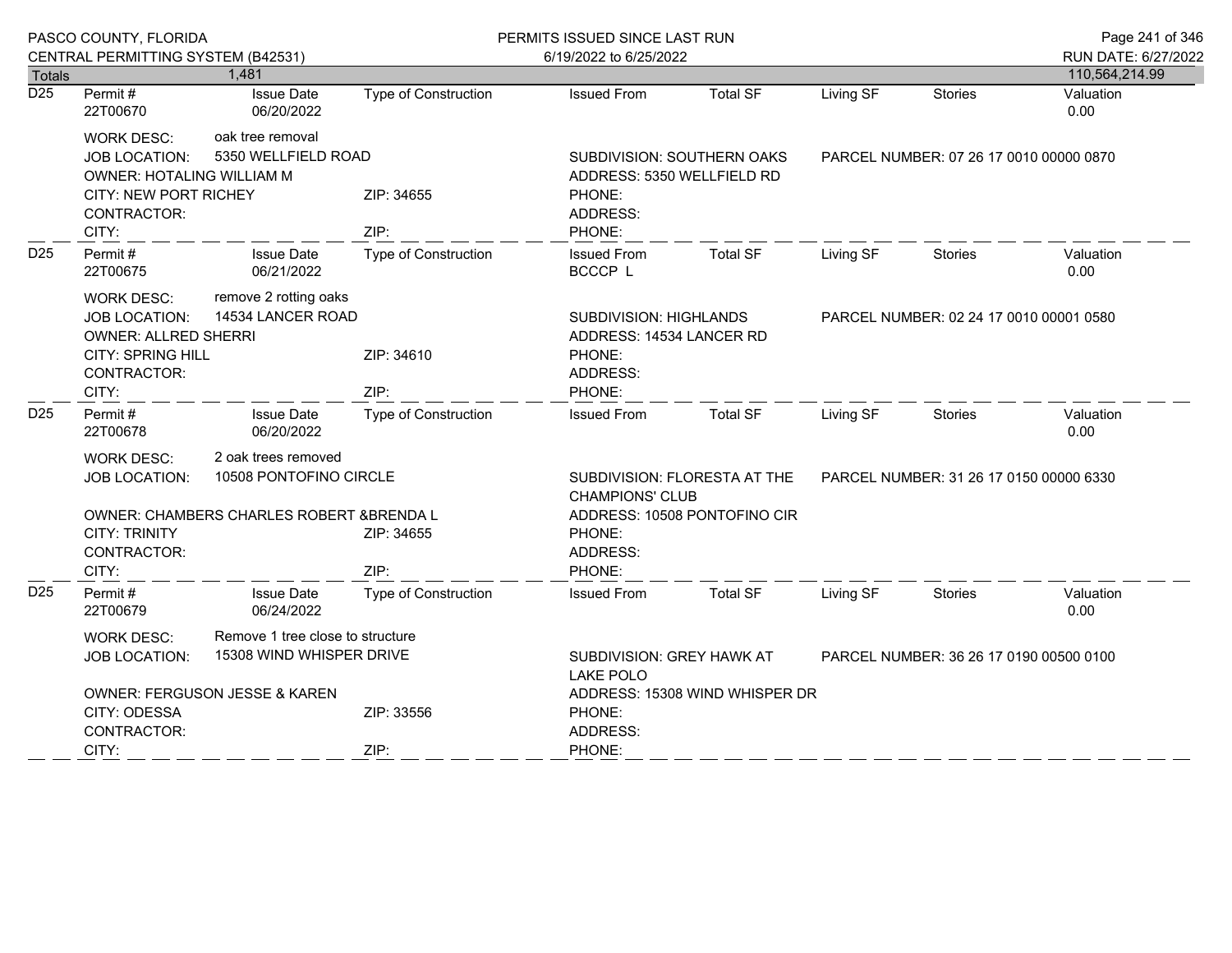|                  | PASCO COUNTY, FLORIDA                                                                                                                                                       |                                 |                             | PERMITS ISSUED SINCE LAST RUN                                                                                  |                        |                                                                        |                                         | Page 242 of 346     |  |
|------------------|-----------------------------------------------------------------------------------------------------------------------------------------------------------------------------|---------------------------------|-----------------------------|----------------------------------------------------------------------------------------------------------------|------------------------|------------------------------------------------------------------------|-----------------------------------------|---------------------|--|
|                  | CENTRAL PERMITTING SYSTEM (B42531)                                                                                                                                          |                                 |                             | 6/19/2022 to 6/25/2022                                                                                         |                        |                                                                        |                                         | RUN DATE: 6/27/2022 |  |
| <b>Totals</b>    |                                                                                                                                                                             | 1,481                           |                             |                                                                                                                |                        |                                                                        |                                         | 110,564,214.99      |  |
| $\overline{D25}$ | Permit#<br>22T00685                                                                                                                                                         | <b>Issue Date</b><br>06/24/2022 | <b>Type of Construction</b> | <b>Issued From</b>                                                                                             | <b>Total SF</b>        | Living SF                                                              | <b>Stories</b>                          | Valuation<br>0.00   |  |
|                  | <b>WORK DESC:</b>                                                                                                                                                           | Remove 2 trees close to house   |                             |                                                                                                                |                        |                                                                        |                                         |                     |  |
|                  | <b>JOB LOCATION:</b>                                                                                                                                                        | 12323 GALLANT COURT             |                             | SUBDIVISION: WOODLAND<br>VILLAGE AT SHADOW RUN                                                                 |                        |                                                                        | PARCEL NUMBER: 04 25 17 0120 00000 1280 |                     |  |
|                  |                                                                                                                                                                             | OWNER: JOHNSON YASMINA GERTRUDE |                             | ADDRESS: 12323 GALLANT CT                                                                                      |                        |                                                                        |                                         |                     |  |
|                  | CITY: HUDSON<br>CONTRACTOR:                                                                                                                                                 |                                 | ZIP: 34669                  | PHONE:<br>ADDRESS:                                                                                             |                        |                                                                        |                                         |                     |  |
|                  | CITY:                                                                                                                                                                       |                                 | ZIP:                        | PHONE:                                                                                                         |                        |                                                                        |                                         |                     |  |
| D <sub>25</sub>  | Permit#<br>22T00689                                                                                                                                                         | <b>Issue Date</b><br>06/22/2022 | <b>Type of Construction</b> | <b>Issued From</b>                                                                                             | <b>Total SF</b>        | Living SF                                                              | <b>Stories</b>                          | Valuation<br>0.00   |  |
|                  | 2 oak trees removed for pool<br><b>WORK DESC:</b><br>30600 CHESAPEAKE BAY DRIVE<br><b>JOB LOCATION:</b><br><b>OWNER: TRSEK ROBERT B &amp; ISABEL</b><br>CITY: WESLEY CHAPEL |                                 | ZIP: 33543                  | SUBDIVISION: WIREGRASS M23<br>ADDRESS: 30600 CHESAPEAKE BAY DR<br>PHONE:                                       |                        |                                                                        | PARCEL NUMBER: 28 26 20 0030 00000 3420 |                     |  |
|                  | CONTRACTOR:                                                                                                                                                                 |                                 |                             | ADDRESS:                                                                                                       |                        |                                                                        |                                         |                     |  |
|                  | CITY:                                                                                                                                                                       |                                 | ZIP:                        | PHONE:                                                                                                         |                        |                                                                        |                                         |                     |  |
| D <sub>25</sub>  | Permit#<br>22T00693                                                                                                                                                         | <b>Issue Date</b><br>06/23/2022 | <b>Type of Construction</b> | <b>Issued From</b>                                                                                             | <b>Total SF</b>        | Living SF                                                              | Stories                                 | Valuation<br>0.00   |  |
|                  | WORK DESC:                                                                                                                                                                  | Remove 1 tree lifting sidewalk  |                             |                                                                                                                |                        |                                                                        |                                         |                     |  |
|                  | 10105 LANDPORT WAY<br><b>JOB LOCATION:</b><br>OWNER: ALFONSO JOSEPH DAVID & VANESSA<br><b>CITY: LAND O LAKES</b>                                                            |                                 | ZIP: 34637                  | SUBDIVISION: ASBEL CREEK<br>PARCEL NUMBER: 15 25 18 0020 00000 0290<br>ADDRESS: 8450 SWISS CHARD CIR<br>PHONE: |                        |                                                                        |                                         |                     |  |
|                  | CONTRACTOR:                                                                                                                                                                 |                                 |                             | ADDRESS:                                                                                                       |                        |                                                                        |                                         |                     |  |
|                  | CITY:                                                                                                                                                                       |                                 | ZIP:                        | PHONE:                                                                                                         |                        |                                                                        |                                         |                     |  |
| D <sub>25</sub>  | Permit#<br>22T00695                                                                                                                                                         | <b>Issue Date</b><br>06/23/2022 | Type of Construction        | <b>Issued From</b>                                                                                             | <b>Total SF</b>        | Living SF                                                              | Stories                                 | Valuation<br>0.00   |  |
|                  | <b>WORK DESC:</b>                                                                                                                                                           | oak tree removal                |                             |                                                                                                                |                        |                                                                        |                                         |                     |  |
|                  | <b>JOB LOCATION:</b>                                                                                                                                                        | 10826 US HIGHWAY 19             |                             | <b>COMPANY</b>                                                                                                 |                        | SUBDIVISION: PORT RICHEY LAND  PARCEL NUMBER: 15 25 16 0010 02300 0020 |                                         |                     |  |
|                  |                                                                                                                                                                             | OWNER: ATITHI HOSPITALITY LLC   |                             |                                                                                                                | ADDRESS: 8848 KEATS DR |                                                                        |                                         |                     |  |
|                  | CITY: HUDSON                                                                                                                                                                |                                 | ZIP: 34667                  | PHONE:                                                                                                         |                        |                                                                        |                                         |                     |  |
|                  | CONTRACTOR:                                                                                                                                                                 |                                 |                             | ADDRESS:                                                                                                       |                        |                                                                        |                                         |                     |  |
|                  | CITY:                                                                                                                                                                       |                                 | ZIP:                        | PHONE:                                                                                                         |                        |                                                                        |                                         |                     |  |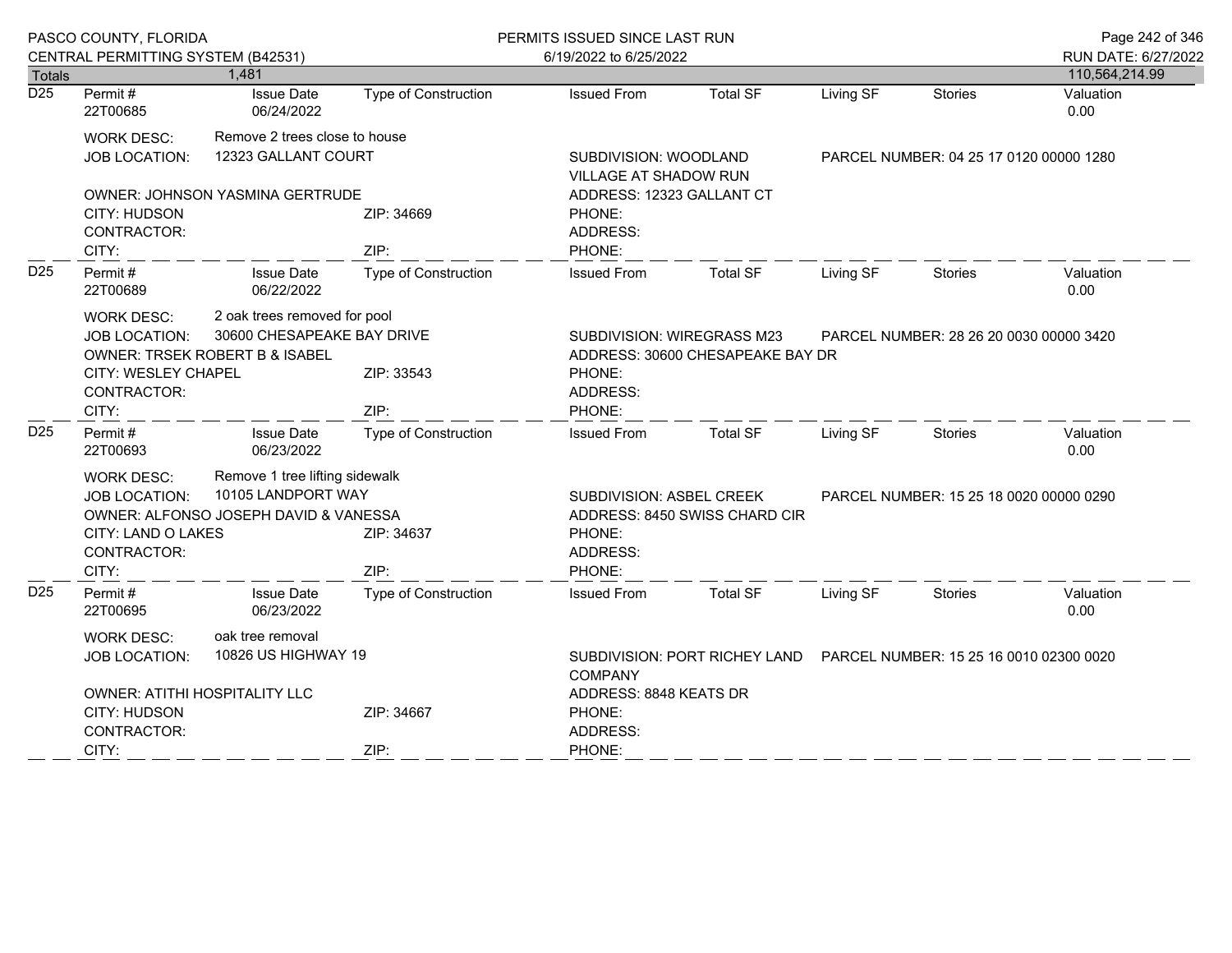|                            | PASCO COUNTY, FLORIDA                                                                                                                                                                                                                                      |                                                                                                                                     |                             | PERMITS ISSUED SINCE LAST RUN                                                                                                    |                                                                                        |                                         |                                         | Page 243 of 346       |  |
|----------------------------|------------------------------------------------------------------------------------------------------------------------------------------------------------------------------------------------------------------------------------------------------------|-------------------------------------------------------------------------------------------------------------------------------------|-----------------------------|----------------------------------------------------------------------------------------------------------------------------------|----------------------------------------------------------------------------------------|-----------------------------------------|-----------------------------------------|-----------------------|--|
|                            | CENTRAL PERMITTING SYSTEM (B42531)                                                                                                                                                                                                                         |                                                                                                                                     |                             | 6/19/2022 to 6/25/2022                                                                                                           |                                                                                        |                                         |                                         | RUN DATE: 6/27/2022   |  |
| Totals<br>$\overline{D25}$ |                                                                                                                                                                                                                                                            | 1.481                                                                                                                               |                             |                                                                                                                                  |                                                                                        |                                         |                                         | 110,564,214.99        |  |
|                            | Permit#<br>22T00696                                                                                                                                                                                                                                        | <b>Issue Date</b><br>06/24/2022                                                                                                     | Type of Construction        | <b>Issued From</b>                                                                                                               | <b>Total SF</b>                                                                        | Living SF                               | <b>Stories</b>                          | Valuation<br>0.00     |  |
|                            | <b>WORK DESC:</b><br><b>JOB LOCATION:</b>                                                                                                                                                                                                                  | Remove 1 tree with rotten hole<br>7725 BRAMBLEWOOD DRIVE                                                                            |                             | SUBDIVISION: ORCHID LAKE<br><b>VILLAGE EAST</b>                                                                                  |                                                                                        |                                         | PARCEL NUMBER: 27 25 16 001F 00000 1380 |                       |  |
|                            | <b>CITY: PORT RICHEY</b><br>CONTRACTOR:<br>CITY:                                                                                                                                                                                                           | OWNER: BEERS STEVEN D & PAMELA J                                                                                                    | ZIP: 34668<br>ZIP:          | PHONE:<br>ADDRESS:<br>PHONE:                                                                                                     | ADDRESS: 7725 BRAMBLEWOOD DR                                                           |                                         |                                         |                       |  |
| D <sub>25</sub>            | Permit#<br>22T00698                                                                                                                                                                                                                                        | <b>Issue Date</b><br>06/23/2022                                                                                                     | Type of Construction        | <b>Issued From</b>                                                                                                               | <b>Total SF</b>                                                                        | Living SF                               | Stories                                 | Valuation<br>0.00     |  |
|                            | <b>WORK DESC:</b>                                                                                                                                                                                                                                          | 1 tree removed needs after the fact                                                                                                 |                             |                                                                                                                                  |                                                                                        |                                         |                                         |                       |  |
|                            | <b>JOB LOCATION:</b>                                                                                                                                                                                                                                       | 18432 LONG LAKE DRIVE                                                                                                               |                             | <b>ESTATES</b>                                                                                                                   | SUBDIVISION: LONG LAKE<br>PARCEL NUMBER: 03 24 17 001B 00000 1390                      |                                         |                                         |                       |  |
|                            | <b>OWNER: CHILDS CAROL A</b><br>CITY: TAMPA<br>CONTRACTOR:                                                                                                                                                                                                 |                                                                                                                                     | ZIP: 33647                  | PHONE:<br>ADDRESS:                                                                                                               | ADDRESS: 5136 MAYFAIR PARK CT                                                          |                                         |                                         |                       |  |
|                            | CITY:                                                                                                                                                                                                                                                      |                                                                                                                                     | ZIP:                        | PHONE:                                                                                                                           |                                                                                        |                                         |                                         |                       |  |
| D <sub>25</sub>            | Permit#<br>22T00700                                                                                                                                                                                                                                        | <b>Issue Date</b><br>06/24/2022                                                                                                     | Type of Construction        | <b>Issued From</b>                                                                                                               | <b>Total SF</b>                                                                        | Living SF                               | Stories                                 | Valuation<br>0.00     |  |
|                            | Remove 1 tree close to home<br><b>WORK DESC:</b><br>14351 SPOON COURT<br><b>JOB LOCATION:</b><br>OWNER: GONZALEZ ISMAEL D<br>ZIP: 34667<br>CITY: HUDSON<br>CONTRACTOR:<br>CITY:                                                                            |                                                                                                                                     | ZIP:                        |                                                                                                                                  | SUBDIVISION: FAIRWAY OAKS<br>ADDRESS: 14351 SPOON COURT                                | PARCEL NUMBER: 25 24 16 0100 00000 3320 |                                         |                       |  |
| D <sub>25</sub>            | Permit#<br>BLDSGN-2021-000004                                                                                                                                                                                                                              | <b>Issue Date</b><br>06/21/2022                                                                                                     | <b>Type of Construction</b> | <b>Issued From</b>                                                                                                               | <b>Total SF</b>                                                                        | Living SF                               | Stories                                 | Valuation<br>5,700.00 |  |
|                            | Pasco County Fire Rescue<br><b>WORK DESC:</b><br>11425 SILVER PALM BOULEVARD<br><b>JOB LOCATION:</b><br>OWNER: PASCO COUNTYFACILITIES MANAGEMENT DEPT<br><b>CITY: NEW PORT RICHEY</b><br>ZIP: 34653<br>CONTRACTOR: DON BELL SIGNS LLC<br>CITY: PORT ORANGE |                                                                                                                                     | ZIP: 32127                  | SUBDIVISION:<br>PARCEL NUMBER: 12 25 17 0000 00100 0071<br>ADDRESS: 7220 OSTEEN RD<br>PHONE:<br>ADDRESS: 365 OAK PLACE<br>PHONE: |                                                                                        |                                         |                                         |                       |  |
| D <sub>25</sub>            | Permit#<br>BLDSGN-2022-000097                                                                                                                                                                                                                              | <b>Issue Date</b><br>06/24/2022                                                                                                     | <b>Type of Construction</b> | <b>Issued From</b>                                                                                                               | <b>Total SF</b>                                                                        | Living SF                               | <b>Stories</b>                          | Valuation<br>1,327.00 |  |
|                            | <b>WORK DESC:</b><br><b>JOB LOCATION:</b><br>CITY: INDIANAPOLIS<br>CITY: Tampa                                                                                                                                                                             | Med Center of Trinity<br>9330 STATE ROAD 54<br>OWNER: HCA HEALTH SERVICES OF FLORIDAINC<br><b>CONTRACTOR: CREATIVE SIGN DESIGNS</b> | ZIP: 46280<br>ZIP: 33626    | SUBDIVISION:<br>PHONE:<br>PHONE:                                                                                                 | ADDRESS: C/O DUCHARME, MCMILLEN & ASSOC PO BOX 80610<br>ADDRESS: 12801 Commodity Place |                                         | PARCEL NUMBER: 24 26 16 0000 00100 0070 |                       |  |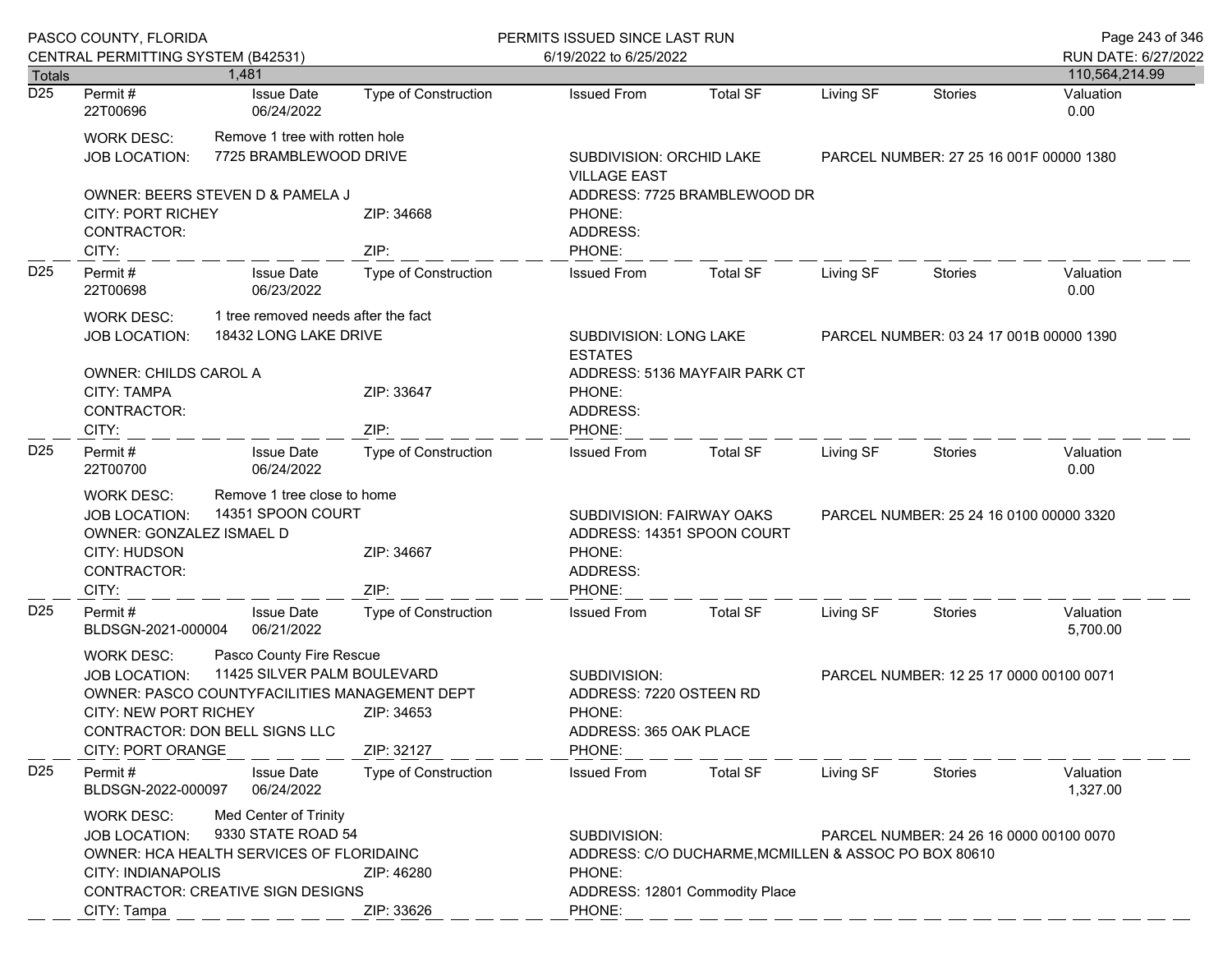|                                   | PASCO COUNTY, FLORIDA                                                                                                                                                                                                                              |                                                                                             | PERMITS ISSUED SINCE LAST RUN                                                                                                                             |                                                                                        |           |                                         | Page 244 of 346       |
|-----------------------------------|----------------------------------------------------------------------------------------------------------------------------------------------------------------------------------------------------------------------------------------------------|---------------------------------------------------------------------------------------------|-----------------------------------------------------------------------------------------------------------------------------------------------------------|----------------------------------------------------------------------------------------|-----------|-----------------------------------------|-----------------------|
|                                   | CENTRAL PERMITTING SYSTEM (B42531)                                                                                                                                                                                                                 |                                                                                             | 6/19/2022 to 6/25/2022                                                                                                                                    |                                                                                        |           |                                         | RUN DATE: 6/27/2022   |
| <b>Totals</b><br>$\overline{D25}$ | 1.481                                                                                                                                                                                                                                              |                                                                                             |                                                                                                                                                           |                                                                                        |           |                                         | 110,564,214.99        |
|                                   | Permit#<br><b>Issue Date</b><br>BLDSGN-2022-000112<br>06/24/2022                                                                                                                                                                                   | Type of Construction                                                                        | <b>Issued From</b>                                                                                                                                        | <b>Total SF</b>                                                                        | Living SF | Stories                                 | Valuation<br>2,293.00 |
|                                   | Med Center of Trinity<br><b>WORK DESC:</b><br>9330 STATE ROAD 54<br><b>JOB LOCATION:</b><br>OWNER: HCA HEALTH SERVICES OF FLORIDAINC<br>CITY: INDIANAPOLIS<br><b>CONTRACTOR: CREATIVE SIGN DESIGNS</b><br>CITY: Tampa                              | ZIP: 46280<br>ZIP: 33626                                                                    | SUBDIVISION:<br>PHONE:<br>PHONE:                                                                                                                          | ADDRESS: C/O DUCHARME, MCMILLEN & ASSOC PO BOX 80610<br>ADDRESS: 12801 Commodity Place |           | PARCEL NUMBER: 24 26 16 0000 00100 0070 |                       |
| D <sub>25</sub>                   | Permit#<br><b>Issue Date</b><br>BLDSGN-2022-000272<br>06/22/2022                                                                                                                                                                                   | Type of Construction                                                                        | <b>Issued From</b>                                                                                                                                        | <b>Total SF</b>                                                                        | Living SF | Stories                                 | Valuation<br>2,400.00 |
|                                   | Metro Storage Wesley Chapel<br><b>WORK DESC:</b><br>31705 STATE ROAD 54<br><b>JOB LOCATION:</b><br>OWNER: METRO STORAGE WESLEY CHAPEL II<br><b>CITY: LAKE FOREST</b><br>CONTRACTOR: ALLBRIGHT MANAGEMENT PROFESSIONALS INC D<br><b>CITY: TAMPA</b> | ZIP: 60045<br>ZIP: 33637                                                                    | SUBDIVISION:<br>PARCEL NUMBER: 10 26 20 0000 00100 0030<br>ADDRESS: 13528 BOULTON BLVD<br>PHONE:<br>ADDRESS: 7818 PROFESSIONAL PLACE<br>PHONE:            |                                                                                        |           |                                         |                       |
| D <sub>25</sub>                   | Permit#<br><b>Issue Date</b><br>06/22/2022<br>BLDSGN-2022-000291                                                                                                                                                                                   | Type of Construction                                                                        | <b>Issued From</b>                                                                                                                                        | Total SF                                                                               | Living SF | Stories                                 | Valuation<br>2,030.00 |
|                                   | AVA'S DOG SALON<br><b>WORK DESC:</b><br>26304 WESLEY CHAPEL BOULEVARD<br><b>JOB LOCATION:</b><br>OWNER: GRAND OAKS WC LLC<br>ZIP: 33607<br><b>CITY: TAMPA</b><br><b>CONTRACTOR: SIGNJIVE</b><br><b>CITY: ST PETERSBURG</b><br>ZIP: 33704           |                                                                                             | SUBDIVISION:<br>PARCEL NUMBER: 14 26 19 0000 00200 0131<br>ADDRESS: 3310 W CYPRESS ST STE 202<br>PHONE:<br>ADDRESS: 211 MIRAMAR BLVD NE<br>PHONE:         |                                                                                        |           |                                         |                       |
| D <sub>25</sub>                   | Permit#<br><b>Issue Date</b><br>BLDSGN-2022-000292<br>06/22/2022                                                                                                                                                                                   | Type of Construction                                                                        | <b>Issued From</b>                                                                                                                                        | Total SF                                                                               | Living SF | Stories                                 | Valuation<br>2,400.00 |
|                                   | Vavoline<br><b>WORK DESC:</b><br>24124 STATE ROAD 54<br><b>JOB LOCATION:</b><br>OWNER: CFCW PROPCO LAND O LAKES LLC<br><b>CITY: BOCA RATON</b><br>CONTRACTOR: ALLBRIGHT MANAGEMENT PROFESSIONALS INC D<br><b>CITY: TAMPA</b>                       | ZIP: 33432<br>ZIP: 33637                                                                    | SUBDIVISION:<br>PARCEL NUMBER: 33 26 19 0000 00200 0081<br>ADDRESS: 980 NORTH FEDERAL HWY STE 315<br>PHONE:<br>ADDRESS: 7818 PROFESSIONAL PLACE<br>PHONE: |                                                                                        |           |                                         |                       |
| D <sub>25</sub>                   | Permit#<br><b>Issue Date</b><br>06/24/2022<br>BLDSGN-2022-000295                                                                                                                                                                                   | <b>Type of Construction</b>                                                                 | <b>Issued From</b>                                                                                                                                        | <b>Total SF</b>                                                                        | Living SF | <b>Stories</b>                          | Valuation<br>5,000.00 |
|                                   | Claire's<br><b>WORK DESC:</b><br>2312 GRAND CYPRESS DRIVE, Unit 897<br><b>JOB LOCATION:</b>                                                                                                                                                        | SUBDIVISION: CYPRESS CREEK<br>PARCEL NUMBER: 27 26 19 0040 00000 0010<br><b>TOWN CENTER</b> |                                                                                                                                                           |                                                                                        |           |                                         |                       |
|                                   | OWNER: TAMPA PREMIUM OUTLETS LLC<br>CITY: INDIANAPOLIS<br>CONTRACTOR: PERSPECTIVE 1 LLC<br>CITY: WESLEY CHAPEL                                                                                                                                     | PHONE:<br>ADDRESS: 4141 MOWREY ROAD<br>PHONE:                                               | ADDRESS: C/O SIMON PROPERTY GROUP PO BOX 6120                                                                                                             |                                                                                        |           |                                         |                       |
|                                   |                                                                                                                                                                                                                                                    | ZIP: 33543-0                                                                                |                                                                                                                                                           |                                                                                        |           |                                         |                       |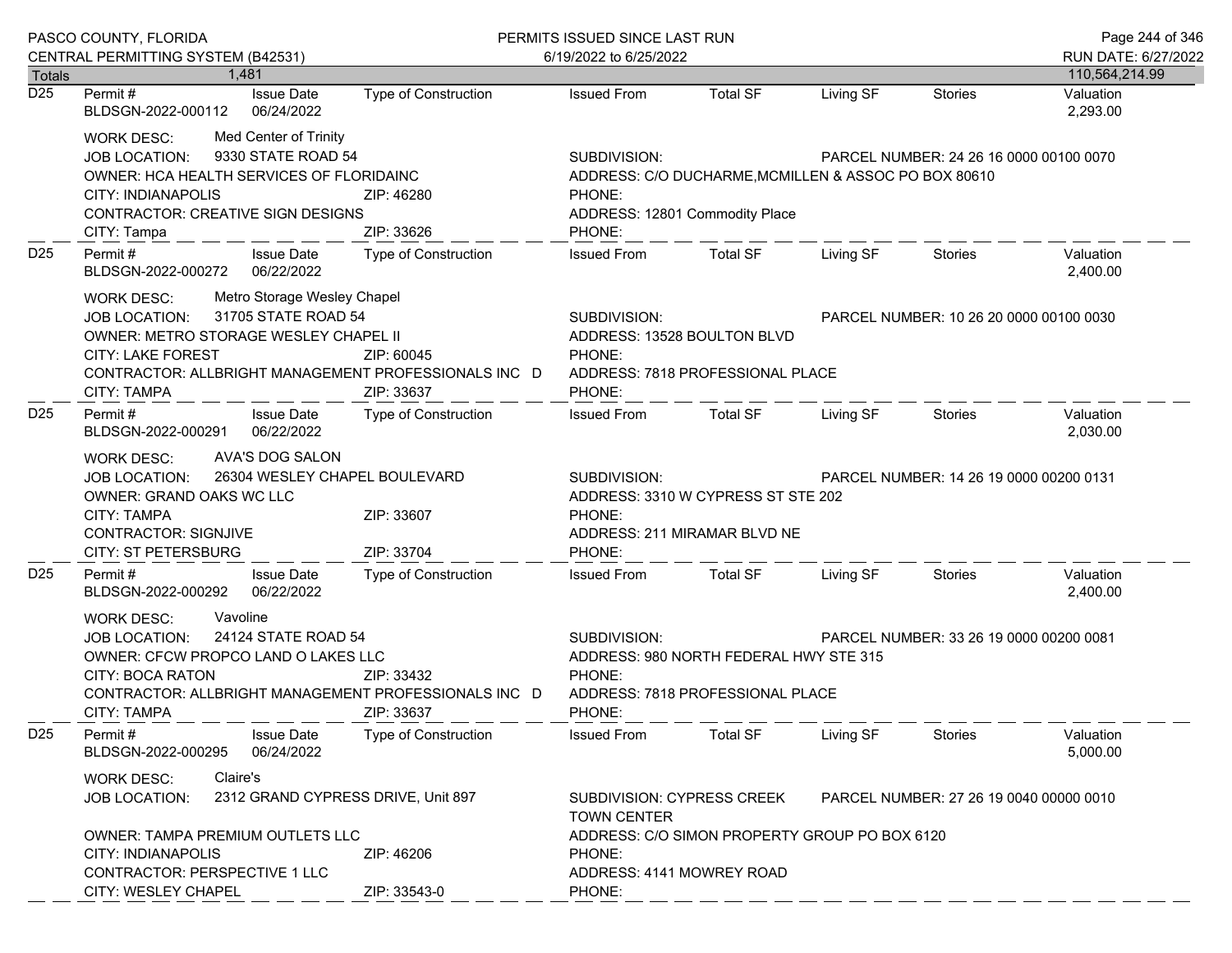|                                   | PASCO COUNTY, FLORIDA                                                                                                                                                                                                                            | PERMITS ISSUED SINCE LAST RUN                                                                                                                             |                                                                                                                                                                    |                                                                                                                        |           | Page 245 of 346                         |                       |  |
|-----------------------------------|--------------------------------------------------------------------------------------------------------------------------------------------------------------------------------------------------------------------------------------------------|-----------------------------------------------------------------------------------------------------------------------------------------------------------|--------------------------------------------------------------------------------------------------------------------------------------------------------------------|------------------------------------------------------------------------------------------------------------------------|-----------|-----------------------------------------|-----------------------|--|
|                                   | CENTRAL PERMITTING SYSTEM (B42531)                                                                                                                                                                                                               |                                                                                                                                                           | 6/19/2022 to 6/25/2022                                                                                                                                             |                                                                                                                        |           |                                         | RUN DATE: 6/27/2022   |  |
| <b>Totals</b><br>$\overline{D25}$ | 1.481                                                                                                                                                                                                                                            |                                                                                                                                                           |                                                                                                                                                                    |                                                                                                                        |           |                                         | 110,564,214.99        |  |
|                                   | Permit #<br><b>Issue Date</b><br>BLDSGN-2022-000299<br>06/22/2022                                                                                                                                                                                | Type of Construction                                                                                                                                      | <b>Issued From</b>                                                                                                                                                 | <b>Total SF</b>                                                                                                        | Living SF | Stories                                 | Valuation<br>2,400.00 |  |
|                                   | Vavoline<br><b>WORK DESC:</b><br>24124 STATE ROAD 54<br><b>JOB LOCATION:</b><br>OWNER: CFCW PROPCO LAND O LAKES LLC<br>CITY: BOCA RATON<br>CONTRACTOR: ALLBRIGHT MANAGEMENT PROFESSIONALS INC D<br>CITY: TAMPA                                   | ZIP: 33432<br>ZIP: 33637                                                                                                                                  | SUBDIVISION:<br>PHONE:<br>PHONE:                                                                                                                                   | PARCEL NUMBER: 33 26 19 0000 00200 0081<br>ADDRESS: 980 NORTH FEDERAL HWY STE 315<br>ADDRESS: 7818 PROFESSIONAL PLACE  |           |                                         |                       |  |
| D <sub>25</sub>                   | Issue Date<br>Permit #<br>BLDSGN-2022-000300 06/22/2022                                                                                                                                                                                          | Type of Construction                                                                                                                                      | Issued From                                                                                                                                                        | <b>Total SF</b>                                                                                                        | Living SF | Stories                                 | Valuation<br>2,400.00 |  |
|                                   | Vavoline<br>WORK DESC:<br>JOB LOCATION: 24124 STATE ROAD 54<br>OWNER: CFCW PROPCO LAND O LAKES LLC<br>CITY: BOCA RATON<br>CONTRACTOR: ALLBRIGHT MANAGEMENT PROFESSIONALS INC D<br><b>CITY: TAMPA</b>                                             | ZIP: 33432<br>ZIP: 33637                                                                                                                                  | SUBDIVISION:<br>PHONE:<br>PHONE:                                                                                                                                   | ADDRESS: 980 NORTH FEDERAL HWY STE 315<br>ADDRESS: 7818 PROFESSIONAL PLACE                                             |           | PARCEL NUMBER: 33 26 19 0000 00200 0081 |                       |  |
| D <sub>25</sub>                   | Permit #<br><b>Issue Date</b><br>BLDSGN-2022-000301 06/22/2022                                                                                                                                                                                   | Type of Construction                                                                                                                                      | Issued From                                                                                                                                                        | Total SF                                                                                                               | Living SF | Stories                                 | Valuation<br>2,400.00 |  |
|                                   | Vavoline<br>WORK DESC:<br>24124 STATE ROAD 54<br>JOB LOCATION:<br>OWNER: CFCW PROPCO LAND O LAKES LLC<br>CITY: BOCA RATON<br>CONTRACTOR: ALLBRIGHT MANAGEMENT PROFESSIONALS INC D<br><b>CITY: TAMPA</b>                                          | SUBDIVISION:<br>PARCEL NUMBER: 33 26 19 0000 00200 0081<br>ADDRESS: 980 NORTH FEDERAL HWY STE 315<br>PHONE:<br>ADDRESS: 7818 PROFESSIONAL PLACE<br>PHONE: |                                                                                                                                                                    |                                                                                                                        |           |                                         |                       |  |
| D <sub>25</sub>                   | <b>Issue Date</b><br>Permit #<br>BLDSGN-2022-000305 06/24/2022                                                                                                                                                                                   | Type of Construction                                                                                                                                      | <b>Issued From</b>                                                                                                                                                 | <b>Total SF</b>                                                                                                        | Living SF | Stories                                 | Valuation<br>1,000.00 |  |
|                                   | Claire's<br><b>WORK DESC:</b><br>JOB LOCATION:<br>OWNER: TAMPA PREMIUM OUTLETS LLC<br><b>CITY: INDIANAPOLIS</b>                                                                                                                                  | 2312 GRAND CYPRESS DRIVE, Unit 897<br>ZIP: 46206                                                                                                          | <b>TOWN CENTER</b><br>PHONE:                                                                                                                                       | SUBDIVISION: CYPRESS CREEK<br>PARCEL NUMBER: 27 26 19 0040 00000 0010<br>ADDRESS: C/O SIMON PROPERTY GROUP PO BOX 6120 |           |                                         |                       |  |
|                                   | CONTRACTOR: PERSPECTIVE 1 LLC<br>CITY: WESLEY CHAPEL                                                                                                                                                                                             | ZIP: 33543-0                                                                                                                                              | ADDRESS: 4141 MOWREY ROAD<br>PHONE:                                                                                                                                |                                                                                                                        |           |                                         |                       |  |
| D <sub>25</sub>                   | Permit#<br><b>Issue Date</b><br>06/24/2022<br>BLDSGN-2022-000313                                                                                                                                                                                 | Type of Construction                                                                                                                                      | <b>Issued From</b>                                                                                                                                                 | <b>Total SF</b>                                                                                                        | Living SF | Stories                                 | Valuation<br>2,000.00 |  |
|                                   | HCA FLORIDA BAYONET POINT<br><b>WORK DESC:</b><br>14000 FIVAY ROAD<br><b>JOB LOCATION:</b><br>OWNER: HCA HEALTH SERVICES OF FLORIDAINC<br><b>CITY: INDIANAPOLIS</b><br>ZIP: 46280<br><b>CONTRACTOR: CTI SIGNS</b><br>CITY: TAVARES<br>ZIP: 32778 |                                                                                                                                                           | SUBDIVISION:<br>PARCEL NUMBER: 27 24 16 0000 00600 0020<br>ADDRESS: C/O DUCHARME, MCMILLEN & ASSOC PO BOX 80610<br>PHONE:<br>ADDRESS: 3636 COUNTY RD 561<br>PHONE: |                                                                                                                        |           |                                         |                       |  |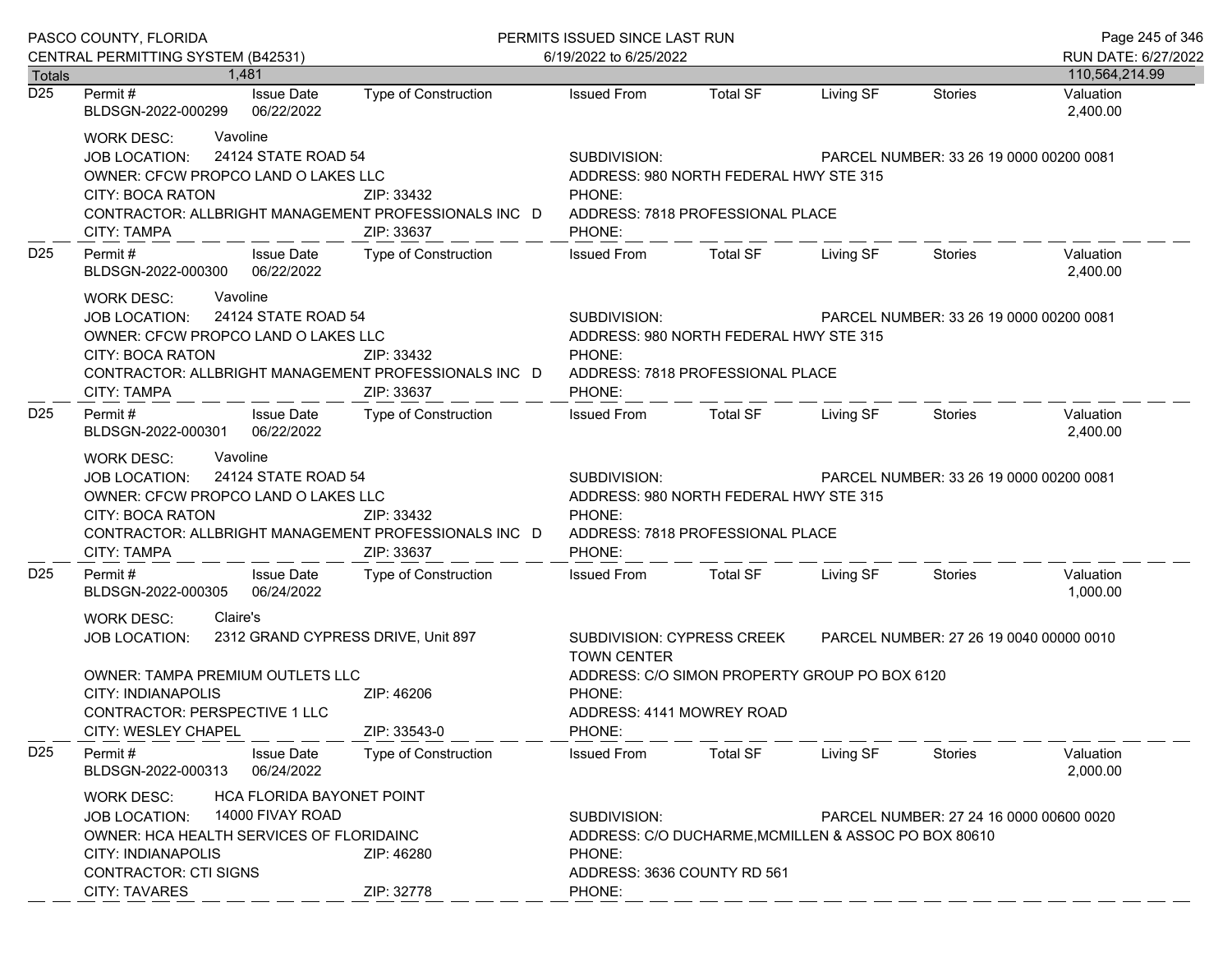|                  | PASCO COUNTY, FLORIDA                                                                                                                                                                                                                                                                              |                                               |                                                   | PERMITS ISSUED SINCE LAST RUN                                                                                                                                                 | Page 246 of 346                      |           |                                         |                                       |
|------------------|----------------------------------------------------------------------------------------------------------------------------------------------------------------------------------------------------------------------------------------------------------------------------------------------------|-----------------------------------------------|---------------------------------------------------|-------------------------------------------------------------------------------------------------------------------------------------------------------------------------------|--------------------------------------|-----------|-----------------------------------------|---------------------------------------|
| <b>Totals</b>    | CENTRAL PERMITTING SYSTEM (B42531)                                                                                                                                                                                                                                                                 | 1.481                                         |                                                   | 6/19/2022 to 6/25/2022                                                                                                                                                        |                                      |           |                                         | RUN DATE: 6/27/2022<br>110,564,214.99 |
| $\overline{D25}$ | Permit#<br>BLDSGN-2022-000324                                                                                                                                                                                                                                                                      | <b>Issue Date</b><br>06/24/2022               | Type of Construction                              | <b>Issued From</b>                                                                                                                                                            | <b>Total SF</b>                      | Living SF | <b>Stories</b>                          | Valuation<br>800.00                   |
|                  | <b>WORK DESC:</b><br><b>JOB LOCATION:</b><br>OWNER: HCA HEALTH SERVICES OF FLORIDAINC<br><b>CITY: INDIANAPOLIS</b><br><b>CONTRACTOR: CTI SIGNS</b><br><b>CITY: TAVARES</b>                                                                                                                         | HCA FLORIDA BAYONET POINT<br>14000 FIVAY ROAD | ZIP: 46280<br>ZIP: 32778                          | SUBDIVISION:<br>PARCEL NUMBER: 27 24 16 0000 00600 0020<br>ADDRESS: C/O DUCHARME, MCMILLEN & ASSOC PO BOX 80610<br>PHONE:<br>ADDRESS: 3636 COUNTY RD 561<br>PHONE:            |                                      |           |                                         |                                       |
| D <sub>25</sub>  | Permit #<br>BLDSGN-2022-000332                                                                                                                                                                                                                                                                     | <b>Issue Date</b><br>06/24/2022               | <b>Type of Construction</b>                       | <b>Issued From</b>                                                                                                                                                            | <b>Total SF</b>                      | Living SF | <b>Stories</b>                          | Valuation<br>1,336.11                 |
|                  | Perfume Palace - Permanent Sign Permit<br><b>WORK DESC:</b><br>28330 PASEO DRIVE, Unit 120<br><b>JOB LOCATION:</b><br>OWNER: WIREGRASS SPE LLC 000C/O PROPERTY TAX RESOURCE<br>CITY: CARLSBAD<br>ZIP: 92013<br>CONTRACTOR: SIGNS OF TAMPA BAY LLC DBA/SIGN A RAMA OF<br>ZIP: 33559-0<br>CITY: LUTZ |                                               |                                                   | SUBDIVISION: SHOPS AT<br>PARCEL NUMBER: 30 26 20 0010 00000 0060<br><b>WIREGRASS</b><br>ADDRESS: PO BOX 130667<br>PHONE:<br>ADDRESS: 2903 PASSERO AVENUE<br>PHONE: 8139498397 |                                      |           |                                         |                                       |
| D <sub>25</sub>  | Permit#<br>BLDSGN-2022-000342                                                                                                                                                                                                                                                                      | <b>Issue Date</b><br>06/24/2022               | Type of Construction                              | <b>Issued From</b>                                                                                                                                                            | <b>Total SF</b>                      | Living SF | <b>Stories</b>                          | Valuation<br>4,000.00                 |
|                  | Auto Zone<br><b>WORK DESC:</b><br>3112 DISCIPLE LANE<br><b>JOB LOCATION:</b><br><b>OWNER: SHAMAIM MITCHELL LLC</b><br>ZIP: 89107<br>CITY: LAS VEGAS<br>CONTRACTOR: INTERNATIONAL C & C CORP DBA/SIGN X-PRESS<br>CITY: LARGO                                                                        |                                               | ZIP: 33777                                        | SUBDIVISION: VILLAGE AT<br>MITCHELL RANCH<br>PHONE:<br>ADDRESS: 10831 CANAL STREET<br>PHONE: 7275415573                                                                       | ADDRESS: 848 N RAINBOW BLVD STE 2885 |           | PARCEL NUMBER: 23 26 16 0010 00000 0090 |                                       |
| D <sub>25</sub>  | Permit#<br>BLDSGN-2022-000345                                                                                                                                                                                                                                                                      | <b>Issue Date</b><br>06/24/2022               | <b>Type of Construction</b>                       | <b>Issued From</b>                                                                                                                                                            | <b>Total SF</b>                      | Living SF | Stories                                 | Valuation<br>4,748.77                 |
|                  | <b>WORK DESC:</b><br>Secured<br>2244 GRAND CYPRESS DRIVE, Unit 635<br><b>JOB LOCATION:</b><br>OWNER: TAMPA PREMIUM OUTLETS LLC<br><b>CITY: INDIANAPOLIS</b><br>ZIP: 46206<br>CONTRACTOR: SIGNS OF TAMPA BAY LLC DBA/SIGN A RAMA OF                                                                 |                                               |                                                   | SUBDIVISION: CYPRESS CREEK<br>PARCEL NUMBER: 27 26 19 0040 00000 0010<br><b>TOWN CENTER</b><br>ADDRESS: C/O SIMON PROPERTY GROUP PO BOX 6120<br>PHONE:                        |                                      |           |                                         |                                       |
|                  | CITY: LUTZ                                                                                                                                                                                                                                                                                         |                                               | ADDRESS: 2903 PASSERO AVENUE<br>PHONE: 8139498397 |                                                                                                                                                                               |                                      |           |                                         |                                       |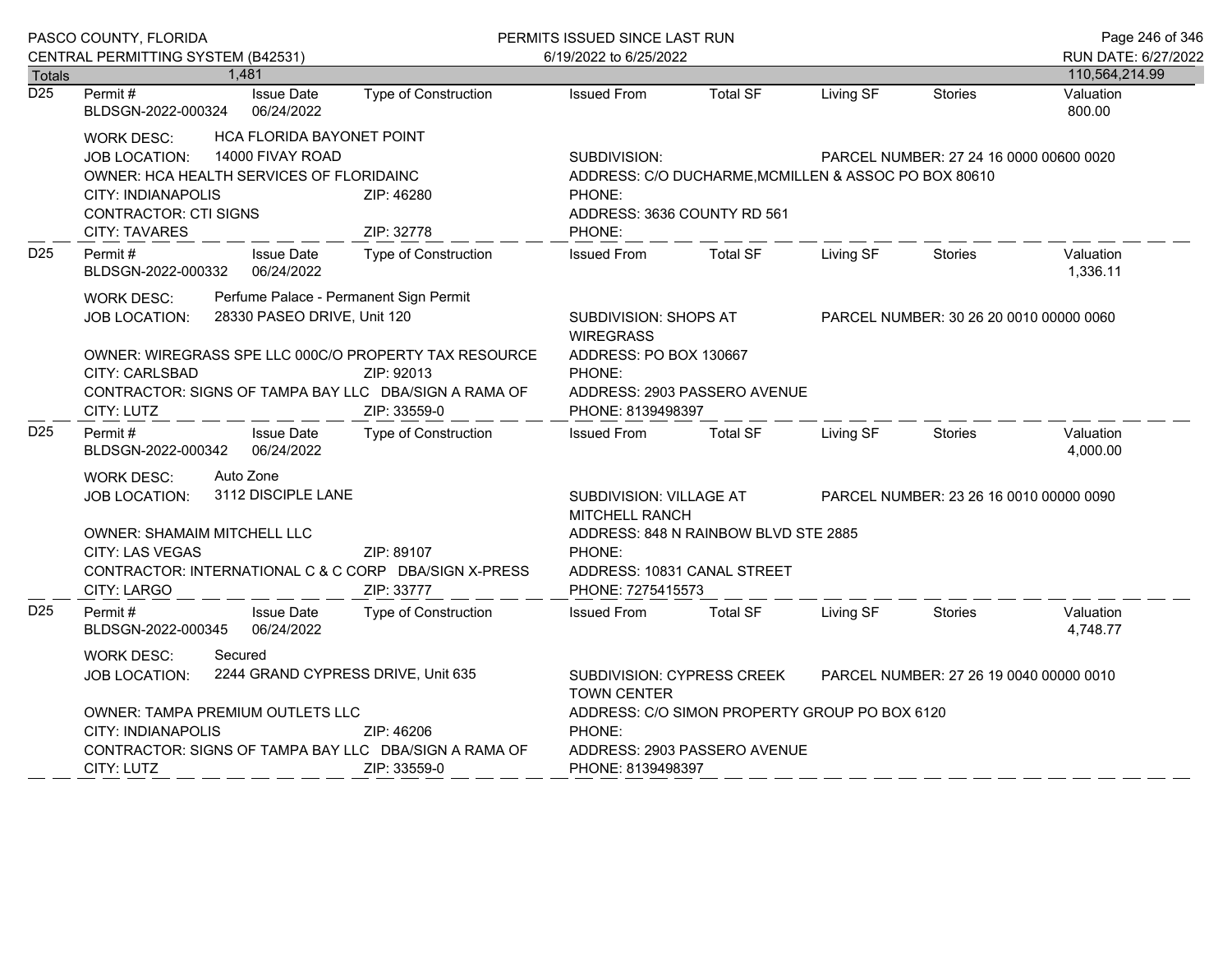|                 | PASCO COUNTY, FLORIDA                                                                                                                                                                                                                                                    |                             | PERMITS ISSUED SINCE LAST RUN                                                                                            |                                                                                 |                                         |                                         | Page 247 of 346                         |
|-----------------|--------------------------------------------------------------------------------------------------------------------------------------------------------------------------------------------------------------------------------------------------------------------------|-----------------------------|--------------------------------------------------------------------------------------------------------------------------|---------------------------------------------------------------------------------|-----------------------------------------|-----------------------------------------|-----------------------------------------|
|                 | CENTRAL PERMITTING SYSTEM (B42531)<br>1.481                                                                                                                                                                                                                              |                             | 6/19/2022 to 6/25/2022                                                                                                   |                                                                                 |                                         |                                         | RUN DATE: 6/27/2022                     |
| Totals<br>D25   | <b>Issue Date</b><br>Permit #<br>06/24/2022<br>BLDSGN-2022-000349                                                                                                                                                                                                        | Type of Construction        | <b>Issued From</b>                                                                                                       | <b>Total SF</b>                                                                 | Living SF                               | <b>Stories</b>                          | 110,564,214.99<br>Valuation<br>3,000.00 |
|                 | CITGO 14248115<br><b>WORK DESC:</b><br>29741 STATE ROAD 54<br>JOB LOCATION:<br><b>OWNER: PREM RAHEEM LLC</b><br>CITY: ORLANDO<br>CONTRACTOR: R S R ENTERPRISES OF VOLUSIA COUNTY INC DB<br>CITY: DeLand                                                                  | ZIP: 32825<br>ZIP: 32724    | SUBDIVISION:<br>PHONE:<br>PHONE:                                                                                         | ADDRESS: 2018 S CHICKASAW TRL<br>ADDRESS: 750 East International Speedway Blvd. | PARCEL NUMBER: 08 26 20 0000 00300 0020 |                                         |                                         |
| D <sub>25</sub> | Permit#<br><b>Issue Date</b><br>RESADD-2022-001186<br>06/24/2022                                                                                                                                                                                                         | Type of Construction        | <b>Issued From</b>                                                                                                       | <b>Total SF</b>                                                                 | Living SF                               | <b>Stories</b><br>$\mathbf{0}$          | Valuation<br>5,000.00                   |
|                 | <b>Osama Retaining Wall</b><br><b>WORK DESC:</b><br>30627 CHESAPEAKE BAY DRIVE<br><b>JOB LOCATION:</b><br>OWNER: KAYALI OSAMA SADI & IMAN AHMAD<br>CITY: WESLEY CHAPEL<br>CONTRACTOR: JOE GOLDSMITH CONSTRUCTION INC<br><b>CITY: LAKELAND</b>                            | ZIP: 33543<br>ZIP: 33810    | SUBDIVISION: WIREGRASS M23<br>PHONE:<br>PHONE: 8638591402                                                                | ADDRESS: 30627 CHESAPEAKE BAY DRIVE<br>ADDRESS: 3240 GALLOWAY ROAD              |                                         | PARCEL NUMBER: 28 26 20 0030 00000 3500 |                                         |
| D <sub>25</sub> | Permit#<br><b>Issue Date</b><br>06/24/2022<br>RESADD-2022-001325                                                                                                                                                                                                         | Type of Construction        | <b>Issued From</b>                                                                                                       | <b>Total SF</b>                                                                 | Living SF                               | Stories                                 | Valuation<br>7,500.00                   |
|                 | Goldenrod St<br><b>WORK DESC:</b><br>12810 GOLDENROD STREET<br>JOB LOCATION:<br>OWNER: HORNING BRIAN L & IVEY B TRUSTHORNING BRIAN L & IV<br><b>CITY: NEW PORT RICHEY</b><br>ZIP: 34654<br>CONTRACTOR: SKYECO CONSTRUCTION AND ROOFING INC<br>CITY: HUDSON<br>ZIP: 34667 |                             | SUBDIVISION: MOON LAKE<br><b>ESTATES</b><br>ADDRESS: 12810 GOLDENROD ST<br>PHONE:<br>ADDRESS: 7515 ISLANDER LN<br>PHONE: |                                                                                 |                                         | PARCEL NUMBER: 28 25 17 0200 27600 0110 |                                         |
| D <sub>25</sub> | <b>Issue Date</b><br>Permit#<br>RESADD-2022-001610<br>06/24/2022                                                                                                                                                                                                         | Type of Construction        | <b>Issued From</b>                                                                                                       | <b>Total SF</b>                                                                 | Living SF                               | Stories<br>2                            | Valuation<br>3,000.00                   |
|                 | pump house<br><b>WORK DESC:</b><br>21921 US HIGHWAY 98<br>JOB LOCATION:<br>OWNER: ARMSTRONG JOHN P TRUSTARMSTRONG JOHN P TRUSTE<br>CITY: DADE CITY<br><b>CONTRACTOR: NA</b><br>CITY: DADE CITY                                                                           | ZIP: 33523<br>ZIP: 33523    | SUBDIVISION:<br>ADDRESS: 21921 US HWY 98<br>PHONE:<br>ADDRESS: 21921 US HIGHWAY 98<br>PHONE:                             |                                                                                 |                                         | PARCEL NUMBER: 22 23 21 0000 01400 0000 |                                         |
| D <sub>25</sub> | Permit#<br><b>Issue Date</b><br>RESADD-2022-001770<br>06/23/2022                                                                                                                                                                                                         | <b>Type of Construction</b> | <b>Issued From</b>                                                                                                       | <b>Total SF</b>                                                                 | Living SF                               | Stories                                 | Valuation<br>3,000.00                   |
|                 | <b>Townsend Patio Slab</b><br><b>WORK DESC:</b><br>18379 FALLING PINE NEEDLE LANE<br><b>JOB LOCATION:</b>                                                                                                                                                                |                             | <b>SUBDIVISION: CYPRESS</b><br><b>PRESERVE</b>                                                                           |                                                                                 |                                         | PARCEL NUMBER: 16 25 18 0110 00300 0200 |                                         |
|                 | OWNER: TOWNSEND ABBY LORD & TIMOTHY P<br>CITY: LAND O LAKES<br>CONTRACTOR: J BATES CONCRETE CONSTR LLC<br>CITY: NEW PORT RICHEY                                                                                                                                          | ZIP: 34638<br>ZIP: 34654    | PHONE:<br>ADDRESS: 10814 OSCEOLA DR<br>PHONE: 7272479363                                                                 | ADDRESS: 18379 FALLING PINE NEEDLE LN                                           |                                         |                                         |                                         |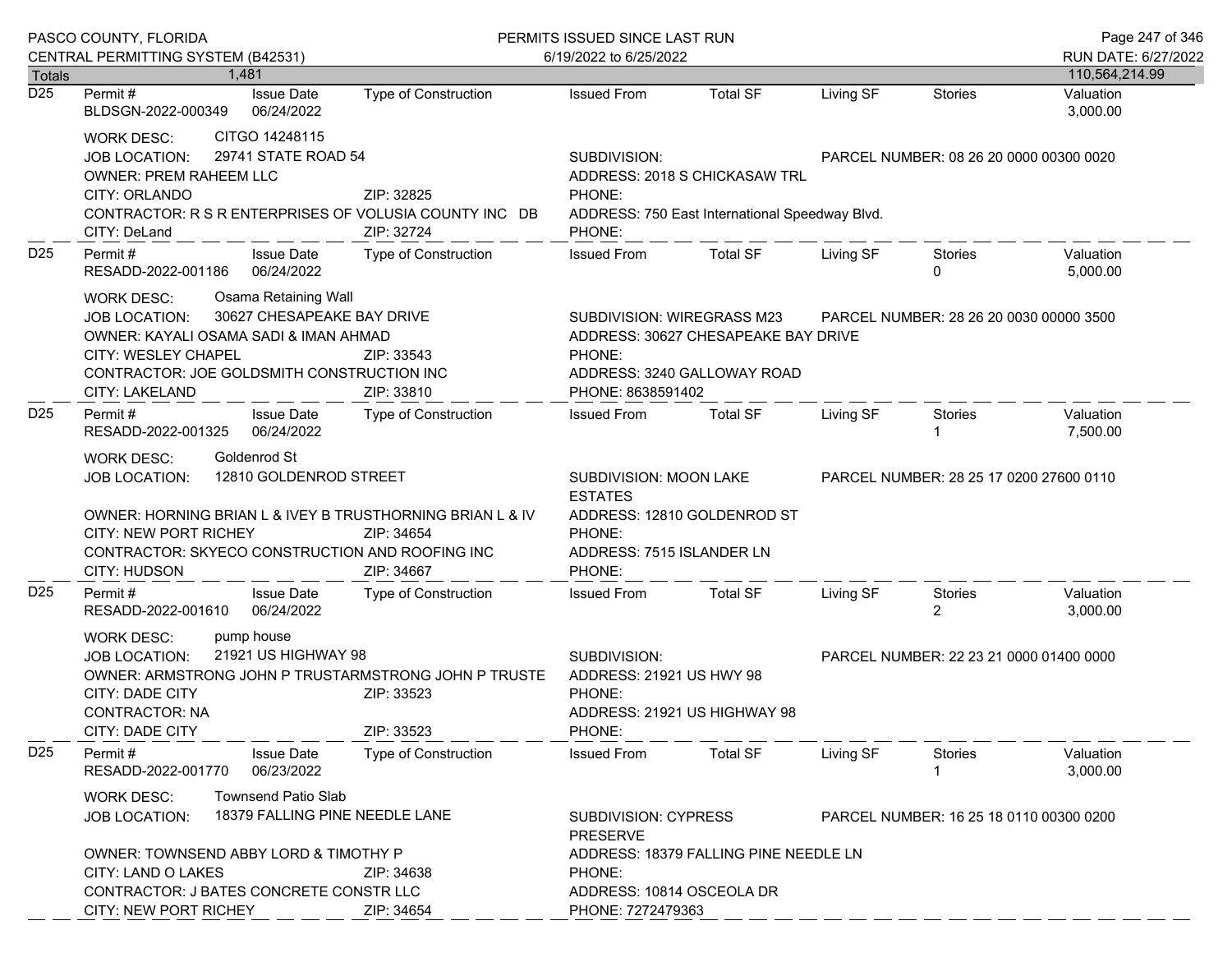|                  | PASCO COUNTY, FLORIDA                                                                                                                                                                         |                                                     |                                                                                                                                              | PERMITS ISSUED SINCE LAST RUN                                                            |                             |           |                | Page 248 of 346                       |
|------------------|-----------------------------------------------------------------------------------------------------------------------------------------------------------------------------------------------|-----------------------------------------------------|----------------------------------------------------------------------------------------------------------------------------------------------|------------------------------------------------------------------------------------------|-----------------------------|-----------|----------------|---------------------------------------|
| <b>Totals</b>    | CENTRAL PERMITTING SYSTEM (B42531)<br>1,481                                                                                                                                                   |                                                     |                                                                                                                                              | 6/19/2022 to 6/25/2022                                                                   |                             |           |                | RUN DATE: 6/27/2022<br>110,564,214.99 |
| $\overline{D25}$ | Permit#                                                                                                                                                                                       | <b>Issue Date</b>                                   | <b>Type of Construction</b>                                                                                                                  | <b>Issued From</b>                                                                       | <b>Total SF</b>             | Living SF | <b>Stories</b> | Valuation                             |
|                  | RESADD-2022-001771                                                                                                                                                                            | 06/23/2022                                          |                                                                                                                                              |                                                                                          |                             |           |                | 4,800.00                              |
|                  | <b>WORK DESC:</b>                                                                                                                                                                             | Stefanic/Fling Patio Slab                           |                                                                                                                                              |                                                                                          |                             |           |                |                                       |
|                  | JOB LOCATION:                                                                                                                                                                                 | 13345 MEADOW GOLF AVENUE                            |                                                                                                                                              | SUBDIVISION: RESERVE AT<br>PARCEL NUMBER: 33 24 17 0040 00000 0040<br><b>MEADOW OAKS</b> |                             |           |                |                                       |
|                  | OWNER: STEFANIC JOHN M<br>CITY: HUDSON<br>CONTRACTOR: J BATES CONCRETE CONSTR LLC                                                                                                             |                                                     | ZIP: 34669                                                                                                                                   | ADDRESS: 13345 MEADOW GOLF AVE<br>PHONE:<br>ADDRESS: 10814 OSCEOLA DR                    |                             |           |                |                                       |
|                  | <b>CITY: NEW PORT RICHEY</b>                                                                                                                                                                  |                                                     | ZIP: 34654                                                                                                                                   | PHONE: 7272479363                                                                        |                             |           |                |                                       |
| D <sub>25</sub>  | Permit#<br>RESALT-2021-000088                                                                                                                                                                 | <b>Issue Date</b><br>06/22/2022                     | Type of Construction<br>Type V B - Combustible Wood<br>0 hour                                                                                | <b>Issued From</b>                                                                       | <b>Total SF</b><br>$\Omega$ | Living SF | Stories        | Valuation<br>23,127.00                |
|                  | 11110140-11120496-WILLIAMS<br><b>WORK DESC:</b><br>12606 WOODBINE DRIVE<br><b>JOB LOCATION:</b><br><b>OWNER: WILLIAMS JULIA</b><br>CITY: HUDSON<br>CONTRACTOR: THE HOME DEPOT                 | ZIP: 34667                                          | SUBDIVISION: BEACON WOODS<br>PARCEL NUMBER: 02 25 16 051J 00001 1970<br>ADDRESS: 12606 WOODBINE DR<br>PHONE:<br>ADDRESS: 2455 Paces Ferry RD |                                                                                          |                             |           |                |                                       |
|                  | CITY: Atlanta                                                                                                                                                                                 |                                                     | ZIP: 30339                                                                                                                                   | PHONE:                                                                                   |                             |           |                |                                       |
| D <sub>25</sub>  | Permit#<br>RESALT-2021-000089<br><b>WORK DESC:</b>                                                                                                                                            | <b>Issue Date</b><br>06/22/2022<br>11118204- FREMER | Type of Construction<br>Type V B - Combustible Wood<br>0 hour                                                                                | <b>Issued From</b>                                                                       | <b>Total SF</b><br>$\Omega$ | Living SF | <b>Stories</b> | Valuation<br>11,058.00                |
|                  |                                                                                                                                                                                               |                                                     |                                                                                                                                              | SUBDIVISION: THE HIGHLANDS<br>PARCEL NUMBER: 07 24 18 0040 00002 4520                    |                             |           |                |                                       |
|                  | 17544 MONTEVERDE DRIVE<br><b>JOB LOCATION:</b><br>OWNER: FREMER CHRISTINE A & ARTHUR J<br><b>CITY: SPRING HILL</b><br>ZIP: 34610<br>CONTRACTOR: THE HOME DEPOT<br>ZIP: 30339<br>CITY: Atlanta |                                                     |                                                                                                                                              | ADDRESS: 17544 MONTEVERDE DR<br>PHONE:<br>ADDRESS: 2455 Paces Ferry RD<br>PHONE:         |                             |           |                |                                       |
| D <sub>25</sub>  | Permit#<br>RESALT-2021-000276                                                                                                                                                                 | <b>Issue Date</b><br>06/23/2022                     | <b>Type of Construction</b><br>Type V B - Combustible Wood<br>0 hour                                                                         | <b>Issued From</b>                                                                       | <b>Total SF</b><br>$\Omega$ | Living SF | <b>Stories</b> | Valuation<br>20,359.00                |
|                  | <b>WORK DESC:</b><br>Buzicky                                                                                                                                                                  |                                                     |                                                                                                                                              |                                                                                          |                             |           |                |                                       |
|                  | 13621 STACEY DRIVE<br><b>JOB LOCATION:</b><br>OWNER: BUZICKY MICHAEL & TINA<br>CITY: HUDSON<br>ZIP: 54016                                                                                     |                                                     |                                                                                                                                              | SUBDIVISION:<br>PARCEL NUMBER: 32 24 16 0330 00000 4510<br>ADDRESS: 812 ROSS RD          |                             |           |                |                                       |
|                  | CONTRACTOR: LIPTON CONSTRUCTION LLC DBA/LIPTON WINDOW<br>CITY: LUTZ                                                                                                                           | ZIP: 33558                                          | PHONE:<br>ADDRESS: 17335 GUNLOCK ROAD<br>PHONE:                                                                                              |                                                                                          |                             |           |                |                                       |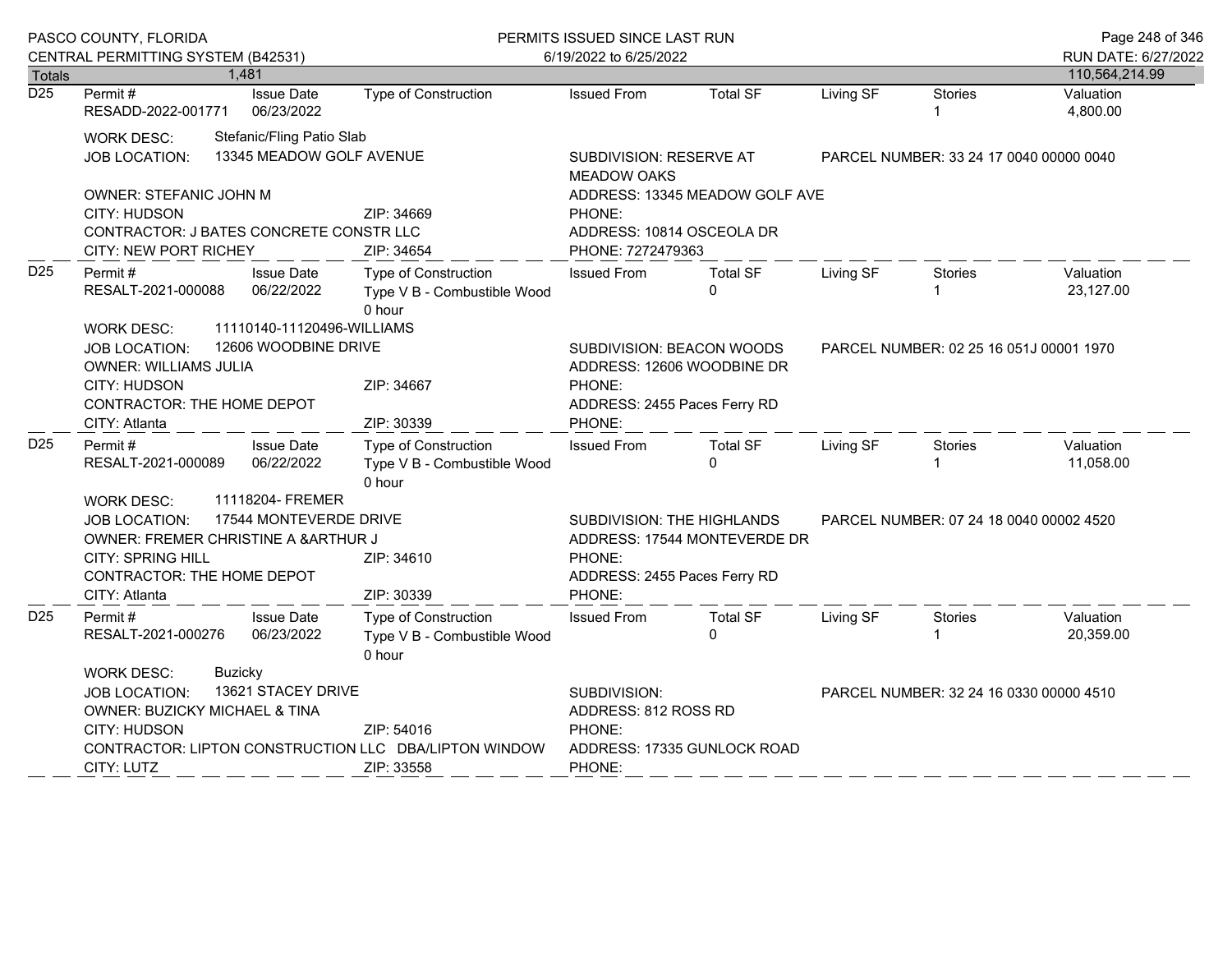|                  | PASCO COUNTY, FLORIDA                                            |                                                               | PERMITS ISSUED SINCE LAST RUN     |                                                                      |           |                                         |                       |  |
|------------------|------------------------------------------------------------------|---------------------------------------------------------------|-----------------------------------|----------------------------------------------------------------------|-----------|-----------------------------------------|-----------------------|--|
|                  | CENTRAL PERMITTING SYSTEM (B42531)                               |                                                               | 6/19/2022 to 6/25/2022            |                                                                      |           |                                         | RUN DATE: 6/27/2022   |  |
| Totals           | 1,481                                                            |                                                               |                                   |                                                                      |           |                                         | 110,564,214.99        |  |
| $\overline{D25}$ | Permit#<br><b>Issue Date</b><br>RESALT-2022-001598<br>06/20/2022 | Type of Construction<br>Type V B - Combustible Wood<br>0 hour | <b>Issued From</b>                | <b>Total SF</b><br>$\Omega$                                          | Living SF | <b>Stories</b>                          | Valuation<br>2,922.30 |  |
|                  | <b>WORK DESC:</b>                                                | 8 windows 1 door change out                                   |                                   |                                                                      |           |                                         |                       |  |
|                  | <b>JOB LOCATION:</b>                                             | 6338 DESERT PEACE AVENUE                                      |                                   | SUBDIVISION: DUPREE LAKES<br>PARCEL NUMBER: 06 26 19 0040 00300 0510 |           |                                         |                       |  |
|                  | OWNER: ALMONTE ROLANDO &MARTE MIRNA                              |                                                               |                                   | ADDRESS: 6338 DESERT PEACE AVE                                       |           |                                         |                       |  |
|                  | CITY: LAND O LAKES                                               | ZIP: 34639                                                    | PHONE:                            |                                                                      |           |                                         |                       |  |
|                  | CONTRACTOR:                                                      |                                                               | ADDRESS: 6338 DESERT PEACE AVENUE |                                                                      |           |                                         |                       |  |
|                  | ZIP: 34639<br>CITY: LAND O LAKES                                 |                                                               | PHONE:                            |                                                                      |           |                                         |                       |  |
| D <sub>25</sub>  | <b>Issue Date</b><br>Permit#                                     | Type of Construction                                          | <b>Issued From</b>                | <b>Total SF</b><br>$\Omega$                                          | Living SF | Stories                                 | Valuation             |  |
|                  | 06/20/2022<br>RESALT-2022-002249                                 | Type V B - Combustible Wood<br>0 hour                         |                                   |                                                                      |           | $\mathbf{1}$                            | 23,525.00             |  |
|                  | <b>LADZINSKI</b><br><b>WORK DESC:</b>                            |                                                               |                                   |                                                                      |           |                                         |                       |  |
|                  | <b>JOB LOCATION:</b>                                             | 25432 BRUFORD BOULEVARD                                       | SUBDIVISION: GRAND OAKS           |                                                                      |           | PARCEL NUMBER: 15 26 19 0090 00700 0510 |                       |  |
|                  | OWNER: LADZINSKI WILLIAM L &SOPHRONIA D                          |                                                               |                                   | ADDRESS: 25432 BRUFORD BLVD                                          |           |                                         |                       |  |
|                  | CITY: LAND O LAKES                                               | ZIP: 34639                                                    | PHONE:                            |                                                                      |           |                                         |                       |  |
|                  | CONTRACTOR: APEX ENERGY SOLUTIONS                                |                                                               | ADDRESS: 10770 N 46TH STE C500    |                                                                      |           |                                         |                       |  |
|                  | <b>CITY: TAMPA</b>                                               | ZIP: 33617                                                    | PHONE:                            |                                                                      |           |                                         |                       |  |
| D <sub>25</sub>  | <b>Issue Date</b><br>Permit #                                    | <b>Type of Construction</b>                                   | <b>Issued From</b>                | <b>Total SF</b>                                                      | Living SF | Stories                                 | Valuation             |  |
|                  | RESALT-2022-002760<br>06/20/2022                                 | Type V B - Combustible Wood<br>0 hour                         |                                   | ∩                                                                    |           |                                         | 4,208.00              |  |
|                  | 11149642 - Musco<br><b>WORK DESC:</b>                            |                                                               |                                   |                                                                      |           |                                         |                       |  |
|                  | JOB LOCATION:                                                    | 7021 KING ARTHUR DRIVE                                        | SUBDIVISION: REGENCY PARK         |                                                                      |           | PARCEL NUMBER: 22 25 16 076B 00001 0240 |                       |  |
|                  | OWNER: MUSCO DOUGLAS R & EMMA L                                  |                                                               | ADDRESS: 7021 KING ARTHUR DR      |                                                                      |           |                                         |                       |  |
|                  | <b>CITY: PORT RICHEY</b>                                         | ZIP: 34668                                                    | PHONE:                            |                                                                      |           |                                         |                       |  |
|                  | CONTRACTOR: THE HOME DEPOT                                       |                                                               | ADDRESS: 2455 Paces Ferry RD      |                                                                      |           |                                         |                       |  |
|                  | CITY: Atlanta                                                    | ZIP: 30339                                                    | PHONE:                            |                                                                      |           |                                         |                       |  |
| D <sub>25</sub>  | <b>Issue Date</b><br>Permit #                                    | <b>Type of Construction</b>                                   | <b>Issued From</b>                | <b>Total SF</b>                                                      | Living SF | Stories                                 | Valuation             |  |
|                  | RESALT-2022-002762<br>06/20/2022                                 | Type V B - Combustible Wood<br>0 hour                         |                                   | $\Omega$                                                             |           |                                         | 1,658.00              |  |
|                  | 11156757 - Caracciolo<br><b>WORK DESC:</b>                       |                                                               |                                   |                                                                      |           |                                         |                       |  |
|                  | <b>JOB LOCATION:</b>                                             | 11606 BIDDEFORD PLACE                                         | SUBDIVISION: WATERS EDGE          |                                                                      |           | PARCEL NUMBER: 29 25 17 0060 00000 8980 |                       |  |
|                  | OWNER: CARACCIOLO FRANK                                          |                                                               | ADDRESS: 11606 BIDDEFORD PL       |                                                                      |           |                                         |                       |  |
|                  | CITY: NEW PORT RICHEY                                            | ZIP: 34654                                                    | PHONE:                            |                                                                      |           |                                         |                       |  |
|                  | CONTRACTOR: THE HOME DEPOT                                       |                                                               | ADDRESS: 2455 Paces Ferry RD      |                                                                      |           |                                         |                       |  |
|                  | CITY: Atlanta                                                    | ZIP: 30339                                                    | PHONE:                            |                                                                      |           |                                         |                       |  |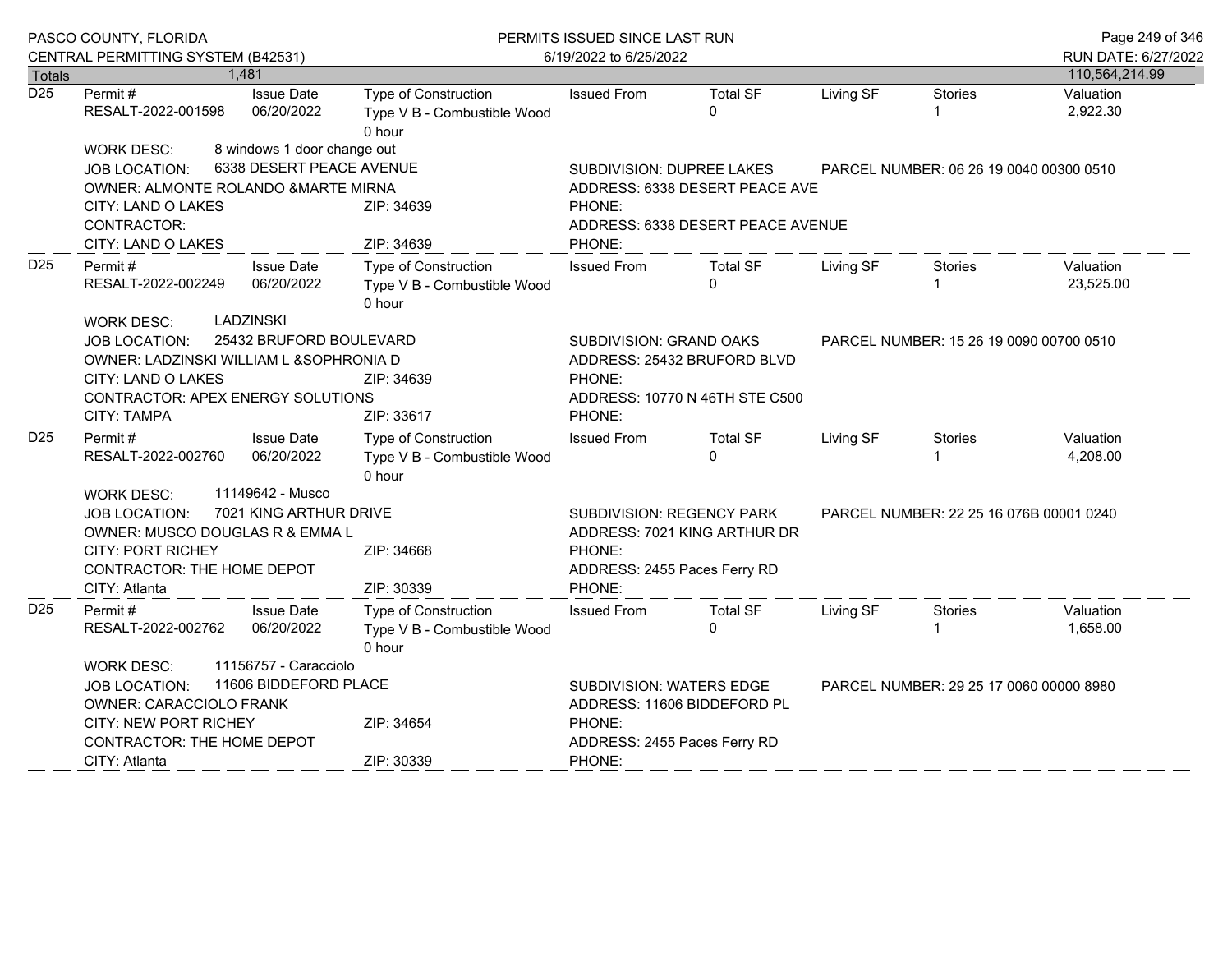|                  | PASCO COUNTY, FLORIDA<br>CENTRAL PERMITTING SYSTEM (B42531)                                                                                                                                                                                                      |                                    | PERMITS ISSUED SINCE LAST RUN<br>6/19/2022 to 6/25/2022              |                                                                                                                                               |                                                                                                  |                                         |                                         | Page 250 of 346<br>RUN DATE: 6/27/2022 |
|------------------|------------------------------------------------------------------------------------------------------------------------------------------------------------------------------------------------------------------------------------------------------------------|------------------------------------|----------------------------------------------------------------------|-----------------------------------------------------------------------------------------------------------------------------------------------|--------------------------------------------------------------------------------------------------|-----------------------------------------|-----------------------------------------|----------------------------------------|
| Totals           |                                                                                                                                                                                                                                                                  | 1,481                              |                                                                      |                                                                                                                                               |                                                                                                  |                                         |                                         | 110,564,214.99                         |
| $\overline{D25}$ | Permit#<br>RESALT-2022-002773                                                                                                                                                                                                                                    | <b>Issue Date</b><br>06/21/2022    | Type of Construction<br>Type V B - Combustible Wood<br>0 hour        | <b>Issued From</b>                                                                                                                            | <b>Total SF</b><br>$\mathbf 0$                                                                   | Living SF                               | Stories<br>1                            | Valuation<br>25,033.00                 |
|                  | <b>WORK DESC:</b><br><b>JOB LOCATION:</b><br>OWNER: HAEDIKE ARTHUR H III & NGUYEN<br><b>CITY: NEW PORT RICHEY</b><br>CONTRACTOR: ROLLSHIELD LLC<br><b>CITY: CLEARWATER</b>                                                                                       | Haedike<br>3205 SEAWAY DRIVE       | ZIP: 34652<br>ZIP: 33765                                             | SUBDIVISION: FLOR-A-MAR<br>ADDRESS: 3205 SEAWAY DR<br>PHONE:<br>ADDRESS: 1151 KAPP DRIVE<br>PHONE:                                            |                                                                                                  | PARCEL NUMBER: 12 26 15 0800 02700 0210 |                                         |                                        |
| D <sub>25</sub>  | Permit#<br><b>Issue Date</b><br>06/21/2022<br>RESALT-2022-002799                                                                                                                                                                                                 |                                    | <b>Type of Construction</b><br>Type V B - Combustible Wood<br>0 hour | <b>Issued From</b>                                                                                                                            | <b>Total SF</b><br>0                                                                             | Living SF                               | <b>Stories</b><br>1                     | Valuation<br>37,000.00                 |
| D <sub>25</sub>  | <b>WORK DESC:</b><br><b>JOB LOCATION:</b><br>OWNER: PENNINGTON JEFFREY J & DIANE L<br><b>CITY: NEW PORT RICHEY</b><br>CONTRACTOR: PAUL EVANS CONSTRUCTION INC<br>CITY: NEW PORT RICHEY                                                                           | Pennington<br>6209 SPOONBILL DRIVE | ZIP: 34652<br>ZIP: 34652                                             | SUBDIVISION: GULF HARBORS<br><b>SEA FOREST</b><br>ADDRESS: 6209 SPOONBILL DR<br>PHONE:<br>ADDRESS: 6315 SPOONBILL DRIVE<br>PHONE:             |                                                                                                  |                                         | PARCEL NUMBER: 06 26 16 001A 00000 1240 |                                        |
|                  | Permit#<br>RESALT-2022-002807                                                                                                                                                                                                                                    | <b>Issue Date</b><br>06/22/2022    | <b>Type of Construction</b><br>Type V B - Combustible Wood<br>0 hour | <b>Issued From</b>                                                                                                                            | <b>Total SF</b>                                                                                  | Living SF                               | Stories<br>1                            | Valuation<br>11,825.00                 |
|                  | <b>WORK DESC:</b><br>Masone<br>2100 MANOA DRIVE<br><b>JOB LOCATION:</b><br>OWNER: MASONE JOSEPH A & JULIE<br>CITY: HOLIDAY<br>ZIP: 34691<br>CONTRACTOR: MRD PRODUCTS INC DBA/DALY ALUMINUM                                                                       |                                    |                                                                      | SUBDIVISION: LAKE CONLEY<br><b>MOBILE HOME PARK</b><br><b>CONDOMINIUM</b><br>ADDRESS: 2100 MANOA DRIVE<br>PHONE:<br>ADDRESS: 1415 US HWY 19 N |                                                                                                  |                                         | PARCEL NUMBER: 25 26 15 0070 00000 1030 |                                        |
|                  | <b>CITY: HOLIDAY</b>                                                                                                                                                                                                                                             |                                    | ZIP: 34691                                                           | PHONE:                                                                                                                                        |                                                                                                  |                                         |                                         |                                        |
| D <sub>25</sub>  | Permit#<br>RESALT-2022-002821                                                                                                                                                                                                                                    | <b>Issue Date</b><br>06/24/2022    | Type of Construction<br>Type V B - Combustible Wood<br>0 hour        | <b>Issued From</b>                                                                                                                            | <b>Total SF</b><br>$\Omega$                                                                      | Living SF                               | <b>Stories</b>                          | Valuation<br>12,968.00                 |
|                  | <b>Bach</b><br><b>WORK DESC:</b><br>14951 PRINCEWOOD LANE<br><b>JOB LOCATION:</b><br><b>OWNER: BACH CARL &amp; ALMY TAMMY</b><br>CITY: LAND O LAKES<br>ZIP: 34638<br>CONTRACTOR: AFFORDABLE WINDOWS & DOORS OF TAMPABAY<br><b>CITY: CLEARWATER</b><br>ZIP: 33761 |                                    |                                                                      | PHONE:<br>PHONE:                                                                                                                              | SUBDIVISION: SUNCOAST LAKES<br>ADDRESS: 14951 PRINCEWOOD LN<br>ADDRESS: 28870 US HWY 9 N STE 300 |                                         | PARCEL NUMBER: 14 25 17 0010 00500 0030 |                                        |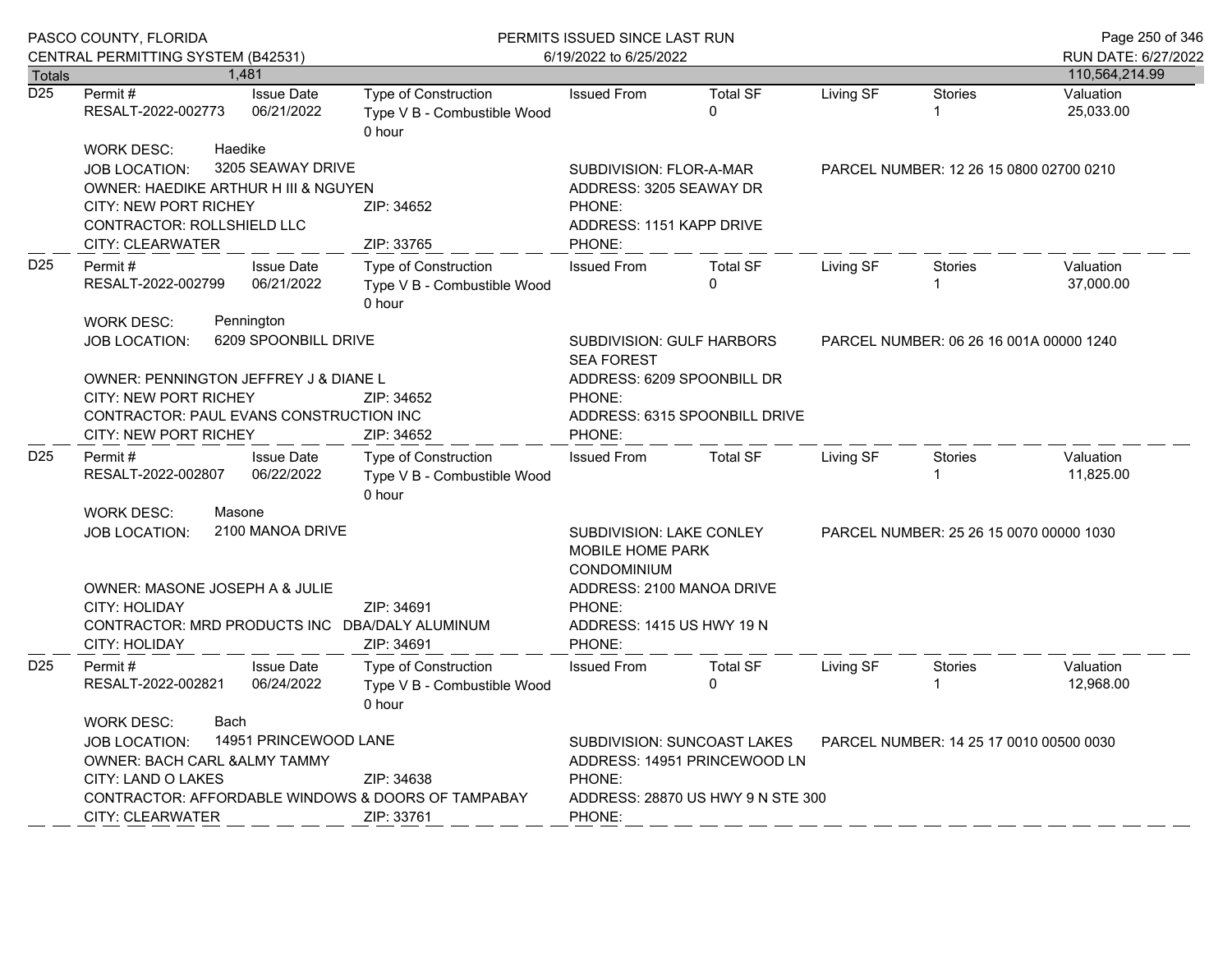|                  | PASCO COUNTY, FLORIDA                                                                                                                                                   |                                       | PERMITS ISSUED SINCE LAST RUN                                 |                                                                                                         |                              |                                         | Page 251 of 346 |                                       |
|------------------|-------------------------------------------------------------------------------------------------------------------------------------------------------------------------|---------------------------------------|---------------------------------------------------------------|---------------------------------------------------------------------------------------------------------|------------------------------|-----------------------------------------|-----------------|---------------------------------------|
| <b>Totals</b>    | CENTRAL PERMITTING SYSTEM (B42531)                                                                                                                                      | 1,481                                 |                                                               | 6/19/2022 to 6/25/2022                                                                                  |                              |                                         |                 | RUN DATE: 6/27/2022<br>110,564,214.99 |
| $\overline{D25}$ |                                                                                                                                                                         | <b>Issue Date</b>                     | <b>Type of Construction</b>                                   |                                                                                                         | <b>Total SF</b>              |                                         | <b>Stories</b>  |                                       |
|                  | Permit #<br>RESALT-2022-002823                                                                                                                                          | 06/20/2022                            | Type V B - Combustible Wood<br>0 hour                         | <b>Issued From</b>                                                                                      | $\Omega$                     | Living SF                               | 1               | Valuation<br>1,200.00                 |
|                  | <b>WORK DESC:</b><br><b>JOB LOCATION:</b><br>OWNER: KELLY ALBERT JOHN & JEANNINE G                                                                                      | 4 windows<br>7210 MAYFIELD DRIVE      |                                                               | <b>SUBDIVISION: EMBASSY HILLS</b><br>ADDRESS: 7210 MAYFIELD DR                                          |                              | PARCEL NUMBER: 22 25 16 0960 00000 6360 |                 |                                       |
|                  | <b>CITY: PORT RICHEY</b><br>CONTRACTOR:<br>CITY: PORT RICHEY                                                                                                            |                                       | ZIP: 34668<br>ZIP: 34668                                      | PHONE:<br>ADDRESS: 7210 MAYFIELD DRIVE<br>PHONE:                                                        |                              |                                         |                 |                                       |
| D <sub>25</sub>  | <b>Issue Date</b><br>Permit#<br>06/20/2022<br>RESALT-2022-002855<br><b>WORK DESC:</b><br>Savage                                                                         |                                       | Type of Construction<br>Type V B - Combustible Wood<br>0 hour | <b>Issued From</b>                                                                                      | <b>Total SF</b><br>$\Omega$  | Living SF                               | <b>Stories</b>  | Valuation<br>7,031.00                 |
| D <sub>25</sub>  | 7109 MC CRAY DRIVE<br><b>JOB LOCATION:</b><br>OWNER: DUMA WAYNE & SAVAGE MONIQUE<br>CITY: HUDSON<br>CONTRACTOR: LIPTON CONSTRUCTION LLC DBA/LIPTON WINDOW<br>CITY: LUTZ |                                       | ZIP: 34667<br>ZIP: 33558                                      | SUBDIVISION: CAPE CAY<br>ADDRESS: 7109 MC CRAY DRIVE<br>PHONE:<br>ADDRESS: 17335 GUNLOCK ROAD<br>PHONE: |                              | PARCEL NUMBER: 27 24 16 0100 00G00 0010 |                 |                                       |
|                  | Permit#<br>RESALT-2022-002856                                                                                                                                           | <b>Issue Date</b><br>06/22/2022       | Type of Construction<br>Type V B - Combustible Wood<br>0 hour | <b>Issued From</b>                                                                                      | <b>Total SF</b><br>$\Omega$  | Living SF                               | Stories<br>1    | Valuation<br>2,250.00                 |
|                  | Jeff Pretty<br><b>WORK DESC:</b><br>13637 ALLYN DRIVE<br><b>JOB LOCATION:</b>                                                                                           | SUBDIVISION: SEA RANCH ON<br>THE GULF | PARCEL NUMBER: 33 24 16 0280 00000 3300                       |                                                                                                         |                              |                                         |                 |                                       |
|                  | OWNER: PRETTY JEFFREY W & JUNE ANN<br><b>CITY: HUDSON</b><br>CONTRACTOR: DIRECT REMODELS LLC<br>CITY: LUTZ                                                              |                                       | ZIP: 34667<br>ZIP: 33549                                      | ADDRESS: 13637 ALLYN DR<br>PHONE:<br>PHONE:                                                             | ADDRESS: 22550 LAURELDALE DR |                                         |                 |                                       |
| D <sub>25</sub>  | Permit#<br>RESALT-2022-002867                                                                                                                                           | <b>Issue Date</b><br>06/23/2022       | Type of Construction<br>Type V B - Combustible Wood<br>0 hour | <b>Issued From</b>                                                                                      | <b>Total SF</b><br>$\Omega$  | Living SF                               | Stories         | Valuation<br>11,999.00                |
|                  | <b>IMPACT WINDOW INSTALLATION</b><br>WORK DESC:<br>5157 SILENT LOOP, Unit 312<br><b>JOB LOCATION:</b>                                                                   |                                       |                                                               | SUBDIVISION: WINDWARD COVE<br>PARCEL NUMBER: 07 26 16 043A 00300 3120<br>A CONDOMINIUM                  |                              |                                         |                 |                                       |
|                  | OWNER: BEATTIE KEVIN<br>CITY: NEW PORT RICHEY<br>ZIP: 34652<br><b>CONTRACTOR: NA</b>                                                                                    |                                       |                                                               | ADDRESS: 5157 SILENT LOOP APT 312<br>PHONE:<br>ADDRESS: 5157 SILENT LOOP APT 312                        |                              |                                         |                 |                                       |
|                  | <b>CITY: NEW PORT RICHEY</b>                                                                                                                                            |                                       | ZIP: 34652                                                    | PHONE:                                                                                                  |                              |                                         |                 |                                       |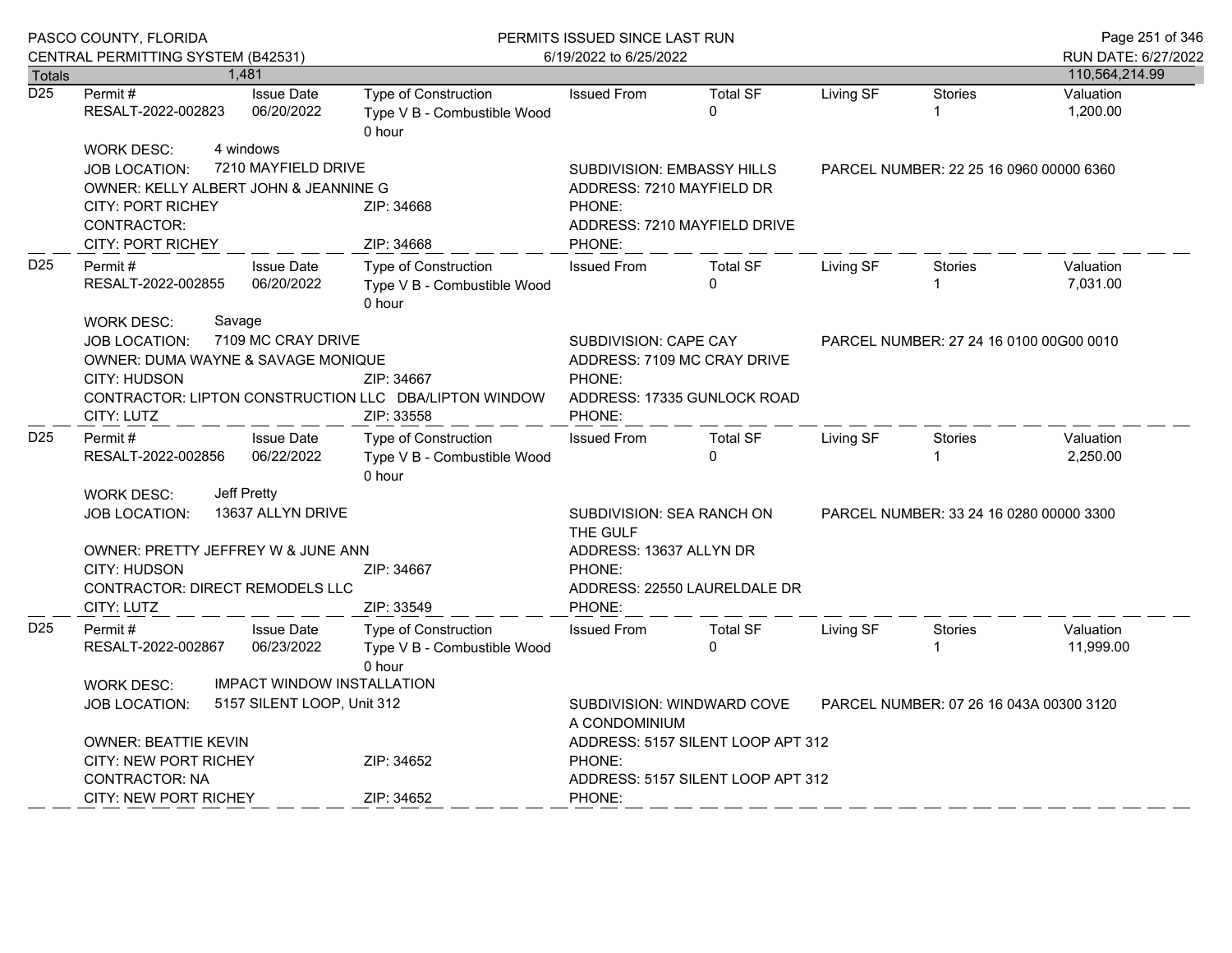|                  | PASCO COUNTY, FLORIDA<br>CENTRAL PERMITTING SYSTEM (B42531)                                                                                                                                                                                                            |  |                                                               | PERMITS ISSUED SINCE LAST RUN<br>6/19/2022 to 6/25/2022              |                                                                                                                                                                   |                                                                                    |           |                                         | Page 252 of 346<br>RUN DATE: 6/27/2022 |
|------------------|------------------------------------------------------------------------------------------------------------------------------------------------------------------------------------------------------------------------------------------------------------------------|--|---------------------------------------------------------------|----------------------------------------------------------------------|-------------------------------------------------------------------------------------------------------------------------------------------------------------------|------------------------------------------------------------------------------------|-----------|-----------------------------------------|----------------------------------------|
| <b>Totals</b>    |                                                                                                                                                                                                                                                                        |  | 1,481                                                         |                                                                      |                                                                                                                                                                   |                                                                                    |           |                                         | 110,564,214.99                         |
| $\overline{D25}$ | Permit #<br>RESALT-2022-002868                                                                                                                                                                                                                                         |  | <b>Issue Date</b><br>06/20/2022                               | <b>Type of Construction</b><br>Type V B - Combustible Wood<br>0 hour | <b>Issued From</b>                                                                                                                                                | <b>Total SF</b><br>$\Omega$                                                        | Living SF | <b>Stories</b>                          | Valuation<br>5,002.00                  |
|                  | <b>WORK DESC:</b><br>JOB LOCATION:                                                                                                                                                                                                                                     |  | <b>MONDAY 21-281</b><br>4230 NORTHAMPTON DRIVE                |                                                                      |                                                                                                                                                                   | SUBDIVISION: MILLPOND<br>PARCEL NUMBER: 15 26 16 0030 00000 0700<br><b>ESTATES</b> |           |                                         |                                        |
|                  | OWNER: MONDAY MICHAEL K & KIMBERLY K<br><b>CITY: NEW PORT RICHEY</b><br>CONTRACTOR: PASCO WINDOW AND DOOR<br>CITY: NEW PORT RICHEY                                                                                                                                     |  |                                                               | ZIP: 34653<br>ZIP: 34652                                             | PHONE:<br>PHONE:                                                                                                                                                  | ADDRESS: 4230 NORTHAMPTON DR<br>ADDRESS: 5838 TROUBLE CREEK RD                     |           |                                         |                                        |
| D <sub>25</sub>  | <b>Issue Date</b><br>Permit #<br>RESALT-2022-002878<br>06/24/2022                                                                                                                                                                                                      |  | Type of Construction<br>Type V B - Combustible Wood<br>0 hour | <b>Issued From</b>                                                   | <b>Total SF</b><br>$\Omega$                                                                                                                                       | Living SF                                                                          | Stories   | Valuation<br>1,104.00                   |                                        |
|                  | Hatmaker<br><b>WORK DESC:</b><br>1545 BOSWELL LANE<br><b>JOB LOCATION:</b><br>OWNER: HATMAKER CLINT C & ALEXIS T<br>CITY: NEW PORT RICHEY<br>CONTRACTOR: CUSTOM WINDOWS & DOORS OF PASCO INC<br><b>CITY: PORT RICHEY</b>                                               |  |                                                               | ZIP: 34655<br>ZIP: 34668                                             | <b>SUBDIVISION: WYNDTREE</b><br>ADDRESS: 1545 BOSWELL LN<br>PHONE:<br>ADDRESS: 7940 US HWY 19<br>PHONE:                                                           |                                                                                    |           | PARCEL NUMBER: 34 26 16 0050 00000 0470 |                                        |
| D <sub>25</sub>  | Permit#<br>RESALT-2022-002883                                                                                                                                                                                                                                          |  | <b>Issue Date</b><br>06/21/2022                               | Type of Construction<br>Type V B - Combustible Wood<br>0 hour        | <b>Issued From</b>                                                                                                                                                | <b>Total SF</b><br>$\Omega$                                                        | Living SF | Stories                                 | Valuation<br>6,363.75                  |
|                  | EURELL - 5372 BLUE CRUSH BEND<br><b>WORK DESC:</b><br>5372 BLUE CRUSH BEND<br><b>JOB LOCATION:</b><br>OWNER: EURELL JOINT REVOCABLE LIVING EURELL THOMAS EDW<br>CITY: LAND O LAKES<br>ZIP: 34638<br>CONTRACTOR: ALL AMERICAN SHUTTERS & GLASS<br>CITY: WEST PALM BEACH |  |                                                               | ZIP: 33409                                                           | SUBDIVISION: DEL WEBB BEXLEY<br>PARCEL NUMBER: 10 26 18 0050 03100 0120<br>ADDRESS: 5372 BLUE CRUSH BEND<br>PHONE:<br>ADDRESS: 1638 DONNA RD<br>PHONE: 2394334100 |                                                                                    |           |                                         |                                        |
| D <sub>25</sub>  | Permit#<br>RESALT-2022-002885                                                                                                                                                                                                                                          |  | <b>Issue Date</b><br>06/22/2022                               | Type of Construction<br>Type V B - Combustible Wood<br>0 hour        | <b>Issued From</b>                                                                                                                                                | <b>Total SF</b><br>$\Omega$                                                        | Living SF | Stories                                 | Valuation<br>37,098.00                 |
|                  | Mark Amodio<br><b>WORK DESC:</b><br>5557 SEA FOREST DRIVE, Unit 110<br><b>JOB LOCATION:</b>                                                                                                                                                                            |  |                                                               |                                                                      | NEW PORT RICHEY,                                                                                                                                                  | SUBDIVISION: HEATHER COVE OF                                                       |           | PARCEL NUMBER: 07 26 16 007A 00000 1100 |                                        |
|                  | <b>OWNER: MOUNTAINSIDE RENTALS LLC</b><br><b>CITY: HAINES FALLS</b><br>CONTRACTOR: WINDOWWALL LLC                                                                                                                                                                      |  |                                                               | ZIP: 12436                                                           | ADDRESS: PO BOX 155<br>PHONE:<br>ADDRESS: 410 S WARE BLVD STE 704                                                                                                 |                                                                                    |           |                                         |                                        |
|                  | CITY: Tampa                                                                                                                                                                                                                                                            |  |                                                               | ZIP: 33619                                                           | PHONE:                                                                                                                                                            |                                                                                    |           |                                         |                                        |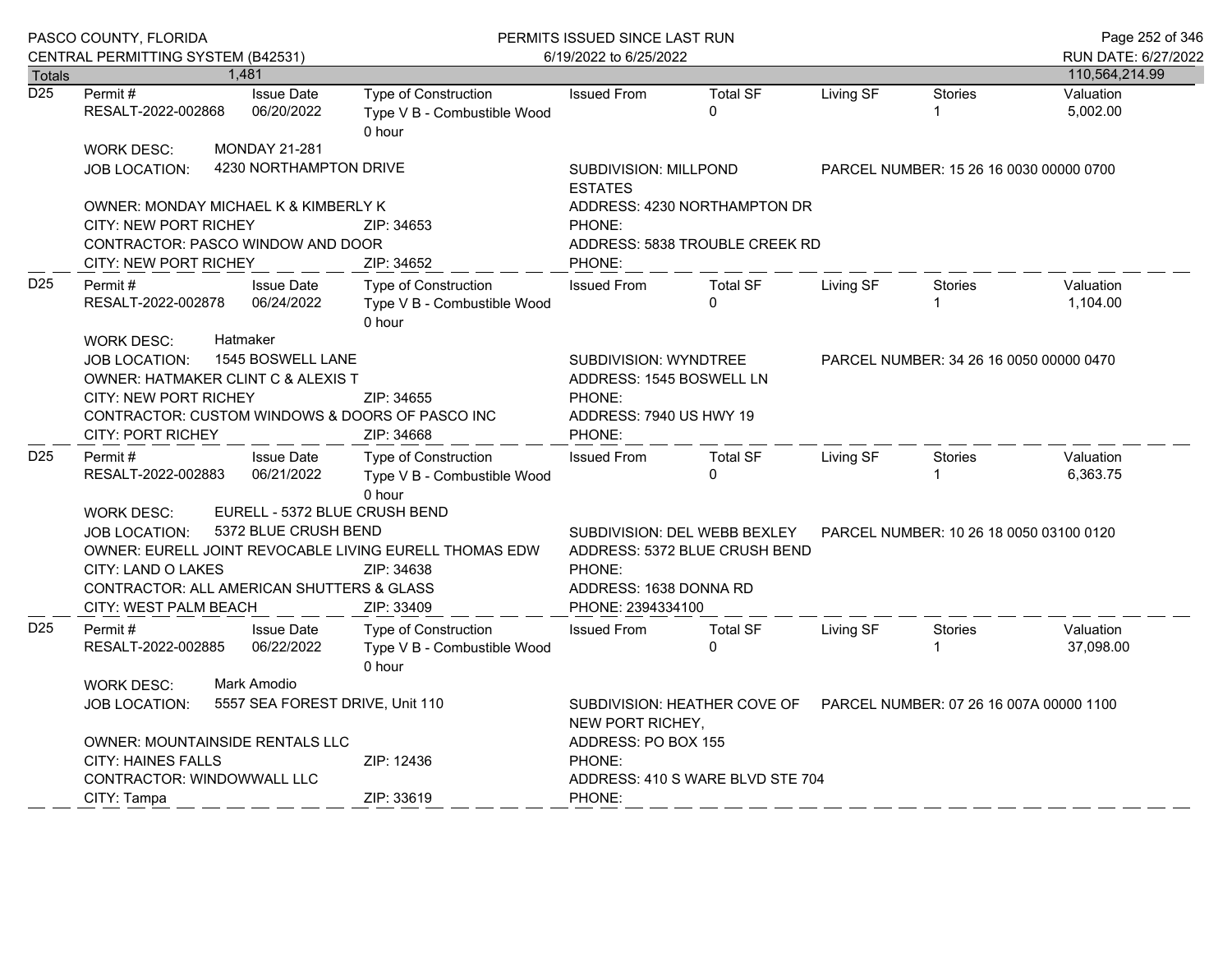| PASCO COUNTY, FLORIDA<br>CENTRAL PERMITTING SYSTEM (B42531) |                                                                                                                                                                                |  |                                 | PERMITS ISSUED SINCE LAST RUN<br>6/19/2022 to 6/25/2022                           |                                                                                                                                                  |                                                                                            |           |                                         | Page 253 of 346<br>RUN DATE: 6/27/2022 |
|-------------------------------------------------------------|--------------------------------------------------------------------------------------------------------------------------------------------------------------------------------|--|---------------------------------|-----------------------------------------------------------------------------------|--------------------------------------------------------------------------------------------------------------------------------------------------|--------------------------------------------------------------------------------------------|-----------|-----------------------------------------|----------------------------------------|
| <b>Totals</b>                                               |                                                                                                                                                                                |  | 1,481                           |                                                                                   |                                                                                                                                                  |                                                                                            |           |                                         | 110,564,214.99                         |
| $\overline{D25}$                                            | Permit#<br>RESALT-2022-002894                                                                                                                                                  |  | <b>Issue Date</b><br>06/22/2022 | <b>Type of Construction</b><br>Type V B - Combustible Wood<br>0 hour              | <b>Issued From</b>                                                                                                                               | <b>Total SF</b><br>$\mathbf 0$                                                             | Living SF | <b>Stories</b><br>1                     | Valuation<br>13,220.00                 |
|                                                             | <b>WORK DESC:</b>                                                                                                                                                              |  | 220382 - Dewitt                 |                                                                                   |                                                                                                                                                  |                                                                                            |           |                                         |                                        |
|                                                             | JOB LOCATION:                                                                                                                                                                  |  | 8129 HAZEL NUT COURT            |                                                                                   | SUBDIVISION: TANGLEWOOD<br><b>EAST</b>                                                                                                           | PARCEL NUMBER: 25 25 16 076A 00000 0350                                                    |           |                                         |                                        |
|                                                             | OWNER: DEWITT HELEN E & DEWITT DAVID J                                                                                                                                         |  |                                 |                                                                                   |                                                                                                                                                  | ADDRESS: 8129 HAZELNUT CT                                                                  |           |                                         |                                        |
|                                                             | <b>CITY: NEW PORT RICHEY</b><br>CONTRACTOR: MORGAN EXTERIORS INC                                                                                                               |  |                                 | ZIP: 34654                                                                        | PHONE:                                                                                                                                           | ADDRESS: 15915 NORTH FLORIDA AVENUE                                                        |           |                                         |                                        |
|                                                             | CITY: LUTZ                                                                                                                                                                     |  |                                 | ZIP: 33549                                                                        | PHONE:                                                                                                                                           |                                                                                            |           |                                         |                                        |
| D <sub>25</sub>                                             | <b>Issue Date</b><br>Permit#<br>RESALT-2022-002902<br>06/21/2022<br>Griffith                                                                                                   |  |                                 | Type of Construction<br>Type V B - Combustible Wood<br>0 hour                     | <b>Issued From</b>                                                                                                                               | <b>Total SF</b><br>$\mathbf{0}$                                                            | Living SF | Stories                                 | Valuation<br>6,725.00                  |
|                                                             | <b>WORK DESC:</b><br><b>JOB LOCATION:</b><br>OWNER: GRIFFITH SCOTT R & MANDY M<br>CITY: NEW PORT RICHEY<br>CITY: LUTZ                                                          |  | 10826 ALICO PASS                | ZIP: 34655<br>CONTRACTOR: LIPTON CONSTRUCTION LLC DBA/LIPTON WINDOW<br>ZIP: 33558 | SUBDIVISION: ARISTIDA<br>PARCEL NUMBER: 18 26 17 0030 00000 1060<br>ADDRESS: 10826 ALICO PASS<br>PHONE:<br>ADDRESS: 17335 GUNLOCK ROAD<br>PHONE: |                                                                                            |           |                                         |                                        |
| D <sub>25</sub>                                             | Permit#<br>RESALT-2022-002936                                                                                                                                                  |  | <b>Issue Date</b><br>06/20/2022 | Type of Construction<br>Type V B - Combustible Wood<br>0 hour                     | <b>Issued From</b>                                                                                                                               | <b>Total SF</b><br>$\Omega$                                                                | Living SF | <b>Stories</b>                          | Valuation<br>8,223.00                  |
|                                                             | <b>WORK DESC:</b>                                                                                                                                                              |  | 11154724 - 11154731 - Rivas     |                                                                                   |                                                                                                                                                  |                                                                                            |           |                                         |                                        |
|                                                             | <b>JOB LOCATION:</b>                                                                                                                                                           |  | 11211 YELLOWWOOD LANE           |                                                                                   | <b>SUBDIVISION: PALM TERRACE</b><br><b>GARDENS UNRECORDED</b>                                                                                    | PARCEL NUMBER: 10 25 16 053E 00000 6380                                                    |           |                                         |                                        |
|                                                             | OWNER: RIVAS ARTURO & MIGDALIA<br>CITY: HOLBROOK<br><b>CONTRACTOR: THE HOME DEPOT</b>                                                                                          |  |                                 | ZIP: 11741<br>ZIP: 30339                                                          | ADDRESS: 856 GREENBELT PKWY W<br>PHONE:<br>ADDRESS: 2455 Paces Ferry RD<br>PHONE:                                                                |                                                                                            |           |                                         |                                        |
| D <sub>25</sub>                                             | CITY: Atlanta<br>Permit#<br>RESALT-2022-002942                                                                                                                                 |  | <b>Issue Date</b><br>06/23/2022 | Type of Construction<br>Type V B - Combustible Wood<br>0 hour                     | <b>Issued From</b>                                                                                                                               | <b>Total SF</b><br>0                                                                       | Living SF | Stories                                 | Valuation<br>12,257.00                 |
|                                                             | 11154920 - Heitz<br><b>WORK DESC:</b><br>7607 NEW YORK AVENUE<br><b>JOB LOCATION:</b><br>OWNER: HEITZ MICHAEL W<br>CITY: HUDSON<br>CONTRACTOR: THE HOME DEPOT<br>CITY: Atlanta |  |                                 | ZIP: 34667<br>ZIP: 30339                                                          | PHONE:<br>PHONE:                                                                                                                                 | SUBDIVISION: GULF SIDE ACRES<br>ADDRESS: 7607 NEW YORK AVE<br>ADDRESS: 2455 Paces Ferry RD |           | PARCEL NUMBER: 22 24 16 0010 00C00 0080 |                                        |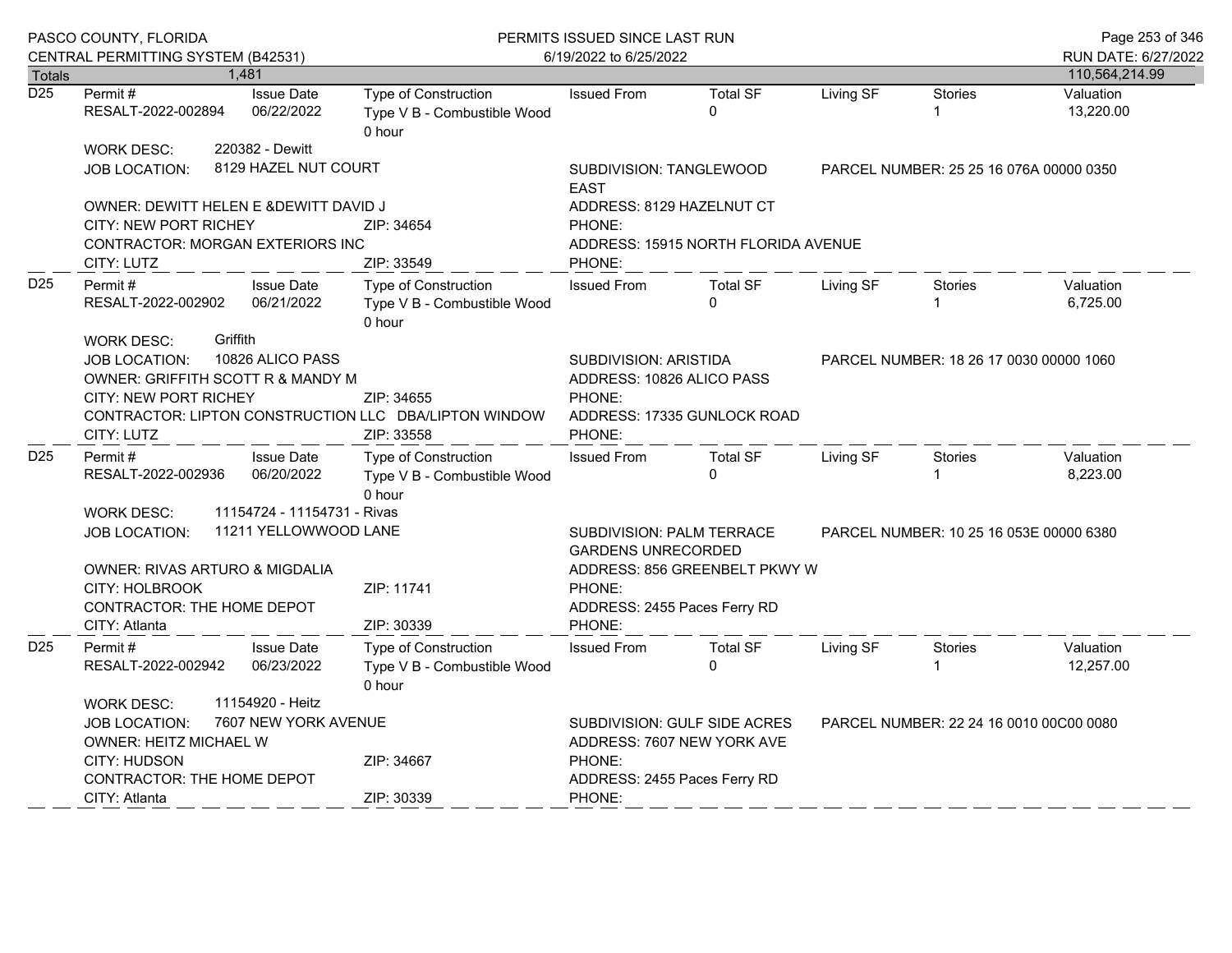| PASCO COUNTY, FLORIDA<br>CENTRAL PERMITTING SYSTEM (B42531) |                                                                                                                                                                                      |                                                 | PERMITS ISSUED SINCE LAST RUN<br>6/19/2022 to 6/25/2022                                  | Page 254 of 346<br>RUN DATE: 6/27/2022                                                                                                                                         |                                         |           |                     |                        |
|-------------------------------------------------------------|--------------------------------------------------------------------------------------------------------------------------------------------------------------------------------------|-------------------------------------------------|------------------------------------------------------------------------------------------|--------------------------------------------------------------------------------------------------------------------------------------------------------------------------------|-----------------------------------------|-----------|---------------------|------------------------|
| <b>Totals</b>                                               |                                                                                                                                                                                      | 1,481                                           |                                                                                          |                                                                                                                                                                                |                                         |           |                     | 110,564,214.99         |
| $\overline{D25}$                                            | Permit #<br>RESALT-2022-002944                                                                                                                                                       | <b>Issue Date</b><br>06/20/2022                 | Type of Construction<br>Type V B - Combustible Wood<br>0 hour                            | <b>Issued From</b>                                                                                                                                                             | <b>Total SF</b><br>$\mathbf 0$          | Living SF | <b>Stories</b><br>1 | Valuation<br>15,938.76 |
|                                                             | <b>WORK DESC:</b><br><b>JOB LOCATION:</b><br>OWNER: MADRIZ GUILLERMO & SALGADO ERICA<br>CITY: ODESSA<br>CITY: LONGWOOD                                                               | 83322TPHL4 - Madriz<br>1250 WYNDHAM LAKES DRIVE | ZIP: 33556<br>CONTRACTOR: PWD ORLANDO INC DBA/PELLA WINDOWS & DOO<br>ZIP: 32750          | SUBDIVISION: WYNDHAM LAKES<br>ADDRESS: 1250 WYNDHAM LAKES DR<br>PHONE:<br>ADDRESS: 350 W ST RD 434<br>PHONE:                                                                   | PARCEL NUMBER: 34 26 17 0070 00000 0450 |           |                     |                        |
| D <sub>25</sub>                                             | Permit #<br>RESALT-2022-002955                                                                                                                                                       | <b>Issue Date</b><br>06/22/2022                 | <b>Type of Construction</b><br>Type V B - Combustible Wood<br>0 hour                     | <b>Issued From</b>                                                                                                                                                             | <b>Total SF</b><br>0                    | Living SF | Stories             | Valuation<br>2,625.00  |
|                                                             | <b>WORK DESC:</b><br><b>JOB LOCATION:</b><br>OWNER: STEIN STEPHEN E & DEBORAH A<br><b>CITY: NEW PORT RICHEY</b><br>CONTRACTOR: PASCO WINDOW AND DOOR<br><b>CITY: NEW PORT RICHEY</b> | <b>STEIN 22-087</b><br>5315 WEST SHORE DRIVE    | ZIP: 34652<br>ZIP: 34652                                                                 | SUBDIVISION: GULF HARBORS<br>PARCEL NUMBER: 12 26 15 0010 00000 0030<br><b>SOUTH BEACH</b><br>ADDRESS: 5315 WESTSHORE DR<br>PHONE:<br>ADDRESS: 5838 TROUBLE CREEK RD<br>PHONE: |                                         |           |                     |                        |
| D <sub>25</sub>                                             | Permit #<br>RESALT-2022-002965                                                                                                                                                       | <b>Issue Date</b><br>06/24/2022                 | Type of Construction<br>Type V B - Combustible Wood<br>0 hour                            | <b>Issued From</b>                                                                                                                                                             | <b>Total SF</b><br>$\Omega$             | Living SF | <b>Stories</b>      | Valuation<br>31,562.00 |
|                                                             | <b>WORK DESC:</b>                                                                                                                                                                    | Panetta                                         |                                                                                          |                                                                                                                                                                                |                                         |           |                     |                        |
|                                                             | <b>JOB LOCATION:</b><br>OWNER: PANETTA WILLIAM C & LINDA M                                                                                                                           | 5525 SOUTHERNVIEW DRIVE                         |                                                                                          | <b>GARDENS</b><br>ADDRESS: 5525 SOUTHERNVIEW DR                                                                                                                                |                                         |           |                     |                        |
|                                                             | CITY: ZEPHYRHILLS<br><b>CITY: CLEARWATER</b>                                                                                                                                         |                                                 | ZIP: 33541<br>CONTRACTOR: AFFORDABLE WINDOWS & DOORS OF TAMPABAY<br>ZIP: 33761           | PHONE:<br>ADDRESS: 28870 US HWY 9 N STE 300<br>PHONE:                                                                                                                          |                                         |           |                     |                        |
| D <sub>25</sub>                                             | Permit#<br>RESALT-2022-002966                                                                                                                                                        | <b>Issue Date</b><br>06/22/2022                 | <b>Type of Construction</b><br>Type V B - Combustible Wood<br>0 hour                     | <b>Issued From</b>                                                                                                                                                             | <b>Total SF</b><br>$\Omega$             | Living SF | <b>Stories</b>      | Valuation<br>42,959.00 |
|                                                             | <b>WORK DESC:</b><br><b>JOB LOCATION:</b>                                                                                                                                            | <b>GIBSON</b><br>4439 RICKOVER COURT            | SUBDIVISION: GULF HARBORS<br>PARCEL NUMBER: 07 26 16 037D 00000 3170<br><b>WOODLANDS</b> |                                                                                                                                                                                |                                         |           |                     |                        |
|                                                             | <b>OWNER: GIBSON RICHARD &amp; DONNA</b><br>CITY: NEW PORT RICHEY<br>ZIP: 34652<br>CONTRACTOR: HOM-EXCEL INC.<br>ZIP: 33765                                                          |                                                 |                                                                                          | ADDRESS: 4439 RICKOVER CT<br>PHONE:<br>ADDRESS: 21945 US HWY 19 N                                                                                                              |                                         |           |                     |                        |
|                                                             | CITY: CLEARWATER                                                                                                                                                                     |                                                 |                                                                                          | PHONE: 7277238700                                                                                                                                                              |                                         |           |                     |                        |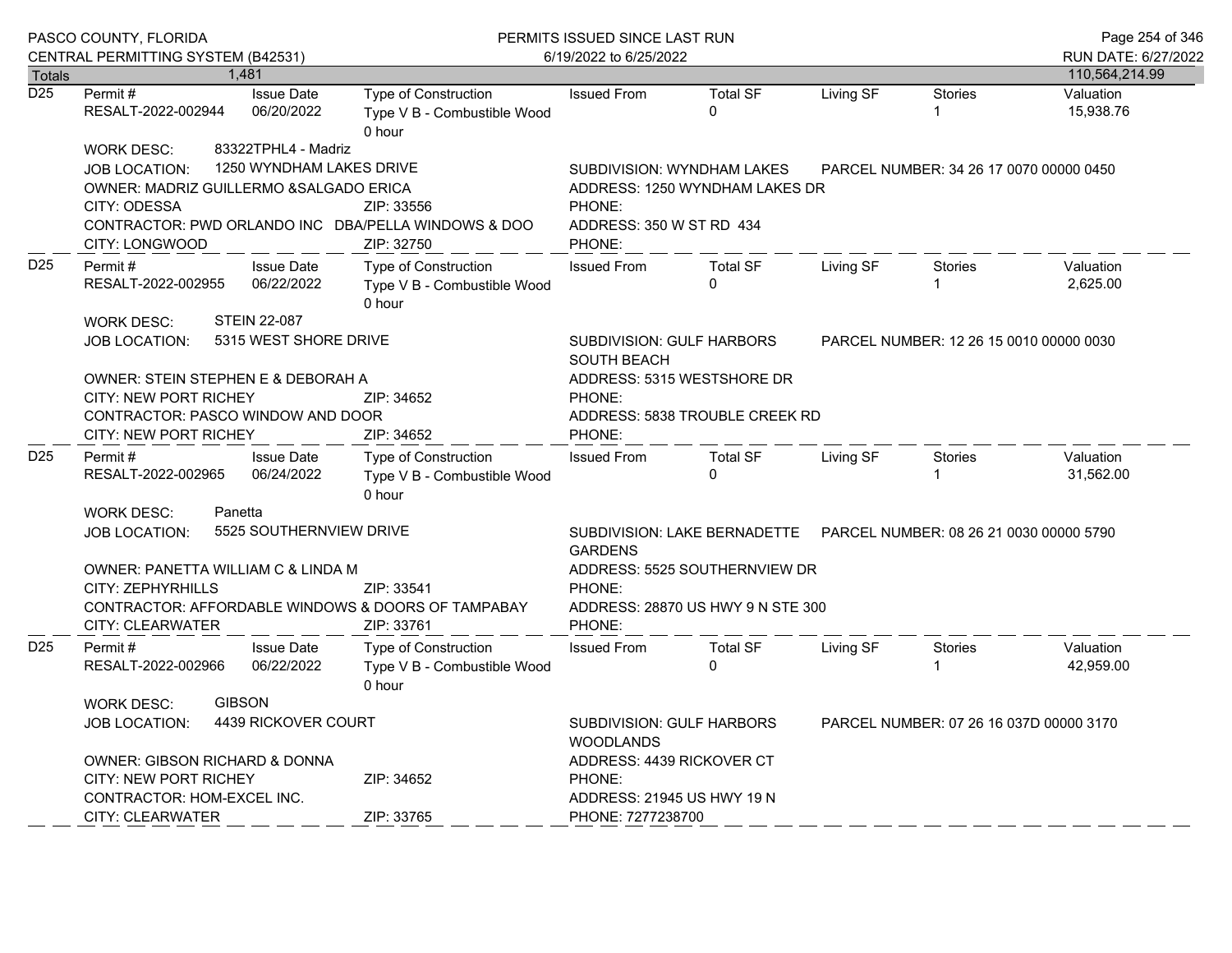| PASCO COUNTY, FLORIDA<br>CENTRAL PERMITTING SYSTEM (B42531) |                                                                                                                                                                                                                                                       |                                                                                  |                                               | PERMITS ISSUED SINCE LAST RUN<br>6/19/2022 to 6/25/2022              | Page 255 of 346<br>RUN DATE: 6/27/2022                                                   |                                                                                                          |                                         |                                         |                        |
|-------------------------------------------------------------|-------------------------------------------------------------------------------------------------------------------------------------------------------------------------------------------------------------------------------------------------------|----------------------------------------------------------------------------------|-----------------------------------------------|----------------------------------------------------------------------|------------------------------------------------------------------------------------------|----------------------------------------------------------------------------------------------------------|-----------------------------------------|-----------------------------------------|------------------------|
| <b>Totals</b>                                               |                                                                                                                                                                                                                                                       | 1.481                                                                            |                                               |                                                                      |                                                                                          |                                                                                                          |                                         |                                         | 110,564,214.99         |
| D <sub>25</sub>                                             | Permit #<br>RESALT-2022-002968                                                                                                                                                                                                                        |                                                                                  | <b>Issue Date</b><br>06/22/2022               | Type of Construction<br>Type V B - Combustible Wood<br>0 hour        | <b>Issued From</b>                                                                       | <b>Total SF</b><br>$\Omega$                                                                              | Living SF<br><b>Stories</b>             |                                         | Valuation<br>27,091.00 |
|                                                             | Davis residence<br>WORK DESC:<br>4332 REEVES ROAD<br>JOB LOCATION:                                                                                                                                                                                    |                                                                                  |                                               |                                                                      | SUBDIVISION: GULF HARBORS<br><b>WOODLANDS</b>                                            |                                                                                                          | PARCEL NUMBER: 07 26 16 0370 00000 0130 |                                         |                        |
|                                                             | OWNER: DAVIS RICHARD & BEVERLY L<br><b>CITY: NEW PORT RICHEY</b>                                                                                                                                                                                      |                                                                                  |                                               | ZIP: 34652                                                           | ADDRESS: 4332 REEVES RD<br>PHONE:                                                        |                                                                                                          |                                         |                                         |                        |
|                                                             | CONTRACTOR: HOLLANDER EXTERIORS INC DBA/WEATHER TITE<br>CITY: TAMPA                                                                                                                                                                                   |                                                                                  |                                               | ZIP: 33607                                                           | ADDRESS: 2119 West Columbus Drive<br>PHONE:                                              |                                                                                                          |                                         |                                         |                        |
| D <sub>25</sub>                                             | Permit#<br>RESALT-2022-002969                                                                                                                                                                                                                         |                                                                                  | <b>Issue Date</b><br>06/23/2022               | Type of Construction<br>Type V B - Combustible Wood<br>0 hour        | <b>Issued From</b>                                                                       | <b>Total SF</b><br>$\Omega$                                                                              | Living SF                               | Stories                                 | Valuation<br>12,062.00 |
|                                                             | WORK DESC:                                                                                                                                                                                                                                            |                                                                                  | WINDOW REPLACEMENT<br>DRIVE, HUDSON, FL 34667 | 7614 MAKO                                                            |                                                                                          |                                                                                                          |                                         |                                         |                        |
|                                                             | <b>JOB LOCATION:</b>                                                                                                                                                                                                                                  |                                                                                  | 7614 MAKO DRIVE                               |                                                                      | <b>SUBDIVISION: SEA PINES</b><br><b>SUBDIVISION</b>                                      |                                                                                                          |                                         | PARCEL NUMBER: 22 24 16 0040 00000 141B |                        |
|                                                             | OWNER: TAYLOR MICHELLE & KELLINGER WI<br><b>CITY: VAN BUREN</b><br>CONTRACTOR: WINDOW WORLD OF TAMPA BAY LLC<br>CITY: TAMPA                                                                                                                           |                                                                                  |                                               | ZIP: 72956<br>ZIP: 33610                                             | ADDRESS: 1135 BEVERLY HILLS DR<br>PHONE:<br>ADDRESS: 5910-B Breckenridge Pkwy.<br>PHONE: |                                                                                                          |                                         |                                         |                        |
| D <sub>25</sub>                                             | Permit #<br>RESALT-2022-002974                                                                                                                                                                                                                        |                                                                                  | <b>Issue Date</b><br>06/22/2022               | Type of Construction<br>Type V B - Combustible Wood<br>0 hour        | <b>Issued From</b>                                                                       | <b>Total SF</b><br>$\Omega$                                                                              | Living SF                               | Stories                                 | Valuation<br>28,412.00 |
|                                                             | <b>SAJECKI RESIDENCE</b><br>WORK DESC:<br>1300 WYNDHAM LAKES DRIVE<br><b>JOB LOCATION:</b><br>OWNER: SAJECKI MICHAEL A & ANNETTE K<br>CITY: ODESSA<br>ZIP: 33556<br>CONTRACTOR: HOLLANDER EXTERIORS INC DBA/WEATHER TITE<br>ZIP: 33607<br>CITY: TAMPA |                                                                                  |                                               |                                                                      | PHONE:<br>PHONE:                                                                         | SUBDIVISION: WYNDHAM LAKES<br>ADDRESS: 1300 WYNDHAM LAKES DR<br>ADDRESS: 2119 West Columbus Drive        |                                         | PARCEL NUMBER: 34 26 17 0070 00000 0440 |                        |
| D <sub>25</sub>                                             | Permit #<br>RESALT-2022-002988                                                                                                                                                                                                                        |                                                                                  | <b>Issue Date</b><br>06/23/2022               | <b>Type of Construction</b><br>Type V B - Combustible Wood<br>0 hour | <b>Issued From</b>                                                                       | <b>Total SF</b><br>$\Omega$                                                                              | Living SF                               | <b>Stories</b>                          | Valuation<br>16,374.00 |
|                                                             | <b>JOB LOCATION:</b>                                                                                                                                                                                                                                  | Schneider SGD Replacement<br><b>WORK DESC:</b><br>6009 SEA RANCH DRIVE, Unit 410 |                                               |                                                                      |                                                                                          | SUBDIVISION: GULF ISLAND<br>PARCEL NUMBER: 33 24 16 0380 00000 410E<br><b>BEACH &amp; TENNIS CLUB II</b> |                                         |                                         |                        |
|                                                             | <b>OWNER: SCHNEIDER ROBERT</b><br>CITY: MURFREESBORO<br>CONTRACTOR: COX ALUMINUM INC                                                                                                                                                                  |                                                                                  |                                               | ZIP: 37129                                                           | ADDRESS: 3406 CHIANTI CIR<br>PHONE:<br>ADDRESS: 6810 COMMERCE AVE                        |                                                                                                          |                                         |                                         |                        |
|                                                             | <b>CITY: PORT RICHEY</b>                                                                                                                                                                                                                              |                                                                                  |                                               | ZIP: 34668                                                           | PHONE: 7278471046                                                                        |                                                                                                          |                                         |                                         |                        |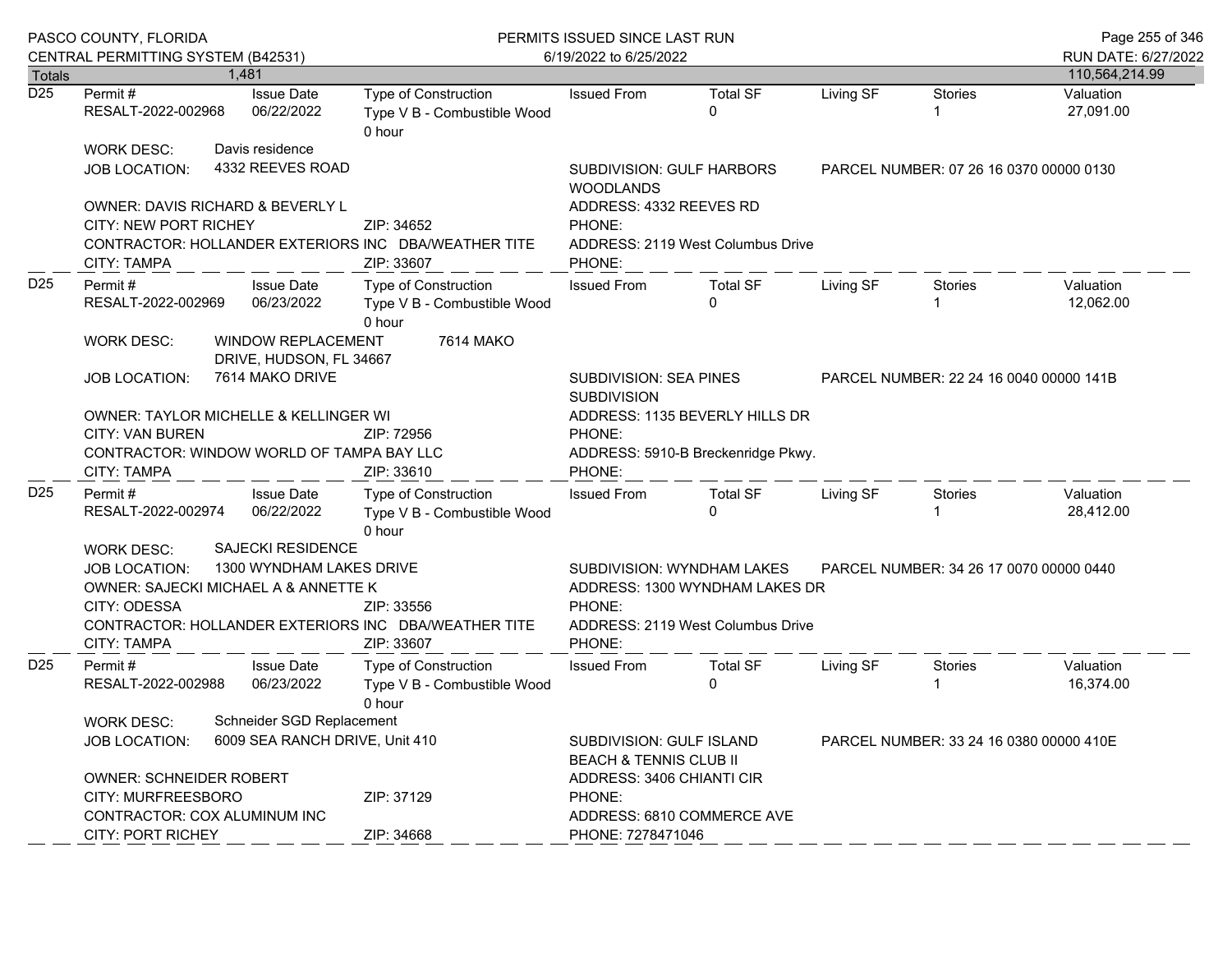|                  | PASCO COUNTY, FLORIDA<br>CENTRAL PERMITTING SYSTEM (B42531)                                                                                                                     |              |                                 | PERMITS ISSUED SINCE LAST RUN<br>6/19/2022 to 6/25/2022                     | Page 256 of 346<br>RUN DATE: 6/27/2022                                                                                                          |                                         |           |                                         |                       |
|------------------|---------------------------------------------------------------------------------------------------------------------------------------------------------------------------------|--------------|---------------------------------|-----------------------------------------------------------------------------|-------------------------------------------------------------------------------------------------------------------------------------------------|-----------------------------------------|-----------|-----------------------------------------|-----------------------|
| <b>Totals</b>    |                                                                                                                                                                                 |              | 1.481                           |                                                                             |                                                                                                                                                 |                                         |           |                                         | 110,564,214.99        |
| $\overline{D25}$ | Permit#<br>RESALT-2022-002992                                                                                                                                                   |              | <b>Issue Date</b><br>06/24/2022 | Type of Construction<br>Type V B - Combustible Wood<br>0 hour               | <b>Issued From</b>                                                                                                                              | <b>Total SF</b><br>$\Omega$             | Living SF | <b>Stories</b>                          | Valuation<br>8,898.00 |
|                  | <b>WORK DESC:</b><br><b>JOB LOCATION:</b>                                                                                                                                       | Graff        | 8234 LORA DEL RIO DRIVE         |                                                                             | SUBDIVISION: SAN CLEMENTE<br><b>VILLAGE</b>                                                                                                     | PARCEL NUMBER: 14 25 16 006B 00000 3710 |           |                                         |                       |
|                  | <b>OWNER: GRAFF CHARLES &amp; SANDY</b><br><b>CITY: PORT RICHEY</b><br><b>CITY: PORT RICHEY</b>                                                                                 |              |                                 | ZIP: 34668<br>CONTRACTOR: CUSTOM WINDOWS & DOORS OF PASCO INC<br>ZIP: 34668 | PHONE:<br>ADDRESS: 7940 US HWY 19<br>PHONE:                                                                                                     | ADDRESS: 8234 LORA DEL RIO DR           |           |                                         |                       |
| D <sub>25</sub>  | Permit#<br>RESALT-2022-002996<br><b>WORK DESC:</b>                                                                                                                              | <b>GLUCK</b> | <b>Issue Date</b><br>06/21/2022 | Type of Construction<br>Type V B - Combustible Wood<br>0 hour               | <b>Issued From</b>                                                                                                                              | <b>Total SF</b><br>$\Omega$             | Living SF | Stories                                 | Valuation<br>1,643.40 |
|                  | 7209 BROMLEY DRIVE<br><b>JOB LOCATION:</b>                                                                                                                                      |              |                                 |                                                                             | SUBDIVISION: ORCHID LAKE<br><b>VILLAGE</b>                                                                                                      | PARCEL NUMBER: 34 25 16 0060 00000 4130 |           |                                         |                       |
|                  | <b>OWNER: GLUCK HEATHER &amp; MORELL OMAR</b><br><b>CITY: NEW PORT RICHEY</b><br>CONTRACTOR: J & G CARPENTRY INC<br>CITY: WEST PALM BEACH                                       |              |                                 | ZIP: 34653<br>ZIP: 33412-0                                                  | ADDRESS: 7209 BROMLEY DR<br>PHONE:<br>ADDRESS: 13461 79TH COURT NORTH<br>PHONE: 8136621403                                                      |                                         |           |                                         |                       |
| D <sub>25</sub>  | Permit#<br>RESALT-2022-003000                                                                                                                                                   |              | <b>Issue Date</b><br>06/23/2022 | <b>Type of Construction</b><br>Type V B - Combustible Wood<br>0 hour        | <b>Issued From</b>                                                                                                                              | <b>Total SF</b><br>$\Omega$             | Living SF | Stories                                 | Valuation<br>1,771.40 |
|                  | <b>HURST</b><br><b>WORK DESC:</b><br>3831 REDWOOD DRIVE<br><b>JOB LOCATION:</b><br>OWNER: HURST DENISE M & LEWIS JOE<br><b>CITY: HOLIDAY</b><br>CONTRACTOR: J & G CARPENTRY INC |              |                                 | ZIP: 34691                                                                  | SUBDIVISION: TAHITIAN HOMES<br>PARCEL NUMBER: 25 26 15 0030 00000 2780<br>ADDRESS: 3831 REDWOOD DR<br>PHONE:<br>ADDRESS: 13461 79TH COURT NORTH |                                         |           |                                         |                       |
|                  | CITY: WEST PALM BEACH                                                                                                                                                           |              |                                 | ZIP: 33412-0                                                                | PHONE: 8136621403                                                                                                                               |                                         |           |                                         |                       |
| D <sub>25</sub>  | Permit#<br>RESALT-2022-003009                                                                                                                                                   |              | <b>Issue Date</b><br>06/23/2022 | <b>Type of Construction</b><br>Type V B - Combustible Wood<br>0 hour        | <b>Issued From</b>                                                                                                                              | <b>Total SF</b><br>$\Omega$             | Living SF | Stories                                 | Valuation<br>5,026.00 |
|                  | Door Replacement 11525 ROSE TREE DRIVE,<br><b>WORK DESC:</b><br>NEW PORT RICHEY, FL 34654                                                                                       |              |                                 |                                                                             |                                                                                                                                                 |                                         |           |                                         |                       |
|                  | <b>JOB LOCATION:</b>                                                                                                                                                            |              | 11525 ROSE TREE DRIVE           |                                                                             | <b>SUMMERTREE</b>                                                                                                                               | SUBDIVISION: ARBORWOOD AT               |           | PARCEL NUMBER: 08 25 17 0020 00000 1580 |                       |
|                  | <b>OWNER: LARSEN MARY L</b><br><b>CITY: NEW PORT RICHEY</b><br><b>CONTRACTOR: THE HOME DEPOT</b>                                                                                |              |                                 | ZIP: 34654                                                                  | ADDRESS: 11525 ROSE TREE DR<br>PHONE:<br>ADDRESS: 2455 Paces Ferry RD                                                                           |                                         |           |                                         |                       |
|                  | CITY: Atlanta                                                                                                                                                                   |              |                                 | ZIP: 30339                                                                  | PHONE:                                                                                                                                          |                                         |           |                                         |                       |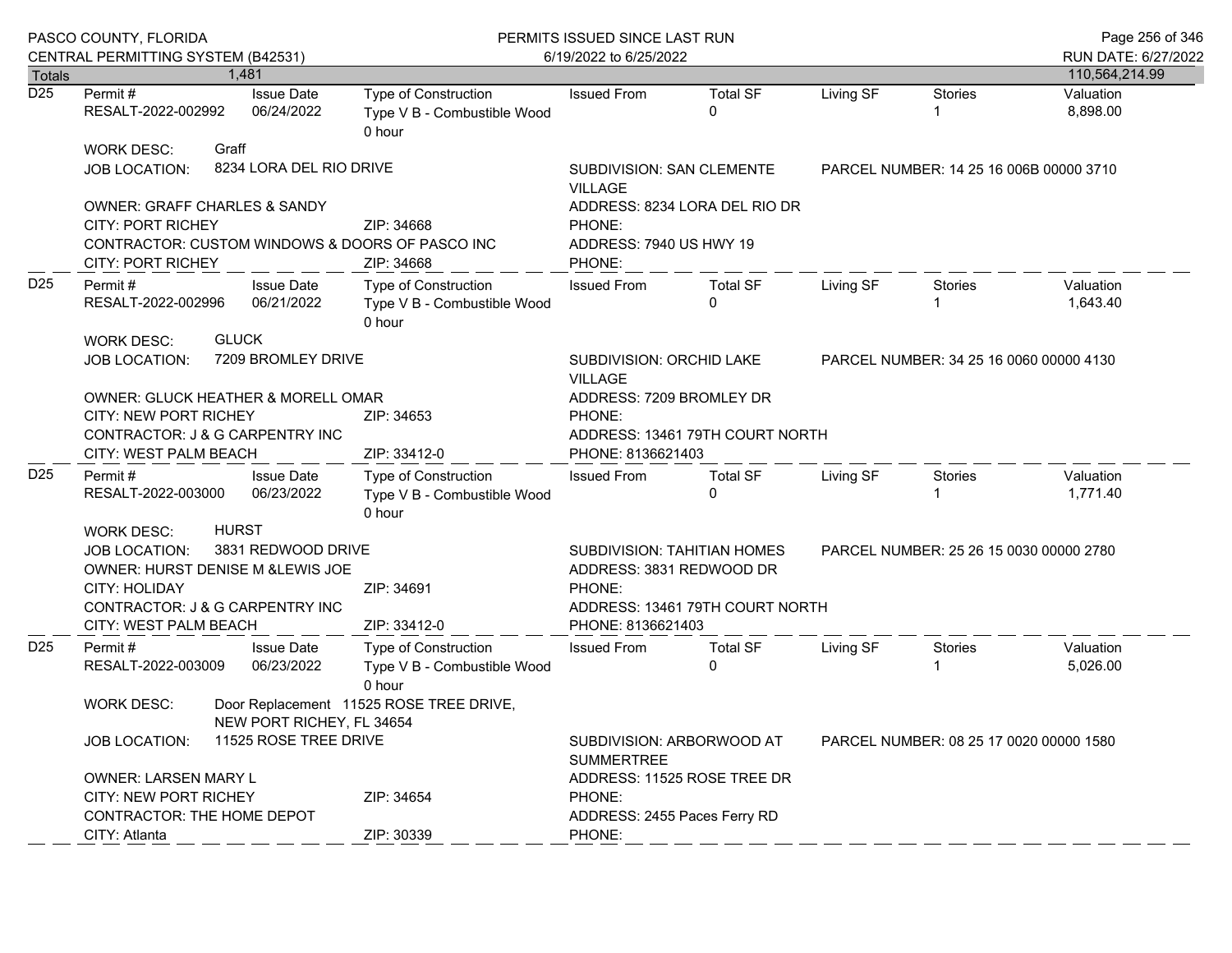|                  | PASCO COUNTY, FLORIDA<br>CENTRAL PERMITTING SYSTEM (B42531)                                                                                                                                                                                                                                                          |                                     | PERMITS ISSUED SINCE LAST RUN<br>6/19/2022 to 6/25/2022                                           |                                                                                  |                                                                                                                                       |           |                                         | Page 257 of 346<br>RUN DATE: 6/27/2022 |  |
|------------------|----------------------------------------------------------------------------------------------------------------------------------------------------------------------------------------------------------------------------------------------------------------------------------------------------------------------|-------------------------------------|---------------------------------------------------------------------------------------------------|----------------------------------------------------------------------------------|---------------------------------------------------------------------------------------------------------------------------------------|-----------|-----------------------------------------|----------------------------------------|--|
| Totals           |                                                                                                                                                                                                                                                                                                                      | 1,481                               |                                                                                                   |                                                                                  |                                                                                                                                       |           |                                         | 110,564,214.99                         |  |
| $\overline{D25}$ | Permit#<br>RESALT-2022-003029                                                                                                                                                                                                                                                                                        | <b>Issue Date</b><br>06/23/2022     | Type of Construction<br>Type V B - Combustible Wood<br>0 hour                                     | <b>Issued From</b>                                                               | <b>Total SF</b><br>$\mathbf{0}$                                                                                                       | Living SF | <b>Stories</b><br>$\mathbf{1}$          | Valuation<br>13,724.95                 |  |
|                  | <b>WORK DESC:</b><br><b>JOB LOCATION:</b>                                                                                                                                                                                                                                                                            | 35-68941 Hogan<br>15844 LYLE CIRCLE |                                                                                                   | PARK ADDITION UNRECORDED                                                         | <b>SUBDIVISION: SEA PINES CIRCLE</b>                                                                                                  |           | PARCEL NUMBER: 23 24 16 0270 00000 0220 |                                        |  |
|                  | OWNER: HOGAN JUSTIN E & KAREN I<br><b>CITY: HUDSON</b><br>CONTRACTOR: POWER HOME REMODELING GROUP LLC<br><b>CITY: Riverview</b>                                                                                                                                                                                      |                                     | ZIP: 34667<br>ZIP: 33578                                                                          | ADDRESS: 15844 LYLE CIR<br>PHONE:<br>ADDRESS: 4135 Crescent Park Drive<br>PHONE: |                                                                                                                                       |           |                                         |                                        |  |
| D <sub>25</sub>  | Permit#<br>RESALT-2022-003034                                                                                                                                                                                                                                                                                        | <b>Issue Date</b><br>06/23/2022     | Type of Construction<br>Type V B - Combustible Wood<br>0 hour                                     | <b>Issued From</b>                                                               | <b>Total SF</b><br>$\mathbf{0}$                                                                                                       | Living SF | <b>Stories</b><br>$\mathbf 1$           | Valuation<br>13,000.00                 |  |
|                  | <b>WORK DESC:</b><br><b>JOB LOCATION:</b><br>OWNER: HAYDEN MARIA<br><b>CITY: NEW PORT RICHEY</b><br><b>CONTRACTOR: FHIA LLC</b><br>CITY: HOLLYWOOD                                                                                                                                                                   | 12128 MYSTIC AVENUE                 | WINDOWS REPLACEMENT 12128 MYSTIC<br>AVENUE, NEW PORT RICHEY, FL 34654<br>ZIP: 34654<br>ZIP: 33312 | SUBDIVISION:<br>PHONE:<br>PHONE:                                                 | ADDRESS: 12128 MYSTIC AVE<br>ADDRESS: 3044 SW 42 ST                                                                                   |           | PARCEL NUMBER: 09 25 17 0000 00500 0020 |                                        |  |
| D <sub>25</sub>  | Permit#<br>RESALT-2022-003038                                                                                                                                                                                                                                                                                        | <b>Issue Date</b><br>06/22/2022     | Type of Construction<br>Type V B - Combustible Wood<br>0 hour                                     | <b>Issued From</b>                                                               | <b>Total SF</b><br>$\Omega$                                                                                                           | Living SF | Stories                                 | Valuation<br>24,678.00                 |  |
|                  | <b>WILLIAMS - 503311</b><br><b>WORK DESC:</b><br>5024 ENSIGN LOOP<br><b>JOB LOCATION:</b><br>OWNER: WILLIAMS DAVID & JAY LYNNE<br><b>CITY: NEW PORT RICHEY</b><br>CONTRACTOR: WINDOW WORLD OF TAMPA BAY LLC<br><b>CITY: TAMPA</b>                                                                                    |                                     | ZIP: 34652<br>ZIP: 33610                                                                          | PHONE:<br>PHONE:                                                                 | SUBDIVISION: FLOR-A-MAR<br>PARCEL NUMBER: 12 26 15 0760 01800 0190<br>ADDRESS: 5024 ENSIGN LOOP<br>ADDRESS: 5910-B Breckenridge Pkwy. |           |                                         |                                        |  |
| D <sub>25</sub>  | Permit#<br>RESALT-2022-003041                                                                                                                                                                                                                                                                                        | <b>Issue Date</b><br>06/23/2022     | <b>Type of Construction</b><br>Type V B - Combustible Wood<br>0 hour                              | <b>Issued From</b>                                                               | <b>Total SF</b><br>$\Omega$                                                                                                           | Living SF | <b>Stories</b>                          | Valuation<br>10,789.21                 |  |
|                  | <b>WORK DESC:</b><br>R/R 4 Windows Size for size, Impact<br>4924<br>POMPANO DRIVE, NEW PORT RICHEY, FL 34652<br>4924 POMPANO DRIVE<br>JOB LOCATION:<br>OWNER: HALL TERESA A & EVERETT<br>ZIP: 80127<br><b>CITY: LITTLETON</b><br>CONTRACTOR: POWER HOME REMODELING GROUP LLC<br><b>CITY: Riverview</b><br>ZIP: 33578 |                                     |                                                                                                   | SUBDIVISION: FLOR-A-MAR<br>ADDRESS: 11926 W BRANDT PL<br>PHONE:<br>PHONE:        | ADDRESS: 4135 Crescent Park Drive                                                                                                     |           | PARCEL NUMBER: 18 26 16 0300 02600 0210 |                                        |  |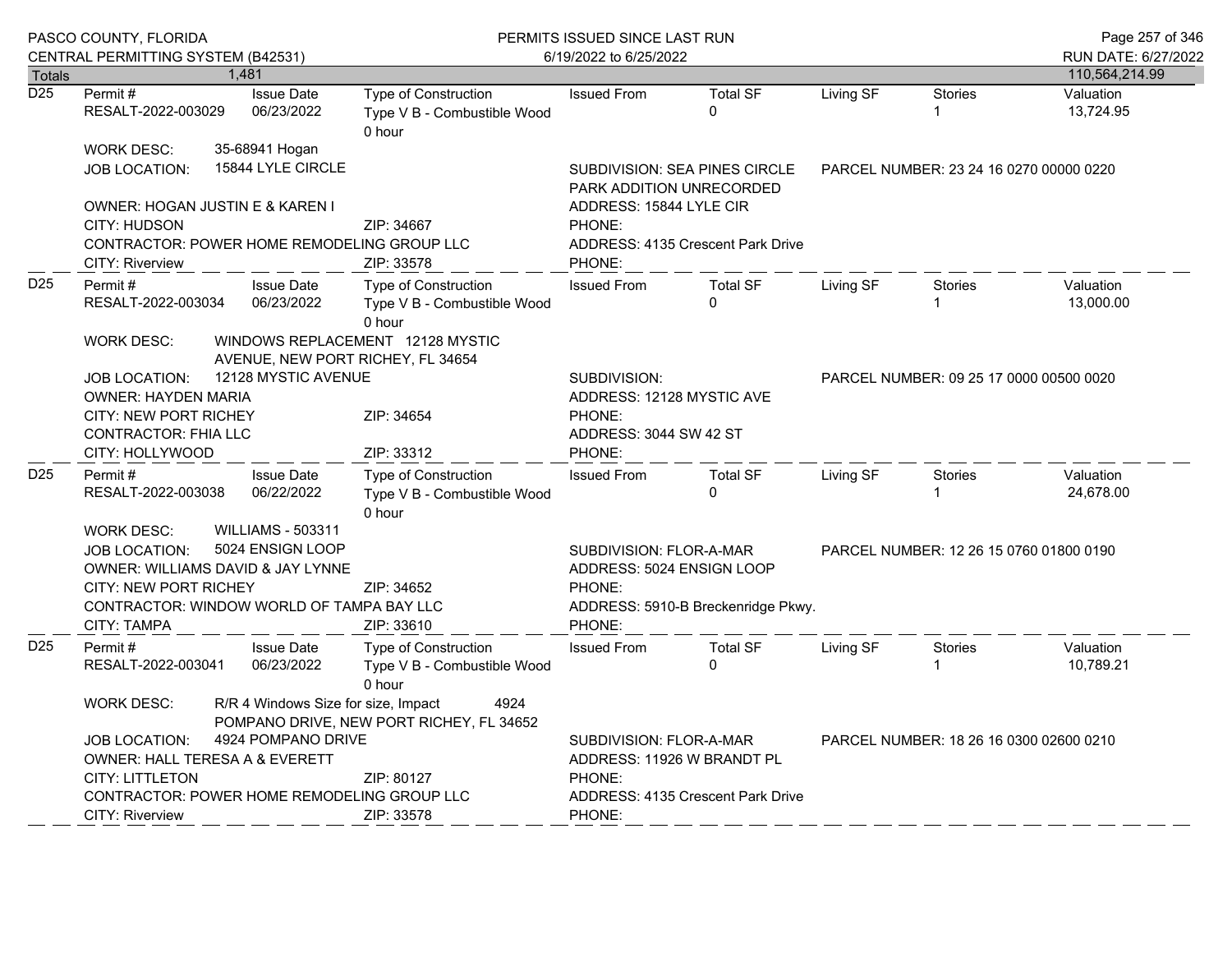|                  | PASCO COUNTY, FLORIDA<br>CENTRAL PERMITTING SYSTEM (B42531)                                                                                                          |                                                      | PERMITS ISSUED SINCE LAST RUN<br>6/19/2022 to 6/25/2022                                                 |                                                                                                              |                                                                                                                                   | Page 258 of 346<br>RUN DATE: 6/27/2022  |                                         |                        |  |
|------------------|----------------------------------------------------------------------------------------------------------------------------------------------------------------------|------------------------------------------------------|---------------------------------------------------------------------------------------------------------|--------------------------------------------------------------------------------------------------------------|-----------------------------------------------------------------------------------------------------------------------------------|-----------------------------------------|-----------------------------------------|------------------------|--|
| <b>Totals</b>    |                                                                                                                                                                      | 1,481                                                |                                                                                                         |                                                                                                              |                                                                                                                                   |                                         |                                         | 110,564,214.99         |  |
| $\overline{D25}$ | Permit#<br>RESALT-2022-003044                                                                                                                                        | <b>Issue Date</b><br>06/20/2022                      | Type of Construction<br>Type V B - Combustible Wood<br>0 hour                                           | <b>Issued From</b>                                                                                           | <b>Total SF</b><br>$\Omega$                                                                                                       | Living SF                               | <b>Stories</b>                          | Valuation<br>3,190.00  |  |
|                  | <b>WORK DESC:</b><br>JOB LOCATION:<br>OWNER: GHEEN-POWELL HAYLEE & REEDY KE<br><b>CITY: HOLIDAY</b><br>CONTRACTOR: THE HOME DEPOT<br>CITY: Atlanta                   | 11153020 - Reedy<br>3729 KINGSBURY DRIVE             | ZIP: 34691<br>ZIP: 30339                                                                                | SUBDIVISION: BEACON SQUARE<br>ADDRESS: 3729 KINGSBURY DR<br>PHONE:<br>ADDRESS: 2455 Paces Ferry RD<br>PHONE: |                                                                                                                                   | PARCEL NUMBER: 19 26 16 006D 00000 7220 |                                         |                        |  |
| D <sub>25</sub>  | Permit#<br>RESALT-2022-003045                                                                                                                                        | <b>Issue Date</b><br>06/20/2022<br>11154155 - Oliver | Type of Construction<br>Type V B - Combustible Wood<br>0 hour                                           | <b>Issued From</b>                                                                                           | <b>Total SF</b><br>$\Omega$                                                                                                       | Living SF                               | <b>Stories</b>                          | Valuation<br>14,296.93 |  |
|                  | <b>WORK DESC:</b><br><b>JOB LOCATION:</b><br>OWNER: JONES BRYAN & OLIVER DESTENY<br><b>CITY: NEW PORT RICHEY</b><br>CONTRACTOR: THE HOME DEPOT<br>CITY: Atlanta      | 6350 ABERDEEN AVENUE                                 | ZIP: 34653<br>ZIP: 30339                                                                                | SUBDIVISION: HILLANDALE<br>ADDRESS: 6350 ABERDEEN AVE<br>PHONE:<br>ADDRESS: 2455 Paces Ferry RD<br>PHONE:    |                                                                                                                                   |                                         | PARCEL NUMBER: 33 25 16 077A 00000 2710 |                        |  |
| D <sub>25</sub>  | Permit #<br>RESALT-2022-003046<br><b>WORK DESC:</b>                                                                                                                  | <b>Issue Date</b><br>06/23/2022                      | Type of Construction<br>Type V B - Combustible Wood<br>0 hour<br>Window Replacement 7226 JENNER AVENUE, | <b>Issued From</b>                                                                                           | <b>Total SF</b><br>$\Omega$                                                                                                       | Living SF                               | Stories                                 | Valuation<br>2,332.00  |  |
|                  | NEW PORT RICHEY, FL 34655<br>7226 JENNER AVENUE<br>JOB LOCATION:<br>OWNER: JONES CHRISTOPHER<br>CITY: NEW PORT RICHEY<br>CONTRACTOR: THE HOME DEPOT<br>CITY: Atlanta |                                                      | ZIP: 34655<br>ZIP: 30339                                                                                | <b>HOMES</b><br>PHONE:<br>PHONE:                                                                             | SUBDIVISION: SEVEN SPRINGS<br>PARCEL NUMBER: 22 26 16 004C 00000 7630<br>ADDRESS: 7226 JENNER AVE<br>ADDRESS: 2455 Paces Ferry RD |                                         |                                         |                        |  |
| D <sub>25</sub>  | <b>Issue Date</b><br>Permit#<br>06/20/2022<br>RESALT-2022-003047                                                                                                     |                                                      | Type of Construction<br>Type V B - Combustible Wood<br>0 hour                                           | <b>Issued From</b>                                                                                           | <b>Total SF</b><br>$\Omega$                                                                                                       | Living SF<br><b>Stories</b>             |                                         | Valuation<br>5,687.00  |  |
|                  | <b>WORK DESC:</b><br><b>JOB LOCATION:</b><br><b>OWNER: STOREY HEATHER</b><br><b>CITY: NEW PORT RICHEY</b><br><b>CONTRACTOR: THE HOME DEPOT</b><br>CITY: Atlanta      | 11158004 - Storey<br>7244 KNOLL DRIVE                | ZIP: 34653<br>ZIP: 30339                                                                                | SUBDIVISION: ORANGE LAND<br>ADDRESS: 7244 KNOLL DR<br>PHONE:<br>ADDRESS: 2455 Paces Ferry RD<br>PHONE:       |                                                                                                                                   |                                         | PARCEL NUMBER: 35 25 16 0070 00000 0381 |                        |  |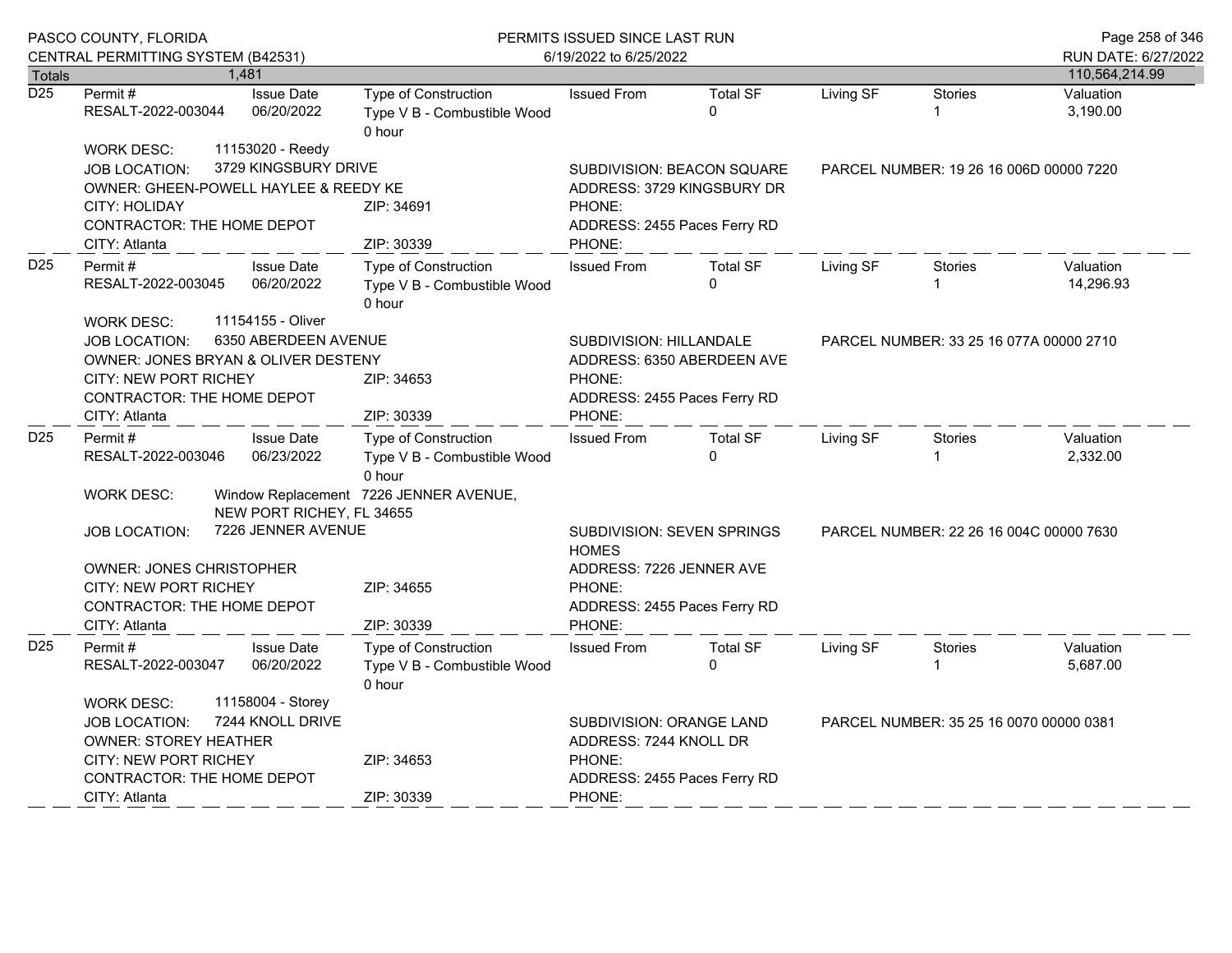|                  | PASCO COUNTY, FLORIDA<br>CENTRAL PERMITTING SYSTEM (B42531)                                                                                                                                                                       |                                                                                                            |                                                                             | PERMITS ISSUED SINCE LAST RUN<br>6/19/2022 to 6/25/2022                                    | Page 259 of 346<br>RUN DATE: 6/27/2022                       |           |                                         |                        |  |
|------------------|-----------------------------------------------------------------------------------------------------------------------------------------------------------------------------------------------------------------------------------|------------------------------------------------------------------------------------------------------------|-----------------------------------------------------------------------------|--------------------------------------------------------------------------------------------|--------------------------------------------------------------|-----------|-----------------------------------------|------------------------|--|
| <b>Totals</b>    |                                                                                                                                                                                                                                   | 1,481                                                                                                      |                                                                             |                                                                                            | 110,564,214.99                                               |           |                                         |                        |  |
| $\overline{D25}$ | Permit#<br>RESALT-2022-003054                                                                                                                                                                                                     | <b>Issue Date</b><br>06/23/2022                                                                            | Type of Construction<br>Type V B - Combustible Wood<br>0 hour               | <b>Issued From</b>                                                                         | <b>Total SF</b><br>$\Omega$                                  | Living SF | <b>Stories</b><br>1                     | Valuation<br>19,641.00 |  |
|                  | <b>WORK DESC:</b>                                                                                                                                                                                                                 |                                                                                                            | INSTALL 10 IMPACT WINDOWS 7913 RAINTREE<br>DRIVE, NEW PORT RICHEY, FL 34653 |                                                                                            |                                                              |           |                                         |                        |  |
|                  | <b>JOB LOCATION:</b><br>OWNER: JOHNSON DERRICK LENARD & STARL<br><b>CITY: NEW PORT RICHEY</b><br>CONTRACTOR: FLORIDA WINDOW & DOOR<br>CITY: LAKE WORTH                                                                            | 7913 RAINTREE DRIVE                                                                                        | ZIP: 34653<br>ZIP: 33460                                                    | PHONE:<br>ADDRESS: 1125 N DIXIE HWY<br>PHONE: 5613404300                                   | SUBDIVISION: MAGNOLIA VALLEY<br>ADDRESS: 7913 RAINTREE DRIVE |           | PARCEL NUMBER: 34 25 16 0810 02000 0230 |                        |  |
| D <sub>25</sub>  | Permit#<br><b>Issue Date</b><br>06/22/2022<br>RESALT-2022-003060                                                                                                                                                                  |                                                                                                            | <b>Type of Construction</b><br>Type V B - Combustible Wood<br>0 hour        | <b>Issued From</b>                                                                         | <b>Total SF</b><br>$\Omega$                                  | Living SF | Stories                                 | Valuation<br>24,000.00 |  |
|                  | Seider<br><b>WORK DESC:</b><br>10625 TONAPA LOOP<br><b>JOB LOCATION:</b><br>OWNER: SEIDER LYLE & SEIDER BARBARA JIRREVOCABLE TRUST<br><b>CITY: SHEBOYGAN FALLS</b><br>CONTRACTOR: GULFSIDE WINDOWS AND DOORS LLC<br>CITY: OLDSMAR | <b>SUBDIVISION: TIMBER OAKS</b><br>ADDRESS: 691 SHELLY DR<br>PHONE:<br>ADDRESS: 420 ROBERTS ROAD<br>PHONE: |                                                                             |                                                                                            | PARCEL NUMBER: 14 25 16 0120 00000 0100                      |           |                                         |                        |  |
| D <sub>25</sub>  | Permit#<br>RESALT-2022-003061                                                                                                                                                                                                     | <b>Issue Date</b><br>06/20/2022                                                                            | Type of Construction<br>Type V B - Combustible Wood<br>0 hour               | <b>Issued From</b>                                                                         | <b>Total SF</b><br>$\Omega$                                  | Living SF | Stories                                 | Valuation<br>12,039.00 |  |
|                  | <b>WORK DESC:</b><br><b>Blanguer</b><br>8200 REYNOLDS DRIVE<br><b>JOB LOCATION:</b><br>OWNER: BLANQUER JOHN K & BELINDA A<br>CITY: HUDSON<br>CONTRACTOR: SEACOAST MANAGEMENT SERVICES INC<br><b>CITY: SPRING HILL</b>             |                                                                                                            | ZIP: 34667<br>ZIP: 34608                                                    | SUBDIVISION: RAVENSWOOD<br><b>VILLAGE</b><br>ADDRESS: 8200 REYNOLDS DR<br>PHONE:<br>PHONE: | ADDRESS: 9067 COUNTY LINE ROAD                               |           | PARCEL NUMBER: 35 24 16 0050 00000 4550 |                        |  |
| D <sub>25</sub>  | Permit #<br>RESALT-2022-003065                                                                                                                                                                                                    | <b>Issue Date</b><br>06/20/2022                                                                            | <b>Type of Construction</b><br>Type V B - Combustible Wood<br>0 hour        | <b>Issued From</b>                                                                         | <b>Total SF</b><br>$\Omega$                                  | Living SF | <b>Stories</b>                          | Valuation<br>2,600.00  |  |
|                  | Entry door replacement<br><b>WORK DESC:</b><br>4224 BOSTON CIRCLE<br><b>JOB LOCATION:</b>                                                                                                                                         |                                                                                                            |                                                                             | SUBDIVISION: MILLPOND<br>PARCEL NUMBER: 15 26 16 002A 00C00 632B<br><b>ESTATES</b>         |                                                              |           |                                         |                        |  |
|                  | OWNER: MARTINEZ EFRAIN & JENNIE<br><b>CITY: NEW PORT RICHEY</b><br>CONTRACTOR:                                                                                                                                                    |                                                                                                            | ZIP: 34653                                                                  | ADDRESS: 4224 BOSTON CIR<br>PHONE:                                                         | ADDRESS: 4224 BOSTON CIRCLE                                  |           |                                         |                        |  |
|                  | <b>CITY: NEW PORT RICHEY</b>                                                                                                                                                                                                      |                                                                                                            | ZIP: 34653                                                                  | PHONE: 2014074427                                                                          |                                                              |           |                                         |                        |  |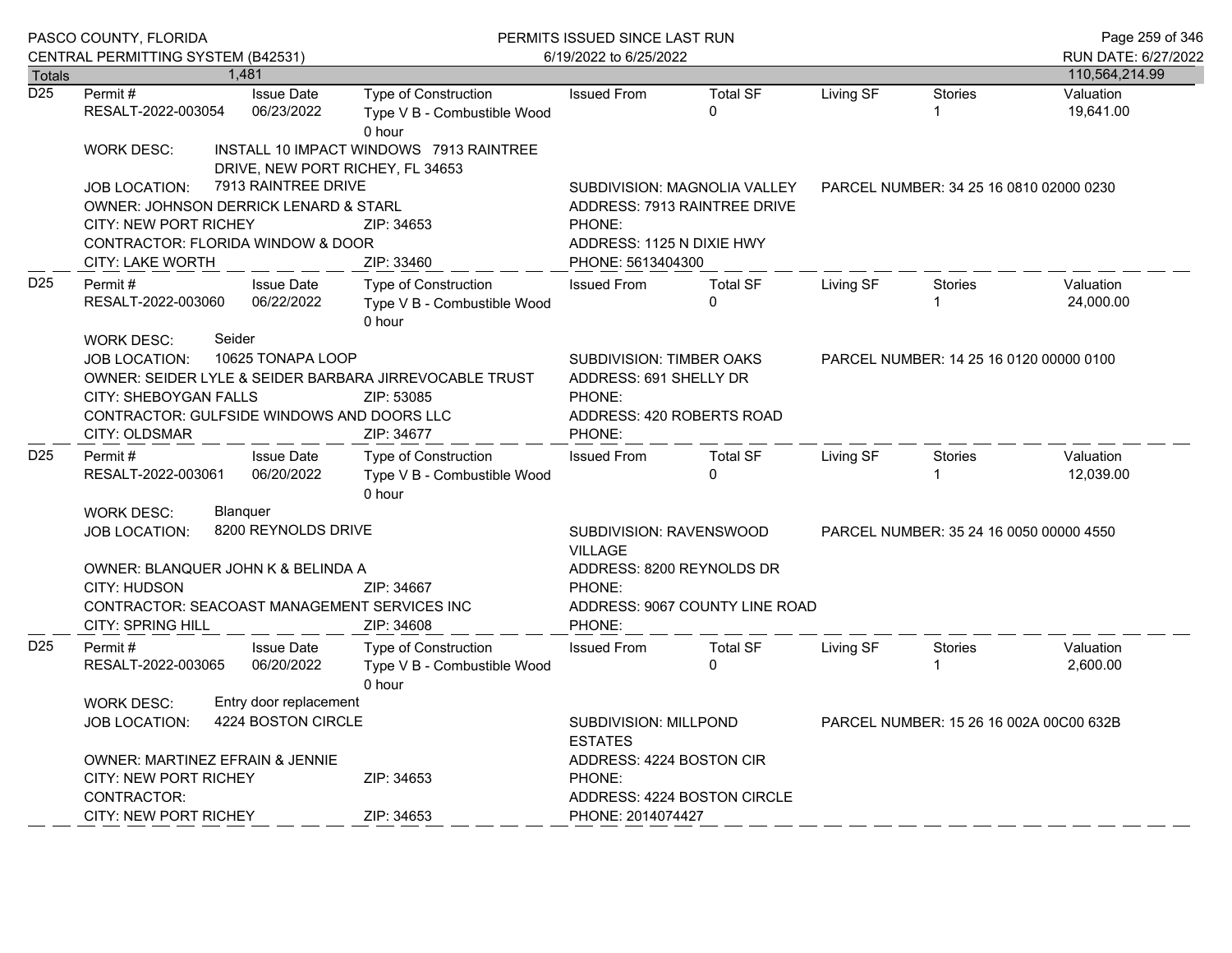|                  | PASCO COUNTY, FLORIDA                                                                                                                                                                                                                                                           |                                                       | PERMITS ISSUED SINCE LAST RUN                                                      |                                                                                                                 |                                                              |                                         |                                         | Page 260 of 346                       |
|------------------|---------------------------------------------------------------------------------------------------------------------------------------------------------------------------------------------------------------------------------------------------------------------------------|-------------------------------------------------------|------------------------------------------------------------------------------------|-----------------------------------------------------------------------------------------------------------------|--------------------------------------------------------------|-----------------------------------------|-----------------------------------------|---------------------------------------|
| <b>Totals</b>    | CENTRAL PERMITTING SYSTEM (B42531)                                                                                                                                                                                                                                              | 1,481                                                 |                                                                                    | 6/19/2022 to 6/25/2022                                                                                          |                                                              |                                         |                                         | RUN DATE: 6/27/2022<br>110,564,214.99 |
| $\overline{D25}$ | Permit#<br>RESALT-2022-003066                                                                                                                                                                                                                                                   | <b>Issue Date</b><br>06/20/2022                       | Type of Construction<br>Type V B - Combustible Wood<br>0 hour                      | <b>Issued From</b>                                                                                              | <b>Total SF</b><br>$\Omega$                                  | Living SF                               | <b>Stories</b><br>1                     | Valuation<br>7,711.00                 |
|                  | <b>WORK DESC:</b><br><b>JOB LOCATION:</b><br><b>OWNER: LEIDOLF STACIA</b><br><b>CITY: PORT RICHEY</b><br>CONTRACTOR: WINDOWWALL LLC                                                                                                                                             | Stacia Leidolf<br>10110 WILLOW DRIVE                  | ZIP: 34668<br>ZIP: 33619                                                           | <b>SUBDIVISION: JASMINE LAKES</b><br>ADDRESS: 10110 WILLOW DR<br>PHONE:<br>PHONE:                               | ADDRESS: 410 S WARE BLVD STE 704                             | PARCEL NUMBER: 14 25 16 0040 00000 6830 |                                         |                                       |
| D <sub>25</sub>  | CITY: Tampa<br>Permit#<br>RESALT-2022-003069                                                                                                                                                                                                                                    | <b>Issue Date</b><br>06/20/2022<br>83322JSGVW-Nichols | <b>Type of Construction</b><br>Type V B - Combustible Wood<br>0 hour               | <b>Issued From</b>                                                                                              | <b>Total SF</b><br>$\Omega$                                  | Living SF                               | Stories                                 | Valuation<br>8,881.34                 |
|                  | <b>WORK DESC:</b><br>JOB LOCATION:<br>OWNER: NICHOLS CELIA R<br>CITY: LUTZ<br>CITY: LONGWOOD                                                                                                                                                                                    | 1231 PRIMWOOD LANE                                    | ZIP: 33549<br>CONTRACTOR: PWD ORLANDO INC DBA/PELLA WINDOWS & DOO<br>ZIP: 32750    | SUBDIVISION: WILLOW BEND<br>ADDRESS: 1231 PRIMWOOD LN<br>PHONE:<br>ADDRESS: 350 W ST RD 434<br>PHONE:           |                                                              | PARCEL NUMBER: 31 26 19 0150 00000 0200 |                                         |                                       |
| D <sub>25</sub>  | Permit#<br>RESALT-2022-003071                                                                                                                                                                                                                                                   | <b>Issue Date</b><br>06/20/2022                       | Type of Construction<br>Type V B - Combustible Wood<br>0 hour                      | <b>Issued From</b>                                                                                              | <b>Total SF</b><br>$\Omega$                                  | Living SF                               | <b>Stories</b>                          | Valuation<br>8,240.00                 |
|                  | <b>WORK DESC:</b><br><b>JOB LOCATION:</b><br><b>OWNER: MURRAY STEVEN M &amp; KAREN S</b><br>CITY: LAND O LAKES<br><b>CONTRACTOR: THE HOME DEPOT</b>                                                                                                                             | 11159639<br>3440 CANTEEN COURT                        | ZIP: 34639                                                                         | SUBDIVISION: STAGECOACH<br><b>VILLAGE</b><br>ADDRESS: 3440 CANTEEN CT<br>PHONE:<br>ADDRESS: 2455 Paces Ferry RD |                                                              | PARCEL NUMBER: 21 26 19 0040 00300 0350 |                                         |                                       |
| D <sub>25</sub>  | CITY: Atlanta<br>Permit#<br>RESALT-2022-003081                                                                                                                                                                                                                                  | <b>Issue Date</b><br>06/20/2022                       | ZIP: 30339<br><b>Type of Construction</b><br>Type V B - Combustible Wood<br>0 hour | PHONE:<br><b>Issued From</b>                                                                                    | <b>Total SF</b><br>$\Omega$                                  | Living SF                               | Stories<br>1                            | Valuation<br>15,351.00                |
|                  | Replace windows and doors. (house permit 224594<br><b>WORK DESC:</b><br>11247 COREY PAVIN LANE<br><b>JOB LOCATION:</b><br>OWNER: COCHRAN FRANCIS ROY & CALLIGAN<br>CITY: SAN ANTONIO<br>ZIP: 33576<br>CONTRACTOR: GULFSIDE WINDOWS AND DOORS LLC<br>CITY: OLDSMAR<br>ZIP: 34677 |                                                       |                                                                                    | AND TENNIS CLUB<br>PHONE:<br>ADDRESS: 420 ROBERTS ROAD<br>PHONE:                                                | SUBDIVISION: TAMPA BAY GOLF<br>ADDRESS: 11247 COREY PAVIN LN |                                         | PARCEL NUMBER: 08 25 20 0030 00000 0490 |                                       |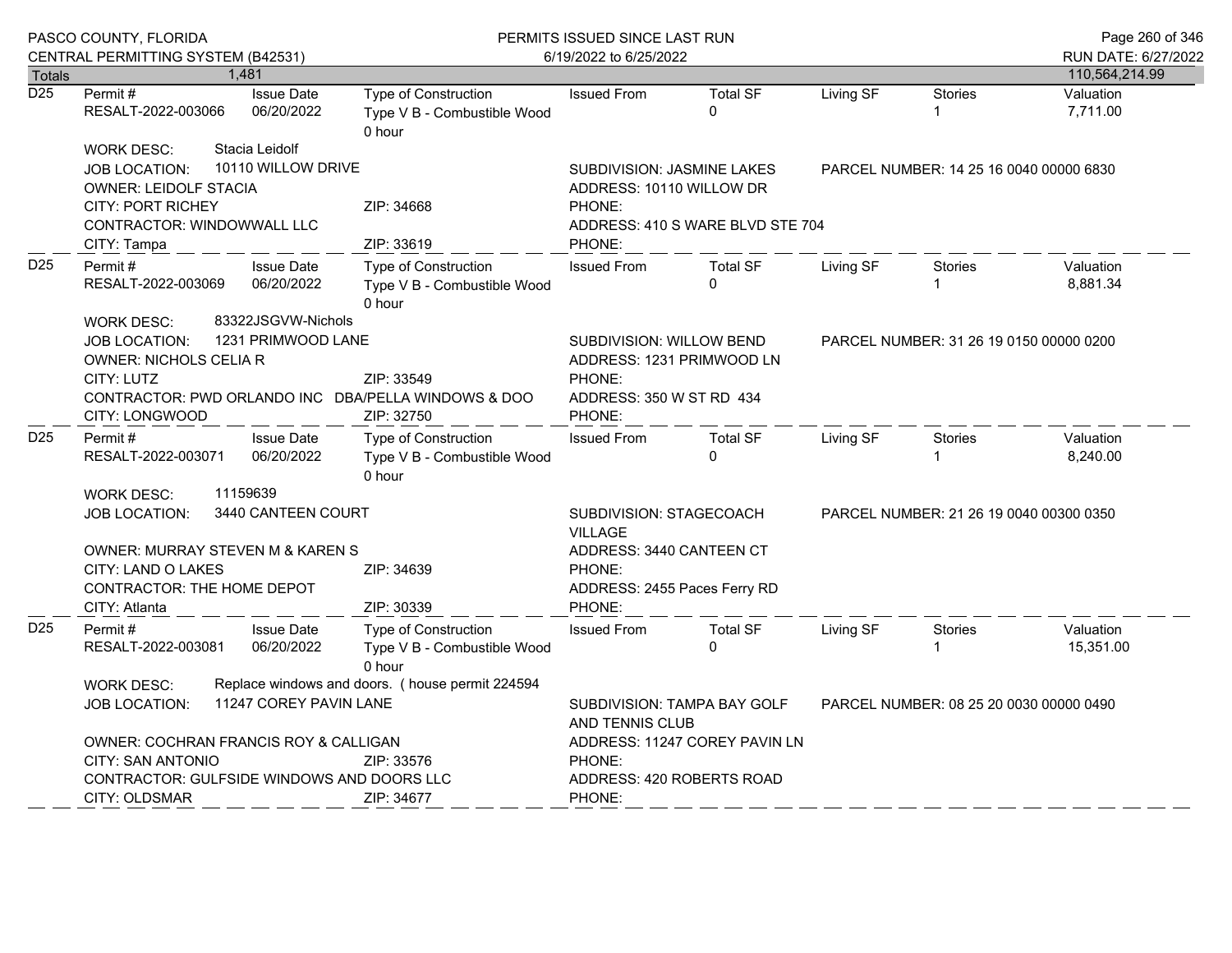|                  | PASCO COUNTY, FLORIDA<br>CENTRAL PERMITTING SYSTEM (B42531)                                                         |                                             | PERMITS ISSUED SINCE LAST RUN<br>6/19/2022 to 6/25/2022                                        |                                                                                                                                                                     |                                                            |                                         |                                         | Page 261 of 346<br>RUN DATE: 6/27/2022 |  |
|------------------|---------------------------------------------------------------------------------------------------------------------|---------------------------------------------|------------------------------------------------------------------------------------------------|---------------------------------------------------------------------------------------------------------------------------------------------------------------------|------------------------------------------------------------|-----------------------------------------|-----------------------------------------|----------------------------------------|--|
| <b>Totals</b>    |                                                                                                                     | 1,481                                       |                                                                                                |                                                                                                                                                                     |                                                            |                                         |                                         | 110,564,214.99                         |  |
| $\overline{D25}$ | Permit #<br>RESALT-2022-003084                                                                                      | <b>Issue Date</b><br>06/20/2022             | Type of Construction<br>Type V B - Combustible Wood<br>0 hour                                  | <b>Issued From</b>                                                                                                                                                  | <b>Total SF</b><br>$\Omega$                                | Living SF                               | Stories                                 | Valuation<br>16,524.00                 |  |
|                  | <b>WORK DESC:</b><br><b>JOB LOCATION:</b>                                                                           | <b>Brown</b><br>8715 MARTINIQUE LANE        |                                                                                                | SUBDIVISION: RADCLIFFE                                                                                                                                              |                                                            |                                         | PARCEL NUMBER: 27 25 16 0080 00000 1180 |                                        |  |
|                  |                                                                                                                     |                                             |                                                                                                | <b>ESTATES</b>                                                                                                                                                      |                                                            |                                         |                                         |                                        |  |
|                  | OWNER: BROWN ADAM ANTHONY & ANGELICA                                                                                |                                             | ZIP: 34668                                                                                     |                                                                                                                                                                     | ADDRESS: 8715 MARTINIQUE LN                                |                                         |                                         |                                        |  |
|                  | <b>CITY: PORT RICHEY</b><br>CONTRACTOR: LIPTON CONSTRUCTION LLC DBA/LIPTON WINDOW<br>CITY: LUTZ                     |                                             | PHONE:<br>PHONE:                                                                               | ADDRESS: 17335 GUNLOCK ROAD                                                                                                                                         |                                                            |                                         |                                         |                                        |  |
| D <sub>25</sub>  | Permit#<br>RESALT-2022-003085                                                                                       | <b>Issue Date</b><br>06/20/2022             | Type of Construction<br>Type V B - Combustible Wood<br>0 hour                                  | <b>Issued From</b>                                                                                                                                                  | <b>Total SF</b><br>$\Omega$                                | Living SF                               | <b>Stories</b>                          | Valuation<br>4,982.00                  |  |
|                  | <b>WORK DESC:</b><br><b>JOB LOCATION:</b><br><b>OWNER: QUINN MARY</b><br><b>CITY: NEW PORT RICHEY</b><br>CITY: LUTZ | Quinn<br>4853 MANOR DRIVE                   | ZIP: 34652<br>CONTRACTOR: LIPTON CONSTRUCTION LLC DBA/LIPTON WINDOW<br>ZIP: 33558              | ADDRESS: 4853 MANOR DR<br>PHONE:<br>PHONE:                                                                                                                          | SUBDIVISION: COLONIAL MANOR<br>ADDRESS: 17335 GUNLOCK ROAD | PARCEL NUMBER: 19 26 16 0090 00000 0870 |                                         |                                        |  |
| D <sub>25</sub>  | Permit #<br>RESALT-2022-003086                                                                                      | <b>Issue Date</b><br>06/22/2022             | Type of Construction<br>Type V B - Combustible Wood<br>0 hour                                  | <b>Issued From</b>                                                                                                                                                  | <b>Total SF</b><br>$\Omega$                                | Living SF                               | Stories                                 | Valuation<br>49.860.00                 |  |
|                  | <b>WORK DESC:</b><br><b>JOB LOCATION:</b><br>OWNER: OTERO ELIAS & BLANCO EVA<br>CITY: LAND O LAKES<br>CITY: LUTZ    | Blanco<br>10602 BURNING BUSH TERRACE        | ZIP: 34638<br>CONTRACTOR: LIPTON CONSTRUCTION LLC DBA/LIPTON WINDOW<br>ZIP: 33558              | <b>SUBDIVISION: SUNCOAST LAKES</b><br>PARCEL NUMBER: 13 25 17 0020 01100 0270<br>ADDRESS: 10602 BURNING BUSH TER<br>PHONE:<br>ADDRESS: 17335 GUNLOCK ROAD<br>PHONE: |                                                            |                                         |                                         |                                        |  |
| D <sub>25</sub>  | Permit #<br>RESALT-2022-003087                                                                                      | <b>Issue Date</b><br>06/24/2022             | Type of Construction<br>Type V B - Combustible Wood<br>0 hour                                  | <b>Issued From</b>                                                                                                                                                  | <b>Total SF</b><br>$\Omega$                                | Living SF                               | <b>Stories</b>                          | Valuation<br>16,907.00                 |  |
|                  | <b>WORK DESC:</b><br><b>JOB LOCATION:</b>                                                                           | <b>DONIE 22-076</b><br>9253 TURNBERRY COURT | SUBDIVISION: GOLF VIEW VILLAS<br>PARCEL NUMBER: 24 26 16 030B 00001 2020<br>VII, A CONDOMINIUM |                                                                                                                                                                     |                                                            |                                         |                                         |                                        |  |
|                  | <b>OWNER: DONIE GEORGE &amp; JEANNE</b><br><b>CITY: NEW PORT RICHEY</b>                                             |                                             | ADDRESS: 9253 TURNBERRY CT<br>PHONE:                                                           |                                                                                                                                                                     |                                                            |                                         |                                         |                                        |  |
|                  | <b>CONTRACTOR: PASCO WINDOW AND DOOR</b><br>CITY: NEW PORT RICHEY                                                   |                                             | ADDRESS: 5838 TROUBLE CREEK RD<br>PHONE:                                                       |                                                                                                                                                                     |                                                            |                                         |                                         |                                        |  |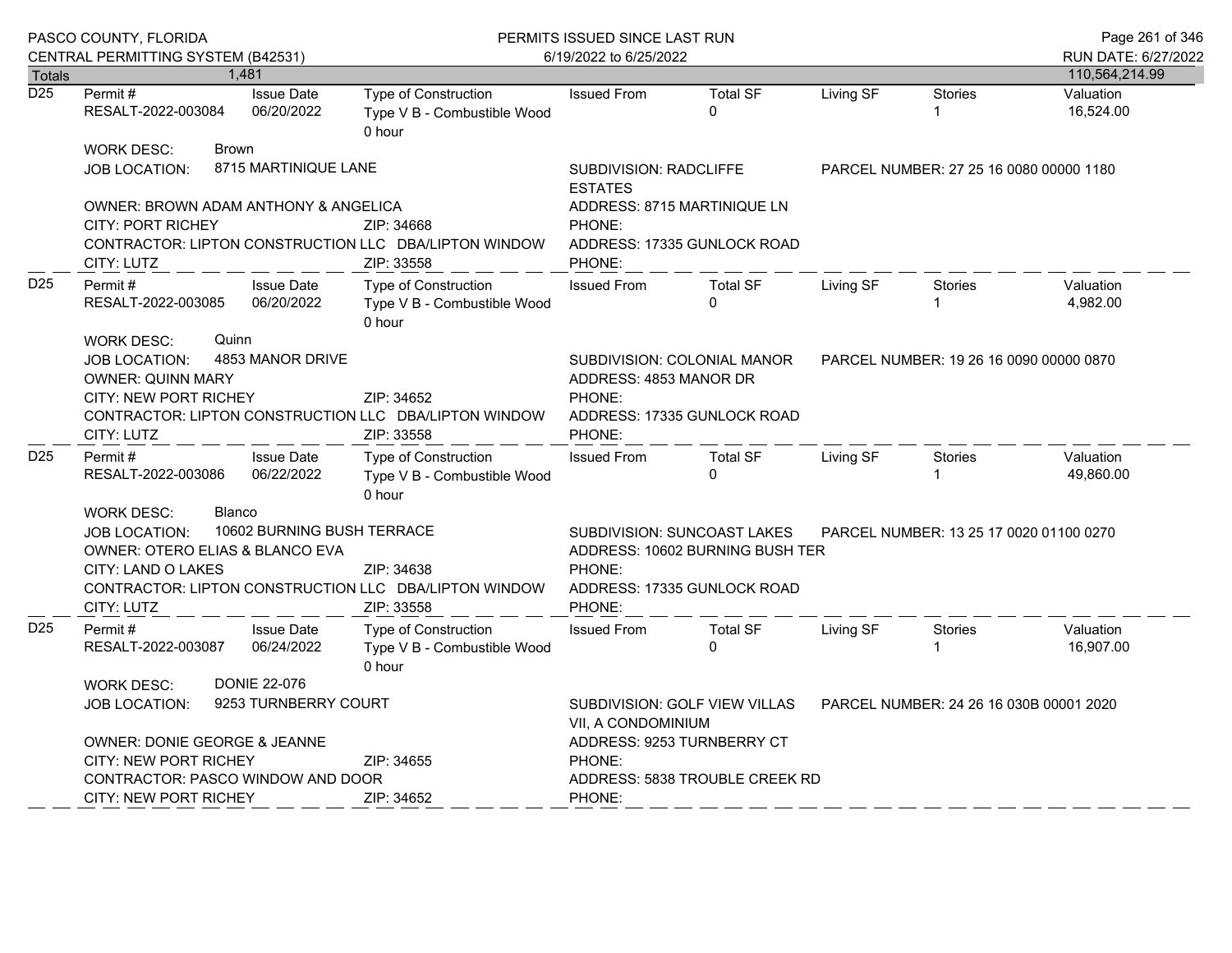|                 | PASCO COUNTY, FLORIDA<br>CENTRAL PERMITTING SYSTEM (B42531)                                                                                                                                                                                                 |                                                  | PERMITS ISSUED SINCE LAST RUN<br>6/19/2022 to 6/25/2022                           | Page 262 of 346<br>RUN DATE: 6/27/2022                                                                                                                                                                |                                                           |           |                                         |                        |
|-----------------|-------------------------------------------------------------------------------------------------------------------------------------------------------------------------------------------------------------------------------------------------------------|--------------------------------------------------|-----------------------------------------------------------------------------------|-------------------------------------------------------------------------------------------------------------------------------------------------------------------------------------------------------|-----------------------------------------------------------|-----------|-----------------------------------------|------------------------|
| <b>Totals</b>   |                                                                                                                                                                                                                                                             | 1,481                                            |                                                                                   |                                                                                                                                                                                                       |                                                           |           |                                         | 110,564,214.99         |
| D25             | Permit#<br>RESALT-2022-003088                                                                                                                                                                                                                               | <b>Issue Date</b><br>06/20/2022                  | Type of Construction<br>Type V B - Combustible Wood<br>0 hour                     | <b>Issued From</b>                                                                                                                                                                                    | <b>Total SF</b><br>0                                      | Living SF | <b>Stories</b><br>1                     | Valuation<br>5,841.00  |
|                 | <b>WORK DESC:</b><br>JOB LOCATION:                                                                                                                                                                                                                          | Howell<br>12011 PENZANCE LANE                    |                                                                                   | SUBDIVISION: ROSEWOOD AT<br><b>RIVER RIDGE</b>                                                                                                                                                        |                                                           |           | PARCEL NUMBER: 33 25 17 0010 00000 1270 |                        |
|                 | <b>OWNER: HOWELL HENRY W</b><br>CITY: NEW PORT RICHEY<br>CITY: LUTZ                                                                                                                                                                                         |                                                  | ZIP: 34654<br>CONTRACTOR: LIPTON CONSTRUCTION LLC DBA/LIPTON WINDOW<br>ZIP: 33558 | PHONE:<br>PHONE:                                                                                                                                                                                      | ADDRESS: 12011 PENZANCE LN<br>ADDRESS: 17335 GUNLOCK ROAD |           |                                         |                        |
| D <sub>25</sub> | <b>Issue Date</b><br>Permit#<br>06/20/2022<br>RESALT-2022-003089<br>Kinkead<br><b>WORK DESC:</b>                                                                                                                                                            |                                                  | Type of Construction<br>Type V B - Combustible Wood<br>0 hour                     | <b>Issued From</b>                                                                                                                                                                                    | <b>Total SF</b><br>$\Omega$                               | Living SF | Stories                                 | Valuation<br>5,700.00  |
|                 | <b>JOB LOCATION:</b><br><b>OWNER: KINKEAD ROY</b><br><b>CITY: TRINITY</b><br>CITY: LUTZ                                                                                                                                                                     | 9643 VENTURI DRIVE                               | ZIP: 34655<br>CONTRACTOR: LIPTON CONSTRUCTION LLC DBA/LIPTON WINDOW<br>ZIP: 33558 | SUBDIVISION: THE VILLAGES AT<br>FOX HOLLOW - WEST<br>ADDRESS: 9643 VENTURI DR<br>PHONE:<br>ADDRESS: 17335 GUNLOCK ROAD<br>PHONE:                                                                      |                                                           |           | PARCEL NUMBER: 36 26 16 0010 00000 1910 |                        |
| D <sub>25</sub> | Permit #<br>RESALT-2022-003091                                                                                                                                                                                                                              | <b>Issue Date</b><br>06/20/2022                  | Type of Construction<br>Type V B - Combustible Wood<br>0 hour                     | <b>Issued From</b>                                                                                                                                                                                    | <b>Total SF</b><br>0                                      | Living SF | Stories<br>1                            | Valuation<br>18,500.00 |
|                 | Hutchinson<br><b>WORK DESC:</b><br>8621 WIND MILL DRIVE<br><b>JOB LOCATION:</b><br>OWNER: HUTCHINSON EDWARD D & KELLEY M<br><b>CITY: NEW PORT RICHEY</b><br>ZIP: 34655<br>CONTRACTOR: LIPTON CONSTRUCTION LLC DBA/LIPTON WINDOW<br>CITY: LUTZ<br>ZIP: 33558 |                                                  |                                                                                   | SUBDIVISION: GREENBROOK<br><b>ESTATES</b><br>ADDRESS: 8621 WIND MILL DR<br>PHONE:<br>ADDRESS: 17335 GUNLOCK ROAD<br>PHONE:                                                                            |                                                           |           | PARCEL NUMBER: 23 26 16 006A 00000 0760 |                        |
| D <sub>25</sub> | Permit #<br>RESALT-2022-003092<br><b>WORK DESC:</b>                                                                                                                                                                                                         | <b>Issue Date</b><br>06/20/2022<br><b>Isaacs</b> | <b>Type of Construction</b><br>Type V B - Combustible Wood<br>0 hour              | <b>Issued From</b>                                                                                                                                                                                    | <b>Total SF</b><br>0                                      | Living SF | Stories<br>-1                           | Valuation<br>19,995.00 |
|                 | 8360 HIGH POINT CIRCLE, Unit 4<br>JOB LOCATION:<br>OWNER: ISAACS LAUREN W<br><b>CITY: PORT RICHEY</b><br>ZIP: 34668<br>CONTRACTOR: NEWSOUTH WINDOW SOLUTIONS OF TAMPA BAY L<br>ZIP: 33610<br>CITY: TAMPA                                                    |                                                  |                                                                                   | SUBDIVISION: DOLLAR LAKE<br>PARCEL NUMBER: 11 25 16 017B 01200 00D0<br><b>VILLAGE</b><br>ADDRESS: 8360 HIGH POINT CIR APT 4<br>PHONE:<br>ADDRESS: 10741 CROSSROADS COMMERCE BLVD<br>PHONE: 8136266000 |                                                           |           |                                         |                        |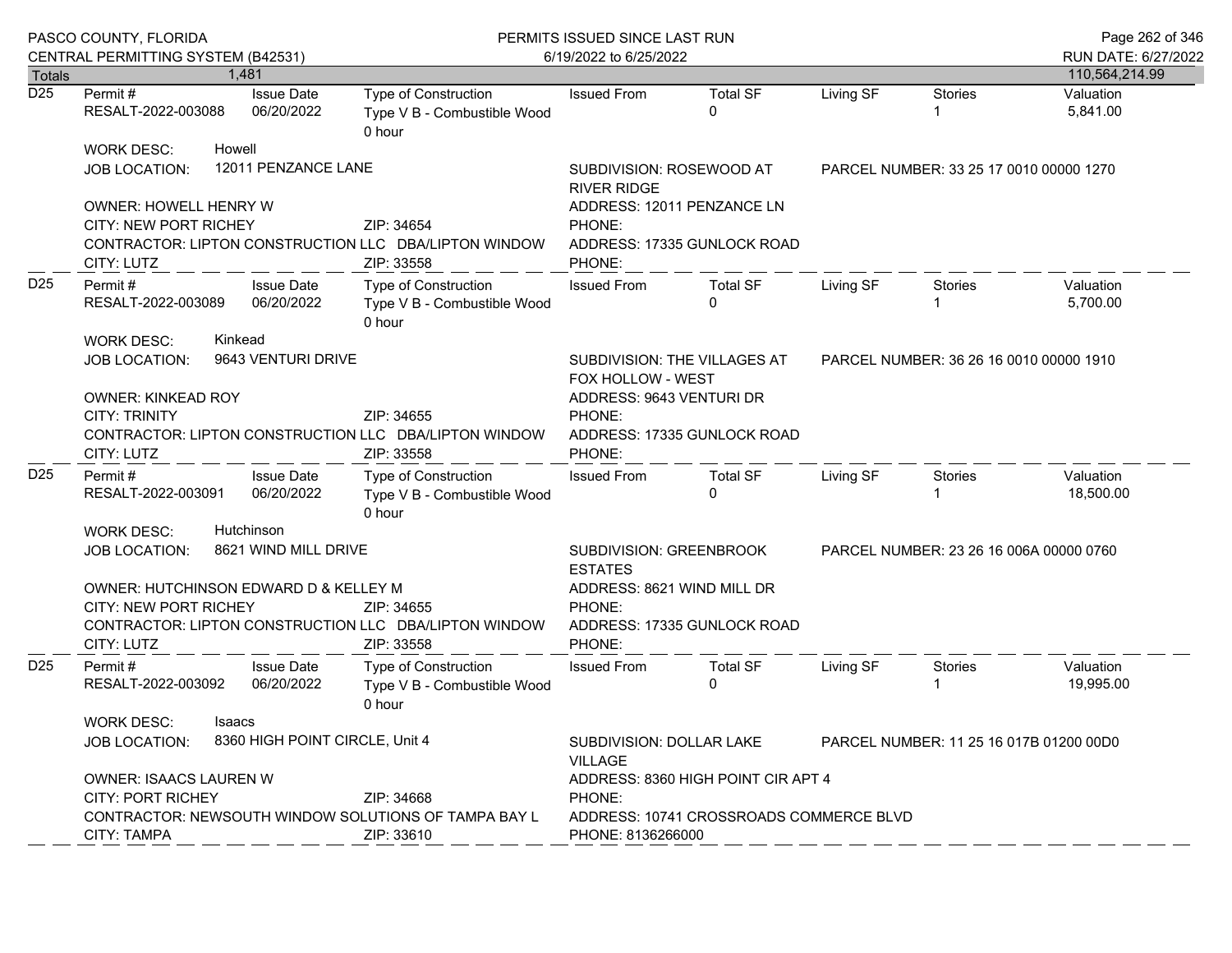| PASCO COUNTY, FLORIDA                                                                         |                                                                                                                                                            | PERMITS ISSUED SINCE LAST RUN                                                                                                                                                                                                                                                                                                                                                                                                                                                                                                                                                                                                           |                                                                                                                                        |                                                                                                                                                                                                                                                              |                              |                                                                                                                                                                                                                                                                |  |
|-----------------------------------------------------------------------------------------------|------------------------------------------------------------------------------------------------------------------------------------------------------------|-----------------------------------------------------------------------------------------------------------------------------------------------------------------------------------------------------------------------------------------------------------------------------------------------------------------------------------------------------------------------------------------------------------------------------------------------------------------------------------------------------------------------------------------------------------------------------------------------------------------------------------------|----------------------------------------------------------------------------------------------------------------------------------------|--------------------------------------------------------------------------------------------------------------------------------------------------------------------------------------------------------------------------------------------------------------|------------------------------|----------------------------------------------------------------------------------------------------------------------------------------------------------------------------------------------------------------------------------------------------------------|--|
|                                                                                               |                                                                                                                                                            |                                                                                                                                                                                                                                                                                                                                                                                                                                                                                                                                                                                                                                         |                                                                                                                                        |                                                                                                                                                                                                                                                              |                              |                                                                                                                                                                                                                                                                |  |
| Permit#<br>RESALT-2022-003093                                                                 | <b>Type of Construction</b><br>0 hour                                                                                                                      | <b>Issued From</b>                                                                                                                                                                                                                                                                                                                                                                                                                                                                                                                                                                                                                      | <b>Total SF</b><br>$\Omega$                                                                                                            | Living SF                                                                                                                                                                                                                                                    | <b>Stories</b>               | 110,564,214.99<br>Valuation<br>11,101.00                                                                                                                                                                                                                       |  |
| <b>WORK DESC:</b><br>Rozek<br><b>JOB LOCATION:</b><br><b>CITY: SPRING HILL</b><br>CITY: TAMPA | ZIP: 34610<br>ZIP: 33610                                                                                                                                   | PHONE:                                                                                                                                                                                                                                                                                                                                                                                                                                                                                                                                                                                                                                  |                                                                                                                                        |                                                                                                                                                                                                                                                              |                              |                                                                                                                                                                                                                                                                |  |
| Permit #<br>RESALT-2022-003094                                                                | Type of Construction<br>0 hour                                                                                                                             | <b>Issued From</b>                                                                                                                                                                                                                                                                                                                                                                                                                                                                                                                                                                                                                      | <b>Total SF</b><br>0                                                                                                                   | Living SF                                                                                                                                                                                                                                                    | Stories                      | Valuation<br>25,000.00                                                                                                                                                                                                                                         |  |
| <b>JOB LOCATION:</b><br>OWNER: PARRILLA JOAQUIN III<br>CITY: LAND O LAKES<br>CITY: TAMPA      | ZIP: 34639<br>ZIP: 33610                                                                                                                                   | PHONE:                                                                                                                                                                                                                                                                                                                                                                                                                                                                                                                                                                                                                                  |                                                                                                                                        |                                                                                                                                                                                                                                                              |                              |                                                                                                                                                                                                                                                                |  |
| Permit#<br>RESALT-2022-003095                                                                 | Type of Construction<br>0 hour                                                                                                                             | <b>Issued From</b>                                                                                                                                                                                                                                                                                                                                                                                                                                                                                                                                                                                                                      | <b>Total SF</b><br><sup>0</sup>                                                                                                        | Living SF                                                                                                                                                                                                                                                    | Stories                      | Valuation<br>20,283.00                                                                                                                                                                                                                                         |  |
| JOB LOCATION:<br>CITY: ZEPHYRHILLS<br><b>CITY: TAMPA</b>                                      | ZIP: 33541<br>ZIP: 33610                                                                                                                                   | PHONE:                                                                                                                                                                                                                                                                                                                                                                                                                                                                                                                                                                                                                                  |                                                                                                                                        |                                                                                                                                                                                                                                                              |                              |                                                                                                                                                                                                                                                                |  |
| Permit#<br>RESALT-2022-003096                                                                 | <b>Type of Construction</b><br>0 hour                                                                                                                      | <b>Issued From</b>                                                                                                                                                                                                                                                                                                                                                                                                                                                                                                                                                                                                                      | <b>Total SF</b><br>$\Omega$                                                                                                            | Living SF                                                                                                                                                                                                                                                    | Stories                      | Valuation<br>11,970.00                                                                                                                                                                                                                                         |  |
| <b>WORK DESC:</b><br>Presenti<br><b>JOB LOCATION:</b><br>CITY: WESLEY CHAPEL                  | SUBDIVISION: SEVEN OAKS<br>PARCEL NUMBER: 13 26 19 0070 00300 0110<br>ADDRESS: 4489 VERMILLION SKY DR<br>PHONE:<br>ADDRESS: 10741 CROSSROADS COMMERCE BLVD |                                                                                                                                                                                                                                                                                                                                                                                                                                                                                                                                                                                                                                         |                                                                                                                                        |                                                                                                                                                                                                                                                              |                              |                                                                                                                                                                                                                                                                |  |
|                                                                                               | 1,481<br><b>Totals</b><br>Parilla<br><b>WORK DESC:</b><br>Saylor<br><b>WORK DESC:</b><br>CITY: TAMPA                                                       | CENTRAL PERMITTING SYSTEM (B42531)<br><b>Issue Date</b><br>06/20/2022<br>16305 DOVETAIL WAY<br>OWNER: ROZEK ROCHELLE LYNN<br>CONTRACTOR: NEWSOUTH WINDOW SOLUTIONS OF TAMPA BAY L<br><b>Issue Date</b><br>06/20/2022<br>25909 BLOOMSBURY COURT<br>CONTRACTOR: NEWSOUTH WINDOW SOLUTIONS OF TAMPA BAY L<br><b>Issue Date</b><br>06/20/2022<br>5115 ENGLEWOOD LANE<br>OWNER: SAYLOR RICK RANDAL & STACEY L<br>CONTRACTOR: NEWSOUTH WINDOW SOLUTIONS OF TAMPA BAY L<br><b>Issue Date</b><br>06/20/2022<br>4489 VERMILLION SKY DRIVE<br>OWNER: PESENTI RAFAEL & CATHY<br>ZIP: 33544<br>CONTRACTOR: NEWSOUTH WINDOW SOLUTIONS OF TAMPA BAY L | Type V B - Combustible Wood<br>Type V B - Combustible Wood<br>Type V B - Combustible Wood<br>Type V B - Combustible Wood<br>ZIP: 33610 | 6/19/2022 to 6/25/2022<br>SUBDIVISION: DEERFIELD LAKES<br>ADDRESS: 16305 DOVETAIL WAY<br>PHONE: 8136266000<br>SUBDIVISION: GRAND OAKS<br>PHONE: 8136266000<br>SUBDIVISION: ENGLEWOOD<br>ADDRESS: 5115 ENGLEWOOD LN<br>PHONE: 8136266000<br>PHONE: 8136266000 | ADDRESS: 25909 BLOOMSBURY CT | PARCEL NUMBER: 06 25 18 0060 00000 1710<br>ADDRESS: 10741 CROSSROADS COMMERCE BLVD<br>PARCEL NUMBER: 15 26 19 0040 00500 0210<br>ADDRESS: 10741 CROSSROADS COMMERCE BLVD<br>PARCEL NUMBER: 08 26 21 0080 00200 0070<br>ADDRESS: 10741 CROSSROADS COMMERCE BLVD |  |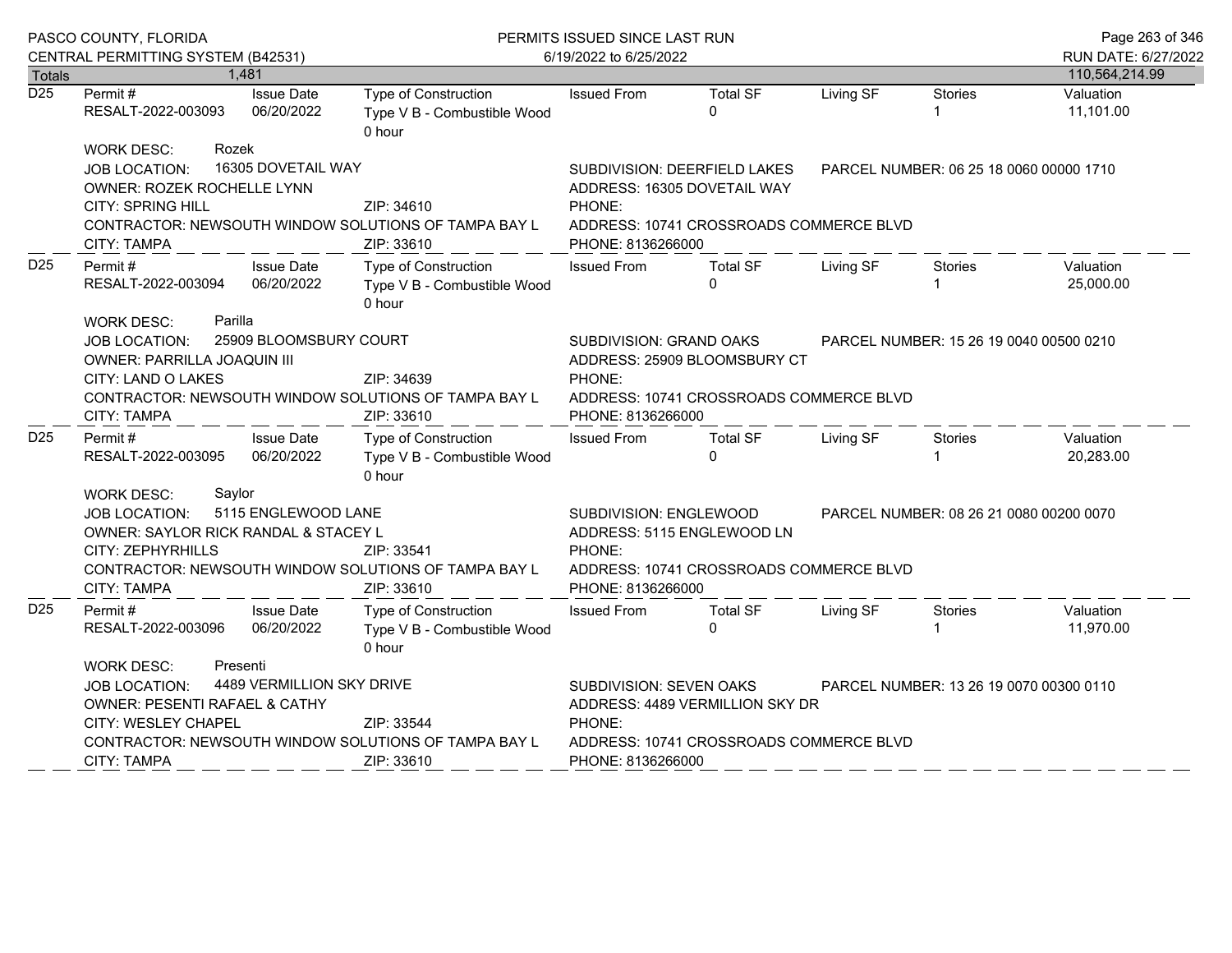| PASCO COUNTY, FLORIDA<br>CENTRAL PERMITTING SYSTEM (B42531) |                                                                                                                                                                                                                                                |  |                                                               | PERMITS ISSUED SINCE LAST RUN<br>6/19/2022 to 6/25/2022                                                                                                            |                                                                                                                   |                             |           |                                         | Page 264 of 346<br>RUN DATE: 6/27/2022 |  |
|-------------------------------------------------------------|------------------------------------------------------------------------------------------------------------------------------------------------------------------------------------------------------------------------------------------------|--|---------------------------------------------------------------|--------------------------------------------------------------------------------------------------------------------------------------------------------------------|-------------------------------------------------------------------------------------------------------------------|-----------------------------|-----------|-----------------------------------------|----------------------------------------|--|
| <b>Totals</b>                                               |                                                                                                                                                                                                                                                |  | 1,481                                                         |                                                                                                                                                                    |                                                                                                                   |                             |           |                                         | 110,564,214.99                         |  |
| $\overline{D25}$                                            | Permit#<br>RESALT-2022-003097                                                                                                                                                                                                                  |  | <b>Issue Date</b><br>06/24/2022                               | Type of Construction<br>Type V B - Combustible Wood<br>0 hour                                                                                                      | <b>Issued From</b>                                                                                                | <b>Total SF</b><br>$\Omega$ | Living SF | <b>Stories</b>                          | Valuation<br>5,896.00                  |  |
|                                                             | <b>WORK DESC:</b>                                                                                                                                                                                                                              |  | Replacing door<br>ODESSA, FL 33556                            | 14609 COLOMA LANE,                                                                                                                                                 |                                                                                                                   |                             |           |                                         |                                        |  |
|                                                             | <b>JOB LOCATION:</b>                                                                                                                                                                                                                           |  | 14609 COLOMA LANE                                             |                                                                                                                                                                    | <b>COLONY</b>                                                                                                     | SUBDIVISION: KEYSTONE PARK  |           | PARCEL NUMBER: 35 26 17 0010 0SE12 001A |                                        |  |
|                                                             | OWNER: GENDRAU MARY & HENDERSON JANIN                                                                                                                                                                                                          |  |                                                               |                                                                                                                                                                    | ADDRESS: 14609 COLOMA LN                                                                                          |                             |           |                                         |                                        |  |
|                                                             | CITY: ODESSA<br>CONTRACTOR: WINDOWWALL LLC<br>CITY: Tampa                                                                                                                                                                                      |  |                                                               | ZIP: 33556<br>ZIP: 33619                                                                                                                                           | PHONE:<br>ADDRESS: 410 S WARE BLVD STE 704                                                                        |                             |           |                                         |                                        |  |
| D <sub>25</sub>                                             | Permit#<br><b>Issue Date</b><br>RESALT-2022-003102<br>06/20/2022                                                                                                                                                                               |  | Type of Construction<br>Type V B - Combustible Wood<br>0 hour | PHONE:<br><b>Issued From</b>                                                                                                                                       | <b>Total SF</b><br>$\Omega$                                                                                       | Living SF                   | Stories   | Valuation<br>4,681.27                   |                                        |  |
|                                                             | WORK DESC:<br><b>JOB LOCATION:</b>                                                                                                                                                                                                             |  | <b>HAAS APP</b><br>1524 BROKEN BRANCH DRIVE                   |                                                                                                                                                                    | SUBDIVISION: MEADOW POINTE<br>PARCEL NUMBER: 31 26 20 0110 00300 0020<br>PARCEL 4                                 |                             |           |                                         |                                        |  |
|                                                             | OWNER: HAAS BRUCE A & BEVERLY J<br>CITY: WESLEY CHAPEL<br>CONTRACTOR: LOWE'S HOME CENTERS LLC<br>CITY: ORLANDO                                                                                                                                 |  |                                                               | ZIP: 33543<br>ZIP: 32878-0000                                                                                                                                      | ADDRESS: 1524 BROKEN BRANCH DR<br>PHONE:<br>ADDRESS: P. O. BOX #781993<br>PHONE:                                  |                             |           |                                         |                                        |  |
| D <sub>25</sub>                                             | Permit#<br>RESALT-2022-003103                                                                                                                                                                                                                  |  | <b>Issue Date</b><br>06/21/2022                               | Type of Construction<br>Type V B - Combustible Wood<br>0 hour                                                                                                      | <b>Issued From</b>                                                                                                | <b>Total SF</b><br>$\Omega$ | Living SF | Stories                                 | Valuation<br>4,870.57                  |  |
|                                                             | <b>WORK DESC:</b><br><b>JOB LOCATION:</b>                                                                                                                                                                                                      |  | KIDWELL APP<br>11410 CARRIAGE HILL DRIVE, Unit 3              |                                                                                                                                                                    | <b>SUBDIVISION: TIMBER OAKS</b><br>PARCEL NUMBER: 11 25 16 010D 02900 00C0                                        |                             |           |                                         |                                        |  |
|                                                             | OWNER: KIDWELL WILLIAM W & GINA C<br><b>CITY: PORT RICHEY</b><br>CONTRACTOR: LOWE'S HOME CENTERS LLC<br>CITY: ORLANDO                                                                                                                          |  |                                                               | ZIP: 34668<br>ZIP: 32878-0000                                                                                                                                      | <b>FAIRWAY VILLAS</b><br>ADDRESS: 11410 CARRIAGE HILL DR UNIT 3<br>PHONE:<br>ADDRESS: P. O. BOX #781993<br>PHONE: |                             |           |                                         |                                        |  |
| D <sub>25</sub>                                             | Permit#<br>RESALT-2022-003105                                                                                                                                                                                                                  |  | <b>Issue Date</b><br>06/20/2022                               | <b>Type of Construction</b><br>Type V B - Combustible Wood<br>0 hour                                                                                               | <b>Issued From</b>                                                                                                | <b>Total SF</b><br>0        | Living SF | Stories                                 | Valuation<br>16,085.00                 |  |
|                                                             | 220313 - Curtis<br><b>WORK DESC:</b><br>11323 VERSAILLES LANE<br><b>JOB LOCATION:</b><br>OWNER: CURTIS RICHARD VIRGIL & JOYCE<br><b>CITY: PORT RICHEY</b><br>ZIP: 34668<br><b>CONTRACTOR: MORGAN EXTERIORS INC</b><br>CITY: LUTZ<br>ZIP: 33549 |  |                                                               | SUBDIVISION: CHATEAU VILLAGE<br>PARCEL NUMBER: 11 25 16 017C 00600 00A0<br>ADDRESS: 11323 VERSAILLES LN<br>PHONE:<br>ADDRESS: 15915 NORTH FLORIDA AVENUE<br>PHONE: |                                                                                                                   |                             |           |                                         |                                        |  |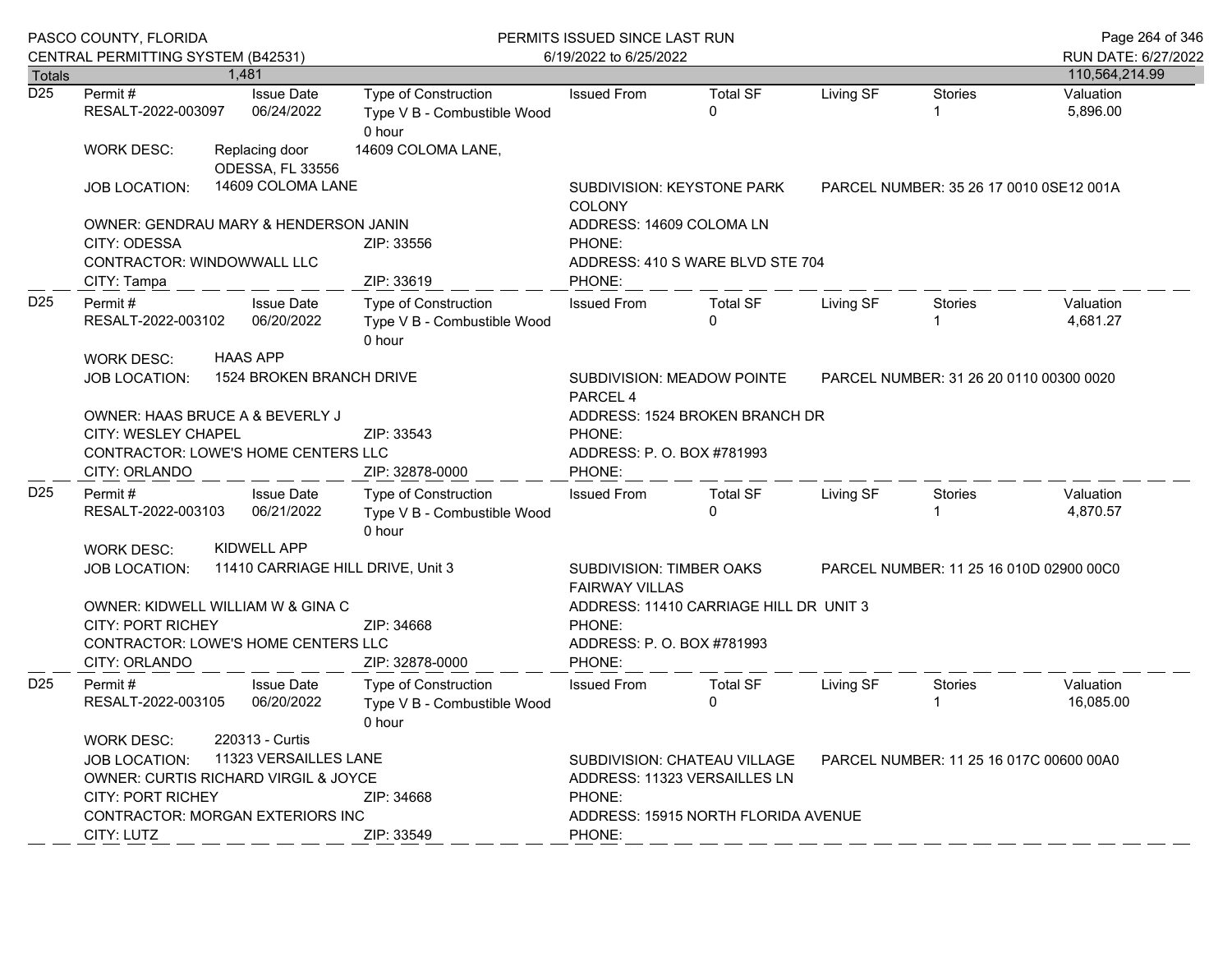|                  | PASCO COUNTY, FLORIDA<br>CENTRAL PERMITTING SYSTEM (B42531)                                                                                                             |                                                              | PERMITS ISSUED SINCE LAST RUN<br>6/19/2022 to 6/25/2022                                 |                                                                                                                              |                                                                 |                                         |                                         | Page 265 of 346<br>RUN DATE: 6/27/2022 |
|------------------|-------------------------------------------------------------------------------------------------------------------------------------------------------------------------|--------------------------------------------------------------|-----------------------------------------------------------------------------------------|------------------------------------------------------------------------------------------------------------------------------|-----------------------------------------------------------------|-----------------------------------------|-----------------------------------------|----------------------------------------|
| <b>Totals</b>    |                                                                                                                                                                         | 1.481                                                        |                                                                                         |                                                                                                                              |                                                                 |                                         |                                         | 110,564,214.99                         |
| $\overline{D25}$ | Permit#<br>RESALT-2022-003110                                                                                                                                           | <b>Issue Date</b><br>06/21/2022                              | Type of Construction<br>Type V B - Combustible Wood<br>0 hour                           | <b>Issued From</b>                                                                                                           | <b>Total SF</b><br>$\Omega$                                     | Living SF                               | <b>Stories</b>                          | Valuation<br>7,319.89                  |
|                  | <b>WORK DESC:</b><br><b>JOB LOCATION:</b><br><b>OWNER: BLANK VINCE &amp; RHONDA</b><br><b>CITY: SPRING HILL</b><br>CONTRACTOR: LOWE'S HOME CENTERS LLC<br>CITY: ORLANDO | <b>BLANK APP</b><br>12536 WILDEBEEST WAY                     | ZIP: 34610<br>ZIP: 32878-0000                                                           | <b>SUBDIVISION: SERENGETI</b><br>PHONE:<br>ADDRESS: P. O. BOX #781993<br>PHONE:                                              | ADDRESS: 12536 WILDEBEEST WAY                                   |                                         | PARCEL NUMBER: 01 25 17 0020 00000 0470 |                                        |
| D <sub>25</sub>  | Permit#<br>RESALT-2022-003111<br><b>WORK DESC:</b>                                                                                                                      | <b>Issue Date</b><br>06/21/2022<br>ALEXANDER-RICHARDS 22-056 | Type of Construction<br>Type V B - Combustible Wood<br>0 hour                           | <b>Issued From</b>                                                                                                           | <b>Total SF</b><br>$\Omega$                                     | Living SF                               | Stories                                 | Valuation<br>44,187.00                 |
|                  | <b>JOB LOCATION:</b><br>OWNER: RICHARDS LORI LYNN & ALEXANDER<br><b>CITY: TRINITY</b><br>CONTRACTOR: PASCO WINDOW AND DOOR<br>CITY: NEW PORT RICHEY                     | 10649 EVENINGWOOD COURT                                      | ZIP: 34655<br>ZIP: 34652                                                                | SUBDIVISION: FOX WOOD<br>PHONE:<br>PHONE:                                                                                    | ADDRESS: 10649 EVENINGWOOD CT<br>ADDRESS: 5838 TROUBLE CREEK RD |                                         | PARCEL NUMBER: 31 26 17 0060 00000 6490 |                                        |
| D <sub>25</sub>  | Permit #<br>RESALT-2022-003113<br><b>WORK DESC:</b>                                                                                                                     | <b>Issue Date</b><br>06/24/2022<br><b>DELVALLE</b>           | Type of Construction<br>Type V B - Combustible Wood<br>0 hour                           | <b>Issued From</b>                                                                                                           | <b>Total SF</b><br>$\Omega$                                     | Living SF                               | <b>Stories</b>                          | Valuation<br>34,800.00                 |
|                  | <b>JOB LOCATION:</b><br>OWNER: DEL VALLE JAIME GREGORIO & BRE<br><b>CITY: WESLEY CHAPEL</b><br><b>CONTRACTOR: FHIA LLC</b><br>CITY: HOLLYWOOD                           | 26711 LAWRENCE AVENUE                                        | SUBDIVISION: QUAIL HOLLOW<br><b>PINES</b><br>PHONE:<br>ADDRESS: 3044 SW 42 ST<br>PHONE: | ADDRESS: 26711 LAWRENCE AVE                                                                                                  |                                                                 | PARCEL NUMBER: 35 25 19 0010 00000 6700 |                                         |                                        |
| D <sub>25</sub>  | Permit#<br>RESALT-2022-003114                                                                                                                                           | <b>Issue Date</b><br>06/21/2022                              | Type of Construction<br>Type V B - Combustible Wood<br>0 hour                           | <b>Issued From</b>                                                                                                           | <b>Total SF</b><br>$\Omega$                                     | Living SF                               | <b>Stories</b>                          | Valuation<br>11,385.00                 |
|                  | <b>WORK DESC:</b><br><b>JOB LOCATION:</b><br>OWNER: GEORGE BRENDA K<br>CITY: ZEPHYRHILLS                                                                                | <b>Brenda George</b><br>32509 GREENWOOD LOOP                 | ZIP: 33545                                                                              | SUBDIVISION: KNOLLWOOD<br>PARCEL NUMBER: 23 25 20 0010 00000 0850<br><b>ACRES</b><br>ADDRESS: 32509 GREENWOOD LOOP<br>PHONE: |                                                                 |                                         |                                         |                                        |
|                  | CONTRACTOR: RENEWAL BY ANDERSEN OF FLA<br>CITY: ORLANDO                                                                                                                 |                                                              | ZIP: 32810                                                                              | PHONE:                                                                                                                       | ADDRESS: 997 W KENNEDY BLVD                                     |                                         |                                         |                                        |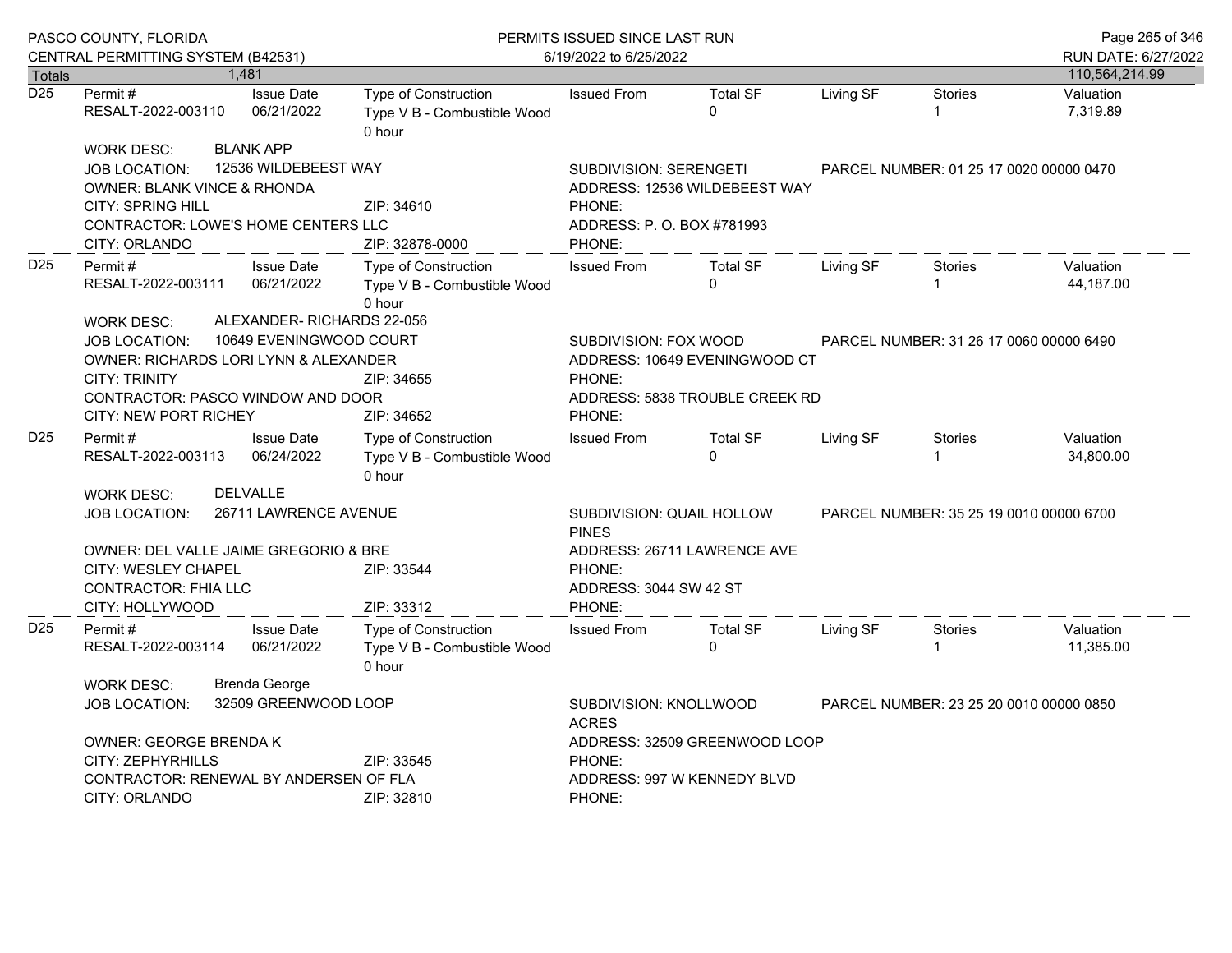|                  | PASCO COUNTY, FLORIDA                                                                                                                                                                                                                        |                                                       | PERMITS ISSUED SINCE LAST RUN                                                                                                                         | Page 266 of 346                                                         |                                 |                                         |                                         |                                       |
|------------------|----------------------------------------------------------------------------------------------------------------------------------------------------------------------------------------------------------------------------------------------|-------------------------------------------------------|-------------------------------------------------------------------------------------------------------------------------------------------------------|-------------------------------------------------------------------------|---------------------------------|-----------------------------------------|-----------------------------------------|---------------------------------------|
| Totals           | CENTRAL PERMITTING SYSTEM (B42531)                                                                                                                                                                                                           | 1,481                                                 |                                                                                                                                                       | 6/19/2022 to 6/25/2022                                                  |                                 |                                         |                                         | RUN DATE: 6/27/2022<br>110,564,214.99 |
| $\overline{D25}$ | Permit#<br>RESALT-2022-003117                                                                                                                                                                                                                | <b>Issue Date</b><br>06/21/2022                       | Type of Construction<br>Type V B - Combustible Wood<br>0 hour                                                                                         | <b>Issued From</b>                                                      | <b>Total SF</b><br>$\Omega$     | Living SF                               | <b>Stories</b><br>1                     | Valuation<br>28,235.92                |
|                  | <b>WORK DESC:</b><br><b>JOB LOCATION:</b>                                                                                                                                                                                                    | Wells<br>10836 MIDLAND BRIDGE ROAD                    |                                                                                                                                                       | <b>SUBDIVISION: ARLINGTON</b><br><b>WOODS</b>                           |                                 |                                         | PARCEL NUMBER: 06 24 17 0050 00000 0140 |                                       |
|                  | OWNER: WELLS JULIE M<br>CITY: HUDSON<br>CONTRACTOR: REECE BUILDERS WINDOWS INC<br>CITY: ST. PETERSBURG                                                                                                                                       |                                                       | ADDRESS: 10836 MIDLAND BRIDGE RD<br>PHONE:<br>ADDRESS: 7181 30th Avenue North<br>PHONE:                                                               |                                                                         |                                 |                                         |                                         |                                       |
| D <sub>25</sub>  | Permit#<br>RESALT-2022-003122                                                                                                                                                                                                                | <b>Issue Date</b><br>06/21/2022                       | Type of Construction<br>Type V B - Combustible Wood<br>0 hour                                                                                         | <b>Issued From</b>                                                      | <b>Total SF</b>                 | Living SF                               | Stories<br>1.                           | Valuation<br>22.710.00                |
|                  | WORK DESC:<br><b>JOB LOCATION:</b><br><b>OWNER: PENNOLINO RITA &amp; ANTHONY</b><br>CITY: LAND O LAKES<br>CONTRACTOR: HOME PERFORMANCE ALLIANCE INC<br><b>CITY: ST PETERSBURG</b>                                                            | Pennolino<br>3401 WILLISTON LOOP                      | SUBDIVISION: COLLIER PLACE<br>ADDRESS: 3401 WILLISTON LOOP<br>PHONE:<br>ADDRESS: 1780 102ND AVE N STE 500<br>PHONE:                                   |                                                                         |                                 | PARCEL NUMBER: 20 26 19 0050 00000 0260 |                                         |                                       |
| D <sub>25</sub>  | Permit#<br>RESALT-2022-003124                                                                                                                                                                                                                | <b>Issue Date</b><br>06/22/2022                       | Type of Construction<br>Type V B - Combustible Wood<br>0 hour                                                                                         | <b>Issued From</b>                                                      | <b>Total SF</b><br>$\Omega$     | Living SF                               | <b>Stories</b><br>1                     | Valuation<br>9,700.00                 |
|                  | <b>WORK DESC:</b><br><b>JOB LOCATION:</b><br>OWNER: MOLNAR NIKKI ANN & FRANK JR<br><b>CITY: PORT RICHEY</b><br>CONTRACTOR: DIRECT REMODELS LLC<br>CITY: LUTZ                                                                                 | <b>Frank Molnar Windows</b><br>8311 AUTUMN OAK AVENUE | SUBDIVISION: PALM LAKE<br>PARCEL NUMBER: 14 25 16 0150 00000 0010<br>ADDRESS: 8311 AUTUMN OAK AVE<br>PHONE:<br>ADDRESS: 22550 LAURELDALE DR<br>PHONE: |                                                                         |                                 |                                         |                                         |                                       |
| D <sub>25</sub>  | Permit#<br>RESALT-2022-003125                                                                                                                                                                                                                | <b>Issue Date</b><br>06/21/2022                       | Type of Construction<br>Type V B - Combustible Wood<br>0 hour                                                                                         | <b>Issued From</b>                                                      | <b>Total SF</b><br>$\Omega$     | Living SF                               | Stories<br>1                            | Valuation<br>24,250.00                |
|                  | Meadows<br>WORK DESC:<br>7816 MONTROSE DRIVE<br><b>JOB LOCATION:</b><br>OWNER: CHMIEL RALPH D &MEADOWS LINDA A<br>CITY: NEW PORT RICHEY<br>ZIP: 34653<br><b>CONTRACTOR: REECE BUILDERS WINDOWS INC</b><br>CITY: ST. PETERSBURG<br>ZIP: 33710 |                                                       |                                                                                                                                                       | SUBDIVISION: RIDGEWOOD<br>ADDRESS: 7816 MONTROSE DR<br>PHONE:<br>PHONE: | ADDRESS: 7181 30th Avenue North |                                         | PARCEL NUMBER: 34 25 16 0030 00000 1330 |                                       |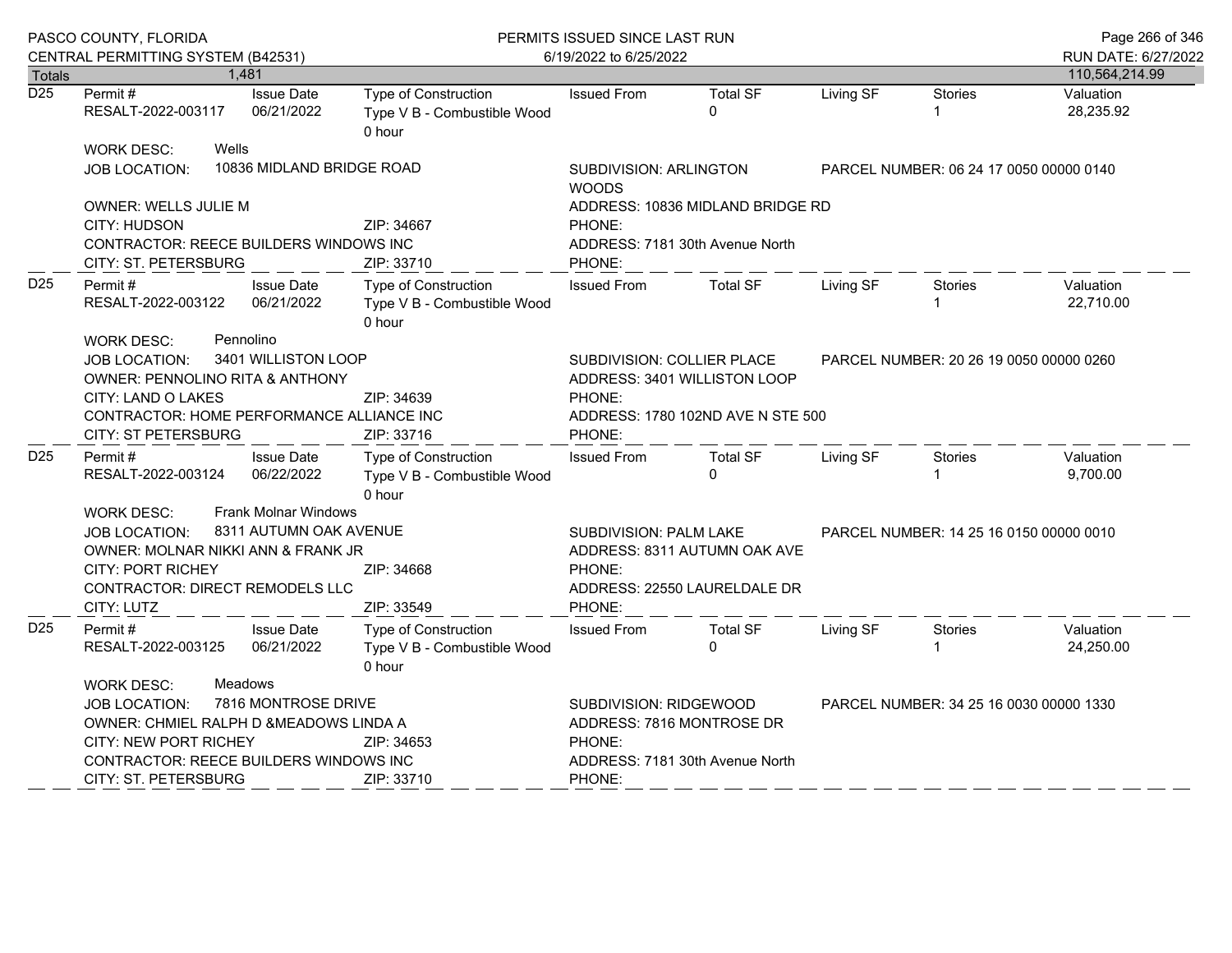|                  | PASCO COUNTY, FLORIDA<br>CENTRAL PERMITTING SYSTEM (B42531)                                                                                                     |                                           | PERMITS ISSUED SINCE LAST RUN<br>6/19/2022 to 6/25/2022          |                                                                                                                                                        |                                                                                                 |                                         |                     | Page 267 of 346<br>RUN DATE: 6/27/2022 |
|------------------|-----------------------------------------------------------------------------------------------------------------------------------------------------------------|-------------------------------------------|------------------------------------------------------------------|--------------------------------------------------------------------------------------------------------------------------------------------------------|-------------------------------------------------------------------------------------------------|-----------------------------------------|---------------------|----------------------------------------|
| <b>Totals</b>    |                                                                                                                                                                 | 1,481                                     |                                                                  |                                                                                                                                                        |                                                                                                 |                                         |                     | 110,564,214.99                         |
| $\overline{D25}$ | Permit#<br>RESALT-2022-003126                                                                                                                                   | <b>Issue Date</b><br>06/24/2022           | Type of Construction<br>Type V B - Combustible Wood<br>0 hour    | <b>Issued From</b>                                                                                                                                     | <b>Total SF</b><br>$\Omega$                                                                     | Living SF                               | <b>Stories</b><br>1 | Valuation<br>9,382.00                  |
|                  | <b>WORK DESC:</b><br><b>JOB LOCATION:</b><br>OWNER: GEARITY JOSEPH J & DEBORAH P<br><b>CITY: WESLEY CHAPEL</b>                                                  | Gearity<br>5823 RIVA RIDGE DRIVE          | ZIP: 33544<br>CONTRACTOR: AFFORDABLE WINDOWS & DOORS OF TAMPABAY | PHONE:                                                                                                                                                 | SUBDIVISION: LEXINGTON OAKS<br>ADDRESS: 5823 RIVA RIDGE DR<br>ADDRESS: 28870 US HWY 9 N STE 300 | PARCEL NUMBER: 10 26 19 0140 021A0 0610 |                     |                                        |
|                  | <b>CITY: CLEARWATER</b>                                                                                                                                         |                                           | ZIP: 33761                                                       | PHONE:                                                                                                                                                 |                                                                                                 |                                         |                     |                                        |
| D <sub>25</sub>  | Permit#<br>RESALT-2022-003131                                                                                                                                   | <b>Issue Date</b><br>06/23/2022           | Type of Construction<br>Type V B - Combustible Wood<br>0 hour    | <b>Issued From</b>                                                                                                                                     | <b>Total SF</b><br>$\Omega$                                                                     | Living SF                               | <b>Stories</b>      | Valuation<br>43,664.00                 |
|                  | <b>WORK DESC:</b><br><b>JOB LOCATION:</b>                                                                                                                       | Nicora, Sandy<br>3029 SOTHEBY LANE        |                                                                  | SUBDIVISION: PLANTATION<br><b>PALMS</b>                                                                                                                |                                                                                                 | PARCEL NUMBER: 20 26 19 0080 00000 3950 |                     |                                        |
|                  | OWNER: NICORA SANDRA A<br>CITY: LAND O LAKES<br>CONTRACTOR: RENEWAL BY ANDERSEN OF FLA<br>CITY: ORLANDO                                                         |                                           | ZIP: 34639<br>ZIP: 32810                                         | ADDRESS: 3029 SOTHEBY LN<br>PHONE:<br>PHONE:                                                                                                           | ADDRESS: 997 W KENNEDY BLVD                                                                     |                                         |                     |                                        |
| D <sub>25</sub>  | Permit#<br>RESALT-2022-003133                                                                                                                                   | <b>Issue Date</b><br>06/22/2022           | Type of Construction<br>Type V B - Combustible Wood<br>0 hour    | <b>Issued From</b>                                                                                                                                     | <b>Total SF</b><br>$\Omega$                                                                     | Living SF                               | Stories             | Valuation<br>1,714.15                  |
|                  | 11155206 - Ramirez<br><b>WORK DESC:</b><br>2100 MELODY DRIVE<br><b>JOB LOCATION:</b><br>OWNER: RAMIREZ NICOLE F & JOSE L<br><b>CITY: NEW PORT RICHEY</b>        |                                           | ZIP: 34652                                                       | <b>GARDENS</b><br>PHONE:<br>ADDRESS: 2455 Paces Ferry RD                                                                                               | SUBDIVISION: RIDGEWOOD<br>PARCEL NUMBER: 30 26 16 0130 00000 862G<br>ADDRESS: 3803 CHAFFEY DR   |                                         |                     |                                        |
|                  | CONTRACTOR: THE HOME DEPOT<br>CITY: Atlanta                                                                                                                     |                                           | ZIP: 30339                                                       | PHONE:                                                                                                                                                 |                                                                                                 |                                         |                     |                                        |
| D <sub>25</sub>  | Permit#<br>RESALT-2022-003134                                                                                                                                   | <b>Issue Date</b><br>06/22/2022           | Type of Construction<br>Type V B - Combustible Wood<br>0 hour    | <b>Issued From</b>                                                                                                                                     | <b>Total SF</b><br>$\Omega$                                                                     | Living SF                               | <b>Stories</b>      | Valuation<br>42,259.00                 |
|                  | <b>WORK DESC:</b><br><b>JOB LOCATION:</b><br>OWNER: QUAILEY URIEL A & ELAINE C<br>CITY: NEW PORT RICHEY<br>CONTRACTOR: DIRECT REMODELS LLC<br><b>CITY: LUTZ</b> | <b>Uriel Qualiey</b><br>6007 RIVIERA LANE | ZIP: 34655<br>ZIP: 33549                                         | <b>SUBDIVISION: RIVIERA</b><br>PARCEL NUMBER: 33 26 16 0010 00000 0200<br>ADDRESS: 6007 RIVIERA LN<br>PHONE:<br>ADDRESS: 22550 LAURELDALE DR<br>PHONE: |                                                                                                 |                                         |                     |                                        |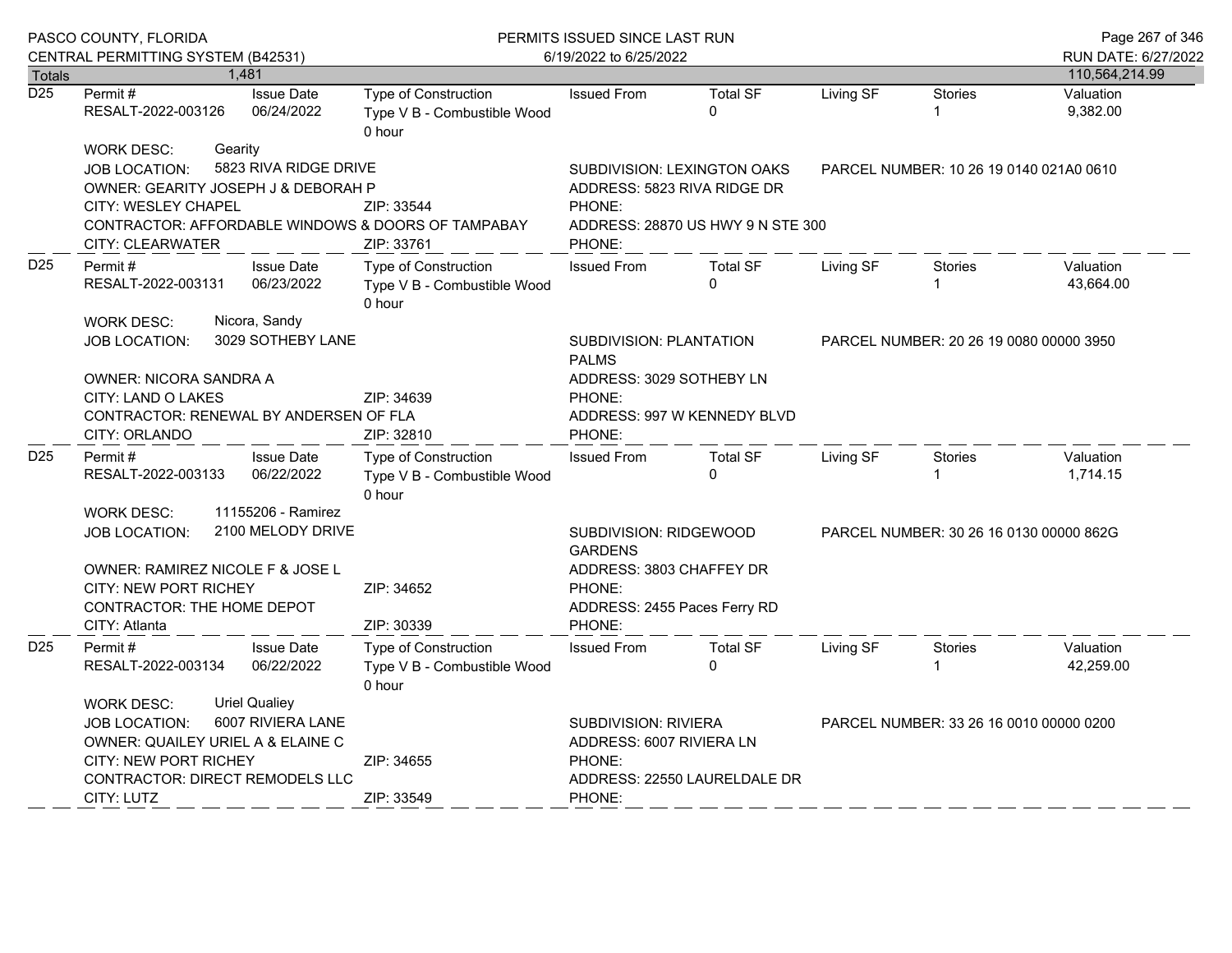|                  | PASCO COUNTY, FLORIDA<br>CENTRAL PERMITTING SYSTEM (B42531)                                                                                       |                                                 |                                                                      | PERMITS ISSUED SINCE LAST RUN<br>6/19/2022 to 6/25/2022                                                     |                                         |                                         |                                         |                                       |  |
|------------------|---------------------------------------------------------------------------------------------------------------------------------------------------|-------------------------------------------------|----------------------------------------------------------------------|-------------------------------------------------------------------------------------------------------------|-----------------------------------------|-----------------------------------------|-----------------------------------------|---------------------------------------|--|
| Totals           |                                                                                                                                                   | 1,481                                           |                                                                      |                                                                                                             |                                         |                                         |                                         | RUN DATE: 6/27/2022<br>110,564,214.99 |  |
| $\overline{D25}$ | Permit#<br>RESALT-2022-003136                                                                                                                     | <b>Issue Date</b><br>06/22/2022                 | <b>Type of Construction</b><br>Type V B - Combustible Wood<br>0 hour | <b>Issued From</b>                                                                                          | <b>Total SF</b><br>$\mathbf 0$          | Living SF                               | <b>Stories</b>                          | Valuation<br>12,771.00                |  |
|                  | WORK DESC:                                                                                                                                        | Joe Fishbeck                                    |                                                                      |                                                                                                             |                                         |                                         |                                         |                                       |  |
|                  | <b>JOB LOCATION:</b>                                                                                                                              | 5115 SILVER CHARM TERRACE                       |                                                                      |                                                                                                             | SUBDIVISION: LEXINGTON OAKS             |                                         | PARCEL NUMBER: 11 26 19 0090 00900 0040 |                                       |  |
|                  | OWNER: FISCHBECK SAMUEL JOSEPH JR & P                                                                                                             |                                                 |                                                                      | ADDRESS: 5115 SILVER CHARM TERR                                                                             |                                         |                                         |                                         |                                       |  |
|                  | <b>CITY: WESLEY CHAPEL</b>                                                                                                                        |                                                 | ZIP: 33544                                                           | PHONE:                                                                                                      |                                         |                                         |                                         |                                       |  |
|                  | <b>CONTRACTOR: DIRECT REMODELS LLC</b>                                                                                                            |                                                 |                                                                      | ADDRESS: 22550 LAURELDALE DR                                                                                |                                         |                                         |                                         |                                       |  |
|                  | CITY: LUTZ                                                                                                                                        |                                                 | ZIP: 33549                                                           | PHONE:                                                                                                      |                                         |                                         |                                         |                                       |  |
| D <sub>25</sub>  | <b>Issue Date</b><br>Permit #<br>RESALT-2022-003138<br>06/23/2022                                                                                 |                                                 | Type of Construction<br>Type V B - Combustible Wood<br>0 hour        | <b>Issued From</b>                                                                                          | Total SF<br>0                           | Living SF                               | Stories                                 | Valuation<br>16,000.00                |  |
|                  | <b>WORK DESC:</b><br><b>JOB LOCATION:</b>                                                                                                         | <b>Bialecki</b><br>4915 GASLIGHT AVENUE         |                                                                      | SUBDIVISION: CREST RIDGE<br><b>GARDENS</b>                                                                  | PARCEL NUMBER: 31 26 16 021A 00000 4900 |                                         |                                         |                                       |  |
|                  | OWNER: BIALECKI CYNTHIA ARLENE & CHAR<br><b>CITY: FREEDOM</b><br>CONTRACTOR: GULFSIDE WINDOWS AND DOORS LLC<br>CITY: OLDSMAR                      |                                                 | ZIP: 14065<br>ZIP: 34677                                             | ADDRESS: 11467 SMITH CROSS RD<br>PHONE:<br>ADDRESS: 420 ROBERTS ROAD<br>PHONE:                              |                                         |                                         |                                         |                                       |  |
| D25              | Permit#<br>RESALT-2022-003140                                                                                                                     | <b>Issue Date</b><br>06/22/2022                 | Type of Construction<br>Type V B - Combustible Wood<br>0 hour        | <b>Issued From</b>                                                                                          | <b>Total SF</b><br>$\Omega$             | Living SF                               | Stories<br>1                            | Valuation<br>13,000.00                |  |
|                  | <b>WORK DESC:</b><br><b>JOB LOCATION:</b><br><b>OWNER: SPENCER KAREN</b><br>CITY: HOLIDAY<br><b>CONTRACTOR: DIRECT REMODELS LLC</b><br>CITY: LUTZ | <b>Spencer Windows</b><br>4250 WOODFIELD AVENUE | PHONE:<br>PHONE:                                                     | SUBDIVISION: BEACON SQUARE<br>ADDRESS: 4250 WOODFIELD AVE<br>ADDRESS: 22550 LAURELDALE DR                   |                                         | PARCEL NUMBER: 19 26 16 0060 00000 3180 |                                         |                                       |  |
| D <sub>25</sub>  | Permit #<br>RESALT-2022-003145                                                                                                                    | <b>Issue Date</b><br>06/22/2022                 | Type of Construction<br>Type V B - Combustible Wood<br>0 hour        | <b>Issued From</b>                                                                                          | <b>Total SF</b><br>$\Omega$             | Living SF                               | Stories                                 | Valuation<br>8,535.00                 |  |
|                  | WORK DESC:                                                                                                                                        | McCord                                          |                                                                      |                                                                                                             |                                         |                                         |                                         |                                       |  |
|                  | 1616 STIPULE COURT<br><b>JOB LOCATION:</b><br>OWNER: MCCORD MATTHEW & JENNIFER<br><b>CITY: TRINITY</b><br>ZIP: 34655                              |                                                 |                                                                      | SUBDIVISION: THOUSAND OAKS<br>PARCEL NUMBER: 35 26 16 0090 00000 0390<br>ADDRESS: 1616 STIPULE CT<br>PHONE: |                                         |                                         |                                         |                                       |  |
|                  | CITY: Clearwater                                                                                                                                  |                                                 | CONTRACTOR: ARMORTECH WINDOWS AND DOORS INC<br>ZIP: 33762            | ADDRESS: 1872 North Hercules Avenue<br>PHONE:                                                               |                                         |                                         |                                         |                                       |  |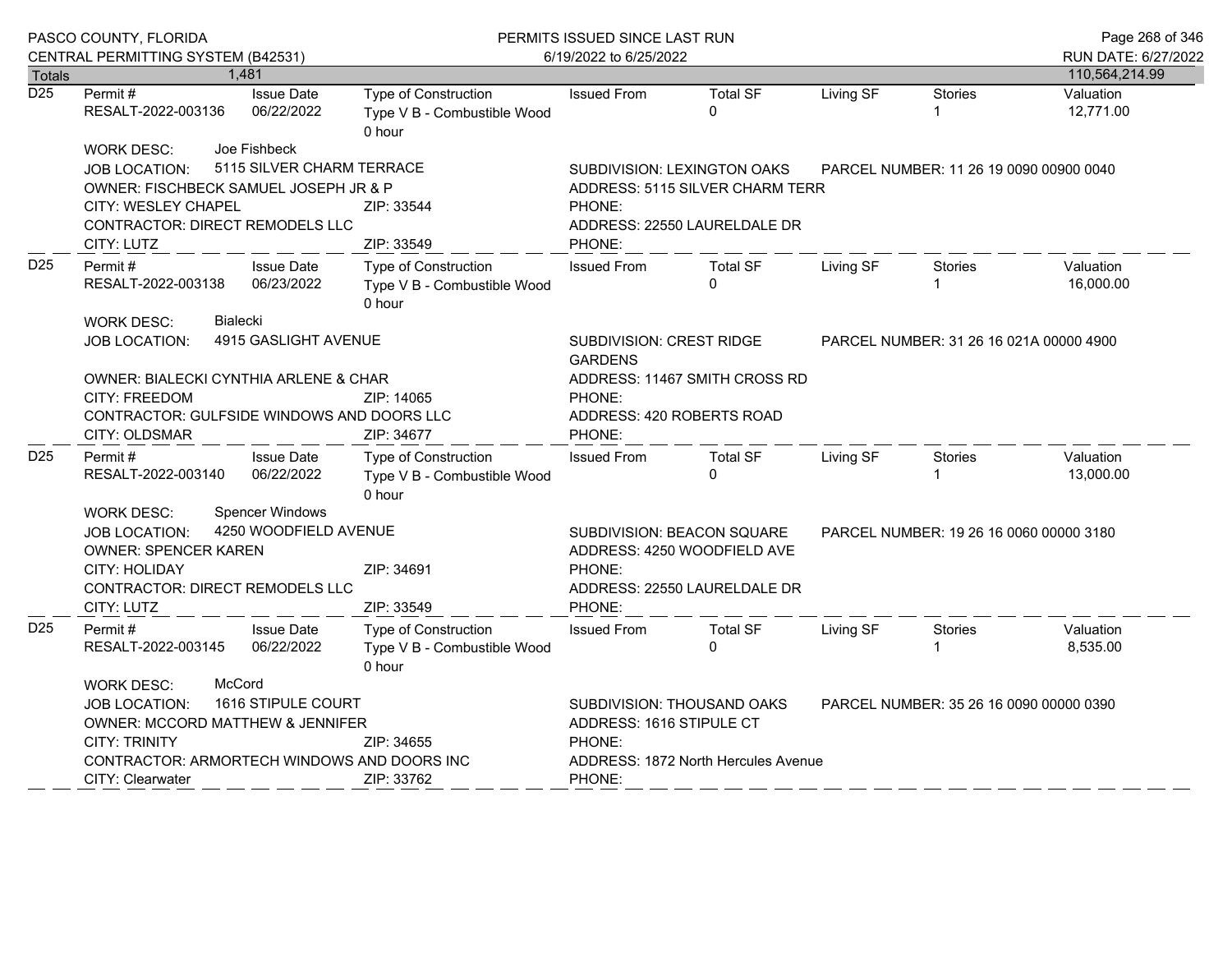|                  | PASCO COUNTY, FLORIDA                                                                                                                                                    |                                                                                                                                       | PERMITS ISSUED SINCE LAST RUN                                        |                                                                                                                                                                     |                                |                                         |                                         | Page 269 of 346                       |
|------------------|--------------------------------------------------------------------------------------------------------------------------------------------------------------------------|---------------------------------------------------------------------------------------------------------------------------------------|----------------------------------------------------------------------|---------------------------------------------------------------------------------------------------------------------------------------------------------------------|--------------------------------|-----------------------------------------|-----------------------------------------|---------------------------------------|
| <b>Totals</b>    | CENTRAL PERMITTING SYSTEM (B42531)                                                                                                                                       | 1,481                                                                                                                                 |                                                                      | 6/19/2022 to 6/25/2022                                                                                                                                              |                                |                                         |                                         | RUN DATE: 6/27/2022<br>110,564,214.99 |
| $\overline{D25}$ | Permit#<br>RESALT-2022-003150                                                                                                                                            | <b>Issue Date</b><br>06/22/2022                                                                                                       | Type of Construction<br>Type V B - Combustible Wood<br>0 hour        | <b>Issued From</b>                                                                                                                                                  | <b>Total SF</b><br>$\Omega$    | Living SF                               | <b>Stories</b><br>1                     | Valuation<br>2,418.28                 |
|                  | Laronga<br><b>WORK DESC:</b><br><b>JOB LOCATION:</b><br><b>OWNER: LARONGA CHRISTINE</b><br>CITY: LAND O LAKES<br>CONTRACTOR: DOORPRO ENTRYWAYS INC<br><b>CITY: TAMPA</b> | 3241 SHEEHAN DRIVE                                                                                                                    | ZIP: 34638<br>ZIP: 33619                                             | <b>SUBDIVISION: OAKSTEAD</b><br>ADDRESS: 3241 SHEEHAN DR<br>PHONE:<br>PHONE:                                                                                        | ADDRESS: 8503 EAST ADAMO DRIVE | PARCEL NUMBER: 23 26 18 0020 06B00 0020 |                                         |                                       |
| D <sub>25</sub>  | Permit#<br>RESALT-2022-003153<br><b>WORK DESC:</b>                                                                                                                       | <b>Issue Date</b><br>06/23/2022<br>Manahan                                                                                            | <b>Type of Construction</b><br>Type V B - Combustible Wood<br>0 hour | <b>Issued From</b>                                                                                                                                                  | <b>Total SF</b><br>$\Omega$    | Living SF                               | Stories                                 | Valuation<br>4,352.00                 |
| D <sub>25</sub>  | <b>JOB LOCATION:</b><br>OWNER: MANAHAN CONNIE J<br>CITY: HUDSON<br>CONTRACTOR: BLAND TO GRAND INC<br>CITY: SPRINGHILL                                                    | 11630 BARONWOOD COURT                                                                                                                 | ZIP: 34667<br>ZIP: 34608                                             | <b>SUBDIVISION: HERITAGE PINES</b><br>PARCEL NUMBER: 05 24 17 0170 00000 0440<br>ADDRESS: 11630 BARONWOOD CT<br>PHONE:<br>ADDRESS: 10166 SLEEPY WILLOW CT<br>PHONE: |                                |                                         |                                         |                                       |
|                  | Permit #<br><b>Issue Date</b><br>06/22/2022<br>RESALT-2022-003154                                                                                                        |                                                                                                                                       | Type of Construction<br>Type V B - Combustible Wood<br>0 hour        | <b>Issued From</b>                                                                                                                                                  | <b>Total SF</b><br>$\Omega$    | Living SF                               | <b>Stories</b>                          | Valuation<br>8,677.16                 |
|                  | <b>WORK DESC:</b><br><b>Richert Windows and Doors</b><br>3060 SUNCOAST PLAINS DRIVE<br><b>JOB LOCATION:</b><br><b>OWNER: REICHERT KENNETH NEAL</b><br>CITY: ODESSA       | SUBDIVISION: SOUTH BRANCH<br>PARCEL NUMBER: 19 26 18 0130 02500 0070<br><b>PRESERVE</b><br>ADDRESS: 3060 SUNCOAST PLAINS DR<br>PHONE: |                                                                      |                                                                                                                                                                     |                                |                                         |                                         |                                       |
|                  | <b>CONTRACTOR: SIMPLY WINDOWS AND DOORS LLC</b><br>CITY: ODESSA                                                                                                          |                                                                                                                                       | ZIP: 33556                                                           | ADDRESS: 13224 SR 54<br>PHONE: 8138383189                                                                                                                           |                                |                                         |                                         |                                       |
| D <sub>25</sub>  | Permit #<br>RESALT-2022-003158                                                                                                                                           | <b>Issue Date</b><br>06/22/2022                                                                                                       | <b>Type of Construction</b><br>Type V B - Combustible Wood<br>0 hour | <b>Issued From</b>                                                                                                                                                  | <b>Total SF</b><br>$\Omega$    | Living SF                               | <b>Stories</b><br>1                     | Valuation<br>14,991.00                |
|                  | DeCola<br><b>WORK DESC:</b><br><b>JOB LOCATION:</b><br>OWNER: DECOLA ALDO C & GRACE K<br>CITY: BROOKSVILLE                                                               | 18321 EDGEWOOD DRIVE                                                                                                                  | ZIP: 34601                                                           | SUBDIVISION: WOODHAVEN<br><b>FARMS</b><br>ADDRESS: 19906 TATTNALL WAY                                                                                               |                                |                                         | PARCEL NUMBER: 04 24 18 0010 00000 1140 |                                       |
|                  | CONTRACTOR: WEST SHORE HOME LLC<br>CITY: OCALA                                                                                                                           |                                                                                                                                       | ZIP: 34475                                                           | PHONE:<br>PHONE: 7272051957                                                                                                                                         | ADDRESS: 1720 NW 4TH AVE 100   |                                         |                                         |                                       |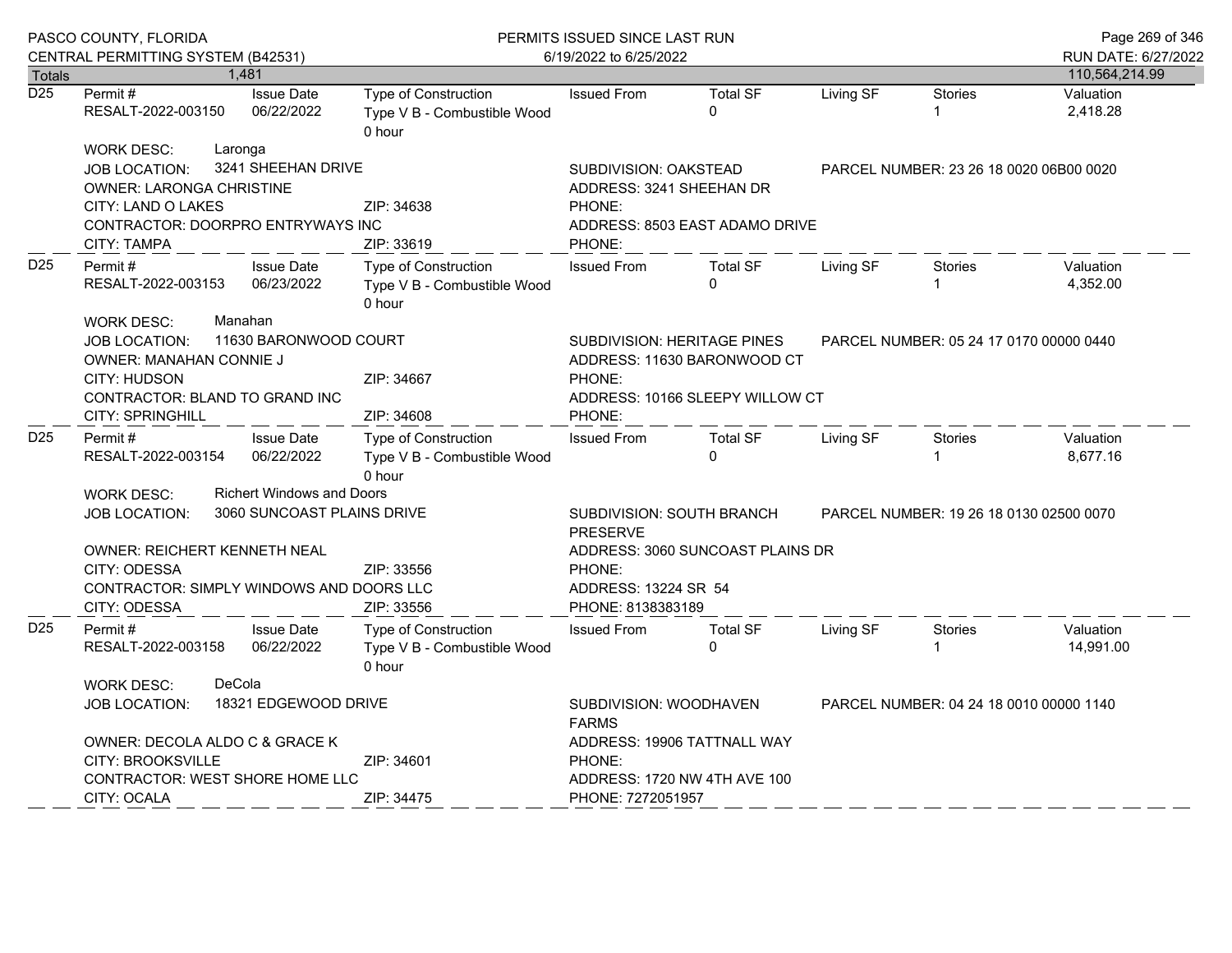|                                   | PASCO COUNTY, FLORIDA                                                                                                                |           |                                 | PERMITS ISSUED SINCE LAST RUN                                 |                                                                                                                |                                         |                                         |                | Page 270 of 346             |
|-----------------------------------|--------------------------------------------------------------------------------------------------------------------------------------|-----------|---------------------------------|---------------------------------------------------------------|----------------------------------------------------------------------------------------------------------------|-----------------------------------------|-----------------------------------------|----------------|-----------------------------|
|                                   | CENTRAL PERMITTING SYSTEM (B42531)                                                                                                   |           |                                 |                                                               | 6/19/2022 to 6/25/2022                                                                                         |                                         |                                         |                | RUN DATE: 6/27/2022         |
| <b>Totals</b><br>$\overline{D25}$ | Permit#                                                                                                                              | 1,481     | <b>Issue Date</b>               | Type of Construction                                          | <b>Issued From</b>                                                                                             | <b>Total SF</b>                         | Living SF                               | <b>Stories</b> | 110,564,214.99<br>Valuation |
|                                   | RESALT-2022-003161                                                                                                                   |           | 06/23/2022                      | Type V B - Combustible Wood<br>0 hour                         |                                                                                                                | $\Omega$                                |                                         |                | 7,500.00                    |
|                                   | <b>WORK DESC:</b>                                                                                                                    | Fernandez |                                 |                                                               |                                                                                                                |                                         |                                         |                |                             |
|                                   | <b>JOB LOCATION:</b>                                                                                                                 |           | 26908 CORAL VINE LANE           |                                                               | SUBDIVISION: QUAIL HOLLOW<br><b>PINES</b>                                                                      |                                         | PARCEL NUMBER: 35 25 19 0010 00000 4990 |                |                             |
|                                   | OWNER: FERNANDEZ JONATHAN ANDREW & JE                                                                                                |           |                                 |                                                               |                                                                                                                | ADDRESS: 26908 CORAL VINE LN            |                                         |                |                             |
|                                   | CITY: WESLEY CHAPEL<br>ZIP: 33544                                                                                                    |           |                                 |                                                               | PHONE:                                                                                                         |                                         |                                         |                |                             |
|                                   | CONTRACTOR: COASTAL GREEN ENERGY SOLUTIONS LLC<br>CITY: TAMPA<br>ZIP: 33634                                                          |           |                                 |                                                               | PHONE:                                                                                                         | ADDRESS: 710 BENJAMIN RD 200            |                                         |                |                             |
| D <sub>25</sub>                   | Permit#<br>RESALT-2022-003170                                                                                                        |           | <b>Issue Date</b><br>06/23/2022 | Type of Construction<br>Type V B - Combustible Wood<br>0 hour | <b>Issued From</b>                                                                                             | <b>Total SF</b><br>$\Omega$             | Living SF                               | <b>Stories</b> | Valuation<br>2,229.23       |
|                                   | <b>RUIZ</b><br><b>WORK DESC:</b><br>3415 CLYDESDALE DRIVE<br>JOB LOCATION:<br>OWNER: RUIZ JUAN<br><b>CITY: HOLIDAY</b><br>ZIP: 34691 |           |                                 |                                                               | SUBDIVISION: BEACON SQUARE<br>PARCEL NUMBER: 19 26 16 006B 00000 5010<br>ADDRESS: 3415 CLYDESDALE DR<br>PHONE: |                                         |                                         |                |                             |
|                                   | CONTRACTOR: J & G CARPENTRY INC<br>CITY: WEST PALM BEACH                                                                             |           |                                 | ZIP: 33412-0                                                  | PHONE: 8136621403                                                                                              | ADDRESS: 13461 79TH COURT NORTH         |                                         |                |                             |
| D <sub>25</sub>                   | Permit #<br>RESALT-2022-003172                                                                                                       |           | <b>Issue Date</b><br>06/23/2022 | Type of Construction<br>Type V B - Combustible Wood<br>0 hour | <b>Issued From</b>                                                                                             | <b>Total SF</b><br>$\Omega$             | Living SF                               | Stories<br>1   | Valuation<br>12,261.00      |
|                                   | <b>WORK DESC:</b><br>Johns<br>3226 PETERBOROUGH STREET<br>JOB LOCATION:<br><b>OWNER: JOHNS MICHAEL C</b>                             |           |                                 |                                                               | SUBDIVISION: COLONIAL MANOR<br>ADDRESS: 3226 PETERBOROUGH ST                                                   | PARCEL NUMBER: 20 26 16 0610 00000 1720 |                                         |                |                             |
|                                   | CITY: HOLIDAY<br>CONTRACTOR: WEST SHORE HOME LLC                                                                                     |           |                                 | ZIP: 34690                                                    | PHONE:<br>ADDRESS: 1720 NW 4TH AVE 100                                                                         |                                         |                                         |                |                             |
|                                   | CITY: OCALA                                                                                                                          |           |                                 | ZIP: 34475                                                    | PHONE: 7272051957                                                                                              |                                         |                                         |                |                             |
| D <sub>25</sub>                   | Permit#<br>RESALT-2022-003173                                                                                                        |           | <b>Issue Date</b><br>06/23/2022 | Type of Construction<br>Type V B - Combustible Wood<br>0 hour | <b>Issued From</b>                                                                                             | <b>Total SF</b><br>$\Omega$             | Living SF                               | Stories        | Valuation<br>30,971.00      |
|                                   | <b>WORK DESC:</b>                                                                                                                    | Brill     |                                 |                                                               |                                                                                                                |                                         |                                         |                |                             |
|                                   | 14916 POTTERTON CIRCLE<br>JOB LOCATION:<br>OWNER: BRILL GREGORY S                                                                    |           |                                 |                                                               | <b>SUBDIVISION: HIGHLANDS</b><br>PARCEL NUMBER: 25 24 16 0120 00 V20 0850<br>ADDRESS: 14916 POTTERTON CIR      |                                         |                                         |                |                             |
|                                   | CITY: HUDSON                                                                                                                         |           |                                 | ZIP: 34667                                                    | PHONE:                                                                                                         |                                         |                                         |                |                             |
|                                   | CONTRACTOR: WEST SHORE HOME LLC                                                                                                      |           |                                 |                                                               | ADDRESS: 1720 NW 4TH AVE 100                                                                                   |                                         |                                         |                |                             |
|                                   | CITY: OCALA                                                                                                                          |           |                                 | ZIP: 34475                                                    | PHONE: 7272051957                                                                                              |                                         |                                         |                |                             |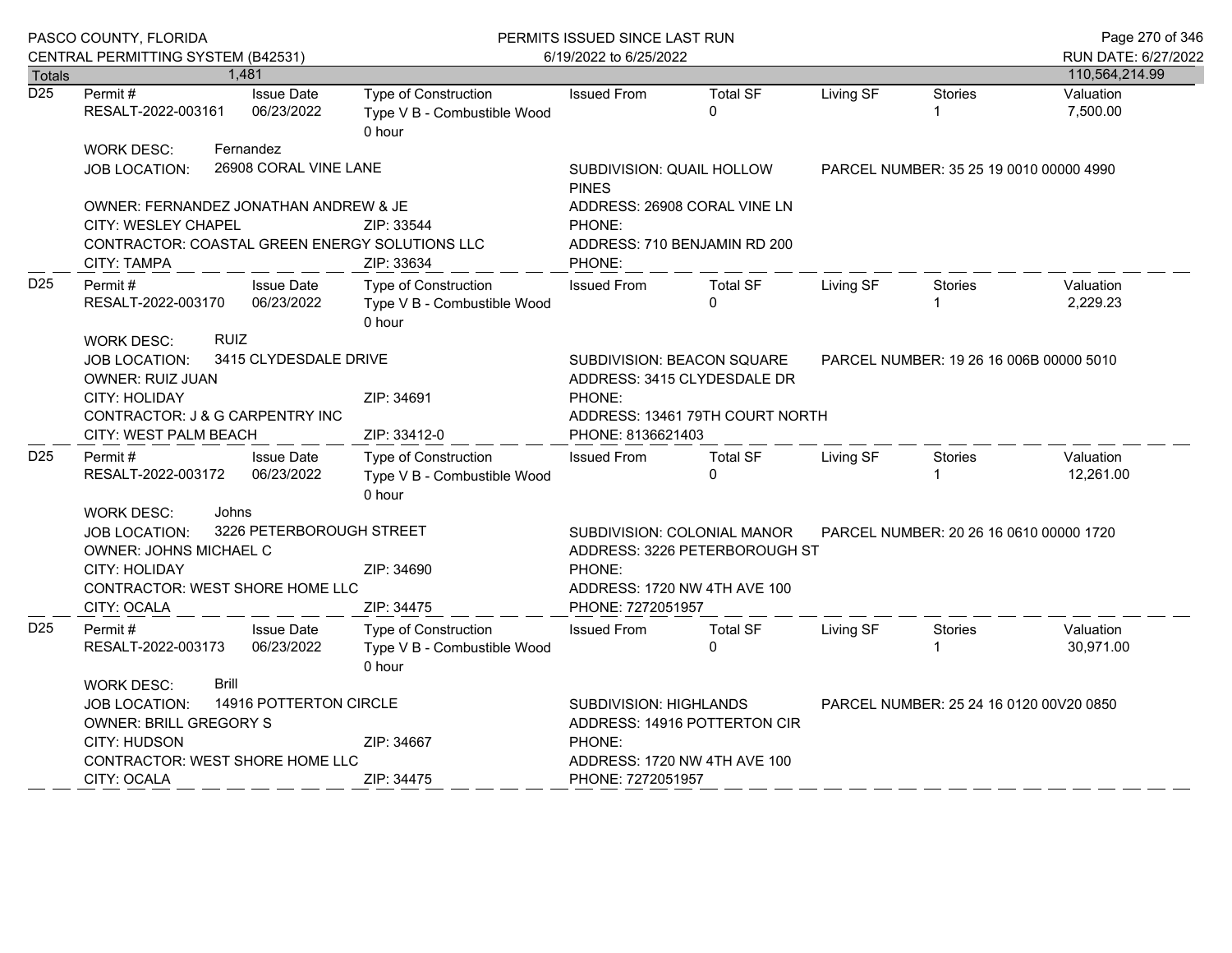|                  | PASCO COUNTY, FLORIDA<br>CENTRAL PERMITTING SYSTEM (B42531)                                                                                                   |                                                                                        | PERMITS ISSUED SINCE LAST RUN<br>6/19/2022 to 6/25/2022              | Page 271 of 346<br>RUN DATE: 6/27/2022                                                |                                         |           |                |                       |
|------------------|---------------------------------------------------------------------------------------------------------------------------------------------------------------|----------------------------------------------------------------------------------------|----------------------------------------------------------------------|---------------------------------------------------------------------------------------|-----------------------------------------|-----------|----------------|-----------------------|
| Totals           |                                                                                                                                                               | 1,481                                                                                  |                                                                      |                                                                                       |                                         |           |                | 110,564,214.99        |
| $\overline{D25}$ | Permit #<br>RESALT-2022-003174                                                                                                                                | <b>Issue Date</b><br>06/23/2022                                                        | Type of Construction<br>Type V B - Combustible Wood<br>0 hour        | <b>Issued From</b>                                                                    | <b>Total SF</b><br>$\Omega$             | Living SF | <b>Stories</b> | Valuation<br>1,461.53 |
|                  | <b>WORK DESC:</b><br><b>JOB LOCATION:</b><br><b>OWNER: COUTANT ELLEN K</b>                                                                                    | 18800 COASTAL SHORE TERRACE                                                            | COUTANT-18800 COASTAL SHORE TERRACE                                  | SUBDIVISION: DEL WEBB BEXLEY<br>ADDRESS: 18800 COASTAL SHORE TERRACE                  | PARCEL NUMBER: 09 26 18 0030 01300 0200 |           |                |                       |
|                  | CITY: LAND O LAKES<br>CONTRACTOR: ALL AMERICAN SHUTTERS & GLASS<br>CITY: WEST PALM BEACH                                                                      |                                                                                        | ZIP: 34638<br>ZIP: 33409                                             | PHONE:<br>ADDRESS: 1638 DONNA RD<br>PHONE: 2394334100                                 |                                         |           |                |                       |
| D <sub>25</sub>  | Permit#<br><b>Issue Date</b><br>06/23/2022<br>RESALT-2022-003180                                                                                              |                                                                                        | <b>Type of Construction</b><br>Type V B - Combustible Wood<br>0 hour | <b>Issued From</b>                                                                    | <b>Total SF</b><br>$\mathbf{0}$         | Living SF | <b>Stories</b> | Valuation<br>9,511.00 |
| D <sub>25</sub>  | <b>WORK DESC:</b><br>Judge<br><b>JOB LOCATION:</b>                                                                                                            | 8419 ST GILES COURT                                                                    |                                                                      | SUBDIVISION: CHALFONT<br><b>HEIGHTS</b>                                               | PARCEL NUMBER: 27 25 21 0080 00000 0050 |           |                |                       |
|                  | <b>OWNER: JUDGE CATHERINE S</b><br>CITY: ZEPHYRHILLS<br>CONTRACTOR: HOME PERFORMANCE ALLIANCE INC<br><b>CITY: ST PETERSBURG</b>                               |                                                                                        | ZIP: 33541<br>ZIP: 33716                                             | ADDRESS: 8419 SAINT GILES CT<br>PHONE:<br>ADDRESS: 1780 102ND AVE N STE 500<br>PHONE: |                                         |           |                |                       |
|                  | Permit#<br>RESALT-2022-003182                                                                                                                                 | <b>Issue Date</b><br>06/23/2022                                                        | Type of Construction<br>Type V B - Combustible Wood<br>0 hour        | <b>Issued From</b>                                                                    | <b>Total SF</b><br>$\Omega$             | Living SF | Stories        | Valuation<br>4,171.00 |
|                  | Williams<br><b>WORK DESC:</b><br>3340 COLDWELL DRIVE<br><b>JOB LOCATION:</b>                                                                                  | SUBDIVISION: HOLIDAY LAKE<br><b>ESTATES</b>                                            | PARCEL NUMBER: 36 26 15 095B 00001 4130                              |                                                                                       |                                         |           |                |                       |
|                  | OWNER: WILLIAMS ANASTACIA & WILLIAMS<br><b>CITY: HOLIDAY</b><br>CONTRACTOR: WEST SHORE HOME LLC<br>CITY: OCALA                                                |                                                                                        | ZIP: 34691<br>ZIP: 34475                                             | ADDRESS: 3340 COLDWELL DR<br>PHONE:<br>PHONE: 7272051957                              | ADDRESS: 1720 NW 4TH AVE 100            |           |                |                       |
| D <sub>25</sub>  | Permit#<br>RESALT-2022-003184                                                                                                                                 | <b>Issue Date</b><br>06/24/2022                                                        | <b>Type of Construction</b><br>Type V B - Combustible Wood<br>0 hour | <b>Issued From</b>                                                                    | <b>Total SF</b><br>$\Omega$             | Living SF | <b>Stories</b> | Valuation<br>3,950.00 |
|                  | Morales Window Replacement<br><b>WORK DESC:</b><br>8114 JUAREZ DRIVE<br><b>JOB LOCATION:</b>                                                                  | SUBDIVISION: SAN CLEMENTE<br>PARCEL NUMBER: 14 25 16 0060 00000 2290<br><b>VILLAGE</b> |                                                                      |                                                                                       |                                         |           |                |                       |
|                  | <b>OWNER: RUIZ RAQUEL GABRIELA &amp; MORALES</b><br>CITY: PORT RICHEY<br>ZIP: 34668<br>CONTRACTOR: COX ALUMINUM INC<br><b>CITY: PORT RICHEY</b><br>ZIP: 34668 |                                                                                        |                                                                      | ADDRESS: 8114 JUAREZ DR<br>PHONE:<br>ADDRESS: 6810 COMMERCE AVE<br>PHONE: 7278471046  |                                         |           |                |                       |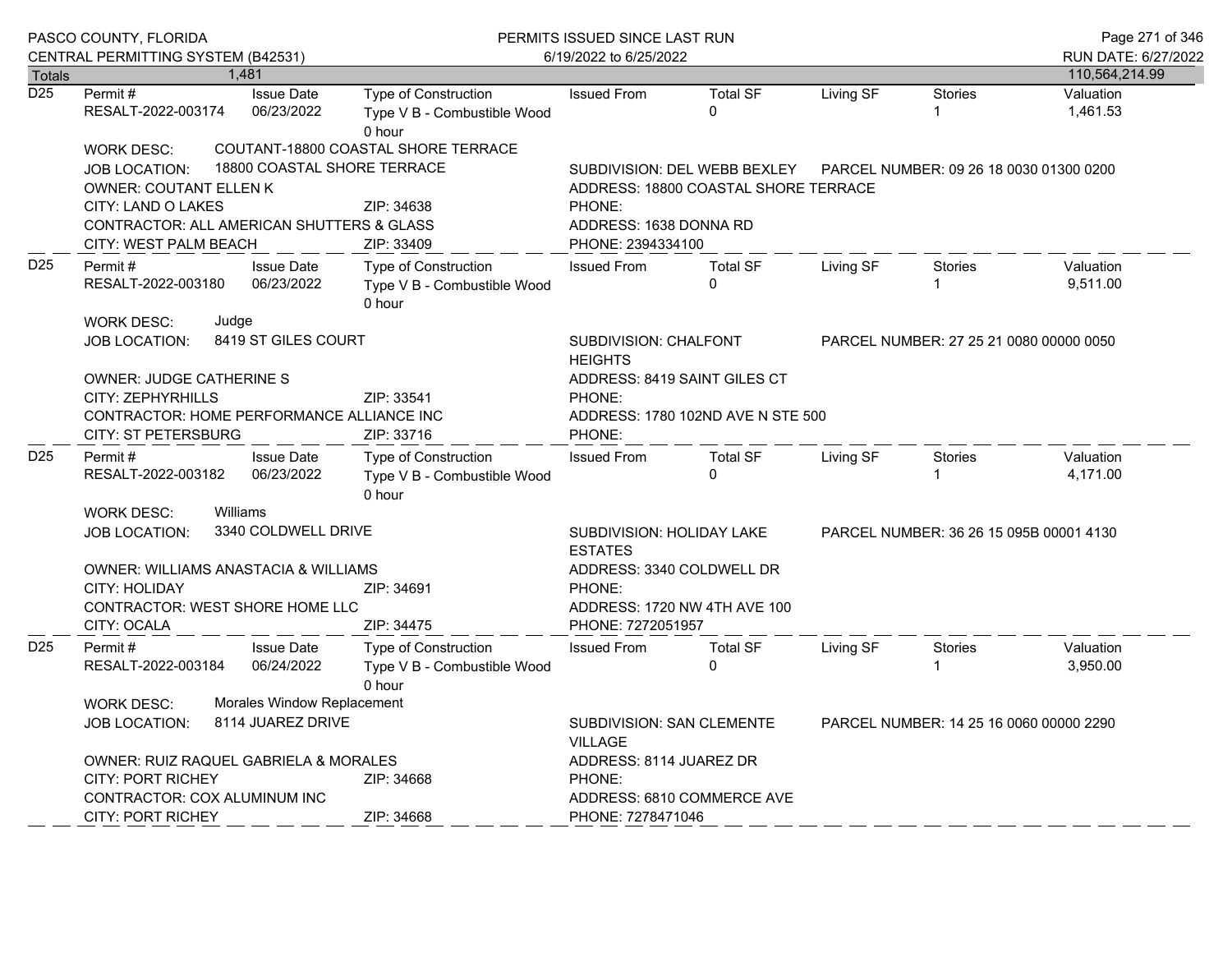|                  | PASCO COUNTY, FLORIDA<br>CENTRAL PERMITTING SYSTEM (B42531)                                                           |                                                                  | PERMITS ISSUED SINCE LAST RUN<br>6/19/2022 to 6/25/2022                                  |                                                                                   |                                         |                                         |                                         | Page 272 of 346<br>RUN DATE: 6/27/2022 |
|------------------|-----------------------------------------------------------------------------------------------------------------------|------------------------------------------------------------------|------------------------------------------------------------------------------------------|-----------------------------------------------------------------------------------|-----------------------------------------|-----------------------------------------|-----------------------------------------|----------------------------------------|
| <b>Totals</b>    |                                                                                                                       | 1.481                                                            |                                                                                          |                                                                                   |                                         |                                         |                                         | 110,564,214.99                         |
| $\overline{D25}$ | Permit#<br>RESALT-2022-003188                                                                                         | <b>Issue Date</b><br>06/24/2022                                  | Type of Construction<br>Type V B - Combustible Wood<br>0 hour                            | <b>Issued From</b>                                                                | <b>Total SF</b><br>$\Omega$             | Living SF                               | <b>Stories</b>                          | Valuation<br>2,745.00                  |
|                  | <b>WORK DESC:</b><br>JOB LOCATION:                                                                                    | <b>Cathy Carrick</b><br>4956 BRITNI WAY                          |                                                                                          | <b>SUBDIVISION: AMERICAN</b><br>CONDOMINIUM<br>PARKS-ZEPHYRHILLS                  |                                         | PARCEL NUMBER: 17 26 21 0080 00000 0860 |                                         |                                        |
|                  | <b>OWNER: CARRICK CATHERINE</b><br>CITY: ZEPHYRHILLS<br>CONTRACTOR: WINDOWWALL LLC<br>CITY: Tampa                     |                                                                  | ZIP: 33541<br>ZIP: 33619                                                                 | ADDRESS: 4956 BRITNI WAY<br>PHONE:<br>ADDRESS: 410 S WARE BLVD STE 704<br>PHONE:  |                                         |                                         |                                         |                                        |
| D <sub>25</sub>  | Permit#<br><b>Issue Date</b><br>RESALT-2022-003189<br>06/24/2022                                                      |                                                                  | Type of Construction<br>Type V B - Combustible Wood<br>0 hour                            | <b>Issued From</b>                                                                | <b>Total SF</b><br>$\Omega$             | Living SF                               | Stories                                 | Valuation<br>3,730.00                  |
|                  | WORK DESC:<br><b>JOB LOCATION:</b>                                                                                    | Bulger<br>29729 CHAPEL CHASE DRIVE                               |                                                                                          | SUBDIVISION: BOYETTE ROAD<br><b>SUBDIVISION</b>                                   | PARCEL NUMBER: 32 25 20 0020 00000 0390 |                                         |                                         |                                        |
|                  | OWNER: BULGER VALERIE ANN & MACHEN DA<br>CITY: WESLEY CHAPEL<br>CITY: LUTZ                                            |                                                                  | ZIP: 33545<br>CONTRACTOR: LIPTON CONSTRUCTION LLC DBA/LIPTON WINDOW<br>ZIP: 33558        | ADDRESS: 29729 CHAPEL CHASE DR<br>PHONE:<br>ADDRESS: 17335 GUNLOCK ROAD<br>PHONE: |                                         |                                         |                                         |                                        |
| D <sub>25</sub>  | Permit#<br>RESALT-2022-003190                                                                                         | <b>Issue Date</b><br>06/24/2022                                  | Type of Construction<br>Type V B - Combustible Wood<br>0 hour                            | <b>Issued From</b>                                                                | <b>Total SF</b><br>$\Omega$             | Living SF                               | Stories                                 | Valuation<br>8,774.92                  |
|                  | WORK DESC:<br>JOB LOCATION:<br>OWNER: GASTON LINDA S & DOUGLAS L                                                      | 35-83214 Gaston<br>4849 CALAIS DRIVE                             |                                                                                          | <b>SUBDIVISION: CREST RIDGE</b><br><b>GARDENS</b><br>ADDRESS: 4849 CALAIS DR      |                                         |                                         | PARCEL NUMBER: 31 26 16 022A 00000 6080 |                                        |
|                  | <b>CITY: HOLIDAY</b><br>CONTRACTOR: POWER HOME REMODELING GROUP LLC<br>CITY: Riverview                                | ZIP: 34690<br>ZIP: 33578                                         | PHONE:<br>PHONE:                                                                         | ADDRESS: 4135 Crescent Park Drive                                                 |                                         |                                         |                                         |                                        |
| D <sub>25</sub>  | Permit #<br>RESALT-2022-003192                                                                                        | <b>Issue Date</b><br>06/24/2022                                  | Type of Construction<br>Type V B - Combustible Wood<br>0 hour                            | <b>Issued From</b>                                                                | <b>Total SF</b><br>$\Omega$             | Living SF                               | Stories                                 | Valuation<br>1,984.00                  |
|                  | <b>WORK DESC:</b><br>JOB LOCATION:                                                                                    | <b>JOHNSON APP</b><br>3232 BLUFF BOULEVARD                       | SUBDIVISION: BAILEY'S BLUFF<br>PARCEL NUMBER: 23 26 15 0020 00000 0330<br><b>ESTATES</b> |                                                                                   |                                         |                                         |                                         |                                        |
|                  | OWNER: JOHNSON DANIEL R & THEA CREVOCABLE LIVING TRUST<br><b>CITY: HOLIDAY</b><br>CONTRACTOR: LOWE'S HOME CENTERS LLC | ADDRESS: 3232 BLUFF BLVD<br>PHONE:<br>ADDRESS: P. O. BOX #781993 |                                                                                          |                                                                                   |                                         |                                         |                                         |                                        |
|                  | CITY: ORLANDO                                                                                                         |                                                                  | ZIP: 32878-0000                                                                          | PHONE:                                                                            |                                         |                                         |                                         |                                        |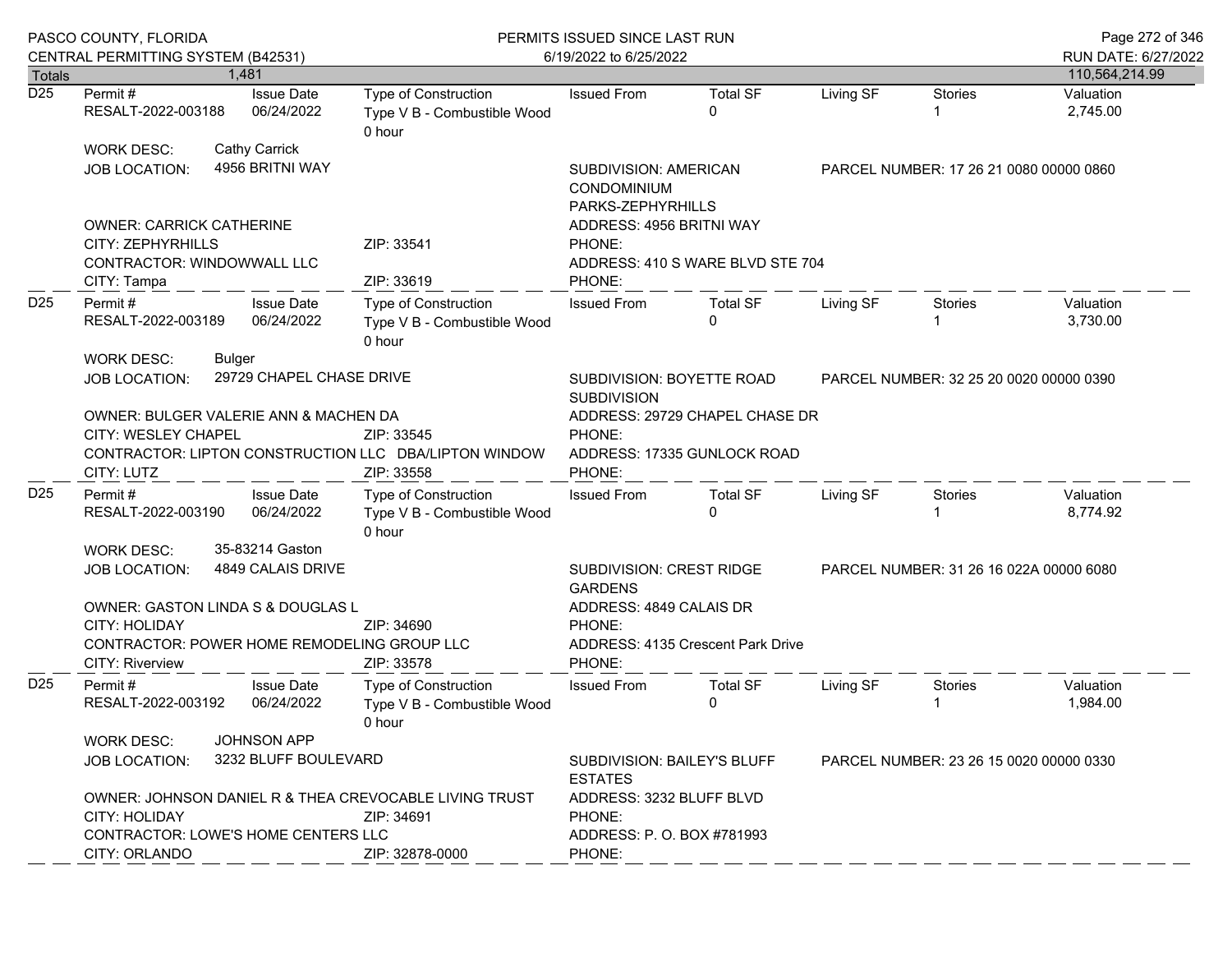|                  | PASCO COUNTY, FLORIDA<br>CENTRAL PERMITTING SYSTEM (B42531)                                                                                                                                                       | PERMITS ISSUED SINCE LAST RUN<br>6/19/2022 to 6/25/2022                       |                                                                                                                                                                             |                                 |           |                                         | Page 273 of 346<br>RUN DATE: 6/27/2022 |
|------------------|-------------------------------------------------------------------------------------------------------------------------------------------------------------------------------------------------------------------|-------------------------------------------------------------------------------|-----------------------------------------------------------------------------------------------------------------------------------------------------------------------------|---------------------------------|-----------|-----------------------------------------|----------------------------------------|
| Totals           | 1,481                                                                                                                                                                                                             |                                                                               |                                                                                                                                                                             |                                 |           |                                         | 110,564,214.99                         |
| $\overline{D25}$ | <b>Issue Date</b><br>Permit #<br>06/24/2022<br>RESALT-2022-003193                                                                                                                                                 | Type of Construction<br>Type V B - Combustible Wood<br>0 hour                 | <b>Issued From</b>                                                                                                                                                          | <b>Total SF</b><br>$\Omega$     | Living SF | <b>Stories</b>                          | Valuation<br>2,183.61                  |
|                  | <b>WILLIAMS</b><br><b>WORK DESC:</b><br>12940 SUGAR CREEK BOULEVARD<br><b>JOB LOCATION:</b><br>OWNER: FINEHIRSH JEFFREY<br>CITY: HUDSON<br>CONTRACTOR: J & G CARPENTRY INC                                        | ZIP: 34669                                                                    | SUBDIVISION: SUGAR CREEK<br>ADDRESS: 12940 SUGAR CREEK BLVD<br>PHONE:<br>ADDRESS: 13461 79TH COURT NORTH                                                                    |                                 |           | PARCEL NUMBER: 03 25 17 0030 00000 0100 |                                        |
| D <sub>25</sub>  | CITY: WEST PALM BEACH<br><b>Issue Date</b><br>Permit #<br>RESALT-2022-003195<br>06/24/2022<br>11155649 - Blichasz<br><b>WORK DESC:</b>                                                                            | ZIP: 33412-0<br>Type of Construction<br>Type V B - Combustible Wood<br>0 hour | PHONE: 8136621403<br><b>Issued From</b>                                                                                                                                     | <b>Total SF</b><br>$\Omega$     | Living SF | Stories                                 | Valuation<br>15,990.02                 |
|                  | 8417 MOULTON DRIVE<br><b>JOB LOCATION:</b><br>OWNER: BLICHASZ JOANIE LYNN<br><b>CITY: PORT RICHEY</b><br>CONTRACTOR: THE HOME DEPOT<br>CITY: Atlanta                                                              | ZIP: 34668<br>ZIP: 30339                                                      | SUBDIVISION: THE LAKES<br>ADDRESS: 8417 MOULTON DR<br>PHONE:<br>ADDRESS: 2455 Paces Ferry RD<br>PHONE:                                                                      |                                 |           | PARCEL NUMBER: 23 25 16 0150 00001 2090 |                                        |
| D <sub>25</sub>  | <b>Issue Date</b><br>Permit#<br>RESALT-2022-003196<br>06/24/2022                                                                                                                                                  | <b>Type of Construction</b><br>Type V B - Combustible Wood<br>0 hour          | <b>Issued From</b>                                                                                                                                                          | <b>Total SF</b><br>$\Omega$     | Living SF | <b>Stories</b>                          | Valuation<br>2,226.18                  |
|                  | <b>DEGARMO</b><br><b>WORK DESC:</b><br>9704 JIM STREET<br>JOB LOCATION:<br>OWNER: DEGARMO CURTISS DUANE JR<br>CITY: HUDSON<br>CONTRACTOR: J & G CARPENTRY INC<br>CITY: WEST PALM BEACH                            | ZIP: 34669<br>ZIP: 33412-0                                                    | SUBDIVISION: PARKWOOD<br>ACRES UNRECORDED<br>ADDRESS: 9704 JIM ST<br>PHONE:<br>PHONE: 8136621403                                                                            | ADDRESS: 13461 79TH COURT NORTH |           | PARCEL NUMBER: 36 24 16 0090 00000 4820 |                                        |
| D <sub>25</sub>  | Permit#<br><b>Issue Date</b><br>RESALT-2022-003200<br>06/24/2022                                                                                                                                                  | <b>Type of Construction</b><br>Type V B - Combustible Wood<br>0 hour          | <b>Issued From</b>                                                                                                                                                          | <b>Total SF</b><br>$\Omega$     | Living SF | Stories                                 | Valuation<br>3,685.58                  |
|                  | <b>COMISKEY</b><br><b>WORK DESC:</b><br>1542 SALMONBERRY STREET<br><b>JOB LOCATION:</b><br>OWNER: COMISKEY ELLEN LOUISE<br>CITY: WESLEY CHAPEL<br>CONTRACTOR: J & G CARPENTRY INC<br><b>CITY: WEST PALM BEACH</b> | ZIP: 33543<br>ZIP: 33412-0                                                    | SUBDIVISION: MEADOW POINTE III<br>PARCEL NUMBER: 34 26 20 0100 02600 0170<br>ADDRESS: 1542 SALMONBERRY ST<br>PHONE:<br>ADDRESS: 13461 79TH COURT NORTH<br>PHONE: 8136621403 |                                 |           |                                         |                                        |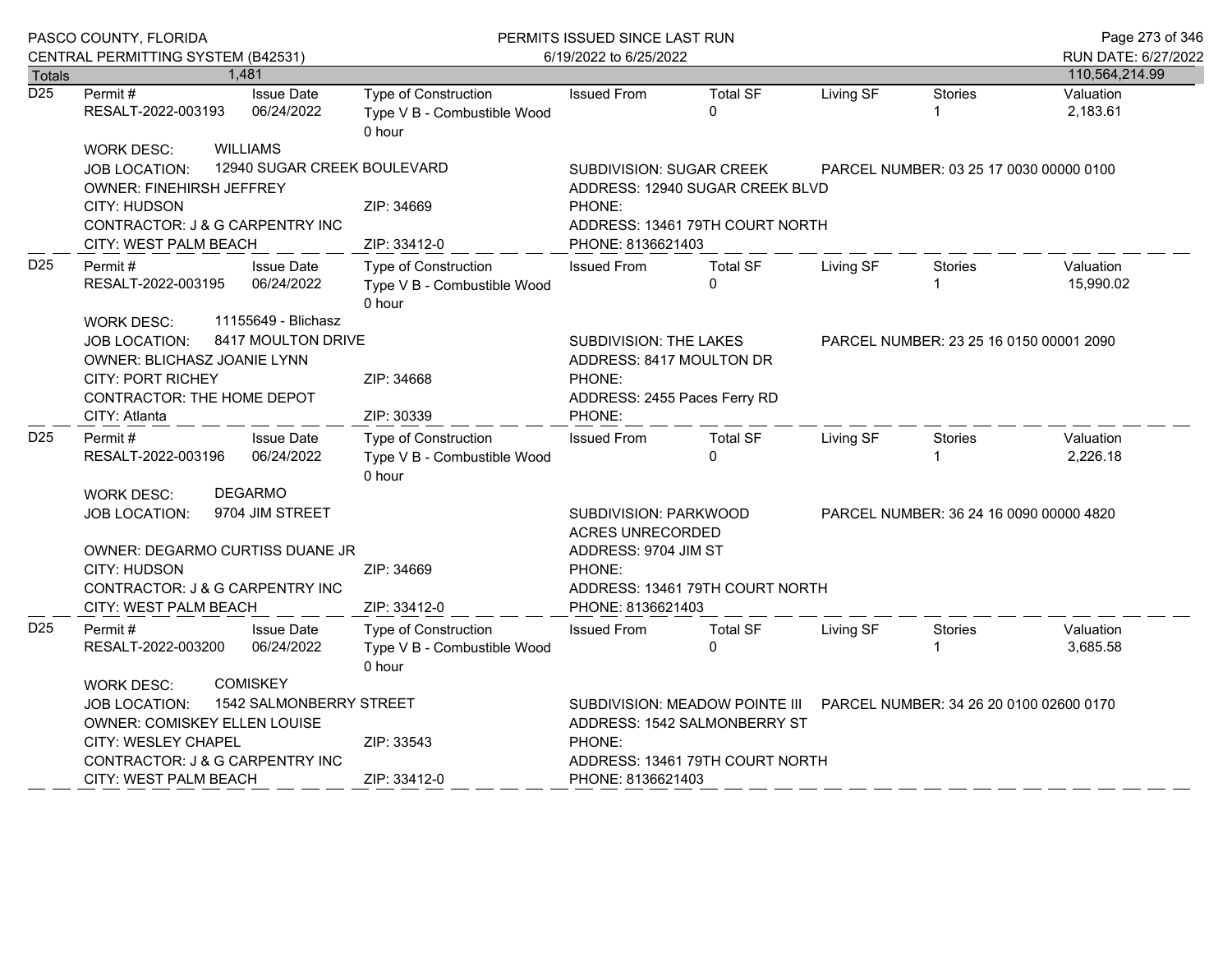|                  | PASCO COUNTY, FLORIDA<br>CENTRAL PERMITTING SYSTEM (B42531)                                                                                                                   |  |                                                                              |                                                                      | PERMITS ISSUED SINCE LAST RUN                                                                                                                                          |                                                                                            |                                         | Page 274 of 346                         |                                       |
|------------------|-------------------------------------------------------------------------------------------------------------------------------------------------------------------------------|--|------------------------------------------------------------------------------|----------------------------------------------------------------------|------------------------------------------------------------------------------------------------------------------------------------------------------------------------|--------------------------------------------------------------------------------------------|-----------------------------------------|-----------------------------------------|---------------------------------------|
| <b>Totals</b>    |                                                                                                                                                                               |  | 1,481                                                                        |                                                                      | 6/19/2022 to 6/25/2022                                                                                                                                                 |                                                                                            |                                         |                                         | RUN DATE: 6/27/2022<br>110,564,214.99 |
| $\overline{D25}$ | Permit #<br>RESALT-2022-003204                                                                                                                                                |  | <b>Issue Date</b><br>06/24/2022                                              | <b>Type of Construction</b><br>Type V B - Combustible Wood<br>0 hour | <b>Issued From</b>                                                                                                                                                     | <b>Total SF</b><br>$\Omega$                                                                | Living SF                               | <b>Stories</b>                          | Valuation<br>1,696.68                 |
|                  | <b>WORK DESC:</b><br>JOB LOCATION:                                                                                                                                            |  | <b>MCGINNIS</b><br>3218 BANYAN HILL LANE                                     |                                                                      | <b>SUBDIVISION: PLANTATION</b><br>PARCEL NUMBER: 20 26 19 0070 00000 4230<br><b>PALMS</b>                                                                              |                                                                                            |                                         |                                         |                                       |
|                  | OWNER: MCGINNIS JENNIFER L & GREGORY<br>CITY: LAND O LAKES<br>CONTRACTOR: J & G CARPENTRY INC<br>CITY: WEST PALM BEACH                                                        |  |                                                                              | ZIP: 34639<br>ZIP: 33412-0                                           | ADDRESS: 3218 BANYAN HILL LN<br>PHONE:<br>ADDRESS: 13461 79TH COURT NORTH<br>PHONE: 8136621403                                                                         |                                                                                            |                                         |                                         |                                       |
| D <sub>25</sub>  | Permit #<br>RESALT-2022-003205<br><b>WORK DESC:</b>                                                                                                                           |  | <b>Issue Date</b><br>06/24/2022<br>SAMPLE - 503691                           | <b>Type of Construction</b><br>Type V B - Combustible Wood<br>0 hour | <b>Issued From</b>                                                                                                                                                     | <b>Total SF</b><br>$\Omega$                                                                | Living SF                               | <b>Stories</b>                          | Valuation<br>25,374.00                |
|                  | 6626 GARDEN PALM COURT<br><b>JOB LOCATION:</b><br>OWNER: SAMPLE JOHN W JR & SUSAN<br>CITY: NEW PORT RICHEY<br>CONTRACTOR: WINDOW WORLD OF TAMPA BAY LLC<br><b>CITY: TAMPA</b> |  |                                                                              | ZIP: 34655<br>ZIP: 33610                                             | <b>SUBDIVISION: TIMBER GREENS</b><br>PARCEL NUMBER: 01 26 16 0170 00000 3740<br>ADDRESS: 6626 GARDEN PALM CT<br>PHONE:<br>ADDRESS: 5910-B Breckenridge Pkwy.<br>PHONE: |                                                                                            |                                         |                                         |                                       |
| D <sub>25</sub>  | Permit#<br>RESALT-2022-003206                                                                                                                                                 |  | <b>Issue Date</b><br>06/24/2022                                              | Type of Construction<br>Type V B - Combustible Wood<br>0 hour        | <b>Issued From</b>                                                                                                                                                     | <b>Total SF</b><br>$\Omega$                                                                | Living SF                               | Stories                                 | Valuation<br>13,777.28                |
|                  | <b>WORK DESC:</b><br><b>JOB LOCATION:</b><br><b>OWNER: CASTELLANOS GRISEL RODRIGUEZ</b><br><b>CITY: PORT RICHEY</b><br>CONTRACTOR: THE HOME DEPOT<br>CITY: Atlanta            |  | 11161067 - Castellanos<br>7412 BOUGENVILLE DRIVE<br>ZIP: 34668<br>ZIP: 30339 |                                                                      |                                                                                                                                                                        | SUBDIVISION: JASMINE LAKES<br>ADDRESS: 7412 BOUGENVILLE DR<br>ADDRESS: 2455 Paces Ferry RD |                                         | PARCEL NUMBER: 15 25 16 0090 00000 1400 |                                       |
| D <sub>25</sub>  | Permit#<br>RESALT-2022-003207                                                                                                                                                 |  | <b>Issue Date</b><br>06/24/2022                                              | <b>Type of Construction</b><br>Type V B - Combustible Wood<br>0 hour | <b>Issued From</b>                                                                                                                                                     | <b>Total SF</b><br>$\Omega$                                                                | Living SF                               | <b>Stories</b>                          | Valuation<br>4,516.00                 |
|                  | <b>SPENCE - 502067</b><br><b>WORK DESC:</b><br>4637 SHEFFIELD ROAD<br><b>JOB LOCATION:</b>                                                                                    |  |                                                                              |                                                                      | SUBDIVISION: LAKE PADGETT<br><b>ESTATES</b>                                                                                                                            |                                                                                            | PARCEL NUMBER: 17 26 19 0020 00000 7430 |                                         |                                       |
|                  | OWNER: SPENCE JAMES T<br>CITY: LAND O LAKES<br>CONTRACTOR: WINDOW WORLD OF TAMPA BAY LLC<br><b>CITY: TAMPA</b>                                                                |  |                                                                              | ZIP: 34639<br>ZIP: 33610                                             | ADDRESS: 4637 SHEFFIELD RD<br>PHONE:<br>PHONE:                                                                                                                         | ADDRESS: 5910-B Breckenridge Pkwy.                                                         |                                         |                                         |                                       |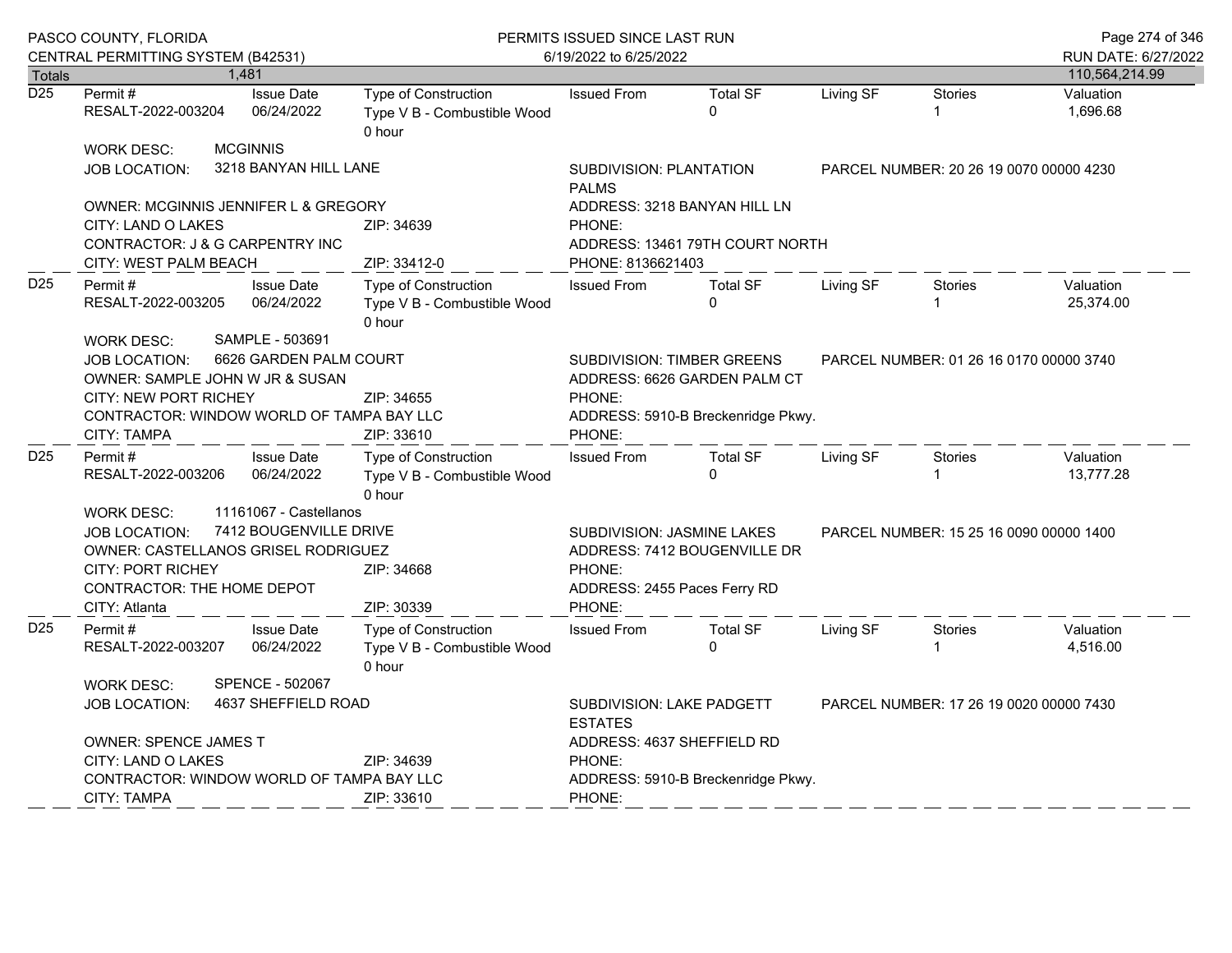|                  | PASCO COUNTY, FLORIDA                                                                                                                                                                                     |                               | PERMITS ISSUED SINCE LAST RUN                                                                                                                       |                                                                                       |                                         |                | Page 275 of 346       |
|------------------|-----------------------------------------------------------------------------------------------------------------------------------------------------------------------------------------------------------|-------------------------------|-----------------------------------------------------------------------------------------------------------------------------------------------------|---------------------------------------------------------------------------------------|-----------------------------------------|----------------|-----------------------|
|                  | CENTRAL PERMITTING SYSTEM (B42531)                                                                                                                                                                        |                               | 6/19/2022 to 6/25/2022                                                                                                                              |                                                                                       |                                         |                | RUN DATE: 6/27/2022   |
| <b>Totals</b>    | 1,481                                                                                                                                                                                                     |                               |                                                                                                                                                     |                                                                                       |                                         |                | 110,564,214.99        |
| $\overline{D25}$ | Permit#<br><b>Issue Date</b><br>06/24/2022<br>RESELE-2021-000071                                                                                                                                          | <b>Type of Construction</b>   | <b>Issued From</b>                                                                                                                                  | <b>Total SF</b>                                                                       | Living SF                               | <b>Stories</b> | Valuation<br>600.00   |
|                  | <b>WORK DESC:</b><br>Pagnani<br><b>JOB LOCATION:</b>                                                                                                                                                      | 3674 TROPHY BOULEVARD         | SUBDIVISION: SEVEN SPRINGS<br>VILLAS, A CONDOMINIUM                                                                                                 |                                                                                       | PARCEL NUMBER: 24 26 16 002B 03400 0030 |                |                       |
|                  | <b>OWNER: PAGNANI KATHY</b><br>CITY: NEW PORT RICHEY<br>CONTRACTOR: BAY AREA A/C & APPLIANCE INC<br><b>CITY: CRYSTAL RIVER</b>                                                                            | ZIP: 34655<br>ZIP: 34429-0000 | PHONE:                                                                                                                                              | ADDRESS: 3674 TROPHY BLVD<br>ADDRESS: 8021 WEST GULF TO LAKE HWY<br>PHONE: 3527952665 |                                         |                |                       |
| D <sub>25</sub>  | <b>Issue Date</b><br>Permit#<br>06/23/2022<br>RESELE-2022-001008                                                                                                                                          | <b>Type of Construction</b>   | <b>Issued From</b>                                                                                                                                  | <b>Total SF</b>                                                                       | Living SF                               | <b>Stories</b> | Valuation<br>1,200.00 |
|                  | <b>WORK DESC:</b><br>Newell<br>7337 HUMBOLDT AVENUE<br><b>JOB LOCATION:</b>                                                                                                                               |                               | SUBDIVISION: SEVEN SPRINGS<br>PARCEL NUMBER: 22 26 16 004B 00000 3490<br><b>HOMES</b>                                                               |                                                                                       |                                         |                |                       |
|                  | <b>OWNER: PISANI MAGILDRE</b><br>CITY: NEW PORT RICHEY<br>CONTRACTOR: FOX ELECTRICAL SERVICES LLC<br>CITY: NEW PORT RICHEY                                                                                | ZIP: 34655<br>ZIP: 34655      | PHONE:                                                                                                                                              | ADDRESS: 7337 HUMBOLDT AVE<br>ADDRESS: 3833 WATSON DRIVE<br>PHONE:                    |                                         |                |                       |
| D <sub>25</sub>  | Permit#<br><b>Issue Date</b><br>06/22/2022<br>RESELE-2022-001110                                                                                                                                          | <b>Type of Construction</b>   | <b>Issued From</b>                                                                                                                                  | <b>Total SF</b>                                                                       | Living SF                               | <b>Stories</b> | Valuation<br>1,275.00 |
|                  | Chapman2<br><b>WORK DESC:</b><br>3415 SEAWAY DRIVE<br><b>JOB LOCATION:</b><br>OWNER: CHAPMAN PAUL M & DEBORAH A<br><b>CITY: NEW PORT RICHEY</b><br>CONTRACTOR: FAULKNER ELECTRIC INC<br>CITY: SPRING HILL | ZIP: 34652<br>ZIP: 34610      | SUBDIVISION: FLOR-A-MAR<br>PARCEL NUMBER: 12 26 15 0800 02700 0040<br>ADDRESS: 3415 SEAWAY DR<br>PHONE:<br>ADDRESS: 17234 Toms Farm Court<br>PHONE: |                                                                                       |                                         |                |                       |
| D <sub>25</sub>  | Permit#<br><b>Issue Date</b><br>06/20/2022<br>RESELE-2022-001153                                                                                                                                          | <b>Type of Construction</b>   | <b>Issued From</b>                                                                                                                                  | <b>Total SF</b>                                                                       | Living SF                               | Stories        | Valuation<br>700.00   |
|                  | Baker Acres Lot 200<br><b>WORK DESC:</b><br><b>JOB LOCATION:</b>                                                                                                                                          | 7809 MOSBY TRAIL Lot 200      | SUBDIVISION: ZEPHYRHILLS<br>PARCEL NUMBER: 35 25 21 0010 01900 0010<br><b>COLONY COMPANY LANDS</b>                                                  |                                                                                       |                                         |                |                       |
|                  | OWNER: NHC-FL104 LLC<br>CITY: SOUTHFIELD<br><b>CONTRACTOR: MARTIN ELECTRIC INC</b>                                                                                                                        | ZIP: 48034                    | ADDRESS: ATTN: TAX DEPARTMENT 27777 FRANKLIN RD STE 200<br>PHONE:<br>ADDRESS: P.O. BOX 437                                                          |                                                                                       |                                         |                |                       |
|                  | CITY: DADE CITY                                                                                                                                                                                           | ZIP: 33526                    | PHONE:                                                                                                                                              |                                                                                       |                                         |                |                       |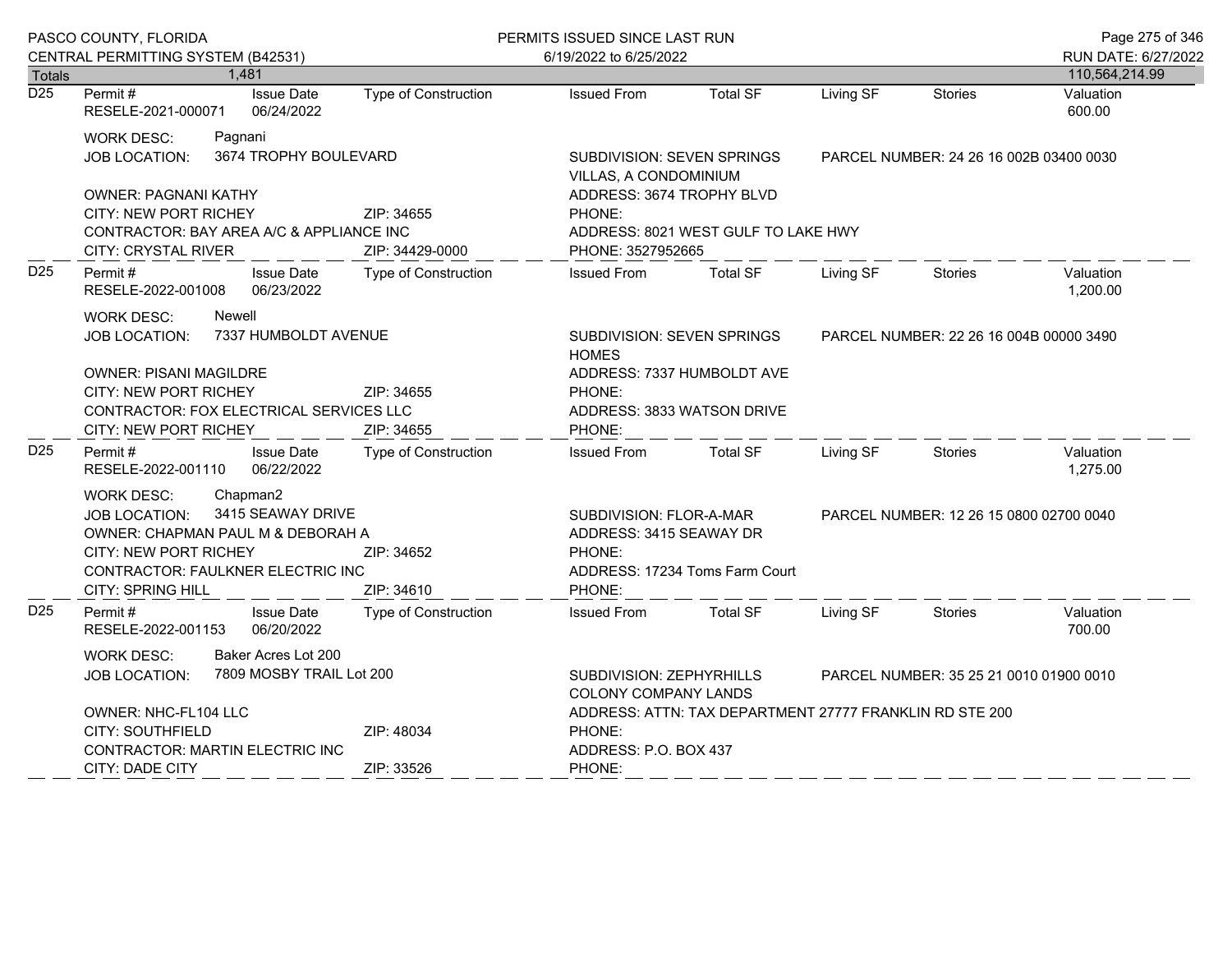|                  | PASCO COUNTY, FLORIDA                                                                                                                    |                                 |                                                 | PERMITS ISSUED SINCE LAST RUN |                                                                                                      |                                                                                                      |           |                                         | Page 276 of 346     |  |
|------------------|------------------------------------------------------------------------------------------------------------------------------------------|---------------------------------|-------------------------------------------------|-------------------------------|------------------------------------------------------------------------------------------------------|------------------------------------------------------------------------------------------------------|-----------|-----------------------------------------|---------------------|--|
|                  | CENTRAL PERMITTING SYSTEM (B42531)                                                                                                       |                                 |                                                 |                               | 6/19/2022 to 6/25/2022                                                                               |                                                                                                      |           |                                         | RUN DATE: 6/27/2022 |  |
| <b>Totals</b>    |                                                                                                                                          | 1,481                           |                                                 |                               |                                                                                                      |                                                                                                      |           |                                         | 110,564,214.99      |  |
| $\overline{D25}$ | Permit #<br>RESELE-2022-001156                                                                                                           |                                 | <b>Issue Date</b><br>06/20/2022                 | <b>Type of Construction</b>   | <b>Issued From</b>                                                                                   | <b>Total SF</b>                                                                                      | Living SF | <b>Stories</b>                          | Valuation<br>700.00 |  |
|                  | <b>WORK DESC:</b><br>JOB LOCATION:                                                                                                       |                                 | Baker Acres Lot 181<br>7805 WAKULLA WAY Lot 181 |                               | COLONY COMPANY LANDS                                                                                 | SUBDIVISION: ZEPHYRHILLS                                                                             |           | PARCEL NUMBER: 35 25 21 0010 01900 0010 |                     |  |
|                  | OWNER: NHC-FL104 LLC<br><b>CITY: SOUTHFIELD</b><br>CONTRACTOR: MARTIN ELECTRIC INC<br>CITY: DADE CITY                                    |                                 |                                                 | ZIP: 48034<br>ZIP: 33526      | PHONE:<br>PHONE:                                                                                     | ADDRESS: ATTN: TAX DEPARTMENT 27777 FRANKLIN RD STE 200<br>ADDRESS: P.O. BOX 437                     |           |                                         |                     |  |
| D <sub>25</sub>  | Permit #<br>RESELE-2022-001161                                                                                                           | <b>Issue Date</b><br>06/20/2022 |                                                 | <b>Type of Construction</b>   | <b>Issued From</b>                                                                                   | <b>Total SF</b>                                                                                      | Living SF | <b>Stories</b>                          | Valuation<br>700.00 |  |
|                  | Baker Acres Lot 275<br><b>WORK DESC:</b><br>7914 LONGHORN TRAIL Lot 275<br><b>JOB LOCATION:</b>                                          |                                 |                                                 |                               |                                                                                                      | SUBDIVISION: ZEPHYRHILLS<br>PARCEL NUMBER: 35 25 21 0010 01900 0010<br><b>COLONY COMPANY LANDS</b>   |           |                                         |                     |  |
|                  | OWNER: NHC-FL104 LLC<br><b>CITY: SOUTHFIELD</b><br>CONTRACTOR: MARTIN ELECTRIC INC<br>CITY: DADE CITY                                    |                                 |                                                 | ZIP: 48034<br>ZIP: 33526      | ADDRESS: ATTN: TAX DEPARTMENT 27777 FRANKLIN RD STE 200<br>PHONE:<br>ADDRESS: P.O. BOX 437<br>PHONE: |                                                                                                      |           |                                         |                     |  |
| D <sub>25</sub>  | Permit#<br>RESELE-2022-001169                                                                                                            |                                 | <b>Issue Date</b><br>06/20/2022                 | <b>Type of Construction</b>   | <b>Issued From</b>                                                                                   | <b>Total SF</b>                                                                                      | Living SF | <b>Stories</b>                          | Valuation<br>300.00 |  |
|                  | <b>Outdoor Lamp Posts</b><br><b>WORK DESC:</b><br>1141 OAK MEADOW POINT<br><b>JOB LOCATION:</b><br>OWNER: ZHITNITSKY RUSLANA & TOLK JOSH |                                 |                                                 |                               | <b>OAKRIDGE</b>                                                                                      | SUBDIVISION: RESERVE AT<br>PARCEL NUMBER: 33 26 16 0030 00000 0110<br>ADDRESS: 1141 Oak Meadow Point |           |                                         |                     |  |
|                  | CITY: New Port Richey<br><b>CONTRACTOR: NA</b><br><b>CITY: NEW PORT RICHEY</b>                                                           |                                 |                                                 | ZIP: 34655<br>ZIP: 34655      | PHONE:<br>PHONE:                                                                                     | ADDRESS: 1141 OAK MEADOW POINT                                                                       |           |                                         |                     |  |
| D25              | Permit#<br>RESELE-2022-001175                                                                                                            |                                 | <b>Issue Date</b><br>06/24/2022                 | <b>Type of Construction</b>   | <b>Issued From</b>                                                                                   | <b>Total SF</b>                                                                                      | Living SF | <b>Stories</b>                          | Valuation<br>872.71 |  |
|                  | <b>Eric Service Install</b><br><b>WORK DESC:</b><br>13717 LESLIE DRIVE<br><b>JOB LOCATION:</b>                                           |                                 |                                                 |                               | THE GULF                                                                                             | SUBDIVISION: SEA RANCH ON                                                                            |           | PARCEL NUMBER: 33 24 16 009C 00000 1880 |                     |  |
|                  | <b>OWNER: RICE ERIC</b><br>CITY: HUDSON<br>CONTRACTOR: BLACKFIN ELECTRIC LLC<br><b>CITY: BROOKSVILLE</b>                                 |                                 |                                                 | ZIP: 34667<br>ZIP: 34613      | PHONE:                                                                                               | ADDRESS: 13717 LESLIE DR<br>ADDRESS: 16142 SAM C RD<br>PHONE: 3522636823                             |           |                                         |                     |  |
|                  |                                                                                                                                          |                                 |                                                 |                               |                                                                                                      |                                                                                                      |           |                                         |                     |  |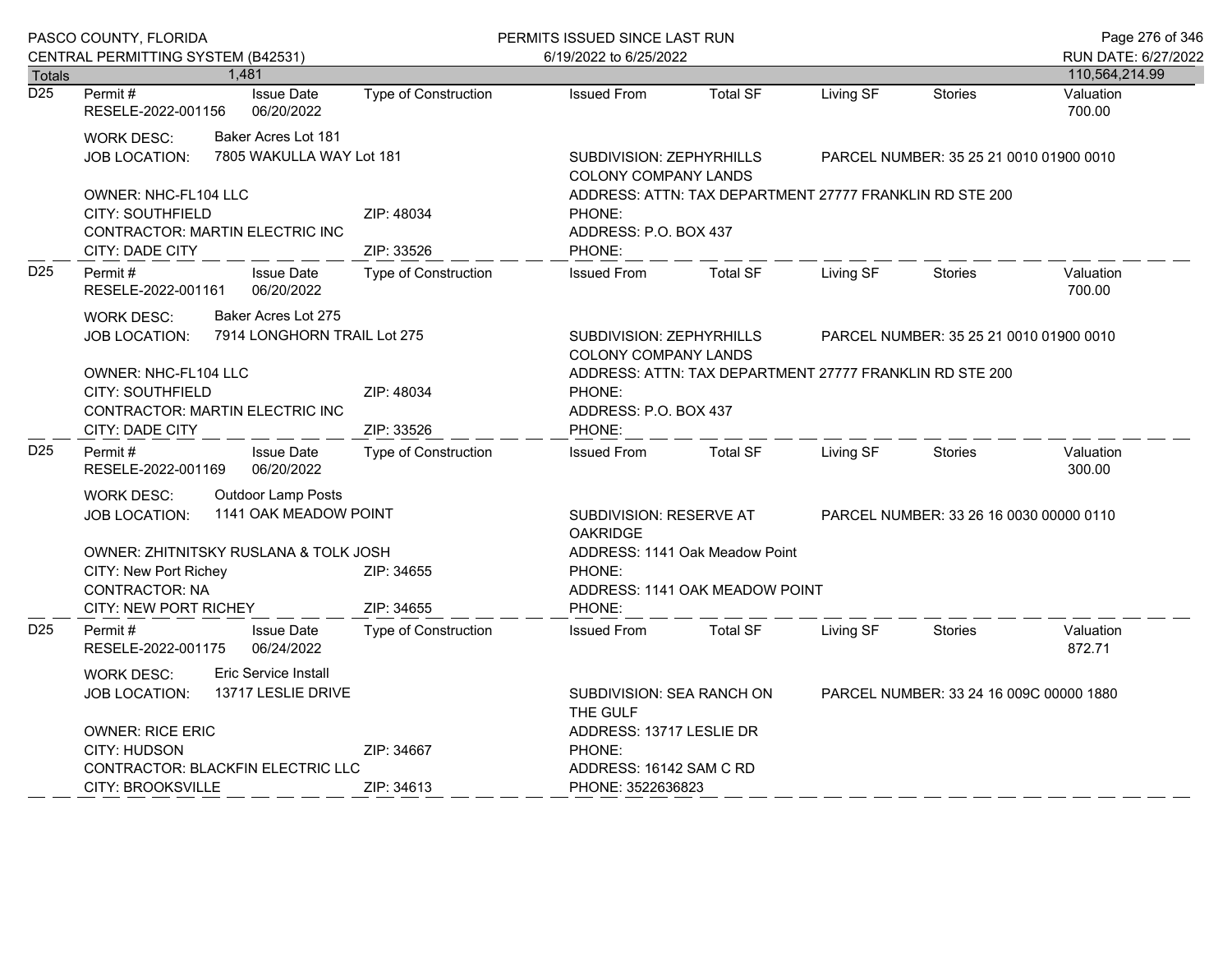|                 | PASCO COUNTY, FLORIDA<br>CENTRAL PERMITTING SYSTEM (B42531)                                                                                                                                                                                                            |                                 |                          | PERMITS ISSUED SINCE LAST RUN<br>6/19/2022 to 6/25/2022                                                                                                              |                                                                               |                                                                                           |                                         |                                         | Page 277 of 346<br>RUN DATE: 6/27/2022 |
|-----------------|------------------------------------------------------------------------------------------------------------------------------------------------------------------------------------------------------------------------------------------------------------------------|---------------------------------|--------------------------|----------------------------------------------------------------------------------------------------------------------------------------------------------------------|-------------------------------------------------------------------------------|-------------------------------------------------------------------------------------------|-----------------------------------------|-----------------------------------------|----------------------------------------|
| <b>Totals</b>   |                                                                                                                                                                                                                                                                        | 1.481                           |                          |                                                                                                                                                                      |                                                                               |                                                                                           |                                         |                                         | 110,564,214.99                         |
| D <sub>25</sub> | Permit #<br>RESELE-2022-001179                                                                                                                                                                                                                                         | <b>Issue Date</b><br>06/20/2022 |                          | Type of Construction                                                                                                                                                 | <b>Issued From</b>                                                            | <b>Total SF</b>                                                                           | Living SF                               | <b>Stories</b>                          | Valuation<br>895.00                    |
|                 | <b>WORK DESC:</b><br><b>JOB LOCATION:</b>                                                                                                                                                                                                                              | 30A circuit<br>2220 LINDA LANE  |                          |                                                                                                                                                                      | SUBDIVISION: LINDA LAKE<br><b>GROVES</b>                                      |                                                                                           | PARCEL NUMBER: 26 26 18 0030 00000 00A2 |                                         |                                        |
|                 | <b>OWNER: SIMMS CHRISTINA</b><br>CITY: LUTZ<br>CONTRACTOR: MR ELECTRIC OF LUTZ<br>CITY: LUTZ                                                                                                                                                                           |                                 |                          | ZIP: 33558<br>ZIP: 33558                                                                                                                                             | ADDRESS: 2220 LINDA LN<br>PHONE:<br>ADDRESS: 3959 VANDYKE RD ST 265<br>PHONE: |                                                                                           |                                         |                                         |                                        |
| D <sub>25</sub> | Permit#<br><b>Issue Date</b><br>RESELE-2022-001181<br>06/22/2022<br>McLain, Donna<br><b>WORK DESC:</b><br>1526 HAVERHILL DRIVE<br>JOB LOCATION:<br><b>OWNER: MCLAIN DONNA</b><br><b>CITY: NEW PORT RICHEY</b><br>CONTRACTOR: SOL ELECTRIC LLC<br>CITY: FORT LAUDERDALE |                                 |                          | Type of Construction                                                                                                                                                 | <b>Issued From</b>                                                            | <b>Total SF</b>                                                                           | Living SF                               | Stories                                 | Valuation<br>500.00                    |
|                 |                                                                                                                                                                                                                                                                        |                                 |                          | ZIP: 34655<br>ZIP: 33314                                                                                                                                             | PHONE:<br>PHONE:                                                              | SUBDIVISION: CHELSEA PLACE<br>ADDRESS: 1526 HAVERHILL DR<br>ADDRESS: 5500 SW 43RD TERRACE |                                         | PARCEL NUMBER: 34 26 16 0150 00000 1350 |                                        |
| D <sub>25</sub> | Permit #<br>RESELE-2022-001185                                                                                                                                                                                                                                         | <b>Issue Date</b><br>06/22/2022 |                          | Type of Construction                                                                                                                                                 | <b>Issued From</b>                                                            | <b>Total SF</b>                                                                           | Living SF                               | Stories                                 | Valuation<br>2,395.00                  |
|                 | Dock Wiring<br>WORK DESC:<br>3835 RUDDER WAY<br>JOB LOCATION:<br><b>OWNER: BOWE SHALANN</b><br><b>CITY: DILLON</b><br>CONTRACTOR: RUMORE'S ELECTRICAL SERVICES INC<br>CITY: HUDSON                                                                                     |                                 | ZIP: 59725<br>ZIP: 34667 | SUBDIVISION: FLOR-A-MAR<br>ADDRESS: 750 RIVER BIRCH LN<br>PHONE:<br>ADDRESS: 6539 HARBOR DRIVE<br>PHONE:                                                             |                                                                               |                                                                                           | PARCEL NUMBER: 13 26 15 0020 00000 0120 |                                         |                                        |
| D <sub>25</sub> | Permit#<br>RESELE-2022-001186                                                                                                                                                                                                                                          | <b>Issue Date</b><br>06/20/2022 |                          | Type of Construction                                                                                                                                                 | <b>Issued From</b>                                                            | <b>Total SF</b>                                                                           | Living SF                               | <b>Stories</b>                          | Valuation<br>150.00                    |
|                 | <b>WORK DESC:</b><br>Irons<br>35129 MAKENZIE STREET<br><b>JOB LOCATION:</b><br>OWNER: IRONS GERALD W & CAROL A<br>CITY: ALIQUIPPA<br>CONTRACTOR: CHRIS' A/C COMPANY<br>CITY: Dade City                                                                                 |                                 | ZIP: 15001<br>ZIP: 33525 | SUBDIVISION: COLONY HILLS<br>PARCEL NUMBER: 20 26 21 0040 00000 1880<br><b>COMMUNITY</b><br>ADDRESS: 2872 PATTERSON DR<br>PHONE:<br>ADDRESS: 12232 Hwy 301<br>PHONE: |                                                                               |                                                                                           |                                         |                                         |                                        |
| D <sub>25</sub> | Permit#<br>RESELE-2022-001187                                                                                                                                                                                                                                          | <b>Issue Date</b><br>06/21/2022 |                          | Type of Construction                                                                                                                                                 | <b>Issued From</b>                                                            | <b>Total SF</b>                                                                           | Living SF                               | Stories                                 | Valuation<br>7,282.00                  |
|                 | 772557 Rivera<br><b>WORK DESC:</b><br>17245 EAGLE LANE<br><b>JOB LOCATION:</b><br>OWNER: RIVERA JULIA & ABEL<br>CITY: LUTZ<br><b>CONTRACTOR: MISTER SPARKY</b><br>CITY: BRADENTON                                                                                      |                                 | ZIP: 33558<br>ZIP: 34208 | SUBDIVISION: SIERRA PINES<br>ADDRESS: 17245 EAGLE LN<br>PHONE:<br>ADDRESS: 624 67TH ST CIRE<br>PHONE:                                                                |                                                                               |                                                                                           | PARCEL NUMBER: 32 26 18 0010 00000 0360 |                                         |                                        |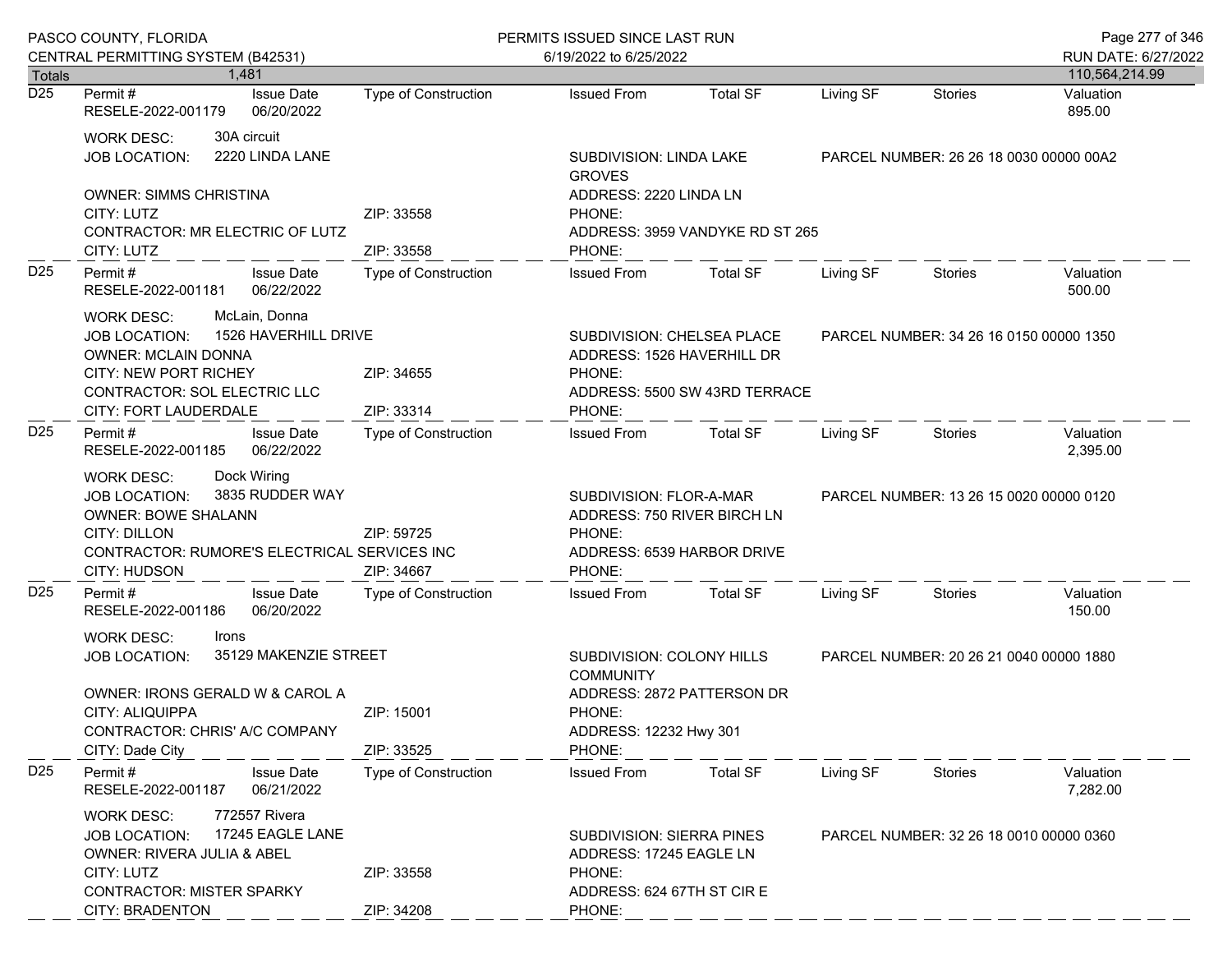|                                   | PASCO COUNTY, FLORIDA                                                                                                                                                                                            |                                     | PERMITS ISSUED SINCE LAST RUN |                                                                                                                                 |                                                        |                                         |                                         | Page 278 of 346                       |
|-----------------------------------|------------------------------------------------------------------------------------------------------------------------------------------------------------------------------------------------------------------|-------------------------------------|-------------------------------|---------------------------------------------------------------------------------------------------------------------------------|--------------------------------------------------------|-----------------------------------------|-----------------------------------------|---------------------------------------|
|                                   | CENTRAL PERMITTING SYSTEM (B42531)                                                                                                                                                                               | 1,481                               |                               | 6/19/2022 to 6/25/2022                                                                                                          |                                                        |                                         |                                         | RUN DATE: 6/27/2022<br>110,564,214.99 |
| <b>Totals</b><br>$\overline{D25}$ | Permit#<br>RESELE-2022-001188                                                                                                                                                                                    | <b>Issue Date</b><br>06/21/2022     | <b>Type of Construction</b>   | <b>Issued From</b>                                                                                                              | <b>Total SF</b>                                        | Living SF                               | <b>Stories</b>                          | Valuation<br>2,498.00                 |
|                                   | <b>WORK DESC:</b><br><b>JOB LOCATION:</b>                                                                                                                                                                        | 773059 Cantrell<br>8811 PRATT DRIVE |                               | SUBDIVISION: HIDDEN LAKE<br><b>ESTATES</b>                                                                                      |                                                        | PARCEL NUMBER: 30 25 17 0020 00000 0520 |                                         |                                       |
|                                   | <b>OWNER: CANTRELL CHARLES</b><br><b>CITY: TAMPA</b><br><b>CONTRACTOR: MISTER SPARKY</b><br><b>CITY: BRADENTON</b>                                                                                               |                                     | ZIP: 33624<br>ZIP: 34208      | ADDRESS: 16508 ASHWOOD DR<br>PHONE:<br>ADDRESS: 624 67TH ST CIRE<br>PHONE:                                                      |                                                        |                                         |                                         |                                       |
| D <sub>25</sub>                   | Permit#<br><b>Issue Date</b><br>06/20/2022<br>RESELE-2022-001189                                                                                                                                                 |                                     | <b>Type of Construction</b>   | <b>Issued From</b>                                                                                                              | <b>Total SF</b>                                        | Living SF                               | Stories                                 | Valuation<br>1,500.00                 |
|                                   | <b>WORK DESC:</b><br><b>JOB LOCATION:</b>                                                                                                                                                                        | Temp Pole<br>15148 SPOKANE ROAD     |                               | SUBDIVISION: PASCO LAKE<br><b>ESTATES</b>                                                                                       |                                                        |                                         | PARCEL NUMBER: 22 24 18 0010 00200 0180 |                                       |
|                                   | OWNER: BRUCE CHARLES SIMON SR & KIM D<br>CITY: LUTZ<br><b>CONTRACTOR: EWIRE SOLUTIONS LLC</b><br>CITY: Tampa                                                                                                     |                                     | ZIP: 33548<br>ZIP: 33614      | PHONE:<br>PHONE:                                                                                                                | ADDRESS: PO BOX 606<br>ADDRESS: 14511 Farm Hills Place |                                         |                                         |                                       |
| D <sub>25</sub>                   | Permit#<br>RESELE-2022-001190                                                                                                                                                                                    | <b>Issue Date</b><br>06/21/2022     | <b>Type of Construction</b>   | <b>Issued From</b>                                                                                                              | <b>Total SF</b>                                        | Living SF                               | <b>Stories</b>                          | Valuation<br>2,000.00                 |
|                                   | Julio Changeout<br><b>WORK DESC:</b><br>13023 PORT COURT<br><b>JOB LOCATION:</b><br>OWNER: J & R MARKETING GROUP INC<br><b>CITY: KISSIMMEE</b><br>CONTRACTOR: FRED GRUNDEN ELECTRIC LLC<br>CITY: NEW PORT RICHEY |                                     | ZIP: 34741<br>ZIP: 34652      | SUBDIVISION: SIGNAL COVE<br>ADDRESS: 3 S JOHN YOUNG PKWY STE 5<br>PHONE:<br>ADDRESS: 4314 SANDDOLLAR COURT<br>PHONE: 7278080495 |                                                        |                                         | PARCEL NUMBER: 33 24 16 0160 01700 0180 |                                       |
| D <sub>25</sub>                   | Permit#<br>RESELE-2022-001192                                                                                                                                                                                    | <b>Issue Date</b><br>06/20/2022     | <b>Type of Construction</b>   | <b>Issued From</b>                                                                                                              | <b>Total SF</b>                                        | Living SF                               | <b>Stories</b>                          | Valuation<br>8,690.00                 |
|                                   | PEDERSON ELEC. SERVICE<br><b>WORK DESC:</b><br>11628 FOXFIRE DRIVE<br><b>JOB LOCATION:</b>                                                                                                                       |                                     |                               | SUBDIVISION: SHADY OAKS<br><b>RANCHES</b>                                                                                       |                                                        | PARCEL NUMBER: 32 24 17 0010 00000 0060 |                                         |                                       |
|                                   | OWNER: PEDERSON JODIE E & SCOTT R<br>CITY: OSHKOSH<br>CONTRACTOR: KNB CONSTRUCTION                                                                                                                               |                                     | ZIP: 54902<br>ZIP: 34607      | ADDRESS: 932 HAWK ST<br>PHONE:<br>ADDRESS: 4124 Daisy Dr                                                                        |                                                        |                                         |                                         |                                       |
|                                   | CITY: Hernando Beach                                                                                                                                                                                             |                                     |                               | PHONE: 4072679394                                                                                                               |                                                        |                                         |                                         |                                       |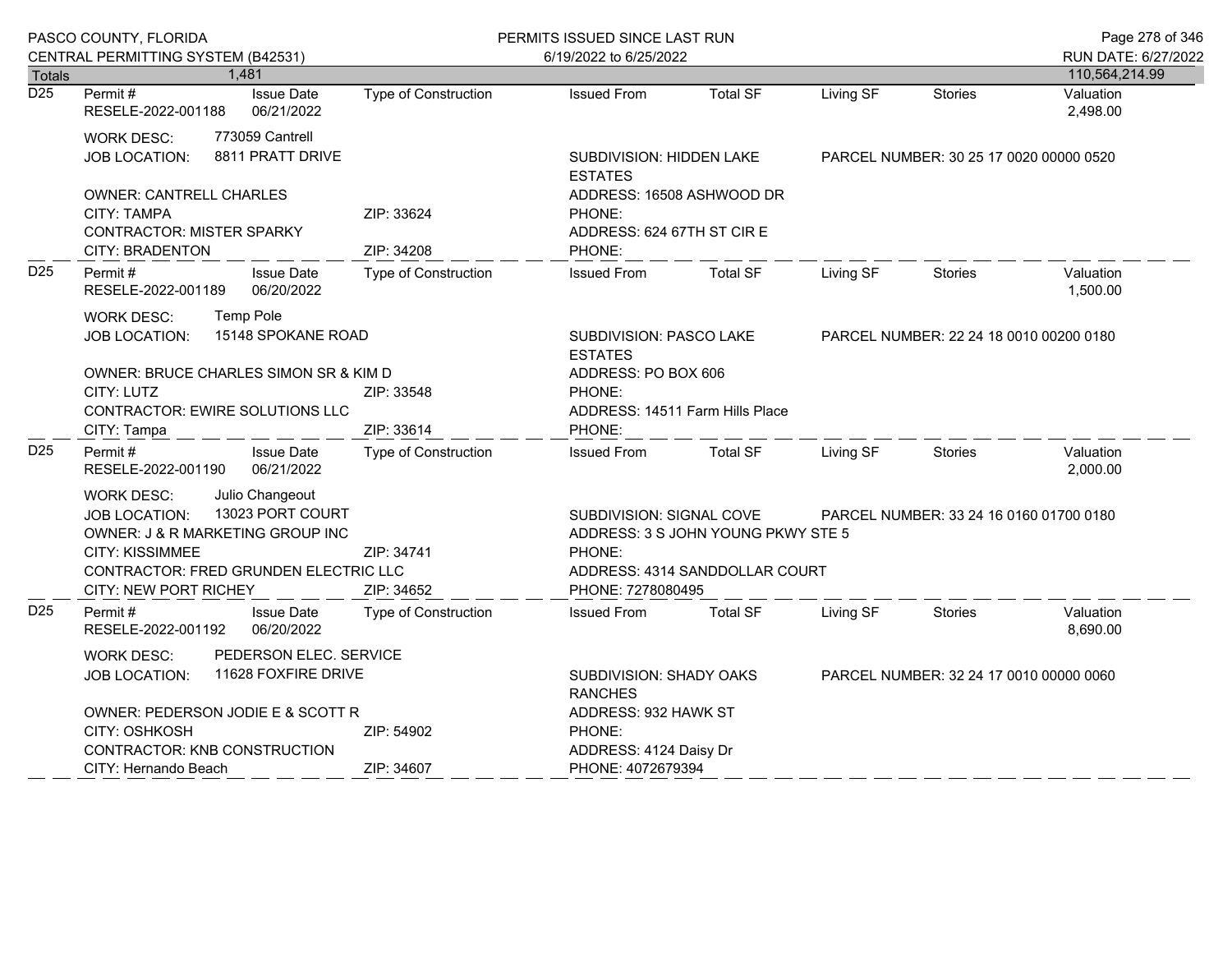|                 | PASCO COUNTY, FLORIDA                                                                                                                                                                                                                                      |                                                                                               | PERMITS ISSUED SINCE LAST RUN                                                                     |                                                                                                                               |                                         |                                         | Page 279 of 346                       |
|-----------------|------------------------------------------------------------------------------------------------------------------------------------------------------------------------------------------------------------------------------------------------------------|-----------------------------------------------------------------------------------------------|---------------------------------------------------------------------------------------------------|-------------------------------------------------------------------------------------------------------------------------------|-----------------------------------------|-----------------------------------------|---------------------------------------|
| <b>Totals</b>   | CENTRAL PERMITTING SYSTEM (B42531)<br>1.481                                                                                                                                                                                                                |                                                                                               | 6/19/2022 to 6/25/2022                                                                            |                                                                                                                               |                                         |                                         | RUN DATE: 6/27/2022<br>110,564,214.99 |
| D25             | <b>Issue Date</b><br>Permit #<br>RESELE-2022-001193<br>06/22/2022                                                                                                                                                                                          | Type of Construction                                                                          | <b>Issued From</b>                                                                                | <b>Total SF</b>                                                                                                               | Living SF                               | <b>Stories</b>                          | Valuation<br>400.00                   |
|                 | <b>Tyndall Home</b><br><b>WORK DESC:</b><br>31423 TYNDALL ROAD<br><b>JOB LOCATION:</b><br><b>OWNER: CONTRERAS TOMAS &amp; SAGRARIO</b><br>CITY: WESLEY CHAPEL<br><b>CONTRACTOR: NA</b><br>CITY: WESLEY CHAPEL                                              | ZIP: 33545<br>ZIP: 33545                                                                      | SUBDIVISION:<br>ADDRESS: 31423 TYNDALL ROAD<br>PHONE:<br>ADDRESS: 31423 TYNDALL RD<br>PHONE:      |                                                                                                                               |                                         | PARCEL NUMBER: 22 25 20 0000 01100 0018 |                                       |
| D <sub>25</sub> | Permit#<br><b>Issue Date</b><br>RESELE-2022-001194<br>06/21/2022                                                                                                                                                                                           | <b>Type of Construction</b>                                                                   | <b>Issued From</b>                                                                                | <b>Total SF</b>                                                                                                               | Living SF                               | Stories                                 | Valuation<br>1,200.00                 |
|                 | <b>Lift Station Electric</b><br><b>WORK DESC:</b><br>18626 ARIPEKA ROAD<br><b>JOB LOCATION:</b><br><b>OWNER: PRAS MARGARET</b><br><b>CITY: ARIPEKA</b><br>ZIP: 34679<br>CONTRACTOR: MIKE CURRIE ELECTRIC INC<br><b>CITY: NEW PORT RICHEY</b><br>ZIP: 34652 |                                                                                               | PHONE:<br>PHONE:                                                                                  | SUBDIVISION: F.N. GOODINGS<br>ADDITION TOWN OF ARIPEKA<br>ADDRESS: PO BOX 199<br>ADDRESS: 4311 GRAND BLVD                     |                                         | PARCEL NUMBER: 01 24 16 0020 00B00 0070 |                                       |
| D <sub>25</sub> | Permit#<br><b>Issue Date</b><br>06/21/2022<br>RESELE-2022-001195                                                                                                                                                                                           | Type of Construction                                                                          | <b>Issued From</b>                                                                                | <b>Total SF</b>                                                                                                               | Living SF                               | Stories                                 | Valuation<br>1,200.00                 |
|                 | <b>Lift Station Electric</b><br><b>WORK DESC:</b><br><b>JOB LOCATION:</b><br><b>OWNER: PRAS MARGARET</b><br>CITY: ARIPEKA<br><b>CITY: NEW PORT RICHEY</b>                                                                                                  | 18618 ARIPEKA ROAD<br>ZIP: 34679<br><b>CONTRACTOR: MIKE CURRIE ELECTRIC INC</b><br>ZIP: 34652 |                                                                                                   | SUBDIVISION: F.N. GOODINGS<br>ADDITION TOWN OF ARIPEKA<br>ADDRESS: PO BOX 199<br>PHONE:<br>ADDRESS: 4311 GRAND BLVD<br>PHONE: |                                         | PARCEL NUMBER: 01 24 16 0020 00B00 0090 |                                       |
| D <sub>25</sub> | Permit#<br><b>Issue Date</b><br>RESELE-2022-001196<br>06/20/2022                                                                                                                                                                                           | <b>Type of Construction</b>                                                                   | <b>Issued From</b>                                                                                | <b>Total SF</b>                                                                                                               | Living SF                               | Stories                                 | Valuation<br>1,000.00                 |
|                 | dedham<br><b>WORK DESC:</b><br>8143 DEDHAM DRIVE<br><b>JOB LOCATION:</b><br>OWNER: GALLO MICHAEL J & UNSWORTH BRIAN C JR<br>CITY: PORT RICHEY<br>ZIP: 34668<br>CONTRACTOR: PASCO ELECTRIC INC<br><b>CITY: NEW PORT RICHEY</b><br>ZIP: 34654                |                                                                                               | SUBDIVISION: THE LAKES<br>ADDRESS: 8143 DEDHAM DR<br>PHONE:<br>ADDRESS: 9230 STAR TRAIL<br>PHONE: |                                                                                                                               | PARCEL NUMBER: 23 25 16 0100 00000 4590 |                                         |                                       |
| D <sub>25</sub> | Permit#<br><b>Issue Date</b><br>06/24/2022<br>RESELE-2022-001197                                                                                                                                                                                           | Type of Construction                                                                          | <b>Issued From</b>                                                                                | <b>Total SF</b>                                                                                                               | Living SF                               | Stories                                 | Valuation<br>2,000.00                 |
|                 | <b>Boat Dock</b><br><b>WORK DESC:</b><br>5021 PORPOISE PLACE<br><b>JOB LOCATION:</b><br>OWNER: DONAHUE ANNETTE M & MONTGOMERY<br>CITY: OVIEDO<br>ZIP: 32765<br>CONTRACTOR: DONALD ANDERSON'S ARMSTRONG ELECTRIC INC<br>CITY: Chuluota<br>ZIP: 32766        |                                                                                               | SUBDIVISION: FLOR-A-MAR<br>PHONE:<br>ADDRESS: 1622 Warner Drive<br>PHONE: 3212289340              | ADDRESS: 129 WINDING OAKS LN                                                                                                  |                                         | PARCEL NUMBER: 12 26 15 0800 02700 0420 |                                       |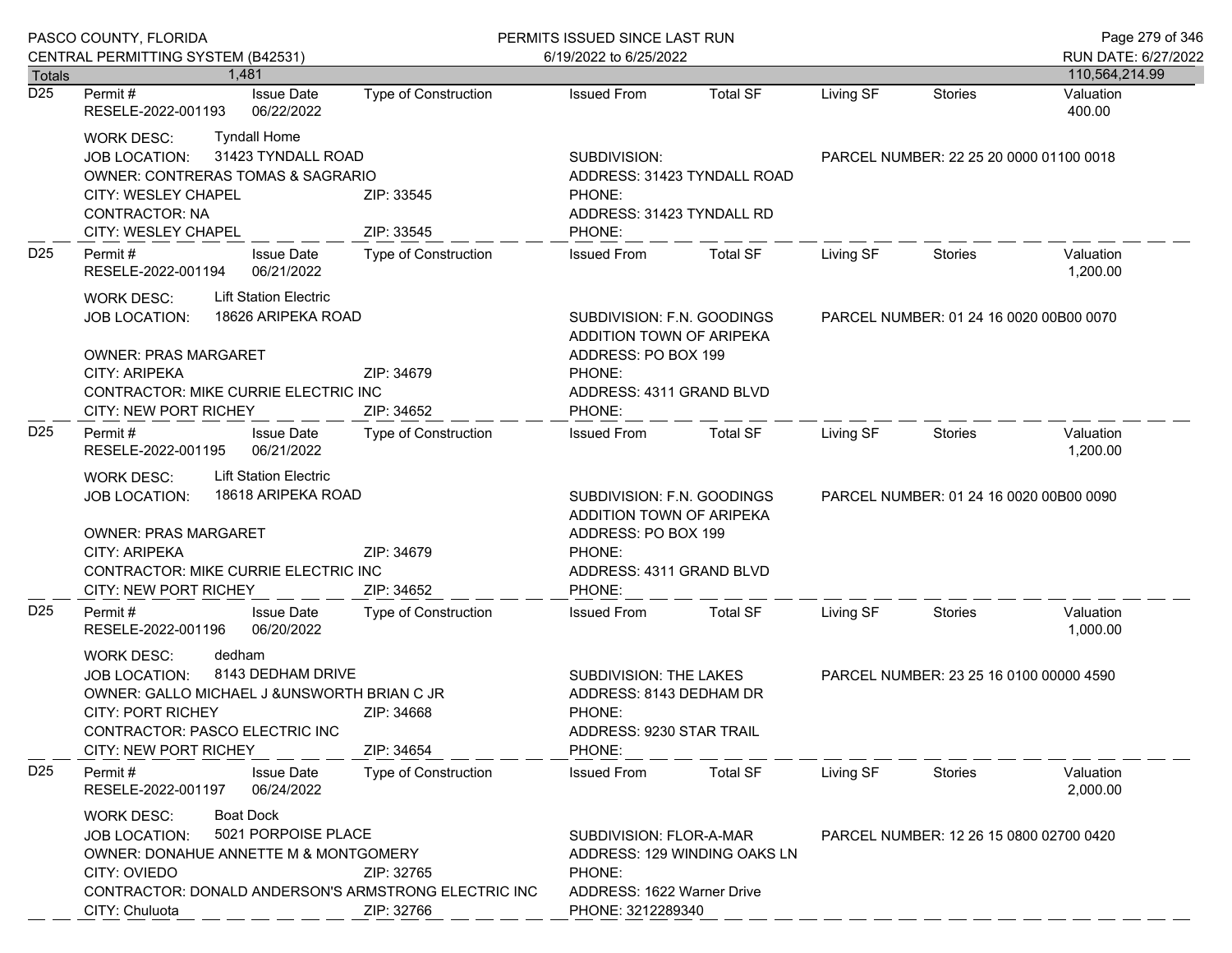|                  | PASCO COUNTY, FLORIDA                                                                                                                                                                                                      |                                  |                                 |                                           | PERMITS ISSUED SINCE LAST RUN                                                             |                                                                                        |                              |           |                                         | Page 280 of 346       |
|------------------|----------------------------------------------------------------------------------------------------------------------------------------------------------------------------------------------------------------------------|----------------------------------|---------------------------------|-------------------------------------------|-------------------------------------------------------------------------------------------|----------------------------------------------------------------------------------------|------------------------------|-----------|-----------------------------------------|-----------------------|
|                  | CENTRAL PERMITTING SYSTEM (B42531)                                                                                                                                                                                         |                                  |                                 |                                           |                                                                                           | 6/19/2022 to 6/25/2022                                                                 |                              |           |                                         | RUN DATE: 6/27/2022   |
| <b>Totals</b>    |                                                                                                                                                                                                                            | 1,481                            |                                 |                                           |                                                                                           |                                                                                        |                              |           |                                         | 110,564,214.99        |
| $\overline{D25}$ | Permit#<br>RESELE-2022-001198                                                                                                                                                                                              |                                  | <b>Issue Date</b><br>06/21/2022 | <b>Type of Construction</b>               |                                                                                           | <b>Issued From</b>                                                                     | <b>Total SF</b>              | Living SF | <b>Stories</b>                          | Valuation<br>5,965.00 |
|                  | <b>WORK DESC:</b><br><b>JOB LOCATION:</b>                                                                                                                                                                                  | Kitchen                          | 11158 PORT DOUGLAS DRIVE        |                                           | SUBDIVISION: HAMPTON VILLAGE<br>PARCEL NUMBER: 32 25 17 0110 00000 0200<br>AT RIVER RIDGE |                                                                                        |                              |           |                                         |                       |
|                  | OWNER: FIRLIK GERALD A & JEAN<br>CITY: NEW PORT RICHEY<br>CONTRACTOR: MR ELECTRIC OF LUTZ<br>CITY: LUTZ                                                                                                                    |                                  |                                 | ZIP: 34654<br>ZIP: 33558                  |                                                                                           | ADDRESS: 11158 PORT DOUGLAS DR<br>PHONE:<br>ADDRESS: 3959 VANDYKE RD ST 265<br>PHONE:  |                              |           |                                         |                       |
| D <sub>25</sub>  | <b>Issue Date</b><br>Permit#<br>06/21/2022<br>RESELE-2022-001199                                                                                                                                                           |                                  |                                 | <b>Type of Construction</b>               |                                                                                           | <b>Issued From</b>                                                                     | <b>Total SF</b>              | Living SF | <b>Stories</b>                          | Valuation<br>2,275.00 |
|                  | 4423 Stillman<br><b>WORK DESC:</b><br>4423 STILLMAN STREET<br><b>JOB LOCATION:</b>                                                                                                                                         |                                  |                                 |                                           | SUBDIVISION: CUNNINGHAM<br>PARCEL NUMBER: 14 26 21 0120 00300 0110<br><b>HOME SITES</b>   |                                                                                        |                              |           |                                         |                       |
|                  | OWNER: MARINARO FRANK & MARY LOU<br>CITY: ZEPHYRHILLS<br><b>CONTRACTOR: REESE ELECTRICAL INC</b>                                                                                                                           |                                  |                                 | ZIP: 33539                                |                                                                                           | ADDRESS: PO BOX 1101<br>PHONE:<br>ADDRESS: P. O. BOX #862<br>PHONE:                    |                              |           |                                         |                       |
| D <sub>25</sub>  | <b>CITY: ZEPHYRHILLS</b><br>Permit#                                                                                                                                                                                        |                                  | <b>Issue Date</b>               | ZIP: 33539<br><b>Type of Construction</b> |                                                                                           | <b>Issued From</b>                                                                     | <b>Total SF</b>              | Living SF | <b>Stories</b>                          | Valuation<br>1,200.00 |
|                  | 06/21/2022<br>RESELE-2022-001200<br><b>Electric to Metal Building</b><br><b>WORK DESC:</b><br>15124 ANNHURST LANE<br>JOB LOCATION:<br>OWNER: HERSHEY DARYL M & LAURA L<br><b>CITY: SPRING HILL</b><br>CONTRACTOR:<br>CITY: |                                  |                                 | ZIP: 34610<br>ZIP:                        |                                                                                           | SUBDIVISION:<br>PHONE:<br>ADDRESS: 15124 Annhurst<br>PHONE: 8632716618                 | ADDRESS: 15124 ANNHURST LANE |           | PARCEL NUMBER: 19 24 18 0000 00700 0013 |                       |
| D <sub>25</sub>  | Permit#<br>RESELE-2022-001201                                                                                                                                                                                              |                                  | <b>Issue Date</b><br>06/21/2022 | <b>Type of Construction</b>               |                                                                                           | <b>Issued From</b>                                                                     | <b>Total SF</b>              | Living SF | <b>Stories</b>                          | Valuation<br>2,400.00 |
|                  | <b>WORK DESC:</b><br>JOB LOCATION:                                                                                                                                                                                         | Canton<br>3710 LAKE BREEZE DRIVE |                                 |                                           |                                                                                           | SUBDIVISION: LAKE PADGETT<br>PARCEL NUMBER: 19 26 19 0510 00000 2470<br><b>ESTATES</b> |                              |           |                                         |                       |
|                  | OWNER: CANTON RAPHAEL P & LINETTE K<br>CITY: LAND O LAKES<br>ZIP: 34639                                                                                                                                                    |                                  |                                 |                                           | ADDRESS: 3710 LAKE BREEZE DR<br>PHONE:                                                    |                                                                                        |                              |           |                                         |                       |
|                  | <b>CONTRACTOR: FARRELL POWER COMPANY</b><br><b>CITY: PORT RICHEY</b><br>ZIP: 34668                                                                                                                                         |                                  |                                 |                                           | ADDRESS: 6835 COMMERCE AVENUE<br>PHONE:                                                   |                                                                                        |                              |           |                                         |                       |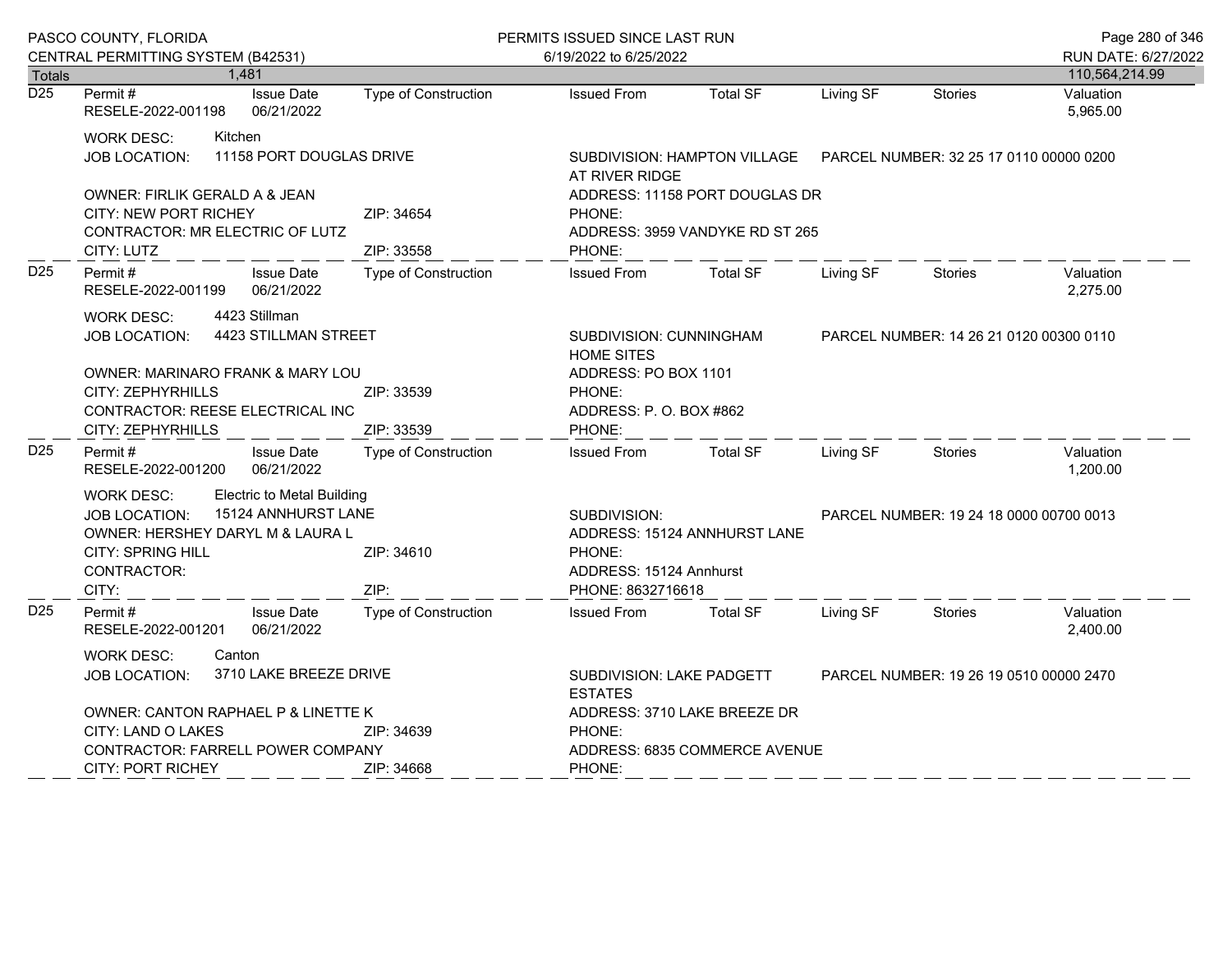|                      | PASCO COUNTY, FLORIDA                                                                                                                                                                                                        |                                    | PERMITS ISSUED SINCE LAST RUN                                                                                              |                                                                    |                                                                        |                                         | Page 281 of 346       |
|----------------------|------------------------------------------------------------------------------------------------------------------------------------------------------------------------------------------------------------------------------|------------------------------------|----------------------------------------------------------------------------------------------------------------------------|--------------------------------------------------------------------|------------------------------------------------------------------------|-----------------------------------------|-----------------------|
|                      | CENTRAL PERMITTING SYSTEM (B42531)                                                                                                                                                                                           |                                    | 6/19/2022 to 6/25/2022                                                                                                     |                                                                    |                                                                        |                                         | RUN DATE: 6/27/2022   |
| <b>Totals</b><br>D25 | 1.481                                                                                                                                                                                                                        |                                    |                                                                                                                            |                                                                    |                                                                        |                                         | 110,564,214.99        |
|                      | <b>Issue Date</b><br>Permit #<br>RESELE-2022-001202<br>06/23/2022                                                                                                                                                            | Type of Construction               | <b>Issued From</b>                                                                                                         | <b>Total SF</b>                                                    | Living SF                                                              | <b>Stories</b>                          | Valuation<br>1,435.00 |
|                      | Diedrich<br><b>WORK DESC:</b><br>9340 HILLTOP DRIVE<br><b>JOB LOCATION:</b><br><b>OWNER: DIEDRICH JEFFREY S</b><br>CITY: NEW PORT RICHEY<br>CONTRACTOR: RED ROYAL ELECTRIC<br>CITY: CLEARWATER                               | ZIP: 34654<br>ZIP: 33765           | SUBDIVISION: GOLDEN ACRES<br>ADDRESS: 9340 HILLTOP DR<br>PHONE:<br>ADDRESS: 717 DREW ST<br>PHONE: 7272138658               |                                                                    |                                                                        | PARCEL NUMBER: 23 25 16 0020 00000 0600 |                       |
| D <sub>25</sub>      | Permit#<br><b>Issue Date</b><br>RESELE-2022-001203<br>06/21/2022                                                                                                                                                             | <b>Type of Construction</b>        | <b>Issued From</b>                                                                                                         | <b>Total SF</b>                                                    | Living SF                                                              | Stories                                 | Valuation<br>2,400.00 |
|                      | Aaron Hurlstone<br><b>WORK DESC:</b><br>7536 OAK BROOK DRIVE<br><b>JOB LOCATION:</b>                                                                                                                                         |                                    | <b>SUBDIVISION: TERRA</b><br><b>SUBDIVISION</b>                                                                            |                                                                    |                                                                        | PARCEL NUMBER: 36 25 21 0010 05500 0050 |                       |
|                      | OWNER: HURLSTONE AARON M & JEANETTE C<br>CITY: ZEPHYRHILLS<br>CONTRACTOR: MR ELECTRIC OF LAND O LAKES                                                                                                                        | ZIP: 33540                         | ADDRESS: 7536 OAK BROOK DR<br>PHONE:                                                                                       | ADDRESS: 2604 CYPRESS RIDGE BLVD STE 102                           |                                                                        |                                         |                       |
| D <sub>25</sub>      | CITY: WESLEY CHAPEL<br>Permit#<br><b>Issue Date</b><br>06/21/2022<br>RESELE-2022-001204                                                                                                                                      | ZIP: 33544<br>Type of Construction | PHONE:<br><b>Issued From</b>                                                                                               | <b>Total SF</b>                                                    | Living SF                                                              | Stories                                 | Valuation<br>2,142.00 |
|                      | juliets<br><b>WORK DESC:</b><br>15537 JULIET'S COURT<br><b>JOB LOCATION:</b><br>OWNER: MERCADO ANA & JOSE<br><b>CITY: HUDSON</b><br>ZIP: 34667<br>CONTRACTOR: MANNS ELECTRIC CORP<br>CITY: New Port Richey<br>ZIP: 34653     |                                    | SUBDIVISION: DUDZIC<br><b>SUBDIVISION</b><br>ADDRESS: 15537 JULIETS CT<br>PHONE:<br>ADDRESS: 6351 Florida Avenue<br>PHONE: |                                                                    |                                                                        | PARCEL NUMBER: 24 24 16 007C 00000 0030 |                       |
| D <sub>25</sub>      | Permit#<br><b>Issue Date</b><br>06/22/2022<br>RESELE-2022-001205                                                                                                                                                             | <b>Type of Construction</b>        | <b>Issued From</b>                                                                                                         | <b>Total SF</b>                                                    | Living SF                                                              | Stories                                 | Valuation<br>600.00   |
|                      | <b>WORK DESC:</b><br>Qmerit<br>1621 SALMONBERRY STREET<br><b>JOB LOCATION:</b><br>OWNER: LACEY FRANK P & CARMEL M<br>CITY: WESLEY CHAPEL<br>ZIP: 33543<br>CONTRACTOR: FORCE ELECTRIC INC<br><b>CITY: TAMPA</b><br>ZIP: 33614 |                                    | PHONE:<br>PHONE:                                                                                                           | ADDRESS: 1621 SALMONBERRY ST<br>ADDRESS: 8910 NORTH DALE MABRY HWY | SUBDIVISION: MEADOW POINTE III PARCEL NUMBER: 34 26 20 0100 02400 0800 |                                         |                       |
| D <sub>25</sub>      | Permit#<br><b>Issue Date</b><br>06/22/2022<br>RESELE-2022-001206                                                                                                                                                             | <b>Type of Construction</b>        | <b>Issued From</b>                                                                                                         | <b>Total SF</b>                                                    | Living SF                                                              | <b>Stories</b>                          | Valuation<br>2,200.00 |
|                      | Panel Change<br><b>WORK DESC:</b><br>7125 ROCKWOOD DRIVE<br><b>JOB LOCATION:</b><br><b>OWNER: RADIANT STAR LLC</b><br><b>CITY: PORT RICHEY</b><br>CONTRACTOR: ELITE ELECTRICAL SOLUTIONZ OF TAMPA BAY<br>CITY: WESLEY CHAPEL | ZIP: 34668<br>ZIP: 33545           | SUBDIVISION: REGENCY PARK<br>ADDRESS: 10157 GROVE DR<br>PHONE:<br>PHONE:                                                   | ADDRESS: 7702 OUTER BRIDGE ST                                      |                                                                        | PARCEL NUMBER: 22 25 16 076B 00000 7930 |                       |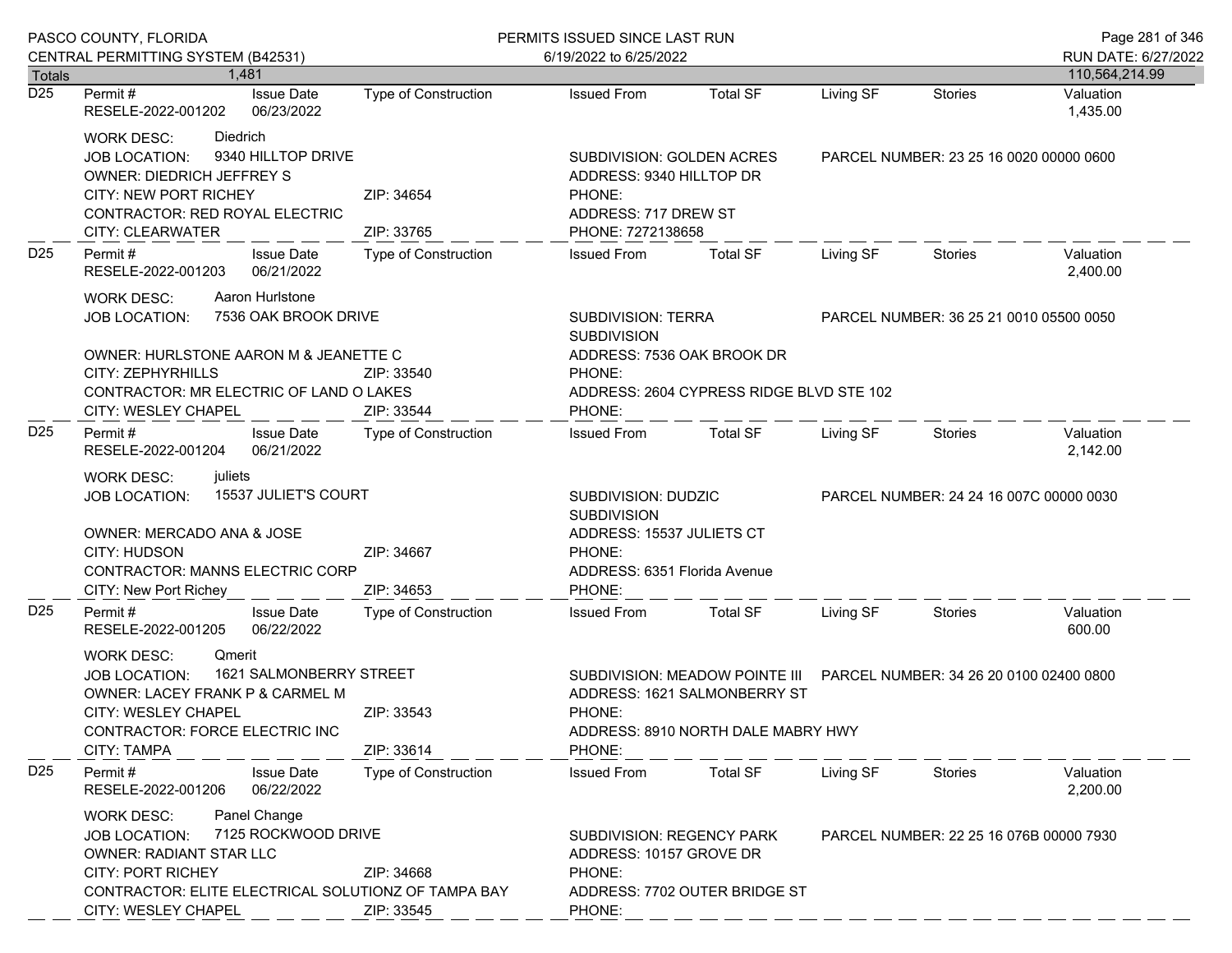|                 | PASCO COUNTY, FLORIDA                                                                                                                                                                                             |                             | PERMITS ISSUED SINCE LAST RUN                                                                                                                                                 | Page 282 of 346                                                                                  |           |                                         |                       |  |
|-----------------|-------------------------------------------------------------------------------------------------------------------------------------------------------------------------------------------------------------------|-----------------------------|-------------------------------------------------------------------------------------------------------------------------------------------------------------------------------|--------------------------------------------------------------------------------------------------|-----------|-----------------------------------------|-----------------------|--|
|                 | CENTRAL PERMITTING SYSTEM (B42531)                                                                                                                                                                                |                             | 6/19/2022 to 6/25/2022                                                                                                                                                        |                                                                                                  |           |                                         | RUN DATE: 6/27/2022   |  |
| Totals          | 1.481                                                                                                                                                                                                             |                             |                                                                                                                                                                               |                                                                                                  |           |                                         | 110,564,214.99        |  |
| D25             | <b>Issue Date</b><br>Permit #<br>RESELE-2022-001207<br>06/23/2022                                                                                                                                                 | <b>Type of Construction</b> | <b>Issued From</b>                                                                                                                                                            | <b>Total SF</b>                                                                                  | Living SF | <b>Stories</b>                          | Valuation<br>2,375.00 |  |
|                 | Phillips<br><b>WORK DESC:</b><br>6914 HARBOR DRIVE<br><b>JOB LOCATION:</b><br><b>OWNER: PHILLIPS KRISTEN J</b><br>CITY: HUDSON<br>CONTRACTOR: FAULKNER ELECTRIC INC<br>CITY: SPRING HILL                          | ZIP: 34667<br>ZIP: 34610    | PHONE:<br>PHONE:                                                                                                                                                              | <b>SUBDIVISION: RIVIERA ESTATES</b><br>ADDRESS: 6914 HARBOR DR<br>ADDRESS: 17234 Toms Farm Court |           | PARCEL NUMBER: 28 24 16 0030 00000 0490 |                       |  |
| D <sub>25</sub> | Permit#<br><b>Issue Date</b><br>06/24/2022<br>RESELE-2022-001208                                                                                                                                                  | Type of Construction        | <b>Issued From</b>                                                                                                                                                            | Total SF                                                                                         | Living SF | Stories                                 | Valuation<br>2,000.00 |  |
|                 | Shawver Service replacement<br>WORK DESC:<br>8024 WILDFLOWER ROW<br><b>JOB LOCATION:</b><br>OWNER: SHAWVER DEBORAH ANN<br>CITY: HUDSON<br>CONTRACTOR: BAY AREA ELECTRICAL SERVICES LLC<br><b>CITY: HUDSON</b>     | ZIP: 34667<br>ZIP: 34669    | SUBDIVISION: BEACON WOODS<br>ADDRESS: 8024 WILD FLOWER ROW<br>PHONE:<br>ADDRESS: 14327 DELBELL RD<br>PHONE: 7278579642                                                        |                                                                                                  |           | PARCEL NUMBER: 02 25 16 051A 00000 0440 |                       |  |
| D <sub>25</sub> | Permit#<br><b>Issue Date</b><br>06/22/2022<br>RESELE-2022-001209                                                                                                                                                  | <b>Type of Construction</b> | <b>Issued From</b>                                                                                                                                                            | <b>Total SF</b>                                                                                  | Living SF | Stories                                 | Valuation<br>2,000.00 |  |
|                 | Merculieff<br><b>WORK DESC:</b><br>15808 MARAN DRIVE<br><b>JOB LOCATION:</b><br>OWNER: FLORIDA EAGLE INVESTMENTS LLC<br>CITY: HUDSON<br>CONTRACTOR: FAULKNER ELECTRIC INC<br>CITY: SPRING HILL                    | ZIP: 34667<br>ZIP: 34610    | SUBDIVISION: SUNCOAST<br><b>HIGHLANDS</b><br>ADDRESS: 8323 ARCOLA AVE<br>PHONE:<br>PHONE:                                                                                     | ADDRESS: 17234 Toms Farm Court                                                                   |           | PARCEL NUMBER: 01 24 17 0010 00001 5960 |                       |  |
| D <sub>25</sub> | <b>Issue Date</b><br>Permit#<br>RESELE-2022-001210<br>06/22/2022                                                                                                                                                  | Type of Construction        | <b>Issued From</b>                                                                                                                                                            | <b>Total SF</b>                                                                                  | Living SF | Stories                                 | Valuation<br>1,500.00 |  |
|                 | <b>WORK DESC:</b><br>tavi<br>1934 MARY LANE<br><b>JOB LOCATION:</b><br><b>OWNER: MAGNOLIA ESTATES LLC</b><br>ZIP: 34787<br>CITY: OAKLAND<br>CONTRACTOR: FAMOUS ELECTRIC INC<br><b>CITY: ST PETE</b><br>ZIP: 33713 |                             | SUBDIVISION: DIXIE GROVE<br>PARCEL NUMBER: 32 26 16 0010 00L00 0040<br><b>ESTATES</b><br>ADDRESS: 1945 WHITE FEATHER LOOP<br>PHONE:<br>ADDRESS: 2701 34TH ST N #406<br>PHONE: |                                                                                                  |           |                                         |                       |  |
| D <sub>25</sub> | Permit#<br><b>Issue Date</b><br>RESELE-2022-001211<br>06/22/2022                                                                                                                                                  | <b>Type of Construction</b> | <b>Issued From</b>                                                                                                                                                            | <b>Total SF</b>                                                                                  | Living SF | Stories                                 | Valuation<br>2,475.00 |  |
|                 | Harris<br><b>WORK DESC:</b><br>9109 SEELEY LANE<br><b>JOB LOCATION:</b><br>OWNER: HARRIS JACK JR & DIETTE LAUREN A<br><b>CITY: HUDSON</b><br>CONTRACTOR: FAULKNER ELECTRIC INC<br>CITY: SPRING HILL               | ZIP: 34669<br>ZIP: 34610    | SUBDIVISION: FIVE-A-RANCHES<br>ADDRESS: 9109 SEELEY LN<br>PHONE:<br>PHONE:                                                                                                    | ADDRESS: 17234 Toms Farm Court                                                                   |           | PARCEL NUMBER: 36 24 16 0020 05800 0000 |                       |  |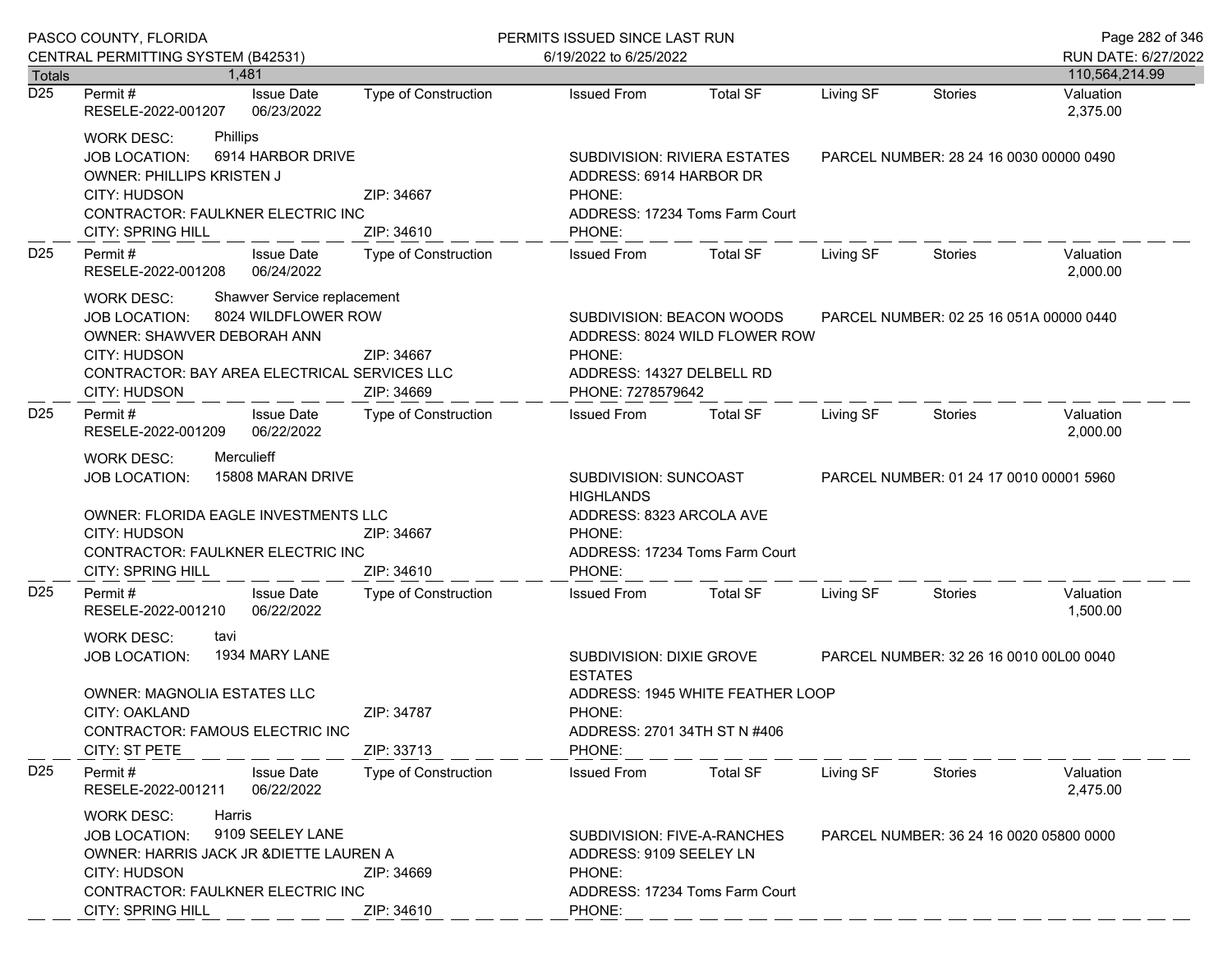|                      | PASCO COUNTY, FLORIDA                                                                                                                                                                                                                | PERMITS ISSUED SINCE LAST RUN                                                      |                                                                                                                                                                                     |                                                                                                      |                                         |                                         | Page 283 of 346             |
|----------------------|--------------------------------------------------------------------------------------------------------------------------------------------------------------------------------------------------------------------------------------|------------------------------------------------------------------------------------|-------------------------------------------------------------------------------------------------------------------------------------------------------------------------------------|------------------------------------------------------------------------------------------------------|-----------------------------------------|-----------------------------------------|-----------------------------|
|                      | CENTRAL PERMITTING SYSTEM (B42531)                                                                                                                                                                                                   |                                                                                    | 6/19/2022 to 6/25/2022                                                                                                                                                              |                                                                                                      |                                         |                                         | RUN DATE: 6/27/2022         |
| <b>Totals</b><br>D25 | 1.481<br><b>Issue Date</b><br>Permit #                                                                                                                                                                                               | <b>Type of Construction</b>                                                        | <b>Issued From</b>                                                                                                                                                                  | <b>Total SF</b>                                                                                      | Living SF                               | <b>Stories</b>                          | 110,564,214.99<br>Valuation |
|                      | RESELE-2022-001212<br>06/22/2022                                                                                                                                                                                                     |                                                                                    |                                                                                                                                                                                     |                                                                                                      |                                         |                                         | 1,000.00                    |
|                      | <b>WORK DESC:</b><br>flaggler<br>7041 FLAGGLER DRIVE<br><b>JOB LOCATION:</b><br>OWNER: FRENCH ROBERT L & SUSAN G<br>CITY: HUDSON<br>CONTRACTOR: PASCO ELECTRIC INC<br>CITY: NEW PORT RICHEY                                          | ZIP: 34667<br>ZIP: 34654                                                           | SUBDIVISION: EMBASSY HILLS<br>PHONE:<br>ADDRESS: 9230 STAR TRAIL<br>PHONE:                                                                                                          | ADDRESS: 13106 SHADBERRY LN                                                                          |                                         | PARCEL NUMBER: 22 25 16 095E 00000 3250 |                             |
| D <sub>25</sub>      | Permit#<br><b>Issue Date</b><br>RESELE-2022-001213<br>06/23/2022                                                                                                                                                                     | <b>Type of Construction</b>                                                        | <b>Issued From</b>                                                                                                                                                                  | <b>Total SF</b>                                                                                      | Living SF                               | Stories                                 | Valuation<br>2,450.00       |
|                      | Luikart/Fox Dale<br><b>WORK DESC:</b><br>3731 FOX DALE LANE<br><b>JOB LOCATION:</b><br><b>OWNER: DEJESUS ELSA</b><br>CITY: HOLIDAY<br><b>CONTRACTOR: MCWILLIAMS &amp; SON INC</b><br>CITY: Port Richey                               | ZIP: 34691<br>ZIP: 34668                                                           | ADDRESS: 3731 FOX DALE LN<br>PHONE:<br>ADDRESS: 6211 Springer Drive<br>PHONE:                                                                                                       | SUBDIVISION: BEACON SQUARE                                                                           | PARCEL NUMBER: 24 26 15 0800 00001 3270 |                                         |                             |
| D <sub>25</sub>      | Permit#<br><b>Issue Date</b><br>RESELE-2022-001214<br>06/23/2022                                                                                                                                                                     | <b>Type of Construction</b>                                                        | Issued From                                                                                                                                                                         | <b>Total SF</b>                                                                                      | Living SF                               | <b>Stories</b>                          | Valuation<br>1,250.00       |
|                      | 7618 Bougenville<br>WORK DESC:<br>7618 BOUGENVILLE DRIVE<br><b>JOB LOCATION:</b><br>OWNER: CROWNE PROPERTY ACQUISITIONS L<br><b>CITY: CARMEL</b><br>ZIP: 46033<br>CONTRACTOR: BIG A ELECTRIC LLC<br>ZIP: 34639<br>CITY: LAND O'LAKES |                                                                                    | PHONE:<br>PHONE:                                                                                                                                                                    | SUBDIVISION: JASMINE LAKES<br>ADDRESS: 1950 E GREYHOUND PASS STE 18-3<br>ADDRESS: 21817 DUPREE DRIVE |                                         | PARCEL NUMBER: 15 25 16 0180 00000 3730 |                             |
| D <sub>25</sub>      | Permit#<br><b>Issue Date</b><br>RESELE-2022-001215<br>06/23/2022                                                                                                                                                                     | Type of Construction                                                               | <b>Issued From</b>                                                                                                                                                                  | <b>Total SF</b>                                                                                      | Living SF                               | Stories                                 | Valuation<br>1,500.00       |
|                      | Desmond Brown - MPU<br><b>WORK DESC:</b><br>31091 PALM SONG PLACE<br><b>JOB LOCATION:</b><br>OWNER: DOYLEY PETA GAYE S & BROWN DES<br>CITY: WESLEY CHAPEL<br>CONTRACTOR: SUNVENA SOLAR LLC<br><b>CITY: SANFORD</b>                   | ZIP: 33545<br>ZIP: 32771                                                           | SUBDIVISION: EPPERSON RANCH<br>PARCEL NUMBER: 34 25 20 0140 02400 0900<br><b>SOUTH</b><br>ADDRESS: 31091 PALM SONG PL<br>PHONE:<br>ADDRESS: 4005 CHURCH STREET<br>PHONE: 4072216234 |                                                                                                      |                                         |                                         |                             |
| D <sub>25</sub>      | Permit#<br><b>Issue Date</b><br>06/23/2022<br>RESELE-2022-001216                                                                                                                                                                     | <b>Type of Construction</b>                                                        | <b>Issued From</b>                                                                                                                                                                  | <b>Total SF</b>                                                                                      | Living SF                               | Stories                                 | Valuation<br>685.00         |
|                      | <b>BILL MORGAN</b><br><b>WORK DESC:</b><br>21628 VIOLET PERIWINKLE DRIVE<br><b>JOB LOCATION:</b><br><b>OWNER: LENNAR HOMES LLC</b>                                                                                                   | SUBDIVISION: CONNERTON<br><b>VILLAGE TWO</b><br>ADDRESS: 4600 W CYPRESS ST STE 200 | PARCEL NUMBER: 24 25 18 0010 07000 0480                                                                                                                                             |                                                                                                      |                                         |                                         |                             |
|                      | <b>CITY: TAMPA</b><br>CONTRACTOR: TADDEO ELECTRICAL CONTRACTORS INC<br>CITY: HUDSON                                                                                                                                                  | ZIP: 33607<br>ZIP: 34667                                                           | PHONE:<br>ADDRESS: 18739 SAKERA RD<br>PHONE:                                                                                                                                        |                                                                                                      |                                         |                                         |                             |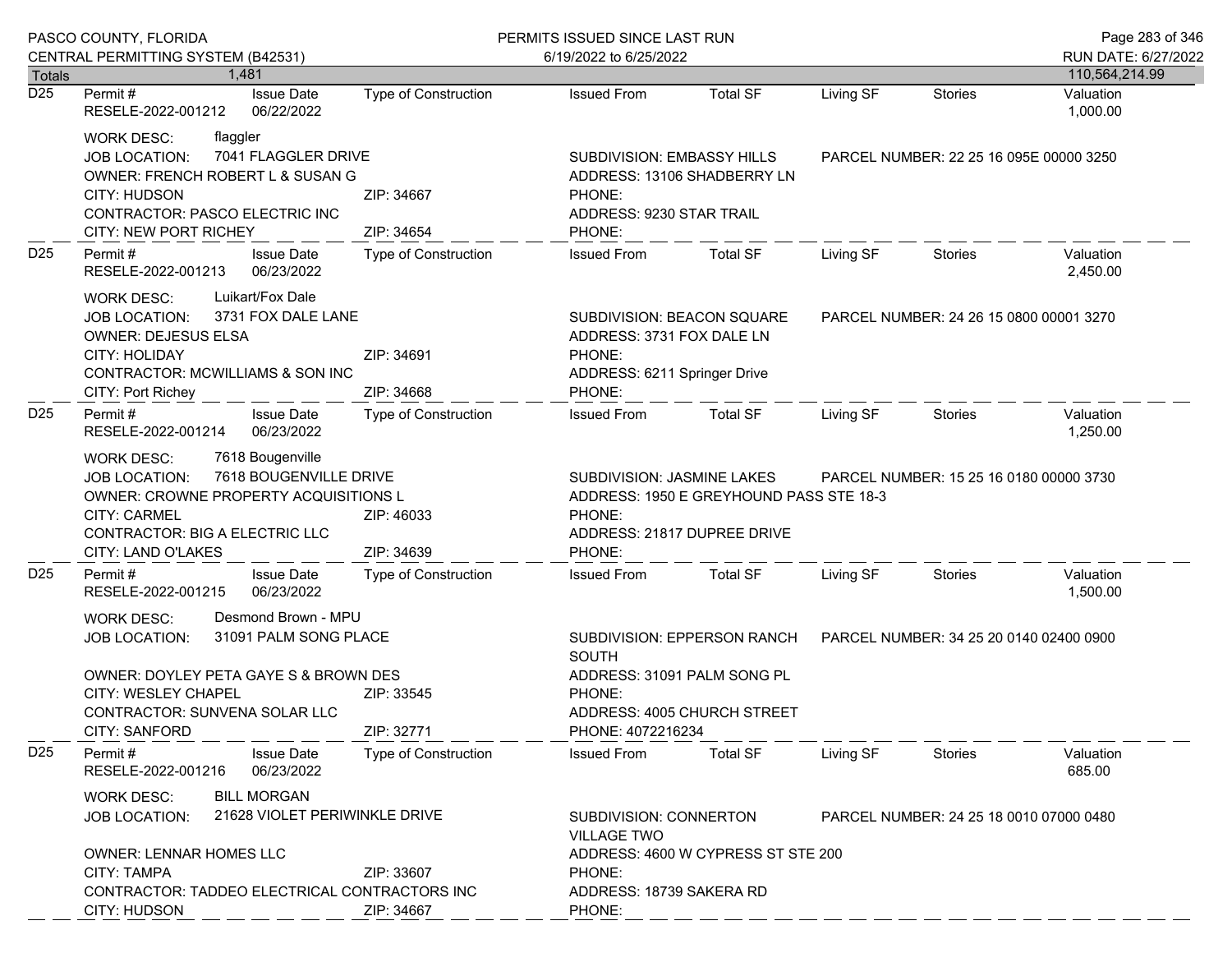|                 | PASCO COUNTY, FLORIDA                                                                                                                                                                                                                                                       |                                               |                             | PERMITS ISSUED SINCE LAST RUN                                                                                                               |                                                                                                                                 |                                         |                                         | Page 284 of 346                         |  |
|-----------------|-----------------------------------------------------------------------------------------------------------------------------------------------------------------------------------------------------------------------------------------------------------------------------|-----------------------------------------------|-----------------------------|---------------------------------------------------------------------------------------------------------------------------------------------|---------------------------------------------------------------------------------------------------------------------------------|-----------------------------------------|-----------------------------------------|-----------------------------------------|--|
|                 | CENTRAL PERMITTING SYSTEM (B42531)                                                                                                                                                                                                                                          |                                               |                             | 6/19/2022 to 6/25/2022                                                                                                                      |                                                                                                                                 |                                         |                                         | RUN DATE: 6/27/2022                     |  |
| Totals<br>D25   | Permit #                                                                                                                                                                                                                                                                    | 1.481<br><b>Issue Date</b>                    | Type of Construction        | <b>Issued From</b>                                                                                                                          | <b>Total SF</b>                                                                                                                 | Living SF                               | Stories                                 | 110,564,214.99<br>Valuation             |  |
|                 | RESELE-2022-001218                                                                                                                                                                                                                                                          | 06/23/2022                                    |                             |                                                                                                                                             |                                                                                                                                 |                                         |                                         | 1,933.00                                |  |
|                 | <b>WORK DESC:</b><br><b>JOB LOCATION:</b>                                                                                                                                                                                                                                   | <b>JEREMY NICHOLAS</b><br>3513 BROMPTON DRIVE |                             | <b>ESTATES</b>                                                                                                                              | SUBDIVISION: HOLIDAY LAKE                                                                                                       |                                         |                                         | PARCEL NUMBER: 36 26 15 0810 00000 2900 |  |
|                 | OWNER: OPENDOOR PROPERTY TRUST I<br><b>CITY: TEMPE</b><br>CONTRACTOR: TADDEO ELECTRICAL CONTRACTORS INC<br>CITY: HUDSON                                                                                                                                                     |                                               | ZIP: 85281<br>ZIP: 34667    | ADDRESS: 410 N SCOTTSDALE RD STE 1600<br>PHONE:<br>ADDRESS: 18739 SAKERA RD<br>PHONE:                                                       |                                                                                                                                 |                                         |                                         |                                         |  |
| D <sub>25</sub> | Permit #<br>RESELE-2022-001219                                                                                                                                                                                                                                              | <b>Issue Date</b><br>06/23/2022               | Type of Construction        | <b>Issued From</b>                                                                                                                          | Total SF                                                                                                                        | Living SF                               | Stories                                 | Valuation<br>1,500.00                   |  |
|                 | Lucy Ayende - MPU<br><b>WORK DESC:</b><br>11000 TALLY FAWN LOOP<br><b>JOB LOCATION:</b><br>OWNER: AYENDE MARCOS A & LUCY E<br><b>CITY: SAN ANTONIO</b><br>ZIP: 33576<br>CONTRACTOR: SUNVENA SOLAR LLC<br><b>CITY: SANFORD</b><br>ZIP: 32771<br>Permit#<br><b>Issue Date</b> |                                               |                             | PHONE:<br>PHONE: 4072216234                                                                                                                 | SUBDIVISION: MIRADA<br>PARCEL NUMBER: 10 25 20 0040 01900 0070<br>ADDRESS: 11000 TALLY FAWN LOOP<br>ADDRESS: 4005 CHURCH STREET |                                         |                                         |                                         |  |
| D <sub>25</sub> | RESELE-2022-001220                                                                                                                                                                                                                                                          | 06/23/2022                                    | Type of Construction        | <b>Issued From</b>                                                                                                                          | <b>Total SF</b>                                                                                                                 | Living SF                               | Stories                                 | Valuation<br>1,600.00                   |  |
|                 | <b>WORK DESC:</b><br>levering<br>11828 BAYONET LANE<br><b>JOB LOCATION:</b><br><b>OWNER: ROBITAILLE BILLIE &amp; MARILYN</b><br><b>CITY: JACKSON</b><br>ZIP: 49201<br>CONTRACTOR: FOX ELECTRICAL SERVICES LLC<br>CITY: NEW PORT RICHEY                                      |                                               |                             | SUBDIVISION: PARADISE POINTE<br><b>WEST</b><br>ADDRESS: 6143 SILKWORTH BLVD<br>PHONE:<br>ADDRESS: 3833 WATSON DRIVE<br>ZIP: 34655<br>PHONE: |                                                                                                                                 |                                         | PARCEL NUMBER: 08 25 17 055C 09500 00B0 |                                         |  |
| D <sub>25</sub> | Permit#<br>RESELE-2022-001222                                                                                                                                                                                                                                               | <b>Issue Date</b><br>06/23/2022               | Type of Construction        | <b>Issued From</b>                                                                                                                          | <b>Total SF</b>                                                                                                                 | Living SF                               | Stories                                 | Valuation<br>2,000.00                   |  |
|                 | Montero Project<br><b>WORK DESC:</b><br>7331 ROBSTOWN DRIVE<br><b>JOB LOCATION:</b><br>OWNER: MANRESA JUAN R & GONZALEZ GEOR<br><b>CITY: PORT RICHEY</b><br>ZIP: 34668<br>CONTRACTOR: TRU LINE ELECTRIC INC<br>CITY: Estero                                                 |                                               | ZIP: 33928                  | SUBDIVISION: EMBASSY HILLS<br>ADDRESS: 7331 ROBSTOWN DR<br>PHONE:<br>ADDRESS: 21625 Windham Run<br>PHONE:                                   |                                                                                                                                 | PARCEL NUMBER: 22 25 16 0020 00001 2540 |                                         |                                         |  |
| D <sub>25</sub> | Permit#<br>RESELE-2022-001223                                                                                                                                                                                                                                               | <b>Issue Date</b><br>06/23/2022               | <b>Type of Construction</b> | <b>Issued From</b>                                                                                                                          | <b>Total SF</b>                                                                                                                 | Living SF                               | Stories                                 | Valuation<br>2,000.00                   |  |
|                 | Coleman Project<br><b>WORK DESC:</b><br>11530 SEMINOLE DRIVE<br><b>JOB LOCATION:</b><br>OWNER: COLEMAN STEVEN & MELISSA<br><b>CITY: NEW PORT RICHEY</b><br>ZIP: 34654<br>CONTRACTOR: TRU LINE ELECTRIC INC<br>CITY: Estero<br>ZIP: 33928                                    |                                               |                             | ADDRESS: 11530 SEMINOLE DR<br>PHONE:<br>ADDRESS: 21625 Windham Run<br>PHONE:                                                                | SUBDIVISION: OSCEOLA HEIGHTS                                                                                                    |                                         | PARCEL NUMBER: 12 25 16 0020 00000 0430 |                                         |  |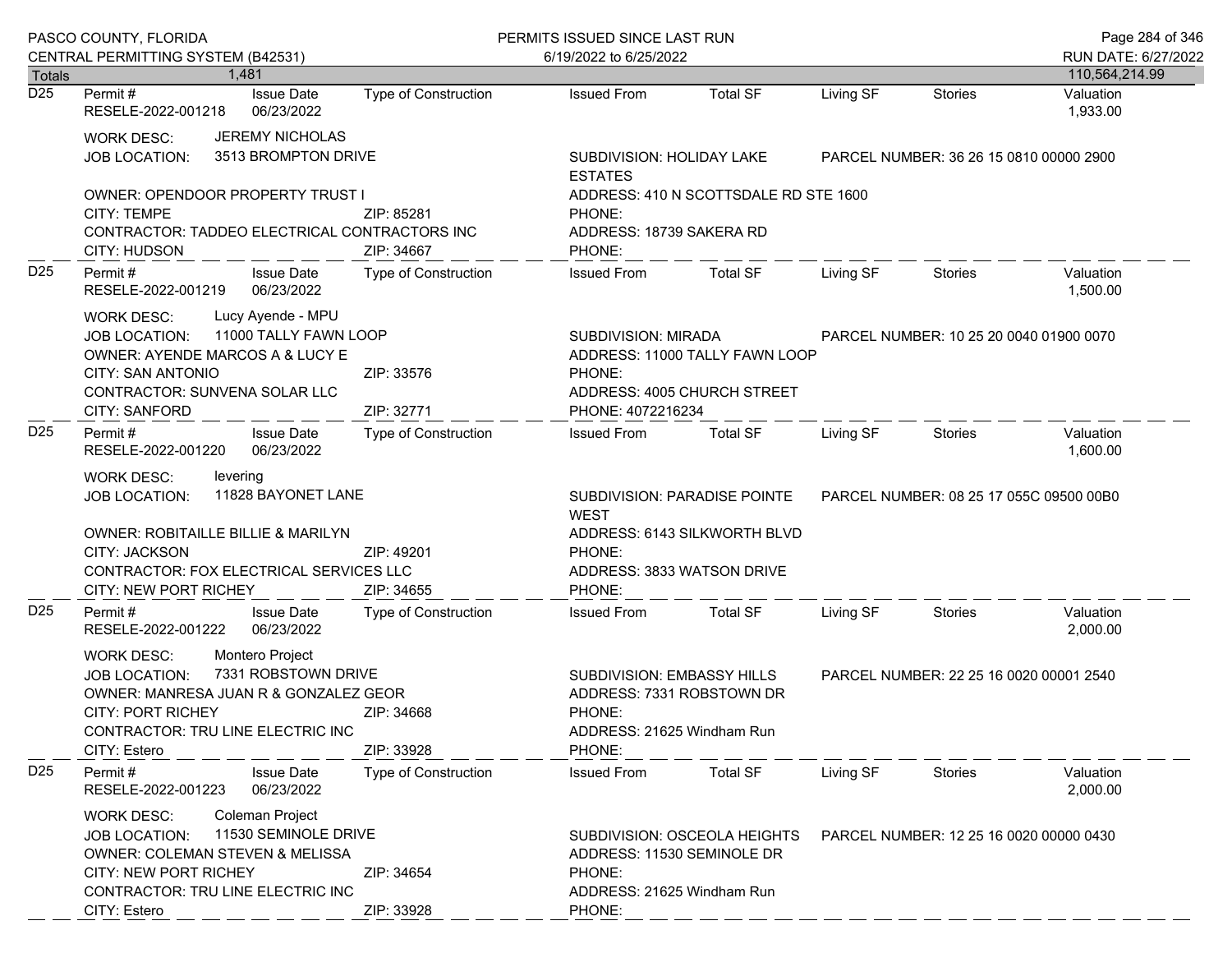|                                   | PASCO COUNTY, FLORIDA                                                                                                                                                                                                         | PERMITS ISSUED SINCE LAST RUN                                                                                                                                                   |                                                                                                                                                  |                                  |           |                                         | Page 285 of 346                         |  |
|-----------------------------------|-------------------------------------------------------------------------------------------------------------------------------------------------------------------------------------------------------------------------------|---------------------------------------------------------------------------------------------------------------------------------------------------------------------------------|--------------------------------------------------------------------------------------------------------------------------------------------------|----------------------------------|-----------|-----------------------------------------|-----------------------------------------|--|
|                                   | CENTRAL PERMITTING SYSTEM (B42531)                                                                                                                                                                                            |                                                                                                                                                                                 | 6/19/2022 to 6/25/2022                                                                                                                           |                                  |           |                                         | RUN DATE: 6/27/2022                     |  |
| <b>Totals</b><br>$\overline{D25}$ | 1,481<br>Permit#<br><b>Issue Date</b><br>RESELE-2022-001226<br>06/23/2022                                                                                                                                                     | Type of Construction                                                                                                                                                            | <b>Issued From</b>                                                                                                                               | <b>Total SF</b>                  | Living SF | <b>Stories</b>                          | 110,564,214.99<br>Valuation<br>1,000.00 |  |
|                                   | Vaughn<br><b>WORK DESC:</b><br>5731 FRONT DRIVE<br><b>JOB LOCATION:</b><br><b>OWNER: CSX TRANSPORTATION</b><br>CITY: JACKSONVILLE<br><b>CONTRACTOR: PHOENIX ELECTRIC</b><br>CITY: HOLIDAY                                     | ZIP: 32202<br>ZIP: 34691                                                                                                                                                        | SUBDIVISION: DODGE CITY<br>ADDRESS: C/O TAX DEPT FAM LINES RM 1208 500 WATER ST<br>PHONE:<br>ADDRESS: 3053 ELKRIDGE DR<br>PHONE: 7272773784      |                                  |           | PARCEL NUMBER: 32 26 16 0130 19900 0020 |                                         |  |
| D <sub>25</sub>                   | Permit#<br><b>Issue Date</b><br>RESELE-2022-001227<br>06/23/2022                                                                                                                                                              | <b>Type of Construction</b>                                                                                                                                                     | <b>Issued From</b>                                                                                                                               | <b>Total SF</b>                  | Living SF | <b>Stories</b>                          | Valuation<br>600.00                     |  |
|                                   | Power Pole<br><b>WORK DESC:</b><br>14105 COBRA WAY<br><b>JOB LOCATION:</b><br>OWNER: GREEN JOHN & SHARON<br><b>CITY: SABATTUS</b><br>CONTRACTOR: NICK IOVINO ELECTRICAL CONTRACTOR INC<br>CITY: new port richey               | ZIP: 04280<br>ZIP: 34654                                                                                                                                                        | SUBDIVISION: HIGHLANDS<br>PARCEL NUMBER: 30 24 17 0010 00000 0670<br>ADDRESS: 65 MOUNTAIN RD<br>PHONE:<br>ADDRESS: 11235 pineforest dr<br>PHONE: |                                  |           |                                         |                                         |  |
| D <sub>25</sub>                   | <b>Issue Date</b><br>Permit#<br>RESELE-2022-001232<br>06/24/2022                                                                                                                                                              | Type of Construction                                                                                                                                                            | <b>Issued From</b>                                                                                                                               | <b>Total SF</b>                  | Living SF | Stories                                 | Valuation<br>2,600.00                   |  |
|                                   | Viviana Sanchez MSP<br><b>WORK DESC:</b><br>7514 GALAHAD ROAD<br><b>JOB LOCATION:</b><br><b>OWNER: NICHOLSON KEVIN LANDRAU</b><br><b>CITY: PORT RICHEY</b><br>CONTRACTOR: BETTER EARTH ELECTRIC FL LLC<br>CITY: ST PETERSBURG | ZIP: 34668<br>ZIP: 33702                                                                                                                                                        | SUBDIVISION: HOLIDAY HILL<br><b>ESTATES</b><br>ADDRESS: 7514 GALAHAD RD<br>PHONE:<br>PHONE:                                                      | ADDRESS: 7901 4TH ST N SUITE 300 |           | PARCEL NUMBER: 15 25 16 019B 00000 2580 |                                         |  |
| D25                               | <b>Issue Date</b><br>Permit #<br>RESENERGY-2022-000 06/21/2022<br>552                                                                                                                                                         | Type of Construction                                                                                                                                                            | <b>Issued From</b>                                                                                                                               | <b>Total SF</b>                  | Living SF | <b>Stories</b>                          | Valuation<br>43,708.00                  |  |
|                                   | SOLAR_Deale<br><b>WORK DESC:</b><br>22196 WOODMEN HALL DRIVE<br><b>JOB LOCATION:</b><br>OWNER: DEALE DENISE ALLISON<br>CITY: LAND O LAKES<br>CONTRACTOR: FLORIDA POWER MANAGEMENT<br><b>CITY: WINTER GARDEN</b>               | <b>SUBDIVISION: EHRENS MILL</b><br>PARCEL NUMBER: 31 25 19 0010 00100 0040<br>ADDRESS: 22196 WOODMEN HALL DR<br>PHONE:<br>ADDRESS: 1331 GREEN FOREST CT #3<br>PHONE: 4079260233 |                                                                                                                                                  |                                  |           |                                         |                                         |  |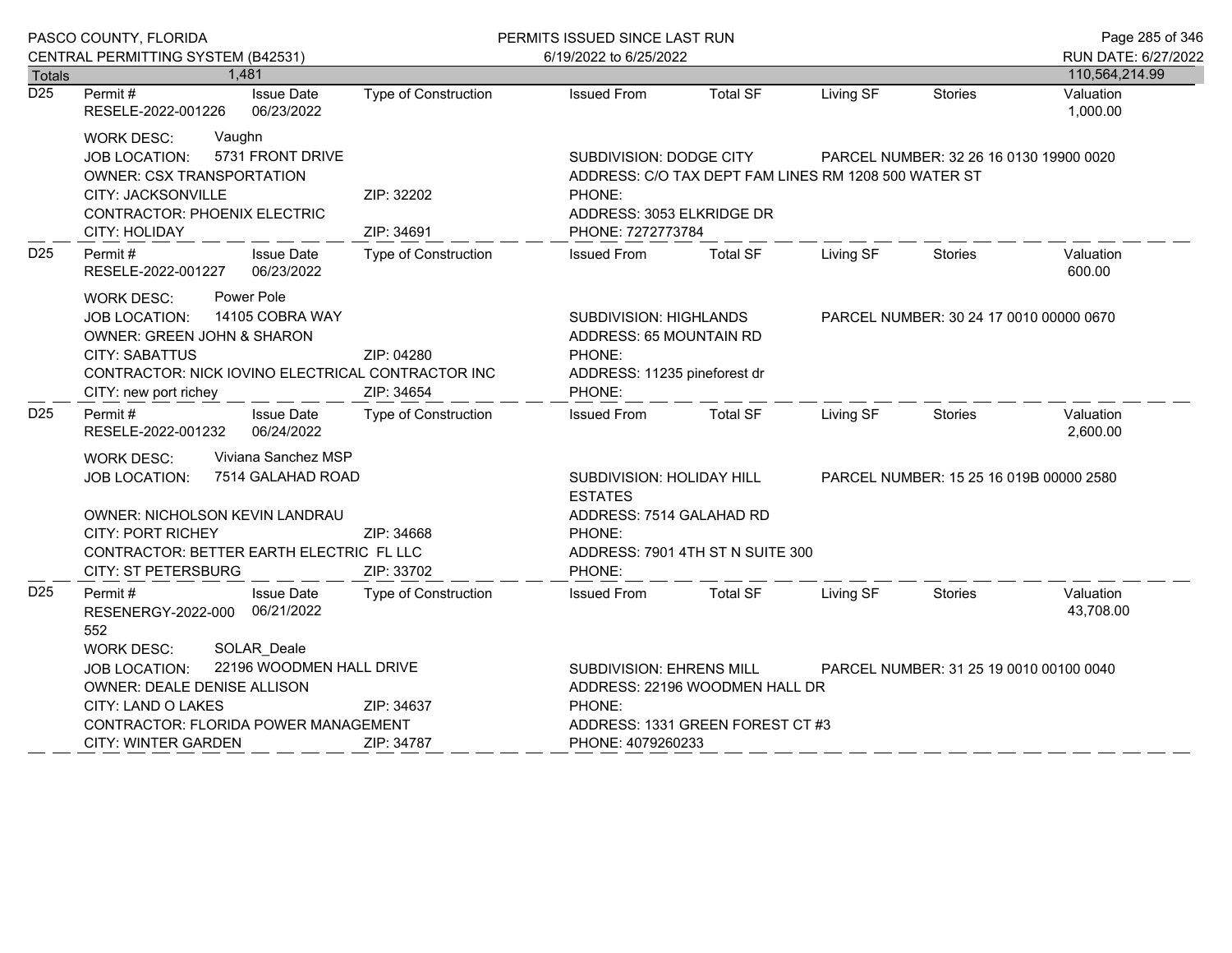|                  | PASCO COUNTY, FLORIDA                                                                                                                                                                                                                |                                                                                      | PERMITS ISSUED SINCE LAST RUN                                                       |                                                       |                                         |                                         | Page 286 of 346                       |
|------------------|--------------------------------------------------------------------------------------------------------------------------------------------------------------------------------------------------------------------------------------|--------------------------------------------------------------------------------------|-------------------------------------------------------------------------------------|-------------------------------------------------------|-----------------------------------------|-----------------------------------------|---------------------------------------|
| Totals           | CENTRAL PERMITTING SYSTEM (B42531)<br>1,481                                                                                                                                                                                          |                                                                                      | 6/19/2022 to 6/25/2022                                                              |                                                       |                                         |                                         | RUN DATE: 6/27/2022<br>110,564,214.99 |
| $\overline{D25}$ | <b>Issue Date</b><br>Permit #<br>06/23/2022<br>RESENERGY-2022-000<br>607                                                                                                                                                             | <b>Type of Construction</b>                                                          | <b>Issued From</b>                                                                  | <b>Total SF</b>                                       | Living SF                               | Stories                                 | Valuation<br>18,564.00                |
|                  | 802R-542GYLZ<br><b>WORK DESC:</b><br>36542 STRAND DRIVE<br><b>JOB LOCATION:</b>                                                                                                                                                      |                                                                                      | <b>SUBDIVISION: LAKE BETMAR</b><br><b>ESTATES</b>                                   |                                                       | PARCEL NUMBER: 09 26 21 0780 00000 3680 |                                         |                                       |
|                  | OWNER: GLYZEWSKI TERRANCE R & SMITH M<br>CITY: ZEPHYRHILLS<br>CONTRACTOR: SUNRUN INSTALLATION SERVICES INC<br>CITY: Tampa                                                                                                            | ZIP: 33542<br>ZIP: 33634                                                             | ADDRESS: 36542 STRAND DR<br>PHONE:<br>PHONE:                                        | ADDRESS: 5208 Tampa West Blvd.                        |                                         |                                         |                                       |
| D <sub>25</sub>  | Permit#<br><b>Issue Date</b><br>RESENERGY-2022-000 06/22/2022<br>762                                                                                                                                                                 | Type of Construction                                                                 | <b>Issued From</b>                                                                  | <b>Total SF</b>                                       | Living SF                               | <b>Stories</b>                          | Valuation<br>56,064.00                |
|                  | Deller 1441<br><b>WORK DESC:</b><br>1441 BRIXTON LANE<br><b>JOB LOCATION:</b>                                                                                                                                                        |                                                                                      | SUBDIVISION: HOLIDAY LAKE<br><b>ESTATES</b>                                         | PARCEL NUMBER: 36 26 15 0940 00001 2380               |                                         |                                         |                                       |
|                  | <b>OWNER: DELLER MONICA R</b><br><b>CITY: HOLIDAY</b><br>CONTRACTOR: ENLIGHTENED ELECTRIC LLC<br>CITY: DAVENPORT                                                                                                                     | ZIP: 34691<br>ZIP: 33837                                                             | PHONE:<br>PHONE:                                                                    | ADDRESS: 1441 BRIXTON LN<br>ADDRESS: 164 EAGLEVIEW LP |                                         |                                         |                                       |
| D <sub>25</sub>  | Permit#<br><b>Issue Date</b><br>RESENERGY-2022-000 06/20/2022<br>819                                                                                                                                                                 | Type of Construction                                                                 | <b>Issued From</b>                                                                  | <b>Total SF</b>                                       | Living SF                               | Stories                                 | Valuation<br>62,182.00                |
|                  | Michael Eddinger_BE31065<br><b>WORK DESC:</b><br>2650 OCHATILLA ROAD<br><b>JOB LOCATION:</b><br>OWNER: EDDINGER MICHAEL D & MANNINO CHRIS<br><b>CITY: HOLIDAY</b><br>CONTRACTOR: BETTER EARTH ELECTRIC FL LLC<br>CITY: ST PETERSBURG | ZIP: 34691<br>ZIP: 33702                                                             | <b>SUBDIVISION: ALOHA GARDENS</b><br>ADDRESS: 2650 OCHATILLA RD<br>PHONE:<br>PHONE: | ADDRESS: 7901 4TH ST N SUITE 300                      |                                         | PARCEL NUMBER: 25 26 15 006G 00001 5480 |                                       |
| D <sub>25</sub>  | <b>Issue Date</b><br>Permit #<br>06/21/2022<br>RESENERGY-2022-000<br>841<br>Alex Rodriguez<br><b>WORK DESC:</b>                                                                                                                      | <b>Type of Construction</b>                                                          | <b>Issued From</b>                                                                  | <b>Total SF</b>                                       | Living SF                               | <b>Stories</b>                          | Valuation<br>17,400.00                |
|                  | 10480 HAWKS LANDING DRIVE<br><b>JOB LOCATION:</b>                                                                                                                                                                                    | SUBDIVISION: CYPRESS<br>PARCEL NUMBER: 16 25 18 0070 00500 0130<br><b>PRESERVE</b>   |                                                                                     |                                                       |                                         |                                         |                                       |
|                  | OWNER: NAVARRO MARTHA L & RODRIGUEZ A<br>CITY: LAND O LAKES<br><b>CONTRACTOR: EXPERT INC</b><br><b>CITY: SPRING HILL</b>                                                                                                             | ADDRESS: 10480 HAWKS LANDING DR<br>PHONE:<br>ADDRESS: 1395 MEADOWLARK ROAD<br>PHONE: |                                                                                     |                                                       |                                         |                                         |                                       |
|                  |                                                                                                                                                                                                                                      | ZIP: 34608                                                                           |                                                                                     |                                                       |                                         |                                         |                                       |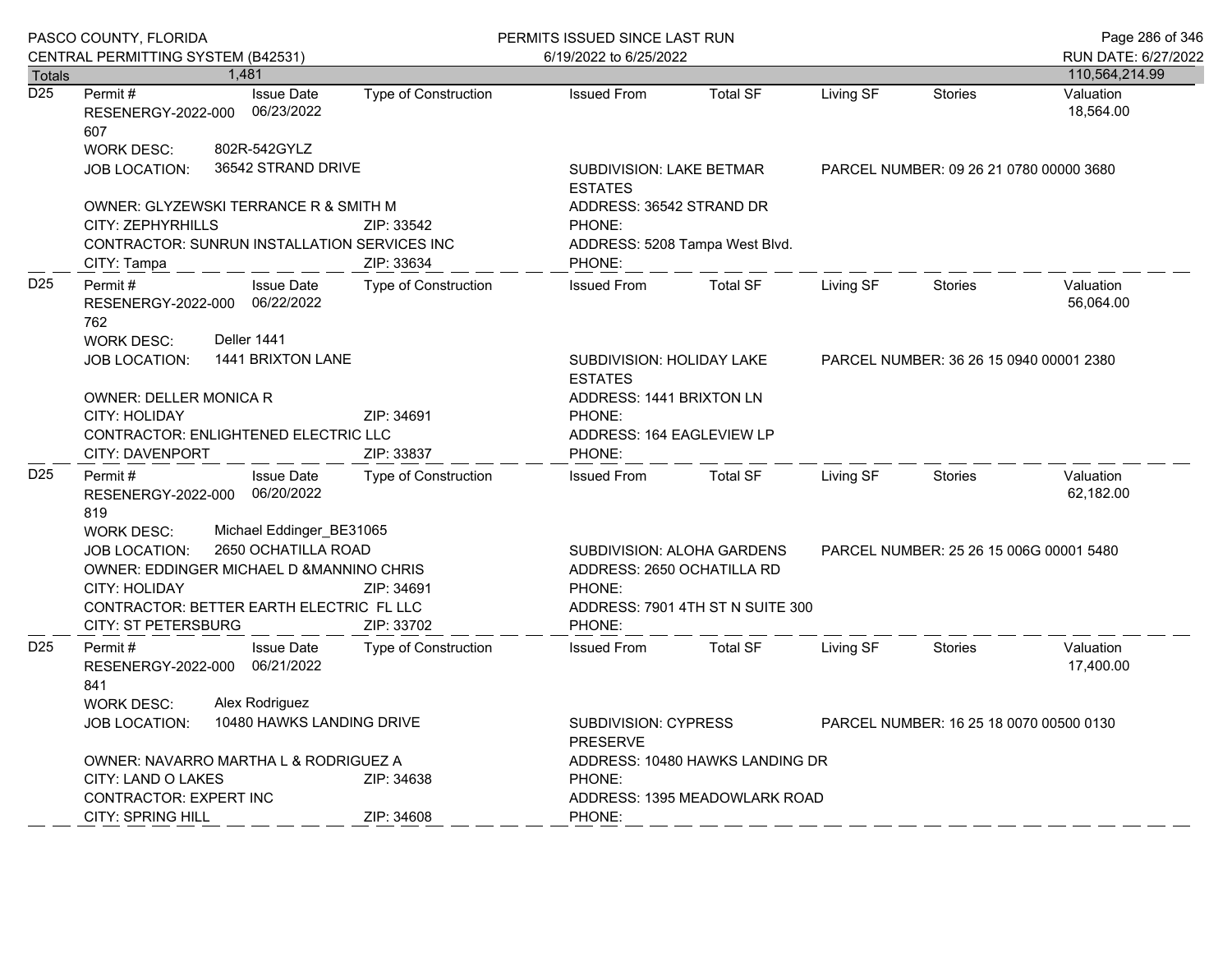|                  | PASCO COUNTY, FLORIDA<br>CENTRAL PERMITTING SYSTEM (B42531)                                                                                                                                       |                                                                                                            | PERMITS ISSUED SINCE LAST RUN<br>6/19/2022 to 6/25/2022                                                                                                       |                                         |           |                                         | Page 287 of 346<br>RUN DATE: 6/27/2022 |
|------------------|---------------------------------------------------------------------------------------------------------------------------------------------------------------------------------------------------|------------------------------------------------------------------------------------------------------------|---------------------------------------------------------------------------------------------------------------------------------------------------------------|-----------------------------------------|-----------|-----------------------------------------|----------------------------------------|
| Totals           | 1.481                                                                                                                                                                                             |                                                                                                            |                                                                                                                                                               |                                         |           |                                         | 110,564,214.99                         |
| $\overline{D25}$ | Permit#<br><b>Issue Date</b><br>06/20/2022<br>RESENERGY-2022-000<br>843                                                                                                                           | Type of Construction                                                                                       | <b>Issued From</b>                                                                                                                                            | <b>Total SF</b>                         | Living SF | <b>Stories</b>                          | Valuation<br>44,101.00                 |
|                  | Mann solar project<br><b>WORK DESC:</b><br>JOB LOCATION:<br><b>CITY: NEW PORT RICHEY</b><br>CONTRACTOR: LSCI INC<br>CITY: CLEARWATER                                                              | 11612 BIDDEFORD PLACE<br>OWNER: MANN DOUGLAS S & EILEEN L TRUSMANN DOUGLAS S T<br>ZIP: 34654<br>ZIP: 33764 |                                                                                                                                                               |                                         |           | PARCEL NUMBER: 29 25 17 0060 00000 8970 |                                        |
| D <sub>25</sub>  | <b>Issue Date</b><br>Permit#<br>06/23/2022<br>RESENERGY-2022-000<br>872<br>Haskadakes<br><b>WORK DESC:</b>                                                                                        | Type of Construction                                                                                       | <b>Issued From</b>                                                                                                                                            | <b>Total SF</b>                         | Living SF | <b>Stories</b>                          | Valuation<br>42,400.00                 |
|                  | 10620 LUSCOMBE COURT<br><b>JOB LOCATION:</b>                                                                                                                                                      |                                                                                                            | SUBDIVISION: HIDDEN LAKE<br><b>ESTATES</b>                                                                                                                    | PARCEL NUMBER: 30 25 17 0030 00000 1340 |           |                                         |                                        |
|                  | OWNER: DENNEY D & HASKEDAKES J & DENN<br><b>CITY: NEW PORT RICHEY</b><br>CONTRACTOR: TITAN SOLAR POWER FL                                                                                         | ADDRESS: 10620 LISCOMBE CT<br>PHONE:<br>ADDRESS: 13620 49TH ST N                                           |                                                                                                                                                               |                                         |           |                                         |                                        |
|                  | <b>CITY: CLEARWATER</b>                                                                                                                                                                           | PHONE: 8137779438                                                                                          |                                                                                                                                                               |                                         |           |                                         |                                        |
| D <sub>25</sub>  | ZIP: 33762<br>Permit#<br><b>Issue Date</b><br>Type of Construction<br>06/23/2022<br>RESENERGY-2022-000<br>878                                                                                     |                                                                                                            | <b>Issued From</b>                                                                                                                                            | <b>Total SF</b>                         | Living SF | <b>Stories</b>                          | Valuation<br>22,400.00                 |
|                  | <b>Blevins Solar</b><br><b>WORK DESC:</b><br>3605 DELLEFIELD STREET<br><b>JOB LOCATION:</b>                                                                                                       |                                                                                                            | <b>SUBDIVISION: SEVEN SPRINGS</b><br><b>HOMES</b>                                                                                                             | PARCEL NUMBER: 22 26 16 004A 00000 1810 |           |                                         |                                        |
|                  | OWNER: BLEVINS GERALD LEWIS & CYNDI K<br><b>CITY: NEW PORT RICHEY</b><br><b>CONTRACTOR: TITAN SOLAR POWER FL</b>                                                                                  | ZIP: 34655                                                                                                 | ADDRESS: 3605 DELLEFIELD ST<br>PHONE:<br>ADDRESS: 13620 49TH ST N                                                                                             |                                         |           |                                         |                                        |
|                  | CITY: CLEARWATER                                                                                                                                                                                  | ZIP: 33762                                                                                                 | PHONE: 8137779438                                                                                                                                             |                                         |           |                                         |                                        |
| D <sub>25</sub>  | Permit#<br><b>Issue Date</b><br>06/23/2022<br>RESENERGY-2022-000<br>917                                                                                                                           | <b>Type of Construction</b>                                                                                | <b>Issued From</b>                                                                                                                                            | <b>Total SF</b>                         | Living SF | <b>Stories</b>                          | Valuation<br>71,834.00                 |
|                  | Kambiz Behjati<br><b>WORK DESC:</b><br>1784 NATURE VIEW DRIVE<br><b>JOB LOCATION:</b><br>OWNER: MOSHKSARAN SHAPARAK & BEHJATI<br>CITY: LUTZ<br>CONTRACTOR: US SOLAR SQUARED LLC<br>CITY: LAKELAND | ZIP: 33558<br>ZIP: 33810                                                                                   | SUBDIVISION: LONG LAKE RANCH<br>PARCEL NUMBER: 33 26 18 0040 01000 0130<br>ADDRESS: 1784 NATURE VIEW DR<br>PHONE:<br>ADDRESS: 7425 WILLOW WISP DR W<br>PHONE: |                                         |           |                                         |                                        |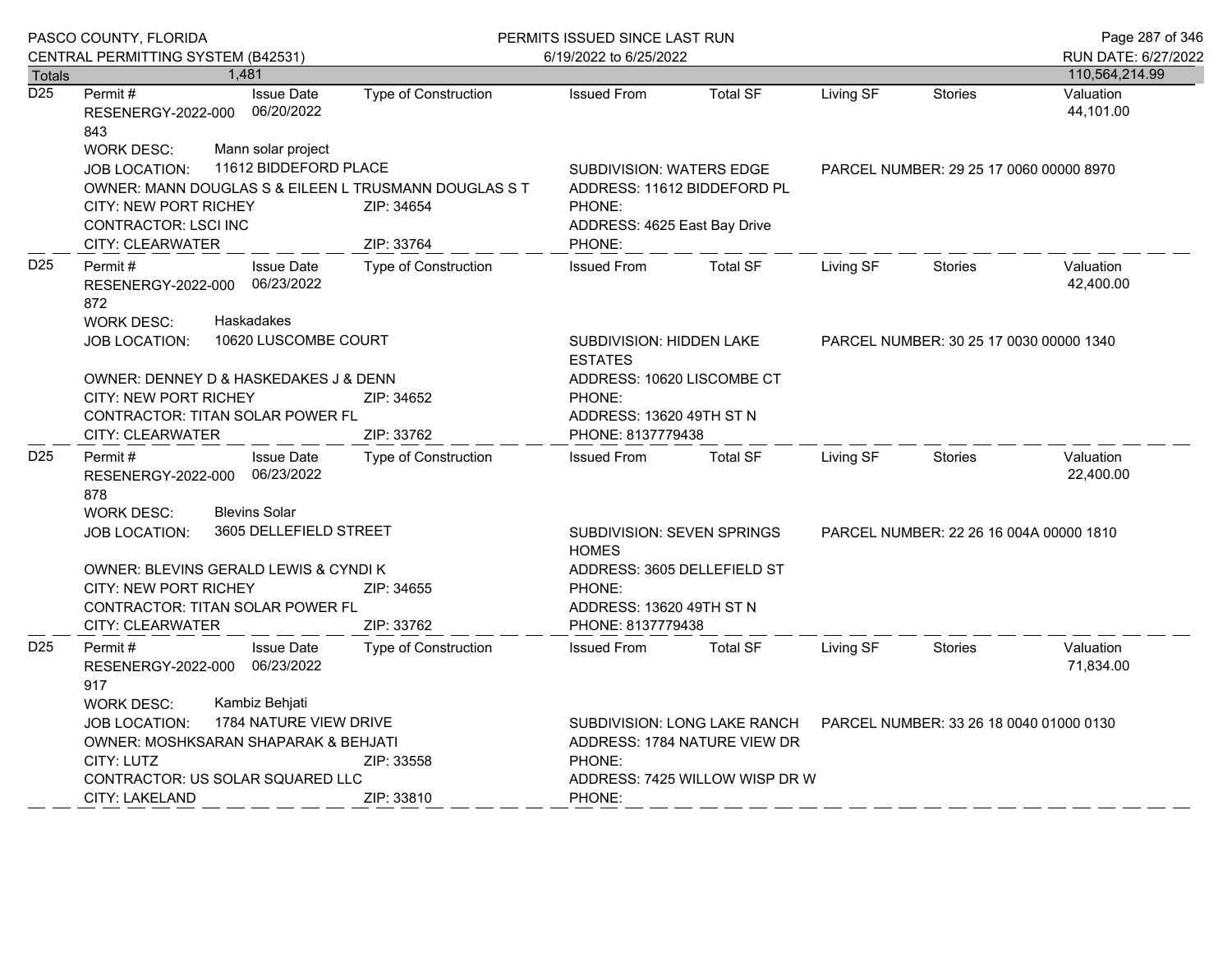|                  | PASCO COUNTY, FLORIDA                                                                                                                              |                                          |                                          | PERMITS ISSUED SINCE LAST RUN                   |                                                                                                    |                                                           | Page 288 of 346                         |                |                                         |  |
|------------------|----------------------------------------------------------------------------------------------------------------------------------------------------|------------------------------------------|------------------------------------------|-------------------------------------------------|----------------------------------------------------------------------------------------------------|-----------------------------------------------------------|-----------------------------------------|----------------|-----------------------------------------|--|
|                  | CENTRAL PERMITTING SYSTEM (B42531)                                                                                                                 |                                          |                                          |                                                 | 6/19/2022 to 6/25/2022                                                                             |                                                           |                                         |                | RUN DATE: 6/27/2022                     |  |
| <b>Totals</b>    |                                                                                                                                                    | 1.481                                    |                                          |                                                 |                                                                                                    |                                                           |                                         |                | 110,564,214.99                          |  |
| $\overline{D25}$ | Permit#<br>RESENERGY-2022-000<br>926                                                                                                               |                                          | <b>Issue Date</b><br>06/20/2022          | Type of Construction                            | <b>Issued From</b>                                                                                 | <b>Total SF</b>                                           | Living SF                               | Stories        | Valuation<br>58,000.00                  |  |
|                  | <b>WORK DESC:</b><br>JOB LOCATION:<br>OWNER: AGUAYO ROBERTO & DE LA ROSA RO<br><b>CITY: PORT RICHEY</b><br>CONTRACTOR: POWER PROVIDER SERVICES LLC |                                          | Rosa de la Rosa<br>9030 SAINT REGIS LANE | ZIP: 34668                                      | SUBDIVISION: EMBASSY HILLS<br>ADDRESS: 9030 SAINT REGIS LN<br>PHONE:<br>ADDRESS: 457 MAUDEHELEN ST |                                                           | PARCEL NUMBER: 21 25 16 0970 00000 9250 |                |                                         |  |
|                  | CITY: APOPKA                                                                                                                                       |                                          |                                          | ZIP: 32703                                      | PHONE:                                                                                             |                                                           |                                         |                |                                         |  |
| D <sub>25</sub>  | Permit#<br>RESENERGY-2022-000 06/20/2022<br>963                                                                                                    |                                          | <b>Issue Date</b>                        | Type of Construction                            | <b>Issued From</b>                                                                                 | <b>Total SF</b>                                           | Living SF                               | <b>Stories</b> | Valuation<br>81,357.00                  |  |
|                  | <b>Rube Dowell Solar</b><br><b>WORK DESC:</b><br>18041 BRANCH ROAD<br><b>JOB LOCATION:</b><br><b>OWNER: DOWELL RUBE A</b>                          |                                          |                                          |                                                 | PHONE:                                                                                             | <b>SUBDIVISION: HIGHLANDS</b><br>ADDRESS: 18041 BRANCH RD |                                         |                | PARCEL NUMBER: 06 24 17 0040 00000 2830 |  |
|                  | CITY: HUDSON<br>ZIP: 34667                                                                                                                         |                                          |                                          |                                                 |                                                                                                    |                                                           |                                         |                |                                         |  |
|                  | CONTRACTOR: ADT SOLAR LLC<br>CITY: TAMPA                                                                                                           |                                          |                                          | ZIP: 33619                                      | PHONE:                                                                                             | ADDRESS: 4492 EAGLE FALLS PLACE                           |                                         |                |                                         |  |
| D <sub>25</sub>  | Permit #<br>RESENERGY-2022-000 06/24/2022<br>970                                                                                                   |                                          | <b>Issue Date</b>                        | <b>Type of Construction</b>                     | <b>Issued From</b>                                                                                 | <b>Total SF</b>                                           | Living SF                               | <b>Stories</b> | Valuation<br>15,210.00                  |  |
|                  | <b>WORK DESC:</b><br>802R-941SLEZ<br>3941 BURDICK LOOP<br><b>JOB LOCATION:</b>                                                                     |                                          |                                          | <b>SUBDIVISION: STARKEY RANCH</b><br>PARCEL B-1 | PARCEL NUMBER: 20 26 17 0090 01400 0020                                                            |                                                           |                                         |                |                                         |  |
|                  | OWNER: SLEZAK ANDREW J & BRANDI J                                                                                                                  |                                          |                                          |                                                 |                                                                                                    | ADDRESS: 3941 BURDICK LP                                  |                                         |                |                                         |  |
|                  | CITY: ODESSA                                                                                                                                       |                                          |                                          | ZIP: 33556                                      | PHONE:                                                                                             |                                                           |                                         |                |                                         |  |
|                  | CONTRACTOR: SUNRUN INSTALLATION SERVICES INC<br>CITY: Tampa                                                                                        |                                          |                                          | ZIP: 33634                                      | ADDRESS: 5208 Tampa West Blvd.<br>PHONE:                                                           |                                                           |                                         |                |                                         |  |
| D <sub>25</sub>  | Permit#<br>RESENERGY-2022-000 06/23/2022<br>977                                                                                                    |                                          | <b>Issue Date</b>                        | Type of Construction                            | <b>Issued From</b>                                                                                 | <b>Total SF</b>                                           | Living SF                               | <b>Stories</b> | Valuation<br>30,000.00                  |  |
|                  | <b>Frank Markim</b><br><b>WORK DESC:</b><br>31500 COLADA DRIFT WAY<br><b>JOB LOCATION:</b>                                                         |                                          |                                          | <b>SOUTH</b>                                    | SUBDIVISION: EPPERSON RANCH PARCEL NUMBER: 34 25 20 0160 00000 0630                                |                                                           |                                         |                |                                         |  |
|                  | OWNER: MARKIM FRANK A JR & VICTORIA L                                                                                                              |                                          |                                          |                                                 | ADDRESS: 31500 COLADA DRIFT WAY                                                                    |                                                           |                                         |                |                                         |  |
|                  |                                                                                                                                                    | <b>CITY: WESLEY CHAPEL</b><br>ZIP: 33545 |                                          |                                                 | PHONE:                                                                                             |                                                           |                                         |                |                                         |  |
|                  | CONTRACTOR: SUNSHINE SOLAR SALES GROUP LLC<br><b>CITY: CLEARWATER</b><br>ZIP: 33760                                                                |                                          |                                          |                                                 | ADDRESS: 13575 58TH STREET NORTH #186<br>PHONE: 7275053017                                         |                                                           |                                         |                |                                         |  |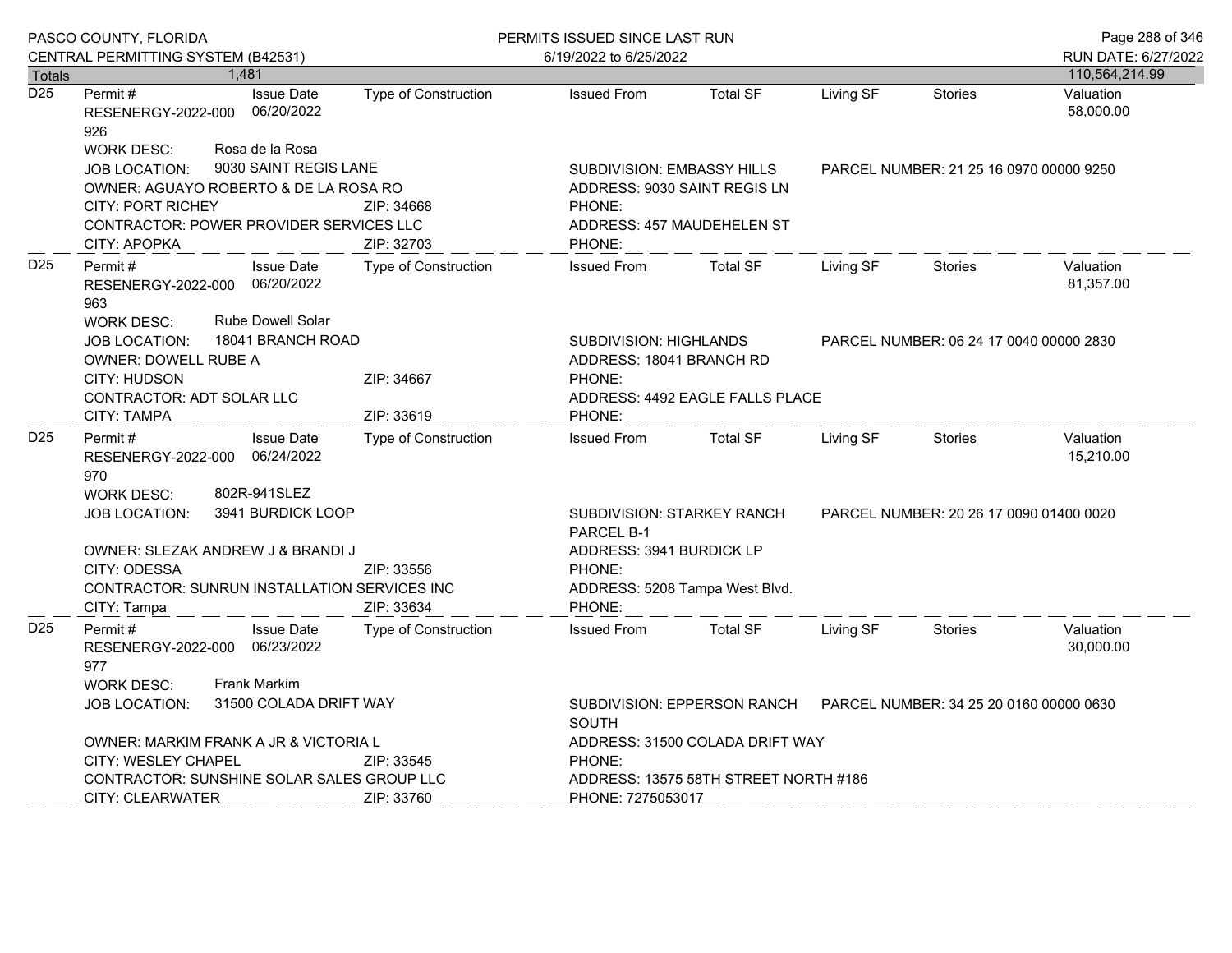|                  | PASCO COUNTY, FLORIDA                                                                    |  |                                                                                         | PERMITS ISSUED SINCE LAST RUN                   | Page 289 of 346                                                                      |                                                                      |           |                                         |                        |  |
|------------------|------------------------------------------------------------------------------------------|--|-----------------------------------------------------------------------------------------|-------------------------------------------------|--------------------------------------------------------------------------------------|----------------------------------------------------------------------|-----------|-----------------------------------------|------------------------|--|
|                  | CENTRAL PERMITTING SYSTEM (B42531)                                                       |  |                                                                                         |                                                 | 6/19/2022 to 6/25/2022                                                               |                                                                      |           |                                         | RUN DATE: 6/27/2022    |  |
| Totals           |                                                                                          |  | 1,481                                                                                   |                                                 |                                                                                      |                                                                      |           |                                         | 110,564,214.99         |  |
| $\overline{D25}$ | Permit #<br>RESENERGY-2022-000<br>991                                                    |  | <b>Issue Date</b><br>06/20/2022                                                         | Type of Construction                            | <b>Issued From</b>                                                                   | <b>Total SF</b>                                                      | Living SF | <b>Stories</b>                          | Valuation<br>5,000.00  |  |
|                  | <b>WORK DESC:</b>                                                                        |  | RESRRF-2022-004659                                                                      | solar panel takedown and reinstall (roof permit |                                                                                      |                                                                      |           |                                         |                        |  |
|                  | <b>JOB LOCATION:</b>                                                                     |  | 3332 HOYLAKE COURT                                                                      |                                                 |                                                                                      | SUBDIVISION: CONCORD STATION PARCEL NUMBER: 21 26 18 0010 00H00 0290 |           |                                         |                        |  |
|                  | OWNER: NG HON CHUEN & MELINDA                                                            |  |                                                                                         |                                                 | ADDRESS: 3332 HOYLAKE CT                                                             |                                                                      |           |                                         |                        |  |
|                  | CITY: LAND O LAKES                                                                       |  |                                                                                         | ZIP: 34638                                      |                                                                                      | PHONE:                                                               |           |                                         |                        |  |
|                  | CONTRACTOR: JAMES GOFFE ELECTRICAL CONTRACTORS LLC<br>ZIP: 33810<br>CITY: LAKELAND       |  | PHONE:                                                                                  | ADDRESS: 824 MORNING STAR DR                    |                                                                                      |                                                                      |           |                                         |                        |  |
| D <sub>25</sub>  | Permit#<br>RESENERGY-2022-001<br>000                                                     |  | <b>Issue Date</b><br>06/20/2022                                                         | Type of Construction                            | <b>Issued From</b>                                                                   | <b>Total SF</b>                                                      | Living SF | <b>Stories</b>                          | Valuation<br>30,650.00 |  |
|                  | Sandor Berghoffer Solar<br><b>WORK DESC:</b><br>8926 HANDEL LOOP<br><b>JOB LOCATION:</b> |  | SUBDIVISION: CONNERTON<br>PARCEL NUMBER: 26 25 18 0040 00200 0180<br><b>VILLAGE ONE</b> |                                                 |                                                                                      |                                                                      |           |                                         |                        |  |
|                  | OWNER: BERGHOFFER BETHANY L & SANDOR P                                                   |  |                                                                                         |                                                 | ADDRESS: 8926 HANDEL LOOP                                                            |                                                                      |           |                                         |                        |  |
|                  | CITY: LAND O LAKES<br>ZIP: 34637                                                         |  |                                                                                         | PHONE:                                          |                                                                                      |                                                                      |           |                                         |                        |  |
|                  | <b>CONTRACTOR: ADT SOLAR LLC</b><br><b>CITY: TAMPA</b><br>ZIP: 33619                     |  | PHONE:                                                                                  | ADDRESS: 4492 EAGLE FALLS PLACE                 |                                                                                      |                                                                      |           |                                         |                        |  |
| D <sub>25</sub>  | Permit#<br>RESENERGY-2022-001<br>008                                                     |  | <b>Issue Date</b><br>06/20/2022                                                         | Type of Construction                            | <b>Issued From</b>                                                                   | <b>Total SF</b>                                                      | Living SF | <b>Stories</b>                          | Valuation<br>33,000.00 |  |
|                  | <b>WORK DESC:</b>                                                                        |  | David Madaras                                                                           |                                                 |                                                                                      |                                                                      |           |                                         |                        |  |
|                  | <b>JOB LOCATION:</b>                                                                     |  | 7509 RICHLAND STREET                                                                    |                                                 | SUBDIVISION: QUAIL HOLLOW<br>PARCEL NUMBER: 36 25 19 0010 00000 2440<br><b>PINES</b> |                                                                      |           |                                         |                        |  |
|                  | OWNER: MADARAS DAVID M                                                                   |  |                                                                                         |                                                 |                                                                                      | ADDRESS: 7509 RICHLAND ST                                            |           |                                         |                        |  |
|                  | CITY: WESLEY CHAPEL                                                                      |  |                                                                                         | ZIP: 33544                                      | PHONE:                                                                               |                                                                      |           |                                         |                        |  |
|                  | CONTRACTOR: DAYBREAK SOLAR POWER LLC<br>CITY: PALM BAY                                   |  |                                                                                         | ZIP: 32905                                      | PHONE:                                                                               | ADDRESS: 2475 PALM BAY RD NE #140                                    |           |                                         |                        |  |
| D <sub>25</sub>  | Permit#<br>RESENERGY-2022-001 06/21/2022                                                 |  | <b>Issue Date</b>                                                                       | <b>Type of Construction</b>                     | <b>Issued From</b>                                                                   | <b>Total SF</b>                                                      | Living SF | <b>Stories</b>                          | Valuation<br>36,132.00 |  |
|                  | 010                                                                                      |  |                                                                                         |                                                 |                                                                                      |                                                                      |           |                                         |                        |  |
|                  | <b>WORK DESC:</b>                                                                        |  | <b>Werner Solar</b>                                                                     |                                                 |                                                                                      |                                                                      |           |                                         |                        |  |
|                  | <b>JOB LOCATION:</b>                                                                     |  | 3110 BIGELOW DRIVE                                                                      |                                                 | SUBDIVISION: ALOHA GARDENS                                                           |                                                                      |           | PARCEL NUMBER: 25 26 15 006G 00001 5940 |                        |  |
|                  | OWNER: WERNER ANGELA R & DAVID<br><b>CITY: HOLIDAY</b><br>ZIP: 34691                     |  |                                                                                         | ADDRESS: 3110 BIGELOW DR<br>PHONE:              |                                                                                      |                                                                      |           |                                         |                        |  |
|                  | CONTRACTOR: CIRCUIT ELECTRIC SOLAR LLC                                                   |  | ADDRESS: 2548 30TH AVE N                                                                |                                                 |                                                                                      |                                                                      |           |                                         |                        |  |
|                  | <b>CITY: ST PETERSBURG</b>                                                               |  |                                                                                         | ZIP: 33710                                      | PHONE: 7273919269                                                                    |                                                                      |           |                                         |                        |  |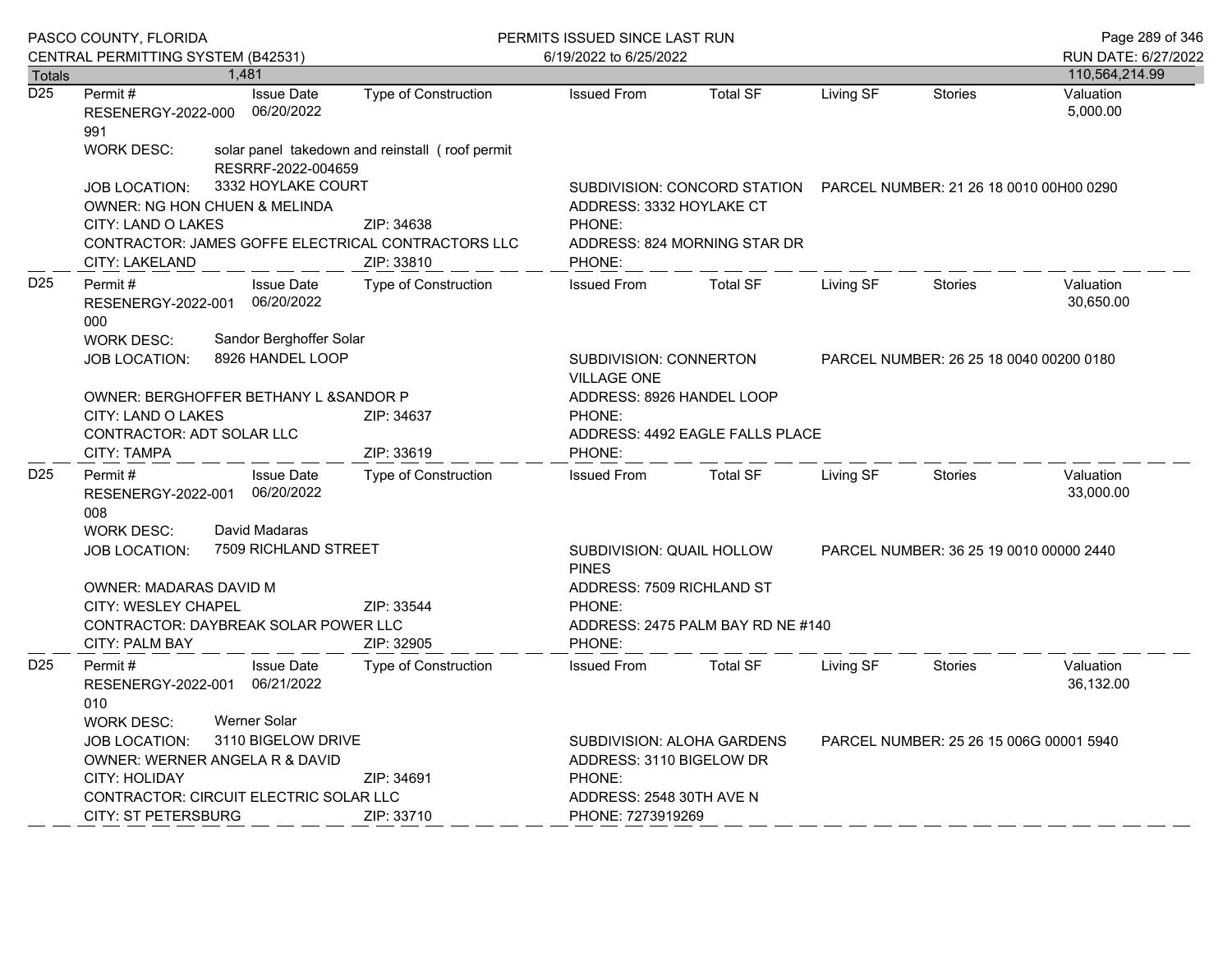|                  | PASCO COUNTY, FLORIDA<br>CENTRAL PERMITTING SYSTEM (B42531)          |            |                                   |                                  | PERMITS ISSUED SINCE LAST RUN<br>6/19/2022 to 6/25/2022 |                                             |                                                                      |           |                                         | Page 290 of 346<br>RUN DATE: 6/27/2022 |  |
|------------------|----------------------------------------------------------------------|------------|-----------------------------------|----------------------------------|---------------------------------------------------------|---------------------------------------------|----------------------------------------------------------------------|-----------|-----------------------------------------|----------------------------------------|--|
| Totals           |                                                                      | 1,481      |                                   |                                  |                                                         |                                             |                                                                      |           |                                         | 110,564,214.99                         |  |
| $\overline{D25}$ | Permit #<br>RESENERGY-2022-001 06/20/2022<br>022                     |            | <b>Issue Date</b>                 | Type of Construction             |                                                         | <b>Issued From</b>                          | Total SF                                                             | Living SF | <b>Stories</b>                          | Valuation<br>7,850.00                  |  |
|                  | <b>WORK DESC:</b>                                                    |            | Garcia Generator                  |                                  |                                                         |                                             |                                                                      |           |                                         |                                        |  |
|                  | <b>JOB LOCATION:</b>                                                 |            | 24744 BLAZING TRAIL WAY           |                                  |                                                         | SUBDIVISION: STAGECOACH<br><b>VILLAGE</b>   |                                                                      |           | PARCEL NUMBER: 21 26 19 0060 00100 0210 |                                        |  |
|                  | OWNER: GARCIA MANUEL & YVONNE ZARAGONZA                              |            |                                   |                                  | ADDRESS: 24744 BLAZING TRAIL WAY                        |                                             |                                                                      |           |                                         |                                        |  |
|                  | CITY: LAND O LAKES                                                   |            |                                   | ZIP: 34639<br>PHONE:             |                                                         |                                             |                                                                      |           |                                         |                                        |  |
|                  | CONTRACTOR: MARTIN ELECTRIC INC<br>CITY: DADE CITY                   |            | ZIP: 33526                        | ADDRESS: P.O. BOX 437<br>PHONE:  |                                                         |                                             |                                                                      |           |                                         |                                        |  |
| D25              | Permit#<br>RESENERGY-2022-001 06/20/2022<br>042<br><b>WORK DESC:</b> |            | <b>Issue Date</b><br>802R-911PARI | Type of Construction             |                                                         | <b>Issued From</b>                          | <b>Total SF</b>                                                      | Living SF | Stories                                 | Valuation<br>18,720.00                 |  |
|                  | 30911 PARROT REEF COURT<br><b>JOB LOCATION:</b>                      |            |                                   | <b>SOUTH</b>                     |                                                         |                                             | SUBDIVISION: EPPERSON RANCH  PARCEL NUMBER: 33 25 20 0130 02300 0230 |           |                                         |                                        |  |
|                  | OWNER: PARISOT ROGER & LANDRIN MARTIN                                |            |                                   |                                  |                                                         | ADDRESS: 30911 PARROT REEF CT               |                                                                      |           |                                         |                                        |  |
|                  | CITY: WESLEY CHAPEL<br>ZIP: 33545                                    |            |                                   | PHONE:                           |                                                         |                                             |                                                                      |           |                                         |                                        |  |
|                  | CONTRACTOR: SUNRUN INSTALLATION SERVICES INC                         |            |                                   |                                  |                                                         | ADDRESS: 5208 Tampa West Blvd.              |                                                                      |           |                                         |                                        |  |
|                  | ZIP: 33634<br>CITY: Tampa                                            |            |                                   |                                  | PHONE:                                                  |                                             |                                                                      |           |                                         |                                        |  |
| D <sub>25</sub>  | Permit#<br>RESENERGY-2022-001 06/22/2022<br>046                      |            | <b>Issue Date</b>                 | Type of Construction             |                                                         | <b>Issued From</b>                          | <b>Total SF</b>                                                      | Living SF | Stories                                 | Valuation<br>50,593.00                 |  |
|                  | <b>WORK DESC:</b>                                                    | Judge 8419 |                                   |                                  |                                                         |                                             |                                                                      |           |                                         |                                        |  |
|                  | <b>JOB LOCATION:</b>                                                 |            | 8419 ST GILES COURT               |                                  |                                                         | SUBDIVISION: CHALFONT<br><b>HEIGHTS</b>     |                                                                      |           | PARCEL NUMBER: 27 25 21 0080 00000 0050 |                                        |  |
|                  | <b>OWNER: JUDGE CATHERINE S</b>                                      |            |                                   |                                  |                                                         | ADDRESS: 8419 SAINT GILES CT                |                                                                      |           |                                         |                                        |  |
|                  | CITY: ZEPHYRHILLS                                                    |            |                                   | ZIP: 33541                       |                                                         | PHONE:                                      |                                                                      |           |                                         |                                        |  |
|                  | CONTRACTOR: ENLIGHTENED ELECTRIC LLC                                 |            |                                   |                                  |                                                         | ADDRESS: 164 EAGLEVIEW LP                   |                                                                      |           |                                         |                                        |  |
|                  | CITY: DAVENPORT                                                      |            |                                   | ZIP: 33837                       |                                                         | PHONE:                                      |                                                                      |           |                                         |                                        |  |
| D <sub>25</sub>  | Permit #<br>RESENERGY-2022-001 06/22/2022<br>082                     |            | <b>Issue Date</b>                 | <b>Type of Construction</b>      |                                                         | <b>Issued From</b>                          | Total SF                                                             | Living SF | Stories                                 | Valuation<br>31,262.00                 |  |
|                  | <b>WORK DESC:</b>                                                    |            |                                   | JAMES HAYES - SOLAR INSTALLATION |                                                         |                                             |                                                                      |           |                                         |                                        |  |
|                  | JOB LOCATION:                                                        |            | 13845 RANGELAND BOULEVARD         |                                  |                                                         | SUBDIVISION: STARKEY RANCH<br>PARCELS 8 & 9 |                                                                      |           | PARCEL NUMBER: 27 26 17 0150 00000 1190 |                                        |  |
|                  | OWNER: HAYES ANGELA ELISA & JAMES CHA                                |            |                                   |                                  |                                                         |                                             | ADDRESS: 13845 RANGELAND BLVD                                        |           |                                         |                                        |  |
|                  | CITY: ODESSA<br>ZIP: 33556                                           |            | PHONE:                            |                                  |                                                         |                                             |                                                                      |           |                                         |                                        |  |
|                  | CONTRACTOR: VALE SOLLAR                                              |            |                                   |                                  |                                                         |                                             | ADDRESS: 7939 CORKFIELD AVE                                          |           |                                         |                                        |  |
|                  | CITY: ORLANDO                                                        |            |                                   | ZIP: 32828                       |                                                         | PHONE:                                      |                                                                      |           |                                         |                                        |  |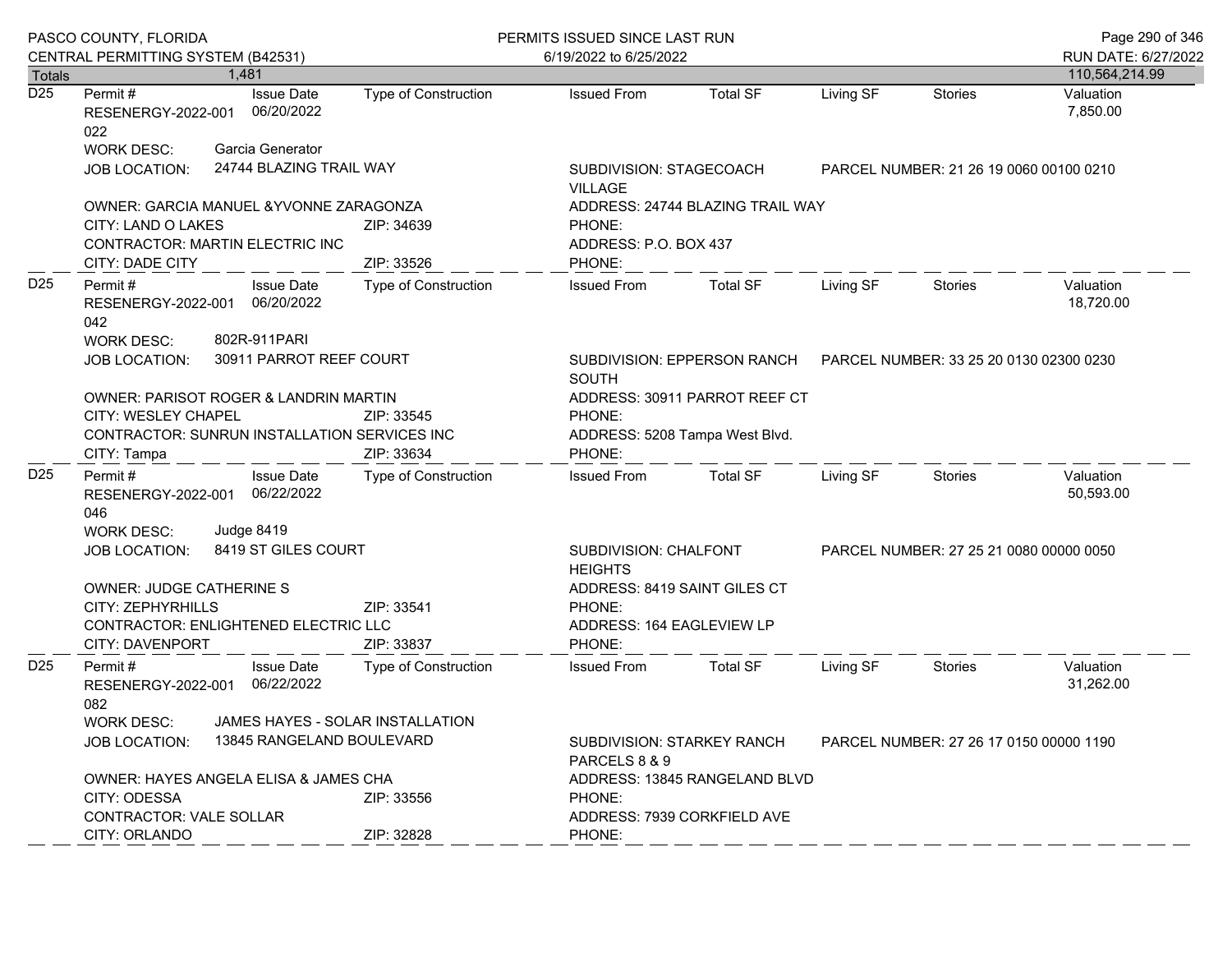|                  | PASCO COUNTY, FLORIDA                                                                                                                                                                                                          |                                                                                    | PERMITS ISSUED SINCE LAST RUN                                                                    |                                                                                                                 |           | Page 291 of 346                         |                        |  |
|------------------|--------------------------------------------------------------------------------------------------------------------------------------------------------------------------------------------------------------------------------|------------------------------------------------------------------------------------|--------------------------------------------------------------------------------------------------|-----------------------------------------------------------------------------------------------------------------|-----------|-----------------------------------------|------------------------|--|
|                  | CENTRAL PERMITTING SYSTEM (B42531)                                                                                                                                                                                             |                                                                                    | 6/19/2022 to 6/25/2022                                                                           |                                                                                                                 |           |                                         | RUN DATE: 6/27/2022    |  |
| <b>Totals</b>    | 1,481                                                                                                                                                                                                                          |                                                                                    |                                                                                                  |                                                                                                                 |           |                                         | 110,564,214.99         |  |
| $\overline{D25}$ | <b>Issue Date</b><br>Permit #<br>06/24/2022<br>RESENERGY-2022-001<br>083                                                                                                                                                       | Type of Construction                                                               | <b>Issued From</b>                                                                               | <b>Total SF</b>                                                                                                 | Living SF | Stories                                 | Valuation<br>75,386.00 |  |
|                  | <b>WORK DESC:</b><br><b>JOB LOCATION:</b><br>OWNER: VIZCAINO HECTOR & CHRISTOFF JO                                                                                                                                             | Hector Vizcaino - SOLAR INSTALLATION<br>12044 SHADOW RIDGE BOULEVARD<br>ZIP: 34669 |                                                                                                  | <b>SUBDIVISION: SHADOW RIDGE</b><br>PARCEL NUMBER: 04 25 17 0040 00000 0490<br>ADDRESS: 12044 SHADOW RIDGE BLVD |           |                                         |                        |  |
|                  | CITY: HUDSON<br><b>CONTRACTOR: VALE SOLLAR</b><br>CITY: ORLANDO                                                                                                                                                                | PHONE:<br>PHONE:                                                                   | ADDRESS: 7939 CORKFIELD AVE                                                                      |                                                                                                                 |           |                                         |                        |  |
| D <sub>25</sub>  | Permit #<br><b>Issue Date</b><br>06/23/2022<br>RESENERGY-2022-001<br>088                                                                                                                                                       | ZIP: 32828<br><b>Type of Construction</b>                                          | <b>Issued From</b>                                                                               | <b>Total SF</b>                                                                                                 | Living SF | <b>Stories</b>                          | Valuation<br>12,600.00 |  |
|                  | McGovern/Wildgrass<br><b>WORK DESC:</b><br>12990 WILDGRASS TRAIL<br>JOB LOCATION:                                                                                                                                              |                                                                                    | <b>VILLAGE 2</b>                                                                                 | SUBDIVISION: STARKEY RANCH<br>PARCEL NUMBER: 27 26 17 0130 01700 0010                                           |           |                                         |                        |  |
|                  | OWNER: MCGOVERN KELLIE ANN & MCGOVERN<br>CITY: ODESSA<br>ZIP: 33556<br>CONTRACTOR: MCWILLIAMS & SON INC                                                                                                                        |                                                                                    | PHONE:                                                                                           | ADDRESS: 12990 WILDGRASS TRAIL<br>ADDRESS: 6211 Springer Drive                                                  |           |                                         |                        |  |
|                  | CITY: Port Richey                                                                                                                                                                                                              | ZIP: 34668                                                                         | PHONE:                                                                                           |                                                                                                                 |           |                                         |                        |  |
| D <sub>25</sub>  | Permit#<br><b>Issue Date</b><br>06/21/2022<br>RESENERGY-2022-001<br>090                                                                                                                                                        | Type of Construction                                                               | <b>Issued From</b>                                                                               | <b>Total SF</b>                                                                                                 | Living SF | <b>Stories</b>                          | Valuation<br>30,520.00 |  |
|                  | Osvaldo Santos<br><b>WORK DESC:</b><br>26452 BRAHMA DRIVE<br>JOB LOCATION:<br><b>OWNER: SANTOS OSVALDO E</b>                                                                                                                   |                                                                                    | SUBDIVISION: ANGUS VALLEY<br>PARCEL NUMBER: 02 26 19 0030 00000 9770<br>ADDRESS: 26452 BRAHMA DR |                                                                                                                 |           |                                         |                        |  |
|                  | CITY: WESLEY CHAPEL<br>ZIP: 33544<br>CONTRACTOR: EXPERT INC<br>CITY: SPRING HILL<br>ZIP: 34608                                                                                                                                 |                                                                                    | PHONE:                                                                                           | PHONE:<br>ADDRESS: 1395 MEADOWLARK ROAD                                                                         |           |                                         |                        |  |
| D <sub>25</sub>  | <b>Issue Date</b><br>Permit#<br>06/22/2022<br>RESENERGY-2022-001<br>093                                                                                                                                                        | Type of Construction                                                               | <b>Issued From</b>                                                                               | <b>Total SF</b>                                                                                                 | Living SF | Stories                                 | Valuation<br>11,200.00 |  |
|                  | <b>Cromer Generator</b><br><b>WORK DESC:</b><br>17244 MEADOW LANE<br><b>JOB LOCATION:</b><br>OWNER: CROMER JAMES E & CROMER BETTY L TRUST<br>CITY: LUTZ<br>ZIP: 33558<br>CONTRACTOR: AIRPROMPT HEATING & A/C INC<br>ZIP: 34668 |                                                                                    | PHONE:                                                                                           | SUBDIVISION: SIERRA PINES<br>ADDRESS: 17244 MEADOW LN<br>ADDRESS: 8124 WASHINGTON STREET                        |           | PARCEL NUMBER: 32 26 18 0010 00000 1750 |                        |  |
|                  | <b>CITY: PORT RICHEY</b>                                                                                                                                                                                                       |                                                                                    | PHONE:                                                                                           |                                                                                                                 |           |                                         |                        |  |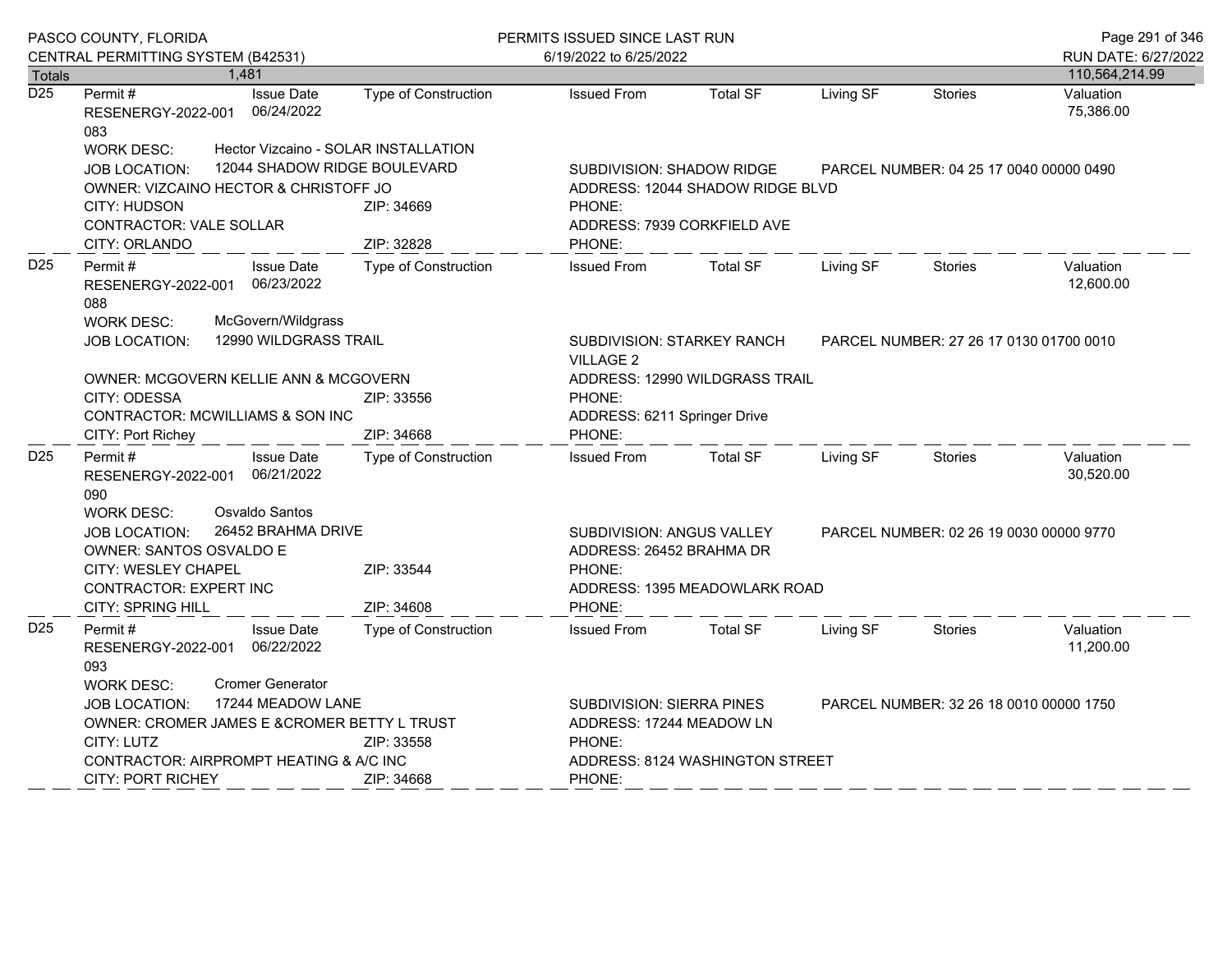|                  | PASCO COUNTY, FLORIDA                                                                                                                                                                                               |                                    | PERMITS ISSUED SINCE LAST RUN                                                                              |                                         |                                         |                | Page 292 of 346        |
|------------------|---------------------------------------------------------------------------------------------------------------------------------------------------------------------------------------------------------------------|------------------------------------|------------------------------------------------------------------------------------------------------------|-----------------------------------------|-----------------------------------------|----------------|------------------------|
|                  | CENTRAL PERMITTING SYSTEM (B42531)                                                                                                                                                                                  |                                    | 6/19/2022 to 6/25/2022                                                                                     |                                         |                                         |                | RUN DATE: 6/27/2022    |
| Totals           | 1,481                                                                                                                                                                                                               |                                    |                                                                                                            |                                         |                                         |                | 110,564,214.99         |
| $\overline{D25}$ | Permit#<br><b>Issue Date</b><br>06/20/2022<br>RESENERGY-2022-001<br>094                                                                                                                                             | Type of Construction               | <b>Issued From</b>                                                                                         | <b>Total SF</b>                         | Living SF                               | <b>Stories</b> | Valuation<br>40,442.00 |
|                  | Harper 8636<br><b>WORK DESC:</b><br>8636 BEAVER LANE<br>JOB LOCATION:<br><b>OWNER: HARPER GLENARD RAY</b>                                                                                                           |                                    | SUBDIVISION: BEAR CREEK<br>ADDRESS: 8636 BEAVER LN                                                         |                                         | PARCEL NUMBER: 11 25 16 0130 00000 6100 |                |                        |
|                  | <b>CITY: PORT RICHEY</b><br>CONTRACTOR: VISION SOLAR FL LLC                                                                                                                                                         | ZIP: 34668                         | PHONE:<br>ADDRESS:                                                                                         |                                         |                                         |                |                        |
| D <sub>25</sub>  | CITY: BLACKWOOD<br>Permit#<br><b>Issue Date</b><br>06/23/2022<br>RESENERGY-2022-001<br>099                                                                                                                          | ZIP: 08012<br>Type of Construction | PHONE:<br><b>Issued From</b>                                                                               | <b>Total SF</b>                         | Living SF                               | <b>Stories</b> | Valuation<br>42,386.32 |
|                  | Ortiz PV Install<br><b>WORK DESC:</b><br>12940 PALAPA LOOP<br>JOB LOCATION:<br>OWNER: ORTIZ JANETTE & JOSE J<br><b>CITY: SPRING HILL</b><br>CONTRACTOR: BAY AREA SOLAR SOLUTIONS LLC<br>CITY: St. Petersburg        | ZIP: 34610<br>ZIP: 33743           | SUBDIVISION: TALAVERA<br>ADDRESS: 12940 PALAPA LOOP<br>PHONE:<br>ADDRESS: 1275 66th Street North<br>PHONE: |                                         | PARCEL NUMBER: 04 25 18 0040 01100 0320 |                |                        |
| D <sub>25</sub>  | Permit#<br><b>Issue Date</b><br>RESENERGY-2022-001 06/24/2022<br>102                                                                                                                                                | Type of Construction               | <b>Issued From</b>                                                                                         | <b>Total SF</b>                         | Living SF                               | <b>Stories</b> | Valuation<br>49,392.00 |
|                  | <b>Gonzalez PV Project</b><br><b>WORK DESC:</b><br>10556 GLIDING EAGLE WAY<br>JOB LOCATION:                                                                                                                         |                                    | SUBDIVISION: CYPRESS<br><b>PRESERVE</b>                                                                    |                                         | PARCEL NUMBER: 16 25 18 0100 00200 0050 |                |                        |
|                  | OWNER: GONZALEZ HILDA & MARCELINO VIC<br><b>CITY: LAND O LAKES</b><br>CONTRACTOR: SUNLIGHT SOLAR                                                                                                                    | ZIP: 34638                         | ADDRESS: 10556 GLIDING EAGLE WAY<br>PHONE:                                                                 |                                         |                                         |                |                        |
|                  | CITY: ORLANDO                                                                                                                                                                                                       | ZIP: 32819                         | PHONE: 3218883388                                                                                          | ADDRESS: 7575 KINGSPOINTE PKWY, SUITE 4 |                                         |                |                        |
| D <sub>25</sub>  | Permit#<br><b>Issue Date</b><br>RESENERGY-2022-001 06/22/2022<br>109                                                                                                                                                | Type of Construction               | <b>Issued From</b>                                                                                         | <b>Total SF</b>                         | Living SF                               | <b>Stories</b> | Valuation<br>13,000.00 |
|                  | Schwartz<br><b>WORK DESC:</b><br>2417 OASIS DRIVE<br>JOB LOCATION:<br>OWNER: SCHWARTZ WILLIAM STEVEN REV TRSCHWARTZ ANN H R<br>CITY: LAND O LAKES<br>ZIP: 34639<br>CONTRACTOR: SUNCOAST POWER SOLUTIONS CORPORATION |                                    | SUBDIVISION: OASIS<br>ADDRESS: 2417 OASIS DR<br>PHONE:<br>ADDRESS: 4101 W LINEBAUGH AVE                    |                                         | PARCEL NUMBER: 25 26 18 0030 00000 0110 |                |                        |
|                  | <b>CITY: TAMPA</b>                                                                                                                                                                                                  | ZIP: 33624                         | PHONE:                                                                                                     |                                         |                                         |                |                        |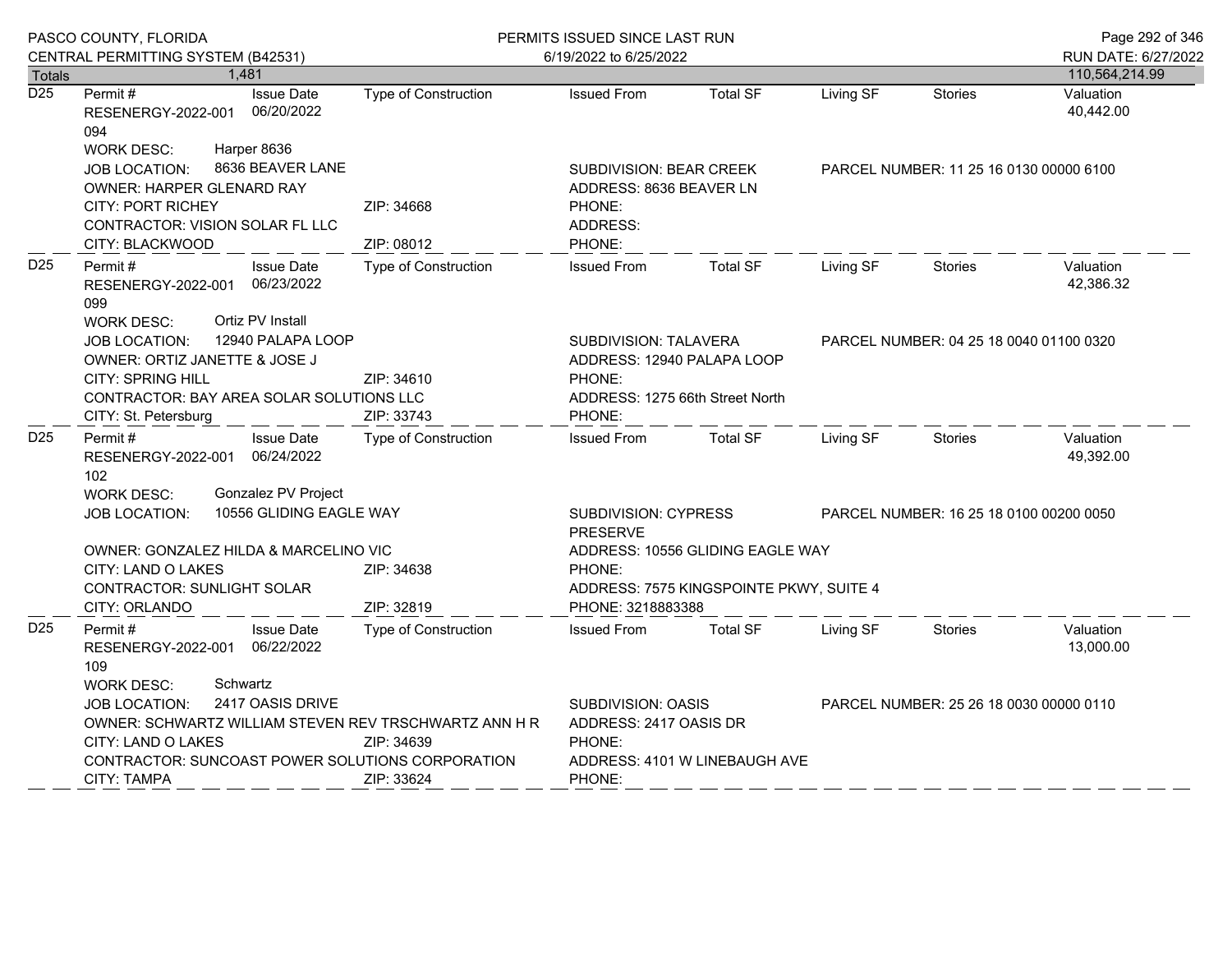|                  | PASCO COUNTY, FLORIDA                                                                                                                                                                                                                 |                                                 | PERMITS ISSUED SINCE LAST RUN                                                                                                                                         |                                                                              |                                         |           |                                         | Page 293 of 346                         |  |
|------------------|---------------------------------------------------------------------------------------------------------------------------------------------------------------------------------------------------------------------------------------|-------------------------------------------------|-----------------------------------------------------------------------------------------------------------------------------------------------------------------------|------------------------------------------------------------------------------|-----------------------------------------|-----------|-----------------------------------------|-----------------------------------------|--|
|                  | CENTRAL PERMITTING SYSTEM (B42531)                                                                                                                                                                                                    |                                                 |                                                                                                                                                                       | 6/19/2022 to 6/25/2022                                                       |                                         |           |                                         | RUN DATE: 6/27/2022                     |  |
| <b>Totals</b>    |                                                                                                                                                                                                                                       | 1.481                                           |                                                                                                                                                                       |                                                                              |                                         |           |                                         | 110,564,214.99                          |  |
| $\overline{D25}$ | Permit #<br>RESENERGY-2022-001<br>115<br><b>WORK DESC:</b>                                                                                                                                                                            | <b>Issue Date</b><br>06/20/2022<br>nirali patel | <b>Type of Construction</b>                                                                                                                                           | <b>Issued From</b>                                                           | <b>Total SF</b>                         | Living SF | <b>Stories</b>                          | Valuation<br>9,000.00                   |  |
|                  | JOB LOCATION:                                                                                                                                                                                                                         | 34034 SOARING BAMBOO PATH                       |                                                                                                                                                                       | <b>VILLAGE</b>                                                               | SUBDIVISION: ASHBERRY                   |           |                                         | PARCEL NUMBER: 30 26 21 0010 00200 0100 |  |
|                  |                                                                                                                                                                                                                                       | OWNER: PATEL KETAN KAMLESH & NIRALI K           |                                                                                                                                                                       |                                                                              | ADDRESS: 34034 SOARING BAMBOO PATH      |           |                                         |                                         |  |
|                  | CITY: WESLEY CHAPEL<br>CITY: LAKELAND                                                                                                                                                                                                 | CONTRACTOR: ORBIT ENERGY & POWER LLC            | ZIP: 33543<br>ZIP: 33815                                                                                                                                              | PHONE:<br>ADDRESS: 1512 GEORGE JENKINS BLVD                                  |                                         |           |                                         |                                         |  |
| D <sub>25</sub>  | Permit#<br>RESENERGY-2022-001 06/23/2022<br>119                                                                                                                                                                                       | <b>Issue Date</b>                               | Type of Construction                                                                                                                                                  | PHONE:<br><b>Issued From</b>                                                 | <b>Total SF</b>                         | Living SF | Stories                                 | Valuation<br>31,574.00                  |  |
|                  | Calvin K Himmler<br><b>WORK DESC:</b><br>11528 MEREDITH LANE<br>JOB LOCATION:<br>OWNER: HIMMLER CALVIN K & SUZANNE MREVOCABLE TRUST<br><b>CITY: PORT RICHEY</b><br>ZIP: 34668<br><b>CONTRACTOR: SUNTUITY ELECTRIC LLC</b>             |                                                 | ADDRESS: 11528 MEREDITH LN<br>PHONE:                                                                                                                                  | SUBDIVISION: GULF HIGHLANDS<br>ADDRESS: 3030 REYNOLDS RD STE 5               | PARCEL NUMBER: 10 25 16 0580 00000 4460 |           |                                         |                                         |  |
|                  | CITY: LAKELAND                                                                                                                                                                                                                        |                                                 | ZIP: 33803                                                                                                                                                            | PHONE:                                                                       |                                         |           |                                         |                                         |  |
| D <sub>25</sub>  | Permit#<br>RESENERGY-2022-001 06/24/2022<br>121                                                                                                                                                                                       | <b>Issue Date</b>                               | Type of Construction                                                                                                                                                  | <b>Issued From</b>                                                           | <b>Total SF</b>                         | Living SF | Stories                                 | Valuation<br>56,967.88                  |  |
|                  | Stephanie Mantilla<br><b>WORK DESC:</b><br>6065 SPRING CRAYFISH AVENUE<br><b>JOB LOCATION:</b><br>OWNER: PITA JOHN ANTHONY & MANTILLA S<br>CITY: NEW PERT RICHEY<br>ZIP: 34653<br>CONTRACTOR: AC/DC SOLAR LLC<br>CITY: LAKELAND       |                                                 | ZIP: 33813                                                                                                                                                            | SUBDIVISION: COPPERSPRING<br>PHONE:<br>ADDRESS: 5001 S FLORIDA AVE<br>PHONE: | ADDRESS: 6065 SPRING CRAYFISH AVE       |           | PARCEL NUMBER: 21 26 16 0180 01700 0190 |                                         |  |
| D <sub>25</sub>  | Permit#<br>RESENERGY-2022-001 06/22/2022<br>124                                                                                                                                                                                       | <b>Issue Date</b>                               | <b>Type of Construction</b>                                                                                                                                           | <b>Issued From</b>                                                           | <b>Total SF</b>                         | Living SF | <b>Stories</b>                          | Valuation<br>13,140.00                  |  |
|                  | Kent King - PV Solar<br><b>WORK DESC:</b><br>3521 KIMBERLY OAKS DRIVE<br><b>JOB LOCATION:</b><br><b>OWNER: KING KENT</b><br>CITY: HOLIDAY<br>ZIP: 34691<br><b>CONTRACTOR: SUNVENA SOLAR LLC</b><br><b>CITY: SANFORD</b><br>ZIP: 32771 |                                                 | SUBDIVISION: BEACON SQUARE<br>PARCEL NUMBER: 19 26 16 006D 00000 6910<br>ADDRESS: 3521 KIMBERLY OAKS DR<br>PHONE:<br>ADDRESS: 4005 CHURCH STREET<br>PHONE: 4072216234 |                                                                              |                                         |           |                                         |                                         |  |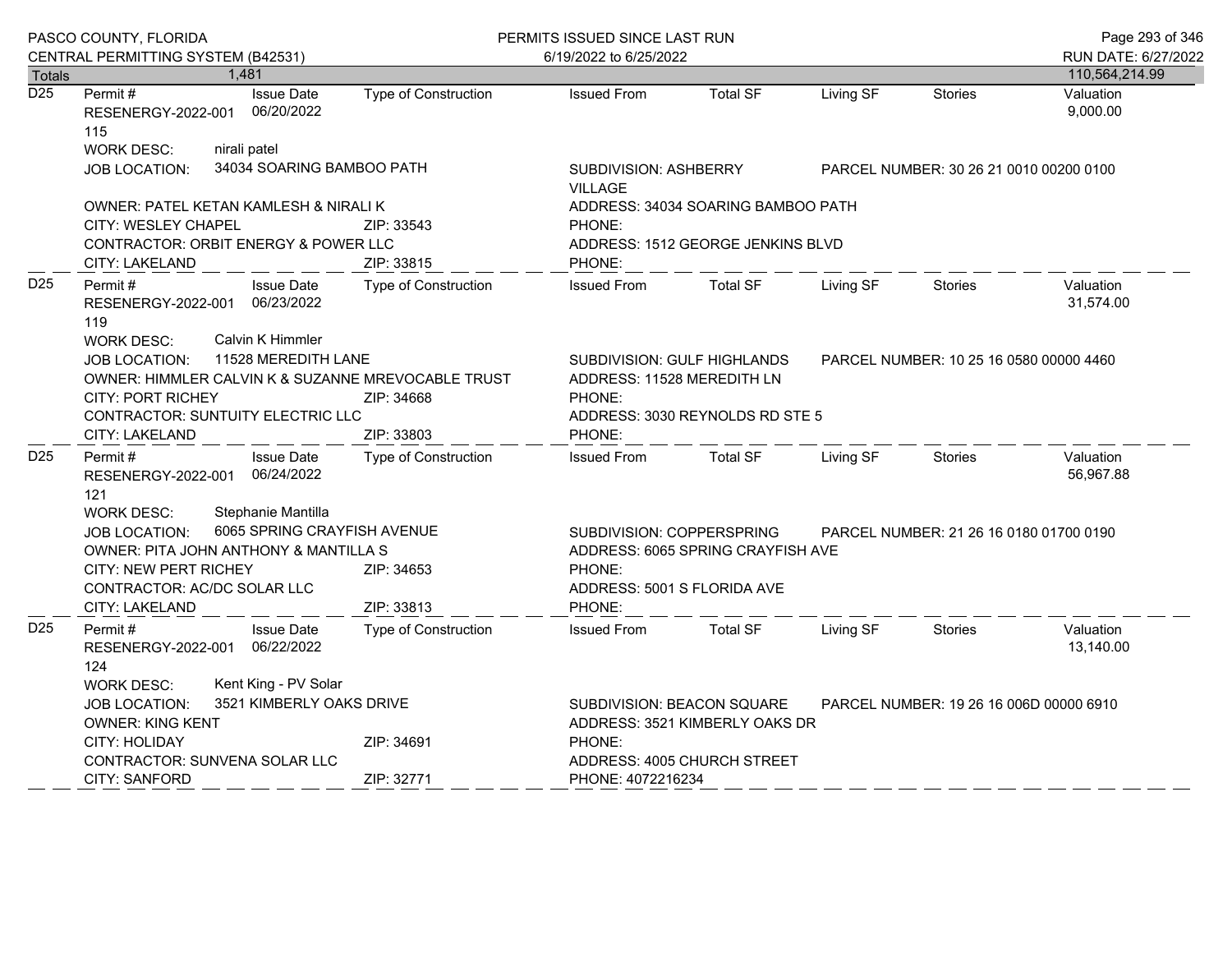|                  | PASCO COUNTY, FLORIDA                                                                                                                                                                                                                        |                                                                                                                  | PERMITS ISSUED SINCE LAST RUN                                                                       |                                                               |                                         |                                         | Page 294 of 346        |
|------------------|----------------------------------------------------------------------------------------------------------------------------------------------------------------------------------------------------------------------------------------------|------------------------------------------------------------------------------------------------------------------|-----------------------------------------------------------------------------------------------------|---------------------------------------------------------------|-----------------------------------------|-----------------------------------------|------------------------|
|                  | CENTRAL PERMITTING SYSTEM (B42531)                                                                                                                                                                                                           |                                                                                                                  | 6/19/2022 to 6/25/2022                                                                              |                                                               |                                         |                                         | RUN DATE: 6/27/2022    |
| Totals           | 1,481                                                                                                                                                                                                                                        |                                                                                                                  |                                                                                                     |                                                               |                                         |                                         | 110,564,214.99         |
| $\overline{D25}$ | Permit#<br><b>Issue Date</b><br>RESENERGY-2022-001 06/22/2022<br>125<br>Jenkins PV Solar<br><b>WORK DESC:</b>                                                                                                                                | <b>Type of Construction</b>                                                                                      | <b>Issued From</b>                                                                                  | <b>Total SF</b>                                               | Living SF                               | <b>Stories</b>                          | Valuation<br>50,000.00 |
|                  | 6653 MINERAL SPRINGS ROAD<br><b>JOB LOCATION:</b><br>OWNER: JENKINS JERRELD LINDSEY & SARA<br>CITY: NEW PORT RICHEY<br>CONTRACTOR: TITAN SOLAR POWER FL                                                                                      | ZIP: 34653                                                                                                       | SUBDIVISION: COPPERSPRING<br>ADDRESS: 6653 MINERAL SPRINGS RD<br>PHONE:<br>ADDRESS: 13620 49TH ST N |                                                               |                                         | PARCEL NUMBER: 21 26 16 0160 00300 0180 |                        |
| D <sub>25</sub>  | <b>CITY: CLEARWATER</b><br>Permit #<br><b>Issue Date</b><br>RESENERGY-2022-001 06/24/2022<br>127                                                                                                                                             | ZIP: 33762<br><b>Type of Construction</b>                                                                        | PHONE: 8137779438<br><b>Issued From</b>                                                             | <b>Total SF</b>                                               | Living SF                               | Stories                                 | Valuation<br>5,000.00  |
|                  | <b>Faucher Generator</b><br>WORK DESC:<br>1170 WISPER RUN COURT<br>JOB LOCATION:<br>OWNER: MAKRES ROBERT T & FAUCHER LORI<br>CITY: LUTZ<br>CONTRACTOR: TRUSTED ELECTRICAL SERVICES LLC<br>CITY: LAND O LAKES                                 | ZIP: 33558<br>ZIP: 34639                                                                                         | SUBDIVISION: WISPER RUN<br>PHONE:<br>PHONE:                                                         | ADDRESS: 1170 WISPER RUN COURT<br>ADDRESS: 3838 HOLLOW OAK PL |                                         | PARCEL NUMBER: 35 26 18 0050 00000 0110 |                        |
| D <sub>25</sub>  | Permit #<br><b>Issue Date</b><br>RESENERGY-2022-001 06/22/2022<br>130                                                                                                                                                                        | Type of Construction                                                                                             | <b>Issued From</b>                                                                                  | <b>Total SF</b>                                               | Living SF                               | Stories                                 | Valuation<br>25,210.00 |
|                  | Magowan 10801<br><b>WORK DESC:</b><br>10801 DARIUS STREET<br>JOB LOCATION:<br>OWNER: MAGOWAN RICHARD K & JANET DAR<br><b>CITY: PORT RICHEY</b><br>ZIP: 34668<br>CONTRACTOR: ENLIGHTENED ELECTRIC LLC<br><b>CITY: DAVENPORT</b><br>ZIP: 33837 |                                                                                                                  | SUBDIVISION: COVENTRY<br>ADDRESS: 10803 DARIUS ST<br>PHONE:<br>ADDRESS: 164 EAGLEVIEW LP<br>PHONE:  |                                                               |                                         | PARCEL NUMBER: 15 25 16 0280 00000 0260 |                        |
| D <sub>25</sub>  | <b>Issue Date</b><br>Permit #<br>RESENERGY-2022-001 06/22/2022<br>132<br><b>RICHARD MCGRADY</b><br><b>WORK DESC:</b>                                                                                                                         | <b>Type of Construction</b>                                                                                      | <b>Issued From</b>                                                                                  | <b>Total SF</b>                                               | Living SF                               | <b>Stories</b>                          | Valuation<br>30,650.00 |
|                  | 1152 PIPESTONE PLACE<br><b>JOB LOCATION:</b><br>OWNER: MCGRADY RICHARD F & ANNE MARIE<br>CITY: WESLEY CHAPEL<br>CONTRACTOR: PRO CUSTOM SOLAR LLC DBA/MOMENTUM SOLA<br>CITY: Orlando                                                          | <b>SUBDIVISION: UNION PARK</b><br>ADDRESS: 1152 PIPESTONE PL<br>PHONE:<br>ADDRESS: 8248 Parkline Blvd.<br>PHONE: |                                                                                                     |                                                               | PARCEL NUMBER: 35 26 20 0100 00200 0070 |                                         |                        |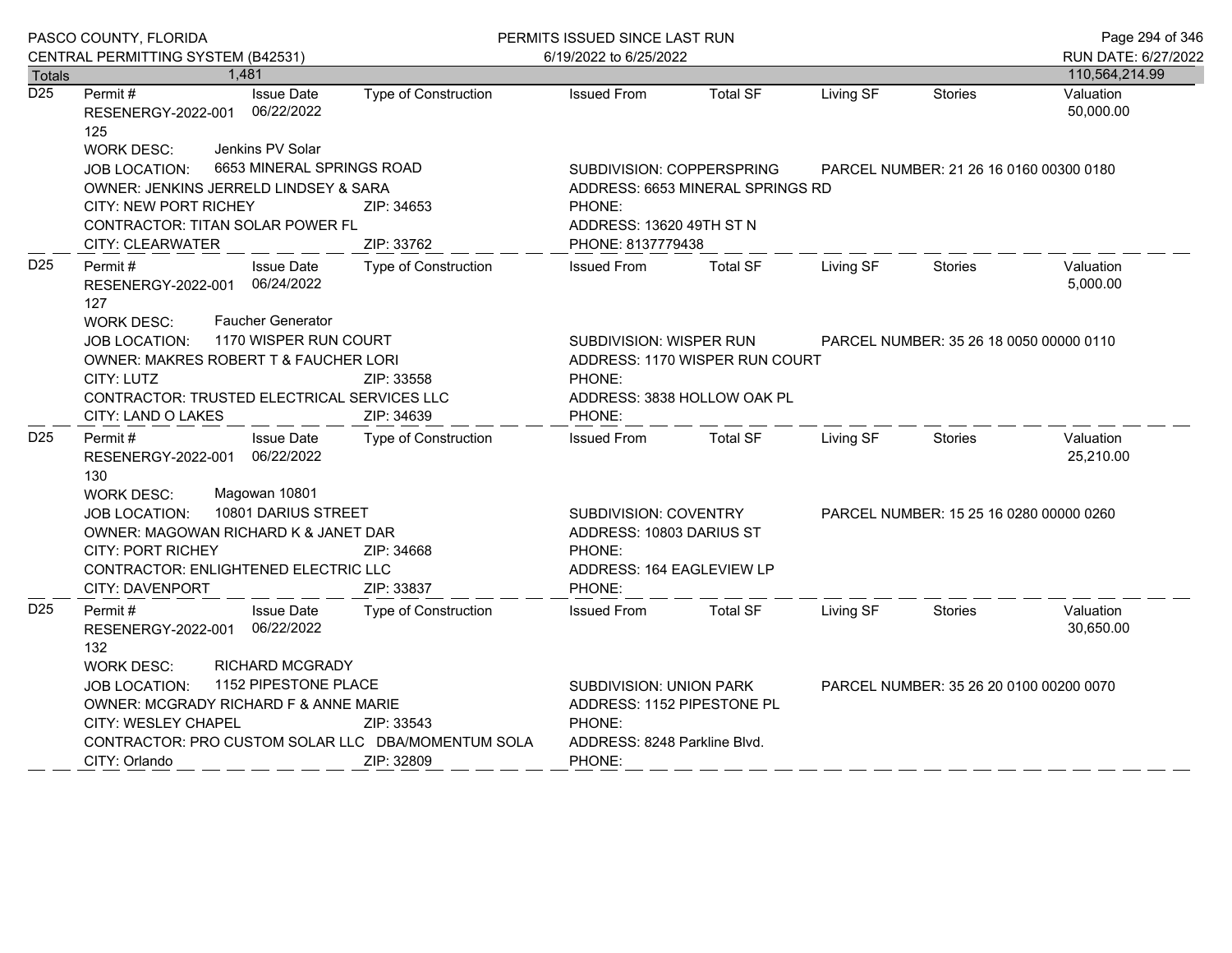|                  | PASCO COUNTY, FLORIDA                                                                                                                                                                                                     | PERMITS ISSUED SINCE LAST RUN |                                                                                                                         |                                |                                         |                                         | Page 295 of 346        |
|------------------|---------------------------------------------------------------------------------------------------------------------------------------------------------------------------------------------------------------------------|-------------------------------|-------------------------------------------------------------------------------------------------------------------------|--------------------------------|-----------------------------------------|-----------------------------------------|------------------------|
|                  | CENTRAL PERMITTING SYSTEM (B42531)                                                                                                                                                                                        |                               | 6/19/2022 to 6/25/2022                                                                                                  |                                |                                         |                                         | RUN DATE: 6/27/2022    |
| <b>Totals</b>    | 1,481                                                                                                                                                                                                                     |                               |                                                                                                                         |                                |                                         |                                         | 110,564,214.99         |
| $\overline{D25}$ | Permit#<br><b>Issue Date</b><br>06/22/2022<br>RESENERGY-2022-001<br>133<br>Nwabuko 9182                                                                                                                                   | Type of Construction          | <b>Issued From</b>                                                                                                      | <b>Total SF</b>                | Living SF                               | <b>Stories</b>                          | Valuation<br>29,240.00 |
|                  | <b>WORK DESC:</b><br>9182 SANDERS TREE LOOP<br><b>JOB LOCATION:</b><br>OWNER: NWABUKO ONYEKACHI & SHRESTHA S<br>CITY: WESLEY CHAPEL<br>ZIP: 33545<br>CONTRACTOR: VISION SOLAR FL LLC<br>ZIP: 08012<br>CITY: BLACKWOOD     |                               | SUBDIVISION: EPPERSON NORTH<br>ADDRESS: 9182 SANDERS TREE LOOP<br>PHONE:<br>ADDRESS:<br>PHONE:                          |                                |                                         | PARCEL NUMBER: 26 25 20 0190 00900 0070 |                        |
| D <sub>25</sub>  | <b>Issue Date</b><br>Permit #<br>RESENERGY-2022-001 06/22/2022<br>136                                                                                                                                                     | Type of Construction          | <b>Issued From</b>                                                                                                      | <b>Total SF</b>                | Living SF                               | Stories                                 | Valuation<br>53,359.00 |
|                  | George 17545<br><b>WORK DESC:</b><br>17545 OVERSTREET LANE<br><b>JOB LOCATION:</b><br>OWNER: GEORGE PATRICK & GAIL<br>CITY: SPRING HILL<br>CONTRACTOR: VISION SOLAR FL LLC<br>CITY: BLACKWOOD                             | ZIP: 34610<br>ZIP: 08012      | SUBDIVISION:<br>ADDRESS: 17545 OVERSTREET LN<br>PHONE:<br>ADDRESS:<br>PHONE:                                            |                                | PARCEL NUMBER: 07 24 18 0030 00000 0150 |                                         |                        |
| D <sub>25</sub>  | Permit #<br><b>Issue Date</b><br>RESENERGY-2022-001 06/21/2022<br>141<br><b>WORK DESC:</b><br>Prathup Install                                                                                                             | Type of Construction          | <b>Issued From</b>                                                                                                      | <b>Total SF</b>                | Living SF                               | Stories                                 | Valuation<br>21,567.00 |
|                  | 15234 RENAISSANCE AVENUE<br><b>JOB LOCATION:</b><br>OWNER: PRATHAP VARUN & GEETHAKUMARI D<br>CITY: ODESSA<br>CONTRACTOR: UNICITY SOLAR ENERGY LLC<br><b>CITY: PALM HARBOR</b>                                             | ZIP: 33556<br>ZIP: 34683      | <b>SUBDIVISION: ASTURIA</b><br>PHONE:<br>ADDRESS: 612 FLORIDA AVE<br>PHONE: 7276371450                                  | ADDRESS: 15234 RENAISSANCE AVE | PARCEL NUMBER: 25 26 17 0010 03300 0010 |                                         |                        |
| D <sub>25</sub>  | Permit #<br><b>Issue Date</b><br>RESENERGY-2022-001 06/21/2022<br>145                                                                                                                                                     | Type of Construction          | <b>Issued From</b>                                                                                                      | <b>Total SF</b>                | Living SF                               | Stories                                 | Valuation<br>19,500.00 |
|                  | DL3531<br><b>WORK DESC:</b><br>5835 LENMAR COURT<br><b>JOB LOCATION:</b><br>OWNER: WHITLOW JOSEPH J & VIVIAN<br><b>CITY: HOLIDAY</b><br>ZIP: 34690<br>CONTRACTOR: WINDMAR HOME FLORIDA INC<br>CITY: ORLANDO<br>ZIP: 32819 |                               | SUBDIVISION: SHADOW OAKS II<br>ADDRESS: 5835 LENMAR CT<br>PHONE:<br>ADDRESS: 6753 KINGSPOINTE PKWY<br>PHONE: 3216989631 |                                | PARCEL NUMBER: 20 26 16 0720 00000 0160 |                                         |                        |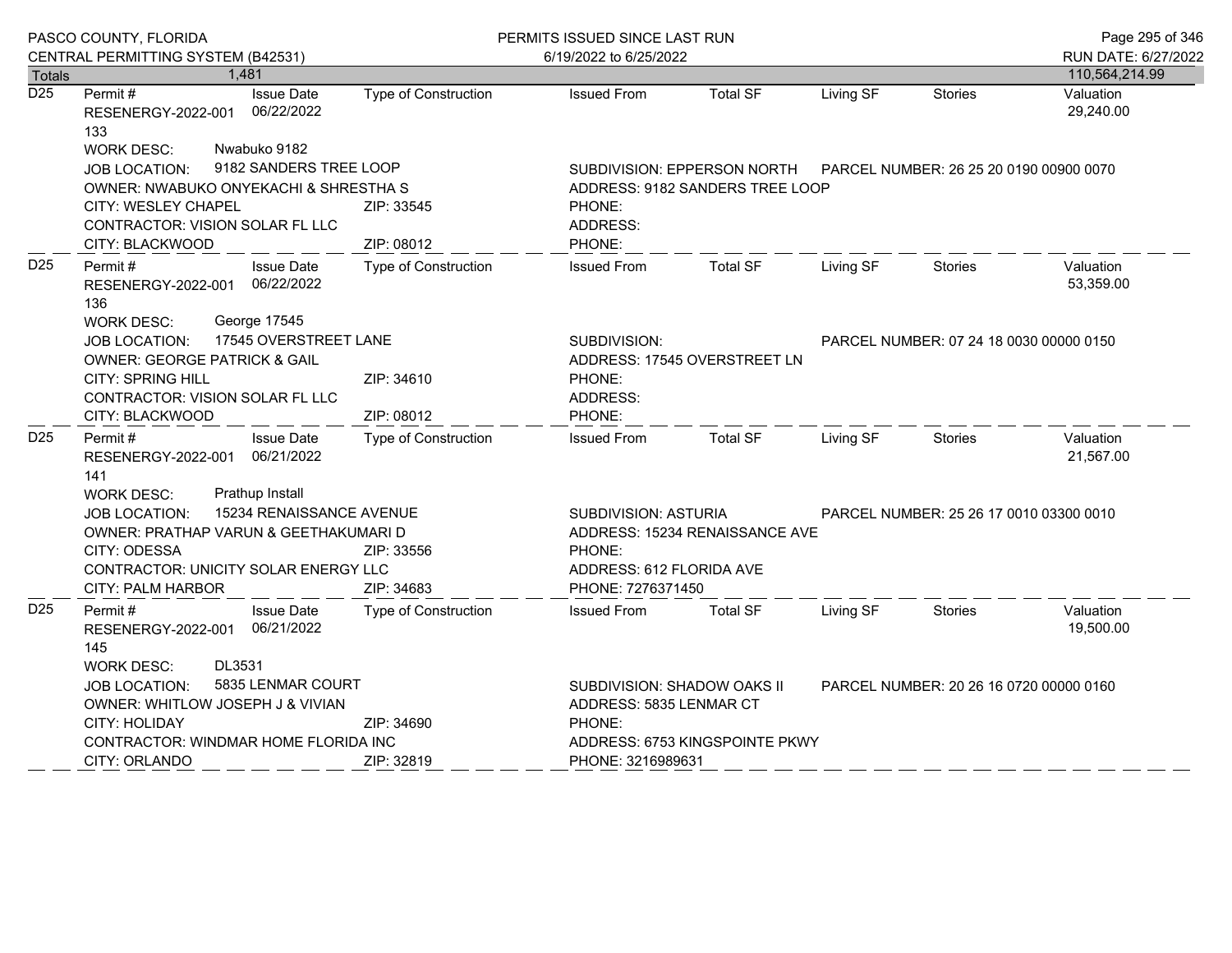|                  | PASCO COUNTY, FLORIDA                                                                                                                                                                                                                           |                                    | PERMITS ISSUED SINCE LAST RUN |                                                                                                                                                            |                                |                                         |                                         | Page 296 of 346        |
|------------------|-------------------------------------------------------------------------------------------------------------------------------------------------------------------------------------------------------------------------------------------------|------------------------------------|-------------------------------|------------------------------------------------------------------------------------------------------------------------------------------------------------|--------------------------------|-----------------------------------------|-----------------------------------------|------------------------|
|                  | CENTRAL PERMITTING SYSTEM (B42531)                                                                                                                                                                                                              |                                    |                               | 6/19/2022 to 6/25/2022                                                                                                                                     |                                |                                         |                                         | RUN DATE: 6/27/2022    |
| <b>Totals</b>    |                                                                                                                                                                                                                                                 | 1,481                              |                               |                                                                                                                                                            |                                |                                         |                                         | 110,564,214.99         |
| $\overline{D25}$ | Permit#<br>RESENERGY-2022-001<br>149                                                                                                                                                                                                            | <b>Issue Date</b><br>06/20/2022    | Type of Construction          | <b>Issued From</b>                                                                                                                                         | <b>Total SF</b>                | Living SF                               | <b>Stories</b>                          | Valuation<br>13,796.00 |
|                  | <b>WORK DESC:</b><br>JOB LOCATION:                                                                                                                                                                                                              | Daved Law<br>21687 AMELIA ROSE WAY |                               | SUBDIVISION: PRISTINE LAKE<br><b>PRESERVE</b>                                                                                                              |                                |                                         | PARCEL NUMBER: 01 26 18 0100 00000 0480 |                        |
|                  | OWNER: LAW DAVED J<br><b>CITY: LAND O LAKES</b><br>CONTRACTOR: GENERX GENERATORS LLC<br>CITY: OLDSMAR                                                                                                                                           |                                    | ZIP: 34637<br>ZIP: 34677      | PHONE:<br>ADDRESS: 111-B DUNBAR AVE<br>PHONE:                                                                                                              | ADDRESS: 21687 AMELIA ROSE WAY |                                         |                                         |                        |
| D <sub>25</sub>  | Permit#<br>RESENERGY-2022-001 06/22/2022<br>154                                                                                                                                                                                                 | <b>Issue Date</b>                  | Type of Construction          | <b>Issued From</b>                                                                                                                                         | <b>Total SF</b>                | Living SF                               | <b>Stories</b>                          | Valuation<br>63,682.82 |
|                  | Denis Griesmer<br><b>WORK DESC:</b><br>3137 SHIPWATCH DRIVE<br><b>JOB LOCATION:</b><br>OWNER: GRIESMER DENIS A & RENE J<br>CITY: HOLIDAY<br>ZIP: 34691<br>CONTRACTOR: SUNERGY SOLAR LLC<br>ZIP: 34655<br>CITY: NEW PORT RICHEY                  |                                    |                               | SUBDIVISION: SAND BAY<br>ADDRESS: 3137 SHIPWATCH DR<br>PHONE:<br>ADDRESS: 7625 LITTLE RD STE 200A<br>PHONE:                                                |                                | PARCEL NUMBER: 23 26 15 0090 00000 0080 |                                         |                        |
| D <sub>25</sub>  | Permit#<br>RESENERGY-2022-001<br>160                                                                                                                                                                                                            | <b>Issue Date</b><br>06/21/2022    | Type of Construction          | <b>Issued From</b>                                                                                                                                         | <b>Total SF</b>                | Living SF                               | <b>Stories</b>                          | Valuation<br>74,745.52 |
|                  | Jaime Ruiz Gonzalez<br><b>WORK DESC:</b><br>3922 WATSON DRIVE<br>JOB LOCATION:<br>OWNER: GONZALEZ JAIME A RUIZ & RUIZ JACQUELINE<br><b>CITY: NEW PORT RICHEY</b><br>ZIP: 34655<br>CONTRACTOR: SUNERGY SOLAR LLC<br>CITY: NEW PORT RICHEY        |                                    | ZIP: 34655                    | SUBDIVISION: FAIRWAY SPRINGS<br>PARCEL NUMBER: 24 26 16 0450 00000 0900<br>ADDRESS: 3922 WATSON DR<br>PHONE:<br>ADDRESS: 7625 LITTLE RD STE 200A<br>PHONE: |                                |                                         |                                         |                        |
| D <sub>25</sub>  | Permit #<br>RESENERGY-2022-001 06/22/2022<br>162                                                                                                                                                                                                | <b>Issue Date</b>                  | <b>Type of Construction</b>   | <b>Issued From</b>                                                                                                                                         | <b>Total SF</b>                | Living SF                               | Stories                                 | Valuation<br>5,000.00  |
|                  | Perrella Generator<br><b>WORK DESC:</b><br>5407 BOLD VENTURE PLACE<br>JOB LOCATION:<br>OWNER: CORNWELL DONNA & PERRELLA LEE A<br>CITY: Malboro<br>ZIP: 33544<br>CONTRACTOR: TRUSTED ELECTRICAL SERVICES LLC<br>CITY: LAND O LAKES<br>ZIP: 34639 |                                    | PHONE:<br>PHONE:              | SUBDIVISION: LEXINGTON OAKS<br>ADDRESS: 2 AMHERST RD<br>ADDRESS: 3838 HOLLOW OAK PL                                                                        |                                |                                         | PARCEL NUMBER: 11 26 19 0040 00700 0370 |                        |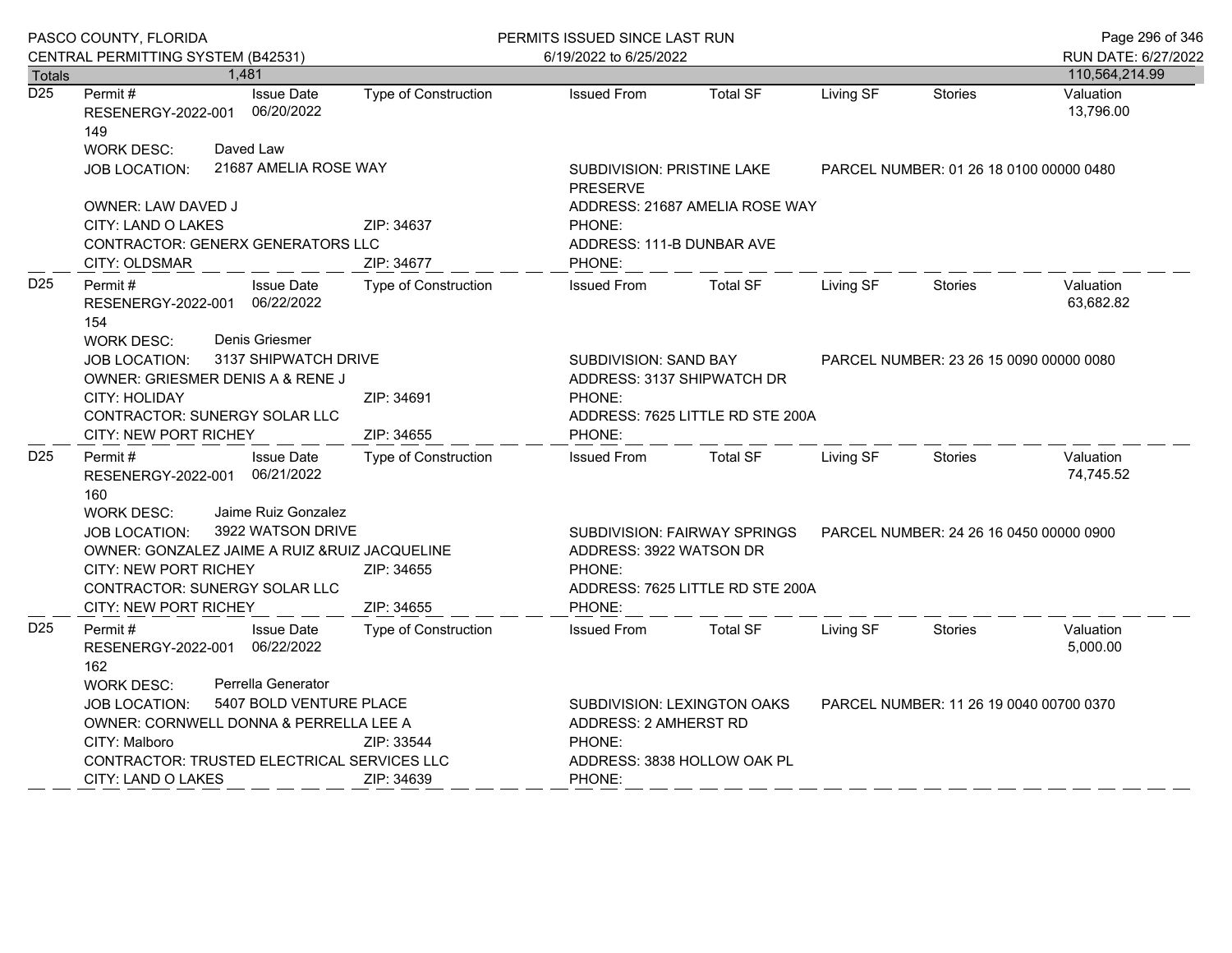|                                                                                                                                                                                                            | PASCO COUNTY, FLORIDA<br>CENTRAL PERMITTING SYSTEM (B42531)                                                                                                |                                    | PERMITS ISSUED SINCE LAST RUN<br>6/19/2022 to 6/25/2022                                                                |                                                              |                                         |                                         | Page 297 of 346<br>RUN DATE: 6/27/2022 |
|------------------------------------------------------------------------------------------------------------------------------------------------------------------------------------------------------------|------------------------------------------------------------------------------------------------------------------------------------------------------------|------------------------------------|------------------------------------------------------------------------------------------------------------------------|--------------------------------------------------------------|-----------------------------------------|-----------------------------------------|----------------------------------------|
| <b>Totals</b>                                                                                                                                                                                              | 1,481                                                                                                                                                      |                                    |                                                                                                                        |                                                              |                                         |                                         | 110,564,214.99                         |
| $\overline{D25}$                                                                                                                                                                                           | Permit#<br><b>Issue Date</b><br>06/21/2022<br>RESENERGY-2022-001<br>163                                                                                    | <b>Type of Construction</b>        | <b>Issued From</b>                                                                                                     | <b>Total SF</b>                                              | Living SF                               | <b>Stories</b>                          | Valuation<br>43,176.00                 |
|                                                                                                                                                                                                            | Ragan Brown Solar<br><b>WORK DESC:</b><br>4104 STAR ISLAND DRIVE<br><b>JOB LOCATION:</b><br><b>OWNER: BROWN RAGAN</b>                                      |                                    | SUBDIVISION: ALOHA GARDENS<br>PARCEL NUMBER: 30 26 16 053A 00000 3560<br>ADDRESS: 4104 STAR ISLAND DR                  |                                                              |                                         |                                         |                                        |
|                                                                                                                                                                                                            | <b>CITY: HOLIDAY</b><br>CONTRACTOR: ADT SOLAR LLC<br>CITY: TAMPA                                                                                           | ZIP: 34691<br>ZIP: 33619           | PHONE:<br>ADDRESS: 4492 EAGLE FALLS PLACE<br>PHONE:                                                                    |                                                              |                                         |                                         |                                        |
| D <sub>25</sub>                                                                                                                                                                                            | Permit#<br><b>Issue Date</b><br>06/21/2022<br>RESENERGY-2022-001<br>168<br><b>DANNY RIVERS</b><br><b>WORK DESC:</b>                                        | <b>Type of Construction</b>        | <b>Issued From</b>                                                                                                     | <b>Total SF</b>                                              | Living SF<br><b>Stories</b>             |                                         | Valuation<br>32,078.00                 |
|                                                                                                                                                                                                            | 1841 TUPELO LANE<br><b>JOB LOCATION:</b>                                                                                                                   |                                    | SUBDIVISION: TANGLEWOOD<br><b>VILLAGE PHASE 2 AT</b><br><b>WILLIAMSBURG WEST</b>                                       |                                                              |                                         | PARCEL NUMBER: 31 26 20 0020 00000 1720 |                                        |
|                                                                                                                                                                                                            | OWNER: RIVERA DANNY & EDWINA<br>CITY: WESLEY CHAPEL<br>CONTRACTOR: EFFICIENT HOME SERVICES OF FLORIDA LLC<br>CITY: ST.PETERSBURG                           | ZIP: 33543<br>ZIP: 33716           | ADDRESS: 1841 TUPELO LN<br>PHONE:<br>ADDRESS: 9416 INTERNATIONAL CT N<br>PHONE:                                        |                                                              |                                         |                                         |                                        |
| D <sub>25</sub>                                                                                                                                                                                            | Permit#<br><b>Issue Date</b><br>06/22/2022<br>RESENERGY-2022-001<br>169                                                                                    | <b>Type of Construction</b>        | <b>Issued From</b>                                                                                                     | <b>Total SF</b>                                              | Living SF                               | <b>Stories</b>                          | Valuation<br>30,622.00                 |
|                                                                                                                                                                                                            | DENNIS 9247<br><b>WORK DESC:</b><br><b>JOB LOCATION:</b><br>OWNER: DENNIS JOAN F<br><b>CITY: NEW PORT RICHEY</b><br><b>CONTRACTOR: VISION SOLAR FL LLC</b> | 9247 BEAUFORT COURT<br>ZIP: 34654  |                                                                                                                        | <b>SUBDIVISION: WATERS EDGE</b><br>ADDRESS: 9247 BEAUFORT CT |                                         | PARCEL NUMBER: 20 25 17 0030 00000 0980 |                                        |
| D <sub>25</sub>                                                                                                                                                                                            | CITY: BLACKWOOD<br>Permit#<br><b>Issue Date</b><br>06/24/2022<br>RESENERGY-2022-001<br>176                                                                 | ZIP: 08012<br>Type of Construction | PHONE:<br><b>Issued From</b>                                                                                           | <b>Total SF</b>                                              | Living SF                               | <b>Stories</b>                          | Valuation<br>5,700.00                  |
| <b>BROADHURST POOL SOLAR</b><br><b>WORK DESC:</b><br>1110 FOX CHAPEL DRIVE<br>JOB LOCATION:<br>OWNER: BROADHURST LYNN<br>CITY: LUTZ<br>CONTRACTOR: CONSTRUCTIVE RESOURCE INC DBA/SOLAR SOUR<br>CITY: LARGO |                                                                                                                                                            | ZIP: 33549<br>ZIP: 33777           | SUBDIVISION: WILLOW BEND<br>ADDRESS: 1110 FOX CHAPEL DR<br>PHONE:<br>ADDRESS: 10840 ENDEAVOUR WAY<br>PHONE: 7275724247 |                                                              | PARCEL NUMBER: 31 26 19 0030 00000 0670 |                                         |                                        |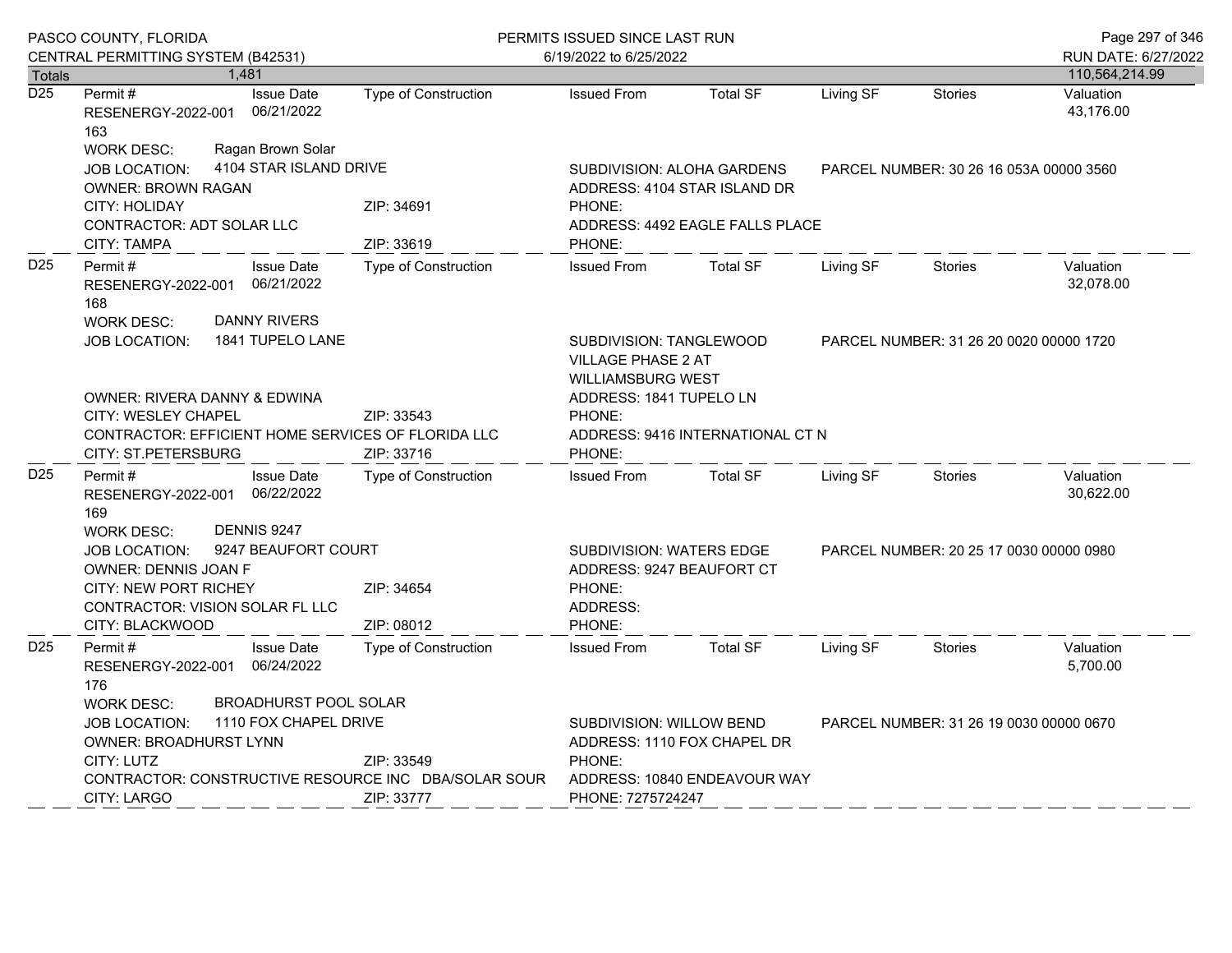|                  | PASCO COUNTY, FLORIDA                                                                                                                                                                                                                               |                                                    |                             | PERMITS ISSUED SINCE LAST RUN                                                                                                                     |                                                                         |           | Page 298 of 346                         |                        |  |
|------------------|-----------------------------------------------------------------------------------------------------------------------------------------------------------------------------------------------------------------------------------------------------|----------------------------------------------------|-----------------------------|---------------------------------------------------------------------------------------------------------------------------------------------------|-------------------------------------------------------------------------|-----------|-----------------------------------------|------------------------|--|
|                  | CENTRAL PERMITTING SYSTEM (B42531)                                                                                                                                                                                                                  |                                                    |                             | 6/19/2022 to 6/25/2022                                                                                                                            |                                                                         |           |                                         | RUN DATE: 6/27/2022    |  |
| <b>Totals</b>    |                                                                                                                                                                                                                                                     | 1,481                                              |                             |                                                                                                                                                   |                                                                         |           |                                         | 110,564,214.99         |  |
| $\overline{D25}$ | Permit#<br>RESENERGY-2022-001<br>178                                                                                                                                                                                                                | <b>Issue Date</b><br>06/20/2022                    | Type of Construction        | <b>Issued From</b>                                                                                                                                | <b>Total SF</b>                                                         | Living SF | <b>Stories</b>                          | Valuation<br>9,470.00  |  |
|                  | <b>WORK DESC:</b>                                                                                                                                                                                                                                   | Moreton Generator                                  |                             |                                                                                                                                                   |                                                                         |           |                                         |                        |  |
|                  | <b>JOB LOCATION:</b>                                                                                                                                                                                                                                | 18454 EDGEWOOD DRIVE                               |                             | <b>FARMS</b>                                                                                                                                      | SUBDIVISION: WOODHAVEN<br>PARCEL NUMBER: 04 24 18 0010 00000 105N       |           |                                         |                        |  |
|                  |                                                                                                                                                                                                                                                     | OWNER: MORETON JOSEPH & SHIRLEY                    |                             |                                                                                                                                                   | ADDRESS: 18454 EDGEWOOD DR                                              |           |                                         |                        |  |
|                  | <b>CITY: SPRING HILL</b><br>ZIP: 34610                                                                                                                                                                                                              |                                                    | PHONE:                      |                                                                                                                                                   |                                                                         |           |                                         |                        |  |
|                  | CONTRACTOR: AIRPROMPT HEATING & A/C INC                                                                                                                                                                                                             |                                                    |                             | ADDRESS: 8124 WASHINGTON STREET                                                                                                                   |                                                                         |           |                                         |                        |  |
|                  | <b>CITY: PORT RICHEY</b>                                                                                                                                                                                                                            |                                                    | ZIP: 34668                  | PHONE:                                                                                                                                            |                                                                         |           |                                         |                        |  |
| D <sub>25</sub>  | Permit#<br>RESENERGY-2022-001<br>180                                                                                                                                                                                                                | <b>Issue Date</b><br>06/22/2022                    | <b>Type of Construction</b> | <b>Issued From</b>                                                                                                                                | <b>Total SF</b>                                                         | Living SF | <b>Stories</b>                          | Valuation<br>20.000.00 |  |
|                  | <b>Philip Charles</b><br><b>WORK DESC:</b><br>34920 DAISY MEADOW LOOP<br><b>JOB LOCATION:</b><br><b>OWNER: CHARLES PHILIP NATHANIEL</b><br>CITY: ZEPHYRHILLS<br>ZIP: 33541<br>CONTRACTOR: FREEDOM SOLAR ENERGY LLC<br>CITY: DADE CITY<br>ZIP: 33525 |                                                    | PHONE:<br>PHONE:            | <b>SUBDIVISION: HIDDEN CREEK</b><br>PARCEL NUMBER: 05 26 21 0090 00000 3330<br>ADDRESS: 34920 DAISY MEADOW LOOP<br>ADDRESS: 36139 PINE BLUFF LOOP |                                                                         |           |                                         |                        |  |
| D <sub>25</sub>  | Permit#<br>187                                                                                                                                                                                                                                      | <b>Issue Date</b><br>RESENERGY-2022-001 06/23/2022 | Type of Construction        | <b>Issued From</b>                                                                                                                                | <b>Total SF</b>                                                         | Living SF | <b>Stories</b>                          | Valuation<br>13,358.40 |  |
|                  | <b>Billy Pierre</b><br><b>WORK DESC:</b><br>4113 FOX RIDGE BOULEVARD<br><b>JOB LOCATION:</b><br>OWNER: PIERRE BILLY & VASQUEZ-PIERRE<br><b>CITY: ZEPHYRHILLS</b><br>CONTRACTOR: LGCY INSTALLATION SERVICES LLC<br>CITY: LEHI                        |                                                    | ZIP: 33543<br>ZIP: 84043    | <b>SUBDIVISION: FOX RIDGE</b><br>PHONE:<br>PHONE: 3072171081                                                                                      | ADDRESS: 4113 FOX RIDGE BLVD<br>ADDRESS: 3333 DIGITAL DRIVE #600        |           | PARCEL NUMBER: 14 26 20 0010 01100 0070 |                        |  |
| D <sub>25</sub>  | Permit #<br>189                                                                                                                                                                                                                                     | <b>Issue Date</b><br>RESENERGY-2022-001 06/24/2022 | Type of Construction        | <b>Issued From</b>                                                                                                                                | <b>Total SF</b>                                                         | Living SF | Stories                                 | Valuation<br>17,000.00 |  |
|                  | <b>WORK DESC:</b><br><b>JOB LOCATION:</b>                                                                                                                                                                                                           | James Salzgeber<br>7252 WILD OAK LANE              |                             | <b>PRESERVE</b>                                                                                                                                   | SUBDIVISION: WILDERNESS LAKE<br>PARCEL NUMBER: 36 25 18 0010 00F00 0150 |           |                                         |                        |  |
|                  |                                                                                                                                                                                                                                                     | OWNER: SALZGEBER JAMES J & JANEEN L                |                             | ADDRESS: 7252 WILD OAK LN                                                                                                                         |                                                                         |           |                                         |                        |  |
|                  | CITY: LAND O LAKES                                                                                                                                                                                                                                  |                                                    | ZIP: 34637                  | PHONE:                                                                                                                                            |                                                                         |           |                                         |                        |  |
|                  |                                                                                                                                                                                                                                                     | CONTRACTOR: VISION SOLAR FL LLC                    |                             | ADDRESS:                                                                                                                                          |                                                                         |           |                                         |                        |  |
|                  | CITY: BLACKWOOD                                                                                                                                                                                                                                     |                                                    | ZIP: 08012                  | PHONE:                                                                                                                                            |                                                                         |           |                                         |                        |  |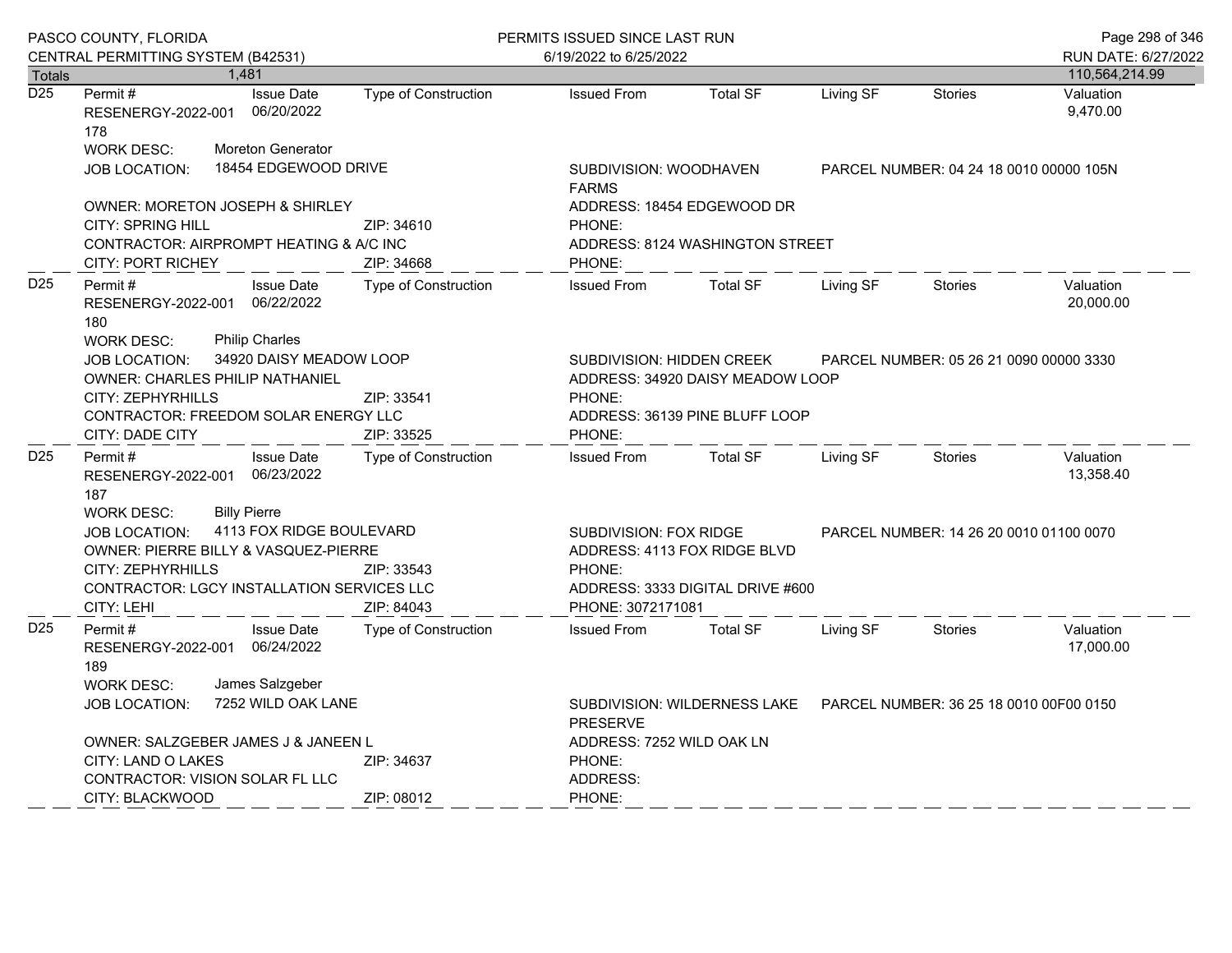|                  | PASCO COUNTY, FLORIDA                                                                                                                                                                                                       |                             | PERMITS ISSUED SINCE LAST RUN                                                                   |                            |                                         |                                         | Page 299 of 346        |
|------------------|-----------------------------------------------------------------------------------------------------------------------------------------------------------------------------------------------------------------------------|-----------------------------|-------------------------------------------------------------------------------------------------|----------------------------|-----------------------------------------|-----------------------------------------|------------------------|
|                  | CENTRAL PERMITTING SYSTEM (B42531)                                                                                                                                                                                          |                             | 6/19/2022 to 6/25/2022                                                                          |                            |                                         |                                         | RUN DATE: 6/27/2022    |
| <b>Totals</b>    | 1,481                                                                                                                                                                                                                       |                             |                                                                                                 |                            |                                         |                                         | 110,564,214.99         |
| $\overline{D25}$ | Permit#<br><b>Issue Date</b><br>RESENERGY-2022-001 06/24/2022<br>192<br>Porter/Bonfire<br><b>WORK DESC:</b>                                                                                                                 | <b>Type of Construction</b> | <b>Issued From</b>                                                                              | <b>Total SF</b>            | Living SF                               | <b>Stories</b>                          | Valuation<br>13,995.00 |
|                  | 3941 BONFIRE DRIVE<br><b>JOB LOCATION:</b>                                                                                                                                                                                  |                             | SUBDIVISION: WHITFIELD<br><b>PRESERVE</b>                                                       |                            |                                         | PARCEL NUMBER: 21 26 17 0130 00100 0390 |                        |
|                  | OWNER: SHAW ANDREW MICHAEL & PORTER Q<br>CITY: ODESSA<br>CONTRACTOR: MCWILLIAMS & SON INC                                                                                                                                   | ZIP: 33556                  | ADDRESS: 3941 BONFIRE DR<br>PHONE:<br>ADDRESS: 6211 Springer Drive                              |                            |                                         |                                         |                        |
|                  | CITY: Port Richey                                                                                                                                                                                                           | ZIP: 34668                  | PHONE:                                                                                          |                            |                                         |                                         |                        |
| D <sub>25</sub>  | Permit #<br><b>Issue Date</b><br>RESENERGY-2022-001 06/23/2022<br>197<br>ELILIANA, LORA<br><b>WORK DESC:</b>                                                                                                                | Type of Construction        | <b>Issued From</b>                                                                              | <b>Total SF</b>            | Living SF                               | Stories                                 | Valuation<br>30,395.50 |
|                  | 11199 JUNE BRIAR LOOP<br>JOB LOCATION:<br>OWNER: RODRIGUEZ DAVID & LORA ELILIAN<br><b>CITY: RIVER VIEW</b><br>CONTRACTOR: SOLAR BEAR LLC                                                                                    | ZIP: 33579                  | SUBDIVISION: MIRADA<br>ADDRESS: 11199 JUNE BRIAR LOOP<br>PHONE:<br>ADDRESS: 6101 JOHNS RD STE 8 |                            | PARCEL NUMBER: 10 25 20 0030 01000 0650 |                                         |                        |
|                  | CITY: TAMPA                                                                                                                                                                                                                 | ZIP: 33634                  | PHONE: 7274717442                                                                               |                            |                                         |                                         |                        |
| D <sub>25</sub>  | Permit #<br><b>Issue Date</b><br>RESGAS-2021-000023 06/20/2022                                                                                                                                                              | <b>Type of Construction</b> | <b>Issued From</b>                                                                              | <b>Total SF</b>            | Living SF                               | Stories                                 | Valuation<br>2,194.00  |
|                  | Herrera Water Heater<br><b>WORK DESC:</b><br>10609 AGATE COURT<br><b>JOB LOCATION:</b><br>OWNER: HERRERA CRISTINA<br>CITY: PALM HARBOR<br>CONTRACTOR: FARRELL PLUMBING INC<br>CITY: PORT RICHEY                             | ZIP: 34683<br>ZIP: 34668    | SUBDIVISION: JASMINE LAKES<br>ADDRESS: 333 RIDGE RD<br>PHONE:<br>PHONE:                         | ADDRESS: 6835 COMMERCE AVE |                                         | PARCEL NUMBER: 15 25 16 0020 00000 0500 |                        |
| D <sub>25</sub>  | Permit #<br><b>Issue Date</b><br>RESGAS-2021-000041<br>06/21/2022                                                                                                                                                           | Type of Construction        | <b>Issued From</b>                                                                              | <b>Total SF</b>            | Living SF                               | Stories                                 | Valuation<br>700.00    |
|                  | BR#02741<br><b>WORK DESC:</b><br>19800 SEA GLASS CIRCLE<br><b>JOB LOCATION:</b><br>OWNER: PULTE HOME COMPANY LLC<br>CITY: RIVERVIEW<br>ZIP: 33578<br>CONTRACTOR: J M GIBSON MECHANICAL INC<br>CITY: Inverness<br>ZIP: 34451 |                             | ADDRESS: 2662 S FALKENBURG ROAD<br>PHONE:<br>ADDRESS: P. O. Box #1016<br>PHONE:                 |                            |                                         |                                         |                        |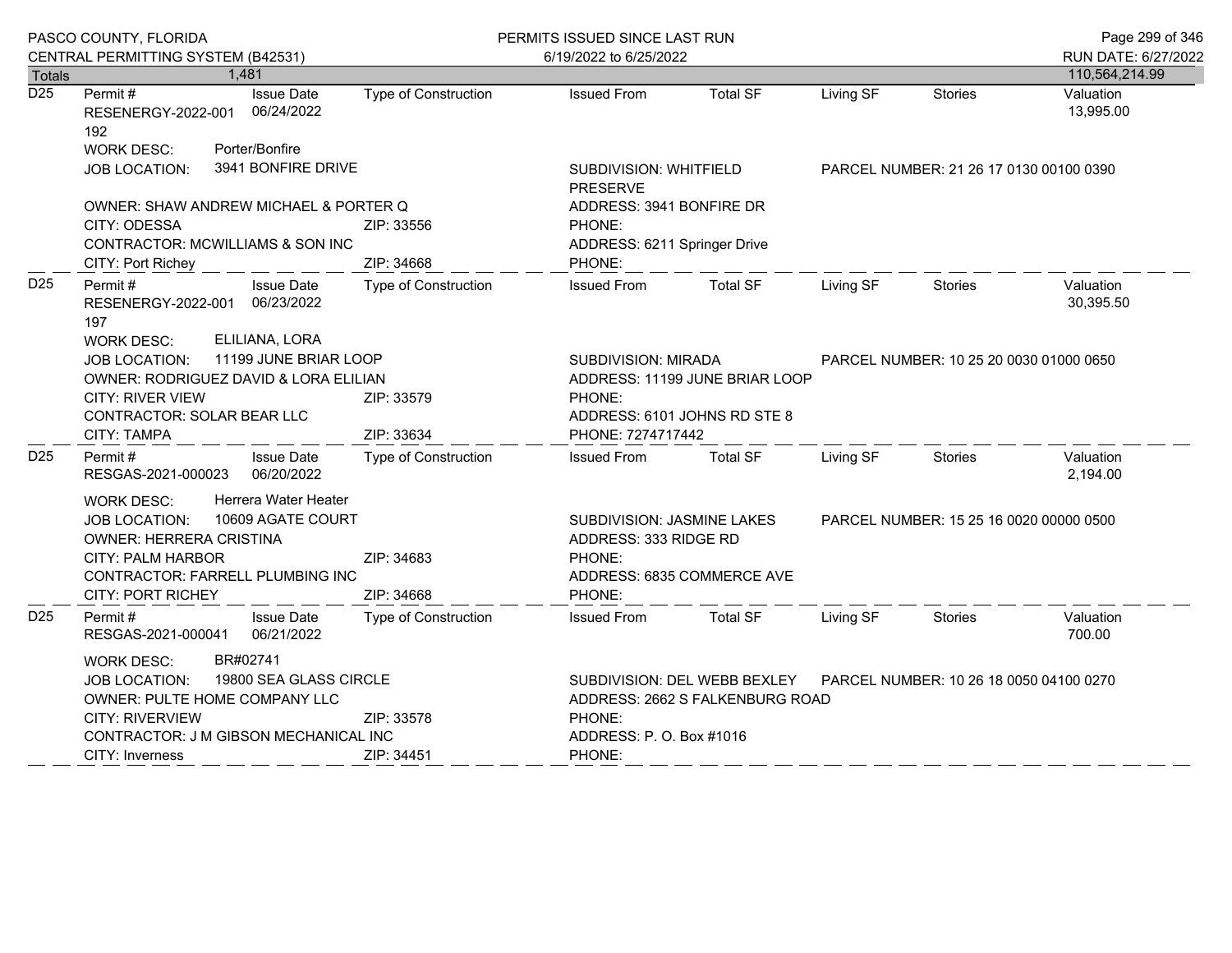|                  | PASCO COUNTY, FLORIDA                                                                                                                                                                                                |                             | PERMITS ISSUED SINCE LAST RUN                                                              |                             |                                                                       |                                         | Page 300 of 346       |
|------------------|----------------------------------------------------------------------------------------------------------------------------------------------------------------------------------------------------------------------|-----------------------------|--------------------------------------------------------------------------------------------|-----------------------------|-----------------------------------------------------------------------|-----------------------------------------|-----------------------|
|                  | CENTRAL PERMITTING SYSTEM (B42531)                                                                                                                                                                                   |                             | 6/19/2022 to 6/25/2022                                                                     |                             |                                                                       |                                         | RUN DATE: 6/27/2022   |
| <b>Totals</b>    | 1,481                                                                                                                                                                                                                |                             |                                                                                            |                             |                                                                       |                                         | 110,564,214.99        |
| $\overline{D25}$ | <b>Issue Date</b><br>Permit #<br>RESGAS-2022-000905<br>06/23/2022                                                                                                                                                    | <b>Type of Construction</b> | <b>Issued From</b>                                                                         | <b>Total SF</b>             | Living SF                                                             | <b>Stories</b>                          | Valuation<br>2,301.75 |
|                  | <b>HIERONS</b><br><b>WORK DESC:</b>                                                                                                                                                                                  |                             |                                                                                            |                             |                                                                       |                                         |                       |
|                  | 8637 MICARTA LANE<br><b>JOB LOCATION:</b>                                                                                                                                                                            |                             | SUBDIVISION:                                                                               |                             | PARCEL NUMBER: 27 25 21 0000 00600 0060                               |                                         |                       |
|                  | OWNER: HIERONS JOHN R & SMITH BARBARA                                                                                                                                                                                |                             | ADDRESS: 8637 MICARTA LN                                                                   |                             |                                                                       |                                         |                       |
|                  | CITY: ZEPHYRHILLS                                                                                                                                                                                                    | ZIP: 33541                  | PHONE:                                                                                     |                             |                                                                       |                                         |                       |
|                  | CONTRACTOR: BAHR'S PROPANE GAS & A/C INC                                                                                                                                                                             |                             | ADDRESS: 4441 Allen Road                                                                   |                             |                                                                       |                                         |                       |
|                  | CITY: Zephyrhills                                                                                                                                                                                                    | ZIP: 33541                  | PHONE:                                                                                     |                             |                                                                       |                                         |                       |
| D <sub>25</sub>  | Permit#<br><b>Issue Date</b><br>RESGAS-2022-000962 06/21/2022                                                                                                                                                        | <b>Type of Construction</b> | <b>Issued From</b>                                                                         | <b>Total SF</b>             | Living SF                                                             | Stories                                 | Valuation<br>2,166.05 |
|                  | <b>RODRIQUEZ</b><br><b>WORK DESC:</b><br>37540 TRILBY TRAIL<br><b>JOB LOCATION:</b><br>OWNER: RODRIGUEZ GENARO & BELINDA<br><b>CITY: PLANT CITY</b><br>CONTRACTOR: BAHR'S PROPANE GAS & A/C INC<br>CITY: Zephyrhills | ZIP: 33566<br>ZIP: 33541    | SUBDIVISION:<br>ADDRESS: 3220 PINE CLUB DR<br>PHONE:<br>ADDRESS: 4441 Allen Road<br>PHONE: |                             | PARCEL NUMBER: 27 23 21 0000 05800 0140                               |                                         |                       |
| D <sub>25</sub>  | Permit#<br><b>Issue Date</b>                                                                                                                                                                                         | Type of Construction        | <b>Issued From</b>                                                                         | Total SF                    | Living SF                                                             | Stories                                 | Valuation             |
|                  | RESGAS-2022-000982 06/20/2022                                                                                                                                                                                        |                             |                                                                                            |                             |                                                                       |                                         | 700.00                |
|                  | BR#00469<br><b>WORK DESC:</b>                                                                                                                                                                                        |                             |                                                                                            |                             |                                                                       |                                         |                       |
|                  | 17652 RAMBLE ON WAY<br>JOB LOCATION:                                                                                                                                                                                 |                             | AND NORTH 3-1                                                                              |                             | SUBDIVISION: BEXLEY SOUTH 4-4 PARCEL NUMBER: 17 26 18 0050 06900 0040 |                                         |                       |
|                  | OWNER: PULTE HOME COMPANY LLC                                                                                                                                                                                        |                             | ADDRESS: 2662 S FALKENBURG ROAD                                                            |                             |                                                                       |                                         |                       |
|                  | <b>CITY: RIVERVIEW</b>                                                                                                                                                                                               | ZIP: 33578                  | PHONE:                                                                                     |                             |                                                                       |                                         |                       |
|                  | CONTRACTOR: J M GIBSON MECHANICAL INC                                                                                                                                                                                |                             | ADDRESS: P. O. Box #1016                                                                   |                             |                                                                       |                                         |                       |
|                  | CITY: Inverness                                                                                                                                                                                                      | ZIP: 34451                  | PHONE:                                                                                     |                             |                                                                       |                                         |                       |
| D <sub>25</sub>  | Permit #<br><b>Issue Date</b><br>06/20/2022<br>RESGAS-2022-000986                                                                                                                                                    | Type of Construction        | <b>Issued From</b>                                                                         | Total SF                    | Living SF                                                             | Stories                                 | Valuation<br>2,350.00 |
|                  | <b>BISCAYNE</b><br><b>WORK DESC:</b>                                                                                                                                                                                 |                             |                                                                                            |                             |                                                                       |                                         |                       |
|                  | 8703 SANDERS TREE LOOP<br><b>JOB LOCATION:</b>                                                                                                                                                                       |                             |                                                                                            | SUBDIVISION: EPPERSON NORTH |                                                                       | PARCEL NUMBER: 26 25 20 0190 01200 0190 |                       |
|                  | <b>OWNER: RALSTON CHRISTOPHER &amp; CATHERIN</b>                                                                                                                                                                     |                             | ADDRESS: 25748 CANNISTRACI LN                                                              |                             |                                                                       |                                         |                       |
|                  | <b>CITY: HAYWARD</b>                                                                                                                                                                                                 | ZIP: 95441                  | PHONE:                                                                                     |                             |                                                                       |                                         |                       |
|                  | CONTRACTOR: BAHR'S PROPANE GAS & A/C INC                                                                                                                                                                             |                             | ADDRESS: 4441 Allen Road                                                                   |                             |                                                                       |                                         |                       |
|                  | CITY: Zephyrhills                                                                                                                                                                                                    | ZIP: 33541                  | PHONE:                                                                                     |                             |                                                                       |                                         |                       |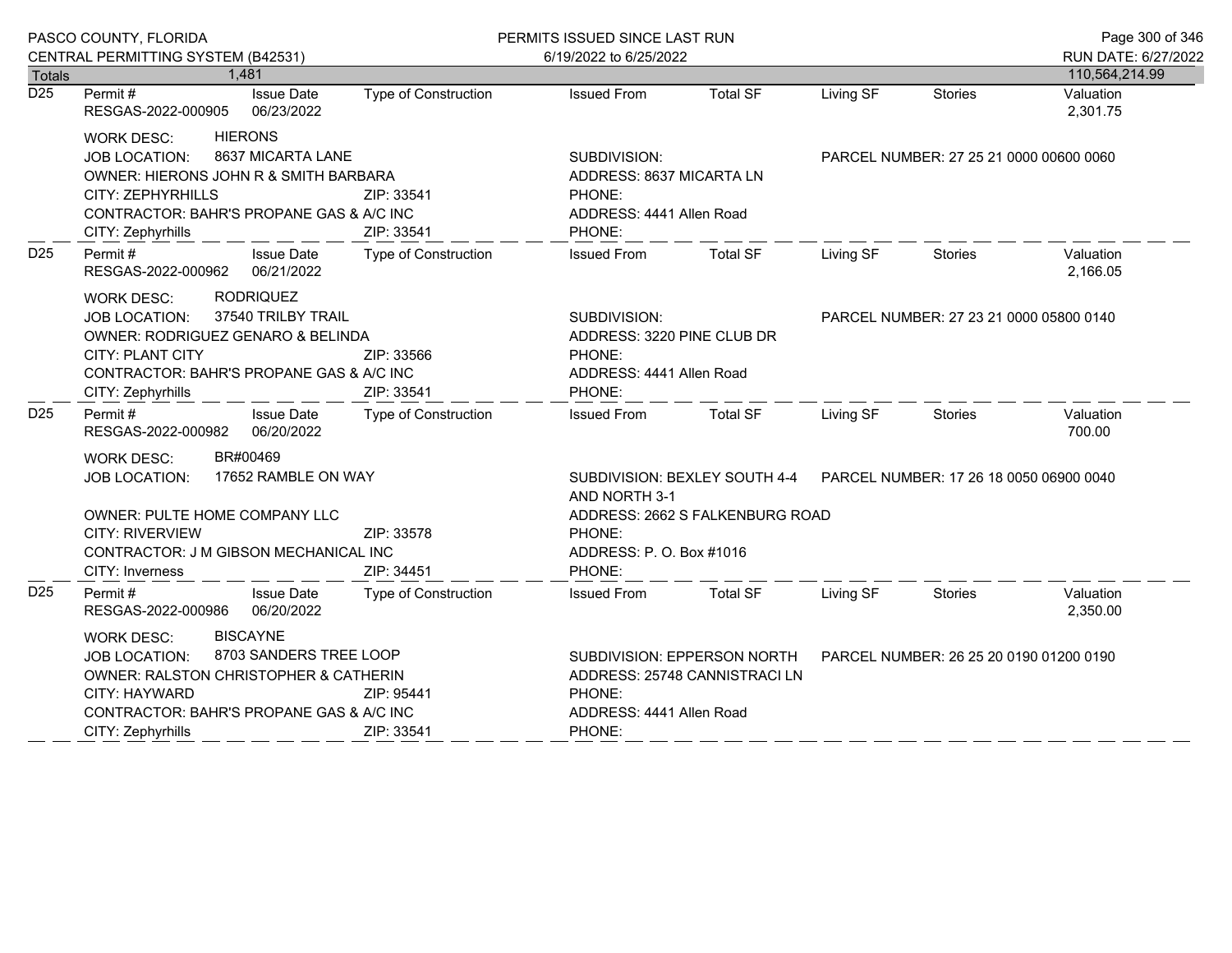|                                                                                                                   | PASCO COUNTY, FLORIDA<br>CENTRAL PERMITTING SYSTEM (B42531)                                                                                                    |                                                   |                                                                                                       | PERMITS ISSUED SINCE LAST RUN<br>6/19/2022 to 6/25/2022                               |                                                                                                     |                 |           |                | Page 301 of 346<br>RUN DATE: 6/27/2022 |
|-------------------------------------------------------------------------------------------------------------------|----------------------------------------------------------------------------------------------------------------------------------------------------------------|---------------------------------------------------|-------------------------------------------------------------------------------------------------------|---------------------------------------------------------------------------------------|-----------------------------------------------------------------------------------------------------|-----------------|-----------|----------------|----------------------------------------|
| <b>Totals</b>                                                                                                     |                                                                                                                                                                |                                                   | 1,481                                                                                                 |                                                                                       |                                                                                                     |                 |           |                | 110,564,214.99                         |
| $\overline{D25}$                                                                                                  | Permit#<br>RESGAS-2022-000990                                                                                                                                  |                                                   | <b>Issue Date</b><br>06/22/2022                                                                       | Type of Construction                                                                  | <b>Issued From</b>                                                                                  | <b>Total SF</b> | Living SF | <b>Stories</b> | Valuation<br>500.00                    |
|                                                                                                                   | <b>WORK DESC:</b>                                                                                                                                              |                                                   | HEATER (pool permit 21B13053                                                                          | PIPE TO AND CONNECT GAS POOL/SPA                                                      |                                                                                                     |                 |           |                |                                        |
|                                                                                                                   | <b>JOB LOCATION:</b>                                                                                                                                           |                                                   | 19633 ROSEATE DRIVE                                                                                   |                                                                                       | SUBDIVISION: LAKE MARY LOU<br>PARCEL NUMBER: 34 26 18 0080 00000 0180<br><b>NORTH</b>               |                 |           |                |                                        |
| OWNER: ROBERTS COURTNEY & LINN MICHAE<br>CITY: LUTZ<br>CONTRACTOR: ALL AMERICAN GAS SERVICE<br><b>CITY: TAMPA</b> |                                                                                                                                                                | ZIP: 33558<br>ZIP: 33619                          |                                                                                                       | ADDRESS: 19633 ROSEATE DR<br>PHONE:<br>ADDRESS: 9627 WARE CIRCLE<br>PHONE: 8139209500 |                                                                                                     |                 |           |                |                                        |
| D <sub>25</sub>                                                                                                   | Permit#<br>RESGAS-2022-000999                                                                                                                                  |                                                   | <b>Issue Date</b><br>06/20/2022                                                                       | <b>Type of Construction</b>                                                           | <b>Issued From</b>                                                                                  | <b>Total SF</b> | Living SF | Stories        | Valuation<br>1,200.00                  |
|                                                                                                                   | 15-71 BX<br><b>WORK DESC:</b><br>4745 EMPRISE WAY<br><b>JOB LOCATION:</b>                                                                                      |                                                   |                                                                                                       | SUBDIVISION: BEXLEY SOUTH 4-4<br>AND NORTH 3-1                                        | PARCEL NUMBER: 17 26 18 0050 07100 0150                                                             |                 |           |                |                                        |
|                                                                                                                   | <b>OWNER: HOMES BY WEST BAY LLC</b><br><b>CITY: RIVERVIEW</b><br>ZIP: 33578<br>CONTRACTOR: AT YOUR SERVICE GAS PIPING AND MORE INC<br>CITY: LUTZ<br>ZIP: 33548 |                                                   | PHONE:<br>PHONE: 8134776996                                                                           | ADDRESS: 4065 CRESCENT PARK DR<br>ADDRESS: 18804 5TH STREET, S.W.                     |                                                                                                     |                 |           |                |                                        |
| D <sub>25</sub>                                                                                                   | Permit#<br>RESGAS-2022-001001                                                                                                                                  |                                                   | <b>Issue Date</b><br>06/20/2022                                                                       | Type of Construction                                                                  | <b>Issued From</b>                                                                                  | <b>Total SF</b> | Living SF | <b>Stories</b> | Valuation<br>1,000.00                  |
|                                                                                                                   | <b>CUSTOM CRAFT HOMES</b><br>WORK DESC:<br>4151 EPIC COVE<br><b>JOB LOCATION:</b>                                                                              |                                                   |                                                                                                       | SUBDIVISION: BEXLEY SOUTH<br>PARCEL 4                                                 | PARCEL NUMBER: 18 26 18 0030 00J00 0180                                                             |                 |           |                |                                        |
|                                                                                                                   | OWNER: SIERRA BUILDING CO<br>ZIP: 33613<br><b>CITY: TAMPA</b><br>CONTRACTOR: SUBURBAN PROPANE LP DBA/SUBURBAN CYLIND<br>CITY: TAMPA<br>ZIP: 33610              |                                                   | ADDRESS: 509 GUISANDO DE AVILA STE 102<br>PHONE:<br>ADDRESS: 5618 E POWHATAN AVE<br>PHONE: 8134229300 |                                                                                       |                                                                                                     |                 |           |                |                                        |
| D <sub>25</sub>                                                                                                   | Permit#<br>RESGAS-2022-001008                                                                                                                                  |                                                   | <b>Issue Date</b><br>06/24/2022                                                                       | <b>Type of Construction</b>                                                           | <b>Issued From</b>                                                                                  | <b>Total SF</b> | Living SF | <b>Stories</b> | Valuation<br>2,020.20                  |
|                                                                                                                   | <b>WORK DESC:</b><br><b>JOB LOCATION:</b>                                                                                                                      | SET PROPANE TANK & PIPING<br>43653 COUNTY ROAD 54 |                                                                                                       |                                                                                       | <b>SUBDIVISION: COMMERCIAL</b><br>PARCEL NUMBER: 34 25 22 0010 00000 3870<br><b>HIGHLANDS SOUTH</b> |                 |           |                |                                        |
|                                                                                                                   | OWNER: PRITCHARD STEVEN L & TRINA<br>CITY: KATHLEEN<br>ZIP: 33849<br>CONTRACTOR: BAHR'S PROPANE GAS & A/C INC                                                  |                                                   |                                                                                                       | ADDRESS: 43653 COUNTY ROAD 54 E<br>PHONE:<br>ADDRESS: 4441 Allen Road                 |                                                                                                     |                 |           |                |                                        |
|                                                                                                                   | CITY: Zephyrhills                                                                                                                                              |                                                   |                                                                                                       | ZIP: 33541                                                                            | PHONE:                                                                                              |                 |           |                |                                        |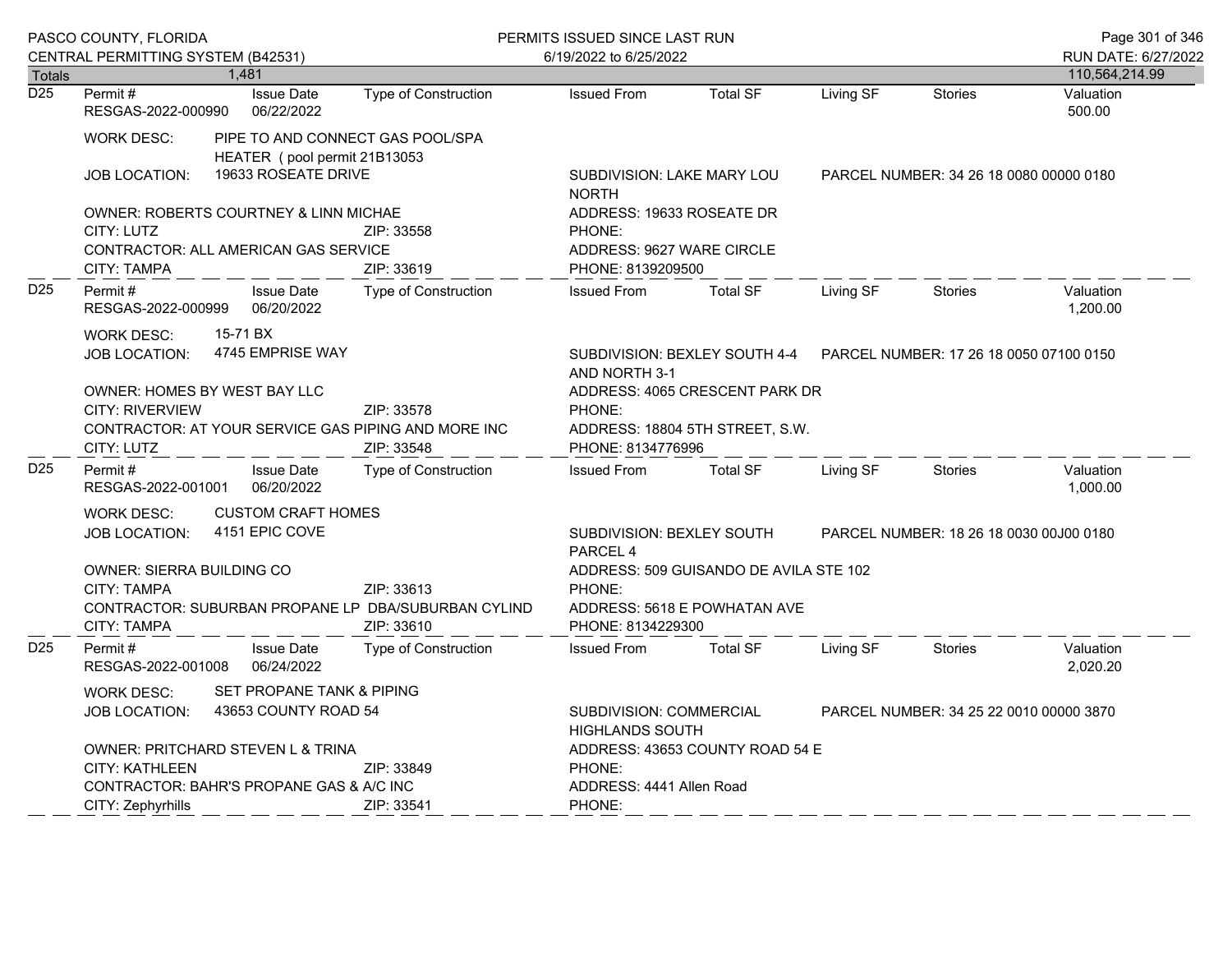|                  | PASCO COUNTY, FLORIDA                                            |                                 |                              | PERMITS ISSUED SINCE LAST RUN             |                                                                                         |                                         |                | Page 302 of 346       |  |
|------------------|------------------------------------------------------------------|---------------------------------|------------------------------|-------------------------------------------|-----------------------------------------------------------------------------------------|-----------------------------------------|----------------|-----------------------|--|
|                  | CENTRAL PERMITTING SYSTEM (B42531)                               |                                 |                              | 6/19/2022 to 6/25/2022                    |                                                                                         |                                         |                | RUN DATE: 6/27/2022   |  |
| Totals           |                                                                  | 1,481                           |                              |                                           |                                                                                         |                                         |                | 110,564,214.99        |  |
| $\overline{D25}$ | Permit#<br>RESGAS-2022-001009                                    | <b>Issue Date</b><br>06/22/2022 | Type of Construction         | <b>Issued From</b>                        | <b>Total SF</b>                                                                         | Living SF                               | <b>Stories</b> | Valuation<br>2,385.75 |  |
|                  | <b>URBAN</b><br><b>WORK DESC:</b>                                |                                 |                              |                                           |                                                                                         |                                         |                |                       |  |
|                  | <b>JOB LOCATION:</b>                                             | 29950 JOHNSTON ROAD             |                              | SUBDIVISION:                              |                                                                                         | PARCEL NUMBER: 17 24 20 0000 00100 0011 |                |                       |  |
|                  | OWNER: URBAN GEORGE D & JANICE H                                 |                                 |                              | ADDRESS: 29950 JOHNSTON RD                |                                                                                         |                                         |                |                       |  |
|                  | <b>CITY: DADE CITY</b>                                           |                                 | ZIP: 33523                   | PHONE:                                    |                                                                                         |                                         |                |                       |  |
|                  | CONTRACTOR: BAHR'S PROPANE GAS & A/C INC                         |                                 |                              | ADDRESS: 4441 Allen Road                  |                                                                                         |                                         |                |                       |  |
|                  | CITY: Zephyrhills                                                |                                 | ZIP: 33541                   | PHONE:                                    |                                                                                         |                                         |                |                       |  |
| D <sub>25</sub>  | Permit#<br><b>Issue Date</b><br>06/22/2022<br>RESGAS-2022-001025 |                                 | <b>Type of Construction</b>  | <b>Issued From</b>                        | <b>Total SF</b>                                                                         | Living SF                               | <b>Stories</b> | Valuation<br>700.00   |  |
|                  | BR#00569<br><b>WORK DESC:</b>                                    |                                 |                              |                                           |                                                                                         |                                         |                |                       |  |
|                  | 17644 RAMBLE ON WAY<br><b>JOB LOCATION:</b>                      |                                 |                              | AND NORTH 3-1                             | SUBDIVISION: BEXLEY SOUTH 4-4    PARCEL NUMBER: 17    26    18    0050    06900    0050 |                                         |                |                       |  |
|                  | OWNER: PULTE HOME COMPANY LLC                                    |                                 |                              |                                           | ADDRESS: 2662 S FALKENBURG ROAD                                                         |                                         |                |                       |  |
|                  | <b>CITY: RIVERVIEW</b>                                           |                                 | ZIP: 33578                   | PHONE:                                    |                                                                                         |                                         |                |                       |  |
|                  | CONTRACTOR: J M GIBSON MECHANICAL INC                            |                                 |                              | ADDRESS: P. O. Box #1016                  |                                                                                         |                                         |                |                       |  |
|                  | CITY: Inverness                                                  |                                 | ZIP: 34451                   | PHONE:                                    |                                                                                         |                                         |                |                       |  |
| D <sub>25</sub>  | Permit#<br>RESGAS-2022-001027                                    | <b>Issue Date</b><br>06/20/2022 | Type of Construction         | <b>Issued From</b>                        | <b>Total SF</b>                                                                         | Living SF                               | <b>Stories</b> | Valuation<br>3,365.15 |  |
|                  | Moreton<br><b>WORK DESC:</b>                                     |                                 |                              |                                           |                                                                                         |                                         |                |                       |  |
|                  | 18454 EDGEWOOD DRIVE<br><b>JOB LOCATION:</b>                     |                                 |                              | SUBDIVISION: WOODHAVEN<br><b>FARMS</b>    | PARCEL NUMBER: 04 24 18 0010 00000 105N                                                 |                                         |                |                       |  |
|                  | OWNER: MORETON JOSEPH & SHIRLEY                                  |                                 |                              | ADDRESS: 18454 EDGEWOOD DR                |                                                                                         |                                         |                |                       |  |
|                  | <b>CITY: SPRING HILL</b>                                         |                                 | ZIP: 34610                   | PHONE:                                    |                                                                                         |                                         |                |                       |  |
|                  | <b>CONTRACTOR: SUNRISE PROPANE</b>                               |                                 |                              |                                           | ADDRESS: 10105 HUDSON AVENUE                                                            |                                         |                |                       |  |
|                  | CITY: HUDSON                                                     |                                 | ZIP: 34669                   | PHONE: 7278622946                         |                                                                                         |                                         |                |                       |  |
| D <sub>25</sub>  | Permit #<br>RESGAS-2022-001028                                   | <b>Issue Date</b><br>06/21/2022 | <b>Type of Construction</b>  | <b>Issued From</b>                        | <b>Total SF</b>                                                                         | Living SF                               | Stories        | Valuation<br>2,475.00 |  |
|                  | <b>WORK DESC:</b>                                                | 3522 Town Ave                   |                              |                                           |                                                                                         |                                         |                |                       |  |
|                  | <b>JOB LOCATION:</b>                                             | 3522 TOWN AVENUE                |                              | SUBDIVISION: LONGLEAF<br>NEIGHBORHOOD TWO | PARCEL NUMBER: 19 26 17 0040 01500 0010                                                 |                                         |                |                       |  |
|                  | <b>OWNER: CONFIDENTIAL</b>                                       |                                 |                              | ADDRESS: 3522 TOWN AVE                    |                                                                                         |                                         |                |                       |  |
|                  | CITY: NEW PORT RICHEY                                            |                                 | ZIP: 34655                   | PHONE:                                    |                                                                                         |                                         |                |                       |  |
|                  | <b>CONTRACTOR: CSP PLUMBING SERVICES INC</b>                     |                                 | ADDRESS: 12511 CHOCTAW TRAIL |                                           |                                                                                         |                                         |                |                       |  |
|                  | CITY: HUDSON                                                     |                                 | ZIP: 34669                   | PHONE: 8132995418                         |                                                                                         |                                         |                |                       |  |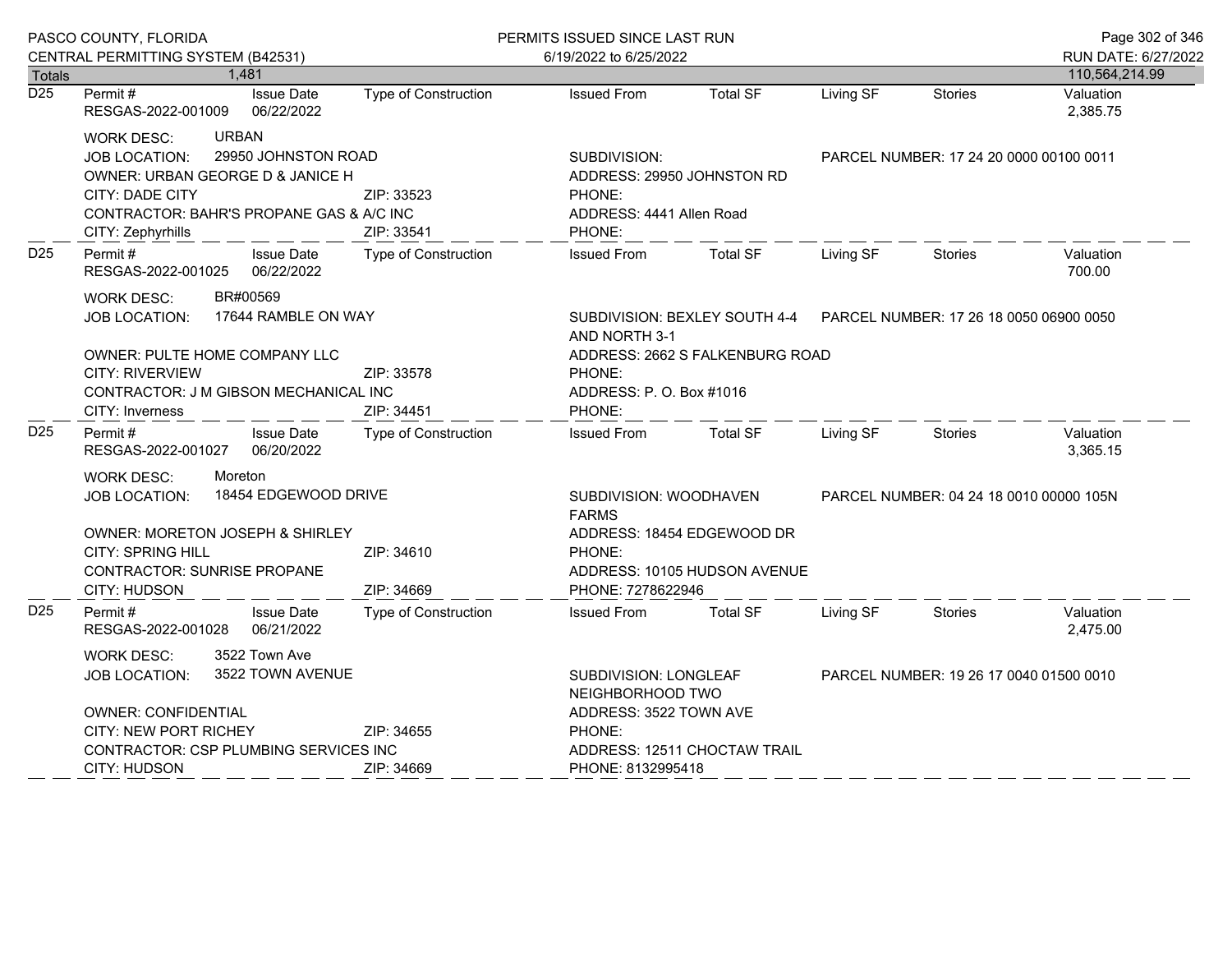|                            | PASCO COUNTY, FLORIDA                                                                                                                                                                          |                                                                                                                                                          | PERMITS ISSUED SINCE LAST RUN                                                                                                                              |                                                                                    |           |                                         | Page 303 of 346                         |
|----------------------------|------------------------------------------------------------------------------------------------------------------------------------------------------------------------------------------------|----------------------------------------------------------------------------------------------------------------------------------------------------------|------------------------------------------------------------------------------------------------------------------------------------------------------------|------------------------------------------------------------------------------------|-----------|-----------------------------------------|-----------------------------------------|
|                            | CENTRAL PERMITTING SYSTEM (B42531)                                                                                                                                                             |                                                                                                                                                          | 6/19/2022 to 6/25/2022                                                                                                                                     |                                                                                    |           | RUN DATE: 6/27/2022                     |                                         |
| Totals<br>$\overline{D25}$ | 1.481<br>Permit#<br><b>Issue Date</b><br>RESGAS-2022-001040 06/20/2022                                                                                                                         | Type of Construction                                                                                                                                     | <b>Issued From</b>                                                                                                                                         | <b>Total SF</b>                                                                    | Living SF | <b>Stories</b>                          | 110,564,214.99<br>Valuation<br>1,500.00 |
|                            | <b>WORK DESC:</b><br>Chap<br>3822 BONFIRE DRIVE<br><b>JOB LOCATION:</b><br>OWNER: ALTMAN-CHAPARRO ERIN ANN<br>CITY: ODESSA                                                                     | ZIP: 33556                                                                                                                                               | SUBDIVISION: WHITFIELD<br><b>PRESERVE</b><br>ADDRESS: 3822 BONFIRE DR<br>PHONE:                                                                            |                                                                                    |           | PARCEL NUMBER: 21 26 17 0070 00200 0230 |                                         |
|                            | CONTRACTOR: HAWKINS SERVICE CO<br>CITY: RIVERVIEW                                                                                                                                              | ZIP: 33578                                                                                                                                               | PHONE:                                                                                                                                                     | ADDRESS: 10517 RIVERVIEW DR                                                        |           |                                         |                                         |
| D <sub>25</sub>            | Permit#<br><b>Issue Date</b><br>RESGAS-2022-001044 06/23/2022                                                                                                                                  | Type of Construction                                                                                                                                     | <b>Issued From</b>                                                                                                                                         | Total SF                                                                           | Living SF | Stories                                 | Valuation<br>700.00                     |
|                            | BR#06649<br>WORK DESC:<br>5736 SHOREBIRD BRANCH<br><b>JOB LOCATION:</b><br>OWNER: PULTE HOME COMPANY LLC<br><b>CITY: RIVERVIEW</b><br>CONTRACTOR: J M GIBSON MECHANICAL INC<br>CITY: Inverness | SUBDIVISION: DEL WEBB BEXLEY  PARCEL NUMBER: 09 26 18 0040 04900 0660<br>ADDRESS: 2662 S FALKENBURG ROAD<br>PHONE:<br>ADDRESS: P. O. Box #1016<br>PHONE: |                                                                                                                                                            |                                                                                    |           |                                         |                                         |
| D <sub>25</sub>            | Permit#<br><b>Issue Date</b><br>RESGAS-2022-001046 06/20/2022                                                                                                                                  | <b>Type of Construction</b>                                                                                                                              |                                                                                                                                                            | Issued From Total SF                                                               | Living SF | Stories                                 | Valuation<br>700.00                     |
|                            | BR#00934<br><b>WORK DESC:</b><br>JOB LOCATION: 20057 SEA GLASS CIRCLE<br>OWNER: PULTE HOME COMPANY LLC<br><b>CITY: RIVERVIEW</b><br>CONTRACTOR: J M GIBSON MECHANICAL INC<br>CITY: Inverness   | ZIP: 33578<br>ZIP: 34451                                                                                                                                 | SUBDIVISION: DEL WEBB BEXLEY    PARCEL NUMBER: 10 26 18 0050 03400 0090<br>ADDRESS: 2662 S FALKENBURG ROAD<br>PHONE:<br>ADDRESS: P. O. Box #1016<br>PHONE: |                                                                                    |           |                                         |                                         |
| D <sub>25</sub>            | <b>Issue Date</b><br>Permit #<br>RESGAS-2022-001048 06/21/2022                                                                                                                                 | <b>Type of Construction</b>                                                                                                                              | <b>Issued From</b>                                                                                                                                         | <b>Total SF</b>                                                                    | Living SF | Stories                                 | Valuation<br>1,212.24                   |
|                            | <b>HANNALLA INSTALL</b><br>WORK DESC:<br>1916 TARRAGON LANE<br><b>JOB LOCATION:</b><br>OWNER: HANNALLA EMAD & ABDELSHAHID HANAN SAMUEL<br><b>CITY: NEW PORT RICHEY</b><br>ZIP: 34655           |                                                                                                                                                          | <b>ESTATES</b><br>PHONE:                                                                                                                                   | SUBDIVISION: MAGNOLIA<br>ADDRESS: 1916 TARRAGON LN<br>ADDRESS: 10105 HUDSON AVENUE |           |                                         | PARCEL NUMBER: 33 26 16 0070 00000 1660 |
|                            | <b>CONTRACTOR: SUNRISE PROPANE</b><br><b>CITY: HUDSON</b>                                                                                                                                      | ZIP: 34669                                                                                                                                               | PHONE: 7278622946                                                                                                                                          |                                                                                    |           |                                         |                                         |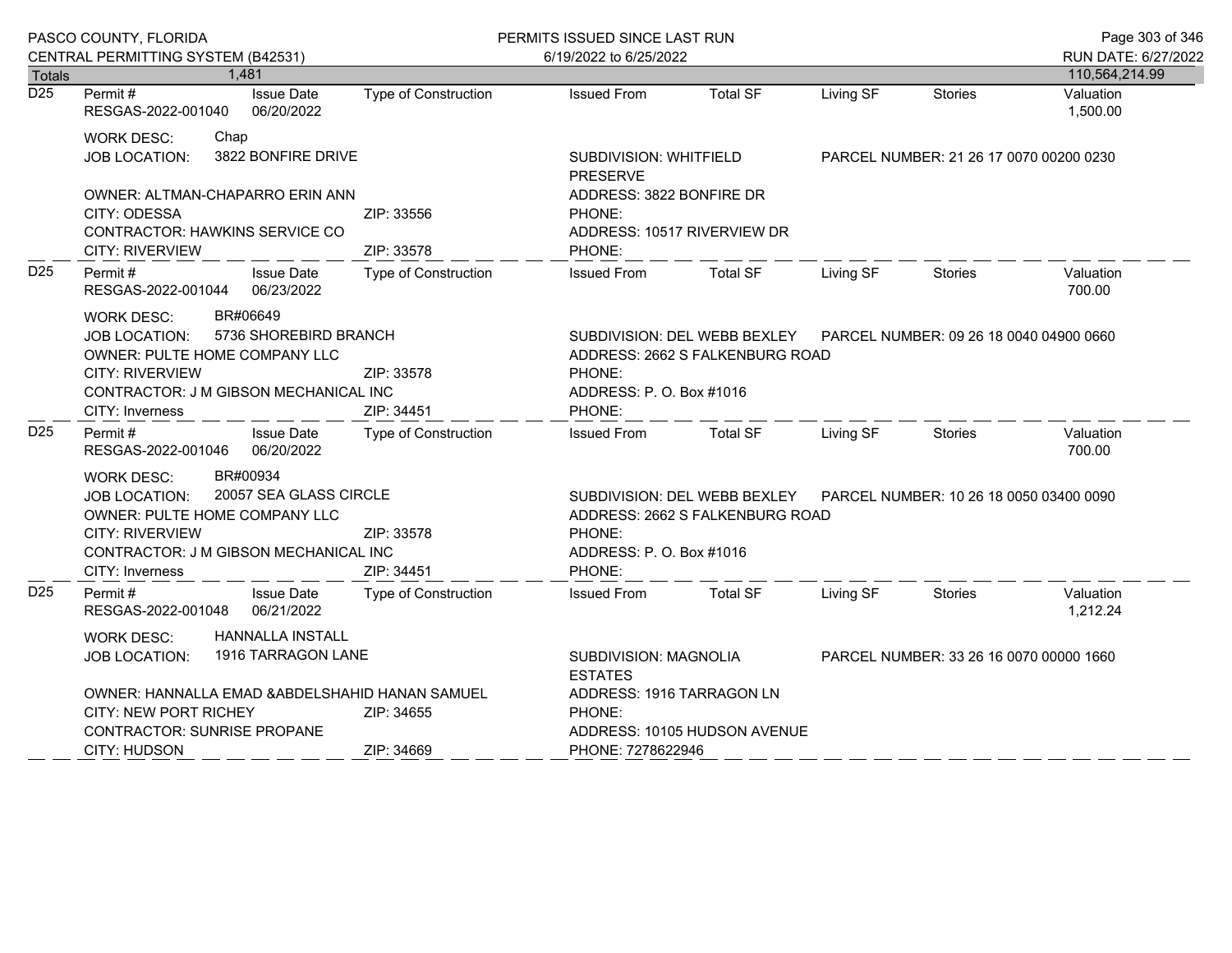|                 | PASCO COUNTY, FLORIDA                                                                                                                                                                                                             |                          | PERMITS ISSUED SINCE LAST RUN                                                                               |                                                                                             |                                         |                                         | Page 304 of 346             |
|-----------------|-----------------------------------------------------------------------------------------------------------------------------------------------------------------------------------------------------------------------------------|--------------------------|-------------------------------------------------------------------------------------------------------------|---------------------------------------------------------------------------------------------|-----------------------------------------|-----------------------------------------|-----------------------------|
|                 | CENTRAL PERMITTING SYSTEM (B42531)                                                                                                                                                                                                |                          | 6/19/2022 to 6/25/2022                                                                                      |                                                                                             |                                         |                                         | RUN DATE: 6/27/2022         |
| Totals<br>D25   | 1.481<br><b>Issue Date</b><br>Permit #                                                                                                                                                                                            | Type of Construction     | <b>Issued From</b>                                                                                          | <b>Total SF</b>                                                                             | Living SF                               | Stories                                 | 110,564,214.99<br>Valuation |
|                 | 06/24/2022<br>RESGAS-2022-001049                                                                                                                                                                                                  |                          |                                                                                                             |                                                                                             |                                         |                                         | 400.00                      |
|                 | 4223 TOUR TRACE<br>WORK DESC:<br>4223 TOUR TRACE<br><b>JOB LOCATION:</b>                                                                                                                                                          |                          | SUBDIVISION: BEXLEY SOUTH<br>PARCEL 4                                                                       |                                                                                             | PARCEL NUMBER: 18 26 18 0030 00X00 0060 |                                         |                             |
|                 | <b>OWNER: CARDENAS ANTHONY ARTHUR &amp; NOSI</b><br>CITY: LAND O LAKES<br>CONTRACTOR: ALL AMERICAN GAS SERVICE<br>CITY: TAMPA                                                                                                     | ZIP: 34638<br>ZIP: 33619 | ADDRESS: 4223 TOUR TRCE<br>PHONE:<br>ADDRESS: 9627 WARE CIRCLE<br>PHONE: 8139209500                         |                                                                                             |                                         |                                         |                             |
| D <sub>25</sub> | Permit #<br><b>Issue Date</b><br>RESGAS-2022-001050 06/21/2022                                                                                                                                                                    | Type of Construction     | <b>Issued From</b>                                                                                          | <b>Total SF</b>                                                                             | Living SF                               | <b>Stories</b>                          | Valuation<br>1,500.00       |
|                 | Toler<br>WORK DESC:<br>29318 CHAPEL PARK DRIVE<br><b>JOB LOCATION:</b><br>OWNER: TOLAR ERIC & BETH ANN<br>CITY: WESLEY CHAPEL<br><b>CONTRACTOR: HAWKINS SERVICE COMPANY</b><br><b>CITY: RIVERVIEW</b>                             | ZIP: 33543<br>ZIP: 33578 | SUBDIVISION:<br>ADDRESS: 29318 CHAPEL PARK DR<br>PHONE:<br>ADDRESS: 10577 RIVERVIEW DR<br>PHONE: 8138716610 |                                                                                             |                                         | PARCEL NUMBER: 08 26 20 0000 01500 0031 |                             |
| D <sub>25</sub> | Permit#<br><b>Issue Date</b><br>RESGAS-2022-001052 06/23/2022                                                                                                                                                                     | Type of Construction     | <b>Issued From</b>                                                                                          | <b>Total SF</b>                                                                             | Living SF                               | Stories                                 | Valuation<br>1,500.00       |
|                 | <b>RES GAS</b><br>WORK DESC:<br>4150 MONTEGRAPPA WAY<br>JOB LOCATION:<br>OWNER: REIGHARD JAY L & MARYANN<br>CITY: WESLEY CHAPEL<br>ZIP: 33543<br>CONTRACTOR: THE GAS WORKS OF TAMPA BAY INC<br><b>CITY: BRANDON</b><br>ZIP: 33509 |                          | SUBDIVISION: ESPLANADE AT<br><b>WIREGRASS</b><br>PHONE:<br>ADDRESS: P.O. BOX #1589<br>PHONE:                | ADDRESS: 4150 MONTEGRAPPA WAY                                                               | PARCEL NUMBER: 17 26 20 0080 00000 5170 |                                         |                             |
| D <sub>25</sub> | Permit#<br><b>Issue Date</b><br>06/21/2022<br>RESGAS-2022-001053                                                                                                                                                                  | Type of Construction     | <b>Issued From</b>                                                                                          | <b>Total SF</b>                                                                             | Living SF                               | Stories                                 | Valuation<br>700.00         |
|                 | BR#00233<br>WORK DESC:<br>20116 SEA GLASS CIRCLE<br>JOB LOCATION:<br>OWNER: PULTE HOME COMPANY LLC<br><b>CITY: RIVERVIEW</b><br>CONTRACTOR: J M GIBSON MECHANICAL INC<br>CITY: Inverness                                          | ZIP: 33578<br>ZIP: 34451 | PHONE:<br>PHONE:                                                                                            | SUBDIVISION: DEL WEBB BEXLEY<br>ADDRESS: 2662 S FALKENBURG ROAD<br>ADDRESS: P. O. Box #1016 |                                         | PARCEL NUMBER: 10 26 18 0050 03300 0020 |                             |
| D <sub>25</sub> | Permit#<br><b>Issue Date</b><br>RESGAS-2022-001054<br>06/23/2022                                                                                                                                                                  | Type of Construction     | <b>Issued From</b>                                                                                          | <b>Total SF</b>                                                                             | Living SF                               | <b>Stories</b>                          | Valuation<br>2,332.40       |
|                 | <b>SILAS</b><br><b>WORK DESC:</b><br>38905 CENTRAL AVENUE<br><b>JOB LOCATION:</b><br><b>OWNER: SILAS JOSHUA</b><br><b>CITY: ZEPHYRHILLS</b><br>CONTRACTOR: BAHR'S PROPANE GAS & A/C INC<br>CITY: Zephyrhills                      | ZIP: 33540<br>ZIP: 33541 | ADDRESS: 38905 CENTRAL AVE<br>PHONE:<br>ADDRESS: 4441 Allen Road<br>PHONE:                                  | SUBDIVISION: CRYSTAL SPRINGS                                                                |                                         | PARCEL NUMBER: 35 26 21 0020 00000 6760 |                             |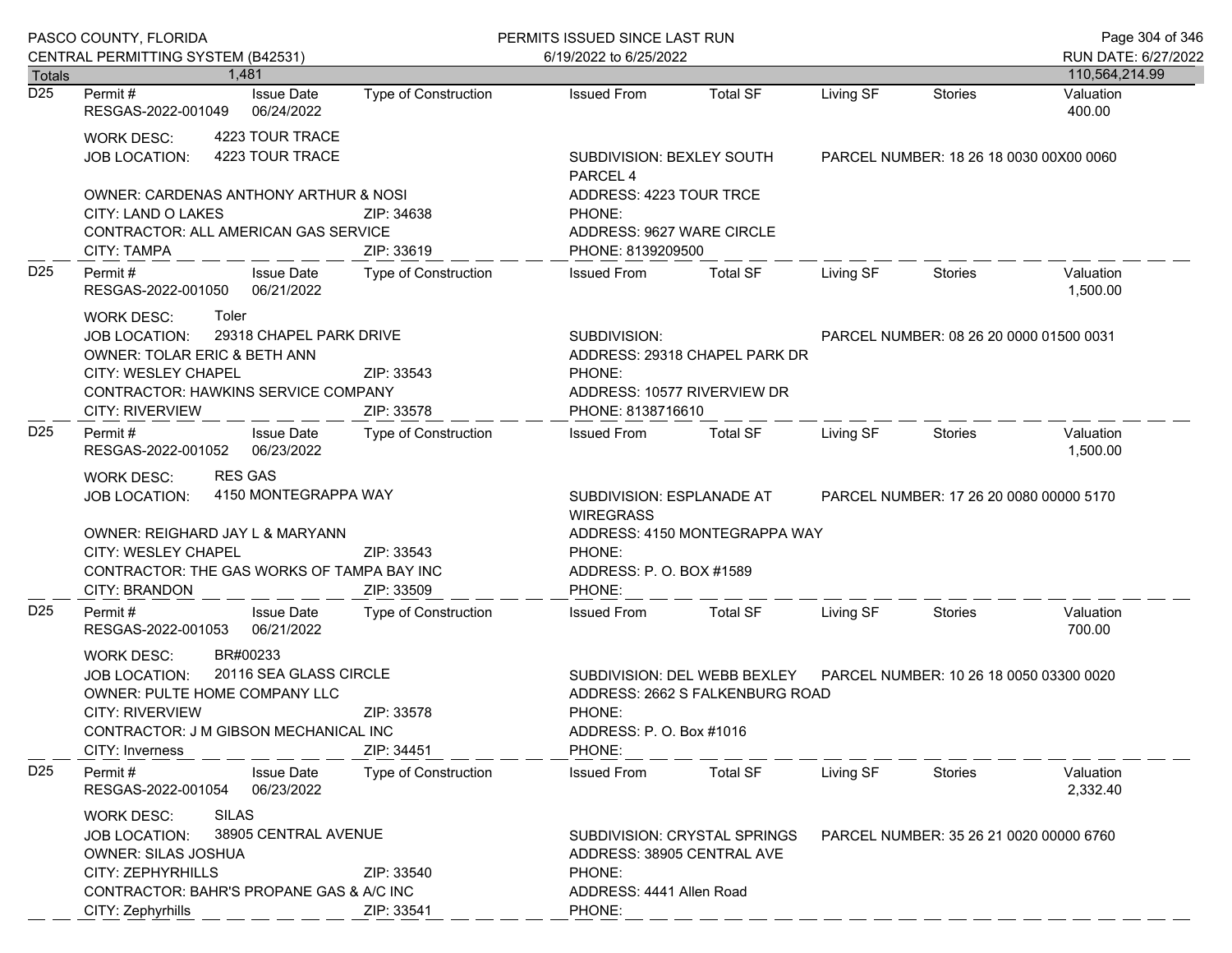|                  | PASCO COUNTY, FLORIDA                                                                                                                                                                                     |                                               | PERMITS ISSUED SINCE LAST RUN |                                        |                                                                                                                                                                 |                                         |                | Page 305 of 346       |
|------------------|-----------------------------------------------------------------------------------------------------------------------------------------------------------------------------------------------------------|-----------------------------------------------|-------------------------------|----------------------------------------|-----------------------------------------------------------------------------------------------------------------------------------------------------------------|-----------------------------------------|----------------|-----------------------|
|                  | CENTRAL PERMITTING SYSTEM (B42531)                                                                                                                                                                        |                                               |                               | 6/19/2022 to 6/25/2022                 |                                                                                                                                                                 |                                         |                | RUN DATE: 6/27/2022   |
| Totals           |                                                                                                                                                                                                           | 1,481                                         |                               |                                        |                                                                                                                                                                 |                                         |                | 110,564,214.99        |
| $\overline{D25}$ | Permit#<br>RESGAS-2022-001057                                                                                                                                                                             | <b>Issue Date</b><br>06/21/2022               | Type of Construction          | <b>Issued From</b>                     | <b>Total SF</b>                                                                                                                                                 | Living SF                               | <b>Stories</b> | Valuation<br>600.00   |
|                  | <b>WORK DESC:</b><br>JOB LOCATION:                                                                                                                                                                        | 8414 EAGLE BROOK DR<br>8414 EAGLE BROOK DRIVE |                               | SUBDIVISION: LAKESHORE<br><b>RANCH</b> |                                                                                                                                                                 | PARCEL NUMBER: 27 25 18 0120 00000 4030 |                |                       |
|                  | OWNER: HANCOCK HEATHER & KEVIN<br><b>CITY: LAND O LAKES</b><br>CONTRACTOR: AT YOUR SERVICE GAS PIPING AND MORE INC<br>CITY: LUTZ                                                                          |                                               | ZIP: 34638<br>ZIP: 33548      | PHONE:                                 | ADDRESS: 8414 EAGLE BROOK DR<br>ADDRESS: 18804 5TH STREET, S.W.<br>PHONE: 8134776996                                                                            |                                         |                |                       |
| D <sub>25</sub>  | Permit#<br>RESGAS-2022-001061                                                                                                                                                                             | <b>Issue Date</b><br>06/22/2022               | Type of Construction          | <b>Issued From</b>                     | <b>Total SF</b>                                                                                                                                                 | Living SF                               | <b>Stories</b> | Valuation<br>1,200.00 |
|                  | 10-08 SR<br><b>WORK DESC:</b><br>4200 BURDICK LOOP<br><b>JOB LOCATION:</b><br>OWNER: HOMES BY WEST BAY LLC<br><b>CITY: RIVERVIEW</b><br>CONTRACTOR: AT YOUR SERVICE GAS PIPING AND MORE INC<br>CITY: LUTZ |                                               | ZIP: 33578<br>ZIP: 33548      | PHONE:                                 | SUBDIVISION: STARKEY RANCH<br>PARCEL NUMBER: 17 26 17 0140 00800 0100<br>ADDRESS: 4065 CRESCENT PARK DR<br>ADDRESS: 18804 5TH STREET, S.W.<br>PHONE: 8134776996 |                                         |                |                       |
| D <sub>25</sub>  | Permit#<br>RESGAS-2022-001062                                                                                                                                                                             | <b>Issue Date</b><br>06/22/2022               | Type of Construction          | <b>Issued From</b>                     | <b>Total SF</b>                                                                                                                                                 | Living SF                               | <b>Stories</b> | Valuation<br>1,900.00 |
|                  | 13811 Carryback Dr<br><b>WORK DESC:</b><br>13811 CARRYBACK DRIVE<br>JOB LOCATION:                                                                                                                         |                                               |                               |                                        | SUBDIVISION: LAKE JOVITA GOLF<br>PARCEL NUMBER: 31 24 21 0080 00000 7340<br>AND COUNTRY CLUB                                                                    |                                         |                |                       |
|                  | <b>OWNER: ICI HOMES OF TAMPA LLC</b><br>CITY: DAYTONA BEACH<br><b>CONTRACTOR: GAS PROS INC</b><br>CITY: Wimauma                                                                                           |                                               | ZIP: 32119<br>ZIP: 33598      | PHONE:<br>PHONE:                       | ADDRESS: 2379 BEVILLE RD<br>ADDRESS: 15721 Colding Loop                                                                                                         |                                         |                |                       |
| D <sub>25</sub>  | Permit#<br>RESGAS-2022-001063                                                                                                                                                                             | <b>Issue Date</b><br>06/23/2022               | <b>Type of Construction</b>   | <b>Issued From</b>                     | <b>Total SF</b>                                                                                                                                                 | Living SF                               | Stories        | Valuation<br>695.00   |
|                  | <b>WORK DESC:</b><br><b>JOB LOCATION:</b>                                                                                                                                                                 | Vazquez Gas<br>21131 PASSIVE PORCH DRIVE      |                               |                                        | SUBDIVISION: CONNERTON<br>PARCEL NUMBER: 25 25 18 0140 0E100 0040<br>VILLAGE 2 PHASE 2                                                                          |                                         |                |                       |
|                  | OWNER: VAZQUEZ RAUL &HERNANDEZ MELISSA                                                                                                                                                                    |                                               |                               | ADDRESS: 21131 PASSIVE PORCH DR        |                                                                                                                                                                 |                                         |                |                       |
|                  | CITY: LAND O LAKES<br>ZIP: 34637                                                                                                                                                                          |                                               |                               | PHONE:                                 |                                                                                                                                                                 |                                         |                |                       |
|                  | <b>CONTRACTOR: SAFE CHOICE PLUMBING LLC</b>                                                                                                                                                               |                                               |                               | ADDRESS: 4416 West Leila Avenue        |                                                                                                                                                                 |                                         |                |                       |
|                  | CITY: Tampa                                                                                                                                                                                               |                                               | ZIP: 33616                    | PHONE:                                 |                                                                                                                                                                 |                                         |                |                       |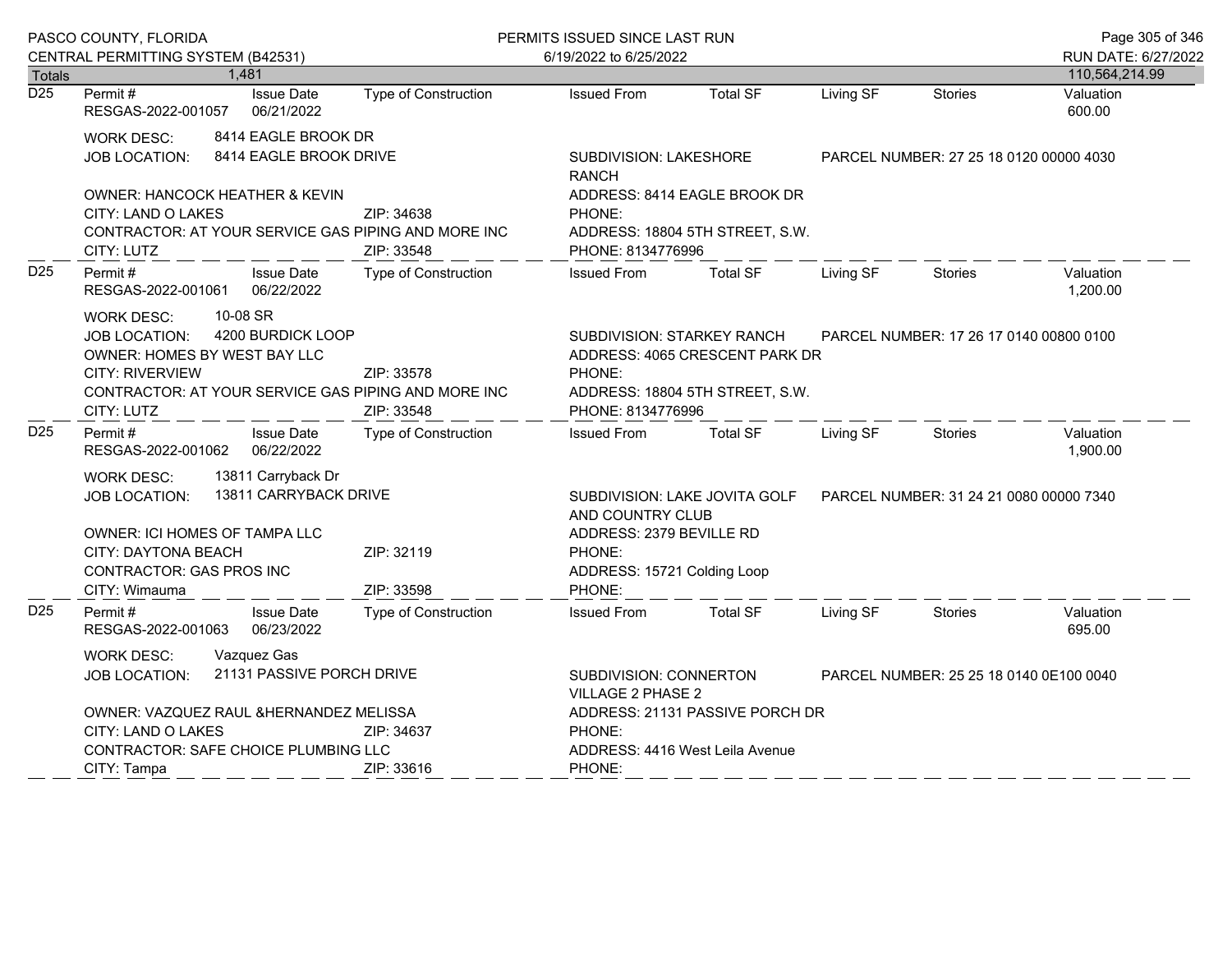|                  | PASCO COUNTY, FLORIDA                                                                                                                                                                                                   |                                               | PERMITS ISSUED SINCE LAST RUN                                                                                                                                             |                                         |           |         |                       |  |
|------------------|-------------------------------------------------------------------------------------------------------------------------------------------------------------------------------------------------------------------------|-----------------------------------------------|---------------------------------------------------------------------------------------------------------------------------------------------------------------------------|-----------------------------------------|-----------|---------|-----------------------|--|
|                  | CENTRAL PERMITTING SYSTEM (B42531)                                                                                                                                                                                      |                                               | 6/19/2022 to 6/25/2022                                                                                                                                                    |                                         |           |         | RUN DATE: 6/27/2022   |  |
| <b>Totals</b>    | 1,481                                                                                                                                                                                                                   |                                               |                                                                                                                                                                           |                                         |           |         | 110,564,214.99        |  |
| $\overline{D25}$ | Permit#<br><b>Issue Date</b><br>RESGAS-2022-001064 06/23/2022                                                                                                                                                           | Type of Construction                          | <b>Issued From</b>                                                                                                                                                        | <b>Total SF</b>                         | Living SF | Stories | Valuation<br>1,650.00 |  |
|                  | <b>RES GAS</b><br><b>WORK DESC:</b>                                                                                                                                                                                     |                                               |                                                                                                                                                                           |                                         |           |         |                       |  |
|                  | 4206 ISONZO WAY<br><b>JOB LOCATION:</b>                                                                                                                                                                                 |                                               | SUBDIVISION: ESPLANADE AT<br><b>WIREGRASS</b>                                                                                                                             | PARCEL NUMBER: 17 26 20 0080 00000 4730 |           |         |                       |  |
|                  | OWNER: TAYLOR MORRISON OF FLORIDA INC<br><b>CITY: TAMPA</b><br>CONTRACTOR: THE GAS WORKS OF TAMPA BAY INC<br><b>CITY: BRANDON</b>                                                                                       | ZIP: 33619<br>ZIP: 33509                      | ADDRESS: 3922 COCONUT PALM DR STE 100<br>PHONE:<br>ADDRESS: P. O. BOX #1589<br>PHONE:                                                                                     |                                         |           |         |                       |  |
| D <sub>25</sub>  | Permit #<br><b>Issue Date</b><br>RESGAS-2022-001065 06/23/2022                                                                                                                                                          | Type of Construction                          | <b>Issued From</b>                                                                                                                                                        | <b>Total SF</b>                         | Living SF | Stories | Valuation<br>1,850.00 |  |
|                  | <b>RES GAS</b><br><b>WORK DESC:</b><br>4220 ISONZO WAY<br><b>JOB LOCATION:</b>                                                                                                                                          | SUBDIVISION: ESPLANADE AT<br><b>WIREGRASS</b> | PARCEL NUMBER: 17 26 20 0080 00000 4720                                                                                                                                   |                                         |           |         |                       |  |
|                  | OWNER: TAYLOR MORRISON OF FLORIDA INC<br><b>CITY: TAMPA</b><br>CONTRACTOR: THE GAS WORKS OF TAMPA BAY INC<br><b>CITY: BRANDON</b>                                                                                       | ZIP: 33619<br>ZIP: 33509                      | ADDRESS: 3922 COCONUT PALM DR STE 100<br>PHONE:<br>ADDRESS: P. O. BOX #1589<br>PHONE:                                                                                     |                                         |           |         |                       |  |
| D <sub>25</sub>  | Permit #<br><b>Issue Date</b><br>RESGAS-2022-001066 06/23/2022                                                                                                                                                          | Type of Construction                          | Issued From                                                                                                                                                               | <b>Total SF</b>                         | Living SF | Stories | Valuation<br>1,500.00 |  |
|                  | Derige, Delia<br><b>WORK DESC:</b><br>6440 WISTERIA LOOP<br><b>JOB LOCATION:</b><br>OWNER: PARSH GARY S & DERIGE DELIA Z<br>CITY: LAND O LAKES<br>ZIP: 34638<br>CONTRACTOR: BLUE FLAME TAMPA BAY LLC<br>ZIP: 33619      |                                               | PARCEL NUMBER: 02 26 18 0020 00400 0060<br>SUBDIVISION: IVELMAR ESTATES<br>ADDRESS: 6440 WISTERIA LOOP<br>PHONE:<br>ADDRESS: 14617 GRENADINE DR APT 1<br>PHONE:           |                                         |           |         |                       |  |
| D <sub>25</sub>  | CITY: Tampa<br>Permit#<br><b>Issue Date</b><br>RESGAS-2022-001068 06/23/2022                                                                                                                                            | Type of Construction                          | <b>Issued From</b>                                                                                                                                                        | <b>Total SF</b>                         | Living SF | Stories | Valuation<br>100.00   |  |
|                  | 9-05 SR<br><b>WORK DESC:</b><br>JOB LOCATION: 12119 BROKEN OAK LANE<br>OWNER: HOMES BY WEST BAY LLC<br>CITY: RIVERVIEW<br>ZIP: 33578<br>CONTRACTOR: AT YOUR SERVICE GAS PIPING AND MORE INC<br>CITY: LUTZ<br>ZIP: 33548 |                                               | SUBDIVISION: STARKEY RANCH<br>PARCEL NUMBER: 16 26 17 0030 00500 0090<br>ADDRESS: 4065 CRESCENT PARK DR<br>PHONE:<br>ADDRESS: 18804 5TH STREET, S.W.<br>PHONE: 8134776996 |                                         |           |         |                       |  |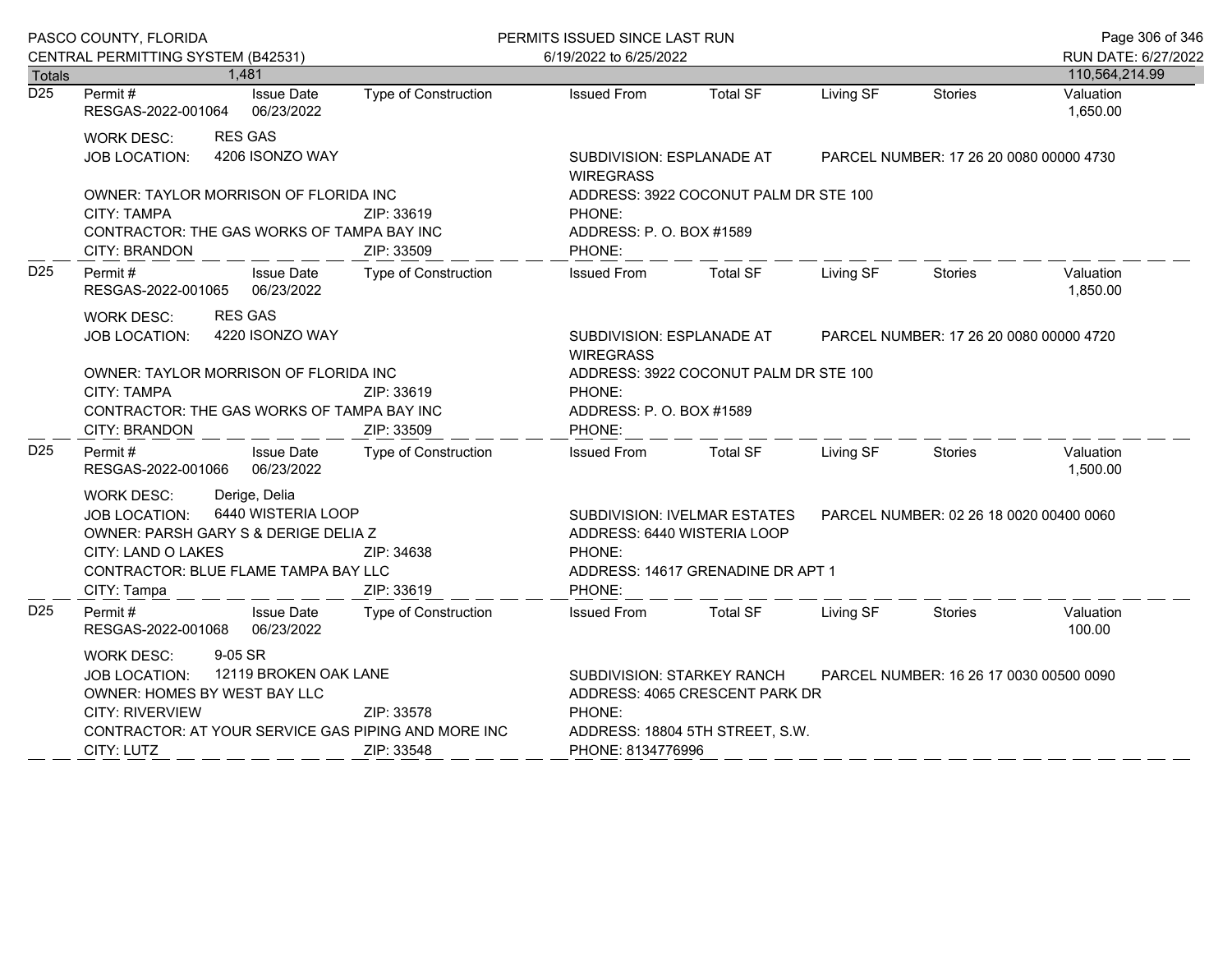|                  | PASCO COUNTY, FLORIDA<br>CENTRAL PERMITTING SYSTEM (B42531)                                                                                                                                                      |  |                                                        | PERMITS ISSUED SINCE LAST RUN                                                                                                                                          |                                                                                                    |                 |           |                | Page 307 of 346                       |
|------------------|------------------------------------------------------------------------------------------------------------------------------------------------------------------------------------------------------------------|--|--------------------------------------------------------|------------------------------------------------------------------------------------------------------------------------------------------------------------------------|----------------------------------------------------------------------------------------------------|-----------------|-----------|----------------|---------------------------------------|
| Totals           |                                                                                                                                                                                                                  |  | 1,481                                                  |                                                                                                                                                                        | 6/19/2022 to 6/25/2022                                                                             |                 |           |                | RUN DATE: 6/27/2022<br>110,564,214.99 |
| $\overline{D25}$ | Permit#<br>RESGAS-2022-001075                                                                                                                                                                                    |  | <b>Issue Date</b><br>06/24/2022                        | <b>Type of Construction</b>                                                                                                                                            | <b>Issued From</b>                                                                                 | <b>Total SF</b> | Living SF | <b>Stories</b> | Valuation<br>1,568.00                 |
|                  | <b>WORK DESC:</b><br>JOB LOCATION:                                                                                                                                                                               |  | Connerton (6717) RNC Gas<br>21347 SNOWY ORCHID TERRACE |                                                                                                                                                                        | <b>SUBDIVISION: CONNERTON</b><br>PARCEL NUMBER: 24 25 18 0180 06700 0170<br>VILLAGE TWO PARCEL 208 |                 |           |                |                                       |
|                  | <b>OWNER: LENNAR HOMES LLC</b><br><b>CITY: TAMPA</b><br>CONTRACTOR: BAYONET PLUMBING HEATING & AIR CONDITIONING<br>CITY: Hudson                                                                                  |  | ZIP: 33607<br>ZIP: 34667                               | ADDRESS: 4600 W CYPRESS ST STE 200<br>PHONE:<br>ADDRESS: 8950 New York Avenue<br>PHONE:                                                                                |                                                                                                    |                 |           |                |                                       |
| D <sub>25</sub>  | Permit#<br>RESGAS-2022-001076                                                                                                                                                                                    |  | <b>Issue Date</b><br>06/24/2022                        | <b>Type of Construction</b>                                                                                                                                            | <b>Issued From</b>                                                                                 | <b>Total SF</b> | Living SF | <b>Stories</b> | Valuation<br>1,650.00                 |
|                  | <b>RES GAS</b><br><b>WORK DESC:</b><br>4191 ISONZO WAY<br>JOB LOCATION:                                                                                                                                          |  |                                                        | SUBDIVISION: ESPLANADE AT<br><b>WIREGRASS</b>                                                                                                                          | PARCEL NUMBER: 17 26 20 0080 00000 4820                                                            |                 |           |                |                                       |
|                  | OWNER: TAYLOR MORRISON OF FLORIDA INC<br><b>CITY: TAMPA</b><br>CONTRACTOR: THE GAS WORKS OF TAMPA BAY INC<br><b>CITY: BRANDON</b>                                                                                |  | ZIP: 33619<br>ZIP: 33509                               | ADDRESS: 3922 COCONUT PALM DR STE 100<br>PHONE:<br>ADDRESS: P. O. BOX #1589<br>PHONE:                                                                                  |                                                                                                    |                 |           |                |                                       |
| D <sub>25</sub>  | Permit #<br>RESMEC-2022-003176                                                                                                                                                                                   |  | <b>Issue Date</b><br>06/24/2022                        | <b>Type of Construction</b>                                                                                                                                            | <b>Issued From</b>                                                                                 | <b>Total SF</b> | Living SF | Stories        | Valuation<br>1,500.00                 |
|                  | 2705 tarragona<br><b>WORK DESC:</b><br>2705 TARRAGONA WAY<br><b>JOB LOCATION:</b><br>OWNER: MAYO MICHAEL & YASMIN<br>CITY: WESLEY CHAPEL<br>ZIP: 33543<br>CONTRACTOR: I CARE AIR CARE LLC<br>CITY: WESLEY CHAPEL |  | ZIP: 33544                                             | SUBDIVISION: WIREGRASS M23<br>PARCEL NUMBER: 28 26 20 0010 00000 0690<br>ADDRESS: 2705 TARRAGONA WAY<br>PHONE:<br>ADDRESS: 27022 FOAMFLOWER BLVD.<br>PHONE: 8133952324 |                                                                                                    |                 |           |                |                                       |
| D <sub>25</sub>  | Permit#<br>RESMEC-2022-003770                                                                                                                                                                                    |  | <b>Issue Date</b><br>06/24/2022                        | <b>Type of Construction</b>                                                                                                                                            | <b>Issued From</b>                                                                                 | <b>Total SF</b> | Living SF | <b>Stories</b> | Valuation<br>5,392.00                 |
|                  | DONALD SMITH<br>WORK DESC:<br>11116 MOSHIE LANE<br><b>JOB LOCATION:</b><br>OWNER: SMITH DONALD H & MARY E<br>CITY: SAN ANTONIO<br>ZIP: 33576                                                                     |  |                                                        | SUBDIVISION: TAMPA BAY GOLF<br>PARCEL NUMBER: 08 25 20 0050 00000 3420<br>AND TENNIS CLUB<br>ADDRESS: 11116 MOSHIE LN                                                  |                                                                                                    |                 |           |                |                                       |
|                  | CONTRACTOR: BAY AREA AIR CONDITIONING INC<br><b>CITY: CRYSTAL RIVER</b>                                                                                                                                          |  |                                                        | ZIP: 34429                                                                                                                                                             | PHONE:<br>ADDRESS: 8021 West Gulf-to-Lake Hwy<br>PHONE:                                            |                 |           |                |                                       |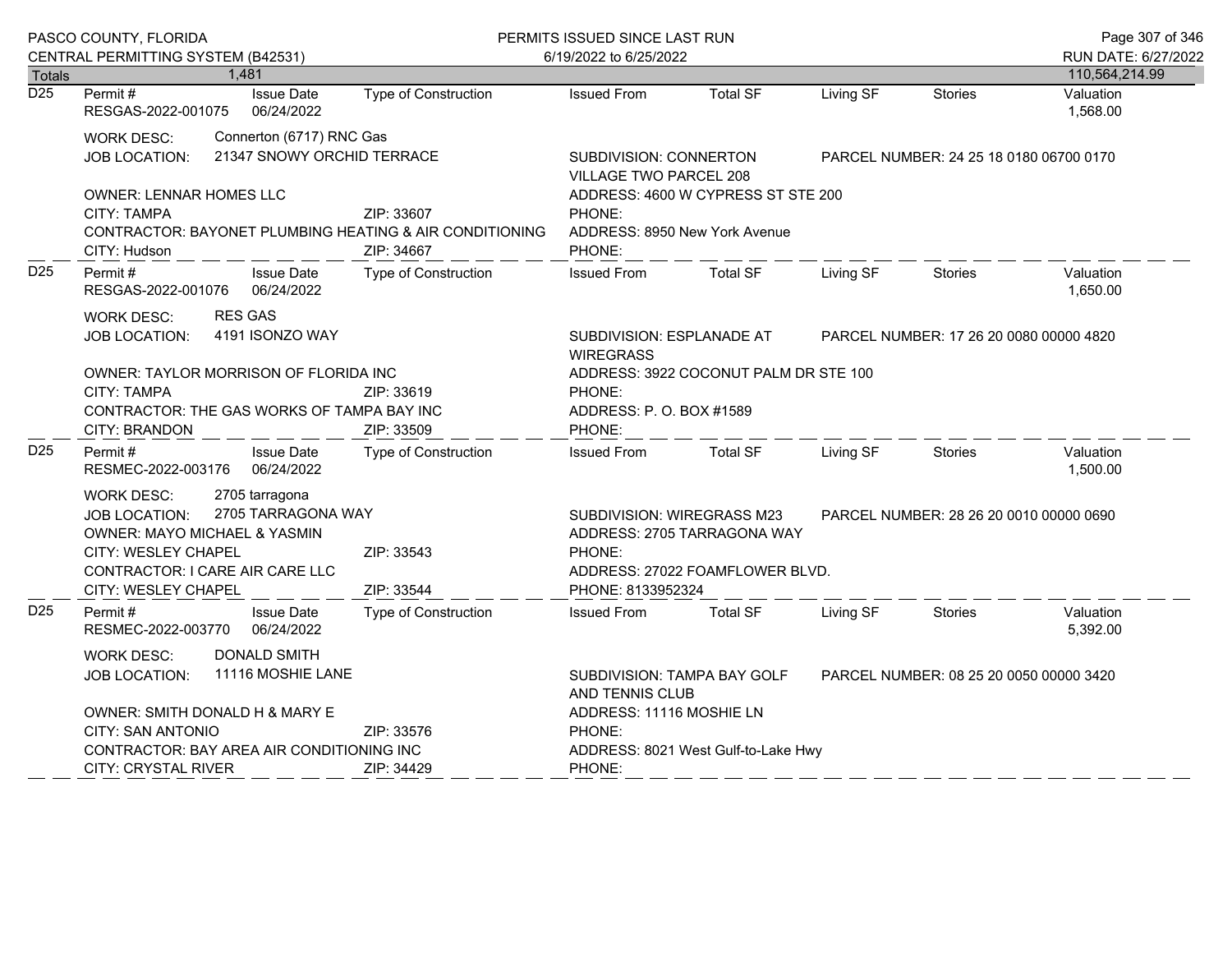|                      | PASCO COUNTY, FLORIDA                                                                                                                                                                                                   |                          | PERMITS ISSUED SINCE LAST RUN                                                                                          | Page 308 of 346              |                                                                                    |                                         |                       |
|----------------------|-------------------------------------------------------------------------------------------------------------------------------------------------------------------------------------------------------------------------|--------------------------|------------------------------------------------------------------------------------------------------------------------|------------------------------|------------------------------------------------------------------------------------|-----------------------------------------|-----------------------|
|                      | CENTRAL PERMITTING SYSTEM (B42531)                                                                                                                                                                                      |                          | 6/19/2022 to 6/25/2022                                                                                                 |                              |                                                                                    |                                         | RUN DATE: 6/27/2022   |
| <b>Totals</b><br>D25 | 1.481                                                                                                                                                                                                                   |                          |                                                                                                                        |                              |                                                                                    |                                         | 110,564,214.99        |
|                      | <b>Issue Date</b><br>Permit#<br>06/23/2022<br>RESMEC-2022-004098                                                                                                                                                        | Type of Construction     | <b>Issued From</b>                                                                                                     | <b>Total SF</b>              | Living SF                                                                          | <b>Stories</b>                          | Valuation<br>3,000.00 |
|                      | Dutra Condenser Move (2)<br>WORK DESC:<br>1645 BERING ROAD<br>JOB LOCATION:<br>OWNER: DUTRA STEPHANIE ANN & ROBERT S<br>CITY: WESLEY 'CHAPEL<br>CONTRACTOR: PROGRESSIVE AIR SYSTEMS INC<br><b>CITY: PORT RICHEY</b>     | ZIP: 33543<br>ZIP: 34668 | <b>SUBDIVISION: UNION PARK</b><br>ADDRESS: 1645 BERING RD<br>PHONE:<br>ADDRESS: 5907 DASHER COURT<br>PHONE: 7278473898 |                              | PARCEL NUMBER: 35 26 20 0150 01800 0140                                            |                                         |                       |
| D <sub>25</sub>      | Permit#<br><b>Issue Date</b><br>06/22/2022<br>RESPLM-2021-000180                                                                                                                                                        | Type of Construction     | <b>Issued From</b>                                                                                                     | <b>Total SF</b>              | Living SF                                                                          | Stories                                 | Valuation<br>2,194.00 |
|                      | Herrera Water Heater<br><b>WORK DESC:</b><br>10609 AGATE COURT<br>JOB LOCATION:<br><b>OWNER: HERRERA CRISTINA</b><br><b>CITY: PALM HARBOR</b><br>CONTRACTOR: FARRELL PLUMBING INC<br><b>CITY: PORT RICHEY</b>           | ZIP: 34683<br>ZIP: 34668 | SUBDIVISION: JASMINE LAKES<br>ADDRESS: 333 RIDGE RD<br>PHONE:<br>ADDRESS: 6835 COMMERCE AVE<br>PHONE:                  |                              | PARCEL NUMBER: 15 25 16 0020 00000 0500                                            |                                         |                       |
| D <sub>25</sub>      | Permit#<br><b>Issue Date</b><br>06/20/2022<br>RESPLM-2022-002434                                                                                                                                                        | Type of Construction     | <b>Issued From</b>                                                                                                     | <b>Total SF</b>              | Living SF                                                                          | Stories                                 | Valuation<br>4,880.00 |
|                      | <b>SEWER LINE</b><br>WORK DESC:<br>9642 RIVERCHASE DRIVE<br><b>JOB LOCATION:</b><br>OWNER: SCHAFER CHRISTOPHER S & SARAH A<br><b>CITY: NEW PORT RICHEY</b><br>CONTRACTOR: ALEXA AIR LLC DBA/AND SERVICES<br>CITY: Tampa | ZIP: 34655<br>ZIP: 33614 | SUBDIVISION: RIVERCHASE<br>ADDRESS: 9642 RIVERCHASE DR<br>PHONE:<br>ADDRESS: 5010 North Cortez Avenue<br>PHONE:        |                              |                                                                                    | PARCEL NUMBER: 13 26 16 0150 00000 0920 |                       |
| D <sub>25</sub>      | Permit#<br><b>Issue Date</b><br>RESPLM-2022-002513<br>06/24/2022                                                                                                                                                        | Type of Construction     | <b>Issued From</b>                                                                                                     | <b>Total SF</b>              | Living SF                                                                          | Stories                                 | Valuation<br>1,737.00 |
|                      | Rodd<br><b>WORK DESC:</b><br>9836 BOWDEN MILL COURT<br><b>JOB LOCATION:</b><br>OWNER: RODD RUSSELL JOHN & KATHLEEN A<br>CITY: LAND O LAKES<br>CONTRACTOR: IERNA'S HEATING & COOLING INC<br>CITY: Lutz                   | ZIP: 34638<br>ZIP: 33549 | SUBDIVISION: ASBEL CREEK<br>PHONE:<br>ADDRESS: 18843 US Hwy 41 North<br>PHONE:                                         | ADDRESS: 9836 BOWDEN MILL CT | PARCEL NUMBER: 21 25 18 0080 00G00 0150                                            |                                         |                       |
| D <sub>25</sub>      | Permit#<br><b>Issue Date</b><br>06/21/2022<br>RESPLM-2022-003048                                                                                                                                                        | Type of Construction     | <b>Issued From</b>                                                                                                     | <b>Total SF</b>              | Living SF                                                                          | Stories                                 | Valuation<br>1,870.00 |
|                      | 1620 Sassafras<br><b>WORK DESC:</b><br><b>JOB LOCATION:</b>                                                                                                                                                             | 1620 SASSAFRAS DRIVE     |                                                                                                                        |                              | SUBDIVISION: MEADOW POINTE<br>PARCEL NUMBER: 32 26 20 0150 00400 0020<br>PARCEL 12 |                                         |                       |
|                      | OWNER: MARSDEN JOAN E &POWELL LAURIE R<br><b>CITY: WESLEY CHAPEL</b><br>CONTRACTOR: DISCOVERY MARKETING & DISTRIBUTING INC DBA<br>CITY: Orlando                                                                         | ZIP: 33543<br>ZIP: 32810 | ADDRESS: 1620 SASSAFRAS DR<br>PHONE:<br>ADDRESS: 6505 Edgewater Drive<br>PHONE:                                        |                              |                                                                                    |                                         |                       |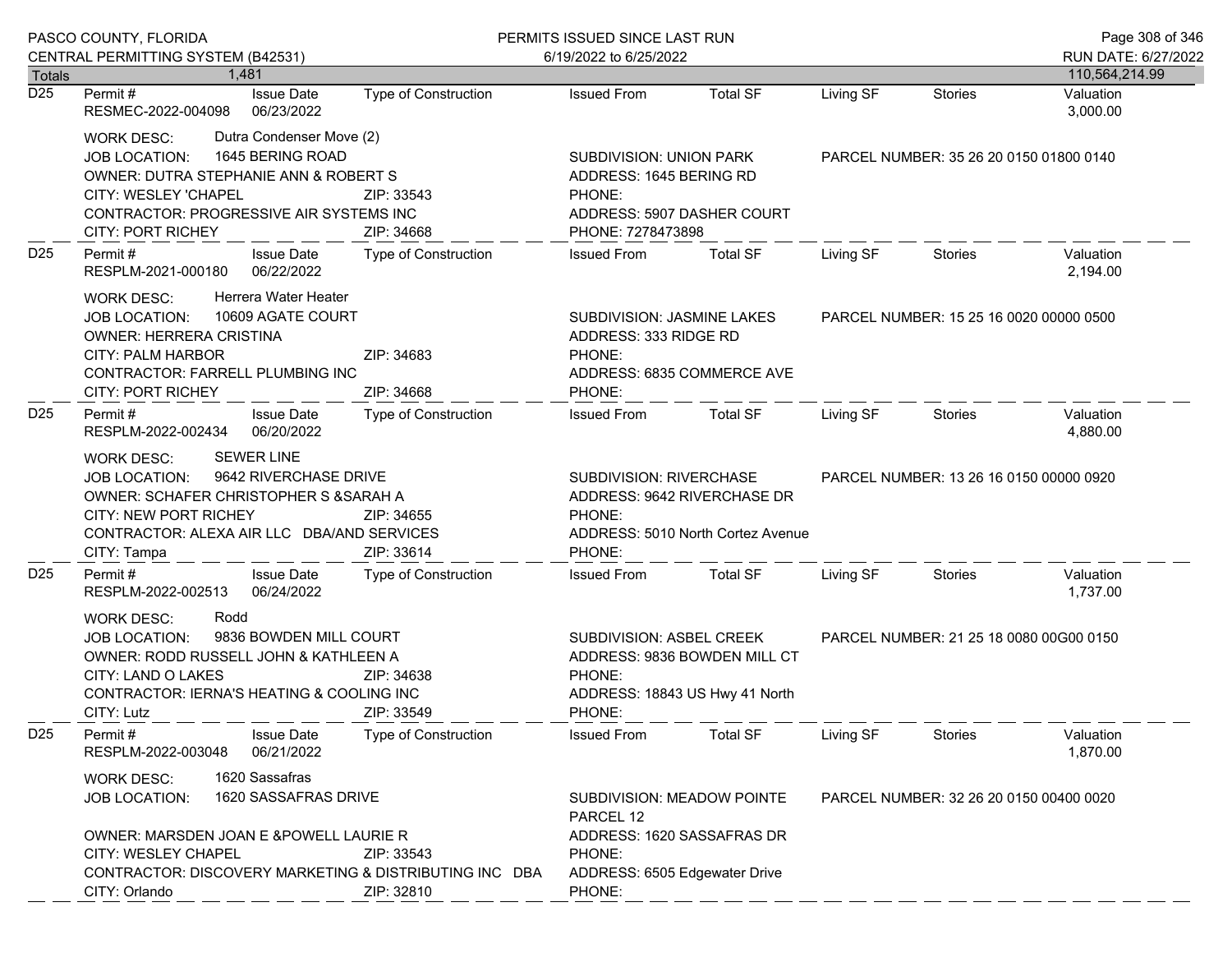|                                   | PASCO COUNTY, FLORIDA                                                                                                                                                                                                         |                                                                                        | PERMITS ISSUED SINCE LAST RUN                                                                                         |                                                                |                                         |                | Page 309 of 346       |
|-----------------------------------|-------------------------------------------------------------------------------------------------------------------------------------------------------------------------------------------------------------------------------|----------------------------------------------------------------------------------------|-----------------------------------------------------------------------------------------------------------------------|----------------------------------------------------------------|-----------------------------------------|----------------|-----------------------|
|                                   | CENTRAL PERMITTING SYSTEM (B42531)                                                                                                                                                                                            |                                                                                        | 6/19/2022 to 6/25/2022                                                                                                |                                                                |                                         |                | RUN DATE: 6/27/2022   |
| <b>Totals</b><br>$\overline{D25}$ | 1.481                                                                                                                                                                                                                         |                                                                                        |                                                                                                                       |                                                                |                                         |                | 110,564,214.99        |
|                                   | <b>Issue Date</b><br>Permit #<br>RESPLM-2022-003104<br>06/20/2022                                                                                                                                                             | <b>Type of Construction</b>                                                            | <b>Issued From</b>                                                                                                    | <b>Total SF</b>                                                | Living SF                               | <b>Stories</b> | Valuation<br>684.00   |
|                                   | <b>WORK DESC:</b><br>Rizzo<br>JOB LOCATION:                                                                                                                                                                                   | 7505 CITRUS BLOSSOM DRIVE                                                              | SUBDIVISION: WILDERNESS LAKE  PARCEL NUMBER: 36 25 18 0010 00J00 0200<br><b>PRESERVE</b>                              |                                                                |                                         |                |                       |
|                                   | OWNER: RIZZO JOSEPH J & LINDA M<br>CITY: LAND O LAKES<br>CONTRACTOR: IERNA'S HEATING & COOLING INC<br>CITY: Lutz                                                                                                              | ZIP: 34637<br>ZIP: 33549                                                               | ADDRESS: 7505 CITRUS BLOSSOM DR<br>PHONE:<br>ADDRESS: 18843 US Hwy 41 North<br>PHONE:                                 |                                                                |                                         |                |                       |
| D <sub>25</sub>                   | <b>Issue Date</b><br>Permit#<br>06/21/2022<br>RESPLM-2022-003116                                                                                                                                                              | Type of Construction                                                                   | <b>Issued From</b>                                                                                                    | <b>Total SF</b>                                                | Living SF                               | Stories        | Valuation<br>6,500.00 |
|                                   | Saska<br><b>WORK DESC:</b><br>4956 FORESTAY COURT<br><b>JOB LOCATION:</b><br>OWNER: DEMARIA BONNIE & SASKA THOMAS<br><b>CITY: NEW PORT RICHEY</b><br>ZIP: 34652<br>CONTRACTOR: KBR PLUMBING LLC<br>CITY: HUDSON<br>ZIP: 34667 |                                                                                        | SUBDIVISION: FLOR-A-MAR<br>ADDRESS: 4956 FORESTAY CT<br>PHONE:<br>ADDRESS: 14120 FALDO COURT<br>PHONE:                |                                                                | PARCEL NUMBER: 18 26 16 0290 01200 0210 |                |                       |
| D <sub>25</sub>                   | Permit#<br><b>Issue Date</b><br>06/21/2022<br>RESPLM-2022-003122                                                                                                                                                              | Type of Construction                                                                   | <b>Issued From</b>                                                                                                    | Total SF                                                       | Living SF                               | Stories        | Valuation<br>75.00    |
|                                   | <b>RAY</b><br><b>WORK DESC:</b><br>4784 TIVOLI DRIVE<br><b>JOB LOCATION:</b><br>OWNER: STANDARD PACIFIC OF FLORIDA<br>CITY: MIAMI<br>ZIP: 33172<br>CONTRACTOR: SUPERIOR WATER CONDITION INC<br>CITY: Lutz<br>ZIP: 33549       |                                                                                        | SUBDIVISION: ESTANCIA<br>ADDRESS: 700 NW 107TH AVE STE 400<br>PHONE:<br>ADDRESS: 16402 North Florida Avenue<br>PHONE: |                                                                | PARCEL NUMBER: 18 26 20 0100 06000 0050 |                |                       |
| D <sub>25</sub>                   | Permit#<br><b>Issue Date</b><br>06/21/2022<br>RESPLM-2022-003124                                                                                                                                                              | Type of Construction                                                                   | <b>Issued From</b>                                                                                                    | <b>Total SF</b>                                                | Living SF                               | Stories        | Valuation<br>1,700.00 |
|                                   | McLain, Donna<br><b>WORK DESC:</b><br>1526 HAVERHILL DRIVE<br><b>JOB LOCATION:</b><br><b>OWNER: MCLAIN DONNA</b><br>CITY: NEW PORT RICHEY<br>ZIP: 34655<br>CONTRACTOR: PREFAB PLUMBING INC<br>ZIP: 32132<br>CITY: Edgewater   |                                                                                        | SUBDIVISION: CHELSEA PLACE<br>ADDRESS: 1526 HAVERHILL DR<br>PHONE:<br>ADDRESS: 1818 Fern Palm Drive<br>PHONE:         | PARCEL NUMBER: 34 26 16 0150 00000 1350                        |                                         |                |                       |
| D <sub>25</sub>                   | Permit#<br><b>Issue Date</b><br>06/20/2022<br>RESPLM-2022-003131                                                                                                                                                              | Type of Construction                                                                   | <b>Issued From</b>                                                                                                    | <b>Total SF</b>                                                | Living SF                               | Stories        | Valuation<br>900.00   |
|                                   | <b>Water Heater</b><br><b>WORK DESC:</b><br>10844 SIERRA NEVADA DRIVE<br><b>JOB LOCATION:</b><br>OWNER: SCHUCH JOHN R & MARILYN L                                                                                             | PARCEL NUMBER: 14 25 16 006B 00000 3280<br>SUBDIVISION: SAN CLEMENTE<br><b>VILLAGE</b> |                                                                                                                       |                                                                |                                         |                |                       |
|                                   | <b>CITY: PORT RICHEY</b><br>CONTRACTOR: ROYAL PLUMBING CNTRCTRS OF FL IN<br>CITY: NEW PORT RICHEY                                                                                                                             | ZIP: 34668<br>ZIP: 34654-0                                                             | PHONE:<br>PHONE: 7278576777                                                                                           | ADDRESS: 10844 SIERRA NEVADA DR<br>ADDRESS: 11719 WILDCAT LANE |                                         |                |                       |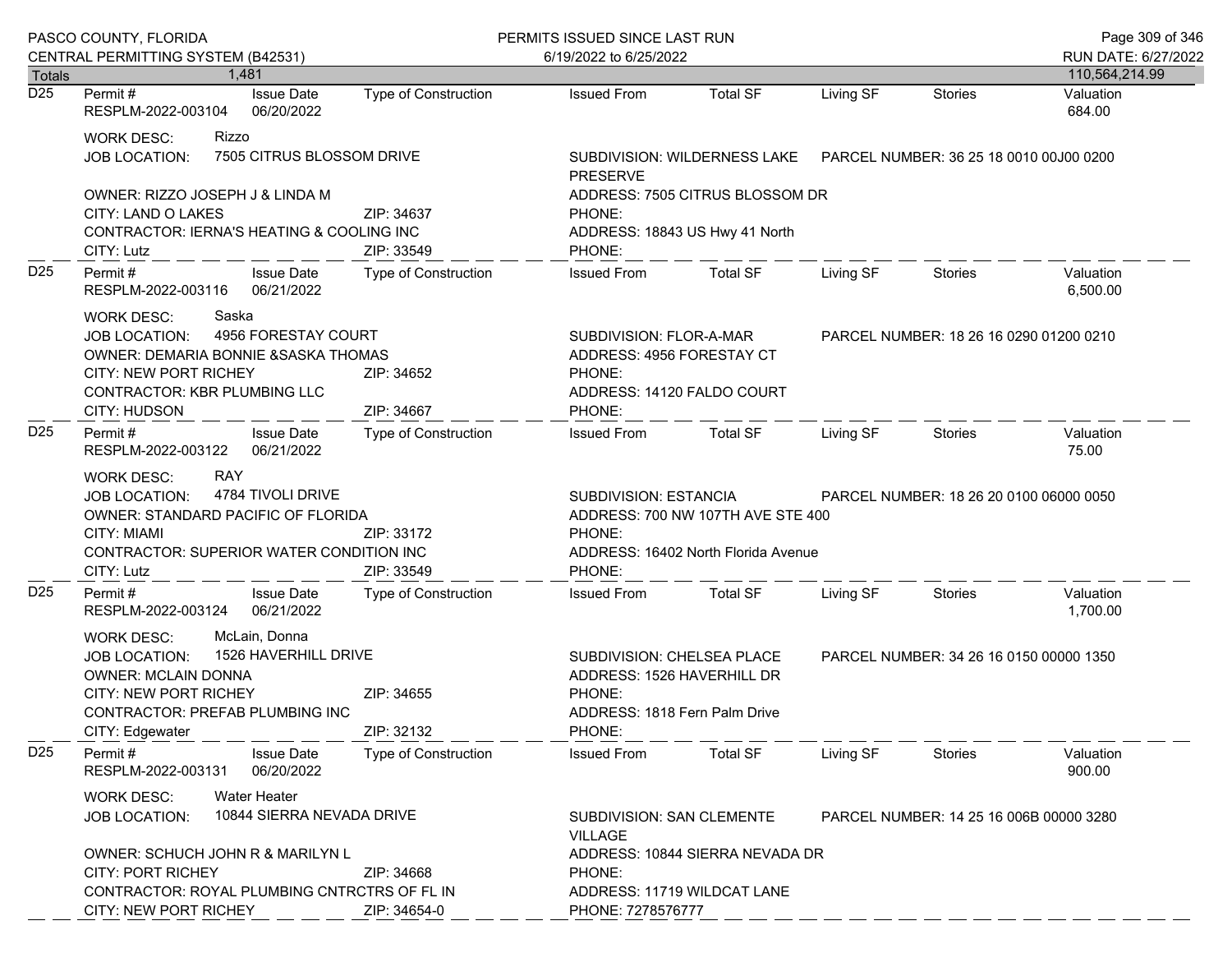|                 | PASCO COUNTY, FLORIDA                                                                                                                                                                                                                        |                                                                             | PERMITS ISSUED SINCE LAST RUN                                                                                                                                         |                                                                                                                                                                 |                                         |                                         |                                         |
|-----------------|----------------------------------------------------------------------------------------------------------------------------------------------------------------------------------------------------------------------------------------------|-----------------------------------------------------------------------------|-----------------------------------------------------------------------------------------------------------------------------------------------------------------------|-----------------------------------------------------------------------------------------------------------------------------------------------------------------|-----------------------------------------|-----------------------------------------|-----------------------------------------|
|                 | CENTRAL PERMITTING SYSTEM (B42531)                                                                                                                                                                                                           |                                                                             | 6/19/2022 to 6/25/2022                                                                                                                                                |                                                                                                                                                                 |                                         |                                         | RUN DATE: 6/27/2022                     |
| Totals<br>D25   | 1.481<br><b>Issue Date</b><br>Permit #<br>RESPLM-2022-003132<br>06/20/2022                                                                                                                                                                   | <b>Type of Construction</b>                                                 | <b>Issued From</b>                                                                                                                                                    | <b>Total SF</b>                                                                                                                                                 | Living SF                               | Stories                                 | 110,564,214.99<br>Valuation<br>1,200.00 |
|                 | 19672 Ship Wheel way<br><b>WORK DESC:</b><br>19672 SHIP WHEEL WAY<br>JOB LOCATION:<br>OWNER: PARISH LIVING TRUSTPARISH ROBERT J & DEBRA B TRUS<br><b>CITY: LAND OLAKES</b><br>CONTRACTOR: CHALLENGER IRRIGATION SYSTEMS<br>CITY: SPRING HILL | ZIP: 34638<br>ZIP: 34606                                                    | PHONE:                                                                                                                                                                | SUBDIVISION: DEL WEBB BEXLEY<br>ADDRESS: 19672 SHIP WHEEL WAY<br>ADDRESS: 3268 COMMERCIAL WAY<br>PHONE: 3525856947                                              |                                         | PARCEL NUMBER: 10 26 18 0040 02300 0130 |                                         |
| D <sub>25</sub> | Permit#<br><b>Issue Date</b><br>06/20/2022<br>RESPLM-2022-003133                                                                                                                                                                             | Type of Construction                                                        | <b>Issued From</b>                                                                                                                                                    | <b>Total SF</b>                                                                                                                                                 | Living SF                               | <b>Stories</b>                          | Valuation<br>2,225.00                   |
|                 | EM 722<br><b>WORK DESC:</b><br>7170 GULF CYPRESS AVENUE<br><b>JOB LOCATION:</b><br>OWNER: M I HOMES OF TAMPA LLC<br><b>CITY: TAMPA</b><br>CONTRACTOR: NIAGARA SPRINKLER SYSTEMS INC<br>CITY: Land O'Lakes                                    | SUBDIVISION: EHRENS MILL<br>PHONE:<br>ADDRESS: 4842 Mitchell Road<br>PHONE: | ADDRESS: 4343 ANCHOR PLAZA PKWY STE 200                                                                                                                               |                                                                                                                                                                 | PARCEL NUMBER: 31 25 19 0010 00700 0220 |                                         |                                         |
| D <sub>25</sub> | Permit#<br><b>Issue Date</b><br>06/20/2022<br>RESPLM-2022-003134                                                                                                                                                                             | Type of Construction                                                        | <b>Issued From</b>                                                                                                                                                    | <b>Total SF</b>                                                                                                                                                 | Living SF                               | Stories                                 | Valuation<br>1,200.00                   |
|                 | 5116 Dockyard Place<br><b>WORK DESC:</b><br>5116 DOCKYARD PLACE<br>JOB LOCATION:<br>OWNER: PULTE HOME COMPANY LLC<br><b>CITY: RIVERVIEW</b><br>ZIP: 33578<br>CONTRACTOR: CHALLENGER IRRIGATION SYSTEMS<br>CITY: SPRING HILL<br>ZIP: 34606    |                                                                             | PHONE:                                                                                                                                                                | SUBDIVISION: DEL WEBB BEXLEY<br>PARCEL NUMBER: 10 26 18 0040 02600 0180<br>ADDRESS: 2662 S FALKENBURG ROAD<br>ADDRESS: 3268 COMMERCIAL WAY<br>PHONE: 3525856947 |                                         |                                         |                                         |
| D <sub>25</sub> | <b>Issue Date</b><br>Permit#<br>06/20/2022<br>RESPLM-2022-003135                                                                                                                                                                             | Type of Construction                                                        | <b>Issued From</b>                                                                                                                                                    | <b>Total SF</b>                                                                                                                                                 | Living SF                               | Stories                                 | Valuation<br>1,200.00                   |
|                 | 11618 Sunder Berry St<br><b>WORK DESC:</b><br>11618 SUNDER BERRY STREET<br>JOB LOCATION:<br>OWNER: ADAMS HOMES OF NORTHWEST<br>CITY: GULF BREEZE<br>CONTRACTOR: CHALLENGER IRRIGATION SYSTEMS<br><b>CITY: SPRING HILL</b>                    | ZIP: 32563<br>ZIP: 34606                                                    | PHONE:<br>PHONE: 3525856947                                                                                                                                           | SUBDIVISION: SUMMER CHASE<br>PARCEL NUMBER: 17 24 17 0020 00000 0710<br>ADDRESS: 3000 GULF BREEZE PKWY<br>ADDRESS: 3268 COMMERCIAL WAY                          |                                         |                                         |                                         |
| D <sub>25</sub> | <b>Issue Date</b><br>Permit#<br>06/20/2022<br>RESPLM-2022-003137                                                                                                                                                                             | <b>Type of Construction</b>                                                 | <b>Issued From</b>                                                                                                                                                    | <b>Total SF</b>                                                                                                                                                 | Living SF                               | <b>Stories</b>                          | Valuation<br>1,200.00                   |
|                 | 11626 Sunder Berry St<br><b>WORK DESC:</b><br>11626 SUNDER BERRY STREET<br><b>JOB LOCATION:</b><br><b>OWNER: ADAMS HOMES OF NORTHWEST</b><br>CITY: GULF BREEZE<br>CONTRACTOR: CHALLENGER IRRIGATION SYSTEMS<br><b>CITY: SPRING HILL</b>      | ZIP: 32563<br>ZIP: 34606                                                    | SUBDIVISION: SUMMER CHASE<br>PARCEL NUMBER: 17 24 17 0020 00000 0720<br>ADDRESS: 3000 GULF BREEZE PKWY<br>PHONE:<br>ADDRESS: 3268 COMMERCIAL WAY<br>PHONE: 3525856947 |                                                                                                                                                                 |                                         |                                         |                                         |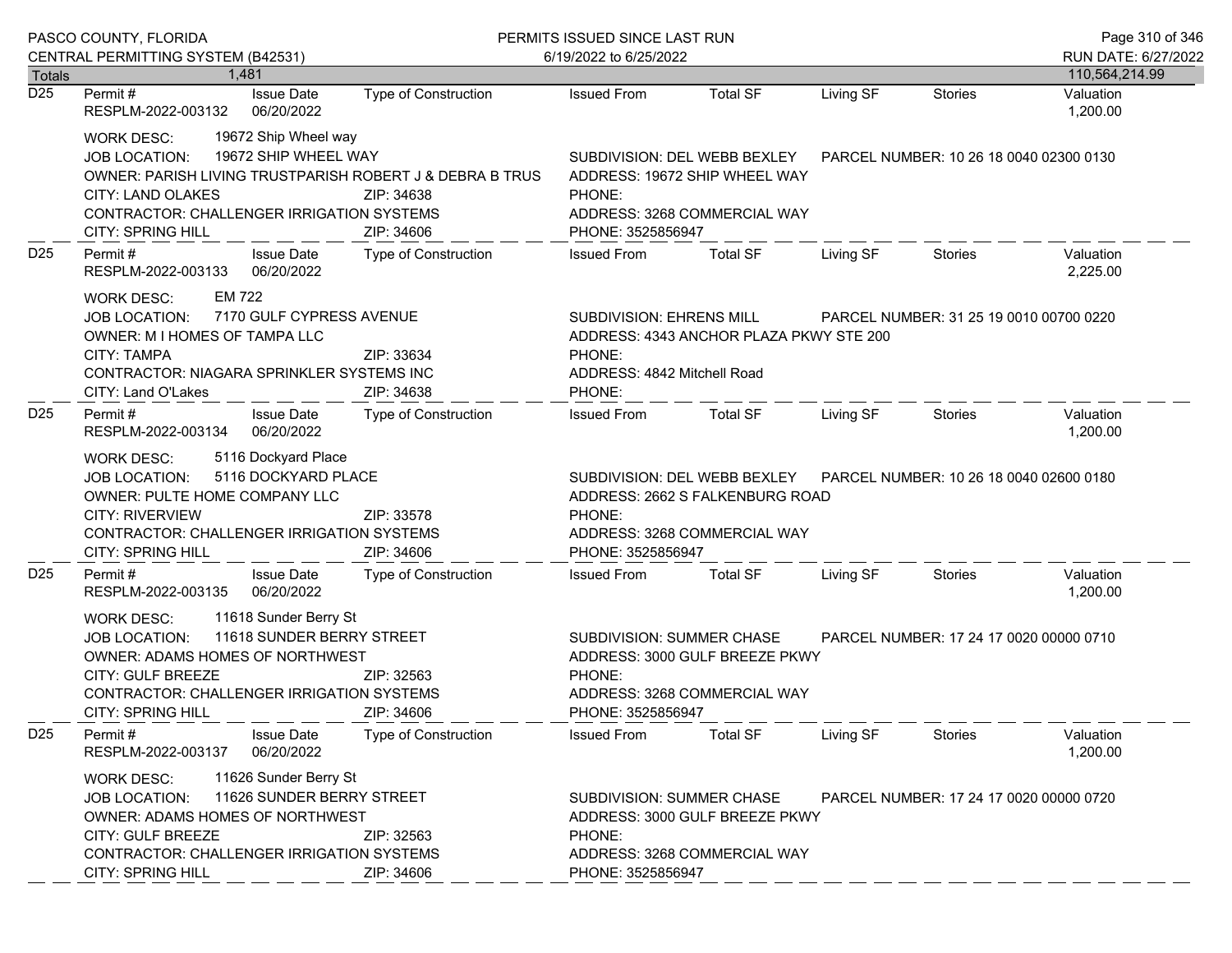|                  | PASCO COUNTY, FLORIDA                                                                                                                                                                                      |                                                                                                                                         | PERMITS ISSUED SINCE LAST RUN                                                                                                      |                                                                                                                                                                |           | Page 311 of 346 |                       |
|------------------|------------------------------------------------------------------------------------------------------------------------------------------------------------------------------------------------------------|-----------------------------------------------------------------------------------------------------------------------------------------|------------------------------------------------------------------------------------------------------------------------------------|----------------------------------------------------------------------------------------------------------------------------------------------------------------|-----------|-----------------|-----------------------|
|                  | CENTRAL PERMITTING SYSTEM (B42531)                                                                                                                                                                         |                                                                                                                                         | 6/19/2022 to 6/25/2022                                                                                                             |                                                                                                                                                                |           |                 | RUN DATE: 6/27/2022   |
| Totals           | 1,481                                                                                                                                                                                                      |                                                                                                                                         |                                                                                                                                    |                                                                                                                                                                |           |                 | 110,564,214.99        |
| $\overline{D25}$ | Permit#<br><b>Issue Date</b><br>06/20/2022<br>RESPLM-2022-003138                                                                                                                                           | <b>Type of Construction</b>                                                                                                             | <b>Issued From</b>                                                                                                                 | <b>Total SF</b>                                                                                                                                                | Living SF | <b>Stories</b>  | Valuation<br>900.00   |
|                  | Lot $#1$<br><b>WORK DESC:</b><br>28575 COZY CREEK DRIVE<br><b>JOB LOCATION:</b><br><b>OWNER: WEEKLEY HOMES LLC</b><br><b>CITY: HOUSTON</b><br><b>CONTRACTOR: INNERFLOW LAWN SPRINKLERS</b><br>CITY: Hudson | ZIP: 77055<br>ZIP: 34667                                                                                                                | SUBDIVISION: PERSIMMON PARK<br>ADDRESS: 1111 NORTH POST OAK RD<br>PHONE:<br>ADDRESS: 16605 Scheer Blvd Unit D<br>PHONE: 7272332063 | PARCEL NUMBER: 19 26 20 0060 00000 0010                                                                                                                        |           |                 |                       |
| D <sub>25</sub>  | Permit#<br><b>Issue Date</b><br>RESPLM-2022-003139<br>06/20/2022                                                                                                                                           | Type of Construction                                                                                                                    | <b>Issued From</b>                                                                                                                 | <b>Total SF</b>                                                                                                                                                | Living SF | <b>Stories</b>  | Valuation<br>1,200.00 |
|                  | <b>WORK DESC:</b><br>Lennar<br><b>JOB LOCATION:</b><br>OWNER: LENNAR HOMES LLC<br>CITY: TAMPA<br>CONTRACTOR: ATZ IRRIGATION INC<br><b>CITY: TARPON SPRINGS</b>                                             | 18025 CLOUDLESS BLISS DRIVE<br>ZIP: 33607<br>ZIP: 34688                                                                                 | PHONE:<br>PHONE: 7273769229                                                                                                        | SUBDIVISION: MANORS AT<br>PARCEL NUMBER: 29 26 18 0110 02100 0240<br><b>CYPRESS RANCH</b><br>ADDRESS: 4600 W CYPRESS ST STE 200<br>ADDRESS: 2981 NORTHFIELD DR |           |                 |                       |
| D <sub>25</sub>  | Permit#<br><b>Issue Date</b><br>06/20/2022<br>RESPLM-2022-003140                                                                                                                                           | Type of Construction                                                                                                                    | <b>Issued From</b>                                                                                                                 | <b>Total SF</b>                                                                                                                                                | Living SF | <b>Stories</b>  | Valuation<br>1,200.00 |
|                  | Lennar<br><b>WORK DESC:</b><br>21613 VIOLET PERIWINKLE DRIVE<br><b>JOB LOCATION:</b><br><b>OWNER: LENNAR HOMES LLC</b><br><b>CITY: TAMPA</b>                                                               | SUBDIVISION: CONNERTON<br>PARCEL NUMBER: 24 25 18 0010 072B0 0050<br><b>VILLAGE TWO</b><br>ADDRESS: 4600 W CYPRESS ST STE 200<br>PHONE: |                                                                                                                                    |                                                                                                                                                                |           |                 |                       |
|                  | CONTRACTOR: ATZ IRRIGATION INC<br><b>CITY: TARPON SPRINGS</b>                                                                                                                                              | ZIP: 34688                                                                                                                              | PHONE: 7273769229                                                                                                                  | ADDRESS: 2981 NORTHFIELD DR                                                                                                                                    |           |                 |                       |
| D <sub>25</sub>  | Permit#<br><b>Issue Date</b><br>RESPLM-2022-003143<br>06/20/2022                                                                                                                                           | <b>Type of Construction</b>                                                                                                             | <b>Issued From</b>                                                                                                                 | <b>Total SF</b>                                                                                                                                                | Living SF | Stories         | Valuation<br>1,200.00 |
|                  | <b>WORK DESC:</b><br>Lennar<br>9789 LITTLE BLUESTEM DRIVE<br><b>JOB LOCATION:</b><br>OWNER: LENNAR HOMES LLC                                                                                               | SUBDIVISION: CONNERTON<br><b>VILLAGE TWO</b>                                                                                            | PARCEL NUMBER: 24 25 18 0010 07300 0100                                                                                            |                                                                                                                                                                |           |                 |                       |
|                  | CITY: TAMPA<br>CONTRACTOR: ATZ IRRIGATION INC                                                                                                                                                              | ADDRESS: 4600 W CYPRESS ST STE 200<br>PHONE:<br>ADDRESS: 2981 NORTHFIELD DR                                                             |                                                                                                                                    |                                                                                                                                                                |           |                 |                       |
|                  | <b>CITY: TARPON SPRINGS</b>                                                                                                                                                                                | ZIP: 34688                                                                                                                              | PHONE: 7273769229                                                                                                                  |                                                                                                                                                                |           |                 |                       |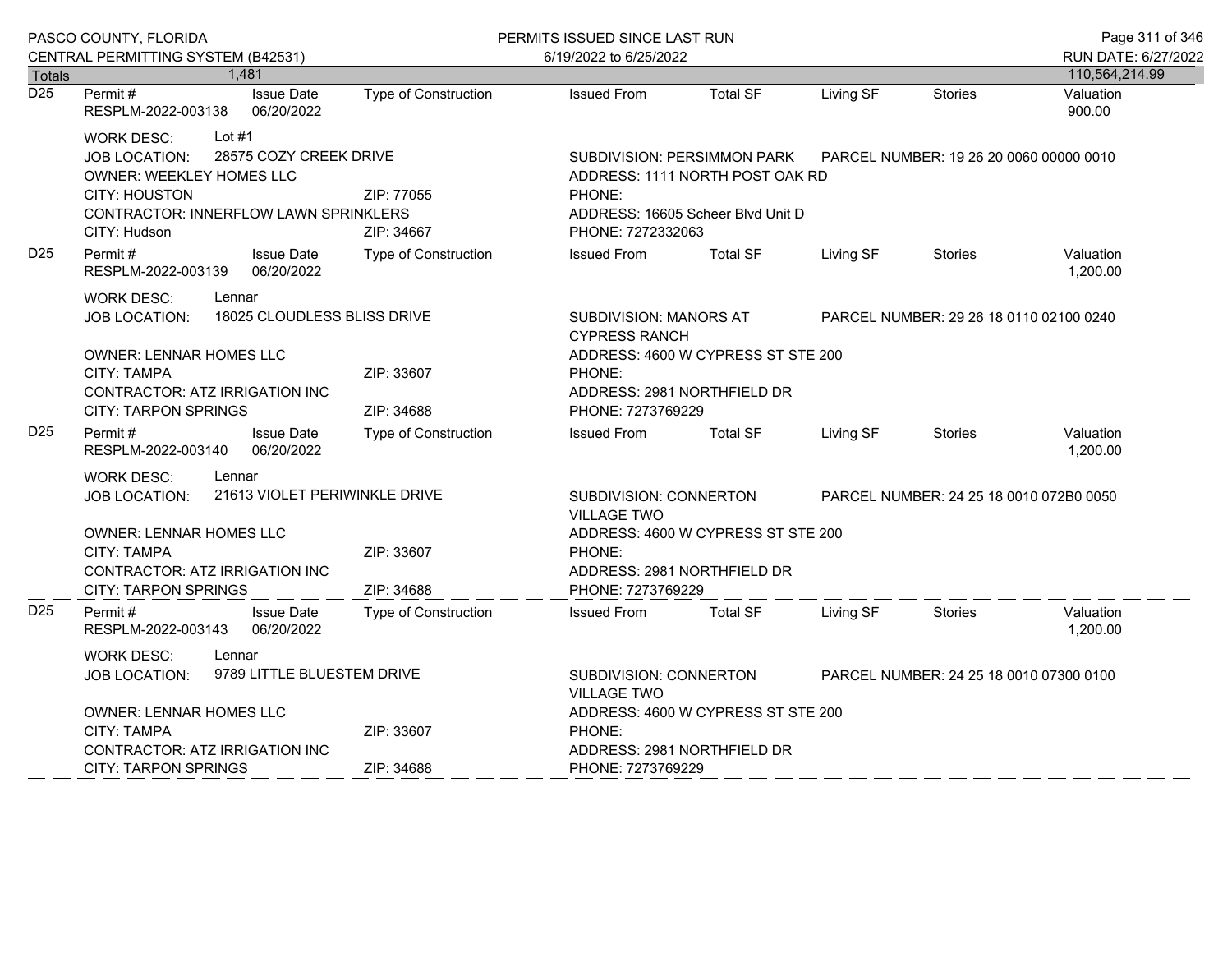|                                   | PASCO COUNTY, FLORIDA                                                                                         |                                 |                             | PERMITS ISSUED SINCE LAST RUN                                           |                                         |                                         |                | Page 312 of 346             |
|-----------------------------------|---------------------------------------------------------------------------------------------------------------|---------------------------------|-----------------------------|-------------------------------------------------------------------------|-----------------------------------------|-----------------------------------------|----------------|-----------------------------|
|                                   | CENTRAL PERMITTING SYSTEM (B42531)                                                                            |                                 |                             | 6/19/2022 to 6/25/2022                                                  |                                         |                                         |                | RUN DATE: 6/27/2022         |
| <b>Totals</b><br>$\overline{D25}$ | Permit#                                                                                                       | 1,481<br><b>Issue Date</b>      | Type of Construction        | <b>Issued From</b>                                                      | <b>Total SF</b>                         | Living SF                               | <b>Stories</b> | 110,564,214.99<br>Valuation |
|                                   | RESPLM-2022-003144                                                                                            | 06/20/2022                      |                             |                                                                         |                                         |                                         |                | 1,200.00                    |
|                                   | <b>WORK DESC:</b>                                                                                             | Residential Irrigation System   |                             |                                                                         |                                         |                                         |                |                             |
|                                   | <b>JOB LOCATION:</b>                                                                                          | 33347 HAMILTON HILL LANE        |                             | SUBDIVISION: AVALON PARK<br><b>WEST</b>                                 |                                         | PARCEL NUMBER: 12 26 20 0110 02800 0050 |                |                             |
|                                   | OWNER: D R HORTON INC                                                                                         |                                 |                             | ADDRESS: 12602 TELECOM DR                                               |                                         |                                         |                |                             |
|                                   | CITY: TEMPLE TERRACE                                                                                          |                                 | ZIP: 33637                  | PHONE:                                                                  |                                         |                                         |                |                             |
|                                   | CONTRACTOR: GULF COAST OUTDOORS INC                                                                           |                                 |                             | ADDRESS: 5310 W CRENSHAW ST                                             |                                         |                                         |                |                             |
|                                   | <b>CITY: TAMPA</b>                                                                                            |                                 | ZIP: 33636                  | PHONE: 8134484736                                                       |                                         |                                         |                |                             |
| D <sub>25</sub>                   | Permit#<br>RESPLM-2022-003145                                                                                 | <b>Issue Date</b><br>06/20/2022 | Type of Construction        | <b>Issued From</b>                                                      | <b>Total SF</b>                         | Living SF                               | Stories        | Valuation<br>1,200.00       |
|                                   | <b>Residential Irrigation System</b><br><b>WORK DESC:</b><br>33369 HAMILTON HILL LANE<br><b>JOB LOCATION:</b> |                                 |                             | SUBDIVISION: AVALON PARK                                                | PARCEL NUMBER: 12 26 20 0110 02800 0070 |                                         |                |                             |
|                                   |                                                                                                               |                                 |                             | <b>WEST</b>                                                             |                                         |                                         |                |                             |
|                                   | <b>OWNER: D R HORTON INC</b>                                                                                  |                                 |                             | ADDRESS: 12602 TELECOM DR                                               |                                         |                                         |                |                             |
|                                   | CITY: TEMPLE TERRACE<br>ZIP: 33637                                                                            |                                 |                             | PHONE:                                                                  |                                         |                                         |                |                             |
|                                   | CONTRACTOR: GULF COAST OUTDOORS INC                                                                           |                                 |                             |                                                                         | ADDRESS: 5310 W CRENSHAW ST             |                                         |                |                             |
|                                   | <b>CITY: TAMPA</b>                                                                                            |                                 | ZIP: 33636                  | PHONE: 8134484736                                                       |                                         |                                         |                |                             |
| D <sub>25</sub>                   | Permit #<br>RESPLM-2022-003146                                                                                | <b>Issue Date</b><br>06/20/2022 | <b>Type of Construction</b> | <b>Issued From</b>                                                      | <b>Total SF</b>                         | Living SF                               | <b>Stories</b> | Valuation<br>1,200.00       |
|                                   | <b>WORK DESC:</b>                                                                                             | Lennar                          |                             |                                                                         |                                         |                                         |                |                             |
|                                   | JOB LOCATION:                                                                                                 | 9782 CONEFLOWER COURT           |                             | SUBDIVISION: CONNERTON                                                  |                                         | PARCEL NUMBER: 24 25 18 0010 07300 0220 |                |                             |
|                                   |                                                                                                               |                                 |                             | <b>VILLAGE TWO</b>                                                      |                                         |                                         |                |                             |
|                                   | <b>OWNER: LENNAR HOMES LLC</b>                                                                                |                                 |                             | ADDRESS: 4600 W CYPRESS ST STE 200                                      |                                         |                                         |                |                             |
|                                   | <b>CITY: TAMPA</b>                                                                                            |                                 | ZIP: 33607                  | PHONE:                                                                  |                                         |                                         |                |                             |
|                                   | CONTRACTOR: ATZ IRRIGATION INC<br><b>CITY: TARPON SPRINGS</b>                                                 |                                 | ZIP: 34688                  | PHONE: 7273769229                                                       | ADDRESS: 2981 NORTHFIELD DR             |                                         |                |                             |
| D <sub>25</sub>                   | Permit#                                                                                                       | <b>Issue Date</b>               |                             | <b>Issued From</b>                                                      | <b>Total SF</b>                         | Living SF                               |                | Valuation                   |
|                                   | RESPLM-2022-003147                                                                                            | 06/20/2022                      | <b>Type of Construction</b> |                                                                         |                                         |                                         | Stories        | 6,584.00                    |
|                                   | <b>WORK DESC:</b>                                                                                             | <b>ROBINSON</b>                 |                             |                                                                         |                                         |                                         |                |                             |
|                                   | <b>JOB LOCATION:</b>                                                                                          | 1134 HONOR DRIVE                |                             | SUBDIVISION: COUNTRY ESTATES<br>PARCEL NUMBER: 31 26 16 0230 00000 1170 |                                         |                                         |                |                             |
|                                   | OWNER: ROBINSON JANET & BRIAN                                                                                 |                                 |                             | ADDRESS: 1134 HONOR DR                                                  |                                         |                                         |                |                             |
|                                   | CITY: HOLIDAY                                                                                                 |                                 | ZIP: 34690                  |                                                                         | PHONE:                                  |                                         |                |                             |
|                                   | CONTRACTOR: KBR PLUMBING LLC<br><b>CITY: HUDSON</b>                                                           |                                 | ZIP: 34667                  | ADDRESS: 14120 FALDO COURT<br>PHONE:                                    |                                         |                                         |                |                             |
|                                   |                                                                                                               |                                 |                             |                                                                         |                                         |                                         |                |                             |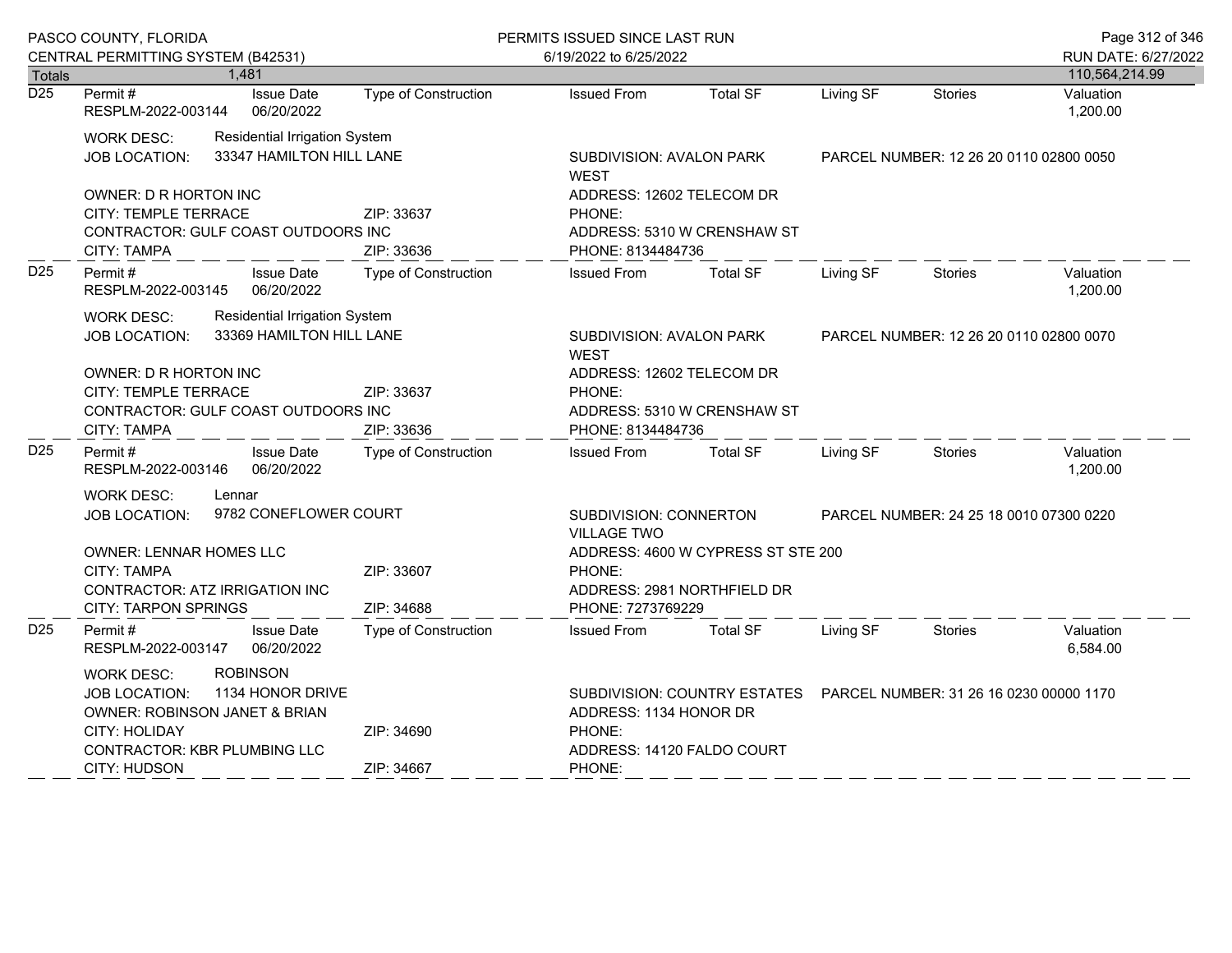|                  | PASCO COUNTY, FLORIDA                                                                                                                                                                                                                             |                                                   | PERMITS ISSUED SINCE LAST RUN                                                                                                                                              |                                                                                        |                                         |                | Page 313 of 346       |
|------------------|---------------------------------------------------------------------------------------------------------------------------------------------------------------------------------------------------------------------------------------------------|---------------------------------------------------|----------------------------------------------------------------------------------------------------------------------------------------------------------------------------|----------------------------------------------------------------------------------------|-----------------------------------------|----------------|-----------------------|
|                  | CENTRAL PERMITTING SYSTEM (B42531)                                                                                                                                                                                                                |                                                   | 6/19/2022 to 6/25/2022                                                                                                                                                     |                                                                                        |                                         |                | RUN DATE: 6/27/2022   |
| <b>Totals</b>    | 1.481                                                                                                                                                                                                                                             |                                                   |                                                                                                                                                                            |                                                                                        |                                         |                | 110,564,214.99        |
| $\overline{D25}$ | Permit#<br><b>Issue Date</b><br>06/20/2022<br>RESPLM-2022-003148                                                                                                                                                                                  | <b>Type of Construction</b>                       | <b>Issued From</b>                                                                                                                                                         | <b>Total SF</b>                                                                        | Living SF                               | <b>Stories</b> | Valuation<br>1,200.00 |
|                  | WORK DESC:<br>Lennar                                                                                                                                                                                                                              |                                                   |                                                                                                                                                                            |                                                                                        |                                         |                |                       |
|                  | 9790 CONEFLOWER COURT<br><b>JOB LOCATION:</b>                                                                                                                                                                                                     | SUBDIVISION: CONNERTON<br><b>VILLAGE TWO</b>      |                                                                                                                                                                            |                                                                                        | PARCEL NUMBER: 24 25 18 0010 07300 0210 |                |                       |
|                  | <b>OWNER: LENNAR HOMES LLC</b><br><b>CITY: TAMPA</b><br>CONTRACTOR: ATZ IRRIGATION INC<br><b>CITY: TARPON SPRINGS</b>                                                                                                                             | ZIP: 33607<br>ZIP: 34688                          | PHONE:                                                                                                                                                                     | ADDRESS: 4600 W CYPRESS ST STE 200<br>ADDRESS: 2981 NORTHFIELD DR<br>PHONE: 7273769229 |                                         |                |                       |
| D <sub>25</sub>  | Permit#<br><b>Issue Date</b><br>RESPLM-2022-003149<br>06/21/2022                                                                                                                                                                                  | <b>Type of Construction</b>                       | <b>Issued From</b>                                                                                                                                                         | <b>Total SF</b>                                                                        | Living SF                               | Stories        | Valuation<br>1,859.00 |
|                  | <b>WORK DESC:</b><br>diane<br>1142 SLEEPY OAK DRIVE<br><b>JOB LOCATION:</b><br>OWNER: PEACOCK MARGARET L & WAKEMAN DIANE M<br><b>CITY: WESLEY CHAPEL</b><br>ZIP: 33543<br>CONTRACTOR: FLORIDA DELTA MECHANICAL INC<br>ZIP: 33510<br>CITY: BRANDON |                                                   | SUBDIVISION: MEADOW POINTE III PARCEL NUMBER: 33 26 20 0220 00500 0030<br>ADDRESS: 1142 SLEEPY OAK DR<br>PHONE:<br>ADDRESS: 2716 Broadway Center Blvd.<br>PHONE:           |                                                                                        |                                         |                |                       |
| D <sub>25</sub>  | Permit #<br><b>Issue Date</b><br>06/20/2022<br>RESPLM-2022-003150                                                                                                                                                                                 | Type of Construction                              | <b>Issued From</b>                                                                                                                                                         | Total SF                                                                               | Living SF                               | Stories        | Valuation<br>1,200.00 |
|                  | Lennar<br>WORK DESC:<br>JOB LOCATION:<br>OWNER: LENNAR HOMES LLC<br><b>CITY: TAMPA</b><br>CONTRACTOR: ATZ IRRIGATION INC<br><b>CITY: TARPON SPRINGS</b>                                                                                           | 31708 SUN KETTLE LOOP<br>ZIP: 33607<br>ZIP: 34688 | SUBDIVISION: EPPERSON NORTH    PARCEL NUMBER: 27 25 20 0120 00700 0260<br>ADDRESS: 4600 W CYPRESS ST STE 200<br>PHONE:<br>ADDRESS: 2981 NORTHFIELD DR<br>PHONE: 7273769229 |                                                                                        |                                         |                |                       |
| D <sub>25</sub>  | <b>Issue Date</b><br>Permit #<br>RESPLM-2022-003151<br>06/20/2022                                                                                                                                                                                 | Type of Construction                              | <b>Issued From</b>                                                                                                                                                         | <b>Total SF</b>                                                                        | Living SF                               | Stories        | Valuation<br>1.200.00 |
|                  | WORK DESC:<br>Lennar<br>9727 FLOURISH DRIVE<br><b>JOB LOCATION:</b><br><b>OWNER: LENNAR HOMES LLC</b><br>CITY: TAMPA<br>CONTRACTOR: ATZ IRRIGATION INC                                                                                            | ZIP: 33607                                        | SUBDIVISION: CONNERTON<br>PARCEL NUMBER: 24 25 18 0010 07500 0100<br><b>VILLAGE TWO</b><br>ADDRESS: 4600 W CYPRESS ST STE 200<br>PHONE:<br>ADDRESS: 2981 NORTHFIELD DR     |                                                                                        |                                         |                |                       |
|                  | <b>CITY: TARPON SPRINGS</b>                                                                                                                                                                                                                       | ZIP: 34688                                        | PHONE: 7273769229                                                                                                                                                          |                                                                                        |                                         |                |                       |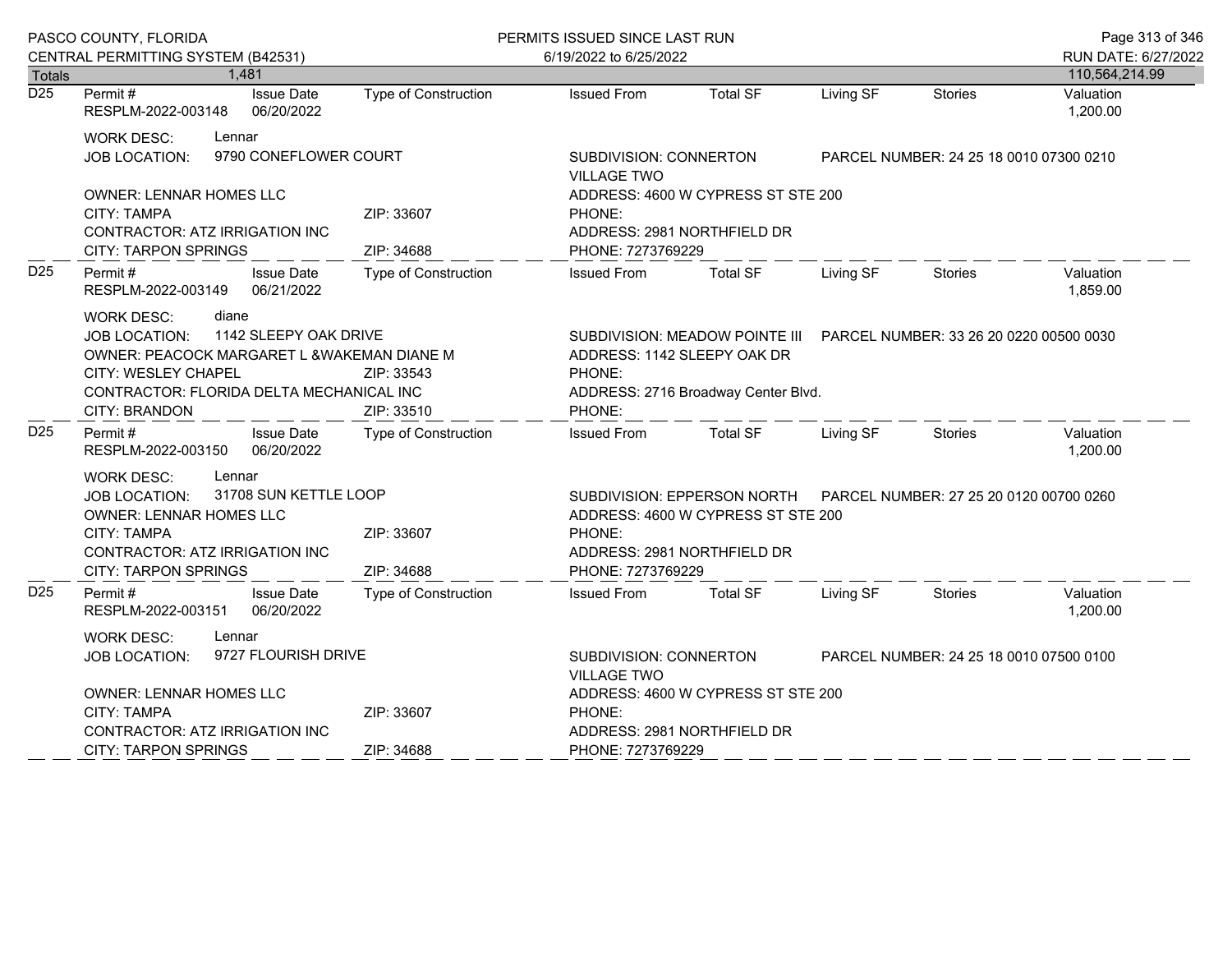|                  | PASCO COUNTY, FLORIDA                                                                                                                                                                                    |                             | PERMITS ISSUED SINCE LAST RUN                                                                                                |                                                                                           |           |                                         | Page 314 of 346       |  |
|------------------|----------------------------------------------------------------------------------------------------------------------------------------------------------------------------------------------------------|-----------------------------|------------------------------------------------------------------------------------------------------------------------------|-------------------------------------------------------------------------------------------|-----------|-----------------------------------------|-----------------------|--|
|                  | CENTRAL PERMITTING SYSTEM (B42531)                                                                                                                                                                       |                             | 6/19/2022 to 6/25/2022                                                                                                       |                                                                                           |           |                                         | RUN DATE: 6/27/2022   |  |
| <b>Totals</b>    | 1,481                                                                                                                                                                                                    |                             |                                                                                                                              |                                                                                           |           |                                         | 110,564,214.99        |  |
| $\overline{D25}$ | Permit#<br><b>Issue Date</b><br>RESPLM-2022-003152<br>06/20/2022                                                                                                                                         | Type of Construction        | <b>Issued From</b>                                                                                                           | <b>Total SF</b>                                                                           | Living SF | <b>Stories</b>                          | Valuation<br>75.00    |  |
|                  | <b>SALANGI</b><br>WORK DESC:<br>31584 MAGNA GULF LOOP<br>JOB LOCATION:                                                                                                                                   |                             | SUBDIVISION: MIRADA ACTIVE<br><b>ADULT</b>                                                                                   |                                                                                           |           | PARCEL NUMBER: 15 25 20 0120 00900 1720 |                       |  |
|                  | <b>OWNER: SALANG JOYLYN MARIE</b><br>CITY: SAN ANTONIO<br>CONTRACTOR: SUPERIOR WATER CONDITION INC<br>CITY: Lutz                                                                                         | ZIP: 33576<br>ZIP: 33549    | PHONE:<br>PHONE:                                                                                                             | ADDRESS: 31584 MAGNA GULF LOOP<br>ADDRESS: 16402 North Florida Avenue                     |           |                                         |                       |  |
| D <sub>25</sub>  | Permit#<br><b>Issue Date</b><br>06/20/2022<br>RESPLM-2022-003153                                                                                                                                         | <b>Type of Construction</b> | <b>Issued From</b>                                                                                                           | <b>Total SF</b>                                                                           | Living SF | Stories                                 | Valuation<br>1,200.00 |  |
|                  | <b>WORK DESC:</b><br>Lennar<br>2170 STELLAR BRILLIANCE WAY<br><b>JOB LOCATION:</b>                                                                                                                       |                             |                                                                                                                              | SUBDIVISION: MANORS AT<br>PARCEL NUMBER: 29 26 18 0110 02200 0020<br><b>CYPRESS RANCH</b> |           |                                         |                       |  |
|                  | <b>OWNER: LENNAR HOMES LLC</b><br>CITY: TAMPA<br><b>CONTRACTOR: ATZ IRRIGATION INC</b><br><b>CITY: TARPON SPRINGS</b>                                                                                    | PHONE:                      | ADDRESS: 4600 W CYPRESS ST STE 200<br>ADDRESS: 2981 NORTHFIELD DR<br>PHONE: 7273769229                                       |                                                                                           |           |                                         |                       |  |
| D <sub>25</sub>  | Permit#<br><b>Issue Date</b><br>06/20/2022<br>RESPLM-2022-003154                                                                                                                                         | <b>Type of Construction</b> | <b>Issued From</b>                                                                                                           | <b>Total SF</b>                                                                           | Living SF | <b>Stories</b>                          | Valuation<br>75.00    |  |
|                  | <b>RADFORD</b><br><b>WORK DESC:</b><br>23522 SIERRA ROAD<br><b>JOB LOCATION:</b><br><b>OWNER: RADFORD STEPHAN</b><br>CITY: LAND O LAKES<br><b>CONTRACTOR: SUPERIOR WATER CONDITION INC</b><br>CITY: Lutz | ZIP: 34639<br>ZIP: 33549    | SUBDIVISION: LAKE PADGETT<br><b>ESTATES</b><br>ADDRESS: 23522 SIERRA RD<br>PHONE:<br>PHONE:                                  | ADDRESS: 16402 North Florida Avenue                                                       |           | PARCEL NUMBER: 17 26 19 0020 00000 8980 |                       |  |
| D <sub>25</sub>  | <b>Issue Date</b><br>Permit#<br>06/20/2022<br>RESPLM-2022-003155                                                                                                                                         | <b>Type of Construction</b> | <b>Issued From</b>                                                                                                           | <b>Total SF</b>                                                                           | Living SF | <b>Stories</b>                          | Valuation<br>1,500.00 |  |
|                  | <b>LAWN IRRIGATION</b><br>WORK DESC:<br>3516 TOUR TRACE<br><b>JOB LOCATION:</b><br><b>OWNER: CARDEL FL HOMES LLC</b>                                                                                     |                             | SUBDIVISION: BEXLEY SOUTH<br>PARCEL NUMBER: 18 26 18 0010 0CC00 0240<br>PARCEL <sub>4</sub><br>ADDRESS: 3160 S FALKENBURG RD |                                                                                           |           |                                         |                       |  |
|                  | CITY: RIVERVIEW<br><b>CONTRACTOR: ERW INC</b><br>CITY: LITHIA                                                                                                                                            | ZIP: 33578<br>ZIP: 33547    | PHONE:<br>ADDRESS: 3741 POWERLINE RD<br>PHONE: 8136431821                                                                    |                                                                                           |           |                                         |                       |  |
|                  |                                                                                                                                                                                                          |                             |                                                                                                                              |                                                                                           |           |                                         |                       |  |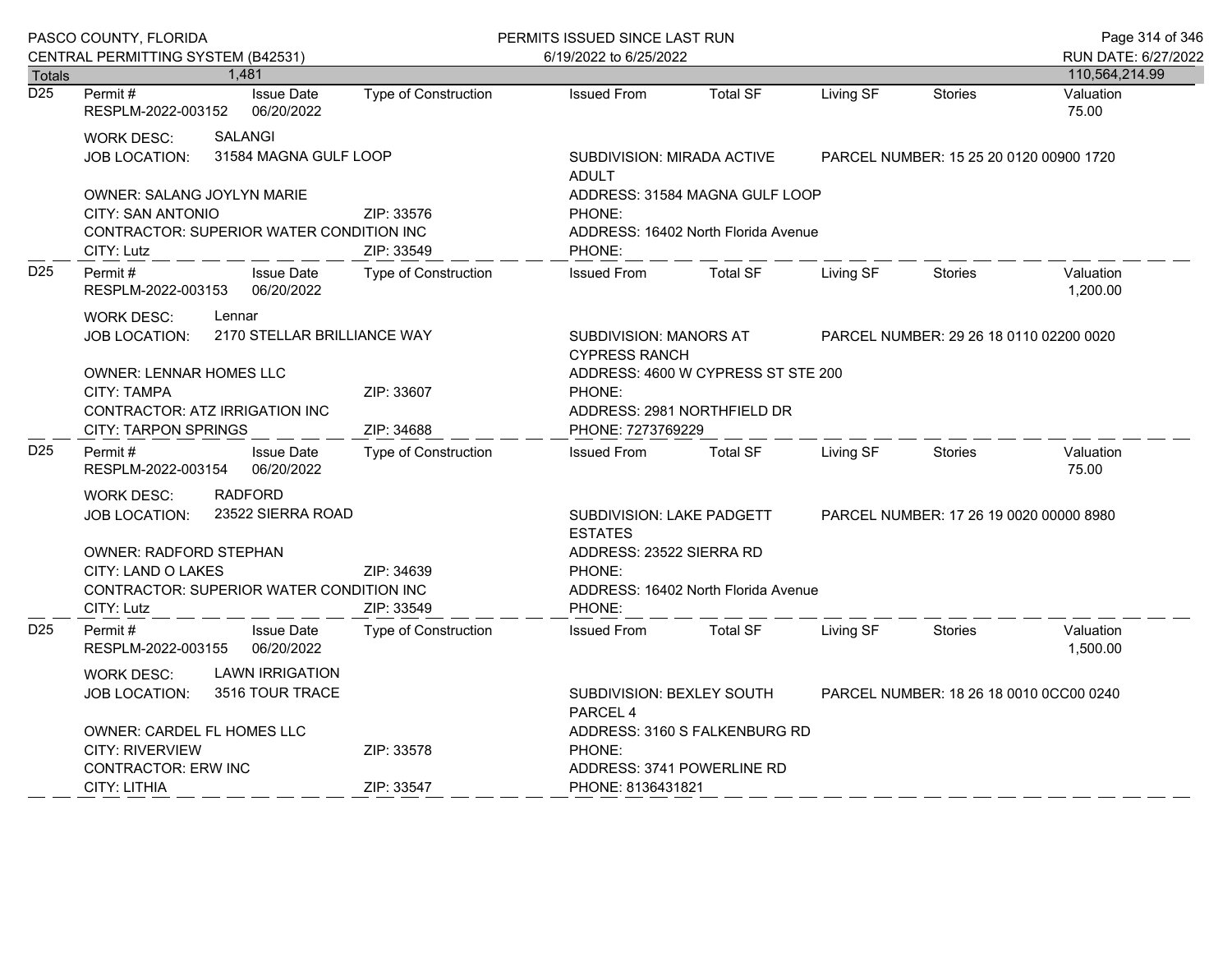|                  | PASCO COUNTY, FLORIDA                                                                                                                                                                                                      |                                 |                                                                                                                                                                            | PERMITS ISSUED SINCE LAST RUN                                                             |                                                                                                                                                            |           |                     | Page 315 of 346                         |
|------------------|----------------------------------------------------------------------------------------------------------------------------------------------------------------------------------------------------------------------------|---------------------------------|----------------------------------------------------------------------------------------------------------------------------------------------------------------------------|-------------------------------------------------------------------------------------------|------------------------------------------------------------------------------------------------------------------------------------------------------------|-----------|---------------------|-----------------------------------------|
|                  | CENTRAL PERMITTING SYSTEM (B42531)                                                                                                                                                                                         |                                 | 6/19/2022 to 6/25/2022                                                                                                                                                     |                                                                                           |                                                                                                                                                            |           | RUN DATE: 6/27/2022 |                                         |
| <b>Totals</b>    |                                                                                                                                                                                                                            | 1,481                           |                                                                                                                                                                            |                                                                                           |                                                                                                                                                            |           |                     | 110,564,214.99                          |
| $\overline{D25}$ | Permit#<br>RESPLM-2022-003156                                                                                                                                                                                              | <b>Issue Date</b><br>06/20/2022 | Type of Construction                                                                                                                                                       | <b>Issued From</b>                                                                        | <b>Total SF</b>                                                                                                                                            | Living SF | Stories             | Valuation<br>2,245.00                   |
|                  | <b>EPR 154</b><br><b>WORK DESC:</b><br>7414 POOL COMPASS LOOP<br>JOB LOCATION:                                                                                                                                             |                                 |                                                                                                                                                                            | <b>SOUTH</b>                                                                              | SUBDIVISION: EPPERSON RANCH                                                                                                                                |           |                     | PARCEL NUMBER: 34 25 20 0160 00000 1540 |
|                  | OWNER: M/I HOMES OF TAMPA LLC<br>CITY: TAMPA<br>ZIP: 33634<br>CONTRACTOR: NIAGARA SPRINKLER SYSTEMS INC<br>CITY: Land O'Lakes<br>ZIP: 34638                                                                                |                                 |                                                                                                                                                                            | ADDRESS: 4343 ANCHOR PLAZA PARKWAY STE<br>PHONE:<br>ADDRESS: 4842 Mitchell Road<br>PHONE: |                                                                                                                                                            |           |                     |                                         |
| D <sub>25</sub>  | Permit #<br><b>Issue Date</b><br>RESPLM-2022-003157<br>06/20/2022                                                                                                                                                          |                                 | Type of Construction                                                                                                                                                       | <b>Issued From</b>                                                                        | <b>Total SF</b>                                                                                                                                            | Living SF | Stories             | Valuation<br>1,200.00                   |
|                  | <b>WORK DESC:</b><br>Lennar<br>31724 SUN KETTLE LOOP<br><b>JOB LOCATION:</b><br>OWNER: LENNAR HOMES LLC<br><b>CITY: TAMPA</b><br>ZIP: 33607<br>CONTRACTOR: ATZ IRRIGATION INC<br>ZIP: 34688<br><b>CITY: TARPON SPRINGS</b> |                                 | PARCEL NUMBER: 27 25 20 0120 00700 0270<br>SUBDIVISION: EPPERSON NORTH<br>ADDRESS: 4600 W CYPRESS ST STE 200<br>PHONE:<br>ADDRESS: 2981 NORTHFIELD DR<br>PHONE: 7273769229 |                                                                                           |                                                                                                                                                            |           |                     |                                         |
| D <sub>25</sub>  | Permit#<br>RESPLM-2022-003158                                                                                                                                                                                              | <b>Issue Date</b><br>06/22/2022 | Type of Construction                                                                                                                                                       | <b>Issued From</b>                                                                        | <b>Total SF</b>                                                                                                                                            | Living SF | <b>Stories</b>      | Valuation<br>533.00                     |
|                  | Long Lake<br><b>WORK DESC:</b><br>2586 MINDFUL WAY<br>JOB LOCATION:<br>OWNER: MATTAMY TAMPA/SARASOTA LLC<br><b>CITY: RIVERVIEW</b><br>CONTRACTOR: JUNIPER LANDSCAPING OF FLORIDA LLC<br><b>CITY: FORT MEYERS</b>           |                                 | ZIP: 33578<br>ZIP: 33905                                                                                                                                                   | PHONE:<br>PHONE:                                                                          | SUBDIVISION: PARKVIEW AT<br>PARCEL NUMBER: 27 26 18 0100 00800 0010<br><b>LONG LAKE RANCH</b><br>ADDRESS: 4107 CRESCENT PARK DR<br>ADDRESS: 5880 STALEY RD |           |                     |                                         |
| D <sub>25</sub>  | Permit#<br>RESPLM-2022-003159                                                                                                                                                                                              | <b>Issue Date</b><br>06/20/2022 | <b>Type of Construction</b>                                                                                                                                                | <b>Issued From</b>                                                                        | <b>Total SF</b>                                                                                                                                            | Living SF | Stories             | Valuation<br>533.00                     |
|                  | <b>WORK DESC:</b><br><b>JOB LOCATION:</b><br>OWNER: MATTAMY TAMPA/SARASOTA LLC<br><b>CITY: RIVERVIEW</b>                                                                                                                   | Long Lake<br>2582 MINDFUL WAY   | ZIP: 33578                                                                                                                                                                 | PHONE:                                                                                    | SUBDIVISION: PARKVIEW AT<br>PARCEL NUMBER: 27 26 18 0100 00800 0020<br><b>LONG LAKE RANCH</b><br>ADDRESS: 4107 CRESCENT PARK DR                            |           |                     |                                         |
|                  | CONTRACTOR: JUNIPER LANDSCAPING OF FLORIDA LLC<br><b>CITY: FORT MEYERS</b><br>ZIP: 33905                                                                                                                                   |                                 |                                                                                                                                                                            | ADDRESS: 5880 STALEY RD<br>PHONE:                                                         |                                                                                                                                                            |           |                     |                                         |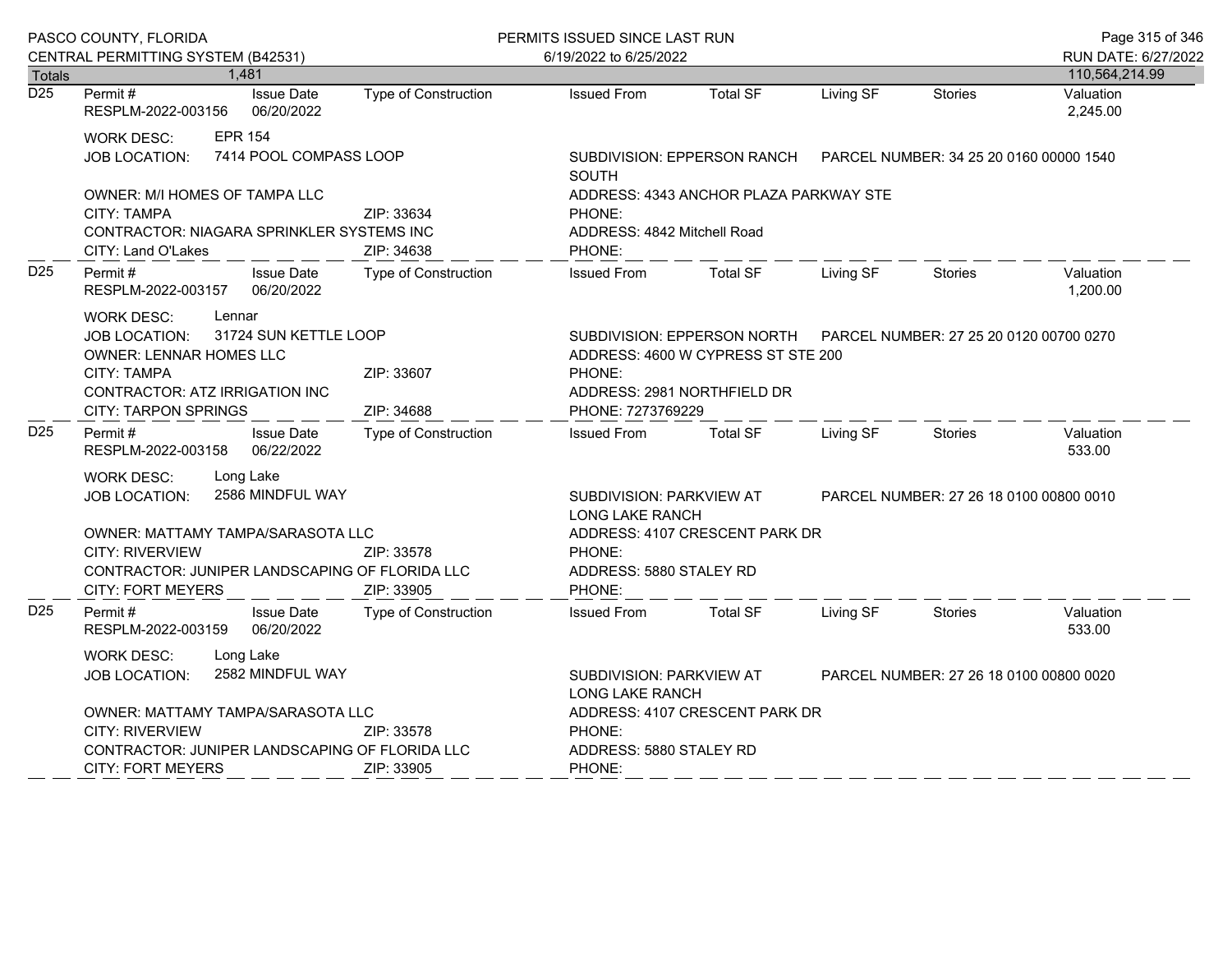|                  | PASCO COUNTY, FLORIDA                                                                                                                                                                                                                               |                                                                                                                | PERMITS ISSUED SINCE LAST RUN                                                                                                                       |                                                                                                                                                     |           |                                         | Page 316 of 346       |  |
|------------------|-----------------------------------------------------------------------------------------------------------------------------------------------------------------------------------------------------------------------------------------------------|----------------------------------------------------------------------------------------------------------------|-----------------------------------------------------------------------------------------------------------------------------------------------------|-----------------------------------------------------------------------------------------------------------------------------------------------------|-----------|-----------------------------------------|-----------------------|--|
|                  | CENTRAL PERMITTING SYSTEM (B42531)                                                                                                                                                                                                                  |                                                                                                                | 6/19/2022 to 6/25/2022                                                                                                                              |                                                                                                                                                     |           |                                         | RUN DATE: 6/27/2022   |  |
| <b>Totals</b>    | 1,481                                                                                                                                                                                                                                               |                                                                                                                |                                                                                                                                                     |                                                                                                                                                     |           |                                         | 110,564,214.99        |  |
| $\overline{D25}$ | Permit#<br><b>Issue Date</b><br>RESPLM-2022-003160<br>06/20/2022                                                                                                                                                                                    | Type of Construction                                                                                           | <b>Issued From</b>                                                                                                                                  | <b>Total SF</b>                                                                                                                                     | Living SF | Stories                                 | Valuation<br>5,018.67 |  |
|                  | P.ALONZO<br><b>WORK DESC:</b><br><b>JOB LOCATION:</b><br>OWNER: CHAVEZ CAROLL REYES & ALONZO P<br><b>CITY: PORT RICHEY</b><br>CITY: HUDSON                                                                                                          | 7600 BRIARWOOD DRIVE<br>ZIP: 34668<br>CONTRACTOR: RJ KIELTY PLUMBING HEATING & COOLING INC<br>ZIP: 34669       | PHONE:<br>PHONE:                                                                                                                                    | SUBDIVISION: JASMINE LAKES<br>ADDRESS: 7600 BRIARWOOD DR<br>ADDRESS: 9507 SR52                                                                      |           | PARCEL NUMBER: 15 25 16 077D 00001 1550 |                       |  |
| D <sub>25</sub>  | Permit#<br><b>Issue Date</b><br>06/20/2022<br>RESPLM-2022-003161                                                                                                                                                                                    | Type of Construction                                                                                           | <b>Issued From</b>                                                                                                                                  | <b>Total SF</b>                                                                                                                                     | Living SF | Stories                                 | Valuation<br>533.00   |  |
|                  | <b>WORK DESC:</b><br>Long Lake<br>2578 MINDFUL WAY<br><b>JOB LOCATION:</b><br>OWNER: MATTAMY TAMPA/SARASOTA LLC<br><b>CITY: RIVERVIEW</b><br>CONTRACTOR: JUNIPER LANDSCAPING OF FLORIDA LLC                                                         | PHONE:                                                                                                         | PARCEL NUMBER: 27 26 18 0100 00800 0030<br>SUBDIVISION: PARKVIEW AT<br>LONG LAKE RANCH<br>ADDRESS: 4107 CRESCENT PARK DR<br>ADDRESS: 5880 STALEY RD |                                                                                                                                                     |           |                                         |                       |  |
| D <sub>25</sub>  | <b>CITY: FORT MEYERS</b><br>Permit#<br><b>Issue Date</b><br>RESPLM-2022-003162<br>06/20/2022                                                                                                                                                        | ZIP: 33905<br>Type of Construction                                                                             | PHONE:<br><b>Issued From</b>                                                                                                                        | <b>Total SF</b>                                                                                                                                     | Living SF | Stories                                 | Valuation<br>533.00   |  |
|                  | Long Lake<br><b>WORK DESC:</b><br>2574 MINDFUL WAY<br><b>JOB LOCATION:</b><br>OWNER: MATTAMY TAMPA/SARASOTA LLC<br><b>CITY: RIVERVIEW</b><br>ZIP: 33578<br>CONTRACTOR: JUNIPER LANDSCAPING OF FLORIDA LLC<br><b>CITY: FORT MEYERS</b><br>ZIP: 33905 |                                                                                                                | PHONE:<br>PHONE:                                                                                                                                    | PARCEL NUMBER: 27 26 18 0100 00800 0040<br>SUBDIVISION: PARKVIEW AT<br>LONG LAKE RANCH<br>ADDRESS: 4107 CRESCENT PARK DR<br>ADDRESS: 5880 STALEY RD |           |                                         |                       |  |
| D <sub>25</sub>  | Permit#<br><b>Issue Date</b><br>RESPLM-2022-003163 06/20/2022                                                                                                                                                                                       | Type of Construction                                                                                           | <b>Issued From</b>                                                                                                                                  | <b>Total SF</b>                                                                                                                                     | Living SF | Stories                                 | Valuation<br>1,652.00 |  |
|                  | 18121 Nestlebranch<br><b>WORK DESC:</b><br><b>JOB LOCATION:</b><br>OWNER: FUDGE KENT D & KAREN L<br>CITY: HUDSON<br>CITY: Orlando                                                                                                                   | 18121 NESTLEBRANCH COURT<br>ZIP: 34667<br>CONTRACTOR: DISCOVERY MARKETING & DISTRIBUTING INC DBA<br>ZIP: 32810 | SUBDIVISION: HERITAGE PINES<br>PHONE:<br>ADDRESS: 6505 Edgewater Drive<br>PHONE:                                                                    | ADDRESS: 18121 NESTLEBRANCH CT                                                                                                                      |           | PARCEL NUMBER: 05 24 17 0140 00000 0230 |                       |  |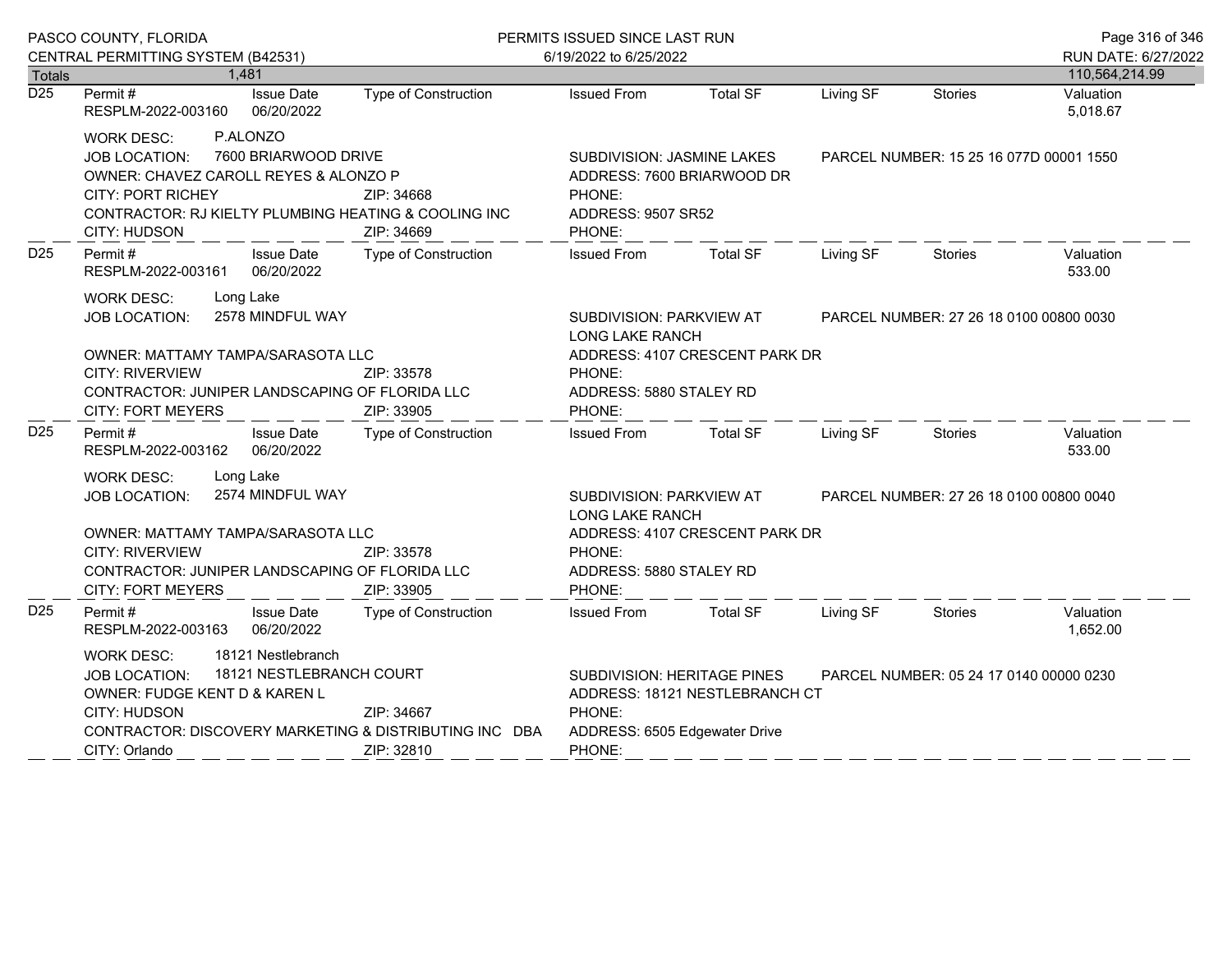|                  | PASCO COUNTY, FLORIDA                                                                                                                                                                                                                          |                                             | PERMITS ISSUED SINCE LAST RUN                                                 |                                         |                                         |                                         | Page 317 of 346             |
|------------------|------------------------------------------------------------------------------------------------------------------------------------------------------------------------------------------------------------------------------------------------|---------------------------------------------|-------------------------------------------------------------------------------|-----------------------------------------|-----------------------------------------|-----------------------------------------|-----------------------------|
| <b>Totals</b>    | CENTRAL PERMITTING SYSTEM (B42531)<br>1.481                                                                                                                                                                                                    |                                             | 6/19/2022 to 6/25/2022                                                        |                                         |                                         |                                         | RUN DATE: 6/27/2022         |
| $\overline{D25}$ | <b>Issue Date</b><br>Permit #                                                                                                                                                                                                                  | Type of Construction                        | <b>Issued From</b>                                                            | <b>Total SF</b>                         | Living SF                               | Stories                                 | 110,564,214.99<br>Valuation |
|                  | 06/20/2022<br>RESPLM-2022-003164                                                                                                                                                                                                               |                                             |                                                                               |                                         |                                         |                                         | 533.00                      |
|                  | Long Lake<br><b>WORK DESC:</b><br>2570 MINDFUL WAY<br><b>JOB LOCATION:</b>                                                                                                                                                                     |                                             | SUBDIVISION: PARKVIEW AT<br>LONG LAKE RANCH                                   |                                         | PARCEL NUMBER: 27 26 18 0100 00800 0050 |                                         |                             |
|                  | OWNER: MATTAMY TAMPA/SARASOTA LLC<br><b>CITY: RIVERVIEW</b><br>CONTRACTOR: JUNIPER LANDSCAPING OF FLORIDA LLC<br><b>CITY: FORT MEYERS</b>                                                                                                      | ZIP: 33578<br>ZIP: 33905                    | PHONE:<br>ADDRESS: 5880 STALEY RD<br>PHONE:                                   | ADDRESS: 4107 CRESCENT PARK DR          |                                         |                                         |                             |
| D <sub>25</sub>  | Permit#<br><b>Issue Date</b><br>06/20/2022<br>RESPLM-2022-003165                                                                                                                                                                               | Type of Construction                        | <b>Issued From</b>                                                            | Total SF                                | Living SF                               | Stories                                 | Valuation<br>533.00         |
|                  | Long Lake<br><b>WORK DESC:</b><br>2566 MINDFUL WAY<br><b>JOB LOCATION:</b>                                                                                                                                                                     | SUBDIVISION: PARKVIEW AT<br>LONG LAKE RANCH |                                                                               |                                         | PARCEL NUMBER: 27 26 18 0100 00800 0060 |                                         |                             |
|                  | OWNER: MATTAMY TAMPA/SARASOTA LLC<br><b>CITY: RIVERVIEW</b><br>CONTRACTOR: JUNIPER LANDSCAPING OF FLORIDA LLC<br><b>CITY: FORT MEYERS</b>                                                                                                      | ZIP: 33578<br>ZIP: 33905                    | PHONE:<br>ADDRESS: 5880 STALEY RD<br>PHONE:                                   | ADDRESS: 4107 CRESCENT PARK DR          |                                         |                                         |                             |
| D <sub>25</sub>  | Permit#<br><b>Issue Date</b><br>06/20/2022<br>RESPLM-2022-003166                                                                                                                                                                               | <b>Type of Construction</b>                 | <b>Issued From</b>                                                            | Total SF                                | Living SF                               | Stories                                 | Valuation<br>2,207.00       |
|                  | Watergrass<br><b>WORK DESC:</b><br>7206 HERON WALK LANE<br><b>JOB LOCATION:</b><br>OWNER: MERITAGE HOMES OF FLORIDA INC<br>CITY: TAMPA<br>CONTRACTOR: JUNIPER LANDSCAPING OF FLORIDA LLC<br><b>CITY: FORT MEYERS</b>                           | ZIP: 33610<br>ZIP: 33905                    | SUBDIVISION: WATERGRASS<br>PHONE:<br>ADDRESS: 5880 STALEY RD<br>PHONE:        | ADDRESS: 10117 PRINCESS PALM AVE STE 55 |                                         | PARCEL NUMBER: 31 25 21 0030 06000 0370 |                             |
| D <sub>25</sub>  | <b>Issue Date</b><br>Permit#<br>RESPLM-2022-003167<br>06/20/2022                                                                                                                                                                               | Type of Construction                        | <b>Issued From</b>                                                            | <b>Total SF</b>                         | Living SF                               | Stories                                 | Valuation<br>2,062.00       |
|                  | <b>WORK DESC:</b><br>Watergrass<br>7166 HERON WALK LANE<br><b>JOB LOCATION:</b><br>OWNER: SCHUTT FAMILY TRUSTSCHUTT GERALDINE BERTA MAY T<br>CITY: WESLEY CHAPEL<br>CONTRACTOR: JUNIPER LANDSCAPING OF FLORIDA LLC<br><b>CITY: FORT MEYERS</b> | ZIP: 33545<br>ZIP: 33905                    | SUBDIVISION: WATERGRASS<br>PHONE:<br>ADDRESS: 5880 STALEY RD<br>PHONE:        | ADDRESS: 7166 HERON WALK LN             |                                         | PARCEL NUMBER: 31 25 21 0030 06000 0400 |                             |
| D <sub>25</sub>  | Permit#<br><b>Issue Date</b><br>RESPLM-2022-003168<br>06/20/2022                                                                                                                                                                               | <b>Type of Construction</b>                 | <b>Issued From</b>                                                            | <b>Total SF</b>                         | Living SF                               | Stories                                 | Valuation<br>2,062.00       |
|                  | Watergrass<br><b>WORK DESC:</b><br>7144 HERON WALK LANE<br><b>JOB LOCATION:</b><br><b>OWNER: BURTNER RICHARD &amp; AMANDA</b><br>CITY: WESLEY CHAPEL<br>CONTRACTOR: JUNIPER LANDSCAPING OF FLORIDA LLC<br><b>CITY: FORT MEYERS</b>             | ZIP: 33545<br>ZIP: 33905                    | <b>SUBDIVISION: WATERGRASS</b><br>PHONE:<br>ADDRESS: 5880 STALEY RD<br>PHONE: | ADDRESS: 7144 HERON WALK LN             |                                         | PARCEL NUMBER: 31 25 21 0030 06000 0420 |                             |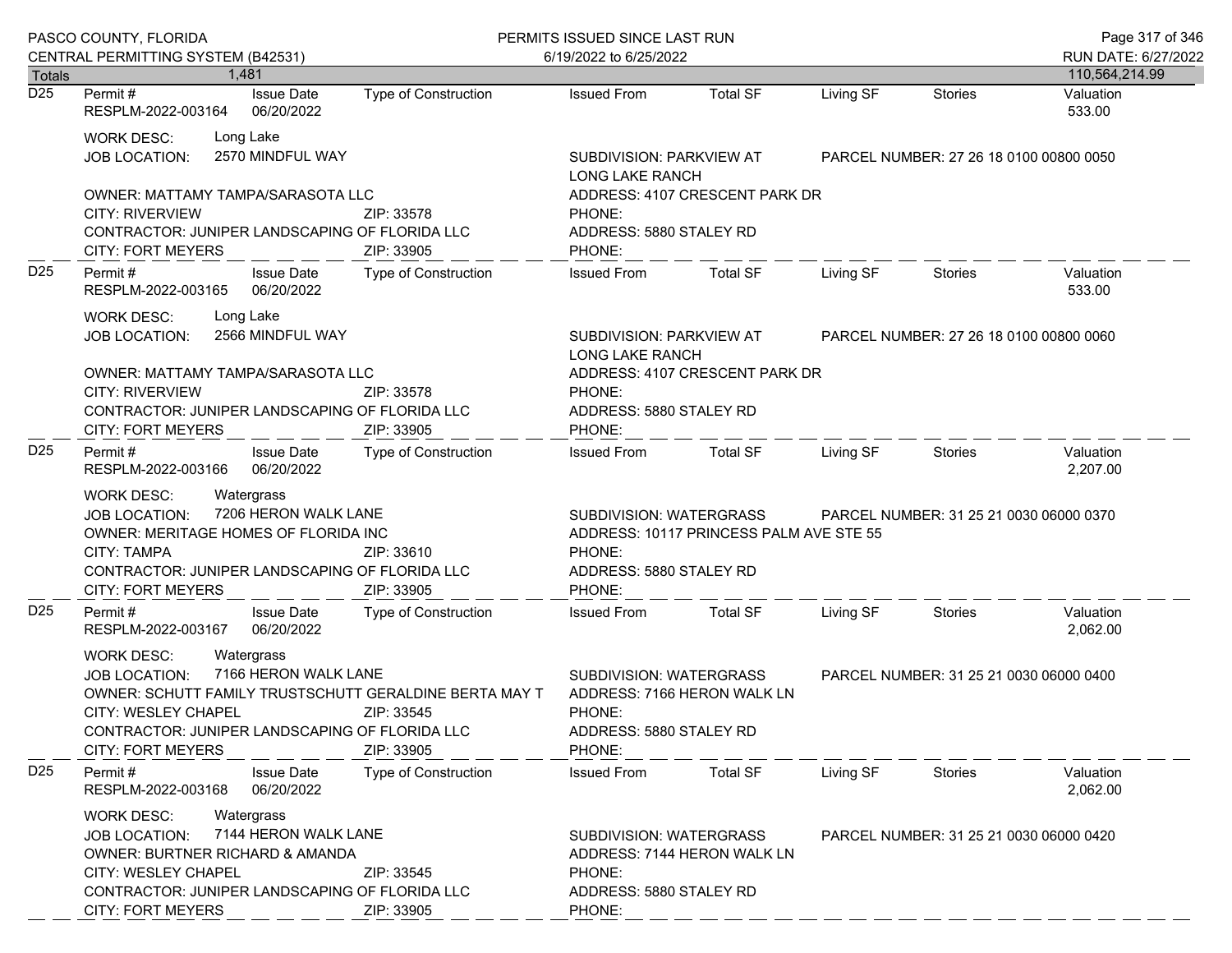|                  | PASCO COUNTY, FLORIDA                                                                                                                                                                                         |                             | PERMITS ISSUED SINCE LAST RUN                                                                                                 |                                                                      |                                         |                                         | Page 318 of 346       |
|------------------|---------------------------------------------------------------------------------------------------------------------------------------------------------------------------------------------------------------|-----------------------------|-------------------------------------------------------------------------------------------------------------------------------|----------------------------------------------------------------------|-----------------------------------------|-----------------------------------------|-----------------------|
|                  | CENTRAL PERMITTING SYSTEM (B42531)                                                                                                                                                                            |                             | 6/19/2022 to 6/25/2022                                                                                                        |                                                                      |                                         |                                         | RUN DATE: 6/27/2022   |
| <b>Totals</b>    | 1.481                                                                                                                                                                                                         |                             |                                                                                                                               |                                                                      |                                         | 110,564,214.99                          |                       |
| $\overline{D25}$ | Permit#<br><b>Issue Date</b><br>06/21/2022<br>RESPLM-2022-003169                                                                                                                                              | <b>Type of Construction</b> | <b>Issued From</b>                                                                                                            | <b>Total SF</b>                                                      | Living SF                               | <b>Stories</b>                          | Valuation<br>2,300.00 |
|                  | <b>Wayne Garrett</b><br><b>WORK DESC:</b><br>5512 MOSAIC DRIVE<br><b>JOB LOCATION:</b><br>OWNER: GARRETT WAYNE J<br>CITY: HOLIDAY<br>CONTRACTOR: INTEGRITY HOME SOLUTIONS SERVICES LLC<br><b>CITY: NAPLES</b> | ZIP: 34690<br>ZIP: 34110    | <b>SUBDIVISION: FOREST HILLS</b><br>ADDRESS: 5512 MOSAIC DR<br>PHONE:<br>ADDRESS: 1455 RAIL HEAD BLVD 1<br>PHONE:             |                                                                      |                                         | PARCEL NUMBER: 32 26 16 0570 00001 0910 |                       |
| D <sub>25</sub>  | <b>Issue Date</b><br>Permit#<br>06/21/2022<br>RESPLM-2022-003170                                                                                                                                              | <b>Type of Construction</b> | <b>Issued From</b>                                                                                                            | <b>Total SF</b>                                                      | Living SF                               | <b>Stories</b>                          | Valuation<br>1,400.00 |
|                  | 3245 fresno<br><b>WORK DESC:</b><br>3245 FRESNO PLACE<br><b>JOB LOCATION:</b><br>OWNER: MERITAGE HOMES OF FLORIDA INC<br>CITY: SCOTTSDALE<br>ZIP: 85260<br>CONTRACTOR: SUNRISE LANDSCAPE<br>ZIP: 32811        |                             | SUBDIVISION: MONROE<br><b>MEADOWS</b><br>ADDRESS: 8800 E RAINTREE DR STE 300<br>PHONE:<br>ADDRESS: 320 N MISSION RD<br>PHONE: |                                                                      | PARCEL NUMBER: 19 26 21 0090 00000 0160 |                                         |                       |
| D <sub>25</sub>  | CITY: ORLANDO<br><b>Issue Date</b><br>Permit#<br>06/21/2022<br>RESPLM-2022-003171                                                                                                                             | Type of Construction        | <b>Issued From</b>                                                                                                            | <b>Total SF</b>                                                      | Living SF                               | <b>Stories</b>                          | Valuation<br>1,400.00 |
|                  | 3284 fresno<br>WORK DESC:<br>3284 FRESNO PLACE<br><b>JOB LOCATION:</b><br>OWNER: MERITAGE HOMES OF FLORIDA INC                                                                                                |                             | SUBDIVISION: MONROE<br>PARCEL NUMBER: 19 26 21 0090 00000 0780<br><b>MEADOWS</b><br>ADDRESS: 8800 E RAINTREE DR STE 300       |                                                                      |                                         |                                         |                       |
|                  | CITY: SCOTTSDALE<br><b>CONTRACTOR: SUNRISE LANDSCAPE</b><br>CITY: ORLANDO                                                                                                                                     | ZIP: 85260<br>ZIP: 32811    | PHONE:<br>ADDRESS: 320 N MISSION RD<br>PHONE:                                                                                 |                                                                      |                                         |                                         |                       |
| D <sub>25</sub>  | Permit#<br><b>Issue Date</b><br>RESPLM-2022-003172<br>06/21/2022                                                                                                                                              | <b>Type of Construction</b> | <b>Issued From</b>                                                                                                            | <b>Total SF</b>                                                      | Living SF                               | Stories                                 | Valuation<br>1,400.00 |
|                  | Alex Garcia shower<br><b>WORK DESC:</b><br>3156 CABLE DRIVE<br><b>JOB LOCATION:</b><br>OWNER: ROMERO NICHOLAS A & JORDON TAY                                                                                  |                             | <b>ESTATES</b><br>ADDRESS: 3156 CABLE DR                                                                                      | SUBDIVISION: HOLIDAY LAKE<br>PARCEL NUMBER: 36 26 15 0970 00002 0040 |                                         |                                         |                       |
|                  | CITY: HOLIDAY                                                                                                                                                                                                 | ZIP: 34691                  | PHONE:                                                                                                                        |                                                                      |                                         |                                         |                       |
|                  | CONTRACTOR: JOHN SMITH PLUMBING INC<br>CITY: Tarpon Spings                                                                                                                                                    | ZIP: 34689                  | ADDRESS: 1322 N Pinellas Ave<br>PHONE:                                                                                        |                                                                      |                                         |                                         |                       |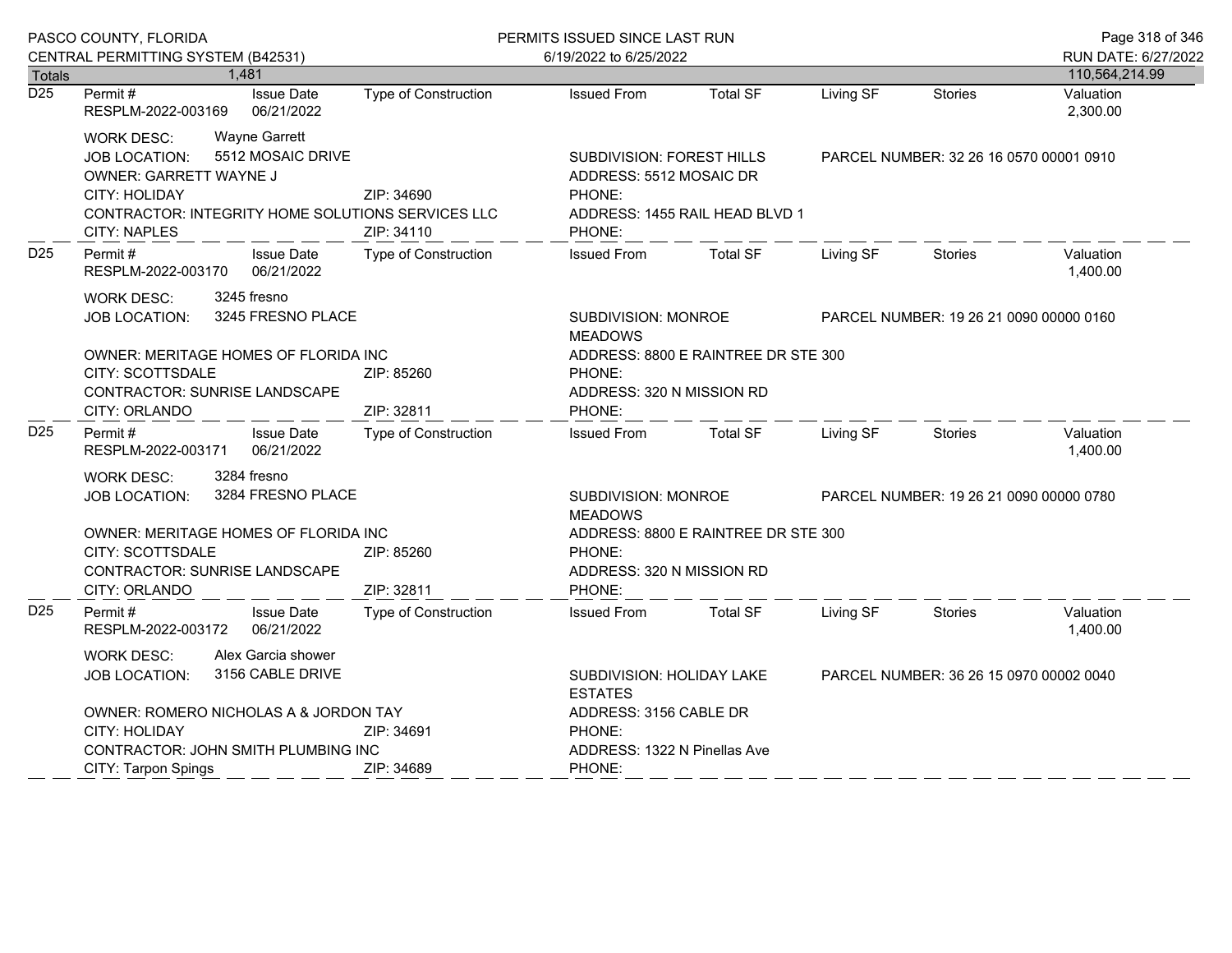| PASCO COUNTY, FLORIDA             |                                                                                                                                                                                                                           |                                  |                                                                                                                       | PERMITS ISSUED SINCE LAST RUN                                                        |                                 |           |                                         | Page 319 of 346       |
|-----------------------------------|---------------------------------------------------------------------------------------------------------------------------------------------------------------------------------------------------------------------------|----------------------------------|-----------------------------------------------------------------------------------------------------------------------|--------------------------------------------------------------------------------------|---------------------------------|-----------|-----------------------------------------|-----------------------|
|                                   | CENTRAL PERMITTING SYSTEM (B42531)                                                                                                                                                                                        |                                  |                                                                                                                       | 6/19/2022 to 6/25/2022                                                               |                                 |           |                                         | RUN DATE: 6/27/2022   |
| <b>Totals</b><br>$\overline{D25}$ |                                                                                                                                                                                                                           | 1,481                            |                                                                                                                       |                                                                                      |                                 |           |                                         | 110,564,214.99        |
|                                   | Permit#<br>RESPLM-2022-003173                                                                                                                                                                                             | <b>Issue Date</b><br>06/21/2022  | <b>Type of Construction</b>                                                                                           | <b>Issued From</b>                                                                   | <b>Total SF</b>                 | Living SF | <b>Stories</b>                          | Valuation<br>1,400.00 |
|                                   | <b>WORK DESC:</b><br><b>JOB LOCATION:</b>                                                                                                                                                                                 | 3281 fresno<br>3281 FRESNO PLACE |                                                                                                                       | SUBDIVISION: MONROE<br><b>MEADOWS</b>                                                |                                 |           | PARCEL NUMBER: 19 26 21 0090 00000 0180 |                       |
|                                   | OWNER: MERITAGE HOMES OF FLORIDA INC<br>CITY: SCOTTSDALE<br><b>CONTRACTOR: SUNRISE LANDSCAPE</b><br>CITY: ORLANDO                                                                                                         |                                  | ZIP: 85260<br>ZIP: 32811                                                                                              | ADDRESS: 8800 E RAINTREE DR STE 300<br>PHONE:<br>ADDRESS: 320 N MISSION RD<br>PHONE: |                                 |           |                                         |                       |
| D <sub>25</sub>                   | Permit#<br>RESPLM-2022-003174                                                                                                                                                                                             | <b>Issue Date</b><br>06/21/2022  | <b>Type of Construction</b>                                                                                           | <b>Issued From</b>                                                                   | <b>Total SF</b>                 | Living SF | <b>Stories</b>                          | Valuation<br>1,200.00 |
|                                   | <b>WORK DESC:</b><br>Ryan<br><b>JOB LOCATION:</b><br><b>OWNER: NVR INC</b>                                                                                                                                                | 18160 HUNTERS MEADOW WALK        | SUBDIVISION: CYPRESS<br>PARCEL NUMBER: 16 25 18 0140 00100 0520<br><b>PRESERVE</b><br>ADDRESS: 1409 TECH BLVD STE 202 |                                                                                      |                                 |           |                                         |                       |
|                                   | <b>CITY: TAMPA</b><br>ZIP: 33619<br>CONTRACTOR: ATZ IRRIGATION INC<br><b>CITY: TARPON SPRINGS</b><br>ZIP: 34688                                                                                                           |                                  |                                                                                                                       | PHONE:<br>ADDRESS: 2981 NORTHFIELD DR<br>PHONE: 7273769229                           |                                 |           |                                         |                       |
| D <sub>25</sub>                   | Permit #<br>RESPLM-2022-003175                                                                                                                                                                                            | <b>Issue Date</b><br>06/21/2022  | <b>Type of Construction</b>                                                                                           | <b>Issued From</b>                                                                   | <b>Total SF</b>                 | Living SF | Stories                                 | Valuation<br>1,400.00 |
|                                   | Wesbridge<br><b>WORK DESC:</b><br>30561 GILBERN ROAD<br><b>JOB LOCATION:</b><br>OWNER: PULTE HOME COMPANY LLC<br>CITY: RIVERVIEW<br>CONTRACTOR: ONORATOS LANDSCAPE DESIGN OF TAMPA BAY IN<br><b>CITY: NEW PORT RICHEY</b> |                                  | ZIP: 33578<br>ZIP: 34652                                                                                              | <b>SUBDIVISION: WESBRIDGE</b><br>PHONE:<br>ADDRESS: 6402 RIVER RD<br>PHONE:          | ADDRESS: 2662 S FALKENBURG ROAD |           | PARCEL NUMBER: 04 26 20 0120 01600 0070 |                       |
| D <sub>25</sub>                   | Permit#<br>RESPLM-2022-003176                                                                                                                                                                                             | <b>Issue Date</b><br>06/21/2022  | <b>Type of Construction</b>                                                                                           | <b>Issued From</b>                                                                   | <b>Total SF</b>                 | Living SF | Stories                                 | Valuation<br>1,200.00 |
|                                   | WORK DESC:<br>Ryan<br>18252 HUNTERS MEADOW WALK<br><b>JOB LOCATION:</b>                                                                                                                                                   |                                  |                                                                                                                       | SUBDIVISION: CYPRESS<br>PARCEL NUMBER: 16 25 18 0140 00100 0620<br><b>PRESERVE</b>   |                                 |           |                                         |                       |
|                                   | <b>OWNER: NVR INC</b><br><b>CITY: TAMPA</b><br>ZIP: 33619<br>CONTRACTOR: ATZ IRRIGATION INC                                                                                                                               |                                  |                                                                                                                       | ADDRESS: 1409 TECH BLVD STE 202<br>PHONE:<br>ADDRESS: 2981 NORTHFIELD DR             |                                 |           |                                         |                       |
|                                   | <b>CITY: TARPON SPRINGS</b>                                                                                                                                                                                               |                                  | ZIP: 34688                                                                                                            | PHONE: 7273769229                                                                    |                                 |           |                                         |                       |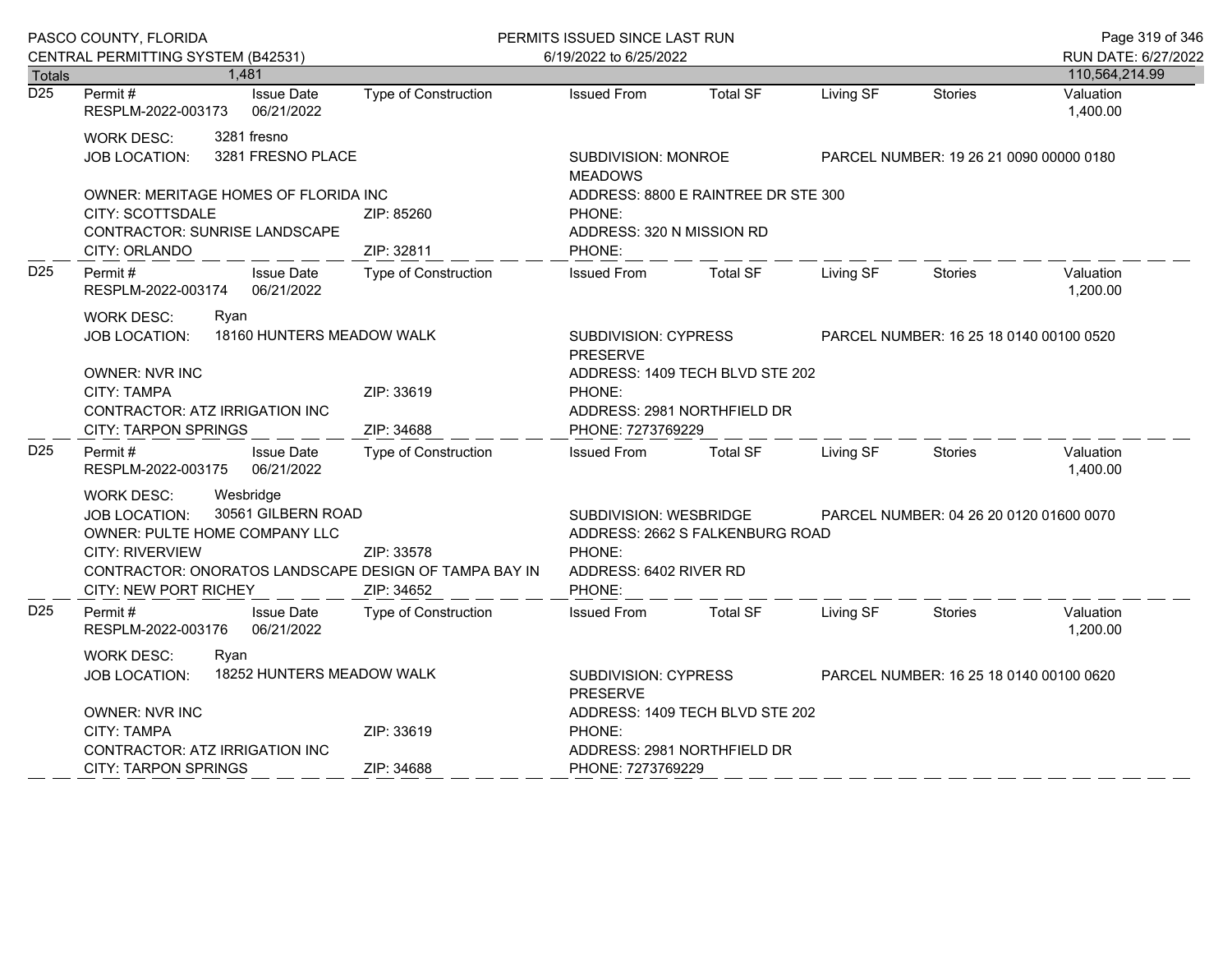|                                   | PASCO COUNTY, FLORIDA                                                                                                                                                                                                          |                             | PERMITS ISSUED SINCE LAST RUN                                                                           |                                                                |                                         |                                         | Page 320 of 346             |
|-----------------------------------|--------------------------------------------------------------------------------------------------------------------------------------------------------------------------------------------------------------------------------|-----------------------------|---------------------------------------------------------------------------------------------------------|----------------------------------------------------------------|-----------------------------------------|-----------------------------------------|-----------------------------|
|                                   | CENTRAL PERMITTING SYSTEM (B42531)                                                                                                                                                                                             |                             | 6/19/2022 to 6/25/2022                                                                                  |                                                                |                                         |                                         | RUN DATE: 6/27/2022         |
| <b>Totals</b><br>$\overline{D25}$ | 1,481<br>Permit#<br><b>Issue Date</b>                                                                                                                                                                                          | Type of Construction        | <b>Issued From</b>                                                                                      | <b>Total SF</b>                                                | Living SF                               | <b>Stories</b>                          | 110,564,214.99<br>Valuation |
|                                   | 06/21/2022<br>RESPLM-2022-003177                                                                                                                                                                                               |                             |                                                                                                         |                                                                |                                         |                                         | 1,400.00                    |
|                                   | Wesbridge<br><b>WORK DESC:</b><br>6670 DEVLIN LANE<br><b>JOB LOCATION:</b><br>OWNER: PULTE HOME COMPANY LLC<br><b>CITY: RIVERVIEW</b><br>CONTRACTOR: ONORATOS LANDSCAPE DESIGN OF TAMPA BAY IN<br>CITY: NEW PORT RICHEY        | ZIP: 33578<br>ZIP: 34652    | SUBDIVISION: WESBRIDGE<br>ADDRESS: 2662 S FALKENBURG ROAD<br>PHONE:<br>ADDRESS: 6402 RIVER RD<br>PHONE: |                                                                | PARCEL NUMBER: 04 26 20 0120 01700 0110 |                                         |                             |
| D <sub>25</sub>                   | Permit#<br><b>Issue Date</b><br>06/21/2022<br>RESPLM-2022-003178                                                                                                                                                               | Type of Construction        | <b>Issued From</b>                                                                                      | <b>Total SF</b>                                                | Living SF                               | Stories                                 | Valuation<br>1,400.00       |
|                                   | <b>WORK DESC:</b><br>Wesbridge<br>30612 THUNDERBIRD DRIVE<br><b>JOB LOCATION:</b><br>OWNER: PULTE HOME COMPANY LLC<br><b>CITY: RIVERVIEW</b><br>CONTRACTOR: ONORATOS LANDSCAPE DESIGN OF TAMPA BAY IN<br>CITY: NEW PORT RICHEY | ZIP: 33578<br>ZIP: 34652    | SUBDIVISION: WESBRIDGE<br>ADDRESS: 2662 S FALKENBURG ROAD<br>PHONE:<br>ADDRESS: 6402 RIVER RD<br>PHONE: | PARCEL NUMBER: 04 26 20 0120 01800 0020                        |                                         |                                         |                             |
| D <sub>25</sub>                   | Permit#<br><b>Issue Date</b><br>06/21/2022<br>RESPLM-2022-003179                                                                                                                                                               | <b>Type of Construction</b> | <b>Issued From</b>                                                                                      | Total SF                                                       | Living SF                               | Stories                                 | Valuation<br>1,200.00       |
|                                   | <b>WORK DESC:</b><br>Ryan<br>10179 GLIDING EAGLE WAY<br><b>JOB LOCATION:</b><br><b>OWNER: NVR INC</b><br>CITY: TAMPA<br>CONTRACTOR: ATZ IRRIGATION INC<br><b>CITY: TARPON SPRINGS</b>                                          | ZIP: 33619<br>ZIP: 34688    | <b>SUBDIVISION: CYPRESS</b><br><b>PRESERVE</b><br>PHONE:<br>PHONE: 7273769229                           | ADDRESS: 1409 TECH BLVD STE 202<br>ADDRESS: 2981 NORTHFIELD DR |                                         | PARCEL NUMBER: 16 25 18 0140 00100 0270 |                             |
| D <sub>25</sub>                   | Permit#<br><b>Issue Date</b><br>RESPLM-2022-003180<br>06/21/2022                                                                                                                                                               | Type of Construction        | <b>Issued From</b>                                                                                      | <b>Total SF</b>                                                | Living SF                               | Stories                                 | Valuation<br>1,200.00       |
|                                   | <b>WORK DESC:</b><br>Rvan<br>10225 GLIDING EAGLE WAY<br><b>JOB LOCATION:</b><br><b>OWNER: NVR INC</b><br>CITY: TAMPA<br>ZIP: 33619<br>CONTRACTOR: ATZ IRRIGATION INC                                                           |                             | SUBDIVISION: CYPRESS<br><b>PRESERVE</b><br>PHONE:                                                       | ADDRESS: 1409 TECH BLVD STE 202<br>ADDRESS: 2981 NORTHFIELD DR |                                         | PARCEL NUMBER: 16 25 18 0140 00100 0240 |                             |
|                                   | <b>CITY: TARPON SPRINGS</b>                                                                                                                                                                                                    | ZIP: 34688                  | PHONE: 7273769229                                                                                       |                                                                |                                         |                                         |                             |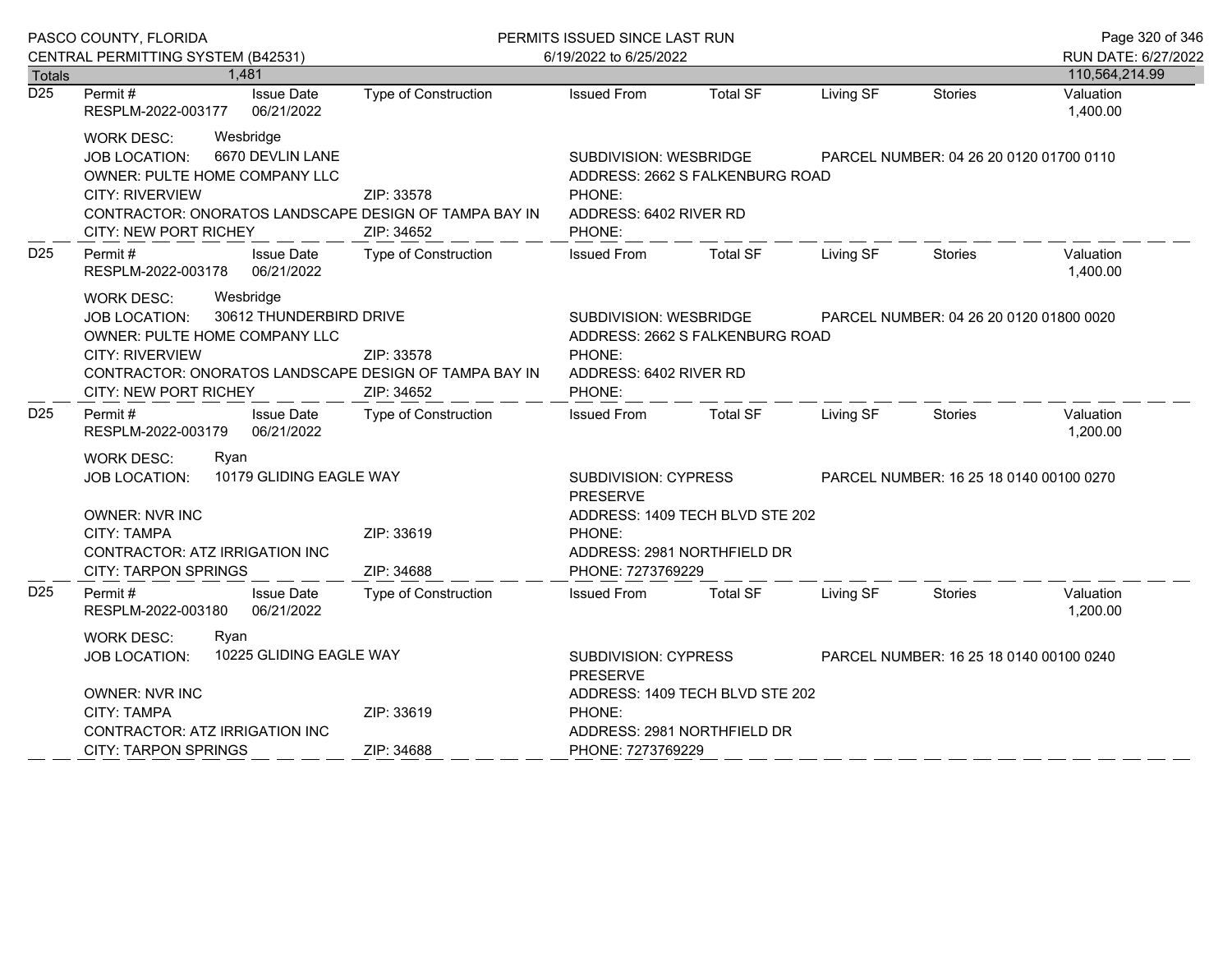| PASCO COUNTY, FLORIDA |                                                                                                                                                             |                                          |                                                                                 | PERMITS ISSUED SINCE LAST RUN                                               |                                                                |                                         |                                         | Page 321 of 346                       |
|-----------------------|-------------------------------------------------------------------------------------------------------------------------------------------------------------|------------------------------------------|---------------------------------------------------------------------------------|-----------------------------------------------------------------------------|----------------------------------------------------------------|-----------------------------------------|-----------------------------------------|---------------------------------------|
|                       | CENTRAL PERMITTING SYSTEM (B42531)<br>1,481<br><b>Totals</b>                                                                                                |                                          |                                                                                 | 6/19/2022 to 6/25/2022                                                      |                                                                |                                         |                                         | RUN DATE: 6/27/2022<br>110,564,214.99 |
| $\overline{D25}$      | Permit#<br>RESPLM-2022-003181                                                                                                                               | <b>Issue Date</b><br>06/21/2022          | Type of Construction                                                            | <b>Issued From</b>                                                          | <b>Total SF</b>                                                | Living SF                               | <b>Stories</b>                          | Valuation<br>500.00                   |
|                       | <b>WORK DESC:</b><br><b>JOB LOCATION:</b>                                                                                                                   | 8630 HARDY BAY<br>8630 HARDY BAY LOOP    |                                                                                 | <b>NORTH</b>                                                                | SUBDIVISION: EPPERSON RANCH                                    | PARCEL NUMBER: 27 25 20 0200 00000 1460 |                                         |                                       |
|                       | OWNER: D R HORTON INC<br>CITY: TEMPLE TERRACE<br>ZIP: 33637<br>CONTRACTOR: LAWN MEDIC LANDSCAPING & IRRIGATION LLC<br><b>CITY: PLANT CITY</b><br>ZIP: 33563 |                                          |                                                                                 | ADDRESS: 12602 TELECOM DR<br>PHONE:<br>ADDRESS: 4827 BEAUCHAMP RD<br>PHONE: |                                                                |                                         |                                         |                                       |
| D <sub>25</sub>       | Permit#<br>RESPLM-2022-003182                                                                                                                               | <b>Issue Date</b><br>06/21/2022          | <b>Type of Construction</b>                                                     | <b>Issued From</b>                                                          | <b>Total SF</b>                                                | Living SF                               | <b>Stories</b>                          | Valuation<br>500.00                   |
|                       | 8574 HARDY BAY<br><b>WORK DESC:</b><br>8574 HARDY BAY LOOP<br><b>JOB LOCATION:</b>                                                                          |                                          |                                                                                 | <b>NORTH</b><br>ADDRESS: 12602 TELECOM DR                                   | SUBDIVISION: EPPERSON RANCH                                    | PARCEL NUMBER: 27 25 20 0200 00000 1520 |                                         |                                       |
|                       | OWNER: D R HORTON INC<br>CITY: TEMPLE TERRACE<br>ZIP: 33637<br>CONTRACTOR: LAWN MEDIC LANDSCAPING & IRRIGATION LLC<br>CITY: PLANT CITY<br>ZIP: 33563        |                                          |                                                                                 | PHONE:<br>ADDRESS: 4827 BEAUCHAMP RD<br>PHONE:                              |                                                                |                                         |                                         |                                       |
| D <sub>25</sub>       | Permit #<br>RESPLM-2022-003183                                                                                                                              | <b>Issue Date</b><br>06/21/2022          | Type of Construction                                                            | <b>Issued From</b>                                                          | <b>Total SF</b>                                                | Living SF                               | <b>Stories</b>                          | Valuation<br>500.00                   |
|                       | 5601 MARGATE MILL<br>WORK DESC:<br>5601 MARGATE MILL BEND<br>JOB LOCATION:<br>OWNER: D R HORTON INC<br>CITY: TEMPLE TERRACE<br>ZIP: 33637                   |                                          | SUBDIVISION: AVALON PARK<br><b>WEST</b><br>ADDRESS: 12602 TELECOM DR<br>PHONE:  |                                                                             |                                                                | PARCEL NUMBER: 12 26 20 0110 20B00 0070 |                                         |                                       |
|                       | <b>CITY: PLANT CITY</b>                                                                                                                                     |                                          | CONTRACTOR: LAWN MEDIC LANDSCAPING & IRRIGATION LLC<br>ZIP: 33563               | ADDRESS: 4827 BEAUCHAMP RD<br>PHONE:                                        |                                                                |                                         |                                         |                                       |
| D <sub>25</sub>       | Permit #<br>RESPLM-2022-003184                                                                                                                              | <b>Issue Date</b><br>06/21/2022          | Type of Construction                                                            | <b>Issued From</b>                                                          | <b>Total SF</b>                                                | Living SF                               | <b>Stories</b>                          | Valuation<br>500.00                   |
|                       | <b>WORK DESC:</b><br><b>JOB LOCATION:</b><br>OWNER: MARONDA HOMES LLC OF FLORIDA<br><b>CITY: RIVERWAY</b><br>CITY: PLANT CITY                               | 31783 LILY ARBOR<br>31783 LILY ARBOR WAY | ZIP: 33569<br>CONTRACTOR: LAWN MEDIC LANDSCAPING & IRRIGATION LLC<br>ZIP: 33563 | PHONE:<br>ADDRESS: 4827 BEAUCHAMP RD<br>PHONE:                              | SUBDIVISION: EPPERSON RANCH<br>ADDRESS: 6419 CAMDEN FIELD PKWY |                                         | PARCEL NUMBER: 27 25 20 0060 00500 1090 |                                       |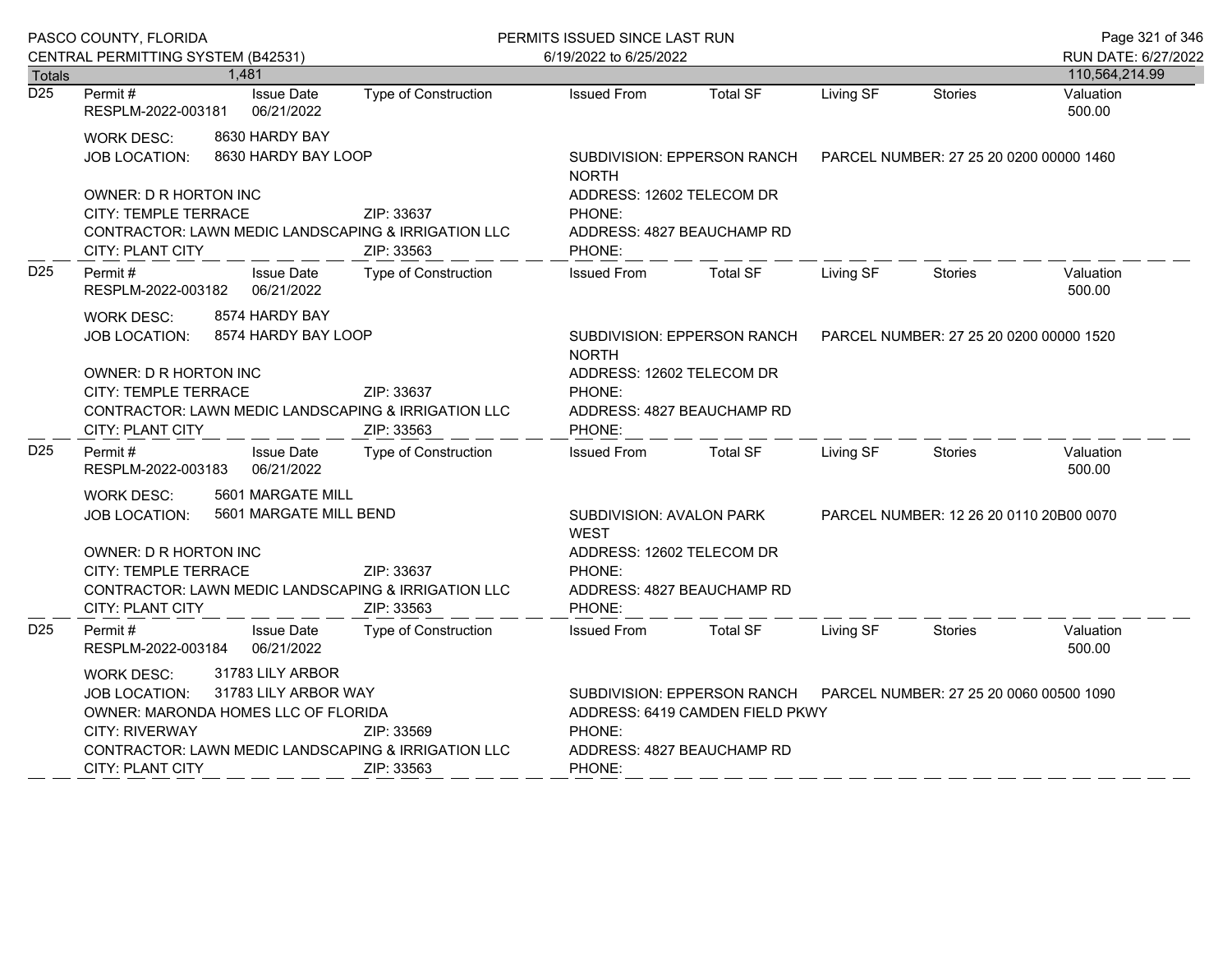|                  | PASCO COUNTY, FLORIDA                                                                                                                                                                                                                                           |                                         | PERMITS ISSUED SINCE LAST RUN                                                                                                                               |                                                                |                                         |                | Page 322 of 346       |
|------------------|-----------------------------------------------------------------------------------------------------------------------------------------------------------------------------------------------------------------------------------------------------------------|-----------------------------------------|-------------------------------------------------------------------------------------------------------------------------------------------------------------|----------------------------------------------------------------|-----------------------------------------|----------------|-----------------------|
|                  | CENTRAL PERMITTING SYSTEM (B42531)                                                                                                                                                                                                                              |                                         | 6/19/2022 to 6/25/2022                                                                                                                                      |                                                                |                                         |                | RUN DATE: 6/27/2022   |
| <b>Totals</b>    | 1,481                                                                                                                                                                                                                                                           |                                         |                                                                                                                                                             |                                                                |                                         |                | 110,564,214.99        |
| $\overline{D25}$ | Permit#<br><b>Issue Date</b><br>06/21/2022<br>RESPLM-2022-003185                                                                                                                                                                                                | <b>Type of Construction</b>             | <b>Issued From</b>                                                                                                                                          | <b>Total SF</b>                                                | Living SF                               | <b>Stories</b> | Valuation<br>1,200.00 |
|                  | <b>WORK DESC:</b><br>Ryan<br>10237 GLIDING EAGLE WAY<br><b>JOB LOCATION:</b>                                                                                                                                                                                    | SUBDIVISION: CYPRESS<br><b>PRESERVE</b> |                                                                                                                                                             |                                                                | PARCEL NUMBER: 16 25 18 0140 00100 0230 |                |                       |
|                  | OWNER: NVR INC<br><b>CITY: TAMPA</b><br>CONTRACTOR: ATZ IRRIGATION INC<br><b>CITY: TARPON SPRINGS</b>                                                                                                                                                           | ZIP: 33619<br>ZIP: 34688                | PHONE:<br>PHONE: 7273769229                                                                                                                                 | ADDRESS: 1409 TECH BLVD STE 202<br>ADDRESS: 2981 NORTHFIELD DR |                                         |                |                       |
| D <sub>25</sub>  | Permit#<br><b>Issue Date</b><br>RESPLM-2022-003187<br>06/21/2022                                                                                                                                                                                                | <b>Type of Construction</b>             | <b>Issued From</b>                                                                                                                                          | <b>Total SF</b>                                                | Living SF                               | <b>Stories</b> | Valuation<br>500.00   |
|                  | 7654 ABBY BROOKS<br><b>WORK DESC:</b><br>7654 ABBY BROOKS CIRCLE<br>JOB LOCATION:<br>OWNER: MARONDA HOMES LLC OF FLORIDA<br><b>CITY: RIVERWAY</b><br>ZIP: 33569<br>CONTRACTOR: LAWN MEDIC LANDSCAPING & IRRIGATION LLC<br><b>CITY: PLANT CITY</b><br>ZIP: 33563 |                                         | SUBDIVISION: EPPERSON RANCH<br>PARCEL NUMBER: 27 25 20 0060 00400 0650<br>ADDRESS: 6419 CAMDEN FIELD PKWY<br>PHONE:<br>ADDRESS: 4827 BEAUCHAMP RD<br>PHONE: |                                                                |                                         |                |                       |
| D <sub>25</sub>  | Permit#<br><b>Issue Date</b><br>RESPLM-2022-003188<br>06/21/2022                                                                                                                                                                                                | Type of Construction                    | <b>Issued From</b>                                                                                                                                          | <b>Total SF</b>                                                | Living SF                               | <b>Stories</b> | Valuation<br>1,200.00 |
|                  | <b>WORK DESC:</b><br>Ryan<br>17975 TURNING LEAF CIRCLE<br><b>JOB LOCATION:</b>                                                                                                                                                                                  |                                         | <b>SUBDIVISION: CYPRESS</b><br><b>PRESERVE</b><br>ADDRESS: 1409 TECH BLVD STE 202                                                                           |                                                                | PARCEL NUMBER: 16 25 18 0120 00900 0270 |                |                       |
|                  | OWNER: NVR INC<br>ZIP: 33619<br>CITY: TAMPA<br>CONTRACTOR: ATZ IRRIGATION INC<br><b>CITY: TARPON SPRINGS</b><br>ZIP: 34688                                                                                                                                      |                                         | PHONE:<br>ADDRESS: 2981 NORTHFIELD DR<br>PHONE: 7273769229                                                                                                  |                                                                |                                         |                |                       |
| D <sub>25</sub>  | Permit#<br><b>Issue Date</b><br>06/21/2022<br>RESPLM-2022-003189                                                                                                                                                                                                | <b>Type of Construction</b>             | <b>Issued From</b>                                                                                                                                          | <b>Total SF</b>                                                | Living SF                               | <b>Stories</b> | Valuation<br>1,200.00 |
|                  | <b>WORK DESC:</b><br>Ryan<br>17981 TURNING LEAF CIRCLE<br>JOB LOCATION:                                                                                                                                                                                         |                                         | SUBDIVISION: CYPRESS<br>PARCEL NUMBER: 16 25 18 0120 00900 0280<br><b>PRESERVE</b>                                                                          |                                                                |                                         |                |                       |
|                  | OWNER: NVR INC<br>CITY: TAMPA<br>CONTRACTOR: ATZ IRRIGATION INC                                                                                                                                                                                                 | ZIP: 33619                              | ADDRESS: 1409 TECH BLVD STE 202<br>PHONE:<br>ADDRESS: 2981 NORTHFIELD DR                                                                                    |                                                                |                                         |                |                       |
|                  | <b>CITY: TARPON SPRINGS</b>                                                                                                                                                                                                                                     | ZIP: 34688                              | PHONE: 7273769229                                                                                                                                           |                                                                |                                         |                |                       |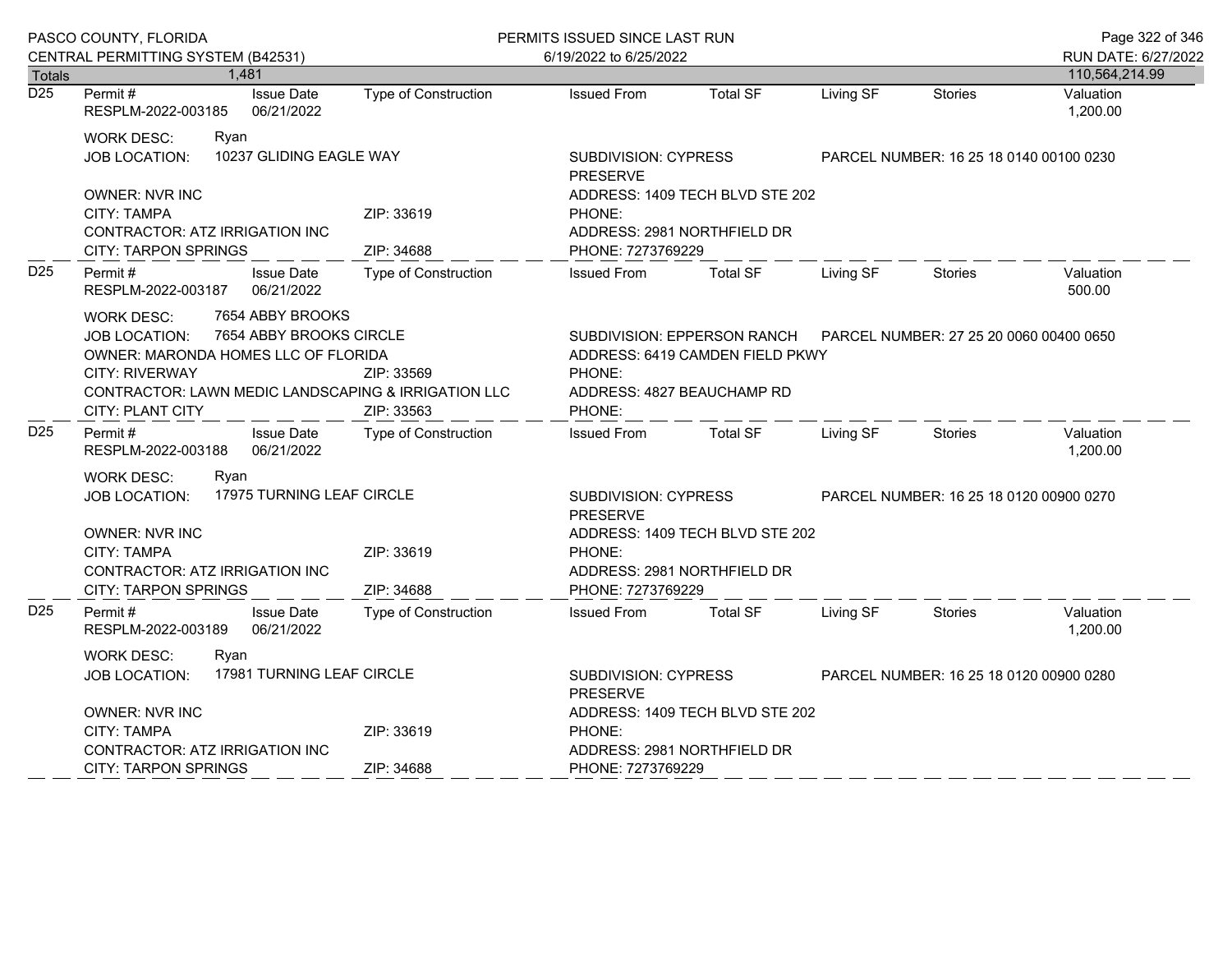|                 | PASCO COUNTY, FLORIDA                                                                                                                                                                                                       |                             | PERMITS ISSUED SINCE LAST RUN                                                                                     |                                                                                                                       |           |                                         | Page 323 of 346                       |
|-----------------|-----------------------------------------------------------------------------------------------------------------------------------------------------------------------------------------------------------------------------|-----------------------------|-------------------------------------------------------------------------------------------------------------------|-----------------------------------------------------------------------------------------------------------------------|-----------|-----------------------------------------|---------------------------------------|
| <b>Totals</b>   | CENTRAL PERMITTING SYSTEM (B42531)<br>1.481                                                                                                                                                                                 |                             | 6/19/2022 to 6/25/2022                                                                                            |                                                                                                                       |           |                                         | RUN DATE: 6/27/2022<br>110,564,214.99 |
| D <sub>25</sub> | <b>Issue Date</b><br>Permit #<br>RESPLM-2022-003190<br>06/21/2022                                                                                                                                                           | <b>Type of Construction</b> | <b>Issued From</b>                                                                                                | <b>Total SF</b>                                                                                                       | Living SF | Stories                                 | Valuation<br>1,200.00                 |
|                 | <b>WORK DESC:</b><br>Ryan<br>10203 AGAVE COURT<br><b>JOB LOCATION:</b>                                                                                                                                                      |                             | <b>SUBDIVISION: CYPRESS</b><br><b>PRESERVE</b>                                                                    |                                                                                                                       |           | PARCEL NUMBER: 16 25 18 0140 00100 0420 |                                       |
|                 | <b>OWNER: NVR INC</b><br><b>CITY: TAMPA</b><br>CONTRACTOR: ATZ IRRIGATION INC<br><b>CITY: TARPON SPRINGS</b>                                                                                                                | ZIP: 33619<br>ZIP: 34688    | ADDRESS: 1409 TECH BLVD STE 202<br>PHONE:<br>ADDRESS: 2981 NORTHFIELD DR<br>PHONE: 7273769229                     |                                                                                                                       |           |                                         |                                       |
| D <sub>25</sub> | Permit#<br><b>Issue Date</b><br>RESPLM-2022-003191<br>06/21/2022                                                                                                                                                            | <b>Issued From</b>          | <b>Total SF</b>                                                                                                   | Living SF                                                                                                             | Stories   | Valuation<br>2,062.00                   |                                       |
|                 | <b>WORK DESC:</b><br>Watergrass<br>7190 HERON WALK LANE<br><b>JOB LOCATION:</b><br>OWNER: MERITAGE HOMES OF FLORIDA INC<br><b>CITY: TAMPA</b><br>CONTRACTOR: JUNIPER LANDSCAPING OF FLORIDA LLC<br><b>CITY: FORT MEYERS</b> | ZIP: 33610<br>ZIP: 33905    | SUBDIVISION: WATERGRASS<br>ADDRESS: 10117 PRINCESS PALM AVE STE 55<br>PHONE:<br>ADDRESS: 5880 STALEY RD<br>PHONE: | PARCEL NUMBER: 31 25 21 0030 06000 0380                                                                               |           |                                         |                                       |
| D <sub>25</sub> | Permit #<br><b>Issue Date</b><br>06/21/2022<br>RESPLM-2022-003192                                                                                                                                                           | Type of Construction        | <b>Issued From</b>                                                                                                | <b>Total SF</b>                                                                                                       | Living SF | Stories                                 | Valuation<br>900.00                   |
|                 | Lot #46<br><b>WORK DESC:</b><br>3609 PERSIMMON PARK DRIVE<br>JOB LOCATION:<br><b>OWNER: WEEKLEY HOMES LLC</b><br><b>CITY: TAMPA</b><br>ZIP: 33624<br>CONTRACTOR: INNERFLOW LAWN SPRINKLERS<br>CITY: Hudson<br>ZIP: 34667    |                             | PHONE:                                                                                                            | SUBDIVISION: PERSIMMON PARK<br>ADDRESS: 3903 NORTHDALE BLVD<br>ADDRESS: 16605 Scheer Blvd Unit D<br>PHONE: 7272332063 |           | PARCEL NUMBER: 19 26 20 0060 00000 0460 |                                       |
| D <sub>25</sub> | Permit#<br><b>Issue Date</b><br>06/21/2022<br>RESPLM-2022-003193                                                                                                                                                            | Type of Construction        | <b>Issued From</b>                                                                                                | <b>Total SF</b>                                                                                                       | Living SF | Stories                                 | Valuation<br>4,440.00                 |
|                 | <b>GETCHELL PLUMBING JOB</b><br>WORK DESC:<br>1803 KEPNER DRIVE<br>JOB LOCATION:<br>OWNER: ROSE DALLAS L & JANE A<br>CITY: BRAZIL<br>CONTRACTOR: JOE COOL HOME SERVICES<br><b>CITY: PINELLAS PARK</b>                       | ZIP: 47834<br>ZIP: 33781    | SUBDIVISION: BUENA VISTA<br>ADDRESS: 215 E WESLEY DR<br>PHONE:<br>ADDRESS: 7308 56TH STREET N<br>PHONE:           |                                                                                                                       |           | PARCEL NUMBER: 31 26 16 0160 00000 0490 |                                       |
| D <sub>25</sub> | Permit#<br><b>Issue Date</b><br>06/21/2022<br>RESPLM-2022-003194                                                                                                                                                            | Type of Construction        | <b>Issued From</b>                                                                                                | <b>Total SF</b>                                                                                                       | Living SF | Stories                                 | Valuation<br>1,200.00                 |
|                 | <b>WORK DESC:</b><br>Ryan<br>18105 TURNING LEAF CIRCLE<br><b>JOB LOCATION:</b>                                                                                                                                              |                             | <b>SUBDIVISION: CYPRESS</b><br><b>PRESERVE</b>                                                                    |                                                                                                                       |           | PARCEL NUMBER: 16 25 18 0120 00900 0490 |                                       |
|                 | <b>OWNER: NVR INC</b><br><b>CITY: TAMPA</b><br>CONTRACTOR: ATZ IRRIGATION INC<br><b>CITY: TARPON SPRINGS</b>                                                                                                                | ZIP: 33619<br>ZIP: 34688    | PHONE:<br>PHONE: 7273769229                                                                                       | ADDRESS: 1409 TECH BLVD STE 202<br>ADDRESS: 2981 NORTHFIELD DR                                                        |           |                                         |                                       |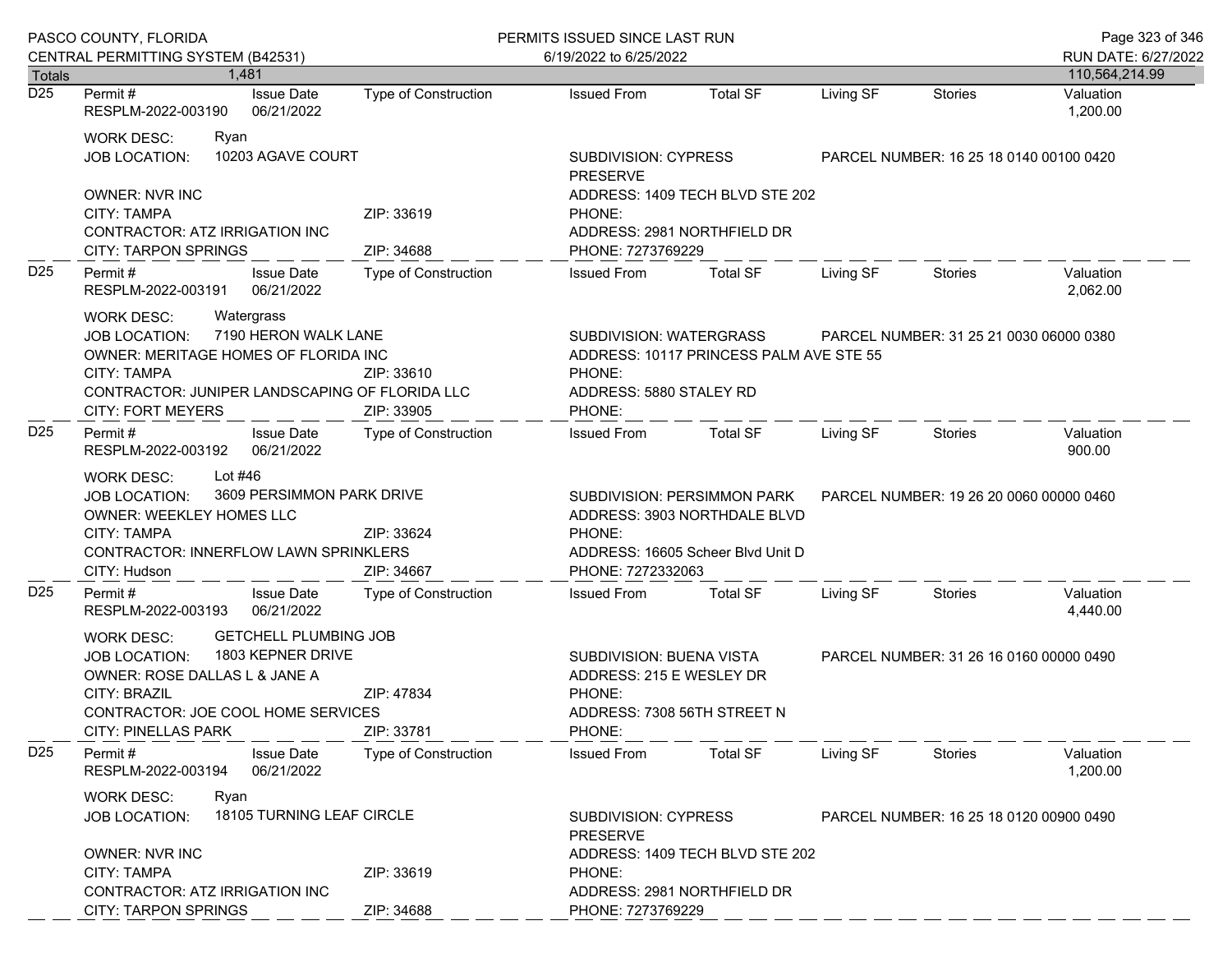| PASCO COUNTY, FLORIDA |                                                                                                                                                                                                                                        |                                 |                                                                                                               | PERMITS ISSUED SINCE LAST RUN                                                                                    |                                                                    |                                         |                                         | Page 324 of 346       |
|-----------------------|----------------------------------------------------------------------------------------------------------------------------------------------------------------------------------------------------------------------------------------|---------------------------------|---------------------------------------------------------------------------------------------------------------|------------------------------------------------------------------------------------------------------------------|--------------------------------------------------------------------|-----------------------------------------|-----------------------------------------|-----------------------|
|                       | CENTRAL PERMITTING SYSTEM (B42531)                                                                                                                                                                                                     |                                 |                                                                                                               | 6/19/2022 to 6/25/2022                                                                                           |                                                                    |                                         |                                         | RUN DATE: 6/27/2022   |
| <b>Totals</b>         | 1,481                                                                                                                                                                                                                                  |                                 |                                                                                                               |                                                                                                                  |                                                                    |                                         |                                         | 110,564,214.99        |
| $\overline{D25}$      | Permit#<br>RESPLM-2022-003195 06/23/2022                                                                                                                                                                                               | <b>Issue Date</b>               | Type of Construction                                                                                          | <b>Issued From</b>                                                                                               | <b>Total SF</b>                                                    | Living SF                               | <b>Stories</b>                          | Valuation<br>2,164.00 |
|                       | <b>EVERLY</b><br><b>WORK DESC:</b><br><b>JOB LOCATION:</b><br>OWNER: EVERLY DEBORAH L REVOCABLE LIVEVERLY DEBORAH<br><b>CITY: HIGHLANDS RANCH</b><br>CONTRACTOR: FLORIDA DELTA MECHANICAL INC<br><b>CITY: BRANDON</b>                  | 3510 SWANS LANDING DRIVE        | ZIP: 80130<br>ZIP: 33510                                                                                      | SUBDIVISION: SWANN LAKE<br>ADDRESS: 4812 GREENWICH DR<br>PHONE:<br>ADDRESS: 2716 Broadway Center Blvd.<br>PHONE: |                                                                    | PARCEL NUMBER: 24 26 18 0090 00000 0010 |                                         |                       |
| D <sub>25</sub>       | Permit#<br>RESPLM-2022-003196 06/21/2022                                                                                                                                                                                               | <b>Issue Date</b>               | Type of Construction                                                                                          | <b>Issued From</b>                                                                                               | <b>Total SF</b>                                                    | Living SF                               | Stories                                 | Valuation<br>7,792.00 |
|                       | WALDROP<br><b>WORK DESC:</b><br>3340 LAKE PADGETT DRIVE<br><b>JOB LOCATION:</b><br>OWNER: WALDROP JERRY & RUTH<br>CITY: LAND O LAKES<br>ZIP: 34639<br>CONTRACTOR: N & M COOLING & HEATING INC DBA/PLUMBING TO                          |                                 |                                                                                                               | SUBDIVISION: LAKE PADGETT<br><b>ESTATES</b><br>PHONE:<br>PHONE:                                                  | ADDRESS: 3340 LAKE PADGETT DR<br>ADDRESS: 6143 Clark Center Avenue |                                         | PARCEL NUMBER: 24 26 18 0060 00000 0850 |                       |
| D <sub>25</sub>       | CITY: Sarasota<br>Permit#<br>RESPLM-2022-003197                                                                                                                                                                                        | <b>Issue Date</b><br>06/21/2022 | ZIP: 34238<br>Type of Construction                                                                            | <b>Issued From</b>                                                                                               | <b>Total SF</b>                                                    | Living SF                               | Stories                                 | Valuation<br>960.00   |
|                       | water heater installation<br><b>WORK DESC:</b><br>20749 AUBURN LEAF TRAIL<br><b>JOB LOCATION:</b><br><b>OWNER: GRAY NADINE S</b><br>CITY: LAND O LAKES<br>ZIP: 34638<br>CONTRACTOR: SIGMOND PLUMBING INC<br>CITY: Hudson<br>ZIP: 34667 |                                 | SUBDIVISION: LAKE TALIA<br>ADDRESS: 20749 AUBURN LEAF TRL<br>PHONE:<br>ADDRESS: 13610 Britton Drive<br>PHONE: |                                                                                                                  | PARCEL NUMBER: 14 26 18 0070 01400 0050                            |                                         |                                         |                       |
| D <sub>25</sub>       | Permit#<br>RESPLM-2022-003198                                                                                                                                                                                                          | <b>Issue Date</b><br>06/21/2022 | Type of Construction                                                                                          | <b>Issued From</b>                                                                                               | <b>Total SF</b>                                                    | Living SF                               | Stories                                 | Valuation<br>1,200.00 |
|                       | <b>WORK DESC:</b><br>Ryan<br><b>JOB LOCATION:</b><br><b>OWNER: NVR INC</b><br><b>CITY: TAMPA</b><br>CONTRACTOR: ATZ IRRIGATION INC                                                                                                     | 18111 TURNING LEAF CIRCLE       | ZIP: 33619                                                                                                    | SUBDIVISION: CYPRESS<br><b>PRESERVE</b><br>ADDRESS: 1409 TECH BLVD STE 202<br>PHONE:                             |                                                                    |                                         | PARCEL NUMBER: 16 25 18 0120 00900 0500 |                       |
|                       | <b>CITY: TARPON SPRINGS</b>                                                                                                                                                                                                            |                                 | ZIP: 34688                                                                                                    | ADDRESS: 2981 NORTHFIELD DR<br>PHONE: 7273769229                                                                 |                                                                    |                                         |                                         |                       |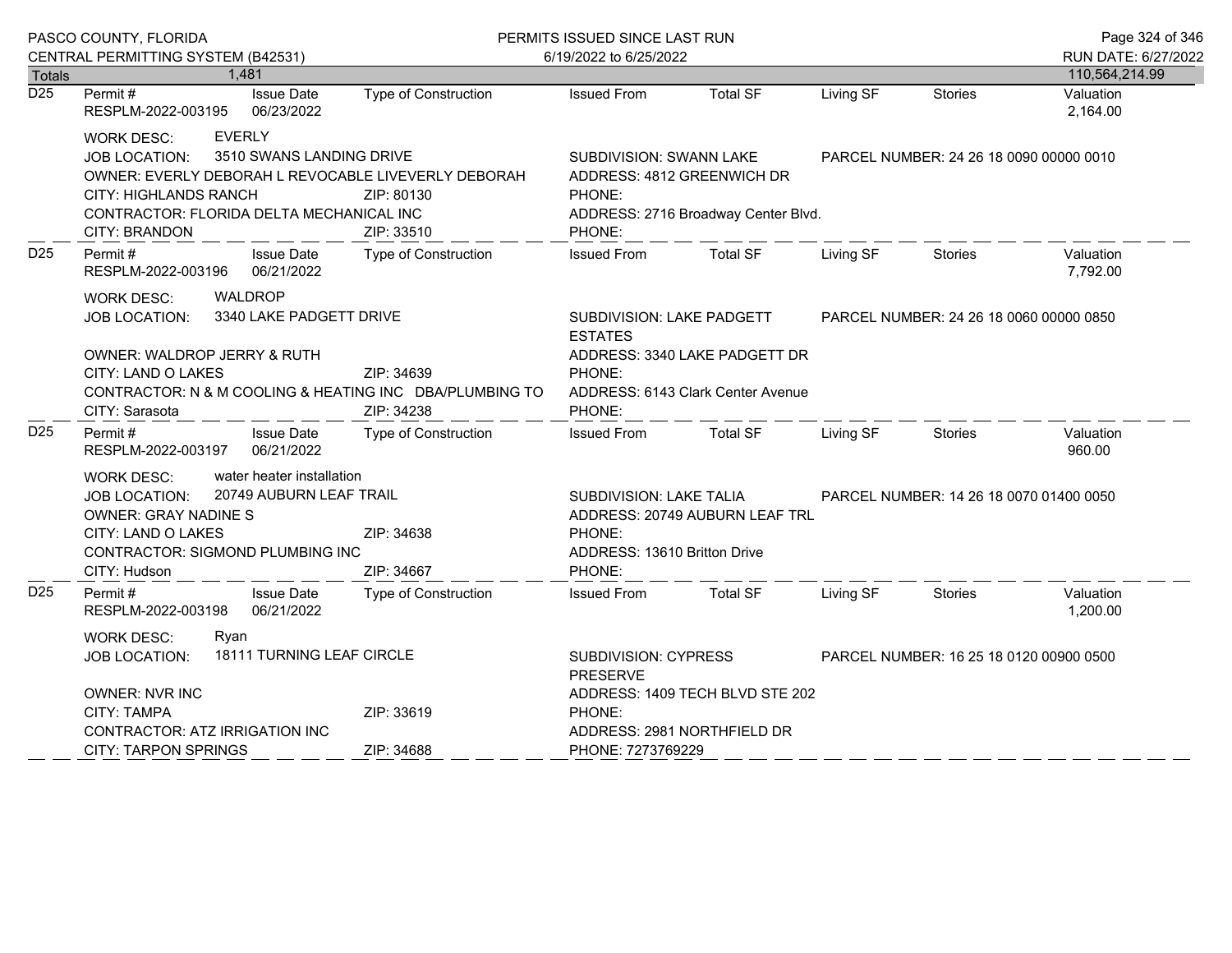|                  | PASCO COUNTY, FLORIDA                                                                                                    |                             | PERMITS ISSUED SINCE LAST RUN                 |                                                                                     |           |                                         | Page 325 of 346       |
|------------------|--------------------------------------------------------------------------------------------------------------------------|-----------------------------|-----------------------------------------------|-------------------------------------------------------------------------------------|-----------|-----------------------------------------|-----------------------|
|                  | CENTRAL PERMITTING SYSTEM (B42531)                                                                                       | 6/19/2022 to 6/25/2022      |                                               |                                                                                     |           |                                         | RUN DATE: 6/27/2022   |
| <b>Totals</b>    | 1,481                                                                                                                    |                             |                                               |                                                                                     |           |                                         | 110,564,214.99        |
| $\overline{D25}$ | Permit#<br><b>Issue Date</b><br>RESPLM-2022-003199<br>06/21/2022                                                         | Type of Construction        | <b>Issued From</b>                            | <b>Total SF</b>                                                                     | Living SF | Stories                                 | Valuation<br>1,200.00 |
|                  | <b>WORK DESC:</b><br>Ryan<br>10711 OLD SYCAMORE LOOP<br><b>JOB LOCATION:</b>                                             |                             | SUBDIVISION: CYPRESS<br><b>PRESERVE</b>       |                                                                                     |           | PARCEL NUMBER: 16 25 18 0120 00200 0070 |                       |
|                  | <b>OWNER: NVR INC</b><br>CITY: TAMPA<br>CONTRACTOR: ATZ IRRIGATION INC<br><b>CITY: TARPON SPRINGS</b>                    | ZIP: 33619<br>ZIP: 34688    | PHONE:<br>PHONE: 7273769229                   | ADDRESS: 1409 TECH BLVD STE 202<br>ADDRESS: 2981 NORTHFIELD DR                      |           |                                         |                       |
| D <sub>25</sub>  | <b>Issue Date</b><br>Permit#<br>RESPLM-2022-003200<br>06/21/2022                                                         | Type of Construction        | <b>Issued From</b>                            | <b>Total SF</b>                                                                     | Living SF | <b>Stories</b>                          | Valuation<br>1,200.00 |
|                  | <b>WORK DESC:</b><br>Ryan<br>10156 AGAVE COURT<br><b>JOB LOCATION:</b>                                                   |                             | SUBDIVISION: CYPRESS<br><b>PRESERVE</b>       |                                                                                     |           | PARCEL NUMBER: 16 25 18 0140 00100 0330 |                       |
|                  | <b>OWNER: NVR INC</b><br>CITY: TAMPA<br><b>CONTRACTOR: ATZ IRRIGATION INC</b><br><b>CITY: TARPON SPRINGS</b>             | ZIP: 33619<br>ZIP: 34688    | PHONE:                                        | ADDRESS: 1409 TECH BLVD STE 202<br>ADDRESS: 2981 NORTHFIELD DR<br>PHONE: 7273769229 |           |                                         |                       |
| D <sub>25</sub>  | Permit#<br><b>Issue Date</b><br>RESPLM-2022-003201<br>06/21/2022                                                         | <b>Type of Construction</b> | <b>Issued From</b>                            | <b>Total SF</b>                                                                     | Living SF | <b>Stories</b>                          | Valuation<br>1,400.00 |
|                  | 3212 fresno<br><b>WORK DESC:</b><br>3212 FRESNO PLACE<br><b>JOB LOCATION:</b>                                            |                             | SUBDIVISION: MONROE<br><b>MEADOWS</b>         |                                                                                     |           | PARCEL NUMBER: 19 26 21 0090 00000 0820 |                       |
|                  | OWNER: MERITAGE HOMES OF FLORIDA INC<br><b>CITY: SCOTTSDALE</b><br><b>CONTRACTOR: SUNRISE LANDSCAPE</b><br>CITY: ORLANDO | ZIP: 85260<br>ZIP: 32811    | PHONE:<br>ADDRESS: 320 N MISSION RD<br>PHONE: | ADDRESS: 8800 E RAINTREE DR STE 300                                                 |           |                                         |                       |
| D <sub>25</sub>  | Permit#<br><b>Issue Date</b><br>RESPLM-2022-003202<br>06/21/2022                                                         | Type of Construction        | <b>Issued From</b>                            | <b>Total SF</b>                                                                     | Living SF | <b>Stories</b>                          | Valuation<br>1,200.00 |
|                  | <b>WORK DESC:</b><br>Ryan<br>10479 GLIDING EAGLE WAY<br>JOB LOCATION:                                                    |                             | <b>PRESERVE</b>                               | SUBDIVISION: CYPRESS                                                                |           | PARCEL NUMBER: 16 25 18 0100 00300 0140 |                       |
|                  | <b>OWNER: NVR INC</b><br>CITY: TAMPA<br>CONTRACTOR: ATZ IRRIGATION INC                                                   | ZIP: 33619                  | PHONE:                                        | ADDRESS: 1409 TECH BLVD STE 202<br>ADDRESS: 2981 NORTHFIELD DR                      |           |                                         |                       |
|                  | <b>CITY: TARPON SPRINGS</b>                                                                                              | ZIP: 34688                  | PHONE: 7273769229                             |                                                                                     |           |                                         |                       |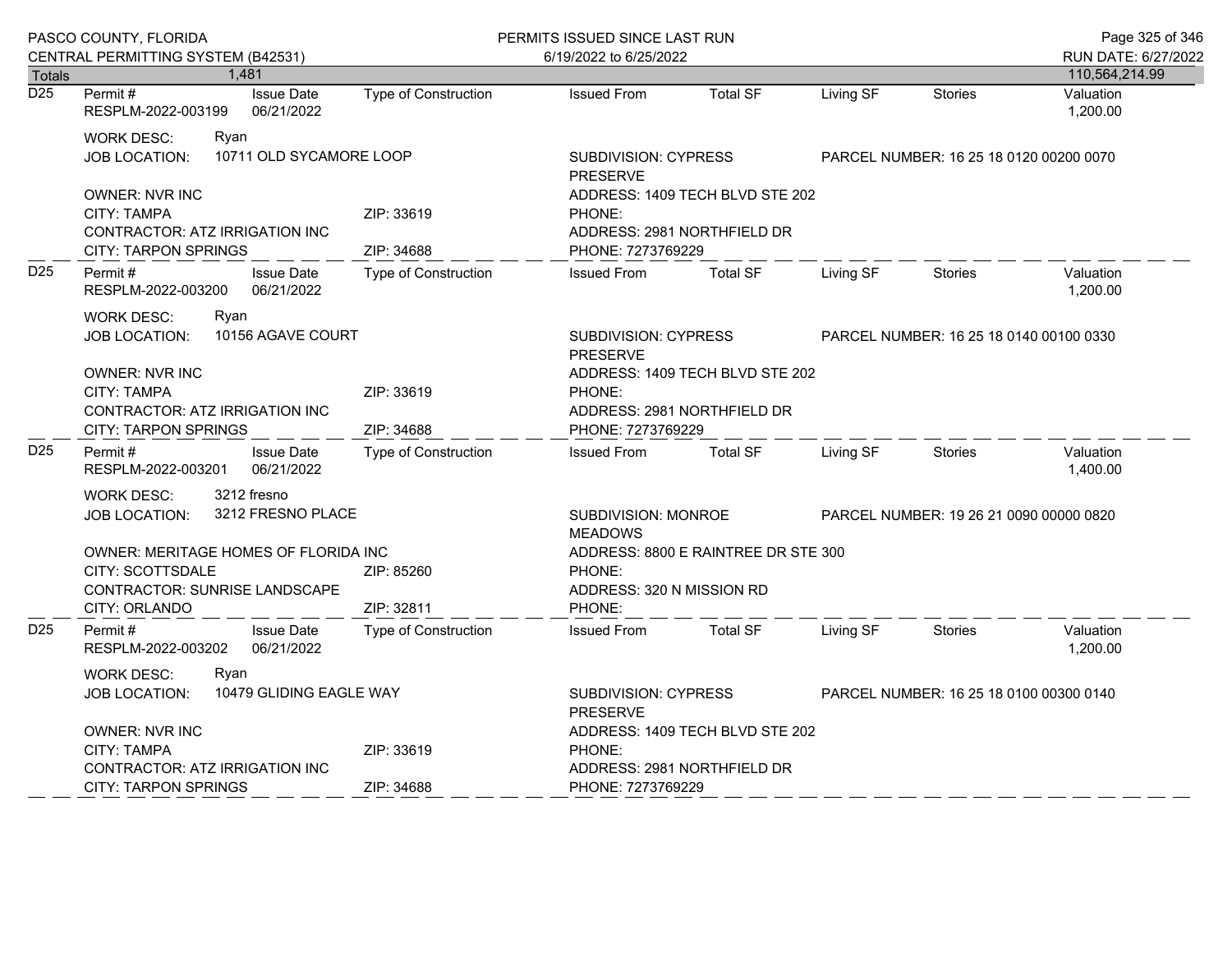| PASCO COUNTY, FLORIDA |                                                                                                                                                                                                                             |                             | PERMITS ISSUED SINCE LAST RUN                | Page 326 of 346                                                                                                                          |           |                                         |                                         |  |
|-----------------------|-----------------------------------------------------------------------------------------------------------------------------------------------------------------------------------------------------------------------------|-----------------------------|----------------------------------------------|------------------------------------------------------------------------------------------------------------------------------------------|-----------|-----------------------------------------|-----------------------------------------|--|
|                       | CENTRAL PERMITTING SYSTEM (B42531)<br>1.481                                                                                                                                                                                 |                             | 6/19/2022 to 6/25/2022                       |                                                                                                                                          |           |                                         | RUN DATE: 6/27/2022                     |  |
| <b>Totals</b><br>D25  | <b>Issue Date</b><br>Permit #<br>RESPLM-2022-003203<br>06/22/2022                                                                                                                                                           | <b>Type of Construction</b> | <b>Issued From</b>                           | <b>Total SF</b>                                                                                                                          | Living SF | <b>Stories</b>                          | 110,564,214.99<br>Valuation<br>1,200.00 |  |
|                       | 5238 Blue Crush Bend<br><b>WORK DESC:</b><br>5238 BLUE CRUSH BEND<br><b>JOB LOCATION:</b><br>OWNER: PULTE HOME COMPANY LLC<br><b>CITY: RIVERVIEW</b><br>CONTRACTOR: CHALLENGER IRRIGATION SYSTEMS<br>CITY: SPRING HILL      | ZIP: 33578<br>ZIP: 34606    | PHONE:<br>PHONE: 3525856947                  | SUBDIVISION: DEL WEBB BEXLEY<br>ADDRESS: 2662 S FALKENBURG ROAD<br>ADDRESS: 3268 COMMERCIAL WAY                                          |           | PARCEL NUMBER: 10 26 18 0050 03100 0020 |                                         |  |
| D <sub>25</sub>       | Permit#<br><b>Issue Date</b><br>RESPLM-2022-003204<br>06/22/2022                                                                                                                                                            | Type of Construction        | <b>Issued From</b>                           | <b>Total SF</b>                                                                                                                          | Living SF | <b>Stories</b>                          | Valuation<br>1,200.00                   |  |
|                       | 17812 Ramble On Way<br><b>WORK DESC:</b><br>17812 RAMBLE ON WAY<br><b>JOB LOCATION:</b><br>OWNER: PULTE HOME COMPANY LLC<br><b>CITY: RIVERVIEW</b><br>CONTRACTOR: CHALLENGER IRRIGATION SYSTEMS<br><b>CITY: SPRING HILL</b> | ZIP: 33578<br>ZIP: 34606    | AND NORTH 3-1<br>PHONE:<br>PHONE: 3525856947 | SUBDIVISION: BEXLEY SOUTH 4-4 PARCEL NUMBER: 17 26 18 0050 07000 0140<br>ADDRESS: 2662 S FALKENBURG ROAD<br>ADDRESS: 3268 COMMERCIAL WAY |           |                                         |                                         |  |
| D <sub>25</sub>       | Permit#<br><b>Issue Date</b><br>06/22/2022<br>RESPLM-2022-003205                                                                                                                                                            | Type of Construction        | <b>Issued From</b>                           | <b>Total SF</b>                                                                                                                          | Living SF | Stories                                 | Valuation<br>1,200.00                   |  |
|                       | 17797 Everlong Dr<br><b>WORK DESC:</b><br>17797 EVERLONG DRIVE<br><b>JOB LOCATION:</b><br>OWNER: PULTE HOME COMPANY LLC<br><b>CITY: RIVERVIEW</b><br>CONTRACTOR: CHALLENGER IRRIGATION SYSTEMS<br><b>CITY: SPRING HILL</b>  | ZIP: 33578<br>ZIP: 34606    | AND NORTH 3-1<br>PHONE:<br>PHONE: 3525856947 | SUBDIVISION: BEXLEY SOUTH 4-4<br>ADDRESS: 2662 S FALKENBURG ROAD<br>ADDRESS: 3268 COMMERCIAL WAY                                         |           | PARCEL NUMBER: 17 26 18 0050 07500 0070 |                                         |  |
| D <sub>25</sub>       | Permit#<br><b>Issue Date</b><br>RESPLM-2022-003206<br>06/22/2022                                                                                                                                                            | <b>Type of Construction</b> | <b>Issued From</b>                           | <b>Total SF</b>                                                                                                                          | Living SF | <b>Stories</b>                          | Valuation<br>900.00                     |  |
|                       | Lot #83<br><b>WORK DESC:</b><br>28817 ORANGE BERRY DRIVE<br><b>JOB LOCATION:</b><br><b>OWNER: WEEKLEY HOMES LLC</b><br><b>CITY: HOUSTON</b><br>CONTRACTOR: INNERFLOW LAWN SPRINKLERS<br>CITY: Hudson                        | ZIP: 77055<br>ZIP: 34667    | PHONE:<br>PHONE: 7272332063                  | SUBDIVISION: PERSIMMON PARK<br>ADDRESS: 1111 NORTH POST OAK RD<br>ADDRESS: 16605 Scheer Blvd Unit D                                      |           | PARCEL NUMBER: 19 26 20 0060 00000 0830 |                                         |  |
| D <sub>25</sub>       | Permit#<br><b>Issue Date</b><br>06/22/2022<br>RESPLM-2022-003207                                                                                                                                                            | Type of Construction        | <b>Issued From</b>                           | <b>Total SF</b>                                                                                                                          | Living SF | Stories                                 | Valuation<br>900.00                     |  |
|                       | Lot #140<br><b>WORK DESC:</b><br>28598 SWEET PERSIMMON DRIVE<br><b>JOB LOCATION:</b><br><b>OWNER: WEEKLEY HOMES LLC</b><br><b>CITY: HOUSTON</b><br><b>CONTRACTOR: INNERFLOW LAWN SPRINKLERS</b><br>CITY: Hudson             | ZIP: 77055<br>ZIP: 34667    | PHONE:<br>PHONE: 7272332063                  | SUBDIVISION: PERSIMMON PARK<br>ADDRESS: 1111 NORTH POST OAK RD<br>ADDRESS: 16605 Scheer Blvd Unit D                                      |           | PARCEL NUMBER: 19 26 20 0060 00000 1400 |                                         |  |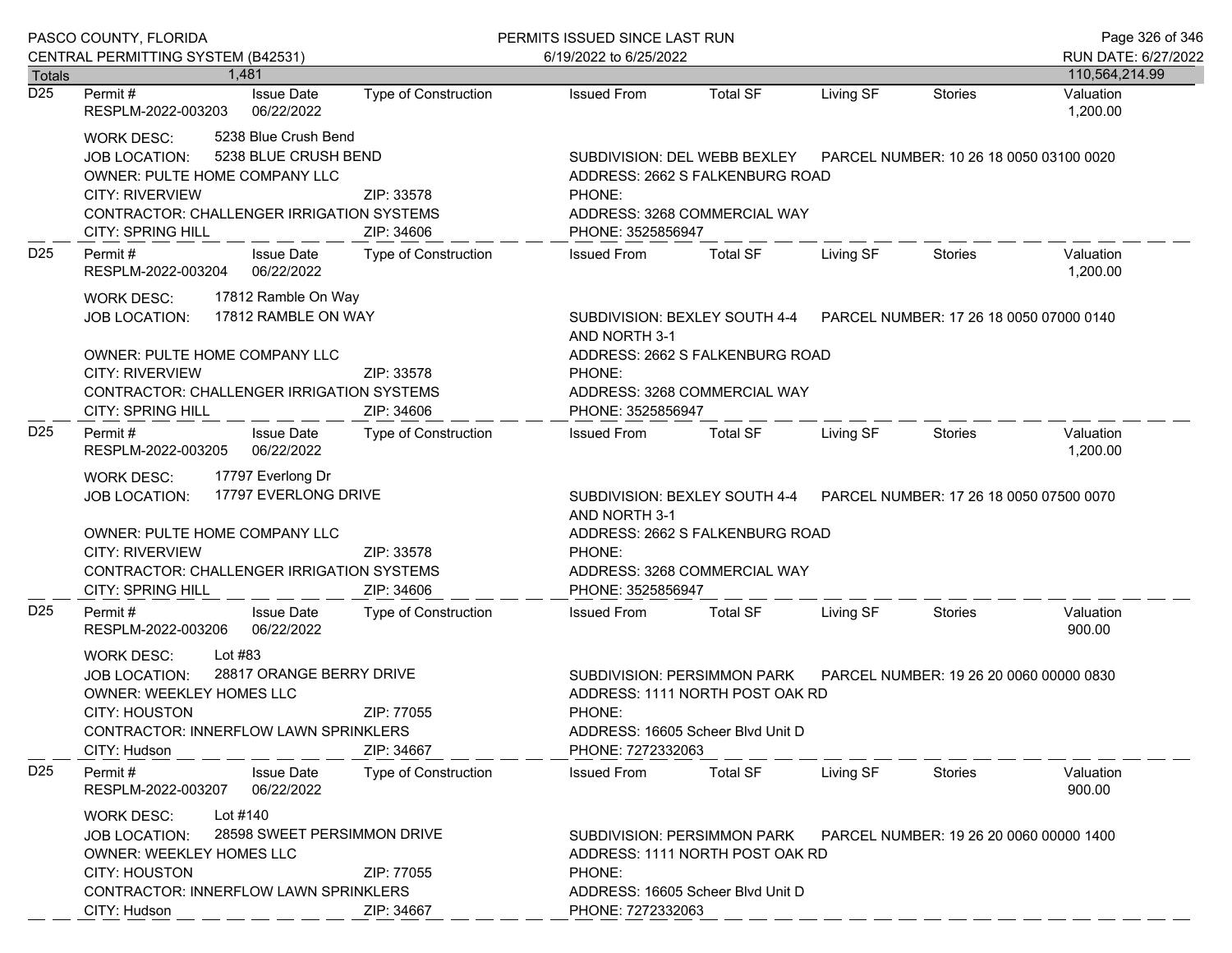|                  | PASCO COUNTY, FLORIDA<br>CENTRAL PERMITTING SYSTEM (B42531)                                                                                                                                                                            |                             | PERMITS ISSUED SINCE LAST RUN<br>6/19/2022 to 6/25/2022                                                                                                                    |                                                                                                        |                                         |                |                       |
|------------------|----------------------------------------------------------------------------------------------------------------------------------------------------------------------------------------------------------------------------------------|-----------------------------|----------------------------------------------------------------------------------------------------------------------------------------------------------------------------|--------------------------------------------------------------------------------------------------------|-----------------------------------------|----------------|-----------------------|
| <b>Totals</b>    | 1.481                                                                                                                                                                                                                                  |                             |                                                                                                                                                                            |                                                                                                        |                                         |                | 110,564,214.99        |
| $\overline{D25}$ | <b>Issue Date</b><br>Permit #<br>RESPLM-2022-003208<br>06/22/2022                                                                                                                                                                      | <b>Type of Construction</b> | <b>Issued From</b>                                                                                                                                                         | <b>Total SF</b>                                                                                        | Living SF                               | Stories        | Valuation<br>2,375.00 |
|                  | <b>SKR 369</b><br><b>WORK DESC:</b><br>4368 TATUM LOOP<br>JOB LOCATION:<br>OWNER: M/I HOMES OF TAMPA LLC<br><b>CITY: TAMPA</b><br>CONTRACTOR: NIAGARA SPRINKLER SYSTEMS INC<br>CITY: Land O'Lakes                                      | ZIP: 33634<br>ZIP: 34638    | SUBDIVISION: STARKEY RANCH<br>ADDRESS: 4343 ANCHOR PLAZA PKWY STE 200<br>PHONE:<br>ADDRESS: 4842 Mitchell Road<br>PHONE:                                                   |                                                                                                        | PARCEL NUMBER: 17 26 17 0110 00300 0690 |                |                       |
| D <sub>25</sub>  | Permit#<br><b>Issue Date</b><br>RESPLM-2022-003209<br>06/22/2022                                                                                                                                                                       | Type of Construction        | <b>Issued From</b>                                                                                                                                                         | <b>Total SF</b>                                                                                        | Living SF                               | <b>Stories</b> | Valuation<br>1,000.00 |
|                  | CL 796<br>WORK DESC:<br>34923 SILVER KING DRIVE<br><b>JOB LOCATION:</b><br>OWNER: MHC CRYSTAL LAKE LLCC/O DUFF & PHELPS, A KROLL B<br><b>CITY: CHICAGO</b><br>CONTRACTOR: JB LANDSCAPE & IRRIGATION MAINTENANCE INC<br>CITY: GROVELAND | ZIP: 60607<br>ZIP: 34736    | SUBDIVISION:<br>PHONE:<br>PHONE:                                                                                                                                           | PARCEL NUMBER: 18 26 21 0000 00300 0030<br>ADDRESS: 917 W WASHINGTON MS 316<br>ADDRESS: 22598 DUSTY LN |                                         |                |                       |
| D <sub>25</sub>  | Permit#<br><b>Issue Date</b><br>06/22/2022<br>RESPLM-2022-003210                                                                                                                                                                       | Type of Construction        | <b>Issued From</b>                                                                                                                                                         | <b>Total SF</b>                                                                                        | Living SF                               | Stories        | Valuation<br>1,200.00 |
|                  | Lennar<br><b>WORK DESC:</b><br>4533 ANCONA WAY<br><b>JOB LOCATION:</b><br>OWNER: STANDARD PACIFIC OF FLORIDA<br>CITY: MIAMI<br>CONTRACTOR: ATZ IRRIGATION INC<br><b>CITY: TARPON SPRINGS</b>                                           | ZIP: 33172<br>ZIP: 34688    | SUBDIVISION: ESTANCIA<br>PARCEL NUMBER: 18 26 20 0080 08300 0010<br>ADDRESS: 700 NW 107TH AVE STE 400<br>PHONE:<br>ADDRESS: 2981 NORTHFIELD DR<br>PHONE: 7273769229        |                                                                                                        |                                         |                |                       |
| D <sub>25</sub>  | Permit#<br><b>Issue Date</b><br>06/22/2022<br>RESPLM-2022-003211                                                                                                                                                                       | <b>Type of Construction</b> | <b>Issued From</b>                                                                                                                                                         | <b>Total SF</b>                                                                                        | Living SF                               | Stories        | Valuation<br>900.00   |
|                  | Zephyr Preserve<br><b>WORK DESC:</b><br>3749 ZEPHYR PRESERVE PLACE<br>JOB LOCATION:<br><b>OWNER: NVR INC</b><br><b>CITY: TAMPA</b><br>CONTRACTOR: ONORATOS LANDSCAPE DESIGN OF TAMPA BAY IN<br><b>CITY: NEW PORT RICHEY</b>            | ZIP: 33619<br>ZIP: 34652    | SUBDIVISION: ZEPHYR PLACE<br>PARCEL NUMBER: 20 26 21 0050 00000 0700<br>ADDRESS: 1409 TECH BLVD STE 202<br>PHONE:<br>ADDRESS: 6402 RIVER RD<br>PHONE:                      |                                                                                                        |                                         |                |                       |
| D <sub>25</sub>  | <b>Issue Date</b><br>Permit#<br>06/22/2022<br>RESPLM-2022-003212                                                                                                                                                                       | <b>Type of Construction</b> | <b>Issued From</b>                                                                                                                                                         | <b>Total SF</b>                                                                                        | Living SF                               | Stories        | Valuation<br>1,200.00 |
|                  | Lennar<br><b>WORK DESC:</b><br>31699 SUN KETTLE LOOP<br><b>JOB LOCATION:</b><br><b>OWNER: LENNAR HOMES LLC</b><br><b>CITY: TAMPA</b><br>ZIP: 33607<br>CONTRACTOR: ATZ IRRIGATION INC<br><b>CITY: TARPON SPRINGS</b><br>ZIP: 34688      |                             | SUBDIVISION: EPPERSON NORTH<br>PARCEL NUMBER: 27 25 20 0120 00300 0590<br>ADDRESS: 4600 W CYPRESS ST STE 200<br>PHONE:<br>ADDRESS: 2981 NORTHFIELD DR<br>PHONE: 7273769229 |                                                                                                        |                                         |                |                       |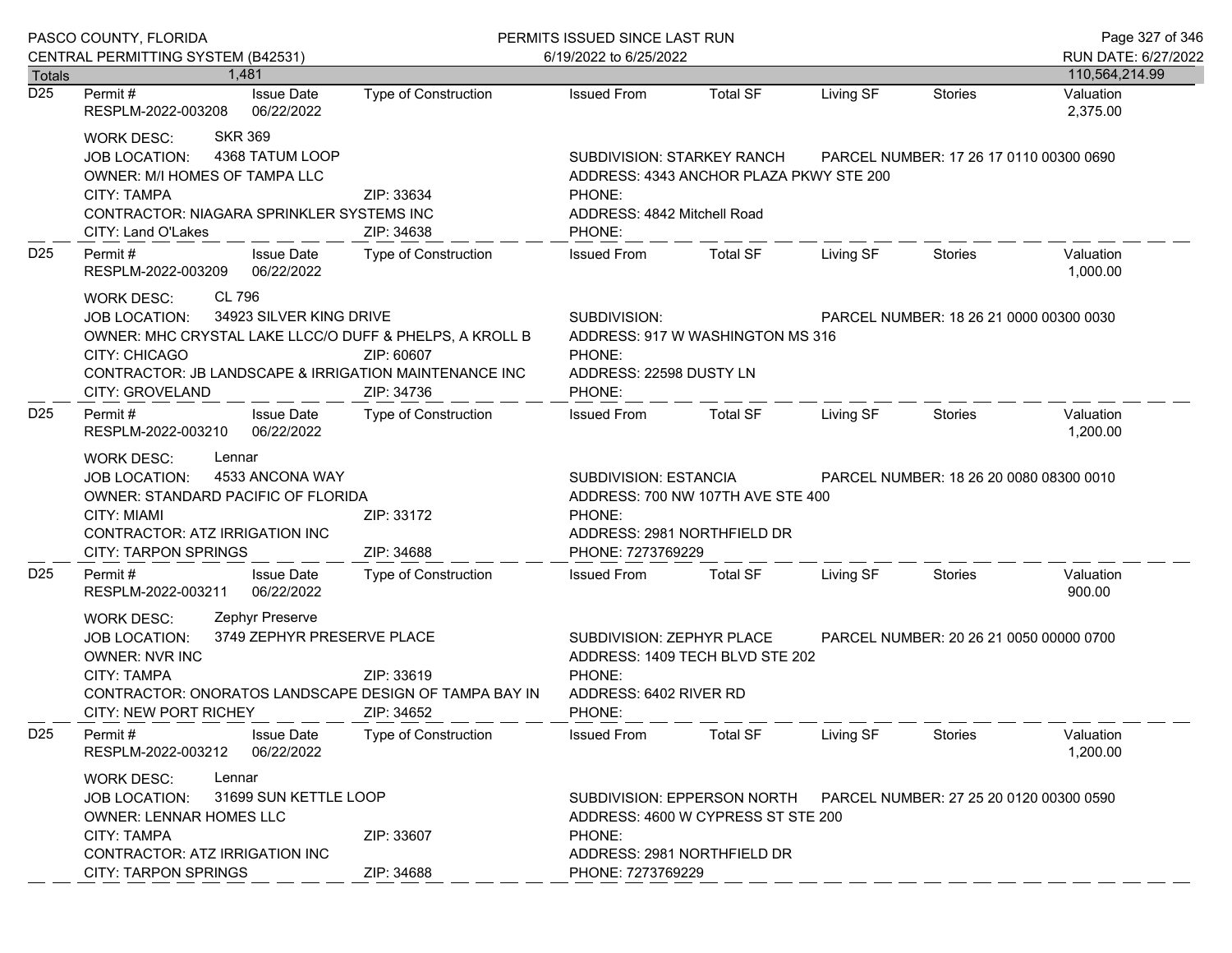|                            | PASCO COUNTY, FLORIDA                                                                                                                                                                                              |                                                        | PERMITS ISSUED SINCE LAST RUN                                                                                                                         |                                                                                                      |           |                                         |                       |  |
|----------------------------|--------------------------------------------------------------------------------------------------------------------------------------------------------------------------------------------------------------------|--------------------------------------------------------|-------------------------------------------------------------------------------------------------------------------------------------------------------|------------------------------------------------------------------------------------------------------|-----------|-----------------------------------------|-----------------------|--|
|                            | CENTRAL PERMITTING SYSTEM (B42531)                                                                                                                                                                                 |                                                        | 6/19/2022 to 6/25/2022                                                                                                                                |                                                                                                      |           |                                         |                       |  |
| Totals<br>$\overline{D25}$ | 1.481<br>Permit #                                                                                                                                                                                                  |                                                        |                                                                                                                                                       | <b>Total SF</b>                                                                                      |           |                                         | 110,564,214.99        |  |
|                            | <b>Issue Date</b><br>RESPLM-2022-003213<br>06/22/2022                                                                                                                                                              | Type of Construction                                   | <b>Issued From</b>                                                                                                                                    |                                                                                                      | Living SF | <b>Stories</b>                          | Valuation<br>900.00   |  |
|                            | Zephyr Place<br>WORK DESC:<br><b>JOB LOCATION:</b><br><b>OWNER: NVR INC</b><br><b>CITY: TAMPA</b><br>CONTRACTOR: ONORATOS LANDSCAPE DESIGN OF TAMPA BAY IN<br>CITY: NEW PORT RICHEY                                | 3664 ZEPHYR PRESERVE PLACE<br>ZIP: 33619<br>ZIP: 34652 | SUBDIVISION: ZEPHYR PLACE<br>PHONE:<br>ADDRESS: 6402 RIVER RD<br>PHONE:                                                                               | ADDRESS: 1409 TECH BLVD STE 202                                                                      |           | PARCEL NUMBER: 20 26 21 0050 00000 0810 |                       |  |
| D <sub>25</sub>            | Permit#<br><b>Issue Date</b><br>06/22/2022<br>RESPLM-2022-003214                                                                                                                                                   | <b>Type of Construction</b>                            | <b>Issued From</b>                                                                                                                                    | <b>Total SF</b>                                                                                      | Living SF | Stories                                 | Valuation<br>1,100.00 |  |
|                            | Zephyr Place<br><b>WORK DESC:</b><br>35170 BRIENNE STREET<br><b>JOB LOCATION:</b><br><b>OWNER: NVR INC</b><br><b>CITY: TAMPA</b><br>CONTRACTOR: ONORATOS LANDSCAPE DESIGN OF TAMPA BAY IN<br>CITY: NEW PORT RICHEY | ZIP: 33619<br>ZIP: 34652                               | SUBDIVISION: ZEPHYR PLACE<br>ADDRESS: 1409 TECH BLVD STE 202<br>PHONE:<br>ADDRESS: 6402 RIVER RD<br>PHONE:                                            |                                                                                                      |           | PARCEL NUMBER: 20 26 21 0050 00000 0870 |                       |  |
| D <sub>25</sub>            | Permit#<br><b>Issue Date</b><br>06/22/2022<br>RESPLM-2022-003215                                                                                                                                                   | Type of Construction                                   | <b>Issued From</b>                                                                                                                                    | Total SF                                                                                             | Living SF | Stories                                 | Valuation<br>1,200.00 |  |
|                            | <b>WORK DESC:</b><br>Lennar<br>9774 CONEFLOWER COURT<br><b>JOB LOCATION:</b><br><b>OWNER: LENNAR HOMES LLC</b><br><b>CITY: TAMPA</b><br>CONTRACTOR: ATZ IRRIGATION INC<br><b>CITY: TARPON SPRINGS</b>              | ZIP: 33607<br>ZIP: 34688                               | SUBDIVISION: CONNERTON<br><b>VILLAGE TWO</b><br>PHONE:<br>PHONE: 7273769229                                                                           | ADDRESS: 4600 W CYPRESS ST STE 200<br>ADDRESS: 2981 NORTHFIELD DR                                    |           | PARCEL NUMBER: 24 25 18 0010 07300 0230 |                       |  |
| D <sub>25</sub>            | Permit#<br><b>Issue Date</b><br>06/22/2022<br>RESPLM-2022-003216                                                                                                                                                   | Type of Construction                                   | <b>Issued From</b>                                                                                                                                    | <b>Total SF</b>                                                                                      | Living SF | Stories                                 | Valuation<br>1,200.00 |  |
|                            | Lennar<br><b>WORK DESC:</b><br>31536 BARREL WAVE WAY<br><b>JOB LOCATION:</b><br><b>OWNER: LENNAR HOMES LLC</b><br>CITY: TAMPA<br>CONTRACTOR: ATZ IRRIGATION INC<br><b>CITY: TARPON SPRINGS</b>                     | ZIP: 33607<br>ZIP: 34688                               | PHONE:<br>PHONE: 7273769229                                                                                                                           | SUBDIVISION: EPPERSON NORTH<br>ADDRESS: 4301 W BOY SCOUT BLVD STE 600<br>ADDRESS: 2981 NORTHFIELD DR |           | PARCEL NUMBER: 27 25 20 0140 01B00 0130 |                       |  |
| D <sub>25</sub>            | Permit#<br><b>Issue Date</b><br>RESPLM-2022-003217<br>06/22/2022                                                                                                                                                   | <b>Type of Construction</b>                            | <b>Issued From</b>                                                                                                                                    | <b>Total SF</b>                                                                                      | Living SF | Stories                                 | Valuation<br>1,200.00 |  |
|                            | <b>WORK DESC:</b><br>Lennar<br>31677 SUN KETTLE LOOP<br><b>JOB LOCATION:</b><br>OWNER: LENNAR HOMES LLC<br><b>CITY: TAMPA</b><br>ZIP: 33607<br>CONTRACTOR: ATZ IRRIGATION INC                                      |                                                        | SUBDIVISION: EPPERSON NORTH<br>PARCEL NUMBER: 27 25 20 0120 00300 0570<br>ADDRESS: 4600 W CYPRESS ST STE 200<br>PHONE:<br>ADDRESS: 2981 NORTHFIELD DR |                                                                                                      |           |                                         |                       |  |
|                            | <b>CITY: TARPON SPRINGS</b>                                                                                                                                                                                        | ZIP: 34688                                             | PHONE: 7273769229                                                                                                                                     |                                                                                                      |           |                                         |                       |  |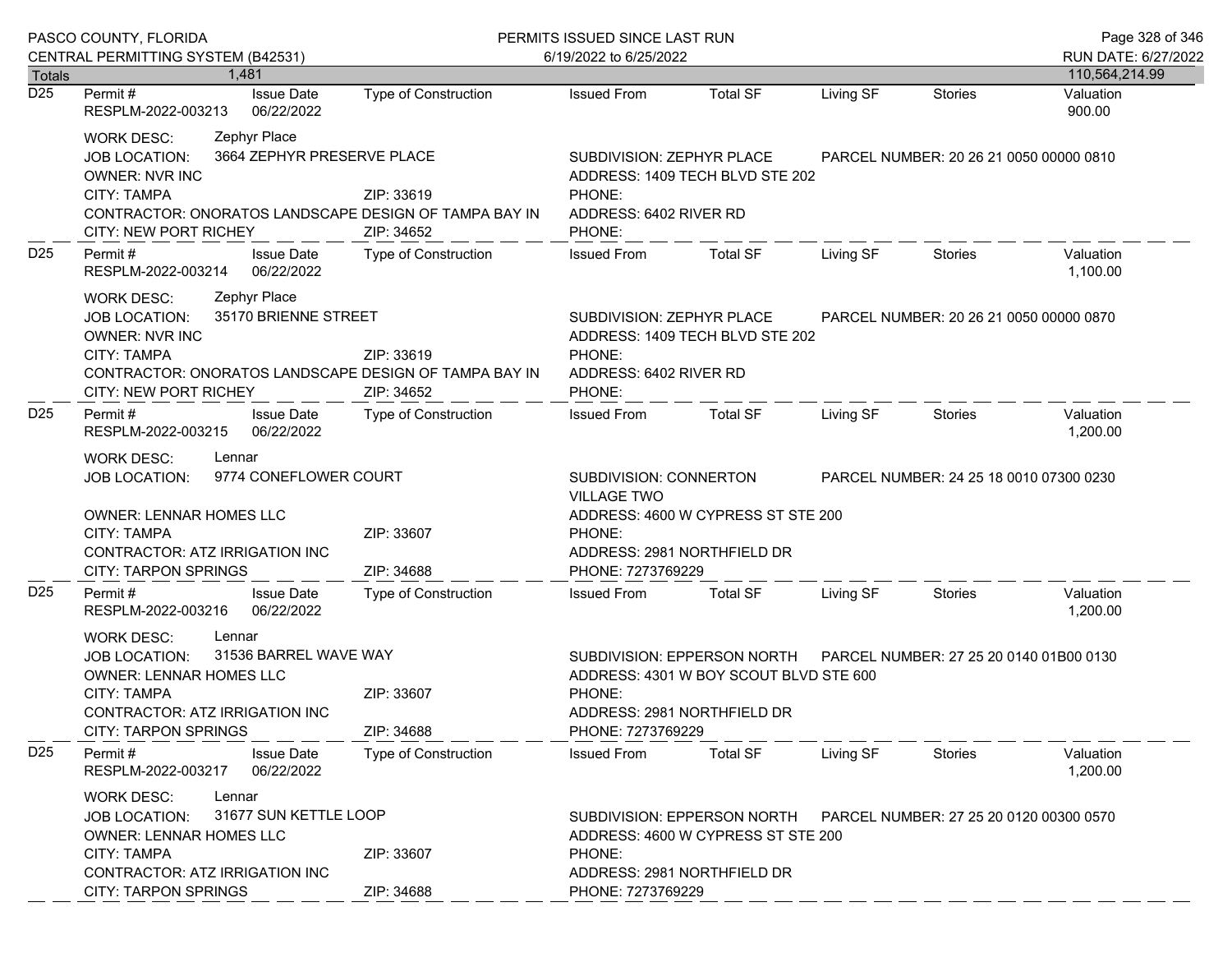|                                   | PASCO COUNTY, FLORIDA                                                                                                                                               |                                                    |                                                                                                                                | PERMITS ISSUED SINCE LAST RUN                                                                                                                      |                                                                     |           |                                         | Page 329 of 346       |  |
|-----------------------------------|---------------------------------------------------------------------------------------------------------------------------------------------------------------------|----------------------------------------------------|--------------------------------------------------------------------------------------------------------------------------------|----------------------------------------------------------------------------------------------------------------------------------------------------|---------------------------------------------------------------------|-----------|-----------------------------------------|-----------------------|--|
|                                   | CENTRAL PERMITTING SYSTEM (B42531)                                                                                                                                  |                                                    |                                                                                                                                | 6/19/2022 to 6/25/2022                                                                                                                             |                                                                     |           |                                         | RUN DATE: 6/27/2022   |  |
| <b>Totals</b><br>$\overline{D25}$ | 1,481                                                                                                                                                               |                                                    |                                                                                                                                |                                                                                                                                                    |                                                                     |           |                                         | 110,564,214.99        |  |
|                                   | Permit#<br>RESPLM-2022-003218                                                                                                                                       | <b>Issue Date</b><br>06/22/2022                    | Type of Construction                                                                                                           | <b>Issued From</b>                                                                                                                                 | <b>Total SF</b>                                                     | Living SF | <b>Stories</b>                          | Valuation<br>1,200.00 |  |
|                                   | Lennar<br><b>WORK DESC:</b><br><b>JOB LOCATION:</b><br><b>OWNER: LENNAR HOMES LLC</b><br><b>CITY: TAMPA</b><br>CONTRACTOR: ATZ IRRIGATION INC                       | 31685 SUN KETTLE LOOP                              | ZIP: 33607                                                                                                                     | SUBDIVISION: EPPERSON NORTH PARCEL NUMBER: 27 25 20 0120 00300 0580<br>ADDRESS: 4600 W CYPRESS ST STE 200<br>PHONE:<br>ADDRESS: 2981 NORTHFIELD DR |                                                                     |           |                                         |                       |  |
|                                   | <b>CITY: TARPON SPRINGS</b>                                                                                                                                         |                                                    | ZIP: 34688                                                                                                                     | PHONE: 7273769229                                                                                                                                  |                                                                     |           |                                         |                       |  |
| D <sub>25</sub>                   | Permit#<br>RESPLM-2022-003219                                                                                                                                       | <b>Issue Date</b><br>06/22/2022                    | <b>Type of Construction</b>                                                                                                    | <b>Issued From</b>                                                                                                                                 | <b>Total SF</b>                                                     | Living SF | Stories                                 | Valuation<br>2,375.00 |  |
|                                   | EPR 0084<br>WORK DESC:<br><b>JOB LOCATION:</b>                                                                                                                      | 7446 YALE HARBOR DRIVE                             |                                                                                                                                | <b>SOUTH</b>                                                                                                                                       | SUBDIVISION: EPPERSON RANCH PARCEL NUMBER: 34 25 20 0120 00000 0800 |           |                                         |                       |  |
|                                   | OWNER: BATAILLE DANIELA & JEAN-ZACARI<br>CITY: WESLEY CHAPEL<br>ZIP: 33545<br>CONTRACTOR: NIAGARA SPRINKLER SYSTEMS INC<br>CITY: Land O'Lakes<br>ZIP: 34638         |                                                    | ADDRESS: 7446 YALE HARBOR DR<br>PHONE:<br>ADDRESS: 4842 Mitchell Road<br>PHONE:                                                |                                                                                                                                                    |                                                                     |           |                                         |                       |  |
| D <sub>25</sub>                   | Permit#<br>RESPLM-2022-003220                                                                                                                                       | <b>Issue Date</b><br>06/22/2022                    | Type of Construction                                                                                                           | <b>Issued From</b>                                                                                                                                 | <b>Total SF</b>                                                     | Living SF | Stories                                 | Valuation<br>2,375.00 |  |
|                                   | EPR 0129<br><b>WORK DESC:</b><br>7339 POOL COMPASS LOOP<br><b>JOB LOCATION:</b><br>OWNER: M/I HOMES OF TAMPA LLC                                                    |                                                    | SUBDIVISION: EPPERSON RANCH  PARCEL NUMBER: 34 25 20 0160 00000 1290<br><b>SOUTH</b><br>ADDRESS: 4343 ANCHOR PLAZA PARKWAY STE |                                                                                                                                                    |                                                                     |           |                                         |                       |  |
|                                   | <b>CITY: TAMPA</b><br>CONTRACTOR: NIAGARA SPRINKLER SYSTEMS INC<br>CITY: Land O'Lakes                                                                               |                                                    | ZIP: 33634<br>ZIP: 34638                                                                                                       | PHONE:<br>ADDRESS: 4842 Mitchell Road<br>PHONE:                                                                                                    |                                                                     |           |                                         |                       |  |
| D <sub>25</sub>                   | Permit#<br>RESPLM-2022-003221                                                                                                                                       | <b>Issue Date</b><br>06/22/2022                    | <b>Type of Construction</b>                                                                                                    | <b>Issued From</b>                                                                                                                                 | <b>Total SF</b>                                                     | Living SF | Stories                                 | Valuation<br>1,200.00 |  |
|                                   | WORK DESC:<br><b>JOB LOCATION:</b><br>OWNER: ADAMS HOMES OF NORTHWEST<br>CITY: GULF BREEZE<br>CONTRACTOR: CHALLENGER IRRIGATION SYSTEMS<br><b>CITY: SPRING HILL</b> | 11641 Sunder Berry St<br>11641 SUNDER BERRY STREET | ZIP: 32563<br>ZIP: 34606                                                                                                       | SUBDIVISION: SUMMER CHASE<br>PHONE:<br>PHONE: 3525856947                                                                                           | ADDRESS: 3000 GULF BREEZE PKWY<br>ADDRESS: 3268 COMMERCIAL WAY      |           | PARCEL NUMBER: 17 24 17 0020 00000 0930 |                       |  |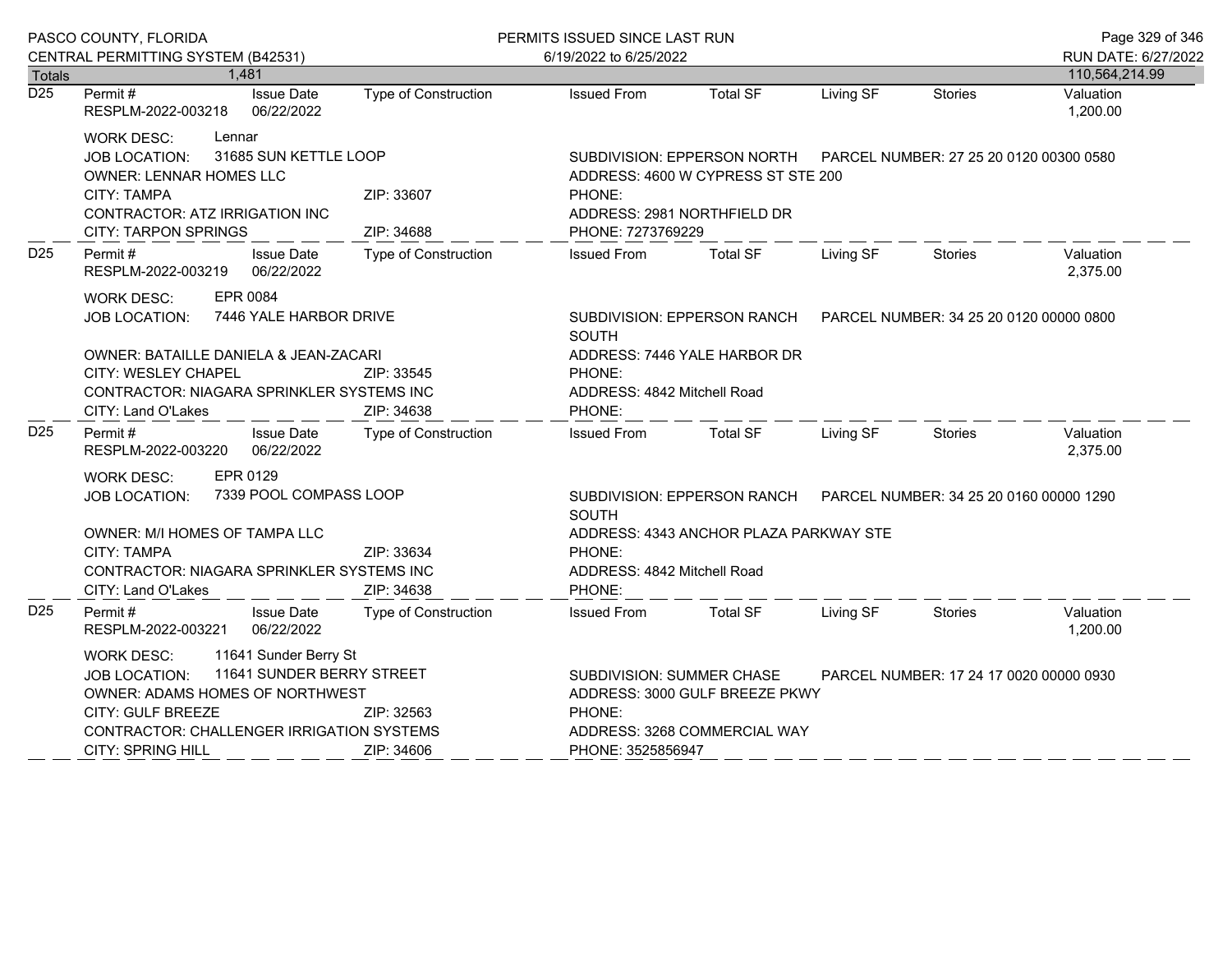|                                                                                                                                                                                                                               | PASCO COUNTY, FLORIDA<br>CENTRAL PERMITTING SYSTEM (B42531)                                                                                                                                                                                                                |                          | PERMITS ISSUED SINCE LAST RUN<br>6/19/2022 to 6/25/2022                                                                                                                  |                                                                                                                                        |           |                                         |                       |
|-------------------------------------------------------------------------------------------------------------------------------------------------------------------------------------------------------------------------------|----------------------------------------------------------------------------------------------------------------------------------------------------------------------------------------------------------------------------------------------------------------------------|--------------------------|--------------------------------------------------------------------------------------------------------------------------------------------------------------------------|----------------------------------------------------------------------------------------------------------------------------------------|-----------|-----------------------------------------|-----------------------|
| <b>Totals</b>                                                                                                                                                                                                                 | 1.481                                                                                                                                                                                                                                                                      |                          |                                                                                                                                                                          |                                                                                                                                        |           |                                         | 110,564,214.99        |
| D <sub>25</sub>                                                                                                                                                                                                               | <b>Issue Date</b><br>Permit #<br>RESPLM-2022-003222<br>06/24/2022                                                                                                                                                                                                          | Type of Construction     | <b>Issued From</b>                                                                                                                                                       | <b>Total SF</b>                                                                                                                        | Living SF | <b>Stories</b>                          | Valuation<br>1,868.00 |
|                                                                                                                                                                                                                               | <b>WORK DESC:</b><br>carl<br>30427 EASTPORT DRIVE<br><b>JOB LOCATION:</b>                                                                                                                                                                                                  |                          | <b>BRANCH ESTATES</b>                                                                                                                                                    | SUBDIVISION: WILLIAMS DOUBLE<br>PARCEL NUMBER: 33 25 20 0010 00000 1940                                                                |           |                                         |                       |
|                                                                                                                                                                                                                               | OWNER: CARL ANDREW F & DAWN L<br><b>CITY: WESLEY CHAPEL</b><br>CONTRACTOR: FLORIDA DELTA MECHANICAL INC<br>CITY: BRANDON                                                                                                                                                   | ZIP: 33545<br>ZIP: 33510 | ADDRESS: 30427 EASTPORT DR<br>PHONE:<br>PHONE:                                                                                                                           | ADDRESS: 2716 Broadway Center Blvd.                                                                                                    |           |                                         |                       |
| D <sub>25</sub>                                                                                                                                                                                                               | <b>Issue Date</b><br>Permit#<br>RESPLM-2022-003223<br>06/22/2022                                                                                                                                                                                                           | Type of Construction     | <b>Issued From</b>                                                                                                                                                       | <b>Total SF</b>                                                                                                                        | Living SF | Stories                                 | Valuation<br>1,200.00 |
|                                                                                                                                                                                                                               | 11623 Sunder Berry St<br><b>WORK DESC:</b><br>11623 SUNDER BERRY STREET<br><b>JOB LOCATION:</b><br><b>OWNER: ADAMS HOMES OF NORTHWEST</b><br>CITY: GULF BREEZE<br>ZIP: 32563<br><b>CONTRACTOR: CHALLENGER IRRIGATION SYSTEMS</b><br><b>CITY: SPRING HILL</b><br>ZIP: 34606 |                          | PHONE:<br>PHONE: 3525856947                                                                                                                                              | SUBDIVISION: SUMMER CHASE<br>PARCEL NUMBER: 17 24 17 0020 00000 0910<br>ADDRESS: 3000 GULF BREEZE PKWY<br>ADDRESS: 3268 COMMERCIAL WAY |           |                                         |                       |
| D <sub>25</sub>                                                                                                                                                                                                               | Permit#<br><b>Issue Date</b><br>RESPLM-2022-003224<br>06/22/2022                                                                                                                                                                                                           | Type of Construction     | <b>Issued From</b>                                                                                                                                                       | <b>Total SF</b>                                                                                                                        | Living SF | Stories                                 | Valuation<br>1,200.00 |
|                                                                                                                                                                                                                               | irrigation install<br>WORK DESC:<br>7288 TALAMORE DRIVE<br><b>JOB LOCATION:</b><br>OWNER: TAYLOR MORRISON OF FLORIDA INC<br><b>CITY: TAMPA</b><br>ZIP: 33619<br>CONTRACTOR: TREE FARM 2 INC DBA/CORNERSTONE SOLUTION<br>CITY: Dade City<br>ZIP: 33525                      |                          | PARCEL NUMBER: 31 25 21 0010 05800 0010<br>SUBDIVISION: WATERGRASS<br>ADDRESS: 3922 COCONUT PALM DR STE 100<br>PHONE:<br>ADDRESS: 14620 Bellamy Brothers Blvd.<br>PHONE: |                                                                                                                                        |           |                                         |                       |
| D <sub>25</sub>                                                                                                                                                                                                               | Permit#<br><b>Issue Date</b><br>RESPLM-2022-003225<br>06/22/2022                                                                                                                                                                                                           | Type of Construction     | <b>Issued From</b>                                                                                                                                                       | <b>Total SF</b>                                                                                                                        | Living SF | Stories                                 | Valuation<br>1,200.00 |
| 16011 Vine Cliff Ave<br>WORK DESC:<br>16011 VINE CLIFF AVENUE<br><b>JOB LOCATION:</b><br><b>OWNER: ADAMS HOMES OF NORTHWEST</b><br>CITY: GULF BREEZE<br><b>CONTRACTOR: CHALLENGER IRRIGATION SYSTEMS</b><br>CITY: SPRING HILL |                                                                                                                                                                                                                                                                            | ZIP: 32563<br>ZIP: 34606 | SUBDIVISION: SUMMER CHASE<br>PARCEL NUMBER: 17 24 17 0020 00000 1000<br>ADDRESS: 3000 GULF BREEZE PKWY<br>PHONE:<br>ADDRESS: 3268 COMMERCIAL WAY<br>PHONE: 3525856947    |                                                                                                                                        |           |                                         |                       |
| D <sub>25</sub>                                                                                                                                                                                                               | Permit#<br><b>Issue Date</b><br>06/22/2022<br>RESPLM-2022-003226                                                                                                                                                                                                           | Type of Construction     | <b>Issued From</b>                                                                                                                                                       | <b>Total SF</b>                                                                                                                        | Living SF | Stories                                 | Valuation<br>3,000.00 |
|                                                                                                                                                                                                                               | 7291 heather sound<br><b>WORK DESC:</b><br>7291 HEATHER SOUND LOOP<br><b>JOB LOCATION:</b><br><b>OWNER: BERING HOMES LLC</b><br><b>CITY: TAMPA</b><br>CONTRACTOR: SUNRISE LANDSCAPE<br>CITY: ORLANDO                                                                       | ZIP: 33679<br>ZIP: 32811 | <b>SUBDIVISION: WATERGRASS</b><br>ADDRESS: PO BOX 18082<br>PHONE:<br>ADDRESS: 320 N MISSION RD<br>PHONE:                                                                 |                                                                                                                                        |           | PARCEL NUMBER: 36 25 20 0050 02900 0010 |                       |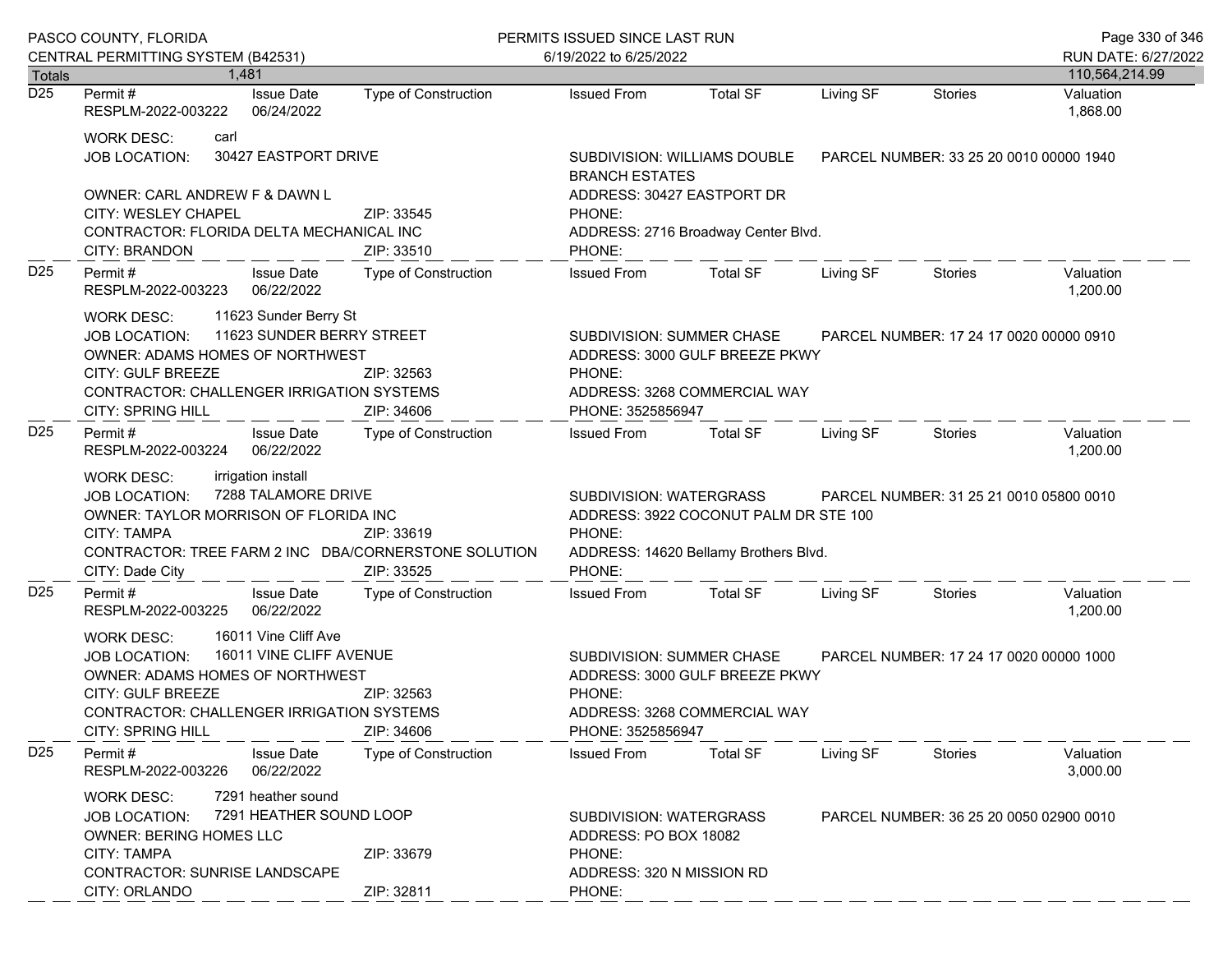| PASCO COUNTY, FLORIDA             |                                                                                                                                                                                                                                                            |                                                                                                                                         | PERMITS ISSUED SINCE LAST RUN                                                                                                                                  | Page 331 of 346                                                                                     |           |                                         |                             |  |
|-----------------------------------|------------------------------------------------------------------------------------------------------------------------------------------------------------------------------------------------------------------------------------------------------------|-----------------------------------------------------------------------------------------------------------------------------------------|----------------------------------------------------------------------------------------------------------------------------------------------------------------|-----------------------------------------------------------------------------------------------------|-----------|-----------------------------------------|-----------------------------|--|
|                                   | CENTRAL PERMITTING SYSTEM (B42531)                                                                                                                                                                                                                         |                                                                                                                                         | 6/19/2022 to 6/25/2022                                                                                                                                         |                                                                                                     |           |                                         | RUN DATE: 6/27/2022         |  |
| <b>Totals</b><br>$\overline{D25}$ | 1.481<br><b>Issue Date</b><br>Permit#                                                                                                                                                                                                                      | Type of Construction                                                                                                                    | <b>Issued From</b>                                                                                                                                             | <b>Total SF</b>                                                                                     | Living SF | <b>Stories</b>                          | 110,564,214.99<br>Valuation |  |
|                                   | RESPLM-2022-003227<br>06/22/2022                                                                                                                                                                                                                           |                                                                                                                                         |                                                                                                                                                                |                                                                                                     |           |                                         | 1,200.00                    |  |
|                                   | irrigation install<br><b>WORK DESC:</b><br>7289 TALAMORE DRIVE<br>JOB LOCATION:<br>OWNER: TAYLOR MORRISON OF FLORIDA INC<br><b>CITY: TAMPA</b><br>CONTRACTOR: TREE FARM 2 INC DBA/CORNERSTONE SOLUTION                                                     | ZIP: 33619                                                                                                                              | SUBDIVISION: WATERGRASS<br>PARCEL NUMBER: 31 25 21 0010 05900 0010<br>ADDRESS: 3922 COCONUT PALM DR STE 100<br>PHONE:<br>ADDRESS: 14620 Bellamy Brothers Blvd. |                                                                                                     |           |                                         |                             |  |
|                                   | CITY: Dade City                                                                                                                                                                                                                                            | ZIP: 33525                                                                                                                              | PHONE:                                                                                                                                                         |                                                                                                     |           |                                         |                             |  |
| D <sub>25</sub>                   | Permit#<br><b>Issue Date</b><br>RESPLM-2022-003228<br>06/22/2022                                                                                                                                                                                           | Type of Construction                                                                                                                    | <b>Issued From</b>                                                                                                                                             | <b>Total SF</b>                                                                                     | Living SF | <b>Stories</b>                          | Valuation<br>1,200.00       |  |
|                                   | irrigation install<br><b>WORK DESC:</b><br>29542 CEDAR WAXWING DRIVE<br><b>JOB LOCATION:</b><br>OWNER: AHI BOYETTE OAKS LLCC/O PROPERTY TAX DEPARTMEN<br><b>CITY: CALABASAS</b><br>CONTRACTOR: TREE FARM 2 INC DBA/CORNERSTONE SOLUTION<br>CITY: Dade City | ZIP: 91302<br>ZIP: 33525                                                                                                                | SUBDIVISION: BOYETTE OAKS<br>PHONE:<br>PHONE:                                                                                                                  | ADDRESS: 23975 PARK SORRENTO SUITE 300<br>ADDRESS: 14620 Bellamy Brothers Blvd.                     |           | PARCEL NUMBER: 05 26 20 0050 00100 0020 |                             |  |
| D <sub>25</sub>                   | Permit#<br><b>Issue Date</b><br>RESPLM-2022-003229<br>06/22/2022                                                                                                                                                                                           | Type of Construction                                                                                                                    | <b>Issued From</b>                                                                                                                                             | Total SF                                                                                            | Living SF | Stories                                 | Valuation<br>1,200.00       |  |
|                                   | irrigation install<br><b>WORK DESC:</b><br>22415 BELLINI CIRCLE<br><b>JOB LOCATION:</b><br>OWNER: AHI BELL LAKE LLCC/O PROPERTY TAX DEPARTMENT<br><b>CITY: CALABASAS</b><br>CONTRACTOR: TREE FARM 2 INC DBA/CORNERSTONE SOLUTION<br>CITY: Dade City        | ZIP: 91302<br>ZIP: 33525                                                                                                                | SUBDIVISION: BELL LAKE ROAD<br>ADDRESS: 23975 PARK SOREENTO SUITE 300<br>PHONE:<br>ADDRESS: 14620 Bellamy Brothers Blvd.<br>PHONE:                             |                                                                                                     |           | PARCEL NUMBER: 18 26 19 0300 00000 0030 |                             |  |
| D <sub>25</sub>                   | Permit#<br><b>Issue Date</b><br>06/22/2022<br>RESPLM-2022-003230                                                                                                                                                                                           | Type of Construction                                                                                                                    | <b>Issued From</b>                                                                                                                                             | <b>Total SF</b>                                                                                     | Living SF | Stories                                 | Valuation<br>1,200.00       |  |
|                                   | irrigation install<br><b>WORK DESC:</b><br>20275 CALLA LILY DRIVE<br>JOB LOCATION:                                                                                                                                                                         |                                                                                                                                         | SUBDIVISION: WOODLAKE<br><b>PRESERVE</b>                                                                                                                       |                                                                                                     |           | PARCEL NUMBER: 23 26 18 0090 00100 0230 |                             |  |
|                                   | <b>CITY: CALABASAS</b><br>CITY: Dade City                                                                                                                                                                                                                  | OWNER: AMH DEVELOPMENT LLCC/O PROPERTY TAX DEPARTME<br>ZIP: 91302<br>CONTRACTOR: TREE FARM 2 INC DBA/CORNERSTONE SOLUTION<br>ZIP: 33525 |                                                                                                                                                                | ADDRESS: 23975 PARK SORRENTO SUITE 300<br>PHONE:<br>ADDRESS: 14620 Bellamy Brothers Blvd.<br>PHONE: |           |                                         |                             |  |
| D <sub>25</sub>                   | Permit#<br><b>Issue Date</b><br>RESPLM-2022-003231<br>06/22/2022                                                                                                                                                                                           | <b>Type of Construction</b>                                                                                                             | <b>Issued From</b>                                                                                                                                             | <b>Total SF</b>                                                                                     | Living SF | Stories                                 | Valuation<br>1,200.00       |  |
|                                   | irrigation install<br><b>WORK DESC:</b><br>20291 CALLA LILY DRIVE<br>JOB LOCATION:                                                                                                                                                                         |                                                                                                                                         | SUBDIVISION: WOODLAKE<br><b>PRESERVE</b>                                                                                                                       |                                                                                                     |           | PARCEL NUMBER: 23 26 18 0090 00100 0250 |                             |  |
|                                   | OWNER: AMH DEVELOPMENT LLCC/O PROPERTY TAX DEPARTME<br><b>CITY: CALABASAS</b><br>CONTRACTOR: TREE FARM 2 INC DBA/CORNERSTONE SOLUTION<br>CITY: Dade City                                                                                                   | ZIP: 91302<br>ZIP: 33525                                                                                                                | PHONE:<br>PHONE:                                                                                                                                               | ADDRESS: 23975 PARK SORRENTO SUITE 300<br>ADDRESS: 14620 Bellamy Brothers Blvd.                     |           |                                         |                             |  |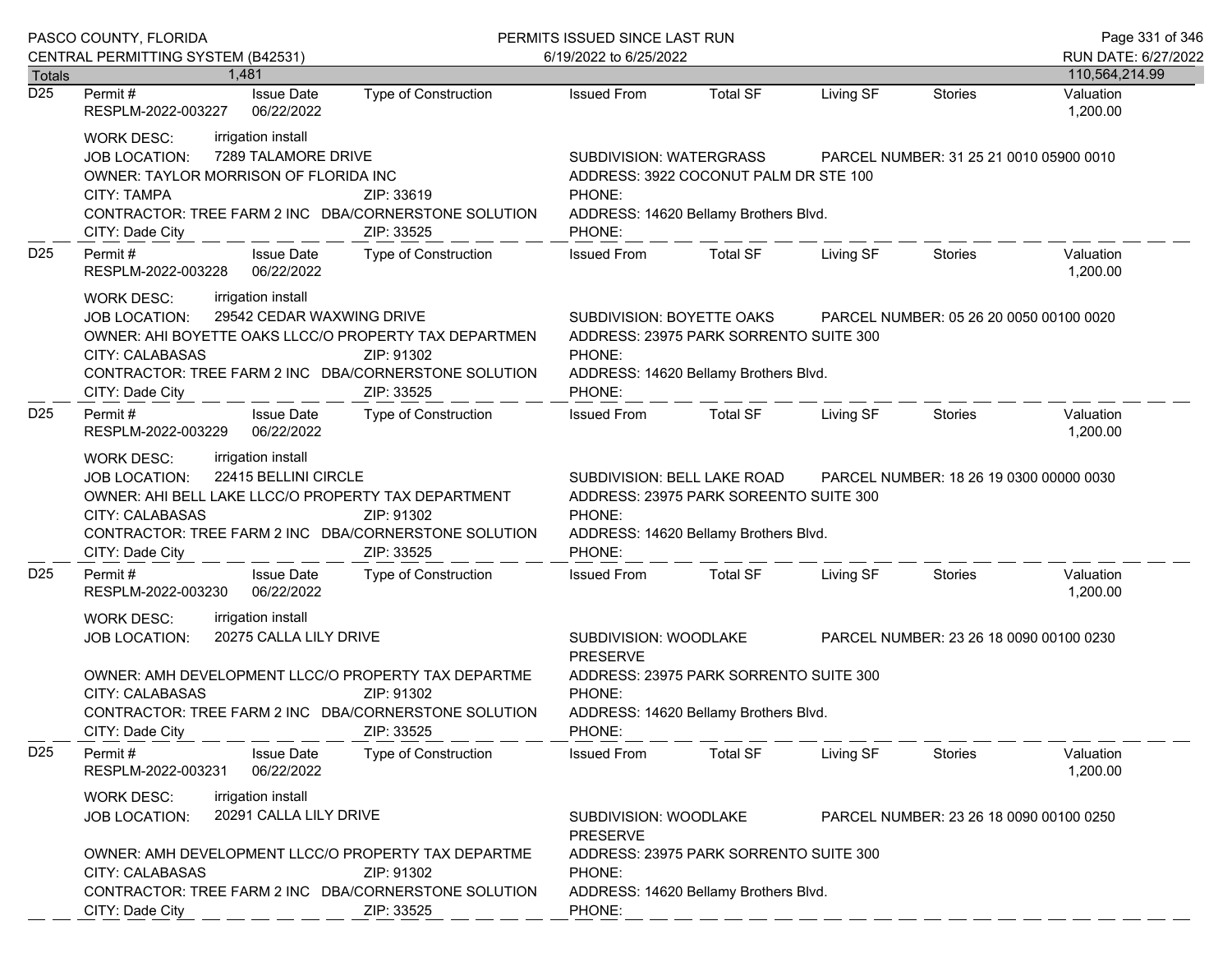| PASCO COUNTY, FLORIDA |                                                                                                                                                                                      |                                               |                                                                                                     | PERMITS ISSUED SINCE LAST RUN                                                                       |                 |           |                                         | Page 332 of 346       |
|-----------------------|--------------------------------------------------------------------------------------------------------------------------------------------------------------------------------------|-----------------------------------------------|-----------------------------------------------------------------------------------------------------|-----------------------------------------------------------------------------------------------------|-----------------|-----------|-----------------------------------------|-----------------------|
|                       | CENTRAL PERMITTING SYSTEM (B42531)                                                                                                                                                   |                                               |                                                                                                     | 6/19/2022 to 6/25/2022                                                                              |                 |           |                                         | RUN DATE: 6/27/2022   |
| Totals                | 1,481                                                                                                                                                                                |                                               |                                                                                                     |                                                                                                     |                 |           |                                         | 110,564,214.99        |
| $\overline{D25}$      | Permit#<br>RESPLM-2022-003232                                                                                                                                                        | <b>Issue Date</b><br>06/22/2022               | Type of Construction                                                                                | <b>Issued From</b>                                                                                  | <b>Total SF</b> | Living SF | <b>Stories</b>                          | Valuation<br>3,000.00 |
|                       | <b>WORK DESC:</b><br>JOB LOCATION:<br><b>OWNER: BERING HOMES LLC</b><br><b>CITY: TAMPA</b><br><b>CONTRACTOR: SUNRISE LANDSCAPE</b>                                                   | 7265 heather sound<br>7265 HEATHER SOUND LOOP | ZIP: 33679                                                                                          | SUBDIVISION: WATERGRASS<br>ADDRESS: PO BOX 18082<br>PHONE:<br>ADDRESS: 320 N MISSION RD             |                 |           | PARCEL NUMBER: 36 25 20 0050 02900 0030 |                       |
|                       | CITY: ORLANDO                                                                                                                                                                        |                                               | ZIP: 32811                                                                                          | PHONE:                                                                                              |                 |           |                                         |                       |
| D <sub>25</sub>       | Permit#<br>RESPLM-2022-003233                                                                                                                                                        | <b>Issue Date</b><br>06/22/2022               | Type of Construction                                                                                | <b>Issued From</b>                                                                                  | <b>Total SF</b> | Living SF | <b>Stories</b>                          | Valuation<br>1,200.00 |
|                       | irrigation install<br><b>WORK DESC:</b><br><b>JOB LOCATION:</b>                                                                                                                      | 20299 CALLA LILY DRIVE                        |                                                                                                     | SUBDIVISION: WOODLAKE<br><b>PRESERVE</b>                                                            |                 |           | PARCEL NUMBER: 23 26 18 0090 00100 0260 |                       |
|                       | OWNER: AMH DEVELOPMENT LLCC/O PROPERTY TAX DEPARTME<br><b>CITY: CALABASAS</b><br>ZIP: 91302<br>CONTRACTOR: TREE FARM 2 INC DBA/CORNERSTONE SOLUTION<br>ZIP: 33525<br>CITY: Dade City |                                               | ADDRESS: 23975 PARK SORRENTO SUITE 300<br>PHONE:<br>ADDRESS: 14620 Bellamy Brothers Blvd.<br>PHONE: |                                                                                                     |                 |           |                                         |                       |
| D <sub>25</sub>       | Permit#<br>RESPLM-2022-003234                                                                                                                                                        | <b>Issue Date</b><br>06/22/2022               | Type of Construction                                                                                | <b>Issued From</b>                                                                                  | <b>Total SF</b> | Living SF | <b>Stories</b>                          | Valuation<br>1,200.00 |
|                       | irrigation install<br>WORK DESC:<br>20315 CALLA LILY DRIVE<br>JOB LOCATION:                                                                                                          |                                               | SUBDIVISION: WOODLAKE<br>PARCEL NUMBER: 23 26 18 0090 00100 0280<br><b>PRESERVE</b>                 |                                                                                                     |                 |           |                                         |                       |
|                       | OWNER: AMH DEVELOPMENT LLCC/O PROPERTY TAX DEPARTME<br><b>CITY: CALABASAS</b><br>ZIP: 91302<br>CONTRACTOR: TREE FARM 2 INC DBA/CORNERSTONE SOLUTION<br>CITY: Dade City<br>ZIP: 33525 |                                               | ADDRESS: 23975 PARK SORRENTO SUITE 300<br>PHONE:<br>ADDRESS: 14620 Bellamy Brothers Blvd.<br>PHONE: |                                                                                                     |                 |           |                                         |                       |
| D <sub>25</sub>       | Permit#<br>RESPLM-2022-003235                                                                                                                                                        | <b>Issue Date</b><br>06/22/2022               | <b>Type of Construction</b>                                                                         | <b>Issued From</b>                                                                                  | <b>Total SF</b> | Living SF | <b>Stories</b>                          | Valuation<br>1,200.00 |
|                       | <b>WORK DESC:</b><br>irrigation install<br>JOB LOCATION:                                                                                                                             | 20339 CALLA LILY DRIVE                        |                                                                                                     | SUBDIVISION: WOODLAKE<br>PARCEL NUMBER: 23 26 18 0090 00100 0310<br><b>PRESERVE</b>                 |                 |           |                                         |                       |
|                       | OWNER: AMH DEVELOPMENT LLCC/O PROPERTY TAX DEPARTME<br>CITY: CALABASAS<br>CONTRACTOR: TREE FARM 2 INC DBA/CORNERSTONE SOLUTION<br>CITY: Dade City                                    |                                               | ZIP: 91302<br>ZIP: 33525                                                                            | ADDRESS: 23975 PARK SORRENTO SUITE 300<br>PHONE:<br>ADDRESS: 14620 Bellamy Brothers Blvd.<br>PHONE: |                 |           |                                         |                       |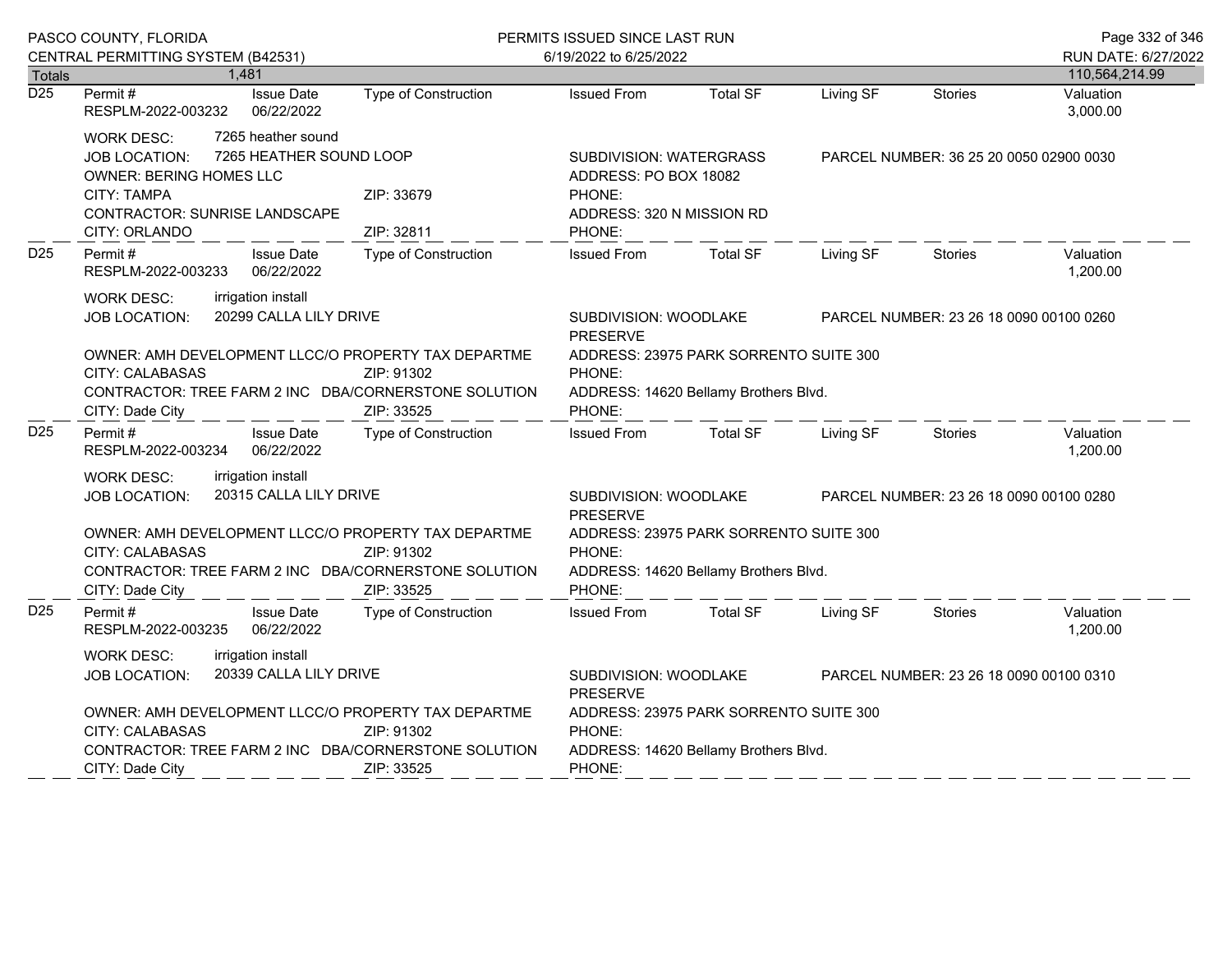|                                   | PASCO COUNTY, FLORIDA                                                                                                                                                         |                                                    | PERMITS ISSUED SINCE LAST RUN                                                                                                           |                                                                                                     |                                                                                 |                                         | Page 333 of 346                         |                                       |
|-----------------------------------|-------------------------------------------------------------------------------------------------------------------------------------------------------------------------------|----------------------------------------------------|-----------------------------------------------------------------------------------------------------------------------------------------|-----------------------------------------------------------------------------------------------------|---------------------------------------------------------------------------------|-----------------------------------------|-----------------------------------------|---------------------------------------|
|                                   | CENTRAL PERMITTING SYSTEM (B42531)                                                                                                                                            | 1,481                                              |                                                                                                                                         | 6/19/2022 to 6/25/2022                                                                              |                                                                                 |                                         |                                         | RUN DATE: 6/27/2022<br>110,564,214.99 |
| <b>Totals</b><br>$\overline{D25}$ | Permit#<br>RESPLM-2022-003236                                                                                                                                                 | <b>Issue Date</b><br>06/22/2022                    | Type of Construction                                                                                                                    | <b>Issued From</b>                                                                                  | <b>Total SF</b>                                                                 | Living SF                               | Stories                                 | Valuation<br>1,200.00                 |
|                                   | <b>WORK DESC:</b><br><b>JOB LOCATION:</b>                                                                                                                                     | irrigation install<br>20347 CALLA LILY DRIVE       |                                                                                                                                         | SUBDIVISION: WOODLAKE<br><b>PRESERVE</b>                                                            |                                                                                 |                                         | PARCEL NUMBER: 23 26 18 0090 00100 0320 |                                       |
|                                   | <b>CITY: CALABASAS</b><br>CITY: Dade City                                                                                                                                     |                                                    | OWNER: AMH DEVELOPMENT LLCC/O PROPERTY TAX DEPARTME<br>ZIP: 91302<br>CONTRACTOR: TREE FARM 2 INC DBA/CORNERSTONE SOLUTION<br>ZIP: 33525 | PHONE:<br>PHONE:                                                                                    | ADDRESS: 23975 PARK SORRENTO SUITE 300<br>ADDRESS: 14620 Bellamy Brothers Blvd. |                                         |                                         |                                       |
| D <sub>25</sub>                   | Permit#<br>RESPLM-2022-003237                                                                                                                                                 | <b>Issue Date</b><br>06/22/2022                    | Type of Construction                                                                                                                    | <b>Issued From</b>                                                                                  | <b>Total SF</b>                                                                 | Living SF                               | <b>Stories</b>                          | Valuation<br>1,350.00                 |
|                                   | WORK DESC:<br><b>JOB LOCATION:</b><br>OWNER: BISCAYNE HOMES LLC<br>CITY: CORAL GABLES<br>CONTRACTOR: AMERICAN IRRIG LAWN MAINT LLC<br>CITY: DADE CITY                         | 8845 Drummer Plank Dr.<br>8845 DRUMMER PLANK DRIVE | ZIP: 33146<br>ZIP: 33525                                                                                                                | PHONE:<br>ADDRESS: 39534 SUNBURST DR<br>PHONE: 3525214947                                           | SUBDIVISION: EPPERSON NORTH<br>ADDRESS: 1430 S DIXIE HWY STE 310                |                                         | PARCEL NUMBER: 26 25 20 0010 01800 0320 |                                       |
| D <sub>25</sub>                   | Permit#<br>RESPLM-2022-003238                                                                                                                                                 | <b>Issue Date</b><br>06/22/2022                    | <b>Type of Construction</b>                                                                                                             | <b>Issued From</b>                                                                                  | <b>Total SF</b>                                                                 | Living SF                               | Stories                                 | Valuation<br>1,200.00                 |
|                                   | irrigation install<br><b>WORK DESC:</b><br>12569 WETMORE COURT<br>JOB LOCATION:                                                                                               |                                                    |                                                                                                                                         | SUBDIVISION: WHITFIELD<br>PARCEL NUMBER: 21 26 17 0130 00400 0330<br><b>PRESERVE</b>                |                                                                                 |                                         |                                         |                                       |
|                                   | OWNER: TAYLOR MORRISON OF FLORIDA INC<br>CITY: TAMPA<br>CONTRACTOR: TREE FARM 2 INC DBA/CORNERSTONE SOLUTION<br>CITY: Dade City                                               |                                                    | ZIP: 33619<br>ZIP: 33525                                                                                                                | PHONE:<br>PHONE:                                                                                    | ADDRESS: 3922 COCONUT PALM DR STE 100<br>ADDRESS: 14620 Bellamy Brothers Blvd.  |                                         |                                         |                                       |
| D <sub>25</sub>                   | Permit#<br>RESPLM-2022-003239                                                                                                                                                 | <b>Issue Date</b><br>06/22/2022                    | Type of Construction                                                                                                                    | <b>Issued From</b>                                                                                  | <b>Total SF</b>                                                                 | Living SF                               | Stories                                 | Valuation<br>1,200.00                 |
|                                   | <b>WORK DESC:</b><br>irrigation install<br>20371 CALLA LILY DRIVE<br><b>JOB LOCATION:</b>                                                                                     |                                                    | SUBDIVISION: WOODLAKE<br><b>PRESERVE</b>                                                                                                |                                                                                                     |                                                                                 | PARCEL NUMBER: 23 26 18 0090 00100 0350 |                                         |                                       |
|                                   | OWNER: AMH DEVELOPMENT LLCC/O PROPERTY TAX DEPARTME<br>CITY: CALABASAS<br>ZIP: 91302<br>CONTRACTOR: TREE FARM 2 INC DBA/CORNERSTONE SOLUTION<br>ZIP: 33525<br>CITY: Dade City |                                                    |                                                                                                                                         | ADDRESS: 23975 PARK SORRENTO SUITE 300<br>PHONE:<br>ADDRESS: 14620 Bellamy Brothers Blvd.<br>PHONE: |                                                                                 |                                         |                                         |                                       |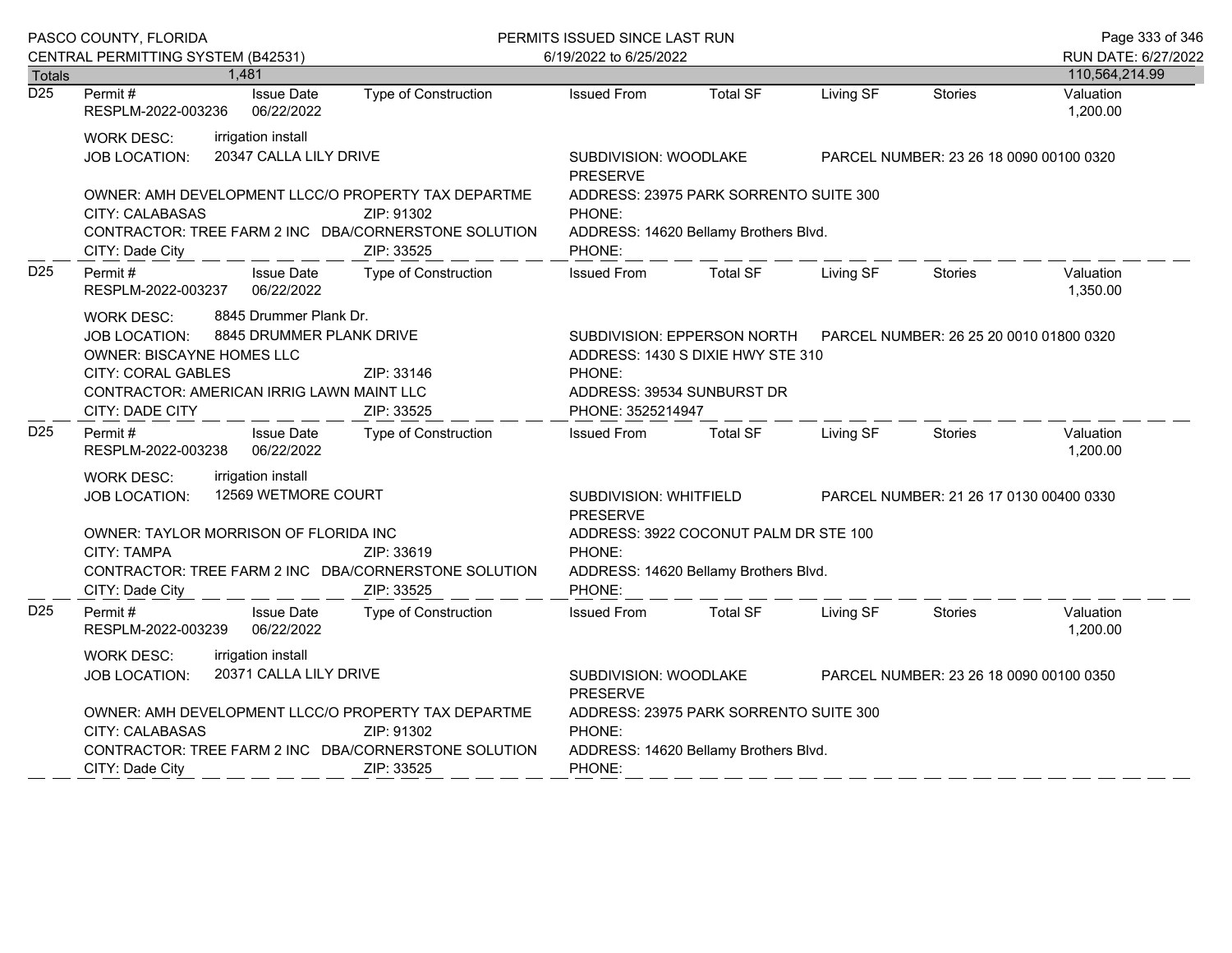| PASCO COUNTY, FLORIDA      |                                                                                                                                                                                                                                                                        |                             | PERMITS ISSUED SINCE LAST RUN                                                                                                                                               |                                                                                                                          |           |                                         | Page 334 of 346             |
|----------------------------|------------------------------------------------------------------------------------------------------------------------------------------------------------------------------------------------------------------------------------------------------------------------|-----------------------------|-----------------------------------------------------------------------------------------------------------------------------------------------------------------------------|--------------------------------------------------------------------------------------------------------------------------|-----------|-----------------------------------------|-----------------------------|
|                            | CENTRAL PERMITTING SYSTEM (B42531)                                                                                                                                                                                                                                     |                             | 6/19/2022 to 6/25/2022                                                                                                                                                      |                                                                                                                          |           |                                         | RUN DATE: 6/27/2022         |
| Totals<br>$\overline{D25}$ | 1.481<br>Permit#<br><b>Issue Date</b>                                                                                                                                                                                                                                  | Type of Construction        | <b>Issued From</b>                                                                                                                                                          | <b>Total SF</b>                                                                                                          | Living SF | <b>Stories</b>                          | 110,564,214.99<br>Valuation |
|                            | RESPLM-2022-003240<br>06/22/2022                                                                                                                                                                                                                                       |                             |                                                                                                                                                                             |                                                                                                                          |           |                                         | 1,200.00                    |
|                            | irrigation install<br><b>WORK DESC:</b><br>3185 ACACIA BAY AVENUE<br><b>JOB LOCATION:</b><br>OWNER: PASCO COUNTY ASSOCIATES III LL<br><b>CITY: SUNRISE</b><br>CONTRACTOR: TREE FARM 2 INC DBA/CORNERSTONE SOLUTION<br>CITY: Dade City                                  | ZIP: 33323<br>ZIP: 33525    | SUBDIVISION: WINDING RIDGE<br>PHONE:<br>PHONE:                                                                                                                              | ADDRESS: 1600 SAWGRASS CORPORATE PKWY SUITE 400<br>ADDRESS: 14620 Bellamy Brothers Blvd.                                 |           | PARCEL NUMBER: 23 26 20 0100 00000 0590 |                             |
| D <sub>25</sub>            | Permit#<br><b>Issue Date</b><br>RESPLM-2022-003241<br>06/22/2022                                                                                                                                                                                                       | Type of Construction        | <b>Issued From</b>                                                                                                                                                          | <b>Total SF</b>                                                                                                          | Living SF | Stories                                 | Valuation<br>2,400.00       |
|                            | 7256 heather sound<br><b>WORK DESC:</b><br>7256 HEATHER SOUND LOOP<br>JOB LOCATION:<br>OWNER: BERING HOMES LLC<br><b>CITY: TAMPA</b><br>CONTRACTOR: SUNRISE LANDSCAPE<br>CITY: ORLANDO                                                                                 | ZIP: 33679<br>ZIP: 32811    | PHONE:<br>PHONE:                                                                                                                                                            | SUBDIVISION: WATERGRASS<br>PARCEL NUMBER: 36 25 20 0050 03000 0020<br>ADDRESS: PO BOX 18082<br>ADDRESS: 320 N MISSION RD |           |                                         |                             |
| D <sub>25</sub>            | Permit#<br><b>Issue Date</b><br>RESPLM-2022-003242<br>06/22/2022                                                                                                                                                                                                       | <b>Type of Construction</b> | <b>Issued From</b>                                                                                                                                                          | Total SF                                                                                                                 | Living SF | Stories                                 | Valuation<br>1,200.00       |
|                            | irrigation install<br><b>WORK DESC:</b><br>3083 JUNIPER SPRINGS STREET<br><b>JOB LOCATION:</b><br>OWNER: PASCO COUNTY ASSOCIATES III LL<br><b>CITY: SUNRISE</b><br>ZIP: 33323<br>CONTRACTOR: TREE FARM 2 INC DBA/CORNERSTONE SOLUTION<br>CITY: Dade City<br>ZIP: 33525 |                             | SUBDIVISION: WINDING RIDGE<br>PHONE:<br>PHONE:                                                                                                                              | ADDRESS: 1600 SAWGRASS CORPORATE PKWY SUITE 400<br>ADDRESS: 14620 Bellamy Brothers Blvd.                                 |           | PARCEL NUMBER: 23 26 20 0070 00000 1530 |                             |
| D <sub>25</sub>            | Permit#<br><b>Issue Date</b><br>06/22/2022<br>RESPLM-2022-003243                                                                                                                                                                                                       | Type of Construction        | <b>Issued From</b>                                                                                                                                                          | <b>Total SF</b>                                                                                                          | Living SF | Stories                                 | Valuation<br>1,200.00       |
|                            | irrigation install<br><b>WORK DESC:</b><br>2342 HIGH TIDES WAY<br><b>JOB LOCATION:</b><br>OWNER: TAYLOR MORRISON OF FLORIDA INC<br><b>CITY: TAMPA</b><br>ZIP: 33619<br>CONTRACTOR: TREE FARM 2 INC DBA/CORNERSTONE SOLUTION<br>CITY: Dade City<br>ZIP: 33525           |                             | SUBDIVISION: RIVER LANDING<br>PARCEL NUMBER: 25 26 20 0050 00000 2010<br>ADDRESS: 3922 COCONUT PALM DR STE 100<br>PHONE:<br>ADDRESS: 14620 Bellamy Brothers Blvd.<br>PHONE: |                                                                                                                          |           |                                         |                             |
| D <sub>25</sub>            | <b>Issue Date</b><br>Permit#<br>06/22/2022<br>RESPLM-2022-003244                                                                                                                                                                                                       | Type of Construction        | <b>Issued From</b>                                                                                                                                                          | <b>Total SF</b>                                                                                                          | Living SF | Stories                                 | Valuation<br>1,200.00       |
|                            | irrigation install<br><b>WORK DESC:</b><br>2791 DUDLEY AVENUE<br><b>JOB LOCATION:</b>                                                                                                                                                                                  |                             | SUBDIVISION: STARKEY RANCH<br>PARCELS 8 & 9                                                                                                                                 |                                                                                                                          |           | PARCEL NUMBER: 27 26 17 0160 00000 2160 |                             |
|                            | OWNER: TAYLOR MORRISON OF FLORIDA INC<br><b>CITY: TAMPA</b><br>CONTRACTOR: TREE FARM 2 INC DBA/CORNERSTONE SOLUTION<br>CITY: Dade City                                                                                                                                 | ZIP: 33619<br>ZIP: 33525    | PHONE:<br>PHONE:                                                                                                                                                            | ADDRESS: 3922 COCONUT PALM DR STE 100<br>ADDRESS: 14620 Bellamy Brothers Blvd.                                           |           |                                         |                             |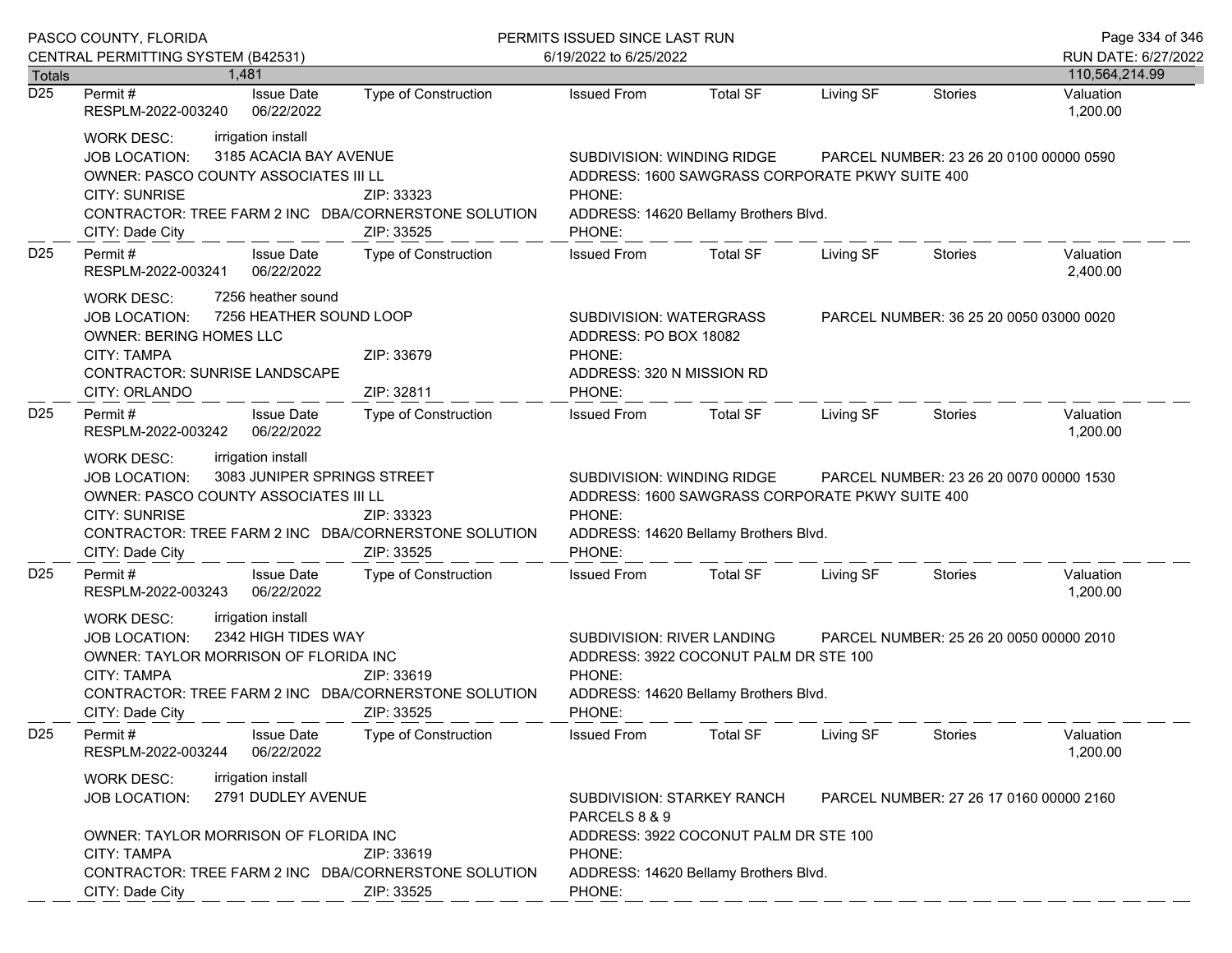| PASCO COUNTY, FLORIDA |                                                                                                                                                                                                                                                                         |                                          | PERMITS ISSUED SINCE LAST RUN                                                                                                                                                         |                                                    |                                |           | Page 335 of 346                         |                                       |
|-----------------------|-------------------------------------------------------------------------------------------------------------------------------------------------------------------------------------------------------------------------------------------------------------------------|------------------------------------------|---------------------------------------------------------------------------------------------------------------------------------------------------------------------------------------|----------------------------------------------------|--------------------------------|-----------|-----------------------------------------|---------------------------------------|
|                       | CENTRAL PERMITTING SYSTEM (B42531)<br>Totals<br>1,481                                                                                                                                                                                                                   |                                          |                                                                                                                                                                                       | 6/19/2022 to 6/25/2022                             |                                |           |                                         | RUN DATE: 6/27/2022<br>110,564,214.99 |
| $\overline{D25}$      | Permit#<br>RESPLM-2022-003245                                                                                                                                                                                                                                           | <b>Issue Date</b><br>06/22/2022          | Type of Construction                                                                                                                                                                  | <b>Issued From</b>                                 | <b>Total SF</b>                | Living SF | <b>Stories</b>                          | Valuation<br>533.00                   |
|                       | <b>WORK DESC:</b><br>JOB LOCATION:                                                                                                                                                                                                                                      | Long Lake<br>2567 MINDFUL WAY            |                                                                                                                                                                                       | SUBDIVISION: PARKVIEW AT<br><b>LONG LAKE RANCH</b> |                                |           | PARCEL NUMBER: 27 26 18 0100 00700 0070 |                                       |
|                       | OWNER: MATTAMY TAMPA/SARASOTA LLC<br><b>CITY: RIVERVIEW</b><br>CONTRACTOR: JUNIPER LANDSCAPING OF FLORIDA LLC<br><b>CITY: FORT MEYERS</b>                                                                                                                               |                                          | ZIP: 33578<br>ZIP: 33905                                                                                                                                                              | PHONE:<br>ADDRESS: 5880 STALEY RD<br>PHONE:        | ADDRESS: 4107 CRESCENT PARK DR |           |                                         |                                       |
| D <sub>25</sub>       | Permit#<br>RESPLM-2022-003246                                                                                                                                                                                                                                           | <b>Issue Date</b><br>06/22/2022          | <b>Type of Construction</b>                                                                                                                                                           | <b>Issued From</b>                                 | <b>Total SF</b>                | Living SF | <b>Stories</b>                          | Valuation<br>1,200.00                 |
|                       | <b>WORK DESC:</b><br><b>JOB LOCATION:</b>                                                                                                                                                                                                                               | irrigation install<br>2807 DUDLEY AVENUE |                                                                                                                                                                                       | <b>SUBDIVISION: STARKEY RANCH</b><br>PARCELS 8 & 9 |                                |           | PARCEL NUMBER: 27 26 17 0160 00000 2180 |                                       |
|                       | OWNER: TAYLOR MORRISON OF FLORIDA INC<br><b>CITY: TAMPA</b><br>ZIP: 33619<br>CONTRACTOR: TREE FARM 2 INC DBA/CORNERSTONE SOLUTION<br>ZIP: 33525<br>CITY: Dade City                                                                                                      |                                          | ADDRESS: 3922 COCONUT PALM DR STE 100<br>PHONE:<br>ADDRESS: 14620 Bellamy Brothers Blvd.<br>PHONE:                                                                                    |                                                    |                                |           |                                         |                                       |
| D <sub>25</sub>       | Permit#<br>RESPLM-2022-003247                                                                                                                                                                                                                                           | <b>Issue Date</b><br>06/22/2022          | Type of Construction                                                                                                                                                                  | <b>Issued From</b>                                 | <b>Total SF</b>                | Living SF | <b>Stories</b>                          | Valuation<br>533.00                   |
|                       | <b>WORK DESC:</b><br>JOB LOCATION:                                                                                                                                                                                                                                      | Long Lake<br>2571 MINDFUL WAY            |                                                                                                                                                                                       | SUBDIVISION: PARKVIEW AT<br><b>LONG LAKE RANCH</b> |                                |           | PARCEL NUMBER: 27 26 18 0100 00700 0080 |                                       |
|                       | OWNER: MATTAMY TAMPA/SARASOTA LLC<br>CITY: RIVERVIEW<br>ZIP: 33578<br>CONTRACTOR: JUNIPER LANDSCAPING OF FLORIDA LLC<br><b>CITY: FORT MEYERS</b>                                                                                                                        |                                          | ZIP: 33905                                                                                                                                                                            | PHONE:<br>ADDRESS: 5880 STALEY RD<br>PHONE:        | ADDRESS: 4107 CRESCENT PARK DR |           |                                         |                                       |
| D <sub>25</sub>       | Permit#<br>RESPLM-2022-003248                                                                                                                                                                                                                                           | <b>Issue Date</b><br>06/22/2022          | <b>Type of Construction</b>                                                                                                                                                           | <b>Issued From</b>                                 | <b>Total SF</b>                | Living SF | <b>Stories</b>                          | Valuation<br>1,200.00                 |
|                       | irrigation install<br><b>WORK DESC:</b><br>3151 MOUNTAIN SPRUCE TERRACE<br><b>JOB LOCATION:</b><br>OWNER: PASCO COUNTY ASSOCIATES III LL<br><b>CITY: SUNRISE</b><br>ZIP: 33323<br>CONTRACTOR: TREE FARM 2 INC DBA/CORNERSTONE SOLUTION<br>ZIP: 33525<br>CITY: Dade City |                                          | SUBDIVISION: WINDING RIDGE<br>PARCEL NUMBER: 23 26 20 0070 00000 3730<br>ADDRESS: 1600 SAWGRASS CORPORATE PKWY SUITE 400<br>PHONE:<br>ADDRESS: 14620 Bellamy Brothers Blvd.<br>PHONE: |                                                    |                                |           |                                         |                                       |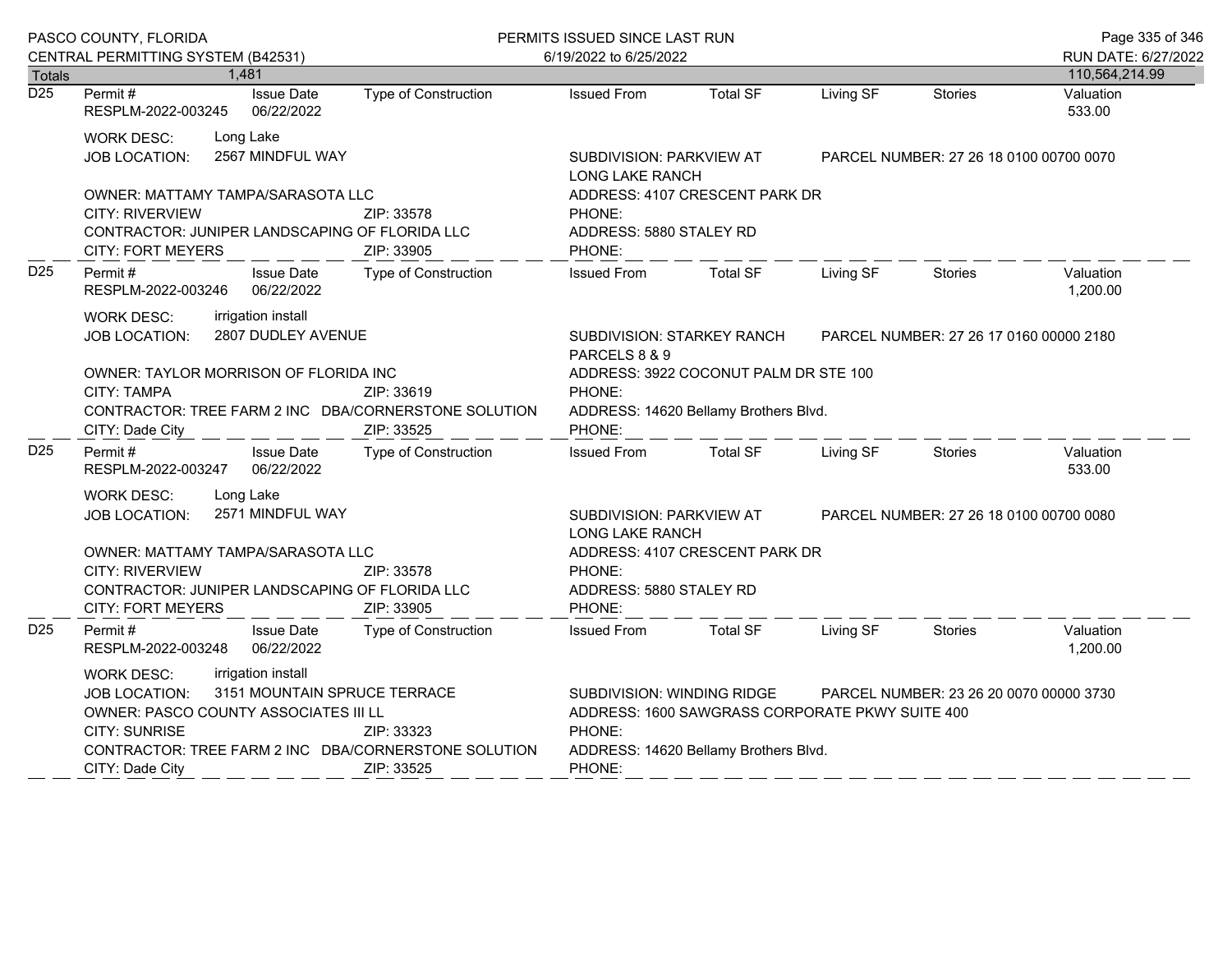|                  | PASCO COUNTY, FLORIDA                                                                                                                                                                                                                                |                                               | PERMITS ISSUED SINCE LAST RUN                                                                                                                             |                                |                                         |                                         | Page 336 of 346                       |
|------------------|------------------------------------------------------------------------------------------------------------------------------------------------------------------------------------------------------------------------------------------------------|-----------------------------------------------|-----------------------------------------------------------------------------------------------------------------------------------------------------------|--------------------------------|-----------------------------------------|-----------------------------------------|---------------------------------------|
| <b>Totals</b>    | CENTRAL PERMITTING SYSTEM (B42531)<br>1,481                                                                                                                                                                                                          |                                               | 6/19/2022 to 6/25/2022                                                                                                                                    |                                |                                         |                                         | RUN DATE: 6/27/2022<br>110,564,214.99 |
| $\overline{D25}$ | Permit#<br><b>Issue Date</b><br>RESPLM-2022-003249<br>06/22/2022                                                                                                                                                                                     | Type of Construction                          | <b>Issued From</b>                                                                                                                                        | <b>Total SF</b>                | Living SF                               | Stories                                 | Valuation<br>1,200.00                 |
|                  | irrigation install<br><b>WORK DESC:</b><br>4198 ISONZO WAY<br><b>JOB LOCATION:</b>                                                                                                                                                                   | SUBDIVISION: ESPLANADE AT<br><b>WIREGRASS</b> |                                                                                                                                                           |                                | PARCEL NUMBER: 17 26 20 0080 00000 4740 |                                         |                                       |
|                  | OWNER: TAYLOR MORRISON OF FLORIDA INC<br><b>CITY: TAMPA</b><br>CONTRACTOR: TREE FARM 2 INC DBA/CORNERSTONE SOLUTION<br>CITY: Dade City                                                                                                               | ZIP: 33619<br>ZIP: 33525                      | ADDRESS: 3922 COCONUT PALM DR STE 100<br>PHONE:<br>ADDRESS: 14620 Bellamy Brothers Blvd.<br>PHONE:                                                        |                                |                                         |                                         |                                       |
| D <sub>25</sub>  | Permit#<br><b>Issue Date</b><br>RESPLM-2022-003250<br>06/22/2022                                                                                                                                                                                     | Type of Construction                          | <b>Issued From</b>                                                                                                                                        | <b>Total SF</b>                | Living SF                               | <b>Stories</b>                          | Valuation<br>1,200.00                 |
|                  | irrigation install<br><b>WORK DESC:</b><br>34142 EVERGREEN HILL COURT<br><b>JOB LOCATION:</b><br>OWNER: IH CENTRAL FLORIDA LLC<br>CITY: TAMPA<br>ZIP: 33625<br>CONTRACTOR: TREE FARM 2 INC DBA/CORNERSTONE SOLUTION<br>ZIP: 33525<br>CITY: Dade City |                                               | SUBDIVISION: WATERGRASS<br>PARCEL NUMBER: 31 25 21 0030 06000 0950<br>ADDRESS: 6522 GUNN HWY<br>PHONE:<br>ADDRESS: 14620 Bellamy Brothers Blvd.<br>PHONE: |                                |                                         |                                         |                                       |
| D <sub>25</sub>  | Permit#<br><b>Issue Date</b><br>06/22/2022<br>RESPLM-2022-003251                                                                                                                                                                                     | Type of Construction                          | <b>Issued From</b>                                                                                                                                        | <b>Total SF</b>                | Living SF                               | <b>Stories</b>                          | Valuation<br>533.00                   |
|                  | Long Lake<br><b>WORK DESC:</b><br>2575 MINDFUL WAY<br>JOB LOCATION:<br>OWNER: MATTAMY TAMPA/SARASOTA LLC<br><b>CITY: RIVERVIEW</b><br>CONTRACTOR: JUNIPER LANDSCAPING OF FLORIDA LLC<br><b>CITY: FORT MEYERS</b>                                     | ZIP: 33578<br>ZIP: 33905                      | SUBDIVISION: PARKVIEW AT<br><b>LONG LAKE RANCH</b><br>PHONE:<br>ADDRESS: 5880 STALEY RD<br>PHONE:                                                         | ADDRESS: 4107 CRESCENT PARK DR |                                         | PARCEL NUMBER: 27 26 18 0100 00700 0090 |                                       |
| D <sub>25</sub>  | Permit#<br><b>Issue Date</b><br>RESPLM-2022-003252<br>06/22/2022                                                                                                                                                                                     | Type of Construction                          | <b>Issued From</b>                                                                                                                                        | <b>Total SF</b>                | Living SF                               | <b>Stories</b>                          | Valuation<br>533.00                   |
|                  | <b>WORK DESC:</b><br>Long Lake<br>2579 MINDFUL WAY<br><b>JOB LOCATION:</b><br>OWNER: MATTAMY TAMPA/SARASOTA LLC<br><b>CITY: RIVERVIEW</b><br>ZIP: 33578                                                                                              |                                               | SUBDIVISION: PARKVIEW AT<br>PARCEL NUMBER: 27 26 18 0100 00700 0100<br>LONG LAKE RANCH<br>ADDRESS: 4107 CRESCENT PARK DR<br>PHONE:                        |                                |                                         |                                         |                                       |
|                  | CONTRACTOR: JUNIPER LANDSCAPING OF FLORIDA LLC<br><b>CITY: FORT MEYERS</b>                                                                                                                                                                           | ZIP: 33905                                    | ADDRESS: 5880 STALEY RD<br>PHONE:                                                                                                                         |                                |                                         |                                         |                                       |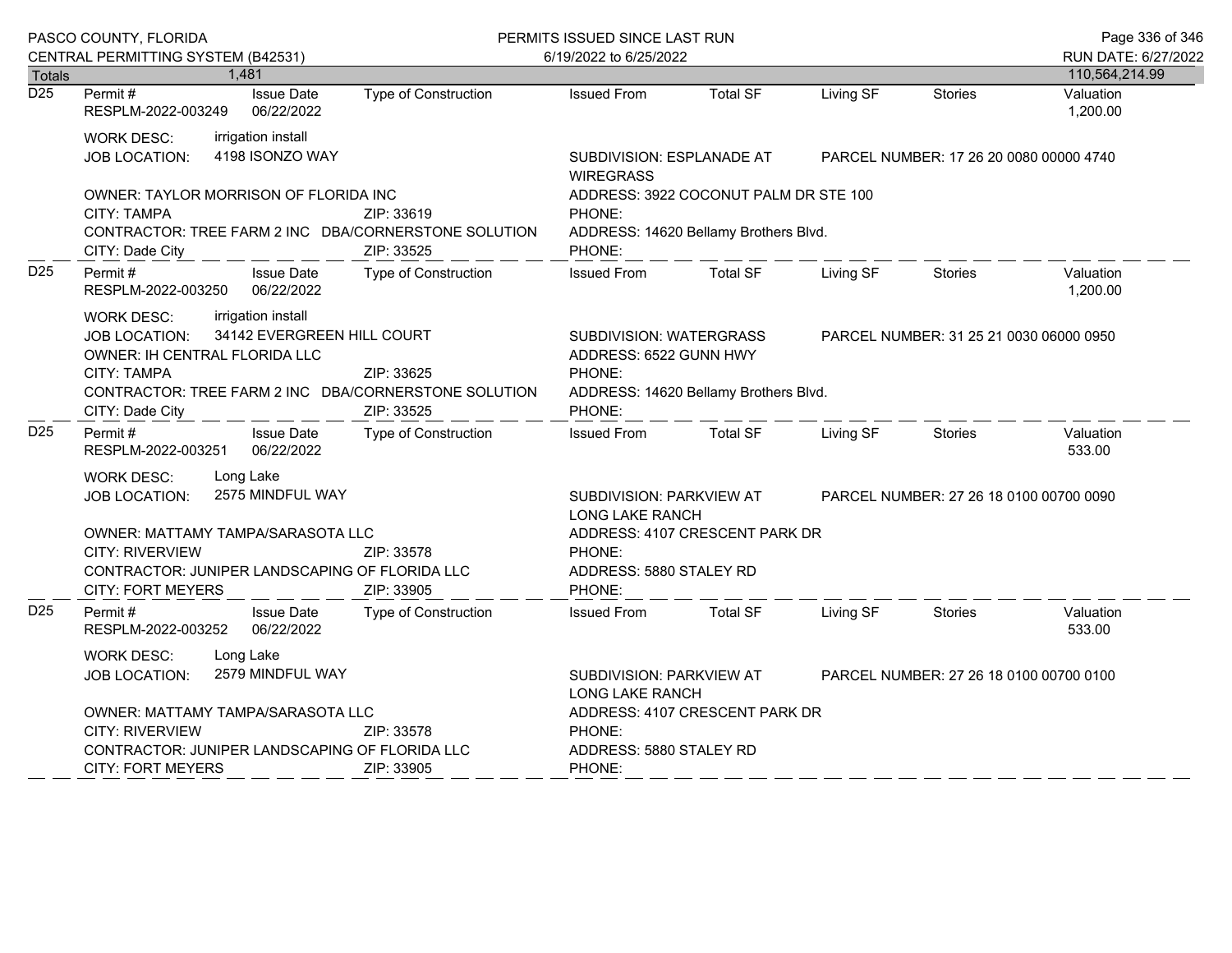| PASCO COUNTY, FLORIDA |                                                                                                                                                                                                                                                 |                                 | PERMITS ISSUED SINCE LAST RUN |                                                                                              |                                                                                                                                                       |           |                                         | Page 337 of 346       |  |
|-----------------------|-------------------------------------------------------------------------------------------------------------------------------------------------------------------------------------------------------------------------------------------------|---------------------------------|-------------------------------|----------------------------------------------------------------------------------------------|-------------------------------------------------------------------------------------------------------------------------------------------------------|-----------|-----------------------------------------|-----------------------|--|
|                       | CENTRAL PERMITTING SYSTEM (B42531)                                                                                                                                                                                                              |                                 |                               | 6/19/2022 to 6/25/2022                                                                       |                                                                                                                                                       |           |                                         | RUN DATE: 6/27/2022   |  |
| <b>Totals</b>         | 1,481                                                                                                                                                                                                                                           |                                 |                               |                                                                                              |                                                                                                                                                       |           |                                         | 110,564,214.99        |  |
| $\overline{D25}$      | Permit #<br>RESPLM-2022-003253                                                                                                                                                                                                                  | <b>Issue Date</b><br>06/22/2022 | Type of Construction          | <b>Issued From</b>                                                                           | <b>Total SF</b>                                                                                                                                       | Living SF | <b>Stories</b>                          | Valuation<br>75.00    |  |
|                       | <b>TURLEY</b><br><b>WORK DESC:</b><br>9843 CAMPANULA COURT<br><b>JOB LOCATION:</b>                                                                                                                                                              |                                 |                               | SUBDIVISION: CONNERTON<br><b>VILLAGE TWO</b>                                                 |                                                                                                                                                       |           | PARCEL NUMBER: 24 25 18 0020 07600 0100 |                       |  |
|                       | <b>OWNER: LENNAR HOMES LLC</b><br>CITY: MIAMI<br><b>CONTRACTOR: SUPERIOR WATER CONDITION INC</b><br>CITY: Lutz                                                                                                                                  |                                 | ZIP: 33172<br>ZIP: 33549      | ADDRESS: 700 NW 107TH AVE STE 300<br>PHONE:<br>ADDRESS: 16402 North Florida Avenue<br>PHONE: |                                                                                                                                                       |           |                                         |                       |  |
| D <sub>25</sub>       | Permit#<br>RESPLM-2022-003254                                                                                                                                                                                                                   | <b>Issue Date</b><br>06/22/2022 | <b>Type of Construction</b>   | <b>Issued From</b>                                                                           | <b>Total SF</b>                                                                                                                                       | Living SF | <b>Stories</b>                          | Valuation<br>533.00   |  |
|                       | Long Lake<br><b>WORK DESC:</b><br>2583 MINDFUL WAY<br><b>JOB LOCATION:</b>                                                                                                                                                                      |                                 |                               |                                                                                              | SUBDIVISION: PARKVIEW AT<br>PARCEL NUMBER: 27 26 18 0100 00700 0110<br><b>LONG LAKE RANCH</b>                                                         |           |                                         |                       |  |
|                       | OWNER: MATTAMY TAMPA/SARASOTA LLC<br><b>CITY: RIVERVIEW</b><br>CONTRACTOR: JUNIPER LANDSCAPING OF FLORIDA LLC<br><b>CITY: FORT MEYERS</b>                                                                                                       |                                 | ZIP: 33578<br>ZIP: 33905      | PHONE:<br>PHONE:                                                                             | ADDRESS: 4107 CRESCENT PARK DR<br>ADDRESS: 5880 STALEY RD                                                                                             |           |                                         |                       |  |
| D <sub>25</sub>       | Permit #<br>RESPLM-2022-003255                                                                                                                                                                                                                  | <b>Issue Date</b><br>06/22/2022 | Type of Construction          | <b>Issued From</b>                                                                           | <b>Total SF</b>                                                                                                                                       | Living SF | <b>Stories</b>                          | Valuation<br>533.00   |  |
|                       | Long Lake<br><b>WORK DESC:</b><br>2587 MINDFUL WAY<br><b>JOB LOCATION:</b>                                                                                                                                                                      |                                 |                               | SUBDIVISION: PARKVIEW AT<br><b>LONG LAKE RANCH</b>                                           | PARCEL NUMBER: 27 26 18 0100 00700 0120                                                                                                               |           |                                         |                       |  |
|                       | OWNER: MATTAMY TAMPA/SARASOTA LLC<br>CITY: RIVERVIEW<br>ZIP: 33578<br>CONTRACTOR: JUNIPER LANDSCAPING OF FLORIDA LLC<br>ZIP: 33905<br><b>CITY: FORT MEYERS</b>                                                                                  |                                 | PHONE:<br>PHONE:              | ADDRESS: 4107 CRESCENT PARK DR<br>ADDRESS: 5880 STALEY RD                                    |                                                                                                                                                       |           |                                         |                       |  |
| D <sub>25</sub>       | Permit #<br>RESPLM-2022-003256                                                                                                                                                                                                                  | <b>Issue Date</b><br>06/23/2022 | <b>Type of Construction</b>   | <b>Issued From</b>                                                                           | <b>Total SF</b>                                                                                                                                       | Living SF | <b>Stories</b>                          | Valuation<br>2,451.00 |  |
|                       | <b>WORK DESC:</b><br>Jameson<br>32021 RUSTY CREEK TRAIL<br><b>JOB LOCATION:</b><br>OWNER: JAMESON ASHLEY E & JONANNE<br><b>CITY: WESLEY CHAPEL</b><br>ZIP: 33545<br>CONTRACTOR: HENDERSON IRRIGATION, INC.<br>CITY: WESLEY CHAPEL<br>ZIP: 33545 |                                 |                               | PHONE:                                                                                       | SUBDIVISION: RUSTY CREEK<br>PARCEL NUMBER: 35 24 20 0040 00000 0010<br>ADDRESS: 6715 BOULDER RUN LOOP<br>ADDRESS: P.O. BOX #7225<br>PHONE: 8139078578 |           |                                         |                       |  |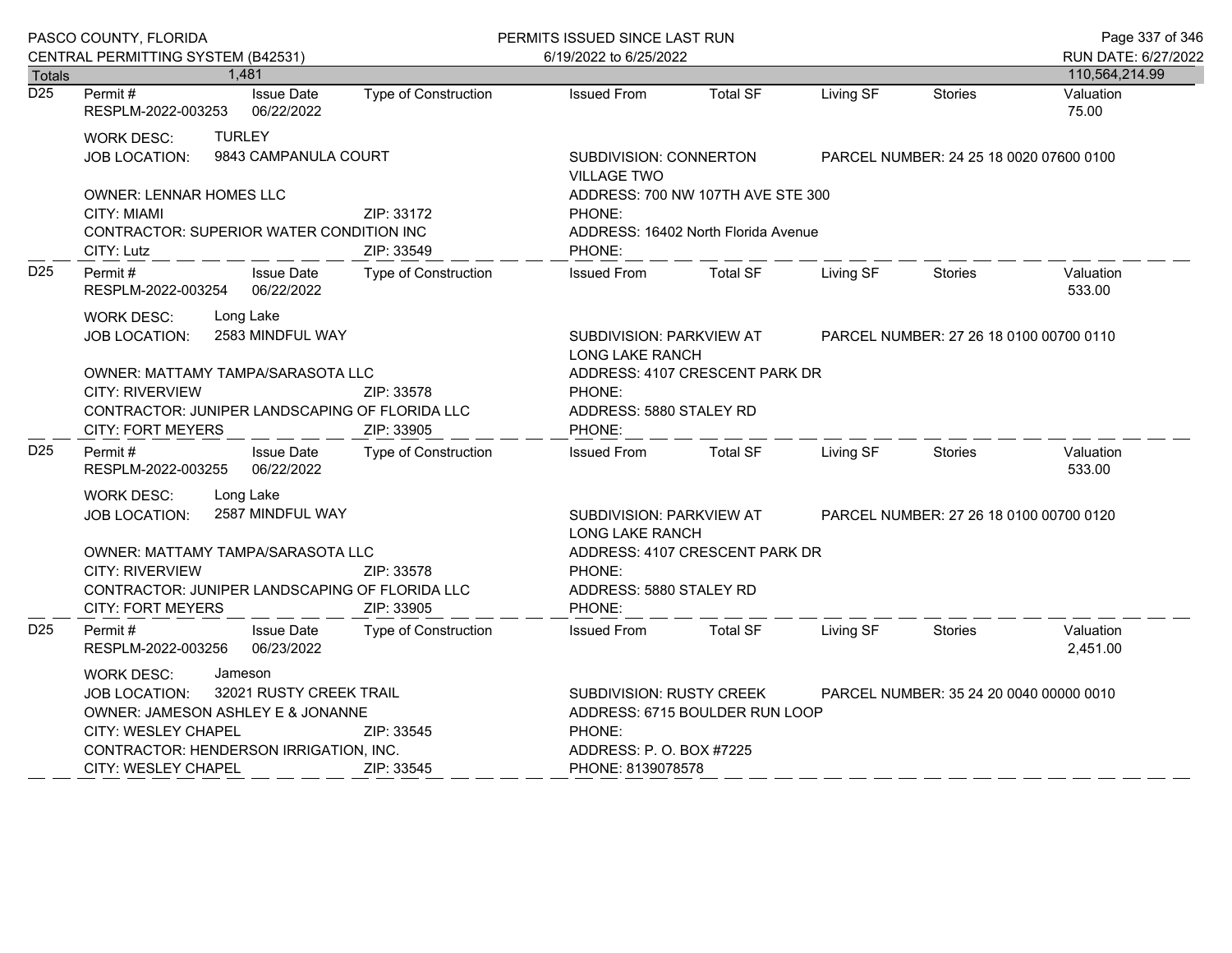| PASCO COUNTY, FLORIDA |                                                                                                                                                                                                                                                                |                                                                      | PERMITS ISSUED SINCE LAST RUN                                                                                                                                           |                                                                                                                                                               |                                         |                | Page 338 of 346                         |  |
|-----------------------|----------------------------------------------------------------------------------------------------------------------------------------------------------------------------------------------------------------------------------------------------------------|----------------------------------------------------------------------|-------------------------------------------------------------------------------------------------------------------------------------------------------------------------|---------------------------------------------------------------------------------------------------------------------------------------------------------------|-----------------------------------------|----------------|-----------------------------------------|--|
|                       | CENTRAL PERMITTING SYSTEM (B42531)<br>1.481                                                                                                                                                                                                                    |                                                                      | 6/19/2022 to 6/25/2022                                                                                                                                                  |                                                                                                                                                               |                                         |                | RUN DATE: 6/27/2022                     |  |
| <b>Totals</b><br>D25  | <b>Issue Date</b><br>Permit#<br>06/23/2022<br>RESPLM-2022-003259                                                                                                                                                                                               | Type of Construction                                                 | <b>Issued From</b>                                                                                                                                                      | <b>Total SF</b>                                                                                                                                               | Living SF                               | <b>Stories</b> | 110,564,214.99<br>Valuation<br>1,400.00 |  |
|                       | <b>WORK DESC:</b><br>Wesbridge<br>6619 DEVLIN LANE<br><b>JOB LOCATION:</b><br>OWNER: PULTE HOME COMPANY LLC<br><b>CITY: RIVERVIEW</b><br>CONTRACTOR: ONORATOS LANDSCAPE DESIGN OF TAMPA BAY IN<br>CITY: NEW PORT RICHEY                                        | SUBDIVISION: WESBRIDGE<br>PHONE:<br>ADDRESS: 6402 RIVER RD<br>PHONE: | ADDRESS: 2662 S FALKENBURG ROAD                                                                                                                                         |                                                                                                                                                               | PARCEL NUMBER: 04 26 20 0120 01900 0130 |                |                                         |  |
| D <sub>25</sub>       | Permit#<br><b>Issue Date</b><br>06/23/2022<br>RESPLM-2022-003260                                                                                                                                                                                               | Type of Construction                                                 | <b>Issued From</b>                                                                                                                                                      | <b>Total SF</b>                                                                                                                                               | Living SF                               | <b>Stories</b> | Valuation<br>1,650.00                   |  |
|                       | 18446 Gentle Breeze<br>WORK DESC:<br>18446 GENTLE BREEZE COURT<br><b>JOB LOCATION:</b><br>OWNER: THOMPSON JOHN R & CELIA D<br>CITY: HUDSON<br>CONTRACTOR: DISCOVERY MARKETING & DISTRIBUTING INC DBA<br>CITY: Orlando                                          | ZIP: 34667<br>ZIP: 32810                                             | SUBDIVISION: HERITAGE PINES<br>ADDRESS: 18446 GENTLE BREEZE CT<br>PHONE:<br>ADDRESS: 6505 Edgewater Drive<br>PHONE:                                                     | PARCEL NUMBER: 05 24 17 0100 00000 0140                                                                                                                       |                                         |                |                                         |  |
| D <sub>25</sub>       | Permit#<br><b>Issue Date</b><br>06/23/2022<br>RESPLM-2022-003262                                                                                                                                                                                               | Type of Construction                                                 | <b>Issued From</b>                                                                                                                                                      | <b>Total SF</b>                                                                                                                                               | Living SF                               | Stories        | Valuation<br>2,118.00                   |  |
|                       | <b>PLUMMER</b><br><b>WORK DESC:</b><br>25817 BLOOMSBURY COURT<br><b>JOB LOCATION:</b><br>OWNER: PLUMMER JOHNATHAN ANTHONY & CARLA SHATIA<br>CITY: LAND O LAKES<br>ZIP: 34639<br>CONTRACTOR: FLORIDA DELTA MECHANICAL INC<br>ZIP: 33510<br><b>CITY: BRANDON</b> |                                                                      |                                                                                                                                                                         | SUBDIVISION: GRAND OAKS<br>PARCEL NUMBER: 15 26 19 0040 00500 0120<br>ADDRESS: 25817 BLOOMSBURY CT<br>PHONE:<br>ADDRESS: 2716 Broadway Center Blvd.<br>PHONE: |                                         |                |                                         |  |
| D <sub>25</sub>       | Permit#<br><b>Issue Date</b><br>06/23/2022<br>RESPLM-2022-003264                                                                                                                                                                                               | <b>Type of Construction</b>                                          | <b>Issued From</b>                                                                                                                                                      | <b>Total SF</b>                                                                                                                                               | Living SF                               | Stories        | Valuation<br>1,575.00                   |  |
|                       | <b>PROKOPIAK</b><br><b>WORK DESC:</b><br>7316 MORAVIAN DRIVE<br><b>JOB LOCATION:</b><br><b>OWNER: PROKOPIAK ANNE-MARIE</b><br><b>CITY: PORT RICHEY</b><br>CONTRACTOR: WOODY TUCKER PLUMBING INC<br>CITY: ODESSA                                                | ZIP: 34668<br>ZIP: 33556                                             | SUBDIVISION: EMBASSY HILLS<br>PARCEL NUMBER: 22 25 16 0020 00001 2380<br>ADDRESS: 7316 MORAVIAN DR<br>PHONE:<br>ADDRESS: 2438 MERCHANT AVE STE 101<br>PHONE: 8138682139 |                                                                                                                                                               |                                         |                |                                         |  |
| D <sub>25</sub>       | Permit#<br><b>Issue Date</b><br>06/23/2022<br>RESPLM-2022-003266                                                                                                                                                                                               | <b>Type of Construction</b>                                          | <b>Issued From</b>                                                                                                                                                      | <b>Total SF</b>                                                                                                                                               | Living SF                               | Stories        | Valuation<br>1,200.00                   |  |
|                       | WORK DESC:<br>Lennar<br>18009 CLOUDLESS BLISS DRIVE<br><b>JOB LOCATION:</b>                                                                                                                                                                                    |                                                                      | <b>SUBDIVISION: MANORS AT</b><br>PARCEL NUMBER: 29 26 18 0110 02100 0220<br><b>CYPRESS RANCH</b>                                                                        |                                                                                                                                                               |                                         |                |                                         |  |
|                       | <b>OWNER: LENNAR HOMES LLC</b><br><b>CITY: TAMPA</b><br>CONTRACTOR: ATZ IRRIGATION INC<br><b>CITY: TARPON SPRINGS</b>                                                                                                                                          | ZIP: 33607<br>ZIP: 34688                                             | ADDRESS: 4600 W CYPRESS ST STE 200<br>PHONE:<br>ADDRESS: 2981 NORTHFIELD DR<br>PHONE: 7273769229                                                                        |                                                                                                                                                               |                                         |                |                                         |  |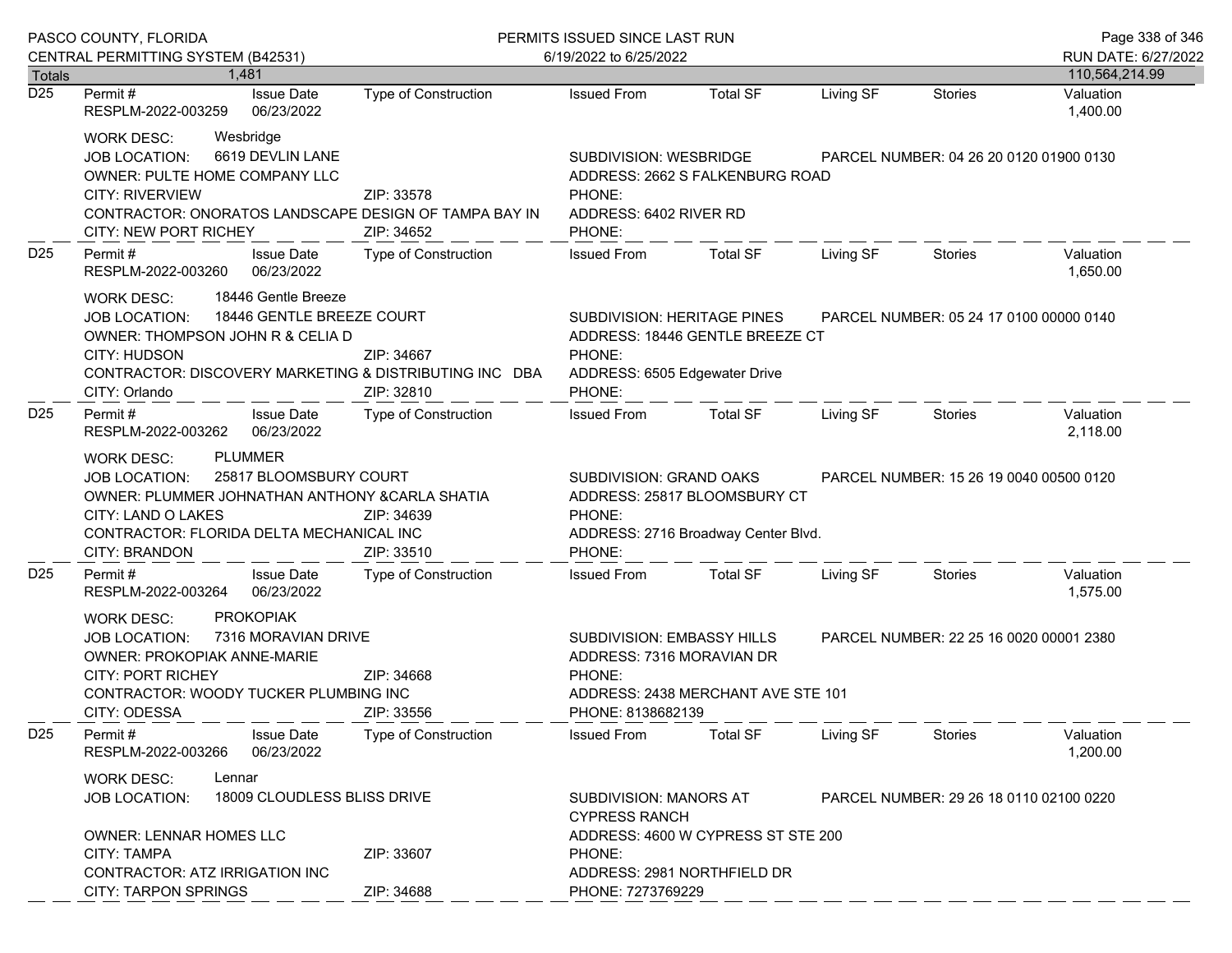|                 | PASCO COUNTY, FLORIDA                                                                                                                                                                                     |                                                                                                                                                                            | PERMITS ISSUED SINCE LAST RUN<br>6/19/2022 to 6/25/2022                                                                                                                    |                 |           |                                         |                                       |  |
|-----------------|-----------------------------------------------------------------------------------------------------------------------------------------------------------------------------------------------------------|----------------------------------------------------------------------------------------------------------------------------------------------------------------------------|----------------------------------------------------------------------------------------------------------------------------------------------------------------------------|-----------------|-----------|-----------------------------------------|---------------------------------------|--|
| <b>Totals</b>   | CENTRAL PERMITTING SYSTEM (B42531)<br>1.481                                                                                                                                                               |                                                                                                                                                                            |                                                                                                                                                                            |                 |           |                                         | RUN DATE: 6/27/2022<br>110,564,214.99 |  |
| D <sub>25</sub> | <b>Issue Date</b><br>Permit #<br>06/23/2022<br>RESPLM-2022-003267                                                                                                                                         | <b>Type of Construction</b>                                                                                                                                                | <b>Issued From</b>                                                                                                                                                         | <b>Total SF</b> | Living SF | <b>Stories</b>                          | Valuation<br>1,200.00                 |  |
|                 | <b>WORK DESC:</b><br>Lennar<br><b>JOB LOCATION:</b>                                                                                                                                                       | 2178 STELLAR BRILLIANCE WAY                                                                                                                                                | <b>SUBDIVISION: MANORS AT</b><br><b>CYPRESS RANCH</b>                                                                                                                      |                 |           | PARCEL NUMBER: 29 26 18 0110 02200 0010 |                                       |  |
|                 | <b>OWNER: LENNAR HOMES LLC</b><br>CITY: TAMPA<br>CONTRACTOR: ATZ IRRIGATION INC<br><b>CITY: TARPON SPRINGS</b>                                                                                            | ADDRESS: 4600 W CYPRESS ST STE 200<br>PHONE:<br>ADDRESS: 2981 NORTHFIELD DR<br>PHONE: 7273769229                                                                           |                                                                                                                                                                            |                 |           |                                         |                                       |  |
| D <sub>25</sub> | Permit#<br><b>Issue Date</b><br>RESPLM-2022-003268<br>06/23/2022                                                                                                                                          | <b>Type of Construction</b>                                                                                                                                                | <b>Issued From</b>                                                                                                                                                         | <b>Total SF</b> | Living SF | <b>Stories</b>                          | Valuation<br>1,200.00                 |  |
|                 | <b>WORK DESC:</b><br>Lennar<br>8251 OLYMPIC STONE CIRCLE<br><b>JOB LOCATION:</b><br><b>OWNER: LENNAR HOMES LLC</b><br><b>CITY: TAMPA</b><br>CONTRACTOR: ATZ IRRIGATION INC<br><b>CITY: TARPON SPRINGS</b> | SUBDIVISION: MITCHELL 54 WEST  PARCEL NUMBER: 26 26 16 0100 00700 0170<br>ADDRESS: 4600 W CYPRESS ST STE 200<br>PHONE:<br>ADDRESS: 2981 NORTHFIELD DR<br>PHONE: 7273769229 |                                                                                                                                                                            |                 |           |                                         |                                       |  |
| D <sub>25</sub> | Permit #<br><b>Issue Date</b><br>06/23/2022<br>RESPLM-2022-003270                                                                                                                                         | Type of Construction                                                                                                                                                       | <b>Issued From</b>                                                                                                                                                         | <b>Total SF</b> | Living SF | Stories                                 | Valuation<br>1,200.00                 |  |
|                 | Lennar<br><b>WORK DESC:</b><br>8212 CAPSTONE RANCH DRIVE<br>JOB LOCATION:<br>OWNER: LENNAR HOMES LLC<br><b>CITY: TAMPA</b><br>CONTRACTOR: ATZ IRRIGATION INC<br><b>CITY: TARPON SPRINGS</b>               | SUBDIVISION: MITCHELL 54 WEST  PARCEL NUMBER: 26 26 16 0100 00400 0300<br>ADDRESS: 4600 W CYPRESS ST STE 200<br>PHONE:<br>ADDRESS: 2981 NORTHFIELD DR<br>PHONE: 7273769229 |                                                                                                                                                                            |                 |           |                                         |                                       |  |
| D <sub>25</sub> | Permit#<br><b>Issue Date</b><br>RESPLM-2022-003271<br>06/23/2022                                                                                                                                          | Type of Construction                                                                                                                                                       | <b>Issued From</b>                                                                                                                                                         | <b>Total SF</b> | Living SF | Stories                                 | Valuation<br>1,200.00                 |  |
|                 | <b>WORK DESC:</b><br>Lennar<br><b>JOB LOCATION:</b><br>OWNER: LENNAR HOMES LLC<br>CITY: TAMPA<br>CONTRACTOR: ATZ IRRIGATION INC<br><b>CITY: TARPON SPRINGS</b>                                            | 8146 CAPSTONE RANCH DRIVE<br>ZIP: 33607<br>ZIP: 34688                                                                                                                      | SUBDIVISION: MITCHELL 54 WEST  PARCEL NUMBER: 26 26 16 0100 00400 0340<br>ADDRESS: 4600 W CYPRESS ST STE 200<br>PHONE:<br>ADDRESS: 2981 NORTHFIELD DR<br>PHONE: 7273769229 |                 |           |                                         |                                       |  |
| D <sub>25</sub> | Permit#<br><b>Issue Date</b><br>06/23/2022<br>RESPLM-2022-003272                                                                                                                                          | Type of Construction                                                                                                                                                       | <b>Issued From</b>                                                                                                                                                         | <b>Total SF</b> | Living SF | Stories                                 | Valuation<br>1,200.00                 |  |
|                 | <b>WORK DESC:</b><br>Lennar<br>9741 FLOURISH DRIVE<br><b>JOB LOCATION:</b>                                                                                                                                |                                                                                                                                                                            | <b>SUBDIVISION: CONNERTON</b><br><b>VILLAGE TWO</b>                                                                                                                        |                 |           | PARCEL NUMBER: 24 25 18 0010 07500 0110 |                                       |  |
|                 | <b>OWNER: LENNAR HOMES LLC</b><br><b>CITY: TAMPA</b><br><b>CONTRACTOR: ATZ IRRIGATION INC</b><br><b>CITY: TARPON SPRINGS</b>                                                                              | ADDRESS: 4600 W CYPRESS ST STE 200<br>PHONE:<br>ADDRESS: 2981 NORTHFIELD DR<br>PHONE: 7273769229                                                                           |                                                                                                                                                                            |                 |           |                                         |                                       |  |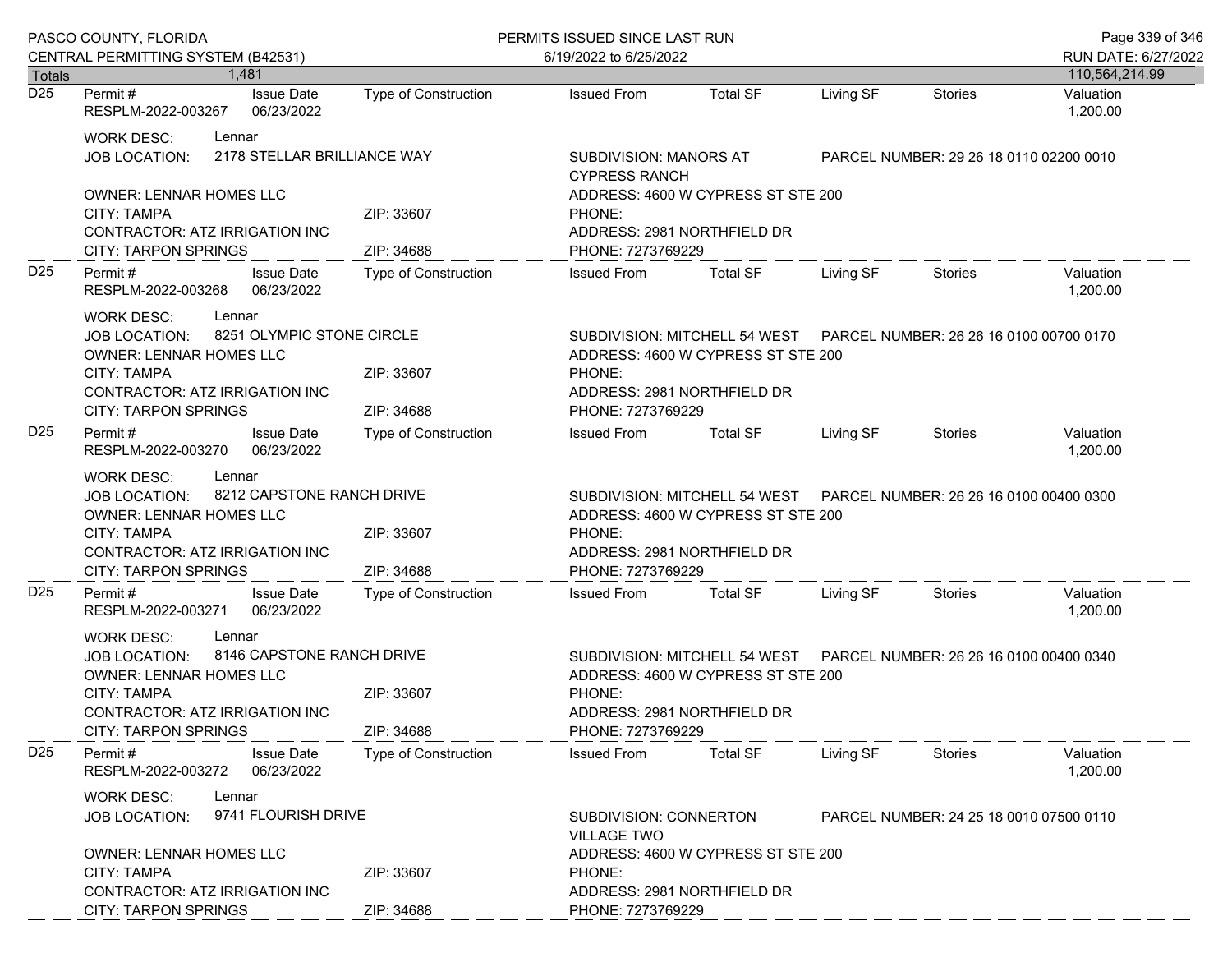| PASCO COUNTY, FLORIDA |                                                                                                                                                                                                                                                |                                                                                                                                                                           | PERMITS ISSUED SINCE LAST RUN                                                                                                                                                                   | Page 340 of 346            |                                         |                |                       |  |
|-----------------------|------------------------------------------------------------------------------------------------------------------------------------------------------------------------------------------------------------------------------------------------|---------------------------------------------------------------------------------------------------------------------------------------------------------------------------|-------------------------------------------------------------------------------------------------------------------------------------------------------------------------------------------------|----------------------------|-----------------------------------------|----------------|-----------------------|--|
|                       | CENTRAL PERMITTING SYSTEM (B42531)                                                                                                                                                                                                             |                                                                                                                                                                           | 6/19/2022 to 6/25/2022                                                                                                                                                                          |                            |                                         |                | RUN DATE: 6/27/2022   |  |
| Totals                | 1.481                                                                                                                                                                                                                                          |                                                                                                                                                                           |                                                                                                                                                                                                 |                            |                                         |                | 110,564,214.99        |  |
| D25                   | <b>Issue Date</b><br>Permit #<br>06/23/2022<br>RESPLM-2022-003273                                                                                                                                                                              | <b>Type of Construction</b>                                                                                                                                               | <b>Issued From</b>                                                                                                                                                                              | <b>Total SF</b>            | Living SF                               | <b>Stories</b> | Valuation<br>1,200.00 |  |
|                       | 19247 Iron Topsail Isle<br>WORK DESC:<br>19247 IRON TOPSAIL ISLE<br><b>JOB LOCATION:</b><br>OWNER: PULTE HOME COMPANY LLC<br><b>CITY: RIVERVIEW</b><br>CONTRACTOR: CHALLENGER IRRIGATION SYSTEMS<br><b>CITY: SPRING HILL</b>                   | SUBDIVISION: DEL WEBB BEXLEY<br>PARCEL NUMBER: 10 26 18 0050 03700 0100<br>ADDRESS: 2662 S FALKENBURG ROAD<br>PHONE:<br>ADDRESS: 3268 COMMERCIAL WAY<br>PHONE: 3525856947 |                                                                                                                                                                                                 |                            |                                         |                |                       |  |
| D <sub>25</sub>       | Permit#<br><b>Issue Date</b><br>06/24/2022<br>RESPLM-2022-003275                                                                                                                                                                               | Type of Construction                                                                                                                                                      | <b>Issued From</b>                                                                                                                                                                              | <b>Total SF</b>            | Living SF                               | Stories        | Valuation<br>900.00   |  |
|                       | <b>Stanley Martin Homes</b><br>WORK DESC:<br>4930 AUTUMN RIDGE DRIVE<br><b>JOB LOCATION:</b><br>OWNER: STANLEY MARTIN HOMES LLC<br><b>CITY: RESTON</b><br><b>CONTRACTOR: SUNSTATE LANDSCAPING LLC</b><br><b>CITY: PALMETTO</b>                 | SUBDIVISION: NEW RIVER LAKES<br>ADDRESS: 11710 PLAZA AMERICA DR #1100<br>PHONE:<br>ADDRESS: 10415 US HWY 41 N<br>PHONE: 9417214712                                        | PARCEL NUMBER: 14 26 20 0070 02100 0140                                                                                                                                                         |                            |                                         |                |                       |  |
| D <sub>25</sub>       | Permit#<br><b>Issue Date</b><br>06/24/2022<br>RESPLM-2022-003276                                                                                                                                                                               | Type of Construction                                                                                                                                                      | <b>Issued From</b>                                                                                                                                                                              | <b>Total SF</b>            | Living SF                               | Stories        | Valuation<br>4,600.00 |  |
|                       | Stoegbauer<br><b>WORK DESC:</b><br>3459 TOUR TRACE<br><b>JOB LOCATION:</b><br>OWNER: STOEGBAUER ROBERT JOSEPH & DAN<br>CITY: LAND O LAKES<br>ZIP: 34638<br>CONTRACTOR: TONY THE PLUMBER INC                                                    |                                                                                                                                                                           | SUBDIVISION: BEXLEY SOUTH<br>PARCEL NUMBER: 18 26 18 0010 0BB00 0420<br>PARCEL <sub>4</sub><br>ADDRESS: 3459 TOUR TRCE<br>PHONE:<br>ADDRESS: 15816 SAPWOOD STREET                               |                            |                                         |                |                       |  |
| D <sub>25</sub>       | <b>CITY: TAMPA</b><br>Permit#<br><b>Issue Date</b><br>RESPLM-2022-003277<br>06/24/2022                                                                                                                                                         | ZIP: 33624<br>Type of Construction                                                                                                                                        | PHONE:<br><b>Issued From</b>                                                                                                                                                                    | <b>Total SF</b>            | Living SF                               | Stories        | Valuation<br>1,200.00 |  |
|                       | <b>WORK DESC:</b><br>Lennar<br>31896 MAGNA GULF LOOP<br><b>JOB LOCATION:</b><br>OWNER: LENCORE LLC<br>ZIP: 33607<br><b>CITY: TAMPA</b><br>CONTRACTOR: ATZ IRRIGATION INC<br><b>CITY: TARPON SPRINGS</b><br>ZIP: 34688                          |                                                                                                                                                                           | SUBDIVISION: MIRADA ACTIVE<br>PARCEL NUMBER: 15 25 20 0120 01100 2320<br><b>ADULT</b><br>ADDRESS: 4600 W CYPRESS STREET SUITE 200<br>PHONE:<br>ADDRESS: 2981 NORTHFIELD DR<br>PHONE: 7273769229 |                            |                                         |                |                       |  |
| D <sub>25</sub>       | Permit#<br><b>Issue Date</b><br>RESPLM-2022-003278<br>06/24/2022                                                                                                                                                                               | <b>Type of Construction</b>                                                                                                                                               | <b>Issued From</b>                                                                                                                                                                              | <b>Total SF</b>            | Living SF                               | Stories        | Valuation<br>500.00   |  |
|                       | 10612 PENNY GALE<br><b>WORK DESC:</b><br>10612 PENNY GALE LOOP<br><b>JOB LOCATION:</b><br>OWNER: D R HORTON INC<br>CITY: TEMPLE TERRACE<br>ZIP: 33637<br>CONTRACTOR: LAWN MEDIC LANDSCAPING & IRRIGATION LLC<br>CITY: PLANT CITY<br>ZIP: 33563 |                                                                                                                                                                           | <b>SUBDIVISION: MIRADA</b><br>ADDRESS: 12602 TELECOM DR<br>PHONE:<br>PHONE:                                                                                                                     | ADDRESS: 4827 BEAUCHAMP RD | PARCEL NUMBER: 15 25 20 0020 02200 0370 |                |                       |  |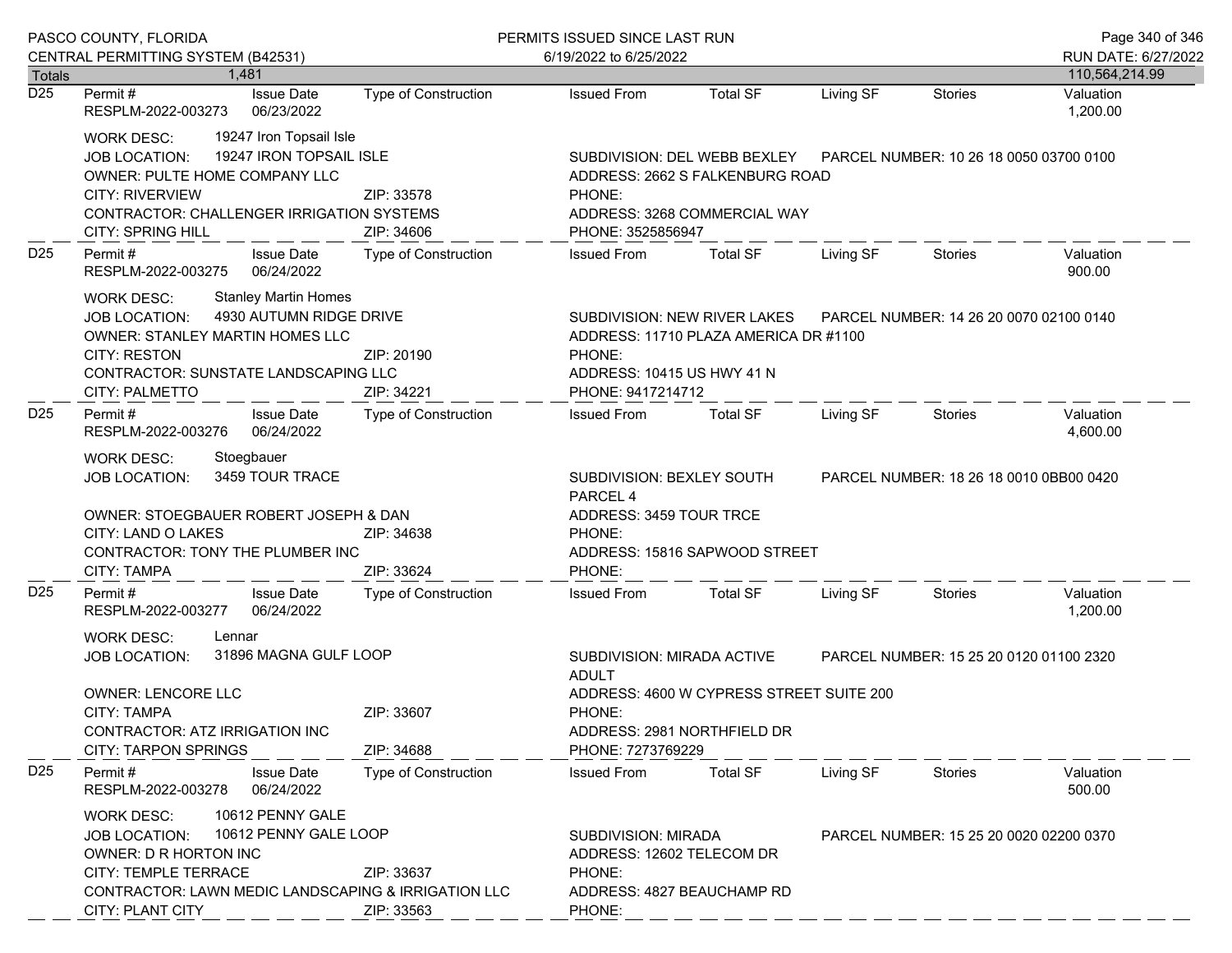| PASCO COUNTY, FLORIDA                                                                                                                                                                                                      |                                                                                                                                                                                                                                                            |                                 | PERMITS ISSUED SINCE LAST RUN                                                                                          |                                                                                                                                                                                |                 |                                         |                | Page 341 of 346                       |
|----------------------------------------------------------------------------------------------------------------------------------------------------------------------------------------------------------------------------|------------------------------------------------------------------------------------------------------------------------------------------------------------------------------------------------------------------------------------------------------------|---------------------------------|------------------------------------------------------------------------------------------------------------------------|--------------------------------------------------------------------------------------------------------------------------------------------------------------------------------|-----------------|-----------------------------------------|----------------|---------------------------------------|
| <b>Totals</b>                                                                                                                                                                                                              | CENTRAL PERMITTING SYSTEM (B42531)                                                                                                                                                                                                                         | 1.481                           |                                                                                                                        | 6/19/2022 to 6/25/2022                                                                                                                                                         |                 |                                         |                | RUN DATE: 6/27/2022<br>110,564,214.99 |
| $\overline{D25}$                                                                                                                                                                                                           | Permit#<br>RESPLM-2022-003279                                                                                                                                                                                                                              | <b>Issue Date</b><br>06/24/2022 | Type of Construction                                                                                                   | <b>Issued From</b>                                                                                                                                                             | <b>Total SF</b> | Living SF                               | <b>Stories</b> | Valuation<br>500.00                   |
| 34065 SOARING BAMBOO<br><b>WORK DESC:</b><br>34065 SOARING BAMBOO PATH<br>JOB LOCATION:<br>OWNER: D R HORTON INC<br>CITY: TEMPLE TERRACE<br>CONTRACTOR: LAWN MEDIC LANDSCAPING & IRRIGATION LLC<br><b>CITY: PLANT CITY</b> |                                                                                                                                                                                                                                                            | ZIP: 33637<br>ZIP: 33563        | SUBDIVISION: ASHBERRY<br><b>VILLAGE</b><br>ADDRESS: 12602 TELECOM DR<br>PHONE:<br>ADDRESS: 4827 BEAUCHAMP RD<br>PHONE: |                                                                                                                                                                                |                 | PARCEL NUMBER: 30 26 21 0010 02900 0280 |                |                                       |
| D <sub>25</sub>                                                                                                                                                                                                            | Permit#<br>RESPLM-2022-003280                                                                                                                                                                                                                              | <b>Issue Date</b><br>06/24/2022 | Type of Construction                                                                                                   | <b>Issued From</b>                                                                                                                                                             | <b>Total SF</b> | Living SF                               | <b>Stories</b> | Valuation<br>500.00                   |
|                                                                                                                                                                                                                            | 34170 JASPER STONE<br><b>WORK DESC:</b><br>34170 JASPER STONE DRIVE<br><b>JOB LOCATION:</b><br><b>OWNER: D R HORTON INC</b><br>CITY: TEMPLE TERRACE<br>ZIP: 33637<br>CONTRACTOR: LAWN MEDIC LANDSCAPING & IRRIGATION LLC<br>CITY: PLANT CITY<br>ZIP: 33563 |                                 |                                                                                                                        | SUBDIVISION: ASHBERRY<br><b>VILLAGE</b><br>ADDRESS: 12602 TELECOM DR<br>PHONE:<br>ADDRESS: 4827 BEAUCHAMP RD<br>PHONE:                                                         |                 | PARCEL NUMBER: 30 26 21 0010 00100 0030 |                |                                       |
| D <sub>25</sub>                                                                                                                                                                                                            | Permit #<br>RESPLM-2022-003281                                                                                                                                                                                                                             | <b>Issue Date</b><br>06/24/2022 | Type of Construction                                                                                                   | <b>Issued From</b>                                                                                                                                                             | <b>Total SF</b> | Living SF                               | <b>Stories</b> | Valuation<br>500.00                   |
|                                                                                                                                                                                                                            | 33776 JASMINE STAR<br><b>WORK DESC:</b><br>33776 JASMINE STAR LOOP<br>JOB LOCATION:<br>OWNER: D R HORTON INC<br>CITY: TEMPLE TERRACE<br>ZIP: 33637<br>CONTRACTOR: LAWN MEDIC LANDSCAPING & IRRIGATION LLC<br><b>CITY: PLANT CITY</b><br>ZIP: 33563         |                                 |                                                                                                                        | SUBDIVISION: ASHBERRY<br><b>VILLAGE</b><br>ADDRESS: 12602 TELECOM DR<br>PHONE:<br>ADDRESS: 4827 BEAUCHAMP RD<br>PHONE:                                                         |                 | PARCEL NUMBER: 25 26 20 0040 03200 0240 |                |                                       |
| D <sub>25</sub>                                                                                                                                                                                                            | Permit #<br>RESPLM-2022-003282                                                                                                                                                                                                                             | <b>Issue Date</b><br>06/24/2022 | Type of Construction                                                                                                   | <b>Issued From</b>                                                                                                                                                             | <b>Total SF</b> | Living SF                               | Stories        | Valuation<br>1,200.00                 |
|                                                                                                                                                                                                                            | <b>WORK DESC:</b><br>Lennar<br>31522 BARREL WAVE WAY<br><b>JOB LOCATION:</b><br>OWNER: LENNAR HOMES LLC<br>CITY: TAMPA<br>ZIP: 33607<br>CONTRACTOR: ATZ IRRIGATION INC<br><b>CITY: TARPON SPRINGS</b><br>ZIP: 34688                                        |                                 |                                                                                                                        | PARCEL NUMBER: 27 25 20 0140 01B00 0150<br>SUBDIVISION: EPPERSON NORTH<br>ADDRESS: 4301 W BOY SCOUT BLVD STE 600<br>PHONE:<br>ADDRESS: 2981 NORTHFIELD DR<br>PHONE: 7273769229 |                 |                                         |                |                                       |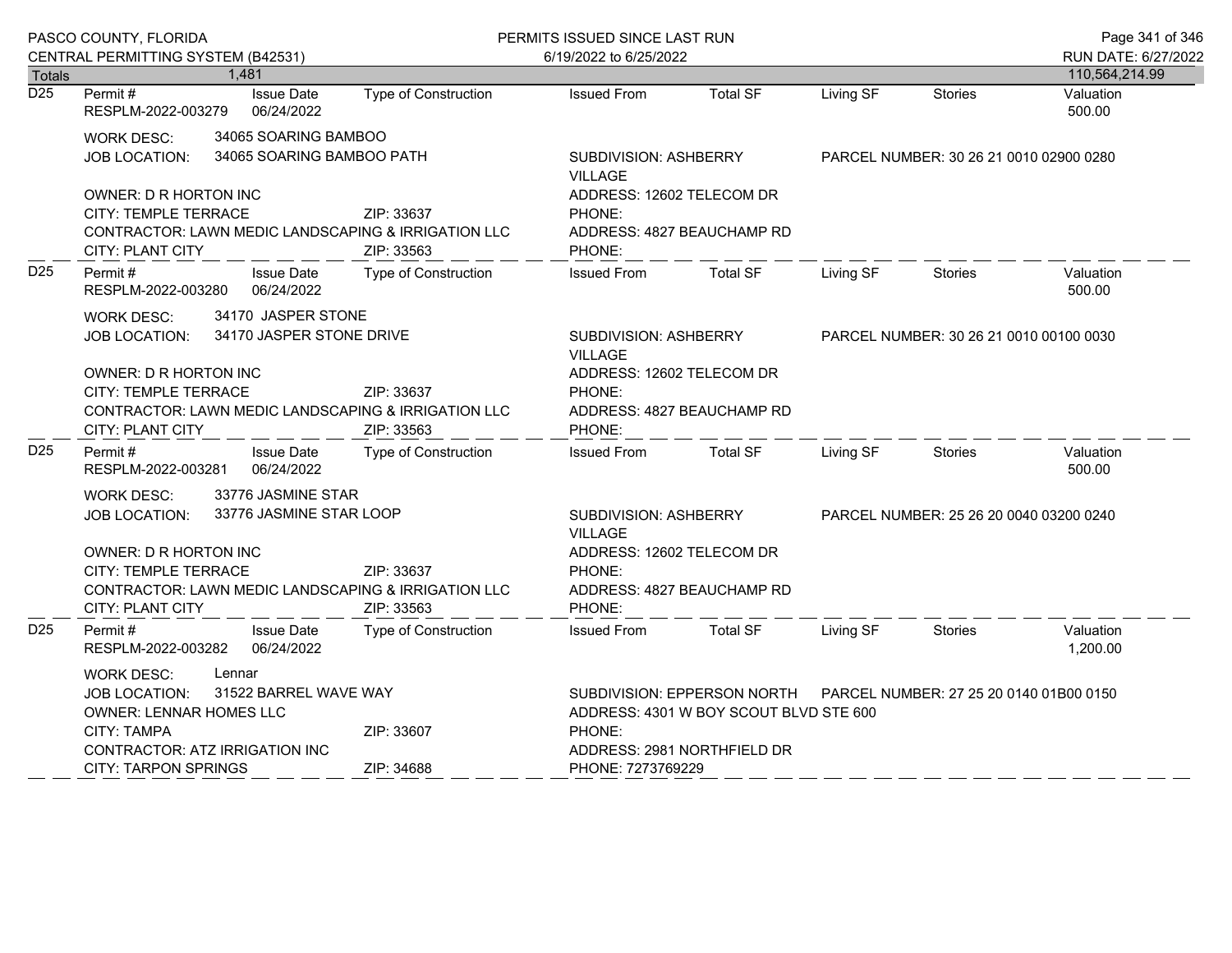|                  | PASCO COUNTY, FLORIDA                                                                                                                                                                                                                                          | PERMITS ISSUED SINCE LAST RUN |                                                                                                                        |                            | Page 342 of 346                         |                                         |                                       |
|------------------|----------------------------------------------------------------------------------------------------------------------------------------------------------------------------------------------------------------------------------------------------------------|-------------------------------|------------------------------------------------------------------------------------------------------------------------|----------------------------|-----------------------------------------|-----------------------------------------|---------------------------------------|
| <b>Totals</b>    | CENTRAL PERMITTING SYSTEM (B42531)<br>1,481                                                                                                                                                                                                                    |                               | 6/19/2022 to 6/25/2022                                                                                                 |                            |                                         |                                         | RUN DATE: 6/27/2022<br>110,564,214.99 |
| $\overline{D25}$ | <b>Issue Date</b><br>Permit #<br>RESPLM-2022-003283<br>06/24/2022                                                                                                                                                                                              | <b>Type of Construction</b>   | <b>Issued From</b>                                                                                                     | <b>Total SF</b>            | Living SF                               | <b>Stories</b>                          | Valuation<br>500.00                   |
|                  | 33773 JASPER STONE<br><b>WORK DESC:</b><br>33773 JASPER STONE DRIVE<br><b>JOB LOCATION:</b><br>OWNER: D R HORTON INC<br>CITY: TEMPLE TERRACE<br>CONTRACTOR: LAWN MEDIC LANDSCAPING & IRRIGATION LLC<br>CITY: PLANT CITY                                        | ZIP: 33637<br>ZIP: 33563      | SUBDIVISION: ASHBERRY<br><b>VILLAGE</b><br>ADDRESS: 12602 TELECOM DR<br>PHONE:<br>PHONE:                               | ADDRESS: 4827 BEAUCHAMP RD | PARCEL NUMBER: 25 26 20 0040 03400 0020 |                                         |                                       |
| D <sub>25</sub>  | Permit#<br><b>Issue Date</b><br>06/24/2022<br>RESPLM-2022-003284                                                                                                                                                                                               | Type of Construction          | <b>Issued From</b>                                                                                                     | <b>Total SF</b>            | Living SF                               | Stories                                 | Valuation<br>500.00                   |
|                  | 33718 JASPER STONE<br><b>WORK DESC:</b><br>33718 JASPER STONE DRIVE<br><b>JOB LOCATION:</b><br>OWNER: D R HORTON INC<br>CITY: TEMPLE TERRACE<br>ZIP: 33637<br><b>CONTRACTOR: LAWN MEDIC LANDSCAPING &amp; IRRIGATION LLC</b><br>CITY: PLANT CITY<br>ZIP: 33563 |                               | SUBDIVISION: ASHBERRY<br><b>VILLAGE</b><br>ADDRESS: 12602 TELECOM DR<br>PHONE:<br>ADDRESS: 4827 BEAUCHAMP RD<br>PHONE: |                            | PARCEL NUMBER: 25 26 20 0040 03300 0060 |                                         |                                       |
| D <sub>25</sub>  | Permit#<br><b>Issue Date</b><br>06/24/2022<br>RESPLM-2022-003285                                                                                                                                                                                               | Type of Construction          | <b>Issued From</b>                                                                                                     | <b>Total SF</b>            | Living SF                               | Stories                                 | Valuation<br>500.00                   |
|                  | 33650 JASPER STONE<br><b>WORK DESC:</b><br>33650 JASPER STONE DRIVE<br><b>JOB LOCATION:</b><br><b>OWNER: D R HORTON INC</b><br>CITY: TEMPLE TERRACE<br>ZIP: 33637<br>CONTRACTOR: LAWN MEDIC LANDSCAPING & IRRIGATION LLC<br>ZIP: 33563<br>CITY: PLANT CITY     |                               | SUBDIVISION: ASHBERRY<br>VILLAGE<br>ADDRESS: 12602 TELECOM DR<br>PHONE:<br>ADDRESS: 4827 BEAUCHAMP RD<br>PHONE:        |                            | PARCEL NUMBER: 25 26 20 0040 03300 0130 |                                         |                                       |
| D <sub>25</sub>  | <b>Issue Date</b><br>Permit#<br>06/24/2022<br>RESPLM-2022-003286                                                                                                                                                                                               | <b>Type of Construction</b>   | <b>Issued From</b>                                                                                                     | <b>Total SF</b>            | Living SF                               | <b>Stories</b>                          | Valuation<br>500.00                   |
|                  | 5454 THISTLE FIELD<br><b>WORK DESC:</b><br>5454 THISTLE FIELD COURT<br><b>JOB LOCATION:</b><br>OWNER: D R HORTON INC<br>CITY: TEMPLE TERRACE<br>ZIP: 33637<br>CONTRACTOR: LAWN MEDIC LANDSCAPING & IRRIGATION LLC<br><b>CITY: PLANT CITY</b><br>ZIP: 33563     |                               | SUBDIVISION: AVALON PARK<br><b>WEST</b><br>ADDRESS: 12602 TELECOM DR<br>PHONE:<br>PHONE:                               | ADDRESS: 4827 BEAUCHAMP RD |                                         | PARCEL NUMBER: 11 26 20 0110 00100 0360 |                                       |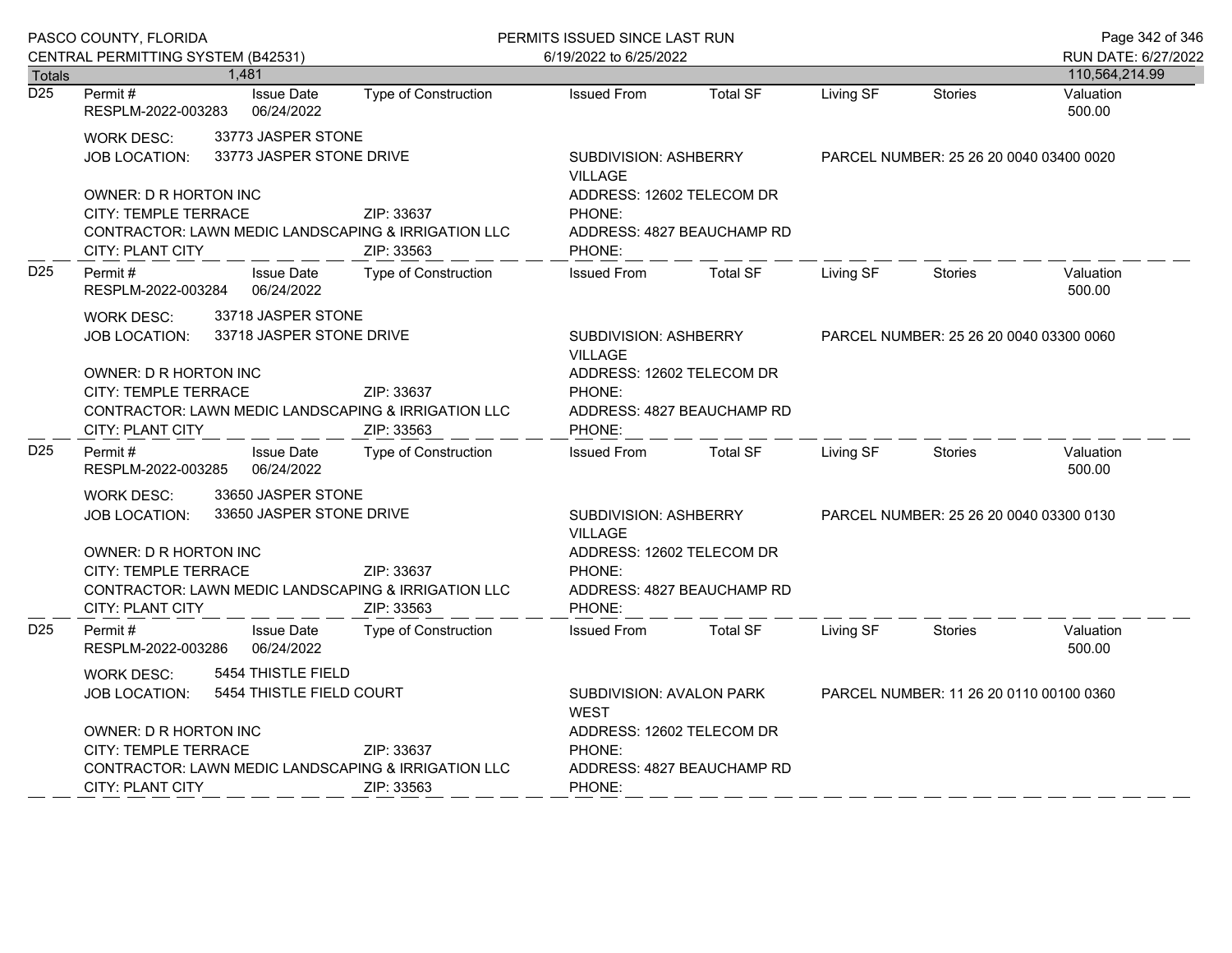| PASCO COUNTY, FLORIDA                                                                                                                                      |                                                                                                                                                                                                                                                     |                                 |                                                                                | PERMITS ISSUED SINCE LAST RUN                                                                                                                                              |                                         |                                         |                                         | Page 343 of 346                       |
|------------------------------------------------------------------------------------------------------------------------------------------------------------|-----------------------------------------------------------------------------------------------------------------------------------------------------------------------------------------------------------------------------------------------------|---------------------------------|--------------------------------------------------------------------------------|----------------------------------------------------------------------------------------------------------------------------------------------------------------------------|-----------------------------------------|-----------------------------------------|-----------------------------------------|---------------------------------------|
|                                                                                                                                                            | CENTRAL PERMITTING SYSTEM (B42531)                                                                                                                                                                                                                  |                                 |                                                                                | 6/19/2022 to 6/25/2022                                                                                                                                                     |                                         |                                         |                                         | RUN DATE: 6/27/2022                   |
| <b>Totals</b><br>$\overline{D25}$                                                                                                                          | 1,481<br>Permit #<br>RESPLM-2022-003287                                                                                                                                                                                                             | <b>Issue Date</b><br>06/24/2022 | Type of Construction                                                           | <b>Issued From</b>                                                                                                                                                         | <b>Total SF</b>                         | Living SF                               | <b>Stories</b>                          | 110,564,214.99<br>Valuation<br>500.00 |
|                                                                                                                                                            | 5442 THISTLE FIELD<br><b>WORK DESC:</b><br>5442 THISTLE FIELD COURT<br>JOB LOCATION:<br>OWNER: D R HORTON INC<br>CITY: TEMPLE TERRACE                                                                                                               |                                 | ZIP: 33637                                                                     | SUBDIVISION: AVALON PARK<br><b>WEST</b><br>ADDRESS: 12602 TELECOM DR<br>PHONE:                                                                                             |                                         |                                         | PARCEL NUMBER: 11 26 20 0110 00100 0370 |                                       |
|                                                                                                                                                            | CONTRACTOR: LAWN MEDIC LANDSCAPING & IRRIGATION LLC<br><b>CITY: PLANT CITY</b>                                                                                                                                                                      |                                 | ZIP: 33563                                                                     | ADDRESS: 4827 BEAUCHAMP RD<br>PHONE:                                                                                                                                       |                                         |                                         |                                         |                                       |
| D <sub>25</sub>                                                                                                                                            | Permit#<br>RESPLM-2022-003288                                                                                                                                                                                                                       | <b>Issue Date</b><br>06/24/2022 | Type of Construction                                                           | <b>Issued From</b>                                                                                                                                                         | <b>Total SF</b>                         | Living SF                               | <b>Stories</b>                          | Valuation<br>1,200.00                 |
|                                                                                                                                                            | <b>WORK DESC:</b><br>Lennar<br>31637 SUN KETTLE LOOP<br><b>JOB LOCATION:</b><br>OWNER: LENNAR HOMES LLC<br>CITY: TAMPA<br>ZIP: 33607<br>CONTRACTOR: ATZ IRRIGATION INC<br><b>CITY: TARPON SPRINGS</b><br>ZIP: 34688                                 |                                 |                                                                                | SUBDIVISION: EPPERSON NORTH<br>PARCEL NUMBER: 27 25 20 0120 00300 0530<br>ADDRESS: 4600 W CYPRESS ST STE 200<br>PHONE:<br>ADDRESS: 2981 NORTHFIELD DR<br>PHONE: 7273769229 |                                         |                                         |                                         |                                       |
| D <sub>25</sub>                                                                                                                                            | Permit #<br>RESPLM-2022-003289                                                                                                                                                                                                                      | <b>Issue Date</b><br>06/24/2022 | Type of Construction                                                           | <b>Issued From</b>                                                                                                                                                         | <b>Total SF</b>                         | Living SF                               | <b>Stories</b>                          | Valuation<br>500.00                   |
|                                                                                                                                                            | 5442 THISTLE FIELD<br><b>WORK DESC:</b><br>5443 THISTLE FIELD COURT<br><b>JOB LOCATION:</b><br>OWNER: D R HORTON INC<br>CITY: TEMPLE TERRACE<br>ZIP: 33637<br>CONTRACTOR: LAWN MEDIC LANDSCAPING & IRRIGATION LLC<br>CITY: PLANT CITY<br>ZIP: 33563 |                                 |                                                                                | SUBDIVISION: AVALON PARK<br><b>WFST</b><br>ADDRESS: 12602 TELECOM DR<br>PHONE:<br>ADDRESS: 4827 BEAUCHAMP RD<br>PHONE:                                                     | PARCEL NUMBER: 11 26 20 0110 00100 0160 |                                         |                                         |                                       |
| D <sub>25</sub>                                                                                                                                            | Permit #<br>RESPLM-2022-003290                                                                                                                                                                                                                      | <b>Issue Date</b><br>06/24/2022 | Type of Construction                                                           | <b>Issued From</b>                                                                                                                                                         | <b>Total SF</b>                         | Living SF                               | Stories                                 | Valuation<br>500.00                   |
| 5435 THISTLE FIELD<br><b>WORK DESC:</b><br>5435 THISTLE FIELD COURT<br><b>JOB LOCATION:</b><br>OWNER: D R HORTON INC<br>CITY: TEMPLE TERRACE<br>ZIP: 33637 |                                                                                                                                                                                                                                                     |                                 | SUBDIVISION: AVALON PARK<br><b>WEST</b><br>ADDRESS: 12602 TELECOM DR<br>PHONE: |                                                                                                                                                                            |                                         | PARCEL NUMBER: 11 26 20 0110 00100 0150 |                                         |                                       |
|                                                                                                                                                            | CONTRACTOR: LAWN MEDIC LANDSCAPING & IRRIGATION LLC<br><b>CITY: PLANT CITY</b><br>ZIP: 33563                                                                                                                                                        |                                 |                                                                                | ADDRESS: 4827 BEAUCHAMP RD<br>PHONE:                                                                                                                                       |                                         |                                         |                                         |                                       |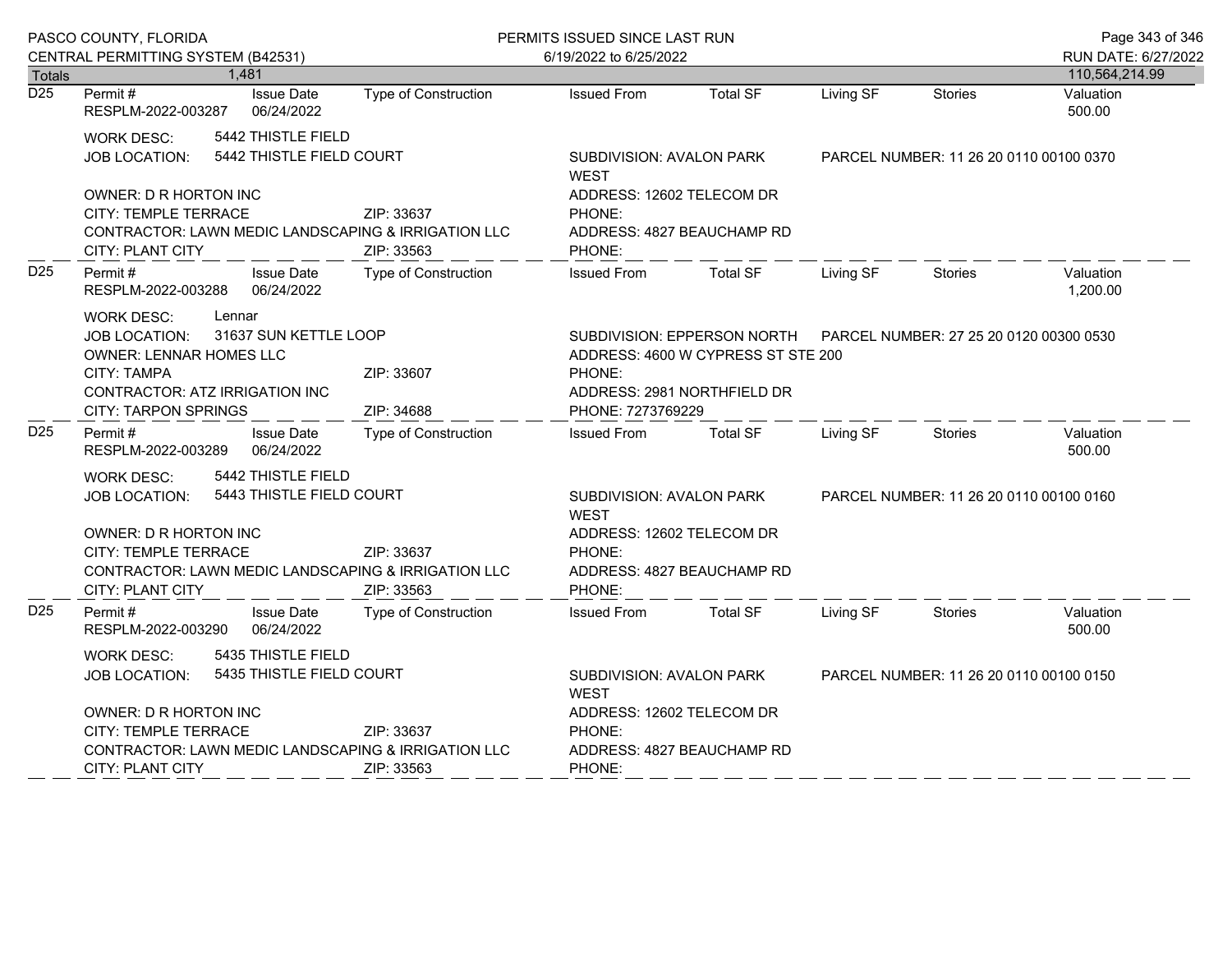| PASCO COUNTY, FLORIDA |                                                                                                                                                                                                                                                                       |                                 | PERMITS ISSUED SINCE LAST RUN                                                                                                                           |                                                                                                                                                                                                 |                 |                                         |                | Page 344 of 346<br>RUN DATE: 6/27/2022  |
|-----------------------|-----------------------------------------------------------------------------------------------------------------------------------------------------------------------------------------------------------------------------------------------------------------------|---------------------------------|---------------------------------------------------------------------------------------------------------------------------------------------------------|-------------------------------------------------------------------------------------------------------------------------------------------------------------------------------------------------|-----------------|-----------------------------------------|----------------|-----------------------------------------|
| <b>Totals</b>         | CENTRAL PERMITTING SYSTEM (B42531)<br>1,481                                                                                                                                                                                                                           |                                 |                                                                                                                                                         | 6/19/2022 to 6/25/2022                                                                                                                                                                          |                 |                                         |                |                                         |
| $\overline{D25}$      | Permit#<br>RESPLM-2022-003291                                                                                                                                                                                                                                         | <b>Issue Date</b><br>06/24/2022 | <b>Type of Construction</b>                                                                                                                             | <b>Issued From</b>                                                                                                                                                                              | <b>Total SF</b> | Living SF                               | <b>Stories</b> | 110,564,214.99<br>Valuation<br>1,200.00 |
|                       | Lennar<br><b>WORK DESC:</b><br><b>JOB LOCATION:</b><br><b>OWNER: LENNAR HOMES LLC</b><br><b>CITY: TAMPA</b><br>CONTRACTOR: ATZ IRRIGATION INC<br><b>CITY: TARPON SPRINGS</b>                                                                                          | 31676 SUN KETTLE LOOP           | ZIP: 33607<br>ZIP: 34688                                                                                                                                | SUBDIVISION: EPPERSON NORTH    PARCEL NUMBER: 27 25 20 0120 00700 0230<br>ADDRESS: 4600 W CYPRESS ST STE 200<br>PHONE:<br>ADDRESS: 2981 NORTHFIELD DR<br>PHONE: 7273769229                      |                 |                                         |                |                                         |
| D <sub>25</sub>       | Permit#<br>RESPLM-2022-003292                                                                                                                                                                                                                                         | <b>Issue Date</b><br>06/24/2022 | <b>Type of Construction</b>                                                                                                                             | <b>Issued From</b>                                                                                                                                                                              | <b>Total SF</b> | Living SF                               | Stories        | Valuation<br>500.00                     |
|                       | 34186 JASPER STONE<br><b>WORK DESC:</b><br>34186 JASPER STONE DRIVE<br><b>JOB LOCATION:</b><br>OWNER: D R HORTON INC<br>CITY: TEMPLE TERRACE<br>ZIP: 33637<br><b>CONTRACTOR: LAWN MEDIC LANDSCAPING &amp; IRRIGATION LLC</b><br><b>CITY: PLANT CITY</b><br>ZIP: 33563 |                                 |                                                                                                                                                         | <b>SUBDIVISION: ASHBERRY</b><br><b>VILLAGE</b><br>ADDRESS: 12602 TELECOM DR<br>PHONE:<br>ADDRESS: 4827 BEAUCHAMP RD<br>PHONE:                                                                   |                 | PARCEL NUMBER: 30 26 21 0010 00100 0010 |                |                                         |
| D <sub>25</sub>       | Permit #<br>RESPLM-2022-003293                                                                                                                                                                                                                                        | <b>Issue Date</b><br>06/24/2022 | Type of Construction                                                                                                                                    | <b>Issued From</b>                                                                                                                                                                              | <b>Total SF</b> | Living SF                               | Stories        | Valuation<br>1,200.00                   |
|                       | <b>WORK DESC:</b><br>Lennar<br>21475 SNOWY ORCHID TERRACE<br><b>JOB LOCATION:</b><br><b>OWNER: LENNAR HOMES LLC</b><br><b>CITY: TAMPA</b><br>ZIP: 33607<br>CONTRACTOR: ATZ IRRIGATION INC<br><b>CITY: TARPON SPRINGS</b><br>ZIP: 34688                                |                                 |                                                                                                                                                         | SUBDIVISION: CONNERTON<br>PARCEL NUMBER: 24 25 18 0180 06700 0050<br>VILLAGE TWO PARCEL 208<br>ADDRESS: 4600 W CYPRESS ST STE 200<br>PHONE:<br>ADDRESS: 2981 NORTHFIELD DR<br>PHONE: 7273769229 |                 |                                         |                |                                         |
| D <sub>25</sub>       | Permit#<br>RESPLM-2022-003294                                                                                                                                                                                                                                         | <b>Issue Date</b><br>06/24/2022 | <b>Type of Construction</b>                                                                                                                             | <b>Issued From</b>                                                                                                                                                                              | <b>Total SF</b> | Living SF                               | Stories        | Valuation<br>1,400.00                   |
|                       | <b>Arden Preserve</b><br><b>WORK DESC:</b><br>20949 MONZA LOOP<br><b>JOB LOCATION:</b><br>OWNER: PULTE HOME COMPANY LLC<br>CITY: RIVERVIEW<br>ZIP: 33578<br>CONTRACTOR: ONORATOS LANDSCAPE DESIGN OF TAMPA BAY IN<br><b>CITY: NEW PORT RICHEY</b><br>ZIP: 34652       |                                 | SUBDIVISION: ARDEN PRESERVE<br>PARCEL NUMBER: 02 26 18 0080 00500 0390<br>ADDRESS: 2662 S FALKENBURG ROAD<br>PHONE:<br>ADDRESS: 6402 RIVER RD<br>PHONE: |                                                                                                                                                                                                 |                 |                                         |                |                                         |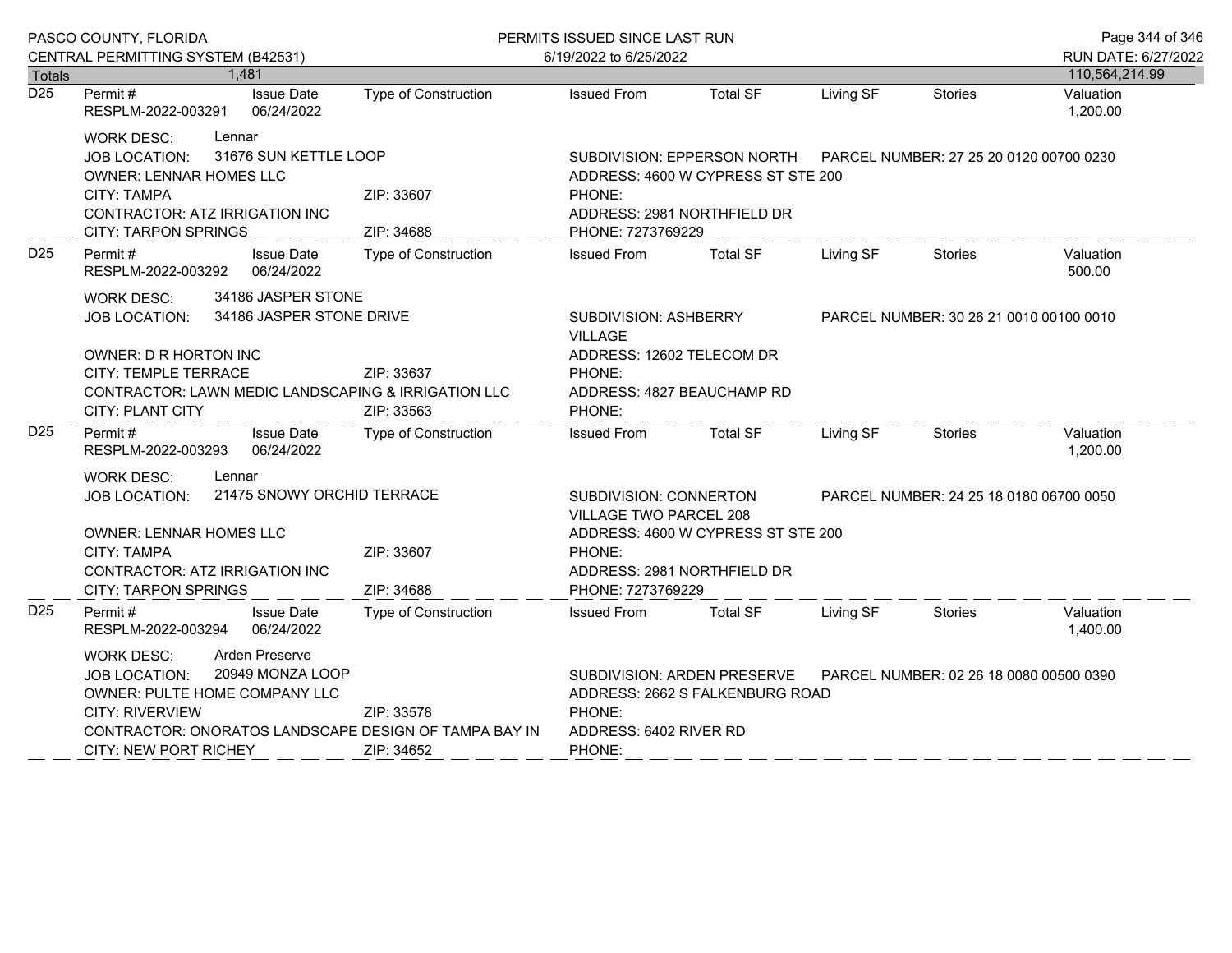| PASCO COUNTY, FLORIDA      |                                                                                                                                                                                                                                                   |                                                                                                                                                         | PERMITS ISSUED SINCE LAST RUN                                                                                                                                                       |                                                                                                                                                                |           |                                         | Page 345 of 346                       |  |
|----------------------------|---------------------------------------------------------------------------------------------------------------------------------------------------------------------------------------------------------------------------------------------------|---------------------------------------------------------------------------------------------------------------------------------------------------------|-------------------------------------------------------------------------------------------------------------------------------------------------------------------------------------|----------------------------------------------------------------------------------------------------------------------------------------------------------------|-----------|-----------------------------------------|---------------------------------------|--|
|                            | CENTRAL PERMITTING SYSTEM (B42531)<br>1.481                                                                                                                                                                                                       |                                                                                                                                                         | 6/19/2022 to 6/25/2022                                                                                                                                                              |                                                                                                                                                                |           |                                         | RUN DATE: 6/27/2022<br>110,564,214.99 |  |
| Totals<br>$\overline{D25}$ | <b>Issue Date</b><br>Permit #<br>RESPLM-2022-003295<br>06/24/2022                                                                                                                                                                                 | <b>Type of Construction</b>                                                                                                                             | <b>Issued From</b>                                                                                                                                                                  | <b>Total SF</b>                                                                                                                                                | Living SF | <b>Stories</b>                          | Valuation<br>1,200.00                 |  |
|                            | <b>WORK DESC:</b><br>Ryan<br>18028 TURNING LEAF CIRCLE<br><b>JOB LOCATION:</b>                                                                                                                                                                    |                                                                                                                                                         | SUBDIVISION: CYPRESS<br><b>PRESERVE</b>                                                                                                                                             |                                                                                                                                                                |           | PARCEL NUMBER: 16 25 18 0120 01000 0240 |                                       |  |
|                            | <b>OWNER: NVR INC</b><br><b>CITY: TAMPA</b><br>CONTRACTOR: ATZ IRRIGATION INC<br><b>CITY: TARPON SPRINGS</b>                                                                                                                                      | ZIP: 33619<br>ZIP: 34688                                                                                                                                | ADDRESS: 1409 TECH BLVD STE 202<br>PHONE:<br>ADDRESS: 2981 NORTHFIELD DR<br>PHONE: 7273769229                                                                                       |                                                                                                                                                                |           |                                         |                                       |  |
| D <sub>25</sub>            | <b>Issue Date</b><br>Permit #<br>06/24/2022<br>RESPLM-2022-003297                                                                                                                                                                                 | Type of Construction                                                                                                                                    | <b>Issued From</b>                                                                                                                                                                  | <b>Total SF</b>                                                                                                                                                | Living SF | <b>Stories</b>                          | Valuation<br>1,400.00                 |  |
|                            | Arden Preserve<br><b>WORK DESC:</b><br>20514 MONZA LOOP<br><b>JOB LOCATION:</b><br>OWNER: PULTE HOME COMPANY LLC<br><b>CITY: RIVERVIEW</b><br>CONTRACTOR: ONORATOS LANDSCAPE DESIGN OF TAMPA BAY IN<br>CITY: NEW PORT RICHEY                      | SUBDIVISION: ARDEN PRESERVE<br>PARCEL NUMBER: 02 26 18 0080 00200 0010<br>ADDRESS: 2662 S FALKENBURG ROAD<br>PHONE:<br>ADDRESS: 6402 RIVER RD<br>PHONE: |                                                                                                                                                                                     |                                                                                                                                                                |           |                                         |                                       |  |
| D <sub>25</sub>            | Permit#<br><b>Issue Date</b><br>06/24/2022<br>RESPLM-2022-003298                                                                                                                                                                                  | Type of Construction                                                                                                                                    | <b>Issued From</b>                                                                                                                                                                  | <b>Total SF</b>                                                                                                                                                | Living SF | Stories                                 | Valuation<br>1,400.00                 |  |
|                            | Arden Preserve<br>WORK DESC:<br>20522 MONZA LOOP<br><b>JOB LOCATION:</b><br>OWNER: PULTE HOME COMPANY LLC<br><b>CITY: RIVERVIEW</b><br>ZIP: 33578<br>CONTRACTOR: ONORATOS LANDSCAPE DESIGN OF TAMPA BAY IN<br>CITY: NEW PORT RICHEY<br>ZIP: 34652 |                                                                                                                                                         | SUBDIVISION: ARDEN PRESERVE<br>ADDRESS: 2662 S FALKENBURG ROAD<br>PHONE:<br>ADDRESS: 6402 RIVER RD<br>PHONE:                                                                        |                                                                                                                                                                |           | PARCEL NUMBER: 02 26 18 0080 00200 0020 |                                       |  |
| D <sub>25</sub>            | <b>Issue Date</b><br>Permit#<br>RESPLM-2022-003299<br>06/24/2022                                                                                                                                                                                  | <b>Type of Construction</b>                                                                                                                             | <b>Issued From</b>                                                                                                                                                                  | <b>Total SF</b>                                                                                                                                                | Living SF | Stories                                 | Valuation<br>1,200.00                 |  |
|                            | <b>WORK DESC:</b><br>Ryan<br>18022 TURNING LEAF CIRCLE<br><b>JOB LOCATION:</b><br><b>OWNER: NVR INC</b><br><b>CITY: TAMPA</b><br>ZIP: 33619<br>CONTRACTOR: ATZ IRRIGATION INC<br><b>CITY: TARPON SPRINGS</b><br>ZIP: 34688                        |                                                                                                                                                         | SUBDIVISION: CYPRESS<br>PARCEL NUMBER: 16 25 18 0120 01000 0230<br><b>PRESERVE</b><br>ADDRESS: 1409 TECH BLVD STE 202<br>PHONE:<br>ADDRESS: 2981 NORTHFIELD DR<br>PHONE: 7273769229 |                                                                                                                                                                |           |                                         |                                       |  |
| D <sub>25</sub>            | Permit#<br><b>Issue Date</b><br>RESPLM-2022-003300<br>06/24/2022                                                                                                                                                                                  | <b>Type of Construction</b>                                                                                                                             | <b>Issued From</b>                                                                                                                                                                  | <b>Total SF</b>                                                                                                                                                | Living SF | <b>Stories</b>                          | Valuation<br>1,400.00                 |  |
|                            | Arden Preserve<br><b>WORK DESC:</b><br><b>JOB LOCATION:</b><br>OWNER: PULTE HOME COMPANY LLC<br><b>CITY: RIVERVIEW</b><br>CITY: NEW PORT RICHEY                                                                                                   | 21038 MONZA LOOP<br>ZIP: 33578<br>CONTRACTOR: ONORATOS LANDSCAPE DESIGN OF TAMPA BAY IN<br>ZIP: 34652                                                   |                                                                                                                                                                                     | <b>SUBDIVISION: ARDEN PRESERVE</b><br>PARCEL NUMBER: 02 26 18 0080 00400 0050<br>ADDRESS: 2662 S FALKENBURG ROAD<br>PHONE:<br>ADDRESS: 6402 RIVER RD<br>PHONE: |           |                                         |                                       |  |